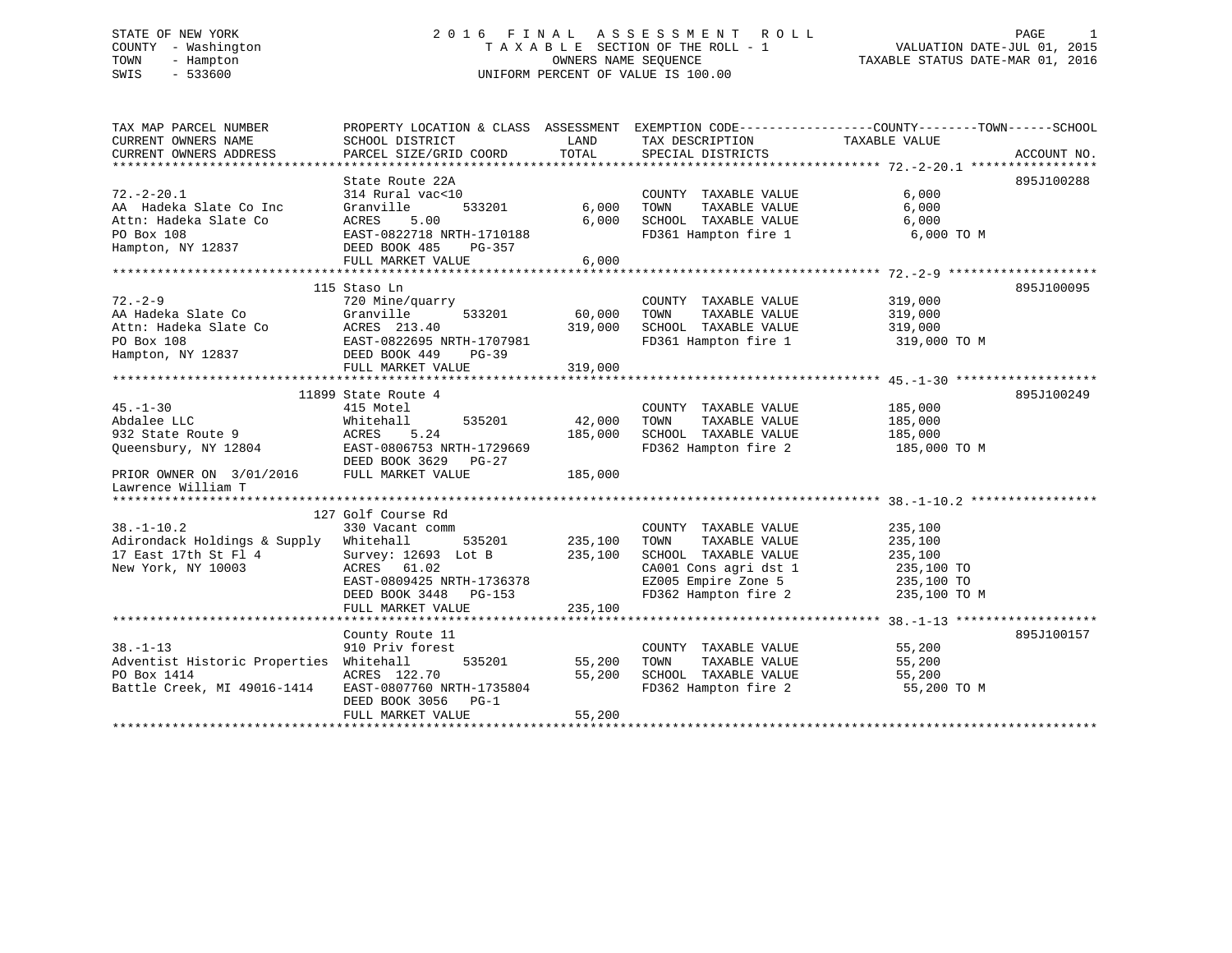# STATE OF NEW YORK 2 0 1 6 F I N A L A S S E S S M E N T R O L L PAGE 2 COUNTY - Washington T A X A B L E SECTION OF THE ROLL - 1 VALUATION DATE-JUL 01, 2015 TOWN - Hampton OWNERS NAME SEQUENCE TAXABLE STATUS DATE-MAR 01, 2016 SWIS - 533600 UNIFORM PERCENT OF VALUE IS 100.00

| TAX MAP PARCEL NUMBER                          | PROPERTY LOCATION & CLASS ASSESSMENT |               | EXEMPTION CODE----------------COUNTY-------TOWN------SCHOOL |                   |                    |
|------------------------------------------------|--------------------------------------|---------------|-------------------------------------------------------------|-------------------|--------------------|
| CURRENT OWNERS NAME                            | SCHOOL DISTRICT                      | LAND          | TAX DESCRIPTION                                             | TAXABLE VALUE     |                    |
| CURRENT OWNERS ADDRESS                         | PARCEL SIZE/GRID COORD               | TOTAL         | SPECIAL DISTRICTS                                           |                   | ACCOUNT NO.        |
|                                                | 3135 State Route 22A                 |               |                                                             |                   | 895J100056         |
| $54. - 1 - 7$                                  | 210 1 Family Res                     |               | COUNTY TAXABLE VALUE                                        | 114,400           |                    |
| Alexander Carl Sherwood Jr                     | Granville<br>533201                  | 23,800        | TAXABLE VALUE<br>TOWN                                       | 114,400           |                    |
| Alexander Jennifer                             | 456-32, ex&res 867-65                | 114,400       | SCHOOL TAXABLE VALUE                                        | 114,400           |                    |
| 3135 State Route 22A                           | ACRES<br>2.44                        |               | FD361 Hampton fire 1                                        | 114,400 TO M      |                    |
| Hampton, NY 12837                              | EAST-0820514 NRTH-1724049            |               |                                                             |                   |                    |
|                                                | DEED BOOK 3071 PG-182                |               |                                                             |                   |                    |
|                                                | FULL MARKET VALUE                    | 114,400       |                                                             |                   |                    |
|                                                |                                      |               |                                                             |                   |                    |
|                                                | 1047 North Quivey Hill Ln            |               |                                                             |                   | 895J100539         |
| $81. - 1 - 20$                                 | 210 1 Family Res                     |               | VET COM CT 41131                                            | 52,825<br>45,000  | $\Omega$           |
| Ambrosi Rene John                              | 533201<br>Granville                  | 31,800 STAR B | 41854                                                       | $\overline{0}$    | 30,000<br>$\Omega$ |
| 1047 North Quivey Hill Ln<br>Hampton, NY 12837 | ACRES<br>4.00                        | 211,300       | COUNTY TAXABLE VALUE                                        | 158,475           |                    |
|                                                | EAST-0818179 NRTH-1701208            |               | TOWN<br>TAXABLE VALUE                                       | 166,300           |                    |
|                                                | DEED BOOK 3623<br>$PG-49$            |               | SCHOOL TAXABLE VALUE                                        | 181,300           |                    |
|                                                | FULL MARKET VALUE                    |               | 211,300 FD361 Hampton fire 1                                | 211,300 TO M      |                    |
|                                                |                                      |               |                                                             |                   |                    |
|                                                | 364 Manchester Rd                    |               |                                                             |                   | 895J100574         |
| $31. - 1 - 3.5$                                | 210 1 Family Res                     |               | STAR B<br>41854                                             | $0 \qquad \qquad$ | $\Omega$<br>30,000 |
| Amerio John M                                  | Whitehall<br>535201                  | 24,000        | COUNTY TAXABLE VALUE                                        | 114,900           |                    |
| Amerio Lori M                                  | ACRES<br>1.60                        | 114,900       | TOWN<br>TAXABLE VALUE                                       | 114,900           |                    |
| 364 Manchester Rd                              | EAST-0808698 NRTH-1745804            |               | SCHOOL TAXABLE VALUE                                        | 84,900            |                    |
| Whitehall, NY 12887                            | DEED BOOK 731<br>PG-148              |               | FD362 Hampton fire 2                                        | 114,900 TO M      |                    |
|                                                | FULL MARKET VALUE                    | 114,900       |                                                             |                   |                    |
|                                                | 50 Hampton Heights Way               |               |                                                             |                   | 895J100659         |
| $80. - 1 - 24$                                 | 260 Seasonal res                     |               | COUNTY TAXABLE VALUE                                        | 64,700            |                    |
| Ariola Paul R                                  | Granville<br>533201                  | 36,000        | TOWN<br>TAXABLE VALUE                                       | 64,700            |                    |
| Ariola Anne Marie                              | 5.89<br>ACRES                        | 64,700        | SCHOOL TAXABLE VALUE                                        | 64,700            |                    |
| 32 Twining Ave                                 | EAST-0809978 NRTH-1701638            |               | FD361 Hampton fire 1                                        | 64,700 TO M       |                    |
| Waterbury, CT 06705                            | DEED BOOK 605<br><b>PG-208</b>       |               |                                                             |                   |                    |
|                                                | FULL MARKET VALUE                    | 64,700        |                                                             |                   |                    |
|                                                |                                      |               |                                                             |                   |                    |
|                                                | 14 Greenfield Ln                     |               |                                                             |                   | 895J100005         |
| $72.2 - 3 - 7$                                 | 210 1 Family Res                     |               | STAR B<br>41854                                             | $\overline{0}$    | $\Omega$<br>30,000 |
| Arnhold Forrest J                              | Granville<br>533201                  | 12,300        | COUNTY TAXABLE VALUE                                        | 68,200            |                    |
| Arnhold Stacie A                               | $72. - 3 - 7$                        | 68,200        | TOWN<br>TAXABLE VALUE                                       | 68,200            |                    |
| 14 Greenfield Ln                               | FRNT<br>50.00 DPTH 234.00            |               | SCHOOL TAXABLE VALUE                                        | 38,200            |                    |
| Hampton, NY 12837                              | EAST-0824093 NRTH-1712240            |               | FD361 Hampton fire 1                                        | 68,200 TO M       |                    |
|                                                | DEED BOOK 843<br>$PG-87$             |               |                                                             |                   |                    |
|                                                | FULL MARKET VALUE                    | 68,200        |                                                             |                   |                    |
|                                                |                                      |               |                                                             |                   |                    |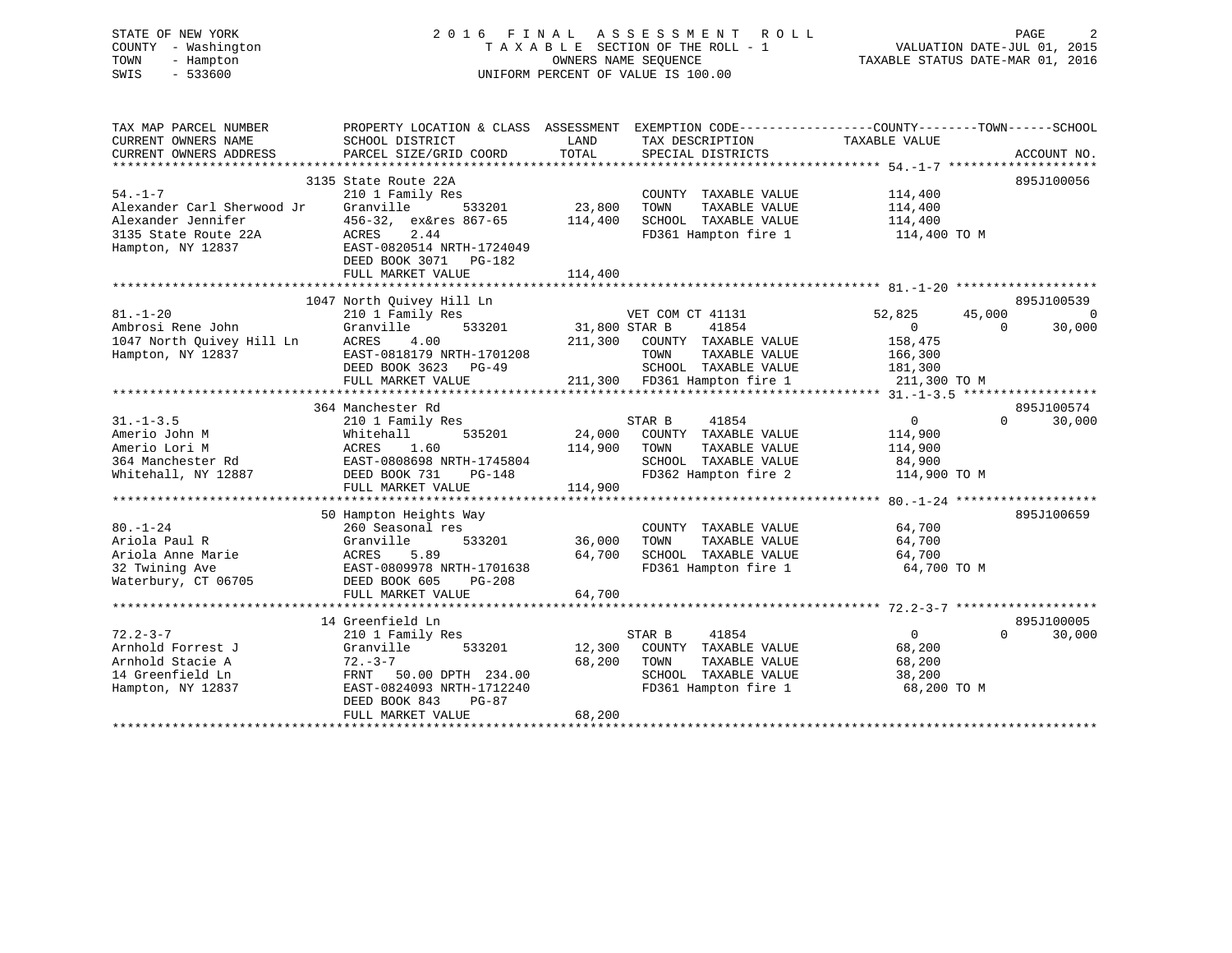#### COUNTY - Washington  $T A X A B L E$  SECTION OF THE ROLL - 1<br>TOWN - Hampton DATE-JUL 000NERS NAME SEQUENCE TOWN - Hampton OWNERS NAME SEQUENCE TAXABLE STATUS DATE-MAR 01, 2016 SWIS - 533600 UNIFORM PERCENT OF VALUE IS 100.00

| TAX MAP PARCEL NUMBER  | PROPERTY LOCATION & CLASS ASSESSMENT EXEMPTION CODE----------------COUNTY-------TOWN------SCHOOL |                 |                             |                                   |                    |
|------------------------|--------------------------------------------------------------------------------------------------|-----------------|-----------------------------|-----------------------------------|--------------------|
| CURRENT OWNERS NAME    | SCHOOL DISTRICT                                                                                  | LAND            | TAX DESCRIPTION             | TAXABLE VALUE                     |                    |
| CURRENT OWNERS ADDRESS | PARCEL SIZE/GRID COORD                                                                           | TOTAL           | SPECIAL DISTRICTS           |                                   | ACCOUNT NO.        |
|                        |                                                                                                  |                 |                             |                                   |                    |
|                        | County Route 18 OFF                                                                              |                 |                             |                                   | 895J100057         |
| $62. - 1 - 44$         | 910 Priv forest                                                                                  |                 | COUNTY TAXABLE VALUE        | 5,600                             |                    |
| Atwood Michael L       | 533201<br>Granville                                                                              | 5,600           | TOWN<br>TAXABLE VALUE       | 5,600                             |                    |
| Atwood Linda           | Lot 1                                                                                            | 5,600           | SCHOOL TAXABLE VALUE        | 5,600                             |                    |
| 1879 County Route 18   | Filed Sub #12261                                                                                 |                 | FD361 Hampton fire 1        | 5,600 TO M                        |                    |
| Whitehall, NY 12887    | ACRES 12.45                                                                                      |                 |                             |                                   |                    |
|                        | EAST-0810296 NRTH-1716513                                                                        |                 |                             |                                   |                    |
|                        | DEED BOOK 467<br>PG-589                                                                          |                 |                             |                                   |                    |
|                        | FULL MARKET VALUE                                                                                | 5,600           |                             |                                   |                    |
|                        |                                                                                                  |                 |                             |                                   |                    |
|                        | 1879 County Route 18                                                                             |                 |                             |                                   | 895J100009         |
| $62. - 1 - 45$         | 240 Rural res                                                                                    |                 | STAR EN<br>41834            | $\overline{0}$                    | $\Omega$<br>65,300 |
| Atwood Michael L       | 535201<br>Whitehall                                                                              |                 | 38,800 COUNTY TAXABLE VALUE | 119,800                           |                    |
| Atwood Linda           |                                                                                                  |                 |                             |                                   |                    |
|                        | 18.0ac Deed                                                                                      | 119,800 TOWN    | TAXABLE VALUE               | 119,800                           |                    |
| 1879 County Route 18   | ACRES 30.20                                                                                      |                 | SCHOOL TAXABLE VALUE        | 54,500                            |                    |
| Whitehall, NY 12887    | EAST-0809550 NRTH-1716263                                                                        |                 |                             | FD361 Hampton fire 1 119,800 TO M |                    |
|                        | DEED BOOK 436<br>PG-740                                                                          |                 |                             |                                   |                    |
|                        | FULL MARKET VALUE                                                                                | 119,800         |                             |                                   |                    |
|                        |                                                                                                  |                 |                             |                                   |                    |
|                        | County Route 18                                                                                  |                 |                             |                                   | 895J100138         |
| $62. - 1 - 46$         | 314 Rural vac<10                                                                                 |                 | COUNTY TAXABLE VALUE        | 500                               |                    |
| Atwood Michael L       | 535201<br>Whitehall                                                                              | 500             | TOWN<br>TAXABLE VALUE       | 500                               |                    |
| Atwood Linda           | ACRES 2.20                                                                                       | 500             | SCHOOL TAXABLE VALUE        | 500                               |                    |
| 1879 County Route 18   | EAST-0809784 NRTH-1715303                                                                        |                 | FD361 Hampton fire 1        | 500 TO M                          |                    |
| Whitehall, NY 12887    | DEED BOOK 510<br>PG-82                                                                           |                 |                             |                                   |                    |
|                        | FULL MARKET VALUE                                                                                | 500             |                             |                                   |                    |
|                        |                                                                                                  |                 |                             |                                   |                    |
|                        | 20 Perry Heights Way                                                                             |                 |                             |                                   | 895J101748         |
| $72. - 2 - 27.1$       | 210 1 Family Res                                                                                 |                 | STAR B<br>41854             | $\overline{0}$                    | $\Omega$<br>30,000 |
| Austin Dennis T        | 533201<br>Granville                                                                              |                 | 22,300 COUNTY TAXABLE VALUE | 124,900                           |                    |
| Austin Netta L         | ROW 565/260                                                                                      | 124,900 TOWN    | TAXABLE VALUE               | 124,900                           |                    |
| PO Box 106             | ACRES<br>1,10                                                                                    |                 | SCHOOL TAXABLE VALUE        | 94,900                            |                    |
| Hampton, NY 12837      | EAST-0822827 NRTH-1712119                                                                        |                 | FD361 Hampton fire 1        | 124,900 TO M                      |                    |
|                        | DEED BOOK 565<br>PG-258                                                                          |                 |                             |                                   |                    |
|                        | FULL MARKET VALUE                                                                                | 124,900         |                             |                                   |                    |
|                        |                                                                                                  |                 |                             |                                   |                    |
|                        | 1811 County Route 18 38 PCT OF VALUE USED FOR EXEMPTION PURPOSES                                 |                 |                             |                                   | 895J100135         |
| $62. - 1 - 51$         | 240 Rural res                                                                                    |                 | VET WAR CT 41121            | 15,641 15,641                     | 0                  |
| Babcock Grover R       | 535201<br>Whitehall                                                                              |                 | 107,800 AGED-ALL 41800      | 44,316<br>44,316                  | 52,136             |
| Lawrence Nancy J       | ACRES 135.50                                                                                     | 274,400 STAR EN | 41834                       | $\overline{0}$                    | 65,300<br>$\Omega$ |
| 1811 County Route 18   | EAST-0808161 NRTH-1716441                                                                        |                 | STAR B MH 41864             | $\overline{0}$                    | $\Omega$<br>30,000 |
| PO Box 144             | DEED BOOK 842<br>$PG-80$                                                                         |                 | COUNTY TAXABLE VALUE        | 214,443                           |                    |
| Hampton, NY 12837      | FULL MARKET VALUE                                                                                | 274,400 TOWN    | TAXABLE VALUE               | 214,443                           |                    |
|                        |                                                                                                  |                 | SCHOOL TAXABLE VALUE        | 126,964                           |                    |
|                        |                                                                                                  |                 | FD361 Hampton fire 1        | 274,400 TO M                      |                    |
|                        |                                                                                                  |                 |                             |                                   |                    |
|                        |                                                                                                  |                 |                             |                                   |                    |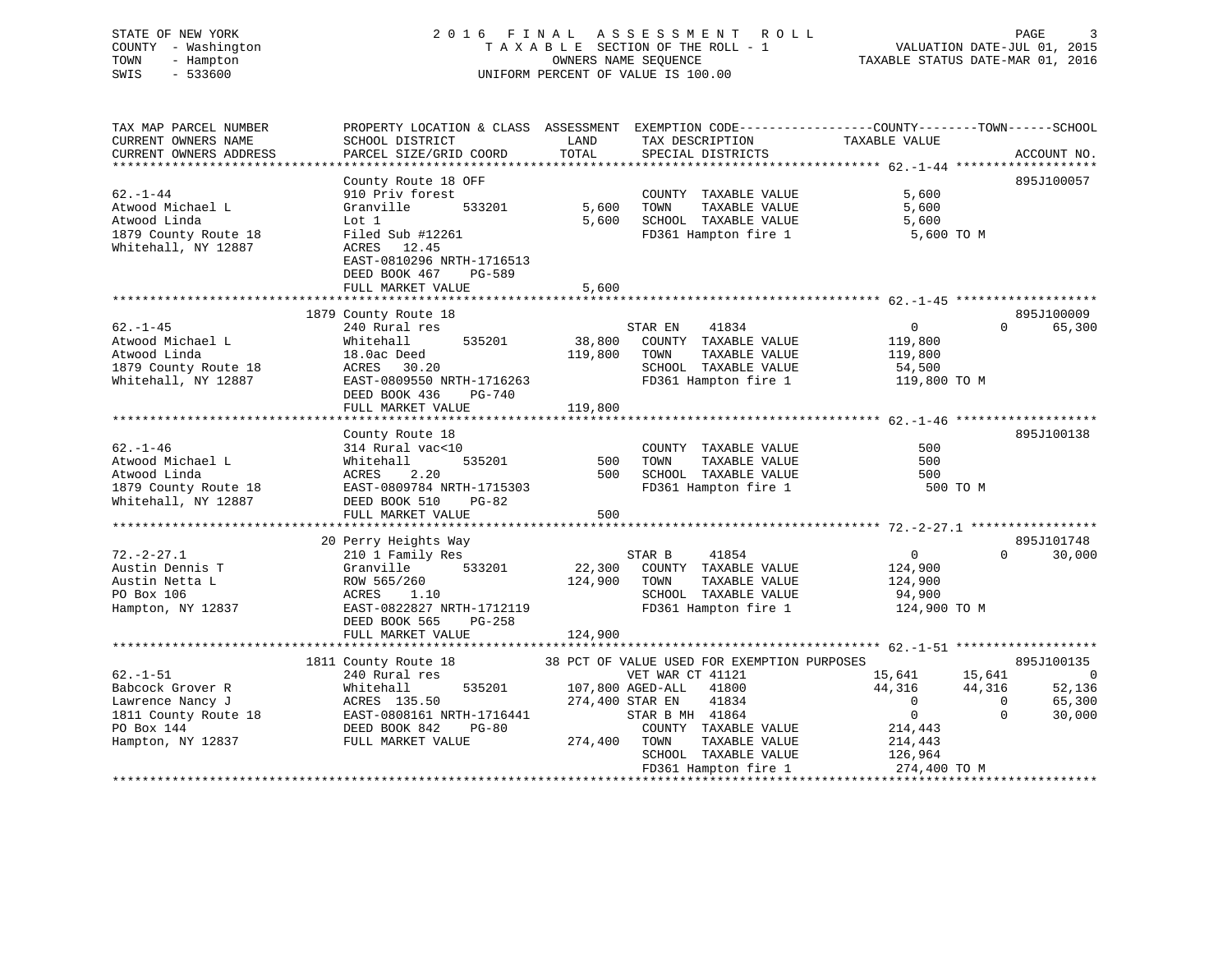# STATE OF NEW YORK 2 0 1 6 F I N A L A S S E S S M E N T R O L L PAGE 4 COUNTY - Washington T A X A B L E SECTION OF THE ROLL - 1 VALUATION DATE-JUL 01, 2015 TOWN - Hampton OWNERS NAME SEQUENCE TAXABLE STATUS DATE-MAR 01, 2016 SWIS - 533600 UNIFORM PERCENT OF VALUE IS 100.00

| TAX MAP PARCEL NUMBER<br>CURRENT OWNERS NAME<br>CURRENT OWNERS ADDRESS                                 | PROPERTY LOCATION & CLASS ASSESSMENT<br>SCHOOL DISTRICT<br>PARCEL SIZE/GRID COORD                                                                             | LAND<br>TOTAL                                 | EXEMPTION CODE-----------------COUNTY-------TOWN------SCHOOL<br>TAX DESCRIPTION<br>SPECIAL DISTRICTS              | TAXABLE VALUE                                             | ACCOUNT NO.                      |
|--------------------------------------------------------------------------------------------------------|---------------------------------------------------------------------------------------------------------------------------------------------------------------|-----------------------------------------------|-------------------------------------------------------------------------------------------------------------------|-----------------------------------------------------------|----------------------------------|
| *************                                                                                          | ********************                                                                                                                                          | ***********                                   |                                                                                                                   |                                                           |                                  |
|                                                                                                        | 89 County Route 20                                                                                                                                            |                                               |                                                                                                                   |                                                           | 895J100126                       |
| $72. - 2 - 13$<br>Baker Brian S<br>89 County Route 20<br>Hampton, NY 12837                             | 210 1 Family Res<br>533201<br>Granville<br>1.00<br>ACRES<br>EAST-0824379 NRTH-1705702<br>DEED BOOK 3103<br>PG-295<br>FULL MARKET VALUE                        | 22,000<br>71,700<br>71,700                    | STAR B<br>41854<br>COUNTY TAXABLE VALUE<br>TOWN<br>TAXABLE VALUE<br>SCHOOL TAXABLE VALUE<br>FD361 Hampton fire 1  | $\Omega$<br>71,700<br>71,700<br>41,700<br>71,700 TO M     | $\Omega$<br>30,000               |
|                                                                                                        |                                                                                                                                                               |                                               |                                                                                                                   |                                                           |                                  |
|                                                                                                        | 20 Hampton Heights Way                                                                                                                                        |                                               |                                                                                                                   |                                                           | 895J100589                       |
| $80. - 1 - 15$<br>Baker Clarence S<br>20 Hampton Heights Way<br>Hampton, NY 12837                      | 210 1 Family Res<br>Granville<br>533201<br>791/89; 3154/172<br>ACRES<br>5.01<br>EAST-0811527 NRTH-1702292<br>DEED BOOK 3154 PG-172                            | 35,000<br>111,400                             | COUNTY TAXABLE VALUE<br>TOWN<br>TAXABLE VALUE<br>SCHOOL TAXABLE VALUE<br>FD361 Hampton fire 1                     | 111,400<br>111,400<br>111,400<br>111,400 TO M             |                                  |
|                                                                                                        | FULL MARKET VALUE                                                                                                                                             | 111,400                                       |                                                                                                                   |                                                           |                                  |
|                                                                                                        | 135 Rainbow Way                                                                                                                                               |                                               |                                                                                                                   |                                                           | 895J100594                       |
| $81. - 1 - 18$<br>Baker Eric J<br>875 VT RT 133<br>Pawlet, VT 05761                                    | 260 Seasonal res<br>Granville<br>533201<br>ACRES<br>4.60<br>EAST-0817127 NRTH-1700691<br>DEED BOOK 704<br>$PG-213$<br>FULL MARKET VALUE                       | 33,700<br>71,200<br>71,200<br>* * * * * * * * | COUNTY TAXABLE VALUE<br>TOWN<br>TAXABLE VALUE<br>SCHOOL TAXABLE VALUE<br>FD361 Hampton fire 1                     | 71,200<br>71,200<br>71,200<br>71,200 TO M                 |                                  |
|                                                                                                        |                                                                                                                                                               |                                               |                                                                                                                   |                                                           |                                  |
| $81. - 1 - 40$<br>Baker Eric J<br>Baker Sondra K<br>875 Vt Hwy 133<br>Pawlet, VT 05761                 | Quivey Hill Rd<br>314 Rural vac<10<br>Granville<br>533201<br>4.80<br>ACRES<br>EAST-0816652 NRTH-1701196<br>DEED BOOK 781<br>$PG-60$                           | 14,500<br>14,500                              | COUNTY TAXABLE VALUE<br>TAXABLE VALUE<br>TOWN<br>SCHOOL TAXABLE VALUE<br>FD361 Hampton fire 1                     | 14,500<br>14,500<br>14,500<br>14,500 TO M                 | 895J100600                       |
|                                                                                                        | FULL MARKET VALUE                                                                                                                                             | 14,500                                        |                                                                                                                   |                                                           |                                  |
|                                                                                                        |                                                                                                                                                               |                                               |                                                                                                                   |                                                           |                                  |
| $71. - 1 - 3$<br>Baker Francis M LE<br>Baker Carolyn LE<br>2063 County Route 18<br>Whitehall, NY 12887 | 2063 County Route 18<br>210 1 Family Res<br>Granville<br>533201<br>ACRES<br>4.50<br>EAST-0813230 NRTH-1713947<br>DEED BOOK 823<br>PG-183<br>FULL MARKET VALUE | 33,400<br>89,600<br>89,600                    | STAR EN<br>41834<br>COUNTY TAXABLE VALUE<br>TOWN<br>TAXABLE VALUE<br>SCHOOL TAXABLE VALUE<br>FD361 Hampton fire 1 | $\mathbf{0}$<br>89,600<br>89,600<br>24,300<br>89,600 TO M | 895J100413<br>65,300<br>$\Omega$ |
|                                                                                                        | 158 Hills Pond Rd                                                                                                                                             |                                               |                                                                                                                   |                                                           | 895J101773                       |
| $71. - 1 - 15.2$<br>Balch Timothy M<br>Covell Jessi E<br>158 Hills Pond Rd<br>Whitehall, NY 12887      | 270 Mfg housing<br>Granville<br>533201<br>Sub Div Lot 2<br>$770 - 59$<br>ACRES<br>2.77<br>EAST-0815962 NRTH-1705340                                           | 27,800<br>48,500                              | COUNTY TAXABLE VALUE<br>TOWN<br>TAXABLE VALUE<br>SCHOOL TAXABLE VALUE<br>FD361 Hampton fire 1                     | 48,500<br>48,500<br>48,500<br>48,500 TO M                 |                                  |
|                                                                                                        | $PG-300$<br>DEED BOOK 3170<br>FULL MARKET VALUE<br>***********************                                                                                    | 48,500<br>*********************               |                                                                                                                   |                                                           |                                  |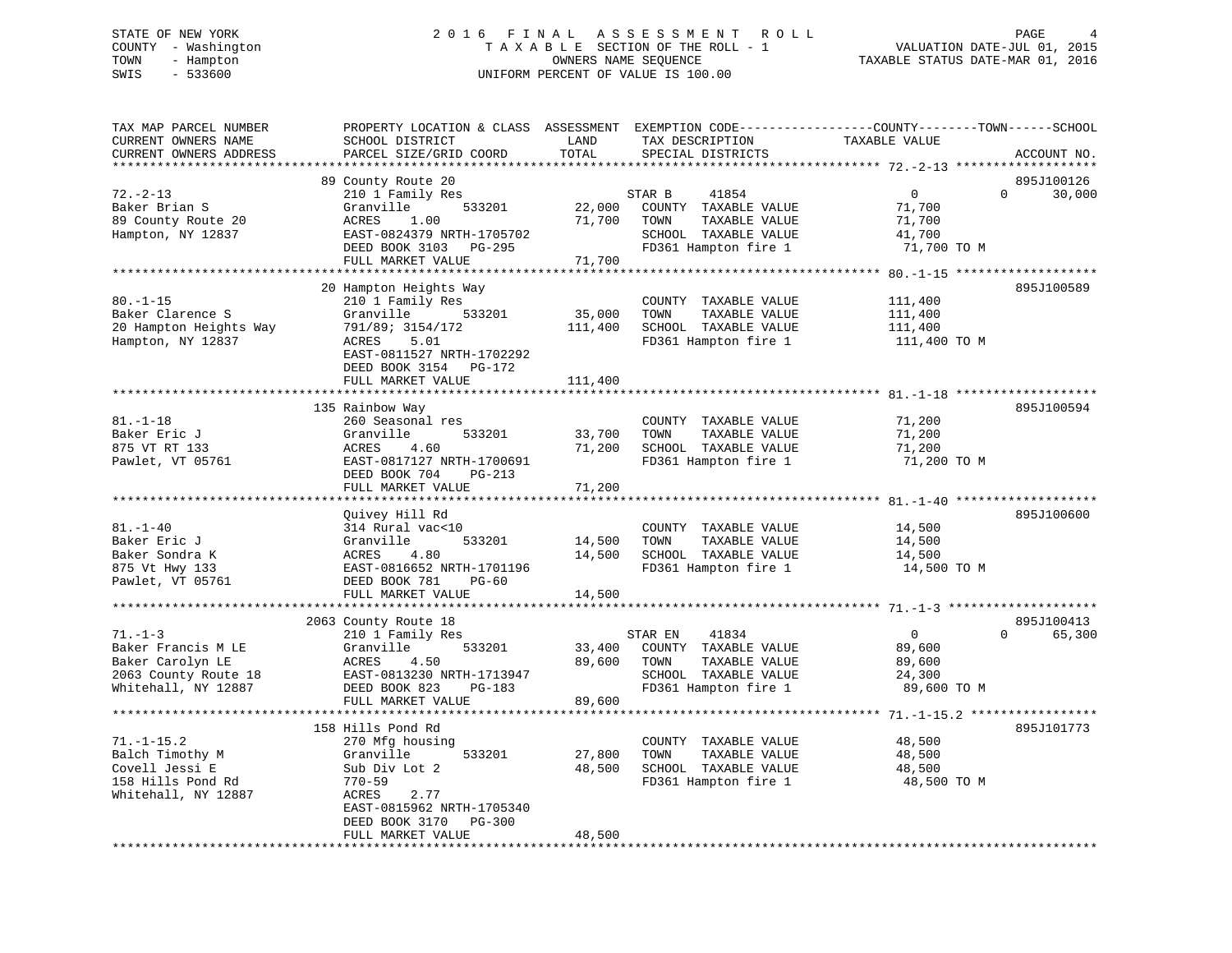# STATE OF NEW YORK 2 0 1 6 F I N A L A S S E S S M E N T R O L L PAGE 5 COUNTY - Washington T A X A B L E SECTION OF THE ROLL - 1 VALUATION DATE-JUL 01, 2015 TOWN - Hampton OWNERS NAME SEQUENCE TAXABLE STATUS DATE-MAR 01, 2016 SWIS - 533600 UNIFORM PERCENT OF VALUE IS 100.00

| TAX MAP PARCEL NUMBER                                                                                                                                                                                                                            | PROPERTY LOCATION & CLASS ASSESSMENT EXEMPTION CODE----------------COUNTY-------TOWN------SCHOOL |        |                                               |                |                    |
|--------------------------------------------------------------------------------------------------------------------------------------------------------------------------------------------------------------------------------------------------|--------------------------------------------------------------------------------------------------|--------|-----------------------------------------------|----------------|--------------------|
| CURRENT OWNERS NAME                                                                                                                                                                                                                              | SCHOOL DISTRICT                                                                                  | LAND   | TAX DESCRIPTION                               | TAXABLE VALUE  |                    |
| CURRENT OWNERS ADDRESS                                                                                                                                                                                                                           | PARCEL SIZE/GRID COORD                                                                           | TOTAL  | SPECIAL DISTRICTS                             |                | ACCOUNT NO.        |
|                                                                                                                                                                                                                                                  |                                                                                                  |        |                                               |                |                    |
|                                                                                                                                                                                                                                                  | 115 Hickey Rd                                                                                    |        |                                               |                | 895J100580         |
| $62 - 1 - 29$                                                                                                                                                                                                                                    | 270 Mfg housing                                                                                  |        | VET WAR CT 41121                              | 8,580          | 8,580              |
| Ballard Calvin                                                                                                                                                                                                                                   | Granville<br>533201                                                                              | 35,400 | COUNTY TAXABLE VALUE                          | 48,620         |                    |
| Ballard Lona                                                                                                                                                                                                                                     | ACRES<br>5.42                                                                                    | 57,200 | TAXABLE VALUE<br>TOWN                         | 48,620         |                    |
| 115 Hickey Rd                                                                                                                                                                                                                                    | EAST-0813597 NRTH-1716890                                                                        |        | SCHOOL TAXABLE VALUE                          | 57,200         |                    |
| Hampton, NY 12837                                                                                                                                                                                                                                | DEED BOOK 851<br>PG-246                                                                          |        | FD361 Hampton fire 1                          | 57,200 TO M    |                    |
|                                                                                                                                                                                                                                                  | FULL MARKET VALUE                                                                                | 57,200 |                                               |                |                    |
|                                                                                                                                                                                                                                                  |                                                                                                  |        |                                               |                |                    |
| $71. - 1 - 23.11$                                                                                                                                                                                                                                | Hills Pond Rd<br>311 Res vac land                                                                |        |                                               | 500            |                    |
| Ballard Donald                                                                                                                                                                                                                                   | Granville<br>533201                                                                              | 500    | COUNTY TAXABLE VALUE<br>TAXABLE VALUE<br>TOWN | 500            |                    |
|                                                                                                                                                                                                                                                  | FRNT 147.00 DPTH 44.00                                                                           | 500    | SCHOOL TAXABLE VALUE                          | 500            |                    |
| 2100 County Route 18<br>Whitehall, NY 12887                                                                                                                                                                                                      | EAST-0814381 NRTH-1711546                                                                        |        | FD361 Hampton fire 1                          | 500 TO M       |                    |
|                                                                                                                                                                                                                                                  | DEED BOOK 2589 PG-70                                                                             |        |                                               |                |                    |
|                                                                                                                                                                                                                                                  | FULL MARKET VALUE                                                                                | 500    |                                               |                |                    |
|                                                                                                                                                                                                                                                  |                                                                                                  |        |                                               |                |                    |
|                                                                                                                                                                                                                                                  | 2100 County Route 18                                                                             |        |                                               |                | 895J100012         |
| $71. -1 -4$                                                                                                                                                                                                                                      | 270 Mfg housing                                                                                  |        | 41834<br>STAR EN                              | $\Omega$       | $\Omega$<br>65,300 |
| Ballard Donald Jr                                                                                                                                                                                                                                | Granville<br>533201                                                                              | 24,300 | COUNTY TAXABLE VALUE                          | 69,900         |                    |
|                                                                                                                                                                                                                                                  |                                                                                                  | 69,900 | TOWN<br>TAXABLE VALUE                         | 69,900         |                    |
|                                                                                                                                                                                                                                                  |                                                                                                  |        | SCHOOL TAXABLE VALUE                          | 4,600          |                    |
|                                                                                                                                                                                                                                                  |                                                                                                  |        | FD361 Hampton fire 1                          | 69,900 TO M    |                    |
| Ballard Donna<br>2100 County Route 18<br>2100 County Route 18<br>2101 County Route 18<br>2101 County Route 18<br>2102 EAST-0814185 NRTH-1713567<br>222611185 NRTH-1713567<br>222611185 NRTH-1713567<br>222611185 NRTH-1713567<br>222611185 NRTH- | FULL MARKET VALUE                                                                                | 69,900 |                                               |                |                    |
|                                                                                                                                                                                                                                                  |                                                                                                  |        |                                               |                |                    |
|                                                                                                                                                                                                                                                  | 435 Hills Pond Rd                                                                                |        |                                               |                |                    |
| $71. - 1 - 23.8$                                                                                                                                                                                                                                 | 270 Mfg housing                                                                                  |        | COUNTY TAXABLE VALUE                          | 68,200         |                    |
| Ballard Donald W                                                                                                                                                                                                                                 | 533201<br>Granville                                                                              | 23,800 | TOWN<br>TAXABLE VALUE                         | 68,200         |                    |
| 2100 County Route 18                                                                                                                                                                                                                             | 1.55<br>ACRES                                                                                    | 68,200 | SCHOOL TAXABLE VALUE                          | 68,200         |                    |
| Whitehall, NY 12887                                                                                                                                                                                                                              | EAST-0814292 NRTH-1711718                                                                        |        | FD361 Hampton fire 1                          | 68,200 TO M    |                    |
|                                                                                                                                                                                                                                                  | DEED BOOK 692<br>PG-175                                                                          |        |                                               |                |                    |
|                                                                                                                                                                                                                                                  | FULL MARKET VALUE                                                                                | 68,200 |                                               |                |                    |
|                                                                                                                                                                                                                                                  |                                                                                                  |        |                                               |                |                    |
|                                                                                                                                                                                                                                                  | Hills Pond Rd                                                                                    |        |                                               |                | 895J100013         |
| $71. - 1 - 12$                                                                                                                                                                                                                                   | 323 Vacant rural                                                                                 |        | COUNTY TAXABLE VALUE                          | 58,000         |                    |
| Ballard Gary L                                                                                                                                                                                                                                   | Granville<br>533201                                                                              | 58,000 | TOWN<br>TAXABLE VALUE                         | 58,000         |                    |
| 400 Hills Pond Rd                                                                                                                                                                                                                                |                                                                                                  | 58,000 | SCHOOL TAXABLE VALUE                          | 58,000         |                    |
| Whitehall, NY 12887                                                                                                                                                                                                                              | ACRES 64.70<br>EAST-0815586<br>EAST-0815586 NRTH-1711149                                         |        | FD361 Hampton fire 1                          | 58,000 TO M    |                    |
|                                                                                                                                                                                                                                                  | DEED BOOK 877<br>PG-299                                                                          |        |                                               |                |                    |
|                                                                                                                                                                                                                                                  | FULL MARKET VALUE                                                                                | 58,000 |                                               |                |                    |
|                                                                                                                                                                                                                                                  |                                                                                                  |        |                                               |                |                    |
|                                                                                                                                                                                                                                                  | 400 Hills Pond Rd                                                                                |        |                                               |                | 895J101820         |
| $71. - 1 - 12.1$                                                                                                                                                                                                                                 | 270 Mfg housing                                                                                  |        | STAR B<br>41854                               | $\overline{0}$ | $\Omega$<br>30,000 |
| Ballard Gary L                                                                                                                                                                                                                                   | Granville<br>533201                                                                              | 29,400 | COUNTY TAXABLE VALUE                          | 79,900         |                    |
| 400 Hills Pond Rd                                                                                                                                                                                                                                | 3.28<br>ACRES                                                                                    | 79,900 | TAXABLE VALUE<br>TOWN                         | 79,900         |                    |
| Whitehall, NY 12887                                                                                                                                                                                                                              | EAST-0815084 NRTH-1710784                                                                        |        | SCHOOL TAXABLE VALUE                          | 49,900         |                    |
|                                                                                                                                                                                                                                                  | DEED BOOK 637<br>$PG-17$                                                                         |        | FD361 Hampton fire 1                          | 79,900 TO M    |                    |
|                                                                                                                                                                                                                                                  | FULL MARKET VALUE                                                                                | 79,900 |                                               |                |                    |
|                                                                                                                                                                                                                                                  |                                                                                                  |        |                                               |                |                    |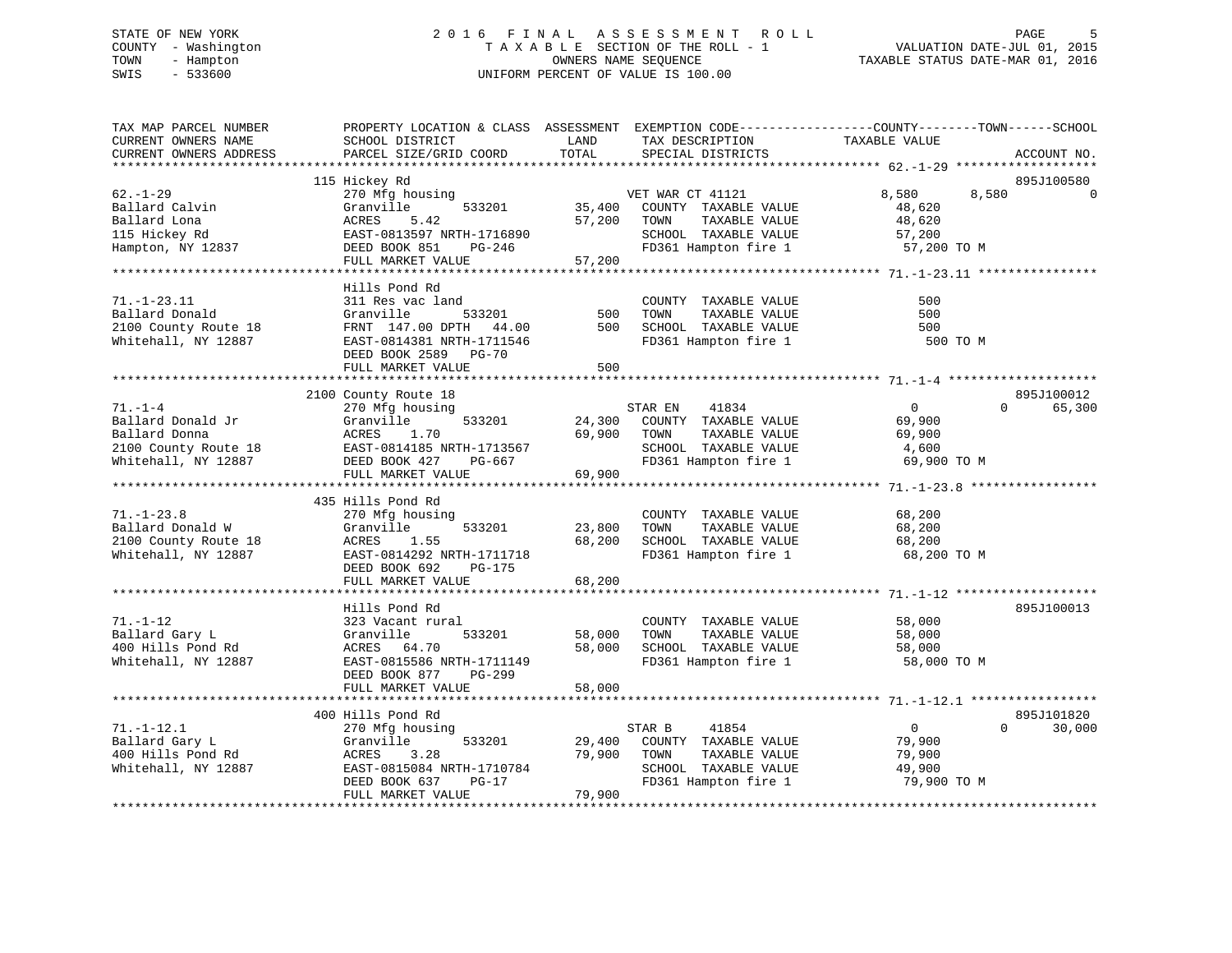# STATE OF NEW YORK 2 0 1 6 F I N A L A S S E S S M E N T R O L L PAGE 6 COUNTY - Washington T A X A B L E SECTION OF THE ROLL - 1 VALUATION DATE-JUL 01, 2015 TOWN - Hampton OWNERS NAME SEQUENCE TAXABLE STATUS DATE-MAR 01, 2016 SWIS - 533600 UNIFORM PERCENT OF VALUE IS 100.00

TAX MAP PARCEL NUMBER PROPERTY LOCATION & CLASS ASSESSMENT EXEMPTION CODE------------------COUNTY--------TOWN------SCHOOL CURRENT OWNERS NAME SCHOOL DISTRICT LAND TAX DESCRIPTION TAXABLE VALUE CURRENT OWNERS ADDRESS PARCEL SIZE/GRID COORD TOTAL SPECIAL DISTRICTS ACCOUNT NO. \*\*\*\*\*\*\*\*\*\*\*\*\*\*\*\*\*\*\*\*\*\*\*\*\*\*\*\*\*\*\*\*\*\*\*\*\*\*\*\*\*\*\*\*\*\*\*\*\*\*\*\*\*\*\*\*\*\*\*\*\*\*\*\*\*\*\*\*\*\*\*\*\*\*\*\*\*\*\*\*\*\*\*\*\*\*\*\*\*\*\*\*\*\*\*\*\*\*\*\*\*\*\* 71.-1-23.2 \*\*\*\*\*\*\*\*\*\*\*\*\*\*\*\*\* 391 Hills Pond Rd 895J10056471.-1-23.2 270 Mfg housing STAR B 41854 0 0 30,000 Ballard James E Sr Granville 533201 25,300 COUNTY TAXABLE VALUE 63,800 Ballard Marion 477/702 63,800 TOWN TAXABLE VALUE 63,800 PO Box 31 ACRES 2.00 SCHOOL TAXABLE VALUE 33,800 Hampton, NY 12837 EAST-0814741 NRTH-1710559 FD361 Hampton fire 1 63,800 TO M DEED BOOK 464 PG-692 FULL MARKET VALUE 63,800 \*\*\*\*\*\*\*\*\*\*\*\*\*\*\*\*\*\*\*\*\*\*\*\*\*\*\*\*\*\*\*\*\*\*\*\*\*\*\*\*\*\*\*\*\*\*\*\*\*\*\*\*\*\*\*\*\*\*\*\*\*\*\*\*\*\*\*\*\*\*\*\*\*\*\*\*\*\*\*\*\*\*\*\*\*\*\*\*\*\*\*\*\*\*\*\*\*\*\*\*\*\*\* 71.-1-23.1 \*\*\*\*\*\*\*\*\*\*\*\*\*\*\*\*\* Hills Pond Rd 895J10001071.-1-23.1 314 Rural vac<10 COUNTY TAXABLE VALUE 27,500 Ballard Marion M Granville 533201 27,500 TOWN TAXABLE VALUE 27,500 Ballard Patrick M Sub Div Lot 1 27,500 SCHOOL TAXABLE VALUE 27,500 PO Box 31 ACRES 6.30 FD361 Hampton fire 1 27,500 TO M Hampton, NY 12837 EAST-0814661 NRTH-1710223 DEED BOOK 3607 PG-27 FULL MARKET VALUE 27,500 \*\*\*\*\*\*\*\*\*\*\*\*\*\*\*\*\*\*\*\*\*\*\*\*\*\*\*\*\*\*\*\*\*\*\*\*\*\*\*\*\*\*\*\*\*\*\*\*\*\*\*\*\*\*\*\*\*\*\*\*\*\*\*\*\*\*\*\*\*\*\*\*\*\*\*\*\*\*\*\*\*\*\*\*\*\*\*\*\*\*\*\*\*\*\*\*\*\*\*\*\*\*\* 53.-1-2 \*\*\*\*\*\*\*\*\*\*\*\*\*\*\*\*\*\*\*\* LOT Taylor Pat 895J100115 53.-1-2 260 Seasonal res COUNTY TAXABLE VALUE 136,300 Barber John M Whitehall 535201 55,000 TOWN TAXABLE VALUE 136,300 Nikas William L ROW 815/227 136,300 SCHOOL TAXABLE VALUE 136,300 116 Oak St ACRES 278.00 FD361 Hampton fire 1 57,246 TO M PO Box 267 EAST-0811770 NRTH-1725578 FD362 Hampton fire 2 79,054 TO M Hudson Falls, NY 12839 DEED BOOK 504 PG-588 FULL MARKET VALUE 136,300 \*\*\*\*\*\*\*\*\*\*\*\*\*\*\*\*\*\*\*\*\*\*\*\*\*\*\*\*\*\*\*\*\*\*\*\*\*\*\*\*\*\*\*\*\*\*\*\*\*\*\*\*\*\*\*\*\*\*\*\*\*\*\*\*\*\*\*\*\*\*\*\*\*\*\*\*\*\*\*\*\*\*\*\*\*\*\*\*\*\*\*\*\*\*\*\*\*\*\*\*\*\*\* 53.-1-8 \*\*\*\*\*\*\*\*\*\*\*\*\*\*\*\*\*\*\*\* Ecuyer Pat 895J100277 53.-1-8 910 Priv forest COUNTY TAXABLE VALUE 22,900 Barber John M Granville 533201 22,900 TOWN TAXABLE VALUE 22,900 Attn: Hunt Lake Land Holding I 60 Ad 22,900 SCHOOL TAXABLE VALUE 22,900 PO Box 193 ACRES 50.90 FD361 Hampton fire 1 22,900 TO M Corinth, NY 12822 EAST-0810711 NRTH-1722163 DEED BOOK 834 PG-283 FULL MARKET VALUE 22,900 \*\*\*\*\*\*\*\*\*\*\*\*\*\*\*\*\*\*\*\*\*\*\*\*\*\*\*\*\*\*\*\*\*\*\*\*\*\*\*\*\*\*\*\*\*\*\*\*\*\*\*\*\*\*\*\*\*\*\*\*\*\*\*\*\*\*\*\*\*\*\*\*\*\*\*\*\*\*\*\*\*\*\*\*\*\*\*\*\*\*\*\*\*\*\*\*\*\*\*\*\*\*\* 45.-1-1 \*\*\*\*\*\*\*\*\*\*\*\*\*\*\*\*\*\*\*\* 1496 County Route 11 895J100556 45.-1-1 210 1 Family Res STAR EN 41834 0 0 65,300 Barkley Nancy E Whitehall 535201 25,600 COUNTY TAXABLE VALUE 92,200 Attn: Nancy E Moore ACRES 2.10 92,200 TOWN TAXABLE VALUE 92,200 1496 County Route 11 EAST-0804425 NRTH-1736903 SCHOOL TAXABLE VALUE 26,900 Whitehall, NY 12887 DEED BOOK 728 PG-274 FD362 Hampton fire 2 92,200 TO M FULL MARKET VALUE 92,200 \*\*\*\*\*\*\*\*\*\*\*\*\*\*\*\*\*\*\*\*\*\*\*\*\*\*\*\*\*\*\*\*\*\*\*\*\*\*\*\*\*\*\*\*\*\*\*\*\*\*\*\*\*\*\*\*\*\*\*\*\*\*\*\*\*\*\*\*\*\*\*\*\*\*\*\*\*\*\*\*\*\*\*\*\*\*\*\*\*\*\*\*\*\*\*\*\*\*\*\*\*\*\*\*\*\*\*\*\*\*\*\*\*\*\*\*\*\*\*\*\*\*\*\*\*\*\*\*\*\*\*\*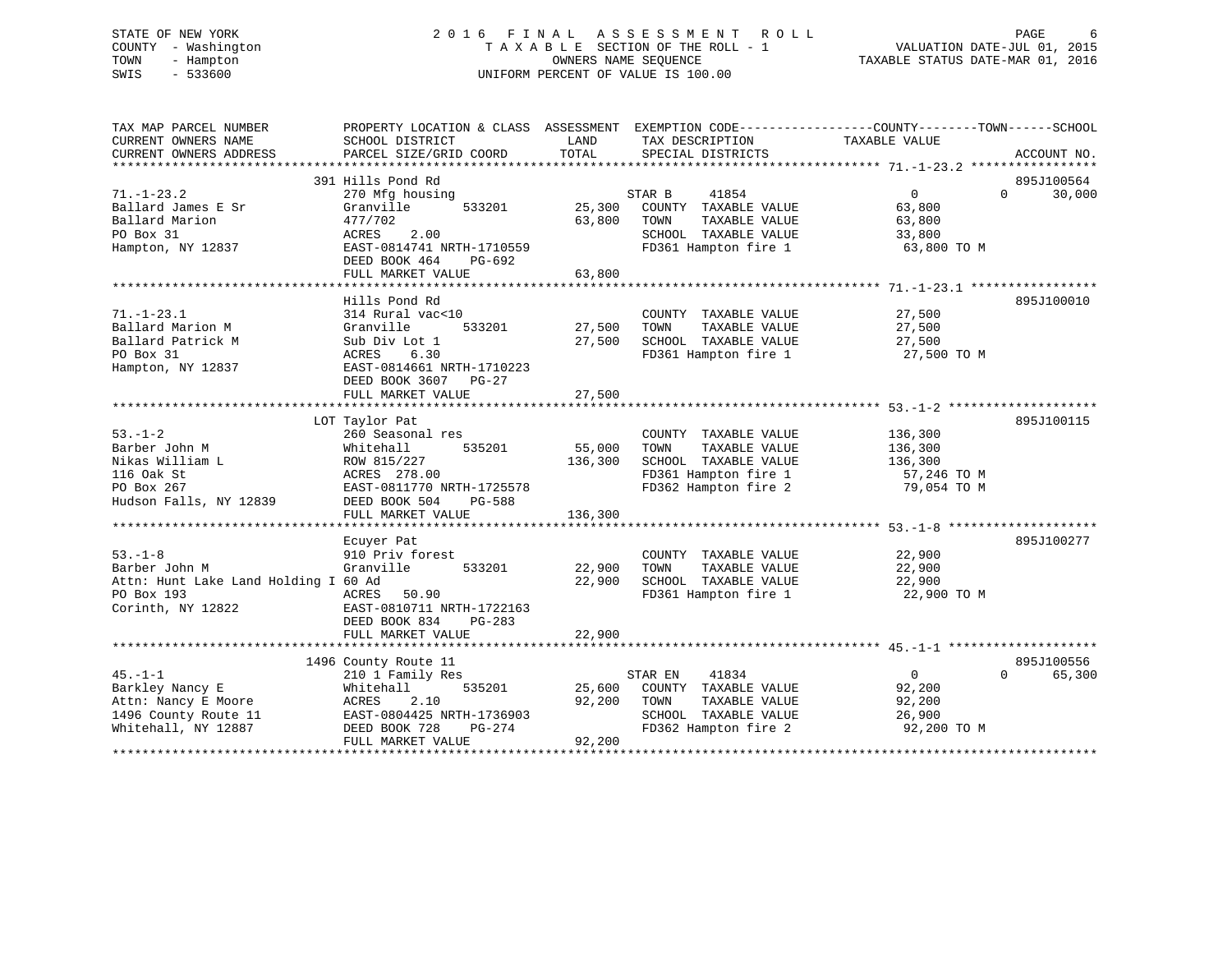# STATE OF NEW YORK 2 0 1 6 F I N A L A S S E S S M E N T R O L L PAGE 7 COUNTY - Washington T A X A B L E SECTION OF THE ROLL - 1 VALUATION DATE-JUL 01, 2015 TOWN - Hampton OWNERS NAME SEQUENCE TAXABLE STATUS DATE-MAR 01, 2016 SWIS - 533600 UNIFORM PERCENT OF VALUE IS 100.00

| TAX MAP PARCEL NUMBER    | PROPERTY LOCATION & CLASS ASSESSMENT EXEMPTION CODE---------------COUNTY-------TOWN-----SCHOOL |               |                                             |                |                                  |
|--------------------------|------------------------------------------------------------------------------------------------|---------------|---------------------------------------------|----------------|----------------------------------|
| CURRENT OWNERS NAME      | SCHOOL DISTRICT                                                                                | LAND          | TAX DESCRIPTION                             | TAXABLE VALUE  |                                  |
| CURRENT OWNERS ADDRESS   | PARCEL SIZE/GRID COORD                                                                         | TOTAL         | SPECIAL DISTRICTS                           |                | ACCOUNT NO.                      |
|                          |                                                                                                |               |                                             |                |                                  |
|                          | 18 Manchester Rd                                                                               |               |                                             |                | 895J100063                       |
| $38. - 1 - 7$            | 240 Rural res                                                                                  |               | STAR EN<br>41834                            | 0              | $\Omega$<br>65,300               |
| Barsalow William E Jr    | 535201<br>Whitehall                                                                            | 61,500        | COUNTY TAXABLE VALUE                        | 190,100        |                                  |
| 21 Prospect St           | $530 - 345$                                                                                    | 190,100       | TAXABLE VALUE<br>TOWN                       | 190,100        |                                  |
| Fair Haven, VT 05743     | ACRES 31.49                                                                                    |               | SCHOOL TAXABLE VALUE                        | 124,800        |                                  |
|                          | EAST-0811514 NRTH-1738454                                                                      |               | FD362 Hampton fire 2                        | 190,100 TO M   |                                  |
|                          | DEED BOOK 2897 PG-51                                                                           |               |                                             |                |                                  |
|                          | FULL MARKET VALUE                                                                              | 190,100       |                                             |                |                                  |
|                          |                                                                                                |               |                                             |                | *******************              |
|                          | South Rd                                                                                       |               |                                             |                | 895J100084                       |
| $72. - 1 - 18$           | 323 Vacant rural                                                                               |               | COUNTY TAXABLE VALUE                        | 42,500         |                                  |
| Bassett Ernest R Jr      | Granville<br>533201                                                                            | 42,500        | TAXABLE VALUE<br>TOWN                       | 42,500         |                                  |
| Crossman Crystal         | ACRES 31.40                                                                                    | 42,500        | SCHOOL TAXABLE VALUE                        | 42,500         |                                  |
| 29 Elm St                | EAST-0818679 NRTH-1707970                                                                      |               | FD361 Hampton fire 1                        | 42,500 TO M    |                                  |
| Granville, NY 12832      | DEED BOOK 3632 PG-121                                                                          |               |                                             |                |                                  |
|                          | FULL MARKET VALUE                                                                              | 42,500        |                                             |                |                                  |
| PRIOR OWNER ON 3/01/2016 |                                                                                                |               |                                             |                |                                  |
| Bassett Ernest R Jr      |                                                                                                |               |                                             |                |                                  |
|                          |                                                                                                |               |                                             |                |                                  |
|                          | 32 Vladyka Woods Rd                                                                            |               |                                             |                |                                  |
| $38. - 1 - 12.4$         | 210 1 Family Res                                                                               |               | STAR B<br>41854                             | $\overline{0}$ | $\Omega$<br>30,000               |
| Beckwith Tiffany         | 535201<br>Whitehall                                                                            |               | 22,000 COUNTY TAXABLE VALUE                 | 157,300        |                                  |
| 32 Vladyka Woods Rd      | ACRES<br>1.00                                                                                  | 157,300 TOWN  | TAXABLE VALUE                               | 157,300        |                                  |
| Whitehall, NY 12887      | EAST-0806198 NRTH-1737688                                                                      |               | SCHOOL TAXABLE VALUE                        | 127,300        |                                  |
|                          | DEED BOOK 779<br>PG-275                                                                        |               | FD362 Hampton fire 2                        | 157,300 TO M   |                                  |
|                          | FULL MARKET VALUE                                                                              | 157,300       |                                             |                |                                  |
|                          |                                                                                                |               |                                             |                |                                  |
|                          | 1040 West Way                                                                                  |               |                                             |                | 895J100298                       |
| $71.4 - 2 - 11$          | 210 1 Family Res - WTRFNT                                                                      |               | COUNTY TAXABLE VALUE                        | 199,700        |                                  |
| Belger Joseph T          | 533201<br>Granville                                                                            | 27,600        | TAXABLE VALUE<br>TOWN                       | 199,700        |                                  |
| Belger Margaret K        | LOT 7                                                                                          | 199,700       | SCHOOL TAXABLE VALUE                        | 199,700        |                                  |
| 214 Greenway Ter         | 71.-2-11                                                                                       |               | FD361 Hampton fire 1                        | 199,700 ТО М   |                                  |
| River Edge, NJ 07661     | FRNT 100.00 DPTH 216.00                                                                        |               |                                             |                |                                  |
|                          | EAST-0815627 NRTH-1707255                                                                      |               |                                             |                |                                  |
|                          | DEED BOOK 3458 PG-1                                                                            |               |                                             |                |                                  |
|                          | FULL MARKET VALUE                                                                              | 199,700       |                                             |                |                                  |
|                          |                                                                                                |               |                                             |                |                                  |
|                          | 1933 County Route 18                                                                           |               | 73 PCT OF VALUE USED FOR EXEMPTION PURPOSES |                | 895J100163                       |
| $62 - 1 - 39$            | 270 Mfg housing                                                                                |               | VET WAR C 41122                             | 10,052         | $\overline{0}$<br>$\overline{0}$ |
| Bernhardt C Frederick    | Whitehall<br>535201                                                                            |               | 49,200 VET WAR T 41123                      | $\overline{0}$ | $\overline{0}$<br>10,052         |
| Bernhardt Lynn M         | ACRES 18.20                                                                                    | 91,800 STAR B | 41854                                       | $\overline{0}$ | 30,000<br>$\Omega$               |
| 1933 County Route 18     | EAST-0810897 NRTH-1714977                                                                      |               | COUNTY TAXABLE VALUE                        | 81,748         |                                  |
| Whitehall, NY 12887      | DEED BOOK 1843 PG-212                                                                          |               | TOWN<br>TAXABLE VALUE                       | 81,748         |                                  |
|                          | FULL MARKET VALUE                                                                              |               | 91,800 SCHOOL TAXABLE VALUE                 | 61,800         |                                  |
|                          |                                                                                                |               | FD361 Hampton fire 1                        | 91,800 TO M    |                                  |
|                          |                                                                                                |               |                                             |                |                                  |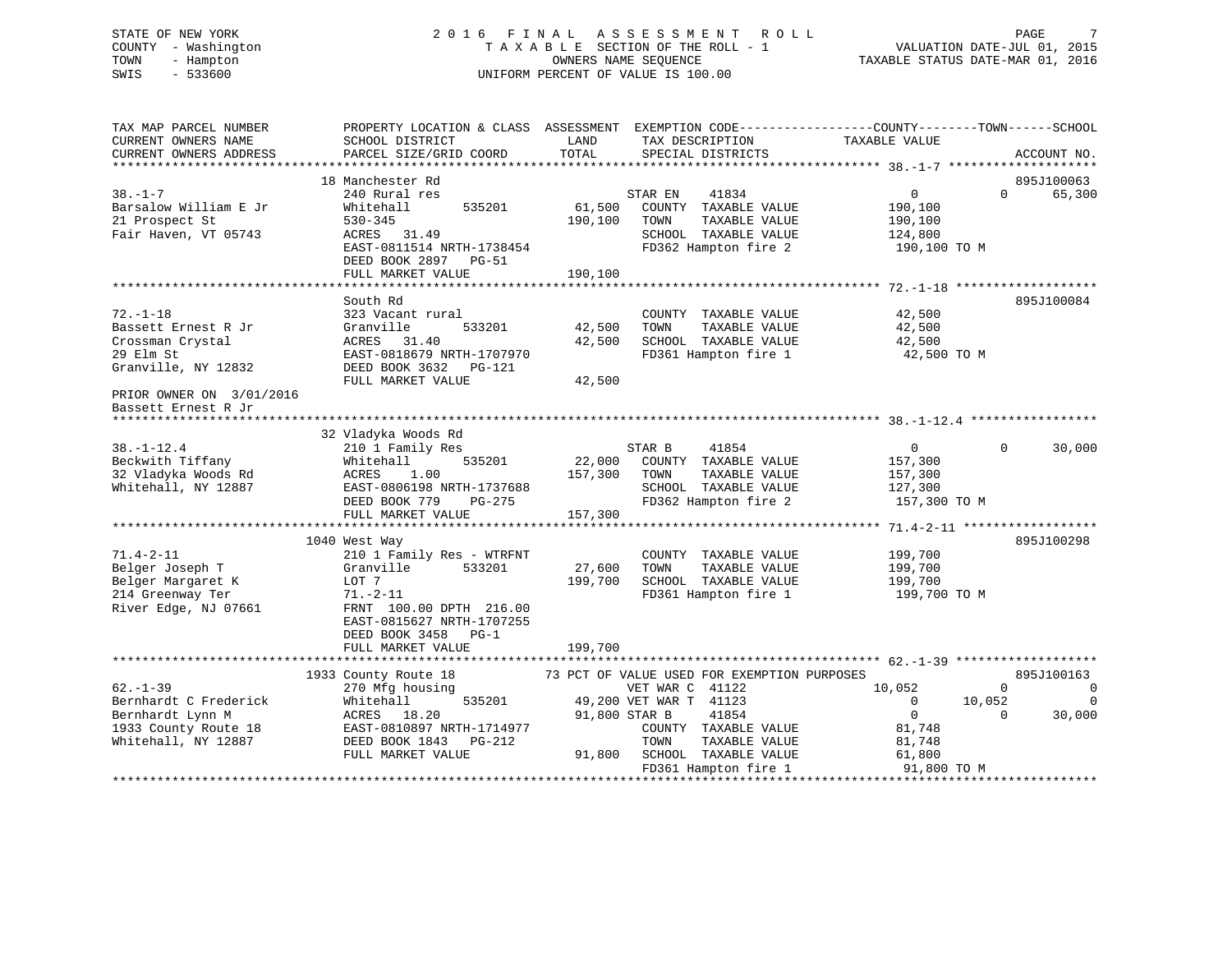| COUNTY - Washington<br>TOWN<br>- Hampton<br>$-533600$<br>SWIS |                                                                                                                    |         | TAXABLE SECTION OF THE ROLL - 1<br>OWNERS NAME SEQUENCE<br>UNIFORM PERCENT OF VALUE IS 100.00 | VALUATION DATE-JUL 01, 2015<br>TAXABLE STATUS DATE-MAR 01, 2016 |                                  |
|---------------------------------------------------------------|--------------------------------------------------------------------------------------------------------------------|---------|-----------------------------------------------------------------------------------------------|-----------------------------------------------------------------|----------------------------------|
| TAX MAP PARCEL NUMBER<br>CURRENT OWNERS NAME                  | PROPERTY LOCATION & CLASS ASSESSMENT EXEMPTION CODE---------------COUNTY-------TOWN------SCHOOL<br>SCHOOL DISTRICT | LAND    | TAX DESCRIPTION                                                                               | TAXABLE VALUE                                                   |                                  |
| CURRENT OWNERS ADDRESS                                        | PARCEL SIZE/GRID COORD                                                                                             | TOTAL   | SPECIAL DISTRICTS                                                                             |                                                                 | ACCOUNT NO.                      |
|                                                               |                                                                                                                    |         |                                                                                               |                                                                 |                                  |
|                                                               | 2452 County Route 18                                                                                               |         |                                                                                               |                                                                 |                                  |
| $72. - 2 - 18.1$                                              | 210 1 Family Res                                                                                                   |         | STAR B<br>41854                                                                               | $\overline{0}$                                                  | $\Omega$<br>30,000               |
| Best Timothy R                                                | 533201<br>Granville                                                                                                | 23,700  | COUNTY TAXABLE VALUE                                                                          | 197,200                                                         |                                  |
| Best Jessica                                                  | 317/572                                                                                                            | 197,200 | TOWN<br>TAXABLE VALUE                                                                         | 197,200                                                         |                                  |
| PO Box 172                                                    | Filed sub div 27A-66                                                                                               |         | SCHOOL TAXABLE VALUE                                                                          | 167,200                                                         |                                  |
| Hampton, NY 12837                                             | 1.53<br>ACRES<br>EAST-0821332 NRTH-1710153                                                                         |         | FD361 Hampton fire 1                                                                          | 197,200 TO M                                                    |                                  |
|                                                               | DEED BOOK 2946 PG-291                                                                                              |         |                                                                                               |                                                                 |                                  |
|                                                               | FULL MARKET VALUE                                                                                                  | 197,200 |                                                                                               |                                                                 |                                  |
|                                                               |                                                                                                                    |         |                                                                                               |                                                                 |                                  |
|                                                               | 23 Greenfield Ln                                                                                                   |         |                                                                                               |                                                                 | 895J101823                       |
| $72.2 - 3 - 12.1$                                             | 210 1 Family Res                                                                                                   |         | STAR B<br>41854                                                                               | $\overline{0}$                                                  | $\Omega$<br>30,000               |
| Betit Francis                                                 | Granville 533201                                                                                                   |         | 13,400 COUNTY TAXABLE VALUE                                                                   | 103,100                                                         |                                  |
| Betit Jean                                                    | $72.-3-12.1$                                                                                                       |         | 103,100 TOWN<br>TAXABLE VALUE                                                                 | 103,100                                                         |                                  |
| 471 New Boston Rd                                             | 72.-3-12.1<br>FRNT 141.00 DPTH 111.00<br>EAST-0823889 NRTH-1711944                                                 |         | SCHOOL TAXABLE VALUE                                                                          | 73,100                                                          |                                  |
| Hampton, NY 12837                                             | DEED BOOK 850<br>PG-191                                                                                            |         | FD361 Hampton fire 1                                                                          | 103,100 TO M                                                    |                                  |
|                                                               | FULL MARKET VALUE                                                                                                  | 103,100 |                                                                                               |                                                                 |                                  |
|                                                               |                                                                                                                    |         |                                                                                               |                                                                 |                                  |
| $71. - 1 - 17$                                                | 135 Hills Pond Rd                                                                                                  |         | 41854                                                                                         | $\overline{0}$                                                  | 895J100271<br>$\Omega$<br>30,000 |
| Billow Matthew J                                              | 240 Rural res<br>Granville<br>533201                                                                               | 67,300  | STAR B<br>COUNTY TAXABLE VALUE                                                                | 145,400                                                         |                                  |
| 135 Hills Pond Rd                                             | 2407/160                                                                                                           | 145,400 | TOWN<br>TAXABLE VALUE                                                                         | 145,400                                                         |                                  |
| Whitehall, NY 12887                                           | ACRES 34.40                                                                                                        |         | SCHOOL TAXABLE VALUE                                                                          | 115,400                                                         |                                  |
|                                                               | EAST-0814662 NRTH-1705679                                                                                          |         | FD361 Hampton fire 1                                                                          | 145,400 TO M                                                    |                                  |
|                                                               | DEED BOOK 852 PG-247                                                                                               |         |                                                                                               |                                                                 |                                  |
|                                                               | FULL MARKET VALUE                                                                                                  | 145,400 |                                                                                               |                                                                 |                                  |
|                                                               |                                                                                                                    |         |                                                                                               |                                                                 |                                  |
|                                                               | 1128 East Way                                                                                                      |         |                                                                                               |                                                                 | 895J100083                       |
| $71.4 - 3 - 2$                                                | 260 Seasonal res - WTRFNT                                                                                          |         | COUNTY TAXABLE VALUE                                                                          | 119,800                                                         |                                  |
| Billow Philip J                                               | Granville<br>533201                                                                                                | 27,000  | TOWN<br>TAXABLE VALUE                                                                         | 119,800                                                         |                                  |
| Billow Helen K                                                | $71. - 3 - 2$                                                                                                      | 119,800 | SCHOOL TAXABLE VALUE                                                                          | 119,800                                                         |                                  |
| 4 Holly Ln<br>Castleton, NY 12033                             | FRNT 100.00 DPTH 145.00<br>EAST-0815517 NRTH-1708470                                                               |         | FD361 Hampton fire 1                                                                          | 119,800 TO M                                                    |                                  |
|                                                               | DEED BOOK 923<br>$PG-50$                                                                                           |         |                                                                                               |                                                                 |                                  |
|                                                               | FULL MARKET VALUE                                                                                                  | 119,800 |                                                                                               |                                                                 |                                  |
|                                                               |                                                                                                                    |         |                                                                                               |                                                                 |                                  |
|                                                               | 110 Campbell Ln                                                                                                    |         |                                                                                               |                                                                 | 895J100220                       |
| $72. - 2 - 2$                                                 | 425 Bar                                                                                                            |         | COUNTY TAXABLE VALUE                                                                          | 110,300                                                         |                                  |
| Birkenhead David                                              | 533201<br>Granville                                                                                                | 6,200   | TOWN<br>TAXABLE VALUE                                                                         | 110,300                                                         |                                  |
| PO Box 324                                                    | ACRES<br>1.17                                                                                                      | 110,300 | SCHOOL TAXABLE VALUE                                                                          | 110,300                                                         |                                  |
| Fair Haven, VT 05743                                          | EAST-0824616 NRTH-1712454                                                                                          |         | FD361 Hampton fire 1                                                                          | 110,300 TO M                                                    |                                  |
|                                                               | DEED BOOK 1666 PG-287                                                                                              |         |                                                                                               |                                                                 |                                  |
|                                                               | FULL MARKET VALUE                                                                                                  | 110,300 |                                                                                               |                                                                 |                                  |

STATE OF NEW YORK 2016 FINAL ASSESSMENT ROLL PAGE 8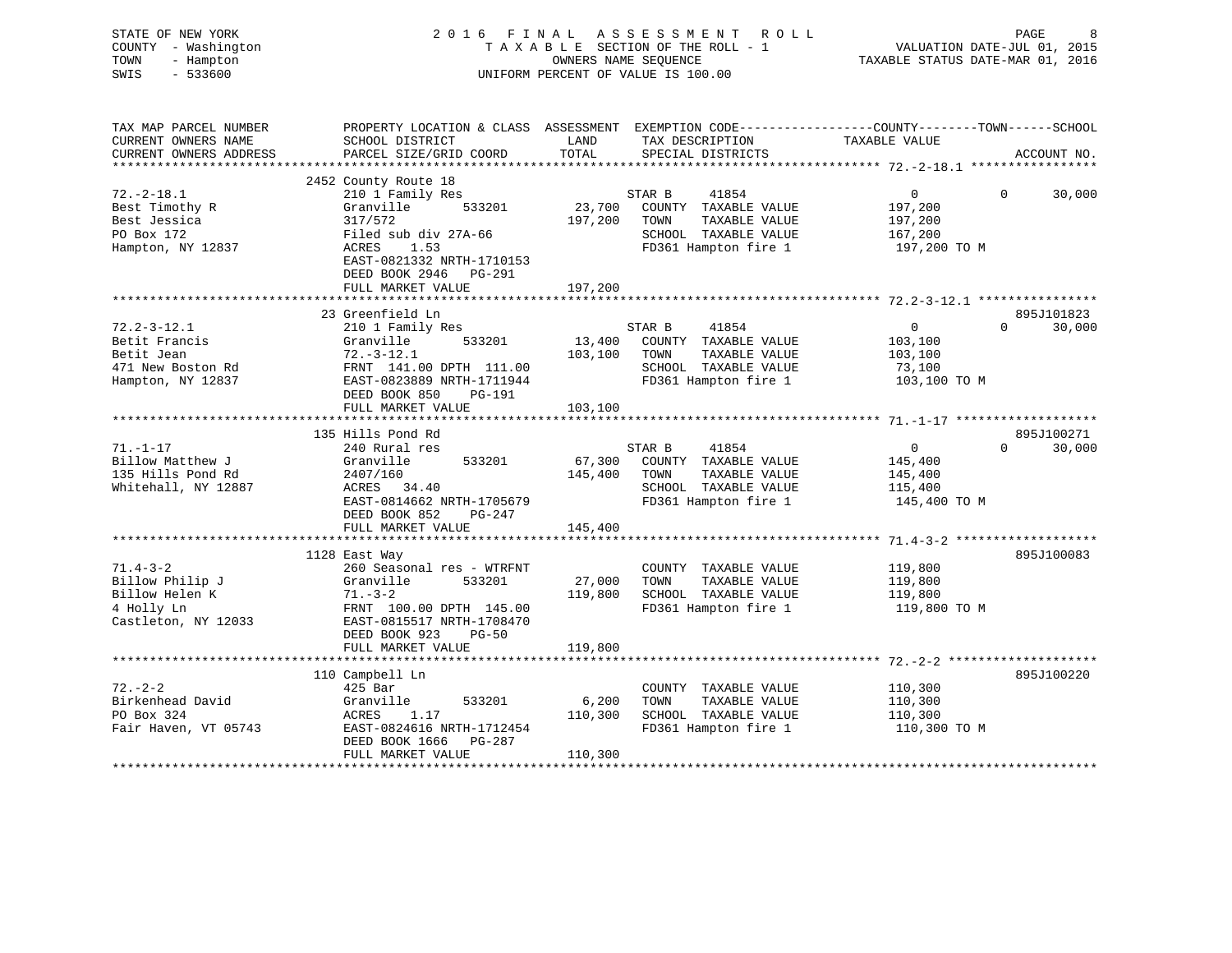#### STATE OF NEW YORK GALL 2016 FINAL ASSESSMENT ROLL CHARGE 9 COUNTY - Washington  $T A X A B L E$  SECTION OF THE ROLL - 1<br>TOWN - Hampton DWNERS NAME SEQUENCE TOWN - Hampton OWNERS NAME SEQUENCE TAXABLE STATUS DATE-MAR 01, 2016 SWIS - 533600 UNIFORM PERCENT OF VALUE IS 100.00

| SCHOOL DISTRICT<br>PARCEL SIZE/GRID COORD                                                                                             | LAND<br>TOTAL                                                                                                                                                                                                                                             | TAX DESCRIPTION<br>SPECIAL DISTRICTS                                                                   | TAXABLE VALUE                                                        | ACCOUNT NO.                                                                                                              |
|---------------------------------------------------------------------------------------------------------------------------------------|-----------------------------------------------------------------------------------------------------------------------------------------------------------------------------------------------------------------------------------------------------------|--------------------------------------------------------------------------------------------------------|----------------------------------------------------------------------|--------------------------------------------------------------------------------------------------------------------------|
|                                                                                                                                       |                                                                                                                                                                                                                                                           |                                                                                                        |                                                                      |                                                                                                                          |
| 210 1 Family Res<br>Whitehall<br>535201<br>ACRES<br>1.00<br>EAST-0807884 NRTH-1732702<br>DEED BOOK 454<br>PG-543<br>FULL MARKET VALUE | 22,000<br>99,200<br>99,200                                                                                                                                                                                                                                | 41854<br>COUNTY TAXABLE VALUE<br>TOWN<br>TAXABLE VALUE<br>SCHOOL TAXABLE VALUE<br>FD362 Hampton fire 2 | $\mathbf 0$<br>$\Omega$<br>99,200<br>99,200<br>69,200<br>99,200 TO M | 895J100535<br>30,000                                                                                                     |
|                                                                                                                                       |                                                                                                                                                                                                                                                           |                                                                                                        |                                                                      |                                                                                                                          |
| 270 Mfg housing<br>Granville<br>533201<br><b>ACRES</b><br>5.06<br>EAST-0813284 NRTH-1720041<br>DEED BOOK 519<br>PG-251                | 35,100<br>72,100                                                                                                                                                                                                                                          | COUNTY TAXABLE VALUE<br>TOWN<br>TAXABLE VALUE<br>SCHOOL TAXABLE VALUE<br>FD361 Hampton fire 1          | 72,100<br>72,100<br>72,100<br>72,100 TO M                            | 895J100647                                                                                                               |
|                                                                                                                                       |                                                                                                                                                                                                                                                           |                                                                                                        |                                                                      |                                                                                                                          |
|                                                                                                                                       |                                                                                                                                                                                                                                                           |                                                                                                        |                                                                      | 895J100615                                                                                                               |
| 312 Vac w/imprv<br>Granville<br>533201<br>ACRES<br>6.20<br>EAST-0813413 NRTH-1720601<br>DEED BOOK 773<br><b>PG-139</b>                | 14,000<br>14,500                                                                                                                                                                                                                                          | COUNTY TAXABLE VALUE<br>TOWN<br>TAXABLE VALUE<br>SCHOOL TAXABLE VALUE<br>FD361 Hampton fire 1          | 14,500<br>14,500<br>14,500<br>14,500 TO M                            |                                                                                                                          |
|                                                                                                                                       |                                                                                                                                                                                                                                                           |                                                                                                        |                                                                      |                                                                                                                          |
|                                                                                                                                       |                                                                                                                                                                                                                                                           |                                                                                                        |                                                                      | 895J100610                                                                                                               |
| 260 Seasonal res<br>Granville<br>533201<br>ACRES<br>6.35<br>EAST-0814229 NRTH-1721316<br>DEED BOOK 592<br>PG-173                      | 32,400<br>42,400                                                                                                                                                                                                                                          | COUNTY TAXABLE VALUE<br>TOWN<br>TAXABLE VALUE<br>SCHOOL TAXABLE VALUE<br>FD361 Hampton fire 1          | 42,400<br>42,400<br>42,400<br>42,400 TO M                            |                                                                                                                          |
|                                                                                                                                       | 42,400                                                                                                                                                                                                                                                    |                                                                                                        |                                                                      |                                                                                                                          |
| By The Way                                                                                                                            |                                                                                                                                                                                                                                                           |                                                                                                        |                                                                      | 895J100626                                                                                                               |
| Granville<br>533201<br>ACRES<br>4.66<br>EAST-0814213 NRTH-1721596<br>DEED BOOK 592<br>PG-173                                          | 14,500<br>14,500                                                                                                                                                                                                                                          | TOWN<br>TAXABLE VALUE<br>SCHOOL TAXABLE VALUE<br>FD361 Hampton fire 1                                  | 14,500<br>14,500<br>14,500 TO M                                      |                                                                                                                          |
|                                                                                                                                       |                                                                                                                                                                                                                                                           |                                                                                                        |                                                                      |                                                                                                                          |
|                                                                                                                                       |                                                                                                                                                                                                                                                           |                                                                                                        |                                                                      | 895J100674                                                                                                               |
| 314 Rural vac<10<br>Granville<br>533201<br>Common Area                                                                                | 14,500<br>14,500                                                                                                                                                                                                                                          | COUNTY TAXABLE VALUE<br>TAXABLE VALUE<br>TOWN<br>SCHOOL TAXABLE VALUE                                  | 14,500<br>14,500<br>14,500                                           |                                                                                                                          |
| ACRES<br>1.60<br>EAST-0814745 NRTH-1721329<br>FULL MARKET VALUE                                                                       | 14,500                                                                                                                                                                                                                                                    |                                                                                                        |                                                                      |                                                                                                                          |
|                                                                                                                                       | 116 Chapman Rd<br>56 Wicked Hollow Way<br>FULL MARKET VALUE<br>48 Wicked Hollow Way<br>FULL MARKET VALUE<br>16 By The Way<br>FULL MARKET VALUE<br>314 Rural vac<10<br>FULL MARKET VALUE<br>********************<br>Hickey Rd<br>See Notes for Deed Refere | 72,100<br>14,500<br>14,500                                                                             | STAR B<br>COUNTY TAXABLE VALUE<br>FD361 Hampton fire 1               | PROPERTY LOCATION & CLASS ASSESSMENT EXEMPTION CODE----------------COUNTY-------TOWN-----SCHOOL<br>14,500<br>14,500 TO M |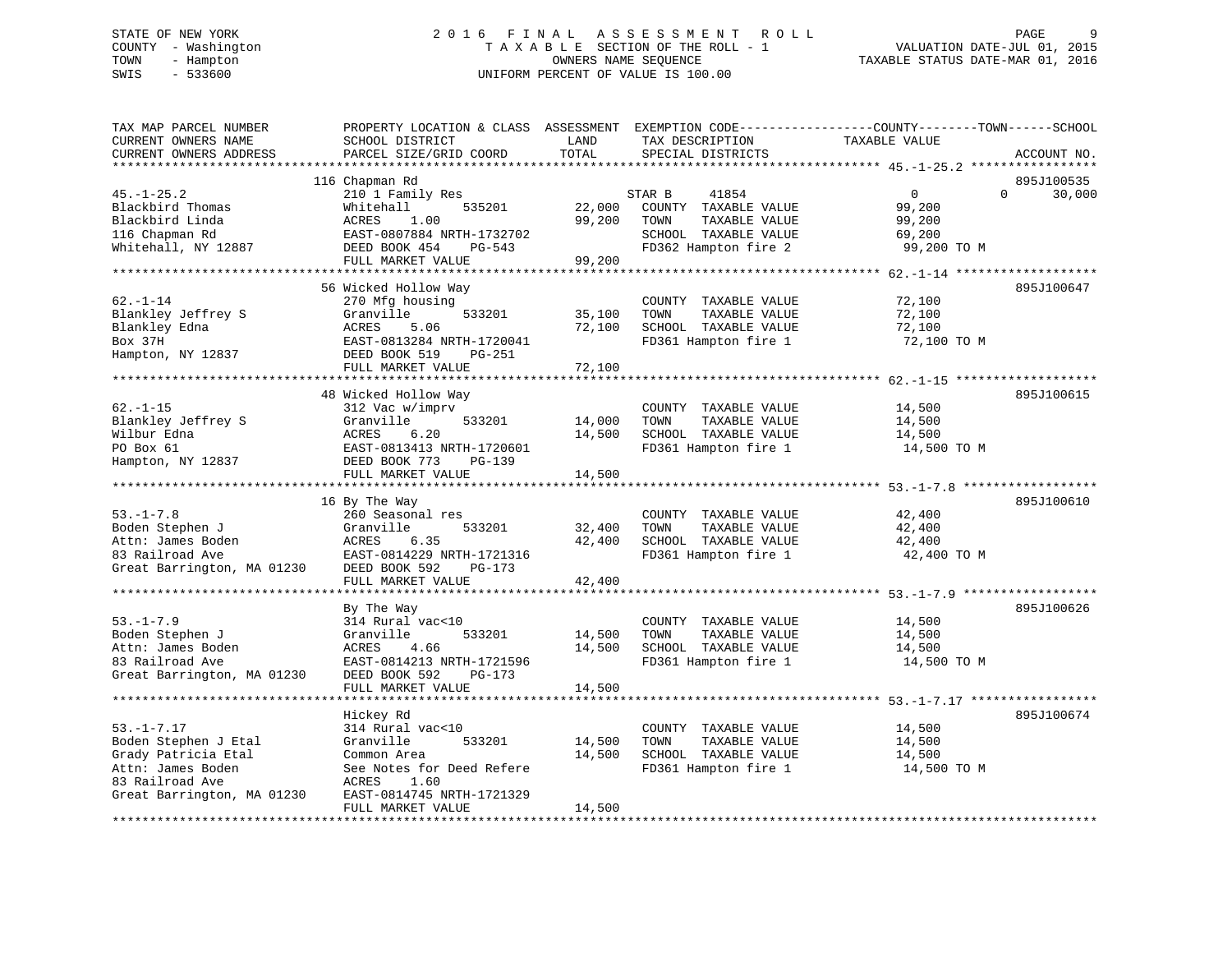# STATE OF NEW YORK 2 0 1 6 F I N A L A S S E S S M E N T R O L L PAGE 10 COUNTY - Washington T A X A B L E SECTION OF THE ROLL - 1 VALUATION DATE-JUL 01, 2015 TOWN - Hampton OWNERS NAME SEQUENCE TAXABLE STATUS DATE-MAR 01, 2016 SWIS - 533600 UNIFORM PERCENT OF VALUE IS 100.00

| TAX MAP PARCEL NUMBER<br>CURRENT OWNERS NAME<br>CURRENT OWNERS ADDRESS                    | PROPERTY LOCATION & CLASS ASSESSMENT<br>SCHOOL DISTRICT<br>PARCEL SIZE/GRID COORD                                                                                                                | LAND<br>TOTAL                              | EXEMPTION CODE-----------------COUNTY-------TOWN------SCHOOL<br>TAX DESCRIPTION<br>SPECIAL DISTRICTS                                         | TAXABLE VALUE                                                                                  | ACCOUNT NO.                      |
|-------------------------------------------------------------------------------------------|--------------------------------------------------------------------------------------------------------------------------------------------------------------------------------------------------|--------------------------------------------|----------------------------------------------------------------------------------------------------------------------------------------------|------------------------------------------------------------------------------------------------|----------------------------------|
| $53. - 1 - 4$<br>Boivin George<br>Tougas Pauline E<br>132 Roberts Ln<br>Hampton, NY 12837 | 132 Roberts Ln<br>210 1 Family Res<br>Granville<br>533201<br>ACRES<br>3.07<br>EAST-0816986 NRTH-1724055<br>DEED BOOK 708<br>$PG-27$<br>FULL MARKET VALUE<br>************************************ | 28,700<br>114,400<br>114,400               | STAR B<br>41854<br>COUNTY TAXABLE VALUE<br>TOWN<br>TAXABLE VALUE<br>SCHOOL TAXABLE VALUE<br>FD361 Hampton fire 1<br>************************ | 0<br>114,400<br>114,400<br>84,400<br>114,400 TO M<br>*********** 80.-1-22 ******************** | 895J100707<br>$\Omega$<br>30,000 |
| $80. - 1 - 22$<br>Boles John T<br>183 S Beach Ave<br>Old Greenwich, CT 06870              | 60 Hampton Heights Way<br>260 Seasonal res<br>Granville<br>533201<br>ACRES<br>5.02<br>EAST-0810013 NRTH-1701182<br>DEED BOOK 2902 PG-330<br>FULL MARKET VALUE                                    | 35,000<br>62,000<br>62,000                 | COUNTY TAXABLE VALUE<br>TOWN<br>TAXABLE VALUE<br>SCHOOL TAXABLE VALUE<br>FD361 Hampton fire 1                                                | 62,000<br>62,000<br>62,000<br>62,000 TO M                                                      | 895J100677                       |
| $62. - 1 - 48$<br>Borichevsky Frances A<br>3 Lantern Ln<br>Nashua, NH 03062               | 1902 County Route 18<br>314 Rural vac<10<br>Whitehall<br>535201<br>1.00<br>ACRES<br>EAST-0809606 NRTH-1715046<br>DEED BOOK 459<br>PG-486<br>FULL MARKET VALUE                                    | 12,500<br>12,500<br>12,500                 | COUNTY TAXABLE VALUE<br>TAXABLE VALUE<br>TOWN<br>SCHOOL TAXABLE VALUE<br>FD361 Hampton fire 1                                                | 12,500<br>12,500<br>12,500<br>12,500 TO M                                                      | 895J100139                       |
| $62. - 1 - 47$<br>Borichevsky Natasha L<br>5 Great Hill Cart<br>Exeter, NH 03833          | County Route 18<br>314 Rural vac<10<br>Whitehall<br>535201<br>2.40<br>ACRES<br>EAST-0809782 NRTH-1714878<br>DEED BOOK 3002 PG-156<br>FULL MARKET VALUE                                           | 17,500<br>17,500<br>17,500                 | COUNTY TAXABLE VALUE<br>TOWN<br>TAXABLE VALUE<br>SCHOOL TAXABLE VALUE<br>FD361 Hampton fire 1                                                | 17,500<br>17,500<br>17,500<br>17,500 TO M                                                      | 895J100019                       |
| $81. - 1 - 41$<br>Bouplon Carl A Jr<br>PO Box 14<br>Sandisfield, MA 01255                 | 98 Rainbow Way<br>314 Rural vac<10<br>533201<br>Granville<br>ACRES<br>4.10<br>EAST-0816612 NRTH-1701377<br>DEED BOOK 895<br>$PG-93$<br>FULL MARKET VALUE<br>*************************            | 14,000<br>14,000<br>14,000<br>************ | COUNTY TAXABLE VALUE<br>TAXABLE VALUE<br>TOWN<br>SCHOOL TAXABLE VALUE<br>FD361 Hampton fire 1                                                | 14,000<br>14,000<br>14,000<br>14,000 TO M                                                      | 895J100568                       |
| $81. - 1 - 42$<br>Bouplon Carl Jr<br>PO Box 14<br>Sandisfield, MA 01255                   | 90 Rainbow Way<br>260 Seasonal res<br>Granville<br>533201<br>ACRES<br>5.00<br>EAST-0816580 NRTH-1701564<br>DEED BOOK 878<br>PG-192<br>FULL MARKET VALUE                                          | 35,000<br>38,500<br>38,500                 | COUNTY TAXABLE VALUE<br>TOWN<br>TAXABLE VALUE<br>SCHOOL TAXABLE VALUE<br>FD361 Hampton fire 1                                                | 38,500<br>38,500<br>38,500<br>38,500 TO M                                                      | 895J100607                       |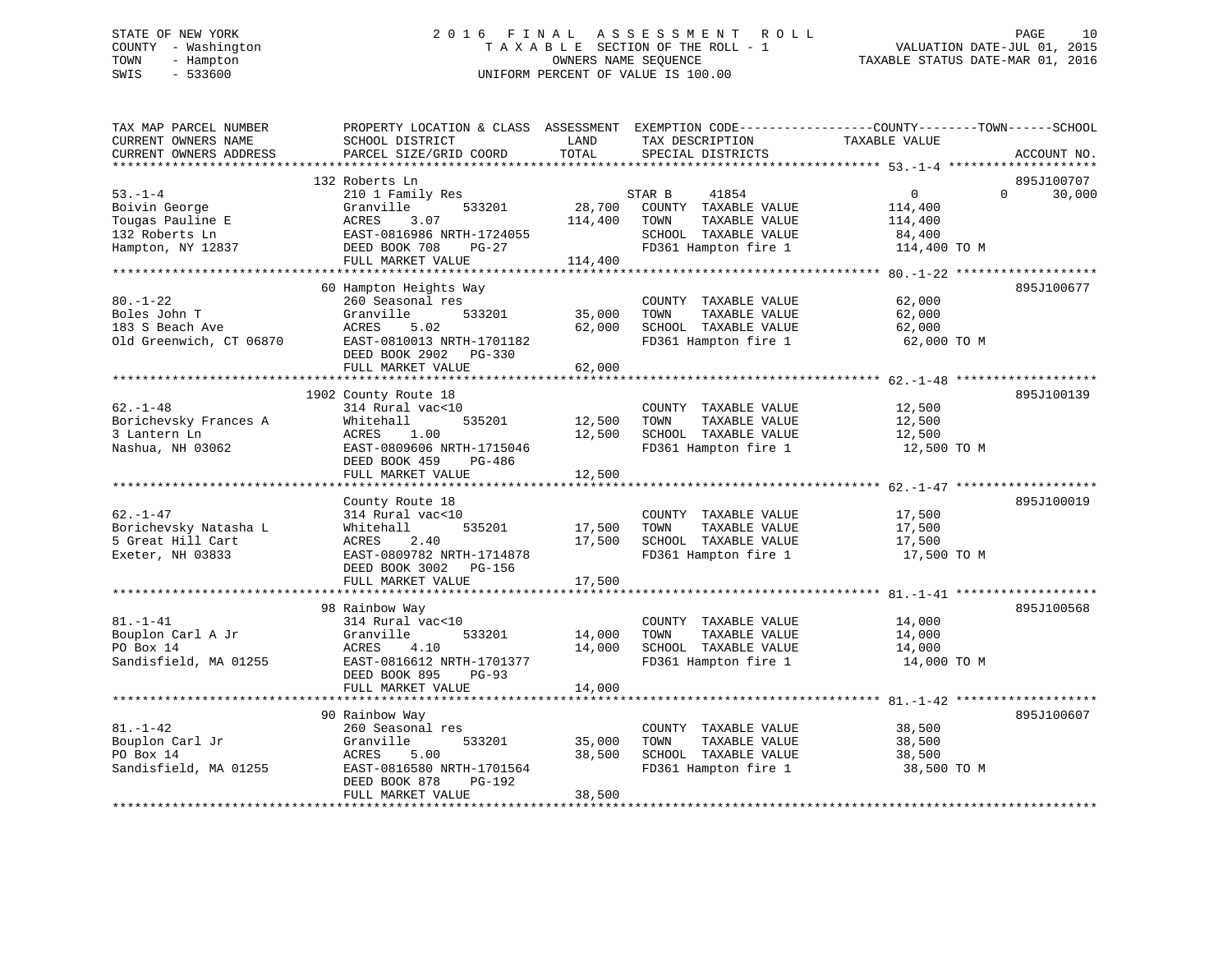# STATE OF NEW YORK 2 0 1 6 F I N A L A S S E S S M E N T R O L L PAGE 11 COUNTY - Washington T A X A B L E SECTION OF THE ROLL - 1 VALUATION DATE-JUL 01, 2015 TOWN - Hampton OWNERS NAME SEQUENCE TAXABLE STATUS DATE-MAR 01, 2016 SWIS - 533600 UNIFORM PERCENT OF VALUE IS 100.00

| SCHOOL DISTRICT<br>LAND<br>TAX DESCRIPTION<br>TAXABLE VALUE<br>TOTAL<br>PARCEL SIZE/GRID COORD<br>SPECIAL DISTRICTS<br>ACCOUNT NO.<br>2603 State Route 22A<br>895J100283<br>$72. - 2 - 28$<br>$0 \qquad \qquad$<br>$\Omega$<br>41854<br>30,000<br>270 Mfg housing<br>STAR B<br>Granville<br>533201<br>14,500<br>COUNTY TAXABLE VALUE<br>34,500<br>2603 State Route 22A<br>FRNT 86.00 DPTH 209.00<br>34,500<br>TOWN<br>TAXABLE VALUE<br>34,500<br>EAST-0823060 NRTH-1711837<br>SCHOOL TAXABLE VALUE<br>4,500<br>FD361 Hampton fire 1<br>DEED BOOK 2520 PG-173<br>34,500 TO M<br>34,500<br>FULL MARKET VALUE<br>3038 State Route 22A<br>895J100178<br>$63 - 1 - 3$<br>210 1 Family Res<br>COUNTY TAXABLE VALUE<br>68,600<br>Granville<br>533201<br>11,700<br>TOWN<br>TAXABLE VALUE<br>68,600<br>FRNT 147.50 DPTH 125.00<br>68,600<br>SCHOOL TAXABLE VALUE<br>68,600<br>FD361 Hampton fire 1<br>EAST-0821408 NRTH-1721889<br>68,600 TO M<br>DEED BOOK 2206 PG-191<br>68,600<br>FULL MARKET VALUE<br>895J100621<br>27 Hampton Heights Way<br>210 1 Family Res<br>COUNTY TAXABLE VALUE<br>117,600<br>Granville<br>533201<br>35,000<br>TOWN<br>TAXABLE VALUE<br>117,600<br>117,600<br>LOT 10<br>SCHOOL TAXABLE VALUE<br>117,600<br>5.01<br>FD361 Hampton fire 1<br>ACRES<br>117,600 TO M<br>EAST-0811529 NRTH-1701515<br>DEED BOOK 3389<br>PG-253<br>117,600<br>FULL MARKET VALUE<br>895J100128<br>35 County Route 20<br>STAR B<br>41854<br>$\overline{0}$<br>$\Omega$<br>30,000<br>210 1 Family Res<br>533201<br>22,300<br>COUNTY TAXABLE VALUE<br>96,600<br>Brayton Mark Jr<br>Granville<br>96,600<br>35 County Route 20<br>ACRES 1.10<br>TOWN<br>TAXABLE VALUE<br>96,600<br>Hampton, NY 12837<br>EAST-0823504 NRTH-1704361<br>SCHOOL TAXABLE VALUE<br>66,600<br>FD361 Hampton fire 1<br>DEED BOOK 953<br>$PG-10$<br>96,600 TO M<br>96,600<br>FULL MARKET VALUE<br>895J100021<br>1064 West Way<br>$71.4 - 2 - 5$<br>210 1 Family Res - WTRFNT<br>186,200<br>COUNTY TAXABLE VALUE<br>27,100<br>Bridges Family Trust<br>533201<br>TOWN<br>TAXABLE VALUE<br>Granville<br>186,200<br>Bridges Nancy<br>186,200<br>SCHOOL TAXABLE VALUE<br>186,200<br>LOT 13<br>101 Gables Pl<br>FD361 Hampton fire 1<br>186,200 TO M<br>$71. - 2 - 5$<br>Rutland, VT 05701<br>FRNT 100.00 DPTH 261.00<br>EAST-0815240 NRTH-1707713<br>DEED BOOK 738<br>PG-232<br>186,200<br>FULL MARKET VALUE | TAX MAP PARCEL NUMBER  | PROPERTY LOCATION & CLASS ASSESSMENT EXEMPTION CODE---------------COUNTY-------TOWN------SCHOOL |  |  |
|----------------------------------------------------------------------------------------------------------------------------------------------------------------------------------------------------------------------------------------------------------------------------------------------------------------------------------------------------------------------------------------------------------------------------------------------------------------------------------------------------------------------------------------------------------------------------------------------------------------------------------------------------------------------------------------------------------------------------------------------------------------------------------------------------------------------------------------------------------------------------------------------------------------------------------------------------------------------------------------------------------------------------------------------------------------------------------------------------------------------------------------------------------------------------------------------------------------------------------------------------------------------------------------------------------------------------------------------------------------------------------------------------------------------------------------------------------------------------------------------------------------------------------------------------------------------------------------------------------------------------------------------------------------------------------------------------------------------------------------------------------------------------------------------------------------------------------------------------------------------------------------------------------------------------------------------------------------------------------------------------------------------------------------------------------------------------------------------------------------------------------------------------------------------------------------------------------------------------------------------------------------------------------------------------------------------------------------------------------------------|------------------------|-------------------------------------------------------------------------------------------------|--|--|
|                                                                                                                                                                                                                                                                                                                                                                                                                                                                                                                                                                                                                                                                                                                                                                                                                                                                                                                                                                                                                                                                                                                                                                                                                                                                                                                                                                                                                                                                                                                                                                                                                                                                                                                                                                                                                                                                                                                                                                                                                                                                                                                                                                                                                                                                                                                                                                      | CURRENT OWNERS NAME    |                                                                                                 |  |  |
|                                                                                                                                                                                                                                                                                                                                                                                                                                                                                                                                                                                                                                                                                                                                                                                                                                                                                                                                                                                                                                                                                                                                                                                                                                                                                                                                                                                                                                                                                                                                                                                                                                                                                                                                                                                                                                                                                                                                                                                                                                                                                                                                                                                                                                                                                                                                                                      | CURRENT OWNERS ADDRESS |                                                                                                 |  |  |
|                                                                                                                                                                                                                                                                                                                                                                                                                                                                                                                                                                                                                                                                                                                                                                                                                                                                                                                                                                                                                                                                                                                                                                                                                                                                                                                                                                                                                                                                                                                                                                                                                                                                                                                                                                                                                                                                                                                                                                                                                                                                                                                                                                                                                                                                                                                                                                      |                        |                                                                                                 |  |  |
|                                                                                                                                                                                                                                                                                                                                                                                                                                                                                                                                                                                                                                                                                                                                                                                                                                                                                                                                                                                                                                                                                                                                                                                                                                                                                                                                                                                                                                                                                                                                                                                                                                                                                                                                                                                                                                                                                                                                                                                                                                                                                                                                                                                                                                                                                                                                                                      |                        |                                                                                                 |  |  |
|                                                                                                                                                                                                                                                                                                                                                                                                                                                                                                                                                                                                                                                                                                                                                                                                                                                                                                                                                                                                                                                                                                                                                                                                                                                                                                                                                                                                                                                                                                                                                                                                                                                                                                                                                                                                                                                                                                                                                                                                                                                                                                                                                                                                                                                                                                                                                                      |                        |                                                                                                 |  |  |
|                                                                                                                                                                                                                                                                                                                                                                                                                                                                                                                                                                                                                                                                                                                                                                                                                                                                                                                                                                                                                                                                                                                                                                                                                                                                                                                                                                                                                                                                                                                                                                                                                                                                                                                                                                                                                                                                                                                                                                                                                                                                                                                                                                                                                                                                                                                                                                      | Bourn James R          |                                                                                                 |  |  |
|                                                                                                                                                                                                                                                                                                                                                                                                                                                                                                                                                                                                                                                                                                                                                                                                                                                                                                                                                                                                                                                                                                                                                                                                                                                                                                                                                                                                                                                                                                                                                                                                                                                                                                                                                                                                                                                                                                                                                                                                                                                                                                                                                                                                                                                                                                                                                                      |                        |                                                                                                 |  |  |
|                                                                                                                                                                                                                                                                                                                                                                                                                                                                                                                                                                                                                                                                                                                                                                                                                                                                                                                                                                                                                                                                                                                                                                                                                                                                                                                                                                                                                                                                                                                                                                                                                                                                                                                                                                                                                                                                                                                                                                                                                                                                                                                                                                                                                                                                                                                                                                      | Hampton, NY 12837      |                                                                                                 |  |  |
|                                                                                                                                                                                                                                                                                                                                                                                                                                                                                                                                                                                                                                                                                                                                                                                                                                                                                                                                                                                                                                                                                                                                                                                                                                                                                                                                                                                                                                                                                                                                                                                                                                                                                                                                                                                                                                                                                                                                                                                                                                                                                                                                                                                                                                                                                                                                                                      |                        |                                                                                                 |  |  |
|                                                                                                                                                                                                                                                                                                                                                                                                                                                                                                                                                                                                                                                                                                                                                                                                                                                                                                                                                                                                                                                                                                                                                                                                                                                                                                                                                                                                                                                                                                                                                                                                                                                                                                                                                                                                                                                                                                                                                                                                                                                                                                                                                                                                                                                                                                                                                                      |                        |                                                                                                 |  |  |
|                                                                                                                                                                                                                                                                                                                                                                                                                                                                                                                                                                                                                                                                                                                                                                                                                                                                                                                                                                                                                                                                                                                                                                                                                                                                                                                                                                                                                                                                                                                                                                                                                                                                                                                                                                                                                                                                                                                                                                                                                                                                                                                                                                                                                                                                                                                                                                      |                        |                                                                                                 |  |  |
|                                                                                                                                                                                                                                                                                                                                                                                                                                                                                                                                                                                                                                                                                                                                                                                                                                                                                                                                                                                                                                                                                                                                                                                                                                                                                                                                                                                                                                                                                                                                                                                                                                                                                                                                                                                                                                                                                                                                                                                                                                                                                                                                                                                                                                                                                                                                                                      |                        |                                                                                                 |  |  |
|                                                                                                                                                                                                                                                                                                                                                                                                                                                                                                                                                                                                                                                                                                                                                                                                                                                                                                                                                                                                                                                                                                                                                                                                                                                                                                                                                                                                                                                                                                                                                                                                                                                                                                                                                                                                                                                                                                                                                                                                                                                                                                                                                                                                                                                                                                                                                                      |                        |                                                                                                 |  |  |
|                                                                                                                                                                                                                                                                                                                                                                                                                                                                                                                                                                                                                                                                                                                                                                                                                                                                                                                                                                                                                                                                                                                                                                                                                                                                                                                                                                                                                                                                                                                                                                                                                                                                                                                                                                                                                                                                                                                                                                                                                                                                                                                                                                                                                                                                                                                                                                      | Bradley Michael P      |                                                                                                 |  |  |
|                                                                                                                                                                                                                                                                                                                                                                                                                                                                                                                                                                                                                                                                                                                                                                                                                                                                                                                                                                                                                                                                                                                                                                                                                                                                                                                                                                                                                                                                                                                                                                                                                                                                                                                                                                                                                                                                                                                                                                                                                                                                                                                                                                                                                                                                                                                                                                      | Bradley Virginia       |                                                                                                 |  |  |
|                                                                                                                                                                                                                                                                                                                                                                                                                                                                                                                                                                                                                                                                                                                                                                                                                                                                                                                                                                                                                                                                                                                                                                                                                                                                                                                                                                                                                                                                                                                                                                                                                                                                                                                                                                                                                                                                                                                                                                                                                                                                                                                                                                                                                                                                                                                                                                      | 1014 Clark Hollow Rd   |                                                                                                 |  |  |
|                                                                                                                                                                                                                                                                                                                                                                                                                                                                                                                                                                                                                                                                                                                                                                                                                                                                                                                                                                                                                                                                                                                                                                                                                                                                                                                                                                                                                                                                                                                                                                                                                                                                                                                                                                                                                                                                                                                                                                                                                                                                                                                                                                                                                                                                                                                                                                      | Poultney, VT 05764     |                                                                                                 |  |  |
|                                                                                                                                                                                                                                                                                                                                                                                                                                                                                                                                                                                                                                                                                                                                                                                                                                                                                                                                                                                                                                                                                                                                                                                                                                                                                                                                                                                                                                                                                                                                                                                                                                                                                                                                                                                                                                                                                                                                                                                                                                                                                                                                                                                                                                                                                                                                                                      |                        |                                                                                                 |  |  |
|                                                                                                                                                                                                                                                                                                                                                                                                                                                                                                                                                                                                                                                                                                                                                                                                                                                                                                                                                                                                                                                                                                                                                                                                                                                                                                                                                                                                                                                                                                                                                                                                                                                                                                                                                                                                                                                                                                                                                                                                                                                                                                                                                                                                                                                                                                                                                                      |                        |                                                                                                 |  |  |
|                                                                                                                                                                                                                                                                                                                                                                                                                                                                                                                                                                                                                                                                                                                                                                                                                                                                                                                                                                                                                                                                                                                                                                                                                                                                                                                                                                                                                                                                                                                                                                                                                                                                                                                                                                                                                                                                                                                                                                                                                                                                                                                                                                                                                                                                                                                                                                      |                        |                                                                                                 |  |  |
|                                                                                                                                                                                                                                                                                                                                                                                                                                                                                                                                                                                                                                                                                                                                                                                                                                                                                                                                                                                                                                                                                                                                                                                                                                                                                                                                                                                                                                                                                                                                                                                                                                                                                                                                                                                                                                                                                                                                                                                                                                                                                                                                                                                                                                                                                                                                                                      | $80. - 1 - 17$         |                                                                                                 |  |  |
|                                                                                                                                                                                                                                                                                                                                                                                                                                                                                                                                                                                                                                                                                                                                                                                                                                                                                                                                                                                                                                                                                                                                                                                                                                                                                                                                                                                                                                                                                                                                                                                                                                                                                                                                                                                                                                                                                                                                                                                                                                                                                                                                                                                                                                                                                                                                                                      | Bratianu David Jr      |                                                                                                 |  |  |
|                                                                                                                                                                                                                                                                                                                                                                                                                                                                                                                                                                                                                                                                                                                                                                                                                                                                                                                                                                                                                                                                                                                                                                                                                                                                                                                                                                                                                                                                                                                                                                                                                                                                                                                                                                                                                                                                                                                                                                                                                                                                                                                                                                                                                                                                                                                                                                      | Bratianu Zoe           |                                                                                                 |  |  |
|                                                                                                                                                                                                                                                                                                                                                                                                                                                                                                                                                                                                                                                                                                                                                                                                                                                                                                                                                                                                                                                                                                                                                                                                                                                                                                                                                                                                                                                                                                                                                                                                                                                                                                                                                                                                                                                                                                                                                                                                                                                                                                                                                                                                                                                                                                                                                                      | 3937 Route 30          |                                                                                                 |  |  |
|                                                                                                                                                                                                                                                                                                                                                                                                                                                                                                                                                                                                                                                                                                                                                                                                                                                                                                                                                                                                                                                                                                                                                                                                                                                                                                                                                                                                                                                                                                                                                                                                                                                                                                                                                                                                                                                                                                                                                                                                                                                                                                                                                                                                                                                                                                                                                                      | Pawlet, VT 05761       |                                                                                                 |  |  |
|                                                                                                                                                                                                                                                                                                                                                                                                                                                                                                                                                                                                                                                                                                                                                                                                                                                                                                                                                                                                                                                                                                                                                                                                                                                                                                                                                                                                                                                                                                                                                                                                                                                                                                                                                                                                                                                                                                                                                                                                                                                                                                                                                                                                                                                                                                                                                                      |                        |                                                                                                 |  |  |
|                                                                                                                                                                                                                                                                                                                                                                                                                                                                                                                                                                                                                                                                                                                                                                                                                                                                                                                                                                                                                                                                                                                                                                                                                                                                                                                                                                                                                                                                                                                                                                                                                                                                                                                                                                                                                                                                                                                                                                                                                                                                                                                                                                                                                                                                                                                                                                      |                        |                                                                                                 |  |  |
|                                                                                                                                                                                                                                                                                                                                                                                                                                                                                                                                                                                                                                                                                                                                                                                                                                                                                                                                                                                                                                                                                                                                                                                                                                                                                                                                                                                                                                                                                                                                                                                                                                                                                                                                                                                                                                                                                                                                                                                                                                                                                                                                                                                                                                                                                                                                                                      |                        |                                                                                                 |  |  |
|                                                                                                                                                                                                                                                                                                                                                                                                                                                                                                                                                                                                                                                                                                                                                                                                                                                                                                                                                                                                                                                                                                                                                                                                                                                                                                                                                                                                                                                                                                                                                                                                                                                                                                                                                                                                                                                                                                                                                                                                                                                                                                                                                                                                                                                                                                                                                                      |                        |                                                                                                 |  |  |
|                                                                                                                                                                                                                                                                                                                                                                                                                                                                                                                                                                                                                                                                                                                                                                                                                                                                                                                                                                                                                                                                                                                                                                                                                                                                                                                                                                                                                                                                                                                                                                                                                                                                                                                                                                                                                                                                                                                                                                                                                                                                                                                                                                                                                                                                                                                                                                      | $81. - 2 - 5$          |                                                                                                 |  |  |
|                                                                                                                                                                                                                                                                                                                                                                                                                                                                                                                                                                                                                                                                                                                                                                                                                                                                                                                                                                                                                                                                                                                                                                                                                                                                                                                                                                                                                                                                                                                                                                                                                                                                                                                                                                                                                                                                                                                                                                                                                                                                                                                                                                                                                                                                                                                                                                      |                        |                                                                                                 |  |  |
|                                                                                                                                                                                                                                                                                                                                                                                                                                                                                                                                                                                                                                                                                                                                                                                                                                                                                                                                                                                                                                                                                                                                                                                                                                                                                                                                                                                                                                                                                                                                                                                                                                                                                                                                                                                                                                                                                                                                                                                                                                                                                                                                                                                                                                                                                                                                                                      |                        |                                                                                                 |  |  |
|                                                                                                                                                                                                                                                                                                                                                                                                                                                                                                                                                                                                                                                                                                                                                                                                                                                                                                                                                                                                                                                                                                                                                                                                                                                                                                                                                                                                                                                                                                                                                                                                                                                                                                                                                                                                                                                                                                                                                                                                                                                                                                                                                                                                                                                                                                                                                                      |                        |                                                                                                 |  |  |
|                                                                                                                                                                                                                                                                                                                                                                                                                                                                                                                                                                                                                                                                                                                                                                                                                                                                                                                                                                                                                                                                                                                                                                                                                                                                                                                                                                                                                                                                                                                                                                                                                                                                                                                                                                                                                                                                                                                                                                                                                                                                                                                                                                                                                                                                                                                                                                      |                        |                                                                                                 |  |  |
|                                                                                                                                                                                                                                                                                                                                                                                                                                                                                                                                                                                                                                                                                                                                                                                                                                                                                                                                                                                                                                                                                                                                                                                                                                                                                                                                                                                                                                                                                                                                                                                                                                                                                                                                                                                                                                                                                                                                                                                                                                                                                                                                                                                                                                                                                                                                                                      |                        |                                                                                                 |  |  |
|                                                                                                                                                                                                                                                                                                                                                                                                                                                                                                                                                                                                                                                                                                                                                                                                                                                                                                                                                                                                                                                                                                                                                                                                                                                                                                                                                                                                                                                                                                                                                                                                                                                                                                                                                                                                                                                                                                                                                                                                                                                                                                                                                                                                                                                                                                                                                                      |                        |                                                                                                 |  |  |
|                                                                                                                                                                                                                                                                                                                                                                                                                                                                                                                                                                                                                                                                                                                                                                                                                                                                                                                                                                                                                                                                                                                                                                                                                                                                                                                                                                                                                                                                                                                                                                                                                                                                                                                                                                                                                                                                                                                                                                                                                                                                                                                                                                                                                                                                                                                                                                      |                        |                                                                                                 |  |  |
|                                                                                                                                                                                                                                                                                                                                                                                                                                                                                                                                                                                                                                                                                                                                                                                                                                                                                                                                                                                                                                                                                                                                                                                                                                                                                                                                                                                                                                                                                                                                                                                                                                                                                                                                                                                                                                                                                                                                                                                                                                                                                                                                                                                                                                                                                                                                                                      |                        |                                                                                                 |  |  |
|                                                                                                                                                                                                                                                                                                                                                                                                                                                                                                                                                                                                                                                                                                                                                                                                                                                                                                                                                                                                                                                                                                                                                                                                                                                                                                                                                                                                                                                                                                                                                                                                                                                                                                                                                                                                                                                                                                                                                                                                                                                                                                                                                                                                                                                                                                                                                                      |                        |                                                                                                 |  |  |
|                                                                                                                                                                                                                                                                                                                                                                                                                                                                                                                                                                                                                                                                                                                                                                                                                                                                                                                                                                                                                                                                                                                                                                                                                                                                                                                                                                                                                                                                                                                                                                                                                                                                                                                                                                                                                                                                                                                                                                                                                                                                                                                                                                                                                                                                                                                                                                      |                        |                                                                                                 |  |  |
|                                                                                                                                                                                                                                                                                                                                                                                                                                                                                                                                                                                                                                                                                                                                                                                                                                                                                                                                                                                                                                                                                                                                                                                                                                                                                                                                                                                                                                                                                                                                                                                                                                                                                                                                                                                                                                                                                                                                                                                                                                                                                                                                                                                                                                                                                                                                                                      |                        |                                                                                                 |  |  |
|                                                                                                                                                                                                                                                                                                                                                                                                                                                                                                                                                                                                                                                                                                                                                                                                                                                                                                                                                                                                                                                                                                                                                                                                                                                                                                                                                                                                                                                                                                                                                                                                                                                                                                                                                                                                                                                                                                                                                                                                                                                                                                                                                                                                                                                                                                                                                                      |                        |                                                                                                 |  |  |
|                                                                                                                                                                                                                                                                                                                                                                                                                                                                                                                                                                                                                                                                                                                                                                                                                                                                                                                                                                                                                                                                                                                                                                                                                                                                                                                                                                                                                                                                                                                                                                                                                                                                                                                                                                                                                                                                                                                                                                                                                                                                                                                                                                                                                                                                                                                                                                      |                        |                                                                                                 |  |  |
|                                                                                                                                                                                                                                                                                                                                                                                                                                                                                                                                                                                                                                                                                                                                                                                                                                                                                                                                                                                                                                                                                                                                                                                                                                                                                                                                                                                                                                                                                                                                                                                                                                                                                                                                                                                                                                                                                                                                                                                                                                                                                                                                                                                                                                                                                                                                                                      |                        |                                                                                                 |  |  |
|                                                                                                                                                                                                                                                                                                                                                                                                                                                                                                                                                                                                                                                                                                                                                                                                                                                                                                                                                                                                                                                                                                                                                                                                                                                                                                                                                                                                                                                                                                                                                                                                                                                                                                                                                                                                                                                                                                                                                                                                                                                                                                                                                                                                                                                                                                                                                                      |                        |                                                                                                 |  |  |
|                                                                                                                                                                                                                                                                                                                                                                                                                                                                                                                                                                                                                                                                                                                                                                                                                                                                                                                                                                                                                                                                                                                                                                                                                                                                                                                                                                                                                                                                                                                                                                                                                                                                                                                                                                                                                                                                                                                                                                                                                                                                                                                                                                                                                                                                                                                                                                      |                        |                                                                                                 |  |  |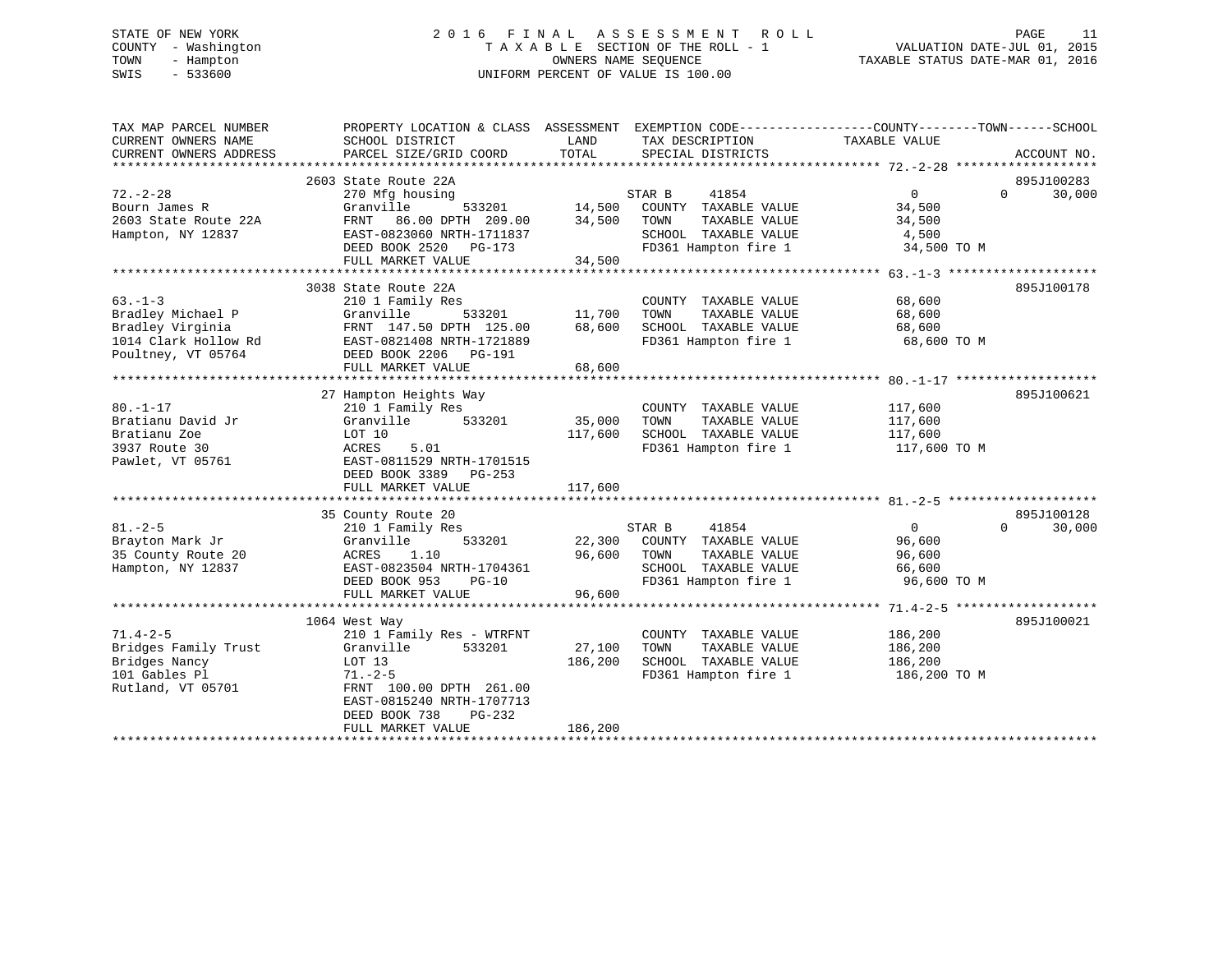STATE OF NEW YORK 2 0 1 6 F I N A L A S S E S S M E N T R O L L PAGE 12 COUNTY - Washington T A X A B L E SECTION OF THE ROLL - 1 VALUATION DATE-JUL 01, 2015 TOWN - Hampton OWNERS NAME SEQUENCE TAXABLE STATUS DATE-MAR 01, 2016 SWIS - 533600 UNIFORM PERCENT OF VALUE IS 100.00

| SCHOOL DISTRICT<br>PARCEL SIZE/GRID COORD                                                                                                     | LAND<br>TOTAL                                                                                                                                                                                             | SPECIAL DISTRICTS                                                              |                                                                                                                           | ACCOUNT NO.                                                                                                                                                                                                                                                                                                                    |
|-----------------------------------------------------------------------------------------------------------------------------------------------|-----------------------------------------------------------------------------------------------------------------------------------------------------------------------------------------------------------|--------------------------------------------------------------------------------|---------------------------------------------------------------------------------------------------------------------------|--------------------------------------------------------------------------------------------------------------------------------------------------------------------------------------------------------------------------------------------------------------------------------------------------------------------------------|
| 449 Other Storag<br>533201<br>Granville<br>no rd frontage ROW only<br>ACRES 1.29<br>EAST-0821367 NRTH-1723294                                 | 98,700                                                                                                                                                                                                    | COUNTY TAXABLE VALUE<br>TOWN<br>TAXABLE VALUE                                  | 98,700<br>98,700<br>98,700<br>98,700 TO M                                                                                 | 895J100150                                                                                                                                                                                                                                                                                                                     |
| FULL MARKET VALUE                                                                                                                             | 98,700                                                                                                                                                                                                    |                                                                                |                                                                                                                           |                                                                                                                                                                                                                                                                                                                                |
|                                                                                                                                               |                                                                                                                                                                                                           |                                                                                |                                                                                                                           | 895J100534                                                                                                                                                                                                                                                                                                                     |
| 210 1 Family Res<br>533201<br>Granville<br>ACRES<br>3.09 BANK<br>40<br>EAST-0810341 NRTH-1714262<br>DEED BOOK 2309 PG-32<br>FULL MARKET VALUE | 99,600<br>99,600                                                                                                                                                                                          | 41854<br>TOWN<br>TAXABLE VALUE<br>SCHOOL TAXABLE VALUE                         | $\overline{0}$<br>$\overline{0}$<br>99,600<br>99,600<br>69,600                                                            | 30,000                                                                                                                                                                                                                                                                                                                         |
|                                                                                                                                               |                                                                                                                                                                                                           |                                                                                |                                                                                                                           |                                                                                                                                                                                                                                                                                                                                |
| 210 1 Family Res<br>Granville<br>EAST-0823550 NRTH-1714427<br>DEED BOOK 2476 PG-88<br>FULL MARKET VALUE                                       | 133,800                                                                                                                                                                                                   | COUNTY TAXABLE VALUE<br>TAXABLE VALUE<br>TOWN<br>SCHOOL TAXABLE VALUE          | 133,800<br>133,800<br>133,800 TO M                                                                                        |                                                                                                                                                                                                                                                                                                                                |
|                                                                                                                                               |                                                                                                                                                                                                           |                                                                                |                                                                                                                           |                                                                                                                                                                                                                                                                                                                                |
| 210 1 Family Res<br>535201<br>Whitehall<br><b>ACRES</b><br>2.19<br>DEED BOOK 2909 PG-232<br>FULL MARKET VALUE                                 | 77,400                                                                                                                                                                                                    | 41854<br>TAXABLE VALUE<br>TOWN                                                 | $\overline{0}$<br>$\Omega$<br>77,400<br>77,400<br>47,400<br>77,400 TO M                                                   | 895J100542<br>30,000                                                                                                                                                                                                                                                                                                           |
|                                                                                                                                               |                                                                                                                                                                                                           |                                                                                |                                                                                                                           |                                                                                                                                                                                                                                                                                                                                |
| 210 1 Family Res<br>Whitehall<br>535201<br>Lot 5<br>ACRES 9.56<br>EAST-0807790 NRTH-1747637<br>DEED BOOK 2483<br>PG-67<br>FULL MARKET VALUE   | 40,000<br>136,800                                                                                                                                                                                         | 41854<br>COUNTY TAXABLE VALUE<br>TOWN<br>TAXABLE VALUE<br>SCHOOL TAXABLE VALUE | $\overline{0}$<br>$\Omega$<br>136,800<br>136,800<br>106,800<br>136,800 TO M                                               | 895J101713<br>30,000                                                                                                                                                                                                                                                                                                           |
| 1432 Carvers Falls Ln                                                                                                                         | 3096 State Route 22A OFF<br>DEED BOOK 3604 PG-173<br>1938 County Route 18<br>2723 State Route 22A<br>1432 Carvers Falls Ln<br>EAST-0808711 NRTH-1747113<br>DEED BOOK 2909 PG-232<br>1463 Carvers Falls Ln | 533201 19,300<br>FRNT 23.00 DPTH 325.00 133,800                                | 4,500<br>STAR B<br>28,800<br>STAR B<br>25,900 COUNTY TAXABLE VALUE<br>77,400<br>STAR B<br>136,800<br>FD362 Hampton fire 2 | PROPERTY LOCATION & CLASS ASSESSMENT EXEMPTION CODE---------------COUNTY-------TOWN-----SCHOOL<br>TAX DESCRIPTION TAXABLE VALUE<br>SCHOOL TAXABLE VALUE<br>FD361 Hampton fire 1<br>COUNTY TAXABLE VALUE<br>FD361 Hampton fire 1 99,600 TO M<br>133,800<br>FD361 Hampton fire 1<br>SCHOOL TAXABLE VALUE<br>FD362 Hampton fire 2 |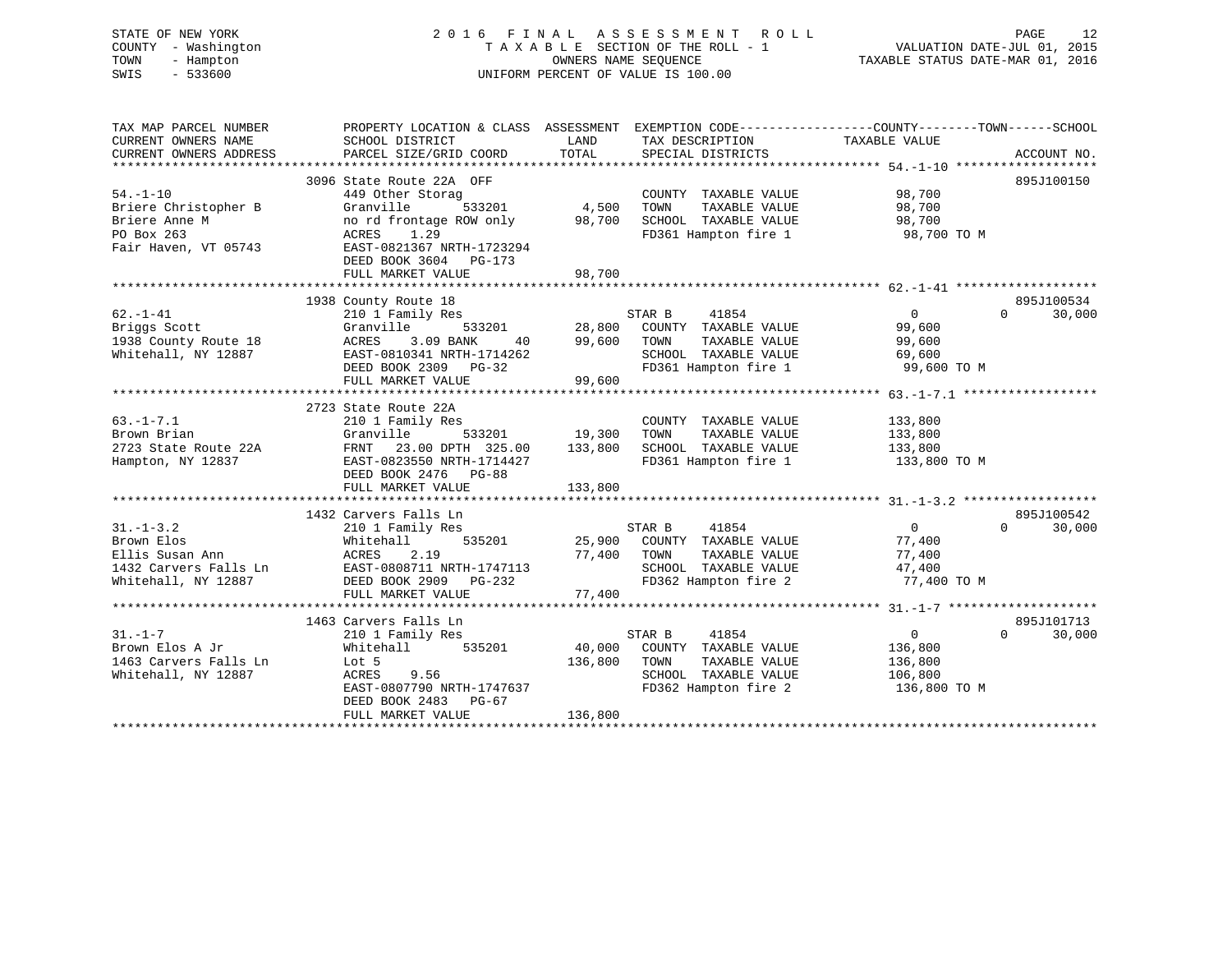| STATE OF NEW YORK<br>COUNTY - Washington<br>TOWN<br>- Hampton<br>SWIS<br>$-533600$                                                    | 2016 FINAL ASSESSMENT                                                                                                                                                                                                        | TAXABLE SECTION OF THE ROLL - 1<br>UNIFORM PERCENT OF VALUE IS 100.00 | OWNERS NAME SEQUENCE | R O L L                                                                                        | VALUATION DATE-JUL 01, 2015<br>TAXABLE STATUS DATE-MAR 01, 2016 | PAGE<br>13         |
|---------------------------------------------------------------------------------------------------------------------------------------|------------------------------------------------------------------------------------------------------------------------------------------------------------------------------------------------------------------------------|-----------------------------------------------------------------------|----------------------|------------------------------------------------------------------------------------------------|-----------------------------------------------------------------|--------------------|
| TAX MAP PARCEL NUMBER<br>CURRENT OWNERS NAME<br>CURRENT OWNERS ADDRESS                                                                | PROPERTY LOCATION & CLASS ASSESSMENT EXEMPTION CODE----------------COUNTY-------TOWN------SCHOOL<br>SCHOOL DISTRICT<br>PARCEL SIZE/GRID COORD                                                                                | LAND<br><b>TOTAL</b>                                                  |                      | TAX DESCRIPTION<br>SPECIAL DISTRICTS                                                           | TAXABLE VALUE                                                   | ACCOUNT NO.        |
| $38. - 1 - 7.3$<br>Brown Henry<br>Brown Gail<br>99 Sanders St<br>Whitehall, NY 12887                                                  | Manchester Rd<br>314 Rural vac<10<br>535201<br>Whitehall<br>Sub Div Lot 1-B<br>ACRES<br>2.53<br>EAST-0810990 NRTH-1738929<br>DEED BOOK 944<br>PG-57<br>FULL MARKET VALUE                                                     | 18,000<br>18,000<br>18,000                                            | TOWN                 | COUNTY TAXABLE VALUE<br>TAXABLE VALUE<br>SCHOOL TAXABLE VALUE<br>FD362 Hampton fire 2          | 18,000<br>18,000<br>18,000<br>18,000 TO M                       |                    |
|                                                                                                                                       |                                                                                                                                                                                                                              |                                                                       |                      |                                                                                                |                                                                 |                    |
| $54. - 1 - 10.1$<br>Brown Lorraine F<br>c/o Jeffrey F Briere<br>3094 State Route 22A<br>Hampton, NY 12837<br>PRIOR OWNER ON 3/01/2016 | 3094 State Route 22A<br>210 1 Family Res<br>Granville<br>533201<br>ACRES<br>1.55<br>EAST-0821136 NRTH-1723229<br>DEED BOOK 3631 PG-195<br>FULL MARKET VALUE                                                                  | 23,800<br>101,800<br>101,800                                          | STAR B<br>TOWN       | 41854<br>COUNTY TAXABLE VALUE<br>TAXABLE VALUE<br>SCHOOL TAXABLE VALUE<br>FD361 Hampton fire 1 | $\overline{0}$<br>101,800<br>101,800<br>71,800<br>101,800 TO M  | 30,000<br>0        |
| Briere Jeffrey F                                                                                                                      |                                                                                                                                                                                                                              |                                                                       |                      |                                                                                                |                                                                 |                    |
|                                                                                                                                       | 1070 West Way                                                                                                                                                                                                                |                                                                       |                      |                                                                                                |                                                                 | 895J100040         |
| $71.4 - 2 - 4$<br>Budwick Julianne<br>206 Sugar Hill Way<br>Crown Point, NY 12928                                                     | 260 Seasonal res - WTRFNT<br>Granville<br>533201<br>Lot $14$<br>$71. - 2 - 4$<br>FRNT 103.00 DPTH 277.00<br>EAST-0815175 NRTH-1707790<br>DEED BOOK 2181 PG-345                                                               | 28,000<br>163,400                                                     | TOWN                 | COUNTY TAXABLE VALUE<br>TAXABLE VALUE<br>SCHOOL TAXABLE VALUE<br>FD361 Hampton fire 1          | 163,400<br>163,400<br>163,400<br>163,400 TO M                   |                    |
|                                                                                                                                       | FULL MARKET VALUE                                                                                                                                                                                                            | 163,400                                                               |                      |                                                                                                |                                                                 |                    |
| $80. - 1 - 48$<br>Buish Columbus Sr<br>1811 Park Blvd<br>Troy, NY 12180                                                               | 1702 County Route 21<br>210 1 Family Res - WTRFNT<br>535201<br>Whitehall<br>Sect 2 Lot 10A<br>FRNT 156.00 DPTH 309.00<br>EAST-0810991 NRTH-1704799<br>DEED BOOK 3548 PG-163<br>FULL MARKET VALUE<br>************************ | 25,000<br>179,600<br>179,600                                          | TOWN                 | COUNTY TAXABLE VALUE<br>TAXABLE VALUE<br>SCHOOL TAXABLE VALUE<br>FD361 Hampton fire 1          | 179,600<br>179,600<br>179,600<br>179,600 TO M                   | 875J101783         |
|                                                                                                                                       | 2831 State Route 22A                                                                                                                                                                                                         |                                                                       |                      |                                                                                                |                                                                 | 895J101816         |
| $63. - 1 - 10.4$<br>Buley Michele<br>2831 State Route 22A<br>Hampton, NY 12837                                                        | 210 1 Family Res<br>Granville<br>533201<br>FRNT 200.00 DPTH 100.00<br>EAST-0822814 NRTH-1716947<br>DEED BOOK 1667 PG-109<br>FULL MARKET VALUE                                                                                | 15,600<br>69,000<br>69,000                                            | STAR B<br>TOWN       | 41854<br>COUNTY TAXABLE VALUE<br>TAXABLE VALUE<br>SCHOOL TAXABLE VALUE<br>FD361 Hampton fire 1 | $\overline{0}$<br>69,000<br>69,000<br>39,000<br>69,000 TO M     | $\Omega$<br>30,000 |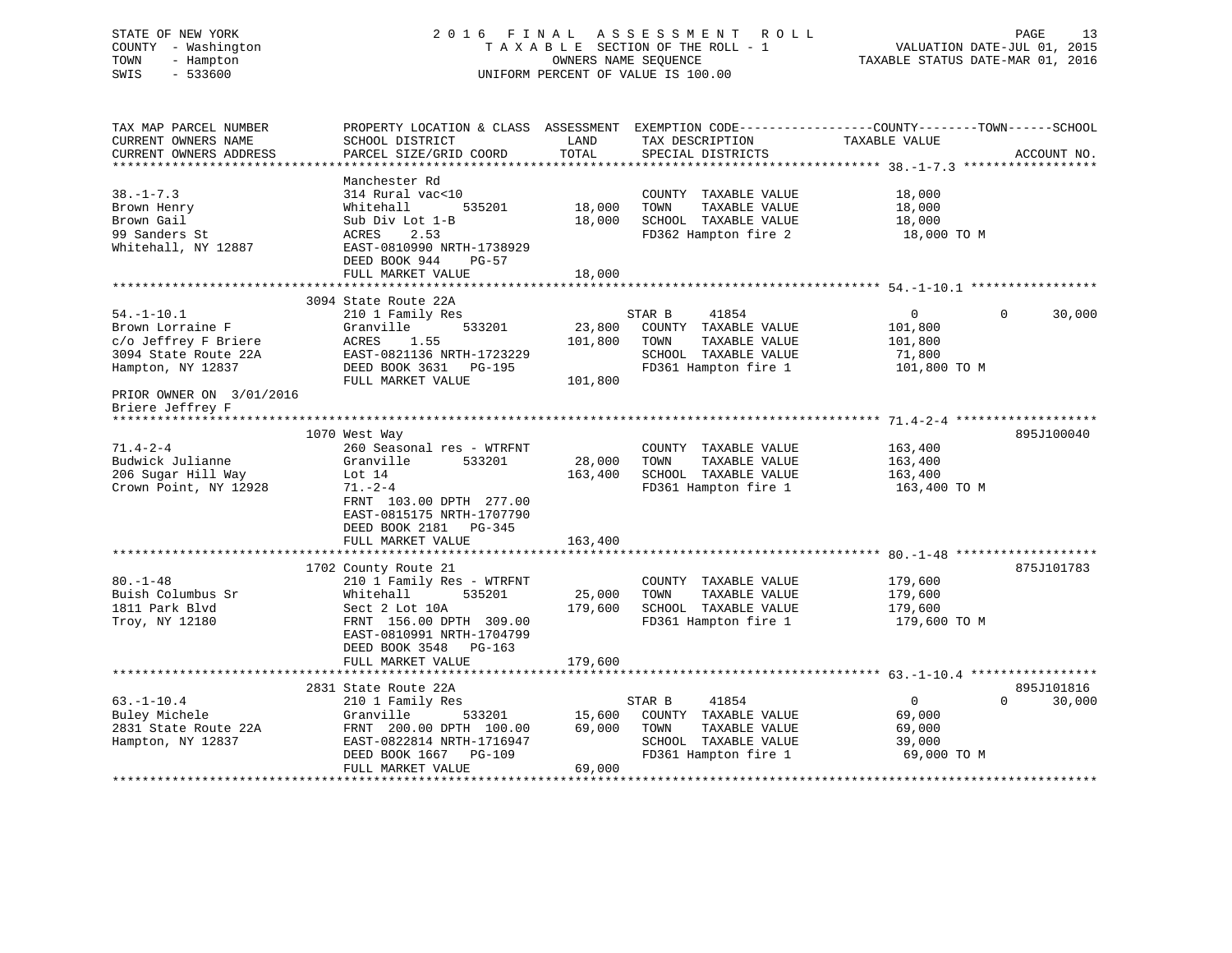# STATE OF NEW YORK 2 0 1 6 F I N A L A S S E S S M E N T R O L L PAGE 14 COUNTY - Washington T A X A B L E SECTION OF THE ROLL - 1 VALUATION DATE-JUL 01, 2015 TOWN - Hampton OWNERS NAME SEQUENCE TAXABLE STATUS DATE-MAR 01, 2016 SWIS - 533600 UNIFORM PERCENT OF VALUE IS 100.00

| TAX MAP PARCEL NUMBER<br>CURRENT OWNERS NAME<br>CURRENT OWNERS ADDRESS | PROPERTY LOCATION & CLASS ASSESSMENT<br>SCHOOL DISTRICT<br>PARCEL SIZE/GRID COORD | LAND<br>TAX DESCRIPTION<br>TOTAL<br>SPECIAL DISTRICTS | EXEMPTION CODE-----------------COUNTY-------TOWN------SCHOOL<br>TAXABLE VALUE<br>ACCOUNT NO. |
|------------------------------------------------------------------------|-----------------------------------------------------------------------------------|-------------------------------------------------------|----------------------------------------------------------------------------------------------|
|                                                                        | 1295 Carvers Falls Rd                                                             |                                                       |                                                                                              |
|                                                                        |                                                                                   |                                                       | 895J100027                                                                                   |
| $31 - 1 - 2$<br>Bunker Paul                                            | 112 Dairy farm<br>535201                                                          | AG DIST<br>41720<br>138,000 STAR B<br>41854           | 54,672<br>54,672<br>54,672<br>$\Omega$<br>$\overline{0}$                                     |
| 1295 Carvers Falls Rd                                                  | Whitehall<br>ACRES 186.80                                                         | 165,500<br>COUNTY TAXABLE VALUE                       | 30,000<br>110,828                                                                            |
| Whitehall, NY 12887                                                    | EAST-0806340 NRTH-1746223                                                         | TAXABLE VALUE<br>TOWN                                 | 110,828                                                                                      |
|                                                                        | DEED BOOK 497<br>PG-782                                                           | SCHOOL TAXABLE VALUE                                  | 80,828                                                                                       |
| MAY BE SUBJECT TO PAYMENT                                              | FULL MARKET VALUE                                                                 | 165,500<br>CA001 Cons agri dst 1                      | 110,828 TO                                                                                   |
| UNDER AGDIST LAW TIL 2020                                              |                                                                                   | 54,672 EX                                             |                                                                                              |
|                                                                        |                                                                                   | FD362 Hampton fire 2                                  | 165,500 TO M                                                                                 |
|                                                                        |                                                                                   |                                                       |                                                                                              |
|                                                                        | Ecuyer Pat                                                                        |                                                       | 895J100144                                                                                   |
| $53. - 1 - 10$                                                         | 910 Priv forest                                                                   | COUNTY TAXABLE VALUE                                  | 36,400                                                                                       |
| Bunker Susan A                                                         | 535201<br>Whitehall                                                               | 36,400<br>TOWN<br>TAXABLE VALUE                       | 36,400                                                                                       |
| 75 County Route 9A                                                     | ACRES 124.50                                                                      | 36,400<br>SCHOOL TAXABLE VALUE                        | 36,400                                                                                       |
| Whitehall, NY 12887                                                    | EAST-0807497 NRTH-1720759                                                         | FD361 Hampton fire 1                                  | 36,400 TO M                                                                                  |
|                                                                        | DEED BOOK 2195 PG-196                                                             |                                                       |                                                                                              |
|                                                                        | FULL MARKET VALUE                                                                 | 36,400                                                |                                                                                              |
|                                                                        |                                                                                   |                                                       |                                                                                              |
|                                                                        | County Route 18 OFF                                                               |                                                       | 895J100145                                                                                   |
| $62. - 1 - 52$                                                         | 910 Priv forest                                                                   | COUNTY TAXABLE VALUE                                  | 17,400                                                                                       |
| Bunker Susan A                                                         | 535201<br>Whitehall                                                               | 17,400<br>TAXABLE VALUE<br>TOWN                       | 17,400                                                                                       |
| Bunker Eugene N                                                        | ACRES 38.60                                                                       | SCHOOL TAXABLE VALUE<br>17,400                        | 17,400                                                                                       |
| 75 County Route 9A                                                     | EAST-0807450 NRTH-1718136                                                         | FD361 Hampton fire 1                                  | 17,400 TO M                                                                                  |
| Whitehall, NY 12887                                                    | DEED BOOK 3255 PG-264                                                             |                                                       |                                                                                              |
|                                                                        | FULL MARKET VALUE                                                                 | 17,400                                                |                                                                                              |
|                                                                        |                                                                                   |                                                       |                                                                                              |
|                                                                        | 1446 Carvers Falls Ln                                                             |                                                       | 895J101791                                                                                   |
| $31. - 1 - 3.8$                                                        | 270 Mfg housing                                                                   | VET COM CT 41131                                      | 20,225<br>20,225<br>$\overline{0}$                                                           |
| Burney Charlotte -LE-                                                  | 535201<br>Whitehall                                                               | 22,000 VET DIS CT 41141                               | 20,225<br>$\overline{\phantom{0}}$<br>20,225                                                 |
| Pettis William                                                         | ACRES<br>1.00                                                                     | 80,900 AGED-ALL<br>41800                              | 20,225<br>20,225<br>40,450                                                                   |
| 1446 Carvers Falls Ln                                                  | EAST-0808590 NRTH-1747403                                                         | 41834<br>STAR EN                                      | $\overline{0}$<br>40,450<br>$\bigcirc$                                                       |
| Whitehall, NY 12887                                                    | DEED BOOK 2282 PG-200                                                             | COUNTY TAXABLE VALUE                                  | 20,225                                                                                       |
|                                                                        | FULL MARKET VALUE                                                                 | 80,900 TOWN<br>TAXABLE VALUE                          | 20,225                                                                                       |
|                                                                        |                                                                                   | SCHOOL TAXABLE VALUE                                  | $\Omega$                                                                                     |
|                                                                        |                                                                                   | FD362 Hampton fire 2                                  | 80,900 TO M                                                                                  |
|                                                                        |                                                                                   |                                                       |                                                                                              |
|                                                                        | 1396 Carvers Falls Ln                                                             |                                                       | 895J100686                                                                                   |
| $31. - 1 - 3.6$                                                        | 270 Mfg housing                                                                   | VET COM C 41132                                       | 15,075<br>$\Omega$<br>$\Omega$                                                               |
| Burney Paul J                                                          | Whitehall<br>535201                                                               | 25,300 VET COM T 41133                                | $\mathbf 0$<br>15,075<br>$\overline{0}$                                                      |
| Burney Gladys M                                                        | ACRES<br>2.00                                                                     | 60,300 VET DIS C 41142                                | $\Omega$<br>27,135<br>$\Omega$                                                               |
| 1396 Carvers Falls Ln                                                  | EAST-0808592 NRTH-1746218                                                         | VET DIS T 41143                                       | 27,135<br>$\mathbf 0$<br>$\overline{\phantom{0}}$                                            |
| Whitehall, NY 12887                                                    | DEED BOOK 3200<br>$PG-287$                                                        | STAR EN<br>41834                                      | $\overline{0}$<br>60,300<br>$\Omega$                                                         |
|                                                                        | FULL MARKET VALUE                                                                 | 60,300<br>COUNTY TAXABLE VALUE                        | 18,090                                                                                       |
|                                                                        |                                                                                   | TAXABLE VALUE<br>TOWN                                 | 18,090                                                                                       |
|                                                                        |                                                                                   | SCHOOL TAXABLE VALUE                                  | $\Omega$                                                                                     |
|                                                                        |                                                                                   | FD362 Hampton fire 2                                  | 60,300 TO M                                                                                  |
|                                                                        |                                                                                   |                                                       |                                                                                              |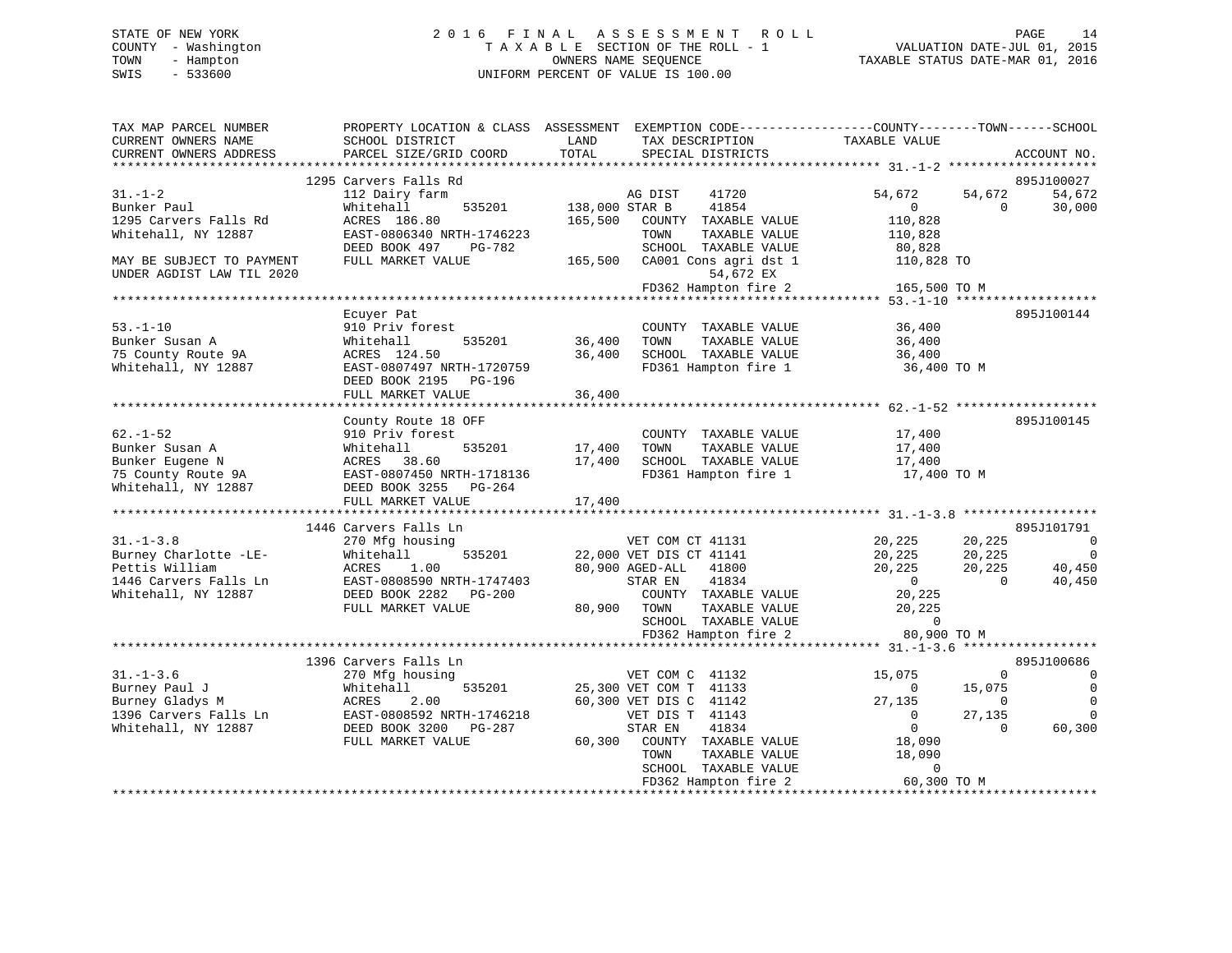# STATE OF NEW YORK 2 0 1 6 F I N A L A S S E S S M E N T R O L L PAGE 15 COUNTY - Washington T A X A B L E SECTION OF THE ROLL - 1 VALUATION DATE-JUL 01, 2015 TOWN - Hampton OWNERS NAME SEQUENCE TAXABLE STATUS DATE-MAR 01, 2016 SWIS - 533600 UNIFORM PERCENT OF VALUE IS 100.00

| TAX MAP PARCEL NUMBER     |                            | PROPERTY LOCATION & CLASS ASSESSMENT EXEMPTION CODE----------------COUNTY-------TOWN------SCHOOL |                            |             |
|---------------------------|----------------------------|--------------------------------------------------------------------------------------------------|----------------------------|-------------|
| CURRENT OWNERS NAME       | SCHOOL DISTRICT            | LAND<br>TAX DESCRIPTION                                                                          | TAXABLE VALUE              |             |
| CURRENT OWNERS ADDRESS    | PARCEL SIZE/GRID COORD     | TOTAL<br>SPECIAL DISTRICTS                                                                       |                            | ACCOUNT NO. |
| ***********************   |                            |                                                                                                  |                            |             |
|                           | 2583 State Route 22A       |                                                                                                  |                            | 895J100415  |
| $72. - 2 - 23$            | 280 Res Multiple           | AGED-CO<br>41802                                                                                 | 42,705<br>$\Omega$         | 0           |
| Burroughs Dwight          | Granville<br>533201        | 33,100 AGED-TOWN 41803                                                                           | $\overline{0}$<br>33,215   | $\Omega$    |
| Burroughs Wanda           | ACRES<br>4.40              | 94,900 STAR EN<br>41834                                                                          | $\overline{0}$<br>$\Omega$ | 65,300      |
| 2583 State Route 22A      | EAST-0822455 NRTH-1710869  | COUNTY TAXABLE VALUE                                                                             | 52,195                     |             |
| PO Box 4                  | DEED BOOK 448<br>PG-876    | TAXABLE VALUE<br>TOWN                                                                            | 61,685                     |             |
| Hampton, NY 12837-0004    | FULL MARKET VALUE          | 94,900<br>SCHOOL TAXABLE VALUE                                                                   | 29,600                     |             |
|                           |                            | FD361 Hampton fire 1                                                                             | 94,900 TO M                |             |
|                           |                            |                                                                                                  |                            |             |
|                           | 21 Quiet Way               |                                                                                                  |                            | 895J100637  |
| $62. - 1 - 35$            | 260 Seasonal res           | COUNTY TAXABLE VALUE                                                                             | 36,700                     |             |
| Bvak Corporation          | Granville<br>533201        | 29,200<br>TOWN<br>TAXABLE VALUE                                                                  | 36,700                     |             |
| PO Box 1572               | 543-78 784-169             | 36,700<br>SCHOOL TAXABLE VALUE                                                                   | 36,700                     |             |
| Castleton, VT 05735       | ACRES<br>26.32             | FD361 Hampton fire 1                                                                             | 36,700 TO M                |             |
|                           | EAST-0811300 NRTH-1716258  |                                                                                                  |                            |             |
|                           | DEED BOOK 543<br>PG-75     |                                                                                                  |                            |             |
|                           | FULL MARKET VALUE          | 36,700                                                                                           |                            |             |
|                           | ********************       |                                                                                                  |                            |             |
|                           | 29 Pratt Rd                |                                                                                                  |                            | 895J100212  |
| $72. - 1 - 3$             | 240 Rural res              | AG DIST<br>41720                                                                                 | 42,415<br>42,415           | 42,415      |
| Byler Harvey R            | Granville<br>533201        | 117,700 STAR B<br>41854                                                                          | $\mathbf{0}$<br>$\Omega$   | 30,000      |
| Byler Sarah L             | ACRES 124.30               | 159,500<br>COUNTY TAXABLE VALUE                                                                  | 117,085                    |             |
| 29 Pratt Rd               | EAST-0820570 NRTH-1711494  | TOWN<br>TAXABLE VALUE                                                                            | 117,085                    |             |
| Hampton, NY 12837         | DEED BOOK 3382<br>PG-235   | SCHOOL TAXABLE VALUE                                                                             | 87,085                     |             |
|                           | FULL MARKET VALUE          | 159,500<br>CA001 Cons agri dst 1                                                                 | 117,085 TO                 |             |
| MAY BE SUBJECT TO PAYMENT |                            | 42,415 EX                                                                                        |                            |             |
| UNDER AGDIST LAW TIL 2020 |                            | FD361 Hampton fire 1                                                                             | 159,500 TO M               |             |
|                           |                            |                                                                                                  |                            |             |
|                           | 15 Forest Hill Way         |                                                                                                  |                            | 895J100112  |
| $71. - 1 - 29$            | 240 Rural res              | 41834<br>STAR EN                                                                                 | $\mathbf{0}$<br>0          | 65,300      |
| Cahill Earl R Sr          | 533201<br>Granville        | 62,000 FOR 480A<br>47460                                                                         | 30,900<br>30,900           | 30,900      |
| PO Box 123                | 680/39 ROW Agmt            | 163,400<br>COUNTY TAXABLE VALUE                                                                  | 132,500                    |             |
| Hampton, NY 12837         | ACRES<br>99.37             | TOWN<br>TAXABLE VALUE                                                                            | 132,500                    |             |
|                           | EAST-0811006 NRTH-1707942  | SCHOOL TAXABLE VALUE                                                                             | 67,200                     |             |
| MAY BE SUBJECT TO PAYMENT | DEED BOOK 889<br>PG-137    | FD361 Hampton fire 1                                                                             | 163,400 TO M               |             |
| UNDER RPTL480A UNTIL 2025 | FULL MARKET VALUE          | 163,400                                                                                          |                            |             |
|                           |                            |                                                                                                  |                            |             |
|                           | 561&565 Hickey Rd          |                                                                                                  |                            |             |
| $54. - 1 - 13.7$          | 270 Mfg housing            | 41854<br>STAR B                                                                                  | $\overline{0}$<br>$\Omega$ | 30,000      |
| Cain Samantha             | Granville<br>533201        | 29,000<br>COUNTY TAXABLE VALUE                                                                   | 38,300                     |             |
| Cain Alan                 | Lot 2                      | 38,300<br>TOWN<br>TAXABLE VALUE                                                                  | 38,300                     |             |
| 561 Hickey Rd             | ACRES<br>3.16              | SCHOOL TAXABLE VALUE                                                                             | 8,300                      |             |
| Hampton, NY 12837         | EAST-0820125 NRTH-1722956  | CA001 Cons agri dst 1                                                                            |                            |             |
|                           | DEED BOOK 3472<br>$PG-128$ | FD361 Hampton fire 1                                                                             | 38,300 TO<br>38,300 TO M   |             |
|                           | FULL MARKET VALUE          | 38,300                                                                                           |                            |             |
|                           |                            |                                                                                                  |                            |             |
|                           |                            |                                                                                                  |                            |             |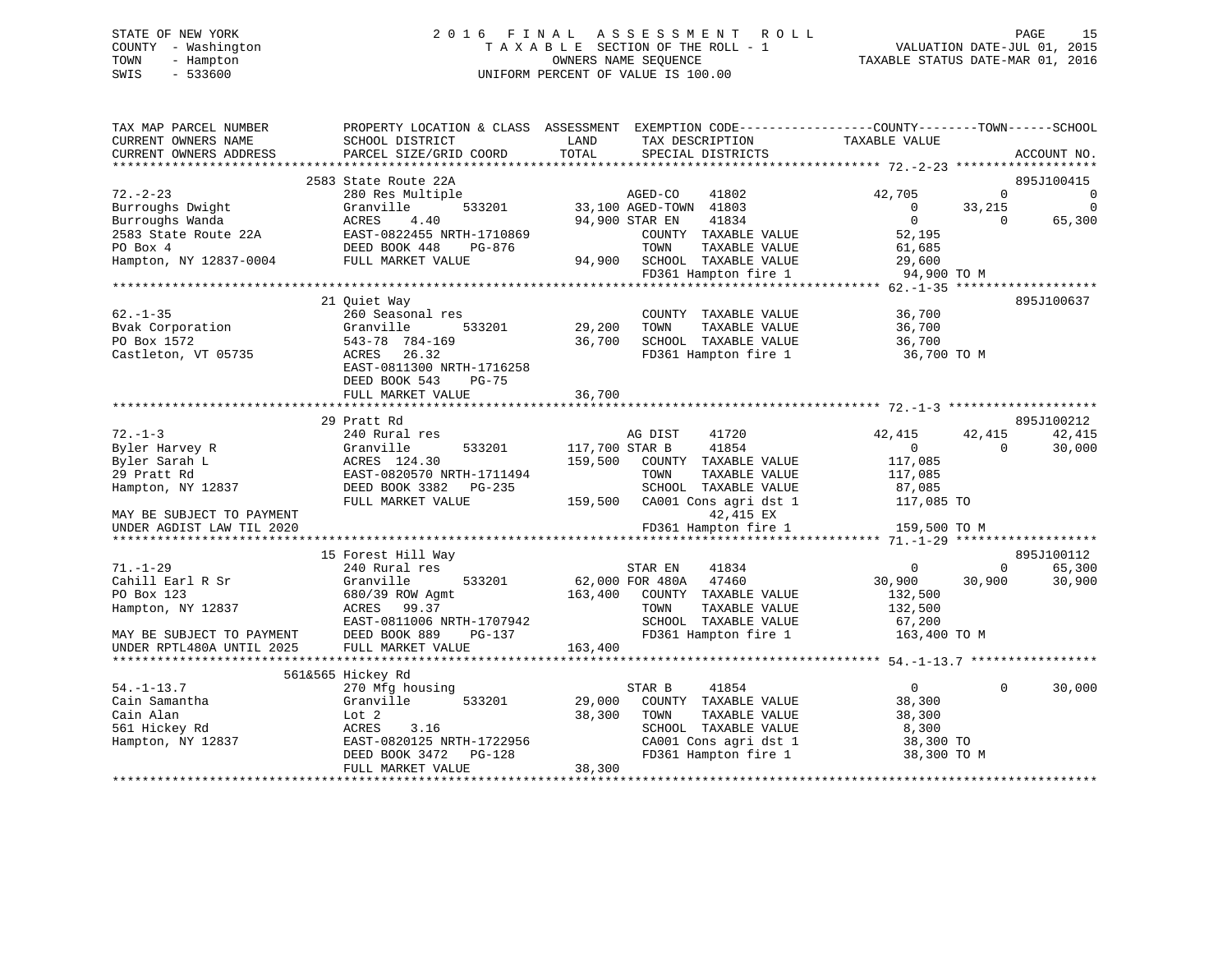| STATE OF NEW YORK<br>COUNTY - Washington<br>TOWN<br>- Hampton<br>SWIS<br>$-533600$                       |                                                      | OWNERS NAME SEQUENCE | 2016 FINAL ASSESSMENT ROLL<br>TAXABLE SECTION OF THE ROLL - 1<br>UNIFORM PERCENT OF VALUE IS 100.00 | VALUATION DATE-JUL 01, 2015<br>TAXABLE STATUS DATE-MAR 01, 2016                                  | PAGE<br>16  |
|----------------------------------------------------------------------------------------------------------|------------------------------------------------------|----------------------|-----------------------------------------------------------------------------------------------------|--------------------------------------------------------------------------------------------------|-------------|
| TAX MAP PARCEL NUMBER                                                                                    |                                                      |                      |                                                                                                     | PROPERTY LOCATION & CLASS ASSESSMENT EXEMPTION CODE----------------COUNTY-------TOWN------SCHOOL |             |
| CURRENT OWNERS NAME<br>CURRENT OWNERS ADDRESS                                                            | SCHOOL DISTRICT<br>PARCEL SIZE/GRID COORD            | LAND<br>TOTAL        | TAX DESCRIPTION TAXABLE VALUE<br>SPECIAL DISTRICTS                                                  |                                                                                                  | ACCOUNT NO. |
|                                                                                                          |                                                      |                      |                                                                                                     |                                                                                                  |             |
|                                                                                                          | 1439 County Route 21                                 |                      |                                                                                                     |                                                                                                  | 895J100242  |
| $80. - 1 - 7.1$<br>Calder Gordon S Jr                                                                    | 312 Vac w/imprv<br>533201                            |                      | COUNTY TAXABLE VALUE                                                                                | 173,800                                                                                          |             |
| Dempsey Stephen C                                                                                        | Granville<br>$951 - 65$                              | 169,000<br>173,800   | TOWN<br>TAXABLE VALUE<br>SCHOOL TAXABLE VALUE                                                       | 173,800<br>173,800                                                                               |             |
| 540 Green Peak Orchard                                                                                   | ACRES 288.50                                         |                      | FD361 Hampton fire 1                                                                                | 173,800 TO M                                                                                     |             |
| East Dorset, VT 05253                                                                                    | EAST-0811791 NRTH-1699551                            |                      |                                                                                                     |                                                                                                  |             |
|                                                                                                          | DEED BOOK 831<br>PG-181                              |                      |                                                                                                     |                                                                                                  |             |
|                                                                                                          | FULL MARKET VALUE                                    | 173,800              |                                                                                                     |                                                                                                  |             |
|                                                                                                          |                                                      |                      |                                                                                                     |                                                                                                  |             |
|                                                                                                          | 27 Manor Ln                                          |                      |                                                                                                     |                                                                                                  | 895J100710  |
| $54. - 1 - 5.1$                                                                                          | 210 1 Family Res                                     |                      | STAR B<br>41854                                                                                     | $\overline{0}$<br>$0 \qquad \qquad$                                                              | 30,000      |
| Camara Daniel                                                                                            | Granville<br>533201                                  |                      | 24,300 COUNTY TAXABLE VALUE                                                                         | 177,800                                                                                          |             |
| 27 Manor Ln                                                                                              | -LE-to garage only                                   | 177,800 TOWN         | TAXABLE VALUE                                                                                       | 177,800                                                                                          |             |
| Hampton, NY 12837                                                                                        | for David Camara Jr                                  |                      | SCHOOL TAXABLE VALUE                                                                                | 147,800                                                                                          |             |
|                                                                                                          | ACRES<br>1.70<br>EAST-0820587 NRTH-1725662           |                      | FD361 Hampton fire 1                                                                                | 177,800 TO M                                                                                     |             |
|                                                                                                          | DEED BOOK 2961 PG-5<br>FULL MARKET VALUE             | 177,800              |                                                                                                     |                                                                                                  |             |
|                                                                                                          |                                                      |                      |                                                                                                     |                                                                                                  |             |
|                                                                                                          | 1012 West Way                                        |                      |                                                                                                     |                                                                                                  | 895J100070  |
| $71.4 - 2 - 19$                                                                                          | 210 1 Family Res - WTRFNT                            |                      | COUNTY TAXABLE VALUE                                                                                | 159,900                                                                                          |             |
| Camara Daniel                                                                                            | 533201<br>Granville                                  | 32,000               | TAXABLE VALUE<br>TOWN                                                                               | 159,900                                                                                          |             |
| Camara Christina                                                                                         | 71.–2–19                                             | 159,900              | SCHOOL TAXABLE VALUE                                                                                | 159,900                                                                                          |             |
| 27 Manor Ln                                                                                              | ACRES<br>1.60                                        |                      | FD361 Hampton fire 1                                                                                | 159,900 TO M                                                                                     |             |
| Hampton, NY 12837                                                                                        | EAST-0816251 NRTH-1706803                            |                      |                                                                                                     |                                                                                                  |             |
|                                                                                                          | DEED BOOK 3516 PG-90                                 |                      |                                                                                                     |                                                                                                  |             |
|                                                                                                          | FULL MARKET VALUE                                    | 159,900              |                                                                                                     |                                                                                                  |             |
|                                                                                                          |                                                      |                      |                                                                                                     |                                                                                                  |             |
|                                                                                                          | 2732 State Route 22A                                 |                      |                                                                                                     |                                                                                                  | 895J100032  |
| $63 - 1 - 5$                                                                                             | 312 Vac w/imprv                                      |                      | COUNTY TAXABLE VALUE                                                                                | 67,200                                                                                           |             |
| Camara David C                                                                                           | Granville<br>533201                                  | 24,000               | TAXABLE VALUE<br>TOWN                                                                               | 67,200                                                                                           |             |
| PO Box 8                                                                                                 | ACRES<br>1.60                                        | 67,200               | SCHOOL TAXABLE VALUE                                                                                | 67,200                                                                                           |             |
| Fair Haven, VT 05743                                                                                     | EAST-0823846 NRTH-1714835<br>DEED BOOK 486<br>PG-859 |                      | FD361 Hampton fire 1                                                                                | 67,200 TO M                                                                                      |             |
|                                                                                                          | FULL MARKET VALUE                                    | 67,200               |                                                                                                     |                                                                                                  |             |
|                                                                                                          |                                                      |                      |                                                                                                     |                                                                                                  |             |
|                                                                                                          | 521 South Rd                                         |                      |                                                                                                     |                                                                                                  | 895J100033  |
| $72. - 1 - 11$                                                                                           | 240 Rural res                                        |                      | COUNTY TAXABLE VALUE                                                                                | 77,800                                                                                           |             |
| Canarick Group LLC (1997)<br>C/o Paul Canarick Manager (1997)<br>22 Cottage Row (1997)<br>EAST-0820270 I | 533201                                               | 62,700               | TOWN<br>TAXABLE VALUE                                                                               | 77,800                                                                                           |             |
|                                                                                                          |                                                      | 77,800               | SCHOOL TAXABLE VALUE                                                                                | 77,800                                                                                           |             |
|                                                                                                          | EAST-0820270 NRTH-1709551                            |                      | FD361 Hampton fire 1                                                                                | 77,800 TO M                                                                                      |             |
| Glen Cove, NY 11542                                                                                      | DEED BOOK 2729 PG-61                                 |                      |                                                                                                     |                                                                                                  |             |
|                                                                                                          | FULL MARKET VALUE                                    | 77,800               |                                                                                                     |                                                                                                  |             |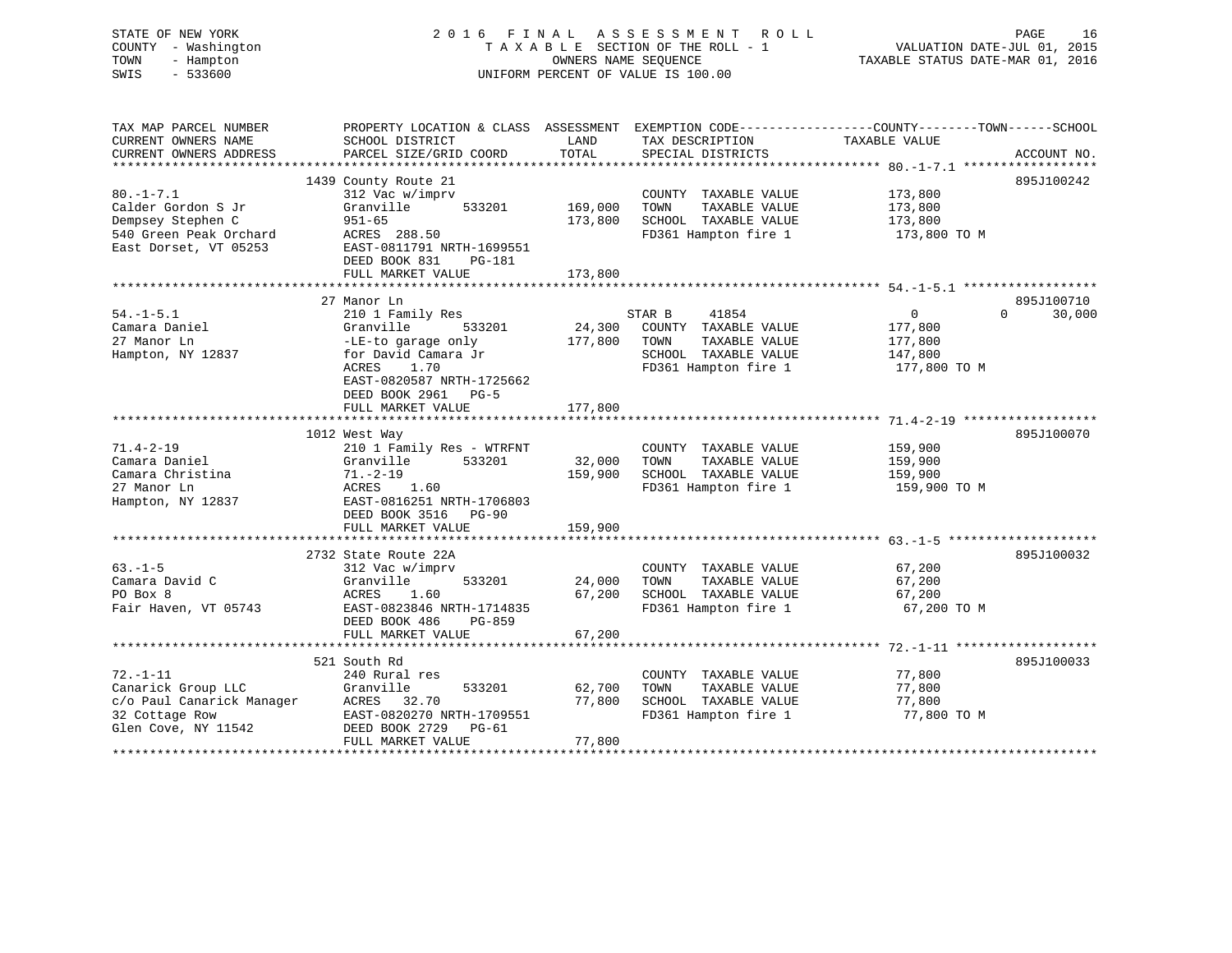# STATE OF NEW YORK 2 0 1 6 F I N A L A S S E S S M E N T R O L L PAGE 17 COUNTY - Washington T A X A B L E SECTION OF THE ROLL - 1 VALUATION DATE-JUL 01, 2015 TOWN - Hampton OWNERS NAME SEQUENCE TAXABLE STATUS DATE-MAR 01, 2016 SWIS - 533600 UNIFORM PERCENT OF VALUE IS 100.00

| TAX MAP PARCEL NUMBER<br>CURRENT OWNERS NAME<br>CURRENT OWNERS ADDRESS                    | PROPERTY LOCATION & CLASS ASSESSMENT<br>SCHOOL DISTRICT<br>PARCEL SIZE/GRID COORD                                                                                                            | LAND<br>TOTAL                | TAX DESCRIPTION<br>SPECIAL DISTRICTS                                                                             | EXEMPTION CODE-----------------COUNTY-------TOWN------SCHOOL<br>TAXABLE VALUE | ACCOUNT NO.                      |
|-------------------------------------------------------------------------------------------|----------------------------------------------------------------------------------------------------------------------------------------------------------------------------------------------|------------------------------|------------------------------------------------------------------------------------------------------------------|-------------------------------------------------------------------------------|----------------------------------|
| $72. - 2 - 40$<br>Cartier William<br>Cartier Carol Lynn<br>PO Box 37<br>Hampton, NY 12837 | 42 Perry Heights Way<br>210 1 Family Res<br>533201<br>Granville<br>ACRES<br>1.00<br>EAST-0822918 NRTH-1712600<br>DEED BOOK 2496 PG-76<br>FULL MARKET VALUE                                   | 22,000<br>169,600<br>169,600 | STAR B<br>41854<br>COUNTY TAXABLE VALUE<br>TAXABLE VALUE<br>TOWN<br>SCHOOL TAXABLE VALUE<br>FD361 Hampton fire 1 | $0 \qquad \qquad$<br>169,600<br>169,600<br>139,600<br>169,600 TO M            | 895J100639<br>30,000<br>$\Omega$ |
| $45. - 1 - 22$<br>Casey Michael P<br>162 Chittenden Rd<br>Chittenden, VT 05737            | 56 Golf Course Rd<br>240 Rural res<br>Whitehall<br>535201<br>12.40<br>ACRES<br>EAST-0810879 NRTH-1735314<br>DEED BOOK 721<br>PG-185<br>FULL MARKET VALUE                                     | 42,400<br>147,200<br>147,200 | COUNTY TAXABLE VALUE<br>TAXABLE VALUE<br>TOWN<br>SCHOOL TAXABLE VALUE<br>FD362 Hampton fire 2                    | 147,200<br>147,200<br>147,200<br>147,200 TO M                                 | 895J100069                       |
| $71.4 - 2 - 21$<br>Chadwick Brian<br>701 James Rd<br>Rochester, NY 14612                  | Hills Pond Rd<br>311 Res vac land - WTRFNT<br>Granville<br>533201<br>$71. - 2 - 21$<br>FRNT 212.00 DPTH 226.00<br>EAST-0816414 NRTH-1707125<br>DEED BOOK 2131 PG-40<br>FULL MARKET VALUE     | 27,000<br>27,000<br>27,000   | COUNTY TAXABLE VALUE<br>TAXABLE VALUE<br>TOWN<br>SCHOOL TAXABLE VALUE<br>FD361 Hampton fire 1                    | 27,000<br>27,000<br>27,000<br>27,000 TO M                                     | 895J100228                       |
| $71.4 - 2 - 12$<br>Chadwick Brian Heath<br>701 James Rd<br>Rochester, NY 14612            | 1036 West Way<br>260 Seasonal res - WTRFNT<br>Granville<br>533201<br>LOT 6<br>71.-2-12<br>FRNT 100.00 DPTH 203.00<br>EAST-0815698 NRTH-1707186<br>DEED BOOK 3460 PG-188<br>FULL MARKET VALUE | 27,100<br>116,700<br>116,700 | COUNTY TAXABLE VALUE<br>TOWN<br>TAXABLE VALUE<br>SCHOOL TAXABLE VALUE<br>FD361 Hampton fire 1                    | 116,700<br>116,700<br>116,700<br>116,700 TO M                                 | 895J100237                       |
| $71.4 - 2 - 22$<br>Chadwick Vincent L<br>117 Linden Ave<br>Johnstown, NY 12095            | 235 Hills Pond Rd<br>260 Seasonal res - WTRFNT<br>Granville<br>533201<br>$71. - 2 - 22$<br>FRNT 85.00 DPTH 226.00<br>EAST-0816430 NRTH-1707245<br>DEED BOOK 3152 PG-236<br>FULL MARKET VALUE | 26,700<br>104,400<br>104,400 | COUNTY TAXABLE VALUE<br>TAXABLE VALUE<br>TOWN<br>SCHOOL TAXABLE VALUE<br>FD361 Hampton fire 1                    | 104,400<br>104,400<br>104,400<br>104,400 TO M                                 | 895J100037                       |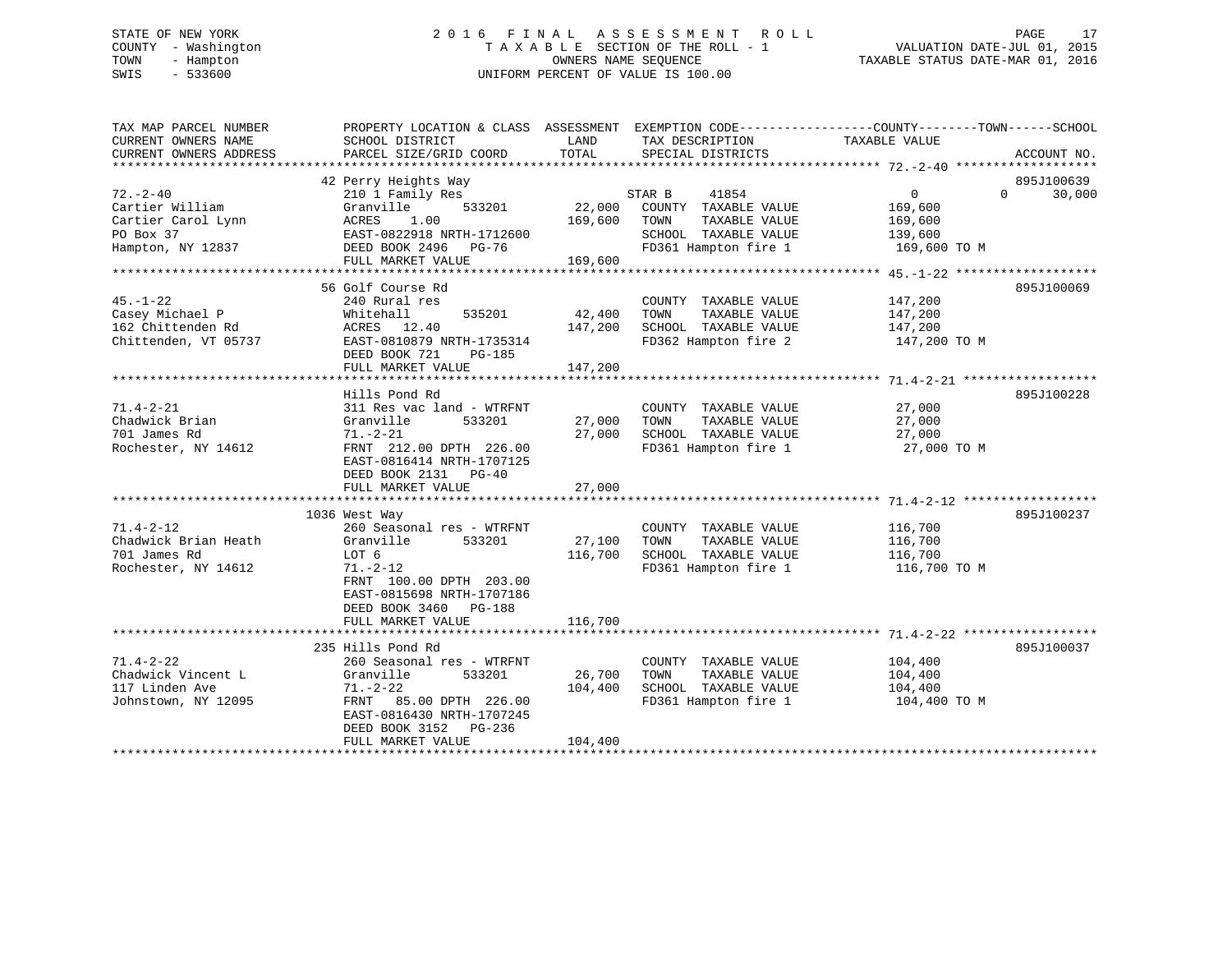# STATE OF NEW YORK 2 0 1 6 F I N A L A S S E S S M E N T R O L L PAGE 18 COUNTY - Washington T A X A B L E SECTION OF THE ROLL - 1 VALUATION DATE-JUL 01, 2015 TOWN - Hampton OWNERS NAME SEQUENCE TAXABLE STATUS DATE-MAR 01, 2016 SWIS - 533600 UNIFORM PERCENT OF VALUE IS 100.00

| TAXABLE VALUE<br>TOTAL<br>CURRENT OWNERS ADDRESS<br>PARCEL SIZE/GRID COORD<br>SPECIAL DISTRICTS<br>ACCOUNT NO.<br>South Rd<br>895J100265<br>$72. - 1 - 16$<br>72,000<br>323 Vacant rural<br>COUNTY TAXABLE VALUE<br>72,000<br>Charron Robert<br>Granville<br>533201<br>72,000<br>TOWN<br>TAXABLE VALUE<br>Charron Kim<br>ACRES 50.00<br>72,000<br>SCHOOL TAXABLE VALUE<br>72,000<br>EAST-0818372 NRTH-1707038<br>FD361 Hampton fire 1<br>638 River St<br>72,000 TO M<br>Fair Haven, VT 05743<br>DEED BOOK 3584 PG-262<br>210 Carvers Falls Rd<br>895J101780<br>$38. - 1 - 2.4$<br>314 Rural vac<10<br>COUNTY TAXABLE VALUE<br>14,000<br>Chase Nancy<br>Whitehall<br>535201 14,000<br>TOWN<br>TAXABLE VALUE<br>14,000<br>Chase Nancy<br>169 Crystal Hts<br>-<br>1.33<br>ACRES<br>14,000<br>SCHOOL TAXABLE VALUE<br>14,000<br>FD362 Hampton fire 2 14,000 TO M<br>Bomoseen, VT 05732<br>EAST-0804974 NRTH-1744612<br>DEED BOOK 2232 PG-140<br>FULL MARKET VALUE<br>14,000<br>1111 North Quivey Hill Ln<br>895J100531<br>$81. - 1 - 23$<br>210 1 Family Res<br>COUNTY TAXABLE VALUE<br>124,900<br>Clark Diantha E<br>Granville<br>533201<br>35,000 TOWN<br>TAXABLE VALUE<br>124,900<br>SCHOOL TAXABLE VALUE 124,900<br>1152 Tompkins Ave<br>5.00<br>ACRES<br>124,900<br>South Plainfield, NJ 07080<br>FD361 Hampton fire 1 124,900 TO M<br>EAST-0818628 NRTH-1702006<br>DEED BOOK 738<br>PG-11<br>124,900<br>FULL MARKET VALUE<br>895J100551<br>Ouivey Hill Rd<br>$81. - 1 - 24$<br>314 Rural vac<10<br>3,500<br>COUNTY TAXABLE VALUE<br>Clark Diantha E<br>Granville<br>533201<br>3,500<br>TOWN<br>TAXABLE VALUE<br>3,500<br>3,500<br>SCHOOL TAXABLE VALUE<br>ACRES<br>1.00<br>3,500<br>EAST-0818546 NRTH-1702181<br>FD361 Hampton fire 1<br>3,500 TO M<br>DEED BOOK 738<br>$PG-11$<br>3,500<br>FULL MARKET VALUE<br>3011 State Route 22A<br>$63. - 1 - 2.2$<br>210 1 Family Res<br>125,000<br>COUNTY TAXABLE VALUE<br>533201 38,600<br>Granville<br>TOWN<br>TAXABLE VALUE<br>125,000<br>Filed Subdiv 12134<br>125,000<br>SCHOOL TAXABLE VALUE<br>125,000<br>CA001 Cons agri dst 1<br>125,000 TO<br>665/119<br>FRNT 1250.00 DPTH<br>FD361 Hampton fire 1 125,000 TO M<br>8.31<br>ACRES<br>EAST-0821269 NRTH-1721083<br>DEED BOOK 918<br>PG-278<br>125,000<br>FULL MARKET VALUE | TAX MAP PARCEL NUMBER      | PROPERTY LOCATION & CLASS ASSESSMENT EXEMPTION CODE---------------COUNTY-------TOWN-----SCHOOL |      |                 |  |
|------------------------------------------------------------------------------------------------------------------------------------------------------------------------------------------------------------------------------------------------------------------------------------------------------------------------------------------------------------------------------------------------------------------------------------------------------------------------------------------------------------------------------------------------------------------------------------------------------------------------------------------------------------------------------------------------------------------------------------------------------------------------------------------------------------------------------------------------------------------------------------------------------------------------------------------------------------------------------------------------------------------------------------------------------------------------------------------------------------------------------------------------------------------------------------------------------------------------------------------------------------------------------------------------------------------------------------------------------------------------------------------------------------------------------------------------------------------------------------------------------------------------------------------------------------------------------------------------------------------------------------------------------------------------------------------------------------------------------------------------------------------------------------------------------------------------------------------------------------------------------------------------------------------------------------------------------------------------------------------------------------------------------------------------------------------------------------------------------------------------------------------------------------------------------------------------------------------------------------------------------------------------------|----------------------------|------------------------------------------------------------------------------------------------|------|-----------------|--|
|                                                                                                                                                                                                                                                                                                                                                                                                                                                                                                                                                                                                                                                                                                                                                                                                                                                                                                                                                                                                                                                                                                                                                                                                                                                                                                                                                                                                                                                                                                                                                                                                                                                                                                                                                                                                                                                                                                                                                                                                                                                                                                                                                                                                                                                                              | CURRENT OWNERS NAME        | SCHOOL DISTRICT                                                                                | LAND | TAX DESCRIPTION |  |
|                                                                                                                                                                                                                                                                                                                                                                                                                                                                                                                                                                                                                                                                                                                                                                                                                                                                                                                                                                                                                                                                                                                                                                                                                                                                                                                                                                                                                                                                                                                                                                                                                                                                                                                                                                                                                                                                                                                                                                                                                                                                                                                                                                                                                                                                              |                            |                                                                                                |      |                 |  |
|                                                                                                                                                                                                                                                                                                                                                                                                                                                                                                                                                                                                                                                                                                                                                                                                                                                                                                                                                                                                                                                                                                                                                                                                                                                                                                                                                                                                                                                                                                                                                                                                                                                                                                                                                                                                                                                                                                                                                                                                                                                                                                                                                                                                                                                                              |                            |                                                                                                |      |                 |  |
|                                                                                                                                                                                                                                                                                                                                                                                                                                                                                                                                                                                                                                                                                                                                                                                                                                                                                                                                                                                                                                                                                                                                                                                                                                                                                                                                                                                                                                                                                                                                                                                                                                                                                                                                                                                                                                                                                                                                                                                                                                                                                                                                                                                                                                                                              |                            |                                                                                                |      |                 |  |
|                                                                                                                                                                                                                                                                                                                                                                                                                                                                                                                                                                                                                                                                                                                                                                                                                                                                                                                                                                                                                                                                                                                                                                                                                                                                                                                                                                                                                                                                                                                                                                                                                                                                                                                                                                                                                                                                                                                                                                                                                                                                                                                                                                                                                                                                              |                            |                                                                                                |      |                 |  |
|                                                                                                                                                                                                                                                                                                                                                                                                                                                                                                                                                                                                                                                                                                                                                                                                                                                                                                                                                                                                                                                                                                                                                                                                                                                                                                                                                                                                                                                                                                                                                                                                                                                                                                                                                                                                                                                                                                                                                                                                                                                                                                                                                                                                                                                                              |                            |                                                                                                |      |                 |  |
|                                                                                                                                                                                                                                                                                                                                                                                                                                                                                                                                                                                                                                                                                                                                                                                                                                                                                                                                                                                                                                                                                                                                                                                                                                                                                                                                                                                                                                                                                                                                                                                                                                                                                                                                                                                                                                                                                                                                                                                                                                                                                                                                                                                                                                                                              |                            |                                                                                                |      |                 |  |
|                                                                                                                                                                                                                                                                                                                                                                                                                                                                                                                                                                                                                                                                                                                                                                                                                                                                                                                                                                                                                                                                                                                                                                                                                                                                                                                                                                                                                                                                                                                                                                                                                                                                                                                                                                                                                                                                                                                                                                                                                                                                                                                                                                                                                                                                              |                            |                                                                                                |      |                 |  |
|                                                                                                                                                                                                                                                                                                                                                                                                                                                                                                                                                                                                                                                                                                                                                                                                                                                                                                                                                                                                                                                                                                                                                                                                                                                                                                                                                                                                                                                                                                                                                                                                                                                                                                                                                                                                                                                                                                                                                                                                                                                                                                                                                                                                                                                                              |                            |                                                                                                |      |                 |  |
|                                                                                                                                                                                                                                                                                                                                                                                                                                                                                                                                                                                                                                                                                                                                                                                                                                                                                                                                                                                                                                                                                                                                                                                                                                                                                                                                                                                                                                                                                                                                                                                                                                                                                                                                                                                                                                                                                                                                                                                                                                                                                                                                                                                                                                                                              |                            |                                                                                                |      |                 |  |
|                                                                                                                                                                                                                                                                                                                                                                                                                                                                                                                                                                                                                                                                                                                                                                                                                                                                                                                                                                                                                                                                                                                                                                                                                                                                                                                                                                                                                                                                                                                                                                                                                                                                                                                                                                                                                                                                                                                                                                                                                                                                                                                                                                                                                                                                              |                            |                                                                                                |      |                 |  |
|                                                                                                                                                                                                                                                                                                                                                                                                                                                                                                                                                                                                                                                                                                                                                                                                                                                                                                                                                                                                                                                                                                                                                                                                                                                                                                                                                                                                                                                                                                                                                                                                                                                                                                                                                                                                                                                                                                                                                                                                                                                                                                                                                                                                                                                                              |                            |                                                                                                |      |                 |  |
|                                                                                                                                                                                                                                                                                                                                                                                                                                                                                                                                                                                                                                                                                                                                                                                                                                                                                                                                                                                                                                                                                                                                                                                                                                                                                                                                                                                                                                                                                                                                                                                                                                                                                                                                                                                                                                                                                                                                                                                                                                                                                                                                                                                                                                                                              |                            |                                                                                                |      |                 |  |
|                                                                                                                                                                                                                                                                                                                                                                                                                                                                                                                                                                                                                                                                                                                                                                                                                                                                                                                                                                                                                                                                                                                                                                                                                                                                                                                                                                                                                                                                                                                                                                                                                                                                                                                                                                                                                                                                                                                                                                                                                                                                                                                                                                                                                                                                              |                            |                                                                                                |      |                 |  |
|                                                                                                                                                                                                                                                                                                                                                                                                                                                                                                                                                                                                                                                                                                                                                                                                                                                                                                                                                                                                                                                                                                                                                                                                                                                                                                                                                                                                                                                                                                                                                                                                                                                                                                                                                                                                                                                                                                                                                                                                                                                                                                                                                                                                                                                                              |                            |                                                                                                |      |                 |  |
|                                                                                                                                                                                                                                                                                                                                                                                                                                                                                                                                                                                                                                                                                                                                                                                                                                                                                                                                                                                                                                                                                                                                                                                                                                                                                                                                                                                                                                                                                                                                                                                                                                                                                                                                                                                                                                                                                                                                                                                                                                                                                                                                                                                                                                                                              |                            |                                                                                                |      |                 |  |
|                                                                                                                                                                                                                                                                                                                                                                                                                                                                                                                                                                                                                                                                                                                                                                                                                                                                                                                                                                                                                                                                                                                                                                                                                                                                                                                                                                                                                                                                                                                                                                                                                                                                                                                                                                                                                                                                                                                                                                                                                                                                                                                                                                                                                                                                              |                            |                                                                                                |      |                 |  |
|                                                                                                                                                                                                                                                                                                                                                                                                                                                                                                                                                                                                                                                                                                                                                                                                                                                                                                                                                                                                                                                                                                                                                                                                                                                                                                                                                                                                                                                                                                                                                                                                                                                                                                                                                                                                                                                                                                                                                                                                                                                                                                                                                                                                                                                                              |                            |                                                                                                |      |                 |  |
|                                                                                                                                                                                                                                                                                                                                                                                                                                                                                                                                                                                                                                                                                                                                                                                                                                                                                                                                                                                                                                                                                                                                                                                                                                                                                                                                                                                                                                                                                                                                                                                                                                                                                                                                                                                                                                                                                                                                                                                                                                                                                                                                                                                                                                                                              |                            |                                                                                                |      |                 |  |
|                                                                                                                                                                                                                                                                                                                                                                                                                                                                                                                                                                                                                                                                                                                                                                                                                                                                                                                                                                                                                                                                                                                                                                                                                                                                                                                                                                                                                                                                                                                                                                                                                                                                                                                                                                                                                                                                                                                                                                                                                                                                                                                                                                                                                                                                              |                            |                                                                                                |      |                 |  |
|                                                                                                                                                                                                                                                                                                                                                                                                                                                                                                                                                                                                                                                                                                                                                                                                                                                                                                                                                                                                                                                                                                                                                                                                                                                                                                                                                                                                                                                                                                                                                                                                                                                                                                                                                                                                                                                                                                                                                                                                                                                                                                                                                                                                                                                                              |                            |                                                                                                |      |                 |  |
|                                                                                                                                                                                                                                                                                                                                                                                                                                                                                                                                                                                                                                                                                                                                                                                                                                                                                                                                                                                                                                                                                                                                                                                                                                                                                                                                                                                                                                                                                                                                                                                                                                                                                                                                                                                                                                                                                                                                                                                                                                                                                                                                                                                                                                                                              |                            |                                                                                                |      |                 |  |
|                                                                                                                                                                                                                                                                                                                                                                                                                                                                                                                                                                                                                                                                                                                                                                                                                                                                                                                                                                                                                                                                                                                                                                                                                                                                                                                                                                                                                                                                                                                                                                                                                                                                                                                                                                                                                                                                                                                                                                                                                                                                                                                                                                                                                                                                              |                            |                                                                                                |      |                 |  |
|                                                                                                                                                                                                                                                                                                                                                                                                                                                                                                                                                                                                                                                                                                                                                                                                                                                                                                                                                                                                                                                                                                                                                                                                                                                                                                                                                                                                                                                                                                                                                                                                                                                                                                                                                                                                                                                                                                                                                                                                                                                                                                                                                                                                                                                                              |                            |                                                                                                |      |                 |  |
|                                                                                                                                                                                                                                                                                                                                                                                                                                                                                                                                                                                                                                                                                                                                                                                                                                                                                                                                                                                                                                                                                                                                                                                                                                                                                                                                                                                                                                                                                                                                                                                                                                                                                                                                                                                                                                                                                                                                                                                                                                                                                                                                                                                                                                                                              |                            |                                                                                                |      |                 |  |
|                                                                                                                                                                                                                                                                                                                                                                                                                                                                                                                                                                                                                                                                                                                                                                                                                                                                                                                                                                                                                                                                                                                                                                                                                                                                                                                                                                                                                                                                                                                                                                                                                                                                                                                                                                                                                                                                                                                                                                                                                                                                                                                                                                                                                                                                              |                            |                                                                                                |      |                 |  |
|                                                                                                                                                                                                                                                                                                                                                                                                                                                                                                                                                                                                                                                                                                                                                                                                                                                                                                                                                                                                                                                                                                                                                                                                                                                                                                                                                                                                                                                                                                                                                                                                                                                                                                                                                                                                                                                                                                                                                                                                                                                                                                                                                                                                                                                                              |                            |                                                                                                |      |                 |  |
|                                                                                                                                                                                                                                                                                                                                                                                                                                                                                                                                                                                                                                                                                                                                                                                                                                                                                                                                                                                                                                                                                                                                                                                                                                                                                                                                                                                                                                                                                                                                                                                                                                                                                                                                                                                                                                                                                                                                                                                                                                                                                                                                                                                                                                                                              |                            |                                                                                                |      |                 |  |
|                                                                                                                                                                                                                                                                                                                                                                                                                                                                                                                                                                                                                                                                                                                                                                                                                                                                                                                                                                                                                                                                                                                                                                                                                                                                                                                                                                                                                                                                                                                                                                                                                                                                                                                                                                                                                                                                                                                                                                                                                                                                                                                                                                                                                                                                              |                            |                                                                                                |      |                 |  |
|                                                                                                                                                                                                                                                                                                                                                                                                                                                                                                                                                                                                                                                                                                                                                                                                                                                                                                                                                                                                                                                                                                                                                                                                                                                                                                                                                                                                                                                                                                                                                                                                                                                                                                                                                                                                                                                                                                                                                                                                                                                                                                                                                                                                                                                                              |                            |                                                                                                |      |                 |  |
|                                                                                                                                                                                                                                                                                                                                                                                                                                                                                                                                                                                                                                                                                                                                                                                                                                                                                                                                                                                                                                                                                                                                                                                                                                                                                                                                                                                                                                                                                                                                                                                                                                                                                                                                                                                                                                                                                                                                                                                                                                                                                                                                                                                                                                                                              | 1152 Tompkins Ave          |                                                                                                |      |                 |  |
|                                                                                                                                                                                                                                                                                                                                                                                                                                                                                                                                                                                                                                                                                                                                                                                                                                                                                                                                                                                                                                                                                                                                                                                                                                                                                                                                                                                                                                                                                                                                                                                                                                                                                                                                                                                                                                                                                                                                                                                                                                                                                                                                                                                                                                                                              | South Plainfield, NJ 07080 |                                                                                                |      |                 |  |
|                                                                                                                                                                                                                                                                                                                                                                                                                                                                                                                                                                                                                                                                                                                                                                                                                                                                                                                                                                                                                                                                                                                                                                                                                                                                                                                                                                                                                                                                                                                                                                                                                                                                                                                                                                                                                                                                                                                                                                                                                                                                                                                                                                                                                                                                              |                            |                                                                                                |      |                 |  |
|                                                                                                                                                                                                                                                                                                                                                                                                                                                                                                                                                                                                                                                                                                                                                                                                                                                                                                                                                                                                                                                                                                                                                                                                                                                                                                                                                                                                                                                                                                                                                                                                                                                                                                                                                                                                                                                                                                                                                                                                                                                                                                                                                                                                                                                                              |                            |                                                                                                |      |                 |  |
|                                                                                                                                                                                                                                                                                                                                                                                                                                                                                                                                                                                                                                                                                                                                                                                                                                                                                                                                                                                                                                                                                                                                                                                                                                                                                                                                                                                                                                                                                                                                                                                                                                                                                                                                                                                                                                                                                                                                                                                                                                                                                                                                                                                                                                                                              |                            |                                                                                                |      |                 |  |
|                                                                                                                                                                                                                                                                                                                                                                                                                                                                                                                                                                                                                                                                                                                                                                                                                                                                                                                                                                                                                                                                                                                                                                                                                                                                                                                                                                                                                                                                                                                                                                                                                                                                                                                                                                                                                                                                                                                                                                                                                                                                                                                                                                                                                                                                              |                            |                                                                                                |      |                 |  |
|                                                                                                                                                                                                                                                                                                                                                                                                                                                                                                                                                                                                                                                                                                                                                                                                                                                                                                                                                                                                                                                                                                                                                                                                                                                                                                                                                                                                                                                                                                                                                                                                                                                                                                                                                                                                                                                                                                                                                                                                                                                                                                                                                                                                                                                                              |                            |                                                                                                |      |                 |  |
|                                                                                                                                                                                                                                                                                                                                                                                                                                                                                                                                                                                                                                                                                                                                                                                                                                                                                                                                                                                                                                                                                                                                                                                                                                                                                                                                                                                                                                                                                                                                                                                                                                                                                                                                                                                                                                                                                                                                                                                                                                                                                                                                                                                                                                                                              | Clark Leon Jr              |                                                                                                |      |                 |  |
|                                                                                                                                                                                                                                                                                                                                                                                                                                                                                                                                                                                                                                                                                                                                                                                                                                                                                                                                                                                                                                                                                                                                                                                                                                                                                                                                                                                                                                                                                                                                                                                                                                                                                                                                                                                                                                                                                                                                                                                                                                                                                                                                                                                                                                                                              | Clark Alane                |                                                                                                |      |                 |  |
|                                                                                                                                                                                                                                                                                                                                                                                                                                                                                                                                                                                                                                                                                                                                                                                                                                                                                                                                                                                                                                                                                                                                                                                                                                                                                                                                                                                                                                                                                                                                                                                                                                                                                                                                                                                                                                                                                                                                                                                                                                                                                                                                                                                                                                                                              | 175 Hickory Hollow Rd      |                                                                                                |      |                 |  |
|                                                                                                                                                                                                                                                                                                                                                                                                                                                                                                                                                                                                                                                                                                                                                                                                                                                                                                                                                                                                                                                                                                                                                                                                                                                                                                                                                                                                                                                                                                                                                                                                                                                                                                                                                                                                                                                                                                                                                                                                                                                                                                                                                                                                                                                                              | Pawlet, VT 05761           |                                                                                                |      |                 |  |
|                                                                                                                                                                                                                                                                                                                                                                                                                                                                                                                                                                                                                                                                                                                                                                                                                                                                                                                                                                                                                                                                                                                                                                                                                                                                                                                                                                                                                                                                                                                                                                                                                                                                                                                                                                                                                                                                                                                                                                                                                                                                                                                                                                                                                                                                              |                            |                                                                                                |      |                 |  |
|                                                                                                                                                                                                                                                                                                                                                                                                                                                                                                                                                                                                                                                                                                                                                                                                                                                                                                                                                                                                                                                                                                                                                                                                                                                                                                                                                                                                                                                                                                                                                                                                                                                                                                                                                                                                                                                                                                                                                                                                                                                                                                                                                                                                                                                                              |                            |                                                                                                |      |                 |  |
|                                                                                                                                                                                                                                                                                                                                                                                                                                                                                                                                                                                                                                                                                                                                                                                                                                                                                                                                                                                                                                                                                                                                                                                                                                                                                                                                                                                                                                                                                                                                                                                                                                                                                                                                                                                                                                                                                                                                                                                                                                                                                                                                                                                                                                                                              |                            |                                                                                                |      |                 |  |
|                                                                                                                                                                                                                                                                                                                                                                                                                                                                                                                                                                                                                                                                                                                                                                                                                                                                                                                                                                                                                                                                                                                                                                                                                                                                                                                                                                                                                                                                                                                                                                                                                                                                                                                                                                                                                                                                                                                                                                                                                                                                                                                                                                                                                                                                              |                            |                                                                                                |      |                 |  |
|                                                                                                                                                                                                                                                                                                                                                                                                                                                                                                                                                                                                                                                                                                                                                                                                                                                                                                                                                                                                                                                                                                                                                                                                                                                                                                                                                                                                                                                                                                                                                                                                                                                                                                                                                                                                                                                                                                                                                                                                                                                                                                                                                                                                                                                                              |                            |                                                                                                |      |                 |  |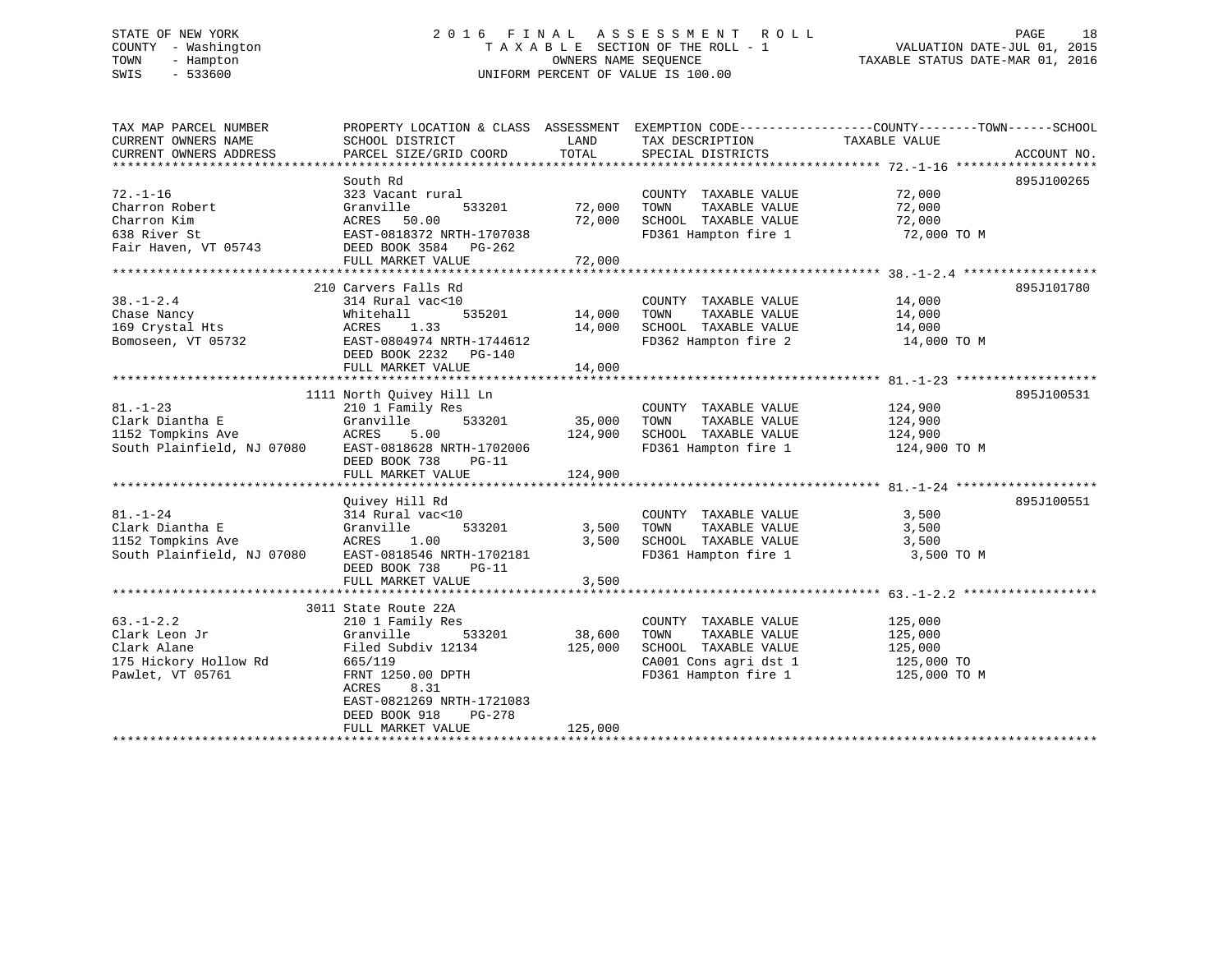# STATE OF NEW YORK 2 0 1 6 F I N A L A S S E S S M E N T R O L L PAGE 19 COUNTY - Washington T A X A B L E SECTION OF THE ROLL - 1 VALUATION DATE-JUL 01, 2015 TOWN - Hampton OWNERS NAME SEQUENCE TAXABLE STATUS DATE-MAR 01, 2016 SWIS - 533600 UNIFORM PERCENT OF VALUE IS 100.00

| TAX MAP PARCEL NUMBER<br>CURRENT OWNERS NAME<br>CURRENT OWNERS ADDRESS<br>*************************                 | PROPERTY LOCATION & CLASS ASSESSMENT<br>SCHOOL DISTRICT<br>PARCEL SIZE/GRID COORD                                                                                               | LAND<br>TOTAL                | TAX DESCRIPTION<br>SPECIAL DISTRICTS                                                                                            | EXEMPTION CODE-----------------COUNTY-------TOWN------SCHOOL<br>TAXABLE VALUE | ACCOUNT NO. |
|---------------------------------------------------------------------------------------------------------------------|---------------------------------------------------------------------------------------------------------------------------------------------------------------------------------|------------------------------|---------------------------------------------------------------------------------------------------------------------------------|-------------------------------------------------------------------------------|-------------|
| $63. - 1 - 2.1$<br>Clark Leon R<br>Clark Alane C<br>175 Hickory Hollow Rd<br>Pawlet, VT 05761                       | State Route 22A<br>105 Vac farmland<br>Granville<br>533201<br>665/119<br>ACRES 129.80<br>EAST-0820282 NRTH-1718908<br>DEED BOOK 918<br>PG-278                                   | 109,500<br>109,500           | AG DIST<br>41720<br>COUNTY TAXABLE VALUE<br>TOWN<br>TAXABLE VALUE<br>SCHOOL TAXABLE VALUE<br>CA001 Cons agri dst 1<br>54,749 EX | 54,749<br>54,749<br>54,751<br>54,751<br>54,751<br>54,751 TO                   | 54,749      |
| MAY BE SUBJECT TO PAYMENT<br>UNDER AGDIST LAW TIL 2020                                                              | FULL MARKET VALUE                                                                                                                                                               | 109,500                      | FD361 Hampton fire 1                                                                                                            | 109,500 TO M                                                                  |             |
| $80. - 1 - 30$<br>Clark William J<br>Clark Patricia G<br>37 Burwood Ave<br>Stamford, CT 06902                       | Ridgecrest Way<br>311 Res vac land<br>535201<br>Whitehall<br>Lot 2 Sect 2<br>FRNT 154.00 DPTH 241.00<br>EAST-0810621 NRTH-1704517<br>DEED BOOK 1798 PG-334<br>FULL MARKET VALUE | 9,000<br>9,000<br>9,000      | COUNTY TAXABLE VALUE<br>TOWN<br>TAXABLE VALUE<br>SCHOOL TAXABLE VALUE<br>FD361 Hampton fire 1                                   | 9,000<br>9,000<br>9,000<br>9,000 TO M                                         | 895J101750  |
|                                                                                                                     |                                                                                                                                                                                 |                              |                                                                                                                                 |                                                                               |             |
| $80. - 1 - 31$<br>Clark William J<br>Clark Patricia G<br>37 Burwood Ave<br>Stamford, CT 06902                       | 11 Ridgecrest Way<br>210 1 Family Res<br>Whitehall<br>535201<br>LOT 3<br>FRNT 124.00 DPTH 270.00<br>EAST-0810434 NRTH-1704466<br>DEED BOOK 827<br>$PG-54$<br>FULL MARKET VALUE  | 20,000<br>164,300<br>164,300 | COUNTY TAXABLE VALUE<br>TOWN<br>TAXABLE VALUE<br>SCHOOL TAXABLE VALUE<br>FD361 Hampton fire 1                                   | 164,300<br>164,300<br>164,300<br>164,300 TO M                                 | 895J101751  |
|                                                                                                                     |                                                                                                                                                                                 |                              |                                                                                                                                 |                                                                               |             |
| $38. - 1 - 7.2$<br>Clifford Chad H<br>26 Sugar Hill Way<br>Whitehall, NY 12887                                      | 26 Sugar Hill Way<br>210 1 Family Res<br>535201<br>Whitehall<br>Lot 8B<br>1.86<br>ACRES<br>EAST-0811543 NRTH-1738540                                                            | 24,800<br>132,800            | COUNTY TAXABLE VALUE<br>TOWN<br>TAXABLE VALUE<br>SCHOOL TAXABLE VALUE<br>FD362 Hampton fire 2                                   | 132,800<br>132,800<br>132,800<br>132,800 TO M                                 | 895J101812  |
| PRIOR OWNER ON 3/01/2016<br>Clifford Chad H<br>*************************                                            | DEED BOOK 3636<br>$PG-1$<br>FULL MARKET VALUE                                                                                                                                   | 132,800                      |                                                                                                                                 |                                                                               |             |
| $81. - 1 - 25$<br>Cohen Anne Louise<br>Attn: Cohen Dodd Anne Louise<br>1151 N Ouivey Hill Ln<br>Whitehall, NY 12887 | Quivey Hill Rd<br>314 Rural vac<10<br>Granville<br>533201<br>669/34<br>ACRES<br>4.00<br>EAST-0818557 NRTH-1702330<br>DEED BOOK 601<br>$PG-6$                                    | 23,000<br>23,000             | COUNTY TAXABLE VALUE<br>TAXABLE VALUE<br>TOWN<br>SCHOOL TAXABLE VALUE<br>FD361 Hampton fire 1                                   | 23,000<br>23,000<br>23,000<br>23,000 TO M                                     | 895J100546  |
|                                                                                                                     | FULL MARKET VALUE                                                                                                                                                               | 23,000                       | *****************************                                                                                                   |                                                                               |             |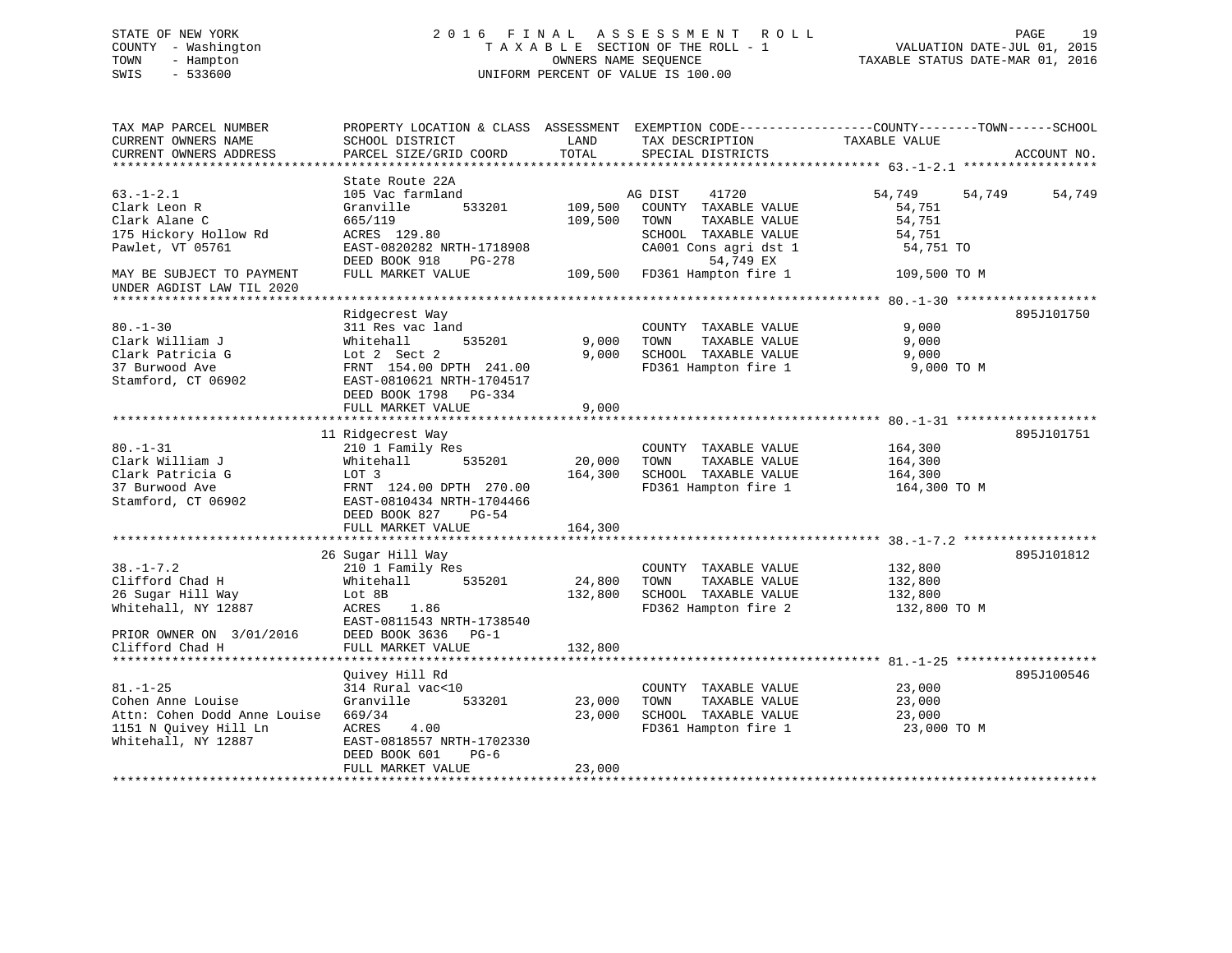# STATE OF NEW YORK 2 0 1 6 F I N A L A S S E S S M E N T R O L L PAGE 20 COUNTY - Washington T A X A B L E SECTION OF THE ROLL - 1 VALUATION DATE-JUL 01, 2015 TOWN - Hampton OWNERS NAME SEQUENCE TAXABLE STATUS DATE-MAR 01, 2016 SWIS - 533600 UNIFORM PERCENT OF VALUE IS 100.00

| TAX MAP PARCEL NUMBER<br>CURRENT OWNERS NAME<br>CURRENT OWNERS ADDRESS                                                                   | SCHOOL DISTRICT<br>PARCEL SIZE/GRID COORD                                                                                                                                                         | LAND<br>TOTAL                | TAX DESCRIPTION TAXABLE VALUE<br>SPECIAL DISTRICTS                                                                                                      | PROPERTY LOCATION & CLASS ASSESSMENT EXEMPTION CODE---------------COUNTY-------TOWN------SCHOOL<br>ACCOUNT NO. |
|------------------------------------------------------------------------------------------------------------------------------------------|---------------------------------------------------------------------------------------------------------------------------------------------------------------------------------------------------|------------------------------|---------------------------------------------------------------------------------------------------------------------------------------------------------|----------------------------------------------------------------------------------------------------------------|
| $81. - 1 - 26.1$<br>Cohen Anne Louise<br>Attn: Cohen-Dodd Anne Louise<br>1151 N Ouivey Hill Rd<br>Whitehall, NY 12887                    | 1143+1151 North Quivey Hill Ln<br>280 Res Multiple<br>Granville<br>533201<br>669/34<br>ACRES 14.00<br>EAST-0818471 NRTH-1702946<br>DEED BOOK 447<br>PG-206<br>FULL MARKET VALUE                   | 44,900<br>282,100<br>282,100 | STAR B<br>41854<br>COUNTY TAXABLE VALUE<br>TOWN<br>TAXABLE VALUE<br>SCHOOL TAXABLE VALUE                                                                | 895J100416<br>0<br>$\Omega$<br>30,000<br>282,100<br>282,100<br>252,100<br>FD361 Hampton fire 1 282,100 TO M    |
| $81. - 1 - 1.1$<br>Cole Stephen<br>161 Quaker Path<br>Setauket, NY 11733                                                                 | 197 South Rd<br>240 Rural res<br>533201<br>Granville<br>ACRES 18.24<br>EAST-0816950 NRTH-1704501<br>DEED BOOK 1733 PG-155<br>FULL MARKET VALUE                                                    | 48,200<br>252,600<br>252,600 | COUNTY TAXABLE VALUE<br>TOWN<br>TAXABLE VALUE<br>SCHOOL TAXABLE VALUE 252,600<br>FD361 Hampton fire 1                                                   | 895J100679<br>252,600<br>252,600<br>252,600 TO M                                                               |
| $81. - 2 - 20.4$<br>Colombo Joseph<br>416 Chestnut Ave<br>Mamaroneck, NY 10543<br>MAY BE SUBJECT TO PAYMENT<br>UNDER AGDIST LAW TIL 2020 | 2240 State Route 22A<br>240 Rural res<br>Granville<br>533201<br>58.18<br>ACRES<br>EAST-0823856 NRTH-1702952<br>DEED BOOK 1915 PG-223<br>FULL MARKET VALUE                                         | 82,700<br>148,100<br>148,100 | 41720<br>AG DIST<br>COUNTY TAXABLE VALUE<br>TAXABLE VALUE<br>TOWN<br>SCHOOL TAXABLE VALUE<br>CA001 Cons agri dst 1<br>31,114 EX<br>FD361 Hampton fire 1 | 31,114<br>31,114<br>31,114<br>116,986<br>116,986<br>116,986<br>116,986 TO<br>148,100 TO M                      |
| $72. - 2 - 17$<br>Combs Heather<br>2461 State Route 22A<br>Hampton, NY 12837                                                             | 2461 State Route 22A<br>210 1 Family Res<br>533201<br>Granville<br>FRNT 170.00 DPTH 165.00<br>EAST-0821627 NRTH-1708555<br>DEED BOOK 2776 PG-159<br>FULL MARKET VALUE                             | 18,300<br>70,800<br>70,800   | COUNTY TAXABLE VALUE<br>TAXABLE VALUE<br>TOWN<br>SCHOOL TAXABLE VALUE<br>FD361 Hampton fire 1                                                           | 895J100015<br>70,800<br>70,800<br>70,800<br>70,800 TO M                                                        |
| $71.4 - 2 - 8$<br>Conlee Bonnie Jean Trustee<br>364 Madigan Rd<br>Schaghticoke, NY 12154                                                 | 1052 West Way<br>260 Seasonal res - WTRFNT<br>Granville<br>533201<br>LOT 10<br>$71. - 2 - 8$<br>FRNT 103.00 DPTH 273.00<br>EAST-0815423 NRTH-1707476<br>DEED BOOK 3088 PG-19<br>FULL MARKET VALUE | 27,200<br>158,600<br>158,600 | COUNTY TAXABLE VALUE<br>TOWN<br>TAXABLE VALUE<br>SCHOOL TAXABLE VALUE                                                                                   | 895J100114<br>158,600<br>158,600<br>158,600<br>FD361 Hampton fire 1 158,600 TO M                               |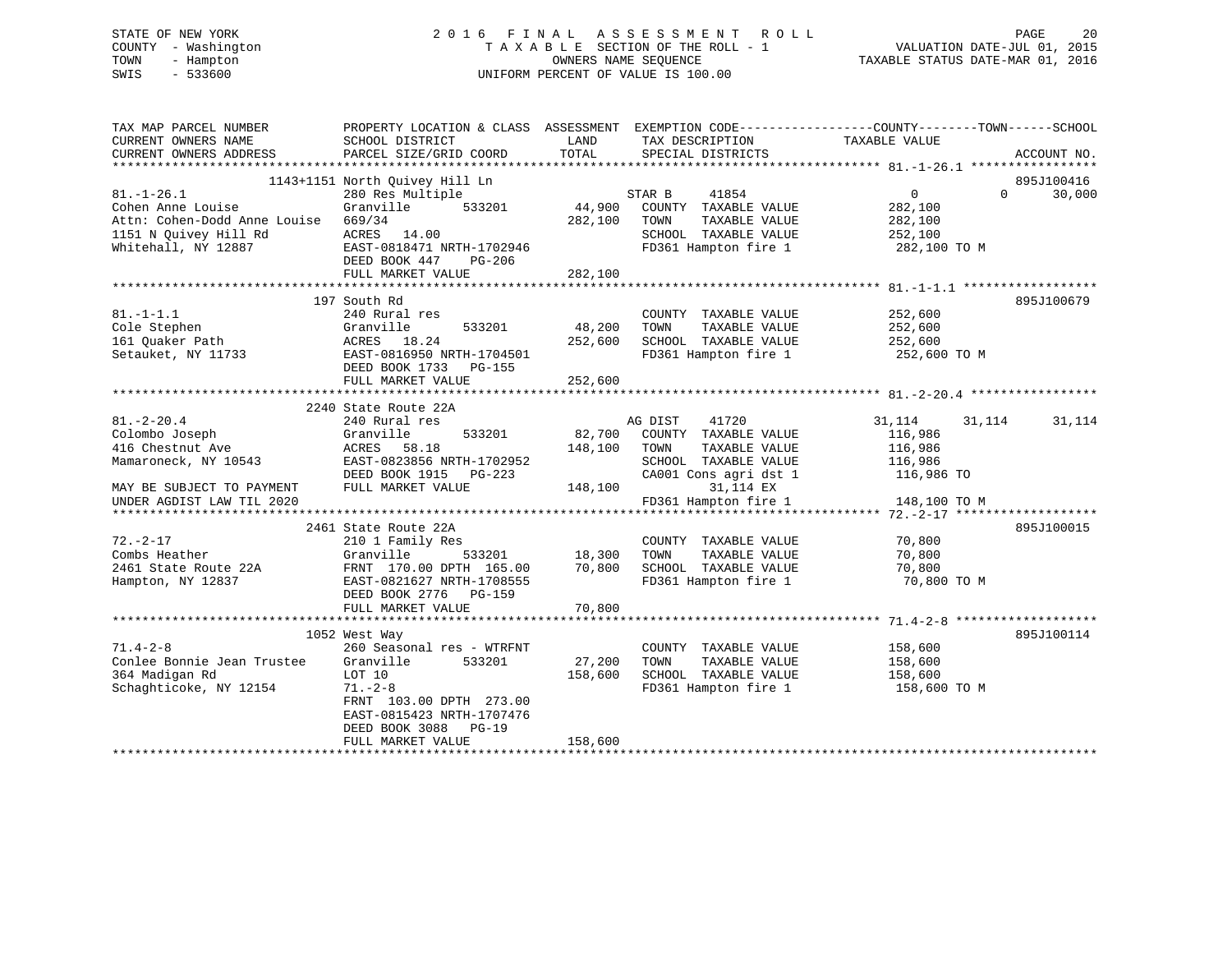# STATE OF NEW YORK 2 0 1 6 F I N A L A S S E S S M E N T R O L L PAGE 21 COUNTY - Washington T A X A B L E SECTION OF THE ROLL - 1 VALUATION DATE-JUL 01, 2015 TOWN - Hampton OWNERS NAME SEQUENCE TAXABLE STATUS DATE-MAR 01, 2016 SWIS - 533600 UNIFORM PERCENT OF VALUE IS 100.00

TAX MAP PARCEL NUMBER PROPERTY LOCATION & CLASS ASSESSMENT EXEMPTION CODE------------------COUNTY--------TOWN------SCHOOL

| CURRENT OWNERS NAME<br>CURRENT OWNERS ADDRESS | SCHOOL DISTRICT<br>PARCEL SIZE/GRID COORD   | LAND<br>TOTAL  | TAX DESCRIPTION<br>SPECIAL DISTRICTS | TAXABLE VALUE              | ACCOUNT NO. |
|-----------------------------------------------|---------------------------------------------|----------------|--------------------------------------|----------------------------|-------------|
|                                               |                                             |                |                                      |                            |             |
|                                               | Hills Pond Rd                               |                |                                      |                            | 895J100684  |
| $71. - 1 - 14.7$                              | 314 Rural vac<10                            |                | COUNTY TAXABLE VALUE                 | 13,000                     |             |
| Connolly Edward Trust                         | Granville<br>533201                         | 13,000         | TOWN<br>TAXABLE VALUE                | 13,000                     |             |
| Connolly Marilyn Trust                        | <b>ACRES</b><br>1.09                        | 13,000         | SCHOOL TAXABLE VALUE                 | 13,000                     |             |
| 1122 East Way                                 | EAST-0815704 NRTH-1709061                   |                | FD361 Hampton fire 1                 | 13,000 TO M                |             |
| Whitehall, NY 12887                           | DEED BOOK 3365<br>PG-327                    |                |                                      |                            |             |
|                                               | FULL MARKET VALUE                           | 13,000         |                                      |                            |             |
| *******************                           | ***********************                     |                |                                      |                            |             |
|                                               | Hills Pond Rd                               |                |                                      |                            | 895J101802  |
| $71. - 1 - 14.71$                             | 314 Rural vac<10                            |                | COUNTY TAXABLE VALUE                 | 14,000                     |             |
| Connolly Edward Trust                         | Granville<br>533201                         | 14,000         | TOWN<br>TAXABLE VALUE                | 14,000                     |             |
| Connolly Marilyn Trust                        | <b>ACRES</b><br>1.35                        | 14,000         | SCHOOL TAXABLE VALUE                 | 14,000                     |             |
| 1122 East Way                                 | EAST-0815591 NRTH-1709200                   |                | FD361 Hampton fire 1                 | 14,000 TO M                |             |
| Whitehall, NY 12887                           | DEED BOOK 3365<br>PG-327                    |                |                                      |                            |             |
|                                               | FULL MARKET VALUE                           | 14,000         |                                      |                            |             |
|                                               | *****************************               | *************  |                                      |                            |             |
|                                               | Hills Pond Rd OFF                           |                |                                      |                            | 895J101803  |
|                                               |                                             |                |                                      |                            |             |
| $71. - 1 - 14.72$                             | 314 Rural vac<10                            |                | COUNTY TAXABLE VALUE                 | 12,500                     |             |
| Connolly Edward Trust                         | Granville<br>533201                         | 12,500         | TOWN<br>TAXABLE VALUE                | 12,500                     |             |
| Connolly Marilyn Trust                        | ACRES<br>1.03                               | 12,500         | SCHOOL TAXABLE VALUE                 | 12,500                     |             |
| 1122 East Way                                 | EAST-0815527 NRTH-1708946                   |                | FD361 Hampton fire 1                 | 12,500 TO M                |             |
| Whitehall, NY 12887                           | DEED BOOK 3365<br>PG-327                    |                |                                      |                            |             |
|                                               |                                             |                |                                      |                            |             |
|                                               | FULL MARKET VALUE                           | 12,500         |                                      |                            |             |
|                                               |                                             |                |                                      |                            |             |
|                                               | 1122 Hills Pond Way                         |                |                                      |                            | 895J101804  |
| $71. - 1 - 14.73$                             | 210 1 Family Res - WTRFNT                   |                | VET WAR CT 41121                     | 24,915<br>24,915           | $\Omega$    |
| Connolly Edward Trust                         | Granville<br>533201                         | 28,000 STAR B  | 41854                                | $\mathbf{0}$<br>$\Omega$   | 30,000      |
| Connolly Marilyn Trust                        | ACRES<br>1.14                               | 166,100        | COUNTY TAXABLE VALUE                 | 141,185                    |             |
| 1122 East Way                                 | EAST-0815456 NRTH-1708668                   |                | TOWN<br>TAXABLE VALUE                | 141,185                    |             |
| Whitehall, NY 12887                           | DEED BOOK 3365 PG-327                       |                | SCHOOL TAXABLE VALUE                 | 136,100                    |             |
|                                               | FULL MARKET VALUE                           | 166,100        | FD361 Hampton fire 1                 | 166,100 TO M               |             |
|                                               |                                             |                |                                      |                            |             |
|                                               |                                             |                |                                      |                            | 895J100683  |
| $62. - 1 - 22$                                | 212 Hickey Rd<br>314 Rural vac<10           |                |                                      |                            |             |
|                                               |                                             |                | COUNTY TAXABLE VALUE                 | 9,000                      |             |
| Coombs Charles E                              | Granville<br>533201                         | 9,000          | TAXABLE VALUE<br>TOWN                | 9,000                      |             |
| 200 Hickey Rd                                 | 2.80<br>ACRES                               | 9,000          | SCHOOL TAXABLE VALUE                 | 9,000                      |             |
| Hampton, NY 12837                             | EAST-0814338 NRTH-1718668                   |                | FD361 Hampton fire 1                 | 9,000 TO M                 |             |
|                                               | DEED BOOK 3163 PG-121                       |                |                                      |                            |             |
|                                               | FULL MARKET VALUE<br>********************** | 9,000          |                                      |                            |             |
|                                               |                                             | ************** |                                      |                            |             |
|                                               | 200 Hickey Rd                               |                |                                      |                            | 875J101745  |
| $62. - 1 - 22.1$                              | 270 Mfg housing                             |                | STAR B<br>41854                      | $\overline{0}$<br>$\Omega$ | 30,000      |
| Coombs Charles E                              | Granville<br>533201                         | 22,300         | COUNTY TAXABLE VALUE                 | 50,200                     |             |
| Coombs Penny Bailey                           | FRNT 358.00 DPTH 133.00                     | 50,200         | TOWN<br>TAXABLE VALUE                | 50,200                     |             |
| 200 Hickey Rd                                 | EAST-0814181 NRTH-1718370                   |                | SCHOOL TAXABLE VALUE                 | 20,200                     |             |
| Hampton, NY 12837                             | DEED BOOK 904<br><b>PG-200</b>              |                | FD361 Hampton fire 1                 | 50,200 TO M                |             |
|                                               | FULL MARKET VALUE                           | 50,200         |                                      |                            |             |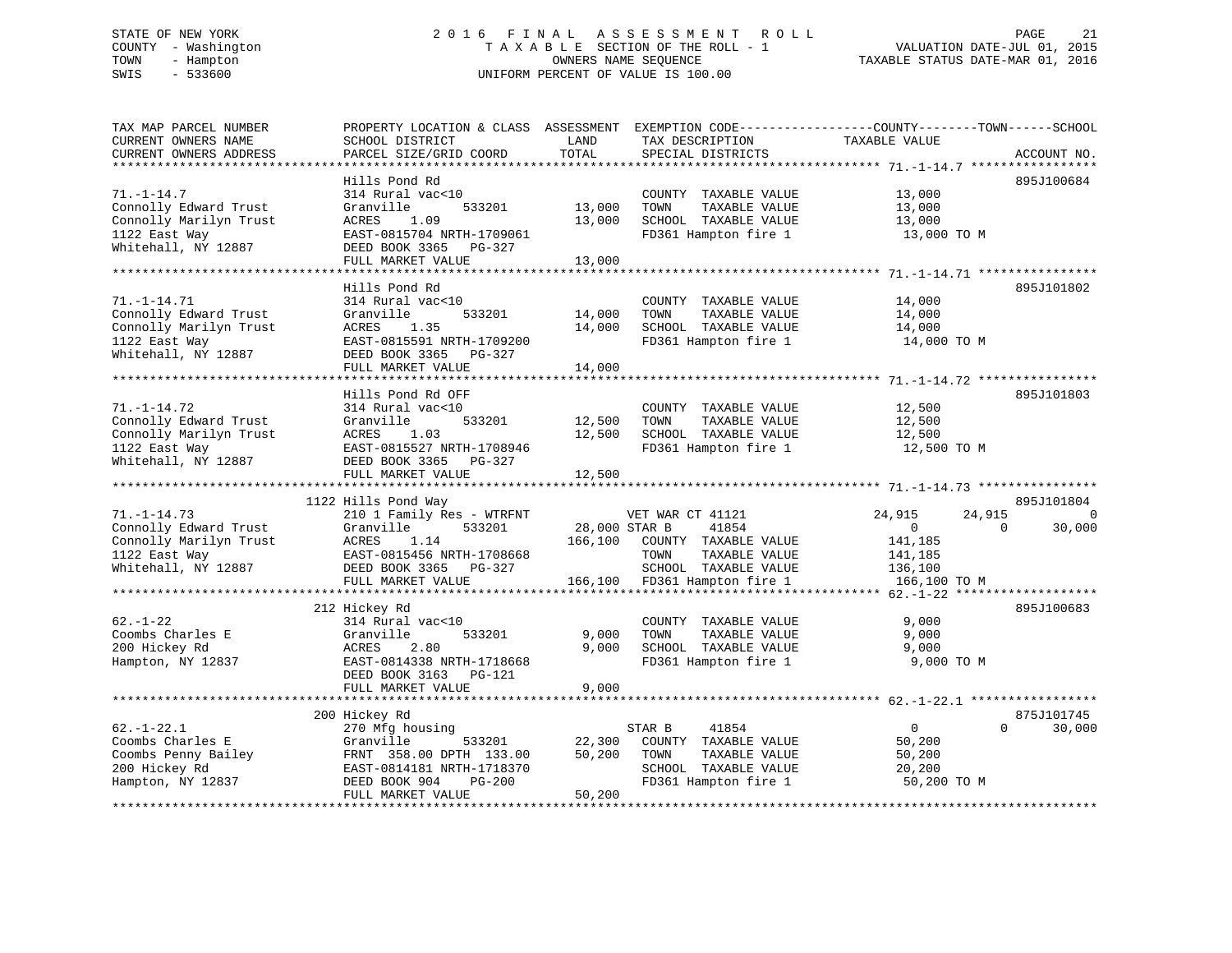# STATE OF NEW YORK 2 0 1 6 F I N A L A S S E S S M E N T R O L L PAGE 22 COUNTY - Washington T A X A B L E SECTION OF THE ROLL - 1 VALUATION DATE-JUL 01, 2015 TOWN - Hampton OWNERS NAME SEQUENCE TAXABLE STATUS DATE-MAR 01, 2016 SWIS - 533600 UNIFORM PERCENT OF VALUE IS 100.00

| TAX MAP PARCEL NUMBER                         | PROPERTY LOCATION & CLASS ASSESSMENT                                                                                 | LAND           | EXEMPTION CODE-----------------COUNTY-------TOWN------SCHOOL | TAXABLE VALUE           |                    |
|-----------------------------------------------|----------------------------------------------------------------------------------------------------------------------|----------------|--------------------------------------------------------------|-------------------------|--------------------|
| CURRENT OWNERS NAME<br>CURRENT OWNERS ADDRESS | SCHOOL DISTRICT<br>PARCEL SIZE/GRID COORD                                                                            | <b>TOTAL</b>   | TAX DESCRIPTION<br>SPECIAL DISTRICTS                         |                         | ACCOUNT NO.        |
|                                               |                                                                                                                      |                |                                                              |                         |                    |
|                                               | State Route 22A W/off                                                                                                |                |                                                              |                         |                    |
| $81. - 2 - 23.2$                              | 323 Vacant rural                                                                                                     |                | COUNTY TAXABLE VALUE                                         | 1,000                   |                    |
| Coppins Richard                               | Granville<br>533201                                                                                                  | 1,000          | TOWN<br>TAXABLE VALUE                                        | 1,000                   |                    |
| 1059 State Route 22A                          | May be subject to ag pena                                                                                            | 1,000          | SCHOOL TAXABLE VALUE                                         | 1,000                   |                    |
| Hampton, NY 12837                             | until 2015<br>31.00 DPTH 35.00<br>FRNT<br>EAST-0822299 NRTH-1699316<br>DEED BOOK 2859<br>PG-316<br>FULL MARKET VALUE | 1,000          | FD361 Hampton fire 1                                         | 1,000 TO M              |                    |
|                                               |                                                                                                                      |                |                                                              |                         |                    |
|                                               | 45 Ballard Rd                                                                                                        |                |                                                              |                         | 895J100011         |
| $72. - 2 - 22$                                | 210 1 Family Res                                                                                                     |                | COUNTY TAXABLE VALUE                                         | 75,600                  |                    |
| Corey Dawn                                    | Granville<br>533201                                                                                                  | 27,200         | TAXABLE VALUE<br>TOWN                                        | 75,600                  |                    |
| 296 Blossom Hill Rd                           | ACRES<br>2.60                                                                                                        | 75,600         | SCHOOL TAXABLE VALUE                                         | 75,600                  |                    |
| Wells, VT 05774                               | EAST-0822097 NRTH-1710754<br>DEED BOOK 321<br>PG-448                                                                 |                | FD361 Hampton fire 1                                         | 75,600 TO M             |                    |
|                                               | FULL MARKET VALUE                                                                                                    | 75,600         |                                                              |                         |                    |
|                                               | *************************                                                                                            | *************  |                                                              |                         |                    |
|                                               | 1045 North Quivey Hill Ln                                                                                            |                |                                                              |                         | 895J100431         |
| $81. - 1 - 19$                                | 240 Rural res                                                                                                        |                | COUNTY TAXABLE VALUE                                         | 191,800                 |                    |
| Corvington Jean Max Rev Tru                   | Granville<br>533201                                                                                                  | 46,000         | TOWN<br>TAXABLE VALUE                                        | 191,800                 |                    |
| 3 Oceans West Blvd Apt 6B6                    | ACRES<br>16.00                                                                                                       | 191,800        | SCHOOL TAXABLE VALUE                                         | 191,800                 |                    |
| Daytona Beach, FL 32118                       | EAST-0817910 NRTH-1700934<br>DEED BOOK 2021<br>$PG-272$<br>FULL MARKET VALUE                                         | 191,800        | FD361 Hampton fire 1                                         | 191,800 TO M            |                    |
|                                               |                                                                                                                      |                |                                                              |                         |                    |
|                                               | 2271 County Route 18                                                                                                 |                |                                                              |                         | 895J100180         |
| $63. - 1 - 12$                                | 240 Rural res                                                                                                        |                | 41720<br>AG DIST                                             | 18,490<br>18,490        | 18,490             |
| Coulter Martha                                | 533201<br>Granville                                                                                                  | 149,200 STAR B | 41854                                                        | 0                       | 30,000<br>0        |
| 2271 County Route 18                          | ACRES 262.84                                                                                                         |                | 323,800 FOR 480A<br>47460                                    | 81,225<br>81,225        | 81,225             |
| PO Box 74                                     | EAST-0817389 NRTH-1715925                                                                                            |                | COUNTY TAXABLE VALUE                                         | 224,085                 |                    |
| Hampton, NY 12837                             | DEED BOOK 827<br>$PG-250$                                                                                            |                | TOWN<br>TAXABLE VALUE                                        | 224,085                 |                    |
|                                               | FULL MARKET VALUE                                                                                                    | 323,800        | SCHOOL TAXABLE VALUE                                         | 194,085                 |                    |
| MAY BE SUBJECT TO PAYMENT                     |                                                                                                                      |                | CA001 Cons agri dst 1                                        | 305,310 TO              |                    |
| UNDER RPTL480A UNTIL 2025                     |                                                                                                                      |                | 18,490 EX                                                    |                         |                    |
|                                               |                                                                                                                      |                | FD361 Hampton fire 1                                         | 323,800 TO M            |                    |
|                                               | ***********************************                                                                                  |                |                                                              | ************** 62.-1-25 |                    |
|                                               | 166 Hickey Rd                                                                                                        |                |                                                              |                         | 895J100570         |
| $62. - 1 - 25$                                | 210 1 Family Res                                                                                                     |                | 41854<br>STAR B                                              | $\Omega$                | 30,000<br>$\Omega$ |
| Cram Carl L                                   | 533201<br>Granville                                                                                                  | 23,000         | COUNTY TAXABLE VALUE                                         | 80,400                  |                    |
| Taylor Wendy L                                | ACRES<br>1.30                                                                                                        | 80,400         | TOWN<br>TAXABLE VALUE                                        | 80,400                  |                    |
| 166 Hickey Rd                                 | EAST-0814142 NRTH-1717938                                                                                            |                | SCHOOL TAXABLE VALUE                                         | 50,400                  |                    |
| Hampton, NY 12837                             | DEED BOOK 692<br>$PG-142$                                                                                            |                | FD361 Hampton fire 1                                         | 80,400 TO M             |                    |
|                                               | FULL MARKET VALUE                                                                                                    | 80,400         |                                                              |                         |                    |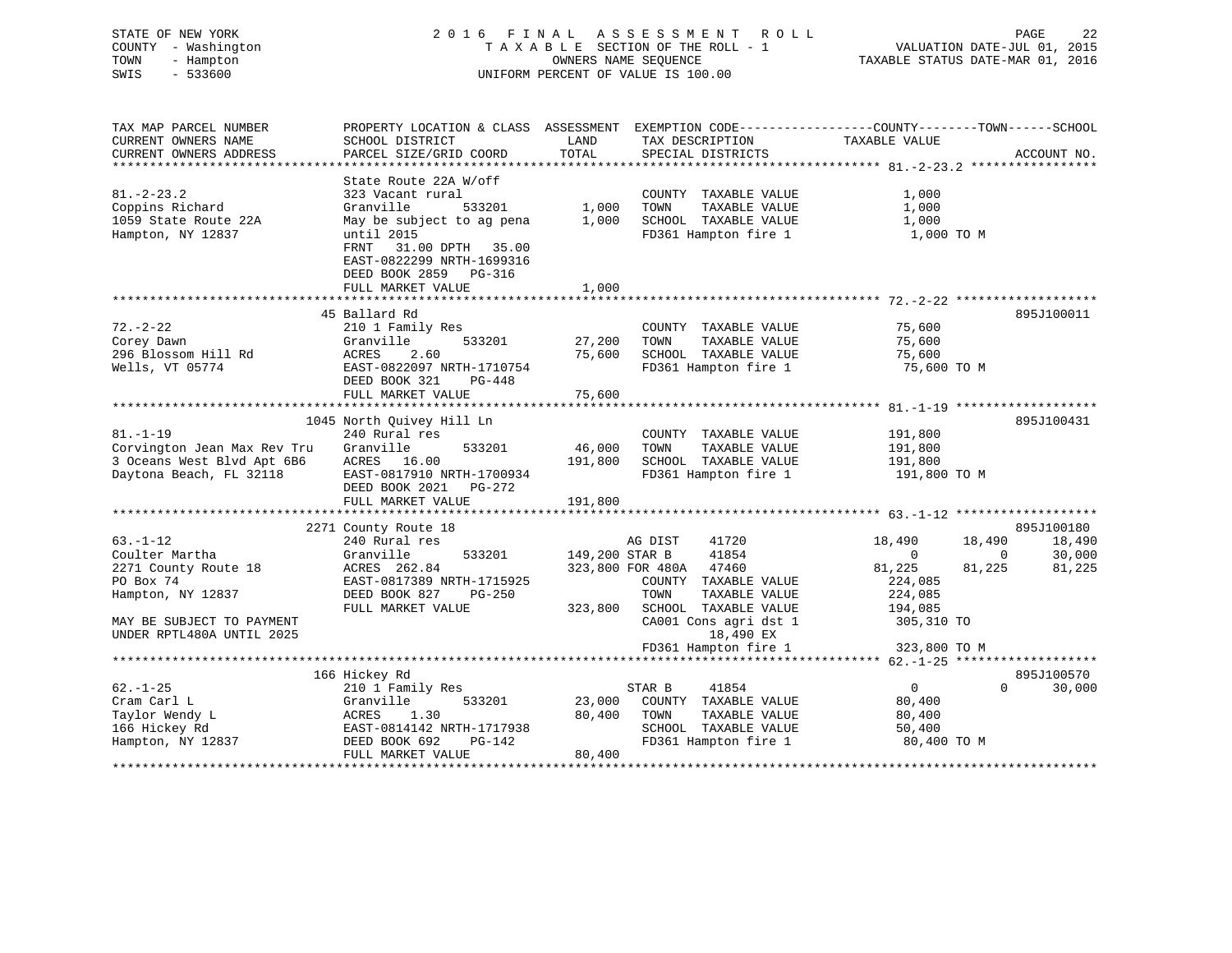# STATE OF NEW YORK 2 0 1 6 F I N A L A S S E S S M E N T R O L L PAGE 23 COUNTY - Washington T A X A B L E SECTION OF THE ROLL - 1 VALUATION DATE-JUL 01, 2015 TOWN - Hampton OWNERS NAME SEQUENCE TAXABLE STATUS DATE-MAR 01, 2016 SWIS - 533600 UNIFORM PERCENT OF VALUE IS 100.00

| TAX MAP PARCEL NUMBER<br>CURRENT OWNERS NAME<br>CURRENT OWNERS ADDRESS                     | PROPERTY LOCATION & CLASS ASSESSMENT<br>SCHOOL DISTRICT<br>PARCEL SIZE/GRID COORD                                                                                                 | LAND<br>TOTAL                     | EXEMPTION CODE-----------------COUNTY-------TOWN------SCHOOL<br>TAX DESCRIPTION<br>SPECIAL DISTRICTS                    | TAXABLE VALUE                                                     | ACCOUNT NO.                      |
|--------------------------------------------------------------------------------------------|-----------------------------------------------------------------------------------------------------------------------------------------------------------------------------------|-----------------------------------|-------------------------------------------------------------------------------------------------------------------------|-------------------------------------------------------------------|----------------------------------|
| $71. - 1 - 30.7$<br>Cummings Charles<br>Cummings Nancy<br>293A Bradley St<br>Lee, MA 01238 | County Route 21<br>311 Res vac land<br>Whitehall<br>Sect 4 Lot 6<br>7.70<br>ACRES<br>EAST-0808951 NRTH-1706867<br>DEED BOOK 3478 PG-186<br>FULL MARKET VALUE                      | 535201 25,500<br>25,500<br>25,500 | COUNTY TAXABLE VALUE<br>TOWN<br>TAXABLE VALUE<br>SCHOOL TAXABLE VALUE<br>FD361 Hampton fire 1 25,500 TO M               | 25,500<br>25,500<br>25,500                                        |                                  |
|                                                                                            |                                                                                                                                                                                   |                                   |                                                                                                                         |                                                                   |                                  |
| $81. - 1 - 51$<br>Curtis Glenn<br>Curtis Elizabeth<br>PO Box 10<br>Hampton, NY 12837       | 200 South Rd<br>210 1 Family Res<br>533201<br>Granville<br>4.00<br>ACRES<br>EAST-0817419 NRTH-1703235<br>DEED BOOK 936<br>PG-79                                                   | 31,800<br>143,300                 | STAR B<br>41854<br>COUNTY TAXABLE VALUE<br>TOWN<br>TAXABLE VALUE<br>SCHOOL TAXABLE VALUE<br>FD361 Hampton fire 1        | $\overline{0}$<br>143,300<br>143,300<br>113,300<br>143,300 TO M   | 895J100439<br>30,000<br>$\Omega$ |
|                                                                                            |                                                                                                                                                                                   |                                   |                                                                                                                         |                                                                   |                                  |
| $71. - 1 - 10$                                                                             | 450 Hills Pond Rd<br>210 1 Family Res                                                                                                                                             |                                   | DISAB-C/T 41931                                                                                                         | 30,600<br>30,600                                                  | 895J100403<br>$\overline{0}$     |
| Dalaba Carl E<br>Dalaba Donna M<br>450 Hills Pond Rd<br>Whitehall, NY 12887                | Granville<br>ACRES<br>3.70<br>EAST-0814916 NRTH-1712064<br>DEED BOOK 2650<br>$PG-1$<br>FULL MARKET VALUE                                                                          | 533201 30,800 STAR EN<br>61,200   | 41834<br>COUNTY TAXABLE VALUE<br>TAXABLE VALUE<br>TOWN<br>SCHOOL TAXABLE VALUE<br>61,200 FD361 Hampton fire 1           | $\overline{0}$<br>30,600<br>30,600<br>$\mathbf 0$<br>61,200 TO M  | $\Omega$<br>61,200               |
|                                                                                            |                                                                                                                                                                                   |                                   |                                                                                                                         |                                                                   |                                  |
| $53. - 1 - 7.3$<br>Daley James<br>Daley Stephanie<br>323 Hickey Rd<br>Hampton, NY 12837    | 323 Hickey Rd<br>210 1 Family Res<br>533201<br>Granville<br>5.00<br>ACRES<br>EAST-0815206 NRTH-1721585<br>EAST-0015-<br>DEED BOOK 940<br>ALADERT V<br>PG-241<br>FULL MARKET VALUE | 111,900<br>111,900                | STAR B<br>41854<br>35,000 COUNTY TAXABLE VALUE<br>TAXABLE VALUE<br>TOWN<br>SCHOOL TAXABLE VALUE<br>FD361 Hampton fire 1 | $0 \qquad \qquad$<br>111,900<br>111,900<br>81,900<br>111,900 TO M | 895J100575<br>30,000<br>$\Omega$ |
|                                                                                            |                                                                                                                                                                                   |                                   |                                                                                                                         |                                                                   |                                  |
| $31. -1 - 5$<br>Davis Kellie<br>1381 Carvers Falls Ln<br>Whitehall, NY 12887               | 1381+1389 Carvers Falls Ln<br>280 Res Multiple<br>Whitehall<br>535201<br>ACRES<br>5.30<br>EAST-0807950 NRTH-1746003<br>DEED BOOK 911<br>PG-64<br>FULL MARKET VALUE                | 35,300<br>127,200<br>127,200      | COUNTY TAXABLE VALUE<br>TAXABLE VALUE<br>TOWN<br>SCHOOL TAXABLE VALUE<br>FD362 Hampton fire 2 127,200 TO M              | 127,200<br>127,200<br>$\frac{1}{127}$ , 200                       | 895J100405                       |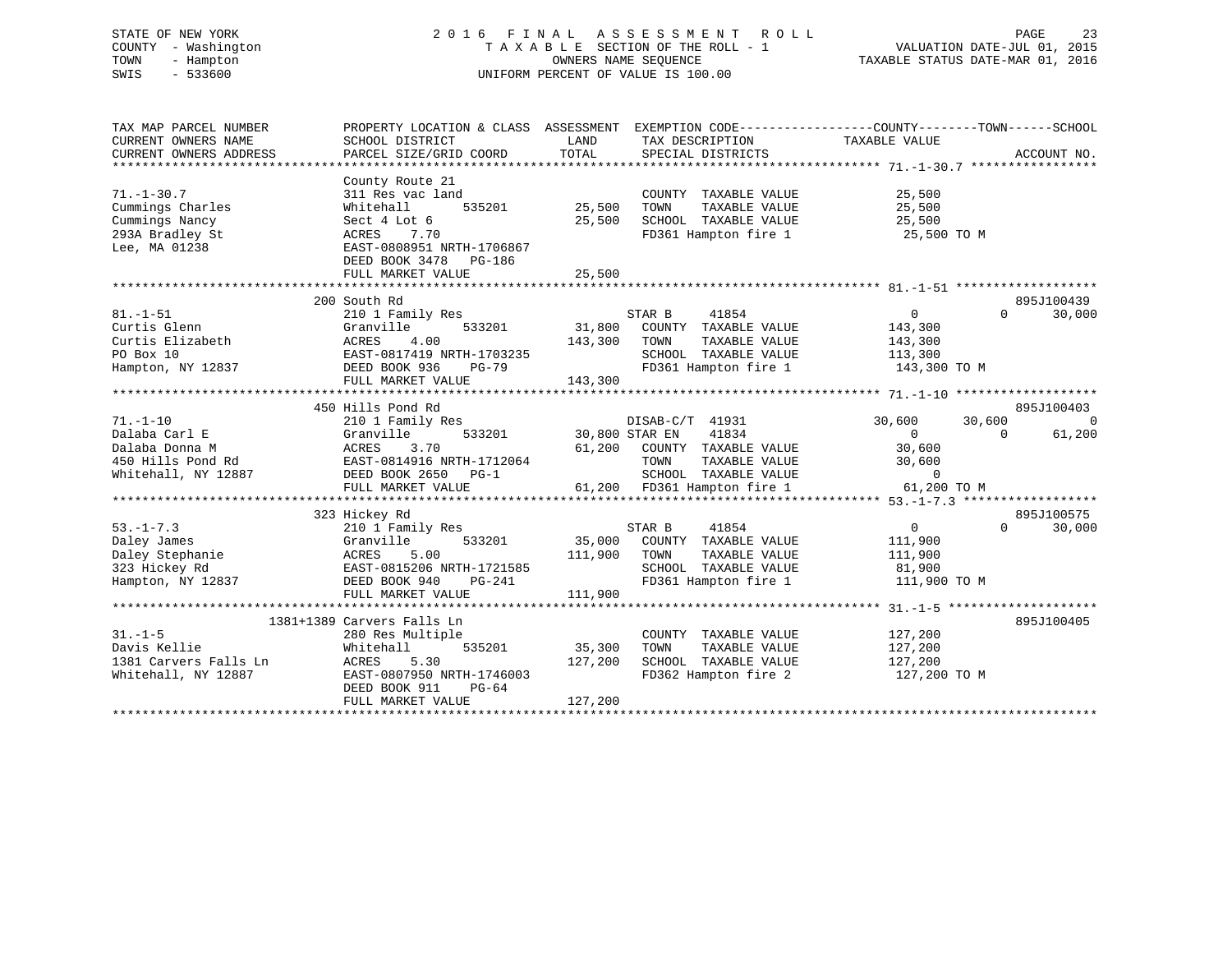# STATE OF NEW YORK 2 0 1 6 F I N A L A S S E S S M E N T R O L L PAGE 24 COUNTY - Washington T A X A B L E SECTION OF THE ROLL - 1 VALUATION DATE-JUL 01, 2015 TOWN - Hampton OWNERS NAME SEQUENCE TAXABLE STATUS DATE-MAR 01, 2016 SWIS - 533600 UNIFORM PERCENT OF VALUE IS 100.00

| SCHOOL DISTRICT<br>PARCEL SIZE/GRID COORD                                                                                                                                | LAND<br>TOTAL                                                                                                                           | TAX DESCRIPTION<br>SPECIAL DISTRICTS                                                                                   | TAXABLE VALUE                                                      | ACCOUNT NO.                                                  |
|--------------------------------------------------------------------------------------------------------------------------------------------------------------------------|-----------------------------------------------------------------------------------------------------------------------------------------|------------------------------------------------------------------------------------------------------------------------|--------------------------------------------------------------------|--------------------------------------------------------------|
|                                                                                                                                                                          |                                                                                                                                         |                                                                                                                        |                                                                    |                                                              |
| Carvers Falls Rd<br>323 Vacant rural<br>Whitehall<br>535201<br>97.77<br>ACRES<br>EAST-0804116 NRTH-1742560<br>DEED BOOK 865<br>PG-164<br>FULL MARKET VALUE               | 46,000<br>46,000<br>46,000                                                                                                              | COUNTY TAXABLE VALUE<br>TOWN<br>TAXABLE VALUE<br>SCHOOL TAXABLE VALUE<br>CA001 Cons agri dst 1<br>FD362 Hampton fire 2 | 46,000<br>46,000<br>46,000<br>46,000 TO<br>46,000 TO M             | 895J100104                                                   |
|                                                                                                                                                                          |                                                                                                                                         |                                                                                                                        |                                                                    |                                                              |
| 210 1 Family Res<br>535201<br>Whitehall<br>ACRES<br>5.10<br>EAST-0804954 NRTH-1744359<br>DEED BOOK 738<br>PG-167                                                         | 35,100<br>108,800                                                                                                                       | 41854<br>COUNTY TAXABLE VALUE<br>TOWN<br>TAXABLE VALUE<br>SCHOOL TAXABLE VALUE<br>FD362 Hampton fire 2                 | $\overline{0}$<br>108,800<br>108,800<br>78,800<br>108,800 TO M     | 895J101793<br>$\Omega$<br>30,000                             |
|                                                                                                                                                                          |                                                                                                                                         |                                                                                                                        |                                                                    |                                                              |
|                                                                                                                                                                          |                                                                                                                                         |                                                                                                                        |                                                                    | 895J100436                                                   |
| 210 1 Family Res<br>533201<br>Granville<br>ACRES<br>2.00<br>EAST-0818789 NRTH-1703439<br>DEED BOOK 934<br>PG-316<br>FULL MARKET VALUE                                    | 25,300<br>69,500<br>69,500                                                                                                              | 41854<br>COUNTY TAXABLE VALUE<br>TAXABLE VALUE<br>TOWN<br>SCHOOL TAXABLE VALUE<br>FD361 Hampton fire 1                 | $\overline{0}$<br>69,500<br>69,500<br>39,500<br>69,500 TO M        | 30,000<br>$\Omega$                                           |
| ************************                                                                                                                                                 |                                                                                                                                         |                                                                                                                        |                                                                    |                                                              |
| 223 Hills Pond Rd<br>210 1 Family Res - WTRFNT<br>533201<br>Granville<br>$71. - 2 - 20$<br>FRNT 212.00 DPTH 220.00<br>EAST-0816371 NRTH-1706955<br>DEED BOOK 2478 PG-290 | 27,800<br>250,000                                                                                                                       | COUNTY TAXABLE VALUE<br>TAXABLE VALUE<br>TOWN<br>SCHOOL TAXABLE VALUE<br>FD361 Hampton fire 1                          | 250,000<br>250,000<br>250,000<br>250,000 TO M                      | 895J100227                                                   |
|                                                                                                                                                                          |                                                                                                                                         |                                                                                                                        |                                                                    |                                                              |
| 247 South Rd<br>240 Rural res<br>533201<br>Granville<br>54.65<br>ACRES<br>EAST-0818201 NRTH-1704572<br>DEED BOOK 535<br>PG-125<br>FULL MARKET VALUE                      | 81,500<br>270,100<br>270,100                                                                                                            | 41854<br>COUNTY TAXABLE VALUE<br>TAXABLE VALUE<br>TOWN<br>SCHOOL TAXABLE VALUE<br>FD361 Hampton fire 1                 | $\overline{0}$<br>270,100<br>270,100<br>240,100<br>270,100 TO M    | 895J100239<br>$\Omega$<br>30,000                             |
|                                                                                                                                                                          |                                                                                                                                         |                                                                                                                        |                                                                    |                                                              |
| 314 Rural vac<10 - WTRFNT<br>Granville<br>533201<br>$71. - 2 - 19.1$<br>ACRES<br>2.77<br>EAST-0816077 NRTH-1706615                                                       | 9,500<br>9,500                                                                                                                          | COUNTY TAXABLE VALUE<br>TOWN<br>TAXABLE VALUE<br>SCHOOL TAXABLE VALUE<br>FD361 Hampton fire 1                          | 9,500<br>9,500<br>9,500<br>9,500 TO M                              | 895J101807                                                   |
| FULL MARKET VALUE                                                                                                                                                        | 9,500                                                                                                                                   |                                                                                                                        |                                                                    |                                                              |
|                                                                                                                                                                          | 200 Carvers Falls Rd<br>FULL MARKET VALUE<br>1165 North Quivey Hill Ln<br>FULL MARKET VALUE<br>Hills Pond Rd<br>DEED BOOK 605<br>PG-124 | 108,800<br>250,000                                                                                                     | PROPERTY LOCATION & CLASS ASSESSMENT<br>STAR B<br>STAR B<br>STAR B | EXEMPTION CODE-----------------COUNTY-------TOWN------SCHOOL |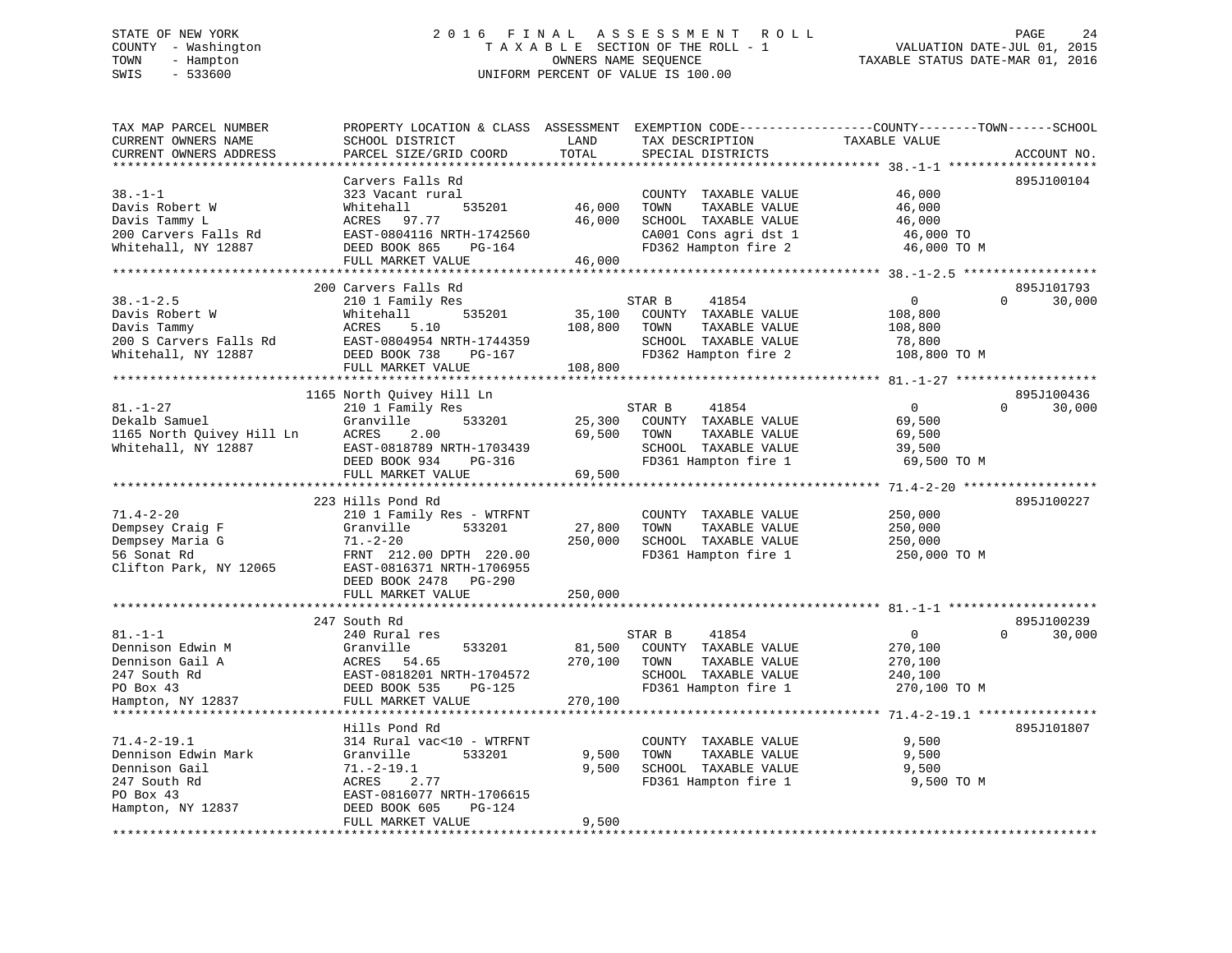# STATE OF NEW YORK 2 0 1 6 F I N A L A S S E S S M E N T R O L L PAGE 25 COUNTY - Washington T A X A B L E SECTION OF THE ROLL - 1 VALUATION DATE-JUL 01, 2015 TOWN - Hampton OWNERS NAME SEQUENCE TAXABLE STATUS DATE-MAR 01, 2016 SWIS - 533600 UNIFORM PERCENT OF VALUE IS 100.00

| TAX MAP PARCEL NUMBER  |                           |                                           | PROPERTY LOCATION & CLASS ASSESSMENT EXEMPTION CODE---------------COUNTY-------TOWN-----SCHOOL |
|------------------------|---------------------------|-------------------------------------------|------------------------------------------------------------------------------------------------|
| CURRENT OWNERS NAME    | SCHOOL DISTRICT           | LAND<br>TAX DESCRIPTION                   | TAXABLE VALUE                                                                                  |
| CURRENT OWNERS ADDRESS | PARCEL SIZE/GRID COORD    | TOTAL<br>SPECIAL DISTRICTS                | ACCOUNT NO.                                                                                    |
|                        |                           |                                           |                                                                                                |
|                        | 259 South Rd              |                                           |                                                                                                |
| $81. - 1 - 1.4$        | 210 1 Family Res          | VET COM CT 41131                          | 40,650<br>40,650<br>$\overline{0}$                                                             |
| Dennison Erla          | 533201<br>Granville       | 22,700 VET DIS CT 41141                   | 8,130<br>8,130<br>$\overline{0}$                                                               |
| 259 South Rd           | 1.03<br>ACRES             | 162,600 STAR EN<br>41834                  | $\overline{0}$<br>$\overline{0}$<br>65,300                                                     |
| PO Box 57              | EAST-0818590 NRTH-1703800 | COUNTY TAXABLE VALUE                      | 113,820                                                                                        |
| Hampton, NY 12837      | DEED BOOK 873<br>PG-128   | TOWN<br>TAXABLE VALUE                     | 113,820                                                                                        |
|                        | FULL MARKET VALUE         | 162,600 SCHOOL TAXABLE VALUE              | 97,300                                                                                         |
|                        |                           | FD361 Hampton fire 1                      | 162,600 TO M                                                                                   |
|                        |                           |                                           |                                                                                                |
|                        | Greenfield Ln             |                                           | 895J100161                                                                                     |
| $72.2 - 3 - 2$         | 311 Res vac land          | COUNTY TAXABLE VALUE                      | 200                                                                                            |
| Despres Robert W       | Granville<br>533201       | 200<br>TAXABLE VALUE<br>TOWN              | 200                                                                                            |
| Despres Robert         | 706/118 Hwy Approp        | 200<br>SCHOOL TAXABLE VALUE               | 200                                                                                            |
| Box 134 Bell Hall      | $72. - 3 - 2$             | FD361 Hampton fire 1                      | 200 TO M                                                                                       |
| Fair Haven, VT 05743   | FRNT 38.00 DPTH 100.00    |                                           |                                                                                                |
|                        | EAST-0824338 NRTH-1712240 |                                           |                                                                                                |
|                        | DEED BOOK 670<br>PG-326   |                                           |                                                                                                |
|                        | FULL MARKET VALUE         | 200                                       |                                                                                                |
|                        |                           |                                           |                                                                                                |
|                        | 22 Manor Ln               |                                           | 895J101821                                                                                     |
| $54. - 1 - 6.1$        | 210 1 Family Res          | 41834<br>STAR EN                          | 61,600<br>$\overline{0}$<br>$\Omega$                                                           |
| Destiso William S      | 533201<br>Granville       | 18,600 COUNTY TAXABLE VALUE               | 61,600                                                                                         |
| 22 Manor Ln            | ACRES<br>1.40             | 61,600 TOWN<br>TAXABLE VALUE              | 61,600                                                                                         |
| Hampton, NY 12837      | EAST-0820896 NRTH-1725601 | SCHOOL TAXABLE VALUE                      | $\Omega$                                                                                       |
|                        | DEED BOOK 785<br>PG-178   | FD361 Hampton fire 1                      | 61,600 TO M                                                                                    |
|                        | FULL MARKET VALUE         | 61,600                                    |                                                                                                |
|                        |                           |                                           |                                                                                                |
|                        | 11973 State Route 4       |                                           |                                                                                                |
| $45. - 1 - 26.1$       | 210 1 Family Res          |                                           | 12,675<br>$\overline{0}$                                                                       |
| Dewey Leo A Jr         | Whitehall<br>535201       | VET COM C 41132<br>14,800 VET COM T 41133 | $\overline{0}$<br>12,675<br>0                                                                  |
| 11973 State Route 4    | Ease 907/141              | 50,700 VET DIS C 41142                    | 10,140<br>0<br>$\overline{0}$                                                                  |
| Whitehall, NY 12887    | ACRES<br>1.85             | VET DIS T 41143                           | $\mathbf 0$<br>$\overline{0}$<br>10,140                                                        |
|                        | EAST-0807535 NRTH-1731115 | STAR B<br>41854                           | $\overline{0}$<br>$\Omega$<br>30,000                                                           |
|                        | DEED BOOK 907<br>PG-139   | COUNTY TAXABLE VALUE                      | 27,885                                                                                         |
|                        | FULL MARKET VALUE         | 50,700<br>TAXABLE VALUE<br>TOWN           | 27,885                                                                                         |
|                        |                           | SCHOOL TAXABLE VALUE                      | 20,700                                                                                         |
|                        |                           | FD362 Hampton fire 2                      | 50,700 TO M                                                                                    |
|                        |                           |                                           |                                                                                                |
|                        | State Route 22A           |                                           | 895J100051                                                                                     |
| $72. - 2 - 18$         | 323 Vacant rural          | COUNTY TAXABLE VALUE                      | 66,500                                                                                         |
| Diekel Mary            | Granville<br>533201       | 66,500<br>TOWN<br>TAXABLE VALUE           | 66,500                                                                                         |
| 2281 State Route 22A   | 382/64                    | SCHOOL TAXABLE VALUE<br>66,500            | 66,500                                                                                         |
| Hampton, NY 12837      | ACRES 42.70               | CA001 Cons agri dst 1                     | 66,500 TO                                                                                      |
|                        | EAST-0821356 NRTH-1708906 | FD361 Hampton fire 1                      | 66,500 TO M                                                                                    |
|                        | DEED BOOK 317<br>PG-572   |                                           |                                                                                                |
|                        | FULL MARKET VALUE         | 66,500                                    |                                                                                                |
|                        |                           |                                           |                                                                                                |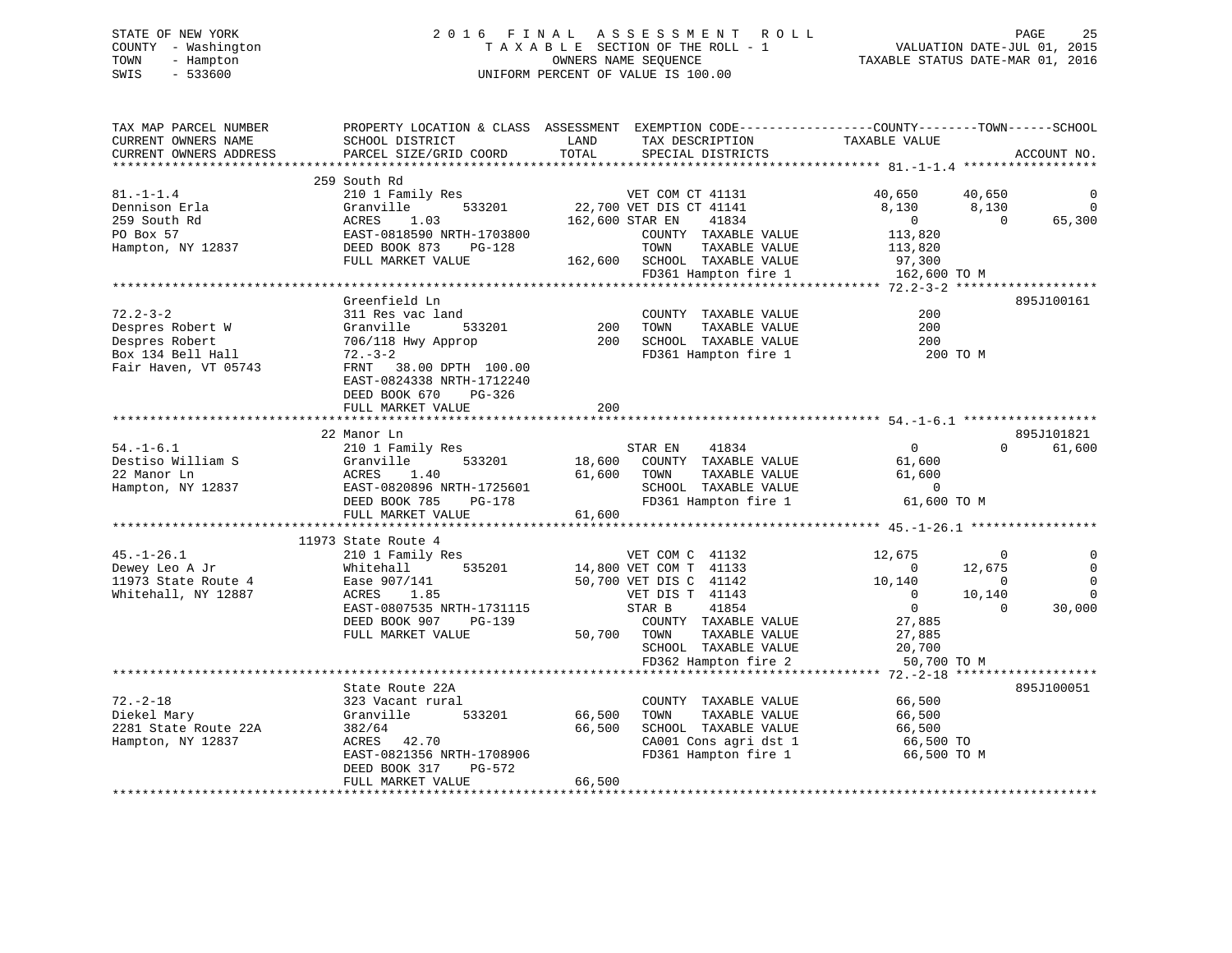# STATE OF NEW YORK 2 0 1 6 F I N A L A S S E S S M E N T R O L L PAGE 26 COUNTY - Washington T A X A B L E SECTION OF THE ROLL - 1 VALUATION DATE-JUL 01, 2015 TOWN - Hampton OWNERS NAME SEQUENCE TAXABLE STATUS DATE-MAR 01, 2016 SWIS - 533600 UNIFORM PERCENT OF VALUE IS 100.00

| TAX MAP PARCEL NUMBER<br>CURRENT OWNERS NAME | PROPERTY LOCATION & CLASS ASSESSMENT EXEMPTION CODE----------------COUNTY-------TOWN------SCHOOL<br>SCHOOL DISTRICT | LAND            | TAX DESCRIPTION                               | TAXABLE VALUE          |                    |
|----------------------------------------------|---------------------------------------------------------------------------------------------------------------------|-----------------|-----------------------------------------------|------------------------|--------------------|
| CURRENT OWNERS ADDRESS                       | PARCEL SIZE/GRID COORD                                                                                              | TOTAL           | SPECIAL DISTRICTS                             |                        | ACCOUNT NO.        |
|                                              | 2281 State Route 22A                                                                                                |                 | 58 PCT OF VALUE USED FOR EXEMPTION PURPOSES   |                        | 895J100052         |
| $81. - 2 - 1$                                | 240 Rural res                                                                                                       |                 | VET WAR CT 41121                              | 16,008<br>16,008       | $\overline{0}$     |
| Diekel Mary                                  | Granville<br>533201                                                                                                 | 105,900 AGED-CO | 41802                                         | 40,820                 | 0<br>$\Omega$      |
| 2281 State Route 22A                         | ACRES 129.70                                                                                                        |                 | 184,000 AGED-TOWN 41803                       | 31,749<br>$\mathbf{0}$ | $\mathbf 0$        |
| Hampton, NY 12837                            | EAST-0822024 NRTH-1704901                                                                                           |                 | 41834<br>STAR EN                              | $\mathbf 0$            | 65,300<br>$\Omega$ |
|                                              | DEED BOOK 317<br>PG-572                                                                                             |                 | COUNTY TAXABLE VALUE                          | 127,172                |                    |
|                                              | FULL MARKET VALUE                                                                                                   | 184,000         | TOWN<br>TAXABLE VALUE                         | 136,243                |                    |
|                                              |                                                                                                                     |                 | SCHOOL TAXABLE VALUE                          | 118,700                |                    |
|                                              |                                                                                                                     |                 | CA001 Cons agri dst 1<br>FD361 Hampton fire 1 | 184,000 TO             |                    |
|                                              |                                                                                                                     |                 |                                               | 184,000 TO M           |                    |
|                                              | 1722 County Route 21                                                                                                |                 |                                               |                        | 895J101737         |
| $80. - 1 - 41$                               | 210 1 Family Res                                                                                                    |                 | COUNTY TAXABLE VALUE                          | 129,800                |                    |
| Diele Claire R                               | Whitehall<br>535201                                                                                                 | 20,600          | TOWN<br>TAXABLE VALUE                         | 129,800                |                    |
| Diele Kathryn                                | LOT 13                                                                                                              | 129,800         | SCHOOL TAXABLE VALUE                          | 129,800                |                    |
| 62 Vanderburgh Rd                            | FRNT 125.00 DPTH 291.00                                                                                             |                 | FD361 Hampton fire 1                          | 129,800 TO M           |                    |
| Poughquag, NY 12570                          | EAST-0810638 NRTH-1705158                                                                                           |                 |                                               |                        |                    |
|                                              | DEED BOOK 563<br>PG-310                                                                                             |                 |                                               |                        |                    |
|                                              | FULL MARKET VALUE                                                                                                   | 129,800         |                                               |                        |                    |
|                                              |                                                                                                                     |                 |                                               |                        |                    |
|                                              | Hickey Rd OFF                                                                                                       |                 |                                               |                        | 895J100661         |
| $53. - 1 - 7.10$                             | 322 Rural vac>10                                                                                                    |                 | COUNTY TAXABLE VALUE                          | 16,500                 |                    |
| Dimuzio Henry R Jr                           | Granville<br>533201                                                                                                 | 16,500          | TOWN<br>TAXABLE VALUE                         | 16,500                 |                    |
| Edwards Rhonda J                             | ACRES<br>22.76                                                                                                      | 16,500          | SCHOOL TAXABLE VALUE                          | 16,500                 |                    |
| 1288 Munger St                               | EAST-0813612 NRTH-1721623                                                                                           |                 | FD361 Hampton fire 1                          | 16,500 TO M            |                    |
| Middlebury, VT 05753                         | DEED BOOK 2648<br><b>PG-115</b>                                                                                     |                 |                                               |                        |                    |
|                                              | FULL MARKET VALUE                                                                                                   | 16,500          |                                               |                        |                    |
|                                              |                                                                                                                     |                 |                                               |                        |                    |
|                                              | 40 Camp Way                                                                                                         |                 |                                               |                        | 895J100635         |
| $53. - 1 - 17$                               | 322 Rural vac>10                                                                                                    |                 | COUNTY TAXABLE VALUE                          | 14,500                 |                    |
| Dimuzio Henry R Jr                           | 533201<br>Granville                                                                                                 | 14,500          | TOWN<br>TAXABLE VALUE                         | 14,500                 |                    |
| Roberts Rhonda J                             | ACRES 18.86                                                                                                         | 14,500          | SCHOOL TAXABLE VALUE                          | 14,500                 |                    |
| 1288 Munger St                               | EAST-0813168 NRTH-1722659                                                                                           |                 | FD361 Hampton fire 1                          | 14,500 TO M            |                    |
| Middlebury, VT 05753                         | DEED BOOK 3578 PG-165                                                                                               |                 |                                               |                        |                    |
|                                              | FULL MARKET VALUE                                                                                                   | 14,500          |                                               |                        |                    |
|                                              |                                                                                                                     |                 |                                               |                        |                    |
|                                              | Ecuyer Pat                                                                                                          |                 |                                               |                        | 895J100612         |
| $53. - 1 - 19$                               | 910 Priv forest                                                                                                     |                 | COUNTY TAXABLE VALUE                          | 14,100                 |                    |
| Dimuzio Henry R Jr                           | 533201<br>Granville                                                                                                 | 14,100          | TAXABLE VALUE<br>TOWN                         | 14,100                 |                    |
| Roberts Rhonda J                             | 31.38<br>ACRES                                                                                                      | 14,100          | SCHOOL TAXABLE VALUE                          | 14,100                 |                    |
| 1288 Munger St                               | EAST-0812022 NRTH-1722659                                                                                           |                 | FD361 Hampton fire 1                          | 14,100 TO M            |                    |
| Middlebury, VT 05753                         | DEED BOOK 3578<br>PG-165                                                                                            |                 |                                               |                        |                    |
|                                              | FULL MARKET VALUE                                                                                                   | 14,100          |                                               |                        |                    |
|                                              |                                                                                                                     |                 |                                               |                        |                    |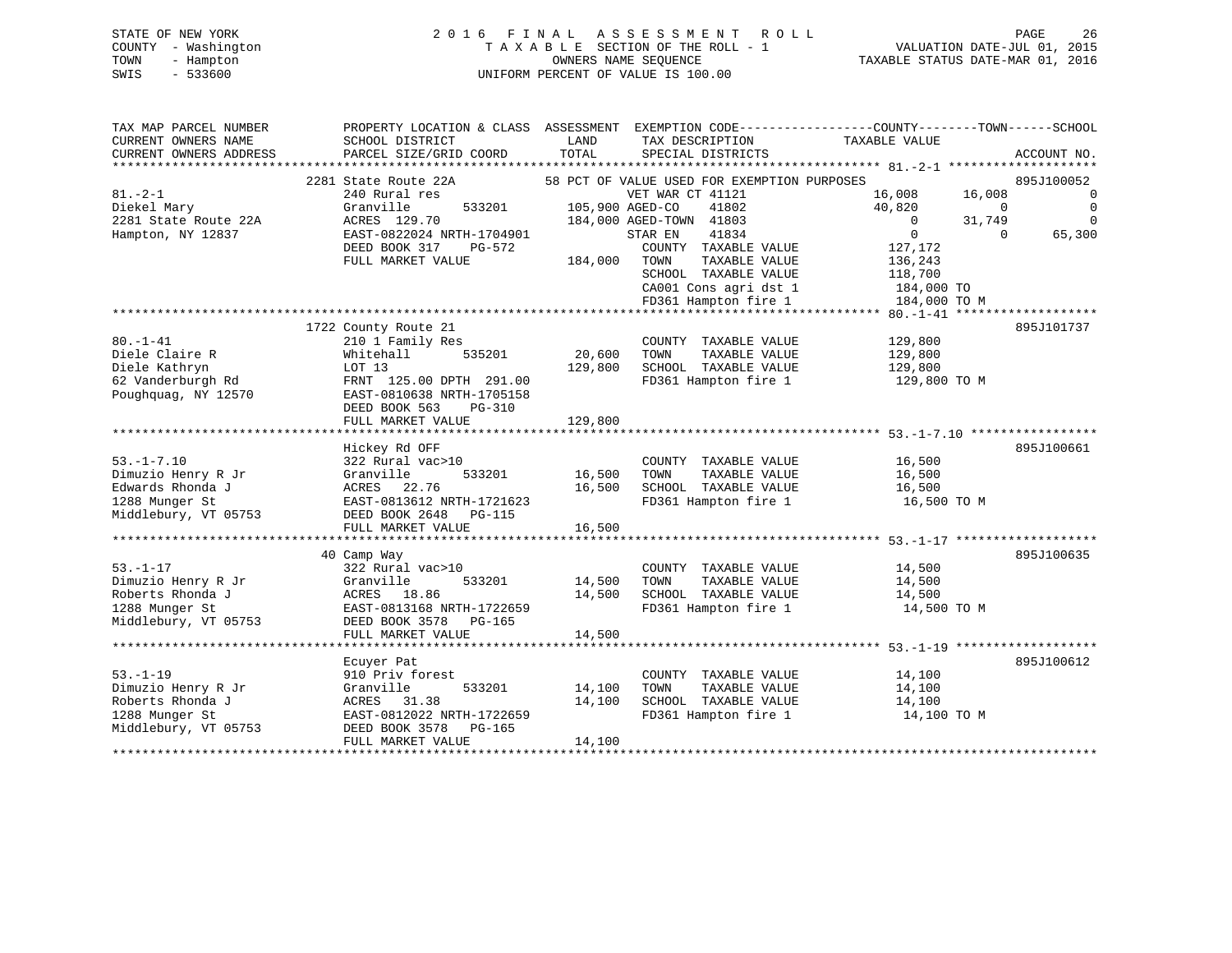# STATE OF NEW YORK 2 0 1 6 F I N A L A S S E S S M E N T R O L L PAGE 27 COUNTY - Washington T A X A B L E SECTION OF THE ROLL - 1 VALUATION DATE-JUL 01, 2015 TOWN - Hampton OWNERS NAME SEQUENCE TAXABLE STATUS DATE-MAR 01, 2016 SWIS - 533600 UNIFORM PERCENT OF VALUE IS 100.00

| TAX MAP PARCEL NUMBER<br>CURRENT OWNERS NAME<br>CURRENT OWNERS ADDRESS                            | SCHOOL DISTRICT<br>PARCEL SIZE/GRID COORD                                                                                                                                                  | LAND<br>TAX DESCRIPTION<br>TOTAL<br>SPECIAL DISTRICTS                                                                                          | PROPERTY LOCATION & CLASS ASSESSMENT EXEMPTION CODE---------------COUNTY-------TOWN------SCHOOL<br>TAXABLE VALUE<br>ACCOUNT NO. |        |
|---------------------------------------------------------------------------------------------------|--------------------------------------------------------------------------------------------------------------------------------------------------------------------------------------------|------------------------------------------------------------------------------------------------------------------------------------------------|---------------------------------------------------------------------------------------------------------------------------------|--------|
|                                                                                                   | 1130 North Ouivey Hill Ln                                                                                                                                                                  |                                                                                                                                                | 895J100441                                                                                                                      |        |
| Hampton, NY 12837                                                                                 | FULL MARKET VALUE                                                                                                                                                                          | 41854<br>STAR B<br>31,800 COUNTY TAXABLE VALUE<br>79,500 TOWN<br>TAXABLE VALUE<br>SCHOOL TAXABLE VALUE 49,500<br>79,500                        | $\overline{0}$<br>$\Omega$<br>79,500<br>79,500<br>FD361 Hampton fire 1 79,500 TO M                                              | 30,000 |
|                                                                                                   | 3078 State Route 22A                                                                                                                                                                       |                                                                                                                                                | 895J100221                                                                                                                      |        |
| $54. - 1 - 12$<br>Disorda Maurice O<br>Disorda Joyce<br>3078 State Route 22A<br>Hampton, NY 12837 | 210 1 Family Res<br>533201<br>Granville<br>99.00 DPTH 90.00<br>FRNT<br>EAST-0821147 NRTH-1722826<br>DEED BOOK 439<br>PG-37<br>FULL MARKET VALUE                                            | 41834<br>STAR EN<br>8,800<br>COUNTY TAXABLE VALUE<br>91,800<br>TOWN<br>TAXABLE VALUE<br>SCHOOL TAXABLE VALUE<br>FD361 Hampton fire 1<br>91,800 | $\overline{0}$<br>$\Omega$<br>91,800<br>91,800<br>26,500<br>91,800 TO M                                                         | 65,300 |
|                                                                                                   | 32 Forest Hill Way                                                                                                                                                                         |                                                                                                                                                |                                                                                                                                 |        |
| $71.3 - 3 - 10$<br>Dobush Daniel<br>Dobush Roseanna<br>332 Fire Island Ave<br>Babylon, NY 11702   | 210 1 Family Res - WTRFNT<br>535201<br>Whitehall<br>Subdiv Lot 7B Section 3<br>899-296<br>$80 - 3 - 10$<br>FRNT 105.00 DPTH 278.00<br>EAST-0810594 NRTH-1706062<br>DEED BOOK 943<br>$PG-7$ | COUNTY TAXABLE VALUE<br>20,000<br>TOWN<br>TAXABLE VALUE<br>SCHOOL TAXABLE VALUE<br>182,300<br>FD361 Hampton fire 1                             | 182,300<br>182,300<br>182,300<br>182,300 TO M                                                                                   |        |
|                                                                                                   | FULL MARKET VALUE                                                                                                                                                                          | 182,300                                                                                                                                        |                                                                                                                                 |        |
| $80. - 1 - 66$<br>Dobush Daniel J<br>Dobush Roseanna<br>332 Fire Island Ave<br>Babylon, NY 11702  | County Route 21 OFF<br>311 Res vac land<br>535201<br>Whitehall<br>Sect 6 Lot 4<br>ACRES 10.00<br>EAST-0811620 NRTH-1706184<br>DEED BOOK 2115 PG-142<br>FULL MARKET VALUE                   | COUNTY TAXABLE VALUE<br>9,500<br>TAXABLE VALUE<br>TOWN<br>9,500<br>SCHOOL TAXABLE VALUE<br>FD361 Hampton fire 1<br>9,500                       | 9,500<br>9,500<br>9,500<br>9,500 TO M                                                                                           |        |
|                                                                                                   |                                                                                                                                                                                            |                                                                                                                                                | 895J100438                                                                                                                      |        |
| $81. - 1 - 49$<br>Dodds Richard C Jr<br>34 Rainbow Way 36<br>Hampton, NY 12837                    | 34 Rainbow Way<br>210 1 Family Res<br>Granville<br>533201<br>ACRES<br>4.00<br>EAST-0817320 NRTH-1702599<br>DEED BOOK 586<br>PG-322<br>FULL MARKET VALUE                                    | STAR EN<br>41834<br>31,800 COUNTY TAXABLE VALUE<br>TAXABLE VALUE<br>113,600<br>TOWN<br>SCHOOL TAXABLE VALUE<br>FD361 Hampton fire 1<br>113,600 | $0 \qquad \qquad$<br>$\Omega$<br>113,600<br>113,600<br>48,300<br>113,600 TO M                                                   | 65,300 |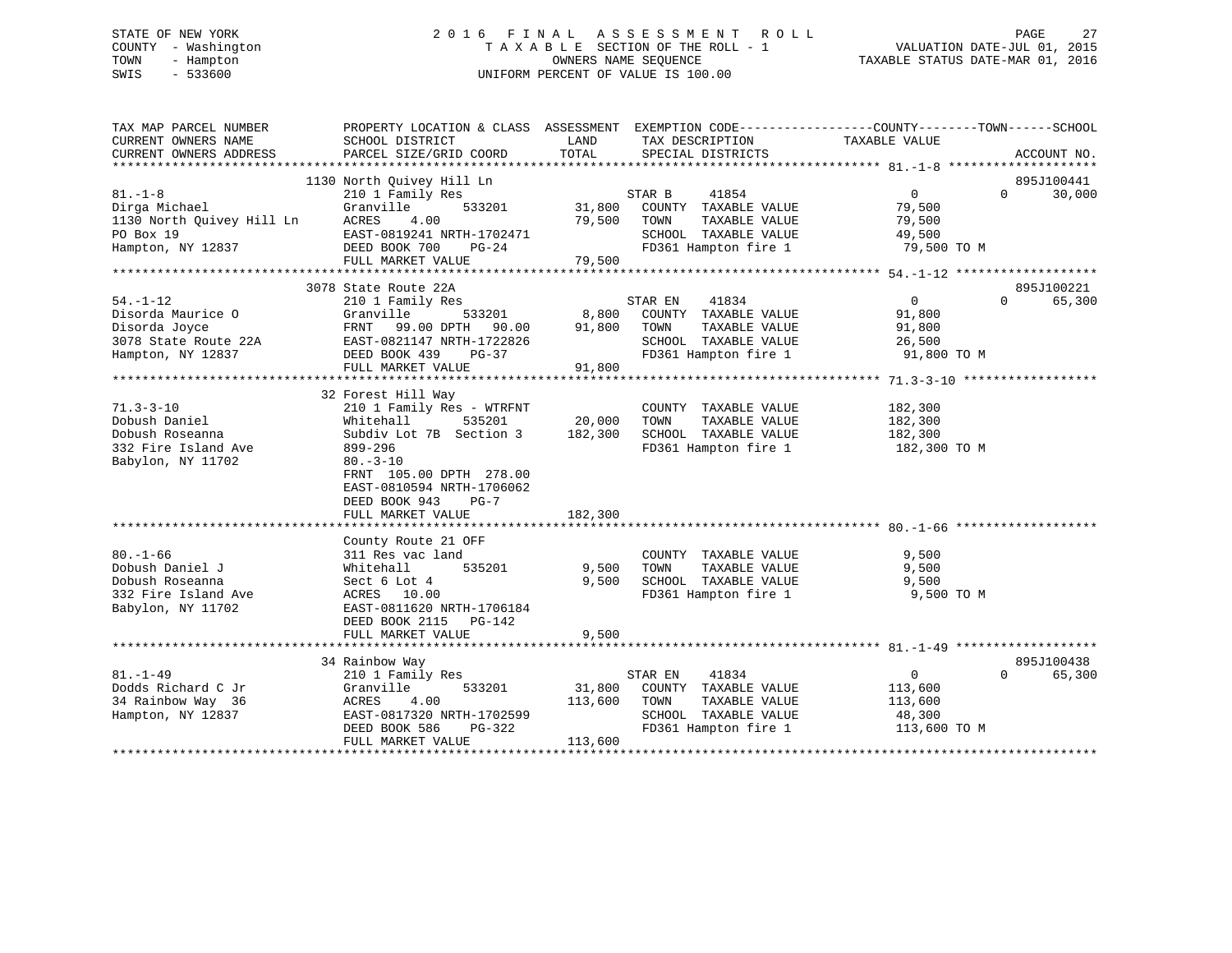# STATE OF NEW YORK 2 0 1 6 F I N A L A S S E S S M E N T R O L L PAGE 28 COUNTY - Washington T A X A B L E SECTION OF THE ROLL - 1 VALUATION DATE-JUL 01, 2015 TOWN - Hampton OWNERS NAME SEQUENCE TAXABLE STATUS DATE-MAR 01, 2016 SWIS - 533600 UNIFORM PERCENT OF VALUE IS 100.00

| TAX MAP PARCEL NUMBER<br>CURRENT OWNERS NAME | SCHOOL DISTRICT           | LAND<br>TAX DESCRIPTION          | PROPERTY LOCATION & CLASS ASSESSMENT EXEMPTION CODE---------------COUNTY-------TOWN------SCHOOL<br>TAXABLE VALUE |
|----------------------------------------------|---------------------------|----------------------------------|------------------------------------------------------------------------------------------------------------------|
| CURRENT OWNERS ADDRESS                       | PARCEL SIZE/GRID COORD    | TOTAL<br>SPECIAL DISTRICTS       | ACCOUNT NO.                                                                                                      |
|                                              |                           |                                  |                                                                                                                  |
|                                              | 2162 County Route 18      |                                  | 895J100181                                                                                                       |
| $71. - 1 - 8$                                | 210 1 Family Res          | VET COM C 41132                  | 32,575<br>$\Omega$<br>0                                                                                          |
| Dodge William S                              | 533201<br>Granville       | 24,000 VET COM T 41133           | 32,575<br>$\mathbf 0$<br>$\overline{0}$                                                                          |
| Dodge Carol A                                | ACRES<br>1.60             | 130,300 STAR EN<br>41834         | $\overline{0}$<br>65,300<br>$\Omega$                                                                             |
| PO Box 157                                   | EAST-0815404 NRTH-1713317 | COUNTY TAXABLE VALUE             | 97,725                                                                                                           |
| Hampton, NY 12837                            | DEED BOOK 609<br>PG-159   | TOWN<br>TAXABLE VALUE            | 97,725                                                                                                           |
|                                              | FULL MARKET VALUE         | 130,300 SCHOOL TAXABLE VALUE     | 65,000                                                                                                           |
|                                              |                           | FD361 Hampton fire 1             | 130,300 TO M                                                                                                     |
|                                              |                           |                                  |                                                                                                                  |
|                                              | 2528 County Route 18      |                                  | 895J100294                                                                                                       |
| $72. - 2 - 25$                               | 210 1 Family Res          | COUNTY TAXABLE VALUE             | 155,800                                                                                                          |
| Doran Michael                                | 533201<br>Granville       | 22,000<br>TAXABLE VALUE<br>TOWN  | 155,800                                                                                                          |
| 451 Route 144                                | 713/156 Hwy Approp        | 155,800<br>SCHOOL TAXABLE VALUE  | 155,800                                                                                                          |
|                                              |                           | FD361 Hampton fire 1             |                                                                                                                  |
| Benson, VT 05743                             | ACRES<br>1.00             |                                  | 155,800 TO M                                                                                                     |
|                                              | EAST-0822795 NRTH-1711370 |                                  |                                                                                                                  |
|                                              | DEED BOOK 3436 PG-104     |                                  |                                                                                                                  |
|                                              | FULL MARKET VALUE         | 155,800                          |                                                                                                                  |
|                                              |                           |                                  |                                                                                                                  |
|                                              | 99 Hickey Rd              |                                  | 895J100254                                                                                                       |
| $62. - 1 - 37$                               | 240 Rural res             | STAR B<br>41854                  | $\overline{0}$<br>$\Omega$<br>30,000                                                                             |
| Doty Kim E                                   | 533201<br>Granville       | 40,500<br>COUNTY TAXABLE VALUE   | 172,200                                                                                                          |
| 99 Hickey Rd                                 | ACRES 10.00               | 172,200<br>TOWN<br>TAXABLE VALUE | 172,200                                                                                                          |
| Hampton, NY 12837                            | EAST-0813284 NRTH-1715791 | SCHOOL TAXABLE VALUE             | 142,200                                                                                                          |
|                                              | DEED BOOK 2856 PG-264     | FD361 Hampton fire 1             | 172,200 TO M                                                                                                     |
|                                              | FULL MARKET VALUE         | 172,200                          |                                                                                                                  |
|                                              |                           |                                  |                                                                                                                  |
|                                              | 165 Chapman Rd            |                                  | 895J100162                                                                                                       |
| $45. - 1 - 16$                               | 240 Rural res             | AG DIST                          | 26,703<br>26,703<br>26,703                                                                                       |
|                                              |                           | 41720                            |                                                                                                                  |
| Douglas William                              | 535201<br>Whitehall       | 64,800<br>COUNTY TAXABLE VALUE   | 131,497                                                                                                          |
| Douglas Sally                                | 819-79                    | 158,200<br>TOWN<br>TAXABLE VALUE | 131,497                                                                                                          |
| 6 Douglas Way                                | ACRES 34.80               | SCHOOL TAXABLE VALUE             | 131,497                                                                                                          |
| Whitehall, NY 12887                          | EAST-0808539 NRTH-1733956 | CA001 Cons agri dst 1            | 131,497 TO                                                                                                       |
|                                              | DEED BOOK 816<br>$PG-1$   | 26,703 EX                        |                                                                                                                  |
| MAY BE SUBJECT TO PAYMENT                    | FULL MARKET VALUE         | 158,200 FD362 Hampton fire 2     | 158,200 TO M                                                                                                     |
| UNDER AGDIST LAW TIL 2020                    |                           |                                  |                                                                                                                  |
|                                              |                           |                                  |                                                                                                                  |
|                                              | Chapman Rd OFF            |                                  | 895J100557                                                                                                       |
| $45. - 1 - 14$                               | 322 Rural vac>10          | COUNTY TAXABLE VALUE             | 9,500                                                                                                            |
| Douglas William H                            | Whitehall<br>535201       | 9,500<br>TOWN<br>TAXABLE VALUE   | 9,500                                                                                                            |
| Douglas Sally A                              | ACRES<br>20.00            | 9,500<br>SCHOOL TAXABLE VALUE    | 9,500                                                                                                            |
|                                              |                           |                                  |                                                                                                                  |
| 6 Douglas Way                                | EAST-0807337 NRTH-1734136 | FD362 Hampton fire 2             | 9,500 TO M                                                                                                       |
| Whitehall, NY 12887                          | DEED BOOK 2784<br>PG-150  |                                  |                                                                                                                  |
|                                              | FULL MARKET VALUE         | 9,500                            |                                                                                                                  |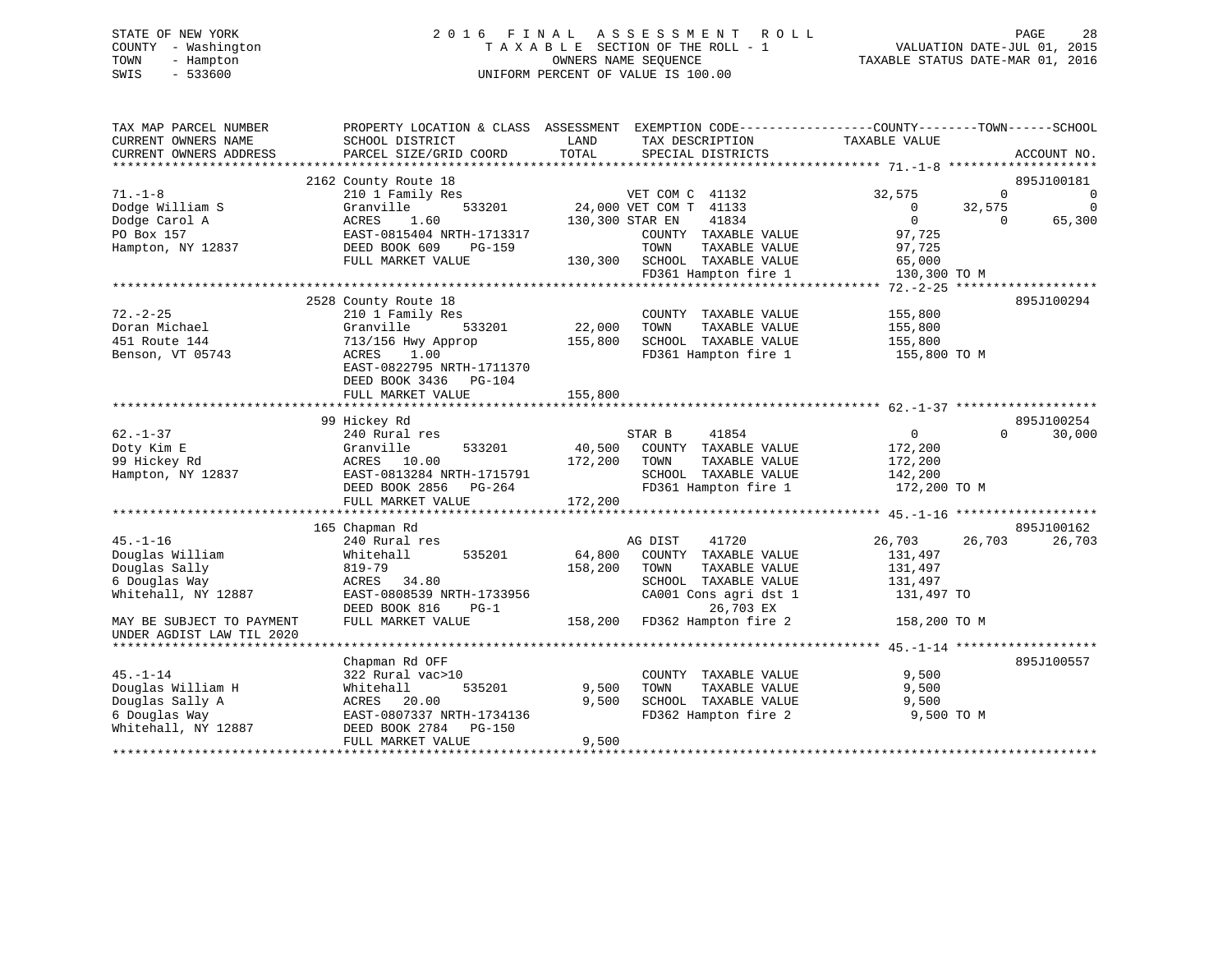#### STATE OF NEW YORK 2016 FINAL ASSESSMENT ROLL PAGE 29 COUNTY - Washington  $T A X A B L E$  SECTION OF THE ROLL - 1<br>TOWN - Hampton DATE-JUL 000NERS NAME SEQUENCE TOWN - Hampton OWNERS NAME SEQUENCE TAXABLE STATUS DATE-MAR 01, 2016 SWIS - 533600 UNIFORM PERCENT OF VALUE IS 100.00

| TAX MAP PARCEL NUMBER     | PROPERTY LOCATION & CLASS ASSESSMENT |         | EXEMPTION CODE-----------------COUNTY-------TOWN------SCHOOL |                  |                        |
|---------------------------|--------------------------------------|---------|--------------------------------------------------------------|------------------|------------------------|
| CURRENT OWNERS NAME       | SCHOOL DISTRICT                      | LAND    | TAX DESCRIPTION                                              | TAXABLE VALUE    |                        |
| CURRENT OWNERS ADDRESS    | PARCEL SIZE/GRID COORD               | TOTAL   | SPECIAL DISTRICTS                                            |                  | ACCOUNT NO.            |
| ***********************   |                                      |         |                                                              |                  |                        |
|                           | Chapman Rd                           |         |                                                              |                  | 895J100565             |
| $45. -1 - 25.3$           | 322 Rural vac>10                     |         | COUNTY TAXABLE VALUE                                         | 35,000           |                        |
| Douglas William H         | Whitehall<br>535201                  | 35,000  | TAXABLE VALUE<br>TOWN                                        | 35,000           |                        |
| Douglas Sally             | 819-79                               | 35,000  | SCHOOL TAXABLE VALUE                                         | 35,000           |                        |
| 6 Douglas Way             | ACRES 13.50                          |         | CA001 Cons agri dst 1                                        | 35,000 TO        |                        |
| Whitehall, NY 12887       | EAST-0807741 NRTH-1733369            |         | FD362 Hampton fire 2                                         | 35,000 TO M      |                        |
|                           | DEED BOOK 816<br>$PG-1$              |         |                                                              |                  |                        |
|                           | FULL MARKET VALUE                    | 35,000  |                                                              |                  |                        |
|                           |                                      |         |                                                              |                  |                        |
|                           | 11846 State Route 4                  |         |                                                              |                  | 895J100055             |
| $45. - 1 - 28.1$          | 112 Dairy farm                       |         | AG DIST<br>41720                                             | 39,840<br>39,840 | 39,840                 |
| Douglas William H         | 535201<br>Whitehall                  | 91,800  | COUNTY TAXABLE VALUE                                         | 112,960          |                        |
| Douglas Sally             | ACRES 78.00                          | 152,800 | TAXABLE VALUE<br>TOWN                                        | 112,960          |                        |
| 6 Douglas Way             | EAST-0806516 NRTH-1729178            |         | SCHOOL TAXABLE VALUE                                         | 112,960          |                        |
| Whitehall, NY 12887       | DEED BOOK 699<br>PG-48               |         | CA001 Cons agri dst 1                                        | 112,960 TO       |                        |
|                           | FULL MARKET VALUE                    | 152,800 | 39,840 EX                                                    |                  |                        |
| MAY BE SUBJECT TO PAYMENT |                                      |         | FD362 Hampton fire 2                                         | 152,800 TO M     |                        |
| UNDER AGDIST LAW TIL 2020 |                                      |         |                                                              |                  |                        |
|                           |                                      |         |                                                              |                  |                        |
|                           | 11850 State Route 4                  |         |                                                              |                  | 895J100054             |
| $45. - 1 - 28.2$          | 422 Diner/lunch                      |         | COUNTY TAXABLE VALUE                                         | 99,700           |                        |
| Douglas William H         | 535201<br>Whitehall                  | 9,500   | TAXABLE VALUE<br>TOWN                                        | 99,700           |                        |
| Douglas Sally             | Big Apple Diner                      | 99,700  | SCHOOL TAXABLE VALUE                                         | 99,700           |                        |
| 6 Douglas Way             | Lot 1                                |         | FD362 Hampton fire 2                                         | 99,700 TO M      |                        |
| Whitehall, NY 12887       | FRNT 470.00 DPTH 109.00              |         |                                                              |                  |                        |
|                           | EAST-0806272 NRTH-1728423            |         |                                                              |                  |                        |
|                           | DEED BOOK 703<br><b>PG-91</b>        |         |                                                              |                  |                        |
|                           | FULL MARKET VALUE                    | 99,700  |                                                              |                  |                        |
|                           |                                      |         |                                                              |                  |                        |
|                           | 6 Douglas Way                        |         |                                                              |                  |                        |
| $45. - 1 - 28.3$          | 220 2 Family Res                     |         | 41834<br>STAR EN                                             | $\overline{0}$   | $\mathbf{0}$<br>65,300 |
| Douglas William H         | 535201<br>Whitehall                  | 22,100  | COUNTY TAXABLE VALUE                                         | 104,400          |                        |
| Douglas Sally             | Lot 2                                | 104,400 | TAXABLE VALUE<br>TOWN                                        | 104,400          |                        |
| 6 Douglas Way             | ACRES<br>1.04                        |         | SCHOOL TAXABLE VALUE                                         | 39,100           |                        |
| Whitehall, NY 12887       | EAST-0806514 NRTH-1728581            |         | FD362 Hampton fire 2                                         | 104,400 TO M     |                        |
|                           | DEED BOOK 698<br>$PG-30$             |         |                                                              |                  |                        |
|                           | FULL MARKET VALUE                    | 104,400 |                                                              |                  |                        |
|                           |                                      |         |                                                              |                  |                        |
|                           | LOT 6&7 Taylor Pat                   |         |                                                              |                  | 895J100053             |
| $53. - 1 - 14$            | 910 Priv forest                      |         | COUNTY TAXABLE VALUE                                         | 38,500           |                        |
| Douglas William H         | Whitehall<br>535201                  | 38,500  | TAXABLE VALUE<br>TOWN                                        | 38,500           |                        |
| Douglas Sally             | ACRES<br>85.60                       | 38,500  | SCHOOL TAXABLE VALUE                                         | 38,500           |                        |
| 6 Douglas Way             | EAST-0808515 NRTH-1723886            |         | FD361 Hampton fire 1                                         | 33,110 TO M      |                        |
| Whitehall, NY 12887       | DEED BOOK 699<br>$PG-48$             |         | FD362 Hampton fire 2                                         | 5,390 TO M       |                        |
|                           | FULL MARKET VALUE                    | 38,500  |                                                              |                  |                        |
|                           |                                      |         |                                                              |                  |                        |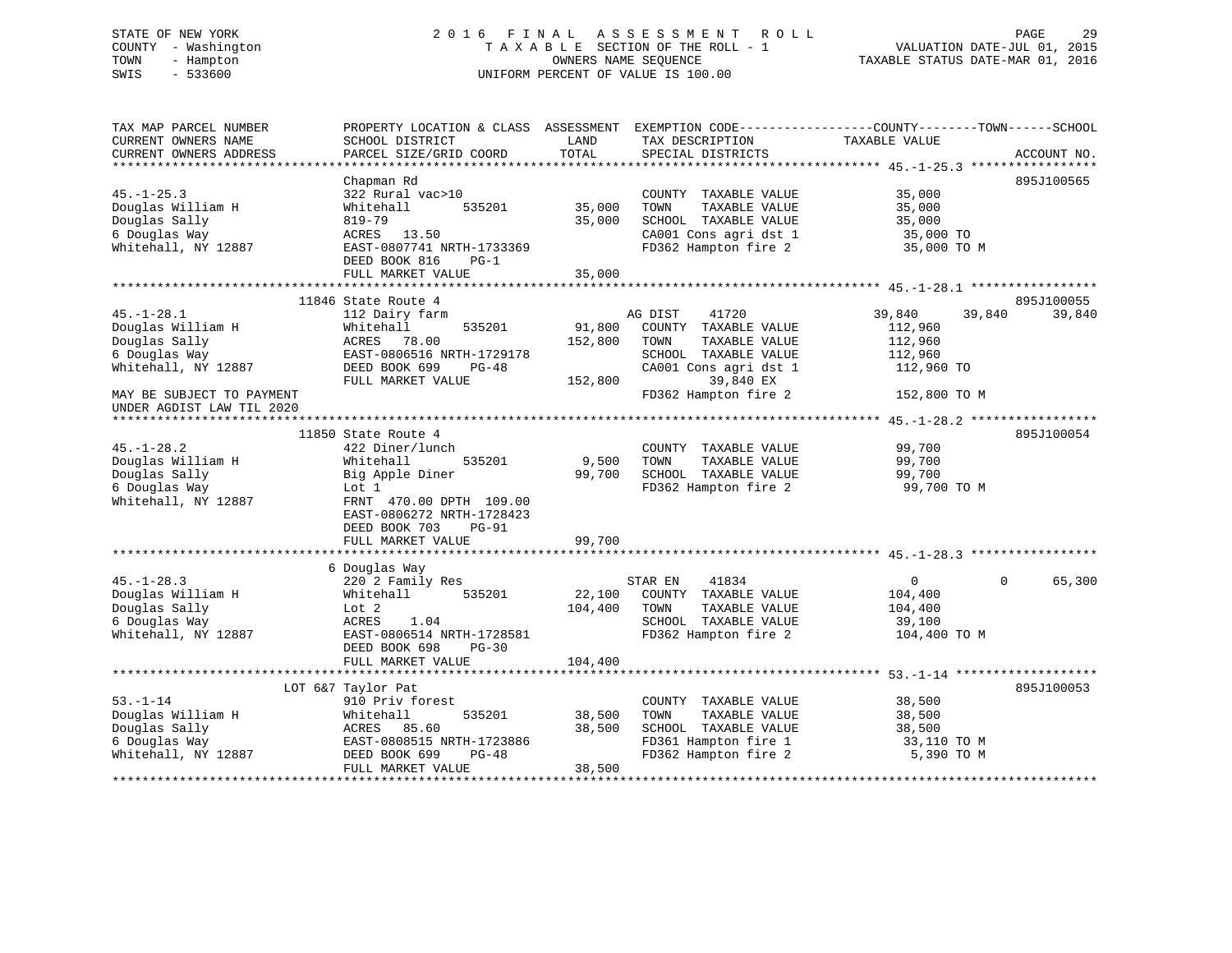# STATE OF NEW YORK 2 0 1 6 F I N A L A S S E S S M E N T R O L L PAGE 30 COUNTY - Washington T A X A B L E SECTION OF THE ROLL - 1 VALUATION DATE-JUL 01, 2015 TOWN - Hampton OWNERS NAME SEQUENCE TAXABLE STATUS DATE-MAR 01, 2016 SWIS - 533600 UNIFORM PERCENT OF VALUE IS 100.00

| TAX MAP PARCEL NUMBER<br>CURRENT OWNERS NAME<br>CURRENT OWNERS ADDRESS                                     | PROPERTY LOCATION & CLASS ASSESSMENT<br>SCHOOL DISTRICT<br>PARCEL SIZE/GRID COORD                                                                                             | LAND<br>TOTAL              | EXEMPTION CODE-----------------COUNTY-------TOWN------SCHOOL<br>TAX DESCRIPTION<br>SPECIAL DISTRICTS             | TAXABLE VALUE                                              | ACCOUNT NO.          |
|------------------------------------------------------------------------------------------------------------|-------------------------------------------------------------------------------------------------------------------------------------------------------------------------------|----------------------------|------------------------------------------------------------------------------------------------------------------|------------------------------------------------------------|----------------------|
| $71. - 1 - 1.1$<br>Downing Duane<br>118 South Williams St<br>Whitehall, NY 12887                           | 2006 County Route 18<br>322 Rural vac>10<br>533201<br>Granville<br>ACRES 11.10<br>EAST-0811731 NRTH-1713812<br>DEED BOOK 3357<br>$PG-65$<br>FULL MARKET VALUE                 | 31,500<br>31,500<br>31,500 | COUNTY TAXABLE VALUE<br>TOWN<br>TAXABLE VALUE<br>SCHOOL TAXABLE VALUE<br>FD361 Hampton fire 1                    | 31,500<br>31,500<br>31,500<br>31,500 TO M                  | 895J100291           |
| $62 - 1 - 49$<br>Downing Duane P<br>118 South Williams St<br>Whitehall, NY 12887                           | 1896 County Route 18<br>322 Rural vac>10<br>535201<br>Whitehall<br>Sub Div Lot 5<br>ACRES 18.50<br>EAST-0809908 NRTH-1713574<br>DEED BOOK 3116<br>PG-267<br>FULL MARKET VALUE | 17,500<br>17,500<br>17,500 | COUNTY TAXABLE VALUE<br>TOWN<br>TAXABLE VALUE<br>SCHOOL TAXABLE VALUE<br>FD361 Hampton fire 1                    | 17,500<br>17,500<br>17,500<br>17,500 TO M                  | 895J100020           |
| $71. - 1 - 1.2$<br>Downing Duane P<br>Downing David<br>118 South Williams St<br>Whitehall, NY 12887        | 2044 County Route 18<br>314 Rural vac<10<br>Granville<br>533201<br>3.30<br>ACRES<br>EAST-0812541 NRTH-1713725<br>DEED BOOK 3528<br>PG-85<br>FULL MARKET VALUE                 | 20,500<br>20,500<br>20,500 | COUNTY TAXABLE VALUE<br>TOWN<br>TAXABLE VALUE<br>SCHOOL TAXABLE VALUE<br>FD361 Hampton fire 1                    | 20,500<br>20,500<br>20,500<br>20,500 TO M                  | 895J100426           |
| $80. - 1 - 28$<br>Drain Thomas<br>42 Birch Ln<br>Kensington, CT 06037                                      | 81 Hampton Heights Way<br>260 Seasonal res<br>Granville<br>533201<br>5.02<br>ACRES<br>EAST-0809822 NRTH-1702220<br>DEED BOOK 710<br>PG-107<br>FULL MARKET VALUE               | 27,500<br>62,000<br>62,000 | COUNTY TAXABLE VALUE<br>TOWN<br>TAXABLE VALUE<br>SCHOOL TAXABLE VALUE<br>FD361 Hampton fire 1                    | 62,000<br>62,000<br>62,000<br>62,000 TO M                  | 895J100678           |
| $81. - 1 - 26.2$<br>Dundon Matthew<br>Dundon Samantha<br>1137 N Quivey Hill Ln<br>Whitehall, NY 12887-3217 | 1137 North Ouivey Hill Ln<br>210 1 Family Res<br>Granville<br>533201<br>ACRES<br>2.00<br>EAST-0818733 NRTH-1702569<br>DEED BOOK 939<br>PG-247<br>FULL MARKET VALUE            | 25,300<br>56,900<br>56,900 | STAR B<br>41854<br>COUNTY TAXABLE VALUE<br>TOWN<br>TAXABLE VALUE<br>SCHOOL TAXABLE VALUE<br>FD361 Hampton fire 1 | 0<br>$\Omega$<br>56,900<br>56,900<br>26,900<br>56,900 TO M | 895J100545<br>30,000 |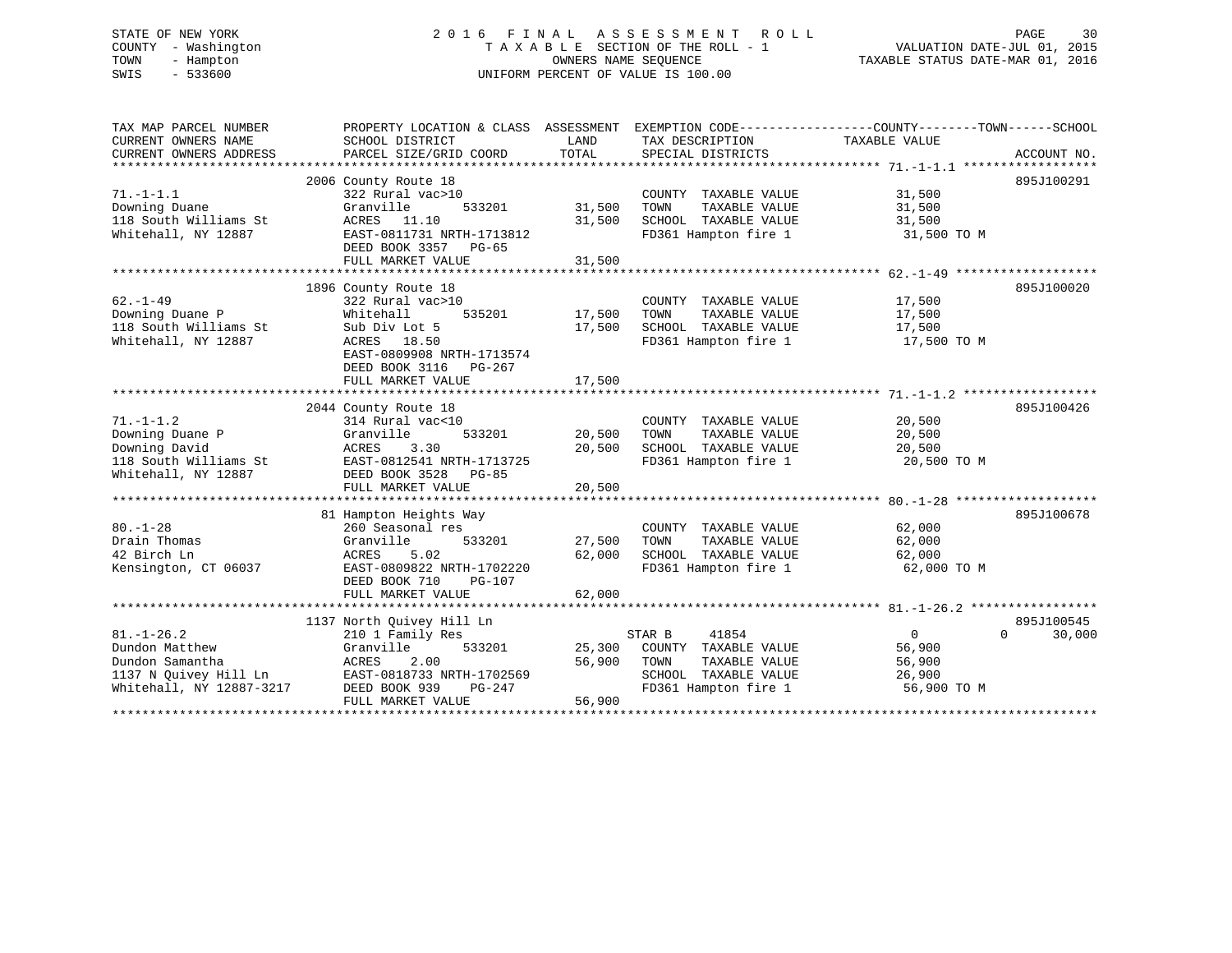# STATE OF NEW YORK 2 0 1 6 F I N A L A S S E S S M E N T R O L L PAGE 31 COUNTY - Washington T A X A B L E SECTION OF THE ROLL - 1 VALUATION DATE-JUL 01, 2015 TOWN - Hampton OWNERS NAME SEQUENCE TAXABLE STATUS DATE-MAR 01, 2016 SWIS - 533600 UNIFORM PERCENT OF VALUE IS 100.00

| PARCEL SIZE/GRID COORD<br>TOTAL<br>CURRENT OWNERS ADDRESS<br>SPECIAL DISTRICTS<br>ACCOUNT NO.<br>*****************************<br>*********************<br>177 Hills Pond Rd<br>$71. - 1 - 16.2$<br>270 Mfg housing<br>STAR B<br>41854<br>$\overline{0}$<br>$\Omega$<br>28,400<br>533201<br>22,200<br>Dunn Russell S Jr<br>Granville<br>COUNTY TAXABLE VALUE<br>28,400<br>Dunn Tami J<br>FRNT 200.00 DPTH 230.00<br>28,400<br>TOWN<br>TAXABLE VALUE<br>28,400<br>177 Hills Pond Rd<br>EAST-0815859 NRTH-1706155<br>SCHOOL TAXABLE VALUE<br>$\overline{0}$<br>Whitehall, NY 12887<br>FD361 Hampton fire 1<br>28,400 TO M<br>DEED BOOK 2710 PG-255<br>28,400<br>FULL MARKET VALUE<br>196 Hills Pond Rd<br>$71. - 1 - 15.8$<br>210 1 Family Res<br>STAR EN<br>41834<br>$\overline{0}$<br>$\Omega$<br>65,300<br>Granville<br>533201<br>23,900<br>COUNTY TAXABLE VALUE<br>85,700<br>Dunn Russell S Sr<br>Dunn Joan E<br>ACRES<br>1.58<br>85,700<br>TOWN<br>TAXABLE VALUE<br>85,700<br>196 Hills Pond Rd<br>EAST-0816422 NRTH-1706365<br>SCHOOL TAXABLE VALUE<br>20,400<br>PO Box 75<br>DEED BOOK 2837 PG-274<br>FD361 Hampton fire 1<br>85,700 TO M<br>Hampton, NY 12837<br>FULL MARKET VALUE<br>85,700<br>1093 North Quivey Hill Ln<br>895J100429<br>$81. - 1 - 22$<br>210 1 Family Res<br>STAR B<br>41854<br>$\overline{0}$<br>$\Omega$<br>30,000<br>Dupuis Racheal<br>Granville<br>533201<br>31,800<br>COUNTY TAXABLE VALUE<br>124,600<br>Dupuis Paul<br>ACRES<br>4.00<br>124,600<br>TOWN<br>TAXABLE VALUE<br>124,600<br>Dupuis Paul<br>1093 North Quivey Hill Ln EAST-0818662 NRTH-1701695<br>Whitehall, NY 12887 DEED BOOK 3055 PG-129<br>SCHOOL TAXABLE VALUE<br>94,600<br>FD361 Hampton fire 1<br>124,600 TO M<br>124,600<br>FULL MARKET VALUE<br>State Route 22A OFF<br>895J100029<br>$72. - 2 - 8$<br>314 Rural vac<10<br>COUNTY TAXABLE VALUE<br>14,500<br>533201<br>Durant Herve S<br>Granville<br>14,500<br>TOWN<br>TAXABLE VALUE<br>14,500<br>SCHOOL TAXABLE VALUE<br>90 Northfield Ave Unit 31C<br>ACRES<br>6.50<br>14,500<br>14,500<br>EAST-0824175 NRTH-1710692<br>FD361 Hampton fire 1<br>West Orange, NJ 07052<br>14,500 TO M<br>DEED BOOK 2589 PG-262<br>14,500<br>FULL MARKET VALUE<br>895J100629<br>Hickey Rd OFF<br>$62 - 1 - 2$<br>COUNTY TAXABLE VALUE<br>12,000<br>910 Priv forest<br>Durfee Seth<br>Granville<br>533201<br>12,000<br>TOWN<br>TAXABLE VALUE<br>12,000<br>Durfee Grace Cuomo<br>26.76<br>12,000<br>SCHOOL TAXABLE VALUE<br>12,000<br>ACRES<br>PO Box 124<br>EAST-0809900 NRTH-1719665<br>12,000 TO M<br>FD361 Hampton fire 1<br>Fair Haven, VT 05743<br>DEED BOOK 3055 PG-251<br>FULL MARKET VALUE<br>12,000<br>895J100630<br>183 Wicked Hollow Way<br>$62 - 1 - 3$<br>41854<br>$\overline{0}$<br>$\Omega$<br>30,000<br>240 Rural res<br>STAR B<br>39,600<br>Durfee Seth<br>Granville<br>533201<br>COUNTY TAXABLE VALUE<br>134,600<br>PO Box 124<br>TAXABLE VALUE<br>ACRES<br>27.27<br>134,600<br>TOWN<br>134,600<br>Fair Haven, VT 05743<br>EAST-0810834 NRTH-1719733<br>SCHOOL TAXABLE VALUE<br>104,600<br>FD361 Hampton fire 1<br>134,600 TO M<br>DEED BOOK 876<br>PG-247<br>FULL MARKET VALUE<br>134,600 | TAX MAP PARCEL NUMBER<br>CURRENT OWNERS NAME | PROPERTY LOCATION & CLASS ASSESSMENT EXEMPTION CODE---------------COUNTY-------TOWN-----SCHOOL<br>SCHOOL DISTRICT | LAND | TAX DESCRIPTION | TAXABLE VALUE |  |
|-------------------------------------------------------------------------------------------------------------------------------------------------------------------------------------------------------------------------------------------------------------------------------------------------------------------------------------------------------------------------------------------------------------------------------------------------------------------------------------------------------------------------------------------------------------------------------------------------------------------------------------------------------------------------------------------------------------------------------------------------------------------------------------------------------------------------------------------------------------------------------------------------------------------------------------------------------------------------------------------------------------------------------------------------------------------------------------------------------------------------------------------------------------------------------------------------------------------------------------------------------------------------------------------------------------------------------------------------------------------------------------------------------------------------------------------------------------------------------------------------------------------------------------------------------------------------------------------------------------------------------------------------------------------------------------------------------------------------------------------------------------------------------------------------------------------------------------------------------------------------------------------------------------------------------------------------------------------------------------------------------------------------------------------------------------------------------------------------------------------------------------------------------------------------------------------------------------------------------------------------------------------------------------------------------------------------------------------------------------------------------------------------------------------------------------------------------------------------------------------------------------------------------------------------------------------------------------------------------------------------------------------------------------------------------------------------------------------------------------------------------------------------------------------------------------------------------------------------------------------------------------------------------------------------------------------------------------------------------------------------------------------------------------------------------------------------------------------------------------------------------------------------|----------------------------------------------|-------------------------------------------------------------------------------------------------------------------|------|-----------------|---------------|--|
|                                                                                                                                                                                                                                                                                                                                                                                                                                                                                                                                                                                                                                                                                                                                                                                                                                                                                                                                                                                                                                                                                                                                                                                                                                                                                                                                                                                                                                                                                                                                                                                                                                                                                                                                                                                                                                                                                                                                                                                                                                                                                                                                                                                                                                                                                                                                                                                                                                                                                                                                                                                                                                                                                                                                                                                                                                                                                                                                                                                                                                                                                                                                                 |                                              |                                                                                                                   |      |                 |               |  |
|                                                                                                                                                                                                                                                                                                                                                                                                                                                                                                                                                                                                                                                                                                                                                                                                                                                                                                                                                                                                                                                                                                                                                                                                                                                                                                                                                                                                                                                                                                                                                                                                                                                                                                                                                                                                                                                                                                                                                                                                                                                                                                                                                                                                                                                                                                                                                                                                                                                                                                                                                                                                                                                                                                                                                                                                                                                                                                                                                                                                                                                                                                                                                 |                                              |                                                                                                                   |      |                 |               |  |
|                                                                                                                                                                                                                                                                                                                                                                                                                                                                                                                                                                                                                                                                                                                                                                                                                                                                                                                                                                                                                                                                                                                                                                                                                                                                                                                                                                                                                                                                                                                                                                                                                                                                                                                                                                                                                                                                                                                                                                                                                                                                                                                                                                                                                                                                                                                                                                                                                                                                                                                                                                                                                                                                                                                                                                                                                                                                                                                                                                                                                                                                                                                                                 |                                              |                                                                                                                   |      |                 |               |  |
|                                                                                                                                                                                                                                                                                                                                                                                                                                                                                                                                                                                                                                                                                                                                                                                                                                                                                                                                                                                                                                                                                                                                                                                                                                                                                                                                                                                                                                                                                                                                                                                                                                                                                                                                                                                                                                                                                                                                                                                                                                                                                                                                                                                                                                                                                                                                                                                                                                                                                                                                                                                                                                                                                                                                                                                                                                                                                                                                                                                                                                                                                                                                                 |                                              |                                                                                                                   |      |                 |               |  |
|                                                                                                                                                                                                                                                                                                                                                                                                                                                                                                                                                                                                                                                                                                                                                                                                                                                                                                                                                                                                                                                                                                                                                                                                                                                                                                                                                                                                                                                                                                                                                                                                                                                                                                                                                                                                                                                                                                                                                                                                                                                                                                                                                                                                                                                                                                                                                                                                                                                                                                                                                                                                                                                                                                                                                                                                                                                                                                                                                                                                                                                                                                                                                 |                                              |                                                                                                                   |      |                 |               |  |
|                                                                                                                                                                                                                                                                                                                                                                                                                                                                                                                                                                                                                                                                                                                                                                                                                                                                                                                                                                                                                                                                                                                                                                                                                                                                                                                                                                                                                                                                                                                                                                                                                                                                                                                                                                                                                                                                                                                                                                                                                                                                                                                                                                                                                                                                                                                                                                                                                                                                                                                                                                                                                                                                                                                                                                                                                                                                                                                                                                                                                                                                                                                                                 |                                              |                                                                                                                   |      |                 |               |  |
|                                                                                                                                                                                                                                                                                                                                                                                                                                                                                                                                                                                                                                                                                                                                                                                                                                                                                                                                                                                                                                                                                                                                                                                                                                                                                                                                                                                                                                                                                                                                                                                                                                                                                                                                                                                                                                                                                                                                                                                                                                                                                                                                                                                                                                                                                                                                                                                                                                                                                                                                                                                                                                                                                                                                                                                                                                                                                                                                                                                                                                                                                                                                                 |                                              |                                                                                                                   |      |                 |               |  |
|                                                                                                                                                                                                                                                                                                                                                                                                                                                                                                                                                                                                                                                                                                                                                                                                                                                                                                                                                                                                                                                                                                                                                                                                                                                                                                                                                                                                                                                                                                                                                                                                                                                                                                                                                                                                                                                                                                                                                                                                                                                                                                                                                                                                                                                                                                                                                                                                                                                                                                                                                                                                                                                                                                                                                                                                                                                                                                                                                                                                                                                                                                                                                 |                                              |                                                                                                                   |      |                 |               |  |
|                                                                                                                                                                                                                                                                                                                                                                                                                                                                                                                                                                                                                                                                                                                                                                                                                                                                                                                                                                                                                                                                                                                                                                                                                                                                                                                                                                                                                                                                                                                                                                                                                                                                                                                                                                                                                                                                                                                                                                                                                                                                                                                                                                                                                                                                                                                                                                                                                                                                                                                                                                                                                                                                                                                                                                                                                                                                                                                                                                                                                                                                                                                                                 |                                              |                                                                                                                   |      |                 |               |  |
|                                                                                                                                                                                                                                                                                                                                                                                                                                                                                                                                                                                                                                                                                                                                                                                                                                                                                                                                                                                                                                                                                                                                                                                                                                                                                                                                                                                                                                                                                                                                                                                                                                                                                                                                                                                                                                                                                                                                                                                                                                                                                                                                                                                                                                                                                                                                                                                                                                                                                                                                                                                                                                                                                                                                                                                                                                                                                                                                                                                                                                                                                                                                                 |                                              |                                                                                                                   |      |                 |               |  |
|                                                                                                                                                                                                                                                                                                                                                                                                                                                                                                                                                                                                                                                                                                                                                                                                                                                                                                                                                                                                                                                                                                                                                                                                                                                                                                                                                                                                                                                                                                                                                                                                                                                                                                                                                                                                                                                                                                                                                                                                                                                                                                                                                                                                                                                                                                                                                                                                                                                                                                                                                                                                                                                                                                                                                                                                                                                                                                                                                                                                                                                                                                                                                 |                                              |                                                                                                                   |      |                 |               |  |
|                                                                                                                                                                                                                                                                                                                                                                                                                                                                                                                                                                                                                                                                                                                                                                                                                                                                                                                                                                                                                                                                                                                                                                                                                                                                                                                                                                                                                                                                                                                                                                                                                                                                                                                                                                                                                                                                                                                                                                                                                                                                                                                                                                                                                                                                                                                                                                                                                                                                                                                                                                                                                                                                                                                                                                                                                                                                                                                                                                                                                                                                                                                                                 |                                              |                                                                                                                   |      |                 |               |  |
|                                                                                                                                                                                                                                                                                                                                                                                                                                                                                                                                                                                                                                                                                                                                                                                                                                                                                                                                                                                                                                                                                                                                                                                                                                                                                                                                                                                                                                                                                                                                                                                                                                                                                                                                                                                                                                                                                                                                                                                                                                                                                                                                                                                                                                                                                                                                                                                                                                                                                                                                                                                                                                                                                                                                                                                                                                                                                                                                                                                                                                                                                                                                                 |                                              |                                                                                                                   |      |                 |               |  |
|                                                                                                                                                                                                                                                                                                                                                                                                                                                                                                                                                                                                                                                                                                                                                                                                                                                                                                                                                                                                                                                                                                                                                                                                                                                                                                                                                                                                                                                                                                                                                                                                                                                                                                                                                                                                                                                                                                                                                                                                                                                                                                                                                                                                                                                                                                                                                                                                                                                                                                                                                                                                                                                                                                                                                                                                                                                                                                                                                                                                                                                                                                                                                 |                                              |                                                                                                                   |      |                 |               |  |
|                                                                                                                                                                                                                                                                                                                                                                                                                                                                                                                                                                                                                                                                                                                                                                                                                                                                                                                                                                                                                                                                                                                                                                                                                                                                                                                                                                                                                                                                                                                                                                                                                                                                                                                                                                                                                                                                                                                                                                                                                                                                                                                                                                                                                                                                                                                                                                                                                                                                                                                                                                                                                                                                                                                                                                                                                                                                                                                                                                                                                                                                                                                                                 |                                              |                                                                                                                   |      |                 |               |  |
|                                                                                                                                                                                                                                                                                                                                                                                                                                                                                                                                                                                                                                                                                                                                                                                                                                                                                                                                                                                                                                                                                                                                                                                                                                                                                                                                                                                                                                                                                                                                                                                                                                                                                                                                                                                                                                                                                                                                                                                                                                                                                                                                                                                                                                                                                                                                                                                                                                                                                                                                                                                                                                                                                                                                                                                                                                                                                                                                                                                                                                                                                                                                                 |                                              |                                                                                                                   |      |                 |               |  |
|                                                                                                                                                                                                                                                                                                                                                                                                                                                                                                                                                                                                                                                                                                                                                                                                                                                                                                                                                                                                                                                                                                                                                                                                                                                                                                                                                                                                                                                                                                                                                                                                                                                                                                                                                                                                                                                                                                                                                                                                                                                                                                                                                                                                                                                                                                                                                                                                                                                                                                                                                                                                                                                                                                                                                                                                                                                                                                                                                                                                                                                                                                                                                 |                                              |                                                                                                                   |      |                 |               |  |
|                                                                                                                                                                                                                                                                                                                                                                                                                                                                                                                                                                                                                                                                                                                                                                                                                                                                                                                                                                                                                                                                                                                                                                                                                                                                                                                                                                                                                                                                                                                                                                                                                                                                                                                                                                                                                                                                                                                                                                                                                                                                                                                                                                                                                                                                                                                                                                                                                                                                                                                                                                                                                                                                                                                                                                                                                                                                                                                                                                                                                                                                                                                                                 |                                              |                                                                                                                   |      |                 |               |  |
|                                                                                                                                                                                                                                                                                                                                                                                                                                                                                                                                                                                                                                                                                                                                                                                                                                                                                                                                                                                                                                                                                                                                                                                                                                                                                                                                                                                                                                                                                                                                                                                                                                                                                                                                                                                                                                                                                                                                                                                                                                                                                                                                                                                                                                                                                                                                                                                                                                                                                                                                                                                                                                                                                                                                                                                                                                                                                                                                                                                                                                                                                                                                                 |                                              |                                                                                                                   |      |                 |               |  |
|                                                                                                                                                                                                                                                                                                                                                                                                                                                                                                                                                                                                                                                                                                                                                                                                                                                                                                                                                                                                                                                                                                                                                                                                                                                                                                                                                                                                                                                                                                                                                                                                                                                                                                                                                                                                                                                                                                                                                                                                                                                                                                                                                                                                                                                                                                                                                                                                                                                                                                                                                                                                                                                                                                                                                                                                                                                                                                                                                                                                                                                                                                                                                 |                                              |                                                                                                                   |      |                 |               |  |
|                                                                                                                                                                                                                                                                                                                                                                                                                                                                                                                                                                                                                                                                                                                                                                                                                                                                                                                                                                                                                                                                                                                                                                                                                                                                                                                                                                                                                                                                                                                                                                                                                                                                                                                                                                                                                                                                                                                                                                                                                                                                                                                                                                                                                                                                                                                                                                                                                                                                                                                                                                                                                                                                                                                                                                                                                                                                                                                                                                                                                                                                                                                                                 |                                              |                                                                                                                   |      |                 |               |  |
|                                                                                                                                                                                                                                                                                                                                                                                                                                                                                                                                                                                                                                                                                                                                                                                                                                                                                                                                                                                                                                                                                                                                                                                                                                                                                                                                                                                                                                                                                                                                                                                                                                                                                                                                                                                                                                                                                                                                                                                                                                                                                                                                                                                                                                                                                                                                                                                                                                                                                                                                                                                                                                                                                                                                                                                                                                                                                                                                                                                                                                                                                                                                                 |                                              |                                                                                                                   |      |                 |               |  |
|                                                                                                                                                                                                                                                                                                                                                                                                                                                                                                                                                                                                                                                                                                                                                                                                                                                                                                                                                                                                                                                                                                                                                                                                                                                                                                                                                                                                                                                                                                                                                                                                                                                                                                                                                                                                                                                                                                                                                                                                                                                                                                                                                                                                                                                                                                                                                                                                                                                                                                                                                                                                                                                                                                                                                                                                                                                                                                                                                                                                                                                                                                                                                 |                                              |                                                                                                                   |      |                 |               |  |
|                                                                                                                                                                                                                                                                                                                                                                                                                                                                                                                                                                                                                                                                                                                                                                                                                                                                                                                                                                                                                                                                                                                                                                                                                                                                                                                                                                                                                                                                                                                                                                                                                                                                                                                                                                                                                                                                                                                                                                                                                                                                                                                                                                                                                                                                                                                                                                                                                                                                                                                                                                                                                                                                                                                                                                                                                                                                                                                                                                                                                                                                                                                                                 |                                              |                                                                                                                   |      |                 |               |  |
|                                                                                                                                                                                                                                                                                                                                                                                                                                                                                                                                                                                                                                                                                                                                                                                                                                                                                                                                                                                                                                                                                                                                                                                                                                                                                                                                                                                                                                                                                                                                                                                                                                                                                                                                                                                                                                                                                                                                                                                                                                                                                                                                                                                                                                                                                                                                                                                                                                                                                                                                                                                                                                                                                                                                                                                                                                                                                                                                                                                                                                                                                                                                                 |                                              |                                                                                                                   |      |                 |               |  |
|                                                                                                                                                                                                                                                                                                                                                                                                                                                                                                                                                                                                                                                                                                                                                                                                                                                                                                                                                                                                                                                                                                                                                                                                                                                                                                                                                                                                                                                                                                                                                                                                                                                                                                                                                                                                                                                                                                                                                                                                                                                                                                                                                                                                                                                                                                                                                                                                                                                                                                                                                                                                                                                                                                                                                                                                                                                                                                                                                                                                                                                                                                                                                 |                                              |                                                                                                                   |      |                 |               |  |
|                                                                                                                                                                                                                                                                                                                                                                                                                                                                                                                                                                                                                                                                                                                                                                                                                                                                                                                                                                                                                                                                                                                                                                                                                                                                                                                                                                                                                                                                                                                                                                                                                                                                                                                                                                                                                                                                                                                                                                                                                                                                                                                                                                                                                                                                                                                                                                                                                                                                                                                                                                                                                                                                                                                                                                                                                                                                                                                                                                                                                                                                                                                                                 |                                              |                                                                                                                   |      |                 |               |  |
|                                                                                                                                                                                                                                                                                                                                                                                                                                                                                                                                                                                                                                                                                                                                                                                                                                                                                                                                                                                                                                                                                                                                                                                                                                                                                                                                                                                                                                                                                                                                                                                                                                                                                                                                                                                                                                                                                                                                                                                                                                                                                                                                                                                                                                                                                                                                                                                                                                                                                                                                                                                                                                                                                                                                                                                                                                                                                                                                                                                                                                                                                                                                                 |                                              |                                                                                                                   |      |                 |               |  |
|                                                                                                                                                                                                                                                                                                                                                                                                                                                                                                                                                                                                                                                                                                                                                                                                                                                                                                                                                                                                                                                                                                                                                                                                                                                                                                                                                                                                                                                                                                                                                                                                                                                                                                                                                                                                                                                                                                                                                                                                                                                                                                                                                                                                                                                                                                                                                                                                                                                                                                                                                                                                                                                                                                                                                                                                                                                                                                                                                                                                                                                                                                                                                 |                                              |                                                                                                                   |      |                 |               |  |
|                                                                                                                                                                                                                                                                                                                                                                                                                                                                                                                                                                                                                                                                                                                                                                                                                                                                                                                                                                                                                                                                                                                                                                                                                                                                                                                                                                                                                                                                                                                                                                                                                                                                                                                                                                                                                                                                                                                                                                                                                                                                                                                                                                                                                                                                                                                                                                                                                                                                                                                                                                                                                                                                                                                                                                                                                                                                                                                                                                                                                                                                                                                                                 |                                              |                                                                                                                   |      |                 |               |  |
|                                                                                                                                                                                                                                                                                                                                                                                                                                                                                                                                                                                                                                                                                                                                                                                                                                                                                                                                                                                                                                                                                                                                                                                                                                                                                                                                                                                                                                                                                                                                                                                                                                                                                                                                                                                                                                                                                                                                                                                                                                                                                                                                                                                                                                                                                                                                                                                                                                                                                                                                                                                                                                                                                                                                                                                                                                                                                                                                                                                                                                                                                                                                                 |                                              |                                                                                                                   |      |                 |               |  |
|                                                                                                                                                                                                                                                                                                                                                                                                                                                                                                                                                                                                                                                                                                                                                                                                                                                                                                                                                                                                                                                                                                                                                                                                                                                                                                                                                                                                                                                                                                                                                                                                                                                                                                                                                                                                                                                                                                                                                                                                                                                                                                                                                                                                                                                                                                                                                                                                                                                                                                                                                                                                                                                                                                                                                                                                                                                                                                                                                                                                                                                                                                                                                 |                                              |                                                                                                                   |      |                 |               |  |
|                                                                                                                                                                                                                                                                                                                                                                                                                                                                                                                                                                                                                                                                                                                                                                                                                                                                                                                                                                                                                                                                                                                                                                                                                                                                                                                                                                                                                                                                                                                                                                                                                                                                                                                                                                                                                                                                                                                                                                                                                                                                                                                                                                                                                                                                                                                                                                                                                                                                                                                                                                                                                                                                                                                                                                                                                                                                                                                                                                                                                                                                                                                                                 |                                              |                                                                                                                   |      |                 |               |  |
|                                                                                                                                                                                                                                                                                                                                                                                                                                                                                                                                                                                                                                                                                                                                                                                                                                                                                                                                                                                                                                                                                                                                                                                                                                                                                                                                                                                                                                                                                                                                                                                                                                                                                                                                                                                                                                                                                                                                                                                                                                                                                                                                                                                                                                                                                                                                                                                                                                                                                                                                                                                                                                                                                                                                                                                                                                                                                                                                                                                                                                                                                                                                                 |                                              |                                                                                                                   |      |                 |               |  |
|                                                                                                                                                                                                                                                                                                                                                                                                                                                                                                                                                                                                                                                                                                                                                                                                                                                                                                                                                                                                                                                                                                                                                                                                                                                                                                                                                                                                                                                                                                                                                                                                                                                                                                                                                                                                                                                                                                                                                                                                                                                                                                                                                                                                                                                                                                                                                                                                                                                                                                                                                                                                                                                                                                                                                                                                                                                                                                                                                                                                                                                                                                                                                 |                                              |                                                                                                                   |      |                 |               |  |
|                                                                                                                                                                                                                                                                                                                                                                                                                                                                                                                                                                                                                                                                                                                                                                                                                                                                                                                                                                                                                                                                                                                                                                                                                                                                                                                                                                                                                                                                                                                                                                                                                                                                                                                                                                                                                                                                                                                                                                                                                                                                                                                                                                                                                                                                                                                                                                                                                                                                                                                                                                                                                                                                                                                                                                                                                                                                                                                                                                                                                                                                                                                                                 |                                              |                                                                                                                   |      |                 |               |  |
|                                                                                                                                                                                                                                                                                                                                                                                                                                                                                                                                                                                                                                                                                                                                                                                                                                                                                                                                                                                                                                                                                                                                                                                                                                                                                                                                                                                                                                                                                                                                                                                                                                                                                                                                                                                                                                                                                                                                                                                                                                                                                                                                                                                                                                                                                                                                                                                                                                                                                                                                                                                                                                                                                                                                                                                                                                                                                                                                                                                                                                                                                                                                                 |                                              |                                                                                                                   |      |                 |               |  |
|                                                                                                                                                                                                                                                                                                                                                                                                                                                                                                                                                                                                                                                                                                                                                                                                                                                                                                                                                                                                                                                                                                                                                                                                                                                                                                                                                                                                                                                                                                                                                                                                                                                                                                                                                                                                                                                                                                                                                                                                                                                                                                                                                                                                                                                                                                                                                                                                                                                                                                                                                                                                                                                                                                                                                                                                                                                                                                                                                                                                                                                                                                                                                 |                                              |                                                                                                                   |      |                 |               |  |
|                                                                                                                                                                                                                                                                                                                                                                                                                                                                                                                                                                                                                                                                                                                                                                                                                                                                                                                                                                                                                                                                                                                                                                                                                                                                                                                                                                                                                                                                                                                                                                                                                                                                                                                                                                                                                                                                                                                                                                                                                                                                                                                                                                                                                                                                                                                                                                                                                                                                                                                                                                                                                                                                                                                                                                                                                                                                                                                                                                                                                                                                                                                                                 |                                              |                                                                                                                   |      |                 |               |  |
|                                                                                                                                                                                                                                                                                                                                                                                                                                                                                                                                                                                                                                                                                                                                                                                                                                                                                                                                                                                                                                                                                                                                                                                                                                                                                                                                                                                                                                                                                                                                                                                                                                                                                                                                                                                                                                                                                                                                                                                                                                                                                                                                                                                                                                                                                                                                                                                                                                                                                                                                                                                                                                                                                                                                                                                                                                                                                                                                                                                                                                                                                                                                                 |                                              |                                                                                                                   |      |                 |               |  |
|                                                                                                                                                                                                                                                                                                                                                                                                                                                                                                                                                                                                                                                                                                                                                                                                                                                                                                                                                                                                                                                                                                                                                                                                                                                                                                                                                                                                                                                                                                                                                                                                                                                                                                                                                                                                                                                                                                                                                                                                                                                                                                                                                                                                                                                                                                                                                                                                                                                                                                                                                                                                                                                                                                                                                                                                                                                                                                                                                                                                                                                                                                                                                 |                                              |                                                                                                                   |      |                 |               |  |
|                                                                                                                                                                                                                                                                                                                                                                                                                                                                                                                                                                                                                                                                                                                                                                                                                                                                                                                                                                                                                                                                                                                                                                                                                                                                                                                                                                                                                                                                                                                                                                                                                                                                                                                                                                                                                                                                                                                                                                                                                                                                                                                                                                                                                                                                                                                                                                                                                                                                                                                                                                                                                                                                                                                                                                                                                                                                                                                                                                                                                                                                                                                                                 |                                              |                                                                                                                   |      |                 |               |  |
|                                                                                                                                                                                                                                                                                                                                                                                                                                                                                                                                                                                                                                                                                                                                                                                                                                                                                                                                                                                                                                                                                                                                                                                                                                                                                                                                                                                                                                                                                                                                                                                                                                                                                                                                                                                                                                                                                                                                                                                                                                                                                                                                                                                                                                                                                                                                                                                                                                                                                                                                                                                                                                                                                                                                                                                                                                                                                                                                                                                                                                                                                                                                                 |                                              |                                                                                                                   |      |                 |               |  |
|                                                                                                                                                                                                                                                                                                                                                                                                                                                                                                                                                                                                                                                                                                                                                                                                                                                                                                                                                                                                                                                                                                                                                                                                                                                                                                                                                                                                                                                                                                                                                                                                                                                                                                                                                                                                                                                                                                                                                                                                                                                                                                                                                                                                                                                                                                                                                                                                                                                                                                                                                                                                                                                                                                                                                                                                                                                                                                                                                                                                                                                                                                                                                 |                                              |                                                                                                                   |      |                 |               |  |
|                                                                                                                                                                                                                                                                                                                                                                                                                                                                                                                                                                                                                                                                                                                                                                                                                                                                                                                                                                                                                                                                                                                                                                                                                                                                                                                                                                                                                                                                                                                                                                                                                                                                                                                                                                                                                                                                                                                                                                                                                                                                                                                                                                                                                                                                                                                                                                                                                                                                                                                                                                                                                                                                                                                                                                                                                                                                                                                                                                                                                                                                                                                                                 |                                              |                                                                                                                   |      |                 |               |  |
|                                                                                                                                                                                                                                                                                                                                                                                                                                                                                                                                                                                                                                                                                                                                                                                                                                                                                                                                                                                                                                                                                                                                                                                                                                                                                                                                                                                                                                                                                                                                                                                                                                                                                                                                                                                                                                                                                                                                                                                                                                                                                                                                                                                                                                                                                                                                                                                                                                                                                                                                                                                                                                                                                                                                                                                                                                                                                                                                                                                                                                                                                                                                                 |                                              |                                                                                                                   |      |                 |               |  |
|                                                                                                                                                                                                                                                                                                                                                                                                                                                                                                                                                                                                                                                                                                                                                                                                                                                                                                                                                                                                                                                                                                                                                                                                                                                                                                                                                                                                                                                                                                                                                                                                                                                                                                                                                                                                                                                                                                                                                                                                                                                                                                                                                                                                                                                                                                                                                                                                                                                                                                                                                                                                                                                                                                                                                                                                                                                                                                                                                                                                                                                                                                                                                 |                                              |                                                                                                                   |      |                 |               |  |
|                                                                                                                                                                                                                                                                                                                                                                                                                                                                                                                                                                                                                                                                                                                                                                                                                                                                                                                                                                                                                                                                                                                                                                                                                                                                                                                                                                                                                                                                                                                                                                                                                                                                                                                                                                                                                                                                                                                                                                                                                                                                                                                                                                                                                                                                                                                                                                                                                                                                                                                                                                                                                                                                                                                                                                                                                                                                                                                                                                                                                                                                                                                                                 |                                              |                                                                                                                   |      |                 |               |  |
|                                                                                                                                                                                                                                                                                                                                                                                                                                                                                                                                                                                                                                                                                                                                                                                                                                                                                                                                                                                                                                                                                                                                                                                                                                                                                                                                                                                                                                                                                                                                                                                                                                                                                                                                                                                                                                                                                                                                                                                                                                                                                                                                                                                                                                                                                                                                                                                                                                                                                                                                                                                                                                                                                                                                                                                                                                                                                                                                                                                                                                                                                                                                                 |                                              |                                                                                                                   |      |                 |               |  |
|                                                                                                                                                                                                                                                                                                                                                                                                                                                                                                                                                                                                                                                                                                                                                                                                                                                                                                                                                                                                                                                                                                                                                                                                                                                                                                                                                                                                                                                                                                                                                                                                                                                                                                                                                                                                                                                                                                                                                                                                                                                                                                                                                                                                                                                                                                                                                                                                                                                                                                                                                                                                                                                                                                                                                                                                                                                                                                                                                                                                                                                                                                                                                 |                                              |                                                                                                                   |      |                 |               |  |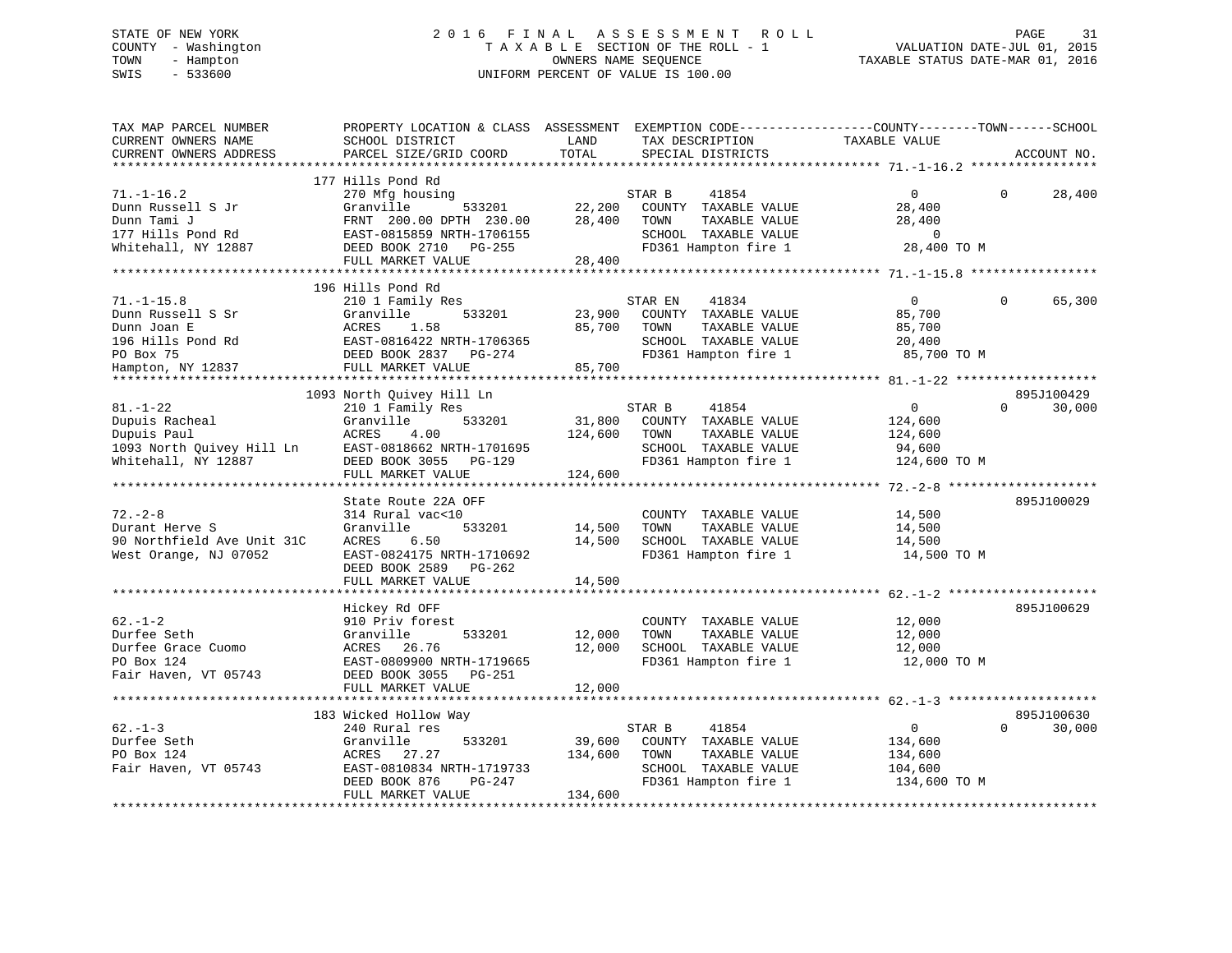# STATE OF NEW YORK 2 0 1 6 F I N A L A S S E S S M E N T R O L L PAGE 32 COUNTY - Washington T A X A B L E SECTION OF THE ROLL - 1 VALUATION DATE-JUL 01, 2015 TOWN - Hampton OWNERS NAME SEQUENCE TAXABLE STATUS DATE-MAR 01, 2016 SWIS - 533600 UNIFORM PERCENT OF VALUE IS 100.00

| TAX MAP PARCEL NUMBER<br>CURRENT OWNERS NAME                                                                    | SCHOOL DISTRICT                                                                                                                                                                                 | LAND<br>TAX DESCRIPTION                                                                                                                       | PROPERTY LOCATION & CLASS ASSESSMENT EXEMPTION CODE---------------COUNTY-------TOWN-----SCHOOL<br>TAXABLE VALUE |
|-----------------------------------------------------------------------------------------------------------------|-------------------------------------------------------------------------------------------------------------------------------------------------------------------------------------------------|-----------------------------------------------------------------------------------------------------------------------------------------------|-----------------------------------------------------------------------------------------------------------------|
| CURRENT OWNERS ADDRESS                                                                                          | PARCEL SIZE/GRID COORD                                                                                                                                                                          | TOTAL<br>SPECIAL DISTRICTS                                                                                                                    | ACCOUNT NO.                                                                                                     |
|                                                                                                                 | State Route 22A                                                                                                                                                                                 |                                                                                                                                               | 895J100141                                                                                                      |
| $54. - 1 - 14.1$<br>Durham Joseph A<br>1 Krall Rd<br>Hampton, NY 12837                                          | 323 Vacant rural<br>533201<br>Granville<br>sub div lot 2<br>Easement 3201/301                                                                                                                   | AG DIST<br>41720<br>71,300<br>COUNTY TAXABLE VALUE<br>71,300<br>TOWN<br>TAXABLE VALUE<br>SCHOOL TAXABLE VALUE                                 | 46,749<br>46,749<br>46,749<br>24,551<br>24,551<br>24,551                                                        |
| MAY BE SUBJECT TO PAYMENT                                                                                       | ACRES 158.40<br>EAST-0818451 NRTH-1725192                                                                                                                                                       | CA001 Cons agri dst 1<br>46,749 EX                                                                                                            | 24,551 TO                                                                                                       |
| UNDER AGDIST LAW TIL 2020                                                                                       | DEED BOOK 867<br>PG-65<br>FULL MARKET VALUE                                                                                                                                                     | FD361 Hampton fire 1<br>71,300                                                                                                                | 71,300 TO M                                                                                                     |
|                                                                                                                 |                                                                                                                                                                                                 |                                                                                                                                               |                                                                                                                 |
| $38. - 1 - 2.6$<br>Echevarris Dulcidio Jr<br>Echevarris Barbara<br>56 Park Rd<br>Oxford, CT 06483               | 64 Lemayville Way<br>210 1 Family Res<br>Whitehall<br>535201<br>DEED BOOK 603<br>PG-340<br>FULL MARKET VALUE                                                                                    | COUNTY TAXABLE VALUE<br>36,400<br>TOWN<br>TAXABLE VALUE<br>SCHOOL TAXABLE VALUE<br>152,500<br>FD362 Hampton fire 2<br>152,500                 | 895J101794<br>152,500<br>152,500<br>152,500<br>152,500 TO M                                                     |
|                                                                                                                 | 73 Wicked Hollow Way                                                                                                                                                                            |                                                                                                                                               | 895J101716                                                                                                      |
| $62. - 1 - 13$<br>Edwards Edward<br>73 Wicked Hollow Way<br>Hampton, NY 12837                                   | 210 1 Family Res<br>Granville<br>533201<br>ACRES<br>5.05<br>EAST-0812982 NRTH-1719833<br>DEED BOOK 918<br>PG-167<br>FULL MARKET VALUE                                                           | STAR B<br>41854<br>28,500 COUNTY TAXABLE VALUE<br>89,100<br>TOWN<br>TAXABLE VALUE<br>SCHOOL TAXABLE VALUE<br>FD361 Hampton fire 1<br>89,100   | $\overline{0}$<br>$\Omega$<br>30,000<br>89,100<br>89,100<br>59,100<br>89,100 TO M                               |
|                                                                                                                 | 28 Quiet Way                                                                                                                                                                                    |                                                                                                                                               | 895J100641                                                                                                      |
| $62. - 1 - 34$<br>Edwards Edward<br>73 Wicked Hollow Way<br>Hampton, NY 12837                                   | 322 Rural vac>10<br>533201<br>Granville<br>ACRES 11.23<br>EAST-0811446 NRTH-1717348<br>DEED BOOK 918<br>PG-163                                                                                  | COUNTY TAXABLE VALUE<br>5,500<br>TAXABLE VALUE<br>TOWN<br>SCHOOL TAXABLE VALUE<br>5,500<br>FD361 Hampton fire 1                               | 5,500<br>5,500<br>5,500<br>5,500 TO M                                                                           |
|                                                                                                                 | FULL MARKET VALUE                                                                                                                                                                               | 5,500                                                                                                                                         |                                                                                                                 |
|                                                                                                                 | 1018 West Way                                                                                                                                                                                   |                                                                                                                                               | 895J100278                                                                                                      |
| $71.4 - 2 - 18$<br>Edwards Thomas M ETAL<br>ATT Gail Dennison<br>247 South Rd<br>PO Box 43<br>Hampton, NY 12837 | 210 1 Family Res - WTRFNT<br>Granville<br>533201<br>LOT 1B<br>688/193<br>$71. - 2 - 18$<br>FRNT 100.00 DPTH 187.00<br>EAST-0816094 NRTH-1706895<br>DEED BOOK 918<br>PG-170<br>FULL MARKET VALUE | STAR B<br>41854<br>13,500 COUNTY TAXABLE VALUE<br>116,300<br>TAXABLE VALUE<br>TOWN<br>SCHOOL TAXABLE VALUE<br>FD361 Hampton fire 1<br>116,300 | $\overline{0}$<br>$\Omega$<br>30,000<br>116,300<br>116,300<br>86,300<br>116,300 TO M                            |
|                                                                                                                 |                                                                                                                                                                                                 |                                                                                                                                               |                                                                                                                 |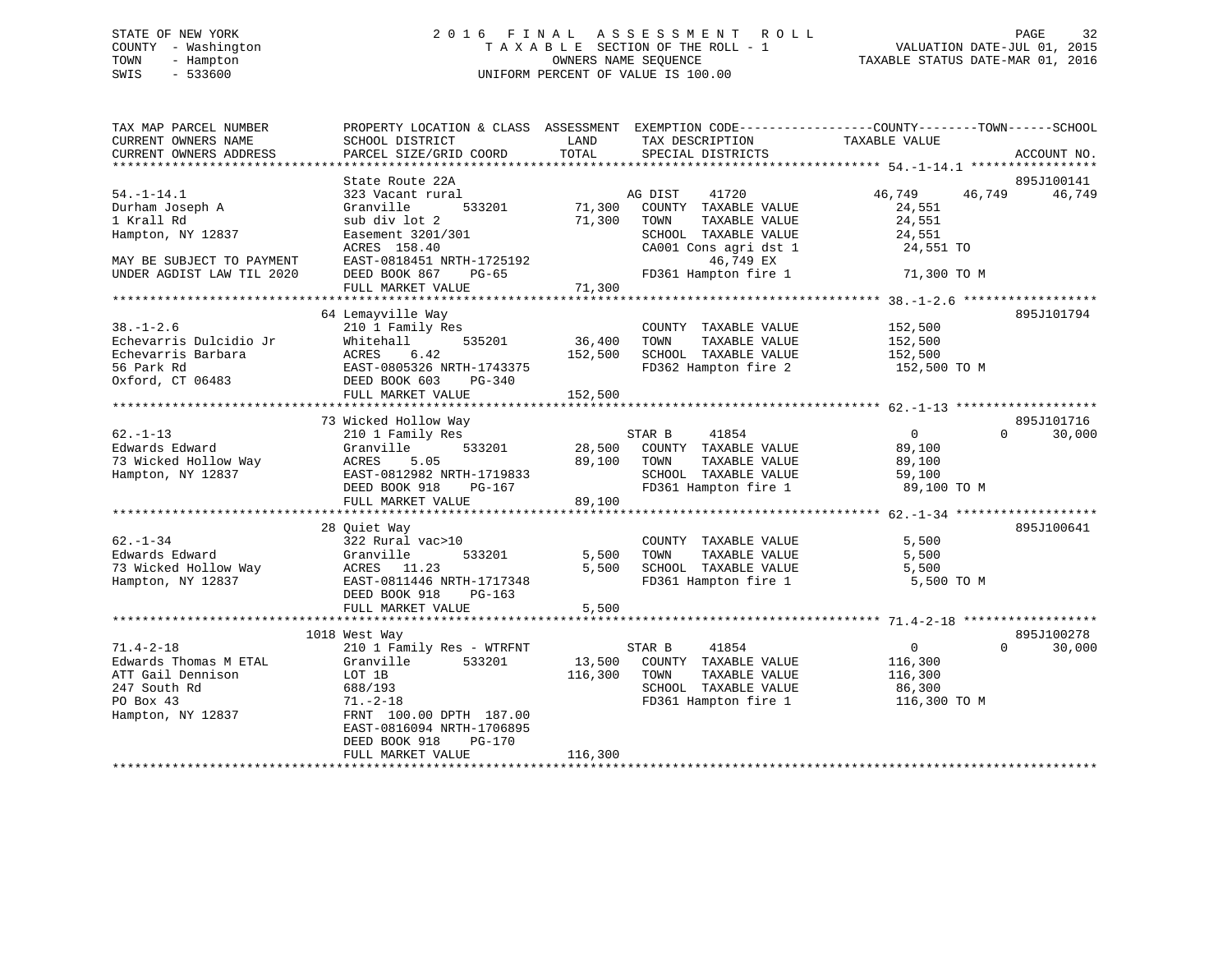# STATE OF NEW YORK 2 0 1 6 F I N A L A S S E S S M E N T R O L L PAGE 33 COUNTY - Washington T A X A B L E SECTION OF THE ROLL - 1 VALUATION DATE-JUL 01, 2015 TOWN - Hampton OWNERS NAME SEQUENCE TAXABLE STATUS DATE-MAR 01, 2016 SWIS - 533600 UNIFORM PERCENT OF VALUE IS 100.00

| TAX MAP PARCEL NUMBER  | PROPERTY LOCATION & CLASS ASSESSMENT EXEMPTION CODE---------------COUNTY-------TOWN------SCHOOL |         |                       |               |             |
|------------------------|-------------------------------------------------------------------------------------------------|---------|-----------------------|---------------|-------------|
| CURRENT OWNERS NAME    | SCHOOL DISTRICT                                                                                 | LAND    | TAX DESCRIPTION       | TAXABLE VALUE |             |
| CURRENT OWNERS ADDRESS | PARCEL SIZE/GRID COORD                                                                          | TOTAL   | SPECIAL DISTRICTS     |               | ACCOUNT NO. |
|                        |                                                                                                 |         |                       |               |             |
|                        | 194 & 200 Wicked Hollow Way                                                                     |         |                       |               | 895J100628  |
| $62. - 1 - 4$          | 240 Rural res                                                                                   |         | COUNTY TAXABLE VALUE  | 323,100       |             |
| Eisenlau Lauralee      | 533201<br>Granville                                                                             | 73,100  | TOWN<br>TAXABLE VALUE | 323,100       |             |
| 10 Roswell Ave         | ACRES<br>50.68                                                                                  | 323,100 | SCHOOL TAXABLE VALUE  | 323,100       |             |
| Oceanside, NY 11572    | EAST-0811039 NRTH-1720871                                                                       |         | FD361 Hampton fire 1  | 323,100 TO M  |             |
|                        | DEED BOOK 3104 PG-308                                                                           |         |                       |               |             |
|                        | FULL MARKET VALUE                                                                               | 323,100 |                       |               |             |
|                        | 1037 North Quivey Hill Ln                                                                       |         |                       |               | 895J100041  |
| $81. - 1 - 14$         | 322 Rural vac>10                                                                                |         | COUNTY TAXABLE VALUE  | 22,400        |             |
| Ettori Rita            | 533201<br>Granville                                                                             | 22,400  | TOWN<br>TAXABLE VALUE | 22,400        |             |
| 19 Prouty Rd           | 23.00<br>ACRES                                                                                  | 22,400  | SCHOOL TAXABLE VALUE  | 22,400        |             |
| Hampton, NY 12837      | EAST-0817316 NRTH-1700110                                                                       |         | FD361 Hampton fire 1  | 22,400 TO M   |             |
|                        | DEED BOOK 3454 PG-232                                                                           |         |                       |               |             |
|                        | FULL MARKET VALUE                                                                               | 22,400  |                       |               |             |
|                        |                                                                                                 |         |                       |               |             |
|                        | South Rd                                                                                        |         |                       |               | 895J100067  |
| $72. - 1 - 15$         | 720 Mine/quarry                                                                                 |         | COUNTY TAXABLE VALUE  | 6,800         |             |
| Evergreen Quarries LLC | Granville<br>533201                                                                             | 6,800   | TAXABLE VALUE<br>TOWN | 6,800         |             |
| 68 E Potter St         | 7.81<br>ACRES                                                                                   | 6,800   | SCHOOL TAXABLE VALUE  | 6,800         |             |
| Granville, NY 12832    | EAST-0820565 NRTH-1707639                                                                       |         | FD361 Hampton fire 1  | 6,800 TO M    |             |
|                        | DEED BOOK 2337 PG-16                                                                            |         |                       |               |             |
|                        | FULL MARKET VALUE                                                                               | 6,800   |                       |               |             |
|                        |                                                                                                 |         |                       |               |             |
|                        | State Route 22A OFF                                                                             |         |                       |               | 895J100230  |
| $72. - 2 - 15$         | 720 Mine/quarry                                                                                 |         | COUNTY TAXABLE VALUE  | 6,000         |             |
| Evergreen Quarries LLC | 533201<br>Granville                                                                             | 6,000   | TOWN<br>TAXABLE VALUE | 6,000         |             |
| 68 E Potter Ave        | ACRES<br>5.96                                                                                   | 6,000   | SCHOOL TAXABLE VALUE  | 6,000         |             |
| Granville, NY 12832    | EAST-0820812 NRTH-1707252                                                                       |         | FD361 Hampton fire 1  | 6,000 TO M    |             |
|                        | DEED BOOK 2337 PG-16                                                                            |         |                       |               |             |
|                        | FULL MARKET VALUE                                                                               | 6,000   |                       |               |             |
|                        |                                                                                                 |         |                       |               |             |
|                        | Hills Pond Rd                                                                                   |         |                       |               | 895J101801  |
| $71. - 1 - 14.61$      | 314 Rural vac<10 - WTRFNT                                                                       |         | COUNTY TAXABLE VALUE  | 38,000        |             |
| Fallon Kathleen A      | Granville<br>533201                                                                             | 38,000  | TOWN<br>TAXABLE VALUE | 38,000        |             |
| 8 Whitman Ln           | 7.81<br>ACRES                                                                                   | 38,000  | SCHOOL TAXABLE VALUE  | 38,000        |             |
| Old Lyme, CT 06371     | EAST-0815297 NRTH-1709221                                                                       |         | FD361 Hampton fire 1  | 38,000 TO M   |             |
|                        | DEED BOOK 832<br>PG-291                                                                         |         |                       |               |             |
|                        | FULL MARKET VALUE                                                                               | 38,000  |                       |               |             |
|                        |                                                                                                 |         |                       |               |             |
|                        | 44 Hickey Rd                                                                                    |         |                       |               | 895J100007  |
| $62. - 1 - 27$         | 240 Rural res                                                                                   |         | COUNTY TAXABLE VALUE  | 246,000       |             |
| Farris Nolan           | Granville<br>533201                                                                             | 80,400  | TOWN<br>TAXABLE VALUE | 246,000       |             |
| 635 Garden St 4        | ACRES 50.10                                                                                     | 246,000 | SCHOOL TAXABLE VALUE  | 246,000       |             |
| Hoboken, NJ 07030      | EAST-0814257 NRTH-1714668                                                                       |         | CA001 Cons agri dst 1 | 246,000 TO    |             |
|                        | DEED BOOK 2463<br>PG-148                                                                        |         | FD361 Hampton fire 1  | 246,000 TO M  |             |
|                        | FULL MARKET VALUE                                                                               | 246,000 |                       |               |             |
|                        |                                                                                                 |         |                       |               |             |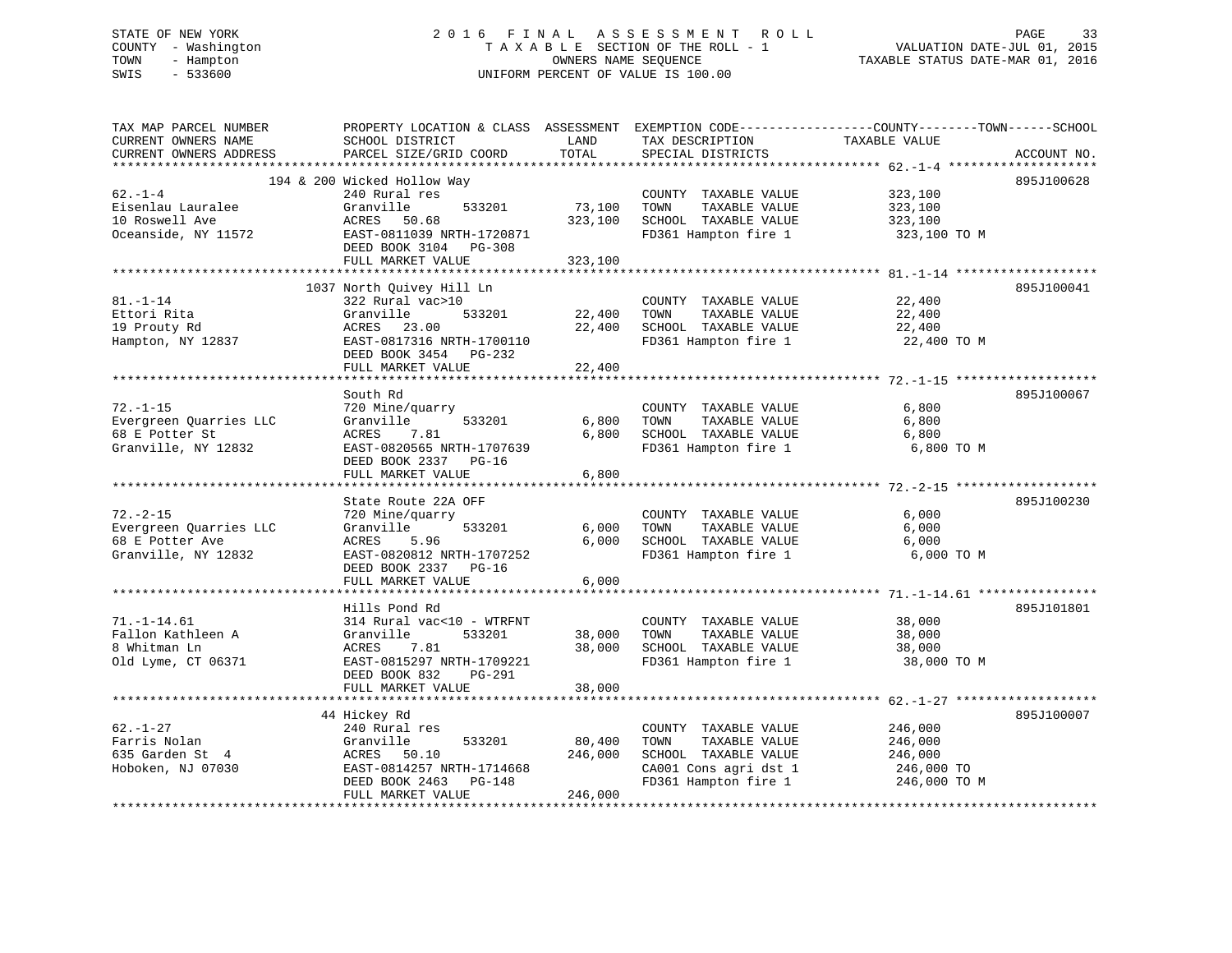# STATE OF NEW YORK 2 0 1 6 F I N A L A S S E S S M E N T R O L L PAGE 34 COUNTY - Washington T A X A B L E SECTION OF THE ROLL - 1 VALUATION DATE-JUL 01, 2015 TOWN - Hampton OWNERS NAME SEQUENCE TAXABLE STATUS DATE-MAR 01, 2016 SWIS - 533600 UNIFORM PERCENT OF VALUE IS 100.00

| TAX MAP PARCEL NUMBER<br>CURRENT OWNERS NAME<br>CURRENT OWNERS ADDRESS                                     | PROPERTY LOCATION & CLASS ASSESSMENT<br>SCHOOL DISTRICT<br>PARCEL SIZE/GRID COORD                                                                                       | LAND<br>TOTAL                | TAX DESCRIPTION<br>SPECIAL DISTRICTS                                                                             | EXEMPTION CODE-----------------COUNTY-------TOWN------SCHOOL<br>TAXABLE VALUE | ACCOUNT NO.                      |
|------------------------------------------------------------------------------------------------------------|-------------------------------------------------------------------------------------------------------------------------------------------------------------------------|------------------------------|------------------------------------------------------------------------------------------------------------------|-------------------------------------------------------------------------------|----------------------------------|
| *********************                                                                                      |                                                                                                                                                                         |                              |                                                                                                                  |                                                                               |                                  |
| $72. - 2 - 26.1$<br>Fed National Mortgage Assoc<br>14221 Dallas Pkwy<br>Dallas, TX 75254                   | 21 Perry Heights Way<br>270 Mfg housing<br>Granville<br>533201<br>FRNT 260.00 DPTH 139.00<br>EAST-0822585 NRTH-1712146<br>DEED BOOK 3606<br>PG-206<br>FULL MARKET VALUE | 20,100<br>45,000<br>45,000   | COUNTY TAXABLE VALUE<br>TOWN<br>TAXABLE VALUE<br>SCHOOL TAXABLE VALUE<br>FD361 Hampton fire 1                    | 45,000<br>45,000<br>45,000<br>45,000 TO M                                     | 895J101721                       |
|                                                                                                            |                                                                                                                                                                         |                              |                                                                                                                  |                                                                               |                                  |
| $38. - 1 - 12.2$<br>Fenton Donald J<br>Fenton Tiffany L<br>32 Vladyka Woods Rd<br>Whitehall, NY 12887      | Vladyka Woods Rd<br>322 Rural vac>10<br>Whitehall<br>535201<br>ACRES 18.27<br>EAST-0806702 NRTH-1738916<br>DEED BOOK 916<br>$PG-113$<br>FULL MARKET VALUE               | 30,000<br>30,000<br>30,000   | COUNTY TAXABLE VALUE<br>TOWN<br>TAXABLE VALUE<br>SCHOOL TAXABLE VALUE<br>FD362 Hampton fire 2                    | 30,000<br>30,000<br>30,000<br>30,000 TO M                                     | 895J100624                       |
|                                                                                                            |                                                                                                                                                                         |                              |                                                                                                                  |                                                                               |                                  |
|                                                                                                            | 271 Hickey Rd                                                                                                                                                           |                              |                                                                                                                  |                                                                               | 895J100662                       |
| $53. - 1 - 7.13$<br>Ferguson Dauna<br>271 Hickey Rd<br>Hampton, NY 12837                                   | 280 Res Multiple<br>533201<br>Granville<br>5.44<br>ACRES<br>EAST-0814257 NRTH-1720111<br>DEED BOOK 955<br>$PG-284$<br>FULL MARKET VALUE                                 | 35,400<br>256,200<br>256,200 | COUNTY TAXABLE VALUE<br>TOWN<br>TAXABLE VALUE<br>SCHOOL TAXABLE VALUE<br>FD361 Hampton fire 1                    | 256,200<br>256,200<br>256,200<br>256,200 TO M                                 |                                  |
|                                                                                                            |                                                                                                                                                                         |                              |                                                                                                                  |                                                                               |                                  |
| $81. - 2 - 17$<br>Ferguson Edward -LE-<br>Ferguson Frank D<br>c/o Jeffrey Ferguson<br>2193 State Route 22A | 2177 State Route 22A<br>210 1 Family Res<br>Granville<br>533201<br>FRNT 190.00 DPTH 120.00<br>EAST-0822890 NRTH-1702281<br>DEED BOOK 760<br>$PG-335$                    | 16,800<br>45,900             | COUNTY TAXABLE VALUE<br>TOWN<br>TAXABLE VALUE<br>SCHOOL TAXABLE VALUE<br>FD361 Hampton fire 1                    | 45,900<br>45,900<br>45,900<br>45,900 TO M                                     | 895J100068                       |
| Hampton, NY 12837<br>**********************                                                                | FULL MARKET VALUE                                                                                                                                                       | 45,900                       |                                                                                                                  |                                                                               |                                  |
| $81. - 2 - 16$<br>Ferguson Jeffrey<br>2193 State Route 22A<br>Hampton, NY 12837                            | 2193 State Route 22A<br>210 1 Family Res<br>Granville<br>533201<br>67.00 DPTH 126.00<br>FRNT<br>EAST-0822915 NRTH-1702409<br>DEED BOOK 2869<br><b>PG-300</b>            | 8,400<br>76,900              | 41854<br>STAR B<br>COUNTY TAXABLE VALUE<br>TAXABLE VALUE<br>TOWN<br>SCHOOL TAXABLE VALUE<br>FD361 Hampton fire 1 | $\overline{0}$<br>76,900<br>76,900<br>46,900<br>76,900 TO M                   | 895J100409<br>$\Omega$<br>30,000 |
|                                                                                                            | FULL MARKET VALUE                                                                                                                                                       | 76,900                       |                                                                                                                  |                                                                               |                                  |
|                                                                                                            |                                                                                                                                                                         |                              |                                                                                                                  |                                                                               |                                  |
| $81. - 2 - 15$<br>Ferguson Jeffrey F<br>2193 State Route 22A<br>Hampton, NY 12837                          | State Route 22A<br>311 Res vac land<br>Granville<br>533201<br>564/350<br>54.00 DPTH 126.00<br>FRNT<br>EAST-0822927 NRTH-1702465<br>DEED BOOK 3144<br>PG-321             | 2,500<br>2,500               | COUNTY TAXABLE VALUE<br>TOWN<br>TAXABLE VALUE<br>SCHOOL TAXABLE VALUE<br>FD361 Hampton fire 1                    | 2,500<br>2,500<br>2,500<br>2,500 TO M                                         | 895J100065                       |
|                                                                                                            | FULL MARKET VALUE                                                                                                                                                       | 2,500                        |                                                                                                                  |                                                                               |                                  |
|                                                                                                            |                                                                                                                                                                         |                              |                                                                                                                  |                                                                               |                                  |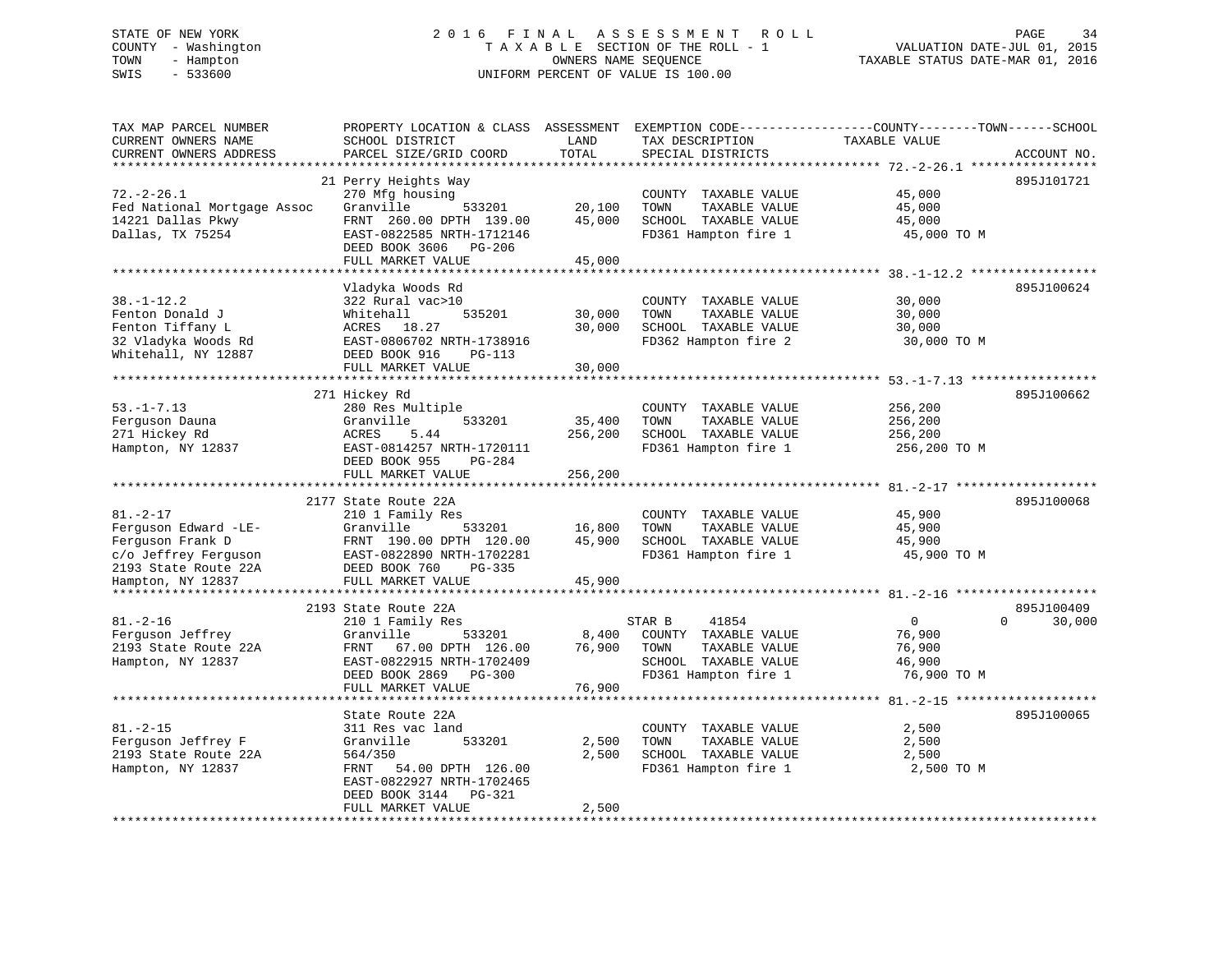# STATE OF NEW YORK 2 0 1 6 F I N A L A S S E S S M E N T R O L L PAGE 35 COUNTY - Washington T A X A B L E SECTION OF THE ROLL - 1 VALUATION DATE-JUL 01, 2015 TOWN - Hampton OWNERS NAME SEQUENCE TAXABLE STATUS DATE-MAR 01, 2016 SWIS - 533600 UNIFORM PERCENT OF VALUE IS 100.00

| TAX MAP PARCEL NUMBER<br>CURRENT OWNERS NAME       | PROPERTY LOCATION & CLASS ASSESSMENT<br>SCHOOL DISTRICT | LAND    | EXEMPTION CODE----------------COUNTY-------TOWN------SCHOOL<br>TAX DESCRIPTION | TAXABLE VALUE  |                    |
|----------------------------------------------------|---------------------------------------------------------|---------|--------------------------------------------------------------------------------|----------------|--------------------|
| CURRENT OWNERS ADDRESS                             | PARCEL SIZE/GRID COORD                                  | TOTAL   | SPECIAL DISTRICTS                                                              |                | ACCOUNT NO.        |
|                                                    |                                                         |         |                                                                                |                |                    |
|                                                    | 2167 State Route 22A                                    |         |                                                                                |                | 895J101740         |
| $81. -2 - 17.1$                                    | 270 Mfg housing                                         |         | COUNTY TAXABLE VALUE                                                           | 18,400         |                    |
| Ferguson Thorn                                     | Granville<br>533201                                     | 15,400  | TAXABLE VALUE<br>TOWN                                                          | 18,400         |                    |
| c/o Thorn Ferguson Rathbun FRNT 179.00 DPTH 110.00 |                                                         | 18,400  | SCHOOL TAXABLE VALUE                                                           | 18,400         |                    |
| PO Box 121                                         | EAST-0822850 NRTH-1702082<br>DEED BOOK 3059 PG-119      |         | FD361 Hampton fire 1 18,400 TO M                                               |                |                    |
| Hampton, NY 12837                                  | DEED BOOK 3059 PG-119                                   |         |                                                                                |                |                    |
|                                                    | FULL MARKET VALUE                                       | 18,400  |                                                                                |                |                    |
|                                                    |                                                         |         |                                                                                |                |                    |
|                                                    | 2195 State Route 22A                                    |         |                                                                                |                |                    |
| $81. -2 - 15.1$                                    | 210 1 Family Res                                        |         | STAR B<br>41854                                                                | $\overline{0}$ | 30,000<br>$\Omega$ |
| Ferquson Wayne                                     | Granville<br>533201                                     | 7,000   | COUNTY TAXABLE VALUE                                                           | 55,900         |                    |
| 2193 State Route 22A                               | 60.00 DPTH 116.00<br>FRNT                               | 55,900  | TOWN<br>TAXABLE VALUE                                                          | 55,900         |                    |
| Hampton, NY 12837                                  | EAST-0822937 NRTH-1702517                               |         | SCHOOL TAXABLE VALUE                                                           | 25,900         |                    |
|                                                    | DEED BOOK 957<br>PG-218                                 |         | FD361 Hampton fire 1                                                           | 55,900 TO M    |                    |
|                                                    | FULL MARKET VALUE                                       | 55,900  |                                                                                |                |                    |
|                                                    |                                                         |         |                                                                                |                |                    |
|                                                    | 57 & 75 Golf Course Rd                                  |         |                                                                                |                |                    |
| $38. - 1 - 10.4$                                   | 330 Vacant comm                                         |         | COUNTY TAXABLE VALUE                                                           | 108,000        |                    |
| Fernett Stephen A                                  | Whitehall<br>535201                                     | 108,000 | TAXABLE VALUE<br>TOWN                                                          | 108,000        |                    |
| 359 County Route 11                                | Survey: 12693 Lot C                                     | 108,000 | SCHOOL TAXABLE VALUE                                                           | 108,000        |                    |
| Whitehall, NY 12887                                | ACRES 15.01                                             |         | CA001 Cons agri dst 1                                                          | 108,000 TO     |                    |
|                                                    | EAST-0809866 NRTH-1735339                               |         | FD362 Hampton fire 2                                                           | 108,000 TO M   |                    |
|                                                    | DEED BOOK 3530 PG-57                                    |         |                                                                                |                |                    |
|                                                    | FULL MARKET VALUE                                       | 108,000 |                                                                                |                |                    |
|                                                    |                                                         |         |                                                                                |                |                    |
|                                                    | 1132 East Way                                           |         |                                                                                |                | 895J100543         |
| $71.4 - 3 - 3$                                     | 260 Seasonal res - WTRFNT                               |         | COUNTY TAXABLE VALUE                                                           | 121,100        |                    |
| Finch Warren L                                     | Granville<br>533201                                     | 27,000  | TOWN<br>TAXABLE VALUE                                                          | 121,100        |                    |
| Finch Mary A                                       | $71. - 3 - 3$                                           | 121,100 | SCHOOL TAXABLE VALUE                                                           | 121,100        |                    |
| 700 Dover Dr                                       | FRNT 100.00 DPTH 145.00                                 |         | FD361 Hampton fire 1                                                           | 121,100 TO M   |                    |
| College Station, TX 77845                          | EAST-0815589 NRTH-1708408                               |         |                                                                                |                |                    |
|                                                    | DEED BOOK 3131 PG-122                                   |         |                                                                                |                |                    |
|                                                    | FULL MARKET VALUE                                       | 121,100 |                                                                                |                |                    |
|                                                    |                                                         |         |                                                                                |                |                    |
|                                                    | 1393 Carvers Falls Ln                                   |         |                                                                                |                | 895J101810         |
| $31. - 1 - 4.1$                                    | 270 Mfg housing                                         |         | STAR B<br>41854                                                                | $\overline{0}$ | 30,000<br>$\Omega$ |
| Fiorino Frank J                                    | Whitehall<br>535201                                     | 22,300  | COUNTY TAXABLE VALUE                                                           | 55,000         |                    |
| Fiorino Gina M                                     | 1.10<br>ACRES                                           | 55,000  | TAXABLE VALUE<br>TOWN                                                          | 55,000         |                    |
| 1393 Carvers Falls Ln                              | EAST-0808164 NRTH-1746193                               |         | SCHOOL TAXABLE VALUE                                                           | 25,000         |                    |
| Whitehall, NY 12887                                | DEED BOOK 623<br>PG-307                                 |         | FD362 Hampton fire 2                                                           | 55,000 TO M    |                    |
|                                                    | FULL MARKET VALUE                                       | 55,000  |                                                                                |                |                    |
|                                                    |                                                         |         |                                                                                |                |                    |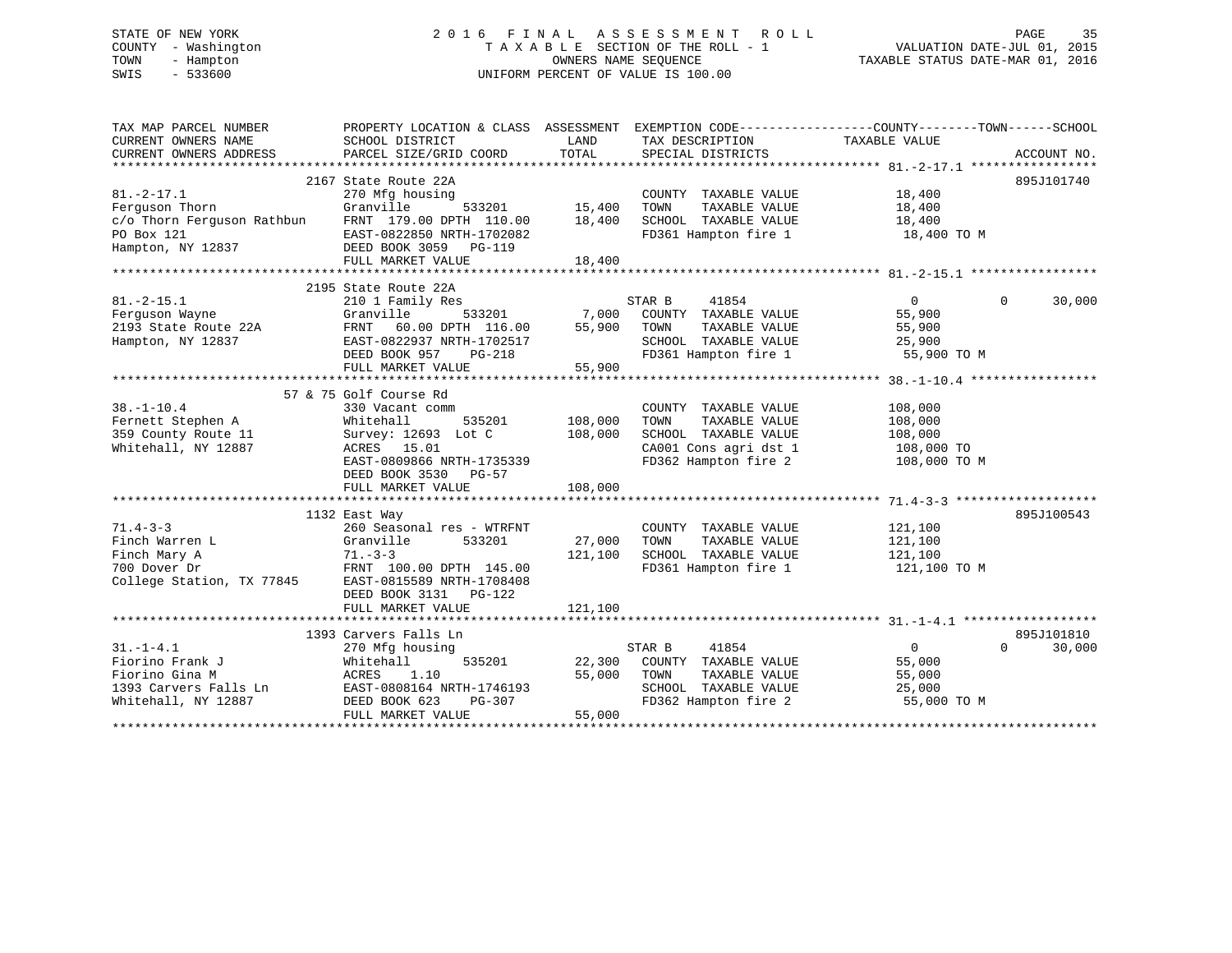# STATE OF NEW YORK 2 0 1 6 F I N A L A S S E S S M E N T R O L L PAGE 36 COUNTY - Washington T A X A B L E SECTION OF THE ROLL - 1 VALUATION DATE-JUL 01, 2015 TOWN - Hampton OWNERS NAME SEQUENCE TAXABLE STATUS DATE-MAR 01, 2016 SWIS - 533600 UNIFORM PERCENT OF VALUE IS 100.00

| TAX MAP PARCEL NUMBER<br>CURRENT OWNERS NAME<br>CURRENT OWNERS ADDRESS                                                               | PROPERTY LOCATION & CLASS ASSESSMENT EXEMPTION CODE----------------COUNTY-------TOWN------SCHOOL<br>SCHOOL DISTRICT<br>PARCEL SIZE/GRID COORD                                | LAND<br>TOTAL              | TAX DESCRIPTION<br>SPECIAL DISTRICTS                                                                                    | TAXABLE VALUE                                                   | ACCOUNT NO.                      |
|--------------------------------------------------------------------------------------------------------------------------------------|------------------------------------------------------------------------------------------------------------------------------------------------------------------------------|----------------------------|-------------------------------------------------------------------------------------------------------------------------|-----------------------------------------------------------------|----------------------------------|
| $38. - 1 - 18$<br>Fish Scott<br>Fish Sheri M<br>69 Vladyka Woods Rd<br>Whitehall, NY 12887                                           | Vladyka Woods Rd OFF<br>314 Rural vac<10<br>Whitehall<br>535201<br>ACRES<br>9.20<br>EAST-0804807 NRTH-1738018<br>DEED BOOK 3194 PG-168<br>FULL MARKET VALUE                  | 19,000<br>19,000<br>19,000 | COUNTY TAXABLE VALUE<br>TAXABLE VALUE<br>TOWN<br>SCHOOL TAXABLE VALUE<br>FD362 Hampton fire 2                           | 19,000<br>19,000<br>19,000<br>19,000 TO M                       | 895J100235                       |
| $38. - 1 - 19$<br>Fish Scott<br>69 Vladyka Woods Rd<br>Whitehall, NY 12887                                                           | Vladyka Woods Rd OFF<br>322 Rural vac>10<br>Whitehall<br>535201<br>ACRES 13.50<br>EAST-0804771 NRTH-1738355<br>DEED BOOK 1867 PG-176<br>FULL MARKET VALUE                    | 6,500<br>6,500<br>6,500    | COUNTY TAXABLE VALUE<br>TAXABLE VALUE<br>TOWN<br>SCHOOL TAXABLE VALUE<br>FD362 Hampton fire 2                           | 6,500<br>6,500<br>6,500<br>6,500 TO M                           | 895J100062                       |
| $38. - 1 - 12.1$<br>Fish Scott D<br>Fish Sheri M<br>69 Vladyka Woods Rd<br>Whitehall, NY 12887                                       | 69 Vladyka Woods Rd<br>240 Rural res<br>Whitehall<br>535201<br>ACRES 34.70<br>EAST-0805343 NRTH-1738727<br>DEED BOOK 844<br>$PG-32$<br>FULL MARKET VALUE                     | 198,500<br>198,500         | 41854<br>STAR B<br>64,700 COUNTY TAXABLE VALUE<br>TOWN<br>TAXABLE VALUE<br>SCHOOL TAXABLE VALUE<br>FD362 Hampton fire 2 | $\overline{0}$<br>198,500<br>198,500<br>168,500<br>198,500 TO M | 895J100164<br>$\Omega$<br>30,000 |
| $45. - 1 - 5.2$<br>Flood Diane G<br>Hogan Kevin<br>1562 Carlton Rd<br>Whitehall, NY 12887<br>PRIOR OWNER ON 3/01/2016<br>Hogan Kevin | Carlton Rd<br>314 Rural vac<10<br>535201<br>Whitehall<br>Lot 1 Carlton Woods Sub<br>3.85<br>ACRES<br>EAST-0805414 NRTH-1735122<br>DEED BOOK 3224 PG-316<br>FULL MARKET VALUE | 22,500<br>22,500<br>22,500 | COUNTY TAXABLE VALUE<br>TAXABLE VALUE<br>TOWN<br>SCHOOL TAXABLE VALUE<br>FD362 Hampton fire 2                           | 22,500<br>22,500<br>22,500<br>22,500 TO M                       | 895J101809                       |
| $80. - 1 - 2.8$<br>Flynn Peter<br>Flynn Roxann<br>PO Box 104<br>Hampton, NY 12837                                                    | County Route 21<br>323 Vacant rural<br>533201<br>Granville<br>Lot 1<br>ACRES 56.17<br>EAST-0812504 NRTH-1703512<br>DEED BOOK 924<br>PG-127<br>FULL MARKET VALUE              | 38,500<br>38,500<br>38,500 | COUNTY TAXABLE VALUE<br>TAXABLE VALUE<br>TOWN<br>SCHOOL TAXABLE VALUE<br>FD361 Hampton fire 1                           | 38,500<br>38,500<br>38,500<br>38,500 TO M                       |                                  |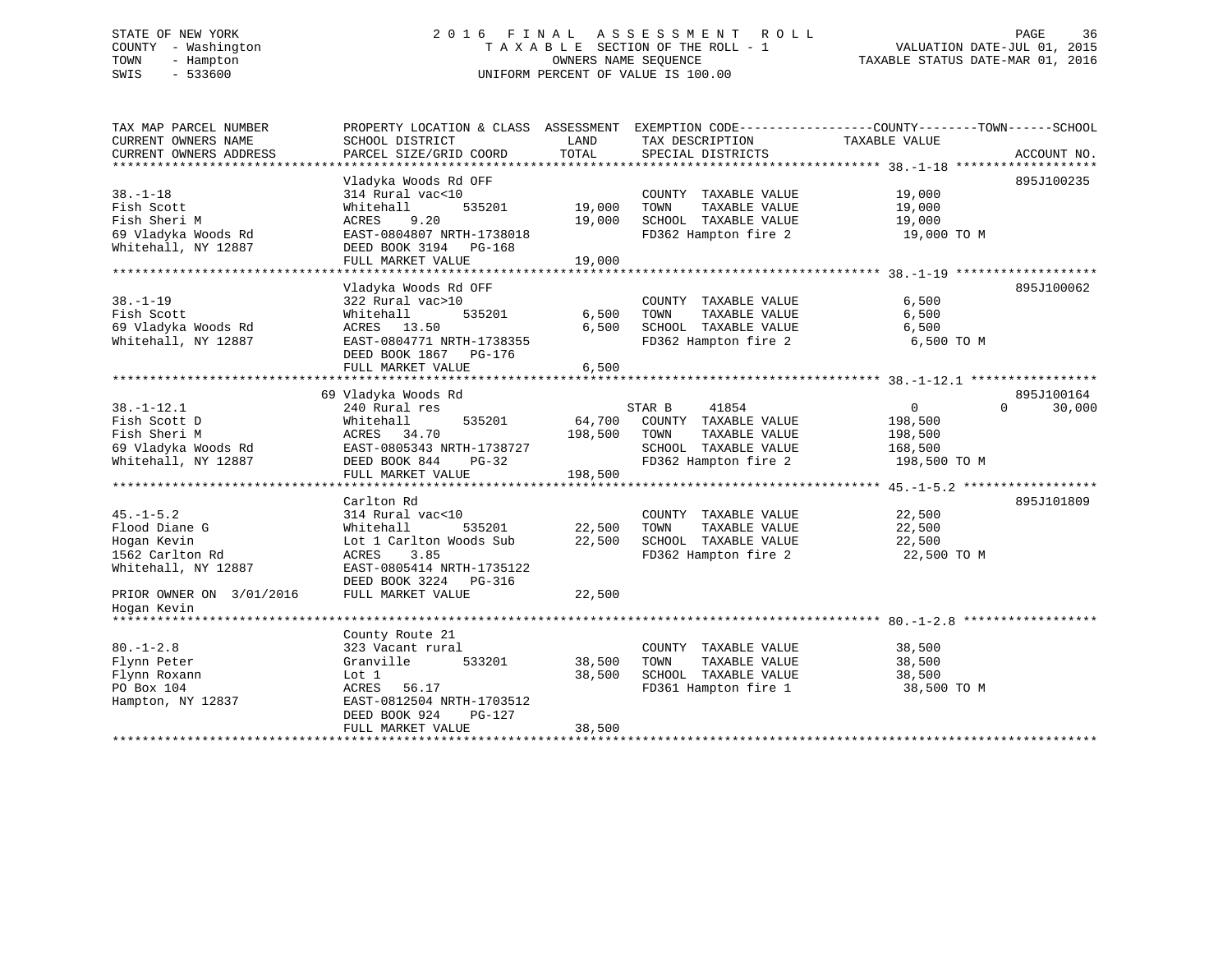# STATE OF NEW YORK 2 0 1 6 F I N A L A S S E S S M E N T R O L L PAGE 37 COUNTY - Washington T A X A B L E SECTION OF THE ROLL - 1 VALUATION DATE-JUL 01, 2015 TOWN - Hampton OWNERS NAME SEQUENCE TAXABLE STATUS DATE-MAR 01, 2016 SWIS - 533600 UNIFORM PERCENT OF VALUE IS 100.00

| TAX MAP PARCEL NUMBER<br>CURRENT OWNERS NAME<br>CURRENT OWNERS ADDRESS<br>************************        | PROPERTY LOCATION & CLASS ASSESSMENT<br>SCHOOL DISTRICT<br>PARCEL SIZE/GRID COORD                                                                                     | LAND<br>TOTAL                | EXEMPTION CODE----------------COUNTY-------TOWN------SCHOOL<br>TAX DESCRIPTION<br>SPECIAL DISTRICTS                                                                            | TAXABLE VALUE                                                                                                     | ACCOUNT NO.                                                        |
|-----------------------------------------------------------------------------------------------------------|-----------------------------------------------------------------------------------------------------------------------------------------------------------------------|------------------------------|--------------------------------------------------------------------------------------------------------------------------------------------------------------------------------|-------------------------------------------------------------------------------------------------------------------|--------------------------------------------------------------------|
| $80. -1 - 13$<br>Flynn Peter<br>Flynn Roxann<br>1615 County Route 21<br>PO Box 104<br>Hampton, NY 12837   | 1615 County Route 21<br>210 1 Family Res<br>533201<br>Granville<br>ACRES<br>3.03<br>EAST-0811880 NRTH-1702852<br>DEED BOOK 937<br>$PG-240$<br>FULL MARKET VALUE       | 28,600<br>77,400<br>77,400   | COUNTY TAXABLE VALUE<br>TAXABLE VALUE<br>TOWN<br>SCHOOL TAXABLE VALUE<br>FD361 Hampton fire 1                                                                                  | 77,400<br>77,400<br>77,400<br>77,400 TO M                                                                         | 895J100587                                                         |
| $81. - 2 - 13$<br>Flynn Peter<br>Flynn Roxanne<br>2227 State Route 22A<br>PO Box 104<br>Hampton, NY 12837 | 2227 State Route 22A<br>415 Motel<br>Granville<br>533201<br>4.40<br>ACRES<br>EAST-0822890 NRTH-1703112<br>DEED BOOK 924<br>PG-130<br>FULL MARKET VALUE                | 9,400<br>265,500<br>265,500  | COUNTY TAXABLE VALUE<br>TOWN<br>TAXABLE VALUE<br>SCHOOL TAXABLE VALUE<br>FD361 Hampton fire 1                                                                                  | 265,500<br>265,500<br>265,500<br>265,500 TO M                                                                     | 895J100197                                                         |
| $81. - 2 - 14$<br>Flynn Peter J<br>Flynn Roxanne<br>PO Box 104<br>Hampton, NY 12837                       | 2203 State Route 22A<br>210 1 Family Res<br>Granville<br>533201<br><b>ACRES</b><br>3.24<br>EAST-0822821 NRTH-1702719<br>DEED BOOK 1706 PG-261<br>FULL MARKET VALUE    | 29,300<br>46,700<br>46,700   | COUNTY TAXABLE VALUE<br>TAXABLE VALUE<br>TOWN<br>SCHOOL TAXABLE VALUE<br>FD361 Hampton fire 1                                                                                  | 46,700<br>46,700<br>46,700<br>46,700 TO M                                                                         | 895J100130                                                         |
| $62. - 1 - 26.2$<br>Foryan Thomas M<br>Foryan Dorothy M<br>2163 County Route 18<br>Whitehall, NY 12887    | 2163 County Route 18<br>210 1 Family Res<br>533201<br>Granville<br><b>ACRES</b><br>5.90<br>EAST-0815572 NRTH-1713989<br>DEED BOOK 2624<br>PG-101<br>FULL MARKET VALUE | 35,900<br>143,800<br>143,800 | STAR B<br>41854<br>COUNTY TAXABLE VALUE<br>TOWN<br>TAXABLE VALUE<br>SCHOOL TAXABLE VALUE<br>FD361 Hampton fire 1                                                               | $\mathbf{0}$<br>143,800<br>143,800<br>113,800<br>143,800 TO M                                                     | 895J100670<br>0<br>30,000                                          |
| $72. - 2 - 4$<br>Fox Carol<br>31 Greenfield Ln<br>Hampton, NY 12837                                       | 31 Greenfield Ln<br>210 1 Family Res<br>Granville<br>533201<br>1.50<br>ACRES<br>EAST-0823804 NRTH-1711728<br>DEED BOOK 3373<br>PG-307<br>FULL MARKET VALUE            | 94,900 STAR B<br>94,900      | VET WAR C 41122<br>23,600 VET WAR T 41123<br>41854<br>COUNTY TAXABLE VALUE<br>TOWN<br>TAXABLE VALUE<br>SCHOOL TAXABLE VALUE<br>FD361 Hampton fire 1<br>*********************** | 14,235<br>$\circ$<br>$\mathbf{0}$<br>80,665<br>80,665<br>64,900<br>94,900 TO M<br>******************************* | 895J100100<br>$\Omega$<br>$\Omega$<br>14,235<br>30,000<br>$\Omega$ |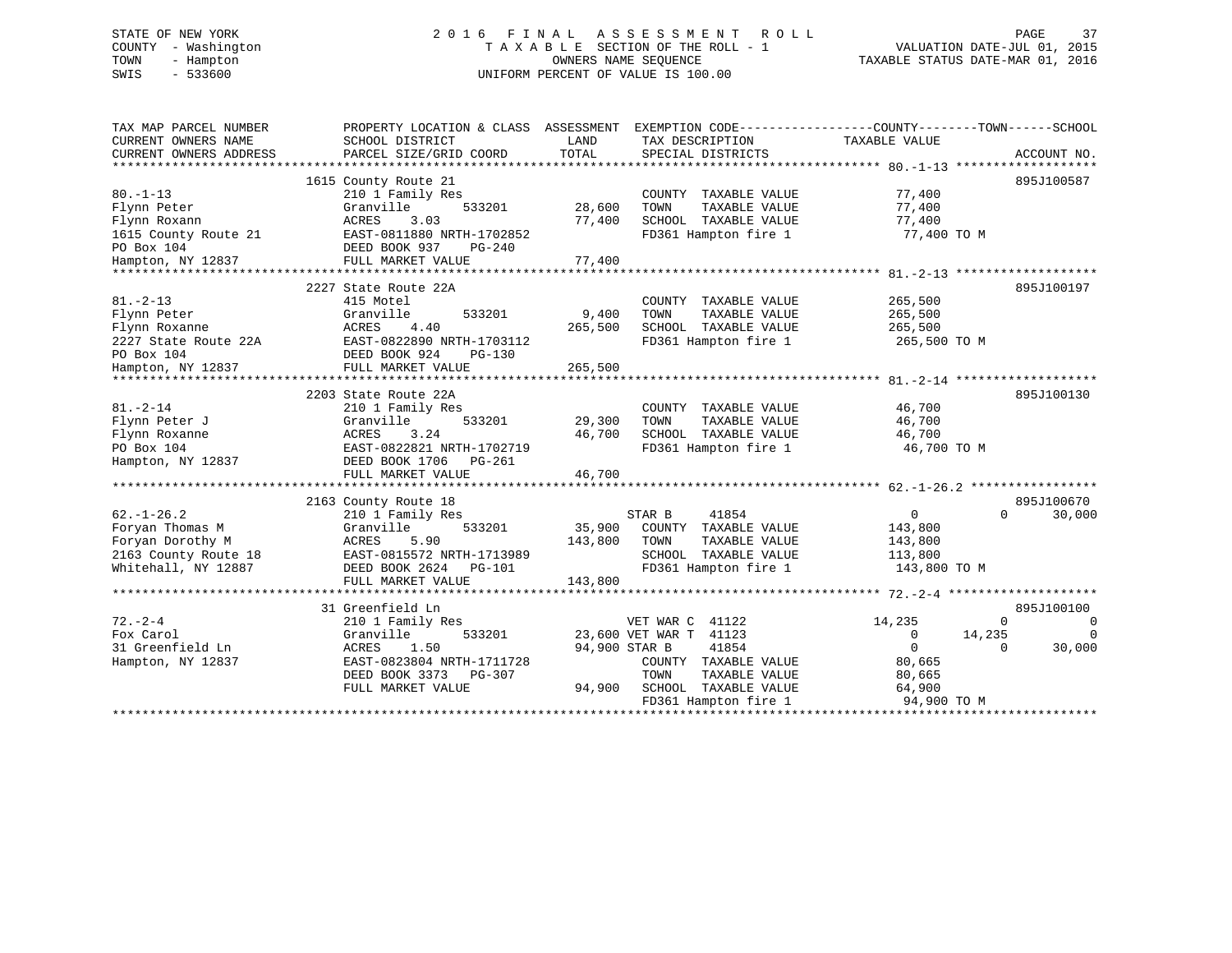# STATE OF NEW YORK 2 0 1 6 F I N A L A S S E S S M E N T R O L L PAGE 38 COUNTY - Washington T A X A B L E SECTION OF THE ROLL - 1 VALUATION DATE-JUL 01, 2015 TOWN - Hampton OWNERS NAME SEQUENCE TAXABLE STATUS DATE-MAR 01, 2016 SWIS - 533600 UNIFORM PERCENT OF VALUE IS 100.00

TAX MAP PARCEL NUMBER PROPERTY LOCATION & CLASS ASSESSMENT EXEMPTION CODE------------------COUNTY--------TOWN------SCHOOL CURRENT OWNERS NAME SCHOOL DISTRICT LAND TAX DESCRIPTION TAXABLE VALUE CURRENT OWNERS ADDRESS PARCEL SIZE/GRID COORD TOTAL SPECIAL DISTRICTS ACCOUNT NO. \*\*\*\*\*\*\*\*\*\*\*\*\*\*\*\*\*\*\*\*\*\*\*\*\*\*\*\*\*\*\*\*\*\*\*\*\*\*\*\*\*\*\*\*\*\*\*\*\*\*\*\*\*\*\*\*\*\*\*\*\*\*\*\*\*\*\*\*\*\*\*\*\*\*\*\*\*\*\*\*\*\*\*\*\*\*\*\*\*\*\*\*\*\*\*\*\*\*\*\*\*\*\* 80.-1-12 \*\*\*\*\*\*\*\*\*\*\*\*\*\*\*\*\*\*\* 11 Hampton Heights Way 895J100586 80.-1-12 210 1 Family Res VET WAR CT 41121 19,470 19,470 0 Fox Richard E Granville 533201 35,000 AGED-CO 41802 38,616 0 0 11 Hampton Heights Way ACRES 5.01 129,800 AGED-TOWN 41803 0 27,583 0 Hampton, NY 12837 EAST-0811867 NRTH-1701900 STAR EN 41834 0 0 65,300 DEED BOOK 3632 PG-243 COUNTY TAXABLE VALUE 71,714 PRIOR OWNER ON 3/01/2016 FULL MARKET VALUE 129,800 TOWN TAXABLE VALUE 82,747 Ross John A SCHOOL TAXABLE VALUE 64,500 FD361 Hampton fire 1 129,800 TO M \*\*\*\*\*\*\*\*\*\*\*\*\*\*\*\*\*\*\*\*\*\*\*\*\*\*\*\*\*\*\*\*\*\*\*\*\*\*\*\*\*\*\*\*\*\*\*\*\*\*\*\*\*\*\*\*\*\*\*\*\*\*\*\*\*\*\*\*\*\*\*\*\*\*\*\*\*\*\*\*\*\*\*\*\*\*\*\*\*\*\*\*\*\*\*\*\*\*\*\*\*\*\* 71.4-2-13 \*\*\*\*\*\*\*\*\*\*\*\*\*\*\*\*\*\* 1032 West Way 895J100075 71.4-2-13 260 Seasonal res - WTRFNT COUNTY TAXABLE VALUE 116,700 Francesconi John S Granville 533201 27,000 TOWN TAXABLE VALUE 116,700 Francesconi Eileen LOT 5 116,700 SCHOOL TAXABLE VALUE 116,700 994 Pines Lake Dr W 71.-2-13 FD361 Hampton fire 1 116,700 TO M Wayne, NJ 07470 FRNT 100.00 DPTH 212.00 EAST-0815758 NRTH-1707104 DEED BOOK 429 PG-829FULL MARKET VALUE 116,700 \*\*\*\*\*\*\*\*\*\*\*\*\*\*\*\*\*\*\*\*\*\*\*\*\*\*\*\*\*\*\*\*\*\*\*\*\*\*\*\*\*\*\*\*\*\*\*\*\*\*\*\*\*\*\*\*\*\*\*\*\*\*\*\*\*\*\*\*\*\*\*\*\*\*\*\*\*\*\*\*\*\*\*\*\*\*\*\*\*\*\*\*\*\*\*\*\*\*\*\*\*\*\* 72.2-3-3 \*\*\*\*\*\*\*\*\*\*\*\*\*\*\*\*\*\*\* 8 Greenfield Ln 895J10028572.2-3-3 311 Res vac land COUNTY TAXABLE VALUE 500500 Gage William Granville 533201 500 TOWN TAXABLE VALUE 500 Gage Sharon 713/144 Hwy Approp 500 SCHOOL TAXABLE VALUE 500 PO Box 73 72.-3-3 FD361 Hampton fire 1 500 TO M Hampton, NY 12837 FRNT 60.00 DPTH 100.00 EAST-0824289 NRTH-1712247 DEED BOOK 909 PG-223FULL MARKET VALUE 500 \*\*\*\*\*\*\*\*\*\*\*\*\*\*\*\*\*\*\*\*\*\*\*\*\*\*\*\*\*\*\*\*\*\*\*\*\*\*\*\*\*\*\*\*\*\*\*\*\*\*\*\*\*\*\*\*\*\*\*\*\*\*\*\*\*\*\*\*\*\*\*\*\*\*\*\*\*\*\*\*\*\*\*\*\*\*\*\*\*\*\*\*\*\*\*\*\*\*\*\*\*\*\* 72.2-3-4 \*\*\*\*\*\*\*\*\*\*\*\*\*\*\*\*\*\*\* 5 Greenfield Ln 895J10027972.2-3-4 449 Other Storag COUNTY TAXABLE VALUE 9,000 Gage William A Granville 533201 6,000 TOWN TAXABLE VALUE 9,000 Gage Sharon K 72.-3-4 9,000 SCHOOL TAXABLE VALUE 9,000 PO Box 73 FRNT 123.00 DPTH 125.00 FD361 Hampton fire 1 9,000 TO M Hampton, NY 12837 EAST-0824289 NRTH-1712074 FULL MARKET VALUE 9,000 \*\*\*\*\*\*\*\*\*\*\*\*\*\*\*\*\*\*\*\*\*\*\*\*\*\*\*\*\*\*\*\*\*\*\*\*\*\*\*\*\*\*\*\*\*\*\*\*\*\*\*\*\*\*\*\*\*\*\*\*\*\*\*\*\*\*\*\*\*\*\*\*\*\*\*\*\*\*\*\*\*\*\*\*\*\*\*\*\*\*\*\*\*\*\*\*\*\*\*\*\*\*\* 72.2-3-4.1 \*\*\*\*\*\*\*\*\*\*\*\*\*\*\*\*\*Greenfield Ln 895J100210 72.2-3-4.1 330 Vacant comm COUNTY TAXABLE VALUE 500Gage William A Granville 533201 500 TOWN TAXABLE VALUE 500<br>Gage Sharon K Water Rts & Dam 500 SCHOOL TAXABLE VALUE 500<br>500 10001 TAXABLE VALUE Water Rts & Dam 500 SCHOOL TAXABLE VALUE 500 PO Box 73 911/28 FD361 Hampton fire 1 200 TO M<br>Hampton NY 12837 72.-3-4.1 Hampton, NY 12837 FRNT 160.00 DPTH 105.00 EAST-0824434 NRTH-1712176 DEED BOOK 902 PG-296 FULL MARKET VALUE 500 \*\*\*\*\*\*\*\*\*\*\*\*\*\*\*\*\*\*\*\*\*\*\*\*\*\*\*\*\*\*\*\*\*\*\*\*\*\*\*\*\*\*\*\*\*\*\*\*\*\*\*\*\*\*\*\*\*\*\*\*\*\*\*\*\*\*\*\*\*\*\*\*\*\*\*\*\*\*\*\*\*\*\*\*\*\*\*\*\*\*\*\*\*\*\*\*\*\*\*\*\*\*\*\*\*\*\*\*\*\*\*\*\*\*\*\*\*\*\*\*\*\*\*\*\*\*\*\*\*\*\*\*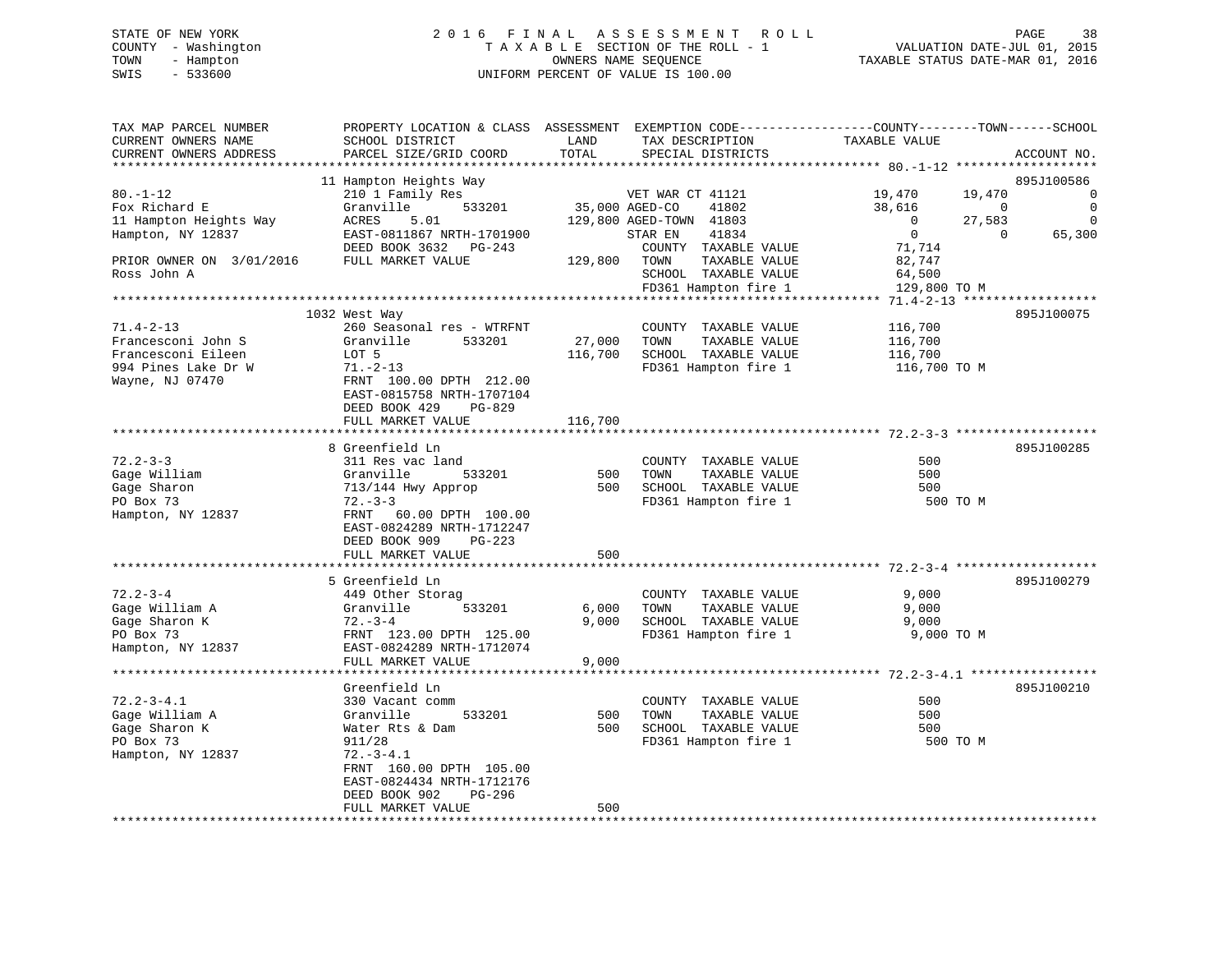# STATE OF NEW YORK 2 0 1 6 F I N A L A S S E S S M E N T R O L L PAGE 39 COUNTY - Washington T A X A B L E SECTION OF THE ROLL - 1 VALUATION DATE-JUL 01, 2015 TOWN - Hampton OWNERS NAME SEQUENCE TAXABLE STATUS DATE-MAR 01, 2016 SWIS - 533600 UNIFORM PERCENT OF VALUE IS 100.00

| TAX MAP PARCEL NUMBER<br>CURRENT OWNERS NAME<br>CURRENT OWNERS ADDRESS                                             | PROPERTY LOCATION & CLASS ASSESSMENT<br>SCHOOL DISTRICT<br>PARCEL SIZE/GRID COORD                                                                                                     | LAND<br>TOTAL                | EXEMPTION CODE-----------------COUNTY--------TOWN------SCHOOL<br>TAX DESCRIPTION<br>SPECIAL DISTRICTS                                                         | TAXABLE VALUE                                                                                                       | ACCOUNT NO.                           |
|--------------------------------------------------------------------------------------------------------------------|---------------------------------------------------------------------------------------------------------------------------------------------------------------------------------------|------------------------------|---------------------------------------------------------------------------------------------------------------------------------------------------------------|---------------------------------------------------------------------------------------------------------------------|---------------------------------------|
| ***************************<br>$72.2 - 3 - 5$<br>Gage William A<br>Gage Sharon K<br>PO Box 73<br>Hampton, NY 12837 | 9 Greenfield Ln<br>311 Res vac land<br>Granville<br>533201<br>$72. - 3 - 5$<br>FRNT 80.00 DPTH 125.00<br>EAST-0824193 NRTH-1712042<br>DEED BOOK 906<br>PG-274<br>FULL MARKET VALUE    | 2,000<br>2,000<br>2,000      | COUNTY TAXABLE VALUE<br>TOWN<br>TAXABLE VALUE<br>SCHOOL TAXABLE VALUE<br>FD361 Hampton fire 1                                                                 | 2,000<br>2,000<br>2,000<br>2,000 TO M                                                                               | 895J100282                            |
| $72.2 - 3 - 6$<br>Gage William A<br>Gage Sharon K<br>PO Box 73<br>Hampton, NY 12837                                | 10 Greenfield Ln<br>210 1 Family Res<br>533201<br>Granville<br>$72. - 3 - 6$<br>FRNT 69.00 DPTH<br>20.00<br>EAST-0824234 NRTH-1712179<br>DEED BOOK 906<br>PG-306<br>FULL MARKET VALUE | 19,200<br>19,200             | 41834<br>STAR EN<br>3,500 COUNTY TAXABLE VALUE<br>TOWN<br>TAXABLE VALUE<br>SCHOOL TAXABLE VALUE<br>FD361 Hampton fire 1                                       | $\overline{0}$<br>19,200<br>19,200<br>$\Omega$<br>19,200 TO M                                                       | 895J100280<br>19,200<br>$\Omega$      |
| $72. - 2 - 27.2$<br>Garrick Timothy<br>Garrick Doreen<br>16 Perry Heights Way<br>Hampton, NY 12837                 | 16 Perry Heights Way<br>210 1 Family Res<br>533201<br>Granville<br>ACRES<br>1.00<br>EAST-0822905 NRTH-1711914<br>DEED BOOK 834<br>PG-163<br>FULL MARKET VALUE                         | 22,000<br>142,400<br>142,400 | COUNTY TAXABLE VALUE<br>TOWN<br>TAXABLE VALUE<br>SCHOOL TAXABLE VALUE<br>FD361 Hampton fire 1                                                                 | 142,400<br>142,400<br>142,400<br>142,400 TO M                                                                       | 895J101822                            |
| $80. - 1 - 2.3$<br>Gdyk Robert J<br>Gdyk Cheryl<br>1730 County Route 21<br>Whitehall, NY 12887                     | County Route 21<br>311 Res vac land<br>535201<br>Whitehall<br>Lot 5A Sec2<br>FRNT 240.00 DPTH 269.00<br>EAST-0810398 NRTH-1705387<br>DEED BOOK 3352 PG-320<br>FULL MARKET VALUE       | 2,000<br>2,000<br>2,000      | COUNTY TAXABLE VALUE<br>TOWN<br>TAXABLE VALUE<br>SCHOOL TAXABLE VALUE<br>FD361 Hampton fire 1                                                                 | 2,000<br>2,000<br>2,000<br>2,000 TO M                                                                               | 895J101731                            |
| $80. - 1 - 42$<br>Gdyk Robert J<br>Gdyk Cheryl<br>1730 County Route 21<br>Whitehall, NY 12887                      | 1730 County Route 21<br>210 1 Family Res<br>535201<br>Whitehall<br>LOT 14<br>ACRES<br>1.08<br>EAST-0810555 NRTH-1705277<br>DEED BOOK 3352<br>PG-320<br>FULL MARKET VALUE              | 195,300 STAR B               | VET COM CT 41131<br>22,300 VET DIS CT 41141<br>41854<br>COUNTY TAXABLE VALUE<br>TOWN<br>TAXABLE VALUE<br>SCHOOL TAXABLE VALUE<br>195,300 FD361 Hampton fire 1 | 45,000<br>48,825<br>97,650<br>90,000<br>$\overline{0}$<br>$\bigcirc$<br>48,825<br>60,300<br>165,300<br>195,300 TO M | 895J101759<br>0<br>$\Omega$<br>30,000 |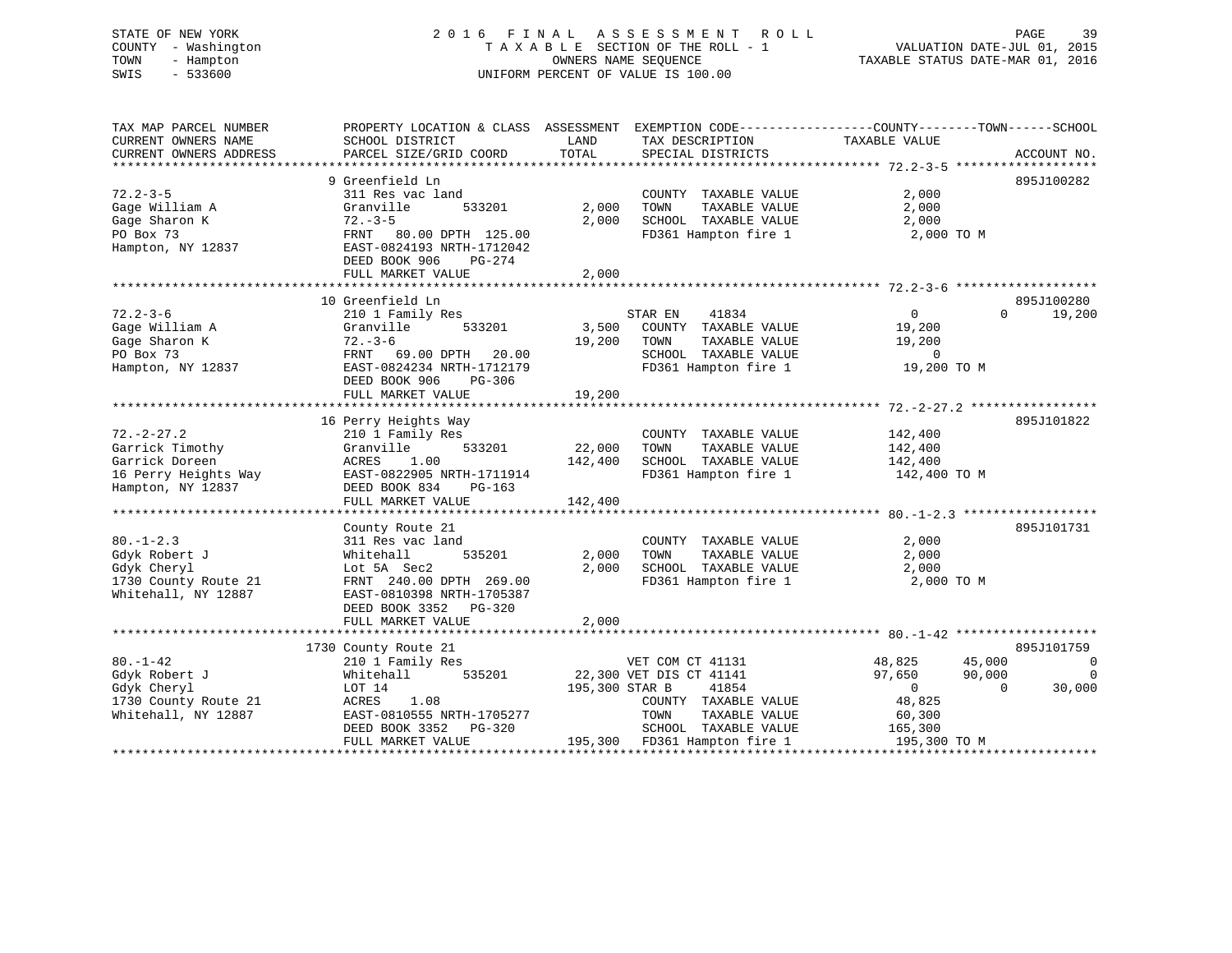# STATE OF NEW YORK 2 0 1 6 F I N A L A S S E S S M E N T R O L L PAGE 40 COUNTY - Washington T A X A B L E SECTION OF THE ROLL - 1 VALUATION DATE-JUL 01, 2015 TOWN - Hampton OWNERS NAME SEQUENCE TAXABLE STATUS DATE-MAR 01, 2016 SWIS - 533600 UNIFORM PERCENT OF VALUE IS 100.00UNIFORM PERCENT OF VALUE IS 100.00

| TAX MAP PARCEL NUMBER       | PROPERTY LOCATION & CLASS ASSESSMENT EXEMPTION CODE----------------COUNTY-------TOWN------SCHOOL |               |                                               |                                 |                                |
|-----------------------------|--------------------------------------------------------------------------------------------------|---------------|-----------------------------------------------|---------------------------------|--------------------------------|
| CURRENT OWNERS NAME         | SCHOOL DISTRICT                                                                                  | LAND          | TAX DESCRIPTION                               | TAXABLE VALUE                   |                                |
| CURRENT OWNERS ADDRESS      | PARCEL SIZE/GRID COORD                                                                           | TOTAL         | SPECIAL DISTRICTS                             |                                 | ACCOUNT NO.                    |
|                             | Hills Pond Rd                                                                                    |               |                                               |                                 | 895J100653                     |
| $71. - 1 - 14.3$            | 322 Rural vac>10                                                                                 |               | COUNTY TAXABLE VALUE                          | 20,500                          |                                |
| Gebig Elaine Living Trust   | Granville<br>533201                                                                              | 20,500        | TOWN<br>TAXABLE VALUE                         | 20,500                          |                                |
| Gebig Elaine Trustee        | ACRES 17.39                                                                                      | 20,500        | SCHOOL TAXABLE VALUE                          | 20,500                          |                                |
| PO Box 69                   | EAST-0816817 NRTH-1708762                                                                        |               | FD361 Hampton fire 1                          | 20,500 TO M                     |                                |
| Hampton, NY 12837           | DEED BOOK 2681 PG-96                                                                             |               |                                               |                                 |                                |
|                             | FULL MARKET VALUE                                                                                | 20,500        |                                               |                                 |                                |
|                             |                                                                                                  |               |                                               |                                 |                                |
|                             | 285 Hills Pond Rd                                                                                |               |                                               |                                 | 895J101728                     |
| $71. - 1 - 14.31$           | 210 1 Family Res - WTRFNT                                                                        |               | COUNTY TAXABLE VALUE                          | 166,900                         |                                |
| Gebig Richard Living Trust  | Granville<br>533201                                                                              | 14,800        | TAXABLE VALUE<br>TOWN                         | 166,900                         |                                |
| Gebig Richard E             | ACRES<br>1.48                                                                                    | 166,900       | SCHOOL TAXABLE VALUE                          | 166,900                         |                                |
| 285 Hills Pond Rd           | EAST-0815983 NRTH-1708345                                                                        |               | FD361 Hampton fire 1                          | 166,900 TO M                    |                                |
| PO Box 69                   | DEED BOOK 2677 PG-49                                                                             |               |                                               |                                 |                                |
| Hampton, NY 12837           | FULL MARKET VALUE                                                                                | 166,900       |                                               |                                 |                                |
|                             | 2269 County Route 18                                                                             |               |                                               |                                 |                                |
| $63. - 1 - 12.1$            | 240 Rural res                                                                                    |               | AG DIST<br>41720                              | 6,884                           | 6,884<br>6,884                 |
| Geear Jonathan B            | Granville<br>533201                                                                              | 46,000 STAR B | 41854                                         | $\overline{0}$                  | 30,000<br>$\Omega$             |
| Mayer Maria B               | ACRES 16.00                                                                                      |               | 205,300 COUNTY TAXABLE VALUE                  | 198,416                         |                                |
| PO Box 135                  | EAST-0817630 NRTH-1713460                                                                        |               | TAXABLE VALUE<br>TOWN                         | 198,416                         |                                |
| Hampton, NY 12837           | DEED BOOK 898<br>PG-106                                                                          |               | SCHOOL TAXABLE VALUE                          | 168,416                         |                                |
|                             | FULL MARKET VALUE                                                                                |               | 205,300 CA001 Cons agri dst 1                 | 198,416 TO                      |                                |
| MAY BE SUBJECT TO PAYMENT   |                                                                                                  |               | 6,884 EX                                      |                                 |                                |
| UNDER AGDIST LAW TIL 2020   |                                                                                                  |               | FD361 Hampton fire 1                          | 205,300 TO M                    |                                |
|                             |                                                                                                  |               |                                               |                                 |                                |
|                             | 2246 County Route 18                                                                             |               |                                               |                                 |                                |
| $63. - 1 - 12.2$            | 240 Rural res                                                                                    |               | AG DIST<br>41720                              | 9,417                           | 9,417<br>9,417                 |
| Geear Jonathan B            | Granville<br>533201                                                                              |               | 110,300 FOR 480A 47460                        | 45,724                          | 45,724<br>45,724               |
| Mayer Maria B<br>PO Box 135 | ACRES 101.42<br>EAST-0817487 NRTH-1711633                                                        | 217,200       | COUNTY TAXABLE VALUE<br>TOWN                  | 162,059<br>162,059              |                                |
| Hampton, NY 12837           | DEED BOOK 2337 PG-58                                                                             |               | TAXABLE VALUE<br>SCHOOL TAXABLE VALUE         | 162,059                         |                                |
|                             | FULL MARKET VALUE                                                                                |               | 217,200 CA001 Cons agri dst 1                 | 207,783 TO                      |                                |
| MAY BE SUBJECT TO PAYMENT   |                                                                                                  |               | 9,417 EX                                      |                                 |                                |
| UNDER RPTL480A UNTIL 2025   |                                                                                                  |               | FD361 Hampton fire 1                          | 217,200 TO M                    |                                |
|                             |                                                                                                  |               |                                               |                                 |                                |
|                             | 3231 State Route 22a                                                                             |               | 45 PCT OF VALUE USED FOR EXEMPTION PURPOSES   |                                 | 895J100081                     |
| $45. - 1 - 23$              | 280 Res Multiple                                                                                 |               | VET WAR C 41122                               | 32,812                          | $\mathbf{0}$<br>$\overline{0}$ |
| Genier Victor               | 533201<br>Granville                                                                              |               | 161,000 VET WAR T 41123                       | $\overline{0}$                  | $\mathbf 0$<br>27,000          |
| Genier Linda                | ACRES 257.50                                                                                     |               | 486,100 VET DIS C 41142                       | 32,812                          | $\Omega$<br>$\Omega$           |
| 1199 Bolger Rd              | EAST-0814858 NRTH-1729157                                                                        |               | VET DIS T 41143                               | $\mathbf{0}$                    | 32,812<br>$\Omega$             |
| Fair Haven, VT 05743        | DEED BOOK 3106 PG-265                                                                            |               | 41720<br>AG DIST                              | $\overline{0}$                  | $\Omega$<br>$\Omega$           |
|                             | FULL MARKET VALUE                                                                                | 486,100       | COUNTY TAXABLE VALUE                          | 420,476                         |                                |
| MAY BE SUBJECT TO PAYMENT   |                                                                                                  |               | TOWN<br>TAXABLE VALUE                         | 426,288                         |                                |
| UNDER AGDIST LAW TIL 2020   |                                                                                                  |               | SCHOOL TAXABLE VALUE                          | 486,100                         |                                |
|                             |                                                                                                  |               | CA001 Cons agri dst 1<br>FD361 Hampton fire 1 | 486,100 TO<br>486,100 TO M      |                                |
|                             |                                                                                                  |               |                                               | ******************************* |                                |
|                             |                                                                                                  |               |                                               |                                 |                                |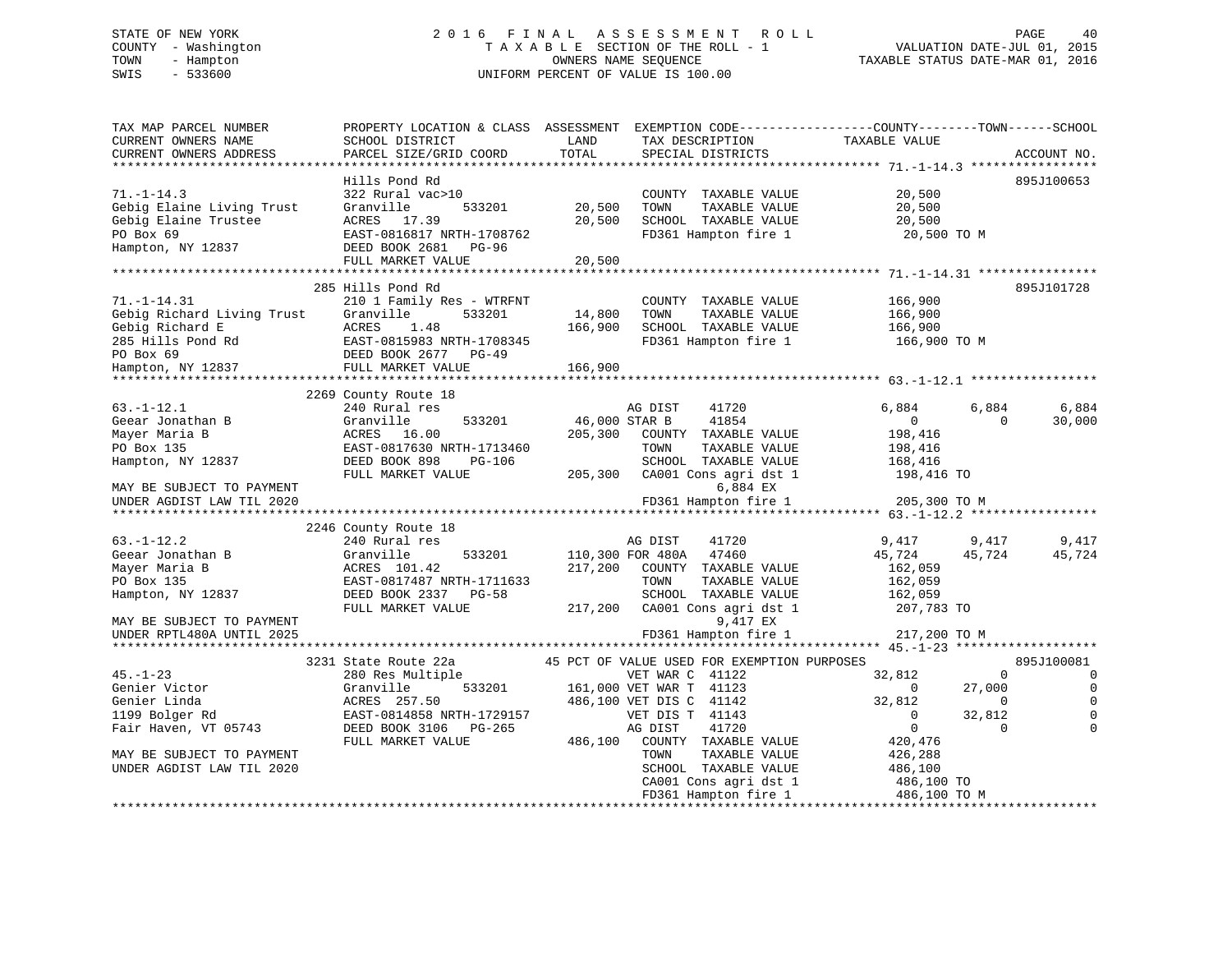# STATE OF NEW YORK 2 0 1 6 F I N A L A S S E S S M E N T R O L L PAGE 41 COUNTY - Washington T A X A B L E SECTION OF THE ROLL - 1 VALUATION DATE-JUL 01, 2015 TOWN - Hampton OWNERS NAME SEQUENCE TAXABLE STATUS DATE-MAR 01, 2016 SWIS - 533600 UNIFORM PERCENT OF VALUE IS 100.00

| TAX MAP PARCEL NUMBER<br>CURRENT OWNERS NAME<br>CURRENT OWNERS ADDRESS                     | PROPERTY LOCATION & CLASS ASSESSMENT EXEMPTION CODE----------------COUNTY-------TOWN------SCHOOL<br>SCHOOL DISTRICT<br>PARCEL SIZE/GRID COORD               | LAND<br>TOTAL              | TAX DESCRIPTION<br>SPECIAL DISTRICTS                                                                                   | TAXABLE VALUE                                          | ACCOUNT NO. |
|--------------------------------------------------------------------------------------------|-------------------------------------------------------------------------------------------------------------------------------------------------------------|----------------------------|------------------------------------------------------------------------------------------------------------------------|--------------------------------------------------------|-------------|
|                                                                                            |                                                                                                                                                             |                            |                                                                                                                        |                                                        |             |
| $54. - 1 - 2$<br>Genier Victor<br>Genier Linda<br>1199 Bolger Rd<br>Fair Haven, VT 05743   | State Route 22A OFF<br>322 Rural vac>10<br>Granville<br>533201<br>ACRES<br>22.00<br>EAST-0818308 NRTH-1728003<br>DEED BOOK 3109 PG-303<br>FULL MARKET VALUE | 10,500<br>10,500<br>10,500 | COUNTY TAXABLE VALUE<br>TAXABLE VALUE<br>TOWN<br>SCHOOL TAXABLE VALUE<br>CA001 Cons agri dst 1<br>FD361 Hampton fire 1 | 10,500<br>10,500<br>10,500<br>10,500 TO<br>10,500 TO M | 895J100143  |
|                                                                                            |                                                                                                                                                             |                            |                                                                                                                        |                                                        |             |
| $54. - 1 - 3.3$<br>Genier Victor<br>Genier Linda<br>1199 Bolger Rd<br>Fair Haven, VT 05743 | State Route 22A OFF<br>314 Rural vac<10<br>533201<br>Granville<br>ACRES<br>7.67<br>EAST-0819160 NRTH-1727453<br>DEED BOOK 3106 PG-265                       | 16,500<br>16,500           | COUNTY TAXABLE VALUE<br>TAXABLE VALUE<br>TOWN<br>SCHOOL TAXABLE VALUE<br>FD361 Hampton fire 1                          | 16,500<br>16,500<br>16,500<br>16,500 TO M              |             |
|                                                                                            | FULL MARKET VALUE                                                                                                                                           | 16,500                     |                                                                                                                        |                                                        |             |
| $54. - 1 - 14.6$                                                                           | State Route 22A OFF<br>323 Vacant rural                                                                                                                     |                            | COUNTY TAXABLE VALUE                                                                                                   | 21,000                                                 |             |
| Genier Victor<br>Genier Linda<br>1199 Bolger Rd                                            | Granville<br>533201<br>ACRES<br>43.95<br>EAST-0817065 NRTH-1727502                                                                                          | 21,000<br>21,000           | TOWN<br>TAXABLE VALUE<br>SCHOOL TAXABLE VALUE<br>FD361 Hampton fire 1                                                  | 21,000<br>21,000<br>21,000 TO M                        |             |
| Fair Haven, VT 05743                                                                       | DEED BOOK 3106 PG-265<br>FULL MARKET VALUE                                                                                                                  | 21,000                     |                                                                                                                        |                                                        |             |
|                                                                                            |                                                                                                                                                             |                            |                                                                                                                        |                                                        |             |
| $80. - 1 - 16$<br>Gereg Matthew J<br>Fowler Wendyann C<br>c/o Wendy Fowler<br>361 Field St | 25 Hampton Heights Way<br>260 Seasonal res<br>Granville<br>533201<br>5.01<br>ACRES<br>EAST-0811356 NRTH-1702010<br>DEED BOOK 3393 PG-221                    | 35,000<br>71,700           | COUNTY TAXABLE VALUE<br>TAXABLE VALUE<br>TOWN<br>SCHOOL TAXABLE VALUE<br>FD361 Hampton fire 1                          | 71,700<br>71,700<br>71,700<br>71,700 TO M              | 895J100605  |
| Naugatuck, CT 06770                                                                        | FULL MARKET VALUE                                                                                                                                           | 71,700                     |                                                                                                                        |                                                        |             |
|                                                                                            | Hills Pond Rd                                                                                                                                               |                            |                                                                                                                        |                                                        | 895J100656  |
| $71. - 1 - 23.3$<br>Glickstein Jerome M<br>711 Old Bethlehem Rd<br>Quakertown, PA 18951    | 322 Rural vac>10<br>Granville<br>533201<br>ACRES<br>2.00<br>EAST-0813708 NRTH-1711175<br>DEED BOOK 2910<br><b>PG-109</b><br>FULL MARKET VALUE               | 6,500<br>6,500<br>6,500    | COUNTY TAXABLE VALUE<br>TAXABLE VALUE<br>TOWN<br>SCHOOL TAXABLE VALUE<br>FD361 Hampton fire 1                          | 6,500<br>6,500<br>6,500<br>6,500 TO M                  |             |
|                                                                                            |                                                                                                                                                             |                            |                                                                                                                        |                                                        |             |
| $71. - 1 - 23.9$<br>Glickstein Jerome M<br>711 Old Bethlehem Rd                            | 395 Hills Pond Rd<br>240 Rural res<br>533201<br>Granville<br>Sub Div Lot 2                                                                                  | 84,100<br>260,400          | COUNTY TAXABLE VALUE<br>TOWN<br>TAXABLE VALUE<br>SCHOOL TAXABLE VALUE                                                  | 260,400<br>260,400<br>260,400                          |             |
| Quakertown, PA 18951                                                                       | 53.32<br>ACRES<br>EAST-0813662 NRTH-1710038<br>DEED BOOK 2910<br>PG-109<br>FULL MARKET VALUE                                                                | 260,400                    | FD361 Hampton fire 1                                                                                                   | 260,400 TO M                                           |             |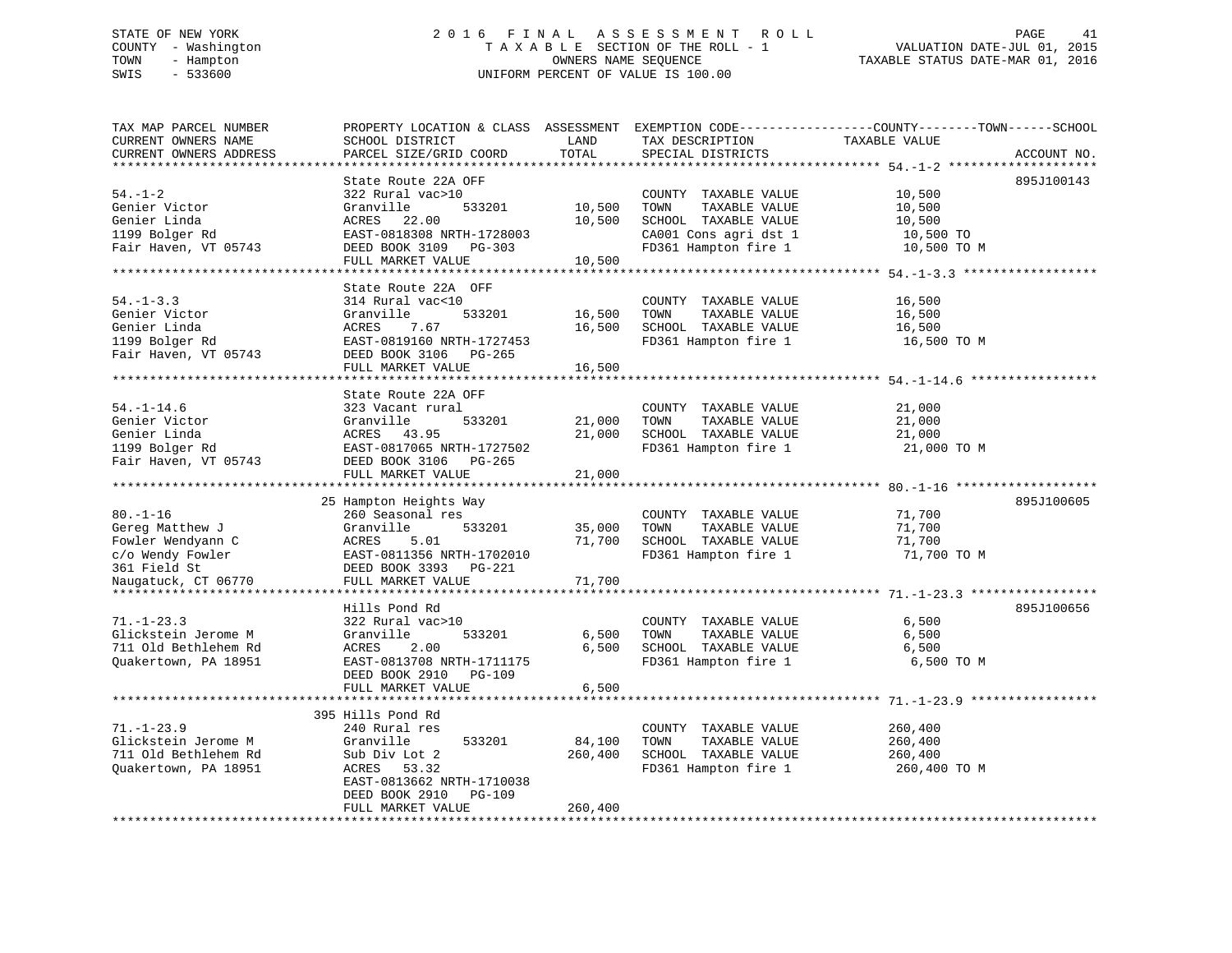| STATE OF NEW YORK<br>COUNTY - Washington<br>- Hampton<br>TOWN<br>SWIS<br>$-533600$ |                                                                                                                    |              | 2016 FINAL ASSESSMENT ROLL<br>TAXABLE SECTION OF THE ROLL - 1<br>OWNERS NAME SEOUENCE<br>UNIFORM PERCENT OF VALUE IS 100.00 | VALUATION DATE-JUL 01, 2015<br>TAXABLE STATUS DATE-MAR 01, 2016 | PAGE<br>42             |
|------------------------------------------------------------------------------------|--------------------------------------------------------------------------------------------------------------------|--------------|-----------------------------------------------------------------------------------------------------------------------------|-----------------------------------------------------------------|------------------------|
| TAX MAP PARCEL NUMBER<br>CURRENT OWNERS NAME                                       | PROPERTY LOCATION & CLASS ASSESSMENT EXEMPTION CODE---------------COUNTY-------TOWN------SCHOOL<br>SCHOOL DISTRICT | LAND         | TAX DESCRIPTION                                                                                                             | TAXABLE VALUE                                                   |                        |
| CURRENT OWNERS ADDRESS                                                             | PARCEL SIZE/GRID COORD                                                                                             | TOTAL        | SPECIAL DISTRICTS                                                                                                           |                                                                 | ACCOUNT NO.            |
|                                                                                    |                                                                                                                    |              |                                                                                                                             |                                                                 |                        |
|                                                                                    | 399 Hills Pond Rd                                                                                                  |              |                                                                                                                             |                                                                 |                        |
| $71. - 1 - 23.10$                                                                  | 240 Rural res                                                                                                      |              | COUNTY TAXABLE VALUE                                                                                                        | 207,500                                                         |                        |
| Glickstein Jerome M                                                                | Granville<br>533201                                                                                                | 104,000      | TOWN<br>TAXABLE VALUE                                                                                                       | 207,500                                                         |                        |
| 711 Old Bethlehem Rd                                                               | Sub Div Lot 3                                                                                                      | 207,500      | SCHOOL TAXABLE VALUE                                                                                                        | 207,500                                                         |                        |
| Quakertown, PA 18951                                                               | ACRES 98.56                                                                                                        |              | FD361 Hampton fire 1                                                                                                        | 207,500 TO M                                                    |                        |
|                                                                                    | EAST-0812727 NRTH-1710745                                                                                          |              |                                                                                                                             |                                                                 |                        |
|                                                                                    | DEED BOOK 2910<br>PG-109<br>FULL MARKET VALUE                                                                      | 207,500      |                                                                                                                             |                                                                 |                        |
|                                                                                    |                                                                                                                    | ************ |                                                                                                                             |                                                                 |                        |
|                                                                                    | LOT 8 Faesh Pat                                                                                                    |              |                                                                                                                             |                                                                 | 895J100295             |
| $71. - 1 - 26$                                                                     | 910 Priv forest                                                                                                    |              | COUNTY TAXABLE VALUE                                                                                                        | 13,600                                                          |                        |
| Glickstein Jerome M                                                                | Granville<br>533201                                                                                                | 13,600       | TOWN<br>TAXABLE VALUE                                                                                                       | 13,600                                                          |                        |
| 711 Old Bethlehem Rd                                                               | ACRES 30.33                                                                                                        | 13,600       | SCHOOL TAXABLE VALUE                                                                                                        | 13,600                                                          |                        |
| Quakertown, PA 18951                                                               | EAST-0813304 NRTH-1708146                                                                                          |              | FD361 Hampton fire 1                                                                                                        | 13,600 TO M                                                     |                        |
|                                                                                    | DEED BOOK 2910 PG-109                                                                                              |              |                                                                                                                             |                                                                 |                        |
|                                                                                    | FULL MARKET VALUE                                                                                                  | 13,600       |                                                                                                                             |                                                                 |                        |
|                                                                                    | County Route 21                                                                                                    |              |                                                                                                                             |                                                                 | 895J101732             |
| $80. - 1 - 2.6$                                                                    | 314 Rural vac<10                                                                                                   |              | COUNTY TAXABLE VALUE                                                                                                        | 26,500                                                          |                        |
| Goodman Cheryl                                                                     | Whitehall<br>535201                                                                                                | 26,500       | TOWN<br>TAXABLE VALUE                                                                                                       | 26,500                                                          |                        |
| 1783 County Route 21                                                               | ACRES<br>5.10                                                                                                      | 26,500       | SCHOOL TAXABLE VALUE                                                                                                        | 26,500                                                          |                        |
| Whitehall, NY 12887                                                                | EAST-0809087 NRTH-1706407                                                                                          |              | FD361 Hampton fire 1                                                                                                        | 26,500 TO M                                                     |                        |
|                                                                                    | DEED BOOK 2996 PG-198                                                                                              |              |                                                                                                                             |                                                                 |                        |
|                                                                                    | FULL MARKET VALUE                                                                                                  | 26,500       |                                                                                                                             |                                                                 |                        |
|                                                                                    |                                                                                                                    |              |                                                                                                                             |                                                                 |                        |
|                                                                                    | 1783 County Route 21                                                                                               |              |                                                                                                                             |                                                                 | 895J101733<br>$\Omega$ |
| $80. - 1 - 2.7$<br>Goodman Cheryl                                                  | 210 1 Family Res<br>Whitehall<br>535201                                                                            | 35,100       | 41854<br>STAR B<br>COUNTY TAXABLE VALUE                                                                                     | $\overline{0}$<br>94,400                                        | 30,000                 |
| 1783 County Route 21                                                               | ACRES<br>5.10                                                                                                      | 94,400       | TAXABLE VALUE<br>TOWN                                                                                                       | 94,400                                                          |                        |
| Whitehall, NY 12887                                                                | EAST-0809186 NRTH-1706109                                                                                          |              | SCHOOL TAXABLE VALUE                                                                                                        | 64,400                                                          |                        |
|                                                                                    | DEED BOOK 2996 PG-198                                                                                              |              | FD361 Hampton fire 1                                                                                                        | 94,400 TO M                                                     |                        |
|                                                                                    | FULL MARKET VALUE                                                                                                  | 94,400       |                                                                                                                             |                                                                 |                        |
|                                                                                    |                                                                                                                    |              |                                                                                                                             |                                                                 |                        |
|                                                                                    | Roberts Ln OFF                                                                                                     |              |                                                                                                                             |                                                                 | 895J100233             |
| $53. -1 - 4.1$                                                                     | 910 Priv forest                                                                                                    |              | FOR 480A 47460                                                                                                              | 57,720<br>57,720                                                | 57,720                 |
| Goodrich Mark D                                                                    | Granville<br>533201                                                                                                | 76,800       | COUNTY TAXABLE VALUE                                                                                                        | 19,080                                                          |                        |
| Goodrich Patricia A                                                                | Forest Tax 3222/7                                                                                                  | 76,800       | TAXABLE VALUE<br>TOWN                                                                                                       | 19,080                                                          |                        |
| 149 Roberts Ln                                                                     | ACRES 262.70                                                                                                       |              | SCHOOL TAXABLE VALUE                                                                                                        | 19,080                                                          |                        |
| Hampton, NY 12837                                                                  | EAST-0814758 NRTH-1725240<br>DEED BOOK 569<br>PG-244                                                               |              | CA001 Cons agri dst 1<br>FD361 Hampton fire 1                                                                               | 76,800 TO<br>76,800 TO M                                        |                        |
| MAY BE SUBJECT TO PAYMENT                                                          | FULL MARKET VALUE                                                                                                  | 76,800       |                                                                                                                             |                                                                 |                        |
| UNDER RPTL480A UNTIL 2025                                                          |                                                                                                                    |              |                                                                                                                             |                                                                 |                        |
|                                                                                    |                                                                                                                    |              |                                                                                                                             |                                                                 |                        |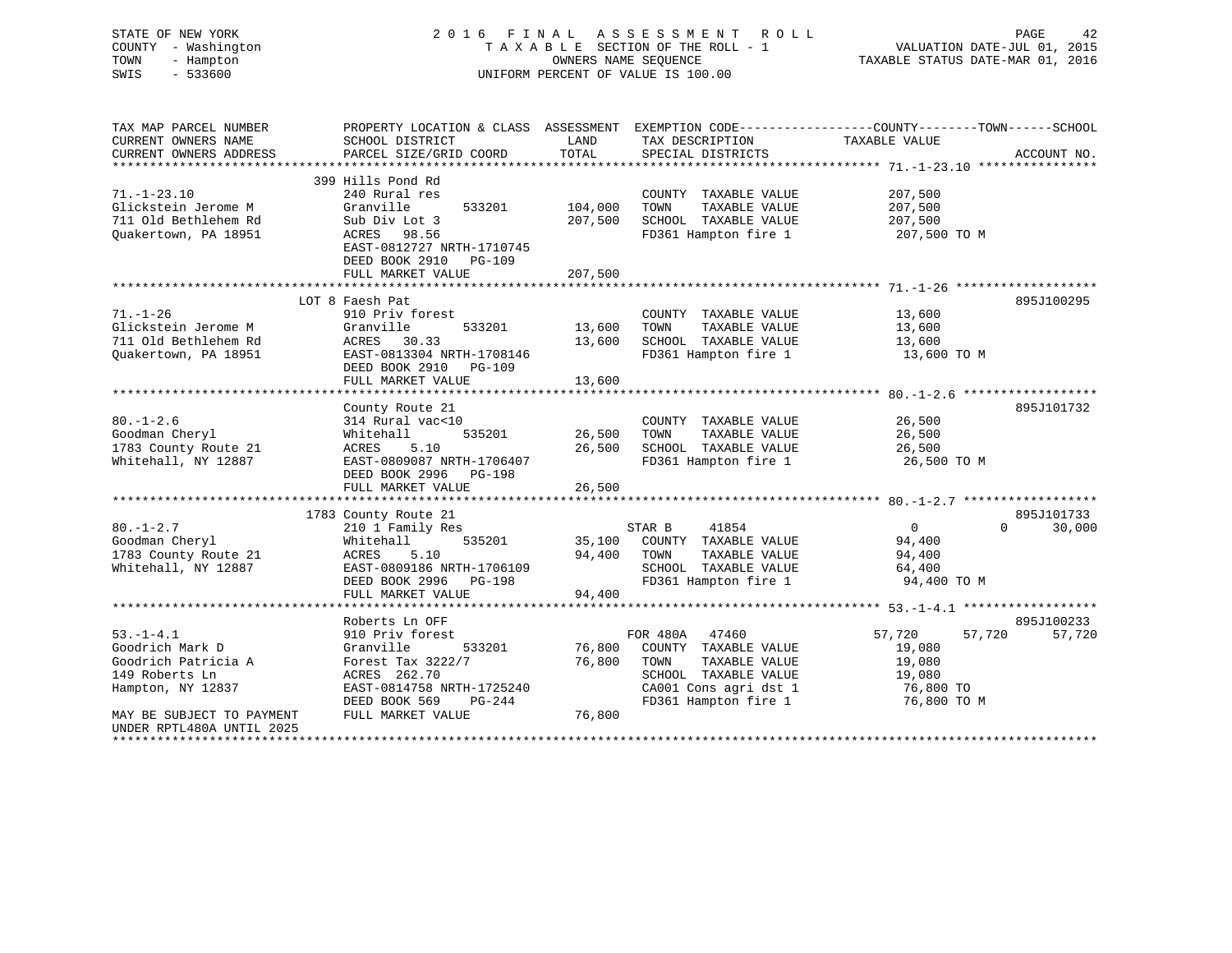# STATE OF NEW YORK 2 0 1 6 F I N A L A S S E S S M E N T R O L L PAGE 43 COUNTY - Washington T A X A B L E SECTION OF THE ROLL - 1 VALUATION DATE-JUL 01, 2015 TOWN - Hampton OWNERS NAME SEQUENCE TAXABLE STATUS DATE-MAR 01, 2016 SWIS - 533600 UNIFORM PERCENT OF VALUE IS 100.00

| TAX MAP PARCEL NUMBER  | PROPERTY LOCATION & CLASS ASSESSMENT EXEMPTION CODE----------------COUNTY-------TOWN-----SCHOOL |                |                                              |                         |          |                              |
|------------------------|-------------------------------------------------------------------------------------------------|----------------|----------------------------------------------|-------------------------|----------|------------------------------|
| CURRENT OWNERS NAME    | SCHOOL DISTRICT                                                                                 | LAND           | TAX DESCRIPTION                              | TAXABLE VALUE           |          |                              |
| CURRENT OWNERS ADDRESS | PARCEL SIZE/GRID COORD                                                                          | TOTAL          | SPECIAL DISTRICTS                            |                         |          | ACCOUNT NO.                  |
|                        |                                                                                                 |                |                                              |                         |          |                              |
|                        | 149 Roberts Ln                                                                                  |                |                                              |                         |          | 895J100406                   |
| $53. - 1 - 4.4$        | 210 1 Family Res                                                                                |                | STAR B<br>41854                              | $\mathbf{0}$            | $\Omega$ | 30,000                       |
| Goodrich Mark D        | Granville<br>533201                                                                             | 37,700         | COUNTY TAXABLE VALUE                         | 188,300                 |          |                              |
| Goodrich Patricia A    | ACRES<br>7.70                                                                                   | 188,300        | TOWN<br>TAXABLE VALUE                        | 188,300                 |          |                              |
| 149 Roberts Ln         | EAST-0816256 NRTH-1723939<br>DEED BOOK 480<br>PG-1060                                           |                | SCHOOL TAXABLE VALUE<br>FD361 Hampton fire 1 | 158,300<br>188,300 TO M |          |                              |
| Hampton, NY 12837      | FULL MARKET VALUE                                                                               | 188,300        |                                              |                         |          |                              |
|                        |                                                                                                 |                |                                              |                         |          |                              |
|                        | Roberts Ln                                                                                      |                |                                              |                         |          | 895J100709                   |
| $53. - 1 - 4.6$        | 314 Rural vac<10                                                                                |                | COUNTY TAXABLE VALUE                         | 16,500                  |          |                              |
| Goodrich Mark D        | 533201<br>Granville                                                                             | 16,500         | TOWN<br>TAXABLE VALUE                        | 16,500                  |          |                              |
| Goodrich Patricia A    | 5.80<br>ACRES                                                                                   | 16,500         | SCHOOL TAXABLE VALUE                         | 16,500                  |          |                              |
| 149 Roberts Ln         | EAST-0816567 NRTH-1724287                                                                       |                | FD361 Hampton fire 1                         | 16,500 TO M             |          |                              |
| Hampton, NY 12837      | DEED BOOK 517<br>$PG-40$                                                                        |                |                                              |                         |          |                              |
|                        | FULL MARKET VALUE                                                                               | 16,500         |                                              |                         |          |                              |
|                        |                                                                                                 |                |                                              |                         |          |                              |
|                        | 1569 County Route 11                                                                            |                |                                              |                         |          | 895J100089                   |
| $38. - 1 - 16$         | 210 1 Family Res                                                                                |                | STAR B<br>41854                              | 0                       | $\Omega$ | 30,000                       |
| Gosselin Brian         | 535201<br>Whitehall                                                                             |                | 19,500 COUNTY TAXABLE VALUE                  | 48,000                  |          |                              |
| 1569 County Route 11   | FRNT 100.00 DPTH 208.00                                                                         | 48,000         | TOWN<br>TAXABLE VALUE                        | 48,000                  |          |                              |
| Whitehall, NY 12887    | EAST-0806133 NRTH-1737196                                                                       |                | SCHOOL TAXABLE VALUE                         | 18,000                  |          |                              |
|                        | DEED BOOK 903<br>PG-259                                                                         |                | FD362 Hampton fire 2                         | 48,000 TO M             |          |                              |
|                        | FULL MARKET VALUE                                                                               | 48,000         |                                              |                         |          |                              |
|                        |                                                                                                 |                |                                              |                         |          |                              |
| $38. - 1 - 15.2$       | 1575 County Route 11<br>270 Mfg housing                                                         |                | CW_10_VET/ 41151                             | 6,200                   | 6,200    | 895J101813<br>$\overline{0}$ |
| Gosselin Eileen        | Whitehall<br>535201                                                                             | 27,900 STAR EN | 41834                                        | $\Omega$                | $\Omega$ | 62,000                       |
| 1575 County Route 11   | $888 - 1$                                                                                       | 62,000         | COUNTY TAXABLE VALUE                         | 55,800                  |          |                              |
| Whitehall, NY 12887    | 2.80<br>ACRES                                                                                   |                | TOWN<br>TAXABLE VALUE                        | 55,800                  |          |                              |
|                        | EAST-0806376 NRTH-1737330                                                                       |                | SCHOOL TAXABLE VALUE                         | $\overline{0}$          |          |                              |
|                        | DEED BOOK 630<br>$PG-51$                                                                        |                | FD362 Hampton fire 2                         | 62,000 TO M             |          |                              |
|                        | FULL MARKET VALUE                                                                               | 62,000         |                                              |                         |          |                              |
|                        |                                                                                                 |                |                                              |                         |          |                              |
|                        | Vladyka Woods Rd                                                                                |                |                                              |                         |          | 895J101795                   |
| $38. - 1 - 15.1$       | 311 Res vac land                                                                                |                | COUNTY TAXABLE VALUE                         | 9,500                   |          |                              |
| Gosselin Russell J     | Whitehall<br>535201                                                                             | 9,500          | TOWN<br>TAXABLE VALUE                        | 9,500                   |          |                              |
| Gosselin Linda L       | FRNT 251.00 DPTH 147.00                                                                         | 9,500          | SCHOOL TAXABLE VALUE                         | 9,500                   |          |                              |
| 46 LeClaire Rd         | EAST-0806015 NRTH-1737174                                                                       |                | FD362 Hampton fire 2                         | 9,500 TO M              |          |                              |
| Clemons, NY 12819      | DEED BOOK 595<br>$PG-39$                                                                        |                |                                              |                         |          |                              |
|                        | FULL MARKET VALUE                                                                               | 9,500          |                                              |                         |          |                              |
|                        |                                                                                                 |                |                                              |                         |          |                              |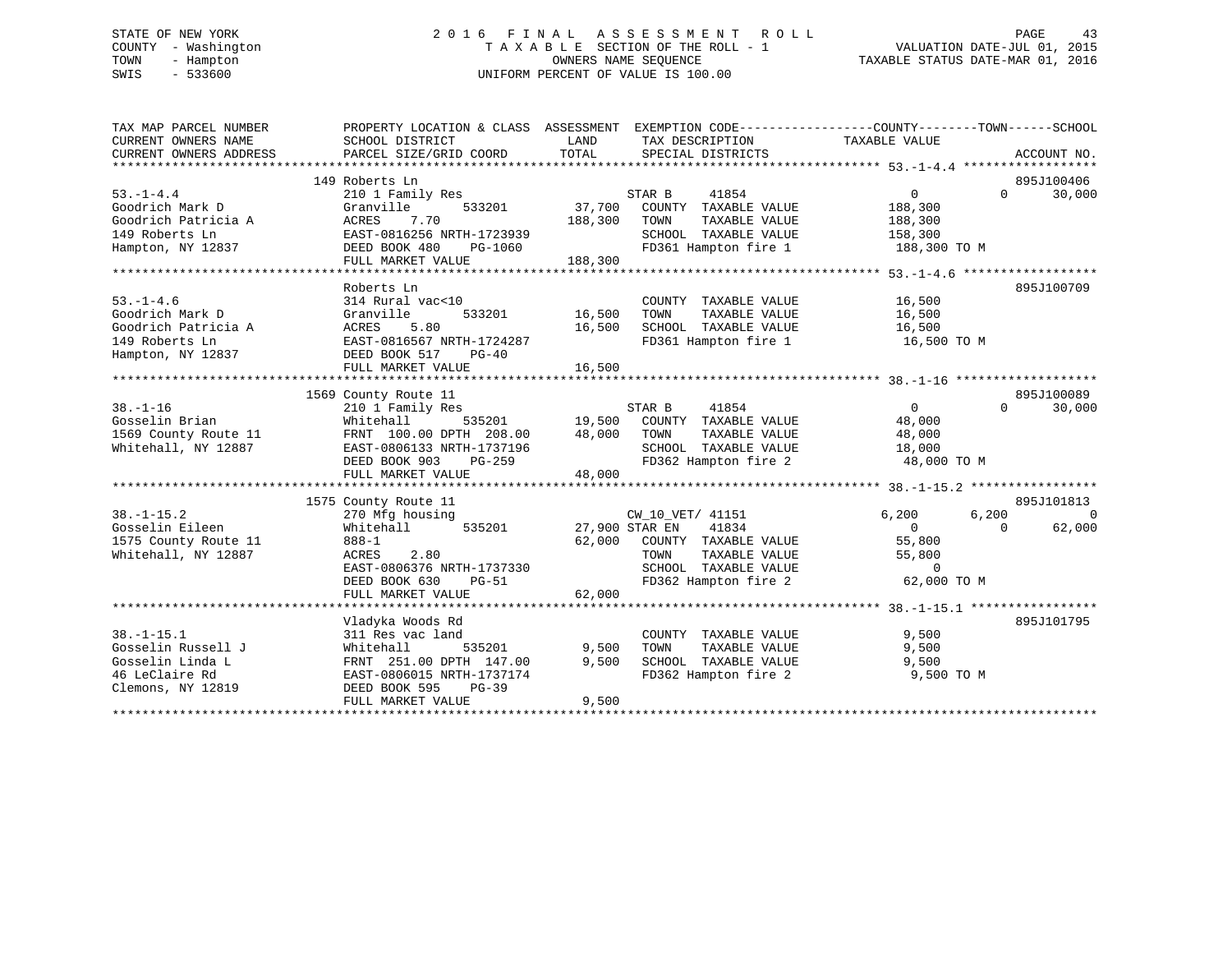# STATE OF NEW YORK 2 0 1 6 F I N A L A S S E S S M E N T R O L L PAGE 44 COUNTY - Washington T A X A B L E SECTION OF THE ROLL - 1 VALUATION DATE-JUL 01, 2015 TOWN - Hampton OWNERS NAME SEQUENCE TAXABLE STATUS DATE-MAR 01, 2016 SWIS - 533600 UNIFORM PERCENT OF VALUE IS 100.00

| TAX MAP PARCEL NUMBER<br>CURRENT OWNERS NAME<br>CURRENT OWNERS ADDRESS                               | PROPERTY LOCATION & CLASS ASSESSMENT EXEMPTION CODE----------------COUNTY-------TOWN------SCHOOL<br>SCHOOL DISTRICT<br>PARCEL SIZE/GRID COORD | LAND<br>TOTAL              | TAX DESCRIPTION<br>SPECIAL DISTRICTS                                                                             | TAXABLE VALUE                                               | ACCOUNT NO.                      |
|------------------------------------------------------------------------------------------------------|-----------------------------------------------------------------------------------------------------------------------------------------------|----------------------------|------------------------------------------------------------------------------------------------------------------|-------------------------------------------------------------|----------------------------------|
|                                                                                                      |                                                                                                                                               |                            |                                                                                                                  |                                                             |                                  |
| $62. - 1 - 32.1$<br>Goyette Lloyd F<br>Goyette Cindy L<br>155 Hickey Rd<br>Hampton, NY 12837         | 155 Hickey Rd<br>270 Mfg housing<br>533201<br>Granville<br>ACRES<br>5.00<br>EAST-0813707 NRTH-1717588<br>DEED BOOK 505<br>PG-1059             | 35,000<br>65,500           | STAR B<br>41854<br>COUNTY TAXABLE VALUE<br>TOWN<br>TAXABLE VALUE<br>SCHOOL TAXABLE VALUE<br>FD361 Hampton fire 1 | $\overline{0}$<br>65,500<br>65,500<br>35,500<br>65,500 TO M | 895J100703<br>$\Omega$<br>30,000 |
|                                                                                                      | FULL MARKET VALUE                                                                                                                             | 65,500                     |                                                                                                                  |                                                             |                                  |
|                                                                                                      |                                                                                                                                               |                            |                                                                                                                  |                                                             |                                  |
| $53. - 1 - 7.12$<br>Grady Patricia<br>22123 Wolf Ridge Rd<br>Killeen, TX 76549                       | 273 Hickey Rd<br>210 1 Family Res<br>Granville<br>533201<br>ACRES<br>6.52<br>EAST-0814350 NRTH-1720451<br>DEED BOOK 503<br>PG-532             | 36,500<br>162,100          | COUNTY TAXABLE VALUE<br>TAXABLE VALUE<br>TOWN<br>SCHOOL TAXABLE VALUE<br>FD361 Hampton fire 1                    | 162,100<br>162,100<br>162,100<br>162,100 TO M               | 895J100640                       |
|                                                                                                      | FULL MARKET VALUE                                                                                                                             | 162,100                    |                                                                                                                  |                                                             |                                  |
| $81. - 1 - 36$<br>Graham Keith<br>166 Route 106<br>Perkinsville, VT 05151                            | 62 Rainbow Way<br>260 Seasonal res<br>Granville<br>533201<br>ACRES<br>4.10<br>EAST-0817397 NRTH-1702002                                       | 32,100<br>45,400           | COUNTY TAXABLE VALUE<br>TOWN<br>TAXABLE VALUE<br>SCHOOL TAXABLE VALUE<br>FD361 Hampton fire 1                    | 45,400<br>45,400<br>45,400<br>45,400 TO M                   | 895J100597                       |
|                                                                                                      | DEED BOOK 2488 PG-177<br>FULL MARKET VALUE                                                                                                    | 45,400                     |                                                                                                                  |                                                             |                                  |
|                                                                                                      | State Route 22A OFF                                                                                                                           |                            |                                                                                                                  |                                                             | 895J100092                       |
| $72. - 2 - 10$<br>Green Mountain College<br>Poultney, VT 05764                                       | 314 Rural vac<10<br>Granville<br>533201<br>ACRES<br>3.70<br>EAST-0824364 NRTH-1709322<br>FULL MARKET VALUE                                    | 12,500<br>12,500<br>12,500 | COUNTY TAXABLE VALUE<br>TOWN<br>TAXABLE VALUE<br>SCHOOL TAXABLE VALUE<br>FD361 Hampton fire 1                    | 12,500<br>12,500<br>12,500<br>12,500 TO M                   |                                  |
|                                                                                                      |                                                                                                                                               |                            |                                                                                                                  |                                                             |                                  |
| $72. - 2 - 11$<br>Green Mountain College<br>Poultney, VT 05764                                       | Staso Ln<br>314 Rural vac<10<br>Granville<br>533201<br>ACRES<br>1.90<br>EAST-0824245 NRTH-1708162<br>FULL MARKET VALUE                        | 6,500<br>6,500<br>6,500    | COUNTY TAXABLE VALUE<br>TAXABLE VALUE<br>TOWN<br>SCHOOL TAXABLE VALUE<br>FD361 Hampton fire 1                    | 6,500<br>6,500<br>6,500<br>6,500 TO M                       | 895J100530                       |
|                                                                                                      |                                                                                                                                               |                            |                                                                                                                  |                                                             |                                  |
| $72. - 2 - 12.1$<br>Greene James C<br>Attn: Bernard Greene<br>972 Granville St<br>Poultney, VT 05764 | County Route 20<br>322 Rural vac>10<br>Granville<br>533201<br>17 Ad<br>ACRES<br>11.90<br>EAST-0824016 NRTH-1706192                            | 5,500<br>5,500             | COUNTY TAXABLE VALUE<br>TAXABLE VALUE<br>TOWN<br>SCHOOL TAXABLE VALUE<br>FD361 Hampton fire 1                    | 5,500<br>5,500<br>5,500<br>5,500 TO M                       | 895J101817                       |
|                                                                                                      | DEED BOOK 863<br>PG-284<br>FULL MARKET VALUE                                                                                                  | 5,500                      |                                                                                                                  |                                                             |                                  |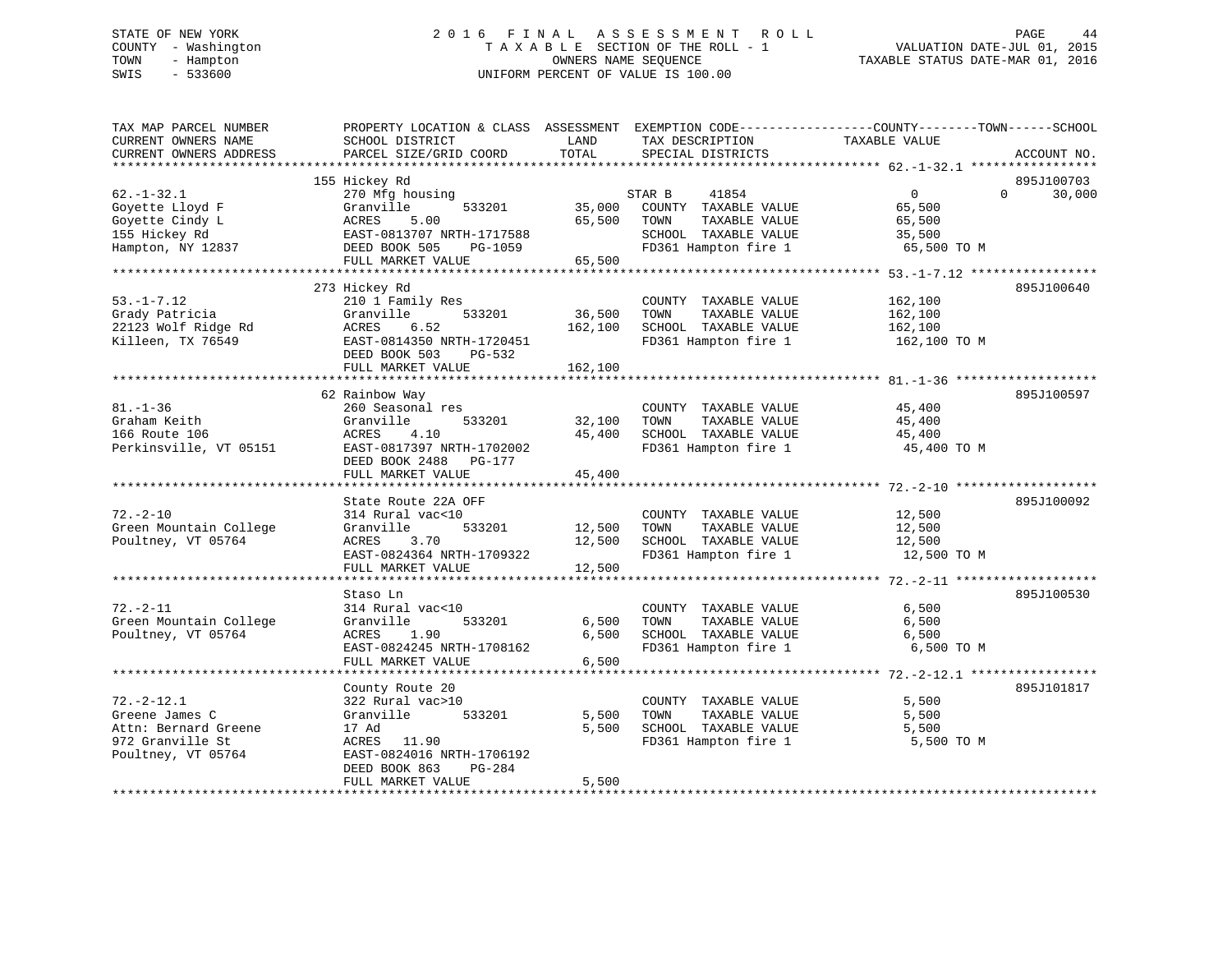# STATE OF NEW YORK 2 0 1 6 F I N A L A S S E S S M E N T R O L L PAGE 45 COUNTY - Washington T A X A B L E SECTION OF THE ROLL - 1 VALUATION DATE-JUL 01, 2015 TOWN - Hampton OWNERS NAME SEQUENCE TAXABLE STATUS DATE-MAR 01, 2016 SWIS - 533600 UNIFORM PERCENT OF VALUE IS 100.00

| TAX MAP PARCEL NUMBER<br>CURRENT OWNERS NAME<br>CURRENT OWNERS ADDRESS<br>*********************** | PROPERTY LOCATION & CLASS ASSESSMENT EXEMPTION CODE----------------COUNTY-------TOWN------SCHOOL<br>SCHOOL DISTRICT<br>PARCEL SIZE/GRID COORD | LAND<br>TOTAL | TAX DESCRIPTION<br>SPECIAL DISTRICTS | TAXABLE VALUE            | ACCOUNT NO.             |
|---------------------------------------------------------------------------------------------------|-----------------------------------------------------------------------------------------------------------------------------------------------|---------------|--------------------------------------|--------------------------|-------------------------|
|                                                                                                   | 1518 Carlton Rd                                                                                                                               |               |                                      |                          |                         |
| $45. - 1 - 5.5$                                                                                   | 270 Mfg housing                                                                                                                               |               | VET COM C 41132                      | 34,525                   | $\mathbf 0$             |
| Gregorio Francisco A                                                                              | Whitehall<br>535201                                                                                                                           |               | 35,000 VET COM T 41133               | 34,525<br>$\Omega$       |                         |
| Gregorio Susan G                                                                                  | Lot 5                                                                                                                                         |               | 138,100 VET DIS C 41142              | 41,430                   | $\Omega$<br>$\mathbf 0$ |
| 1518 Carlton Rd                                                                                   | ACRES<br>5.01 BANK<br>26                                                                                                                      |               | VET DIS T 41143                      | 41,430<br>$\overline{0}$ | $\Omega$                |
|                                                                                                   | EAST-0804885 NRTH-1733917                                                                                                                     |               | 41834                                | $\overline{0}$           | $\Omega$                |
| Whitehall, NY 12887                                                                               |                                                                                                                                               |               | STAR EN                              |                          | 65,300                  |
|                                                                                                   | DEED BOOK 2684 PG-300                                                                                                                         |               | COUNTY TAXABLE VALUE                 | 62,145                   |                         |
|                                                                                                   | FULL MARKET VALUE                                                                                                                             | 138,100       | TOWN<br>TAXABLE VALUE                | 62,145                   |                         |
|                                                                                                   |                                                                                                                                               |               | SCHOOL TAXABLE VALUE                 | 72,800                   |                         |
|                                                                                                   |                                                                                                                                               |               | FD362 Hampton fire 2                 | 138,100 TO M             |                         |
|                                                                                                   |                                                                                                                                               |               |                                      |                          |                         |
|                                                                                                   | 228 Carvers Falls Rd                                                                                                                          |               |                                      |                          | 895J101763              |
| $38. - 1 - 2.2$                                                                                   | 210 1 Family Res                                                                                                                              |               | 41854<br>STAR B                      | $\overline{0}$           | $\Omega$<br>30,000      |
| Grenier Jeffery S                                                                                 | 535201<br>Whitehall                                                                                                                           | 29,000        | COUNTY TAXABLE VALUE                 | 130,600                  |                         |
| 228 Carvers Falls Rd                                                                              | 3.15<br>ACRES                                                                                                                                 | 130,600       | TOWN<br>TAXABLE VALUE                | 130,600                  |                         |
| Whitehall, NY 12887                                                                               | EAST-0805425 NRTH-1744719                                                                                                                     |               | SCHOOL TAXABLE VALUE                 | 100,600                  |                         |
|                                                                                                   | DEED BOOK 2799 PG-113                                                                                                                         |               | FD362 Hampton fire 2                 | 130,600 TO M             |                         |
|                                                                                                   | FULL MARKET VALUE                                                                                                                             | 130,600       |                                      |                          |                         |
|                                                                                                   |                                                                                                                                               |               |                                      |                          |                         |
|                                                                                                   | 96 Manchester Rd                                                                                                                              |               |                                      |                          |                         |
| $38. - 1 - 6.3$                                                                                   | 312 Vac w/imprv                                                                                                                               |               | COUNTY TAXABLE VALUE                 | 79,700                   |                         |
| Grenier Jeffrey S                                                                                 | 535201<br>Whitehall                                                                                                                           | 46,800        | TAXABLE VALUE<br>TOWN                | 79,700                   |                         |
| 228 Carvers Falls Rd                                                                              | Sub Div Lot 3                                                                                                                                 | 79,700        | SCHOOL TAXABLE VALUE                 | 79,700                   |                         |
| Whitehall, NY 12887                                                                               | ACRES 15.70                                                                                                                                   |               | FD362 Hampton fire 2                 | 79,700 TO M              |                         |
|                                                                                                   | EAST-0810922 NRTH-1740955                                                                                                                     |               |                                      |                          |                         |
|                                                                                                   | DEED BOOK 3457<br>$PG-28$                                                                                                                     |               |                                      |                          |                         |
|                                                                                                   | FULL MARKET VALUE                                                                                                                             | 79,700        |                                      |                          |                         |
|                                                                                                   |                                                                                                                                               |               |                                      |                          |                         |
|                                                                                                   | Hills Pond Rd                                                                                                                                 |               |                                      |                          | 895J101805              |
| $71. - 1 - 14.91$                                                                                 | 314 Rural vac<10 - WTRFNT                                                                                                                     |               | COUNTY TAXABLE VALUE                 | 63,000                   |                         |
| Grunewald Frederick                                                                               | Granville<br>533201                                                                                                                           | 63,000        | TOWN<br>TAXABLE VALUE                | 63,000                   |                         |
| Grunewald Jill                                                                                    | 2.05<br>ACRES                                                                                                                                 | 63,000        | SCHOOL TAXABLE VALUE                 | 63,000                   |                         |
| 31 Whitewater Dr                                                                                  | EAST-0816345 NRTH-1707778                                                                                                                     |               | FD361 Hampton fire 1                 | 63,000 TO M              |                         |
| Barnegat, NJ 08005                                                                                | DEED BOOK 3615 PG-98                                                                                                                          |               |                                      |                          |                         |
|                                                                                                   | FULL MARKET VALUE                                                                                                                             | 63,000        |                                      |                          |                         |
|                                                                                                   |                                                                                                                                               |               |                                      |                          |                         |
|                                                                                                   | 2175 County Route 18                                                                                                                          |               |                                      |                          | 895J100400              |
| $63. - 1 - 13.1$                                                                                  | 240 Rural res                                                                                                                                 |               | STAR B<br>41854                      | $\overline{0}$           | $\Omega$<br>30,000      |
| Guest Brian M                                                                                     | Granville<br>533201                                                                                                                           | 40,500        | COUNTY TAXABLE VALUE                 | 134,300                  |                         |
| Groesbeck Ciara B                                                                                 | 448/1001-457/793                                                                                                                              | 134,300       | TOWN<br>TAXABLE VALUE                | 134,300                  |                         |
|                                                                                                   |                                                                                                                                               |               |                                      |                          |                         |
| 2175 County Route 18                                                                              | Sub Div Lot 1                                                                                                                                 |               | SCHOOL TAXABLE VALUE                 | 104,300                  |                         |
| Whitehall, NY 12887                                                                               | ACRES 10.00                                                                                                                                   |               | CA001 Cons agri dst 1                | 134,300 TO               |                         |
|                                                                                                   | EAST-0816248 NRTH-1713943                                                                                                                     |               | FD361 Hampton fire 1                 | 134,300 TO M             |                         |
|                                                                                                   | DEED BOOK 3368<br>PG-310                                                                                                                      |               |                                      |                          |                         |
|                                                                                                   | FULL MARKET VALUE                                                                                                                             | 134,300       |                                      |                          |                         |
|                                                                                                   |                                                                                                                                               |               |                                      |                          |                         |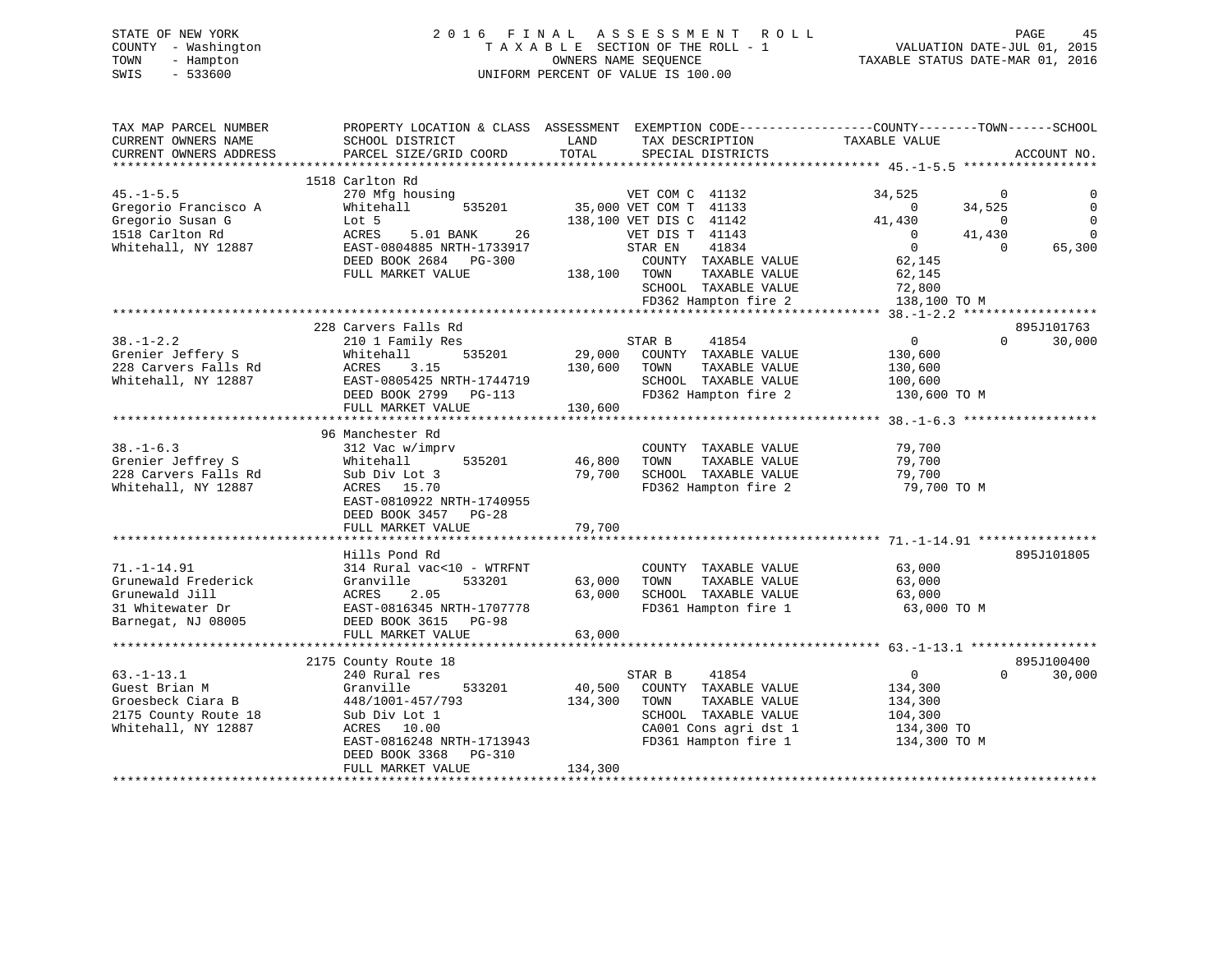# STATE OF NEW YORK 2 0 1 6 F I N A L A S S E S S M E N T R O L L PAGE 46 COUNTY - Washington T A X A B L E SECTION OF THE ROLL - 1 VALUATION DATE-JUL 01, 2015 TOWN - Hampton OWNERS NAME SEQUENCE TAXABLE STATUS DATE-MAR 01, 2016 SWIS - 533600 UNIFORM PERCENT OF VALUE IS 100.00

| SCHOOL DISTRICT<br>PARCEL SIZE/GRID COORD                                                                                                              | LAND<br>TOTAL                                                                                                    | TAX DESCRIPTION<br>SPECIAL DISTRICTS                                                                            | TAXABLE VALUE                                                                 | ACCOUNT NO.                                                  |
|--------------------------------------------------------------------------------------------------------------------------------------------------------|------------------------------------------------------------------------------------------------------------------|-----------------------------------------------------------------------------------------------------------------|-------------------------------------------------------------------------------|--------------------------------------------------------------|
|                                                                                                                                                        |                                                                                                                  |                                                                                                                 |                                                                               |                                                              |
| 210 1 Family Res - WTRFNT<br>535201<br>Whitehall<br>LOT 16<br>FRNT 154.00 DPTH 201.00<br>EAST-0810844 NRTH-1705230<br>DEED BOOK 3307 PG-166            | 184,400                                                                                                          | 41800<br>41834<br>COUNTY TAXABLE VALUE<br>TOWN<br>TAXABLE VALUE<br>SCHOOL TAXABLE VALUE<br>FD361 Hampton fire 1 | 92,200<br>92,200<br>$\mathbf 0$<br>92,200<br>92,200<br>26,900<br>184,400 TO M | 895J101760<br>92,200<br>$\Omega$<br>65,300                   |
| FULL MARKET VALUE                                                                                                                                      | 184,400                                                                                                          |                                                                                                                 |                                                                               |                                                              |
| County Route 18 OFF<br>720 Mine/quarry<br>Granville<br>533201<br>ACRES 109.40<br>EAST-0819580 NRTH-1715268<br>DEED BOOK 1695<br>$PG-225$               | 97,000<br>97,000                                                                                                 | COUNTY TAXABLE VALUE<br>TOWN<br>TAXABLE VALUE<br>SCHOOL TAXABLE VALUE<br>FD361 Hampton fire 1                   | 97,000<br>97,000<br>97,000<br>97,000 TO M                                     | 895J100097                                                   |
| FULL MARKET VALUE                                                                                                                                      | 97,000                                                                                                           |                                                                                                                 |                                                                               |                                                              |
| **********************                                                                                                                                 |                                                                                                                  |                                                                                                                 |                                                                               | 895J100191                                                   |
| 314 Rural vac<10<br>Granville<br>533201<br>ACRES<br>1.60<br>EAST-0821897 NRTH-1708582<br>DEED BOOK 3419<br>PG-205                                      | 24,000<br>24,000                                                                                                 | COUNTY TAXABLE VALUE<br>TAXABLE VALUE<br>TOWN<br>SCHOOL TAXABLE VALUE<br>FD361 Hampton fire 1                   | 24,000<br>24,000<br>24,000<br>24,000 TO M                                     |                                                              |
| FULL MARKET VALUE                                                                                                                                      | 24,000                                                                                                           |                                                                                                                 |                                                                               |                                                              |
|                                                                                                                                                        |                                                                                                                  |                                                                                                                 |                                                                               |                                                              |
| 210 1 Family Res<br>Granville<br>533201<br>FRNT 140.00 DPTH 124.00<br>EAST-0821364 NRTH-1710464<br>DEED BOOK 905<br>$PG-129$<br>FULL MARKET VALUE      | 14,300<br>108,400<br>108,400                                                                                     | COUNTY TAXABLE VALUE<br>TAXABLE VALUE<br>TOWN<br>SCHOOL TAXABLE VALUE<br>FD361 Hampton fire 1                   | 108,400<br>108,400<br>108,400<br>108,400 TO M                                 | 895J100185                                                   |
|                                                                                                                                                        |                                                                                                                  |                                                                                                                 |                                                                               |                                                              |
| Rainbow Way<br>314 Rural vac<10<br>Granville<br>533201<br>5.30<br>ACRES<br>EAST-0816390 NRTH-1700534                                                   | 15,000<br>15,000                                                                                                 | COUNTY TAXABLE VALUE<br>TAXABLE VALUE<br>TOWN<br>SCHOOL TAXABLE VALUE<br>FD361 Hampton fire 1                   | 15,000<br>15,000<br>15,000<br>15,000 TO M                                     | 895J100593                                                   |
|                                                                                                                                                        |                                                                                                                  |                                                                                                                 |                                                                               |                                                              |
| **************************                                                                                                                             |                                                                                                                  |                                                                                                                 |                                                                               |                                                              |
| 160 South Rd<br>260 Seasonal res<br>Granville<br>533201<br>6.20<br>ACRES<br>EAST-0816859 NRTH-1702977<br>DEED BOOK 3021<br>PG-264<br>FULL MARKET VALUE | 36,200<br>74,300<br>74,300                                                                                       | COUNTY TAXABLE VALUE<br>TOWN<br>TAXABLE VALUE<br>SCHOOL TAXABLE VALUE<br>FD361 Hampton fire 1                   | 74,300<br>74,300<br>74,300<br>74,300 TO M                                     | 895J100606                                                   |
|                                                                                                                                                        | 30 Mirror Lake Way<br>84 Staso Ln<br>2453 County Route 18<br>DEED BOOK 490<br><b>PG-280</b><br>FULL MARKET VALUE | 15,000                                                                                                          | PROPERTY LOCATION & CLASS ASSESSMENT<br>AGED-ALL<br>25,000 STAR EN            | EXEMPTION CODE-----------------COUNTY-------TOWN------SCHOOL |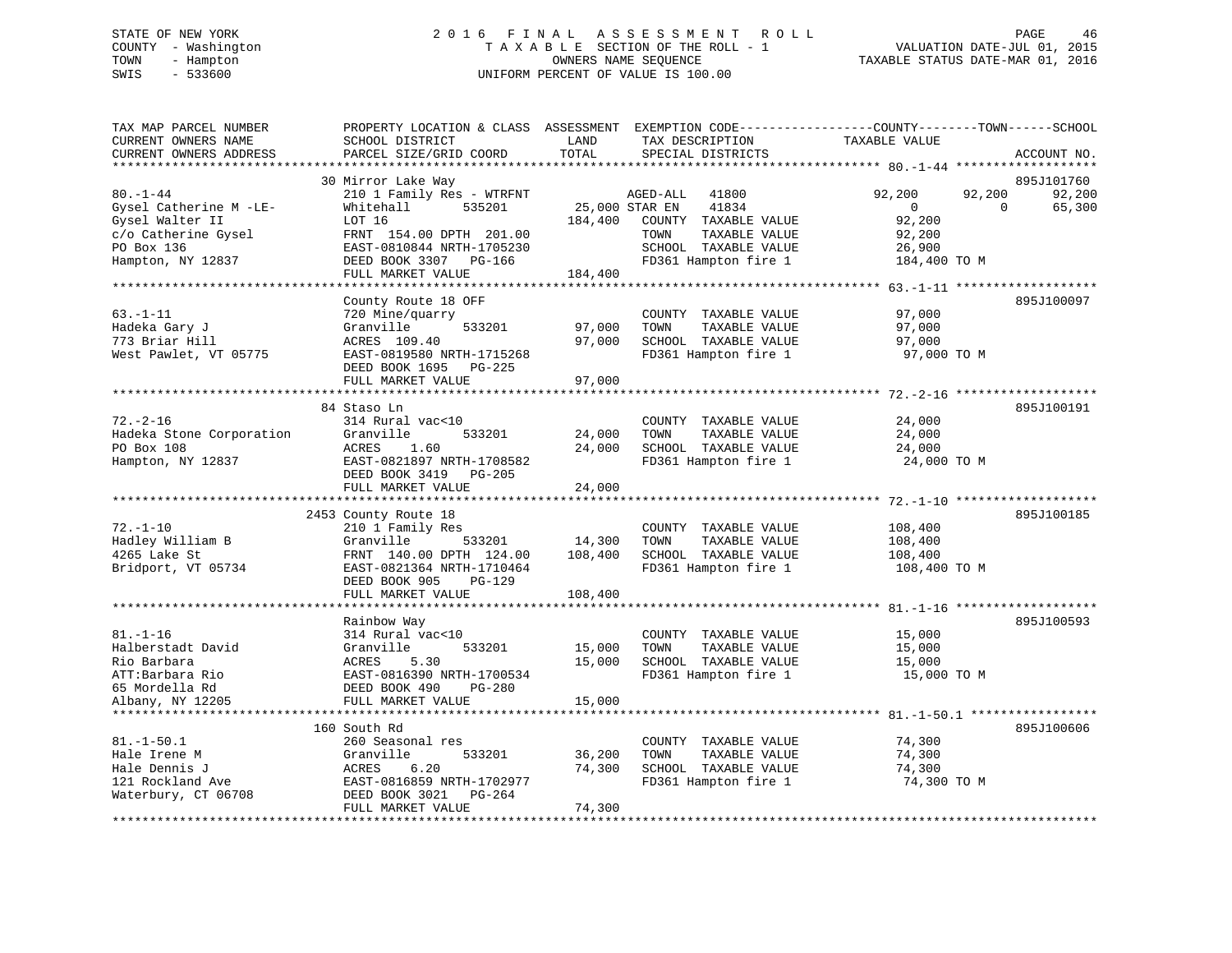# STATE OF NEW YORK 2 0 1 6 F I N A L A S S E S S M E N T R O L L PAGE 47 COUNTY - Washington T A X A B L E SECTION OF THE ROLL - 1 VALUATION DATE-JUL 01, 2015 TOWN - Hampton OWNERS NAME SEQUENCE TAXABLE STATUS DATE-MAR 01, 2016 SWIS - 533600 UNIFORM PERCENT OF VALUE IS 100.00

| TAX MAP PARCEL NUMBER               | PROPERTY LOCATION & CLASS ASSESSMENT EXEMPTION CODE----------------COUNTY-------TOWN------SCHOOL |                |                                         |                           |          |             |
|-------------------------------------|--------------------------------------------------------------------------------------------------|----------------|-----------------------------------------|---------------------------|----------|-------------|
| CURRENT OWNERS NAME                 | SCHOOL DISTRICT                                                                                  | LAND<br>TOTAL  | TAX DESCRIPTION                         | TAXABLE VALUE             |          |             |
| CURRENT OWNERS ADDRESS              | PARCEL SIZE/GRID COORD                                                                           |                | SPECIAL DISTRICTS                       |                           |          | ACCOUNT NO. |
|                                     | 2097 County Route 18                                                                             |                |                                         |                           |          |             |
| $62. - 1 - 27.2$                    | 210 1 Family Res                                                                                 |                | COUNTY TAXABLE VALUE                    | 74,300                    |          |             |
| Haley George W Jr                   | Granville<br>533201                                                                              | 24,400         | TOWN<br>TAXABLE VALUE                   | 74,300                    |          |             |
| 2097 County Route 18                | 1.75<br>ACRES                                                                                    | 74,300         | SCHOOL TAXABLE VALUE                    | 74,300                    |          |             |
| Whitehall, NY 12887                 | EAST-0813831 NRTH-1713808                                                                        |                | FD361 Hampton fire 1                    | 74,300 TO M               |          |             |
|                                     | DEED BOOK 1819 PG-89                                                                             |                |                                         |                           |          |             |
|                                     | FULL MARKET VALUE                                                                                | 74,300         |                                         |                           |          |             |
|                                     |                                                                                                  |                |                                         |                           |          |             |
|                                     | Hills Pond Rd                                                                                    |                |                                         |                           |          | 895J100654  |
| $71. - 1 - 14.4$                    | 322 Rural vac>10                                                                                 |                | COUNTY TAXABLE VALUE                    | 21,500                    |          |             |
| Hallar Michael J Jr                 | Granville<br>533201                                                                              | 21,500         | TOWN<br>TAXABLE VALUE                   | 21,500                    |          |             |
| Williams Mary Ellen                 | ACRES 19.39<br>EAST-0816943 NRTH-1708273                                                         | 21,500         | SCHOOL TAXABLE VALUE                    | 21,500                    |          |             |
| c/o Mary Ellen Williams             | DEED BOOK 740                                                                                    |                | FD361 Hampton fire 1                    | 21,500 TO M               |          |             |
| 876 North Rd<br>Greenwich, NY 12834 | PG-112<br>FULL MARKET VALUE                                                                      | 21,500         |                                         |                           |          |             |
|                                     |                                                                                                  |                |                                         |                           |          |             |
|                                     | 1977 County Route 18                                                                             |                |                                         |                           |          | 895J100699  |
| $62. - 1 - 39.1$                    | 210 1 Family Res                                                                                 |                | AGED-ALL 41800                          | 55,050                    | 55,050   | 55,050      |
| Hamel Hilda                         | 535201<br>Whitehall                                                                              | 33,100 STAR EN | 41834                                   | $\overline{0}$            | $\Omega$ | 55,050      |
| 1977 County Route 18                | ACRES<br>4.40                                                                                    | 110,100        | COUNTY TAXABLE VALUE                    | 55,050                    |          |             |
| Whitehall, NY 12887                 | EAST-0811182 NRTH-1714306                                                                        |                | TOWN<br>TAXABLE VALUE                   | 55,050                    |          |             |
|                                     | DEED BOOK 778<br>PG-158                                                                          |                | SCHOOL TAXABLE VALUE                    | $\overline{0}$            |          |             |
|                                     | FULL MARKET VALUE                                                                                |                | 110,100 FD361 Hampton fire 1            | 110,100 TO M              |          |             |
|                                     |                                                                                                  |                |                                         |                           |          |             |
| $45. -1 - 5$                        | 1547 Carlton Rd                                                                                  |                |                                         |                           | $\Omega$ | 895J100189  |
| Hanafin Rhonda                      | 210 1 Family Res<br>535201<br>Whitehall                                                          | 35,000         | 41854<br>STAR B<br>COUNTY TAXABLE VALUE | $\overline{0}$<br>102,700 |          | 30,000      |
| ATT: Rhonda Hutchins                | Lot 7                                                                                            | 102,700        | TOWN<br>TAXABLE VALUE                   | 102,700                   |          |             |
| 1547 Carlton Rd                     | ACRES<br>5.01                                                                                    |                | SCHOOL TAXABLE VALUE                    | 72,700                    |          |             |
| Whitehall, NY 12887                 | EAST-0804799 NRTH-1735128                                                                        |                | FD362 Hampton fire 2                    | 102,700 TO M              |          |             |
|                                     | DEED BOOK 895<br>PG-246                                                                          |                |                                         |                           |          |             |
|                                     | FULL MARKET VALUE                                                                                | 102,700        |                                         |                           |          |             |
|                                     |                                                                                                  |                |                                         |                           |          |             |
|                                     | Vladyka Woods Rd OFF                                                                             |                |                                         |                           |          | 895J100146  |
| $38. - 1 - 21$                      | 322 Rural vac>10                                                                                 |                | COUNTY TAXABLE VALUE                    | 8,500                     |          |             |
| Harmon Charles E                    | Whitehall<br>535201                                                                              | 8,500          | TAXABLE VALUE<br>TOWN                   | 8,500                     |          |             |
| Harmon Grace                        | ACRES 18.00                                                                                      | 8,500          | SCHOOL TAXABLE VALUE                    | 8,500                     |          |             |
| Attn: Coralie Embree                | EAST-0804516 NRTH-1740781                                                                        |                | FD362 Hampton fire 2                    | 8,500 TO M                |          |             |
| 260 Mapleridge Rd                   | DEED BOOK 469<br>PG-862                                                                          |                |                                         |                           |          |             |
| Gloverville, NY 12078               | FULL MARKET VALUE                                                                                | 8,500          |                                         |                           |          |             |
|                                     |                                                                                                  |                |                                         |                           |          |             |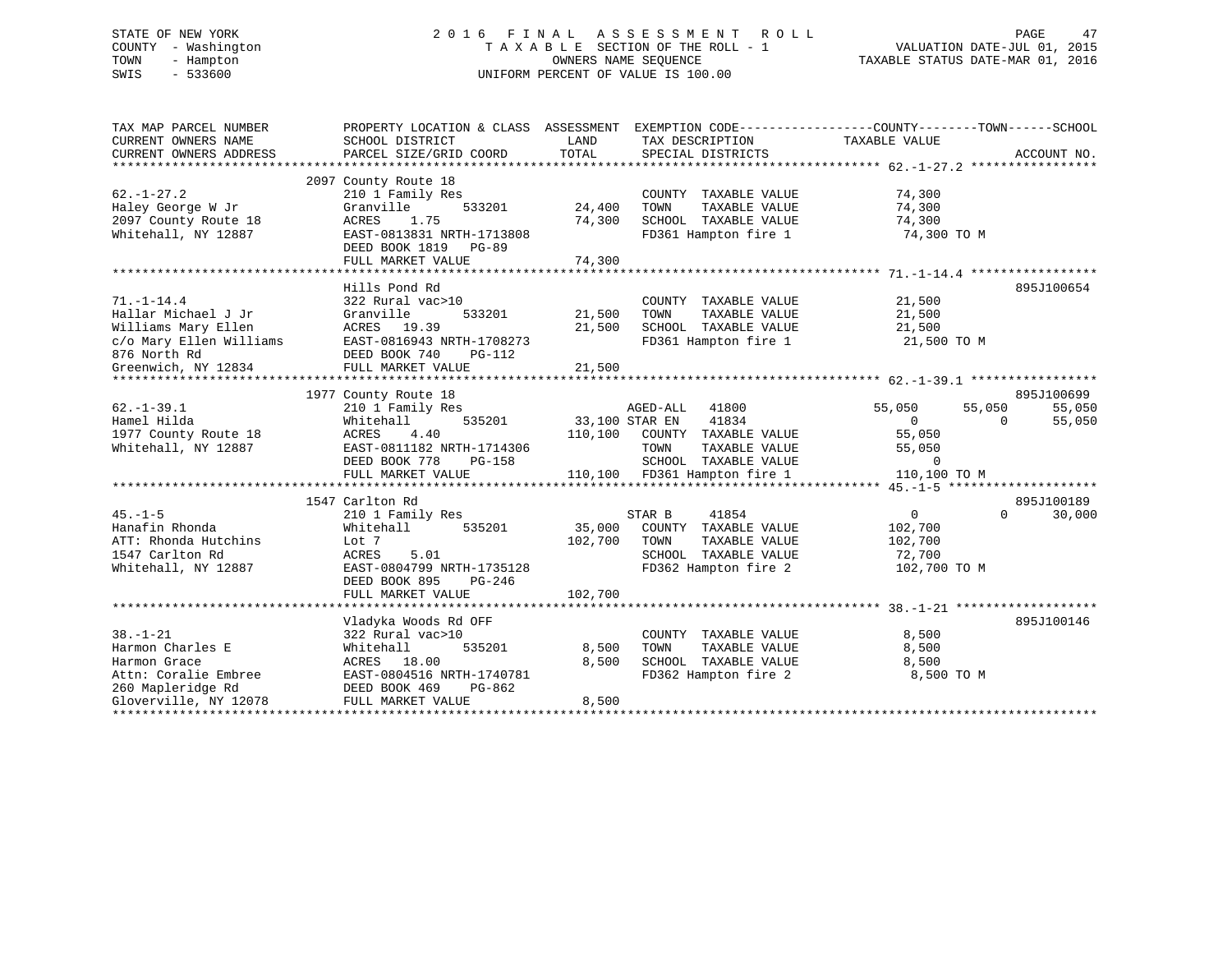# STATE OF NEW YORK 2 0 1 6 F I N A L A S S E S S M E N T R O L L PAGE 48 COUNTY - Washington T A X A B L E SECTION OF THE ROLL - 1 VALUATION DATE-JUL 01, 2015 TOWN - Hampton OWNERS NAME SEQUENCE TAXABLE STATUS DATE-MAR 01, 2016 SWIS - 533600 UNIFORM PERCENT OF VALUE IS 100.00

| TAX MAP PARCEL NUMBER<br>CURRENT OWNERS NAME<br>CURRENT OWNERS ADDRESS                                      | PROPERTY LOCATION & CLASS ASSESSMENT EXEMPTION CODE----------------COUNTY-------TOWN------SCHOOL<br>SCHOOL DISTRICT<br>PARCEL SIZE/GRID COORD                                | LAND<br>TOTAL              | TAX DESCRIPTION<br>SPECIAL DISTRICTS                                                                                                       | TAXABLE VALUE                                                                       | ACCOUNT NO.                        |
|-------------------------------------------------------------------------------------------------------------|------------------------------------------------------------------------------------------------------------------------------------------------------------------------------|----------------------------|--------------------------------------------------------------------------------------------------------------------------------------------|-------------------------------------------------------------------------------------|------------------------------------|
| $38. - 1 - 11.1$<br>Hawley Bonnie L<br>1651 County Route 11<br>Whitehall, NY 12887                          | County Route 11<br>322 Rural vac>10<br>535201<br>Whitehall<br>FRNT<br>43.00 DPTH<br>ACRES 49.91<br>EAST-0807753 NRTH-1738908<br>DEED BOOK 864<br>PG-179<br>FULL MARKET VALUE | 72,300<br>72,300<br>72,300 | COUNTY TAXABLE VALUE<br>TAXABLE VALUE<br>TOWN<br>SCHOOL TAXABLE VALUE<br>CA001 Cons agri dst 1<br>FD362 Hampton fire 2                     | 72,300<br>72,300<br>72,300<br>72,300 TO<br>72,300 TO M                              |                                    |
|                                                                                                             | 1651 County Route 11                                                                                                                                                         |                            |                                                                                                                                            |                                                                                     |                                    |
| $38. - 1 - 11.2$<br>Hawley Bonnie L<br>1651 County Route 11<br>Whitehall, NY 12887                          | 240 Rural res<br>535201<br>Whitehall<br>Filed Sub $\#$ 12257<br>FRNT 747.00 DPTH<br>ACRES 14.89<br>EAST-0808210 NRTH-1737791<br>DEED BOOK 3115 PG-99                         | 45,900<br>179,600          | STAR EN<br>41834<br>COUNTY TAXABLE VALUE<br>TOWN<br>TAXABLE VALUE<br>SCHOOL TAXABLE VALUE<br>CA001 Cons agri dst 1<br>FD362 Hampton fire 2 | $\overline{0}$<br>179,600<br>179,600<br>114,300<br>179,600 TO<br>179,600 TO M       | 65,300<br>$\Omega$                 |
|                                                                                                             | FULL MARKET VALUE                                                                                                                                                            | 179,600                    |                                                                                                                                            |                                                                                     |                                    |
|                                                                                                             | 75 Hampton Heights Way                                                                                                                                                       |                            |                                                                                                                                            |                                                                                     | 895J100688                         |
| $80. - 1 - 25$<br>Heibler Douglas W<br>Heibler Elizabeth J<br>75 Hampton Heights Way<br>Whitehall, NY 12887 | 210 1 Family Res<br>533201<br>Granville<br>LOT 19<br>ACRES<br>5.96<br>EAST-0809896 NRTH-1701888<br>DEED BOOK 742<br>PG-115                                                   | 15,000<br>53,700           | STAR B<br>41854<br>COUNTY TAXABLE VALUE<br>TAXABLE VALUE<br>TOWN<br>SCHOOL TAXABLE VALUE<br>FD361 Hampton fire 1                           | $\Omega$<br>53,700<br>53,700<br>23,700<br>53,700 TO M                               | 30,000<br>$\Omega$                 |
|                                                                                                             | FULL MARKET VALUE                                                                                                                                                            | 53,700                     |                                                                                                                                            |                                                                                     |                                    |
| $80. - 1 - 26$<br>Heibler Richard<br>44 Hampton Heights Way<br>Whitehall, NY 12887                          | 44 Hampton Heights Way<br>210 1 Family Res<br>533201<br>Granville<br>5.02<br>ACRES<br>EAST-0810396 NRTH-1702066<br>DEED BOOK 2842 PG-209<br>FULL MARKET VALUE                | 35,000<br>79,900<br>79,900 | COUNTY TAXABLE VALUE<br>TAXABLE VALUE<br>TOWN<br>SCHOOL TAXABLE VALUE<br>FD361 Hampton fire 1                                              | 79,900<br>79,900<br>79,900<br>79,900 TO M                                           | 895J100667                         |
|                                                                                                             |                                                                                                                                                                              |                            |                                                                                                                                            |                                                                                     |                                    |
|                                                                                                             | 41 Rainbow Way                                                                                                                                                               |                            |                                                                                                                                            |                                                                                     | 895J101739                         |
| $81. - 1 - 32$<br>Heimerle Gary B<br>Heimerle Teresa M<br>PO Box 41<br>Hampton, NY 12837                    | 210 1 Family Res<br>Granville<br>533201<br>ACRES<br>5.00<br>EAST-0818048 NRTH-1702503<br>DEED BOOK 3105 PG-344<br>FULL MARKET VALUE                                          | 35,000 STAR B<br>166,900   | VET WAR CT 41121<br>41854<br>COUNTY TAXABLE VALUE<br>TAXABLE VALUE<br>TOWN<br>SCHOOL TAXABLE VALUE<br>166,900 FD361 Hampton fire 1         | 25,035<br>25,035<br>$\overline{0}$<br>141,865<br>141,865<br>136,900<br>166,900 TO M | $\Omega$<br>30,000<br>$\mathbf{0}$ |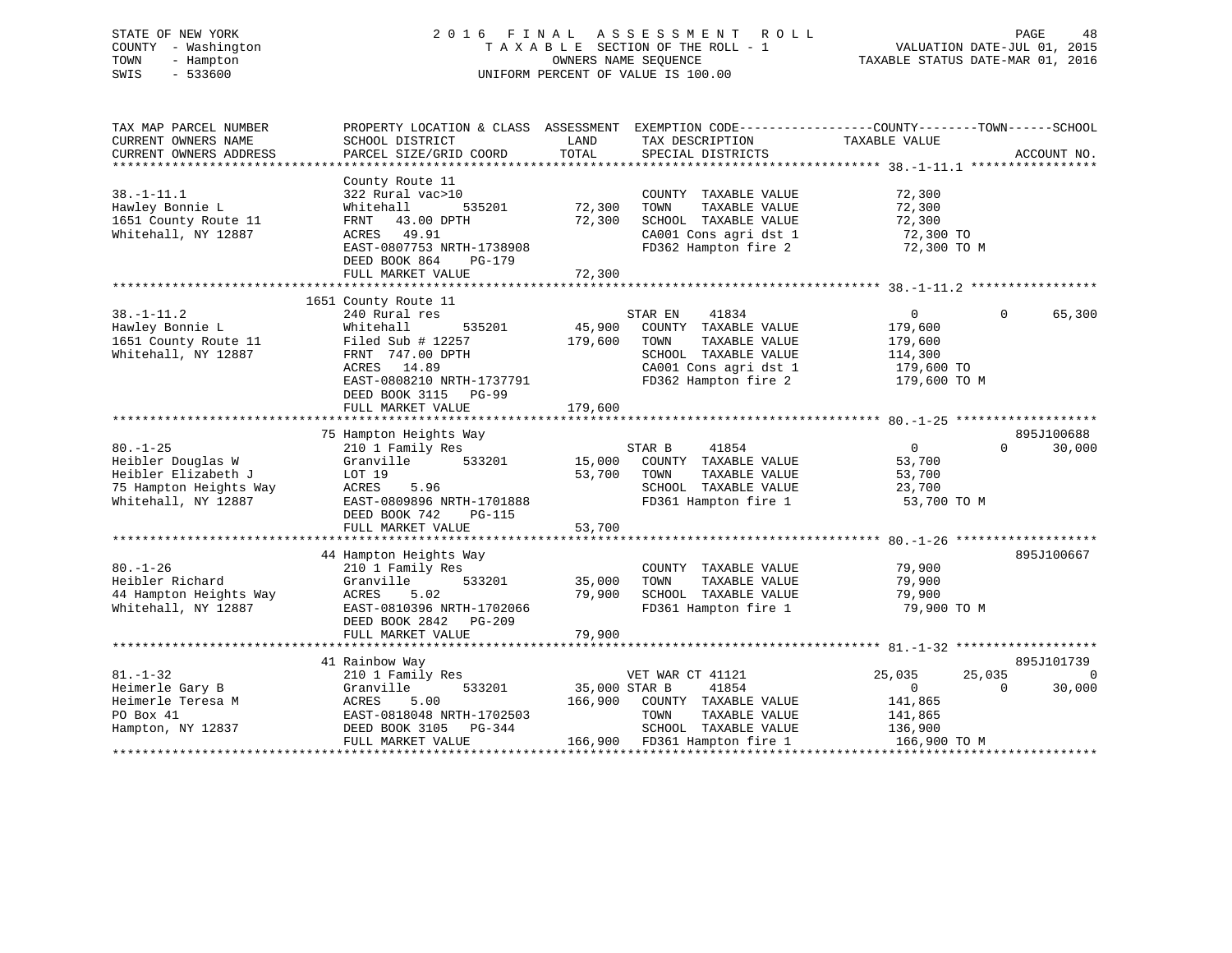# STATE OF NEW YORK 2 0 1 6 F I N A L A S S E S S M E N T R O L L PAGE 49 COUNTY - Washington T A X A B L E SECTION OF THE ROLL - 1 VALUATION DATE-JUL 01, 2015 TOWN - Hampton OWNERS NAME SEQUENCE TAXABLE STATUS DATE-MAR 01, 2016 SWIS - 533600 UNIFORM PERCENT OF VALUE IS 100.00

| TAX MAP PARCEL NUMBER<br>CURRENT OWNERS NAME<br>CURRENT OWNERS ADDRESS                                         | PROPERTY LOCATION & CLASS ASSESSMENT<br>SCHOOL DISTRICT<br>PARCEL SIZE/GRID COORD                                                                                                                  | LAND<br>TAX DESCRIPTION<br>TOTAL<br>SPECIAL DISTRICTS                                                                                                                             | EXEMPTION CODE-----------------COUNTY--------TOWN------SCHOOL<br>TAXABLE VALUE<br>ACCOUNT NO.                                                                                 |
|----------------------------------------------------------------------------------------------------------------|----------------------------------------------------------------------------------------------------------------------------------------------------------------------------------------------------|-----------------------------------------------------------------------------------------------------------------------------------------------------------------------------------|-------------------------------------------------------------------------------------------------------------------------------------------------------------------------------|
| $62 - 1 - 8$<br>Hilder Paul<br>Hilder Sara<br>330 County Route 21<br>Granville, NY 12832                       | Hickey Rd OFF<br>322 Rural vac>10<br>533201<br>Granville<br>ACRES 13.62<br>EAST-0811239 NRTH-1718385<br>DEED BOOK 1844 PG-344<br>FULL MARKET VALUE                                                 | COUNTY TAXABLE VALUE<br>10,000<br>TOWN<br>TAXABLE VALUE<br>10,000<br>SCHOOL TAXABLE VALUE<br>FD361 Hampton fire 1<br>10,000                                                       | 895J100632<br>10,000<br>10,000<br>10,000<br>10,000 TO M                                                                                                                       |
| $53. - 1 - 7.7$<br>Hilder Peter L<br>Hilder Amy L<br>PO Box 147<br>Hampton, NY 12837                           | 313 Hickey Rd<br>210 1 Family Res<br>Granville<br>533201<br>6.41<br>ACRES<br>EAST-0814885 NRTH-1721693<br>DEED BOOK 3297 PG-29<br>FULL MARKET VALUE                                                | STAR B<br>41854<br>36,400<br>COUNTY TAXABLE VALUE<br>144,400<br>TOWN<br>TAXABLE VALUE<br>SCHOOL TAXABLE VALUE<br>FD361 Hampton fire 1<br>144,400                                  | 895J100609<br>30,000<br>$\overline{0}$<br>$\Omega$<br>144,400<br>144,400<br>114,400<br>144,400 TO M                                                                           |
| $72.2 - 3 - 17$<br>Hilder Robert G<br>Hilder Catherine A<br>42 Greenfield Ln<br>PO Box 13<br>Hampton, NY 12837 | 42 Greenfield Ln<br>210 1 Family Res<br>Granville<br>533201<br>713/150 Hwy Approp<br>$72. - 3 - 17$<br>1.40<br>ACRES<br>EAST-0823591 NRTH-1712239<br>DEED BOOK 425<br>PG-1016<br>FULL MARKET VALUE | VET COM CT 41131<br>23,300 VET DIS CT 41141<br>68,600 STAR EN<br>41834<br>COUNTY TAXABLE VALUE<br>TOWN<br>TAXABLE VALUE<br>SCHOOL TAXABLE VALUE<br>FD361 Hampton fire 1<br>68,600 | 895J100106<br>17,150<br>17,150<br>$\overline{0}$<br>30,870<br>30,870<br>$\mathbf 0$<br>$\overline{0}$<br>$\overline{0}$<br>65,300<br>20,580<br>20,580<br>3,300<br>68,600 TO M |
| $72.2 - 3 - 16$<br>Hilder Robert G Jr<br>Hilder Maryann<br>38 Greenfield Ln<br>Hampton, NY 12837               | 38 Greenfield Ln<br>210 1 Family Res<br>Granville<br>533201<br>$72. - 3 - 16$<br>FRNT 80.00 DPTH 276.00<br>EAST-0823535 NRTH-1712074<br>DEED BOOK 1987 PG-100<br>FULL MARKET VALUE                 | STAR B<br>41854<br>16,300<br>COUNTY TAXABLE VALUE<br>58,100<br>TOWN<br>TAXABLE VALUE<br>SCHOOL TAXABLE VALUE<br>FD361 Hampton fire 1<br>58,100                                    | 895J100243<br>$\Omega$<br>30,000<br>$\Omega$<br>58,100<br>58,100<br>28,100<br>58,100 TO M                                                                                     |
| $72.2 - 3 - 15$<br>Hill George D<br>Hill Jennifer L<br>34 Greenfield Ln<br>Hampton, NY 12837                   | 34 Greenfield Ln<br>210 1 Family Res<br>Granville<br>533201<br>$72. - 3 - 15$<br>FRNT 132.00 DPTH 128.00<br>EAST-0823649 NRTH-1712034<br>DEED BOOK 2464 PG-60<br>FULL MARKET VALUE                 | STAR B<br>41854<br>13,400<br>COUNTY TAXABLE VALUE<br>38,900<br>TOWN<br>TAXABLE VALUE<br>SCHOOL TAXABLE VALUE<br>FD361 Hampton fire 1<br>38,900                                    | 895J100087<br>$\overline{0}$<br>$\Omega$<br>30,000<br>38,900<br>38,900<br>8,900<br>38,900 TO M                                                                                |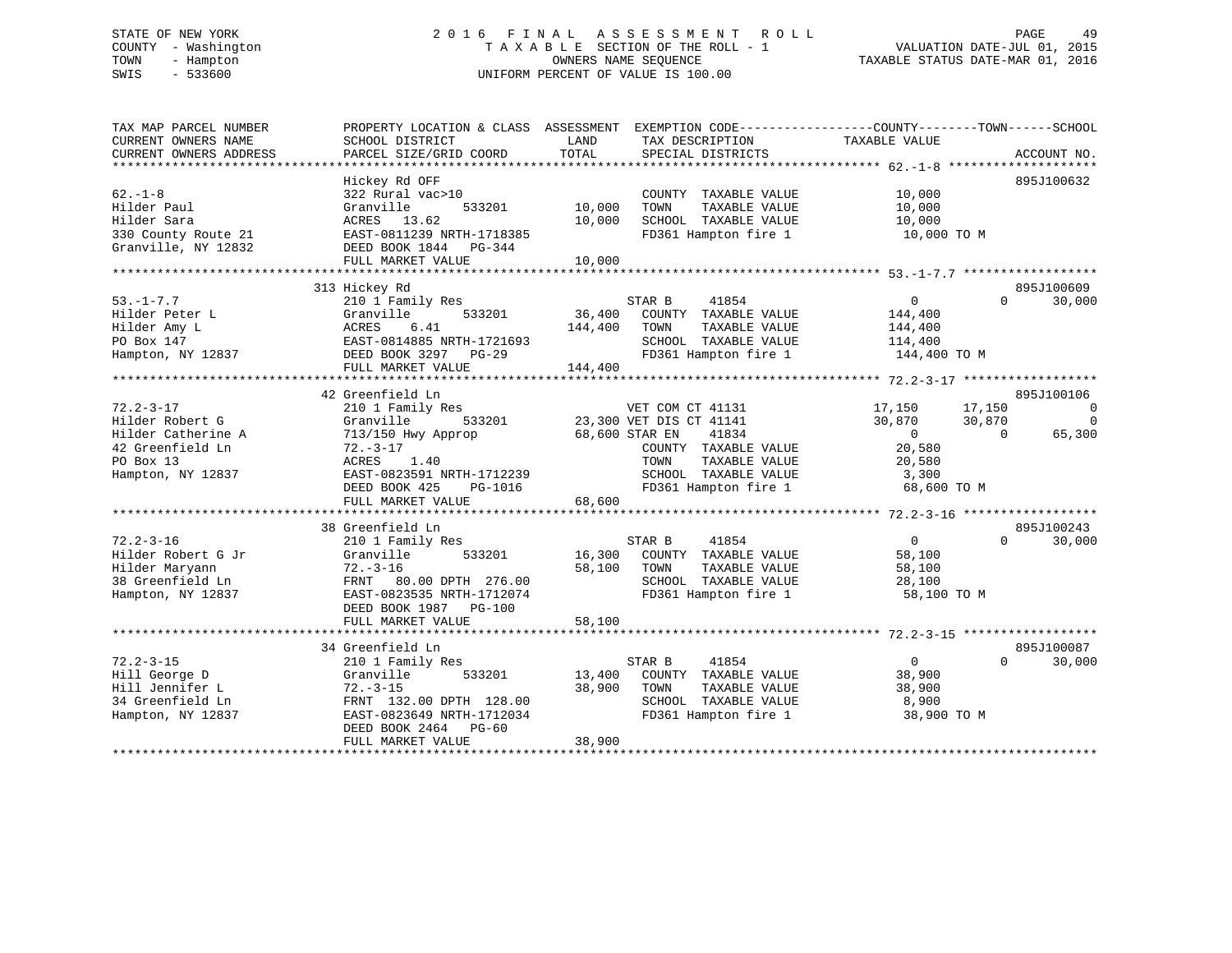# STATE OF NEW YORK 2 0 1 6 F I N A L A S S E S S M E N T R O L L PAGE 50 COUNTY - Washington T A X A B L E SECTION OF THE ROLL - 1 VALUATION DATE-JUL 01, 2015 TOWN - Hampton OWNERS NAME SEQUENCE TAXABLE STATUS DATE-MAR 01, 2016 SWIS - 533600 UNIFORM PERCENT OF VALUE IS 100.00

| TAX MAP PARCEL NUMBER                          | PROPERTY LOCATION & CLASS ASSESSMENT EXEMPTION CODE----------------COUNTY-------TOWN------SCHOOL |                                   |                                                                                            |                |          |                    |
|------------------------------------------------|--------------------------------------------------------------------------------------------------|-----------------------------------|--------------------------------------------------------------------------------------------|----------------|----------|--------------------|
| CURRENT OWNERS NAME                            | SCHOOL DISTRICT                                                                                  | LAND                              | TAX DESCRIPTION                                                                            | TAXABLE VALUE  |          |                    |
| CURRENT OWNERS ADDRESS                         | PARCEL SIZE/GRID COORD                                                                           | TOTAL                             | SPECIAL DISTRICTS                                                                          |                |          | ACCOUNT NO.        |
|                                                |                                                                                                  |                                   |                                                                                            |                |          |                    |
|                                                |                                                                                                  |                                   |                                                                                            |                |          |                    |
|                                                | Hills Pond Rd                                                                                    |                                   |                                                                                            |                |          | 895J101717         |
| $71. - 1 - 14.9$                               | 314 Rural vac<10 - WTRFNT                                                                        |                                   | COUNTY TAXABLE VALUE                                                                       | 20,700         |          |                    |
| Hoell Joseph A                                 | Granville<br>533201                                                                              | 20,700 TOWN                       | TAXABLE VALUE                                                                              | 20,700         |          |                    |
| Hoell Nancy L                                  | LF 69'                                                                                           |                                   | 20,700 SCHOOL TAXABLE VALUE                                                                | 20,700         |          |                    |
|                                                | FRNT 130.00 DPTH 342.00                                                                          |                                   | FD361 Hampton fire 1                                                                       | 20,700 TO M    |          |                    |
| 428 County Route 3<br>Putnam Station, NY 12861 | EAST-0816248 NRTH-1707933                                                                        |                                   |                                                                                            |                |          |                    |
|                                                |                                                                                                  |                                   |                                                                                            |                |          |                    |
|                                                | DEED BOOK 3354 PG-210                                                                            |                                   |                                                                                            |                |          |                    |
|                                                | FULL MARKET VALUE                                                                                | 20,700                            |                                                                                            |                |          |                    |
|                                                |                                                                                                  |                                   |                                                                                            |                |          |                    |
|                                                | 1141 East Way                                                                                    |                                   |                                                                                            |                |          | 895J100266         |
| $71.4 - 3 - 6$                                 | 260 Seasonal res - WTRFNT                                                                        |                                   | COUNTY TAXABLE VALUE                                                                       | 122,400        |          |                    |
|                                                | Granville<br>533201                                                                              | 20,300 TOWN                       |                                                                                            | 122,400        |          |                    |
| Hoff Margaret                                  |                                                                                                  |                                   | TAXABLE VALUE                                                                              |                |          |                    |
| 928 Lafayette Ave                              | 426/1066, W2831/46                                                                               |                                   | 122,400 SCHOOL TAXABLE VALUE                                                               | 122,400        |          |                    |
| Niagara Falls, NY 14305-1111 71.-3-6           |                                                                                                  |                                   | FD361 Hampton fire 1 122,400 TO M                                                          |                |          |                    |
|                                                | FRNT 75.00 DPTH 140.00                                                                           |                                   |                                                                                            |                |          |                    |
|                                                | EAST-0815708 NRTH-1708278                                                                        |                                   |                                                                                            |                |          |                    |
|                                                | DEED BOOK 426 PG-1066                                                                            |                                   |                                                                                            |                |          |                    |
|                                                |                                                                                                  |                                   |                                                                                            |                |          |                    |
|                                                | FULL MARKET VALUE                                                                                | 122,400                           |                                                                                            |                |          |                    |
|                                                |                                                                                                  |                                   |                                                                                            |                |          |                    |
|                                                | 30 Greenfield Ln                                                                                 |                                   |                                                                                            |                |          | 895J100018         |
| $72.2 - 3 - 14$                                | 210 1 Family Res                                                                                 |                                   | STAR B<br>41854                                                                            | $\overline{0}$ |          | $\Omega$<br>30,000 |
| Hoffman Jennifer J                             | 533201<br>Granville                                                                              |                                   | 9,200 COUNTY TAXABLE VALUE                                                                 | 59,400         |          |                    |
| 30 Greenfield Ln                               | 72.-3-14                                                                                         | 59,400 TOWN                       | TAXABLE VALUE                                                                              | 59,400         |          |                    |
|                                                |                                                                                                  |                                   |                                                                                            |                |          |                    |
| Hampton, NY 12837                              | FRNT 64.00 DPTH 175.00<br>EAST-0823738 NRTH-1712083                                              |                                   | SCHOOL TAXABLE VALUE                                                                       | 29,400         |          |                    |
|                                                |                                                                                                  |                                   | FD361 Hampton fire 1                                                                       | 59,400 TO M    |          |                    |
|                                                | DEED BOOK 3354 PG-335                                                                            |                                   |                                                                                            |                |          |                    |
|                                                | FULL MARKET VALUE                                                                                | 59,400                            |                                                                                            |                |          |                    |
|                                                |                                                                                                  |                                   |                                                                                            |                |          |                    |
|                                                |                                                                                                  |                                   |                                                                                            |                |          |                    |
|                                                | 1562 Carlton Rd                                                                                  |                                   |                                                                                            |                |          |                    |
| $45. - 1 - 5.4$                                | 210 1 Family Res                                                                                 |                                   | AGED-TOWN 41803                                                                            | $\overline{0}$ | 28,725   | $\overline{0}$     |
| Hogan Kevin                                    | Whitehall                                                                                        |                                   | 535201 38,400 AGE-CO/SCH 41805                                                             | 40,215         | $\Omega$ | 40,215             |
| 1562 Carlton Rd                                | Lot 2                                                                                            | 114,900 STAR EN                   | 41834                                                                                      | $\overline{0}$ | $\Omega$ | 65,300             |
| Whitehall, NY 12887                            | ACRES<br>8.43                                                                                    |                                   | COUNTY TAXABLE VALUE                                                                       | 74,685         |          |                    |
|                                                | EAST-0805661 NRTH-1734842                                                                        |                                   | TAXABLE VALUE<br>TOWN                                                                      | 86,175         |          |                    |
|                                                |                                                                                                  |                                   |                                                                                            |                |          |                    |
|                                                | DEED BOOK 3224 PG-319                                                                            |                                   | SCHOOL TAXABLE VALUE<br>$114,900$ CA001 Cons agri dst 1<br>$114,900$ CA001 Cons agri dst 1 | 9,385          |          |                    |
|                                                | FULL MARKET VALUE                                                                                |                                   |                                                                                            | 114,900 TO     |          |                    |
|                                                |                                                                                                  |                                   |                                                                                            | 114,900 TO M   |          |                    |
|                                                |                                                                                                  |                                   |                                                                                            |                |          |                    |
|                                                | 2138 State Route 22A                                                                             |                                   |                                                                                            |                |          |                    |
| $81. - 2 - 20.5$                               | 323 Vacant rural                                                                                 |                                   | COUNTY TAXABLE VALUE                                                                       | 22,000         |          |                    |
|                                                |                                                                                                  |                                   |                                                                                            |                |          |                    |
| Hogan Richard                                  | Granville                                                                                        | 533201 22,000<br>emoved 20 22,000 | TOWN<br>TAXABLE VALUE                                                                      | 22,000         |          |                    |
| 353 Central Park W                             | barns and silo removed 20                                                                        |                                   | SCHOOL TAXABLE VALUE                                                                       | 22,000         |          |                    |
| New York, NY 10025                             | ACRES 71.70                                                                                      |                                   | CA001 Cons agri dst 1                                                                      | 22,000 TO      |          |                    |
|                                                | EAST-0823594 NRTH-1701067                                                                        |                                   | FD361 Hampton fire 1                                                                       | 22,000 TO M    |          |                    |
|                                                | DEED BOOK 928<br>PG-251                                                                          |                                   |                                                                                            |                |          |                    |
|                                                |                                                                                                  | 22,000                            |                                                                                            |                |          |                    |
|                                                | FULL MARKET VALUE                                                                                |                                   |                                                                                            |                |          |                    |
|                                                |                                                                                                  |                                   |                                                                                            |                |          |                    |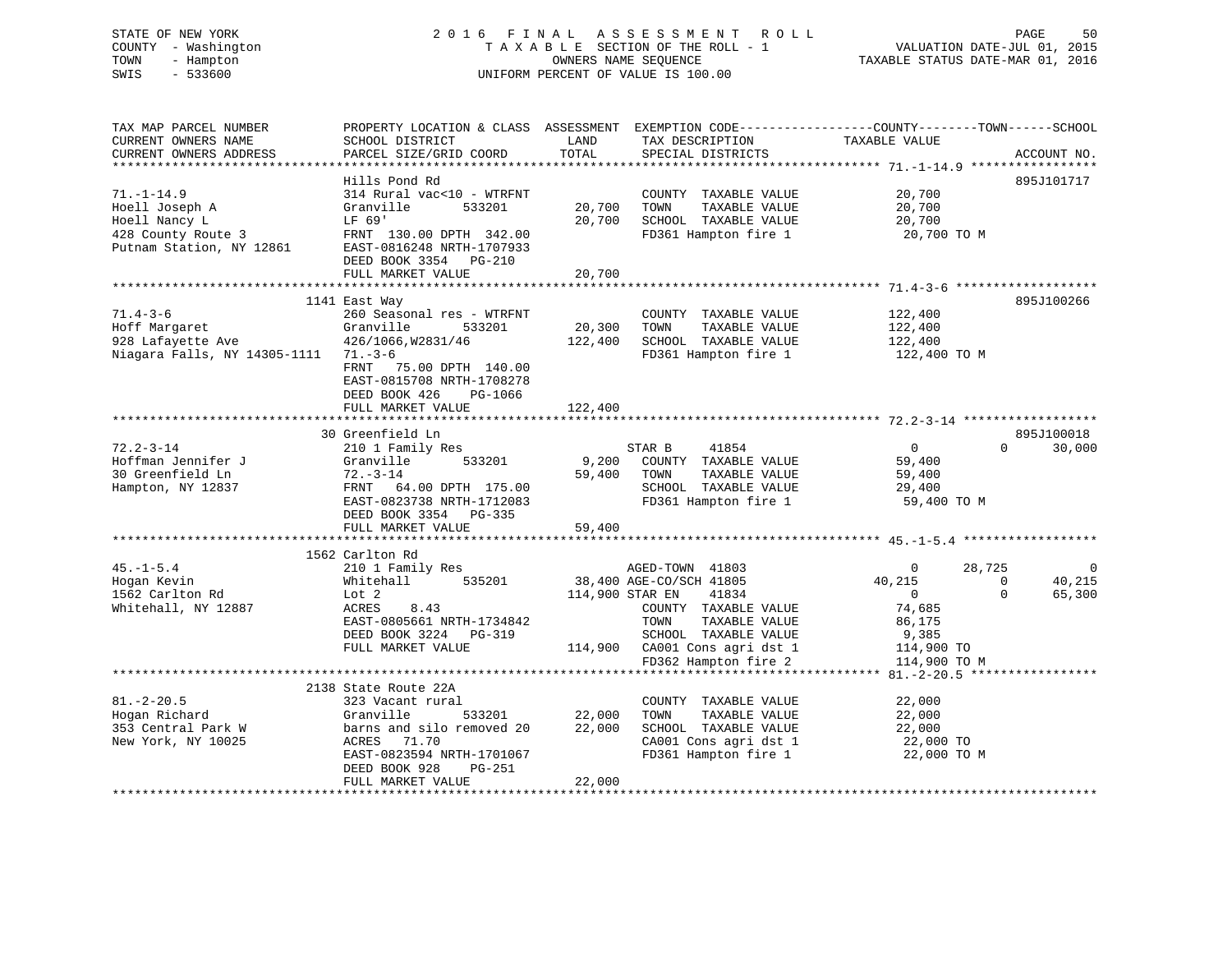| STATE OF NEW YORK<br>COUNTY - Washington<br>TOWN<br>- Hampton<br>$-533600$<br>SWIS                      |                                                                                                                                                                                                                                                            |                         | 2016 FINAL ASSESSMENT ROLL<br>T A X A B L E SECTION OF THE ROLL - 1<br>OWNERS NAME SEQUENCE<br>UNIFORM PERCENT OF VALUE IS 100.00       | کا PAGE<br>2015 VALUATION DATE-JUL<br>2016 TAXABLE STATUS DATE-MAR | PAGE        | 51                   |
|---------------------------------------------------------------------------------------------------------|------------------------------------------------------------------------------------------------------------------------------------------------------------------------------------------------------------------------------------------------------------|-------------------------|-----------------------------------------------------------------------------------------------------------------------------------------|--------------------------------------------------------------------|-------------|----------------------|
| TAX MAP PARCEL NUMBER<br>CURRENT OWNERS NAME<br>CURRENT OWNERS ADDRESS                                  | PROPERTY LOCATION & CLASS ASSESSMENT EXEMPTION CODE---------------COUNTY-------TOWN-----SCHOOL                                                                                                                                                             |                         | TAX DESCRIPTION TAXABLE VALUE<br>SPECIAL DISTRICTS                                                                                      |                                                                    |             | ACCOUNT NO.          |
|                                                                                                         | 2075 State Route 22A                                                                                                                                                                                                                                       |                         |                                                                                                                                         |                                                                    |             | 895J101742           |
| $81. - 2 - 24$<br>Hogan Richard<br>353 Central Park W<br>New York, NY 10025                             | 280 Res Multiple<br>Granville 533201<br>Con Eas 2067/306 774,800<br>Con Eas 794/191 1706-<br>20RES 199.50<br>ACRES 199.50<br>EAST-0821250 NRTH-1701965                                                                                                     | 91,400                  | COUNTY TAXABLE VALUE 774,800<br>TOWN<br>TAXABLE VALUE<br>SCHOOL TAXABLE VALUE<br>CA001 Cons agri dst 1<br>FD361 Hampton fire 1          | 774,800<br>774,800<br>774,800 TO<br>774,800 TO M                   |             |                      |
|                                                                                                         | DEED BOOK 1701 PG-43                                                                                                                                                                                                                                       |                         |                                                                                                                                         |                                                                    |             |                      |
|                                                                                                         | FULL MARKET VALUE                                                                                                                                                                                                                                          | 774,800                 |                                                                                                                                         |                                                                    |             |                      |
|                                                                                                         | 2606 State Route 22A                                                                                                                                                                                                                                       |                         |                                                                                                                                         |                                                                    |             |                      |
| $72. - 2 - 7.3$                                                                                         | 210 1 Family Res<br>X10 1 Family Res<br>Holland David 0 Granville 533201 22,000 COUNTY TAXABLE VALUE<br>Holland Mary A LOT 1-711/270 Hwy Approp 130,600 TOWN TAXABLE VALUE<br>2604 State Route 22A ACRES 2.32 SCHOOL TAXABLE VALUE<br>PO Box 52 EAST-08232 |                         | STAR B<br>41854                                                                                                                         | $\overline{0}$<br>130,600<br>130,600<br>100,600<br>$130,600$ TO M  | $\Omega$    | 30,000               |
|                                                                                                         |                                                                                                                                                                                                                                                            |                         |                                                                                                                                         |                                                                    |             |                      |
|                                                                                                         | FULL MARKET VALUE                                                                                                                                                                                                                                          | 130,600                 |                                                                                                                                         |                                                                    |             |                      |
|                                                                                                         |                                                                                                                                                                                                                                                            |                         |                                                                                                                                         |                                                                    |             |                      |
| $45. - 1 - 8$                                                                                           | 79 Chapman Rd<br>240 Rural res                                                                                                                                                                                                                             |                         | AG DIST<br>41720                                                                                                                        | 25,437                                                             |             | 895J100038<br>25,437 |
| Hollister Charlotte M<br>79 Chapman Rd<br>Whitehall, NY 12887                                           | Whitehall<br>ACRES 87.10                                                                                                                                                                                                                                   |                         | 535201 92,100 STAR EN 41834<br>227,200 COUNTY TAXABLE VALUE                                                                             | $\begin{smallmatrix}&&0\0&201\end{smallmatrix}$ ,763<br>201,763    | 25,437<br>0 | 65,300               |
| MAY BE SUBJECT TO PAYMENT<br>UNDER AGDIST LAW TIL 2020                                                  |                                                                                                                                                                                                                                                            |                         | 25,437 EX                                                                                                                               | 136,463<br>201,763 TO                                              |             |                      |
|                                                                                                         |                                                                                                                                                                                                                                                            |                         | FD362 Hampton fire 2 227,200 TO M                                                                                                       |                                                                    |             |                      |
|                                                                                                         | 64 Chapman Rd                                                                                                                                                                                                                                              |                         |                                                                                                                                         |                                                                    |             |                      |
| $45. - 1 - 8.1$<br>Hollister Cynthia A<br>64 Chapman Rd<br>Whitehall, NY 12887                          | 210 1 Family Res<br>Whitehall<br>ACRES<br>$\begin{tabular}{l l l l} ACRES & 1.01 & & 190,500 & TOWN \\ EAST-0806585 NRTH-1732493 & & SCHOC \\ DEED BOOK 716 & PG-124 & & FD362 \\ \end{tabular}$<br>FULL MARKET VALUE                                      | 190,500                 | STAR B<br>41854<br>$535201 \t\t 22,000 \t  \t 200WTY \t TAXABLE VALUE$<br>TAXABLE VALUE<br>SCHOOL TAXABLE VALUE<br>FD362 Hampton fire 2 | $\overline{0}$<br>190,500<br>190,500<br>160,500<br>190,500 TO M    | $\Omega$    | 30,000               |
|                                                                                                         |                                                                                                                                                                                                                                                            |                         |                                                                                                                                         |                                                                    |             |                      |
|                                                                                                         | County Route 11                                                                                                                                                                                                                                            |                         |                                                                                                                                         |                                                                    |             | 895J100108           |
| $38. - 1 - 8.1$<br>Hollister John H ETAL<br>Hollister Brian D<br>83 Hollister Rd<br>Whitehall, NY 12887 | 105 Vac farmland<br>Whitehall 535201<br>637/204<br>ACRES 62.40<br>EAST-0811010 NRTH-1736866<br>DEED BOOK 728 PG-254                                                                                                                                        | 86,300                  | AG DIST 41720<br>86,300 COUNTY TAXABLE VALUE<br>TOWN<br>TAXABLE VALUE<br>SCHOOL TAXABLE VALUE<br>CA001 Cons agri dst 1<br>57,545 EX     | 57,545<br>28,755<br>28,755<br>28,755<br>28,755 TO                  | 57,545      | 57,545               |
| MAY BE SUBJECT TO PAYMENT<br>UNDER AGDIST LAW TIL 2020                                                  | FULL MARKET VALUE                                                                                                                                                                                                                                          | *********************** | 86,300 FD362 Hampton fire 2 86,300 TO M                                                                                                 |                                                                    |             |                      |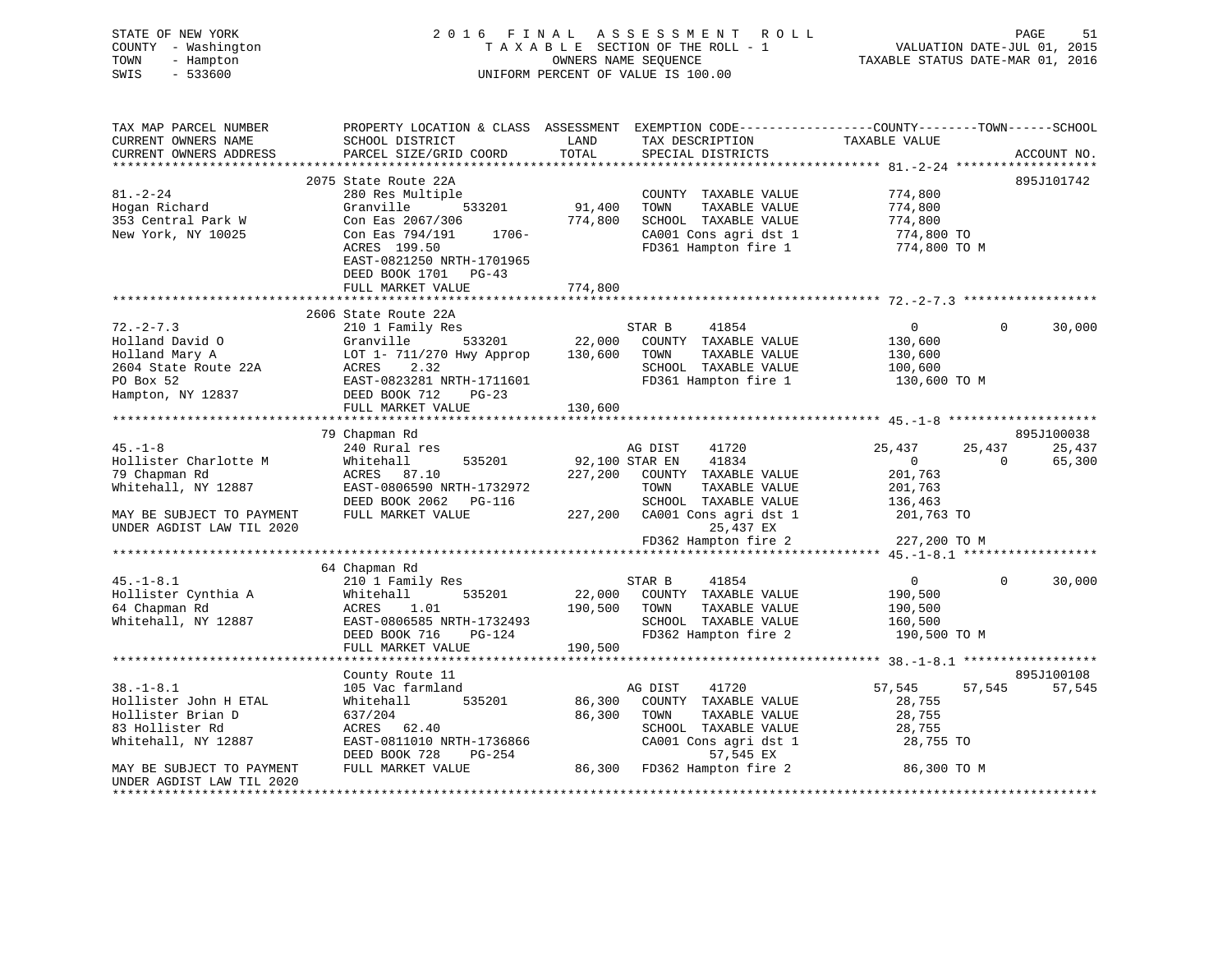# STATE OF NEW YORK 2 0 1 6 F I N A L A S S E S S M E N T R O L L PAGE 52 COUNTY - Washington T A X A B L E SECTION OF THE ROLL - 1 VALUATION DATE-JUL 01, 2015 TOWN - Hampton OWNERS NAME SEQUENCE TAXABLE STATUS DATE-MAR 01, 2016 SWIS - 533600 UNIFORM PERCENT OF VALUE IS 100.00

| TAX MAP PARCEL NUMBER<br>CURRENT OWNERS NAME<br>CURRENT OWNERS ADDRESS                                | PROPERTY LOCATION & CLASS ASSESSMENT EXEMPTION CODE-----------------COUNTY-------TOWN------SCHOOL<br>SCHOOL DISTRICT<br>PARCEL SIZE/GRID COORD           | LAND<br>TOTAL                | TAX DESCRIPTION<br>SPECIAL DISTRICTS                                                                                            | TAXABLE VALUE                                               | ACCOUNT NO.                      |
|-------------------------------------------------------------------------------------------------------|----------------------------------------------------------------------------------------------------------------------------------------------------------|------------------------------|---------------------------------------------------------------------------------------------------------------------------------|-------------------------------------------------------------|----------------------------------|
|                                                                                                       |                                                                                                                                                          |                              |                                                                                                                                 |                                                             |                                  |
|                                                                                                       | Carlton Rd                                                                                                                                               |                              |                                                                                                                                 |                                                             | 895J100262                       |
| $45. - 1 - 2$<br>Hollister John H ETAL<br>Hollister David R<br>83 Hollister Rd<br>Whitehall, NY 12887 | 105 Vac farmland<br>Whitehall<br>535201<br>ACRES 16.70<br>EAST-0805192 NRTH-1736535<br>DEED BOOK 728<br>PG-250                                           | 36,700<br>36,700             | 41720<br>AG DIST<br>COUNTY TAXABLE VALUE<br>TAXABLE VALUE<br>TOWN<br>SCHOOL TAXABLE VALUE<br>CA001 Cons agri dst 1              | 30,977<br>5,723<br>5,723<br>5,723<br>5,723 TO               | 30,977<br>30,977                 |
|                                                                                                       | FULL MARKET VALUE                                                                                                                                        | 36,700                       | 30,977 EX                                                                                                                       |                                                             |                                  |
| MAY BE SUBJECT TO PAYMENT<br>UNDER AGDIST LAW TIL 2020                                                |                                                                                                                                                          |                              | FD362 Hampton fire 2                                                                                                            | 36,700 TO M                                                 |                                  |
|                                                                                                       |                                                                                                                                                          |                              |                                                                                                                                 |                                                             |                                  |
| $45. - 1 - 7$<br>Hollister John H ETAL<br>Hollister Brian D<br>83 Hollister Rd<br>Whitehall, NY 12887 | Chapman Rd<br>105 Vac farmland<br>Whitehall<br>535201<br>ACRES 86.20<br>EAST-0805619 NRTH-1731922<br>DEED BOOK 728<br>PG-254<br>FULL MARKET VALUE        | 91,100<br>91,100<br>91,100   | AG DIST<br>41720<br>COUNTY TAXABLE VALUE<br>TOWN<br>TAXABLE VALUE<br>SCHOOL TAXABLE VALUE<br>CA001 Cons agri dst 1<br>57,126 EX | 57,126<br>33,974<br>33,974<br>33,974<br>33,974 TO           | 895J100107<br>57,126<br>57,126   |
| MAY BE SUBJECT TO PAYMENT<br>UNDER AGDIST LAW TIL 2020                                                |                                                                                                                                                          |                              | FD362 Hampton fire 2                                                                                                            | 91,100 TO M                                                 |                                  |
|                                                                                                       | Hickey Rd                                                                                                                                                |                              |                                                                                                                                 |                                                             | 895J100238                       |
| $63. -1 - 1$<br>Holmes Naomi R<br>474 Hickey Rd<br>Hampton, NY 12837                                  | 314 Rural vac<10<br>Granville<br>533201<br>Will 3120/216<br>ACRES<br>1.55<br>EAST-0818571 NRTH-1720987<br>DEED BOOK W3120 PG-216<br>FULL MARKET VALUE    | 14,500<br>14,500<br>14,500   | COUNTY TAXABLE VALUE<br>TOWN<br>TAXABLE VALUE<br>SCHOOL TAXABLE VALUE<br>FD361 Hampton fire 1                                   | 14,500<br>14,500<br>14,500<br>14,500 TO M                   |                                  |
|                                                                                                       |                                                                                                                                                          |                              |                                                                                                                                 |                                                             |                                  |
| $45. - 1 - 24.2$<br>Horvath Patti Ann<br>32 Golf Course Rd<br>Whitehall, NY 12887                     | 32 Golf Course Rd<br>270 Mfg housing<br>535201<br>Whitehall<br>ACRES<br>1.00<br>EAST-0810559 NRTH-1734540<br>DEED BOOK 599<br>PG-72<br>FULL MARKET VALUE | 22,000<br>79,100<br>79,100   | STAR B<br>41854<br>COUNTY TAXABLE VALUE<br>TOWN<br>TAXABLE VALUE<br>SCHOOL TAXABLE VALUE<br>FD362 Hampton fire 2                | $\overline{0}$<br>79,100<br>79,100<br>49,100<br>79,100 TO M | 895J101797<br>30,000<br>$\Omega$ |
|                                                                                                       |                                                                                                                                                          |                              |                                                                                                                                 |                                                             |                                  |
| $45. - 1 - 26$                                                                                        | 11962 State Route 4<br>151 Fruit crop                                                                                                                    |                              | AG DIST<br>41720                                                                                                                | 41,692                                                      | 895J100147<br>41,692<br>41,692   |
| Hubbard Timothy R Sr<br>Hubbard Bonnie L<br>268 Hubard Lane Pl<br>North Clarendon, VT 05759           | 535201<br>Whitehall<br>ACRES<br>46.33<br>EAST-0808070 NRTH-1730154<br>DEED BOOK 1843<br>PG-178<br>FULL MARKET VALUE                                      | 75,700<br>437,300<br>437,300 | COUNTY TAXABLE VALUE<br>TOWN<br>TAXABLE VALUE<br>SCHOOL TAXABLE VALUE<br>CA001 Cons agri dst 1<br>41,692 EX                     | 395,608<br>395,608<br>395,608<br>395,608 TO                 |                                  |
| MAY BE SUBJECT TO PAYMENT<br>UNDER AGDIST LAW TIL 2020<br>*******************                         |                                                                                                                                                          |                              | FD362 Hampton fire 2                                                                                                            | 437,300 TO M                                                |                                  |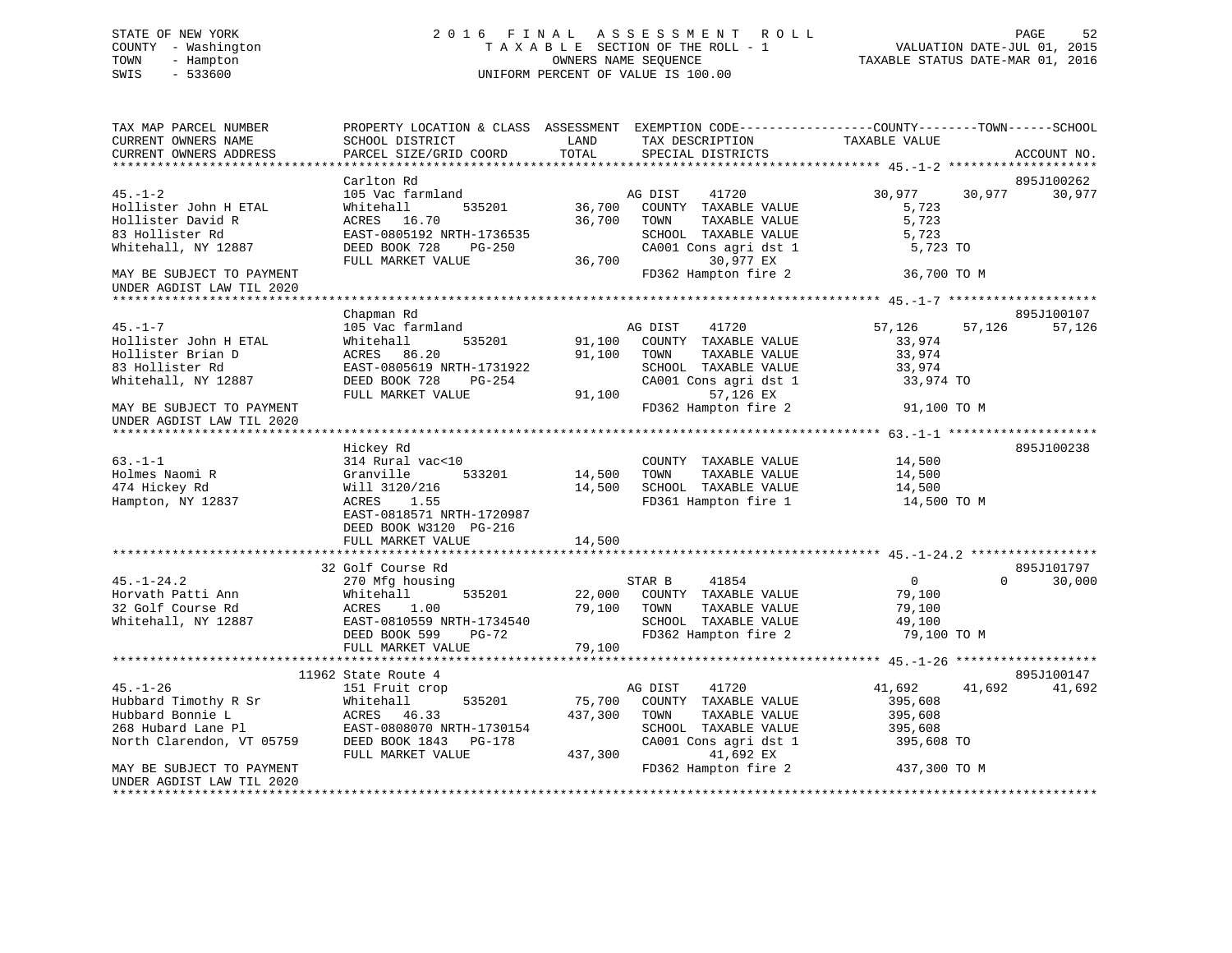# STATE OF NEW YORK 2 0 1 6 F I N A L A S S E S S M E N T R O L L PAGE 53 COUNTY - Washington T A X A B L E SECTION OF THE ROLL - 1 VALUATION DATE-JUL 01, 2015 TOWN - Hampton OWNERS NAME SEQUENCE TAXABLE STATUS DATE-MAR 01, 2016 SWIS - 533600 UNIFORM PERCENT OF VALUE IS 100.00

| TAX MAP PARCEL NUMBER<br>CURRENT OWNERS NAME<br>CURRENT OWNERS ADDRESS                                      | PROPERTY LOCATION & CLASS ASSESSMENT EXEMPTION CODE----------------COUNTY-------TOWN------SCHOOL<br>SCHOOL DISTRICT<br>PARCEL SIZE/GRID COORD                           | LAND<br>TOTAL           | TAX DESCRIPTION<br>SPECIAL DISTRICTS                                                                                  | TAXABLE VALUE                                           | ACCOUNT NO. |
|-------------------------------------------------------------------------------------------------------------|-------------------------------------------------------------------------------------------------------------------------------------------------------------------------|-------------------------|-----------------------------------------------------------------------------------------------------------------------|---------------------------------------------------------|-------------|
| $62. - 1 - 38.1$<br>Hughes Dana<br>Hughes Marianne<br>10 VanBuren St<br>South Glens Falls, NY 12803         | 49 Hickey Rd<br>260 Seasonal res<br>Granville<br>533201<br>ACRES 25.00<br>EAST-0813152 NRTH-1714764<br>DEED BOOK 3500 PG-152                                            | 50,000<br>55,000        | COUNTY TAXABLE VALUE<br>TOWN<br>TAXABLE VALUE<br>SCHOOL TAXABLE VALUE<br>FD361 Hampton fire 1                         | 55,000<br>55,000<br>55,000<br>55,000 TO M               | 895J101727  |
|                                                                                                             | FULL MARKET VALUE                                                                                                                                                       | 55,000                  |                                                                                                                       |                                                         |             |
| $80. - 1 - 27$<br>Hughes David J<br>43 Spencer St<br>Mt Kisco, NY 10549                                     | 38 Hampton Heights Way<br>260 Seasonal res<br>Granville<br>533201<br>ACRES<br>5.04<br>EAST-0810738 NRTH-1702359<br>DEED BOOK 3000 PG-157                                | 35,000<br>77,800        | COUNTY TAXABLE VALUE<br>TOWN<br>TAXABLE VALUE<br>SCHOOL TAXABLE VALUE<br>FD361 Hampton fire 1                         | 77,800<br>77,800<br>77,800<br>77,800 TO M               | 895J100634  |
|                                                                                                             | FULL MARKET VALUE                                                                                                                                                       | 77,800                  |                                                                                                                       |                                                         |             |
| $53. - 1 - 11$<br>Hunt Lake Land Holding Co<br>PO Box 193<br>Corinth, NY 12822                              | LOT 6 Taylor Pat<br>910 Priv forest<br>Whitehall<br>535201<br>ACRES 60.20<br>EAST-0806873 NRTH-1723411<br>DEED BOOK 918<br>PG-233                                       | 27,100<br>27,100        | COUNTY TAXABLE VALUE<br>TAXABLE VALUE<br>TOWN<br>SCHOOL TAXABLE VALUE<br>FD361 Hampton fire 1<br>FD362 Hampton fire 2 | 27,100<br>27,100<br>27,100<br>22,764 TO M<br>4,336 TO M | 895J100245  |
|                                                                                                             | FULL MARKET VALUE                                                                                                                                                       | 27,100                  |                                                                                                                       |                                                         |             |
|                                                                                                             |                                                                                                                                                                         |                         |                                                                                                                       |                                                         |             |
| $53. - 1 - 12$<br>Hunt Lake Land Holding Co<br>PO Box 193<br>Corinth, NY 12822                              | LOT 6&7 Taylor Pat<br>322 Rural vac>10<br>535201<br>Whitehall<br>ACRES 12.50<br>EAST-0808254 NRTH-1722739<br>DEED BOOK 1979 PG-222<br>FULL MARKET VALUE                 | 9,000<br>9,000<br>9,000 | COUNTY TAXABLE VALUE<br>TOWN<br>TAXABLE VALUE<br>SCHOOL TAXABLE VALUE<br>FD361 Hampton fire 1                         | 9,000<br>9,000<br>9,000<br>9,000 TO M                   | 895J100246  |
|                                                                                                             | Ecuyer Pat                                                                                                                                                              |                         |                                                                                                                       |                                                         | 895J100109  |
| $53. - 1 - 9$<br>Hunt Lake Land Holding Co Inc Whitehall<br>PO Box 193<br>Corinth, NY 12822                 | 910 Priv forest<br>535201<br>ACRES 42.00<br>EAST-0808997 NRTH-1722146<br>DEED BOOK 2369 PG-48                                                                           | 18,900<br>18,900        | COUNTY TAXABLE VALUE<br>TOWN<br>TAXABLE VALUE<br>SCHOOL TAXABLE VALUE<br>FD361 Hampton fire 1                         | 18,900<br>18,900<br>18,900<br>18,900 TO M               |             |
|                                                                                                             | FULL MARKET VALUE                                                                                                                                                       | 18,900                  |                                                                                                                       |                                                         |             |
| $31. - 1 - 3.7$<br>Hurlbut Martha<br>Sargent Charles Harold<br>1440 Carvers Falls Ln<br>Whitehall, NY 12887 | Carvers Falls Ln OFF<br>311 Res vac land<br>535201<br>Whitehall<br>FRNT 311.00 DPTH 236.00<br>EAST-0808873 NRTH-1747406<br>PG-275<br>DEED BOOK 835<br>FULL MARKET VALUE | 1,500<br>1,500<br>1,500 | COUNTY TAXABLE VALUE<br>TAXABLE VALUE<br>TOWN<br>SCHOOL TAXABLE VALUE<br>FD362 Hampton fire 2                         | 1,500<br>1,500<br>1,500<br>1,500 TO M                   | 895J101790  |
|                                                                                                             |                                                                                                                                                                         |                         |                                                                                                                       |                                                         |             |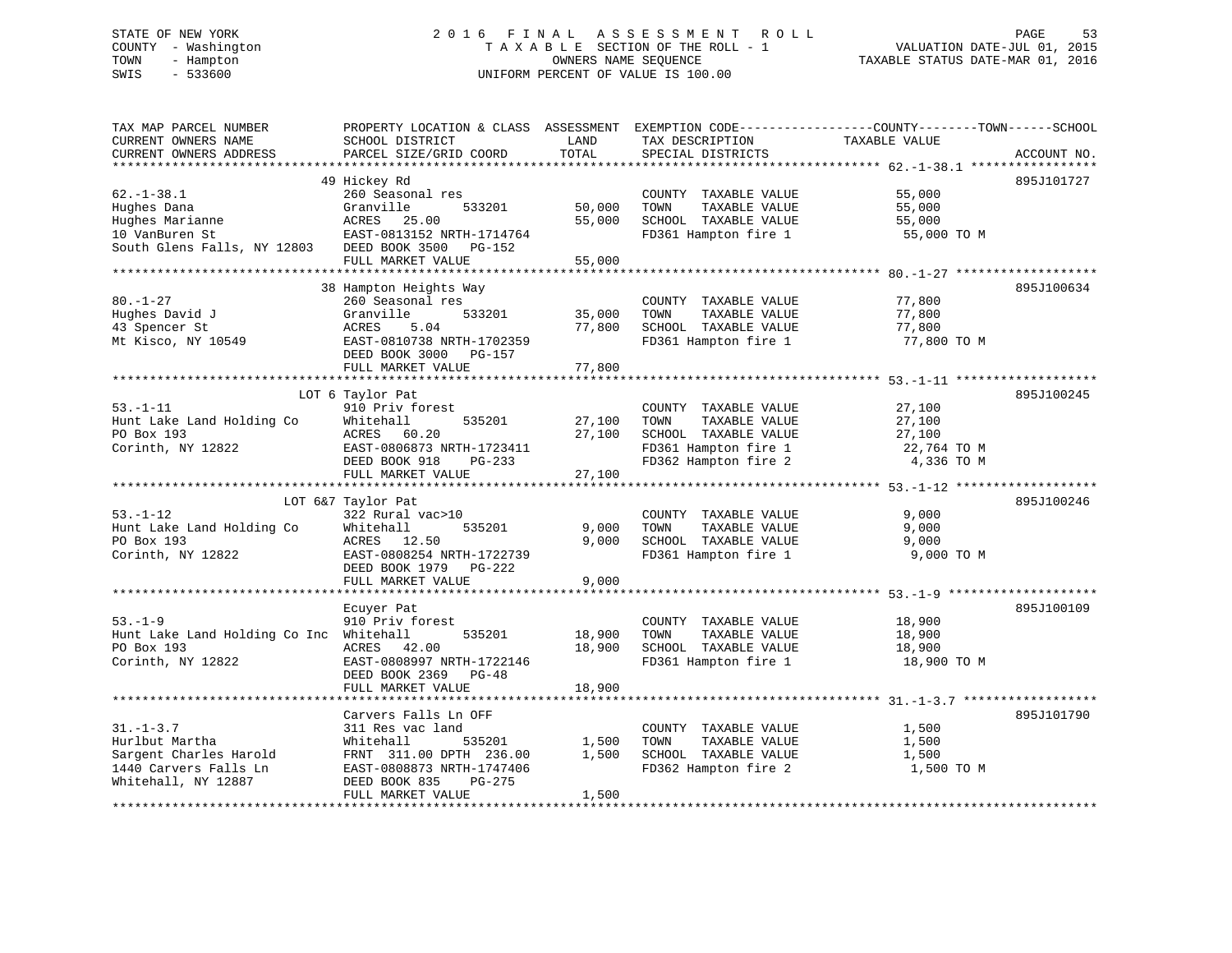# STATE OF NEW YORK 2 0 1 6 F I N A L A S S E S S M E N T R O L L PAGE 54 COUNTY - Washington T A X A B L E SECTION OF THE ROLL - 1 VALUATION DATE-JUL 01, 2015 TOWN - Hampton OWNERS NAME SEQUENCE TAXABLE STATUS DATE-MAR 01, 2016 SWIS - 533600 UNIFORM PERCENT OF VALUE IS 100.00

| TAX MAP PARCEL NUMBER<br>CURRENT OWNERS NAME | PROPERTY LOCATION & CLASS ASSESSMENT<br>SCHOOL DISTRICT | LAND          | EXEMPTION CODE-----------------COUNTY-------TOWN------SCHOOL<br>TAX DESCRIPTION | TAXABLE VALUE                          |          |             |
|----------------------------------------------|---------------------------------------------------------|---------------|---------------------------------------------------------------------------------|----------------------------------------|----------|-------------|
| CURRENT OWNERS ADDRESS                       | PARCEL SIZE/GRID COORD                                  | TOTAL         | SPECIAL DISTRICTS                                                               |                                        |          | ACCOUNT NO. |
| *************************                    |                                                         |               |                                                                                 |                                        |          |             |
|                                              | 1440 Carvers Falls Ln                                   |               |                                                                                 |                                        |          | 895J101792  |
| $31. - 1 - 3.9$                              | 270 Mfg housing                                         |               | 41854<br>STAR B                                                                 | $\Omega$                               | $\Omega$ | 30,000      |
| Hurlbut Martha                               | 535201<br>Whitehall                                     | 12,000        | COUNTY TAXABLE VALUE                                                            | 67,300                                 |          |             |
| Sargent Charles Harold                       | ACRES<br>1.00                                           | 67,300        | TOWN<br>TAXABLE VALUE                                                           | 67,300                                 |          |             |
| 1440 Carvers Falls Ln                        | EAST-0808659 NRTH-1747299                               |               | SCHOOL TAXABLE VALUE                                                            | 37,300                                 |          |             |
| Whitehall, NY 12887                          | DEED BOOK 835<br>$PG-275$<br>FULL MARKET VALUE          | 67,300        | FD362 Hampton fire 2                                                            | 67,300 TO M                            |          |             |
| *********************                        |                                                         |               |                                                                                 |                                        |          |             |
|                                              | 78 Rainbow Way                                          |               |                                                                                 |                                        |          | 895J100601  |
| $81. - 1 - 43$                               | 210 1 Family Res                                        |               | 41854<br>STAR B                                                                 | $\mathbf{0}$                           | $\Omega$ | 30,000      |
| Hurley Justin R                              | Granville<br>533201                                     | 31,800        | COUNTY TAXABLE VALUE                                                            | 105,000                                |          |             |
| Lavin Holly J                                | 4.00<br>ACRES                                           | 105,000       | TAXABLE VALUE<br>TOWN                                                           | 105,000                                |          |             |
| 78 Rainbow Way                               | EAST-0816907 NRTH-1701952                               |               | SCHOOL TAXABLE VALUE                                                            | 75,000                                 |          |             |
| PO Box 95                                    | DEED BOOK 3130 PG-308                                   |               | FD361 Hampton fire 1                                                            | 105,000 TO M                           |          |             |
| Whitehall, NY 12887                          | FULL MARKET VALUE                                       | 105,000       |                                                                                 |                                        |          |             |
| *******************                          | **************************                              |               |                                                                                 | ********* 71.4-2-7 ******************* |          |             |
|                                              | 1058 West Way                                           |               |                                                                                 |                                        |          | 895J100216  |
| $71.4 - 2 - 7$                               | 260 Seasonal res - WTRFNT                               |               | COUNTY TAXABLE VALUE                                                            | 131,600                                |          |             |
| Ihrig Richard                                | 533201<br>Granville                                     | 27,200        | TAXABLE VALUE<br>TOWN                                                           | 131,600                                |          |             |
| 276 Temple Hill Rd                           | $71. - 2 - 7$                                           | 131,600       | SCHOOL TAXABLE VALUE                                                            | 131,600                                |          |             |
| New Windsor, NY 12553                        | FRNT 100.00 DPTH 273.00                                 |               | FD361 Hampton fire 1                                                            | 131,600 TO M                           |          |             |
|                                              | EAST-0815366 NRTH-1707558                               |               |                                                                                 |                                        |          |             |
|                                              | DEED BOOK 2868<br>PG-139                                |               |                                                                                 |                                        |          |             |
|                                              | FULL MARKET VALUE                                       | 131,600       |                                                                                 |                                        |          |             |
|                                              |                                                         |               |                                                                                 | ********** 62.-1-9 ********            |          |             |
|                                              | Hickey Rd OFF                                           |               |                                                                                 |                                        |          | 895J100616  |
| $62. - 1 - 9$                                | 322 Rural vac>10                                        |               | COUNTY TAXABLE VALUE                                                            | 10,000                                 |          |             |
| Illsley Alice E                              | Granville<br>533201                                     | 10,000        | TAXABLE VALUE<br>TOWN                                                           | 10,000                                 |          |             |
| 201 White Rd                                 | ACRES<br>15.30                                          | 10,000        | SCHOOL TAXABLE VALUE                                                            | 10,000                                 |          |             |
| Poultney, VT 05764                           | EAST-0811791 NRTH-1718265                               |               | FD361 Hampton fire 1                                                            | 10,000 TO M                            |          |             |
|                                              | DEED BOOK 678<br>$PG-53$                                |               |                                                                                 |                                        |          |             |
|                                              | FULL MARKET VALUE                                       | 10,000        |                                                                                 |                                        |          |             |
|                                              | * * * * * * * * * * * * * * * * * * *                   | ************* | ******************************** 54. -1-5 ********                              |                                        |          |             |
|                                              | 32 Manor Ln                                             |               |                                                                                 |                                        |          | 895J100082  |
| $54. - 1 - 5$                                | 270 Mfg housing                                         |               | 41834<br>STAR EN                                                                | $\Omega$                               | $\Omega$ | 65,300      |
| Illsley Richard Trustee                      | Granville<br>533201                                     | 36,300        | COUNTY TAXABLE VALUE                                                            | 96,100                                 |          |             |
| Illsley Anna Trustee                         | ACRES<br>6.30                                           | 96,100        | TOWN<br>TAXABLE VALUE                                                           | 96,100                                 |          |             |
| 32 Manor Ln                                  | EAST-0821032 NRTH-1725968                               |               | SCHOOL TAXABLE VALUE                                                            | 30,800                                 |          |             |
| Hampton, NY 12837                            | DEED BOOK 1844<br>PG-118                                |               | FD361 Hampton fire 1                                                            | 96,100 TO M                            |          |             |
|                                              | FULL MARKET VALUE                                       | 96,100        |                                                                                 |                                        |          |             |
|                                              |                                                         |               |                                                                                 |                                        |          |             |
|                                              | Vladyka Woods Rd OFF                                    |               |                                                                                 |                                        |          | 895J100046  |
| $38. - 1 - 22$                               | 910 Priv forest                                         |               | COUNTY TAXABLE VALUE                                                            | 42,900                                 |          |             |
| Integrity Holdings LLC                       | Whitehall<br>535201                                     | 42,900        | TOWN<br>TAXABLE VALUE                                                           | 42,900                                 |          |             |
| 8 Morin St                                   | ROW 942/144                                             | 42,900        | SCHOOL TAXABLE VALUE                                                            | 42,900                                 |          |             |
| Biddeford, ME 04005                          | 102 AD Contract 2957/133                                |               | FD362 Hampton fire 2                                                            | 42,900 TO M                            |          |             |
|                                              | ACRES 146.80                                            |               |                                                                                 |                                        |          |             |
|                                              | EAST-0805961 NRTH-1742522                               |               |                                                                                 |                                        |          |             |
|                                              | DEED BOOK 3015<br><b>PG-97</b>                          |               |                                                                                 |                                        |          |             |
|                                              | FULL MARKET VALUE                                       | 42,900        |                                                                                 |                                        |          |             |
|                                              |                                                         |               | ******************************                                                  |                                        |          |             |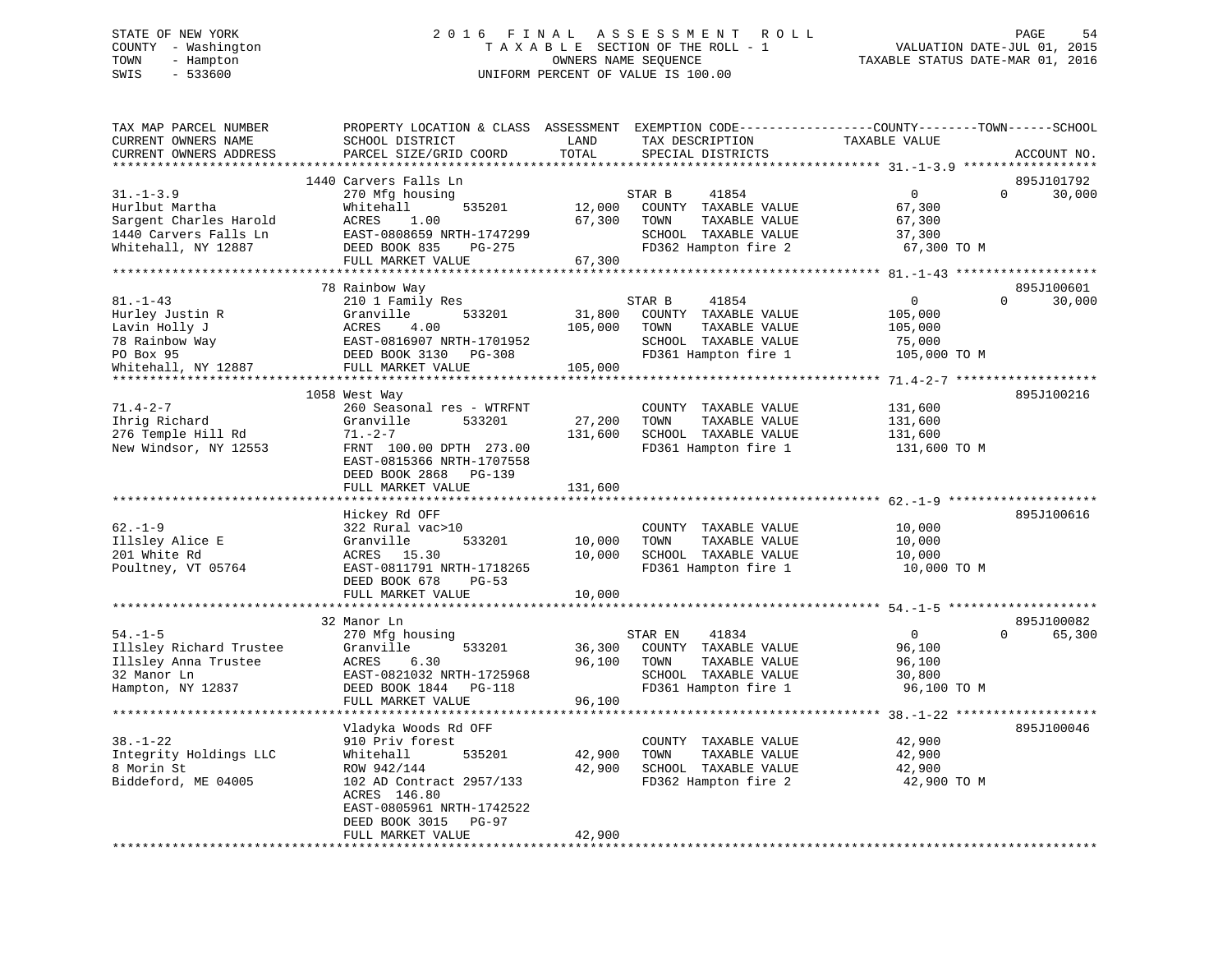# STATE OF NEW YORK 2 0 1 6 F I N A L A S S E S S M E N T R O L L PAGE 55 COUNTY - Washington T A X A B L E SECTION OF THE ROLL - 1 VALUATION DATE-JUL 01, 2015 TOWN - Hampton OWNERS NAME SEQUENCE TAXABLE STATUS DATE-MAR 01, 2016 SWIS - 533600 UNIFORM PERCENT OF VALUE IS 100.00

| TAX MAP PARCEL NUMBER<br>CURRENT OWNERS NAME<br>CURRENT OWNERS ADDRESS                         | PROPERTY LOCATION & CLASS ASSESSMENT EXEMPTION CODE----------------COUNTY-------TOWN------SCHOOL<br>SCHOOL DISTRICT<br>PARCEL SIZE/GRID COORD         | LAND<br>TOTAL    | TAX DESCRIPTION<br>SPECIAL DISTRICTS                                                          | TAXABLE VALUE                             |          | ACCOUNT NO. |
|------------------------------------------------------------------------------------------------|-------------------------------------------------------------------------------------------------------------------------------------------------------|------------------|-----------------------------------------------------------------------------------------------|-------------------------------------------|----------|-------------|
|                                                                                                |                                                                                                                                                       |                  |                                                                                               |                                           |          |             |
| $45. - 1 - 5.3$<br>Irizarry Jose G                                                             | 1536 Carlton Rd<br>240 Rural res<br>535201<br>Whitehall                                                                                               | 40,200           | STAR B<br>41854<br>COUNTY TAXABLE VALUE                                                       | $\overline{0}$<br>202,300                 | $\Omega$ | 30,000      |
| Irizarry Nancy<br>1536 Carlton Rd<br>Whitehall, NY 12887                                       | Lots $3 & 4$<br>ACRES 10.18 BANK<br>26<br>EAST-0805141 NRTH-1734477                                                                                   | 202,300          | TOWN<br>TAXABLE VALUE<br>SCHOOL TAXABLE VALUE<br>CA001 Cons agri dst 1                        | 202,300<br>172,300<br>202,300 TO          |          |             |
|                                                                                                | DEED BOOK 647<br>PG-94<br>FULL MARKET VALUE                                                                                                           | 202,300          | FD362 Hampton fire 2                                                                          | 202,300 TO M                              |          |             |
|                                                                                                |                                                                                                                                                       |                  |                                                                                               |                                           |          |             |
|                                                                                                | 128 Rainbow Way                                                                                                                                       |                  |                                                                                               |                                           |          | 895J100599  |
| $81. - 1 - 39$<br>Irwin Deborah<br>121 Hogtown Rd<br>Fort Ann, NY 12827                        | 260 Seasonal res<br>Granville<br>533201<br>ACRES<br>5.30<br>EAST-0816687 NRTH-1700996<br>DEED BOOK 826<br>$PG-18$                                     | 30,000<br>35,000 | COUNTY TAXABLE VALUE<br>TAXABLE VALUE<br>TOWN<br>SCHOOL TAXABLE VALUE<br>FD361 Hampton fire 1 | 35,000<br>35,000<br>35,000<br>35,000 TO M |          |             |
|                                                                                                | FULL MARKET VALUE                                                                                                                                     | 35,000           |                                                                                               |                                           |          |             |
|                                                                                                | Hickey Rd OFF                                                                                                                                         |                  |                                                                                               |                                           |          | 895J100638  |
| $62. - 1 - 10$<br>Jameson Raymond<br>13 South Ranch Way<br>Argyle, NY 12809                    | 322 Rural vac>10<br>Granville<br>533201<br>502/98<br>ACRES 10.01<br>EAST-0812193 NRTH-1718909<br>DEED BOOK 3601 PG-276                                | 15,700<br>15,700 | COUNTY TAXABLE VALUE<br>TAXABLE VALUE<br>TOWN<br>SCHOOL TAXABLE VALUE<br>FD361 Hampton fire 1 | 15,700<br>15,700<br>15,700<br>15,700 TO M |          |             |
|                                                                                                | FULL MARKET VALUE                                                                                                                                     | 15,700           |                                                                                               |                                           |          |             |
|                                                                                                | County Route 21                                                                                                                                       |                  |                                                                                               |                                           |          |             |
| $80. -1 - 5.1$<br>Jaros Tomasz<br>Jaros Dawn<br>52-6 Meetinghouse Village<br>Meriden, CT 06450 | 314 Rural vac<10<br>Granville<br>533201<br>Sub Div Lot 1<br>ACRES<br>6.41<br>EAST-0813483 NRTH-1701547<br>DEED BOOK 2387 PG-196                       | 28,000<br>28,000 | COUNTY TAXABLE VALUE<br>TOWN<br>TAXABLE VALUE<br>SCHOOL TAXABLE VALUE<br>FD361 Hampton fire 1 | 28,000<br>28,000<br>28,000<br>28,000 TO M |          |             |
|                                                                                                | FULL MARKET VALUE                                                                                                                                     | 28,000           |                                                                                               |                                           |          |             |
|                                                                                                |                                                                                                                                                       |                  |                                                                                               |                                           |          |             |
| $80. -1 - 5.2$<br>Jaros Tomasz<br>Jaros Dawn<br>52-6 Meetinghouse Village<br>Meriden, CT 06450 | County Route 21<br>314 Rural vac<10<br>Granville<br>533201<br>Sub Div Lot 2<br>ACRES<br>3.92<br>EAST-0813683 NRTH-1701251<br>DEED BOOK 2387<br>PG-196 | 22,500<br>22,500 | COUNTY TAXABLE VALUE<br>TOWN<br>TAXABLE VALUE<br>SCHOOL TAXABLE VALUE<br>FD361 Hampton fire 1 | 22,500<br>22,500<br>22,500<br>22,500 TO M |          |             |
|                                                                                                | FULL MARKET VALUE                                                                                                                                     | 22,500           |                                                                                               |                                           |          |             |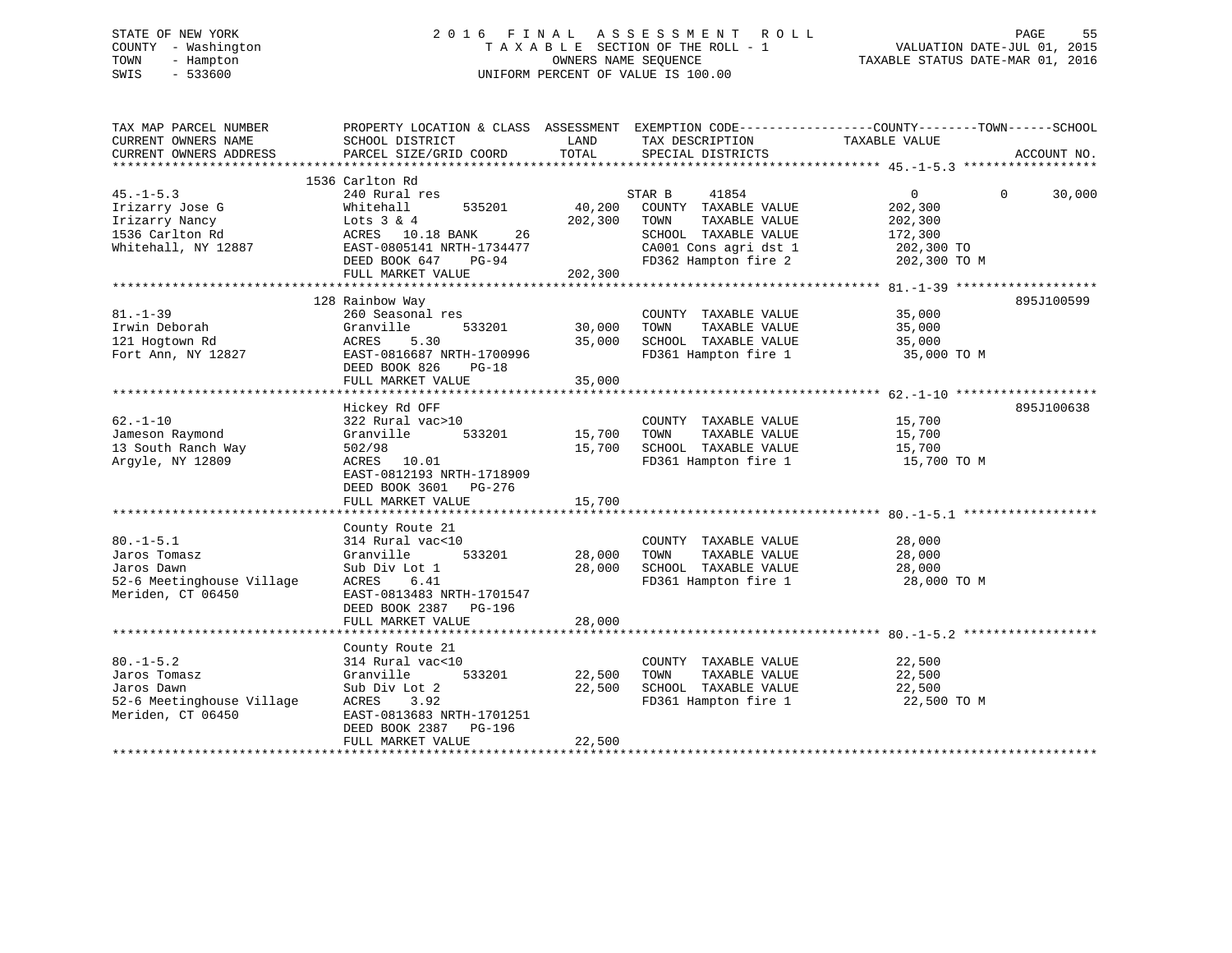# STATE OF NEW YORK 2 0 1 6 F I N A L A S S E S S M E N T R O L L PAGE 56 COUNTY - Washington T A X A B L E SECTION OF THE ROLL - 1 VALUATION DATE-JUL 01, 2015 TOWN - Hampton OWNERS NAME SEQUENCE TAXABLE STATUS DATE-MAR 01, 2016 SWIS - 533600 UNIFORM PERCENT OF VALUE IS 100.00

TAX MAP PARCEL NUMBER PROPERTY LOCATION & CLASS ASSESSMENT EXEMPTION CODE------------------COUNTY--------TOWN------SCHOOL CURRENT OWNERS NAME SCHOOL DISTRICT THE LAND TAX DESCRIPTION TAXABLE VALUE CURRENT OWNERS ADDRESS PARCEL SIZE/GRID COORD TOTAL SPECIAL DISTRICTS ACCOUNT NO. \*\*\*\*\*\*\*\*\*\*\*\*\*\*\*\*\*\*\*\*\*\*\*\*\*\*\*\*\*\*\*\*\*\*\*\*\*\*\*\*\*\*\*\*\*\*\*\*\*\*\*\*\*\*\*\*\*\*\*\*\*\*\*\*\*\*\*\*\*\*\*\*\*\*\*\*\*\*\*\*\*\*\*\*\*\*\*\*\*\*\*\*\*\*\*\*\*\*\*\*\*\*\* 80.-1-5.3 \*\*\*\*\*\*\*\*\*\*\*\*\*\*\*\*\*\* County Route 21 80.-1-5.3 314 Rural vac<10 COUNTY TAXABLE VALUE 20,500 Jaros Tomasz Granville 533201 20,500 TOWN TAXABLE VALUE 20,500 Jaros Dawn Sub Div Lot 3 20,500 SCHOOL TAXABLE VALUE 20,500 52-6 Meetinhouse Village ACRES 3.65 FD361 Hampton fire 1 20,500 TO M Meriden, CT 06450 **EAST-0813808 NRTH-1701013**  DEED BOOK 2387 PG-196FULL MARKET VALUE 20,500 \*\*\*\*\*\*\*\*\*\*\*\*\*\*\*\*\*\*\*\*\*\*\*\*\*\*\*\*\*\*\*\*\*\*\*\*\*\*\*\*\*\*\*\*\*\*\*\*\*\*\*\*\*\*\*\*\*\*\*\*\*\*\*\*\*\*\*\*\*\*\*\*\*\*\*\*\*\*\*\*\*\*\*\*\*\*\*\*\*\*\*\*\*\*\*\*\*\*\*\*\*\*\* 80.-1-5.4 \*\*\*\*\*\*\*\*\*\*\*\*\*\*\*\*\*\* South Rd80.-1-5.4 314 Rural vac<10 COUNTY TAXABLE VALUE 20,500 Jaros Tomasz Granville 533201 20,500 TOWN TAXABLE VALUE 20,500 Jaros Dawn Sub Div Lot 4 20,500 SCHOOL TAXABLE VALUE 20,500 52-6 Meetinghouse Village ACRES 3.24 FD361 Hampton fire 1 20,500 TO M Meriden, CT 06450 EAST-0813920 NRTH-1700776 DEED BOOK 2387 PG-196 FULL MARKET VALUE 20,500 \*\*\*\*\*\*\*\*\*\*\*\*\*\*\*\*\*\*\*\*\*\*\*\*\*\*\*\*\*\*\*\*\*\*\*\*\*\*\*\*\*\*\*\*\*\*\*\*\*\*\*\*\*\*\*\*\*\*\*\*\*\*\*\*\*\*\*\*\*\*\*\*\*\*\*\*\*\*\*\*\*\*\*\*\*\*\*\*\*\*\*\*\*\*\*\*\*\*\*\*\*\*\* 80.-1-5.5 \*\*\*\*\*\*\*\*\*\*\*\*\*\*\*\*\*\* South Rd80.-1-5.5 314 Rural vac<10 COUNTY TAXABLE VALUE 16,500 Jaros Tomasz Granville 533201 16,500 TOWN TAXABLE VALUE 16,500 Jaros Dawn Sub Div Lot 5 16,500 SCHOOL TAXABLE VALUE 16,500 52-6 Meetinghouse Village ACRES 2.21 FD361 Hampton fire 1 16,500 TO M Meriden, CT 06450 EAST-0814700 NRTH-1701478 DEED BOOK 2387 PG-196 FULL MARKET VALUE 16,500 \*\*\*\*\*\*\*\*\*\*\*\*\*\*\*\*\*\*\*\*\*\*\*\*\*\*\*\*\*\*\*\*\*\*\*\*\*\*\*\*\*\*\*\*\*\*\*\*\*\*\*\*\*\*\*\*\*\*\*\*\*\*\*\*\*\*\*\*\*\*\*\*\*\*\*\*\*\*\*\*\*\*\*\*\*\*\*\*\*\*\*\*\*\*\*\*\*\*\*\*\*\*\* 80.-1-5 \*\*\*\*\*\*\*\*\*\*\*\*\*\*\*\*\*\*\*\* South Rd 895J10021180.-1-5 314 Rural vac<10 COUNTY TAXABLE VALUE 28,500 Jaros Tomasz S Granville 533201 28,500 TOWN TAXABLE VALUE 28,500 Jaros Dawn M Sub Div Lot 6 28,500 SCHOOL TAXABLE VALUE 28,500 52-6 Meetinghouse Village ACRES 7.02 FD361 Hampton fire 1 28,500 TO M Meriden, CT 06450 EAST-0814208 NRTH-1701420 DEED BOOK 2387 PG-196 FULL MARKET VALUE 28,500 \*\*\*\*\*\*\*\*\*\*\*\*\*\*\*\*\*\*\*\*\*\*\*\*\*\*\*\*\*\*\*\*\*\*\*\*\*\*\*\*\*\*\*\*\*\*\*\*\*\*\*\*\*\*\*\*\*\*\*\*\*\*\*\*\*\*\*\*\*\*\*\*\*\*\*\*\*\*\*\*\*\*\*\*\*\*\*\*\*\*\*\*\*\*\*\*\*\*\*\*\*\*\* 71.-1-24 \*\*\*\*\*\*\*\*\*\*\*\*\*\*\*\*\*\*\*LOT 8 Faesh Pat 895J100695 71.-1-24 314 Rural vac<10 COUNTY TAXABLE VALUE 2,500 Jenkins Christopher Granville 533201 2,500 TOWN TAXABLE VALUE 2,500 1548 Farley Rd ACRES 5.50 2,500 SCHOOL TAXABLE VALUE 2,500 Hudson Falls, NY 12839 EAST-0813571 NRTH-1709157 FD361 Hampton fire 1 2,500 TO M DEED BOOK 3588 PG-251FULL MARKET VALUE 2,500 \*\*\*\*\*\*\*\*\*\*\*\*\*\*\*\*\*\*\*\*\*\*\*\*\*\*\*\*\*\*\*\*\*\*\*\*\*\*\*\*\*\*\*\*\*\*\*\*\*\*\*\*\*\*\*\*\*\*\*\*\*\*\*\*\*\*\*\*\*\*\*\*\*\*\*\*\*\*\*\*\*\*\*\*\*\*\*\*\*\*\*\*\*\*\*\*\*\*\*\*\*\*\*\*\*\*\*\*\*\*\*\*\*\*\*\*\*\*\*\*\*\*\*\*\*\*\*\*\*\*\*\*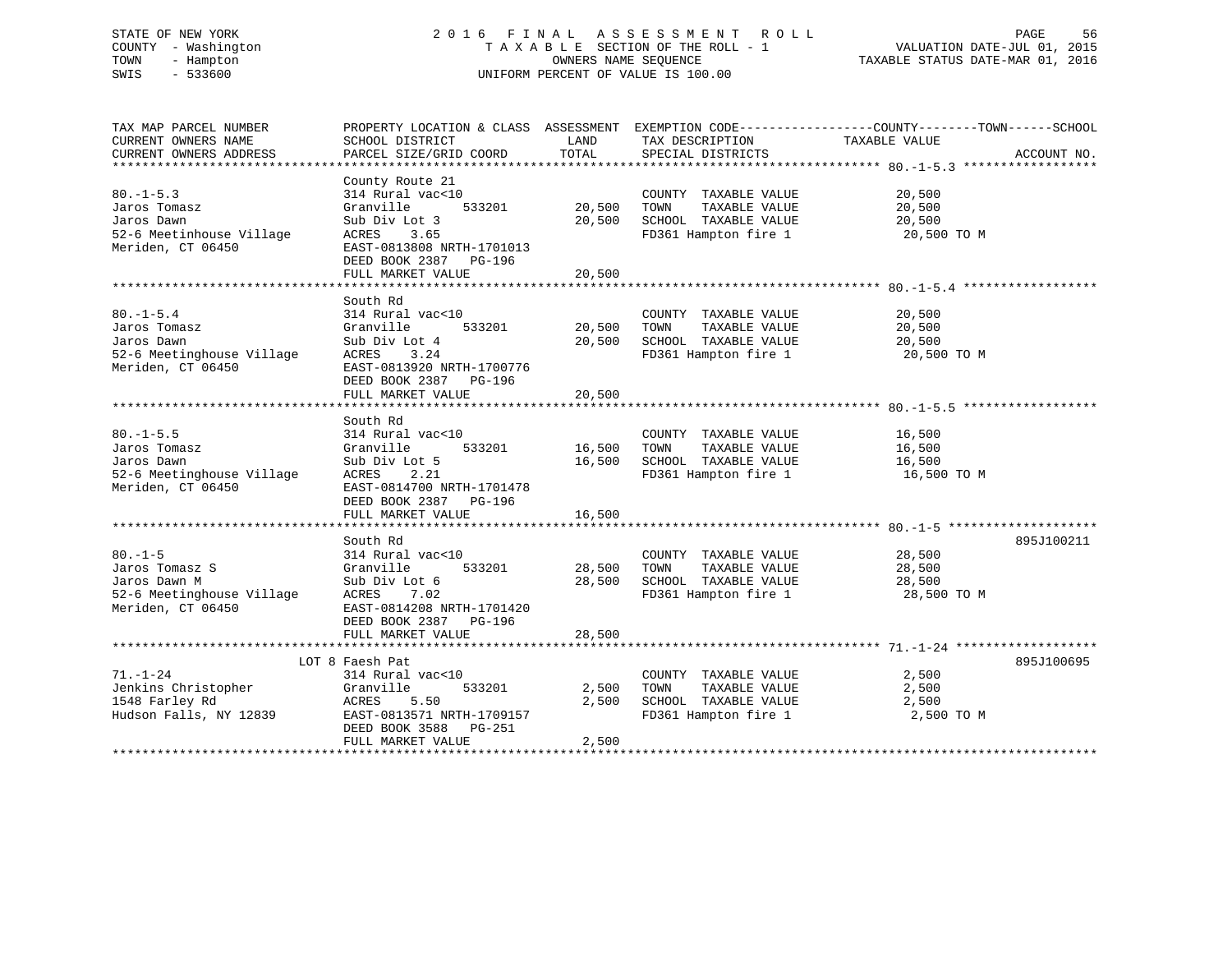#### STATE OF NEW YORK GOOD CONSULTED A LOTE OF TIN A LOTE ASSESSMENT ROLL COLL PAGE 57 COUNTY - Washington  $T A X A B L E$  SECTION OF THE ROLL - 1<br>TOWN - Hampton DWNERS NAME SEQUENCE TOWN - Hampton OWNERS NAME SEQUENCE TAXABLE STATUS DATE-MAR 01, 2016 SWIS - 533600 UNIFORM PERCENT OF VALUE IS 100.00

| TAX MAP PARCEL NUMBER    | PROPERTY LOCATION & CLASS ASSESSMENT EXEMPTION CODE----------------COUNTY-------TOWN------SCHOOL |         |                                 |                |                             |
|--------------------------|--------------------------------------------------------------------------------------------------|---------|---------------------------------|----------------|-----------------------------|
| CURRENT OWNERS NAME      | SCHOOL DISTRICT                                                                                  | LAND    | TAX DESCRIPTION                 | TAXABLE VALUE  |                             |
| CURRENT OWNERS ADDRESS   | PARCEL SIZE/GRID COORD                                                                           | TOTAL   | SPECIAL DISTRICTS               |                | ACCOUNT NO.                 |
|                          |                                                                                                  |         |                                 |                |                             |
|                          | LOT 8 Faesh Pat                                                                                  |         |                                 |                | 895J100188                  |
| $71. - 1 - 25$           | 314 Rural vac<10                                                                                 |         | COUNTY TAXABLE VALUE            | 2,500          |                             |
| Jenkins Christopher      | 533201<br>Granville                                                                              | 2,500   | TOWN<br>TAXABLE VALUE           | 2,500          |                             |
| 1548 Farley Rd           | 5.50<br>ACRES                                                                                    | 2,500   | SCHOOL TAXABLE VALUE            | 2,500          |                             |
| Hudson Falls, NY 12839   | EAST-0813286 NRTH-1709102                                                                        |         | FD361 Hampton fire 1 2,500 TO M |                |                             |
|                          | DEED BOOK 3569 PG-186                                                                            |         |                                 |                |                             |
|                          | FULL MARKET VALUE                                                                                | 2,500   |                                 |                |                             |
|                          |                                                                                                  |         |                                 |                |                             |
|                          | LOT 8 Faesh Pat                                                                                  |         |                                 |                | 895J100186                  |
| $71. - 1 - 27$           | 910 Priv forest                                                                                  |         | COUNTY TAXABLE VALUE            | 11,300         |                             |
| Jenkins Christopher      | Granville<br>533201                                                                              | 11,300  | TOWN<br>TAXABLE VALUE           | 11,300         |                             |
| 1548 Farley Rd           | 25.13 Ad                                                                                         | 11,300  | SCHOOL TAXABLE VALUE            | 11,300         |                             |
| Hudson Falls, NY 12839   | ACRES 25.13                                                                                      |         | FD361 Hampton fire 1            | 11,300 TO M    |                             |
|                          | EAST-0812258 NRTH-1708811                                                                        |         |                                 |                |                             |
|                          | DEED BOOK 3569 PG-186                                                                            |         |                                 |                |                             |
|                          |                                                                                                  |         |                                 |                |                             |
|                          | FULL MARKET VALUE                                                                                | 11,300  |                                 |                |                             |
|                          |                                                                                                  |         |                                 |                |                             |
|                          | LOT 8 Faesh Pat                                                                                  |         |                                 |                | 895J100701                  |
| $71. - 1 - 28$           | 314 Rural vac<10                                                                                 |         | COUNTY TAXABLE VALUE            | 3,000          |                             |
| Jenkins Christopher R Jr | Granville<br>533201                                                                              | 3,000   | TOWN<br>TAXABLE VALUE           | 3,000          |                             |
| 1548 Farley Rd           | ACRES<br>6.00                                                                                    | 3,000   | SCHOOL TAXABLE VALUE            | 3,000          |                             |
| Hudson Falls, NY 12839   | EAST-0812279 NRTH-1708124                                                                        |         | FD361 Hampton fire 1            | 3,000 TO M     |                             |
|                          | DEED BOOK 3425 PG-68                                                                             |         |                                 |                |                             |
|                          | FULL MARKET VALUE                                                                                | 3,000   |                                 |                |                             |
|                          |                                                                                                  |         |                                 |                |                             |
|                          | 9 Smith Way                                                                                      |         |                                 |                | 895J100588                  |
| $80. - 1 - 9$            | 210 1 Family Res                                                                                 |         | STAR B<br>41854                 | $\overline{0}$ | $0 \qquad \qquad$<br>30,000 |
| Jensen David P           | 533201<br>Granville                                                                              | 28,500  | COUNTY TAXABLE VALUE            | 118,400        |                             |
| Jensen Sarah M           | ACRES<br>3.01                                                                                    | 118,400 | TAXABLE VALUE<br>TOWN           | 118,400        |                             |
| 9 Smith Way              | EAST-0812624 NRTH-1701787                                                                        |         | SCHOOL TAXABLE VALUE            | 88,400         |                             |
| Whitehall, NY 12887      | DEED BOOK 2386 PG-163                                                                            |         | FD361 Hampton fire 1            | 118,400 TO M   |                             |
|                          | FULL MARKET VALUE                                                                                | 118,400 |                                 |                |                             |
|                          |                                                                                                  |         |                                 |                |                             |
|                          | 10 Lakeview Way                                                                                  |         |                                 |                | 895J101781                  |
| $80. - 1 - 46$           | 210 1 Family Res - WTRFNT                                                                        |         | COUNTY TAXABLE VALUE            | 174,800        |                             |
| Johnson Robert A         | 535201<br>Whitehall                                                                              | 25,000  | TOWN<br>TAXABLE VALUE           | 174,800        |                             |
| Johnson Elaine           | LOT 8A                                                                                           | 174,800 | SCHOOL TAXABLE VALUE            | 174,800        |                             |
| 134 Hobson Ave           | 1.01<br>ACRES                                                                                    |         | FD361 Hampton fire 1            | 174,800 TO M   |                             |
| St James Li, NY 11780    | EAST-0810849 NRTH-1704963                                                                        |         |                                 |                |                             |
|                          | DEED BOOK 633<br>$PG-305$                                                                        |         |                                 |                |                             |
|                          | FULL MARKET VALUE                                                                                | 174,800 |                                 |                |                             |
|                          |                                                                                                  |         |                                 |                |                             |
|                          |                                                                                                  |         |                                 |                |                             |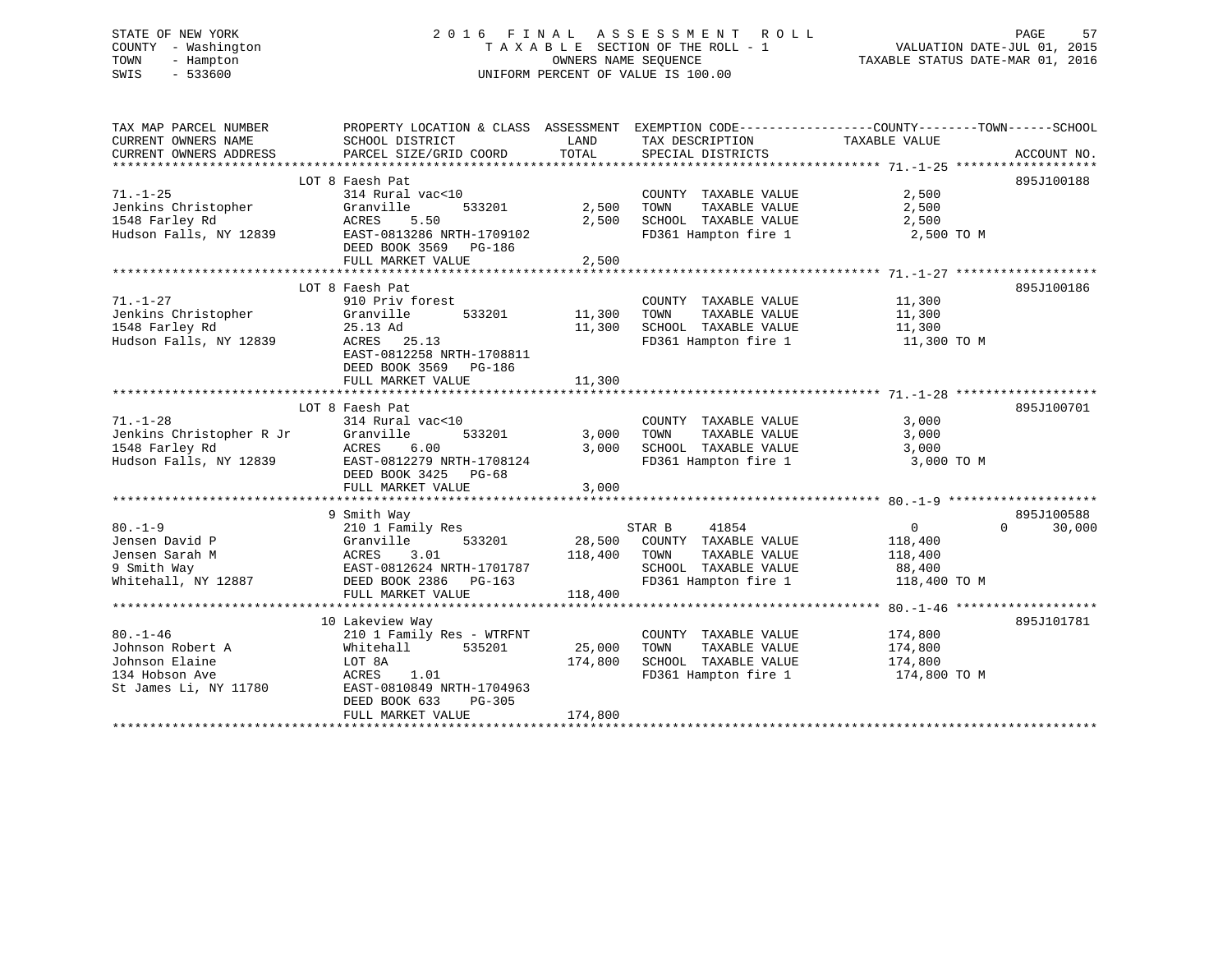# STATE OF NEW YORK 2 0 1 6 F I N A L A S S E S S M E N T R O L L PAGE 58 COUNTY - Washington T A X A B L E SECTION OF THE ROLL - 1 VALUATION DATE-JUL 01, 2015 TOWN - Hampton OWNERS NAME SEQUENCE TAXABLE STATUS DATE-MAR 01, 2016 SWIS - 533600 UNIFORM PERCENT OF VALUE IS 100.00

| TAX MAP PARCEL NUMBER<br>CURRENT OWNERS NAME | PROPERTY LOCATION & CLASS ASSESSMENT EXEMPTION CODE---------------COUNTY-------TOWN-----SCHOOL<br>SCHOOL DISTRICT | LAND    | TAX DESCRIPTION       | TAXABLE VALUE |                    |
|----------------------------------------------|-------------------------------------------------------------------------------------------------------------------|---------|-----------------------|---------------|--------------------|
| CURRENT OWNERS ADDRESS                       | PARCEL SIZE/GRID COORD                                                                                            | TOTAL   | SPECIAL DISTRICTS     |               | ACCOUNT NO.        |
|                                              | 41 Greenfield Ln                                                                                                  |         |                       |               | 895L100030         |
| $72. - 2 - 6$                                | 210 1 Family Res                                                                                                  |         | STAR B<br>41854       | $\Omega$      | $\Omega$<br>30,000 |
| Johnson Timothy E                            | Granville<br>533201                                                                                               | 22,600  | COUNTY TAXABLE VALUE  | 62,700        |                    |
| Larkin Ruth M                                | ACRES<br>1.18                                                                                                     | 62,700  | TOWN<br>TAXABLE VALUE | 62,700        |                    |
| 41 Greenfield Ln                             | EAST-0823585 NRTH-1711584                                                                                         |         | SCHOOL TAXABLE VALUE  | 32,700        |                    |
| Hampton, NY 12837                            | DEED BOOK 2823 PG-47                                                                                              |         | FD361 Hampton fire 1  | 62,700 TO M   |                    |
|                                              | FULL MARKET VALUE                                                                                                 | 62,700  |                       |               |                    |
|                                              |                                                                                                                   |         |                       |               |                    |
|                                              | 11879 State Route 4                                                                                               |         |                       |               | 895J100049         |
| $45. - 1 - 29$                               | 210 1 Family Res                                                                                                  |         | COUNTY TAXABLE VALUE  | 71,200        |                    |
| Johnson Wayne R                              | Whitehall<br>535201                                                                                               | 22,000  | TOWN<br>TAXABLE VALUE | 71,200        |                    |
| Johnson Tina M                               | 1.00<br>ACRES                                                                                                     | 71,200  | SCHOOL TAXABLE VALUE  | 71,200        |                    |
| 11879 State Route 4                          | EAST-0806537 NRTH-1729089                                                                                         |         | FD362 Hampton fire 2  | 71,200 TO M   |                    |
| Whitehall, NY 12887                          | DEED BOOK 2777 PG-222                                                                                             |         |                       |               |                    |
|                                              | FULL MARKET VALUE                                                                                                 | 71,200  |                       |               |                    |
|                                              |                                                                                                                   |         |                       |               |                    |
|                                              | 2314 County Route 18                                                                                              |         |                       |               |                    |
| $72. - 1 - 1.1$                              | 270 Mfg housing                                                                                                   |         | STAR B<br>41854       | $\Omega$      | 30,000<br>$\Omega$ |
| Jones Benjamian G Jr                         | Granville<br>533201                                                                                               | 23,700  | COUNTY TAXABLE VALUE  | 60,700        |                    |
| Jones Kathleen A                             | FRNT 220.00 DPTH 300.00                                                                                           | 60,700  | TOWN<br>TAXABLE VALUE | 60,700        |                    |
| 2314 County Route 18                         | EAST-0818902 NRTH-1712608                                                                                         |         | SCHOOL TAXABLE VALUE  | 30,700        |                    |
| Whitehall, NY 12887                          | DEED BOOK 892<br>PG-238                                                                                           |         | FD361 Hampton fire 1  | 60,700 TO M   |                    |
|                                              | FULL MARKET VALUE                                                                                                 | 60,700  |                       |               |                    |
|                                              |                                                                                                                   |         |                       |               |                    |
|                                              | 1094 West Way                                                                                                     |         |                       |               | 895J100120         |
| $71.4 - 2 - 1$                               | 260 Seasonal res - WTRFNT                                                                                         |         | COUNTY TAXABLE VALUE  | 146,800       |                    |
| Jones Brian                                  | 533201<br>Granville                                                                                               | 43,800  | TOWN<br>TAXABLE VALUE | 146,800       |                    |
| 5841 County Route 30                         | 591/73 596/197                                                                                                    | 146,800 | SCHOOL TAXABLE VALUE  | 146,800       |                    |
| Granville, NY 12832                          | $71. - 2 - 1$                                                                                                     |         | FD361 Hampton fire 1  | 146,800 TO M  |                    |
|                                              | ACRES<br>2.63                                                                                                     |         |                       |               |                    |
|                                              | EAST-0814854 NRTH-1708363                                                                                         |         |                       |               |                    |
|                                              | DEED BOOK 3124<br><b>PG-118</b>                                                                                   |         |                       |               |                    |
|                                              | FULL MARKET VALUE                                                                                                 | 146,800 |                       |               |                    |
|                                              |                                                                                                                   |         |                       |               |                    |
|                                              | Hills Pond Rd OFF                                                                                                 |         |                       |               | 895J100119         |
| $71. - 1 - 11.1$                             | 314 Rural vac<10                                                                                                  |         | COUNTY TAXABLE VALUE  | 8,500         |                    |
| Jones Bruce E                                | Granville<br>533201                                                                                               | 8,500   | TAXABLE VALUE<br>TOWN | 8,500         |                    |
| 2338 County Route 18                         | 7.00<br>ACRES                                                                                                     | 8,500   | SCHOOL TAXABLE VALUE  | 8,500         |                    |
| Whitehall, NY 12887                          | EAST-0816360 NRTH-1711265                                                                                         |         | FD361 Hampton fire 1  | 8,500 TO M    |                    |
|                                              | DEED BOOK 1858<br>PG-149                                                                                          |         |                       |               |                    |
|                                              | FULL MARKET VALUE                                                                                                 | 8,500   |                       |               |                    |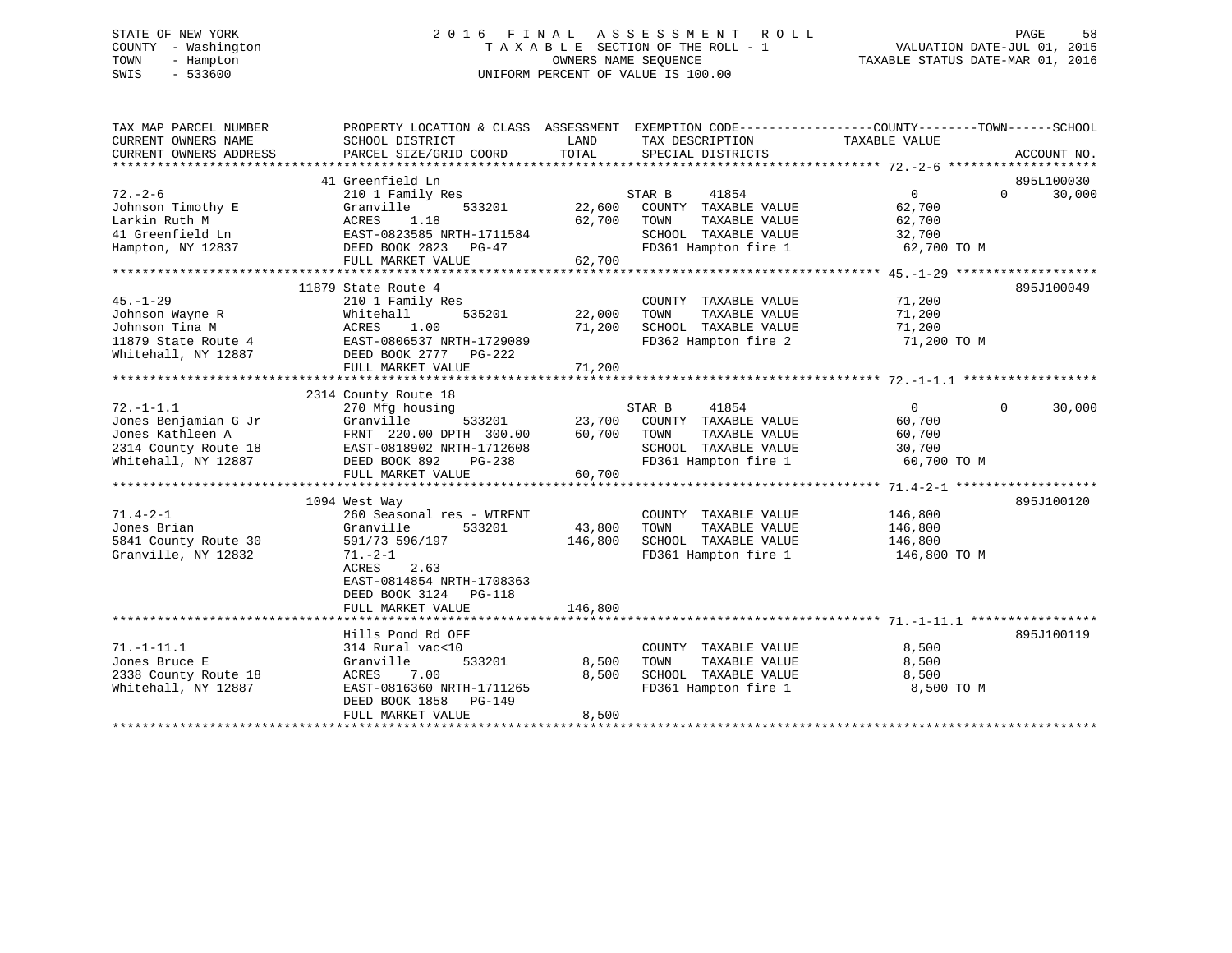# STATE OF NEW YORK 2 0 1 6 F I N A L A S S E S S M E N T R O L L PAGE 59 COUNTY - Washington T A X A B L E SECTION OF THE ROLL - 1 VALUATION DATE-JUL 01, 2015 TOWN - Hampton OWNERS NAME SEQUENCE TAXABLE STATUS DATE-MAR 01, 2016 SWIS - 533600 UNIFORM PERCENT OF VALUE IS 100.00

| TAX MAP PARCEL NUMBER<br>CURRENT OWNERS NAME<br>CURRENT OWNERS ADDRESS | PROPERTY LOCATION & CLASS ASSESSMENT EXEMPTION CODE---------------COUNTY-------TOWN------SCHOOL<br>SCHOOL DISTRICT<br>PARCEL SIZE/GRID COORD | LAND<br>TOTAL         | TAX DESCRIPTION<br>SPECIAL DISTRICTS          | TAXABLE VALUE  |            | ACCOUNT NO. |
|------------------------------------------------------------------------|----------------------------------------------------------------------------------------------------------------------------------------------|-----------------------|-----------------------------------------------|----------------|------------|-------------|
|                                                                        |                                                                                                                                              |                       |                                               |                |            |             |
|                                                                        | 2338 County Route 18                                                                                                                         |                       |                                               |                |            | 895J100118  |
| $72. - 1 - 1$                                                          | 283 Res w/Comuse                                                                                                                             |                       | 41720<br>AG DIST                              | 25,091         | 25,091     | 25,091      |
| Jones Bruce E                                                          | Granville                                                                                                                                    | 533201 102,300 STAR B | 41854                                         | $\overline{0}$ | $\Omega$   | 30,000      |
| 2338 County Route 18                                                   | ACRES 118.50                                                                                                                                 |                       | 293,700 COUNTY TAXABLE VALUE                  | 268,609        |            |             |
| Whitehall, NY 12887                                                    | EAST-0819000 NRTH-1712196                                                                                                                    |                       | TOWN<br>TAXABLE VALUE                         | 268,609        |            |             |
|                                                                        | DEED BOOK 1858 PG-149                                                                                                                        |                       | SCHOOL TAXABLE VALUE                          | 238,609        |            |             |
| MAY BE SUBJECT TO PAYMENT<br>UNDER AGDIST LAW TIL 2020                 | FULL MARKET VALUE                                                                                                                            |                       | 293,700 CA001 Cons agri dst 1<br>25,091 EX    | 268,609 TO     |            |             |
|                                                                        |                                                                                                                                              |                       | FD361 Hampton fire 1                          | 293,700 TO M   |            |             |
|                                                                        |                                                                                                                                              |                       |                                               |                |            |             |
|                                                                        | 2373 County Route 18                                                                                                                         |                       |                                               |                |            | 895J100207  |
| $72. - 1 - 22$                                                         | 322 Rural vac>10                                                                                                                             |                       | AG DIST<br>41720                              | 2,632          | 2,632      | 2,632       |
| Jones Bruce E                                                          | 533201<br>Granville                                                                                                                          | AC<br>33,500          | COUNTY TAXABLE VALUE                          | 30,868         |            |             |
| 2338 County Route 18                                                   | ACRES 11.70                                                                                                                                  | 33,500                | TOWN<br>TAXABLE VALUE                         | 30,868         |            |             |
| Whitehall, NY 12887                                                    | EAST-0819599 NRTH-1711347                                                                                                                    |                       | SCHOOL TAXABLE VALUE                          | 30,868         |            |             |
|                                                                        | DEED BOOK 1706 PG-126                                                                                                                        |                       | CA001 Cons agri dst 1                         | 30,868 TO      |            |             |
| MAY BE SUBJECT TO PAYMENT                                              | FULL MARKET VALUE                                                                                                                            | 33,500                | 2,632 EX                                      |                |            |             |
| UNDER AGDIST LAW TIL 2020                                              |                                                                                                                                              |                       | FD361 Hampton fire 1                          | 33,500 TO M    |            |             |
|                                                                        |                                                                                                                                              |                       |                                               |                |            |             |
|                                                                        |                                                                                                                                              |                       |                                               |                |            |             |
| $71.4 - 2 - 1.1$                                                       | Hills Pond Rd<br>314 Rural vac<10 - WTRFNT                                                                                                   |                       |                                               |                |            |             |
|                                                                        | Granville                                                                                                                                    | NT<br>31,500          | COUNTY TAXABLE VALUE<br>TAXABLE VALUE<br>TOWN | 31,500         |            |             |
| Jones Daniel                                                           | 533201                                                                                                                                       |                       |                                               | 31,500         |            |             |
| Jones Laura                                                            | $71. - 2 - 1.1$                                                                                                                              | 31,500                | SCHOOL TAXABLE VALUE<br>FD361 Hampton fire 1  | 31,500         |            |             |
| c/o Gerald Jones                                                       | ACRES<br>1.05                                                                                                                                |                       |                                               | 31,500 TO M    |            |             |
| 5871 County Route 30                                                   | EAST-0814925 NRTH-1708123                                                                                                                    |                       |                                               |                |            |             |
| Hartford, NY 12838                                                     | DEED BOOK 691<br>PG-265                                                                                                                      |                       |                                               |                |            |             |
|                                                                        | FULL MARKET VALUE                                                                                                                            | 31,500                |                                               |                |            |             |
|                                                                        |                                                                                                                                              |                       |                                               |                |            |             |
|                                                                        | 29 Pratt                                                                                                                                     |                       |                                               |                |            |             |
| $72. - 1 - 3.1$                                                        | 210 1 Family Res                                                                                                                             |                       | CW_10_VET/ 41151                              | 8,000          | 8,000      | 0           |
| Jones David                                                            | Granville<br>533201                                                                                                                          | $22,000$ STAR B       | 41854                                         | $\overline{0}$ | $\bigcirc$ | 30,000      |
| Jones Rebecca                                                          | 1.00<br>ACRES                                                                                                                                |                       | 135,400 COUNTY TAXABLE VALUE                  | 127,400        |            |             |
| 2419 County Route 18                                                   | EAST-0820714 NRTH-1710861<br>DEED BOOK 760 PG-220                                                                                            |                       | TOWN<br>TAXABLE VALUE                         | 127,400        |            |             |
| PO Box 119                                                             |                                                                                                                                              |                       | SCHOOL TAXABLE VALUE                          | 105,400        |            |             |
| Hampton, NY 12837                                                      | FULL MARKET VALUE                                                                                                                            |                       | 135,400 FD361 Hampton fire 1                  | 135,400 TO M   |            |             |
|                                                                        |                                                                                                                                              |                       |                                               |                |            |             |
|                                                                        | County Route 18                                                                                                                              |                       |                                               |                |            |             |
| $72. - 1 - 3.2$                                                        | 314 Rural vac<10                                                                                                                             |                       | COUNTY TAXABLE VALUE                          | 1,000          |            |             |
| Jones David                                                            | Granville<br>533201                                                                                                                          | 1,000                 | TOWN<br>TAXABLE VALUE                         | 1,000          |            |             |
| Jones Rebecca                                                          | Lot B Filed Survey 12526                                                                                                                     | 1,000                 | SCHOOL TAXABLE VALUE                          | 1,000          |            |             |
| 2419 County Route 18                                                   | FRNT 65.00 DPTH 321.00                                                                                                                       |                       | CA001 Cons agri dst 1 $1,000$ TO              |                |            |             |
| PO Box 119                                                             | EAST-0820801 NRTH-1710776                                                                                                                    |                       | FD361 Hampton fire 1                          | 1,000 TO M     |            |             |
| Hampton, NY 12837                                                      | DEED BOOK 3376 PG-189                                                                                                                        |                       |                                               |                |            |             |
|                                                                        | FULL MARKET VALUE                                                                                                                            | 1,000                 |                                               |                |            |             |
|                                                                        |                                                                                                                                              |                       |                                               |                |            |             |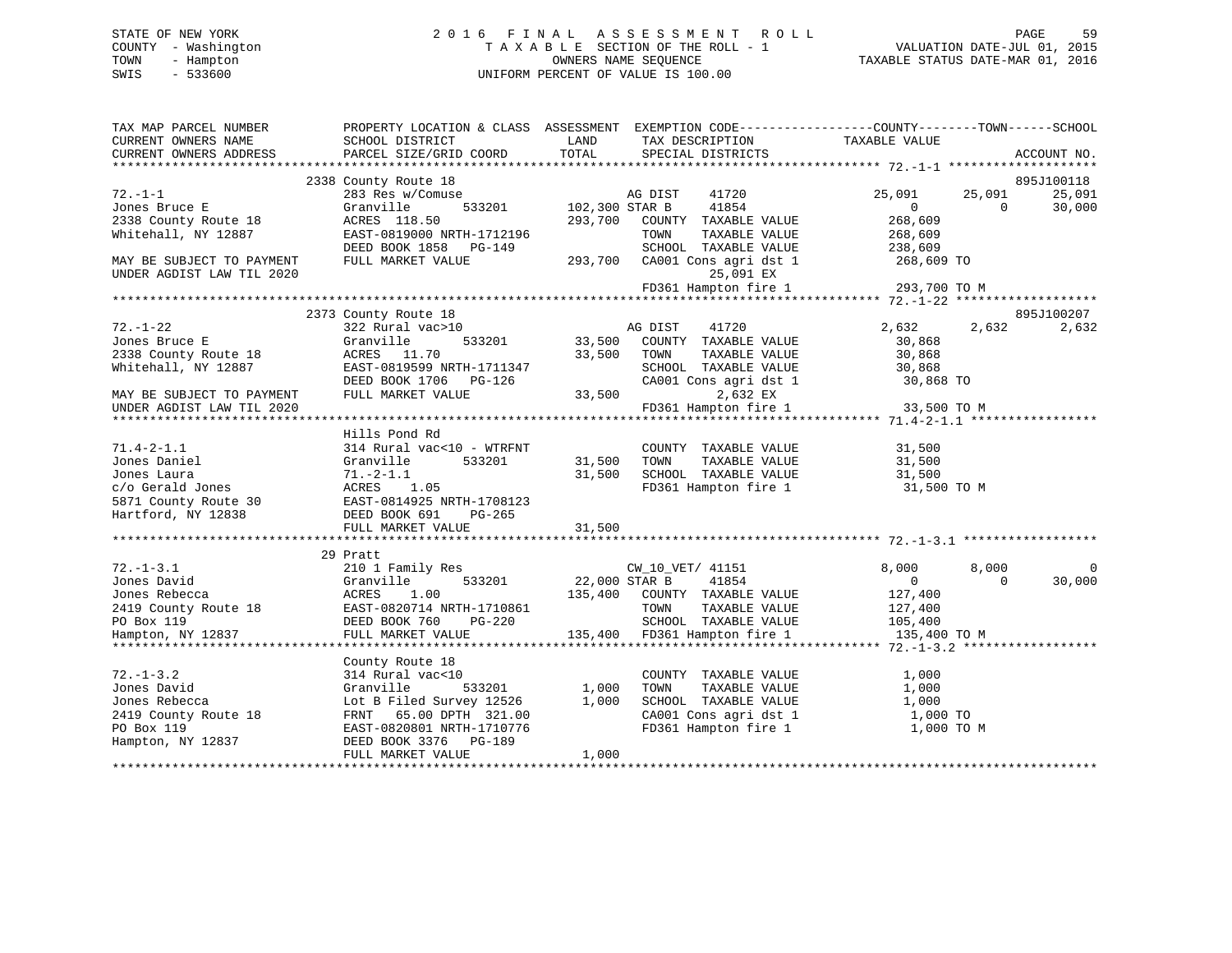# STATE OF NEW YORK 2 0 1 6 F I N A L A S S E S S M E N T R O L L PAGE 60 COUNTY - Washington T A X A B L E SECTION OF THE ROLL - 1 VALUATION DATE-JUL 01, 2015 TOWN - Hampton OWNERS NAME SEQUENCE TAXABLE STATUS DATE-MAR 01, 2016 SWIS - 533600 UNIFORM PERCENT OF VALUE IS 100.00

TAX MAP PARCEL NUMBER PROPERTY LOCATION & CLASS ASSESSMENT EXEMPTION CODE------------------COUNTY--------TOWN------SCHOOL CURRENT OWNERS NAME SCHOOL DISTRICT LAND TAX DESCRIPTION TAXABLE VALUECURRENT OWNERS ADDRESS PARCEL SIZE/GRID COORD TOTAL SPECIAL DISTRICTS ACCOUNT NO. \*\*\*\*\*\*\*\*\*\*\*\*\*\*\*\*\*\*\*\*\*\*\*\*\*\*\*\*\*\*\*\*\*\*\*\*\*\*\*\*\*\*\*\*\*\*\*\*\*\*\*\*\*\*\*\*\*\*\*\*\*\*\*\*\*\*\*\*\*\*\*\*\*\*\*\*\*\*\*\*\*\*\*\*\*\*\*\*\*\*\*\*\*\*\*\*\*\*\*\*\*\*\* 72.-1-3.3 \*\*\*\*\*\*\*\*\*\*\*\*\*\*\*\*\*\* County Route 18 72.-1-3.3 314 Rural vac<10 COUNTY TAXABLE VALUE 1,000 Jones David Granville 533201 1,000 TOWN TAXABLE VALUE 1,000 Jones Rebecca Lot A Filed Survey 12526 1,000 SCHOOL TAXABLE VALUE 1,000 2419 County Route 18 FRNT 235.00 DPTH 173.00 CA001 Cons agri dst 1 1,000 TO PO Box 119 EAST-0820589 NRTH-1711031 FD361 Hampton fire 1 1,000 TO M Hampton, NY 12837 DEED BOOK 3376 PG-189 FULL MARKET VALUE 1,000 \*\*\*\*\*\*\*\*\*\*\*\*\*\*\*\*\*\*\*\*\*\*\*\*\*\*\*\*\*\*\*\*\*\*\*\*\*\*\*\*\*\*\*\*\*\*\*\*\*\*\*\*\*\*\*\*\*\*\*\*\*\*\*\*\*\*\*\*\*\*\*\*\*\*\*\*\*\*\*\*\*\*\*\*\*\*\*\*\*\*\*\*\*\*\*\*\*\*\*\*\*\*\* 72.2-3-13 \*\*\*\*\*\*\*\*\*\*\*\*\*\*\*\*\*\*Greenfield Ln 895J100275 72.2-3-13 312 Vac w/imprv COUNTY TAXABLE VALUE 6,100 Jones David Granville 533201 5,000 TOWN TAXABLE VALUE 6,100 Jones Mary 72.-3-13 6,100 SCHOOL TAXABLE VALUE 6,100 20 Greenfield Ln FRNT 56.00 DPTH 190.00 FD361 Hampton fire 1 6,100 TO M Hampton, NY 12837 EAST-0823774 NRTH-1712231 DEED BOOK 709 PG-110 FULL MARKET VALUE 6,100 \*\*\*\*\*\*\*\*\*\*\*\*\*\*\*\*\*\*\*\*\*\*\*\*\*\*\*\*\*\*\*\*\*\*\*\*\*\*\*\*\*\*\*\*\*\*\*\*\*\*\*\*\*\*\*\*\*\*\*\*\*\*\*\*\*\*\*\*\*\*\*\*\*\*\*\*\*\*\*\*\*\*\*\*\*\*\*\*\*\*\*\*\*\*\*\*\*\*\*\*\*\*\* 72.2-3-10 \*\*\*\*\*\*\*\*\*\*\*\*\*\*\*\*\*\*895J100276 20 Greenfield Ln \$ 20 Greenfield Ln \$ 20 Greenfield Ln \$ 895J100276<br>72.2-3-10 210 1 Family Res \$ \$ \$ \$ \$ \$ \$ \$ \$ \$ \$ \$ \$ \$ \$ \$ \$ 4,975 \$ \$ \$ \$ \$ \$ \$ \$ \$ \$ \$ \$ \$ \$ \$ \$ \$ Jones David A Granville 533201 9,200 STAR EN 41834 0 0 59,900 Jones Mary F 72.-3-10 59,900 COUNTY TAXABLE VALUE 44,925 20 Greenfield Ln FRNT 50.00 DPTH 190.00 TOWN TAXABLE VALUE 44,925 Hampton, NY 12837 EAST-0823945 NRTH-1712170 SCHOOL TAXABLE VALUE 0 DEED BOOK 709 PG-108 FD361 Hampton fire 1 59,900 TO M FULL MARKET VALUE 59,900 \*\*\*\*\*\*\*\*\*\*\*\*\*\*\*\*\*\*\*\*\*\*\*\*\*\*\*\*\*\*\*\*\*\*\*\*\*\*\*\*\*\*\*\*\*\*\*\*\*\*\*\*\*\*\*\*\*\*\*\*\*\*\*\*\*\*\*\*\*\*\*\*\*\*\*\*\*\*\*\*\*\*\*\*\*\*\*\*\*\*\*\*\*\*\*\*\*\*\*\*\*\*\* 81.-1-31 \*\*\*\*\*\*\*\*\*\*\*\*\*\*\*\*\*\*\* 38 Rainbow Way 895J100596 81.-1-31 312 Vac w/imprv COUNTY TAXABLE VALUE 31,700 Jones Douglas R Granville 533201 21,000 TOWN TAXABLE VALUE 31,700 Molly Jo ACRES 5.00 31,700 SCHOOL TAXABLE VALUE 31,700 224 College St N EAST-0817655 NRTH-1702466 FD361 Hampton fire 1 31,700 TO M Poultney, VT 05764 DEED BOOK 819 PG-295 FULL MARKET VALUE 31,700 \*\*\*\*\*\*\*\*\*\*\*\*\*\*\*\*\*\*\*\*\*\*\*\*\*\*\*\*\*\*\*\*\*\*\*\*\*\*\*\*\*\*\*\*\*\*\*\*\*\*\*\*\*\*\*\*\*\*\*\*\*\*\*\*\*\*\*\*\*\*\*\*\*\*\*\*\*\*\*\*\*\*\*\*\*\*\*\*\*\*\*\*\*\*\*\*\*\*\*\*\*\*\* 81.-1-35 \*\*\*\*\*\*\*\*\*\*\*\*\*\*\*\*\*\*\* Rainbow Way 895J100541 81.-1-35 314 Rural vac<10 COUNTY TAXABLE VALUE 27,500 Jones Douglas R Granville 533201 27,500 TOWN TAXABLE VALUE 27,500 Jones Molly Jo ACRES 6.00 27,500 SCHOOL TAXABLE VALUE 27,500 224 College St EAST-0817743 NRTH-1701956 FD361 Hampton fire 1 27,500 TO M Poultney, VT 05764 DEED BOOK 3556 PG-320 FULL MARKET VALUE 27,500 \*\*\*\*\*\*\*\*\*\*\*\*\*\*\*\*\*\*\*\*\*\*\*\*\*\*\*\*\*\*\*\*\*\*\*\*\*\*\*\*\*\*\*\*\*\*\*\*\*\*\*\*\*\*\*\*\*\*\*\*\*\*\*\*\*\*\*\*\*\*\*\*\*\*\*\*\*\*\*\*\*\*\*\*\*\*\*\*\*\*\*\*\*\*\*\*\*\*\*\*\*\*\*\*\*\*\*\*\*\*\*\*\*\*\*\*\*\*\*\*\*\*\*\*\*\*\*\*\*\*\*\*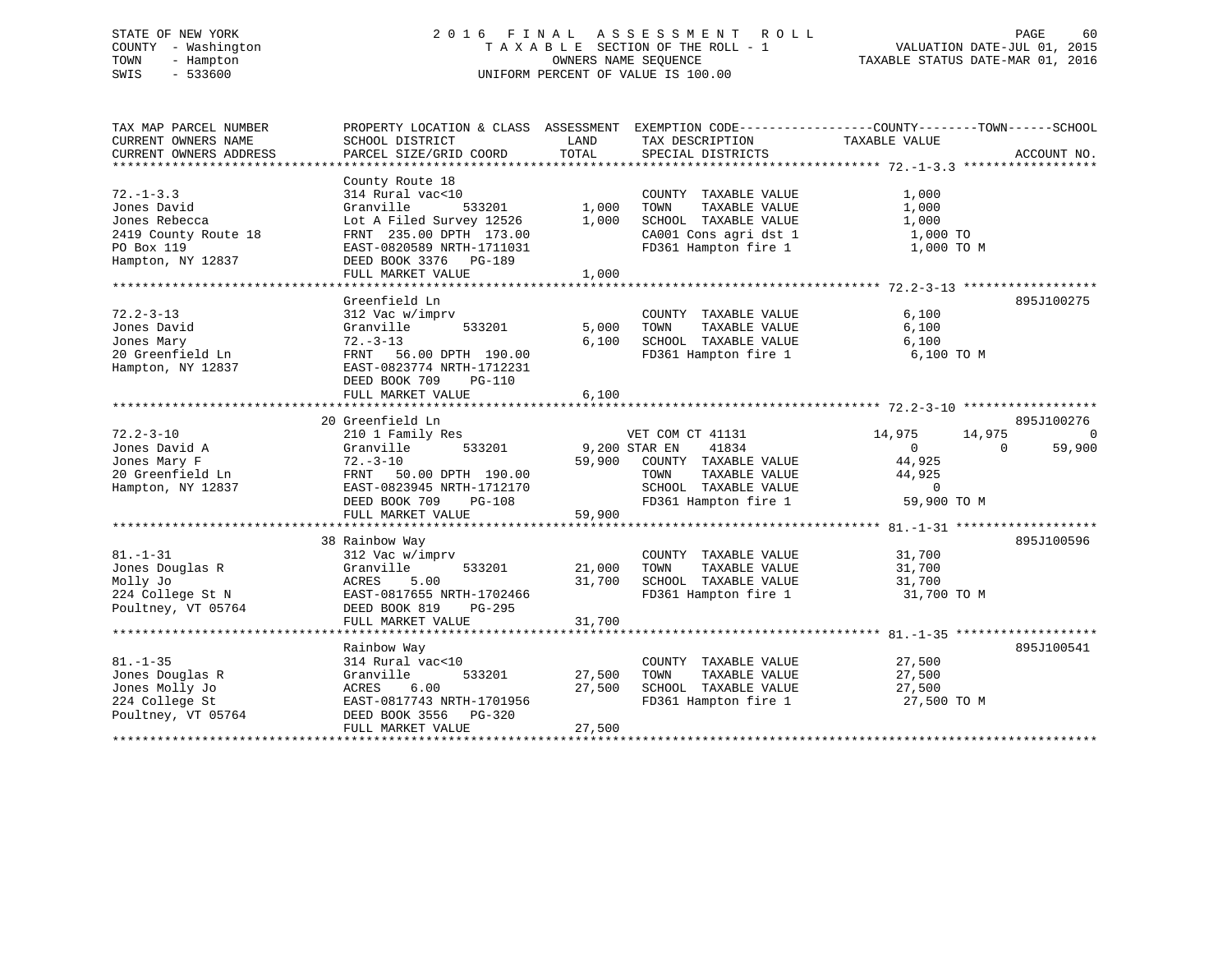# STATE OF NEW YORK 2 0 1 6 F I N A L A S S E S S M E N T R O L L PAGE 61 COUNTY - Washington T A X A B L E SECTION OF THE ROLL - 1 VALUATION DATE-JUL 01, 2015 TOWN - Hampton OWNERS NAME SEQUENCE TAXABLE STATUS DATE-MAR 01, 2016 SWIS - 533600 UNIFORM PERCENT OF VALUE IS 100.00

TAX MAP PARCEL NUMBER PROPERTY LOCATION & CLASS ASSESSMENT EXEMPTION CODE------------------COUNTY--------TOWN------SCHOOL CURRENT OWNERS NAME SCHOOL DISTRICT THE LAND TAX DESCRIPTION TAXABLE VALUE CURRENT OWNERS ADDRESS PARCEL SIZE/GRID COORD TOTAL SPECIAL DISTRICTS ACCOUNT NO. \*\*\*\*\*\*\*\*\*\*\*\*\*\*\*\*\*\*\*\*\*\*\*\*\*\*\*\*\*\*\*\*\*\*\*\*\*\*\*\*\*\*\*\*\*\*\*\*\*\*\*\*\*\*\*\*\*\*\*\*\*\*\*\*\*\*\*\*\*\*\*\*\*\*\*\*\*\*\*\*\*\*\*\*\*\*\*\*\*\*\*\*\*\*\*\*\*\*\*\*\*\*\* 80.-1-58 \*\*\*\*\*\*\*\*\*\*\*\*\*\*\*\*\*\*\* County Route 21 OFF 80.-1-58 311 Res vac land COUNTY TAXABLE VALUE 3,000 Joseph Robert Whitehall 535201 3,000 TOWN TAXABLE VALUE 3,000 Joseph Grace Sect 5 Lot 3 3,000 SCHOOL TAXABLE VALUE 3,000 20 Georgian Ln ACRES 5.05 FD361 Hampton fire 1 3,000 TO M Darien, CT 06820 EAST-0809467 NRTH-1704807 DEED BOOK 787 PG-312 FULL MARKET VALUE 3,000 \*\*\*\*\*\*\*\*\*\*\*\*\*\*\*\*\*\*\*\*\*\*\*\*\*\*\*\*\*\*\*\*\*\*\*\*\*\*\*\*\*\*\*\*\*\*\*\*\*\*\*\*\*\*\*\*\*\*\*\*\*\*\*\*\*\*\*\*\*\*\*\*\*\*\*\*\*\*\*\*\*\*\*\*\*\*\*\*\*\*\*\*\*\*\*\*\*\*\*\*\*\*\* 80.-1-59 \*\*\*\*\*\*\*\*\*\*\*\*\*\*\*\*\*\*\* County Route 21 OFF 80.-1-59 311 Res vac land COUNTY TAXABLE VALUE 3,000 Joseph Robert Whitehall 535201 3,000 TOWN TAXABLE VALUE 3,000 Joseph Grace Sect 5 Lot 4 3,000 SCHOOL TAXABLE VALUE 3,000 20 Georgian Ln ACRES 5.09 FD361 Hampton fire 1 3,000 TO M Darien, CT 06820 EAST-0809376 NRTH-1705045 DEED BOOK 787 PG-310 FULL MARKET VALUE 3,000 \*\*\*\*\*\*\*\*\*\*\*\*\*\*\*\*\*\*\*\*\*\*\*\*\*\*\*\*\*\*\*\*\*\*\*\*\*\*\*\*\*\*\*\*\*\*\*\*\*\*\*\*\*\*\*\*\*\*\*\*\*\*\*\*\*\*\*\*\*\*\*\*\*\*\*\*\*\*\*\*\*\*\*\*\*\*\*\*\*\*\*\*\*\*\*\*\*\*\*\*\*\*\* 80.-1-34 \*\*\*\*\*\*\*\*\*\*\*\*\*\*\*\*\*\*\* 35 Ridgecrest Way 895J101753 80.-1-34 210 1 Family Res COUNTY TAXABLE VALUE 180,000 Joseph Robert W Whitehall 535201 22,300 TOWN TAXABLE VALUE 180,000 Joseph Grace L Lot 6 & P/O 7 180,000 SCHOOL TAXABLE VALUE 180,000 20 Georgian Ln ACRES 1.10 FD361 Hampton fire 1 180,000 TO M Darien, CT 06820 EAST-0810050 NRTH-1704867 DEED BOOK 585 PG-305 FULL MARKET VALUE 180,000 \*\*\*\*\*\*\*\*\*\*\*\*\*\*\*\*\*\*\*\*\*\*\*\*\*\*\*\*\*\*\*\*\*\*\*\*\*\*\*\*\*\*\*\*\*\*\*\*\*\*\*\*\*\*\*\*\*\*\*\*\*\*\*\*\*\*\*\*\*\*\*\*\*\*\*\*\*\*\*\*\*\*\*\*\*\*\*\*\*\*\*\*\*\*\*\*\*\*\*\*\*\*\* 31.-1-8 \*\*\*\*\*\*\*\*\*\*\*\*\*\*\*\*\*\*\*\* 1435&1437 Carvers Falls Ln 895J10171931.-1-8 220 2 Family Res COUNTY TAXABLE VALUE 124,600 Jurnak Ronald T Sr Whitehall 535201 36,400 TOWN TAXABLE VALUE 124,600 PO Box 577 Lot 4 124,600 SCHOOL TAXABLE VALUE 124,600 Poultney, VT 05764 ACRES 6.40 FD362 Hampton fire 2 124,600 TO M EAST-0807991 NRTH-1747241 DEED BOOK 879 PG-163FULL MARKET VALUE 124,600 \*\*\*\*\*\*\*\*\*\*\*\*\*\*\*\*\*\*\*\*\*\*\*\*\*\*\*\*\*\*\*\*\*\*\*\*\*\*\*\*\*\*\*\*\*\*\*\*\*\*\*\*\*\*\*\*\*\*\*\*\*\*\*\*\*\*\*\*\*\*\*\*\*\*\*\*\*\*\*\*\*\*\*\*\*\*\*\*\*\*\*\*\*\*\*\*\*\*\*\*\*\*\* 71.-1-14.5 \*\*\*\*\*\*\*\*\*\*\*\*\*\*\*\*\* 247 Hills Pond Rd 895J10065571.-1-14.5 210 1 Family Res - WTRFNT COUNTY TAXABLE VALUE 318,100 Kafka James E Granville 533201 36,900 TOWN TAXABLE VALUE 318,100 Weiss Deborah R ACRES 1.17 318,100 SCHOOL TAXABLE VALUE 318,100 64 Pond View Ln EAST-0816413 NRTH-1707584 FD361 Hampton fire 1 318,100 TO M Chappaqua, NY 10514 DEED BOOK 1851 PG-99 FULL MARKET VALUE 318,100 \*\*\*\*\*\*\*\*\*\*\*\*\*\*\*\*\*\*\*\*\*\*\*\*\*\*\*\*\*\*\*\*\*\*\*\*\*\*\*\*\*\*\*\*\*\*\*\*\*\*\*\*\*\*\*\*\*\*\*\*\*\*\*\*\*\*\*\*\*\*\*\*\*\*\*\*\*\*\*\*\*\*\*\*\*\*\*\*\*\*\*\*\*\*\*\*\*\*\*\*\*\*\*\*\*\*\*\*\*\*\*\*\*\*\*\*\*\*\*\*\*\*\*\*\*\*\*\*\*\*\*\*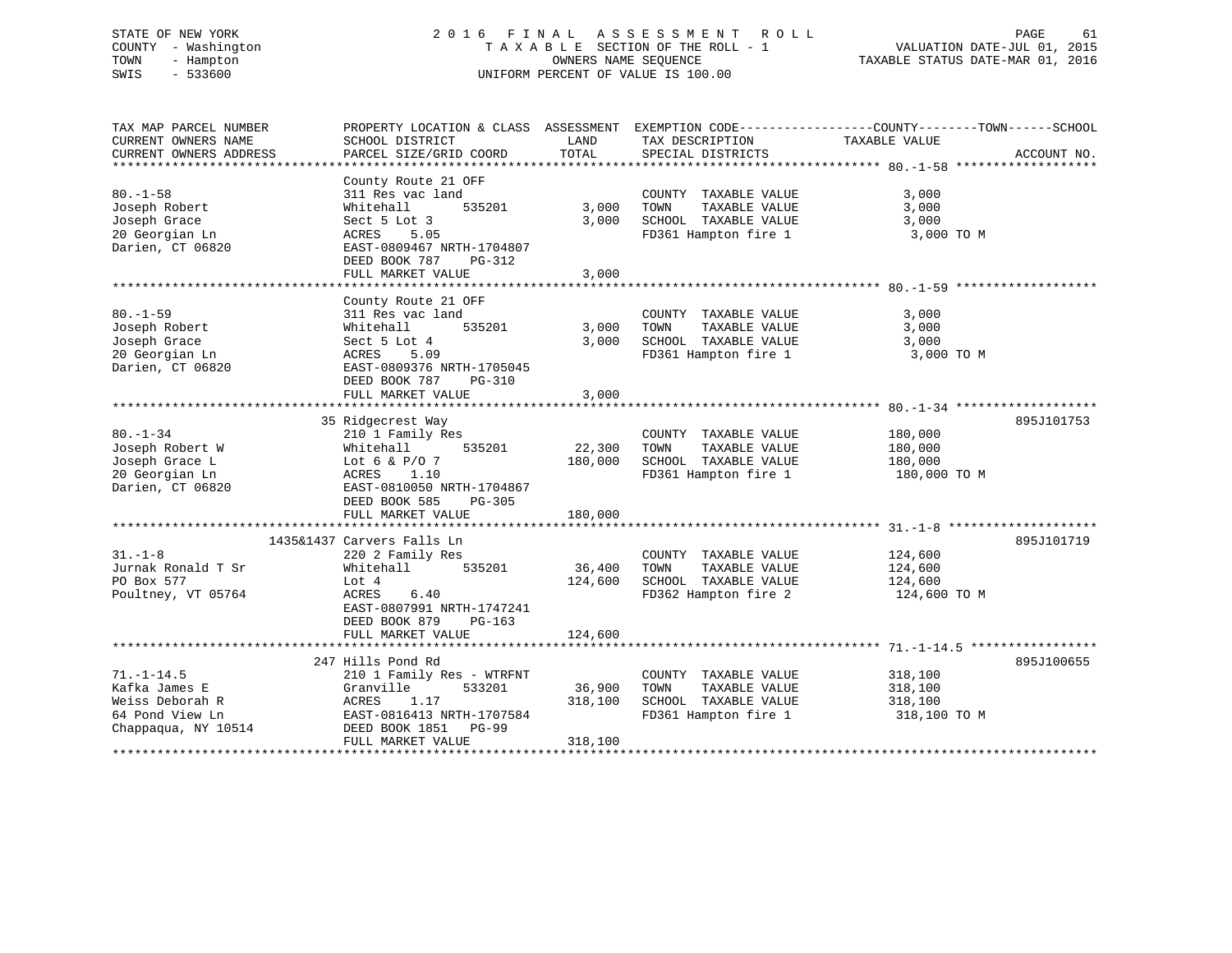### STATE OF NEW YORK 2 0 1 6 F I N A L A S S E S S M E N T R O L L PAGE 62 COUNTY - Washington T A X A B L E SECTION OF THE ROLL - 1 VALUATION DATE-JUL 01, 2015 TOWN - Hampton OWNERS NAME SEQUENCE TAXABLE STATUS DATE-MAR 01, 2016 SWIS - 533600 UNIFORM PERCENT OF VALUE IS 100.00

TAX MAP PARCEL NUMBER PROPERTY LOCATION & CLASS ASSESSMENT EXEMPTION CODE------------------COUNTY--------TOWN------SCHOOL CURRENT OWNERS NAME SCHOOL DISTRICT THE LAND TAX DESCRIPTION TAXABLE VALUE CURRENT OWNERS ADDRESS PARCEL SIZE/GRID COORD TOTAL SPECIAL DISTRICTS ACCOUNT NO. \*\*\*\*\*\*\*\*\*\*\*\*\*\*\*\*\*\*\*\*\*\*\*\*\*\*\*\*\*\*\*\*\*\*\*\*\*\*\*\*\*\*\*\*\*\*\*\*\*\*\*\*\*\*\*\*\*\*\*\*\*\*\*\*\*\*\*\*\*\*\*\*\*\*\*\*\*\*\*\*\*\*\*\*\*\*\*\*\*\*\*\*\*\*\*\*\*\*\*\*\*\*\* 80.-1-64 \*\*\*\*\*\*\*\*\*\*\*\*\*\*\*\*\*\*\* 38 Forest Hill Way 80.-1-64 210 1 Family Res - WTRFNT COUNTY TAXABLE VALUE 230,700 Kavanagh Michael ETAL Whitehall 535201 20,000 TOWN TAXABLE VALUE 230,700 Bauch Jeffery ETAL Sect 6 Lot 2 230,700 SCHOOL TAXABLE VALUE 230,700 31 Glenrich Rd ACRES 5.00 FD361 Hampton fire 1 230,700 TO M Saint James, NY 11780 EAST-0811039 NRTH-1706125 DEED BOOK 2160 PG-72FULL MARKET VALUE 230,700 \*\*\*\*\*\*\*\*\*\*\*\*\*\*\*\*\*\*\*\*\*\*\*\*\*\*\*\*\*\*\*\*\*\*\*\*\*\*\*\*\*\*\*\*\*\*\*\*\*\*\*\*\*\*\*\*\*\*\*\*\*\*\*\*\*\*\*\*\*\*\*\*\*\*\*\*\*\*\*\*\*\*\*\*\*\*\*\*\*\*\*\*\*\*\*\*\*\*\*\*\*\*\* 80.-1-65 \*\*\*\*\*\*\*\*\*\*\*\*\*\*\*\*\*\*\* County Route 21 OFF 80.-1-65 323 Vacant rural COUNTY TAXABLE VALUE 19,000 Kavanagh Michael ETAL Whitehall 535201 19,000 TOWN TAXABLE VALUE 19,000 Bauch Jeffery ETAL Sect 6 Lot 3 19,000 SCHOOL TAXABLE VALUE 19,000 31 Glenrich Rd ACRES 27.90 FD361 Hampton fire 1 19,000 TO M Saint James, NY 11780<br>
EAST-0811761 NRTH-1705229 DEED BOOK 2160 PG-72FULL MARKET VALUE 19,000 \*\*\*\*\*\*\*\*\*\*\*\*\*\*\*\*\*\*\*\*\*\*\*\*\*\*\*\*\*\*\*\*\*\*\*\*\*\*\*\*\*\*\*\*\*\*\*\*\*\*\*\*\*\*\*\*\*\*\*\*\*\*\*\*\*\*\*\*\*\*\*\*\*\*\*\*\*\*\*\*\*\*\*\*\*\*\*\*\*\*\*\*\*\*\*\*\*\*\*\*\*\*\* 71.3-3-11 \*\*\*\*\*\*\*\*\*\*\*\*\*\*\*\*\*\* Forest Hill Way 71.3-3-11 311 Res vac land - WTRFNT COUNTY TAXABLE VALUE 26,000 Kavanagh Michael W Whitehall 535201 26,000 TOWN TAXABLE VALUE 26,000 Kavanagh Stacey L Subdiv Lot 6B 26,000 SCHOOL TAXABLE VALUE 26,000 31 Glenrich Dr Sect 3 3028/28 FD361 Hampton fire 1 26,000 TO M Saint James, NY 11780 80.-3-11 FRNT 70.00 DPTH 403.00 EAST-0810785 NRTH-1706035 DEED BOOK 3028 PG-28 FULL MARKET VALUE 26,000 \*\*\*\*\*\*\*\*\*\*\*\*\*\*\*\*\*\*\*\*\*\*\*\*\*\*\*\*\*\*\*\*\*\*\*\*\*\*\*\*\*\*\*\*\*\*\*\*\*\*\*\*\*\*\*\*\*\*\*\*\*\*\*\*\*\*\*\*\*\*\*\*\*\*\*\*\*\*\*\*\*\*\*\*\*\*\*\*\*\*\*\*\*\*\*\*\*\*\*\*\*\*\* 72.-2-12.2 \*\*\*\*\*\*\*\*\*\*\*\*\*\*\*\*\* 79 County Route 20 895J101818 72.-2-12.2 314 Rural vac<10 COUNTY TAXABLE VALUE 22,500 Kearney Edward Granville 533201 22,500 TOWN TAXABLE VALUE 22,500 503 Seabreeze Dr ACRES 5.90 22,500 SCHOOL TAXABLE VALUE 22,500 Garden City, SC 29576 EAST-0824030 NRTH-1705437 FD361 Hampton fire 1 22,500 TO M DEED BOOK 787 PG-45FULL MARKET VALUE 22,500 \*\*\*\*\*\*\*\*\*\*\*\*\*\*\*\*\*\*\*\*\*\*\*\*\*\*\*\*\*\*\*\*\*\*\*\*\*\*\*\*\*\*\*\*\*\*\*\*\*\*\*\*\*\*\*\*\*\*\*\*\*\*\*\*\*\*\*\*\*\*\*\*\*\*\*\*\*\*\*\*\*\*\*\*\*\*\*\*\*\*\*\*\*\*\*\*\*\*\*\*\*\*\* 53.-1-7.5 \*\*\*\*\*\*\*\*\*\*\*\*\*\*\*\*\*\*895J100577 322 Hickey Rd 895J100577 53.-1-7.5 210 1 Family Res STAR B 41854 0 30,000 Keefe Bruce S Granville 533201 35,500 COUNTY TAXABLE VALUE 125,900 Keefe Kathy A ACRES 5.50 125,900 TOWN TAXABLE VALUE 125,900 322 Hickey Rd EAST-0815230 NRTH-1720691 SCHOOL TAXABLE VALUE 95,900 Hampton, NY 12837 DEED BOOK 555 PG-148 FD361 Hampton fire 1 125,900 TO M DEED BOOK 555 PG-148<br>FULL MARKET VALUE 125,900 \*\*\*\*\*\*\*\*\*\*\*\*\*\*\*\*\*\*\*\*\*\*\*\*\*\*\*\*\*\*\*\*\*\*\*\*\*\*\*\*\*\*\*\*\*\*\*\*\*\*\*\*\*\*\*\*\*\*\*\*\*\*\*\*\*\*\*\*\*\*\*\*\*\*\*\*\*\*\*\*\*\*\*\*\*\*\*\*\*\*\*\*\*\*\*\*\*\*\*\*\*\*\*\*\*\*\*\*\*\*\*\*\*\*\*\*\*\*\*\*\*\*\*\*\*\*\*\*\*\*\*\*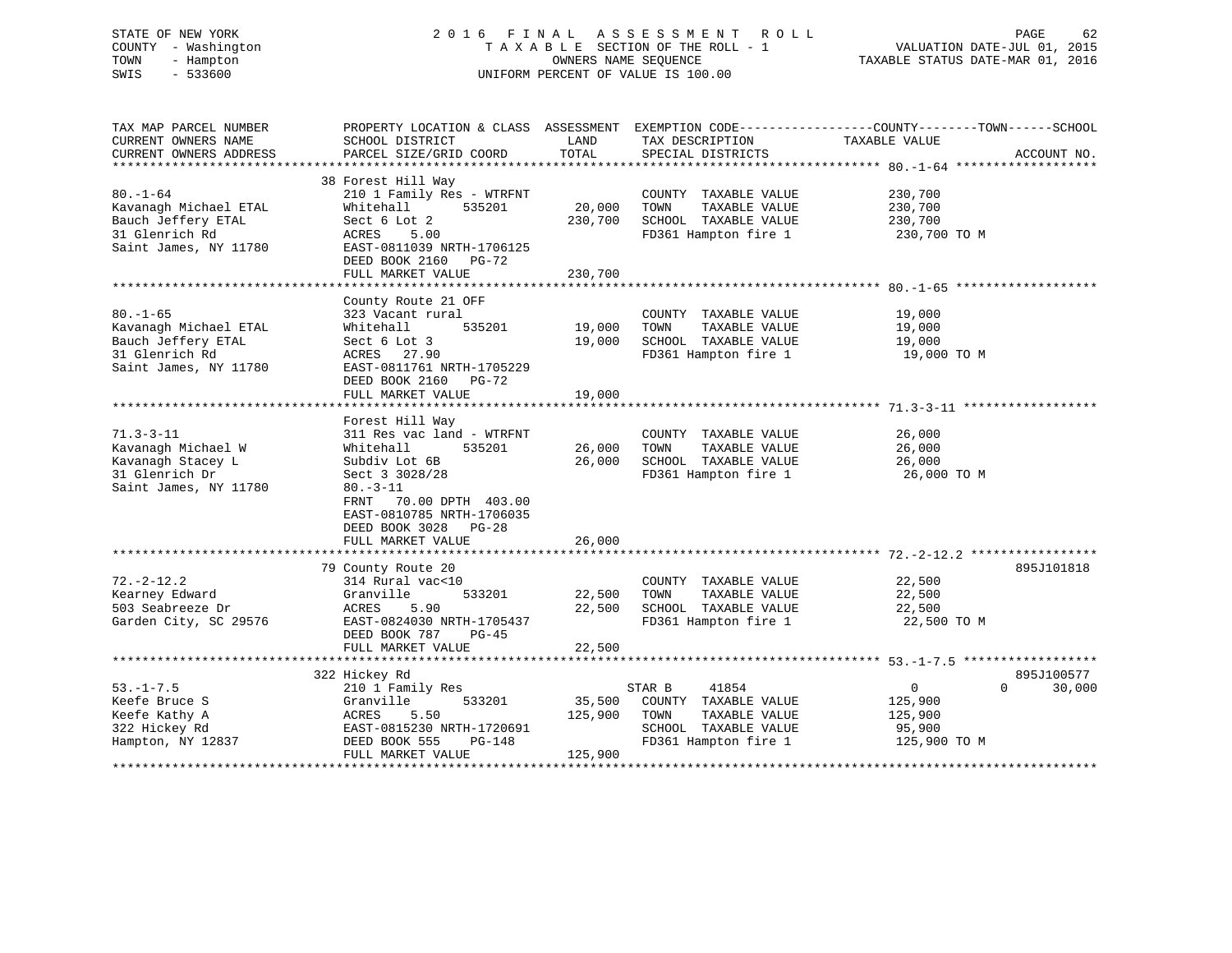# STATE OF NEW YORK 2 0 1 6 F I N A L A S S E S S M E N T R O L L PAGE 63 COUNTY - Washington T A X A B L E SECTION OF THE ROLL - 1 VALUATION DATE-JUL 01, 2015 TOWN - Hampton OWNERS NAME SEQUENCE TAXABLE STATUS DATE-MAR 01, 2016 SWIS - 533600 UNIFORM PERCENT OF VALUE IS 100.00

| TAX MAP PARCEL NUMBER<br>CURRENT OWNERS NAME<br>CURRENT OWNERS ADDRESS                                       | PROPERTY LOCATION & CLASS ASSESSMENT<br>SCHOOL DISTRICT<br>PARCEL SIZE/GRID COORD                                                                                    | LAND<br>TOTAL                 | EXEMPTION CODE-----------------COUNTY-------TOWN------SCHOOL<br>TAX DESCRIPTION<br>SPECIAL DISTRICTS                                                                                        | TAXABLE VALUE                                                                   | ACCOUNT NO.                                |          |
|--------------------------------------------------------------------------------------------------------------|----------------------------------------------------------------------------------------------------------------------------------------------------------------------|-------------------------------|---------------------------------------------------------------------------------------------------------------------------------------------------------------------------------------------|---------------------------------------------------------------------------------|--------------------------------------------|----------|
| $80. -1 - 1$<br>Keefe-Mart Maria<br>5045 San Vincente Dr<br>Santa Barbara, CA 93111                          | County Route 21<br>312 Vac w/imprv<br>Granville<br>533201<br>743/21<br>ACRES 120.40<br>EAST-0810545 NRTH-1703479<br>DEED BOOK 758<br>$PG-210$<br>FULL MARKET VALUE   | 112,000<br>113,200<br>113,200 | COUNTY TAXABLE VALUE<br>TOWN<br>TAXABLE VALUE<br>SCHOOL TAXABLE VALUE<br>FD361 Hampton fire 1                                                                                               | 113,200<br>113,200<br>113,200<br>113,200 TO M                                   | 895J100131                                 |          |
|                                                                                                              |                                                                                                                                                                      |                               |                                                                                                                                                                                             |                                                                                 |                                            |          |
| $72. - 1 - 4.1$<br>Kelley James L<br>Noble Emily A<br>2521 County Route 18<br>PO Box 23<br>Hampton, NY 12837 | 2523 County Route 18<br>240 Rural res<br>Granville<br>533201<br>LOT 2<br>ACRES<br>15.40<br>EAST-0822124 NRTH-1711923<br>DEED BOOK 805<br>PG-333<br>FULL MARKET VALUE | 242,100<br>242,100            | 89 PCT OF VALUE USED FOR EXEMPTION PURPOSES<br>VET COM CT 41131<br>41834<br>46,400 STAR EN<br>COUNTY TAXABLE VALUE<br>TOWN<br>TAXABLE VALUE<br>SCHOOL TAXABLE VALUE<br>FD361 Hampton fire 1 | 53,867<br>0<br>188,233<br>197,100<br>176,800<br>242,100 TO M                    | 45,000<br>65,300<br>$\Omega$               |          |
|                                                                                                              | 36 Perry Heights Way                                                                                                                                                 |                               |                                                                                                                                                                                             |                                                                                 | 895J101676                                 |          |
| $72. - 2 - 41$<br>Kelly Mark<br>Kelly Paula<br>36 Perry Heights Way<br>PO Box 149<br>Hampton, NY 12837       | 210 1 Family Res<br>533201<br>Granville<br>ACRES<br>1.00<br>EAST-0822866 NRTH-1712401<br>DEED BOOK 2848<br>$PG-93$<br>FULL MARKET VALUE                              | 22,000<br>118,400<br>118,400  | STAR B<br>41854<br>COUNTY TAXABLE VALUE<br>TOWN<br>TAXABLE VALUE<br>SCHOOL TAXABLE VALUE<br>FD361 Hampton fire 1                                                                            | $\overline{0}$<br>118,400<br>118,400<br>88,400<br>118,400 TO M                  | $\Omega$<br>30,000                         |          |
|                                                                                                              |                                                                                                                                                                      |                               |                                                                                                                                                                                             |                                                                                 |                                            |          |
| $45. - 1 - 20$<br>Kenny Angela -LE-<br>Hurley Wesley<br>82 Golf Course Rd<br>Whitehall, NY 12887             | 82 Golf Course Rd<br>270 Mfg housing<br>Whitehall<br>535201<br>ACRES<br>9.40<br>EAST-0810976 NRTH-1735849<br>DEED BOOK 3512<br>PG-225<br>FULL MARKET VALUE           | 55,900<br>55,900              | AGED-TOWN 41803<br>39,400 AGE-CO/SCH 41805<br>COUNTY TAXABLE VALUE<br>TAXABLE VALUE<br>TOWN<br>SCHOOL TAXABLE VALUE<br>CA001 Cons agri dst 1<br>FD362 Hampton fire 2                        | $\mathbf 0$<br>25,155<br>30,745<br>36,335<br>30,745<br>55,900 TO<br>55,900 TO M | 895J100133<br>19,565<br>25,155<br>$\Omega$ | $\Omega$ |
|                                                                                                              |                                                                                                                                                                      |                               |                                                                                                                                                                                             |                                                                                 |                                            |          |
| $80. -1 - 14$<br>Keyes Susan A<br>12 Hampton Heights Way<br>Whitehall, NY 12887                              | 12 Hampton Heights Way<br>210 1 Family Res<br>Granville<br>533201<br>3.02<br>ACRES<br>EAST-0811854 NRTH-1702475<br>DEED BOOK 938<br>PG-192<br>FULL MARKET VALUE      | 28,600<br>97,000<br>97,000    | STAR B<br>41854<br>COUNTY TAXABLE VALUE<br>TOWN<br>TAXABLE VALUE<br>SCHOOL TAXABLE VALUE<br>FD361 Hampton fire 1                                                                            | $\overline{0}$<br>97,000<br>97,000<br>67,000<br>97,000 TO M                     | 895J100590<br>$\Omega$<br>30,000           |          |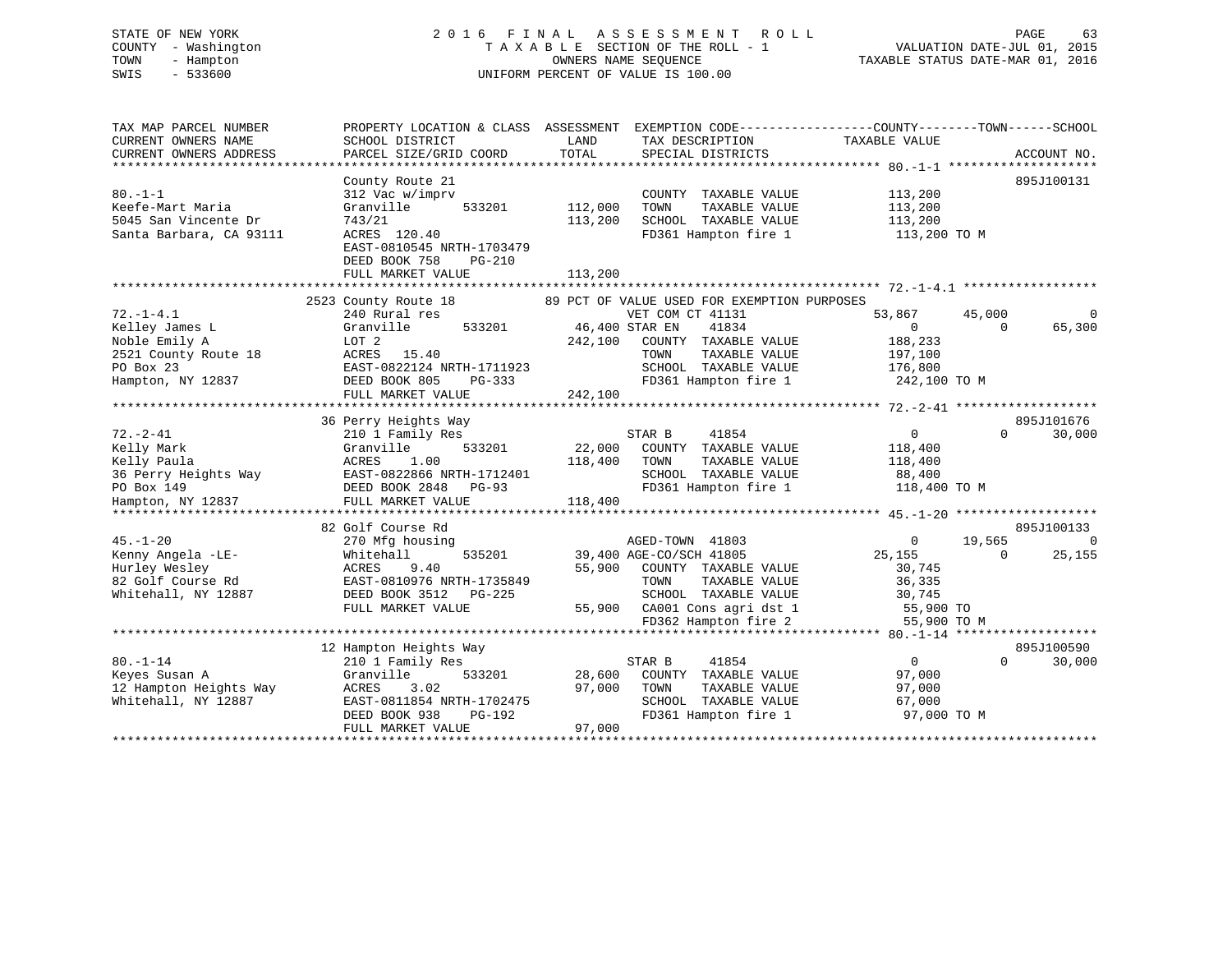# STATE OF NEW YORK 2 0 1 6 F I N A L A S S E S S M E N T R O L L PAGE 64 COUNTY - Washington T A X A B L E SECTION OF THE ROLL - 1 VALUATION DATE-JUL 01, 2015 TOWN - Hampton OWNERS NAME SEQUENCE TAXABLE STATUS DATE-MAR 01, 2016 SWIS - 533600 UNIFORM PERCENT OF VALUE IS 100.00

| TAX MAP PARCEL NUMBER<br>CURRENT OWNERS NAME | PROPERTY LOCATION & CLASS ASSESSMENT<br>SCHOOL DISTRICT | LAND    | EXEMPTION CODE-----------------COUNTY-------TOWN------SCHOOL<br>TAX DESCRIPTION | TAXABLE VALUE          |          |                |
|----------------------------------------------|---------------------------------------------------------|---------|---------------------------------------------------------------------------------|------------------------|----------|----------------|
| CURRENT OWNERS ADDRESS                       | PARCEL SIZE/GRID COORD                                  | TOTAL   | SPECIAL DISTRICTS                                                               |                        |          | ACCOUNT NO.    |
|                                              | 2609 State Route 22A                                    |         |                                                                                 |                        |          | 895J100137     |
| $72. - 2 - 29$                               | 210 1 Family Res                                        |         | VET COM CT 41131                                                                | 16,050                 | 16,050   | $\overline{0}$ |
| Kinney Irrevocable Trust Norma Granville     | 533201                                                  |         | 23,300 AGED-CO/TN 41801                                                         | 24,075                 | 24,075   | $\mathbf 0$    |
| Evans Tina Trustee                           | ACRES<br>1.40                                           |         | 64,200 AGED-SCH<br>41804                                                        | $\overline{0}$         | $\Omega$ | 28,890         |
| c/o Norma Jean Kinney                        | EAST-0823080 NRTH-1712020<br>DEED BOOK 3536             |         | 41834<br>STAR EN                                                                | $\overline{0}$         | $\Omega$ | 35,310         |
| 2609 State Route 22A                         | PG-248                                                  |         | COUNTY TAXABLE VALUE                                                            | 24,075                 |          |                |
| Hampton, NY 12837                            | FULL MARKET VALUE                                       | 64,200  | TAXABLE VALUE<br>TOWN<br>SCHOOL TAXABLE VALUE                                   | 24,075<br>$\mathbf 0$  |          |                |
|                                              |                                                         |         | FD361 Hampton fire 1                                                            | 64,200 TO M            |          |                |
|                                              |                                                         |         |                                                                                 |                        |          |                |
|                                              | North Quivey Hill Ln                                    |         |                                                                                 |                        |          | 895J100592     |
| $81. - 1 - 9$                                | 314 Rural vac<10                                        |         | COUNTY TAXABLE VALUE                                                            | 15,000                 |          |                |
| Kinsey Kenneth W Jr                          | 533201<br>Granville                                     | 15,000  | TOWN<br>TAXABLE VALUE                                                           | 15,000                 |          |                |
| Kinsey Virginia H                            | 1.71<br>ACRES                                           | 15,000  | SCHOOL TAXABLE VALUE                                                            | 15,000                 |          |                |
| PO Box 7                                     | EAST-0819242 NRTH-1702212                               |         | FD361 Hampton fire 1                                                            | 15,000 TO M            |          |                |
| Hampton, NY 12837                            | DEED BOOK 1806<br>$PG-41$                               |         |                                                                                 |                        |          |                |
|                                              | FULL MARKET VALUE                                       | 15,000  |                                                                                 |                        |          |                |
|                                              |                                                         |         |                                                                                 |                        |          |                |
|                                              | North Quivey Hill Ln                                    |         |                                                                                 |                        |          | 895J100437     |
| $81. - 1 - 10$                               | 314 Rural vac<10                                        |         | COUNTY TAXABLE VALUE                                                            | 23,000                 |          |                |
| Kinsey Kenneth W Jr                          | 533201<br>Granville                                     | 23,000  | TOWN<br>TAXABLE VALUE                                                           | 23,000                 |          |                |
| Kinsey Virginia H                            | 4.00<br>ACRES                                           | 23,000  | SCHOOL TAXABLE VALUE                                                            | 23,000                 |          |                |
| PO Box 7                                     | EAST-0819238 NRTH-1701960                               |         | FD361 Hampton fire 1                                                            | 23,000 TO M            |          |                |
| Hampton, NY 12837                            | DEED BOOK 1806 PG-41                                    |         |                                                                                 |                        |          |                |
|                                              | FULL MARKET VALUE                                       | 23,000  |                                                                                 |                        |          |                |
|                                              |                                                         |         |                                                                                 |                        |          |                |
|                                              | 1092 North Quivey Hill Ln                               |         |                                                                                 |                        |          | 895J100433     |
| $81. - 1 - 11$                               | 210 1 Family Res                                        |         | 41834<br>STAR EN                                                                | $\overline{0}$         | $\Omega$ | 65,300         |
| Kinsey Kenneth W Jr                          | 533201<br>Granville                                     |         | 31,800 COUNTY TAXABLE VALUE                                                     | 138,100                |          |                |
| Kinsey Virginia H<br>PO Box 7                | ACRES<br>4.00<br>EAST-0819240 NRTH-1701616              | 138,100 | TOWN<br>TAXABLE VALUE<br>SCHOOL TAXABLE VALUE                                   | 138,100                |          |                |
| Hampton, NY 12837                            |                                                         |         | FD361 Hampton fire 1                                                            | 72,800<br>138,100 TO M |          |                |
|                                              | DEED BOOK 1806 PG-41<br>FULL MARKET VALUE               | 138,100 |                                                                                 |                        |          |                |
|                                              |                                                         |         |                                                                                 |                        |          |                |
|                                              | 2655 State Route 22A                                    |         |                                                                                 |                        |          | 895J100293     |
| $72. - 2 - 37$                               | 210 1 Family Res                                        |         | STAR B<br>41854                                                                 | $\overline{0}$         | $\Omega$ | 30,000         |
| Kirby Donald R Jr                            | 533201<br>Granville                                     | 37,100  | COUNTY TAXABLE VALUE                                                            | 139,400                |          |                |
| PO Box 47                                    | 713/148 Hwy Approp                                      | 139,400 | TOWN<br>TAXABLE VALUE                                                           | 139,400                |          |                |
| Hampton, NY 12837                            | ACRES<br>7.09                                           |         | SCHOOL TAXABLE VALUE                                                            | 109,400                |          |                |
|                                              | EAST-0823376 NRTH-1712846                               |         | FD361 Hampton fire 1                                                            | 139,400 TO M           |          |                |
|                                              | DEED BOOK 716<br>PG-245                                 |         |                                                                                 |                        |          |                |
|                                              | FULL MARKET VALUE                                       | 139,400 |                                                                                 |                        |          |                |
|                                              |                                                         |         |                                                                                 |                        |          |                |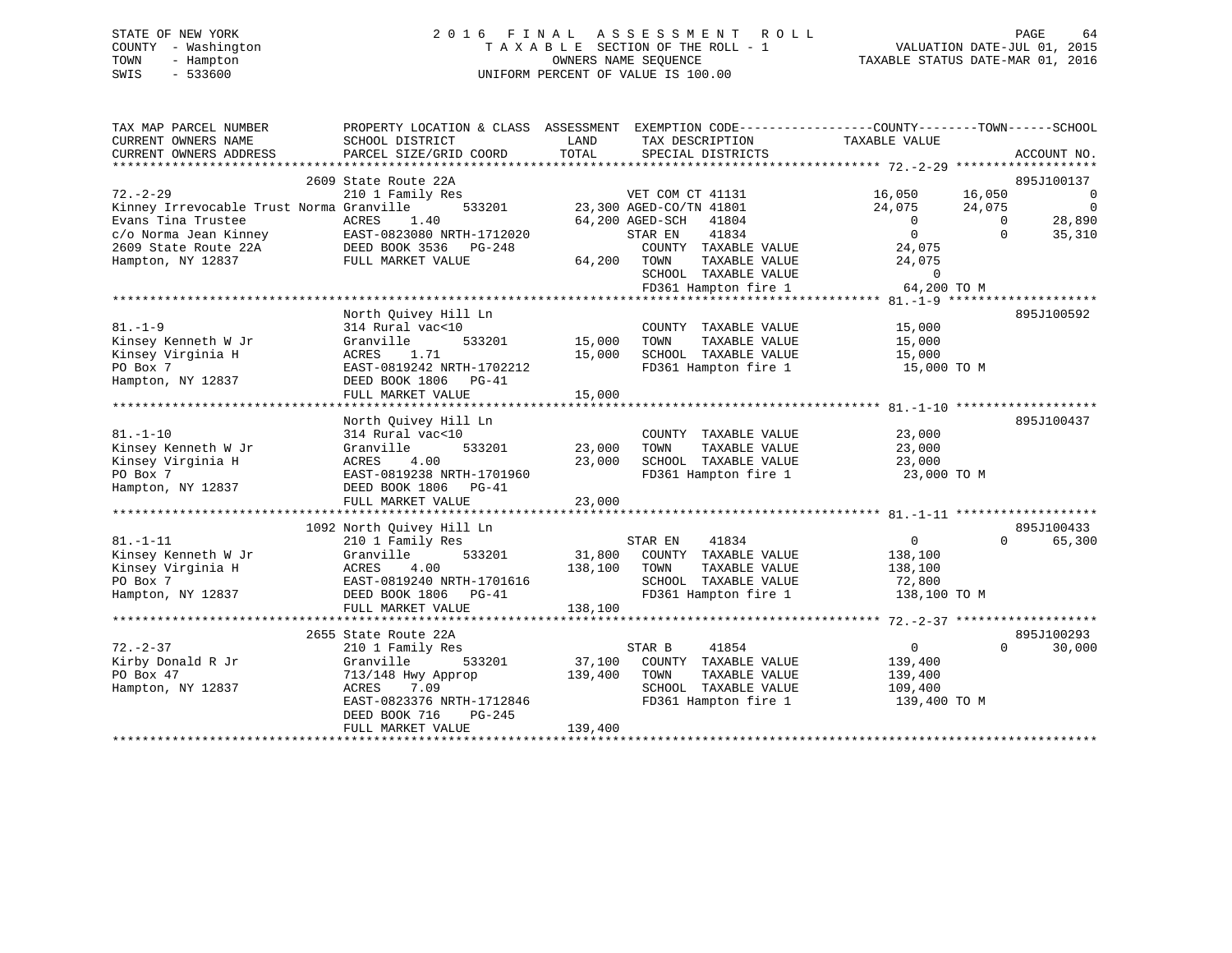# STATE OF NEW YORK 2 0 1 6 F I N A L A S S E S S M E N T R O L L PAGE 65 COUNTY - Washington T A X A B L E SECTION OF THE ROLL - 1 VALUATION DATE-JUL 01, 2015 TOWN - Hampton OWNERS NAME SEQUENCE TAXABLE STATUS DATE-MAR 01, 2016 SWIS - 533600 UNIFORM PERCENT OF VALUE IS 100.00

| TAX MAP PARCEL NUMBER      |                            |         |                       | PROPERTY LOCATION & CLASS ASSESSMENT EXEMPTION CODE----------------COUNTY-------TOWN------SCHOOL |             |
|----------------------------|----------------------------|---------|-----------------------|--------------------------------------------------------------------------------------------------|-------------|
| CURRENT OWNERS NAME        | SCHOOL DISTRICT            | LAND    | TAX DESCRIPTION       | TAXABLE VALUE                                                                                    |             |
| CURRENT OWNERS ADDRESS     | PARCEL SIZE/GRID COORD     | TOTAL   | SPECIAL DISTRICTS     |                                                                                                  | ACCOUNT NO. |
| *******************        |                            |         |                       |                                                                                                  |             |
|                            | Hills Pond Rd              |         |                       |                                                                                                  |             |
| $71. - 1 - 14.10$          | 314 Rural vac<10 - WTRFNT  |         | COUNTY TAXABLE VALUE  | 32,600                                                                                           |             |
| Kneer Bradley              | Granville<br>533201        | 32,600  | TOWN<br>TAXABLE VALUE | 32,600                                                                                           |             |
| Kneer Christopher          | Lot 1                      | 32,600  | SCHOOL TAXABLE VALUE  | 32,600                                                                                           |             |
| 133 Williams Rd            | FRNT 113.00 DPTH 237.00    |         | FD361 Hampton fire 1  | 32,600 TO M                                                                                      |             |
| North Massapequa, NY 11758 | EAST-0816441 NRTH-1707448  |         |                       |                                                                                                  |             |
|                            | DEED BOOK 2618<br>PG-47    |         |                       |                                                                                                  |             |
|                            | FULL MARKET VALUE          | 32,600  |                       |                                                                                                  |             |
|                            |                            |         |                       |                                                                                                  |             |
|                            | Hills Pond Rd              |         |                       |                                                                                                  |             |
| $71. - 1 - 14.12$          | 314 Rural vac<10 - WTRFNT  |         | COUNTY TAXABLE VALUE  | 32,600                                                                                           |             |
|                            |                            |         |                       |                                                                                                  |             |
| Kneer Bradley              | 533201<br>Granville        | 32,600  | TOWN<br>TAXABLE VALUE | 32,600                                                                                           |             |
| Kneer Christopher          | Lot 2                      | 32,600  | SCHOOL TAXABLE VALUE  | 32,600                                                                                           |             |
| 133 Williams Rd            | FRNT 113.00 DPTH 213.00    |         | FD361 Hampton fire 1  | 32,600 TO M                                                                                      |             |
| North Massapequa, NY 11758 | EAST-0816440 NRTH-1707340  |         |                       |                                                                                                  |             |
|                            | DEED BOOK 2618<br>$PG-47$  |         |                       |                                                                                                  |             |
|                            | FULL MARKET VALUE          | 32,600  |                       |                                                                                                  |             |
|                            |                            |         |                       |                                                                                                  |             |
|                            | County Route 18            |         |                       |                                                                                                  |             |
| $62. - 1 - 49.3$           | 322 Rural vac>10           |         | COUNTY TAXABLE VALUE  | 29,500                                                                                           |             |
| Kneer Bradley C ETAL       | 535201<br>Whitehall        | 29,500  | TAXABLE VALUE<br>TOWN | 29,500                                                                                           |             |
| Kneer Diane P ETAL         | Sub Div Lot 3              | 29,500  | SCHOOL TAXABLE VALUE  | 29,500                                                                                           |             |
| 7 Slocum Ave               | ACRES 18.50                |         | FD361 Hampton fire 1  | 29,500 TO M                                                                                      |             |
| Granville, NY 12832        | EAST-0809279 NRTH-1713942  |         |                       |                                                                                                  |             |
|                            | DEED BOOK 2248<br>$PG-324$ |         |                       |                                                                                                  |             |
|                            | FULL MARKET VALUE          | 29,500  |                       |                                                                                                  |             |
|                            |                            |         |                       |                                                                                                  |             |
|                            | County Route 18            |         |                       |                                                                                                  |             |
| $62. - 1 - 49.1$           | 322 Rural vac>10           |         | COUNTY TAXABLE VALUE  | 29,500                                                                                           |             |
| Kneer Conlon Judith        | 535201<br>Whitehall        | 29,500  | TAXABLE VALUE<br>TOWN | 29,500                                                                                           |             |
| 3796 Beechwood Pl          | Sub Div Lot 1              | 29,500  | SCHOOL TAXABLE VALUE  | 29,500                                                                                           |             |
| Seaford, NY 11783          | ACRES 18.50                |         | FD361 Hampton fire 1  | 29,500 TO M                                                                                      |             |
|                            | EAST-0808764 NRTH-1714280  |         |                       |                                                                                                  |             |
|                            | DEED BOOK 735<br>PG-216    |         |                       |                                                                                                  |             |
|                            | FULL MARKET VALUE          | 29,500  |                       |                                                                                                  |             |
|                            |                            |         |                       |                                                                                                  |             |
|                            | 1125 East Way              |         |                       |                                                                                                  | 895J100148  |
| $71.4 - 3 - 1$             | 260 Seasonal res - WTRFNT  |         | COUNTY TAXABLE VALUE  | 177,000                                                                                          |             |
| Kneer Conlon Judith E      | 533201                     | 24,300  | TAXABLE VALUE<br>TOWN | 177,000                                                                                          |             |
| 3796 Beechwood Pl          | Granville                  |         |                       |                                                                                                  |             |
|                            | $71. - 3 - 1$              | 177,000 | SCHOOL TAXABLE VALUE  | 177,000                                                                                          |             |
| Seaford, NY 11783          | FRNT 90.00 DPTH 178.00     |         | FD361 Hampton fire 1  | 177,000 TO M                                                                                     |             |
|                            | EAST-0815457 NRTH-1708550  |         |                       |                                                                                                  |             |
|                            | DEED BOOK 821<br>PG-284    |         |                       |                                                                                                  |             |
|                            | FULL MARKET VALUE          | 177,000 |                       |                                                                                                  |             |
|                            |                            |         |                       |                                                                                                  |             |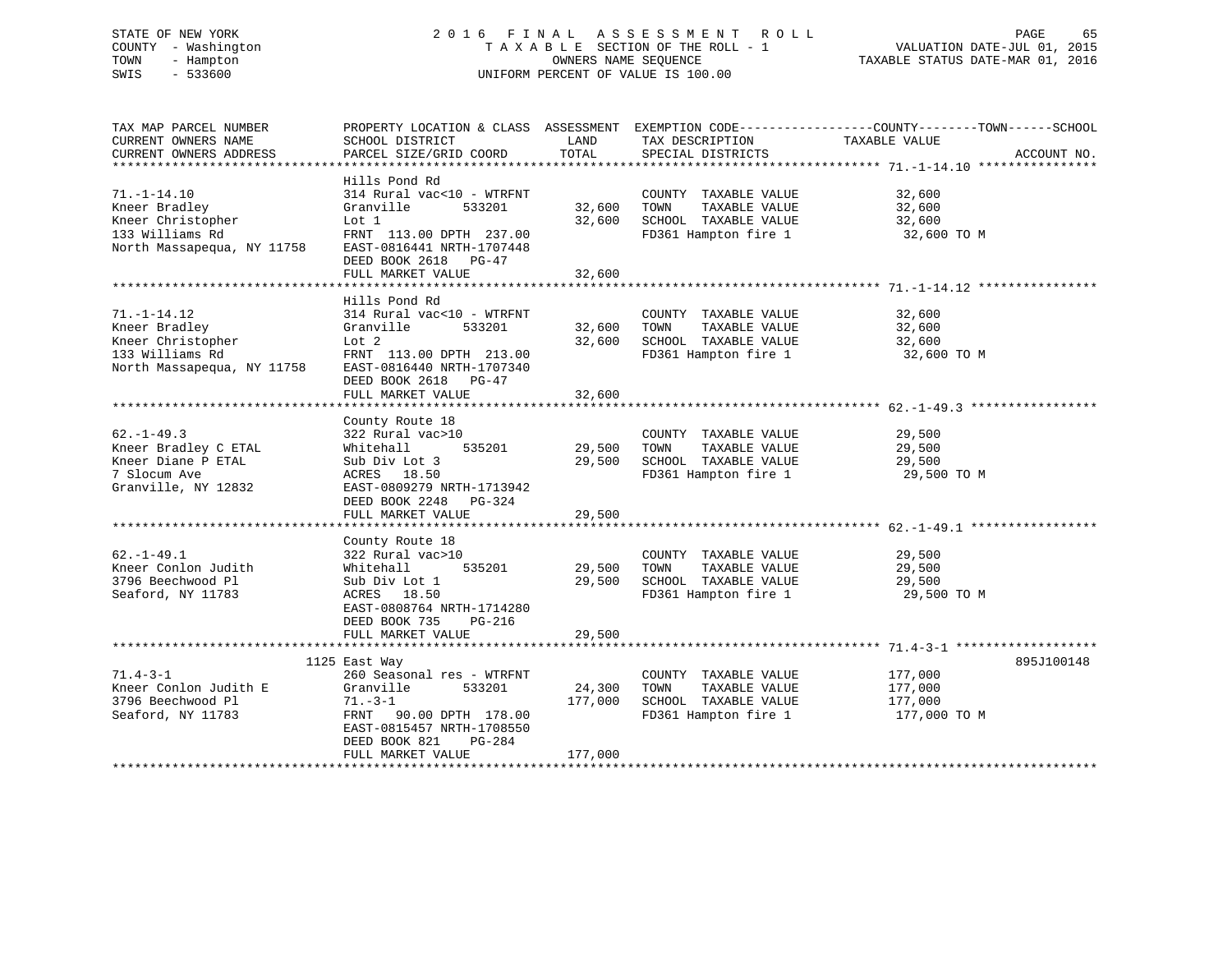# STATE OF NEW YORK 2 0 1 6 F I N A L A S S E S S M E N T R O L L PAGE 66 COUNTY - Washington T A X A B L E SECTION OF THE ROLL - 1 VALUATION DATE-JUL 01, 2015 TOWN - Hampton OWNERS NAME SEQUENCE TAXABLE STATUS DATE-MAR 01, 2016 SWIS - 533600 UNIFORM PERCENT OF VALUE IS 100.00

| TAX MAP PARCEL NUMBER  | PROPERTY LOCATION & CLASS ASSESSMENT EXEMPTION CODE---------------COUNTY-------TOWN-----SCHOOL |         |                                                   |               |             |
|------------------------|------------------------------------------------------------------------------------------------|---------|---------------------------------------------------|---------------|-------------|
| CURRENT OWNERS NAME    | SCHOOL DISTRICT                                                                                | LAND    | TAX DESCRIPTION                                   | TAXABLE VALUE |             |
| CURRENT OWNERS ADDRESS | PARCEL SIZE/GRID COORD                                                                         | TOTAL   | SPECIAL DISTRICTS                                 |               | ACCOUNT NO. |
|                        |                                                                                                |         |                                                   |               |             |
|                        | 1928 County Route 18                                                                           |         |                                                   |               | 895J100417  |
| $62. - 1 - 42$         | 210 1 Family Res                                                                               |         | COUNTY TAXABLE VALUE                              | 105,800       |             |
| Kneer Jodie            | 533201<br>Granville                                                                            | 31,700  | TAXABLE VALUE<br>TOWN                             | 105,800       |             |
|                        |                                                                                                | 105,800 | SCHOOL TAXABLE VALUE 105,800                      |               |             |
|                        | EAST-0810034 NRTH-1714497                                                                      |         | FD361 Hampton fire 1                              | 105,800 TO M  |             |
|                        | PG-267                                                                                         |         |                                                   |               |             |
|                        |                                                                                                |         |                                                   |               |             |
|                        |                                                                                                |         |                                                   |               |             |
|                        | County Route 18                                                                                |         |                                                   |               |             |
| $62. - 1 - 49.4$       | 322 Rural vac>10                                                                               |         | COUNTY TAXABLE VALUE                              | 30,500        |             |
| Kneer Robert           | 535201<br>Whitehall                                                                            | 30,500  | TAXABLE VALUE<br>TOWN                             | 30,500        |             |
| Kneer Jill             | Sub Div Lot 4                                                                                  | 30,500  | SCHOOL TAXABLE VALUE                              | 30,500        |             |
| 133 William Rd         | ACRES 20.47                                                                                    |         | FD361 Hampton fire 1                              | 30,500 TO M   |             |
| N Massapequa, NY 11758 | EAST-0809572 NRTH-1713741                                                                      |         |                                                   |               |             |
|                        | DEED BOOK 821<br>PG-293                                                                        |         |                                                   |               |             |
|                        | FULL MARKET VALUE                                                                              | 30,500  |                                                   |               |             |
|                        |                                                                                                |         |                                                   |               |             |
|                        | 1970 County Route 18                                                                           |         |                                                   |               | 895J100584  |
| $71. - 1 - 1.5$        | 260 Seasonal res                                                                               |         | COUNTY TAXABLE VALUE                              | 84,800        |             |
| Kneer Robert           | 533201<br>Granville                                                                            | 29,800  | TAXABLE VALUE<br>TOWN                             | 84,800        |             |
| Kneer Jill             | 4.20<br>ACRES                                                                                  | 84,800  |                                                   | 84,800        |             |
| 133 William Rd         | EAST-0810882 NRTH-1713815                                                                      |         | SCHOOL TAXABLE VALUE<br>FD361 Hampton fire 1      | 84,800 TO M   |             |
| N Massapequa, NY 11758 | DEED BOOK 466<br>PG-571                                                                        |         |                                                   |               |             |
|                        | FULL MARKET VALUE                                                                              | 84,800  |                                                   |               |             |
|                        |                                                                                                |         |                                                   |               |             |
|                        | County Route 18                                                                                |         |                                                   |               |             |
| $62. - 1 - 49.2$       | 322 Rural vac>10                                                                               |         | COUNTY TAXABLE VALUE                              | 29,500        |             |
| Kneer Scott            | 535201<br>Whitehall                                                                            | 29,500  | TAXABLE VALUE<br>TOWN                             | 29,500        |             |
| Kneer Melinda          | Sub Div Lot 2                                                                                  | 29,500  |                                                   | 29,500        |             |
| 7602 Arthurs Rd        | ACRES 18.50                                                                                    |         | SCHOOL TAXABLE VALUE<br>FD361 Hampton fire 1      | 29,500 TO M   |             |
| Fort Pierce, FL 34951  |                                                                                                |         |                                                   |               |             |
|                        | EAST-0809021 NRTH-1714089                                                                      |         |                                                   |               |             |
|                        | DEED BOOK 821<br>PG-291                                                                        |         |                                                   |               |             |
|                        | FULL MARKET VALUE                                                                              | 29,500  |                                                   |               |             |
|                        |                                                                                                |         |                                                   |               |             |
|                        | 18 Ouiet Way                                                                                   |         |                                                   |               | 895J100636  |
| $62 - 1 - 33$          | 260 Seasonal res                                                                               |         | COUNTY TAXABLE VALUE                              | 58,100        |             |
| Koehler Henry P ETAL   | 533201<br>Granville                                                                            | 42,300  | TOWN      TAXABLE VALUE<br>SCHOOL   TAXABLE VALUE | 58,100        |             |
| 135 Edgewood Ave       | ACRES 30.13                                                                                    | 58,100  |                                                   | 58,100        |             |
| Ronkonkoma, NY 11779   | EAST-0812170 NRTH-1716891                                                                      |         | FD361 Hampton fire 1                              | 58,100 TO M   |             |
|                        | DEED BOOK 562<br>PG-328                                                                        |         |                                                   |               |             |
|                        | FULL MARKET VALUE                                                                              | 58,100  |                                                   |               |             |
|                        |                                                                                                |         |                                                   |               |             |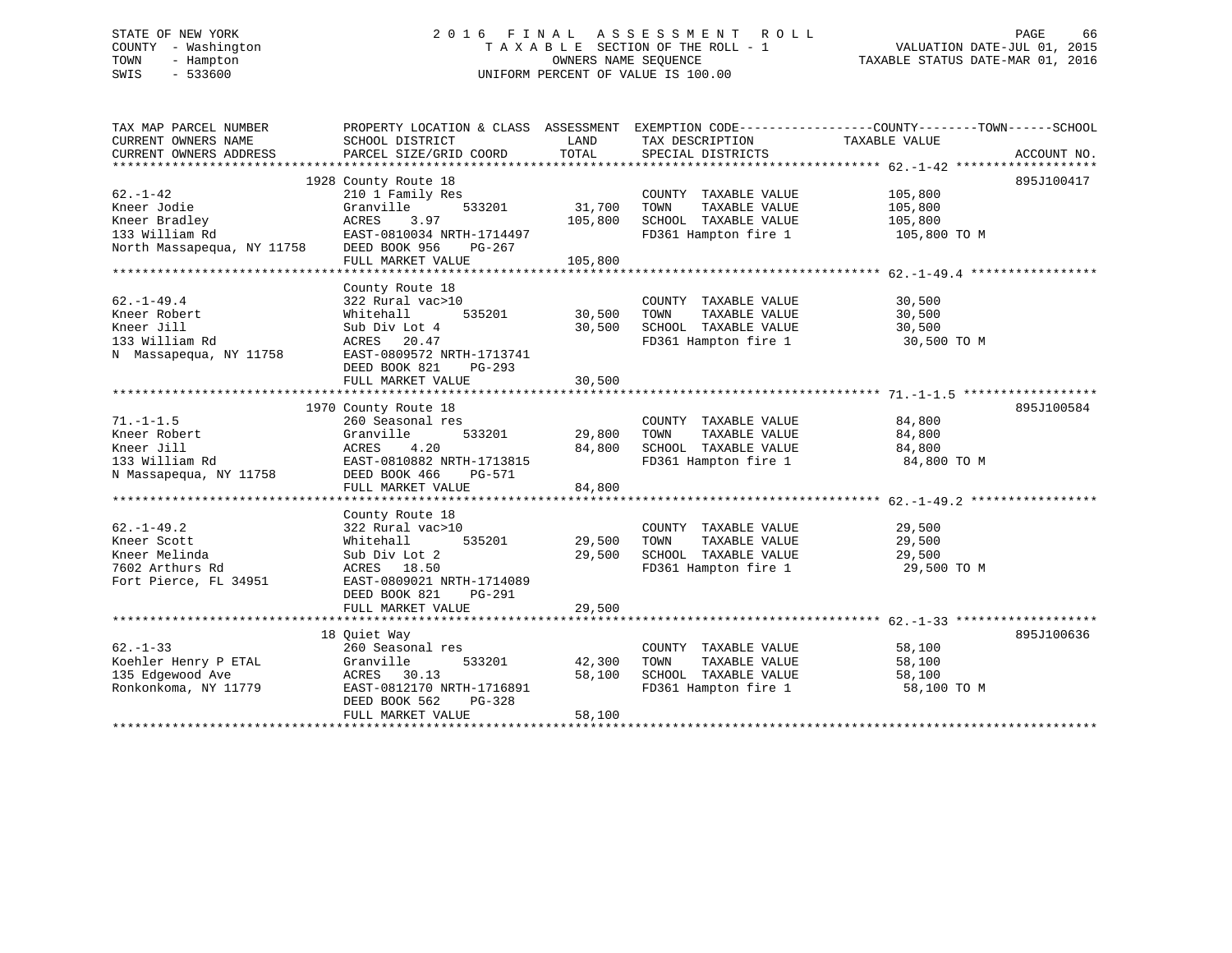# STATE OF NEW YORK 2 0 1 6 F I N A L A S S E S S M E N T R O L L PAGE 67 COUNTY - Washington T A X A B L E SECTION OF THE ROLL - 1 VALUATION DATE-JUL 01, 2015 TOWN - Hampton OWNERS NAME SEQUENCE TAXABLE STATUS DATE-MAR 01, 2016 SWIS - 533600 UNIFORM PERCENT OF VALUE IS 100.00

| TAX MAP PARCEL NUMBER  | PROPERTY LOCATION & CLASS ASSESSMENT EXEMPTION CODE----------------COUNTY-------TOWN------SCHOOL |         |                                   |               |             |
|------------------------|--------------------------------------------------------------------------------------------------|---------|-----------------------------------|---------------|-------------|
| CURRENT OWNERS NAME    | SCHOOL DISTRICT                                                                                  | LAND    | TAX DESCRIPTION                   | TAXABLE VALUE |             |
| CURRENT OWNERS ADDRESS | PARCEL SIZE/GRID COORD                                                                           | TOTAL   | SPECIAL DISTRICTS                 |               | ACCOUNT NO. |
|                        |                                                                                                  |         |                                   |               |             |
|                        | 21 Mirror Lake Way                                                                               |         |                                   |               | 895J101738  |
| $80. -1 - 43$          | 210 1 Family Res - WTRFNT                                                                        |         | COUNTY TAXABLE VALUE              | 208,800       |             |
| Kovacs Karen F         | Whitehall<br>535201                                                                              | 25,000  | TOWN<br>TAXABLE VALUE             | 208,800       |             |
| Kovacs Susan L         | LOT 15                                                                                           | 208,800 | SCHOOL TAXABLE VALUE              | 208,800       |             |
| 10 Stone Dam Rd        | FRNT 195.00 DPTH 150.00                                                                          |         | FD361 Hampton fire 1 208,800 TO M |               |             |
| Bethel, CT 06801       | EAST-0810795 NRTH-1705364                                                                        |         |                                   |               |             |
|                        | DEED BOOK 560<br>PG-107                                                                          |         |                                   |               |             |
|                        | FULL MARKET VALUE                                                                                | 208,800 |                                   |               |             |
|                        |                                                                                                  |         |                                   |               |             |
|                        |                                                                                                  |         |                                   |               | 895J101782  |
|                        | 2 Lakeview Way                                                                                   |         |                                   |               |             |
| $80. - 1 - 47$         | 210 1 Family Res - WTRFNT                                                                        |         | COUNTY TAXABLE VALUE              | 177,800       |             |
| Krieger Kevin M        | 535201<br>Whitehall                                                                              | 25,000  | TOWN<br>TAXABLE VALUE             | 177,800       |             |
| 16 Glenwood Dr         | LOT 9A                                                                                           | 177,800 | SCHOOL TAXABLE VALUE              | 177,800       |             |
| Ellington, CT 06029    | FRNT 120.00 DPTH 279.00                                                                          |         | FD361 Hampton fire 1              | 177,800 TO M  |             |
|                        | EAST-0810930 NRTH-1704892                                                                        |         |                                   |               |             |
|                        | DEED BOOK 1718 PG-11                                                                             |         |                                   |               |             |
|                        | FULL MARKET VALUE                                                                                | 177,800 |                                   |               |             |
|                        |                                                                                                  |         |                                   |               |             |
|                        | 1046 North Quivey Hill Ln                                                                        |         |                                   |               | 895J100432  |
| $81. - 1 - 12$         | 260 Seasonal res                                                                                 |         | COUNTY TAXABLE VALUE              | 139,400       |             |
| Kroeber Jean T         | 533201<br>Granville                                                                              | 42,000  | TAXABLE VALUE<br>TOWN             | 139,400       |             |
| 226 St Johns Pl        | ACRES 12.00                                                                                      | 139,400 | SCHOOL TAXABLE VALUE              | 139,400       |             |
| Brooklyn, NY 11217     | EAST-0819089 NRTH-1700992                                                                        |         | FD361 Hampton fire 1 139,400 TO M |               |             |
|                        | DEED BOOK 450<br>PG-236                                                                          |         |                                   |               |             |
|                        | FULL MARKET VALUE                                                                                | 139,400 |                                   |               |             |
|                        |                                                                                                  |         |                                   |               |             |
|                        | Ouivey Hill Rd OFF                                                                               |         |                                   |               | 895J101743  |
| $81. - 2 - 25$         | 314 Rural vac<10                                                                                 |         | COUNTY TAXABLE VALUE              | 9,500         |             |
| Kroeber Jean T         | 533201<br>Granville                                                                              | 9,500   | TAXABLE VALUE<br>TOWN             | 9,500         |             |
| 226 Saint Johns Pl     | 9.18<br>ACRES                                                                                    | 9,500   | SCHOOL TAXABLE VALUE              | 9,500         |             |
| Brooklyn, NY 11217     | EAST-0819583 NRTH-1700800                                                                        |         | FD361 Hampton fire 1              | 9,500 TO M    |             |
|                        | DEED BOOK 559<br>PG-277                                                                          |         |                                   |               |             |
|                        | FULL MARKET VALUE                                                                                | 9,500   |                                   |               |             |
|                        |                                                                                                  |         |                                   |               |             |
|                        | 12 Sugar Hill Way                                                                                |         |                                   |               |             |
| $38. - 1 - 7.4$        | 210 1 Family Res                                                                                 |         | 41834<br>STAR EN                  | 0<br>$\Omega$ | 65,300      |
| Kugler Gary            | 535201<br>Whitehall                                                                              | 26,900  | COUNTY TAXABLE VALUE              | 154,300       |             |
| Kugler Sylvia          |                                                                                                  | 154,300 | TOWN<br>TAXABLE VALUE             | 154,300       |             |
|                        | Sub Lot 3A                                                                                       |         |                                   |               |             |
| 12 Sugar Hill Way      | ACRES 2.50                                                                                       |         | SCHOOL TAXABLE VALUE              | 89,000        |             |
| Whitehall, NY 12887    | EAST-0811293 NRTH-1738039                                                                        |         | FD362 Hampton fire 2              | 154,300 TO M  |             |
|                        | DEED BOOK 1817 PG-278                                                                            |         |                                   |               |             |
|                        | FULL MARKET VALUE                                                                                | 154,300 |                                   |               |             |
|                        |                                                                                                  |         |                                   |               |             |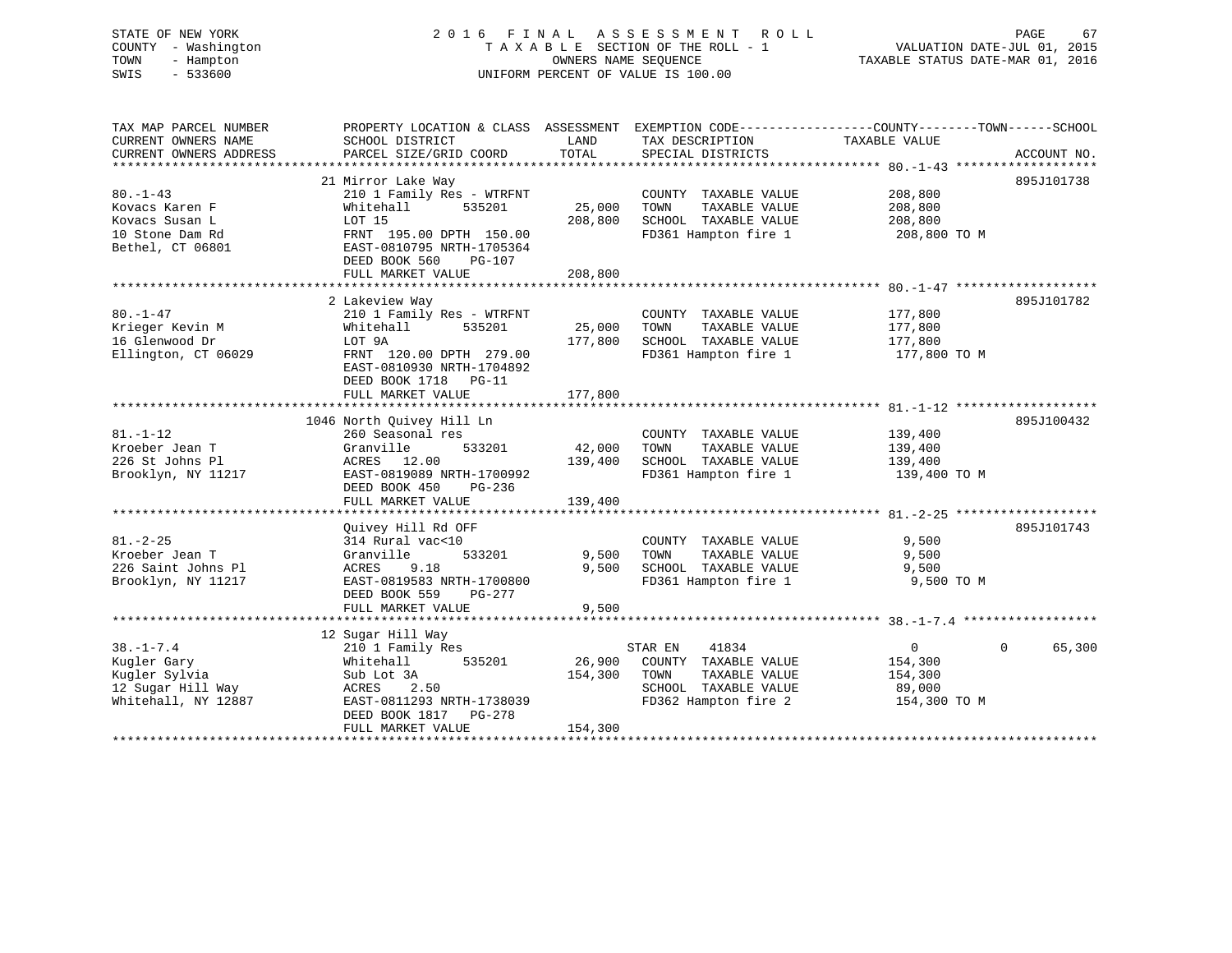| STATE OF NEW YORK<br>COUNTY - Washington<br>TOWN<br>- Hampton<br>SWIS<br>$-533600$                                                                                | 2016 FINAL ASSESSMENT<br>R O L L<br>TAXABLE SECTION OF THE ROLL - 1<br>OWNERS NAME SEQUENCE<br>UNIFORM PERCENT OF VALUE IS 100.00           |               |                                                    |                                                | PAGE<br>68<br>VALUATION DATE-JUL 01, 2015<br>TAXABLE STATUS DATE-MAR 01, 2016 |  |  |
|-------------------------------------------------------------------------------------------------------------------------------------------------------------------|---------------------------------------------------------------------------------------------------------------------------------------------|---------------|----------------------------------------------------|------------------------------------------------|-------------------------------------------------------------------------------|--|--|
| TAX MAP PARCEL NUMBER<br>CURRENT OWNERS NAME<br>CURRENT OWNERS ADDRESS                                                                                            | PROPERTY LOCATION & CLASS ASSESSMENT EXEMPTION CODE---------------COUNTY-------TOWN-----SCHOOL<br>SCHOOL DISTRICT<br>PARCEL SIZE/GRID COORD | LAND<br>TOTAL | TAX DESCRIPTION TAXABLE VALUE<br>SPECIAL DISTRICTS |                                                | ACCOUNT NO.                                                                   |  |  |
|                                                                                                                                                                   | 120 South Rd                                                                                                                                |               |                                                    |                                                | 895J100603                                                                    |  |  |
| $81. - 1 - 46$                                                                                                                                                    | 210 1 Family Res                                                                                                                            |               | STAR B<br>41854                                    | $\overline{0}$                                 | 30,000<br>$\mathbf{0}$                                                        |  |  |
| Kyles Gladys S -LE-                                                                                                                                               | 533201<br>Granville                                                                                                                         | 35,200        | COUNTY TAXABLE VALUE                               | 110,100                                        |                                                                               |  |  |
| Kyles Sandra L                                                                                                                                                    | Life Estate 3057/153                                                                                                                        | 110,100       | TOWN<br>TAXABLE VALUE                              | 110,100                                        |                                                                               |  |  |
| 120 South Rd                                                                                                                                                      | Gladys S Kyles                                                                                                                              |               | SCHOOL TAXABLE VALUE                               | 80,100                                         |                                                                               |  |  |
| PO Box 22                                                                                                                                                         | ACRES<br>5.20                                                                                                                               |               | FD361 Hampton fire 1                               | 110,100 TO M                                   |                                                                               |  |  |
| Hampton, NY 12837                                                                                                                                                 | EAST-0816186 NRTH-1701931<br>DEED BOOK 3057 PG-153                                                                                          |               |                                                    |                                                |                                                                               |  |  |
|                                                                                                                                                                   | FULL MARKET VALUE                                                                                                                           | 110,100       |                                                    |                                                |                                                                               |  |  |
|                                                                                                                                                                   |                                                                                                                                             |               |                                                    |                                                |                                                                               |  |  |
| $53. - 1 - 6$                                                                                                                                                     | 361 Hickey Rd                                                                                                                               |               |                                                    |                                                | 895J100064                                                                    |  |  |
| ACCRES 133201<br>Lafemina Katherine (1991)<br>141 Accres 230.28<br>141 Accres 230.28<br>141 Accres 230.28<br>142 Blue Point, NY 11715<br>142 DEED BOOK 950 PG-293 | 240 Rural res                                                                                                                               | 138,600       | COUNTY TAXABLE VALUE<br>TOWN<br>TAXABLE VALUE      | 253,500<br>253,500                             |                                                                               |  |  |
|                                                                                                                                                                   |                                                                                                                                             | 253,500       | SCHOOL TAXABLE VALUE                               | 253,500                                        |                                                                               |  |  |
|                                                                                                                                                                   |                                                                                                                                             |               | CA001 Cons agri dst 1                              | 253,500 TO                                     |                                                                               |  |  |
|                                                                                                                                                                   |                                                                                                                                             |               | FD361 Hampton fire 1                               | 253,500 TO M                                   |                                                                               |  |  |
|                                                                                                                                                                   | FULL MARKET VALUE                                                                                                                           | 253,500       |                                                    |                                                |                                                                               |  |  |
|                                                                                                                                                                   |                                                                                                                                             |               |                                                    |                                                |                                                                               |  |  |
|                                                                                                                                                                   | Hickey Rd OFF                                                                                                                               |               |                                                    |                                                | 895J100669                                                                    |  |  |
| $53. - 1 - 7.11$                                                                                                                                                  | 314 Rural vac<10                                                                                                                            |               | COUNTY TAXABLE VALUE                               | 7,000                                          |                                                                               |  |  |
| Lafemina Salvatore                                                                                                                                                | 533201<br>Granville                                                                                                                         | 7,000         | TOWN<br>TAXABLE VALUE                              | 7,000                                          |                                                                               |  |  |
| Lafemina Katherine                                                                                                                                                | ACRES<br>4.60                                                                                                                               | 7,000         | SCHOOL TAXABLE VALUE                               | 7,000                                          |                                                                               |  |  |
| 81 Atlantic Ave                                                                                                                                                   | EAST-0815174 NRTH-1722164                                                                                                                   |               | FD361 Hampton fire 1                               | 7,000 TO M                                     |                                                                               |  |  |
| Blue Point, NY 11715                                                                                                                                              | DEED BOOK 950<br>PG-293                                                                                                                     |               |                                                    |                                                |                                                                               |  |  |
|                                                                                                                                                                   | FULL MARKET VALUE                                                                                                                           | 7,000         |                                                    |                                                |                                                                               |  |  |
|                                                                                                                                                                   | 12144 State Route 4                                                                                                                         |               | 45 PCT OF VALUE USED FOR EXEMPTION PURPOSES        |                                                | 895J100024                                                                    |  |  |
| $45. - 1 - 24$                                                                                                                                                    | 240 Rural res                                                                                                                               |               | AG DIST<br>41720                                   | $\overline{0}$                                 | $\Omega$<br>$\overline{0}$                                                    |  |  |
| Larose Ann                                                                                                                                                        | 535201<br>Whitehall                                                                                                                         |               | 238,100 AGED-ALL<br>41800                          | 69,975                                         | 69,975<br>69,975                                                              |  |  |
| Smith Sherry                                                                                                                                                      | ACRES 494.80                                                                                                                                |               | 311,000 STAR EN<br>41834                           | $\overline{0}$                                 | 65,300<br>$\sim$ 0                                                            |  |  |
| 12144 State Route 4                                                                                                                                               | EAST-0810666 NRTH-1730042                                                                                                                   |               | SILO EXMP 42100                                    | 3,472                                          | 3,472<br>3,472                                                                |  |  |
| Whitehall, NY 12887                                                                                                                                               | DEED BOOK 3213 PG-103                                                                                                                       |               | COUNTY TAXABLE VALUE                               | 237,553                                        |                                                                               |  |  |
|                                                                                                                                                                   | FULL MARKET VALUE                                                                                                                           | 311,000 TOWN  | TAXABLE VALUE                                      | 237,553                                        |                                                                               |  |  |
| MAY BE SUBJECT TO PAYMENT                                                                                                                                         |                                                                                                                                             |               | SCHOOL TAXABLE VALUE                               | 172,253                                        |                                                                               |  |  |
| UNDER AGDIST LAW TIL 2020                                                                                                                                         |                                                                                                                                             |               | CA001 Cons agri dst 1                              | 307,528 TO                                     |                                                                               |  |  |
|                                                                                                                                                                   |                                                                                                                                             |               | 3,472 EX                                           |                                                |                                                                               |  |  |
|                                                                                                                                                                   |                                                                                                                                             |               | FD362 Hampton fire 2                               | 307,528 TO M                                   |                                                                               |  |  |
|                                                                                                                                                                   |                                                                                                                                             |               | 3,472 EX                                           |                                                |                                                                               |  |  |
|                                                                                                                                                                   |                                                                                                                                             |               |                                                    | **************** 81.-1-28 ******************** |                                                                               |  |  |
| $81. - 1 - 28$                                                                                                                                                    | 246 South Rd                                                                                                                                |               | COUNTY TAXABLE VALUE                               | 111,900                                        | 895J100536                                                                    |  |  |
|                                                                                                                                                                   | 210 1 Family Res<br>533201<br>Granville                                                                                                     | 36,700        | TOWN<br>TAXABLE VALUE                              | 111,900                                        |                                                                               |  |  |
| Larsen Margaret S Trustee<br>Distler Rosemary S Trustee                                                                                                           | ACRES<br>6.65                                                                                                                               | 111,900       | SCHOOL TAXABLE VALUE                               | 111,900                                        |                                                                               |  |  |
| 8 Ketcham Ave                                                                                                                                                     | EAST-0818285 NRTH-1703526                                                                                                                   |               | FD361 Hampton fire 1                               | 111,900 TO M                                   |                                                                               |  |  |
| Amityville, NY 11701                                                                                                                                              | DEED BOOK 3561<br>PG-226                                                                                                                    |               |                                                    |                                                |                                                                               |  |  |
|                                                                                                                                                                   | FULL MARKET VALUE                                                                                                                           | 111,900       |                                                    |                                                |                                                                               |  |  |
|                                                                                                                                                                   |                                                                                                                                             |               |                                                    |                                                |                                                                               |  |  |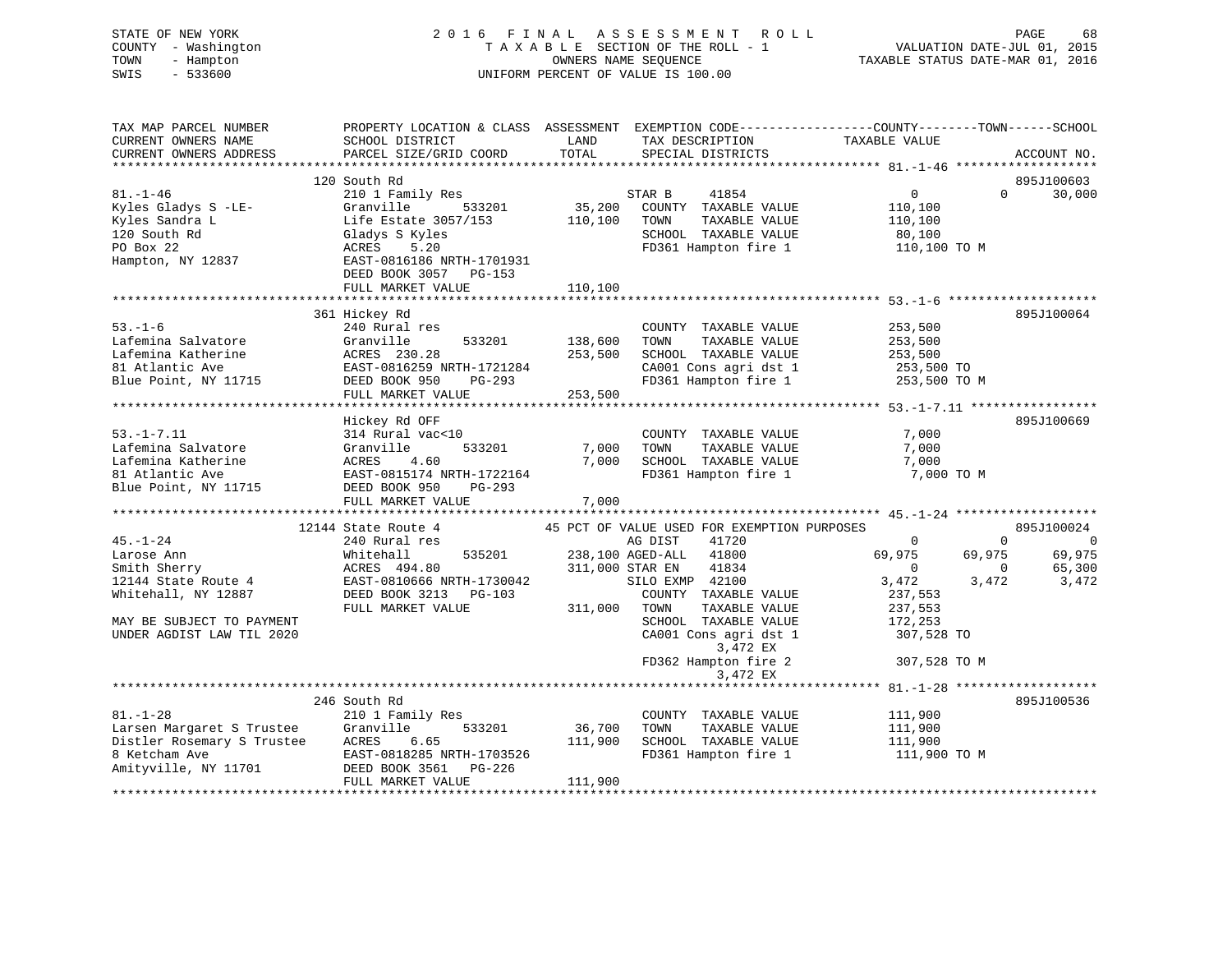# STATE OF NEW YORK 2 0 1 6 F I N A L A S S E S S M E N T R O L L PAGE 69 COUNTY - Washington T A X A B L E SECTION OF THE ROLL - 1 VALUATION DATE-JUL 01, 2015 TOWN - Hampton OWNERS NAME SEQUENCE TAXABLE STATUS DATE-MAR 01, 2016 SWIS - 533600 UNIFORM PERCENT OF VALUE IS 100.00

| TAX MAP PARCEL NUMBER    | PROPERTY LOCATION & CLASS ASSESSMENT          |         | EXEMPTION CODE-----------------COUNTY-------TOWN------SCHOOL |                    |                        |
|--------------------------|-----------------------------------------------|---------|--------------------------------------------------------------|--------------------|------------------------|
| CURRENT OWNERS NAME      | SCHOOL DISTRICT                               | LAND    | TAX DESCRIPTION                                              | TAXABLE VALUE      |                        |
| CURRENT OWNERS ADDRESS   | PARCEL SIZE/GRID COORD                        | TOTAL   | SPECIAL DISTRICTS                                            |                    | ACCOUNT NO.            |
|                          | 80 Golf Course Rd                             |         |                                                              |                    | 895J100179             |
| $45. - 1 - 21$           | 210 1 Family Res                              |         | COUNTY TAXABLE VALUE                                         | 52,000             |                        |
| Lavgevin Brette          | 535201<br>Whitehall                           | 22,000  | TOWN<br>TAXABLE VALUE                                        | 52,000             |                        |
| Knapp Kathellen          | ACRES<br>1.00                                 | 52,000  | SCHOOL TAXABLE VALUE                                         | 52,000             |                        |
| 80 Golf Course Rd        | EAST-0810475 NRTH-1735652                     |         | FD362 Hampton fire 2                                         | 52,000 TO M        |                        |
| Whitehall, NY 12887      |                                               |         |                                                              |                    |                        |
|                          | DEED BOOK 3430<br>PG-288<br>FULL MARKET VALUE | 52,000  |                                                              |                    |                        |
|                          |                                               |         |                                                              |                    |                        |
|                          | 1558 Carlton OFF Rd                           |         |                                                              |                    | 895J100554             |
| $45. - 1 - 6$            | 210 1 Family Res                              |         | STAR B<br>41854                                              | $\mathbf{0}$       | $\Omega$<br>30,000     |
| Lavin Zachary R          | Whitehall<br>535201                           | 35,500  | COUNTY TAXABLE VALUE                                         | 151,900            |                        |
| Lavin Jennifer A         | ROW 2532/249                                  | 151,900 | TOWN<br>TAXABLE VALUE                                        | 151,900            |                        |
| 1558 Carlton Rd          | ACRES<br>5.47                                 |         | SCHOOL TAXABLE VALUE                                         | 121,900            |                        |
| Whitehall, NY 12887      | EAST-0805957 NRTH-1734398                     |         | FD362 Hampton fire 2                                         | 151,900 TO M       |                        |
|                          | DEED BOOK 2962<br>PG-223                      |         |                                                              |                    |                        |
|                          | FULL MARKET VALUE                             | 151,900 |                                                              |                    |                        |
|                          |                                               |         |                                                              |                    |                        |
|                          | 3132 State Route 22A                          |         |                                                              |                    | 895J100290             |
| $54. - 1 - 8$            | 240 Rural res                                 |         | COUNTY TAXABLE VALUE                                         | 131,600            |                        |
| Laxton Michael           | Granville<br>533201                           | 51,800  | TOWN<br>TAXABLE VALUE                                        | 131,600            |                        |
| Laxton Lilyan K          | 21.80<br>ACRES                                | 131,600 | SCHOOL TAXABLE VALUE                                         | 131,600            |                        |
| 237 Cochran Pl           | EAST-0821384 NRTH-1724004                     |         | CA001 Cons agri dst 1                                        | 131,600 TO         |                        |
| Valley Stream, NY 11581  | DEED BOOK 796<br>PG-188                       |         | FD361 Hampton fire 1                                         | 131,600 TO M       |                        |
|                          | FULL MARKET VALUE                             | 131,600 |                                                              |                    |                        |
|                          |                                               |         |                                                              |                    |                        |
|                          | 486 Hickey Rd                                 |         |                                                              |                    | 895J100694             |
| $54. - 1 - 13.1$         | 210 1 Family Res                              |         | AGED-CO<br>41802                                             | 48,050             | $\Omega$<br>0          |
| Leamy Teresa Marie ETAL  | 533201<br>Granville                           |         | 30,100 AGED-TOWN 41803                                       | $\Omega$<br>43,245 | $\overline{0}$         |
| 486 Hickey Rd            | ACRES<br>3.50                                 |         | 96,100 AGED-SCH<br>41804                                     | $\mathbf 0$        | 14,415<br>$\Omega$     |
| Hampton, NY 12837        | EAST-0819364 NRTH-1721322                     |         | 41834<br>STAR EN                                             | $\overline{0}$     | 65,300<br>$\Omega$     |
|                          | DEED BOOK 720<br>PG-237                       |         | COUNTY TAXABLE VALUE                                         | 48,050             |                        |
| PRIOR OWNER ON 3/01/2016 | FULL MARKET VALUE                             | 96,100  | TOWN<br>TAXABLE VALUE                                        | 52,855             |                        |
| Briere Bernard LE        |                                               |         | SCHOOL TAXABLE VALUE                                         | 16,385             |                        |
|                          |                                               |         | FD361 Hampton fire 1                                         | 96,100 TO M        |                        |
|                          |                                               |         |                                                              |                    |                        |
|                          | 6 Queens Way                                  |         |                                                              |                    |                        |
| $71. - 1 - 2.2$          | 270 Mfg housing                               |         | STAR B MH 41864                                              | $\mathbf{0}$       | $\mathbf{0}$<br>18,400 |
| Leddick Carl             | 533201<br>Granville                           | 23,800  | COUNTY TAXABLE VALUE                                         | 36,700             |                        |
| Leddick Elaine           | Sub Div Lot 3                                 | 36,700  | TOWN<br>TAXABLE VALUE                                        | 36,700             |                        |
| 6 Queens Way             | ACRES<br>1.54                                 |         | SCHOOL TAXABLE VALUE                                         | 18,300             |                        |
| PO Box 67                | EAST-0813372 NRTH-1713203                     |         | FD361 Hampton fire 1                                         | 36,700 TO M        |                        |
| Hampton, NY 12837        | DEED BOOK 951<br>PG-144                       |         |                                                              |                    |                        |
|                          | FULL MARKET VALUE                             | 36,700  |                                                              |                    |                        |
|                          |                                               |         |                                                              |                    |                        |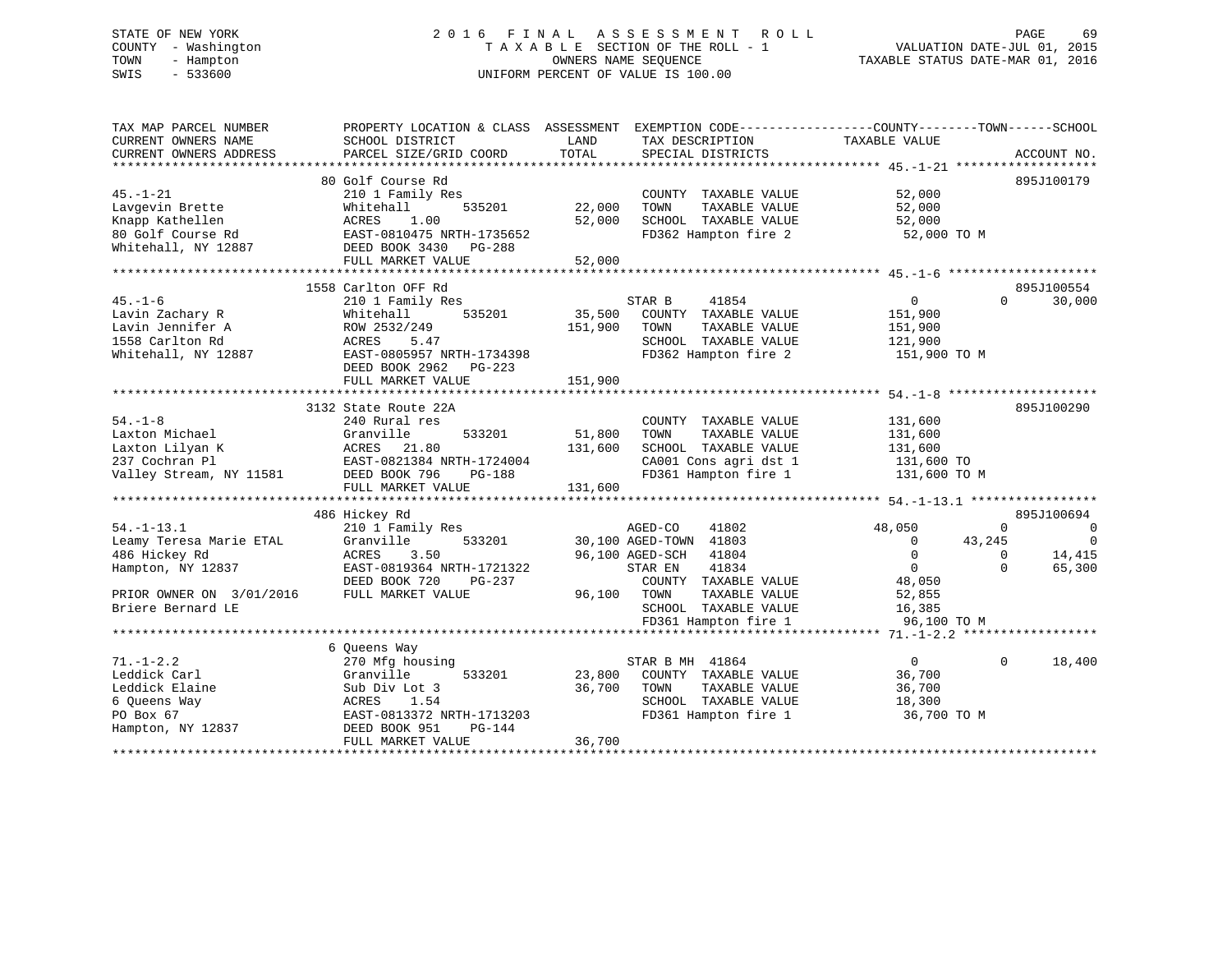# STATE OF NEW YORK 2 0 1 6 F I N A L A S S E S S M E N T R O L L PAGE 70 COUNTY - Washington T A X A B L E SECTION OF THE ROLL - 1 VALUATION DATE-JUL 01, 2015 TOWN - Hampton OWNERS NAME SEQUENCE TAXABLE STATUS DATE-MAR 01, 2016 SWIS - 533600 UNIFORM PERCENT OF VALUE IS 100.00

| TAX MAP PARCEL NUMBER<br>CURRENT OWNERS NAME<br>CURRENT OWNERS ADDRESS  | PROPERTY LOCATION & CLASS ASSESSMENT<br>SCHOOL DISTRICT<br>PARCEL SIZE/GRID COORD                                                                                          | LAND<br>TOTAL                | TAX DESCRIPTION<br>SPECIAL DISTRICTS                                                                             | EXEMPTION CODE-----------------COUNTY--------TOWN------SCHOOL<br>TAXABLE VALUE<br>ACCOUNT NO. |
|-------------------------------------------------------------------------|----------------------------------------------------------------------------------------------------------------------------------------------------------------------------|------------------------------|------------------------------------------------------------------------------------------------------------------|-----------------------------------------------------------------------------------------------|
| $45. - 1 - 11.1$<br>Leipfert Joyce<br>5 Dewey Rd<br>Whitehall, NY 12887 | 5 Dewey Rd<br>210 1 Family Res<br>Whitehall<br>535201<br>1.60<br>ACRES<br>EAST-0807909 NRTH-1731843<br>DEED BOOK 2506 PG-153<br>FULL MARKET VALUE                          | 24,000<br>101,400<br>101,400 | STAR B<br>41854<br>COUNTY TAXABLE VALUE<br>TOWN<br>TAXABLE VALUE<br>SCHOOL TAXABLE VALUE<br>FD362 Hampton fire 2 | 895J100036<br>0<br>$\Omega$<br>30,000<br>101,400<br>101,400<br>71,400<br>101,400 TO M         |
| $38. - 1 - 2.7$<br>Lemay Allan W<br>PO Box 785<br>Wells, VT 05774       | 63 Lemayville Way<br>270 Mfg housing<br>Whitehall<br>535201<br>Lot 2<br>ACRES<br>3.00<br>EAST-0805297 NRTH-1744092<br>DEED BOOK 550<br>PG-188<br>FULL MARKET VALUE         | 28,500<br>43,100<br>43,100   | COUNTY TAXABLE VALUE<br>TAXABLE VALUE<br>TOWN<br>SCHOOL TAXABLE VALUE<br>FD362 Hampton fire 2                    | 43,100<br>43,100<br>43,100<br>43,100 TO M                                                     |
| $38. - 1 - 2.8$<br>Lemay Allan W<br>PO Box 785<br>Wells, VT 05774       | 140 Lemayville Way<br>270 Mfg housing<br>535201<br>Whitehall<br>Lot 3<br>ACRES<br>1.51<br>EAST-0805634 NRTH-1743650<br>DEED BOOK 550<br>PG-188<br>FULL MARKET VALUE        | 23,700<br>37,500<br>37,500   | COUNTY TAXABLE VALUE<br>TAXABLE VALUE<br>TOWN<br>SCHOOL TAXABLE VALUE<br>FD362 Hampton fire 2                    | 37,500<br>37,500<br>37,500<br>37,500 TO M                                                     |
| $38. - 1 - 2.9$<br>Lemay Allan W<br>PO Box 785<br>Wells, VT 05774       | 121 & 129 Lemayville Way<br>210 1 Family Res<br>Whitehall<br>535201<br>Lot 4<br>ACRES<br>1.64<br>EAST-0805827 NRTH-1743966<br>DEED BOOK 550<br>PG-188<br>FULL MARKET VALUE | 24,100<br>97,200<br>97,200   | COUNTY TAXABLE VALUE<br>TOWN<br>TAXABLE VALUE<br>SCHOOL TAXABLE VALUE<br>FD362 Hampton fire 2                    | 97,200<br>97,200<br>97,200<br>97,200 TO M                                                     |
| $38. - 1 - 2.10$<br>Lemay Allan W<br>PO Box 785<br>Wells, VT 05774      | 116 Lemayville Way<br>270 Mfg housing<br>535201<br>Whitehall<br>Lot 5<br>ACRES<br>1.36<br>EAST-0805655 NRTH-1743997<br>DEED BOOK 550<br>PG-188<br>FULL MARKET VALUE        | 23,200<br>49,100<br>49,100   | COUNTY TAXABLE VALUE<br>TAXABLE VALUE<br>TOWN<br>SCHOOL TAXABLE VALUE<br>FD362 Hampton fire 2                    | 49,100<br>49,100<br>49,100<br>49,100 TO M                                                     |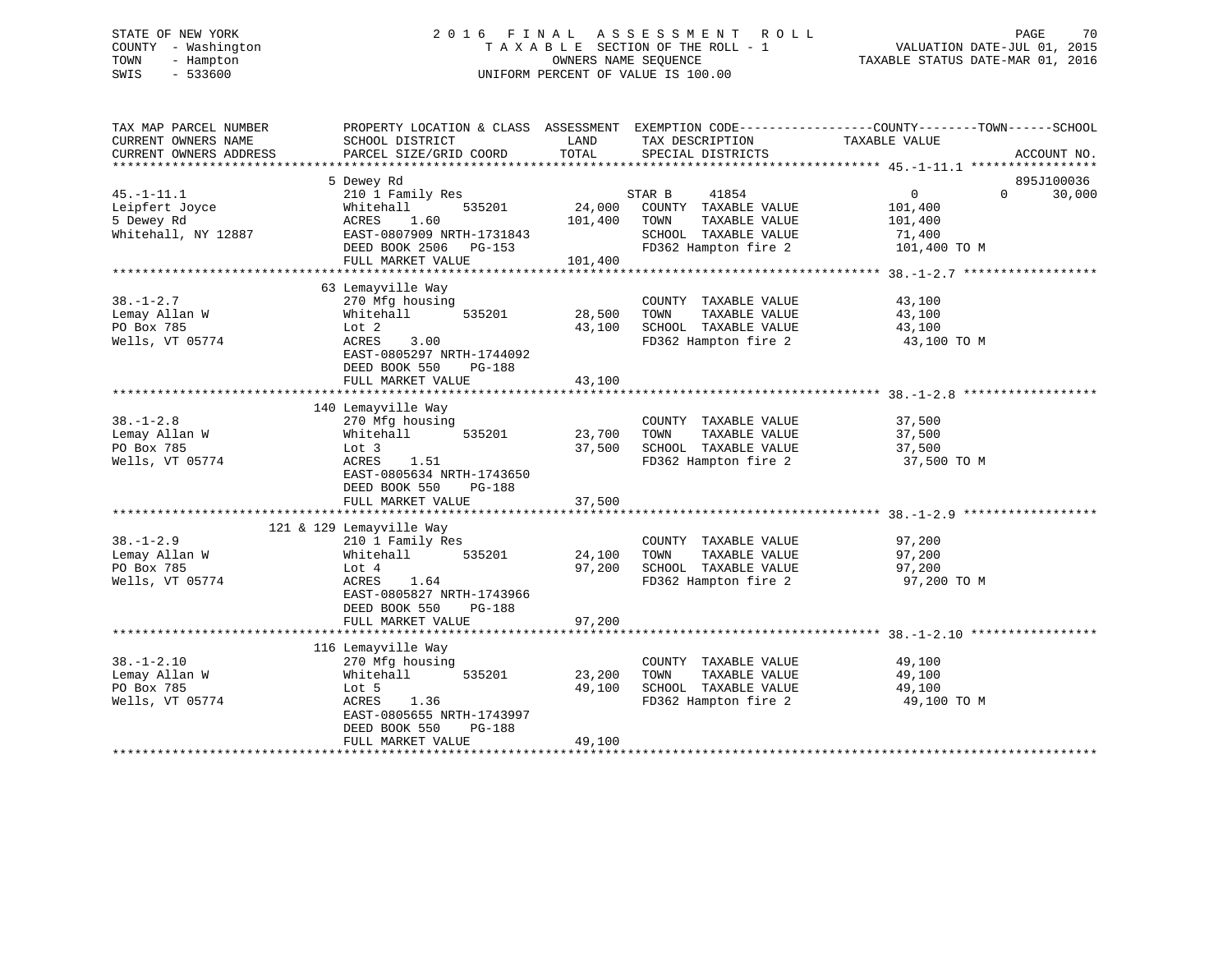# STATE OF NEW YORK 2 0 1 6 F I N A L A S S E S S M E N T R O L L PAGE 71 COUNTY - Washington T A X A B L E SECTION OF THE ROLL - 1 VALUATION DATE-JUL 01, 2015 TOWN - Hampton OWNERS NAME SEQUENCE TAXABLE STATUS DATE-MAR 01, 2016 SWIS - 533600 UNIFORM PERCENT OF VALUE IS 100.00

| TAX MAP PARCEL NUMBER    |                               |                                  | PROPERTY LOCATION & CLASS ASSESSMENT EXEMPTION CODE----------------COUNTY-------TOWN------SCHOOL |
|--------------------------|-------------------------------|----------------------------------|--------------------------------------------------------------------------------------------------|
| CURRENT OWNERS NAME      | SCHOOL DISTRICT               | LAND<br>TAX DESCRIPTION          | TAXABLE VALUE                                                                                    |
| CURRENT OWNERS ADDRESS   | PARCEL SIZE/GRID COORD        | TOTAL<br>SPECIAL DISTRICTS       | ACCOUNT NO.                                                                                      |
| ************************ |                               |                                  |                                                                                                  |
|                          | County Route 21               |                                  |                                                                                                  |
| $80. - 1 - 2.10$         | 322 Rural vac>10              | COUNTY TAXABLE VALUE             | 47,000                                                                                           |
| Lemire Robert J Jr       | 533201<br>Granville           | 47,000<br>TOWN<br>TAXABLE VALUE  | 47,000                                                                                           |
| Lemire Maryann           | LOT 3                         | 47,000<br>SCHOOL TAXABLE VALUE   | 47,000                                                                                           |
| 23 Pequot Rd             | ACRES 19.09                   | FD361 Hampton fire 1             | 47,000 TO M                                                                                      |
| Southampton, MA 01073    | EAST-0813563 NRTH-1702188     |                                  |                                                                                                  |
|                          | DEED BOOK 769<br><b>PG-89</b> |                                  |                                                                                                  |
|                          | FULL MARKET VALUE             | 47,000                           |                                                                                                  |
|                          |                               |                                  |                                                                                                  |
|                          | 413 South Rd                  |                                  |                                                                                                  |
| $72. - 1 - 16.1$         | $215$ 1 Fam Res w/            | STAR B<br>41854                  | $\mathbf{0}$<br>$\overline{0}$<br>30,000                                                         |
| Lenfesty James -LE-      | Granville<br>533201           | 39,700<br>COUNTY TAXABLE VALUE   | 141,600                                                                                          |
| Pelletier Kathlene A     | Life Estate James Lenfest     | 141,600<br>TOWN<br>TAXABLE VALUE | 141,600                                                                                          |
| 413 South Rd             | 3104/98                       | SCHOOL TAXABLE VALUE             | 111,600                                                                                          |
| Whitehall, NY 12887      | 9.73<br>ACRES                 | FD361 Hampton fire 1             | 141,600 TO M                                                                                     |
|                          | EAST-0819313 NRTH-1706977     |                                  |                                                                                                  |
|                          | DEED BOOK 3104 PG-98          |                                  |                                                                                                  |
|                          | FULL MARKET VALUE             | 141,600                          |                                                                                                  |
|                          |                               |                                  |                                                                                                  |
|                          | County Route 18               |                                  | 895J100400                                                                                       |
| $63. - 1 - 13$           | 312 Vac w/imprv               | COUNTY TAXABLE VALUE             | 46,600                                                                                           |
| Lenihan Scott W          | 533201<br>Granville           | 38,700<br>TOWN<br>TAXABLE VALUE  | 46,600                                                                                           |
| Lenihan Jean A           | 448/1001-457/793              | SCHOOL TAXABLE VALUE<br>46,600   | 46,600                                                                                           |
| 2213 County Route 18     | ACRES 15.80                   | CA001 Cons agri dst 1            | 46,600 TO                                                                                        |
| Whitehall, NY 12887      | EAST-0816601 NRTH-1712740     | FD361 Hampton fire 1             | 46,600 TO M                                                                                      |
|                          | DEED BOOK 440<br>PG-641       |                                  |                                                                                                  |
|                          | FULL MARKET VALUE             | 46,600                           |                                                                                                  |
|                          |                               |                                  |                                                                                                  |
|                          | 2211 County Route 18          |                                  | 895J100400                                                                                       |
| $63. - 1 - 13.2$         | 240 Rural res                 | 41854<br>STAR B                  | $\mathbf{0}$<br>$\Omega$<br>30,000                                                               |
| Lenihan Scott W          | 533201<br>Granville           | 41,800<br>COUNTY TAXABLE VALUE   | 148,800                                                                                          |
| Lenihan Jean A           | 440/641-448/1001-457/793      | 148,800<br>TOWN<br>TAXABLE VALUE | 148,800                                                                                          |
| 2211 County Route 18     | Sub Div Lot 2                 | SCHOOL TAXABLE VALUE             | 118,800                                                                                          |
| Whitehall, NY 12887      | 11.21<br>ACRES                | CA001 Cons agri dst 1            | 148,800 TO                                                                                       |
|                          | EAST-0816379 NRTH-1714139     | FD361 Hampton fire 1             | 148,800 TO M                                                                                     |
|                          | DEED BOOK 440<br>PG-641       |                                  |                                                                                                  |
|                          | FULL MARKET VALUE             | 148,800                          |                                                                                                  |
|                          | ***************************   |                                  |                                                                                                  |
|                          | 11952 State Route 4           |                                  | 895J100217                                                                                       |
| $45. - 1 - 27$           | 210 1 Family Res              | VET COM C 41132                  | 30,275<br>$\mathbf 0$<br>0                                                                       |
| Leonard Thomas C -LE-    | Whitehall<br>535201           | 23,600 VET COM T 41133           | $\overline{0}$<br>30,275<br>$\overline{0}$                                                       |
| Leonard Karen            | ACRES<br>1.50                 | 121,100 STAR EN<br>41834         | $\overline{0}$<br>65,300<br>$\Omega$                                                             |
| 11952 State Route 4      | EAST-0807463 NRTH-1730345     | COUNTY TAXABLE VALUE             | 90,825                                                                                           |
| Whitehall, NY 12887      | DEED BOOK 3272 PG-8           | TOWN<br>TAXABLE VALUE            | 90,825                                                                                           |
|                          | FULL MARKET VALUE             | 121,100 SCHOOL TAXABLE VALUE     | 55,800                                                                                           |
|                          |                               | FD362 Hampton fire 2             | 121,100 TO M                                                                                     |
|                          |                               |                                  |                                                                                                  |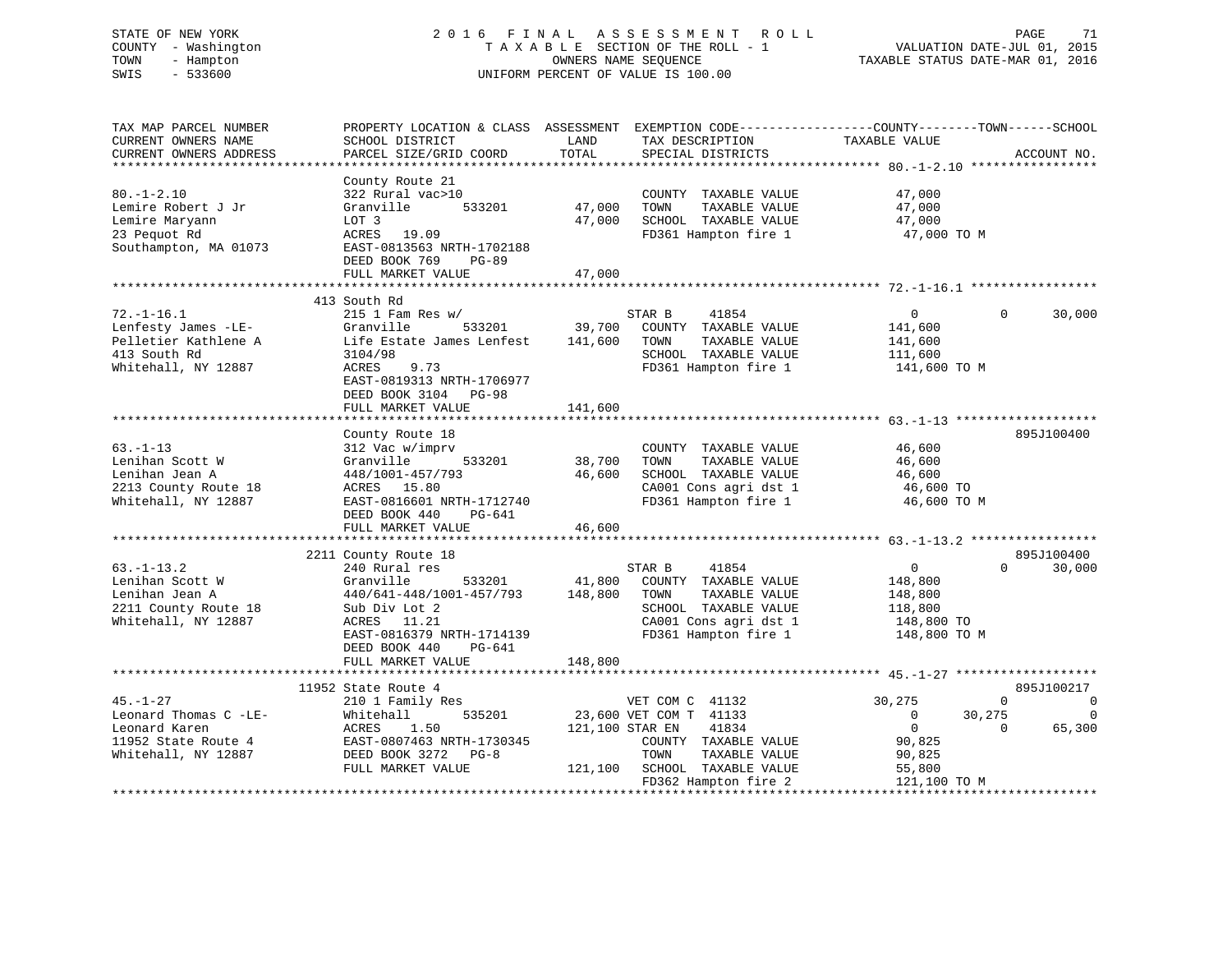# STATE OF NEW YORK 2 0 1 6 F I N A L A S S E S S M E N T R O L L PAGE 72 COUNTY - Washington T A X A B L E SECTION OF THE ROLL - 1 VALUATION DATE-JUL 01, 2015 TOWN - Hampton OWNERS NAME SEQUENCE TAXABLE STATUS DATE-MAR 01, 2016 SWIS - 533600 UNIFORM PERCENT OF VALUE IS 100.00

| TAX MAP PARCEL NUMBER<br>CURRENT OWNERS NAME<br>CURRENT OWNERS ADDRESS                           | PROPERTY LOCATION & CLASS ASSESSMENT EXEMPTION CODE---------------COUNTY-------TOWN-----SCHOOL<br>SCHOOL DISTRICT<br>PARCEL SIZE/GRID COORD                                                  | LAND<br>TOTAL                       | TAX DESCRIPTION<br>SPECIAL DISTRICTS                                                                             | TAXABLE VALUE                                                                                  | ACCOUNT NO.                      |
|--------------------------------------------------------------------------------------------------|----------------------------------------------------------------------------------------------------------------------------------------------------------------------------------------------|-------------------------------------|------------------------------------------------------------------------------------------------------------------|------------------------------------------------------------------------------------------------|----------------------------------|
| $80. - 1 - 33$<br>Lichtenberger Linda<br>PO Box 83<br>Granville, NY 12832                        | 19 Ridgecrest Way<br>210 1 Family Res<br>535201<br>Whitehall<br>LOT 5<br>Driveway Agmt 603/322<br>ACRES<br>1.21<br>EAST-0810148 NRTH-1704708<br>DEED BOOK 566<br>$PG-5$<br>FULL MARKET VALUE | 22,700<br>180,500<br>180,500        | 41854<br>STAR B<br>COUNTY TAXABLE VALUE<br>TOWN<br>TAXABLE VALUE<br>SCHOOL TAXABLE VALUE<br>FD361 Hampton fire 1 | $0 \qquad \qquad$<br>180,500<br>180,500<br>150,500<br>180,500 TO M                             | 895J101752<br>$\Omega$<br>30,000 |
| $80. - 1 - 57$<br>Lichtenberger Linda<br>PO Box 83<br>Granville, NY 12832                        | County Route 21 OFF<br>311 Res vac land<br>535201<br>Whitehall<br>Sect 5 Lot 2<br>ACRES<br>5.06<br>EAST-0809519 NRTH-1704584<br>DEED BOOK 787<br>PG-318<br>FULL MARKET VALUE                 | 3,000<br>3,000<br>3,000             | COUNTY TAXABLE VALUE<br>TAXABLE VALUE<br>TOWN<br>SCHOOL TAXABLE VALUE<br>FD361 Hampton fire 1                    | 3,000<br>3,000<br>3,000<br>3,000 TO M<br>************************************ 62.-1-28.1 ***** |                                  |
| $62. - 1 - 28.1$<br>Little Rory J<br>Derouchie Katherine G<br>104 Hickey Rd<br>Hampton, NY 12837 | 104 Hickey Rd<br>210 1 Family Res<br>Granville<br>533201<br>ACRES<br>1.00<br>EAST-0813897 NRTH-1716149<br>DEED BOOK 2122 PG-35<br>FULL MARKET VALUE                                          | 22,000<br>52,400<br>52,400          | COUNTY TAXABLE VALUE<br>TOWN<br>TAXABLE VALUE<br>SCHOOL TAXABLE VALUE<br>FD361 Hampton fire 1                    | 52,400<br>52,400<br>52,400<br>52,400 TO M                                                      |                                  |
| $80. - 1 - 39$<br>Loeber Gerald<br>Dotolo Lisa M<br>1719 County Route 21<br>Whitehall, NY 12887  | 1719 County Route 21<br>210 1 Family Res<br>535201<br>Whitehall<br>LOT 11<br>ACRES<br>1.04<br>EAST-0810451 NRTH-1704879<br>DEED BOOK 3534 PG-28<br>FULL MARKET VALUE                         | 22,100<br>169,300<br>169,300        | COUNTY TAXABLE VALUE<br>TOWN<br>TAXABLE VALUE<br>SCHOOL TAXABLE VALUE<br>FD361 Hampton fire 1                    | 169,300<br>169,300<br>169,300<br>169,300 TO M                                                  | 895J101757                       |
| $72. - 2 - 5$<br>Loomis Robert J<br>PO Box 141<br>Hampton, NY 12837                              | 35 Greenfield Ln<br>210 1 Family Res<br>Granville<br>533201<br>1.30 BANK<br>ACRES<br>EAST-0823659 NRTH-1711704<br>DEED BOOK 3033 PG-64<br>FULL MARKET VALUE                                  | 23,000<br>73,400<br>26 30<br>73,400 | COUNTY TAXABLE VALUE<br>TOWN<br>TAXABLE VALUE<br>SCHOOL TAXABLE VALUE<br>FD361 Hampton fire 1                    | 73,400<br>73,400<br>73,400<br>73,400 TO M                                                      | 895J100223                       |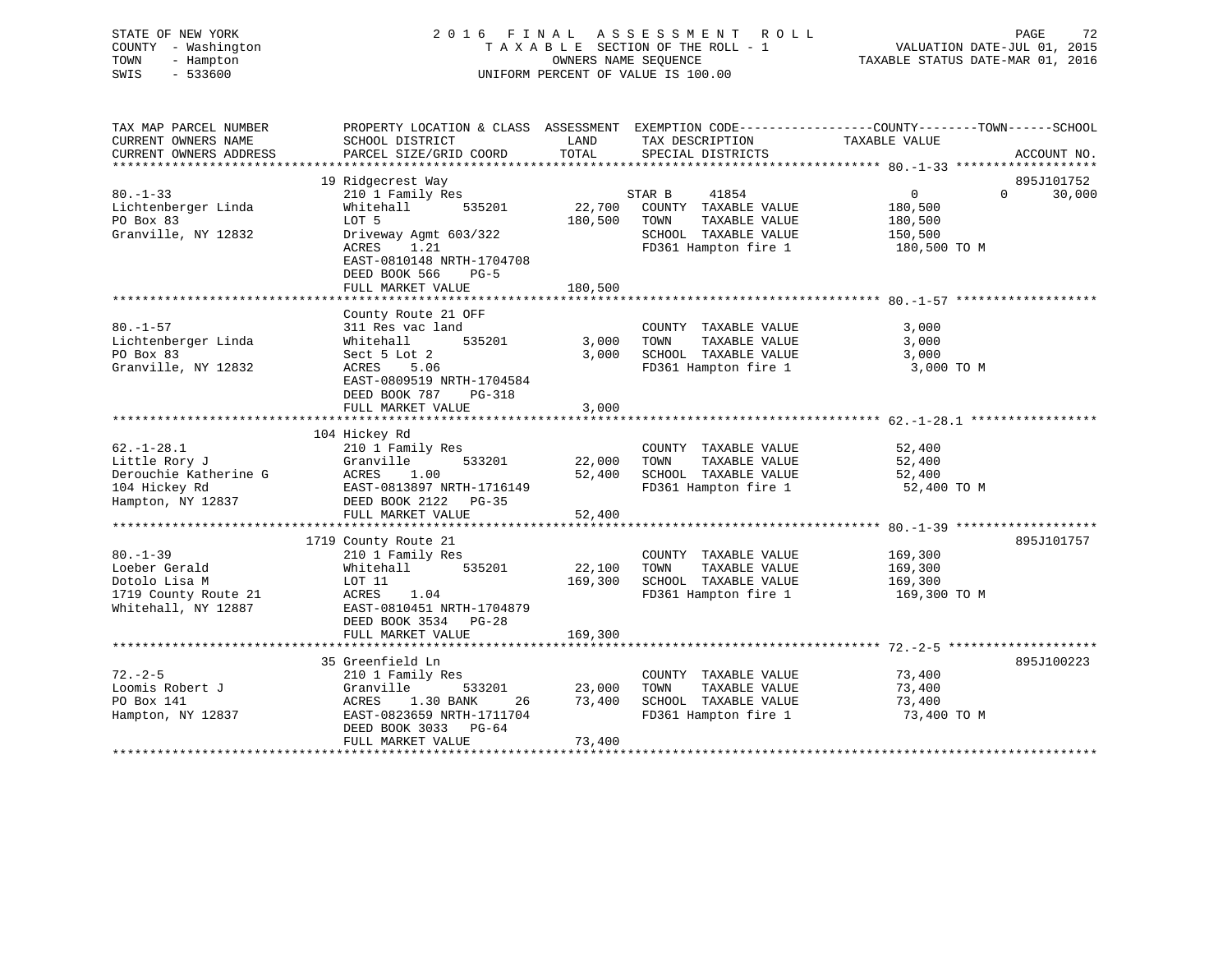# STATE OF NEW YORK 2 0 1 6 F I N A L A S S E S S M E N T R O L L PAGE 73 COUNTY - Washington T A X A B L E SECTION OF THE ROLL - 1 VALUATION DATE-JUL 01, 2015 TOWN - Hampton OWNERS NAME SEQUENCE TAXABLE STATUS DATE-MAR 01, 2016 SWIS - 533600 UNIFORM PERCENT OF VALUE IS 100.00

| TAX MAP PARCEL NUMBER                                                                                                                                                                                                                                                                                                                                                                                                                 | PROPERTY LOCATION & CLASS ASSESSMENT EXEMPTION CODE---------------COUNTY-------TOWN-----SCHOOL                                                                                                                                                 |        |                                                                                                                        |                                                |        |                |
|---------------------------------------------------------------------------------------------------------------------------------------------------------------------------------------------------------------------------------------------------------------------------------------------------------------------------------------------------------------------------------------------------------------------------------------|------------------------------------------------------------------------------------------------------------------------------------------------------------------------------------------------------------------------------------------------|--------|------------------------------------------------------------------------------------------------------------------------|------------------------------------------------|--------|----------------|
| CURRENT OWNERS NAME                                                                                                                                                                                                                                                                                                                                                                                                                   | LAND<br>SCHOOL DISTRICT                                                                                                                                                                                                                        |        | TAX DESCRIPTION                                                                                                        | TAXABLE VALUE                                  |        |                |
| CURRENT OWNERS ADDRESS                                                                                                                                                                                                                                                                                                                                                                                                                | PARCEL SIZE/GRID COORD                                                                                                                                                                                                                         | TOTAL  | SPECIAL DISTRICTS                                                                                                      |                                                |        | ACCOUNT NO.    |
|                                                                                                                                                                                                                                                                                                                                                                                                                                       |                                                                                                                                                                                                                                                |        |                                                                                                                        |                                                |        |                |
|                                                                                                                                                                                                                                                                                                                                                                                                                                       |                                                                                                                                                                                                                                                |        |                                                                                                                        |                                                |        |                |
| $45. - 1 - 24.1$                                                                                                                                                                                                                                                                                                                                                                                                                      |                                                                                                                                                                                                                                                |        |                                                                                                                        |                                                |        |                |
|                                                                                                                                                                                                                                                                                                                                                                                                                                       |                                                                                                                                                                                                                                                |        |                                                                                                                        |                                                |        |                |
|                                                                                                                                                                                                                                                                                                                                                                                                                                       |                                                                                                                                                                                                                                                |        |                                                                                                                        |                                                |        |                |
|                                                                                                                                                                                                                                                                                                                                                                                                                                       | 46 Golf Course Rd 270 Mfg housing<br>270 Mfg housing<br>270 Mfg housing<br>270 Mfg housing<br>270 Mfg housing<br>270 Mfg housing<br>275201 29,000 AGED-ALL<br>23,000 AGED-ALL<br>23,000 STAR EN 23,000 STAR EN 23,000 STAR EN 23,000 STAR EN 2 |        |                                                                                                                        |                                                |        |                |
|                                                                                                                                                                                                                                                                                                                                                                                                                                       |                                                                                                                                                                                                                                                |        |                                                                                                                        |                                                |        |                |
|                                                                                                                                                                                                                                                                                                                                                                                                                                       |                                                                                                                                                                                                                                                |        |                                                                                                                        |                                                |        |                |
|                                                                                                                                                                                                                                                                                                                                                                                                                                       |                                                                                                                                                                                                                                                |        |                                                                                                                        |                                                |        |                |
| $\begin{tabular}{lllllllllllllll} \text{Lussier Philip} & \text{whitehall} & \text{mhitehall} & \text{39,000 AGED-ALL} & \text{41800} & \text{--} & \text{--} & \text{--} \\ \text{Lussier Barbara} & \text{ACRES} & 9.00 & \text{AGED-ALL} & \text{41800} & \text{--} & \text{--} & \text{--} \\ \text{Lussier Barbara} & \text{ACRES} & 9.00 & \text{STAR EN} & 41834 & 0 \\ \text{46 Gold Course Rd} & \text{EAST-0810709 NRTH-17$ |                                                                                                                                                                                                                                                |        |                                                                                                                        |                                                |        |                |
|                                                                                                                                                                                                                                                                                                                                                                                                                                       | 2535 State Route 22A                                                                                                                                                                                                                           |        |                                                                                                                        |                                                |        | 895J100657     |
| 72.-2-20.2 2333339 2001 2001 2001.<br>Lyman Brenda M 310 1 Family Res 27,200 STAR B 41854                                                                                                                                                                                                                                                                                                                                             |                                                                                                                                                                                                                                                |        |                                                                                                                        | 22,100                                         | 22,100 | $\overline{0}$ |
|                                                                                                                                                                                                                                                                                                                                                                                                                                       |                                                                                                                                                                                                                                                |        |                                                                                                                        | $\begin{matrix}0&0\end{matrix}$                |        | 30,000         |
| 2535 State Route 22A                                                                                                                                                                                                                                                                                                                                                                                                                  |                                                                                                                                                                                                                                                |        | 44,200 COUNTY TAXABLE VALUE 22,100                                                                                     |                                                |        |                |
| Hampton, NY 12837                                                                                                                                                                                                                                                                                                                                                                                                                     | 3.25 Ad<br>ACRES 2.60<br>ACRES 2.60<br>EAST-0822228 NRTH-1710279<br>DEED BOOK 694 PG-125<br>FD361 Hampton fire 1 44,200<br>FD361 Hampton fire 1 44,200                                                                                         |        |                                                                                                                        |                                                |        |                |
|                                                                                                                                                                                                                                                                                                                                                                                                                                       |                                                                                                                                                                                                                                                |        |                                                                                                                        |                                                |        |                |
|                                                                                                                                                                                                                                                                                                                                                                                                                                       |                                                                                                                                                                                                                                                |        | FD361 Hampton fire 1 44,200 TO M                                                                                       |                                                |        |                |
|                                                                                                                                                                                                                                                                                                                                                                                                                                       |                                                                                                                                                                                                                                                |        |                                                                                                                        |                                                |        |                |
|                                                                                                                                                                                                                                                                                                                                                                                                                                       |                                                                                                                                                                                                                                                |        |                                                                                                                        |                                                |        |                |
|                                                                                                                                                                                                                                                                                                                                                                                                                                       | State Route 22A                                                                                                                                                                                                                                |        |                                                                                                                        |                                                |        | 895J100170     |
| $63. -1 - 8$                                                                                                                                                                                                                                                                                                                                                                                                                          | 314 Rural vac<10                                                                                                                                                                                                                               |        | COUNTY TAXABLE VALUE 14,000                                                                                            |                                                |        |                |
|                                                                                                                                                                                                                                                                                                                                                                                                                                       | $C < 10$<br>533201 14,000                                                                                                                                                                                                                      |        | TOWN                                                                                                                   |                                                |        |                |
| Lyman Walter Daniel<br>Lyman Susan M<br>107 Church St<br>107 Church St<br>107 Church St<br>107 Church St<br>107 Church St<br>107 Church St                                                                                                                                                                                                                                                                                            |                                                                                                                                                                                                                                                |        |                                                                                                                        | TAXABLE VALUE 14,000<br>TAXABLE VALUE 14,000   |        |                |
|                                                                                                                                                                                                                                                                                                                                                                                                                                       |                                                                                                                                                                                                                                                | 14,000 |                                                                                                                        |                                                |        |                |
| Poultney, VT 05764 DEED BOOK 586                                                                                                                                                                                                                                                                                                                                                                                                      | PG-335                                                                                                                                                                                                                                         |        |                                                                                                                        |                                                |        |                |
|                                                                                                                                                                                                                                                                                                                                                                                                                                       | FULL MARKET VALUE                                                                                                                                                                                                                              | 14,000 |                                                                                                                        |                                                |        |                |
|                                                                                                                                                                                                                                                                                                                                                                                                                                       |                                                                                                                                                                                                                                                |        |                                                                                                                        |                                                |        |                |
|                                                                                                                                                                                                                                                                                                                                                                                                                                       | 2753 State Route 22A                                                                                                                                                                                                                           |        |                                                                                                                        |                                                |        | 895J100160     |
| $63 - 1 - 9$                                                                                                                                                                                                                                                                                                                                                                                                                          | 210 1 Family Res                                                                                                                                                                                                                               |        | COUNTY TAXABLE VALUE 117,900                                                                                           |                                                |        |                |
|                                                                                                                                                                                                                                                                                                                                                                                                                                       |                                                                                                                                                                                                                                                |        |                                                                                                                        |                                                |        |                |
|                                                                                                                                                                                                                                                                                                                                                                                                                                       |                                                                                                                                                                                                                                                |        |                                                                                                                        | TAXABLE VALUE 117,900<br>TAXABLE VALUE 117,900 |        |                |
| b3.-1-9<br>Lyman Musan M<br>107 Church St<br>2001 Dynam Susan M<br>107 Church St<br>2011 Poultney, VT 05764<br>2012 Poultney, VT 05764<br>2012 POLITIC MARKET VALUE                                                                                                                                                                                                                                                                   |                                                                                                                                                                                                                                                |        | 23,300 TOWN TAXABLE VALUE<br>117,900 SCHOOL TAXABLE VALUE<br>FD361 Hampton fire 1<br>FD361 Hampton fire 1 117,900 TO M |                                                |        |                |
|                                                                                                                                                                                                                                                                                                                                                                                                                                       |                                                                                                                                                                                                                                                |        |                                                                                                                        |                                                |        |                |
|                                                                                                                                                                                                                                                                                                                                                                                                                                       |                                                                                                                                                                                                                                                |        |                                                                                                                        |                                                |        |                |
|                                                                                                                                                                                                                                                                                                                                                                                                                                       |                                                                                                                                                                                                                                                |        |                                                                                                                        |                                                |        |                |
|                                                                                                                                                                                                                                                                                                                                                                                                                                       | Carvers Falls Rd                                                                                                                                                                                                                               |        |                                                                                                                        |                                                |        | 895J101720     |
| $31. - 1 - 9$                                                                                                                                                                                                                                                                                                                                                                                                                         | 314 Rural vac<10                                                                                                                                                                                                                               |        | COUNTY TAXABLE VALUE 26,500                                                                                            |                                                |        |                |
| Lyon Matthew J                                                                                                                                                                                                                                                                                                                                                                                                                        | 535201 26,500<br>Whitehall                                                                                                                                                                                                                     |        |                                                                                                                        |                                                |        |                |
| Mclean Robert J                                                                                                                                                                                                                                                                                                                                                                                                                       | Lot 3                                                                                                                                                                                                                                          | 26,500 |                                                                                                                        |                                                |        |                |
| 51 Whitman Rd                                                                                                                                                                                                                                                                                                                                                                                                                         | ACRES<br>5.12                                                                                                                                                                                                                                  |        | FD362 Hampton fire 2 26,500 TO M                                                                                       |                                                |        |                |
| Madison, CT 06443                                                                                                                                                                                                                                                                                                                                                                                                                     | EAST-0808158 NRTH-1746951                                                                                                                                                                                                                      |        |                                                                                                                        |                                                |        |                |
|                                                                                                                                                                                                                                                                                                                                                                                                                                       | DEED BOOK 540<br>PG-223                                                                                                                                                                                                                        |        |                                                                                                                        |                                                |        |                |
|                                                                                                                                                                                                                                                                                                                                                                                                                                       | FULL MARKET VALUE                                                                                                                                                                                                                              | 26,500 |                                                                                                                        |                                                |        |                |
|                                                                                                                                                                                                                                                                                                                                                                                                                                       |                                                                                                                                                                                                                                                |        |                                                                                                                        |                                                |        |                |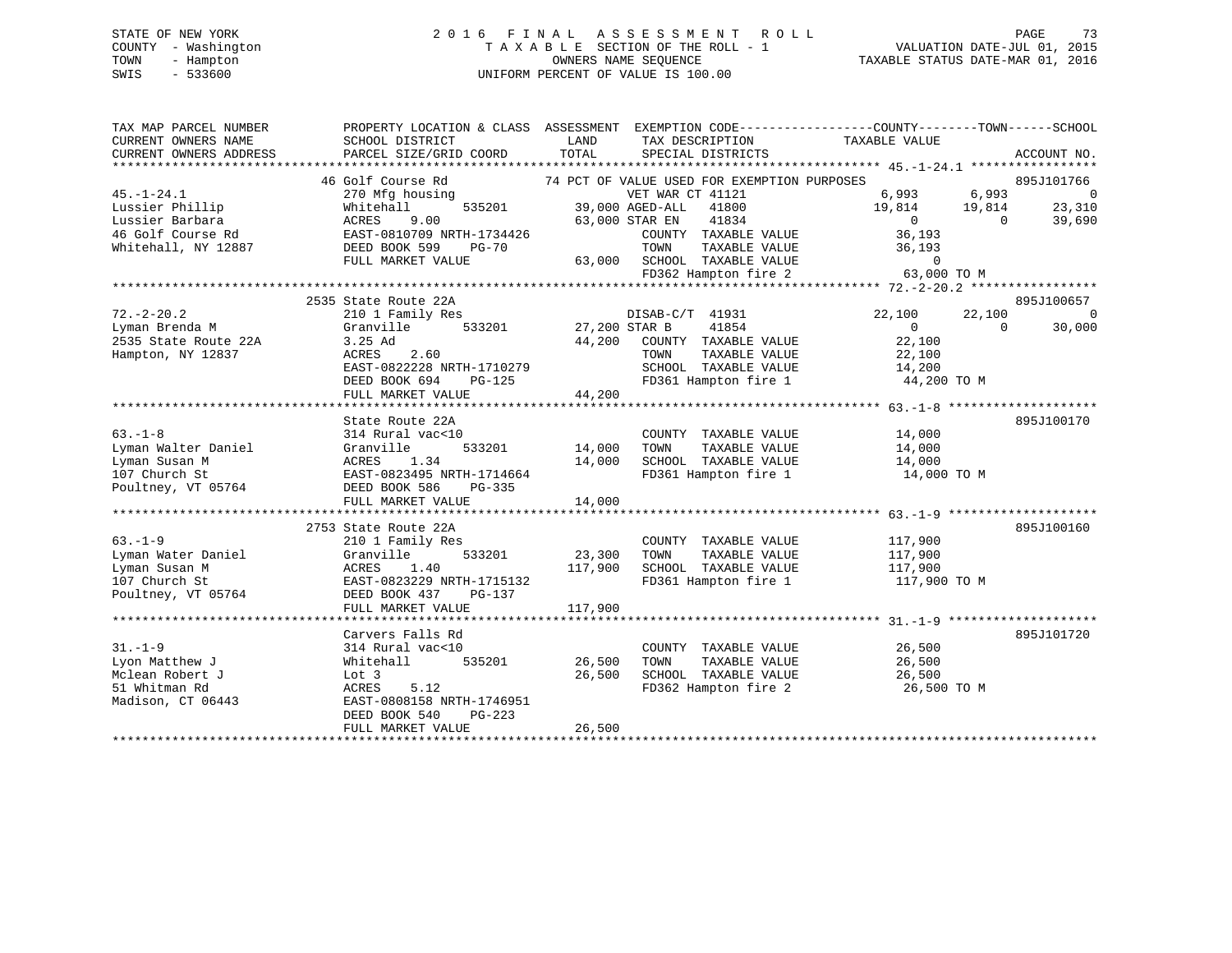# STATE OF NEW YORK 2 0 1 6 F I N A L A S S E S S M E N T R O L L PAGE 74 COUNTY - Washington T A X A B L E SECTION OF THE ROLL - 1 VALUATION DATE-JUL 01, 2015 TOWN - Hampton OWNERS NAME SEQUENCE TAXABLE STATUS DATE-MAR 01, 2016 SWIS - 533600 UNIFORM PERCENT OF VALUE IS 100.00

| TAX MAP PARCEL NUMBER<br>CURRENT OWNERS NAME<br>CURRENT OWNERS ADDRESS                              | PROPERTY LOCATION & CLASS ASSESSMENT EXEMPTION CODE---------------COUNTY-------TOWN-----SCHOOL<br>SCHOOL DISTRICT<br>PARCEL SIZE/GRID COORD                                                          | LAND<br>TOTAL                     | TAX DESCRIPTION<br>SPECIAL DISTRICTS                                                                                                                            | TAXABLE VALUE                                                                                        | ACCOUNT NO.                            |
|-----------------------------------------------------------------------------------------------------|------------------------------------------------------------------------------------------------------------------------------------------------------------------------------------------------------|-----------------------------------|-----------------------------------------------------------------------------------------------------------------------------------------------------------------|------------------------------------------------------------------------------------------------------|----------------------------------------|
| $62 - 1 - 43$<br>Lyons Timothy<br>Lyons Terry A<br>1925 County Route 18<br>Whitehall, NY 12887      | 1925 County Route 18 83 PCT OF VALUE USED FOR EXEMPTION PURPOSES<br>240 Rural res<br>535201<br>Whitehall<br>ACRES 13.62<br>EAST-0810322 NRTH-1715277<br>DEED BOOK 751<br>PG-303<br>FULL MARKET VALUE | 42,500 STAR B<br>123,300          | VET WAR CT 41121<br>41854<br>COUNTY TAXABLE VALUE<br>TOWN<br>TAXABLE VALUE<br>SCHOOL TAXABLE VALUE<br>123,300 FD361 Hampton fire 1                              | 15,351<br>15,351<br>$\overline{0}$<br>$\overline{0}$<br>107,949<br>107,949<br>93,300<br>123,300 TO M | 895J100008<br>$\overline{0}$<br>30,000 |
| $62. - 1 - 44.1$<br>Lyons Timothy M<br>Lyons Terry A<br>1925 County Route 18<br>Whitehall, NY 12887 | County Route 18 N/off<br>910 Priv forest<br>Granville<br>533201<br>Lot 2<br>Filed Sub #12261<br>ACRES 12.45<br>EAST-0810560 NRTH-1716045<br>DEED BOOK 3118 PG-323<br>FULL MARKET VALUE               | 5,600<br>5,600<br>5,600           | COUNTY TAXABLE VALUE<br>TOWN      TAXABLE  VALUE<br>SCHOOL   TAXABLE  VALUE                                                                                     | 5,600<br>5,600<br>5,600<br>FD361 Hampton fire 1 5,600 TO M                                           |                                        |
| $80. - 1 - 12.1$<br>MacNeil Robbin R<br>262 E Castlewood Dr<br>Selma, AL 36701                      | 3 Hampton Heights Way<br>220 2 Family Res<br>533201<br>Granville<br>ACRES<br>5.01<br>EAST-0812253 NRTH-1702276<br>DEED BOOK 1698 PG-188<br>FULL MARKET VALUE                                         | 35,000<br>108,800                 | COUNTY TAXABLE VALUE<br>TOWN<br>TAXABLE VALUE<br>108,800 SCHOOL TAXABLE VALUE<br>108,800 SCHOOL TAXABLE VALUE<br>FD361 Hampton fire 1                           | 108,800<br>108,800<br>108,800<br>108,800 TO M                                                        | 895J100697                             |
| $72. - 1 - 2$<br>Mahar James E LE<br>Mahar Rosemarie LE<br>87 Fred Ave<br>Dunedin, FL 34698         | 2395 County Route 18<br>240 Rural res<br>Granville<br>ACRES 12.50<br>EAST-0820112 NRTH-1711978<br>DEED BOOK 510<br>PG-215<br>FULL MARKET VALUE                                                       | 533201 42,500<br>84,800<br>84,800 | COUNTY TAXABLE VALUE<br>TOWN<br>TAXABLE VALUE<br>SCHOOL TAXABLE VALUE<br>SCHOOL TAXABLE VALUE 84,800<br>CA001 Cons agri dst 1 84,800 TO<br>FD361 Hampton fire 1 | 84,800<br>84,800<br>84,800<br>84,800 TO M                                                            | 895J100101                             |
| $81. - 1 - 3$<br>Mahoney Edward D Jr<br>Mahoney Christine M<br>20 Mekeel St<br>Katonah, NY 10536    | 280 South Rd<br>260 Seasonal res<br>533201<br>Granville<br>ACRES 10.00<br>EAST-0819532 NRTH-1703876<br>DEED BOOK 735<br>PG-291<br>FULL MARKET VALUE                                                  | 40,000<br>87,900<br>87,900        | COUNTY TAXABLE VALUE<br>TAXABLE VALUE<br>TOWN<br>SCHOOL TAXABLE VALUE<br>FD361 Hampton fire 1                                                                   | 87,900<br>87,900<br>87,900<br>87,900 TO M                                                            | 895J100442                             |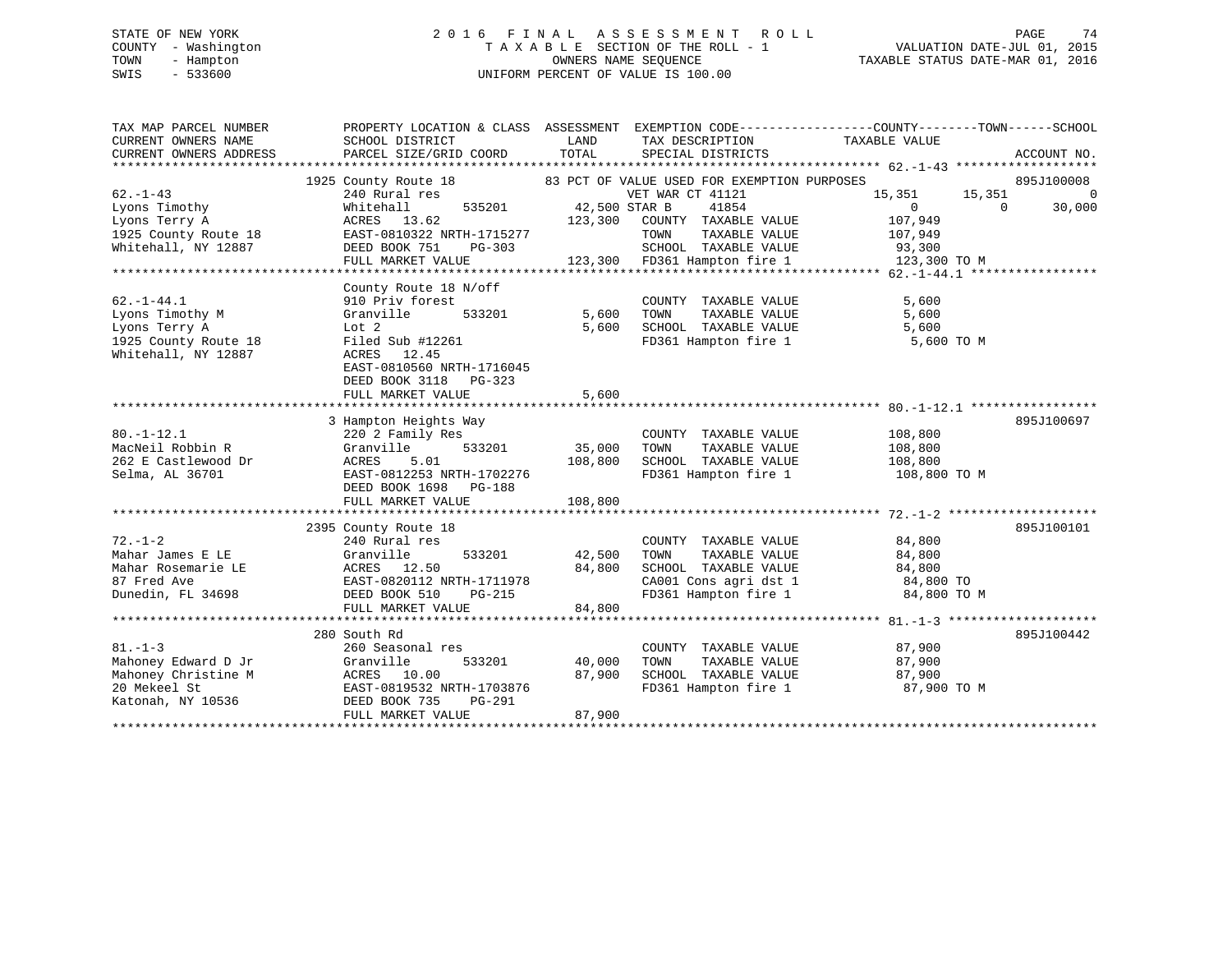| STATE OF NEW YORK<br>COUNTY - Washington<br>TOWN<br>- Hampton<br>$-533600$<br>SWIS          | 2016 FINAL                                                                                                                                                                                                                                         | OWNERS NAME SEOUENCE       | A S S E S S M E N T<br>R O L L<br>TAXABLE SECTION OF THE ROLL - 1<br>UNIFORM PERCENT OF VALUE IS 100.00 | PAGE<br>75<br>VALUATION DATE-JUL 01, 2015<br>TAXABLE STATUS DATE-MAR 01, 2016                                                                                                                |
|---------------------------------------------------------------------------------------------|----------------------------------------------------------------------------------------------------------------------------------------------------------------------------------------------------------------------------------------------------|----------------------------|---------------------------------------------------------------------------------------------------------|----------------------------------------------------------------------------------------------------------------------------------------------------------------------------------------------|
| TAX MAP PARCEL NUMBER<br>CURRENT OWNERS NAME<br>CURRENT OWNERS ADDRESS<br>****************  | SCHOOL DISTRICT<br>PARCEL SIZE/GRID COORD                                                                                                                                                                                                          | LAND<br>TOTAL              | TAX DESCRIPTION<br>SPECIAL DISTRICTS                                                                    | PROPERTY LOCATION & CLASS ASSESSMENT EXEMPTION CODE----------------COUNTY-------TOWN------SCHOOL<br>TAXABLE VALUE<br>ACCOUNT NO.<br>************************** 71.3-3-3 ******************** |
| $71.3 - 3 - 3$<br>Main Street Express LLC The<br>770 Bedford Ridge Rd<br>Mt Kisco, NY 10549 | County Route 21 OFF<br>311 Res vac land - WTRFNT<br>Whitehall<br>535201<br>Subdiv Lot 20B<br>Sect 3<br>$80 - 3 - 3$<br>FRNT 169.00 DPTH 324.00<br>EAST-0810279 NRTH-1706570<br>DEED BOOK 2792 PG-265<br>FULL MARKET VALUE                          | 26,000<br>26,000<br>26,000 | COUNTY TAXABLE VALUE<br>TOWN<br>TAXABLE VALUE<br>SCHOOL TAXABLE VALUE<br>FD361 Hampton fire 1           | 26,000<br>26,000<br>26,000<br>26,000 TO M                                                                                                                                                    |
|                                                                                             |                                                                                                                                                                                                                                                    |                            |                                                                                                         |                                                                                                                                                                                              |
| $71.3 - 3 - 4$<br>Main Street Express LLC The<br>770 Bedford Ridge Rd<br>Mt Kisco, NY 10549 | County Route 21 OFF<br>311 Res vac land - WTRFNT<br>Whitehall<br>535201<br>Subdiv Lot 5B<br>Sect 3<br>$80 - 3 - 4$<br>FRNT 191.00 DPTH 324.00<br>EAST-0810347 NRTH-1706468<br>DEED BOOK 2792<br>PG-269<br>FULL MARKET VALUE<br>County Route 21 OFF | 26,000<br>26,000<br>26,000 | COUNTY TAXABLE VALUE<br>TOWN<br>TAXABLE VALUE<br>SCHOOL TAXABLE VALUE<br>FD361 Hampton fire 1           | 26,000<br>26,000<br>26,000<br>26,000 TO M                                                                                                                                                    |
| $71.3 - 3 - 5$<br>Main Street Express LLC The<br>770 Bedford Ridge Rd<br>Mt Kisco, NY 10549 | 311 Res vac land - WTRFNT<br>Whitehall<br>535201<br>Subdiv Lot 12B<br>Sect 3<br>$80 - 3 - 5$<br>FRNT 142.00 DPTH 457.00<br>EAST-0810272 NRTH-1706363<br>DEED BOOK 2792<br>PG-273<br>FULL MARKET VALUE                                              | 26,000<br>26,000<br>26,000 | COUNTY TAXABLE VALUE<br>TAXABLE VALUE<br>TOWN<br>SCHOOL TAXABLE VALUE<br>FD361 Hampton fire 1           | 26,000<br>26,000<br>26,000<br>26,000 TO M                                                                                                                                                    |
|                                                                                             | *******************                                                                                                                                                                                                                                |                            | ******************************** 71.3-3-6                                                               |                                                                                                                                                                                              |
| $71.3 - 3 - 6$<br>Main Street Express LLC The<br>770 Bedford Ridge Rd<br>Mt Kisco, NY 10549 | County Route 21 OFF<br>311 Res vac land - WTRFNT<br>Whitehall<br>535201<br>Subdiv Lot 11B<br>Sect 3<br>$80. -3 - 6$<br>FRNT 200.00 DPTH 457.00<br>EAST-0810245 NRTH-1706245<br>PG-277<br>DEED BOOK 2792<br>FULL MARKET VALUE                       | 26,000<br>26,000<br>26,000 | COUNTY TAXABLE VALUE<br>TOWN<br>TAXABLE VALUE<br>SCHOOL TAXABLE VALUE<br>FD361 Hampton fire 1           | 26,000<br>26,000<br>26,000<br>26,000 ТО М                                                                                                                                                    |
| **********************                                                                      | ++++++++++++++++++++++++                                                                                                                                                                                                                           | <b>+++++++++++</b>         |                                                                                                         |                                                                                                                                                                                              |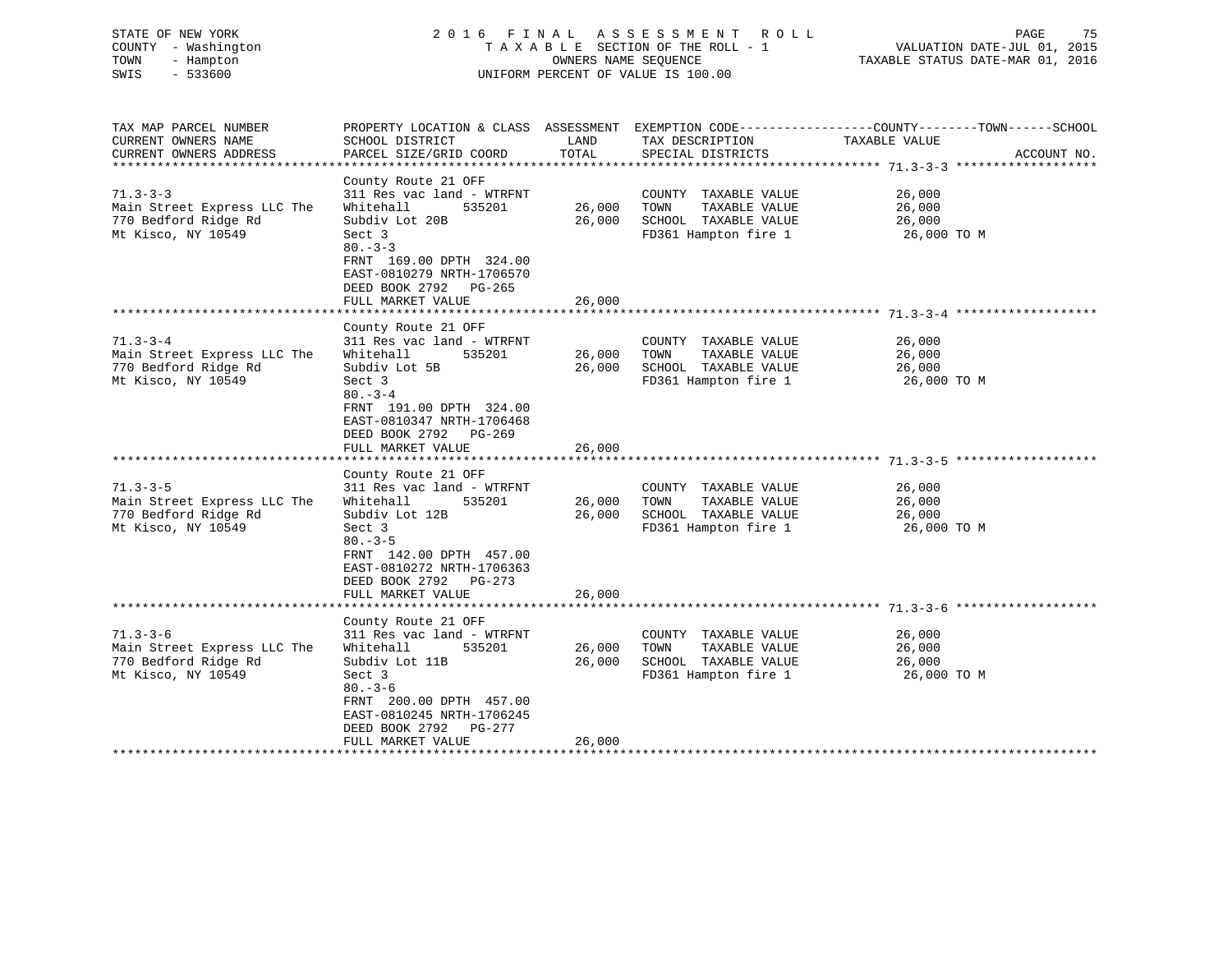| STATE OF NEW YORK   | 2016 FINAL ASSESSMENT ROLL         | -76<br>PAGE                      |
|---------------------|------------------------------------|----------------------------------|
| COUNTY - Washington | TAXABLE SECTION OF THE ROLL - 1    | VALUATION DATE-JUL 01, 2015      |
| TOWN<br>- Hampton   | OWNERS NAME SEOUENCE               | TAXABLE STATUS DATE-MAR 01, 2016 |
| SWIS<br>- 533600    | UNIFORM PERCENT OF VALUE IS 100.00 |                                  |
|                     |                                    |                                  |

| TAX MAP PARCEL NUMBER       | PROPERTY LOCATION & CLASS ASSESSMENT EXEMPTION CODE----------------COUNTY-------TOWN------SCHOOL |         |                       |               |             |
|-----------------------------|--------------------------------------------------------------------------------------------------|---------|-----------------------|---------------|-------------|
| CURRENT OWNERS NAME         | SCHOOL DISTRICT                                                                                  | LAND    | TAX DESCRIPTION       | TAXABLE VALUE |             |
| CURRENT OWNERS ADDRESS      | PARCEL SIZE/GRID COORD                                                                           | TOTAL   | SPECIAL DISTRICTS     |               | ACCOUNT NO. |
| ************************    |                                                                                                  |         |                       |               |             |
|                             | County Route 21 OFF                                                                              |         |                       |               |             |
| $71.3 - 3 - 7$              | 311 Res vac land - WTRFNT                                                                        |         | COUNTY TAXABLE VALUE  | 26,000        |             |
|                             |                                                                                                  |         |                       |               |             |
| Main Street Express LLC The | Whitehall<br>535201                                                                              | 26,000  | TOWN<br>TAXABLE VALUE | 26,000        |             |
| 770 Bedford Ridge           | Subdiv Lot 10B                                                                                   | 26,000  | SCHOOL TAXABLE VALUE  | 26,000        |             |
| Mt Kisco, NY 10549          | Sect 3                                                                                           |         | FD361 Hampton fire 1  | 26,000 TO M   |             |
|                             | $80 - 3 - 7$                                                                                     |         |                       |               |             |
|                             | FRNT 201.00 DPTH 273.00                                                                          |         |                       |               |             |
|                             | EAST-0810314 NRTH-1706181                                                                        |         |                       |               |             |
|                             | DEED BOOK 2792 PG-281                                                                            |         |                       |               |             |
|                             | FULL MARKET VALUE                                                                                | 26,000  |                       |               |             |
|                             |                                                                                                  |         |                       |               |             |
|                             | County Route 21                                                                                  |         |                       |               |             |
| $80. - 1 - 62$              | 311 Res vac land                                                                                 |         | COUNTY TAXABLE VALUE  | 12,000        |             |
| Main Street Express LLC The | 535201<br>Whitehall                                                                              | 12,000  | TOWN<br>TAXABLE VALUE | 12,000        |             |
| 770 Bedford Ridge Rd        | Sect 5 Lot 7                                                                                     | 12,000  | SCHOOL TAXABLE VALUE  | 12,000        |             |
| Mt Kisco, NY 10549          | ACRES<br>5.20                                                                                    |         | FD361 Hampton fire 1  | 12,000 TO M   |             |
|                             | EAST-0809318 NRTH-1705862                                                                        |         |                       |               |             |
|                             | DEED BOOK 2792 PG-257                                                                            |         |                       |               |             |
|                             |                                                                                                  |         |                       |               |             |
|                             | FULL MARKET VALUE                                                                                | 12,000  |                       |               |             |
|                             |                                                                                                  |         |                       |               |             |
|                             | 1399 Carvers Falls Ln                                                                            |         |                       |               | 895J100215  |
| $31. - 1 - 4$               | 210 1 Family Res                                                                                 |         | COUNTY TAXABLE VALUE  | 88,700        |             |
| Manell Robert               | 535201<br>Whitehall                                                                              | 31,400  | TAXABLE VALUE<br>TOWN | 88,700        |             |
| Manell Robin                | ACRES<br>3.90                                                                                    | 88,700  | SCHOOL TAXABLE VALUE  | 88,700        |             |
| 431 Cambridge Dr            | EAST-0807952 NRTH-1746334                                                                        |         | FD362 Hampton fire 2  | 88,700 TO M   |             |
| Newport, TN 37821           | DEED BOOK 2950 PG-67                                                                             |         |                       |               |             |
|                             | FULL MARKET VALUE                                                                                | 88,700  |                       |               |             |
|                             |                                                                                                  |         |                       |               |             |
|                             | 28 Forest Hill Way                                                                               |         |                       |               |             |
| $71.3 - 3 - 8$              | 260 Seasonal res - WTRFNT                                                                        |         | COUNTY TAXABLE VALUE  | 75,200        |             |
| Maniaci Robert              | Whitehall<br>535201                                                                              | 20,000  | TOWN<br>TAXABLE VALUE | 75,200        |             |
| Maniaci Elaine              | Sub Div Lot 9B                                                                                   | 75,200  | SCHOOL TAXABLE VALUE  | 75,200        |             |
| 132 Galleon Rd              | Sect 3                                                                                           |         | FD361 Hampton fire 1  | 75,200 TO M   |             |
| Manahawkin, NJ 08050        | $80 - 3 - 8$                                                                                     |         |                       |               |             |
|                             | FRNT<br>66.00 DPTH 243.00                                                                        |         |                       |               |             |
|                             | EAST-0810430 NRTH-1706168                                                                        |         |                       |               |             |
|                             | DEED BOOK 893<br>PG-240                                                                          |         |                       |               |             |
|                             | FULL MARKET VALUE                                                                                | 75,200  |                       |               |             |
|                             |                                                                                                  |         |                       |               |             |
|                             | 1048 West Way                                                                                    |         |                       |               | 895J100061  |
| $71.4 - 2 - 9$              | 260 Seasonal res - WTRFNT                                                                        |         | COUNTY TAXABLE VALUE  | 138,600       |             |
|                             |                                                                                                  |         |                       |               |             |
| Manzer Jane A               | Granville<br>533201                                                                              | 27,100  | TOWN<br>TAXABLE VALUE | 138,600       |             |
| Cook Timothy                | LOT 9                                                                                            | 138,600 | SCHOOL TAXABLE VALUE  | 138,600       |             |
| Attn: Jane Manzer           | 471/745 501/1049                                                                                 |         | FD361 Hampton fire 1  | 138,600 ТО М  |             |
| 279 Church St               | $71. - 2 - 9$                                                                                    |         |                       |               |             |
| Buchanan, NY 10511          | FRNT 103.00 DPTH 259.00                                                                          |         |                       |               |             |
|                             | EAST-0815483 NRTH-1707395                                                                        |         |                       |               |             |
|                             | DEED BOOK 447<br>PG-732                                                                          |         |                       |               |             |
|                             | FULL MARKET VALUE                                                                                | 138,600 |                       |               |             |
|                             |                                                                                                  |         |                       |               |             |

 $76$ <br>2015<br>2016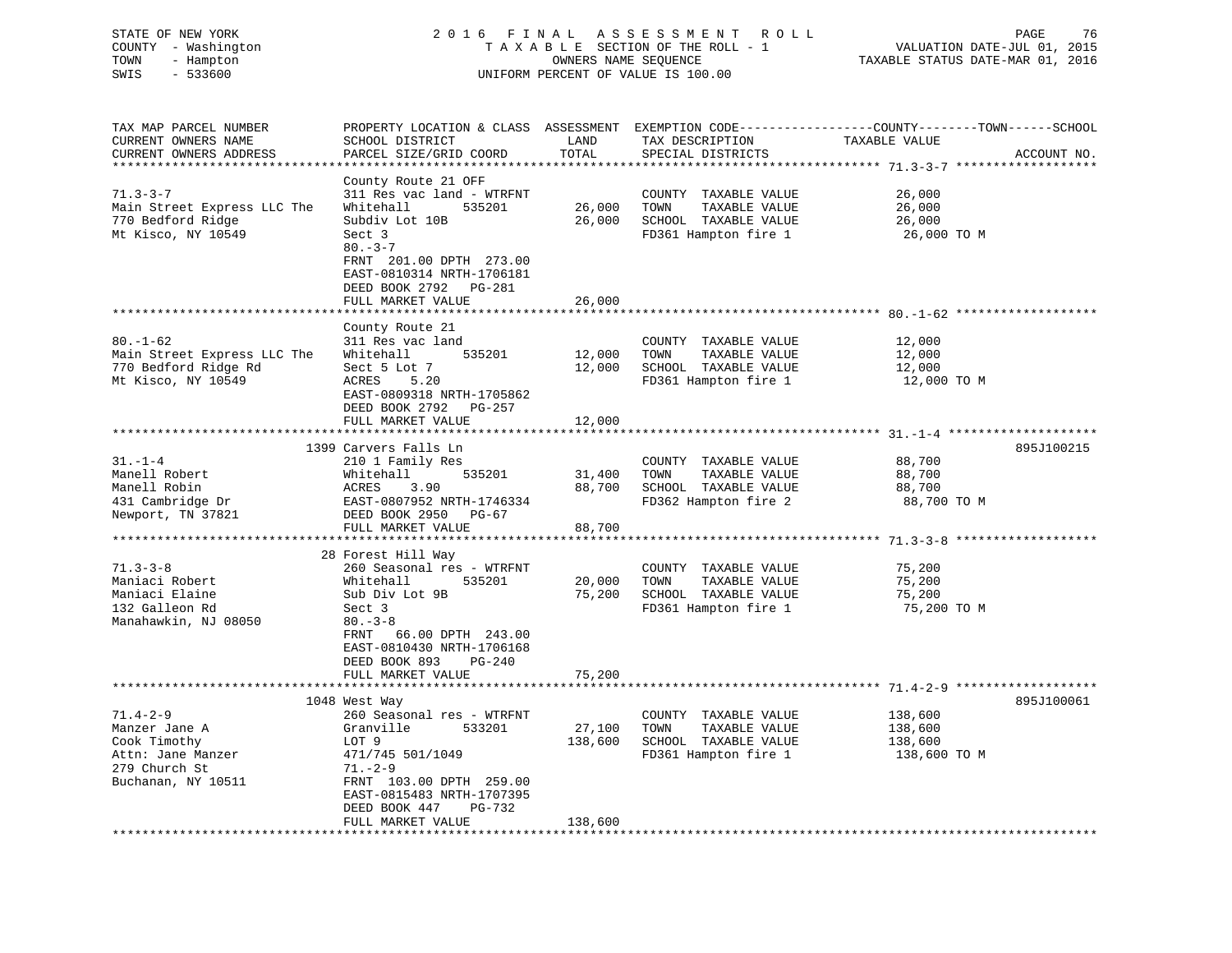# STATE OF NEW YORK 2 0 1 6 F I N A L A S S E S S M E N T R O L L PAGE 77 COUNTY - Washington T A X A B L E SECTION OF THE ROLL - 1 VALUATION DATE-JUL 01, 2015 TOWN - Hampton OWNERS NAME SEQUENCE TAXABLE STATUS DATE-MAR 01, 2016 SWIS - 533600 UNIFORM PERCENT OF VALUE IS 100.00

| TAX MAP PARCEL NUMBER  | PROPERTY LOCATION & CLASS ASSESSMENT |         | EXEMPTION CODE----------------COUNTY-------TOWN------SCHOOL |                |                    |
|------------------------|--------------------------------------|---------|-------------------------------------------------------------|----------------|--------------------|
| CURRENT OWNERS NAME    | SCHOOL DISTRICT                      | LAND    | TAX DESCRIPTION                                             | TAXABLE VALUE  |                    |
| CURRENT OWNERS ADDRESS | PARCEL SIZE/GRID COORD               | TOTAL   | SPECIAL DISTRICTS                                           |                | ACCOUNT NO.        |
|                        |                                      |         |                                                             |                |                    |
| $62. - 1 - 40$         | County Route 18                      |         |                                                             | 29,000         | 895J100292         |
|                        | 322 Rural vac>10                     |         | COUNTY TAXABLE VALUE                                        |                |                    |
| Mapes Harold C         | Granville<br>533201                  | 29,000  | TOWN<br>TAXABLE VALUE                                       | 29,000         |                    |
| 22 Cedarwood Dr        | ACRES 13.00                          | 29,000  | SCHOOL TAXABLE VALUE                                        | 29,000         |                    |
| Queensbury, NY 12804   | EAST-0810351 NRTH-1713944            |         | FD361 Hampton fire 1                                        | 29,000 TO M    |                    |
|                        | DEED BOOK 2277 PG-327                |         |                                                             |                |                    |
|                        | FULL MARKET VALUE                    | 29,000  |                                                             |                |                    |
|                        | County Route 18 OFF                  |         |                                                             |                | 895J100412         |
| $71. - 1 - 1.3$        | 323 Vacant rural                     |         | COUNTY TAXABLE VALUE                                        | 23,500         |                    |
| Mapes Harold C         | Granville<br>533201                  | 23,500  | TOWN<br>TAXABLE VALUE                                       | 23,500         |                    |
| 22 Cedarwood Dr        | 56.91<br>ACRES                       | 23,500  | SCHOOL TAXABLE VALUE                                        | 23,500         |                    |
| Queensbury, NY 12804   | EAST-0810887 NRTH-1712546            |         | FD361 Hampton fire 1                                        |                |                    |
|                        | DEED BOOK 2277                       |         |                                                             | 23,500 TO M    |                    |
|                        | PG-327<br>FULL MARKET VALUE          | 23,500  |                                                             |                |                    |
|                        |                                      |         |                                                             |                |                    |
|                        | 123 Campbell Ln                      |         |                                                             |                | 895J100404         |
| $72. - 2 - 35$         | 210 1 Family Res                     |         | STAR EN<br>41834                                            | $\overline{0}$ | $\Omega$<br>65,300 |
| Marin Lucie G          | Granville<br>533201                  | 36,600  | COUNTY TAXABLE VALUE                                        | 133,000        |                    |
| Attn: Lucie G Bailey   | 496/825, 596/34, 2653/6              | 133,000 | TOWN<br>TAXABLE VALUE                                       | 133,000        |                    |
| PO Box 113             | 715/177-178 Hwy 742/185              |         | SCHOOL TAXABLE VALUE                                        | 67,700         |                    |
| Hampton, NY 12837      | 6.10<br>ACRES                        |         | FD361 Hampton fire 1                                        | 133,000 TO M   |                    |
|                        | EAST-0824126 NRTH-1712939            |         |                                                             |                |                    |
|                        | DEED BOOK 496<br>PG-825              |         |                                                             |                |                    |
|                        | FULL MARKET VALUE                    | 133,000 |                                                             |                |                    |
|                        |                                      |         |                                                             |                |                    |
|                        | 68 Rainbow Way                       |         |                                                             |                | 895J100598         |
| $81. - 1 - 37$         | 260 Seasonal res                     |         | COUNTY TAXABLE VALUE                                        | 60,400         |                    |
| Marino Leah M          | 533201<br>Granville                  | 31,800  | TAXABLE VALUE<br>TOWN                                       | 60,400         |                    |
| Macri Patricia         | ACRES<br>4.00                        | 60,400  | SCHOOL TAXABLE VALUE                                        | 60,400         |                    |
| 68 Rainbow Way         | EAST-0817188 NRTH-1701965            |         | FD361 Hampton fire 1                                        | 60,400 TO M    |                    |
| PO Box 213             | DEED BOOK 3145 PG-71                 |         |                                                             |                |                    |
| Whitehall, NY 12887    | FULL MARKET VALUE                    | 60,400  |                                                             |                |                    |
|                        |                                      |         |                                                             |                |                    |
|                        | 74 Golf Course Rd                    |         |                                                             |                | 895J100693         |
| $45. - 1 - 22.1$       | 270 Mfg housing                      |         | COUNTY TAXABLE VALUE                                        | 23,000         |                    |
| Markie Ronald          | Whitehall<br>535201                  | 13,000  | TOWN<br>TAXABLE VALUE                                       | 23,000         |                    |
| Box 2193               | FRNT 100.00 DPTH 150.00              | 23,000  | SCHOOL TAXABLE VALUE                                        | 23,000         |                    |
| Whitehall, NY 12887    | EAST-0810401 NRTH-1735524            |         | FD362 Hampton fire 2                                        | 23,000 TO M    |                    |
|                        | DEED BOOK 502<br>PG-1025             |         |                                                             |                |                    |
|                        | FULL MARKET VALUE                    | 23,000  |                                                             |                |                    |
|                        |                                      |         |                                                             |                |                    |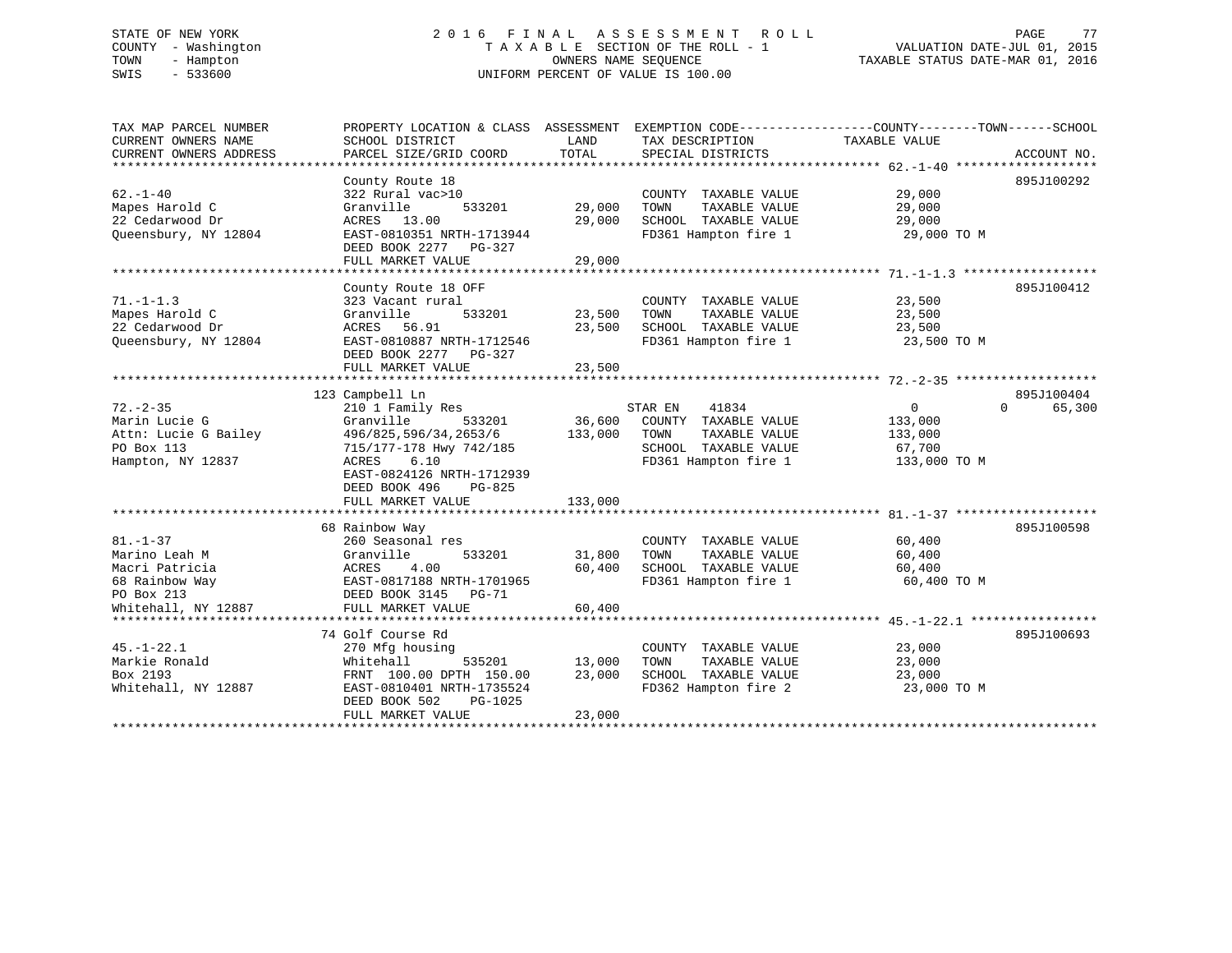| STATE OF NEW YORK<br>COUNTY - Washington<br>- Hampton<br>TOWN<br>SWIS<br>$-533600$ | 2016 FINAL                                                                                                                                    | OWNERS NAME SEQUENCE | ASSESSMENT ROLL<br>TAXABLE SECTION OF THE ROLL - 1<br>UNIFORM PERCENT OF VALUE IS 100.00 | VALUATION DATE-JUL 01, 2015<br>TAXABLE STATUS DATE-MAR 01, 2016 | PAGE<br>78  |
|------------------------------------------------------------------------------------|-----------------------------------------------------------------------------------------------------------------------------------------------|----------------------|------------------------------------------------------------------------------------------|-----------------------------------------------------------------|-------------|
| TAX MAP PARCEL NUMBER<br>CURRENT OWNERS NAME<br>CURRENT OWNERS ADDRESS             | PROPERTY LOCATION & CLASS ASSESSMENT EXEMPTION CODE----------------COUNTY-------TOWN------SCHOOL<br>SCHOOL DISTRICT<br>PARCEL SIZE/GRID COORD | LAND<br>TOTAL        | TAX DESCRIPTION TAXABLE VALUE<br>SPECIAL DISTRICTS                                       |                                                                 | ACCOUNT NO. |
|                                                                                    |                                                                                                                                               |                      |                                                                                          |                                                                 |             |
|                                                                                    | 1754 County Route 21                                                                                                                          |                      |                                                                                          |                                                                 |             |
| $71.3 - 3 - 14$                                                                    | 210 1 Family Res - WTRFNT                                                                                                                     |                      | COUNTY TAXABLE VALUE                                                                     | 148,100                                                         |             |
| Martel Philip                                                                      | Whitehall<br>535201                                                                                                                           | 25,000               | TOWN<br>TAXABLE VALUE                                                                    | 148,100                                                         |             |
| Martel Ermelinda<br>30 Lakeview Rd                                                 | Subdiv Lot 2B<br>Sect 3                                                                                                                       | 148,100              | SCHOOL TAXABLE VALUE<br>FD361 Hampton fire 1                                             | 148,100<br>148,100 TO M                                         |             |
| Terryville, CT 06786                                                               | $80 - 3 - 14$                                                                                                                                 |                      |                                                                                          |                                                                 |             |
|                                                                                    | FRNT 128.00 DPTH 234.00<br>EAST-0810221 NRTH-1705746<br>DEED BOOK 927<br>PG-96                                                                |                      |                                                                                          |                                                                 |             |
|                                                                                    | FULL MARKET VALUE                                                                                                                             | 148,100              |                                                                                          |                                                                 |             |
|                                                                                    |                                                                                                                                               |                      |                                                                                          |                                                                 |             |
| $71.3 - 3 - 13$                                                                    | 3 Mirror Lake Way<br>311 Res vac land - WTRFNT                                                                                                |                      | COUNTY TAXABLE VALUE                                                                     | 26,000                                                          |             |
| Martel Philip E                                                                    | 535201<br>Whitehall                                                                                                                           | 26,000               | TOWN<br>TAXABLE VALUE                                                                    | 26,000                                                          |             |
| Martel Ermelinda                                                                   | Subdiv 3B                                                                                                                                     | 26,000               | SCHOOL TAXABLE VALUE                                                                     | 26,000                                                          |             |
| 30 Lakeview Rd                                                                     | Sect 3                                                                                                                                        |                      | FD361 Hampton fire 1                                                                     | 26,000 TO M                                                     |             |
| Terryville, CT 06786                                                               | $80. -3 - 13$                                                                                                                                 |                      |                                                                                          |                                                                 |             |
|                                                                                    | FRNT 128.00 DPTH 271.00<br>EAST-0810339 NRTH-1705635<br>DEED BOOK 927<br>PG-96<br>FULL MARKET VALUE                                           | 26,000               |                                                                                          |                                                                 |             |
|                                                                                    |                                                                                                                                               |                      |                                                                                          |                                                                 |             |
|                                                                                    | 12 Vladyka Woods Rd                                                                                                                           |                      |                                                                                          |                                                                 |             |
| $38. - 1 - 15.3$                                                                   | 210 1 Family Res                                                                                                                              |                      | STAR B<br>41854                                                                          | $\Omega$<br>$\overline{0}$                                      | 30,000      |
| Martelle Arthur B                                                                  | Whitehall<br>535201<br>ACRES                                                                                                                  | 24,600               | COUNTY TAXABLE VALUE                                                                     | 101,400                                                         |             |
| Martelle Melissa A<br>12 Vladka Rd                                                 | 1.80<br>EAST-0806170 NRTH-1737442                                                                                                             | 101,400              | TOWN<br>TAXABLE VALUE<br>SCHOOL TAXABLE VALUE                                            | 101,400<br>71,400                                               |             |
| Whitehall, NY 12887                                                                | DEED BOOK 872<br>PG-232                                                                                                                       |                      | FD362 Hampton fire 2                                                                     | 101,400 TO M                                                    |             |
|                                                                                    | FULL MARKET VALUE                                                                                                                             | 101,400              |                                                                                          |                                                                 |             |
|                                                                                    |                                                                                                                                               |                      |                                                                                          | ***************** 72. -2-3 *********************                |             |
|                                                                                    | 15 Greenfield Ln                                                                                                                              |                      |                                                                                          |                                                                 | 895J100281  |
| $72. - 2 - 3$                                                                      | 240 Rural res                                                                                                                                 |                      | COUNTY TAXABLE VALUE                                                                     | 73,300                                                          |             |
| Martin Daniel J                                                                    | Granville<br>533201                                                                                                                           | 42,200               | TAXABLE VALUE<br>TOWN                                                                    | 73,300                                                          |             |
| 2 Chambers Ln                                                                      | ACRES 11.50                                                                                                                                   | 73,300               | SCHOOL TAXABLE VALUE                                                                     | 73,300                                                          |             |
| White River Junction, VT 05001 EAST-0824069 NRTH-1711587                           |                                                                                                                                               |                      | FD361 Hampton fire 1                                                                     | 73,300 TO M                                                     |             |
|                                                                                    | DEED BOOK 2480 PG-119                                                                                                                         |                      |                                                                                          |                                                                 |             |
|                                                                                    | FULL MARKET VALUE<br>********************                                                                                                     | 73,300               |                                                                                          |                                                                 |             |
|                                                                                    | 2300 State Route 22A                                                                                                                          |                      |                                                                                          |                                                                 | 895J101718  |
| $81. - 2 - 3.1$                                                                    | 210 1 Family Res                                                                                                                              |                      | STAR B<br>41854                                                                          | $\overline{0}$<br>$\Omega$                                      | 30,000      |
| Martindale William M                                                               | 533201<br>Granville                                                                                                                           | 13,600               | COUNTY TAXABLE VALUE                                                                     | 42,400                                                          |             |
| Martindale Sherry                                                                  | FRNT 185.00 DPTH 86.00                                                                                                                        | 42,400               | TOWN<br>TAXABLE VALUE                                                                    | 42,400                                                          |             |
| 2300 State Route 22A                                                               | EAST-0822730 NRTH-1705166                                                                                                                     |                      | SCHOOL TAXABLE VALUE                                                                     | 12,400                                                          |             |
| Hampton, NY 12837                                                                  | DEED BOOK 523<br>PG-283                                                                                                                       |                      | FD361 Hampton fire 1                                                                     | 42,400 TO M                                                     |             |
|                                                                                    | FULL MARKET VALUE                                                                                                                             | 42,400               |                                                                                          |                                                                 |             |
|                                                                                    |                                                                                                                                               |                      |                                                                                          |                                                                 |             |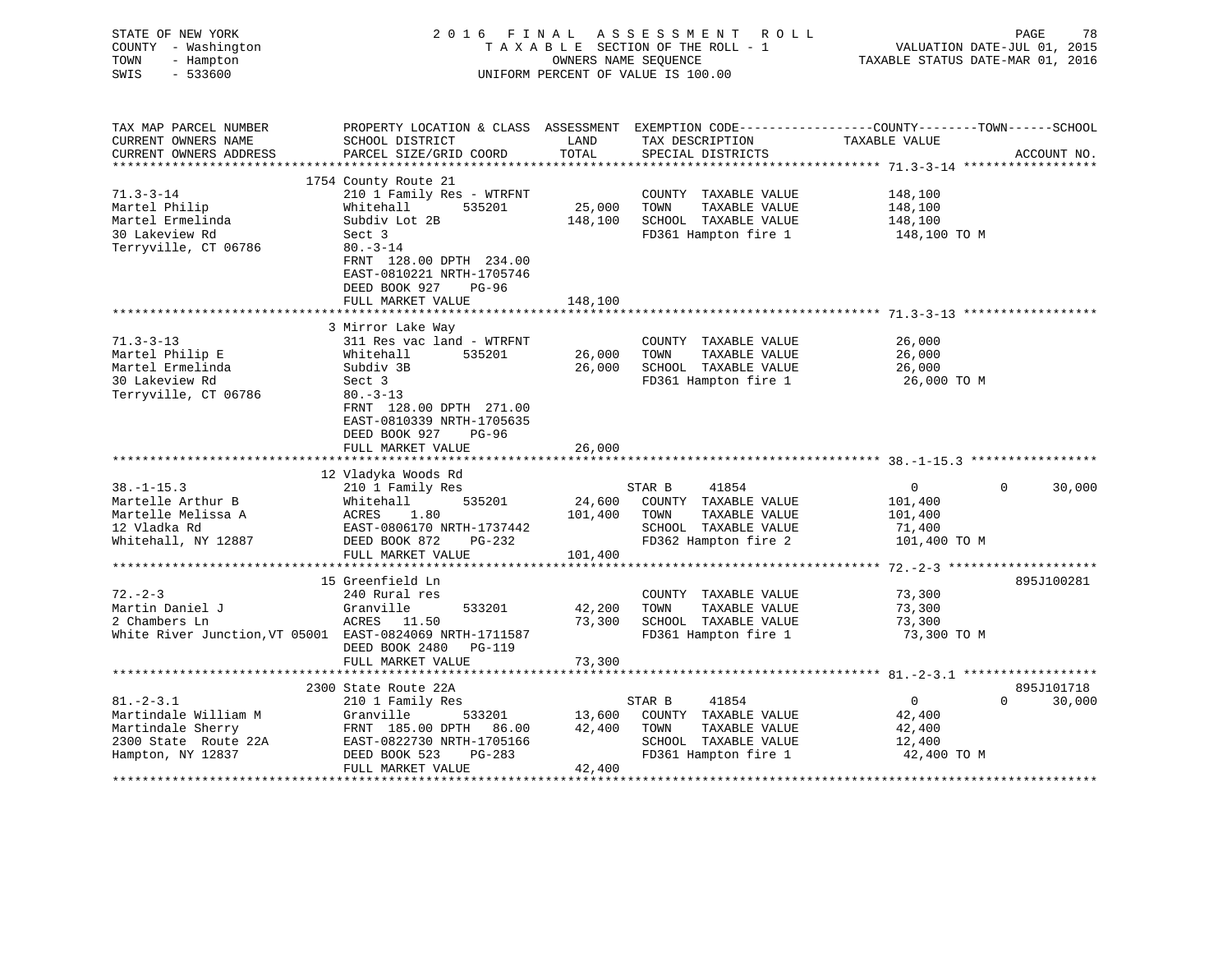# STATE OF NEW YORK 2 0 1 6 F I N A L A S S E S S M E N T R O L L PAGE 79 COUNTY - Washington T A X A B L E SECTION OF THE ROLL - 1 VALUATION DATE-JUL 01, 2015 TOWN - Hampton OWNERS NAME SEQUENCE TAXABLE STATUS DATE-MAR 01, 2016 SWIS - 533600 UNIFORM PERCENT OF VALUE IS 100.00

| TAX MAP PARCEL NUMBER<br>CURRENT OWNERS NAME<br>CURRENT OWNERS ADDRESS                                                                                | PROPERTY LOCATION & CLASS ASSESSMENT EXEMPTION CODE----------------COUNTY-------TOWN------SCHOOL<br>SCHOOL DISTRICT<br>PARCEL SIZE/GRID COORD                                     | LAND<br>TOTAL              | TAX DESCRIPTION<br>SPECIAL DISTRICTS                                                                                                                    | TAXABLE VALUE                                                                                                    | ACCOUNT NO.                |
|-------------------------------------------------------------------------------------------------------------------------------------------------------|-----------------------------------------------------------------------------------------------------------------------------------------------------------------------------------|----------------------------|---------------------------------------------------------------------------------------------------------------------------------------------------------|------------------------------------------------------------------------------------------------------------------|----------------------------|
|                                                                                                                                                       |                                                                                                                                                                                   |                            |                                                                                                                                                         |                                                                                                                  |                            |
| $54. - 1 - 14.2$<br>Mashak Family Trust<br>Attn: John A Mashak Trustee<br>584 Hickey Rd<br>Hampton, NY 12837                                          | State Route 22A<br>105 Vac farmland<br>-<br>533201<br>Granville<br>ACRES 35.27<br>EAST-0821650 NRTH-1724525<br>DEED BOOK 689<br>PG-306<br>FULL MARKET VALUE                       | 28,600<br>28,600<br>28,600 | 41720<br>AG DIST<br>COUNTY TAXABLE VALUE<br>TAXABLE VALUE<br>TOWN<br>SCHOOL TAXABLE VALUE<br>CA001 Cons agri dst 1<br>6,501 EX                          | 6,501<br>6,501<br>22,099<br>22,099<br>22,099<br>22,099 TO                                                        | 895J100613<br>6,501        |
| MAY BE SUBJECT TO PAYMENT<br>UNDER AGDIST LAW TIL 2020                                                                                                |                                                                                                                                                                                   |                            | FD361 Hampton fire 1                                                                                                                                    | 28,600 TO M                                                                                                      |                            |
|                                                                                                                                                       |                                                                                                                                                                                   |                            |                                                                                                                                                         |                                                                                                                  |                            |
| $62. - 1 - 23$<br>Mashak Family Trust<br>Attn: John A Mashak Trustee<br>584 Hickey Rd<br>Hampton, NY 12837                                            | Hickey Rd OFF<br>322 Rural vac>10<br>Granville<br>533201<br>ACRES 17.00<br>EAST-0815655 NRTH-1718566<br>DEED BOOK 689<br>PG-308<br>FULL MARKET VALUE                              | 8,000<br>8,000<br>8,000    | COUNTY TAXABLE VALUE<br>TAXABLE VALUE<br>TOWN<br>SCHOOL TAXABLE VALUE<br>CA001 Cons agri dst 1<br>FD361 Hampton fire 1                                  | 8,000<br>8,000<br>8,000<br>8,000 TO<br>8,000 TO M                                                                | 895J100165                 |
|                                                                                                                                                       | Hickey Rd OFF                                                                                                                                                                     |                            |                                                                                                                                                         |                                                                                                                  | 895J100171                 |
| $62. - 1 - 24$<br>Mashak John<br>584 Hickey Rd<br>Hampton, NY 12837                                                                                   | 322 Rural vac>10<br>533201<br>Granville<br>10 Ad<br>ACRES<br>13.70<br>EAST-0816107 NRTH-1718147<br>DEED BOOK 819<br>PG-344                                                        | 6,500<br>6,500             | COUNTY TAXABLE VALUE<br>TAXABLE VALUE<br>TOWN<br>SCHOOL TAXABLE VALUE<br>CA001 Cons agri dst 1<br>FD361 Hampton fire 1                                  | 6,500<br>6,500<br>6,500<br>6,500 TO<br>6,500 TO M                                                                |                            |
|                                                                                                                                                       | FULL MARKET VALUE                                                                                                                                                                 | 6,500                      |                                                                                                                                                         |                                                                                                                  |                            |
|                                                                                                                                                       |                                                                                                                                                                                   |                            |                                                                                                                                                         |                                                                                                                  |                            |
| $54. - 1 - 13.4$<br>Mashak John A<br>Mashak Valerie E<br>584 Hickey Rd<br>Hampton, NY 12837<br>MAY BE SUBJECT TO PAYMENT<br>UNDER AGDIST LAW TIL 2020 | 487 Hickey Rd<br>314 Rural vac<10<br>533201<br>Granville<br>Lot 4<br>FRNT 949.00 DPTH<br>ACRES<br>8.37<br>EAST-0819059 NRTH-1721683<br>DEED BOOK 3472 PG-122<br>FULL MARKET VALUE | 28,700<br>28,700<br>28,700 | AG DIST<br>41720<br>COUNTY TAXABLE VALUE<br>TAXABLE VALUE<br>TOWN<br>SCHOOL TAXABLE VALUE<br>CA001 Cons agri dst 1<br>22,827 EX<br>FD361 Hampton fire 1 | 22,827<br>22,827<br>5,873<br>5,873<br>5,873<br>5,873 TO<br>28,700 TO M                                           | 22,827                     |
|                                                                                                                                                       | 584 Hickey Rd                                                                                                                                                                     |                            |                                                                                                                                                         |                                                                                                                  | 895J100166                 |
| $54. - 1 - 13$<br>Mashak Mildred -LE-<br>Mashak Family Trust<br>Attn: Mashak John A Trustee<br>584 Hickey Rd<br>Hampton, NY 12837                     | 112 Dairy farm<br>533201<br>Granville<br>695/142<br>ACRES 239.30<br>EAST-0820054 NRTH-1722200<br>DEED BOOK 689<br>PG-308<br>FULL MARKET VALUE                                     | 155,100 STAR B<br>401,900  | 41720<br>AG DIST<br>41854<br>401,900 SILO EXMP 42100<br>COUNTY TAXABLE VALUE<br>TOWN<br>TAXABLE VALUE<br>SCHOOL TAXABLE VALUE<br>CA001 Cons agri dst 1  | 24,174<br>24,174<br>$\circ$<br>$\overline{0}$<br>40,909<br>40,909<br>336,817<br>336,817<br>306,817<br>336,817 TO | 24,174<br>30,000<br>40,909 |
| MAY BE SUBJECT TO PAYMENT<br>UNDER AGDIST LAW TIL 2020                                                                                                |                                                                                                                                                                                   |                            | 65,083 EX<br>FD361 Hampton fire 1<br>40,909 EX                                                                                                          | 360,991 TO M                                                                                                     |                            |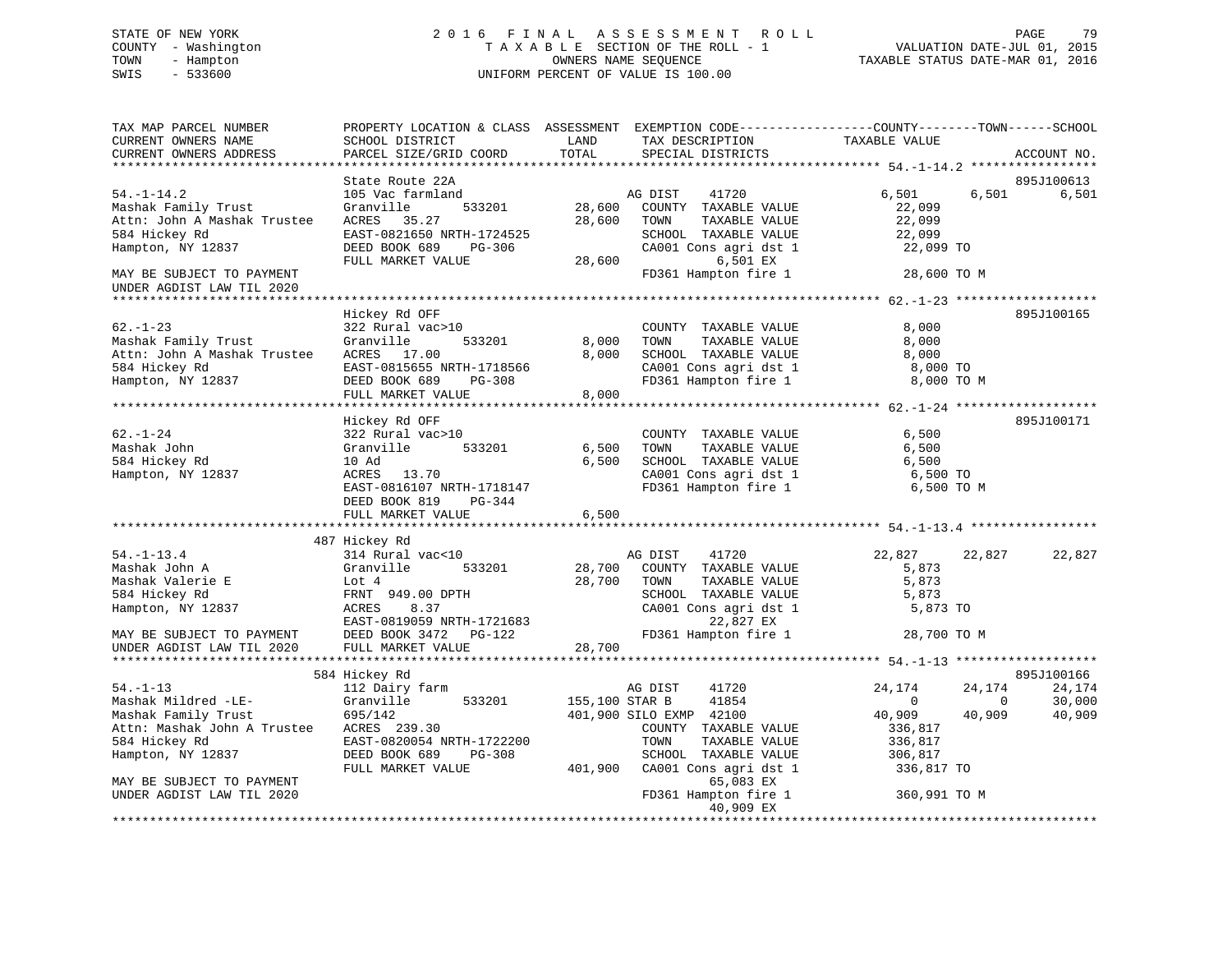# STATE OF NEW YORK 2 0 1 6 F I N A L A S S E S S M E N T R O L L PAGE 80 COUNTY - Washington T A X A B L E SECTION OF THE ROLL - 1 VALUATION DATE-JUL 01, 2015 TOWN - Hampton OWNERS NAME SEQUENCE TAXABLE STATUS DATE-MAR 01, 2016 SWIS - 533600 UNIFORM PERCENT OF VALUE IS 100.00

| TAX MAP PARCEL NUMBER     |                           | PROPERTY LOCATION & CLASS ASSESSMENT EXEMPTION CODE----------------COUNTY-------TOWN------SCHOOL |                                |             |
|---------------------------|---------------------------|--------------------------------------------------------------------------------------------------|--------------------------------|-------------|
| CURRENT OWNERS NAME       | SCHOOL DISTRICT           | LAND<br>TAX DESCRIPTION                                                                          | TAXABLE VALUE                  |             |
| CURRENT OWNERS ADDRESS    | PARCEL SIZE/GRID COORD    | TOTAL<br>SPECIAL DISTRICTS                                                                       |                                | ACCOUNT NO. |
|                           |                           |                                                                                                  |                                |             |
|                           | 12 Roberts Ln             |                                                                                                  |                                |             |
| $54. - 1 - 13.6$          | 210 1 Family Res          | AGED-CO/TN 41801                                                                                 | 41,600<br>41,600               | - 0         |
| Mashak Mildred -LE-       | 533201<br>Granville       | 27,400 AGED-SCH<br>41804                                                                         | $\overline{0}$<br>$\Omega$     | 12,480      |
| Mashak Family Trust       | Lot 1 689/308             | 41834<br>83,200 STAR EN                                                                          | $\Omega$<br>$\Omega$           | 65,300      |
| c/o John Mashak, Trustee  | 2.67<br>ACRES             | COUNTY TAXABLE VALUE                                                                             | 41,600                         |             |
| 584 Hickey Rd             | EAST-0819673 NRTH-1722759 | TOWN<br>TAXABLE VALUE                                                                            | 41,600                         |             |
| Hampton, NY 12837         | DEED BOOK 695<br>PG-142   | SCHOOL TAXABLE VALUE                                                                             | 5,420                          |             |
|                           | FULL MARKET VALUE         | 83,200 CA001 Cons agri dst 1                                                                     | 83,200 TO                      |             |
|                           |                           | FD361 Hampton fire 1                                                                             | 83,200 TO M                    |             |
|                           |                           |                                                                                                  |                                |             |
|                           | 21 Roberts Ln             |                                                                                                  |                                |             |
| $54. - 1 - 13.5$          | 270 Mfg housing           | AG DIST<br>41720                                                                                 | 12,177<br>12,177               | 12,177      |
| Mashak Rebecca            | Granville<br>533201       | 35,500 STAR B<br>41854                                                                           | $\overline{0}$<br>$\mathbf{0}$ | 30,000      |
| 21 Roberts Ln             | Lot 2                     | 51,600<br>COUNTY TAXABLE VALUE                                                                   | 39,423                         |             |
| Hampton, NY 12837         | FRNT 1004.00 DPTH         | TOWN<br>TAXABLE VALUE                                                                            | 39,423                         |             |
|                           | ACRES<br>5.47             | SCHOOL TAXABLE VALUE                                                                             | 9,423                          |             |
| MAY BE SUBJECT TO PAYMENT | EAST-0819350 NRTH-1722468 | CA001 Cons agri dst 1                                                                            | 39,423 TO                      |             |
| UNDER AGDIST LAW TIL 2020 | DEED BOOK 3472 PG-125     | 12,177 EX                                                                                        |                                |             |
|                           | FULL MARKET VALUE         | 51,600<br>FD361 Hampton fire 1                                                                   | 51,600 TO M                    |             |
|                           |                           |                                                                                                  |                                |             |
|                           | 70 Hampton Heights Way    |                                                                                                  |                                | 895J100672  |
| $80. - 1 - 20$            | 260 Seasonal res          | COUNTY TAXABLE VALUE                                                                             | 59,400                         |             |
| Maslak Shirley A          | Granville<br>533201       | 35,000<br>TAXABLE VALUE<br>TOWN                                                                  | 59,400                         |             |
| Colligan Michael G        | 724/255                   | 59,400<br>SCHOOL TAXABLE VALUE                                                                   | 59,400                         |             |
| PO Box 8                  | ACRES<br>5.02             | FD361 Hampton fire 1                                                                             |                                |             |
|                           |                           |                                                                                                  | 59,400 TO M                    |             |
| Plymouth, CT 06782        | EAST-0810871 NRTH-1701317 |                                                                                                  |                                |             |
|                           | DEED BOOK 2779 PG-242     |                                                                                                  |                                |             |
|                           | FULL MARKET VALUE         | 59,400                                                                                           |                                |             |
|                           | 1585 Carlton Rd           |                                                                                                  |                                | 895J100028  |
| $45. - 1 - 3$             |                           | 41854                                                                                            | $\overline{0}$<br>$\Omega$     |             |
|                           | 240 Rural res             | STAR B                                                                                           |                                | 30,000      |
| Mason Tiffany K           | 535201<br>Whitehall       | 86,500<br>COUNTY TAXABLE VALUE                                                                   | 202,300                        |             |
| 1585 Carlton Rd           | 893/12                    | TAXABLE VALUE<br>202,300<br>TOWN                                                                 | 202,300                        |             |
| Whitehall, NY 12887       | ACRES<br>70.00            | SCHOOL TAXABLE VALUE                                                                             | 172,300                        |             |
|                           | EAST-0805631 NRTH-1735797 | CA001 Cons agri dst 1                                                                            | 202,300 TO                     |             |
|                           | DEED BOOK 3260<br>PG-92   | FD362 Hampton fire 2                                                                             | 202,300 TO M                   |             |
|                           | FULL MARKET VALUE         | 202,300                                                                                          |                                |             |
|                           |                           |                                                                                                  |                                |             |
|                           | 1660 County Route 11      |                                                                                                  |                                |             |
| $38. - 1 - 10.3$          | 210 1 Family Res          | AGE-CO/SCH 41805                                                                                 | 7,590<br>$\Omega$              | 7,590       |
| Matta James               | Whitehall<br>535201       | 14,400 STAR EN<br>41834                                                                          | $\overline{0}$<br>$\mathbf 0$  | 65,300      |
| Matta Joseph Richard      | ACRES<br>2.05             | 151,800<br>COUNTY TAXABLE VALUE                                                                  | 144,210                        |             |
| PO Box 114                | EAST-0808697 NRTH-1737211 | TAXABLE VALUE<br>TOWN                                                                            | 151,800                        |             |
| Fair Haven, VT 05743      | DEED BOOK 2966 PG-145     | SCHOOL TAXABLE VALUE                                                                             | 78,910                         |             |
|                           | FULL MARKET VALUE         | 151,800 CA001 Cons agri dst 1                                                                    | 151,800 TO                     |             |
|                           |                           | FD362 Hampton fire 2                                                                             | 151,800 TO M                   |             |
|                           |                           |                                                                                                  |                                |             |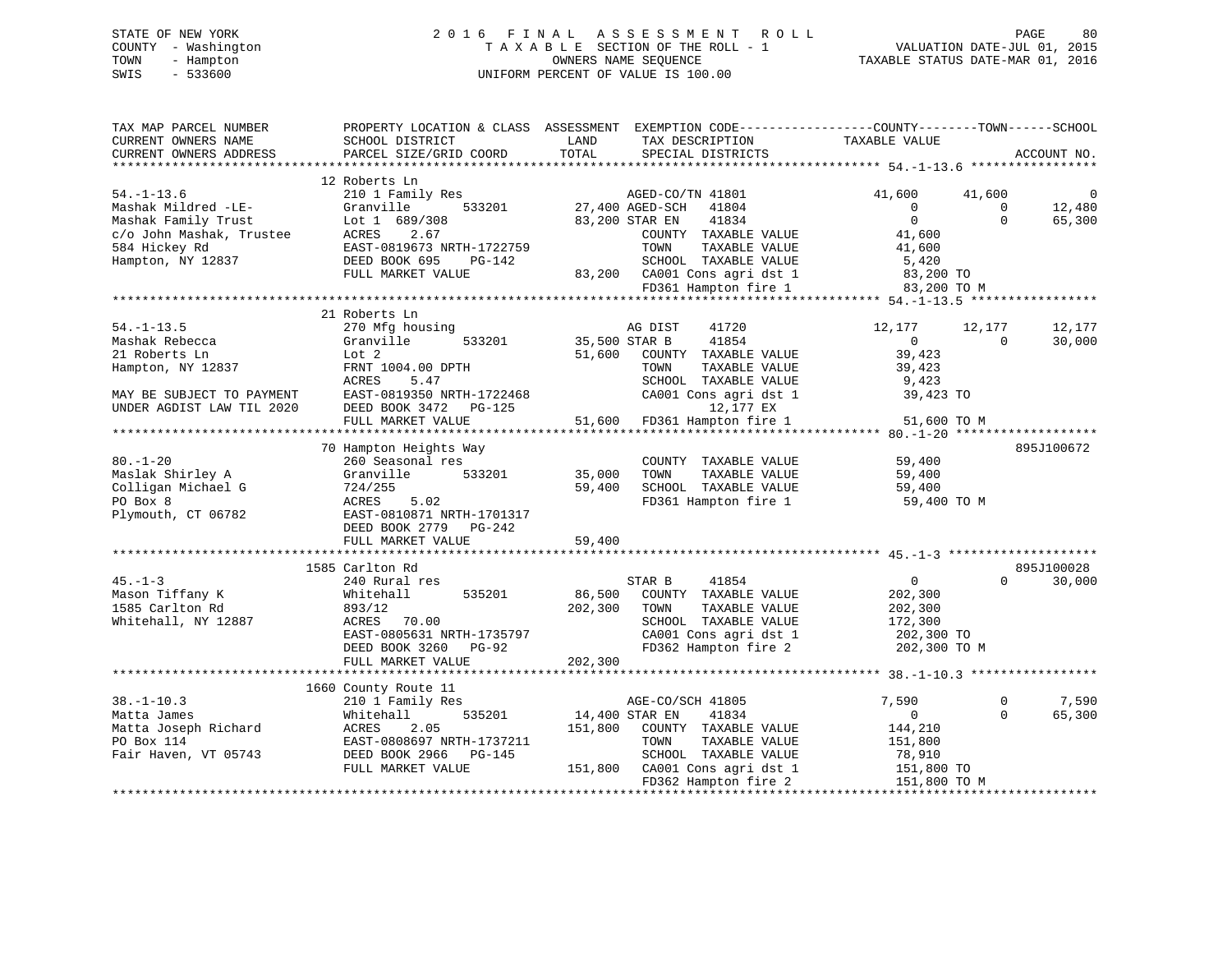# STATE OF NEW YORK 2 0 1 6 F I N A L A S S E S S M E N T R O L L PAGE 81 COUNTY - Washington T A X A B L E SECTION OF THE ROLL - 1 VALUATION DATE-JUL 01, 2015 TOWN - Hampton OWNERS NAME SEQUENCE TAXABLE STATUS DATE-MAR 01, 2016 SWIS - 533600 UNIFORM PERCENT OF VALUE IS 100.00

| TOTAL<br>CURRENT OWNERS ADDRESS<br>PARCEL SIZE/GRID COORD<br>SPECIAL DISTRICTS<br>ACCOUNT NO.<br>********************<br>*********************<br>Hills Pond Rd OFF<br>895J100408<br>6,800<br>6,800<br>$71. - 1 - 11.2$<br>314 Rural vac<10<br>FOR 480A<br>6,800<br>47460<br>8,500<br>1,700<br>Mayer Maria B<br>Granville<br>533201<br>COUNTY TAXABLE VALUE<br>8,500<br>1,700<br>Geear Jonathan B<br>ACRES<br>7.00<br>TOWN<br>TAXABLE VALUE<br>PO Box 135<br>EAST-0816557 NRTH-1710692<br>SCHOOL TAXABLE VALUE<br>1,700<br>Hampton, NY 12837<br>DEED BOOK 2337 PG-58<br>FD361 Hampton fire 1<br>8,500 TO M<br>FULL MARKET VALUE<br>8,500<br>MAY BE SUBJECT TO PAYMENT<br>UNDER RPTL480A UNTIL 2025<br>895J101729<br>1123 East Way<br>$71. - 1 - 14.32$<br>260 Seasonal res - WTRFNT<br>COUNTY TAXABLE VALUE<br>212,300<br>Granville<br>533201<br>47,600<br>TOWN<br>TAXABLE VALUE<br>212,300<br>McCarty Keith J<br>SCHOOL TAXABLE VALUE<br>McCarty Angela M<br>599/88<br>212,300<br>212,300<br>6.03<br>FD361 Hampton fire 1<br>11 Forest Rd<br>ACRES<br>212,300 TO M<br>Delmar, NY 12054<br>EAST-0815795 NRTH-1708578<br>DEED BOOK 3635 PG-187<br>212,300<br>PRIOR OWNER ON 3/01/2016<br>FULL MARKET VALUE<br>Schiavo Salvatore<br>17 Ridgecrest Way<br>895J101735<br>$80. - 1 - 32$<br>210 1 Family Res<br>COUNTY TAXABLE VALUE<br>173,500<br>Mcclintock Douglas J<br>24,600<br>TAXABLE VALUE<br>Whitehall<br>535201<br>TOWN<br>173,500<br>Mcclintock Deanne<br>LOT 4<br>173,500<br>SCHOOL TAXABLE VALUE<br>173,500<br>FD361 Hampton fire 1<br>5 Hamilton Rd<br>Driveway Agmt 603/322<br>173,500 TO M<br>Scarsdale, NY 10583<br>ACRES<br>1.80<br>EAST-0810204 NRTH-1704506<br>DEED BOOK 599<br>PG-339<br>FULL MARKET VALUE<br>173,500<br>***********<br>******************************** 80.-1-56 ******<br>************************<br>County Route 21 OFF<br>$80. - 1 - 56$<br>3,000<br>314 Rural vac<10<br>COUNTY TAXABLE VALUE<br>Mcclintock Douglas J<br>535201<br>3,000<br>TOWN<br>TAXABLE VALUE<br>3,000<br>Whitehall<br>Mcclintock Deanne H<br>3,000<br>Sect 5 Lot 1<br>SCHOOL TAXABLE VALUE<br>3,000<br>5 Hamilton Rd<br>FD361 Hampton fire 1<br>ACRES<br>5.10<br>3,000 TO M<br>Scarsdale, NY 10583<br>EAST-0809573 NRTH-1704369<br>DEED BOOK 787<br>PG-316<br>3,000<br>FULL MARKET VALUE<br>224 Hills Pond Rd<br>895J101772<br>$71. - 1 - 15.1$<br>210 1 Family Res<br>41854<br>$\mathbf{0}$<br>$\Omega$<br>30,000<br>STAR B<br>McClure Cecil<br>Granville<br>533201<br>38,500<br>COUNTY TAXABLE VALUE<br>147,800<br>McClure Kathryn<br>ACRES<br>8.53<br>147,800<br>TOWN<br>TAXABLE VALUE<br>147,800<br>224 Hills Pond Rd<br>EAST-0816930 NRTH-1707050<br>SCHOOL TAXABLE VALUE<br>117,800<br>FD361 Hampton fire 1<br>PO Box 114<br>DEED BOOK 1951<br>PG-264<br>147,800 TO M<br>FULL MARKET VALUE<br>147,800<br>Hampton, NY 12837 | TAX MAP PARCEL NUMBER | PROPERTY LOCATION & CLASS ASSESSMENT EXEMPTION CODE----------------COUNTY-------TOWN------SCHOOL |      |                 |               |  |
|--------------------------------------------------------------------------------------------------------------------------------------------------------------------------------------------------------------------------------------------------------------------------------------------------------------------------------------------------------------------------------------------------------------------------------------------------------------------------------------------------------------------------------------------------------------------------------------------------------------------------------------------------------------------------------------------------------------------------------------------------------------------------------------------------------------------------------------------------------------------------------------------------------------------------------------------------------------------------------------------------------------------------------------------------------------------------------------------------------------------------------------------------------------------------------------------------------------------------------------------------------------------------------------------------------------------------------------------------------------------------------------------------------------------------------------------------------------------------------------------------------------------------------------------------------------------------------------------------------------------------------------------------------------------------------------------------------------------------------------------------------------------------------------------------------------------------------------------------------------------------------------------------------------------------------------------------------------------------------------------------------------------------------------------------------------------------------------------------------------------------------------------------------------------------------------------------------------------------------------------------------------------------------------------------------------------------------------------------------------------------------------------------------------------------------------------------------------------------------------------------------------------------------------------------------------------------------------------------------------------------------------------------------------------------------------------------------------------------------------------------------------------------------------------------------------------------------------------|-----------------------|--------------------------------------------------------------------------------------------------|------|-----------------|---------------|--|
|                                                                                                                                                                                                                                                                                                                                                                                                                                                                                                                                                                                                                                                                                                                                                                                                                                                                                                                                                                                                                                                                                                                                                                                                                                                                                                                                                                                                                                                                                                                                                                                                                                                                                                                                                                                                                                                                                                                                                                                                                                                                                                                                                                                                                                                                                                                                                                                                                                                                                                                                                                                                                                                                                                                                                                                                                                            | CURRENT OWNERS NAME   | SCHOOL DISTRICT                                                                                  | LAND | TAX DESCRIPTION | TAXABLE VALUE |  |
|                                                                                                                                                                                                                                                                                                                                                                                                                                                                                                                                                                                                                                                                                                                                                                                                                                                                                                                                                                                                                                                                                                                                                                                                                                                                                                                                                                                                                                                                                                                                                                                                                                                                                                                                                                                                                                                                                                                                                                                                                                                                                                                                                                                                                                                                                                                                                                                                                                                                                                                                                                                                                                                                                                                                                                                                                                            |                       |                                                                                                  |      |                 |               |  |
|                                                                                                                                                                                                                                                                                                                                                                                                                                                                                                                                                                                                                                                                                                                                                                                                                                                                                                                                                                                                                                                                                                                                                                                                                                                                                                                                                                                                                                                                                                                                                                                                                                                                                                                                                                                                                                                                                                                                                                                                                                                                                                                                                                                                                                                                                                                                                                                                                                                                                                                                                                                                                                                                                                                                                                                                                                            |                       |                                                                                                  |      |                 |               |  |
|                                                                                                                                                                                                                                                                                                                                                                                                                                                                                                                                                                                                                                                                                                                                                                                                                                                                                                                                                                                                                                                                                                                                                                                                                                                                                                                                                                                                                                                                                                                                                                                                                                                                                                                                                                                                                                                                                                                                                                                                                                                                                                                                                                                                                                                                                                                                                                                                                                                                                                                                                                                                                                                                                                                                                                                                                                            |                       |                                                                                                  |      |                 |               |  |
|                                                                                                                                                                                                                                                                                                                                                                                                                                                                                                                                                                                                                                                                                                                                                                                                                                                                                                                                                                                                                                                                                                                                                                                                                                                                                                                                                                                                                                                                                                                                                                                                                                                                                                                                                                                                                                                                                                                                                                                                                                                                                                                                                                                                                                                                                                                                                                                                                                                                                                                                                                                                                                                                                                                                                                                                                                            |                       |                                                                                                  |      |                 |               |  |
|                                                                                                                                                                                                                                                                                                                                                                                                                                                                                                                                                                                                                                                                                                                                                                                                                                                                                                                                                                                                                                                                                                                                                                                                                                                                                                                                                                                                                                                                                                                                                                                                                                                                                                                                                                                                                                                                                                                                                                                                                                                                                                                                                                                                                                                                                                                                                                                                                                                                                                                                                                                                                                                                                                                                                                                                                                            |                       |                                                                                                  |      |                 |               |  |
|                                                                                                                                                                                                                                                                                                                                                                                                                                                                                                                                                                                                                                                                                                                                                                                                                                                                                                                                                                                                                                                                                                                                                                                                                                                                                                                                                                                                                                                                                                                                                                                                                                                                                                                                                                                                                                                                                                                                                                                                                                                                                                                                                                                                                                                                                                                                                                                                                                                                                                                                                                                                                                                                                                                                                                                                                                            |                       |                                                                                                  |      |                 |               |  |
|                                                                                                                                                                                                                                                                                                                                                                                                                                                                                                                                                                                                                                                                                                                                                                                                                                                                                                                                                                                                                                                                                                                                                                                                                                                                                                                                                                                                                                                                                                                                                                                                                                                                                                                                                                                                                                                                                                                                                                                                                                                                                                                                                                                                                                                                                                                                                                                                                                                                                                                                                                                                                                                                                                                                                                                                                                            |                       |                                                                                                  |      |                 |               |  |
|                                                                                                                                                                                                                                                                                                                                                                                                                                                                                                                                                                                                                                                                                                                                                                                                                                                                                                                                                                                                                                                                                                                                                                                                                                                                                                                                                                                                                                                                                                                                                                                                                                                                                                                                                                                                                                                                                                                                                                                                                                                                                                                                                                                                                                                                                                                                                                                                                                                                                                                                                                                                                                                                                                                                                                                                                                            |                       |                                                                                                  |      |                 |               |  |
|                                                                                                                                                                                                                                                                                                                                                                                                                                                                                                                                                                                                                                                                                                                                                                                                                                                                                                                                                                                                                                                                                                                                                                                                                                                                                                                                                                                                                                                                                                                                                                                                                                                                                                                                                                                                                                                                                                                                                                                                                                                                                                                                                                                                                                                                                                                                                                                                                                                                                                                                                                                                                                                                                                                                                                                                                                            |                       |                                                                                                  |      |                 |               |  |
|                                                                                                                                                                                                                                                                                                                                                                                                                                                                                                                                                                                                                                                                                                                                                                                                                                                                                                                                                                                                                                                                                                                                                                                                                                                                                                                                                                                                                                                                                                                                                                                                                                                                                                                                                                                                                                                                                                                                                                                                                                                                                                                                                                                                                                                                                                                                                                                                                                                                                                                                                                                                                                                                                                                                                                                                                                            |                       |                                                                                                  |      |                 |               |  |
|                                                                                                                                                                                                                                                                                                                                                                                                                                                                                                                                                                                                                                                                                                                                                                                                                                                                                                                                                                                                                                                                                                                                                                                                                                                                                                                                                                                                                                                                                                                                                                                                                                                                                                                                                                                                                                                                                                                                                                                                                                                                                                                                                                                                                                                                                                                                                                                                                                                                                                                                                                                                                                                                                                                                                                                                                                            |                       |                                                                                                  |      |                 |               |  |
|                                                                                                                                                                                                                                                                                                                                                                                                                                                                                                                                                                                                                                                                                                                                                                                                                                                                                                                                                                                                                                                                                                                                                                                                                                                                                                                                                                                                                                                                                                                                                                                                                                                                                                                                                                                                                                                                                                                                                                                                                                                                                                                                                                                                                                                                                                                                                                                                                                                                                                                                                                                                                                                                                                                                                                                                                                            |                       |                                                                                                  |      |                 |               |  |
|                                                                                                                                                                                                                                                                                                                                                                                                                                                                                                                                                                                                                                                                                                                                                                                                                                                                                                                                                                                                                                                                                                                                                                                                                                                                                                                                                                                                                                                                                                                                                                                                                                                                                                                                                                                                                                                                                                                                                                                                                                                                                                                                                                                                                                                                                                                                                                                                                                                                                                                                                                                                                                                                                                                                                                                                                                            |                       |                                                                                                  |      |                 |               |  |
|                                                                                                                                                                                                                                                                                                                                                                                                                                                                                                                                                                                                                                                                                                                                                                                                                                                                                                                                                                                                                                                                                                                                                                                                                                                                                                                                                                                                                                                                                                                                                                                                                                                                                                                                                                                                                                                                                                                                                                                                                                                                                                                                                                                                                                                                                                                                                                                                                                                                                                                                                                                                                                                                                                                                                                                                                                            |                       |                                                                                                  |      |                 |               |  |
|                                                                                                                                                                                                                                                                                                                                                                                                                                                                                                                                                                                                                                                                                                                                                                                                                                                                                                                                                                                                                                                                                                                                                                                                                                                                                                                                                                                                                                                                                                                                                                                                                                                                                                                                                                                                                                                                                                                                                                                                                                                                                                                                                                                                                                                                                                                                                                                                                                                                                                                                                                                                                                                                                                                                                                                                                                            |                       |                                                                                                  |      |                 |               |  |
|                                                                                                                                                                                                                                                                                                                                                                                                                                                                                                                                                                                                                                                                                                                                                                                                                                                                                                                                                                                                                                                                                                                                                                                                                                                                                                                                                                                                                                                                                                                                                                                                                                                                                                                                                                                                                                                                                                                                                                                                                                                                                                                                                                                                                                                                                                                                                                                                                                                                                                                                                                                                                                                                                                                                                                                                                                            |                       |                                                                                                  |      |                 |               |  |
|                                                                                                                                                                                                                                                                                                                                                                                                                                                                                                                                                                                                                                                                                                                                                                                                                                                                                                                                                                                                                                                                                                                                                                                                                                                                                                                                                                                                                                                                                                                                                                                                                                                                                                                                                                                                                                                                                                                                                                                                                                                                                                                                                                                                                                                                                                                                                                                                                                                                                                                                                                                                                                                                                                                                                                                                                                            |                       |                                                                                                  |      |                 |               |  |
|                                                                                                                                                                                                                                                                                                                                                                                                                                                                                                                                                                                                                                                                                                                                                                                                                                                                                                                                                                                                                                                                                                                                                                                                                                                                                                                                                                                                                                                                                                                                                                                                                                                                                                                                                                                                                                                                                                                                                                                                                                                                                                                                                                                                                                                                                                                                                                                                                                                                                                                                                                                                                                                                                                                                                                                                                                            |                       |                                                                                                  |      |                 |               |  |
|                                                                                                                                                                                                                                                                                                                                                                                                                                                                                                                                                                                                                                                                                                                                                                                                                                                                                                                                                                                                                                                                                                                                                                                                                                                                                                                                                                                                                                                                                                                                                                                                                                                                                                                                                                                                                                                                                                                                                                                                                                                                                                                                                                                                                                                                                                                                                                                                                                                                                                                                                                                                                                                                                                                                                                                                                                            |                       |                                                                                                  |      |                 |               |  |
|                                                                                                                                                                                                                                                                                                                                                                                                                                                                                                                                                                                                                                                                                                                                                                                                                                                                                                                                                                                                                                                                                                                                                                                                                                                                                                                                                                                                                                                                                                                                                                                                                                                                                                                                                                                                                                                                                                                                                                                                                                                                                                                                                                                                                                                                                                                                                                                                                                                                                                                                                                                                                                                                                                                                                                                                                                            |                       |                                                                                                  |      |                 |               |  |
|                                                                                                                                                                                                                                                                                                                                                                                                                                                                                                                                                                                                                                                                                                                                                                                                                                                                                                                                                                                                                                                                                                                                                                                                                                                                                                                                                                                                                                                                                                                                                                                                                                                                                                                                                                                                                                                                                                                                                                                                                                                                                                                                                                                                                                                                                                                                                                                                                                                                                                                                                                                                                                                                                                                                                                                                                                            |                       |                                                                                                  |      |                 |               |  |
|                                                                                                                                                                                                                                                                                                                                                                                                                                                                                                                                                                                                                                                                                                                                                                                                                                                                                                                                                                                                                                                                                                                                                                                                                                                                                                                                                                                                                                                                                                                                                                                                                                                                                                                                                                                                                                                                                                                                                                                                                                                                                                                                                                                                                                                                                                                                                                                                                                                                                                                                                                                                                                                                                                                                                                                                                                            |                       |                                                                                                  |      |                 |               |  |
|                                                                                                                                                                                                                                                                                                                                                                                                                                                                                                                                                                                                                                                                                                                                                                                                                                                                                                                                                                                                                                                                                                                                                                                                                                                                                                                                                                                                                                                                                                                                                                                                                                                                                                                                                                                                                                                                                                                                                                                                                                                                                                                                                                                                                                                                                                                                                                                                                                                                                                                                                                                                                                                                                                                                                                                                                                            |                       |                                                                                                  |      |                 |               |  |
|                                                                                                                                                                                                                                                                                                                                                                                                                                                                                                                                                                                                                                                                                                                                                                                                                                                                                                                                                                                                                                                                                                                                                                                                                                                                                                                                                                                                                                                                                                                                                                                                                                                                                                                                                                                                                                                                                                                                                                                                                                                                                                                                                                                                                                                                                                                                                                                                                                                                                                                                                                                                                                                                                                                                                                                                                                            |                       |                                                                                                  |      |                 |               |  |
|                                                                                                                                                                                                                                                                                                                                                                                                                                                                                                                                                                                                                                                                                                                                                                                                                                                                                                                                                                                                                                                                                                                                                                                                                                                                                                                                                                                                                                                                                                                                                                                                                                                                                                                                                                                                                                                                                                                                                                                                                                                                                                                                                                                                                                                                                                                                                                                                                                                                                                                                                                                                                                                                                                                                                                                                                                            |                       |                                                                                                  |      |                 |               |  |
|                                                                                                                                                                                                                                                                                                                                                                                                                                                                                                                                                                                                                                                                                                                                                                                                                                                                                                                                                                                                                                                                                                                                                                                                                                                                                                                                                                                                                                                                                                                                                                                                                                                                                                                                                                                                                                                                                                                                                                                                                                                                                                                                                                                                                                                                                                                                                                                                                                                                                                                                                                                                                                                                                                                                                                                                                                            |                       |                                                                                                  |      |                 |               |  |
|                                                                                                                                                                                                                                                                                                                                                                                                                                                                                                                                                                                                                                                                                                                                                                                                                                                                                                                                                                                                                                                                                                                                                                                                                                                                                                                                                                                                                                                                                                                                                                                                                                                                                                                                                                                                                                                                                                                                                                                                                                                                                                                                                                                                                                                                                                                                                                                                                                                                                                                                                                                                                                                                                                                                                                                                                                            |                       |                                                                                                  |      |                 |               |  |
|                                                                                                                                                                                                                                                                                                                                                                                                                                                                                                                                                                                                                                                                                                                                                                                                                                                                                                                                                                                                                                                                                                                                                                                                                                                                                                                                                                                                                                                                                                                                                                                                                                                                                                                                                                                                                                                                                                                                                                                                                                                                                                                                                                                                                                                                                                                                                                                                                                                                                                                                                                                                                                                                                                                                                                                                                                            |                       |                                                                                                  |      |                 |               |  |
|                                                                                                                                                                                                                                                                                                                                                                                                                                                                                                                                                                                                                                                                                                                                                                                                                                                                                                                                                                                                                                                                                                                                                                                                                                                                                                                                                                                                                                                                                                                                                                                                                                                                                                                                                                                                                                                                                                                                                                                                                                                                                                                                                                                                                                                                                                                                                                                                                                                                                                                                                                                                                                                                                                                                                                                                                                            |                       |                                                                                                  |      |                 |               |  |
|                                                                                                                                                                                                                                                                                                                                                                                                                                                                                                                                                                                                                                                                                                                                                                                                                                                                                                                                                                                                                                                                                                                                                                                                                                                                                                                                                                                                                                                                                                                                                                                                                                                                                                                                                                                                                                                                                                                                                                                                                                                                                                                                                                                                                                                                                                                                                                                                                                                                                                                                                                                                                                                                                                                                                                                                                                            |                       |                                                                                                  |      |                 |               |  |
|                                                                                                                                                                                                                                                                                                                                                                                                                                                                                                                                                                                                                                                                                                                                                                                                                                                                                                                                                                                                                                                                                                                                                                                                                                                                                                                                                                                                                                                                                                                                                                                                                                                                                                                                                                                                                                                                                                                                                                                                                                                                                                                                                                                                                                                                                                                                                                                                                                                                                                                                                                                                                                                                                                                                                                                                                                            |                       |                                                                                                  |      |                 |               |  |
|                                                                                                                                                                                                                                                                                                                                                                                                                                                                                                                                                                                                                                                                                                                                                                                                                                                                                                                                                                                                                                                                                                                                                                                                                                                                                                                                                                                                                                                                                                                                                                                                                                                                                                                                                                                                                                                                                                                                                                                                                                                                                                                                                                                                                                                                                                                                                                                                                                                                                                                                                                                                                                                                                                                                                                                                                                            |                       |                                                                                                  |      |                 |               |  |
|                                                                                                                                                                                                                                                                                                                                                                                                                                                                                                                                                                                                                                                                                                                                                                                                                                                                                                                                                                                                                                                                                                                                                                                                                                                                                                                                                                                                                                                                                                                                                                                                                                                                                                                                                                                                                                                                                                                                                                                                                                                                                                                                                                                                                                                                                                                                                                                                                                                                                                                                                                                                                                                                                                                                                                                                                                            |                       |                                                                                                  |      |                 |               |  |
|                                                                                                                                                                                                                                                                                                                                                                                                                                                                                                                                                                                                                                                                                                                                                                                                                                                                                                                                                                                                                                                                                                                                                                                                                                                                                                                                                                                                                                                                                                                                                                                                                                                                                                                                                                                                                                                                                                                                                                                                                                                                                                                                                                                                                                                                                                                                                                                                                                                                                                                                                                                                                                                                                                                                                                                                                                            |                       |                                                                                                  |      |                 |               |  |
|                                                                                                                                                                                                                                                                                                                                                                                                                                                                                                                                                                                                                                                                                                                                                                                                                                                                                                                                                                                                                                                                                                                                                                                                                                                                                                                                                                                                                                                                                                                                                                                                                                                                                                                                                                                                                                                                                                                                                                                                                                                                                                                                                                                                                                                                                                                                                                                                                                                                                                                                                                                                                                                                                                                                                                                                                                            |                       |                                                                                                  |      |                 |               |  |
|                                                                                                                                                                                                                                                                                                                                                                                                                                                                                                                                                                                                                                                                                                                                                                                                                                                                                                                                                                                                                                                                                                                                                                                                                                                                                                                                                                                                                                                                                                                                                                                                                                                                                                                                                                                                                                                                                                                                                                                                                                                                                                                                                                                                                                                                                                                                                                                                                                                                                                                                                                                                                                                                                                                                                                                                                                            |                       |                                                                                                  |      |                 |               |  |
|                                                                                                                                                                                                                                                                                                                                                                                                                                                                                                                                                                                                                                                                                                                                                                                                                                                                                                                                                                                                                                                                                                                                                                                                                                                                                                                                                                                                                                                                                                                                                                                                                                                                                                                                                                                                                                                                                                                                                                                                                                                                                                                                                                                                                                                                                                                                                                                                                                                                                                                                                                                                                                                                                                                                                                                                                                            |                       |                                                                                                  |      |                 |               |  |
|                                                                                                                                                                                                                                                                                                                                                                                                                                                                                                                                                                                                                                                                                                                                                                                                                                                                                                                                                                                                                                                                                                                                                                                                                                                                                                                                                                                                                                                                                                                                                                                                                                                                                                                                                                                                                                                                                                                                                                                                                                                                                                                                                                                                                                                                                                                                                                                                                                                                                                                                                                                                                                                                                                                                                                                                                                            |                       |                                                                                                  |      |                 |               |  |
|                                                                                                                                                                                                                                                                                                                                                                                                                                                                                                                                                                                                                                                                                                                                                                                                                                                                                                                                                                                                                                                                                                                                                                                                                                                                                                                                                                                                                                                                                                                                                                                                                                                                                                                                                                                                                                                                                                                                                                                                                                                                                                                                                                                                                                                                                                                                                                                                                                                                                                                                                                                                                                                                                                                                                                                                                                            |                       |                                                                                                  |      |                 |               |  |
|                                                                                                                                                                                                                                                                                                                                                                                                                                                                                                                                                                                                                                                                                                                                                                                                                                                                                                                                                                                                                                                                                                                                                                                                                                                                                                                                                                                                                                                                                                                                                                                                                                                                                                                                                                                                                                                                                                                                                                                                                                                                                                                                                                                                                                                                                                                                                                                                                                                                                                                                                                                                                                                                                                                                                                                                                                            |                       |                                                                                                  |      |                 |               |  |
|                                                                                                                                                                                                                                                                                                                                                                                                                                                                                                                                                                                                                                                                                                                                                                                                                                                                                                                                                                                                                                                                                                                                                                                                                                                                                                                                                                                                                                                                                                                                                                                                                                                                                                                                                                                                                                                                                                                                                                                                                                                                                                                                                                                                                                                                                                                                                                                                                                                                                                                                                                                                                                                                                                                                                                                                                                            |                       |                                                                                                  |      |                 |               |  |
|                                                                                                                                                                                                                                                                                                                                                                                                                                                                                                                                                                                                                                                                                                                                                                                                                                                                                                                                                                                                                                                                                                                                                                                                                                                                                                                                                                                                                                                                                                                                                                                                                                                                                                                                                                                                                                                                                                                                                                                                                                                                                                                                                                                                                                                                                                                                                                                                                                                                                                                                                                                                                                                                                                                                                                                                                                            |                       |                                                                                                  |      |                 |               |  |
|                                                                                                                                                                                                                                                                                                                                                                                                                                                                                                                                                                                                                                                                                                                                                                                                                                                                                                                                                                                                                                                                                                                                                                                                                                                                                                                                                                                                                                                                                                                                                                                                                                                                                                                                                                                                                                                                                                                                                                                                                                                                                                                                                                                                                                                                                                                                                                                                                                                                                                                                                                                                                                                                                                                                                                                                                                            |                       |                                                                                                  |      |                 |               |  |
|                                                                                                                                                                                                                                                                                                                                                                                                                                                                                                                                                                                                                                                                                                                                                                                                                                                                                                                                                                                                                                                                                                                                                                                                                                                                                                                                                                                                                                                                                                                                                                                                                                                                                                                                                                                                                                                                                                                                                                                                                                                                                                                                                                                                                                                                                                                                                                                                                                                                                                                                                                                                                                                                                                                                                                                                                                            |                       |                                                                                                  |      |                 |               |  |
|                                                                                                                                                                                                                                                                                                                                                                                                                                                                                                                                                                                                                                                                                                                                                                                                                                                                                                                                                                                                                                                                                                                                                                                                                                                                                                                                                                                                                                                                                                                                                                                                                                                                                                                                                                                                                                                                                                                                                                                                                                                                                                                                                                                                                                                                                                                                                                                                                                                                                                                                                                                                                                                                                                                                                                                                                                            |                       |                                                                                                  |      |                 |               |  |
|                                                                                                                                                                                                                                                                                                                                                                                                                                                                                                                                                                                                                                                                                                                                                                                                                                                                                                                                                                                                                                                                                                                                                                                                                                                                                                                                                                                                                                                                                                                                                                                                                                                                                                                                                                                                                                                                                                                                                                                                                                                                                                                                                                                                                                                                                                                                                                                                                                                                                                                                                                                                                                                                                                                                                                                                                                            |                       |                                                                                                  |      |                 |               |  |
|                                                                                                                                                                                                                                                                                                                                                                                                                                                                                                                                                                                                                                                                                                                                                                                                                                                                                                                                                                                                                                                                                                                                                                                                                                                                                                                                                                                                                                                                                                                                                                                                                                                                                                                                                                                                                                                                                                                                                                                                                                                                                                                                                                                                                                                                                                                                                                                                                                                                                                                                                                                                                                                                                                                                                                                                                                            |                       |                                                                                                  |      |                 |               |  |
|                                                                                                                                                                                                                                                                                                                                                                                                                                                                                                                                                                                                                                                                                                                                                                                                                                                                                                                                                                                                                                                                                                                                                                                                                                                                                                                                                                                                                                                                                                                                                                                                                                                                                                                                                                                                                                                                                                                                                                                                                                                                                                                                                                                                                                                                                                                                                                                                                                                                                                                                                                                                                                                                                                                                                                                                                                            |                       |                                                                                                  |      |                 |               |  |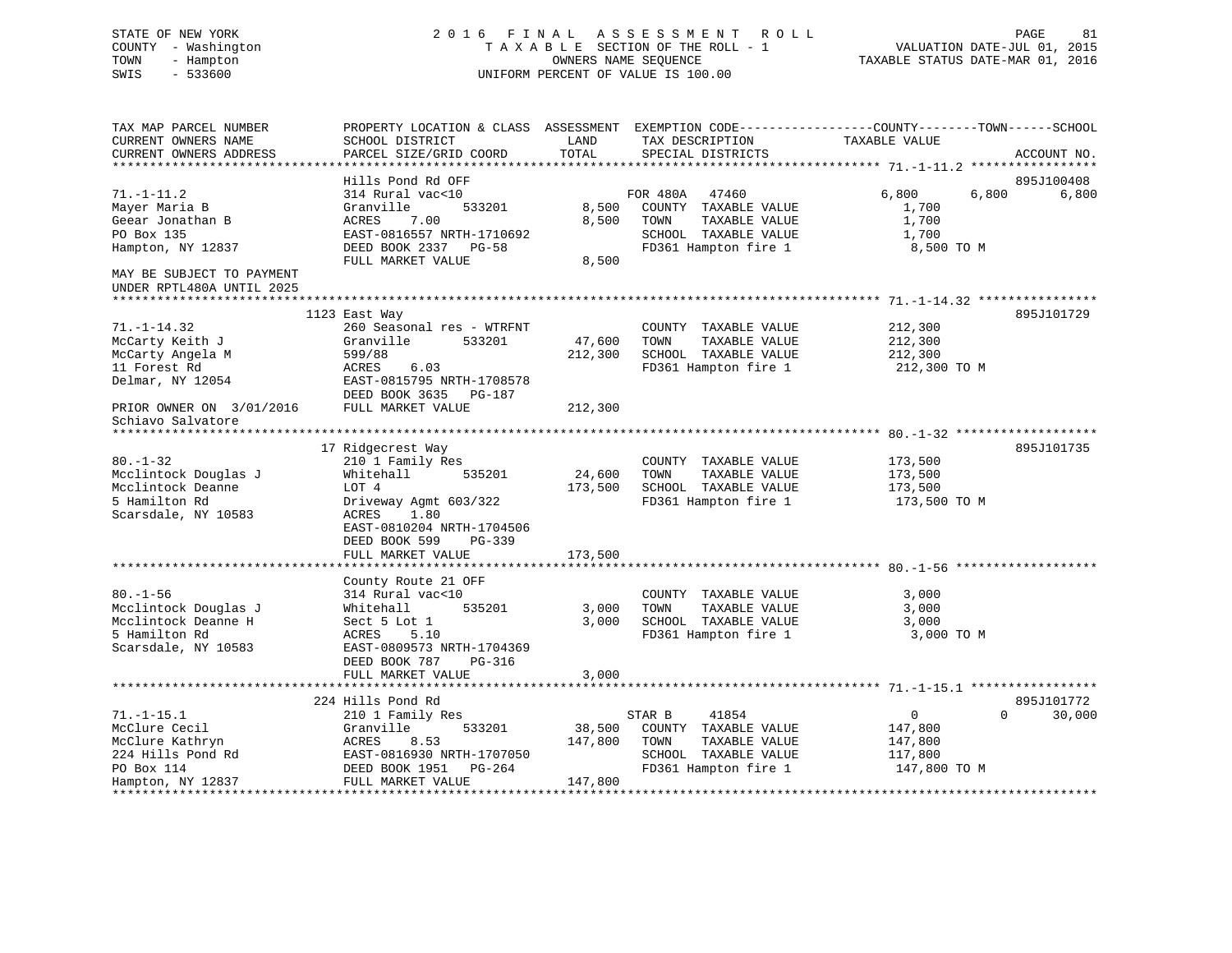# STATE OF NEW YORK 2 0 1 6 F I N A L A S S E S S M E N T R O L L PAGE 82 COUNTY - Washington T A X A B L E SECTION OF THE ROLL - 1 VALUATION DATE-JUL 01, 2015 TOWN - Hampton OWNERS NAME SEQUENCE TAXABLE STATUS DATE-MAR 01, 2016 SWIS - 533600 UNIFORM PERCENT OF VALUE IS 100.00

| TAX MAP PARCEL NUMBER<br>CURRENT OWNERS NAME<br>CURRENT OWNERS ADDRESS                              | PROPERTY LOCATION & CLASS ASSESSMENT EXEMPTION CODE---------------COUNTY-------TOWN------SCHOOL<br>SCHOOL DISTRICT<br>PARCEL SIZE/GRID COORD                               | LAND<br>TOTAL              | TAX DESCRIPTION<br>SPECIAL DISTRICTS                                                                             | TAXABLE VALUE                                            | ACCOUNT NO.                      |
|-----------------------------------------------------------------------------------------------------|----------------------------------------------------------------------------------------------------------------------------------------------------------------------------|----------------------------|------------------------------------------------------------------------------------------------------------------|----------------------------------------------------------|----------------------------------|
|                                                                                                     |                                                                                                                                                                            |                            |                                                                                                                  |                                                          |                                  |
| $80. - 1 - 18$<br>Mcclure Gary<br>34 Hampton Heights Way<br>Whitehall, NY 12887                     | 34 Hampton Heights Way<br>210 1 Family Res<br>Granville<br>533201<br>ACRES<br>5.06<br>EAST-0811182 NRTH-1701684<br>DEED BOOK 2574<br>PG-165<br>FULL MARKET VALUE           | 35,100<br>76,500<br>76,500 | STAR B<br>41854<br>COUNTY TAXABLE VALUE<br>TOWN<br>TAXABLE VALUE<br>SCHOOL TAXABLE VALUE<br>FD361 Hampton fire 1 | $\mathbf 0$<br>76,500<br>76,500<br>46,500<br>76,500 TO M | 895J100622<br>$\Omega$<br>30,000 |
|                                                                                                     |                                                                                                                                                                            |                            |                                                                                                                  |                                                          |                                  |
| $53. - 1 - 7.6$<br>Mcdermott James E<br>Mcdermott G Sue<br>126 Ramunno Cir<br>Hockessin Del, 19707  | By The Way<br>314 Rural vac<10<br>Granville<br>533201<br>5.09<br>ACRES<br>EAST-0814441 NRTH-1721956<br>DEED BOOK 467<br>$PG-437$                                           | 15,000<br>15,000           | COUNTY TAXABLE VALUE<br>TAXABLE VALUE<br>TOWN<br>SCHOOL TAXABLE VALUE<br>FD361 Hampton fire 1                    | 15,000<br>15,000<br>15,000<br>15,000 TO M                | 895J100578                       |
|                                                                                                     | FULL MARKET VALUE                                                                                                                                                          | 15,000                     |                                                                                                                  |                                                          |                                  |
| $38. - 1 - 2.3$<br>McDonald Jessica                                                                 | 218 Carvers Falls Rd<br>210 1 Family Res<br>535201                                                                                                                         |                            | COUNTY TAXABLE VALUE<br>TOWN                                                                                     | 74,300                                                   | 895J101764                       |
| PO Box 316<br>Brandon, VT 05733                                                                     | Whitehall<br>ACRES<br>3.11<br>EAST-0805347 NRTH-1744600<br>DEED BOOK 3520<br>PG-211                                                                                        | 28,900<br>74,300           | TAXABLE VALUE<br>SCHOOL TAXABLE VALUE<br>FD362 Hampton fire 2                                                    | 74,300<br>74,300<br>74,300 TO M                          |                                  |
|                                                                                                     | FULL MARKET VALUE                                                                                                                                                          | 74,300                     |                                                                                                                  |                                                          |                                  |
|                                                                                                     |                                                                                                                                                                            |                            |                                                                                                                  |                                                          |                                  |
| $81. - 2 - 20.2$<br>McGann Aline C<br>Shutts Roberta<br>2143 State Route 22A<br>Hampton, NY 12837   | 2143 State Route 22A<br>210 1 Family Res<br>Granville<br>533201<br>FRNT 112.00 DPTH<br>90.00<br>EAST-0822532 NRTH-1701652<br>DEED BOOK 2147<br>PG-178<br>FULL MARKET VALUE | 10,100<br>96,600<br>96,600 | STAR B<br>41854<br>COUNTY TAXABLE VALUE<br>TOWN<br>TAXABLE VALUE<br>SCHOOL TAXABLE VALUE<br>FD361 Hampton fire 1 | $\Omega$<br>96,600<br>96,600<br>66,600<br>96,600 TO M    | 895J100428<br>$\Omega$<br>30,000 |
|                                                                                                     | *****************************                                                                                                                                              |                            |                                                                                                                  |                                                          |                                  |
| $81. - 2 - 20.3$<br>McGann Aline C<br>Shutts Roberta M<br>2143 State Route 22A<br>Hampton, NY 12837 | State Route 22A<br>314 Rural vac<10<br>Granville<br>533201<br>ACRES<br>2.70<br>EAST-0822685 NRTH-1701791<br>DEED BOOK 2147<br>PG-182                                       | 18,500<br>18,500           | COUNTY TAXABLE VALUE<br>TOWN<br>TAXABLE VALUE<br>SCHOOL TAXABLE VALUE<br>FD361 Hampton fire 1                    | 18,500<br>18,500<br>18,500<br>18,500 TO M                | 895J101741                       |
|                                                                                                     | FULL MARKET VALUE<br>**************************                                                                                                                            | 18,500                     |                                                                                                                  |                                                          |                                  |
|                                                                                                     | 2264 State Route 22A                                                                                                                                                       |                            |                                                                                                                  |                                                          | 895J100402                       |
| $81. - 2 - 4$<br>Mcgann Gary<br>Mcgann Lynn<br>2137 State Route 22A<br>Hampton, NY 12837            | 270 Mfg housing<br>Granville<br>533201<br>FRNT 130.00 DPTH 350.00<br>EAST-0823230 NRTH-1704391<br>DEED BOOK 439<br>PG-483<br>FULL MARKET VALUE                             | 10,000<br>12,200<br>12,200 | COUNTY TAXABLE VALUE<br>TAXABLE VALUE<br>TOWN<br>SCHOOL TAXABLE VALUE<br>FD361 Hampton fire 1                    | 12,200<br>12,200<br>12,200<br>12,200 TO M                |                                  |
|                                                                                                     |                                                                                                                                                                            |                            |                                                                                                                  |                                                          |                                  |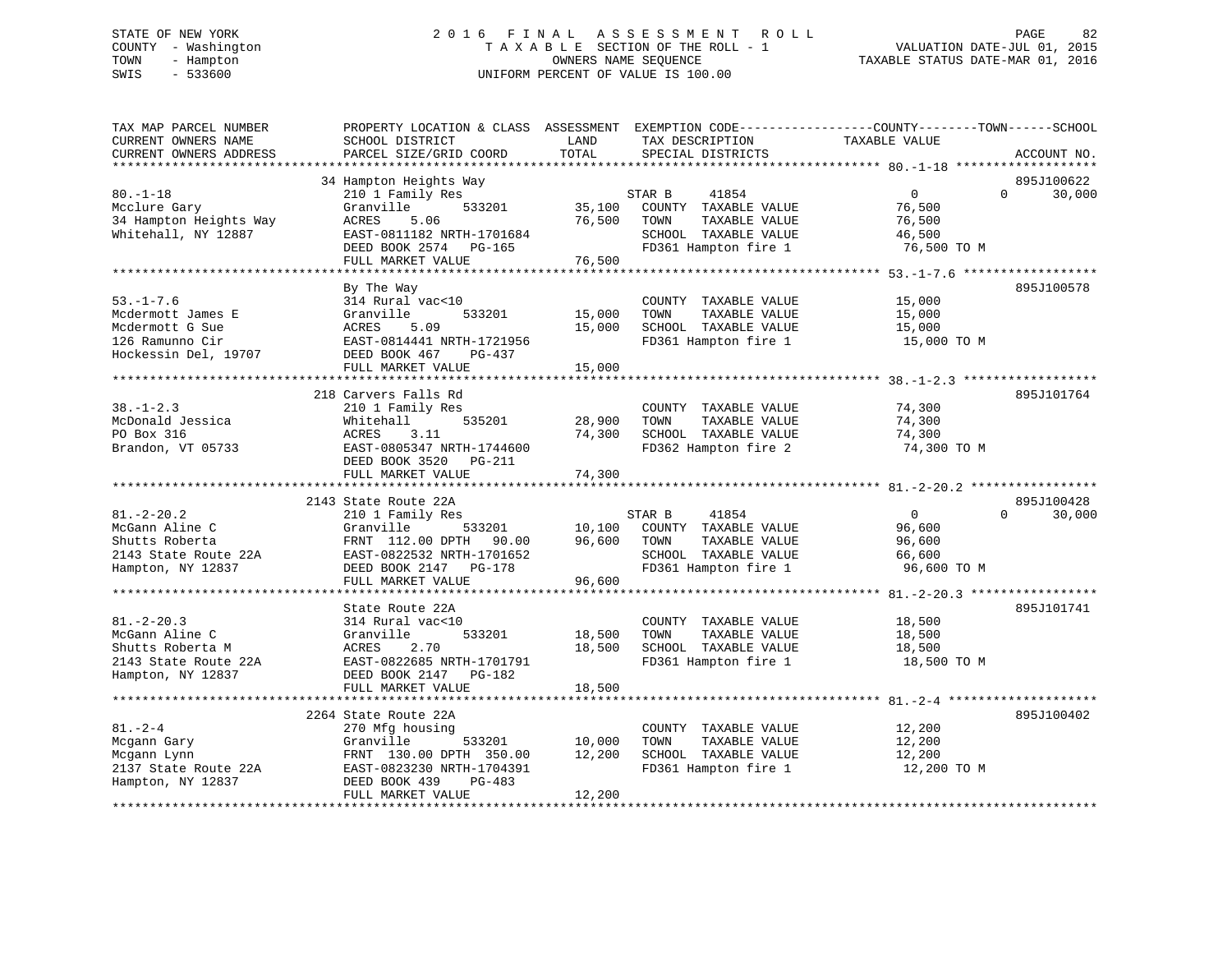# STATE OF NEW YORK 2 0 1 6 F I N A L A S S E S S M E N T R O L L PAGE 83 COUNTY - Washington T A X A B L E SECTION OF THE ROLL - 1 VALUATION DATE-JUL 01, 2015 TOWN - Hampton OWNERS NAME SEQUENCE TAXABLE STATUS DATE-MAR 01, 2016 SWIS - 533600 UNIFORM PERCENT OF VALUE IS 100.00

| TAX MAP PARCEL NUMBER<br>CURRENT OWNERS NAME        | PROPERTY LOCATION & CLASS ASSESSMENT EXEMPTION CODE----------------COUNTY-------TOWN-----SCHOOL<br>SCHOOL DISTRICT | LAND         | TAX DESCRIPTION                                       | TAXABLE VALUE        |                    |
|-----------------------------------------------------|--------------------------------------------------------------------------------------------------------------------|--------------|-------------------------------------------------------|----------------------|--------------------|
| CURRENT OWNERS ADDRESS                              | PARCEL SIZE/GRID COORD                                                                                             | TOTAL        | SPECIAL DISTRICTS                                     |                      | ACCOUNT NO.        |
|                                                     |                                                                                                                    |              |                                                       |                      |                    |
|                                                     | South Rd OFF                                                                                                       |              |                                                       |                      | 895J101744         |
| $81. - 2 - 26$                                      | 314 Rural vac<10                                                                                                   |              | COUNTY TAXABLE VALUE                                  | 4,000                |                    |
| Mcgann Gary                                         | 533201<br>Granville                                                                                                | 4,000        | IOWN TAXABLE VALUE<br>SCHOOL TAXABLE VALUE            | 4,000                |                    |
| Mcgann Lynn                                         | ACRES<br>7.90                                                                                                      | 4,000        |                                                       | 4,000                |                    |
| 2137 State Route 22A                                | EAST-0820164 NRTH-1703671                                                                                          |              | FD361 Hampton fire 1                                  | 4,000 TO M           |                    |
| Hampton, NY 12837                                   | DEED BOOK 561<br>$PG-1$                                                                                            |              |                                                       |                      |                    |
|                                                     | FULL MARKET VALUE                                                                                                  | 4,000        |                                                       |                      |                    |
|                                                     |                                                                                                                    |              |                                                       |                      |                    |
|                                                     | 2137 State Route 22A                                                                                               |              |                                                       |                      | 895J100172         |
| $81. - 2 - 20.1$                                    | 210 1 Family Res                                                                                                   |              | STAR EN<br>41834                                      | $\overline{0}$       | $\Omega$<br>65,300 |
| McGann Gary D                                       | 533201<br>Granville                                                                                                |              | 37,100 COUNTY TAXABLE VALUE                           | 111,900              |                    |
| McGann Lynn D                                       | ACRES<br>7.10                                                                                                      | 111,900 TOWN | TAXABLE VALUE                                         | 111,900              |                    |
| 2137 State Route 22A EAST-0822441 NRTH-1701484      |                                                                                                                    |              | SCHOOL TAXABLE VALUE                                  | 46,600<br>111,900 TO |                    |
| Hampton, NY 12837                                   | DEED BOOK 710<br>PG-53                                                                                             |              | CA001 Cons agri dst 1<br>111,900 FD361 Hampton fire 1 |                      |                    |
|                                                     | FULL MARKET VALUE                                                                                                  |              |                                                       | 111,900 TO M         |                    |
|                                                     |                                                                                                                    |              |                                                       |                      |                    |
|                                                     | 109 Roberts Ln                                                                                                     |              |                                                       |                      | 895J100533         |
| $53. - 1 - 4.3$                                     | 240 Rural res                                                                                                      |              | STAR EN<br>41834                                      | $\overline{0}$       | $\Omega$<br>65,300 |
| McKee Steven R                                      | Granville<br>533201                                                                                                | 54,600       | COUNTY TAXABLE VALUE                                  | 171,800              |                    |
| McKee Marie C                                       | ACRES<br>24.60                                                                                                     | 171,800      | TAXABLE VALUE<br>TOWN                                 | 171,800              |                    |
| 109 Roberts Ln                                      | EAST-0817312 NRTH-1723225<br>37 DEED BOOK 926 PG-294                                                               |              | SCHOOL TAXABLE VALUE                                  | 106,500              |                    |
| Hampton, NY 12837                                   | DEED BOOK 926<br>PG-294                                                                                            |              | FD361 Hampton fire 1                                  | 171,800 TO M         |                    |
|                                                     | FULL MARKET VALUE                                                                                                  | 171,800      |                                                       |                      |                    |
|                                                     |                                                                                                                    |              |                                                       |                      |                    |
|                                                     | 377 South Rd                                                                                                       |              |                                                       |                      | 895J100183         |
| $72. - 1 - 17$                                      | 240 Rural res                                                                                                      |              | COUNTY TAXABLE VALUE                                  | 83,000               |                    |
| Mckenzie David G                                    | 533201<br>Granville                                                                                                | 68,700       | TOWN      TAXABLE VALUE<br>SCHOOL   TAXABLE VALUE     | 83,000               |                    |
| PO Box 623                                          | ACRES<br>38.70                                                                                                     | 83,000       |                                                       | 83,000               |                    |
| Bomoseen, VT 05732                                  | EAST-0818575 NRTH-1705993                                                                                          |              | FD361 Hampton fire 1 83,000 TO M                      |                      |                    |
|                                                     | DEED BOOK 898<br>PG-61                                                                                             |              |                                                       |                      |                    |
|                                                     | FULL MARKET VALUE                                                                                                  | 83,000       |                                                       |                      |                    |
|                                                     |                                                                                                                    |              |                                                       |                      |                    |
|                                                     | North Quivey Hill Ln                                                                                               |              |                                                       |                      |                    |
| $81. - 1 - 13.4$                                    | 322 Rural vac>10                                                                                                   |              | COUNTY TAXABLE VALUE                                  | 19,000               |                    |
| Mead (Estate) Anna J                                | Granville<br>533201                                                                                                | 19,000       | TOWN<br>TAXABLE VALUE                                 | 19,000               |                    |
| Att:Lawrence Jones/I Campney 899-95 1880/158 to 188 |                                                                                                                    | 19,000       | SCHOOL TAXABLE VALUE                                  | 19,000               |                    |
| 166 N William St                                    | Sub Div Lot 5                                                                                                      |              | FD361 Hampton fire 1                                  | 19,000 TO M          |                    |
| Whitehall, NY 12887                                 | ACRES 18.65                                                                                                        |              |                                                       |                      |                    |
|                                                     | EAST-0818953 NRTH-1700203                                                                                          |              |                                                       |                      |                    |
|                                                     | DEED BOOK J 122 PG-72                                                                                              |              |                                                       |                      |                    |
|                                                     | FULL MARKET VALUE                                                                                                  | 19,000       |                                                       |                      |                    |
|                                                     |                                                                                                                    |              |                                                       |                      |                    |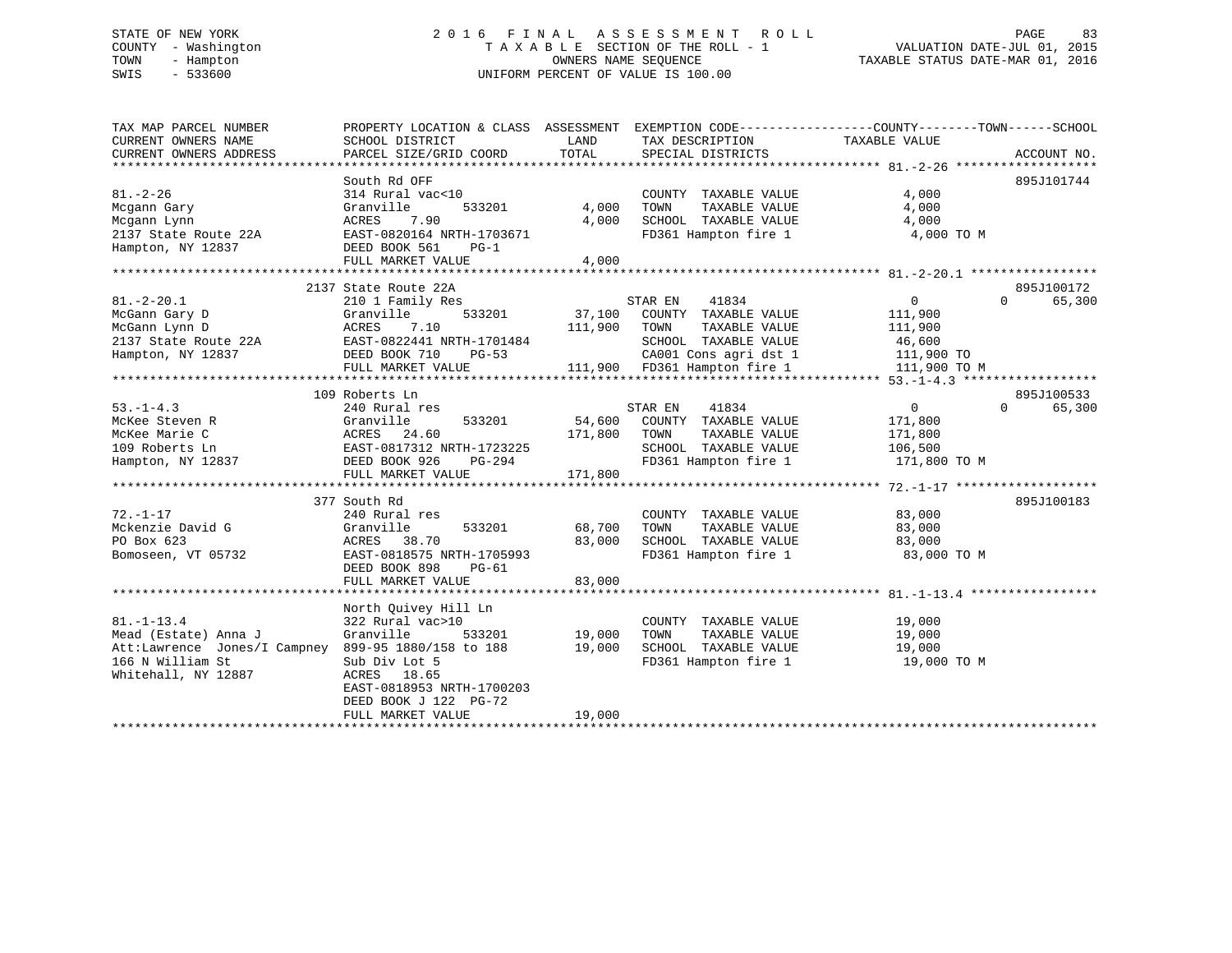# STATE OF NEW YORK 2 0 1 6 F I N A L A S S E S S M E N T R O L L PAGE 84 COUNTY - Washington T A X A B L E SECTION OF THE ROLL - 1 VALUATION DATE-JUL 01, 2015 TOWN - Hampton OWNERS NAME SEQUENCE TAXABLE STATUS DATE-MAR 01, 2016 SWIS - 533600 UNIFORM PERCENT OF VALUE IS 100.00

TAX MAP PARCEL NUMBER PROPERTY LOCATION & CLASS ASSESSMENT EXEMPTION CODE------------------COUNTY--------TOWN------SCHOOL

CURRENT OWNERS NAME SCHOOL DISTRICT LAND TAX DESCRIPTION TAXABLE VALUECURRENT OWNERS ADDRESS PARCEL SIZE/GRID COORD TOTAL SPECIAL DISTRICTS ACCOUNT NO. \*\*\*\*\*\*\*\*\*\*\*\*\*\*\*\*\*\*\*\*\*\*\*\*\*\*\*\*\*\*\*\*\*\*\*\*\*\*\*\*\*\*\*\*\*\*\*\*\*\*\*\*\*\*\*\*\*\*\*\*\*\*\*\*\*\*\*\*\*\*\*\*\*\*\*\*\*\*\*\*\*\*\*\*\*\*\*\*\*\*\*\*\*\*\*\*\*\*\*\*\*\*\* 81.-1-13.1 \*\*\*\*\*\*\*\*\*\*\*\*\*\*\*\*\* North Quivey Hill Ln 81.-1-13.1 322 Rural vac>10 COUNTY TAXABLE VALUE 19,000 Mead (Estate) Martin C Granville 533201 19,000 TOWN TAXABLE VALUE 19,000 Attn: Martin R & Jane Mead 1880/158 to188 19,000 SCHOOL TAXABLE VALUE 19,000 171 Jones Rd Sub Div Lot 2 FD361 Hampton fire 1 19,000 TO M Poultney, VT 05764 ACRES 18.65 EAST-0816939 NRTH-1699100 DEED BOOK J 122 PG-72FULL MARKET VALUE 19,000 \*\*\*\*\*\*\*\*\*\*\*\*\*\*\*\*\*\*\*\*\*\*\*\*\*\*\*\*\*\*\*\*\*\*\*\*\*\*\*\*\*\*\*\*\*\*\*\*\*\*\*\*\*\*\*\*\*\*\*\*\*\*\*\*\*\*\*\*\*\*\*\*\*\*\*\*\*\*\*\*\*\*\*\*\*\*\*\*\*\*\*\*\*\*\*\*\*\*\*\*\*\*\* 81.-1-13.2 \*\*\*\*\*\*\*\*\*\*\*\*\*\*\*\*\* 1002 North Quivey Hill Ln 81.-1-13.2 322 Rural vac>10 COUNTY TAXABLE VALUE 19,000 Mead Donald Granville 533201 19,000 TOWN TAXABLE VALUE 19,000 95 Beckwith Rd 1880/158 to 188 19,000 SCHOOL TAXABLE VALUE 19,000 Whitehall, NY 12887 Sub Div Lot 3 FD361 Hampton fire 1 19,000 TO M ACRES 18.65 EAST-0818951 NRTH-1699527 DEED BOOK 934 PG-301FULL MARKET VALUE 19,000 \*\*\*\*\*\*\*\*\*\*\*\*\*\*\*\*\*\*\*\*\*\*\*\*\*\*\*\*\*\*\*\*\*\*\*\*\*\*\*\*\*\*\*\*\*\*\*\*\*\*\*\*\*\*\*\*\*\*\*\*\*\*\*\*\*\*\*\*\*\*\*\*\*\*\*\*\*\*\*\*\*\*\*\*\*\*\*\*\*\*\*\*\*\*\*\*\*\*\*\*\*\*\* 81.-1-13.3 \*\*\*\*\*\*\*\*\*\*\*\*\*\*\*\*\* North Quivey Hill Ln 81.-1-13.3 322 Rural vac>10 COUNTY TAXABLE VALUE 19,000 Mead Donald Granville 533201 19,000 TOWN TAXABLE VALUE 19,000 95 Beckwith Rd 1880/158 to 188 19,000 SCHOOL TAXABLE VALUE 19,000 Whitehall, NY 12887 Sub Div Lot 4 Judg 122/7 FD361 Hampton fire 1 19,000 TO M FRNT 670.00 DPTH ACRES 18.65 EAST-0817507 NRTH-1699581 DEED BOOK 2163 PG-53FULL MARKET VALUE 19,000 \*\*\*\*\*\*\*\*\*\*\*\*\*\*\*\*\*\*\*\*\*\*\*\*\*\*\*\*\*\*\*\*\*\*\*\*\*\*\*\*\*\*\*\*\*\*\*\*\*\*\*\*\*\*\*\*\*\*\*\*\*\*\*\*\*\*\*\*\*\*\*\*\*\*\*\*\*\*\*\*\*\*\*\*\*\*\*\*\*\*\*\*\*\*\*\*\*\*\*\*\*\*\* 81.-1-13 \*\*\*\*\*\*\*\*\*\*\*\*\*\*\*\*\*\*\*North Quivey Hill Ln 895J100176 81.-1-13 322 Rural vac>10 COUNTY TAXABLE VALUE 19,000 Mead Donald E Granville 533201 19,000 TOWN TAXABLE VALUE 19,000 95 Beckwith Rd Sub Div Lot 1 19,000 SCHOOL TAXABLE VALUE 19,000 Whitehall, NY 12887 2168/185,2222/264 FD361 Hampton fire 1 39,000 TO M ACRES 18.65 EAST-0818368 NRTH-1698966 DEED BOOK 2222 PG-264FULL MARKET VALUE 19,000 \*\*\*\*\*\*\*\*\*\*\*\*\*\*\*\*\*\*\*\*\*\*\*\*\*\*\*\*\*\*\*\*\*\*\*\*\*\*\*\*\*\*\*\*\*\*\*\*\*\*\*\*\*\*\*\*\*\*\*\*\*\*\*\*\*\*\*\*\*\*\*\*\*\*\*\*\*\*\*\*\*\*\*\*\*\*\*\*\*\*\*\*\*\*\*\*\*\*\*\*\*\*\*\*\*\*\*\*\*\*\*\*\*\*\*\*\*\*\*\*\*\*\*\*\*\*\*\*\*\*\*\*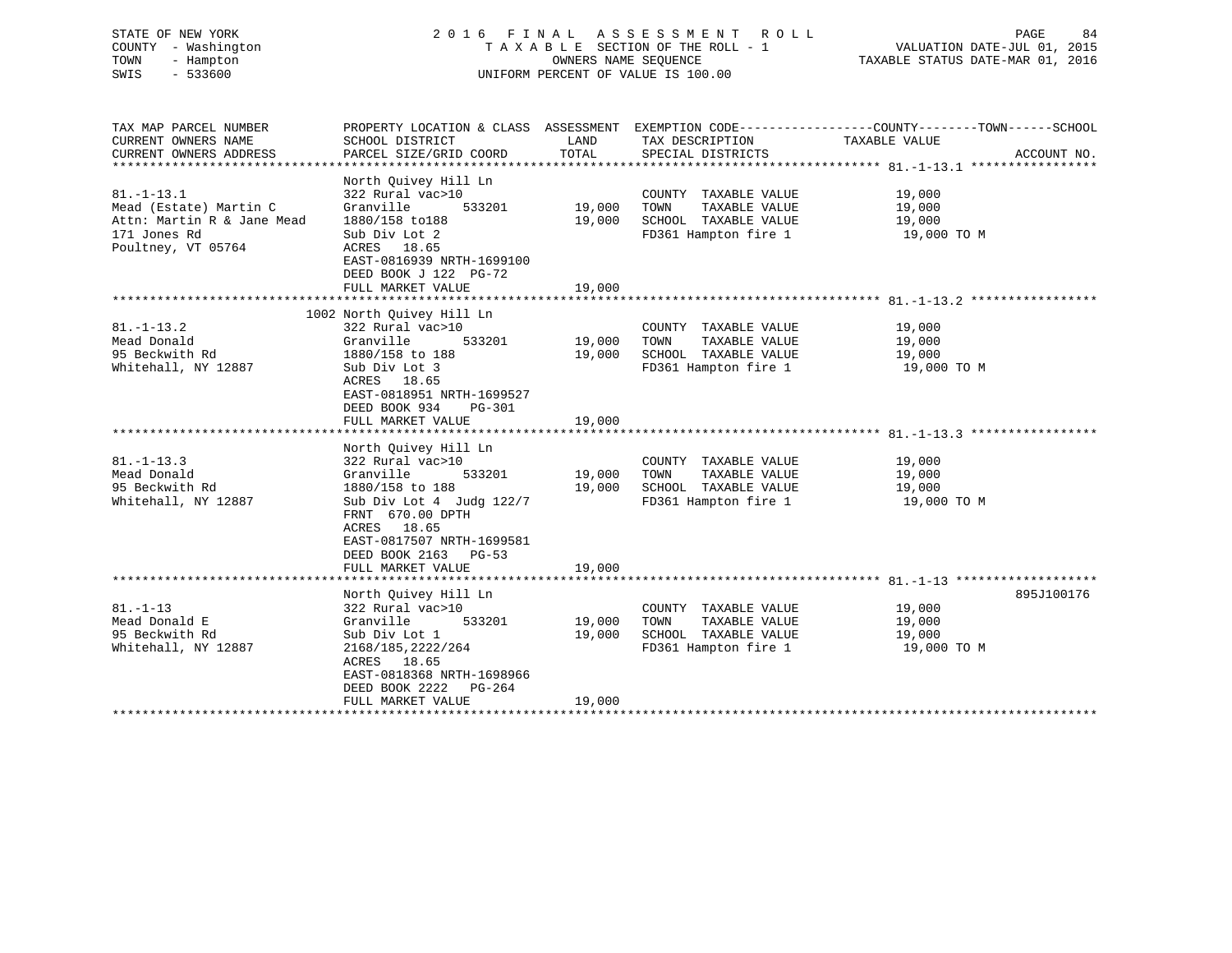# STATE OF NEW YORK 2 0 1 6 F I N A L A S S E S S M E N T R O L L PAGE 85 COUNTY - Washington T A X A B L E SECTION OF THE ROLL - 1 VALUATION DATE-JUL 01, 2015 TOWN - Hampton OWNERS NAME SEQUENCE TAXABLE STATUS DATE-MAR 01, 2016 SWIS - 533600 UNIFORM PERCENT OF VALUE IS 100.00

| TAX MAP PARCEL NUMBER<br>CURRENT OWNERS NAME<br>CURRENT OWNERS ADDRESS                      | PROPERTY LOCATION & CLASS ASSESSMENT EXEMPTION CODE---------------COUNTY-------TOWN------SCHOOL<br>SCHOOL DISTRICT<br>PARCEL SIZE/GRID COORD                                      | LAND<br>TOTAL              | TAX DESCRIPTION<br>SPECIAL DISTRICTS                                                                              | TAXABLE VALUE                                                   | ACCOUNT NO.                      |
|---------------------------------------------------------------------------------------------|-----------------------------------------------------------------------------------------------------------------------------------------------------------------------------------|----------------------------|-------------------------------------------------------------------------------------------------------------------|-----------------------------------------------------------------|----------------------------------|
|                                                                                             |                                                                                                                                                                                   |                            |                                                                                                                   |                                                                 |                                  |
| $63. - 1 - 10.5$<br>Mead Eric<br>2888 State Route 22A<br>Hampton, NY 12837                  | 2888 State Route 22A<br>210 1 Family Res<br>Granville<br>533201<br>FRNT 296.00 DPTH 183.00<br>EAST-0822459 NRTH-1718284<br>DEED BOOK 1872 PG-101                                  | 21,500<br>134,500          | STAR B<br>41854<br>COUNTY TAXABLE VALUE<br>TOWN<br>TAXABLE VALUE<br>SCHOOL TAXABLE VALUE<br>FD361 Hampton fire 1  | $\mathbf{0}$<br>134,500<br>134,500<br>104,500<br>134,500 TO M   | $\Omega$<br>30,000               |
|                                                                                             | FULL MARKET VALUE                                                                                                                                                                 | 134,500                    |                                                                                                                   |                                                                 |                                  |
|                                                                                             |                                                                                                                                                                                   |                            |                                                                                                                   |                                                                 |                                  |
| $72. - 2 - 26.2$<br>Mead Gary L<br>Mead Brenda<br>17 Perry Heights Way<br>Hampton, NY 12837 | 17 Perry Heights Way<br>270 Mfg housing<br>Granville<br>533201<br>1.05<br>ACRES<br>EAST-0822656 NRTH-1711900<br>DEED BOOK 544<br>PG-40<br>FULL MARKET VALUE                       | 22,200<br>44,500<br>44,500 | STAR B<br>41854<br>COUNTY TAXABLE VALUE<br>TOWN<br>TAXABLE VALUE<br>SCHOOL TAXABLE VALUE<br>FD361 Hampton fire 1  | $\overline{0}$<br>44,500<br>44,500<br>14,500<br>44,500 TO M     | 895J101722<br>$\Omega$<br>30,000 |
|                                                                                             |                                                                                                                                                                                   |                            |                                                                                                                   |                                                                 |                                  |
| $72. - 2 - 26$<br>Mead James W<br>Mead Linda C<br>2527 County Route 18<br>Hampton, NY 12837 | 2527 County Route 18<br>210 1 Family Res<br>533201<br>Granville<br>ACRES<br>1.20<br>EAST-0822711 NRTH-1711652<br>DEED BOOK 403<br>PG-631<br>FULL MARKET VALUE                     | 22,700<br>81,300<br>81,300 | STAR EN<br>41834<br>COUNTY TAXABLE VALUE<br>TAXABLE VALUE<br>TOWN<br>SCHOOL TAXABLE VALUE<br>FD361 Hampton fire 1 | $\overline{0}$<br>81,300<br>81,300<br>16,000<br>81,300 TO M     | 895J100177<br>$\Omega$<br>65,300 |
|                                                                                             |                                                                                                                                                                                   |                            |                                                                                                                   |                                                                 |                                  |
| $71.4 - 2 - 14$<br>Merritt Alfred T<br>Merritt Bonnie<br>PO Box 154<br>Hampton, NY 12837    | 1030 West Way<br>210 1 Family Res - WTRFNT<br>Granville<br>533201<br>LOT 4<br>$71. - 2 - 14$<br>FRNT 100.00 DPTH 212.00<br>EAST-0815822 NRTH-1707028<br>DEED BOOK 531<br>$PG-293$ | 27,100<br>192,700          | 41834<br>STAR EN<br>COUNTY TAXABLE VALUE<br>TOWN<br>TAXABLE VALUE<br>SCHOOL TAXABLE VALUE<br>FD361 Hampton fire 1 | $\overline{0}$<br>192,700<br>192,700<br>127,400<br>192,700 TO M | 895J100142<br>65,300<br>$\Omega$ |
|                                                                                             | FULL MARKET VALUE                                                                                                                                                                 | 192,700                    |                                                                                                                   |                                                                 |                                  |
|                                                                                             | 314 Hickey Rd                                                                                                                                                                     |                            |                                                                                                                   |                                                                 | 895J101767                       |
| $53. - 1 - 7.18$<br>Mestyan Hazel<br>44 Prospect St<br>Fair Haven, VT 05743                 | 210 1 Family Res<br>Granville<br>533201<br>2.60<br>ACRES<br>EAST-0815047 NRTH-1720787<br>DEED BOOK 2500 PG-309<br>FULL MARKET VALUE                                               | 27,200<br>64,200<br>64,200 | COUNTY TAXABLE VALUE<br>TOWN<br>TAXABLE VALUE<br>SCHOOL TAXABLE VALUE<br>FD361 Hampton fire 1                     | 64,200<br>64,200<br>64,200<br>64,200 TO M                       |                                  |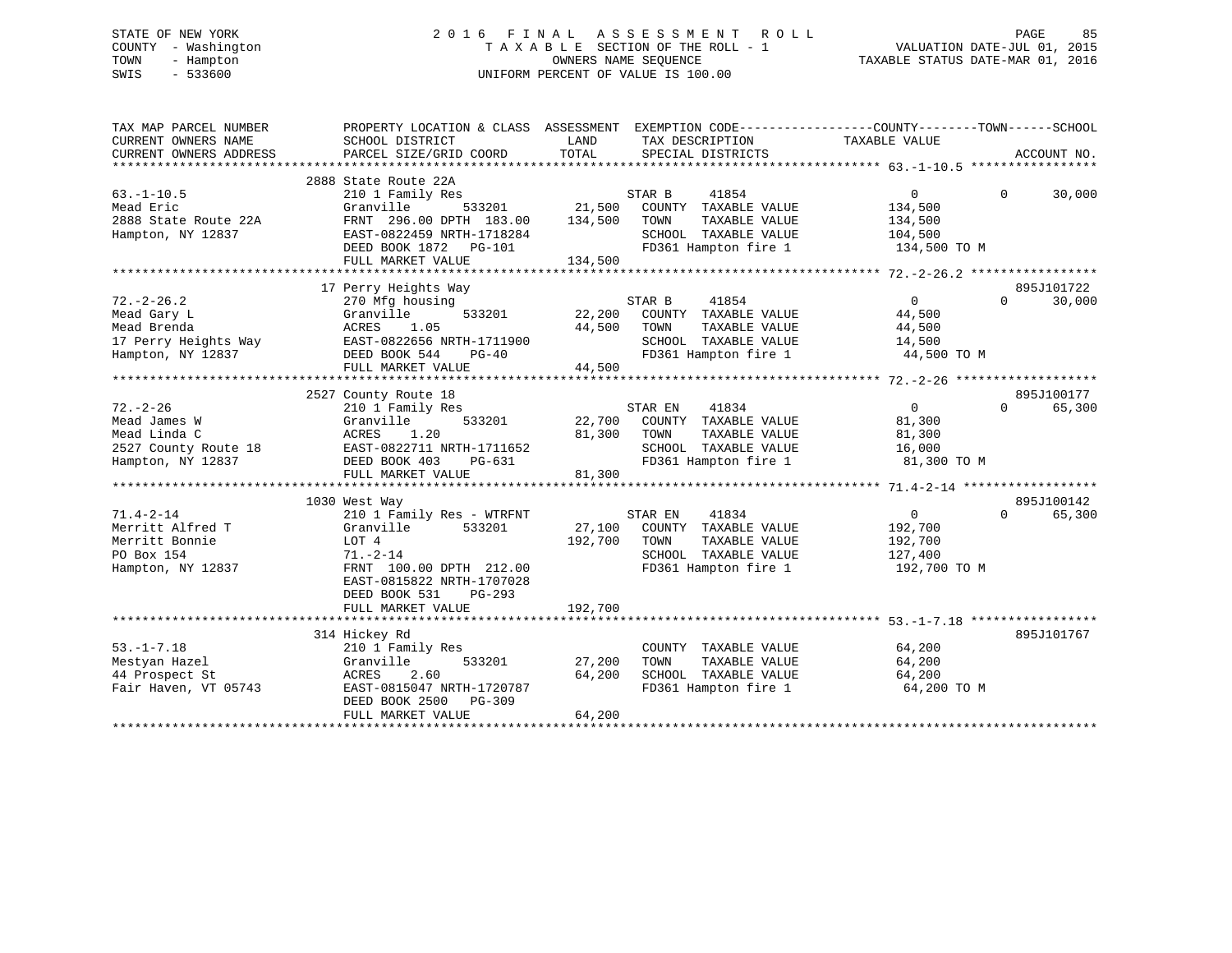# STATE OF NEW YORK 2 0 1 6 F I N A L A S S E S S M E N T R O L L PAGE 86 COUNTY - Washington T A X A B L E SECTION OF THE ROLL - 1 VALUATION DATE-JUL 01, 2015 TOWN - Hampton OWNERS NAME SEQUENCE TAXABLE STATUS DATE-MAR 01, 2016 SWIS - 533600 UNIFORM PERCENT OF VALUE IS 100.00

TAX MAP PARCEL NUMBER PROPERTY LOCATION & CLASS ASSESSMENT EXEMPTION CODE------------------COUNTY--------TOWN------SCHOOL CURRENT OWNERS NAME SCHOOL DISTRICT THE LAND TAX DESCRIPTION TAXABLE VALUE CURRENT OWNERS ADDRESS PARCEL SIZE/GRID COORD TOTAL SPECIAL DISTRICTS ACCOUNT NO. \*\*\*\*\*\*\*\*\*\*\*\*\*\*\*\*\*\*\*\*\*\*\*\*\*\*\*\*\*\*\*\*\*\*\*\*\*\*\*\*\*\*\*\*\*\*\*\*\*\*\*\*\*\*\*\*\*\*\*\*\*\*\*\*\*\*\*\*\*\*\*\*\*\*\*\*\*\*\*\*\*\*\*\*\*\*\*\*\*\*\*\*\*\*\*\*\*\*\*\*\*\*\* 62.-1-15.2 \*\*\*\*\*\*\*\*\*\*\*\*\*\*\*\*\* 36 Wicked Hollow Way 895J101770 62.-1-15.2 210 1 Family Res COUNTY TAXABLE VALUE 75,600 Mestyan Hazel Granville 533201 30,500 TOWN TAXABLE VALUE 75,600 44 Prospect St ACRES 3.61 75,600 SCHOOL TAXABLE VALUE 75,600 Fair Haven, VT 05743 EAST-0813824 NRTH-1720190 FD361 Hampton fire 1 75,600 TO M DEED BOOK 585 PG-132 FULL MARKET VALUE 75,600 \*\*\*\*\*\*\*\*\*\*\*\*\*\*\*\*\*\*\*\*\*\*\*\*\*\*\*\*\*\*\*\*\*\*\*\*\*\*\*\*\*\*\*\*\*\*\*\*\*\*\*\*\*\*\*\*\*\*\*\*\*\*\*\*\*\*\*\*\*\*\*\*\*\*\*\*\*\*\*\*\*\*\*\*\*\*\*\*\*\*\*\*\*\*\*\*\*\*\*\*\*\*\* 72.2-3-19 \*\*\*\*\*\*\*\*\*\*\*\*\*\*\*\*\*\* 2608 State Route 22A 895J10004472.2-3-19 210 1 Family Res COUNTY TAXABLE VALUE 45,900 Mestyan Hazel G Granville 533201 6,000 TOWN TAXABLE VALUE 45,900 44 Prospect St 72.-3-19 45,900 SCHOOL TAXABLE VALUE 45,900 Fair Haven, VT 05743 FRNT 192.00 DPTH 150.00 FD361 Hampton fire 1 45,900 TO M ACRES 0.13 EAST-0823301 NRTH-1711914 DEED BOOK 781 PG-133FULL MARKET VALUE 45,900 \*\*\*\*\*\*\*\*\*\*\*\*\*\*\*\*\*\*\*\*\*\*\*\*\*\*\*\*\*\*\*\*\*\*\*\*\*\*\*\*\*\*\*\*\*\*\*\*\*\*\*\*\*\*\*\*\*\*\*\*\*\*\*\*\*\*\*\*\*\*\*\*\*\*\*\*\*\*\*\*\*\*\*\*\*\*\*\*\*\*\*\*\*\*\*\*\*\*\*\*\*\*\* 53.-1-7.14 \*\*\*\*\*\*\*\*\*\*\*\*\*\*\*\*\* 292 Hickey Rd 895J100663 53.-1-7.14 270 Mfg housing STAR B 41854 0 0 30,000 Mestyan Steven J Granville 533201 26,900 COUNTY TAXABLE VALUE 103,900 Mestyan Melissa A 579/337 103,900 TOWN TAXABLE VALUE 103,900 292 Hickey Rd ACRES 2.50 SCHOOL TAXABLE VALUE 73,900 Hampton, NY 12837 EAST-0814922 NRTH-1720644 FD361 Hampton fire 1 103,900 TO M DEED BOOK 3099 PG-186 FULL MARKET VALUE 103,900 \*\*\*\*\*\*\*\*\*\*\*\*\*\*\*\*\*\*\*\*\*\*\*\*\*\*\*\*\*\*\*\*\*\*\*\*\*\*\*\*\*\*\*\*\*\*\*\*\*\*\*\*\*\*\*\*\*\*\*\*\*\*\*\*\*\*\*\*\*\*\*\*\*\*\*\*\*\*\*\*\*\*\*\*\*\*\*\*\*\*\*\*\*\*\*\*\*\*\*\*\*\*\* 38.-1-12.3 \*\*\*\*\*\*\*\*\*\*\*\*\*\*\*\*\* 52 Vladyka Woods Rd 895J100625 38.-1-12.3 240 Rural res COUNTY TAXABLE VALUE 106,600 Milardo Debra M Whitehall 535201 47,000 TOWN TAXABLE VALUE 106,600 ATT:Debra Sbardella ACRES 17.00 106,600 SCHOOL TAXABLE VALUE 106,600 13 Washington St EAST-0806654 NRTH-1738029 FD362 Hampton fire 2 106,600 TO M Fair Haven, VT 05743 DEED BOOK 490 PG-845 FULL MARKET VALUE 106,600 \*\*\*\*\*\*\*\*\*\*\*\*\*\*\*\*\*\*\*\*\*\*\*\*\*\*\*\*\*\*\*\*\*\*\*\*\*\*\*\*\*\*\*\*\*\*\*\*\*\*\*\*\*\*\*\*\*\*\*\*\*\*\*\*\*\*\*\*\*\*\*\*\*\*\*\*\*\*\*\*\*\*\*\*\*\*\*\*\*\*\*\*\*\*\*\*\*\*\*\*\*\*\* 80.-1-21 \*\*\*\*\*\*\*\*\*\*\*\*\*\*\*\*\*\*\* 64 Hampton Heights Way 895J100572 80.-1-21 260 Seasonal res COUNTY TAXABLE VALUE 53,400 Miller James C Granville 533201 35,000 TOWN TAXABLE VALUE 53,400 11547 County Road 239 Par 21 Lot 15 53,400 SCHOOL TAXABLE VALUE 53,400 Oxford, FL 34484 591/84 591/84 FD361 Hampton fire 1 53,400 TO M ACRES 5.02 EAST-0810308 NRTH-1701069 DEED BOOK 780 PG-331 FULL MARKET VALUE 53,400 \*\*\*\*\*\*\*\*\*\*\*\*\*\*\*\*\*\*\*\*\*\*\*\*\*\*\*\*\*\*\*\*\*\*\*\*\*\*\*\*\*\*\*\*\*\*\*\*\*\*\*\*\*\*\*\*\*\*\*\*\*\*\*\*\*\*\*\*\*\*\*\*\*\*\*\*\*\*\*\*\*\*\*\*\*\*\*\*\*\*\*\*\*\*\*\*\*\*\*\*\*\*\*\*\*\*\*\*\*\*\*\*\*\*\*\*\*\*\*\*\*\*\*\*\*\*\*\*\*\*\*\*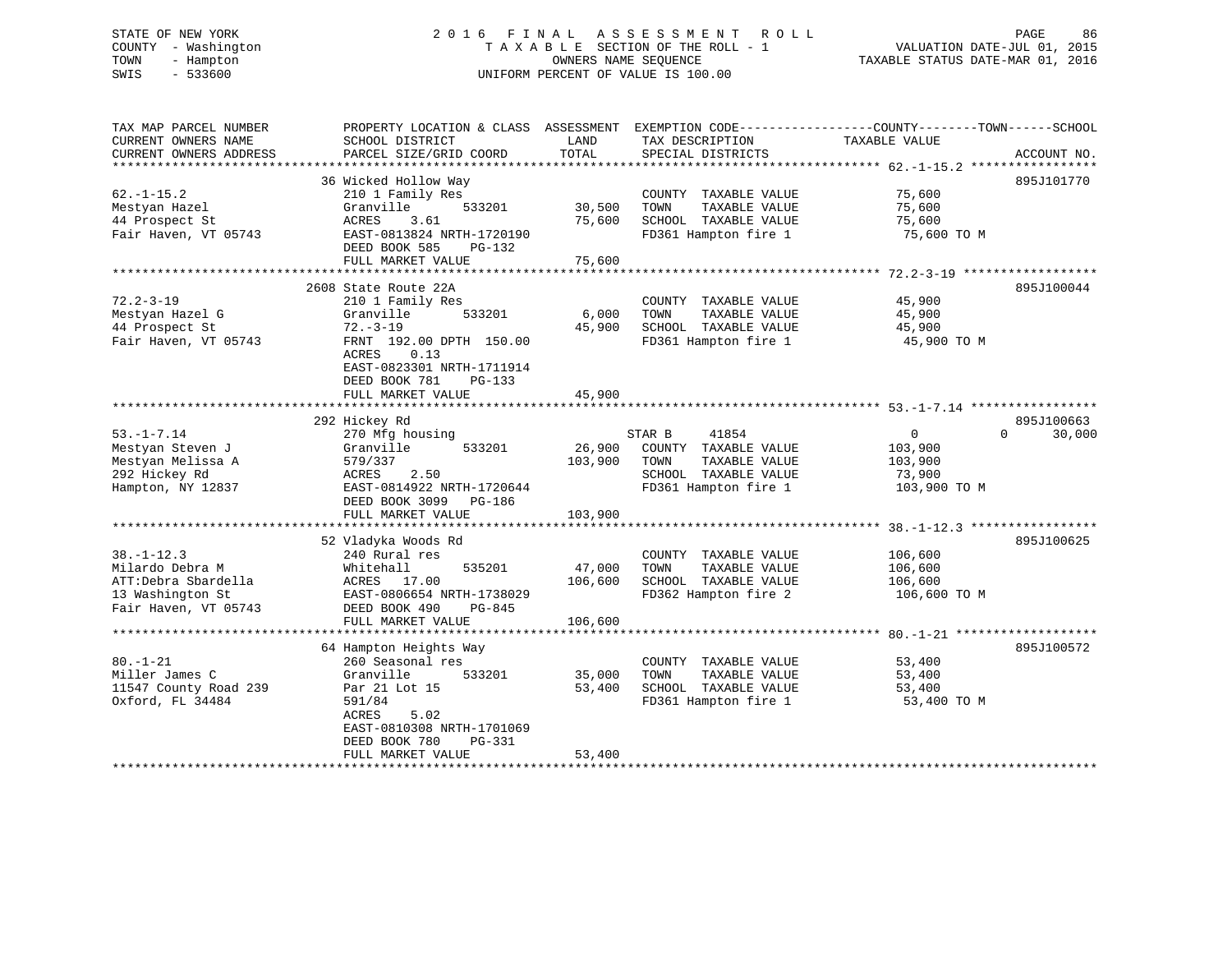# STATE OF NEW YORK 2 0 1 6 F I N A L A S S E S S M E N T R O L L PAGE 87 COUNTY - Washington T A X A B L E SECTION OF THE ROLL - 1 VALUATION DATE-JUL 01, 2015 TOWN - Hampton OWNERS NAME SEQUENCE TAXABLE STATUS DATE-MAR 01, 2016 SWIS - 533600 UNIFORM PERCENT OF VALUE IS 100.00

| TAX MAP PARCEL NUMBER<br>CURRENT OWNERS NAME<br>CURRENT OWNERS ADDRESS                                   | PROPERTY LOCATION & CLASS ASSESSMENT EXEMPTION CODE----------------COUNTY-------TOWN------SCHOOL<br>SCHOOL DISTRICT<br>PARCEL SIZE/GRID COORD                       | LAND<br>TOTAL     | TAX DESCRIPTION<br>SPECIAL DISTRICTS                                                                                           | TAXABLE VALUE                                                   | ACCOUNT NO.                    |
|----------------------------------------------------------------------------------------------------------|---------------------------------------------------------------------------------------------------------------------------------------------------------------------|-------------------|--------------------------------------------------------------------------------------------------------------------------------|-----------------------------------------------------------------|--------------------------------|
| ***********************                                                                                  |                                                                                                                                                                     |                   |                                                                                                                                |                                                                 |                                |
| $72. - 2 - 27$<br>Miller Nora J<br>2595 State Route 22A<br>Hampton, NY 12837                             | 2595 State Route 22A<br>210 1 Family Res<br>Granville<br>FRNT 190.00 DPTH 155.00<br>EAST-0822947 NRTH-1711746<br>DEED BOOK 866<br>PG-215<br>FULL MARKET VALUE       | 87,400<br>87,400  | DISAB-C/T 41931<br>533201 18,900 COUNTY TAXABLE VALUE<br>TOWN<br>TAXABLE VALUE<br>SCHOOL TAXABLE VALUE<br>FD361 Hampton fire 1 | 43,700<br>43,700<br>43,700<br>43,700<br>87,400<br>87,400 TO M   | 895J100039<br>$\Omega$         |
|                                                                                                          |                                                                                                                                                                     |                   |                                                                                                                                |                                                                 |                                |
| $72. - 1 - 20$<br>Miller Sarah<br>1286 E Main St<br>Poultney, VT 05764                                   | 2402 County Route 18<br>210 1 Family Res<br>533201<br>Granville<br>FRNT 85.00 DPTH 152.00<br>EAST-0820253 NRTH-1711042<br>DEED BOOK 3460 PG-168                     | 12,100<br>51,500  | COUNTY TAXABLE VALUE<br>TOWN<br>TAXABLE VALUE<br>SCHOOL TAXABLE VALUE<br>FD361 Hampton fire 1                                  | 51,500<br>51,500<br>51,500<br>51,500 TO M                       | 895J100258                     |
|                                                                                                          | FULL MARKET VALUE                                                                                                                                                   | 51,500            |                                                                                                                                |                                                                 |                                |
|                                                                                                          |                                                                                                                                                                     |                   |                                                                                                                                |                                                                 | 895J100540                     |
| $81. - 1 - 5.1$<br>Mladek Milena E ETAL<br>Mladek Jan C Etal<br>36 Canterbury Ln<br>Unionville, CT 06085 | 1158 North Quivey Hill Ln<br>240 Rural res<br>Granville<br>533201<br>464-1117 463-1120 &1123<br>ACRES 36.03<br>EAST-0819809 NRTH-1702786<br>DEED BOOK 864<br>PG-116 | 66,000<br>185,700 | STAR B<br>41854<br>COUNTY TAXABLE VALUE<br>TAXABLE VALUE<br>TOWN<br>SCHOOL TAXABLE VALUE<br>FD361 Hampton fire 1               | $\overline{0}$<br>185,700<br>185,700<br>155,700<br>185,700 TO M | $\Omega$<br>30,000             |
|                                                                                                          | FULL MARKET VALUE                                                                                                                                                   | 185,700           |                                                                                                                                |                                                                 |                                |
| $53. - 1 - 7.2$<br>Monica John<br>172-1 Woodbine By The Lake<br>Colchester, VT 05446                     | Hickey Rd<br>314 Rural vac<10<br>Granville<br>533201<br>5.71<br>ACRES<br>EAST-0814563 NRTH-1720898<br>DEED BOOK 3430 PG-10                                          | 27,000<br>27,000  | COUNTY TAXABLE VALUE<br>TOWN<br>TAXABLE VALUE<br>SCHOOL TAXABLE VALUE<br>FD361 Hampton fire 1                                  | 27,000<br>27,000<br>27,000<br>27,000 TO M                       | 895J100549                     |
|                                                                                                          | FULL MARKET VALUE                                                                                                                                                   | 27,000            |                                                                                                                                |                                                                 |                                |
| $81. - 1 - 48$                                                                                           | 152 South Rd<br>260 Seasonal res<br>Granville<br>533201                                                                                                             | 31,800            | STAR EN<br>41834<br>COUNTY TAXABLE VALUE                                                                                       | $\Omega$<br>68,200                                              | 895J100440<br>$\cap$<br>65,300 |
| Montgomery Ernest<br>152 South Rd<br>Hampton, NY 12837                                                   | ACRES<br>4.00<br>EAST-0816690 NRTH-1702747<br>DEED BOOK 505<br>PG-459<br>FULL MARKET VALUE                                                                          | 68,200<br>68,200  | TOWN<br>TAXABLE VALUE<br>SCHOOL TAXABLE VALUE<br>FD361 Hampton fire 1                                                          | 68,200<br>2,900<br>68,200 TO M                                  |                                |
|                                                                                                          | **************************                                                                                                                                          | ************      |                                                                                                                                | ************** 71.-1-14.6 *****************                     |                                |
| $71. - 1 - 14.6$<br>Mooney Paula<br>219 N Quaker Ln<br>West Hartford Conn, 06119                         | 333 Hills Pond Rd<br>260 Seasonal res - WTRFNT<br>Granville<br>533201<br>608/223<br>ACRES<br>7.82<br>EAST-0815056 NRTH-1709379<br>DEED BOOK 800<br>$PG-165$         | 34,700<br>230,700 | COUNTY TAXABLE VALUE<br>TOWN<br>TAXABLE VALUE<br>SCHOOL TAXABLE VALUE<br>FD361 Hampton fire 1                                  | 230,700<br>230,700<br>230,700<br>230,700 TO M                   | 895J100671                     |
|                                                                                                          | FULL MARKET VALUE                                                                                                                                                   | 230,700           |                                                                                                                                |                                                                 |                                |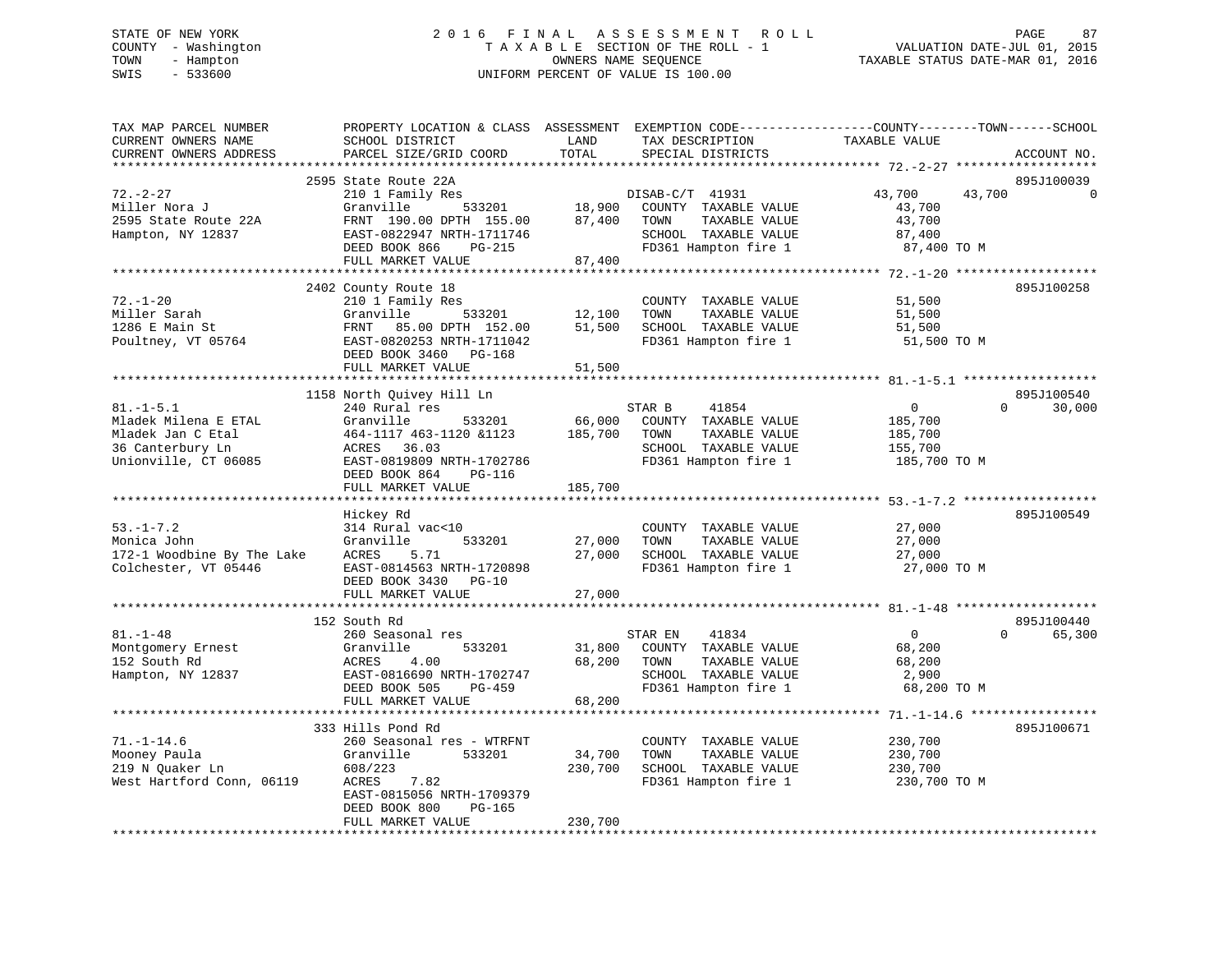# STATE OF NEW YORK 2 0 1 6 F I N A L A S S E S S M E N T R O L L PAGE 88 COUNTY - Washington T A X A B L E SECTION OF THE ROLL - 1 VALUATION DATE-JUL 01, 2015 TOWN - Hampton OWNERS NAME SEQUENCE TAXABLE STATUS DATE-MAR 01, 2016 SWIS - 533600 UNIFORM PERCENT OF VALUE IS 100.00

TAX MAP PARCEL NUMBER PROPERTY LOCATION & CLASS ASSESSMENT EXEMPTION CODE------------------COUNTY--------TOWN------SCHOOL CURRENT OWNERS NAME SCHOOL DISTRICT LAND TAX DESCRIPTION TAXABLE VALUE CURRENT OWNERS ADDRESS PARCEL SIZE/GRID COORD TOTAL SPECIAL DISTRICTS ACCOUNT NO. \*\*\*\*\*\*\*\*\*\*\*\*\*\*\*\*\*\*\*\*\*\*\*\*\*\*\*\*\*\*\*\*\*\*\*\*\*\*\*\*\*\*\*\*\*\*\*\*\*\*\*\*\*\*\*\*\*\*\*\*\*\*\*\*\*\*\*\*\*\*\*\*\*\*\*\*\*\*\*\*\*\*\*\*\*\*\*\*\*\*\*\*\*\*\*\*\*\*\*\*\*\*\* 71.-1-22 \*\*\*\*\*\*\*\*\*\*\*\*\*\*\*\*\*\*\* Hills Pond Rd OFF 895J10024171.-1-22 910 Priv forest COUNTY TAXABLE VALUE 20,200 Mooney Paula Granville 533201 20,200 TOWN TAXABLE VALUE 20,200 219 N Quaker Ln 50 Ad 20,200 SCHOOL TAXABLE VALUE 20,200 West Hartford, CT 06119 ACRES 44.90 FD361 Hampton fire 1 20,200 TO M EAST-0814333 NRTH-1708833 DEED BOOK 868 PG-83FULL MARKET VALUE 20,200 \*\*\*\*\*\*\*\*\*\*\*\*\*\*\*\*\*\*\*\*\*\*\*\*\*\*\*\*\*\*\*\*\*\*\*\*\*\*\*\*\*\*\*\*\*\*\*\*\*\*\*\*\*\*\*\*\*\*\*\*\*\*\*\*\*\*\*\*\*\*\*\*\*\*\*\*\*\*\*\*\*\*\*\*\*\*\*\*\*\*\*\*\*\*\*\*\*\*\*\*\*\*\* 71.-1-14.8 \*\*\*\*\*\*\*\*\*\*\*\*\*\*\*\*\* Hills Pond Rd OFF 895J10068571.-1-14.8 314 Rural vac<10 - WTRFNT COUNTY TAXABLE VALUE 28,400 Mooney Thomas C Granville 533201 28,400 TOWN TAXABLE VALUE 28,400 Mooney Paula A ACRES 1.01 28,400 SCHOOL TAXABLE VALUE 28,400 219 N Quaker Ln EAST-0815346 NRTH-1708768 FD361 Hampton fire 1 28,400 TO M West Hartford, CT 06119 DEED BOOK 2714 PG-248 FULL MARKET VALUE 28,400 \*\*\*\*\*\*\*\*\*\*\*\*\*\*\*\*\*\*\*\*\*\*\*\*\*\*\*\*\*\*\*\*\*\*\*\*\*\*\*\*\*\*\*\*\*\*\*\*\*\*\*\*\*\*\*\*\*\*\*\*\*\*\*\*\*\*\*\*\*\*\*\*\*\*\*\*\*\*\*\*\*\*\*\*\*\*\*\*\*\*\*\*\*\*\*\*\*\*\*\*\*\*\* 71.-1-14.33 \*\*\*\*\*\*\*\*\*\*\*\*\*\*\*\* 283 Hills Pond Rd 895J10177171.-1-14.33 210 1 Family Res - WTRFNT COUNTY TAXABLE VALUE 301,600 Moran Michael P Granville 533201 27,100 TOWN TAXABLE VALUE 301,600 Moran Leslie S ACRES 1.44 301,600 SCHOOL TAXABLE VALUE 301,600 210 Jay St EAST-0816092 NRTH-1708177 FD361 Hampton fire 1 301,600 TO M Albany, NY 12210 DEED BOOK 1803 PG-270 FULL MARKET VALUE 301,600 \*\*\*\*\*\*\*\*\*\*\*\*\*\*\*\*\*\*\*\*\*\*\*\*\*\*\*\*\*\*\*\*\*\*\*\*\*\*\*\*\*\*\*\*\*\*\*\*\*\*\*\*\*\*\*\*\*\*\*\*\*\*\*\*\*\*\*\*\*\*\*\*\*\*\*\*\*\*\*\*\*\*\*\*\*\*\*\*\*\*\*\*\*\*\*\*\*\*\*\*\*\*\* 72.-1-18.1 \*\*\*\*\*\*\*\*\*\*\*\*\*\*\*\*\* 437 South Rd 895J10177672.-1-18.1 210 1 Family Res STAR B 41854 0 0 30,000 Morehouse Debra J Granville 533201 30,200 COUNTY TAXABLE VALUE 99,600 437 South Rd ACRES 3.52 99,600 TOWN TAXABLE VALUE 99,600 Whitehall, NY 12887 EAST-0819574 NRTH-1707743 SCHOOL TAXABLE VALUE 69,600 DEED BOOK 824 PG-51 FD361 Hampton fire 1 99,600 TO M FULL MARKET VALUE 99,600 \*\*\*\*\*\*\*\*\*\*\*\*\*\*\*\*\*\*\*\*\*\*\*\*\*\*\*\*\*\*\*\*\*\*\*\*\*\*\*\*\*\*\*\*\*\*\*\*\*\*\*\*\*\*\*\*\*\*\*\*\*\*\*\*\*\*\*\*\*\*\*\*\*\*\*\*\*\*\*\*\*\*\*\*\*\*\*\*\*\*\*\*\*\*\*\*\*\*\*\*\*\*\* 45.-1-5.6 \*\*\*\*\*\*\*\*\*\*\*\*\*\*\*\*\*\* Carlton Rd 45.-1-5.6 314 Rural vac<10 COUNTY TAXABLE VALUE 6,500 Morrison Michael F Whitehall 535201 6,500 TOWN TAXABLE VALUE 6,500 Morrison Sharon R ACRES 1.04 6,500 SCHOOL TAXABLE VALUE 6,500 2017 Carlton Woods Way EAST-0804669 NRTH-1734419 FD362 Hampton fire 2 6,500 TO M Whitehall, NY 12887 DEED BOOK 2748 PG-159 FULL MARKET VALUE 6,500 \*\*\*\*\*\*\*\*\*\*\*\*\*\*\*\*\*\*\*\*\*\*\*\*\*\*\*\*\*\*\*\*\*\*\*\*\*\*\*\*\*\*\*\*\*\*\*\*\*\*\*\*\*\*\*\*\*\*\*\*\*\*\*\*\*\*\*\*\*\*\*\*\*\*\*\*\*\*\*\*\*\*\*\*\*\*\*\*\*\*\*\*\*\*\*\*\*\*\*\*\*\*\* 62.-1-30 \*\*\*\*\*\*\*\*\*\*\*\*\*\*\*\*\*\*\*895.T100614 12 Quiet Way 895J100614 62.-1-30 322 Rural vac>10 COUNTY TAXABLE VALUE 17,000 Morse Steven Granville 533201 17,000 TOWN TAXABLE VALUE 17,000 Morse Norma ACRES 12.80 17,000 SCHOOL TAXABLE VALUE 17,000 171 Hickey Rd EAST-0812957 NRTH-1716732 FD361 Hampton fire 1 17,000 TO M Hampton, NY 12837 DEED BOOK 3476 PG-331 FULL MARKET VALUE 17,000 \*\*\*\*\*\*\*\*\*\*\*\*\*\*\*\*\*\*\*\*\*\*\*\*\*\*\*\*\*\*\*\*\*\*\*\*\*\*\*\*\*\*\*\*\*\*\*\*\*\*\*\*\*\*\*\*\*\*\*\*\*\*\*\*\*\*\*\*\*\*\*\*\*\*\*\*\*\*\*\*\*\*\*\*\*\*\*\*\*\*\*\*\*\*\*\*\*\*\*\*\*\*\*\*\*\*\*\*\*\*\*\*\*\*\*\*\*\*\*\*\*\*\*\*\*\*\*\*\*\*\*\*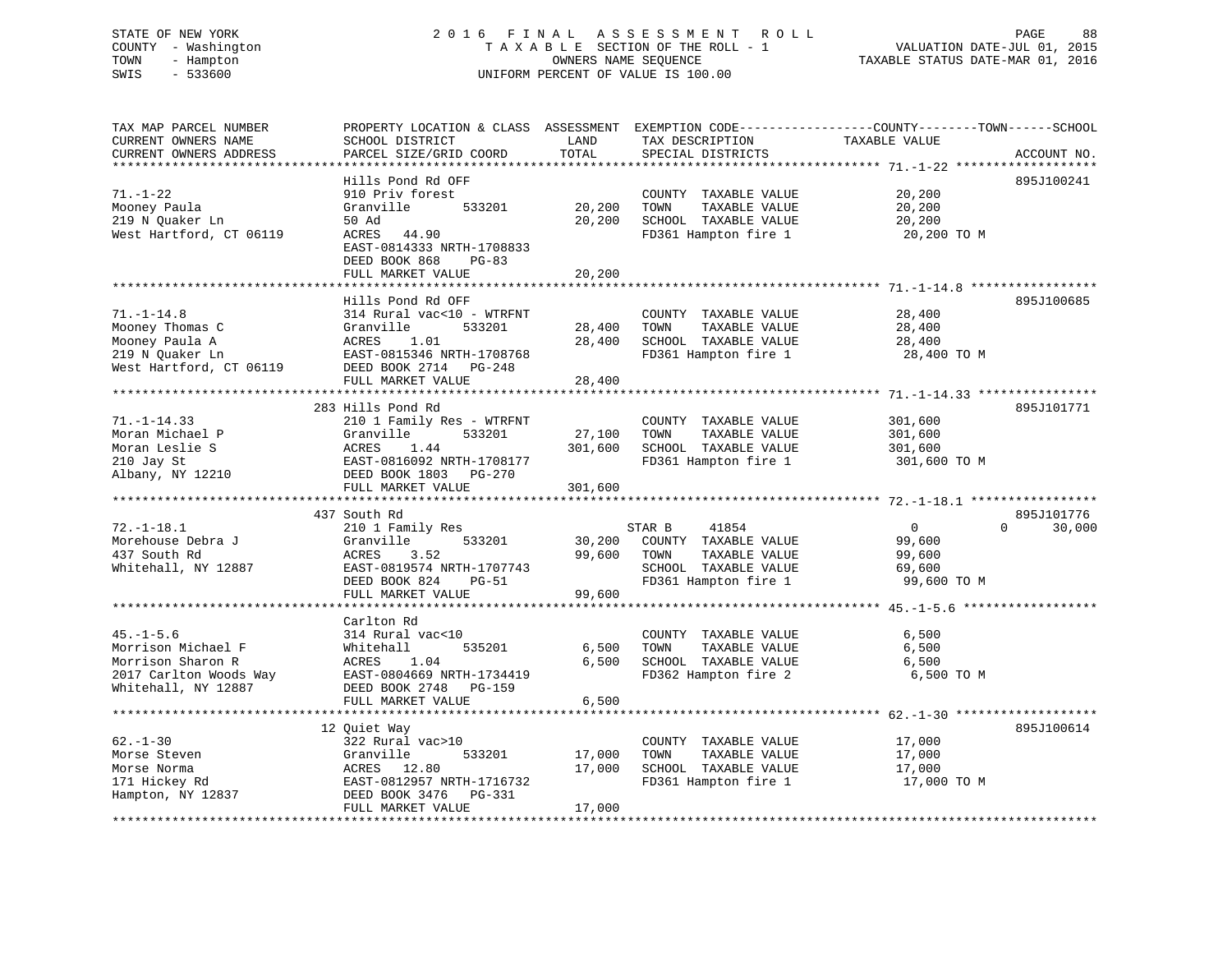# STATE OF NEW YORK 2 0 1 6 F I N A L A S S E S S M E N T R O L L PAGE 89 COUNTY - Washington T A X A B L E SECTION OF THE ROLL - 1 VALUATION DATE-JUL 01, 2015 TOWN - Hampton OWNERS NAME SEQUENCE TAXABLE STATUS DATE-MAR 01, 2016 SWIS - 533600 UNIFORM PERCENT OF VALUE IS 100.00

| TAX MAP PARCEL NUMBER             | PROPERTY LOCATION & CLASS ASSESSMENT       |                                  | EXEMPTION CODE-----------------COUNTY-------TOWN------SCHOOL  |
|-----------------------------------|--------------------------------------------|----------------------------------|---------------------------------------------------------------|
| CURRENT OWNERS NAME               | SCHOOL DISTRICT                            | LAND<br>TAX DESCRIPTION          | TAXABLE VALUE                                                 |
| CURRENT OWNERS ADDRESS            | PARCEL SIZE/GRID COORD                     | TOTAL<br>SPECIAL DISTRICTS       | ACCOUNT NO.                                                   |
| *******************               |                                            |                                  |                                                               |
|                                   | 171 Hickey Rd                              |                                  | 895J100711                                                    |
| $62. - 1 - 32.2$                  | 280 Res Multiple                           | STAR B<br>41854                  | $\mathbf 0$<br>$\Omega$<br>30,000                             |
| Morse Steven J                    | Granville<br>533201                        | 35,000<br>COUNTY TAXABLE VALUE   | 154,300                                                       |
| Morse Norma H                     | ACRES<br>5.04                              | 154,300<br>TAXABLE VALUE<br>TOWN | 154,300                                                       |
| 171 Hickey Rd                     | EAST-0813639 NRTH-1717991                  | SCHOOL TAXABLE VALUE             | 124,300                                                       |
| Hampton, NY 12837                 | DEED BOOK 576<br>PG-88                     | FD361 Hampton fire 1             | 154,300 TO M                                                  |
|                                   | FULL MARKET VALUE                          | 154,300                          |                                                               |
|                                   |                                            |                                  |                                                               |
|                                   | 1145 East Way                              |                                  | 895J100244                                                    |
| $71.4 - 3 - 7$                    | 260 Seasonal res - WTRFNT                  | COUNTY TAXABLE VALUE             | 119,800                                                       |
| Mulholland Daniel                 | Granville<br>533201                        | 27,000<br>TAXABLE VALUE<br>TOWN  | 119,800                                                       |
| Mulholland Susan                  | $71. - 3 - 7$                              | 119,800<br>SCHOOL TAXABLE VALUE  | 119,800                                                       |
| 10 Davis St                       | FRNT 100.00 DPTH 100.00                    | FD361 Hampton fire 1             | 119,800 TO M                                                  |
| Whitehall, NY 12887               | EAST-0815751 NRTH-1708204                  |                                  |                                                               |
|                                   | DEED BOOK 838<br>PG-262                    |                                  |                                                               |
|                                   | FULL MARKET VALUE                          | 119,800                          |                                                               |
|                                   | *********************                      | *********                        |                                                               |
|                                   | 2164 County Route 18                       |                                  | 895J100134                                                    |
| $62. - 1 - 26.1$                  | 240 Rural res                              | COUNTY TAXABLE VALUE             | 199,500                                                       |
| Murello Ann Marie                 | Granville<br>533201                        | 60,200<br>TOWN<br>TAXABLE VALUE  | 199,500                                                       |
| 2210 Bruynswick Rd                | Filed Survey #12140                        | 199,500<br>SCHOOL TAXABLE VALUE  | 199,500                                                       |
| Wallkill, NY 12589                | FRNT 695.00 DPTH                           | FD361 Hampton fire 1             | 199,500 TO M                                                  |
|                                   | 25.34<br>ACRES                             |                                  |                                                               |
|                                   | EAST-0815811 NRTH-1712746                  |                                  |                                                               |
|                                   | DEED BOOK 3623<br><b>PG-201</b>            |                                  |                                                               |
|                                   | FULL MARKET VALUE<br>********************* | 199,500<br>*********             |                                                               |
|                                   |                                            |                                  | 895J100184                                                    |
| $72. - 1 - 14$                    | 448 South Rd                               |                                  | 8,385<br>0                                                    |
|                                   | 210 1 Family Res<br>533201                 | VET WAR CT 41121                 | 8,385<br>$\mathbf 0$<br>$\Omega$                              |
| Murray Richard                    | Granville                                  | 25,300 AGED-CO<br>41802          | 23,758                                                        |
| 448 South Rd                      | ACRES<br>2.00                              | 55,900 AGED-TOWN 41803           | $\mathbf{0}$<br>21,382<br>$\mathbf 0$<br>$\Omega$<br>$\Omega$ |
| Whitehall, NY 12887               | EAST-0820198 NRTH-1707873                  | AGED-SCH<br>41804                | 8,385                                                         |
|                                   | DEED BOOK 455<br>PG-994                    | 41834<br>STAR EN                 | $\overline{0}$<br>$\Omega$<br>47,515                          |
|                                   | FULL MARKET VALUE                          | 55,900<br>COUNTY TAXABLE VALUE   | 23,757                                                        |
|                                   |                                            | TAXABLE VALUE<br>TOWN            | 26,133                                                        |
|                                   |                                            | SCHOOL TAXABLE VALUE             | $\mathbf 0$                                                   |
|                                   | *********************************          | FD361 Hampton fire 1             | 55,900 TO M<br>*************************** 72.2-3-1           |
|                                   | 12 Greenfield Ln                           |                                  | 895J100169                                                    |
| $72.2 - 3 - 1$                    | 312 Vac w/imprv                            | COUNTY TAXABLE VALUE             | 29,800                                                        |
| Myers John                        | Granville<br>533201                        | TAXABLE VALUE<br>28,700<br>TOWN  | 29,800                                                        |
|                                   |                                            | SCHOOL TAXABLE VALUE             |                                                               |
| Myers Justina<br>12 Greenfield Ln | 738/160 Hwy Approp                         | 29,800<br>FD361 Hampton fire 1   | 29,800                                                        |
|                                   | 720/22-23 Hwy Approp                       |                                  | 29,800 TO M                                                   |
| Hampton, NY 12837                 | $72. - 3 - 1$                              |                                  |                                                               |
|                                   | ACRES<br>3.07                              |                                  |                                                               |
|                                   | EAST-0823986 NRTH-1712407                  |                                  |                                                               |
|                                   | DEED BOOK 1849<br>PG-235                   |                                  |                                                               |
|                                   | FULL MARKET VALUE                          | 29,800                           |                                                               |
|                                   |                                            |                                  |                                                               |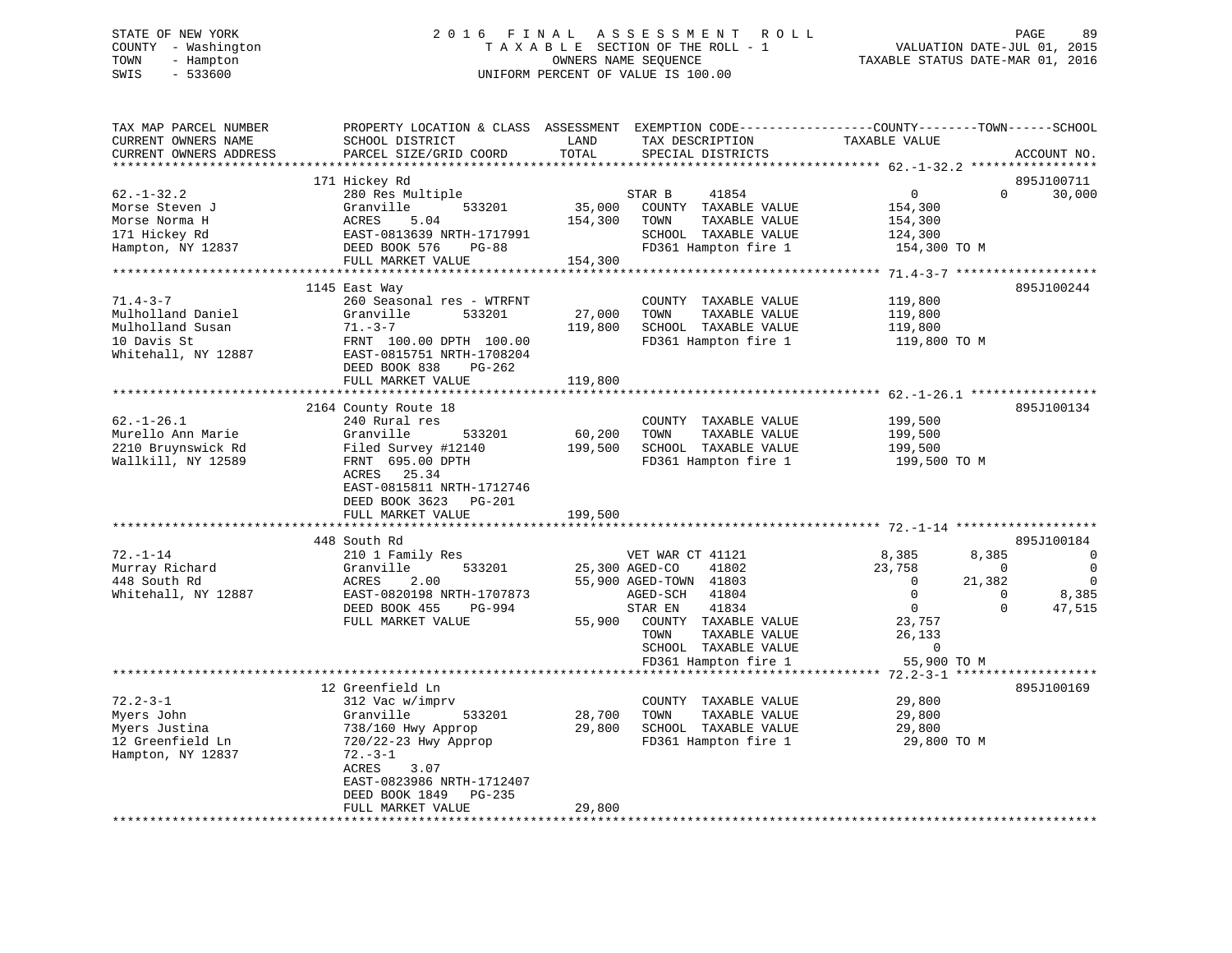# STATE OF NEW YORK 2 0 1 6 F I N A L A S S E S S M E N T R O L L PAGE 90 COUNTY - Washington T A X A B L E SECTION OF THE ROLL - 1 VALUATION DATE-JUL 01, 2015 TOWN - Hampton OWNERS NAME SEQUENCE TAXABLE STATUS DATE-MAR 01, 2016 SWIS - 533600 UNIFORM PERCENT OF VALUE IS 100.00

| TAX MAP PARCEL NUMBER<br>CURRENT OWNERS NAME<br>CURRENT OWNERS ADDRESS | PROPERTY LOCATION & CLASS ASSESSMENT EXEMPTION CODE----------------COUNTY-------TOWN-----SCHOOL<br>SCHOOL DISTRICT<br>PARCEL SIZE/GRID COORD | LAND<br>TOTAL | TAX DESCRIPTION<br>SPECIAL DISTRICTS | TAXABLE VALUE  | ACCOUNT NO.        |
|------------------------------------------------------------------------|----------------------------------------------------------------------------------------------------------------------------------------------|---------------|--------------------------------------|----------------|--------------------|
|                                                                        |                                                                                                                                              |               |                                      |                |                    |
|                                                                        | 147 Vladyka Woods Rd                                                                                                                         |               |                                      |                | 895J101765         |
| $38. - 1 - 20.1$                                                       | 210 1 Family Res                                                                                                                             |               | COUNTY TAXABLE VALUE                 | 143,800        |                    |
| Needham Johanna                                                        | 535201<br>Whitehall                                                                                                                          | 22,000        | TAXABLE VALUE<br>TOWN                | 143,800        |                    |
| Lawrence Peter                                                         | 1.00<br>ACRES                                                                                                                                | 143,800       | SCHOOL TAXABLE VALUE                 | 143,800        |                    |
| ATT: Johanna Genier                                                    | EAST-0806678 NRTH-1740513                                                                                                                    |               | FD362 Hampton fire 2                 | 143,800 TO M   |                    |
|                                                                        | DEED BOOK 732<br>PG-331                                                                                                                      |               |                                      |                |                    |
| ATT: Johanna -<br>147 Vladyka Woods Rd<br>Internall NY 12887           | FULL MARKET VALUE                                                                                                                            | 143,800       |                                      |                |                    |
|                                                                        |                                                                                                                                              |               |                                      |                |                    |
|                                                                        | 100 Camp Way                                                                                                                                 |               |                                      |                | 895J100085         |
| $53. - 1 - 15$                                                         | 314 Rural vac<10                                                                                                                             |               | COUNTY TAXABLE VALUE                 | 31,900         |                    |
| Nikas William L                                                        | Whitehall<br>535201                                                                                                                          | 21,600        | TAXABLE VALUE<br>TOWN                | 31,900         |                    |
| Barber John M                                                          | ACRES 47.60                                                                                                                                  | 31,900        | SCHOOL TAXABLE VALUE                 | 31,900         |                    |
| PO Box 267                                                             | EAST-0809912 NRTH-1723705                                                                                                                    |               | FD361 Hampton fire 1                 | 30,943 TO M    |                    |
| Hudson Falls, NY 12839                                                 | DEED BOOK 771<br>PG-152                                                                                                                      |               | FD362 Hampton fire 2                 | 957 TO M       |                    |
|                                                                        | FULL MARKET VALUE                                                                                                                            | 31,900        |                                      |                |                    |
|                                                                        |                                                                                                                                              |               |                                      |                |                    |
|                                                                        | LOT 9 Taylor Pat                                                                                                                             |               |                                      |                | 895J100050         |
| $53. - 1 - 16$                                                         | 910 Priv forest                                                                                                                              |               | COUNTY TAXABLE VALUE                 | 19,100         |                    |
| Nikas William L                                                        | Granville<br>533201                                                                                                                          | 19,100        | TAXABLE VALUE<br>TOWN                | 19,100         |                    |
| Barber John M                                                          | 50 Ad                                                                                                                                        | 19,100        | SCHOOL TAXABLE VALUE                 | 19,100         |                    |
| 116 Oak St                                                             | 42.50<br>ACRES                                                                                                                               |               | FD361 Hampton fire 1 19,100 TO M     |                |                    |
| PO Box 267                                                             | EAST-0812903 NRTH-1724375                                                                                                                    |               |                                      |                |                    |
| Hudson Falls, NY 12839                                                 | DEED BOOK 557<br>PG-212                                                                                                                      |               |                                      |                |                    |
|                                                                        | FULL MARKET VALUE                                                                                                                            | 19,100        |                                      |                |                    |
|                                                                        |                                                                                                                                              |               |                                      |                |                    |
|                                                                        | 2621 State Route 22A                                                                                                                         |               |                                      |                | 895J100273         |
| $72. - 2 - 31$                                                         | 210 1 Family Res                                                                                                                             |               | STAR B<br>41854                      | $\overline{0}$ | 30,000<br>$\Omega$ |
| Noble John A                                                           | 533201<br>Granville                                                                                                                          |               | 22,900 COUNTY TAXABLE VALUE          | 75,600         |                    |
| Noble Karen S                                                          | FRNT 260.00 DPTH 215.00                                                                                                                      | 75,600        | TAXABLE VALUE<br>TOWN                | 75,600         |                    |
| 2621 State Route 22A                                                   | EAST-0823275 NRTH-1712275                                                                                                                    |               | SCHOOL TAXABLE VALUE                 | 45,600         |                    |
| Hampton, NY 12837                                                      | DEED BOOK 871<br>PG-276                                                                                                                      |               | FD361 Hampton fire 1                 | 75,600 TO M    |                    |
|                                                                        | FULL MARKET VALUE                                                                                                                            | 75,600        |                                      |                |                    |
|                                                                        |                                                                                                                                              |               |                                      |                |                    |
|                                                                        | County Route 20 OFF                                                                                                                          |               |                                      |                | 895J100058         |
| $72. - 2 - 12$                                                         | 322 Rural vac>10                                                                                                                             |               | COUNTY TAXABLE VALUE                 | 8,500          |                    |
| Noble Thomas G                                                         | Granville<br>533201                                                                                                                          | 8,500         | TAXABLE VALUE<br>TOWN                | 8,500          |                    |
| Rose Nancy C                                                           | 2675/53                                                                                                                                      | 8,500         | SCHOOL TAXABLE VALUE                 | 8,500          |                    |
| c/o Nancy Noble                                                        | ACRES 18.50                                                                                                                                  |               | FD361 Hampton fire 1                 | 8,500 TO M     |                    |
| 970 Granville St                                                       | EAST-0824209 NRTH-1707030                                                                                                                    |               |                                      |                |                    |
| Poultney, VT 05764                                                     | DEED BOOK 2812<br>PG-12<br>FULL MARKET VALUE                                                                                                 | 8,500         |                                      |                |                    |
|                                                                        |                                                                                                                                              |               |                                      |                |                    |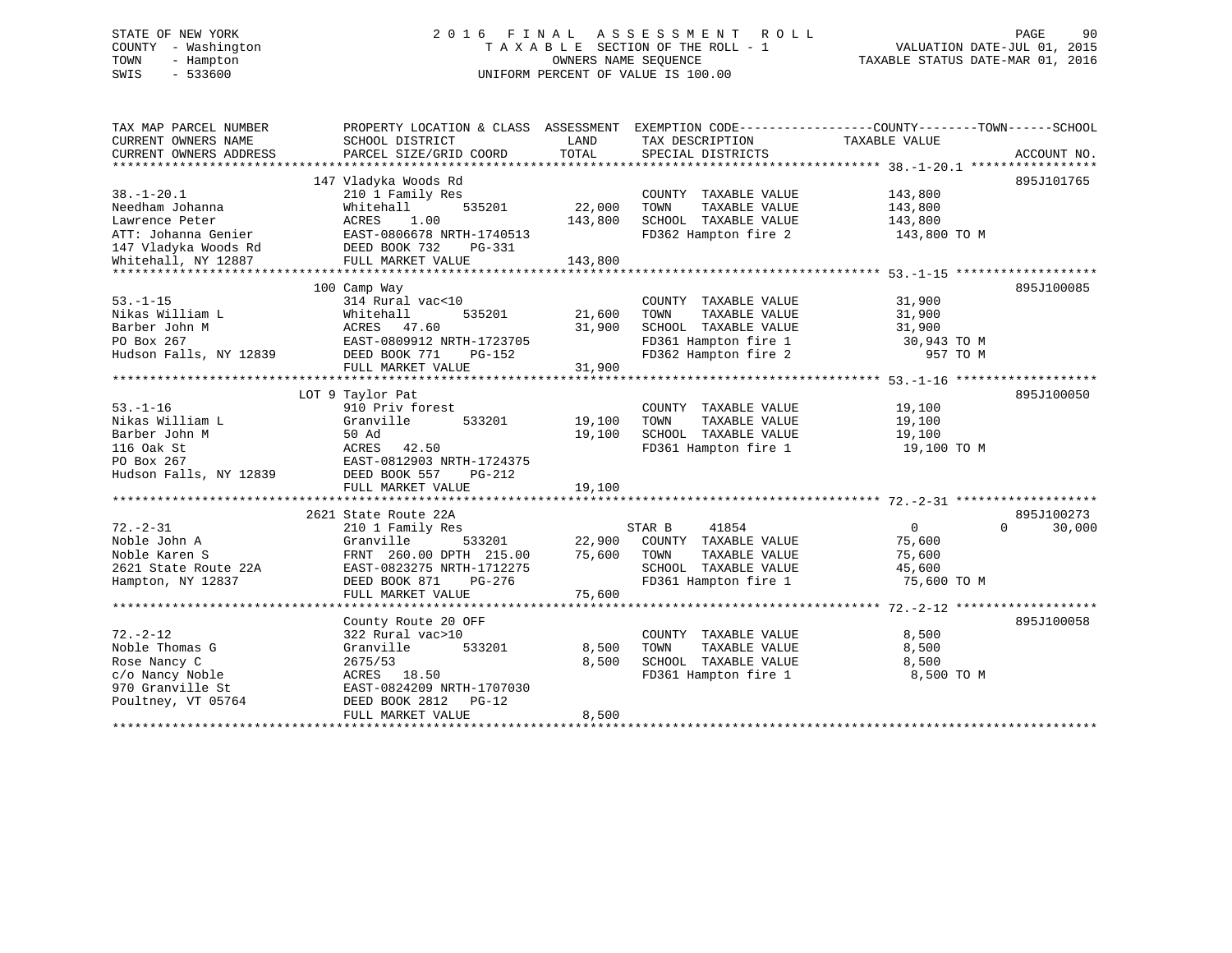# STATE OF NEW YORK 2 0 1 6 F I N A L A S S E S S M E N T R O L L PAGE 91 COUNTY - Washington T A X A B L E SECTION OF THE ROLL - 1 VALUATION DATE-JUL 01, 2015 TOWN - Hampton OWNERS NAME SEQUENCE TAXABLE STATUS DATE-MAR 01, 2016 SWIS - 533600 UNIFORM PERCENT OF VALUE IS 100.00

| TAX MAP PARCEL NUMBER                         | PROPERTY LOCATION & CLASS ASSESSMENT      |                | EXEMPTION CODE-----------------COUNTY-------TOWN------SCHOOL |                |                    |          |
|-----------------------------------------------|-------------------------------------------|----------------|--------------------------------------------------------------|----------------|--------------------|----------|
| CURRENT OWNERS NAME<br>CURRENT OWNERS ADDRESS | SCHOOL DISTRICT<br>PARCEL SIZE/GRID COORD | LAND<br>TOTAL  | TAX DESCRIPTION<br>SPECIAL DISTRICTS                         | TAXABLE VALUE  | ACCOUNT NO.        |          |
|                                               |                                           |                |                                                              |                |                    |          |
|                                               | 33 Dailey Way                             |                |                                                              |                | 895J100422         |          |
| $72. - 1 - 5$                                 | 210 1 Family Res                          |                | VET WAR CT 41121                                             | 21,120         | 21,120             | $\Omega$ |
| OBrien David K                                | Granville<br>533201                       | 34,800 STAR EN | 41834                                                        | $\Omega$       | 65,300<br>$\Omega$ |          |
| OBrien Barbara S                              | ACRES<br>4.94                             | 140,800        | COUNTY TAXABLE VALUE                                         | 119,680        |                    |          |
| 33 Dailey Way                                 | EAST-0822029 NRTH-1711367                 |                | TAXABLE VALUE<br>TOWN                                        | 119,680        |                    |          |
| Hampton, NY 12837                             | DEED BOOK 2282<br>PG-329                  |                | SCHOOL TAXABLE VALUE                                         | 75,500         |                    |          |
|                                               | FULL MARKET VALUE                         |                | SCHOOL TAXABLE VALUE<br>140,800 FD361 Hampton fire 1         | 140,800 TO M   |                    |          |
|                                               |                                           |                |                                                              |                |                    |          |
|                                               | 23 Perry Heights Way                      |                |                                                              |                | 895J101779         |          |
| $72. - 2 - 42$                                | 240 Rural res                             |                | STAR B<br>41854                                              | $\overline{0}$ | $\Omega$<br>30,000 |          |
| Obrien Thomas W                               | 533201<br>Granville                       | 70,300         | COUNTY TAXABLE VALUE                                         | 305,100        |                    |          |
| Obrien Michelle L                             | ACRES 37.07                               | 305,100        | TOWN<br>TAXABLE VALUE                                        | 305,100        |                    |          |
| PO Box 174                                    | EAST-0821898 NRTH-1712919                 |                | SCHOOL TAXABLE VALUE                                         | 275,100        |                    |          |
| Hampton, NY 12837                             | DEED BOOK 2069 PG-150                     |                | CA001 Cons agri dst 1                                        | 305,100 TO     |                    |          |
|                                               | FULL MARKET VALUE                         |                | 305,100 FD361 Hampton fire 1                                 | 305,100 TO M   |                    |          |
|                                               |                                           |                |                                                              |                |                    |          |
|                                               | 41 Hampton Heights Way                    |                |                                                              |                | 895J100666         |          |
| $80. - 1 - 19$                                | 260 Seasonal res                          |                | COUNTY TAXABLE VALUE                                         | 105,800        |                    |          |
| Osterhoudt Ralph Jr                           | 533201<br>Granville                       | 35,800         | TAXABLE VALUE<br>TOWN                                        | 105,800        |                    |          |
| Osterhoudt Susan R                            | LOT 13                                    | 105,800        | SCHOOL TAXABLE VALUE 105,800                                 |                |                    |          |
| 47 North Cross Rd                             | ACRES<br>5.78                             |                | FD361 Hampton fire 1                                         | 105,800 TO M   |                    |          |
| Staatsburg, NY 12580                          | EAST-0810911 NRTH-1701676                 |                |                                                              |                |                    |          |
|                                               | DEED BOOK 797<br><b>PG-91</b>             |                |                                                              |                |                    |          |
|                                               | FULL MARKET VALUE                         | 105,800        |                                                              |                |                    |          |
|                                               | 2887 State Route 22A                      |                |                                                              |                | 895J100192         |          |
| $63 - 1 - 4$                                  | 210 1 Family Res                          |                | 41854<br>STAR B                                              | $\overline{0}$ | 30,000<br>$\Omega$ |          |
| Panoushek James M                             | 533201<br>Granville                       |                | 34,400 COUNTY TAXABLE VALUE                                  | 194,000        |                    |          |
| Panoushek Stacey M                            | ACRES<br>4.80                             | 194,000        | TOWN<br>TAXABLE VALUE                                        | 194,000        |                    |          |
| 2887 State Route 22A                          | EAST-0821902 NRTH-1718648                 |                | SCHOOL TAXABLE VALUE                                         | 164,000        |                    |          |
| Hampton, NY 12837                             | DEED BOOK 837<br>PG-164                   |                | FD361 Hampton fire 1                                         | 194,000 TO M   |                    |          |
|                                               | FULL MARKET VALUE                         | 194,000        |                                                              |                |                    |          |
|                                               |                                           |                |                                                              |                |                    |          |
|                                               | 2883 State Route 22A                      |                |                                                              |                | 895J101747         |          |
| $63. -1 - 4.1$                                | 270 Mfg housing                           |                | COUNTY TAXABLE VALUE                                         | 42,400         |                    |          |
| Panoushek Jamie                               | 533201<br>Granville                       | 34,300         | TOWN<br>TAXABLE VALUE                                        | 42,400         |                    |          |
| Panoushek Stacey                              | ACRES<br>4.79                             | 42,400         | SCHOOL TAXABLE VALUE                                         | 42,400         |                    |          |
| 2887 State Route 22A                          | EAST-0822023 NRTH-1718259                 |                | FD361 Hampton fire 1                                         | 42,400 TO M    |                    |          |
| Hampton, NY 12837                             | DEED BOOK 564<br>PG-317                   |                |                                                              |                |                    |          |
|                                               | FULL MARKET VALUE                         | 42,400         |                                                              |                |                    |          |
|                                               |                                           |                |                                                              |                |                    |          |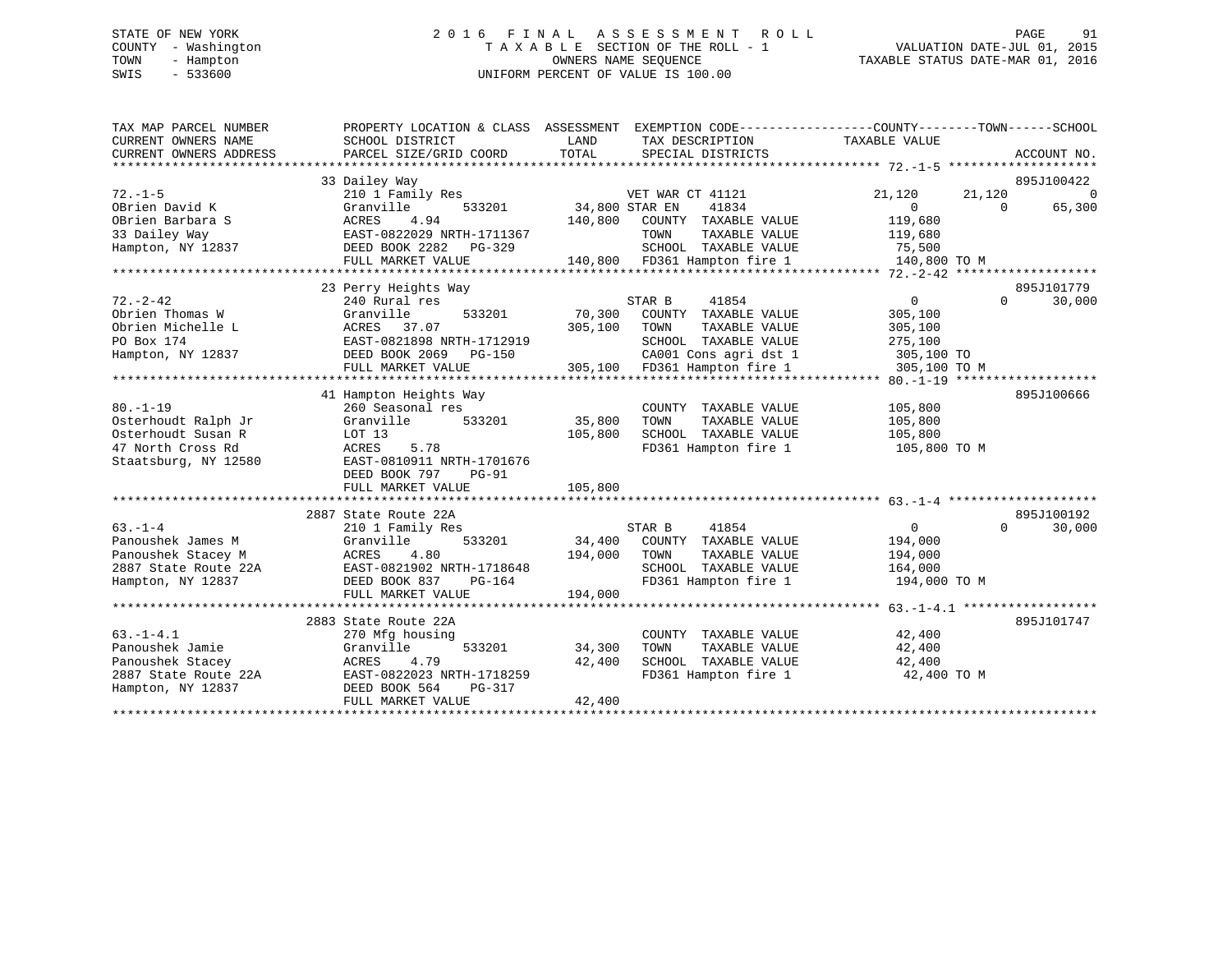# STATE OF NEW YORK 2 0 1 6 F I N A L A S S E S S M E N T R O L L PAGE 92 COUNTY - Washington T A X A B L E SECTION OF THE ROLL - 1 VALUATION DATE-JUL 01, 2015 TOWN - Hampton OWNERS NAME SEQUENCE TAXABLE STATUS DATE-MAR 01, 2016 SWIS - 533600 UNIFORM PERCENT OF VALUE IS 100.00

| TAX MAP PARCEL NUMBER<br>CURRENT OWNERS NAME<br>CURRENT OWNERS ADDRESS                                | PROPERTY LOCATION & CLASS ASSESSMENT EXEMPTION CODE---------------COUNTY-------TOWN-----SCHOOL<br>SCHOOL DISTRICT<br>PARCEL SIZE/GRID COORD                                | LAND<br>TOTAL                 | TAX DESCRIPTION<br>SPECIAL DISTRICTS                                                                                                       | TAXABLE VALUE                                                                | ACCOUNT NO.                      |
|-------------------------------------------------------------------------------------------------------|----------------------------------------------------------------------------------------------------------------------------------------------------------------------------|-------------------------------|--------------------------------------------------------------------------------------------------------------------------------------------|------------------------------------------------------------------------------|----------------------------------|
| $81. - 2 - 9$<br>Panoushek Joseph P<br>Panoushek Patricia<br>66 County Route 20<br>Hampton, NY 12837  | 58 County Route 20<br>240 Rural res<br>Granville<br>533201<br>406/648, 2675/53<br>ACRES 10.50<br>EAST-0824144 NRTH-1704573<br>DEED BOOK 358<br>PG-590<br>FULL MARKET VALUE | 41,100<br>128,000<br>128,000  | STAR EN<br>41834<br>COUNTY TAXABLE VALUE<br>TAXABLE VALUE<br>TOWN<br>SCHOOL TAXABLE VALUE<br>CA001 Cons agri dst 1<br>FD361 Hampton fire 1 | $\overline{0}$<br>128,000<br>128,000<br>62,700<br>128,000 TO<br>128,000 TO M | 895J100195<br>$\Omega$<br>65,300 |
|                                                                                                       |                                                                                                                                                                            |                               |                                                                                                                                            |                                                                              |                                  |
| $80. - 1 - 6$<br>Panoushek Russell -LE-<br>Panoushek Russell Jr<br>86 South Rd<br>Whitehall, NY 12887 | 60 South Rd<br>270 Mfg housing<br>Granville<br>533201<br>442/150<br>ACRES 163.20<br>EAST-0815172 NRTH-1699924<br>DEED BOOK 2628 PG-1<br>FULL MARKET VALUE                  | 133,400<br>145,500<br>145,500 | STAR B<br>41854<br>COUNTY TAXABLE VALUE<br>TOWN<br>TAXABLE VALUE<br>SCHOOL TAXABLE VALUE<br>FD361 Hampton fire 1                           | $\overline{0}$<br>145,500<br>145,500<br>115,500<br>145,500 TO M              | 895J100076<br>30,000<br>$\Omega$ |
|                                                                                                       |                                                                                                                                                                            |                               |                                                                                                                                            |                                                                              |                                  |
| $80. -1 - 6.1$<br>Panoushek Tammy<br>86 South Rd<br>Whitehall, NY 12887                               | 86 South Rd<br>270 Mfg housing<br>533201<br>Granville<br>ACRES<br>1.14<br>EAST-0815336 NRTH-1701527<br>DEED BOOK 3444 PG-36<br>FULL MARKET VALUE                           | 58,500 TOWN<br>58,500         | 41854<br>STAR B<br>22,500 COUNTY TAXABLE VALUE<br>TAXABLE VALUE<br>SCHOOL TAXABLE VALUE<br>FD361 Hampton fire 1                            | $\overline{0}$<br>58,500<br>58,500<br>28,500<br>58,500 TO M                  | 30,000<br>$\overline{0}$         |
|                                                                                                       |                                                                                                                                                                            |                               |                                                                                                                                            |                                                                              |                                  |
| $63. -1 - 4.3$<br>Panoushek Thomas P<br>Panoushek Susan<br>2941 State Route 22A<br>Hampton, NY 12837  | 2941 State Route 22A<br>270 Mfg housing<br>533201<br>Granville<br>ACRES<br>4.68<br>EAST-0821363 NRTH-1720348<br>DEED BOOK 776<br>PG-26<br>FULL MARKET VALUE                | 34,000<br>79,500<br>79,500    | STAR B<br>41854<br>COUNTY TAXABLE VALUE<br>TOWN<br>TAXABLE VALUE<br>SCHOOL TAXABLE VALUE<br>FD361 Hampton fire 1                           | $\overline{0}$<br>79,500<br>79,500<br>49,500<br>79,500 TO M                  | 30,000<br>$\Omega$               |
|                                                                                                       | ********************************                                                                                                                                           |                               | ***************************                                                                                                                | **************** 62.-1-5 ********************                                |                                  |
| $62. - 1 - 5$<br>Paolino John Jr<br>PO Box 363<br>Marron, CT 06444                                    | 30 Camp Way<br>260 Seasonal res<br>533201<br>Granville<br>ACRES<br>36.68<br>EAST-0812523 NRTH-1720713<br>DEED BOOK 959<br>PG-336<br>FULL MARKET VALUE                      | 33,300<br>59,400<br>59,400    | COUNTY TAXABLE VALUE<br>TOWN<br>TAXABLE VALUE<br>SCHOOL TAXABLE VALUE<br>FD361 Hampton fire 1                                              | 59,400<br>59,400<br>59,400<br>59,400 TO M                                    | 895J100631                       |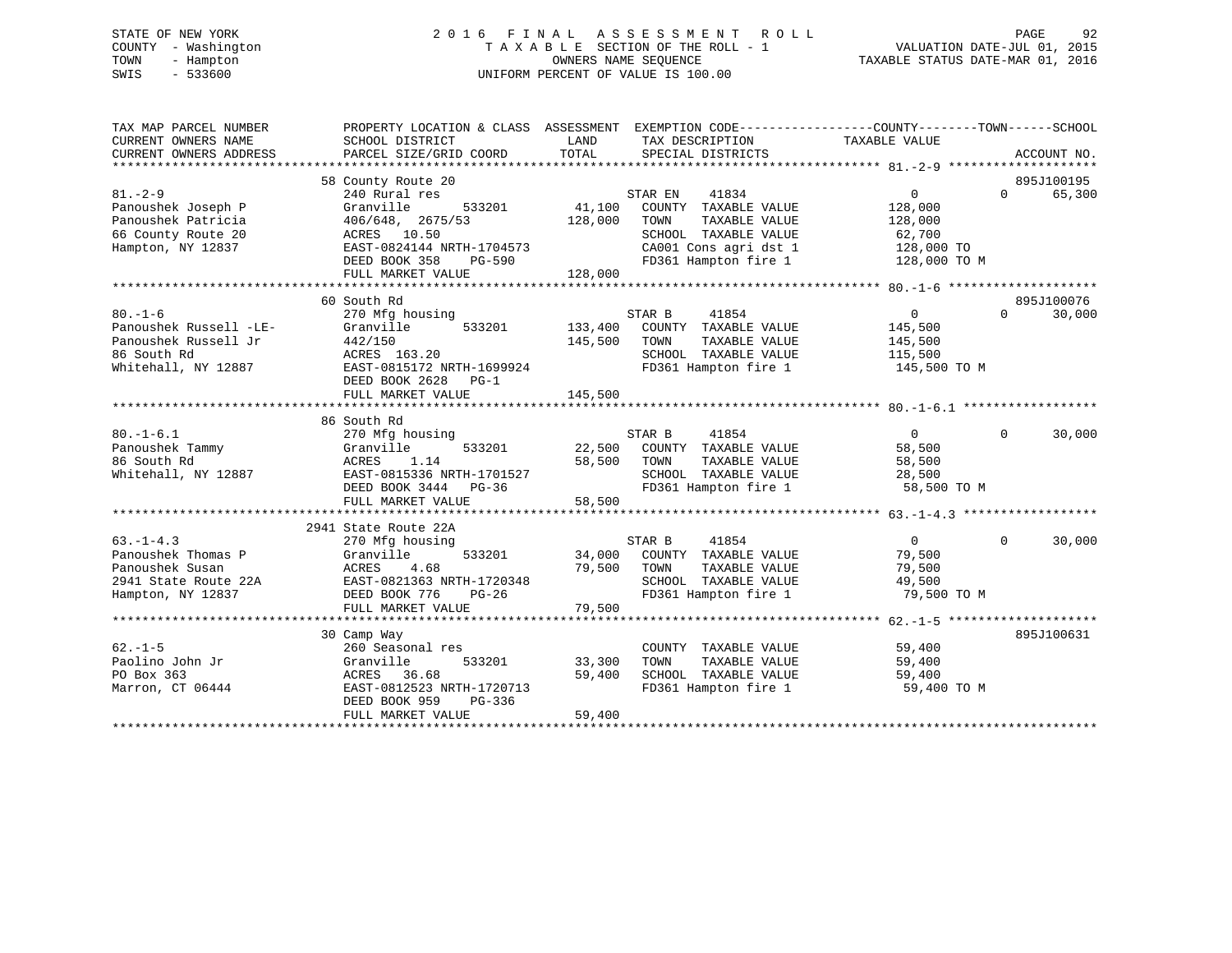# STATE OF NEW YORK 2 0 1 6 F I N A L A S S E S S M E N T R O L L PAGE 93 COUNTY - Washington T A X A B L E SECTION OF THE ROLL - 1 VALUATION DATE-JUL 01, 2015 TOWN - Hampton OWNERS NAME SEQUENCE TAXABLE STATUS DATE-MAR 01, 2016 SWIS - 533600 UNIFORM PERCENT OF VALUE IS 100.00

| TAX MAP PARCEL NUMBER<br>CURRENT OWNERS NAME<br>CURRENT OWNERS ADDRESS<br>*************************    | PROPERTY LOCATION & CLASS ASSESSMENT<br>SCHOOL DISTRICT<br>PARCEL SIZE/GRID COORD                                                                                    | LAND<br>TOTAL                | TAX DESCRIPTION<br>SPECIAL DISTRICTS                                                                              | EXEMPTION CODE----------------COUNTY-------TOWN-----SCHOOL<br>TAXABLE VALUE | ACCOUNT NO.                      |
|--------------------------------------------------------------------------------------------------------|----------------------------------------------------------------------------------------------------------------------------------------------------------------------|------------------------------|-------------------------------------------------------------------------------------------------------------------|-----------------------------------------------------------------------------|----------------------------------|
| $81. - 2 - 7$<br>Parker Ronald C<br>11 LeeBrook Ln<br>Salem, NY 12865                                  | 59 County Route 20<br>210 1 Family Res<br>533201<br>Granville<br>ACRES<br>1.37<br>EAST-0823874 NRTH-1704965<br>DEED BOOK 2017<br>PG-118<br>FULL MARKET VALUE         | 23,000<br>129,400<br>129,400 | COUNTY TAXABLE VALUE<br>TOWN<br>TAXABLE VALUE<br>SCHOOL TAXABLE VALUE<br>FD361 Hampton fire 1                     | 129,400<br>129,400<br>129,400<br>129,400 TO M                               | 895J100174                       |
| $31. - 1 - 3.1$<br>Parkman Elizabeth A<br>139 Elmwood Ave Apt 1<br>Medina, NY 14103                    | 1403 Carvers Falls Ln<br>270 Mfg housing<br>Whitehall<br>535201<br>Lot 1<br>ACRES<br>4.00<br>EAST-0808083 NRTH-1746532<br>DEED BOOK 3033 PG-260<br>FULL MARKET VALUE | 31,800<br>76,000<br>76,000   | STAR B<br>41854<br>COUNTY TAXABLE VALUE<br>TOWN<br>TAXABLE VALUE<br>SCHOOL TAXABLE VALUE<br>FD362 Hampton fire 2  | $\overline{0}$<br>76,000<br>76,000<br>46,000<br>76,000 TO M                 | 895J100226<br>$\Omega$<br>30,000 |
| $38. - 1 - 11$<br>Parrott Irving<br>Parrott Constance I<br>1625 County Route 11<br>Whitehall, NY 12887 | 1625 County Route 11<br>240 Rural res<br>535201<br>Whitehall<br>ACRES 10.20<br>EAST-0807498 NRTH-1737739<br>DEED BOOK 1837<br>$PG-78$<br>FULL MARKET VALUE           | 40,200<br>126,300<br>126,300 | STAR EN<br>41834<br>COUNTY TAXABLE VALUE<br>TOWN<br>TAXABLE VALUE<br>SCHOOL TAXABLE VALUE<br>FD362 Hampton fire 2 | $\overline{0}$<br>126,300<br>126,300<br>61,000<br>126,300 TO M              | 895J100236<br>$\Omega$<br>65,300 |
| $71. - 1 - 20$<br>Parsons David<br>PO Box 294<br>Granville, NY 12832                                   | Hills Pond Rd OFF<br>314 Rural vac<10<br>533201<br>Granville<br>ACRES<br>3.00<br>EAST-0814306 NRTH-1707710<br>DEED BOOK 2586 PG-272<br>FULL MARKET VALUE             | 1,500<br>1,500<br>1,500      | COUNTY TAXABLE VALUE<br>TAXABLE VALUE<br>TOWN<br>SCHOOL TAXABLE VALUE<br>FD361 Hampton fire 1                     | 1,500<br>1,500<br>1,500<br>1,500 TO M                                       | 895J100026                       |
| $71. - 1 - 21.1$<br>Parsons David<br>PO Box 294<br>Granville, NY 12832                                 | Hills Pond Rd OFF<br>314 Rural vac<10<br>Granville<br>533201<br>ACRES<br>3.00<br>EAST-0814326 NRTH-1707572<br>DEED BOOK 2586 PG-272<br>FULL MARKET VALUE             | 1,500<br>1,500<br>1,500      | COUNTY TAXABLE VALUE<br>TOWN<br>TAXABLE VALUE<br>SCHOOL TAXABLE VALUE<br>FD361 Hampton fire 1                     | 1,500<br>1,500<br>1,500<br>1,500 TO M                                       |                                  |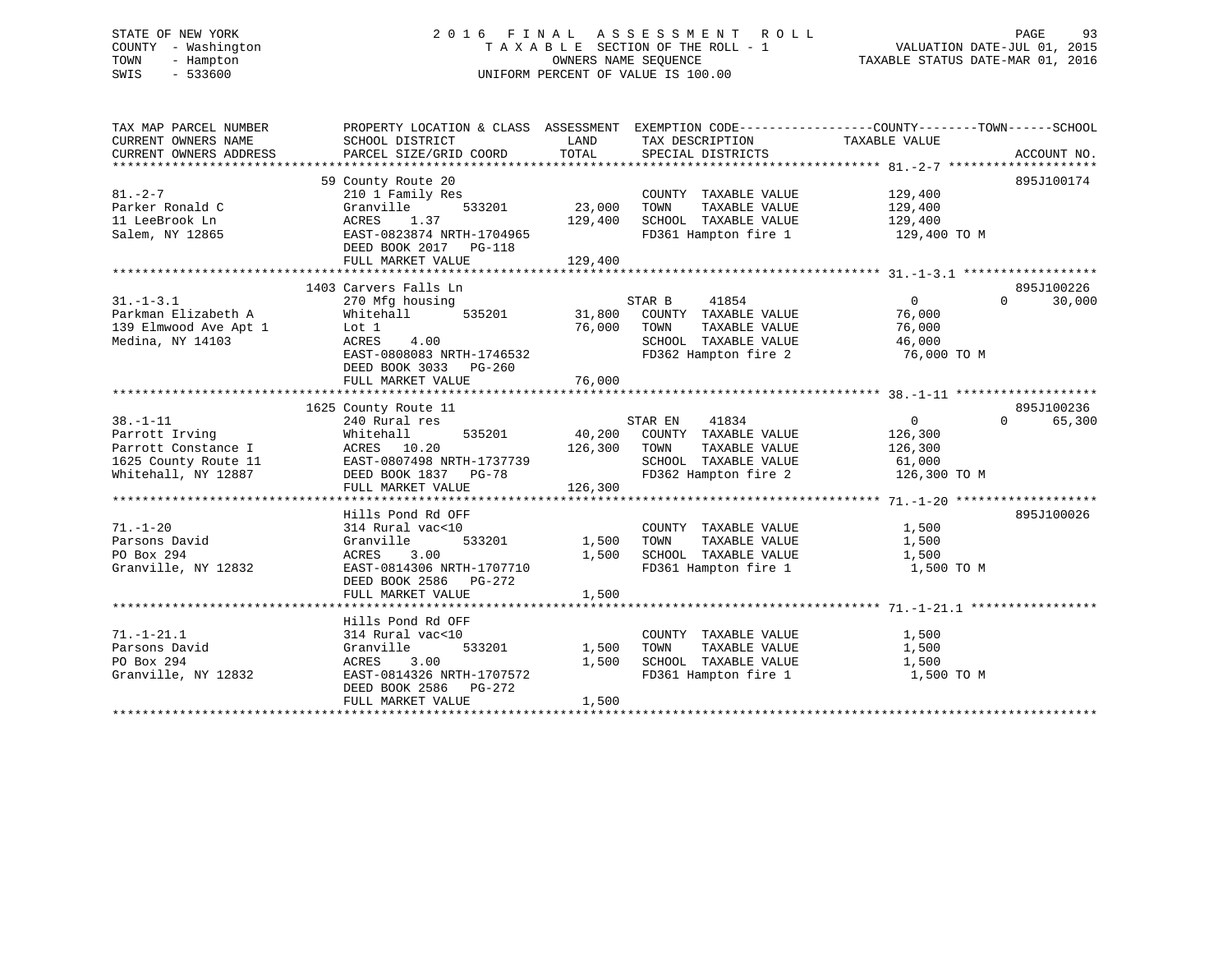# STATE OF NEW YORK 2 0 1 6 F I N A L A S S E S S M E N T R O L L PAGE 94 COUNTY - Washington T A X A B L E SECTION OF THE ROLL - 1 VALUATION DATE-JUL 01, 2015 TOWN - Hampton OWNERS NAME SEQUENCE TAXABLE STATUS DATE-MAR 01, 2016 SWIS - 533600 UNIFORM PERCENT OF VALUE IS 100.00

| TAX MAP PARCEL NUMBER   | PROPERTY LOCATION & CLASS ASSESSMENT EXEMPTION CODE---------------COUNTY-------TOWN-----SCHOOL |               |                                                                                                    |               |                    |
|-------------------------|------------------------------------------------------------------------------------------------|---------------|----------------------------------------------------------------------------------------------------|---------------|--------------------|
| CURRENT OWNERS NAME     | SCHOOL DISTRICT                                                                                | LAND          | TAX DESCRIPTION                                                                                    | TAXABLE VALUE |                    |
| CURRENT OWNERS ADDRESS  | PARCEL SIZE/GRID COORD                                                                         | TOTAL         | SPECIAL DISTRICTS                                                                                  |               | ACCOUNT NO.        |
|                         |                                                                                                |               |                                                                                                    |               |                    |
|                         | 118 Roberts Ln                                                                                 |               |                                                                                                    |               | 895J100425         |
| $53. -1 - 4.2$          | 210 1 Family Res                                                                               |               | STAR B<br>41854                                                                                    | 0             | 30,000<br>$\Omega$ |
| Partch Gregory A        | Granville<br>533201                                                                            |               | 38,800 COUNTY TAXABLE VALUE                                                                        | 177,000       |                    |
| 118 Roberts Ln          | ACRES<br>8.80                                                                                  |               | 177,000 TOWN<br>TAXABLE VALUE                                                                      | 177,000       |                    |
| Hampton, NY 12837       | EAST-0817143 NRTH-1724552                                                                      |               | SCHOOL TAXABLE VALUE                                                                               | 147,000       |                    |
|                         | DEED BOOK 2891 PG-213                                                                          |               | 2009-213 CA001 Cons agri dst 1<br>177,000 FD361 Hampton fire 1<br>CA001 Cons agri dst 1 177,000 TO |               |                    |
|                         | FULL MARKET VALUE                                                                              |               |                                                                                                    | 177,000 TO M  |                    |
|                         |                                                                                                |               |                                                                                                    |               |                    |
|                         | Roberts Ln                                                                                     |               |                                                                                                    |               | 895J101798         |
| $53. - 1 - 4.7$         | 314 Rural vac<10                                                                               |               | COUNTY TAXABLE VALUE                                                                               | 19,000        |                    |
| Partch Gregory A        | Granville                                                                                      | 533201 19,000 | TOWN<br>TAXABLE VALUE                                                                              | 19,000        |                    |
| 118 Roberts Ln          | ACRES<br>2.90                                                                                  | 19,000        | SCHOOL TAXABLE VALUE                                                                               | 19,000        |                    |
| Hampton, NY 12837       | EAST-0817300 NRTH-1723932                                                                      |               | FD361 Hampton fire 1 19,000 TO M                                                                   |               |                    |
|                         | DEED BOOK 2891 PG-213                                                                          |               |                                                                                                    |               |                    |
|                         | FULL MARKET VALUE                                                                              | 19,000        |                                                                                                    |               |                    |
|                         |                                                                                                |               |                                                                                                    |               |                    |
|                         | Roberts Ln OFF                                                                                 |               |                                                                                                    |               | 895J101768         |
| $54. - 1 - 14.3$        | 910 Priv forest                                                                                |               | COUNTY TAXABLE VALUE 15,500                                                                        |               |                    |
| Partch Gregory A        | Granville<br>533201                                                                            | 15,500        | TOWN      TAXABLE VALUE<br>SCHOOL   TAXABLE VALUE                                                  | 15,500        |                    |
| 118 Roberts Ln          | ACRES 34.50                                                                                    | 15,500        |                                                                                                    | 15,500        |                    |
| Hampton, NY 12837       | EAST-0817187 NRTH-1725081                                                                      |               | FD361 Hampton fire 1 15,500 TO M                                                                   |               |                    |
|                         | DEED BOOK 2891 PG-213                                                                          |               |                                                                                                    |               |                    |
|                         | FULL MARKET VALUE                                                                              | 15,500        |                                                                                                    |               |                    |
|                         |                                                                                                |               |                                                                                                    |               |                    |
|                         | 56 Hampton Heights Way                                                                         |               |                                                                                                    |               | 895J100673         |
| $80. - 1 - 23$          | 210 1 Family Res                                                                               |               | COUNTY TAXABLE VALUE                                                                               | 56,900        |                    |
| Payne Kathleen P        | Granville<br>533201                                                                            | 35,000 TOWN   | TAXABLE VALUE                                                                                      | 56,900        |                    |
| 341 Oakwood Ave         | 5.03<br>ACRES                                                                                  | 56,900        | SCHOOL TAXABLE VALUE                                                                               | 56,900        |                    |
| West Hartford, CT 06110 | EAST-0810043 NRTH-1701424                                                                      |               | FD361 Hampton fire 1                                                                               | 56,900 TO M   |                    |
|                         | DEED BOOK 2313 PG-342                                                                          |               |                                                                                                    |               |                    |
|                         | FULL MARKET VALUE                                                                              | 56,900        |                                                                                                    |               |                    |
|                         |                                                                                                |               |                                                                                                    |               |                    |
|                         | County Route 21 OFF                                                                            |               |                                                                                                    |               |                    |
| $71.3 - 3 - 12$         | 314 Rural vac<10 - WTRFNT                                                                      |               | COUNTY TAXABLE VALUE                                                                               | 26,000        |                    |
| Pedlick John            | 535201<br>Whitehall                                                                            | 26,000        | TOWN<br>TAXABLE VALUE                                                                              | 26,000        |                    |
| Pedlick Susan           | Subdiv Lot 4B                                                                                  | 26,000        | SCHOOL TAXABLE VALUE                                                                               | 26,000        |                    |
| 68 Outlook St           | Sect 3                                                                                         |               | FD361 Hampton fire 1                                                                               | 26,000 TO M   |                    |
| Butler, NJ 07405        | $80. - 3 - 12$                                                                                 |               |                                                                                                    |               |                    |
|                         | ACRES 2.34                                                                                     |               |                                                                                                    |               |                    |
|                         | EAST-0810580 NRTH-1705712                                                                      |               |                                                                                                    |               |                    |
|                         | DEED BOOK 786<br>PG-209                                                                        |               |                                                                                                    |               |                    |
|                         | FULL MARKET VALUE                                                                              | 26,000        |                                                                                                    |               |                    |
|                         |                                                                                                |               |                                                                                                    |               |                    |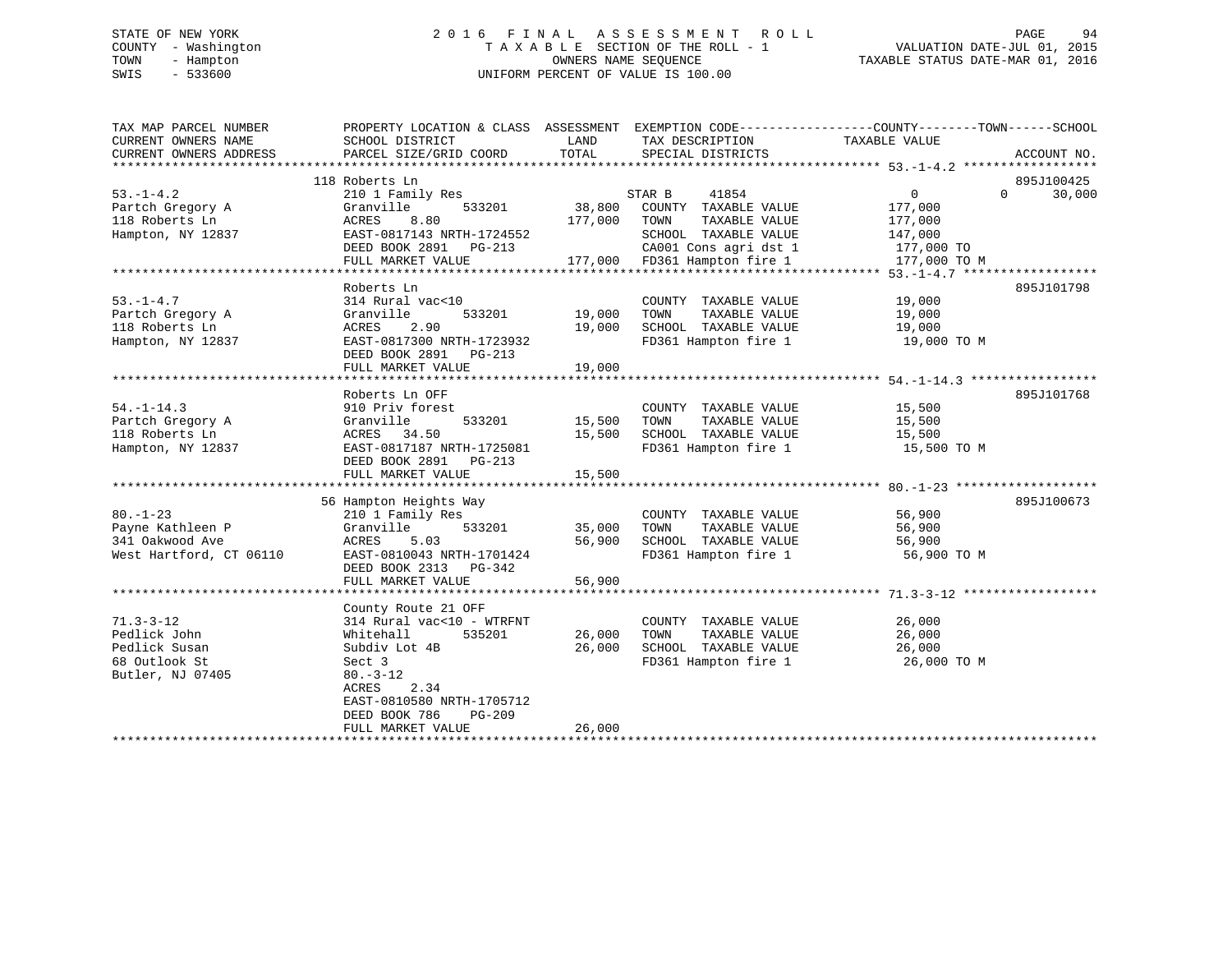# STATE OF NEW YORK 2 0 1 6 F I N A L A S S E S S M E N T R O L L PAGE 95 COUNTY - Washington T A X A B L E SECTION OF THE ROLL - 1 VALUATION DATE-JUL 01, 2015 TOWN - Hampton OWNERS NAME SEQUENCE TAXABLE STATUS DATE-MAR 01, 2016 SWIS - 533600 UNIFORM PERCENT OF VALUE IS 100.00

TAX MAP PARCEL NUMBER PROPERTY LOCATION & CLASS ASSESSMENT EXEMPTION CODE------------------COUNTY--------TOWN------SCHOOL CURRENT OWNERS NAME SCHOOL DISTRICT LAND TAX DESCRIPTION TAXABLE VALUE CURRENT OWNERS ADDRESS PARCEL SIZE/GRID COORD TOTAL SPECIAL DISTRICTS ACCOUNT NO. \*\*\*\*\*\*\*\*\*\*\*\*\*\*\*\*\*\*\*\*\*\*\*\*\*\*\*\*\*\*\*\*\*\*\*\*\*\*\*\*\*\*\*\*\*\*\*\*\*\*\*\*\*\*\*\*\*\*\*\*\*\*\*\*\*\*\*\*\*\*\*\*\*\*\*\*\*\*\*\*\*\*\*\*\*\*\*\*\*\*\*\*\*\*\*\*\*\*\*\*\*\*\* 80.-1-54 \*\*\*\*\*\*\*\*\*\*\*\*\*\*\*\*\*\*\* 17 Mirror Lake Way 895J101789 80.-1-54 210 1 Family Res - WTRFNT COUNTY TAXABLE VALUE 219,000 Pedlick John S Whitehall 535201 25,000 TOWN TAXABLE VALUE 219,000 Pedlick Susan Lot 7A & P/O 6A 219,000 SCHOOL TAXABLE VALUE 219,000 68 Outlook St FRNT 101.00 DPTH 316.00 FD361 Hampton fire 1 219,000 TO M Butler, NJ 07405 EAST-0810776 NRTH-1705585 DEED BOOK 613 PG-202FULL MARKET VALUE 219,000 \*\*\*\*\*\*\*\*\*\*\*\*\*\*\*\*\*\*\*\*\*\*\*\*\*\*\*\*\*\*\*\*\*\*\*\*\*\*\*\*\*\*\*\*\*\*\*\*\*\*\*\*\*\*\*\*\*\*\*\*\*\*\*\*\*\*\*\*\*\*\*\*\*\*\*\*\*\*\*\*\*\*\*\*\*\*\*\*\*\*\*\*\*\*\*\*\*\*\*\*\*\*\* 80.-1-40 \*\*\*\*\*\*\*\*\*\*\*\*\*\*\*\*\*\*\* 10 Ridgecrest Way 895J101758 80.-1-40 210 1 Family Res COUNTY TAXABLE VALUE 176,100 Peffer George Whitehall 535201 22,400 TOWN TAXABLE VALUE 176,100 Peffer Myra R LOT 12 176,100 SCHOOL TAXABLE VALUE 176,100 10 Ridgecrest Way ACRES 1.11 FD361 Hampton fire 1 176,100 TO M Whitehall, NY 12887-3457 EAST-0810543 NRTH-1704746 DEED BOOK 2549 PG-26FULL MARKET VALUE 176,100 \*\*\*\*\*\*\*\*\*\*\*\*\*\*\*\*\*\*\*\*\*\*\*\*\*\*\*\*\*\*\*\*\*\*\*\*\*\*\*\*\*\*\*\*\*\*\*\*\*\*\*\*\*\*\*\*\*\*\*\*\*\*\*\*\*\*\*\*\*\*\*\*\*\*\*\*\*\*\*\*\*\*\*\*\*\*\*\*\*\*\*\*\*\*\*\*\*\*\*\*\*\*\* 80.-1-11 \*\*\*\*\*\*\*\*\*\*\*\*\*\*\*\*\*\*\* 20 Smith Way 895J100620 80.-1-11 260 Seasonal res STAR B 41854 0 0 30,000 Perrine Patricia Granville 533201 35,600 COUNTY TAXABLE VALUE 69,900 20 Smith Way ACRES 5.56 69,900 TOWN TAXABLE VALUE 69,900 Whitehall, NY 12887 EAST-0812267 NRTH-1701864 SCHOOL TAXABLE VALUE 39,900 DEED BOOK 937 PG-172 FD361 Hampton fire 1 69,900 TO M FULL MARKET VALUE 69,900 \*\*\*\*\*\*\*\*\*\*\*\*\*\*\*\*\*\*\*\*\*\*\*\*\*\*\*\*\*\*\*\*\*\*\*\*\*\*\*\*\*\*\*\*\*\*\*\*\*\*\*\*\*\*\*\*\*\*\*\*\*\*\*\*\*\*\*\*\*\*\*\*\*\*\*\*\*\*\*\*\*\*\*\*\*\*\*\*\*\*\*\*\*\*\*\*\*\*\*\*\*\*\* 72.-2-38 \*\*\*\*\*\*\*\*\*\*\*\*\*\*\*\*\*\*\* 72 Perry Heights Way 895J100633 72.-2-38 210 1 Family Res STAR B 41854 0 0 30,000 Perry Lisa J Granville 533201 22,700 COUNTY TAXABLE VALUE 116,300 72 Perry Heights Way ACRES 1.20 116,300 TOWN TAXABLE VALUE 116,300 PO Box 107 EAST-0823093 NRTH-1713195 SCHOOL TAXABLE VALUE 86,300 Hampton, NY 12837 DEED BOOK 479 PG-180 FD361 Hampton fire 1 116,300 TO M FULL MARKET VALUE 116,300 \*\*\*\*\*\*\*\*\*\*\*\*\*\*\*\*\*\*\*\*\*\*\*\*\*\*\*\*\*\*\*\*\*\*\*\*\*\*\*\*\*\*\*\*\*\*\*\*\*\*\*\*\*\*\*\*\*\*\*\*\*\*\*\*\*\*\*\*\*\*\*\*\*\*\*\*\*\*\*\*\*\*\*\*\*\*\*\*\*\*\*\*\*\*\*\*\*\*\*\*\*\*\* 54.-1-13.2 \*\*\*\*\*\*\*\*\*\*\*\*\*\*\*\*\* 106 Roberts Ln210 1 Family Res 54.-1-13.2 210 1 Family Res STAR B 41854 0 0 30,000 Perry Susan M Granville 533201 35,000 COUNTY TAXABLE VALUE 135,400 106 Roberts Ln ACRES 5.00 135,400 TOWN TAXABLE VALUE 135,400 Hampton, NY 12837 EAST-0817697 NRTH-1723730 SCHOOL TAXABLE VALUE 105,400 DEED BOOK 689 PG-311 FD361 Hampton fire 1 135,400 TO M DEED BOOK 689 PG-311 FI<br>FULL MARKET VALUE 135,400 \*\*\*\*\*\*\*\*\*\*\*\*\*\*\*\*\*\*\*\*\*\*\*\*\*\*\*\*\*\*\*\*\*\*\*\*\*\*\*\*\*\*\*\*\*\*\*\*\*\*\*\*\*\*\*\*\*\*\*\*\*\*\*\*\*\*\*\*\*\*\*\*\*\*\*\*\*\*\*\*\*\*\*\*\*\*\*\*\*\*\*\*\*\*\*\*\*\*\*\*\*\*\*\*\*\*\*\*\*\*\*\*\*\*\*\*\*\*\*\*\*\*\*\*\*\*\*\*\*\*\*\*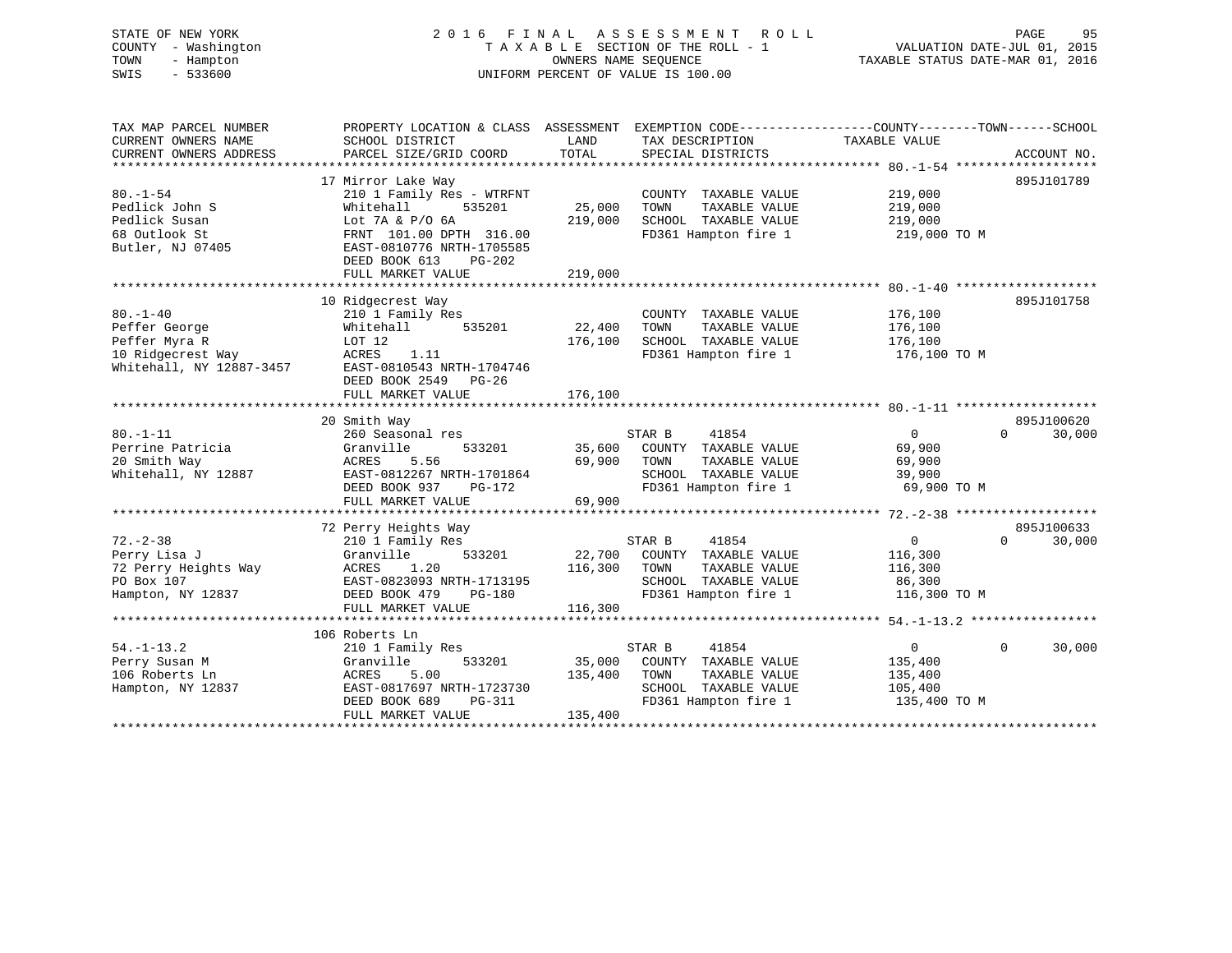# STATE OF NEW YORK 2 0 1 6 F I N A L A S S E S S M E N T R O L L PAGE 96 COUNTY - Washington T A X A B L E SECTION OF THE ROLL - 1 VALUATION DATE-JUL 01, 2015 TOWN - Hampton OWNERS NAME SEQUENCE TAXABLE STATUS DATE-MAR 01, 2016 SWIS - 533600 UNIFORM PERCENT OF VALUE IS 100.00

| TAX MAP PARCEL NUMBER              | PROPERTY LOCATION & CLASS ASSESSMENT EXEMPTION CODE----------------COUNTY-------TOWN-----SCHOOL |         |                                               |                    |                    |
|------------------------------------|-------------------------------------------------------------------------------------------------|---------|-----------------------------------------------|--------------------|--------------------|
| CURRENT OWNERS NAME                | SCHOOL DISTRICT                                                                                 | LAND    | TAX DESCRIPTION                               | TAXABLE VALUE      |                    |
| CURRENT OWNERS ADDRESS             | PARCEL SIZE/GRID COORD                                                                          | TOTAL   | SPECIAL DISTRICTS                             |                    | ACCOUNT NO.        |
|                                    |                                                                                                 |         |                                               |                    |                    |
|                                    | State Route 22A                                                                                 |         |                                               |                    | 895J100427         |
| $72. - 2 - 7.2$                    | 314 Rural vac<10                                                                                |         | COUNTY TAXABLE VALUE                          | 29,500             |                    |
| Pescari Daniel                     | Granville<br>533201                                                                             | 29,500  | TAXABLE VALUE<br>TOWN                         | 29,500             |                    |
| Pescari Christine                  | ACRES<br>8.00                                                                                   | 29,500  | SCHOOL TAXABLE VALUE                          | 29,500             |                    |
| 44 Coleman Ave                     | EAST-0822923 NRTH-1710679                                                                       |         | FD361 Hampton fire 1                          | 29,500 TO M        |                    |
| Hudson Falls, NY 12839             | DEED BOOK 3499 PG-144                                                                           |         |                                               |                    |                    |
|                                    | FULL MARKET VALUE                                                                               | 29,500  |                                               |                    |                    |
|                                    |                                                                                                 |         |                                               |                    |                    |
|                                    | 1988 County Route 18                                                                            |         |                                               |                    | 895J100585         |
| $71. - 1 - 1.6$                    | 260 Seasonal res                                                                                |         | COUNTY TAXABLE VALUE                          | 65,500             |                    |
| Petersen Kenneth W                 | Granville<br>533201                                                                             | 28,800  | TOWN<br>TAXABLE VALUE                         | 65,500             |                    |
| 10 Burns Ave                       | 4.30<br>ACRES                                                                                   | 65,500  | SCHOOL TAXABLE VALUE                          | 65,500             |                    |
| Hicksville, NY 11801               | EAST-0811157 NRTH-1713777                                                                       |         | FD361 Hampton fire 1                          | 65,500 TO M        |                    |
|                                    | DEED BOOK 475<br>PG-344                                                                         |         |                                               |                    |                    |
|                                    | FULL MARKET VALUE                                                                               | 65,500  |                                               |                    |                    |
|                                    |                                                                                                 |         |                                               |                    |                    |
|                                    | 2312 State Route 22A                                                                            |         |                                               |                    | 895J100203         |
| $81 - 2 - 3$                       | 210 1 Family Res                                                                                |         | STAR B<br>41854                               | $\overline{0}$     | $\Omega$<br>30,000 |
| Petty Ernest G                     | 533201<br>Granville                                                                             | 22,300  | COUNTY TAXABLE VALUE                          | 36,700             |                    |
| 2312 State Route 22A               | ACRES<br>1.10                                                                                   | 36,700  | TOWN<br>TAXABLE VALUE                         | 36,700             |                    |
| Hampton, NY 12837                  | EAST-0822658 NRTH-1705225                                                                       |         | SCHOOL TAXABLE VALUE                          | 6,700              |                    |
|                                    | DEED BOOK 787<br>PG-326                                                                         |         | FD361 Hampton fire 1                          | 36,700 TO M        |                    |
|                                    | FULL MARKET VALUE                                                                               | 36,700  |                                               |                    |                    |
|                                    | 484-512 Hills Pond Rd                                                                           |         |                                               |                    | 895J100202         |
| $71. - 1 - 9$                      | 271 Mfg housings                                                                                |         | 41854<br>STAR B                               | 0                  | $\Omega$<br>30,000 |
|                                    | 533201                                                                                          | 70,800  |                                               |                    |                    |
| Petty Gordon J Jr                  | Granville                                                                                       |         | COUNTY TAXABLE VALUE                          | 131,400            |                    |
| Petty Ralph H<br>512 Hills Pond Rd | 477/879<br>484, 486, 510 & 512 Hills                                                            | 131,400 | TAXABLE VALUE<br>TOWN<br>SCHOOL TAXABLE VALUE | 131,400<br>101,400 |                    |
| Whitehall, NY 12887                | ACRES 40.80                                                                                     |         | FD361 Hampton fire 1                          | 131,400 TO M       |                    |
|                                    | EAST-0814589 NRTH-1712825                                                                       |         |                                               |                    |                    |
|                                    | DEED BOOK 836<br>$PG-299$                                                                       |         |                                               |                    |                    |
|                                    | FULL MARKET VALUE                                                                               | 131,400 |                                               |                    |                    |
|                                    |                                                                                                 |         |                                               |                    |                    |
|                                    | 24 By The Way                                                                                   |         |                                               |                    |                    |
| $53. -1 - 7.20$                    | 270 Mfg housing                                                                                 |         | 41834<br>STAR EN                              | $\overline{0}$     | $\Omega$<br>53,400 |
| Phillips Thomas S Sr               | Granville<br>533201                                                                             | 21,900  | COUNTY TAXABLE VALUE                          | 53,400             |                    |
| Phillips Elaine A                  | FRNT 205.00 DPTH 210.00                                                                         | 53,400  | TOWN<br>TAXABLE VALUE                         | 53,400             |                    |
| 24 By The Way                      | EAST-0814261 NRTH-1721060                                                                       |         | SCHOOL TAXABLE VALUE                          | $\mathbf 0$        |                    |
| Hampton, NY 12837                  | DEED BOOK 3206 PG-246                                                                           |         | FD361 Hampton fire 1                          | 53,400 TO M        |                    |
|                                    | FULL MARKET VALUE                                                                               | 53,400  |                                               |                    |                    |
|                                    |                                                                                                 |         |                                               |                    |                    |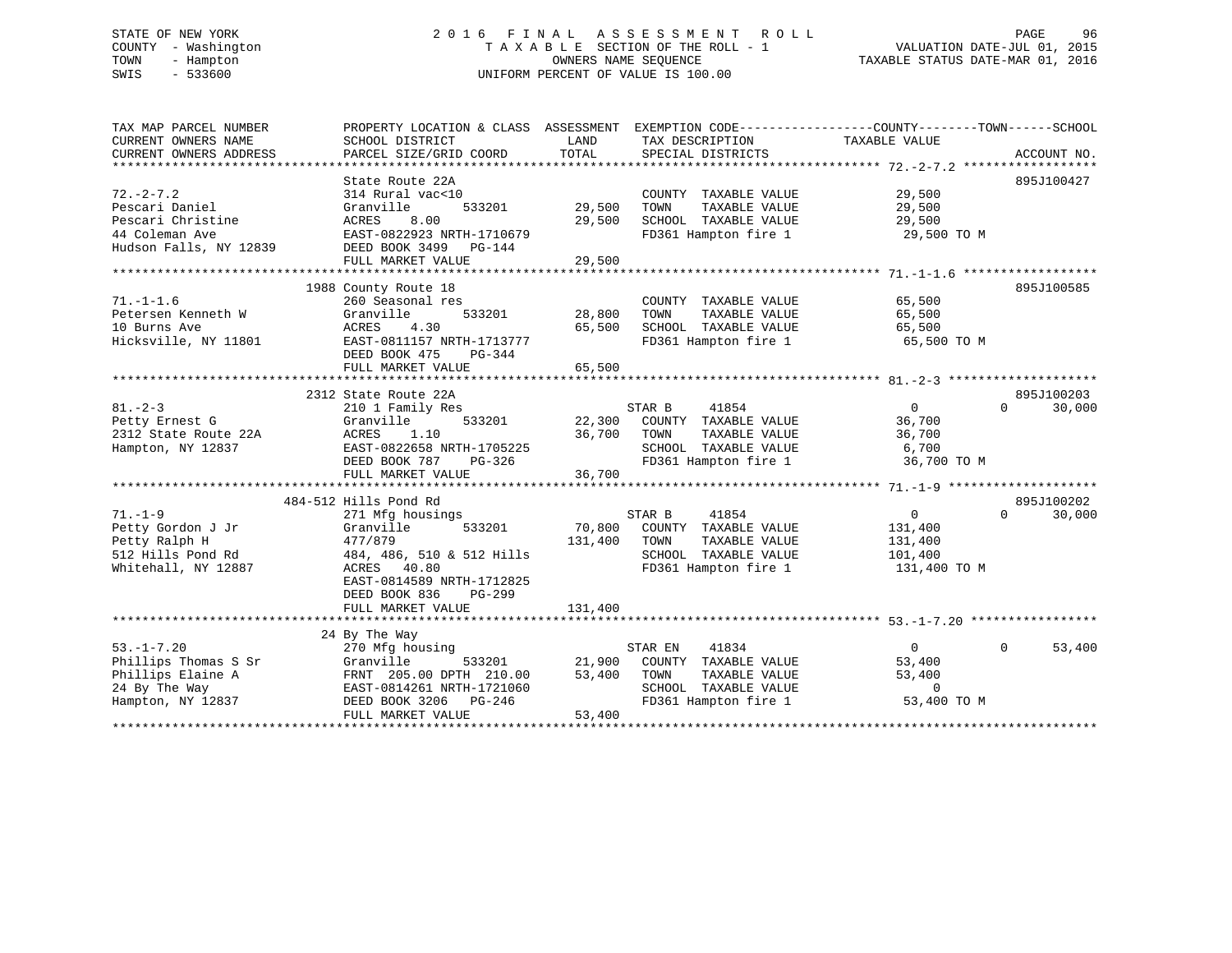# STATE OF NEW YORK 2 0 1 6 F I N A L A S S E S S M E N T R O L L PAGE 97 COUNTY - Washington T A X A B L E SECTION OF THE ROLL - 1 VALUATION DATE-JUL 01, 2015 TOWN - Hampton OWNERS NAME SEQUENCE TAXABLE STATUS DATE-MAR 01, 2016 SWIS - 533600 UNIFORM PERCENT OF VALUE IS 100.00

| TAX MAP PARCEL NUMBER<br>CURRENT OWNERS NAME<br>CURRENT OWNERS ADDRESS                             | PROPERTY LOCATION & CLASS ASSESSMENT<br>SCHOOL DISTRICT<br>PARCEL SIZE/GRID COORD                                                                                          | LAND<br>TOTAL              | EXEMPTION CODE----------------COUNTY-------TOWN------SCHOOL<br>TAX DESCRIPTION<br>SPECIAL DISTRICTS                                                   | TAXABLE VALUE                                                                                                   |                                | ACCOUNT NO.          |
|----------------------------------------------------------------------------------------------------|----------------------------------------------------------------------------------------------------------------------------------------------------------------------------|----------------------------|-------------------------------------------------------------------------------------------------------------------------------------------------------|-----------------------------------------------------------------------------------------------------------------|--------------------------------|----------------------|
|                                                                                                    |                                                                                                                                                                            | **********                 |                                                                                                                                                       |                                                                                                                 |                                | ************         |
| $81. - 1 - 2$<br>Pietryka Michael E<br>Pietryka Bridget L<br>344 South Rd<br>Whitehall, NY 12887   | 333 South Rd<br>270 Mfg housing<br>533201<br>Granville<br>ACRES 14.30<br>EAST-0818956 NRTH-1705040<br>DEED BOOK 3610 PG-317<br>FULL MARKET VALUE                           | 34,300<br>39,400<br>39,400 | COUNTY TAXABLE VALUE<br>TAXABLE VALUE<br>TOWN<br>SCHOOL TAXABLE VALUE<br>FD361 Hampton fire 1                                                         | 39,400<br>39,400<br>39,400<br>39,400 TO M                                                                       |                                | 895J100001           |
|                                                                                                    | 342&344 South Rd                                                                                                                                                           |                            | 90 PCT OF VALUE USED FOR EXEMPTION PURPOSES                                                                                                           |                                                                                                                 |                                |                      |
| $81. - 1 - 2.1$<br>Pietryka Michael E<br>Pietryka Bridget L<br>344 South Rd<br>Whitehall, NY 12887 | 240 Rural res<br>Granville<br>533201<br>2 STAR EXP<br>ACRES<br>51.30<br>EAST-0819959 NRTH-1704957<br>DEED BOOK 946<br>PG-112<br>FULL MARKET VALUE<br>********************* | 269,700 STAR B<br>269,700  | VET COM CT 41131<br>80,400 STAR EN MH 41844<br>41854<br>COUNTY TAXABLE VALUE<br>TOWN<br>TAXABLE VALUE<br>SCHOOL TAXABLE VALUE<br>FD361 Hampton fire 1 | 55,000<br>$\mathbf 0$<br>$\Omega$<br>214,700<br>224,700<br>219,700<br>269,700 TO M<br>****** $62,-1-30.1$ ***** | 45,000<br>$\Omega$<br>$\Omega$ | 20,000<br>30,000     |
|                                                                                                    | 103 Hickey Rd                                                                                                                                                              |                            |                                                                                                                                                       |                                                                                                                 |                                |                      |
| $62. - 1 - 30.1$<br>Ploof David M<br>Ploof Rebecca R<br>PO Box 45<br>Hampton, NY 12837             | 210 1 Family Res<br>Granville<br>533201<br>ACRES<br>9.95<br>EAST-0813342 NRTH-1716325<br>DEED BOOK 827<br>PG-214                                                           | 40,000<br>81,300           | STAR B<br>41854<br>COUNTY TAXABLE VALUE<br>TAXABLE VALUE<br>TOWN<br>SCHOOL TAXABLE VALUE<br>FD361 Hampton fire 1                                      | $\mathbf{0}$<br>81,300<br>81,300<br>51,300<br>81,300 TO M                                                       | $\Omega$                       | 30,000               |
|                                                                                                    | FULL MARKET VALUE                                                                                                                                                          | 81,300                     |                                                                                                                                                       |                                                                                                                 |                                |                      |
|                                                                                                    |                                                                                                                                                                            |                            |                                                                                                                                                       |                                                                                                                 |                                |                      |
| $62. - 1 - 36$<br>Ploof David M<br>PO Box 45<br>Hampton, NY 12837                                  | 15 Quiet Way<br>322 Rural vac>10<br>Granville<br>533201<br>ACRES 16.65<br>EAST-0812333 NRTH-1715835<br>DEED BOOK 916<br>PG-201<br>FULL MARKET VALUE                        | 13,500<br>13,500<br>13,500 | COUNTY TAXABLE VALUE<br>TOWN<br>TAXABLE VALUE<br>SCHOOL TAXABLE VALUE<br>FD361 Hampton fire 1                                                         | 13,500<br>13,500<br>13,500<br>13,500 TO M                                                                       |                                | 895J100650           |
|                                                                                                    |                                                                                                                                                                            |                            |                                                                                                                                                       |                                                                                                                 |                                |                      |
| $38. - 1 - 20$<br>Poalino Concetto F<br>Poalino Shirley<br>6 Cemetery St<br>Fair Haven, VT 05743   | 103 Vladyka Woods Rd<br>240 Rural res<br>Whitehall<br>535201<br>ACRES 114.00<br>EAST-0805965 NRTH-1739931<br>DEED BOOK 392<br>PG-487                                       | 100,800<br>152,500         | 41834<br>STAR EN<br>COUNTY TAXABLE VALUE<br>TAXABLE VALUE<br>TOWN<br>SCHOOL TAXABLE VALUE<br>CA001 Cons agri dst 1                                    | $\overline{0}$<br>152,500<br>152,500<br>87,200<br>152,500 TO                                                    | $\Omega$                       | 895J100206<br>65,300 |
|                                                                                                    | FULL MARKET VALUE<br>******************                                                                                                                                    | 152,500                    | FD362 Hampton fire 2                                                                                                                                  | 152,500 TO M<br>****** $62. -1 - 7$ ******                                                                      |                                | ************         |
| $62. - 1 - 7$<br>Powers Gary R Sr<br>973 Burts Pit Rd<br>PO Box 60114<br>Florence, MA 01062        | Hickey Rd OFF<br>322 Rural vac>10<br>Granville<br>533201<br>ACRES<br>10.10<br>EAST-0811430 NRTH-1719186<br>DEED BOOK 474<br>PG-953<br>FULL MARKET VALUE                    | 15,800<br>15,800<br>15,800 | COUNTY TAXABLE VALUE<br>TAXABLE VALUE<br>TOWN<br>SCHOOL TAXABLE VALUE<br>FD361 Hampton fire 1                                                         | 15,800<br>15,800<br>15,800<br>15,800 TO M                                                                       |                                | 895J100627           |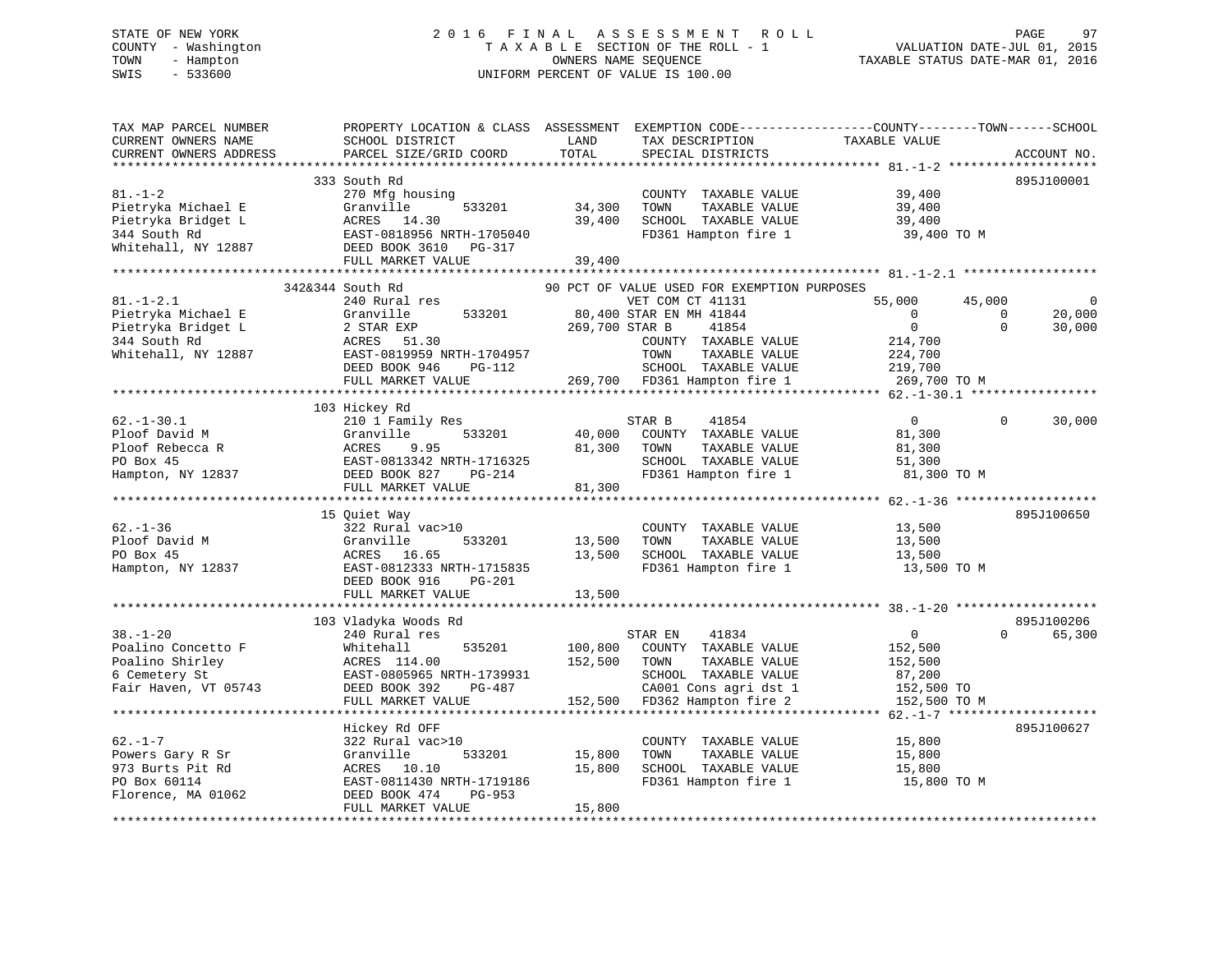# STATE OF NEW YORK 2 0 1 6 F I N A L A S S E S S M E N T R O L L PAGE 98 COUNTY - Washington T A X A B L E SECTION OF THE ROLL - 1 VALUATION DATE-JUL 01, 2015 TOWN - Hampton OWNERS NAME SEQUENCE TAXABLE STATUS DATE-MAR 01, 2016 SWIS - 533600 UNIFORM PERCENT OF VALUE IS 100.00

| TAX MAP PARCEL NUMBER                           | PROPERTY LOCATION & CLASS ASSESSMENT EXEMPTION CODE---------------COUNTY-------TOWN------SCHOOL |         |                              |                         |                        |
|-------------------------------------------------|-------------------------------------------------------------------------------------------------|---------|------------------------------|-------------------------|------------------------|
| CURRENT OWNERS NAME                             | SCHOOL DISTRICT                                                                                 | LAND    | TAX DESCRIPTION              | TAXABLE VALUE           |                        |
| CURRENT OWNERS ADDRESS                          | PARCEL SIZE/GRID COORD                                                                          | TOTAL   | SPECIAL DISTRICTS            |                         | ACCOUNT NO.            |
|                                                 |                                                                                                 |         |                              |                         |                        |
|                                                 | 2398 County Route 18                                                                            |         |                              |                         | 895J100102             |
| $72. - 1 - 21$                                  | 210 1 Family Res                                                                                |         | 41854<br>STAR B              | $\overline{0}$          | 30,000<br>$\Omega$     |
| Pratt Arthur G III                              | 533201<br>Granville                                                                             |         | 22,700 COUNTY TAXABLE VALUE  | 81,700                  |                        |
| Pratt Jody                                      | 763/20                                                                                          |         | 81,700 TOWN<br>TAXABLE VALUE | 81,700                  |                        |
| 2398 County Route 18                            | ACRES 1.20                                                                                      |         | SCHOOL TAXABLE VALUE         | 51,700                  |                        |
| Hampton, NY 12837                               | EAST-0820050 NRTH-1711022                                                                       |         | FD361 Hampton fire 1         | 81,700 TO M             |                        |
|                                                 | DEED BOOK 760<br>PG-222                                                                         |         |                              |                         |                        |
|                                                 | FULL MARKET VALUE                                                                               | 81,700  |                              |                         |                        |
|                                                 |                                                                                                 |         |                              |                         |                        |
|                                                 | 161 Hills Pond Rd                                                                               |         |                              |                         |                        |
| $71. - 1 - 15.4$                                | 210 1 Family Res                                                                                |         | 41854<br>STAR B              | $\overline{0}$          | 30,000<br>$\mathbf{0}$ |
| Pratt Doran                                     | 533201<br>Granville                                                                             |         | 36,900 COUNTY TAXABLE VALUE  | 194,000                 |                        |
| Pratt Yvonne                                    | Lot 1                                                                                           | 194,000 | TOWN<br>TAXABLE VALUE        | 194,000                 |                        |
| PO Box 125                                      | FRNT 232.00 DPTH                                                                                |         | SCHOOL TAXABLE VALUE         |                         |                        |
| Middle Granville, NY 12849                      | ACRES<br>6.72                                                                                   |         | FD361 Hampton fire 1         | 164,000<br>194,000 TO M |                        |
|                                                 |                                                                                                 |         |                              |                         |                        |
|                                                 | EAST-0815561 NRTH-1705886                                                                       |         |                              |                         |                        |
|                                                 | DEED BOOK 674<br><b>PG-104</b>                                                                  |         |                              |                         |                        |
|                                                 | FULL MARKET VALUE                                                                               | 194,000 |                              |                         |                        |
|                                                 |                                                                                                 |         |                              |                         |                        |
|                                                 | Hills Pond Rd                                                                                   |         |                              |                         |                        |
| $71. - 1 - 15.11$                               | 322 Rural vac>10                                                                                |         | COUNTY TAXABLE VALUE         | 50,600                  |                        |
| Pratt Doran                                     | 533201<br>Granville                                                                             | 50,600  | TOWN<br>TAXABLE VALUE        | 50,600                  |                        |
| Pratt Yvonne                                    | Lot 2                                                                                           | 50,600  | SCHOOL TAXABLE VALUE         | 50,600                  |                        |
| PO Box 125                                      | Filed Sub # 12241                                                                               |         | FD361 Hampton fire 1         | 50,600 TO M             |                        |
| Middle Granville, NY 12849 FRNT 70.00 DPTH      |                                                                                                 |         |                              |                         |                        |
|                                                 | ACRES 28.25                                                                                     |         |                              |                         |                        |
|                                                 | EAST-0815319 NRTH-1706772                                                                       |         |                              |                         |                        |
|                                                 | DEED BOOK 674<br>PG-104                                                                         |         |                              |                         |                        |
|                                                 | FULL MARKET VALUE                                                                               | 50,600  |                              |                         |                        |
|                                                 |                                                                                                 |         |                              |                         |                        |
|                                                 | Hills Pond Rd OFF                                                                               |         |                              |                         | 895J100132             |
| $71. - 1 - 18$                                  | 322 Rural vac>10                                                                                |         | COUNTY TAXABLE VALUE         | 7,000                   |                        |
| Pratt Doran                                     | Granville<br>533201                                                                             | 7,000   | TAXABLE VALUE<br>TOWN        | 7,000                   |                        |
| Pratt Yvonne                                    | ACRES 14.79                                                                                     | 7,000   | SCHOOL TAXABLE VALUE         | 7,000                   |                        |
| PO Box 125                                      | EAST-0814440 NRTH-1706756                                                                       |         | FD361 Hampton fire 1         | 7,000 TO M              |                        |
| Middle Granville, NY 12849 DEED BOOK 674        | PG-104                                                                                          |         |                              |                         |                        |
|                                                 | FULL MARKET VALUE                                                                               | 7,000   |                              |                         |                        |
|                                                 |                                                                                                 |         |                              |                         |                        |
|                                                 | Hills Pond Rd OFF                                                                               |         |                              |                         | 895J100113             |
| $71. - 1 - 19$                                  | 314 Rural vac<10                                                                                |         | COUNTY TAXABLE VALUE         | 1,500                   |                        |
| Pratt Doran J                                   | Granville<br>533201                                                                             | 1,500   | TOWN<br>TAXABLE VALUE        | 1,500                   |                        |
| Pratt Yvonne                                    | ACRES<br>2.98                                                                                   | 1,500   | SCHOOL TAXABLE VALUE         | 1,500                   |                        |
| PO Box 125                                      | EAST-0814382 NRTH-1707167                                                                       |         | FD361 Hampton fire 1         | 1,500 TO M              |                        |
| Middle Granville, NY 12849 DEED BOOK 3423 PG-93 |                                                                                                 |         |                              |                         |                        |
|                                                 | FULL MARKET VALUE                                                                               | 1,500   |                              |                         |                        |
|                                                 |                                                                                                 |         |                              |                         |                        |
|                                                 |                                                                                                 |         |                              |                         |                        |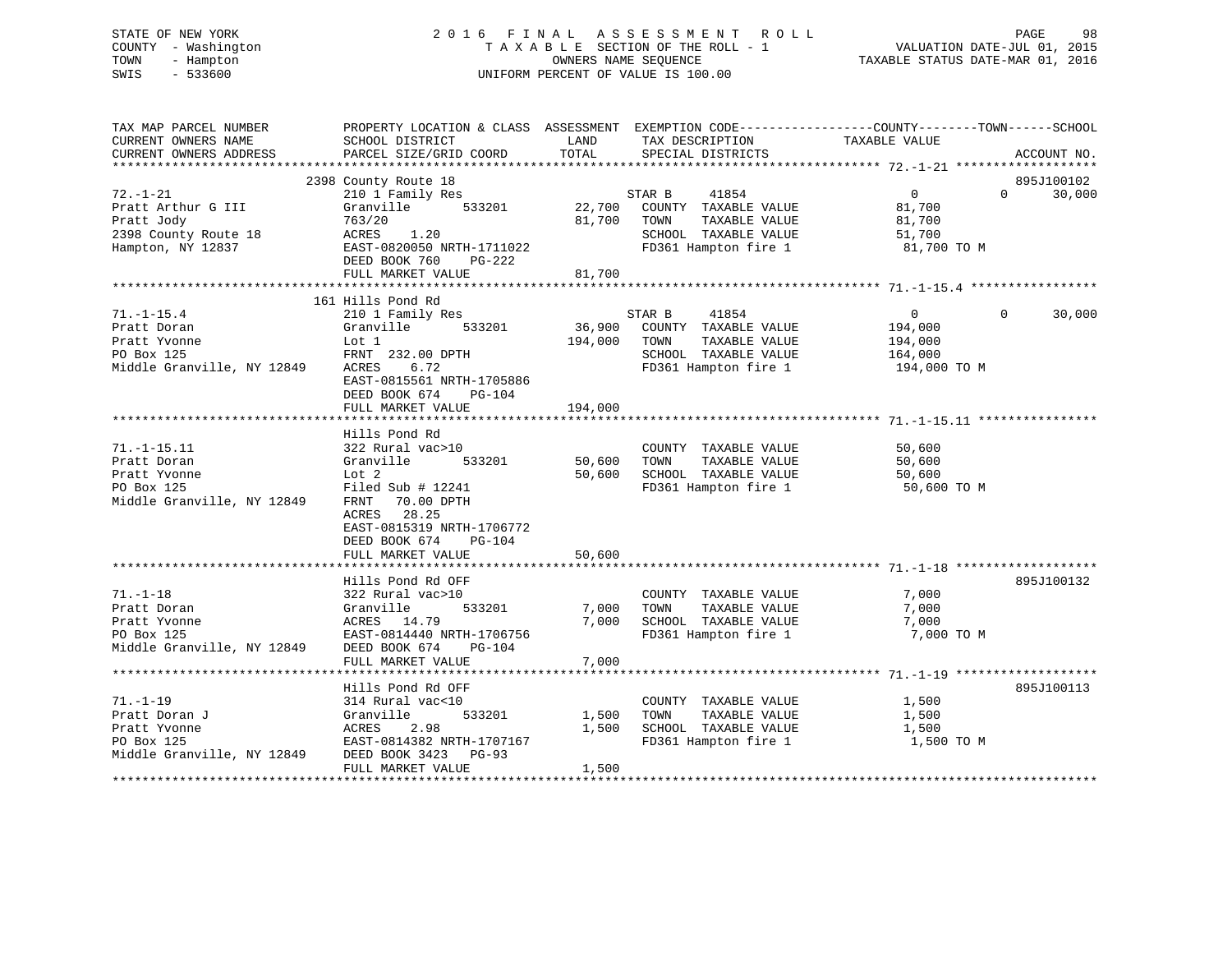| STATE OF NEW YORK<br>COUNTY - Washington<br>- Hampton<br>TOWN<br>SWIS<br>$-533600$ | 2016 FINAL                                                                                                                                    |                   | A S S E S S M E N T<br><b>ROLL</b><br>TAXABLE SECTION OF THE ROLL - 1<br>OWNERS NAME SEQUENCE<br>UNIFORM PERCENT OF VALUE IS 100.00 | TAXABLE STATUS DATE-MAR 01, 2016 | PAGE<br>VALUATION DATE-JUL 01, 2015 | 99                                         |
|------------------------------------------------------------------------------------|-----------------------------------------------------------------------------------------------------------------------------------------------|-------------------|-------------------------------------------------------------------------------------------------------------------------------------|----------------------------------|-------------------------------------|--------------------------------------------|
| TAX MAP PARCEL NUMBER<br>CURRENT OWNERS NAME<br>CURRENT OWNERS ADDRESS             | PROPERTY LOCATION & CLASS ASSESSMENT EXEMPTION CODE----------------COUNTY-------TOWN------SCHOOL<br>SCHOOL DISTRICT<br>PARCEL SIZE/GRID COORD | LAND<br>TOTAL     | TAX DESCRIPTION<br>SPECIAL DISTRICTS                                                                                                | TAXABLE VALUE                    |                                     | ACCOUNT NO.                                |
|                                                                                    |                                                                                                                                               |                   |                                                                                                                                     |                                  |                                     |                                            |
| $71. - 1 - 15.10$                                                                  | 160 Hills Pond Rd                                                                                                                             |                   |                                                                                                                                     |                                  | $\mathbf{0}$                        | 30,000                                     |
| Pratt Doran J Jr                                                                   | 210 1 Family Res<br>533201<br>Granville                                                                                                       | 34,000            | STAR B<br>41854<br>COUNTY TAXABLE VALUE                                                                                             | $\overline{0}$<br>307,400        |                                     |                                            |
| 160 Hills Pond Rd                                                                  | Sub Div Lot 1                                                                                                                                 | 307,400           | TAXABLE VALUE<br>TOWN                                                                                                               | 307,400                          |                                     |                                            |
| PO Box 152                                                                         | 770/59                                                                                                                                        |                   | SCHOOL TAXABLE VALUE                                                                                                                | 277,400                          |                                     |                                            |
| Hampton, NY 12837                                                                  | ACRES<br>8.27<br>EAST-0816293 NRTH-1705598<br>DEED BOOK 577<br>PG-252                                                                         |                   | FD361 Hampton fire 1                                                                                                                | 307,400 TO M                     |                                     |                                            |
|                                                                                    | FULL MARKET VALUE                                                                                                                             | 307,400           |                                                                                                                                     |                                  |                                     |                                            |
|                                                                                    |                                                                                                                                               |                   |                                                                                                                                     |                                  |                                     |                                            |
| $38. - 1 - 8.2$                                                                    | 138 Golf Course Rd<br>270 Mfg housing                                                                                                         |                   | STAR EN MH 41844                                                                                                                    | $\overline{0}$                   | $\Omega$                            | 895J100558<br>18,800                       |
| Pratt Malcom                                                                       | 535201<br>Whitehall                                                                                                                           | 15,000            | COUNTY TAXABLE VALUE                                                                                                                | 18,800                           |                                     |                                            |
| 138 Golf Course Rd                                                                 | FRNT 250.00 DPTH 150.00                                                                                                                       | 18,800            | TOWN<br>TAXABLE VALUE                                                                                                               | 18,800                           |                                     |                                            |
| Whitehall, NY 12887                                                                | EAST-0810205 NRTH-1737028                                                                                                                     |                   | SCHOOL TAXABLE VALUE                                                                                                                | $\overline{0}$                   |                                     |                                            |
|                                                                                    | DEED BOOK 460<br>PG-211                                                                                                                       |                   | FD362 Hampton fire 2                                                                                                                | 18,800 TO M                      |                                     |                                            |
|                                                                                    | FULL MARKET VALUE                                                                                                                             | 18,800            |                                                                                                                                     |                                  |                                     |                                            |
|                                                                                    |                                                                                                                                               |                   |                                                                                                                                     |                                  |                                     | 895J101784                                 |
| $80. - 1 - 49$                                                                     | County Route 21 OFF<br>311 Res vac land - WTRFNT                                                                                              |                   | COUNTY TAXABLE VALUE                                                                                                                | 26,000                           |                                     |                                            |
| Prentice John                                                                      | Whitehall<br>535201                                                                                                                           | 26,000            | TOWN<br>TAXABLE VALUE                                                                                                               | 26,000                           |                                     |                                            |
| Prentice Marisa                                                                    | Sect 2 Lot 11A                                                                                                                                | 26,000            | SCHOOL TAXABLE VALUE                                                                                                                | 26,000                           |                                     |                                            |
| 30 Placid Ct                                                                       | FRNT 171.00 DPTH 340.00                                                                                                                       |                   | FD361 Hampton fire 1                                                                                                                | 26,000 TO M                      |                                     |                                            |
| Holbrook, NY 11741                                                                 | EAST-0811093 NRTH-1704733<br>DEED BOOK 3634 PG-336                                                                                            |                   |                                                                                                                                     |                                  |                                     |                                            |
| PRIOR OWNER ON 3/01/2016<br>Johnson Robert                                         | FULL MARKET VALUE                                                                                                                             | 26,000            |                                                                                                                                     |                                  |                                     |                                            |
|                                                                                    |                                                                                                                                               |                   |                                                                                                                                     |                                  |                                     |                                            |
|                                                                                    | 3102 State Route 22A                                                                                                                          |                   |                                                                                                                                     |                                  |                                     | 895J100022                                 |
| $54. - 1 - 9$<br>Pritchard Kay K                                                   | 210 1 Family Res<br>Granville<br>533201                                                                                                       |                   | VET WAR C 41122<br>24,500 VET WAR T 41123                                                                                           | 17,895<br>$\Omega$               | $\mathbf{0}$<br>17,895              | $\overline{\phantom{0}}$<br>$\overline{0}$ |
| Pritchard George W                                                                 | ACRES<br>1.76                                                                                                                                 | 119,300 STAR EN   | 41834                                                                                                                               | $\overline{0}$                   | $\Omega$                            | 65,300                                     |
| 3102 State Route 22A                                                               | EAST-0821149 NRTH-1723462                                                                                                                     |                   | COUNTY TAXABLE VALUE                                                                                                                | 101,405                          |                                     |                                            |
| Hampton, NY 12837                                                                  | DEED BOOK 2941 PG-282                                                                                                                         |                   | TOWN<br>TAXABLE VALUE                                                                                                               | 101,405                          |                                     |                                            |
|                                                                                    | FULL MARKET VALUE                                                                                                                             | 119,300           | SCHOOL TAXABLE VALUE                                                                                                                | 54,000                           |                                     |                                            |
|                                                                                    |                                                                                                                                               |                   | FD361 Hampton fire 1                                                                                                                | 119,300 TO M                     |                                     |                                            |
|                                                                                    |                                                                                                                                               |                   |                                                                                                                                     |                                  |                                     |                                            |
|                                                                                    | 1022 West Way                                                                                                                                 |                   |                                                                                                                                     |                                  |                                     | 895J100103                                 |
| $71.4 - 2 - 16$                                                                    | 260 Seasonal res - WTRFNT                                                                                                                     |                   | COUNTY TAXABLE VALUE<br>TOWN                                                                                                        | 112,300                          |                                     |                                            |
| Provencher Living Trust Rober Granville<br>Provencher Robert TRSTEE                | 533201<br>$1/2$ LOT 3                                                                                                                         | 20,300<br>112,300 | TAXABLE VALUE<br>SCHOOL TAXABLE VALUE                                                                                               | 112,300<br>112,300               |                                     |                                            |
| 102 Brunswick Ave                                                                  | $71. - 2 - 16$                                                                                                                                |                   | FD361 Hampton fire 1                                                                                                                | 112,300 TO M                     |                                     |                                            |
| West Hartford, CT 06107                                                            | FRNT 75.00 DPTH 410.00                                                                                                                        |                   |                                                                                                                                     |                                  |                                     |                                            |
|                                                                                    | EAST-0815931 NRTH-1706908                                                                                                                     |                   |                                                                                                                                     |                                  |                                     |                                            |
|                                                                                    | DEED BOOK 903<br>$PG-31$                                                                                                                      |                   |                                                                                                                                     |                                  |                                     |                                            |
|                                                                                    | FULL MARKET VALUE                                                                                                                             | 112,300           |                                                                                                                                     |                                  |                                     |                                            |
|                                                                                    |                                                                                                                                               |                   |                                                                                                                                     |                                  |                                     |                                            |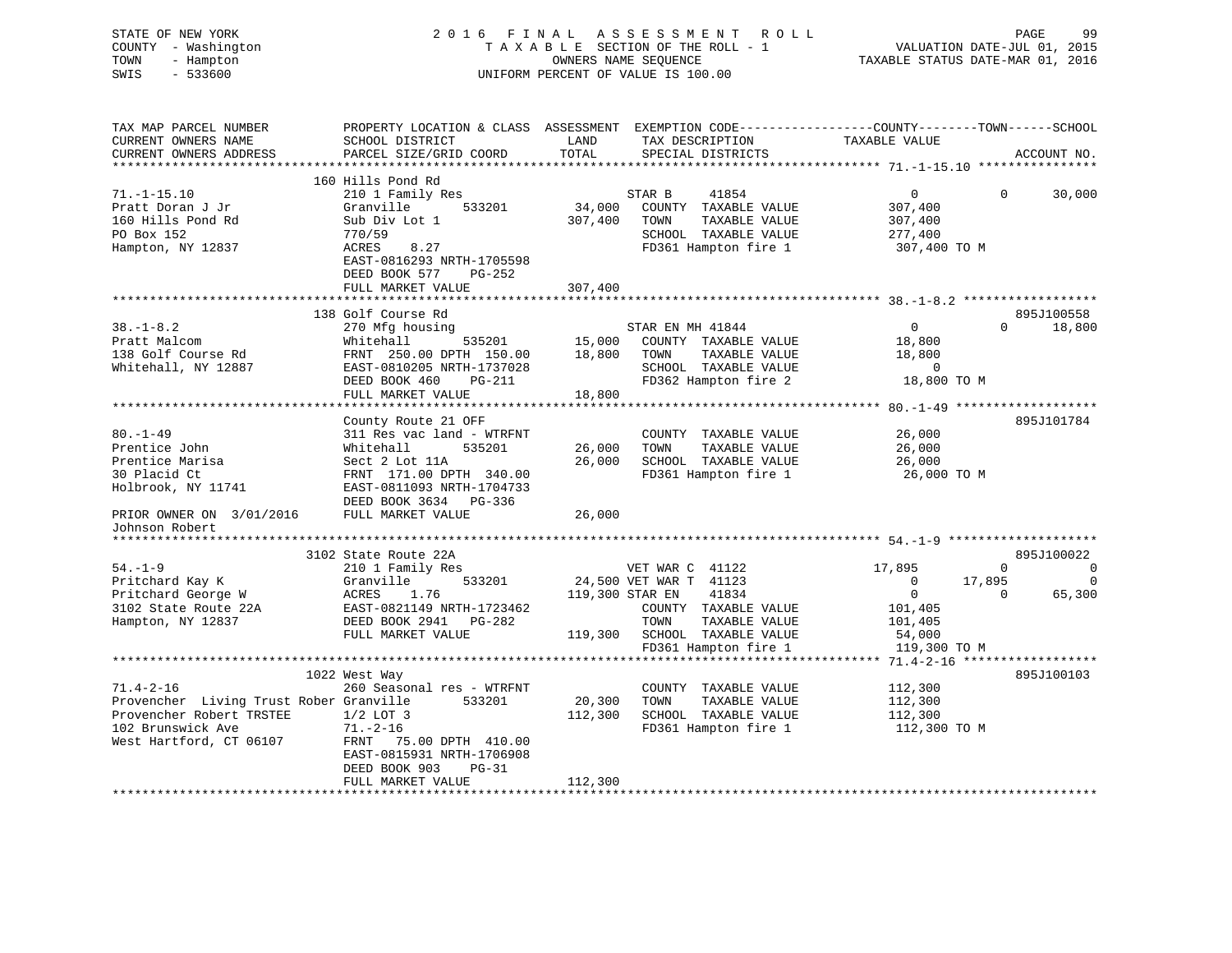STATE OF NEW YORK 2 0 1 6 F I N A L A S S E S S M E N T R O L L PAGE 100 COUNTY - Washington T A X A B L E SECTION OF THE ROLL - 1 VALUATION DATE-JUL 01, 2015 TOWN - Hampton OWNERS NAME SEQUENCE TAXABLE STATUS DATE-MAR 01, 2016 SWIS - 533600 UNIFORM PERCENT OF VALUE IS 100.00

| TAX MAP PARCEL NUMBER       | PROPERTY LOCATION & CLASS ASSESSMENT EXEMPTION CODE---------------COUNTY-------TOWN------SCHOOL |                               |                             |                   |                        |
|-----------------------------|-------------------------------------------------------------------------------------------------|-------------------------------|-----------------------------|-------------------|------------------------|
| CURRENT OWNERS NAME         | SCHOOL DISTRICT                                                                                 | LAND                          | TAX DESCRIPTION             | TAXABLE VALUE     |                        |
| CURRENT OWNERS ADDRESS      | PARCEL SIZE/GRID COORD                                                                          | TOTAL                         | SPECIAL DISTRICTS           |                   | ACCOUNT NO.            |
|                             |                                                                                                 |                               |                             |                   |                        |
|                             | 1060 West Way                                                                                   |                               |                             |                   | 895J100111<br>$\Omega$ |
| $71.4 - 2 - 6$              | 260 Seasonal res - WTRFNT                                                                       |                               | STAR B<br>41854             | $\mathbf{0}$      | 30,000                 |
| Putz David G                | Granville<br>533201                                                                             |                               | 27,100 COUNTY TAXABLE VALUE | 224,200           |                        |
| Putz Kathleen M             | LOT 12                                                                                          | 224,200                       | TOWN<br>TAXABLE VALUE       | 224,200           |                        |
| PO Box 137                  | $71. - 2 - 6$                                                                                   |                               | SCHOOL TAXABLE VALUE        | 194,200           |                        |
| Hampton, NY 12837           | FRNT 101.00 DPTH 271.00                                                                         |                               | FD361 Hampton fire 1        | 224,200 TO M      |                        |
|                             | EAST-0815303 NRTH-1707636                                                                       |                               |                             |                   |                        |
|                             | DEED BOOK 571<br>$PG-34$                                                                        |                               |                             |                   |                        |
|                             | FULL MARKET VALUE                                                                               | 224,200                       |                             |                   |                        |
|                             |                                                                                                 |                               |                             |                   |                        |
|                             | 23 Dailey Way                                                                                   |                               |                             |                   | 895J100420             |
| $72. - 1 - 6$               | 210 1 Family Res                                                                                |                               | STAR EN<br>41834            | $0 \qquad \qquad$ | 65,300<br>$\Omega$     |
| Pycz Joseph Z               | 533201<br>Granville                                                                             |                               | 30,100 COUNTY TAXABLE VALUE | 126,600           |                        |
| 23 Dailey Way               | ACRES<br>3.50                                                                                   | 126,600                       | TOWN<br>TAXABLE VALUE       | 126,600           |                        |
| Hampton, NY 12837           | EAST-0821892 NRTH-1711124                                                                       |                               | SCHOOL TAXABLE VALUE        | 61,300            |                        |
|                             | DEED BOOK 1741 PG-29                                                                            |                               | FD361 Hampton fire 1        | 126,600 TO M      |                        |
|                             | FULL MARKET VALUE                                                                               | 126,600                       |                             |                   |                        |
|                             |                                                                                                 |                               |                             |                   |                        |
|                             | 83 Staso Ln                                                                                     |                               |                             |                   | 895J101778             |
| $72. - 2 - 16.1$            | 210 1 Family Res                                                                                |                               | STAR B<br>41854             | $\overline{0}$    | 30,000<br>$\Omega$     |
| Pyenta Christopher J        | Granville<br>533201                                                                             |                               | 21,600 COUNTY TAXABLE VALUE | 93,900            |                        |
| PO Box 68                   | FRNT 200.00 DPTH 208.00                                                                         |                               | TAXABLE VALUE               | 93,900            |                        |
| Hampton, NY 12837           | EAST-0822156 NRTH-1708571                                                                       | 93,900 TOWN<br>SCHOO<br>FD361 | SCHOOL TAXABLE VALUE        | 63,900            |                        |
|                             | DEED BOOK 833<br>PG-312                                                                         |                               | FD361 Hampton fire 1        | 93,900 TO M       |                        |
|                             | FULL MARKET VALUE                                                                               | 93,900                        |                             |                   |                        |
|                             |                                                                                                 |                               |                             |                   |                        |
|                             | 1026 West Way                                                                                   |                               |                             |                   | 895J100016             |
| $71.4 - 2 - 15$             | 260 Seasonal res - WTRFNT                                                                       |                               | COUNTY TAXABLE VALUE        | 101,400           |                        |
| Quinn Michael               | Granville<br>533201                                                                             | 20,300                        | TAXABLE VALUE<br>TOWN       | 101,400           |                        |
| Quinn Katharine             | $1/2$ LOT 3                                                                                     | 101,400                       | SCHOOL TAXABLE VALUE        | 101,400           |                        |
| 629 Four Winds Rd           | $71. - 2 - 15$                                                                                  |                               | FD361 Hampton fire 1        | 101,400 TO M      |                        |
| North Ferrisburgh, VT 05473 | FRNT 75.00 DPTH 410.00                                                                          |                               |                             |                   |                        |
|                             | EAST-0815883 NRTH-1706965                                                                       |                               |                             |                   |                        |
|                             | DEED BOOK 3013 PG-67                                                                            |                               |                             |                   |                        |
|                             | FULL MARKET VALUE                                                                               | 101,400                       |                             |                   |                        |
|                             |                                                                                                 |                               |                             |                   |                        |
|                             | 199 South Rd                                                                                    |                               |                             |                   | 895J100681             |
| $81. - 1 - 1.3$             | 210 1 Family Res                                                                                |                               | STAR B<br>41854             | 0                 | 30,000<br>$\Omega$     |
| Ramey Eric                  | 533201<br>Granville                                                                             |                               | 37,000 COUNTY TAXABLE VALUE | 142,900           |                        |
| Prenevost Kristen           | 7.00<br>ACRES                                                                                   | 142,900                       | TAXABLE VALUE<br>TOWN       | 142,900           |                        |
| PO Box 124                  | EAST-0817257 NRTH-1704485                                                                       |                               | SCHOOL TAXABLE VALUE        | 112,900           |                        |
| Hampton, NY 12837           | DEED BOOK 864<br>PG-288                                                                         |                               | FD361 Hampton fire 1        | 142,900 TO M      |                        |
|                             | FULL MARKET VALUE                                                                               | 142,900                       |                             |                   |                        |
|                             |                                                                                                 |                               |                             |                   |                        |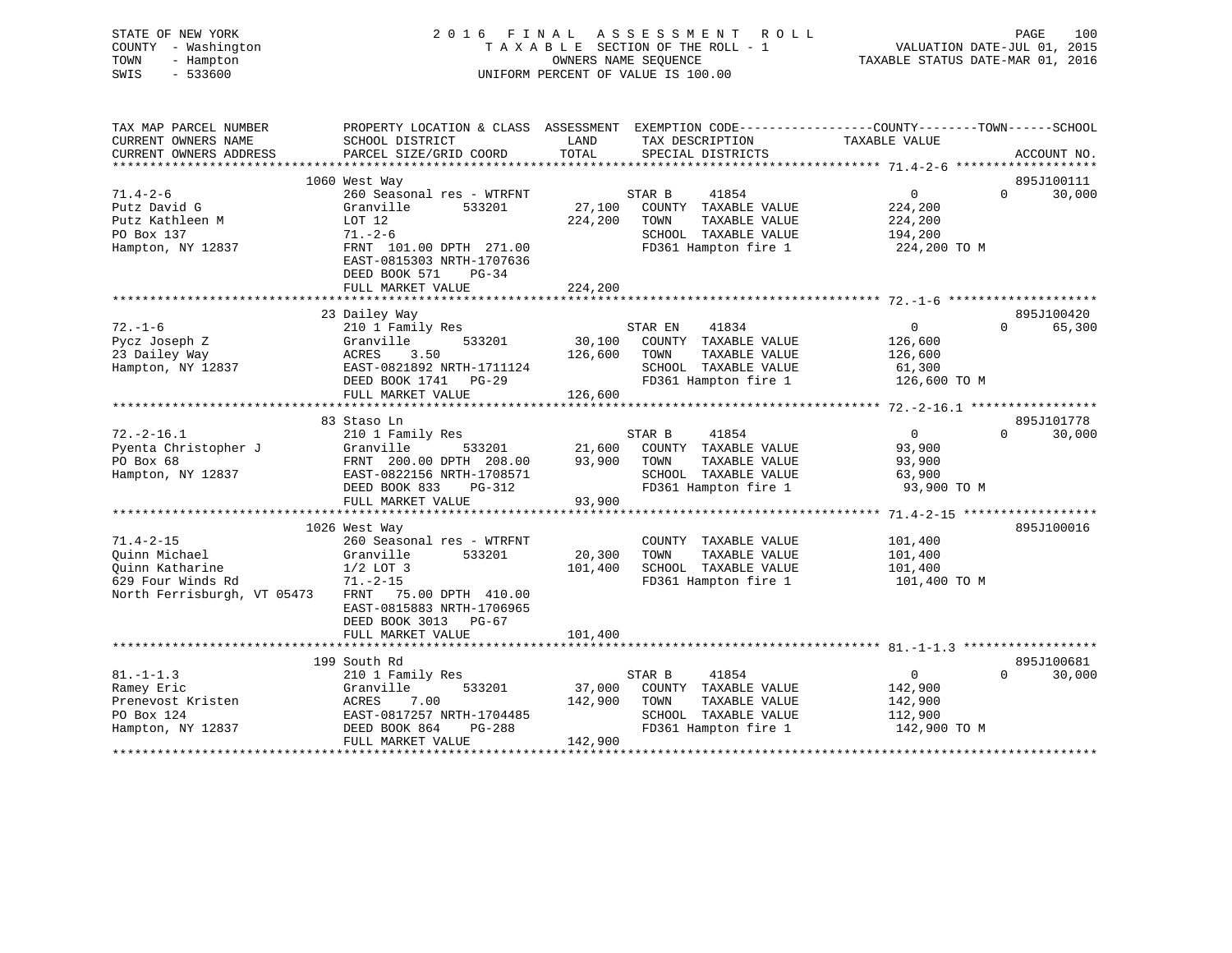# STATE OF NEW YORK 2 0 1 6 F I N A L A S S E S S M E N T R O L L PAGE 101 COUNTY - Washington T A X A B L E SECTION OF THE ROLL - 1 VALUATION DATE-JUL 01, 2015 TOWN - Hampton OWNERS NAME SEQUENCE TAXABLE STATUS DATE-MAR 01, 2016 SWIS - 533600 UNIFORM PERCENT OF VALUE IS 100.00

| TAX MAP PARCEL NUMBER                         | PROPERTY LOCATION & CLASS ASSESSMENT EXEMPTION CODE----------------COUNTY-------TOWN------SCHOOL                                                                                                                                              |         |                                                                                                             |                                                                                                                               |               |            |
|-----------------------------------------------|-----------------------------------------------------------------------------------------------------------------------------------------------------------------------------------------------------------------------------------------------|---------|-------------------------------------------------------------------------------------------------------------|-------------------------------------------------------------------------------------------------------------------------------|---------------|------------|
|                                               |                                                                                                                                                                                                                                               |         |                                                                                                             |                                                                                                                               |               |            |
|                                               |                                                                                                                                                                                                                                               |         |                                                                                                             |                                                                                                                               |               |            |
|                                               | 11933/1935 State Route 4 33 PCT OF VALUE USED FOR EXEMPTION PURPOSES                                                                                                                                                                          |         |                                                                                                             |                                                                                                                               |               | 895J100218 |
|                                               | 240 Rural res                                                                                                                                                                                                                                 |         |                                                                                                             | $\begin{array}{cccc} 5 \, , 108 & \qquad & 5 \, , 108 & \qquad & 0 \\ & & 0 & \qquad & 0 & \qquad 30 \, , 000 \\ \end{array}$ |               |            |
|                                               |                                                                                                                                                                                                                                               |         |                                                                                                             |                                                                                                                               |               |            |
|                                               |                                                                                                                                                                                                                                               |         |                                                                                                             | 98,092                                                                                                                        |               |            |
|                                               |                                                                                                                                                                                                                                               |         |                                                                                                             | 98,092<br>73,200                                                                                                              |               |            |
|                                               | 45.-1-32<br>Ramey Gary Richard LE Whitehall 535201 70,200 STAR B 41854<br>Ramey Richard D 859/140 103,200 COUNTY TAXABLE VALUE<br>1935 State Route 4 FRNT 650.00 DPTH TOWN TAXABLE VALUE<br>Whitehall, NY 12887 ACRES 37.00 EAT-08065         |         |                                                                                                             | 103,200 TO M                                                                                                                  |               |            |
|                                               | DEED BOOK 3543 PG-25                                                                                                                                                                                                                          |         |                                                                                                             |                                                                                                                               |               |            |
|                                               |                                                                                                                                                                                                                                               |         |                                                                                                             |                                                                                                                               |               |            |
|                                               |                                                                                                                                                                                                                                               |         |                                                                                                             |                                                                                                                               |               |            |
|                                               | 11931 State Route 4                                                                                                                                                                                                                           |         |                                                                                                             |                                                                                                                               |               |            |
|                                               | 45.-1-32.1 210 1 Family Res STAR B 41854<br>Ramey Richard D Whitehall 535201 28,700 COUNTY TAXABLE VALUE                                                                                                                                      |         |                                                                                                             | $\overline{0}$                                                                                                                | $\Omega$      | 30,000     |
|                                               |                                                                                                                                                                                                                                               |         |                                                                                                             | 190,000                                                                                                                       |               |            |
|                                               |                                                                                                                                                                                                                                               |         | TAXABLE VALUE                                                                                               | 190,000                                                                                                                       |               |            |
|                                               | 11931 State Route 4 MORES 3.06 190,000 TOWN<br>Whitehall, NY 12887 EAST-0806264 NRTH-1730588 SCHOOL                                                                                                                                           |         | SCHOOL TAXABLE VALUE                                                                                        | 160,000                                                                                                                       |               |            |
|                                               |                                                                                                                                                                                                                                               |         | FD362 Hampton fire 2 190,000 TO M                                                                           |                                                                                                                               |               |            |
|                                               | EASI-0806264 NRTH-1730588<br>DEED BOOK 3080 PG-173<br>FULL MARKET VALUE 190,000                                                                                                                                                               |         |                                                                                                             |                                                                                                                               |               |            |
|                                               |                                                                                                                                                                                                                                               |         |                                                                                                             |                                                                                                                               |               | 895L100168 |
| $72.2 - 3 - 20$                               |                                                                                                                                                                                                                                               |         |                                                                                                             | $\overline{0}$                                                                                                                | $0 \t 30,000$ |            |
|                                               | Rathbun Dawn Cranville 533201 18,500 COUNTY TAXABLE VALUE                                                                                                                                                                                     |         |                                                                                                             | 70,400                                                                                                                        |               |            |
|                                               |                                                                                                                                                                                                                                               |         |                                                                                                             | 70,400                                                                                                                        |               |            |
|                                               |                                                                                                                                                                                                                                               |         | SCHOOL TAXABLE VALUE                                                                                        | 40,400                                                                                                                        |               |            |
|                                               | 2620 State Route 22A<br>PO Box 112<br>Hampton, NY 12837<br>Hampton, NY 12837<br>PO BOX 12<br>PO BOX 12837<br>PO BOX 12837<br>PO BOX 12837<br>PO BOX 12837<br>PO BOX 12837<br>PO BOX 12837<br>PO BOX 12837<br>PO BOX 12837<br>PO BOX 12837<br> |         | FD361 Hampton fire 1                                                                                        | 70,400 TO M                                                                                                                   |               |            |
|                                               | DEED BOOK 2778 PG-311                                                                                                                                                                                                                         |         |                                                                                                             |                                                                                                                               |               |            |
|                                               |                                                                                                                                                                                                                                               |         |                                                                                                             |                                                                                                                               |               |            |
|                                               |                                                                                                                                                                                                                                               |         |                                                                                                             |                                                                                                                               |               |            |
|                                               | 39 Golf Course Rd<br>330 Vacant comm                                                                                                                                                                                                          |         |                                                                                                             |                                                                                                                               |               |            |
| $45. - 1 - 33$<br>Ray Terminals LLC Whitehall |                                                                                                                                                                                                                                               |         | COUNTY TAXABLE VALUE 127,800<br>535201 127,800 TOWN TAXABLE VALUE                                           |                                                                                                                               |               |            |
| 2794 7th Ave                                  |                                                                                                                                                                                                                                               |         |                                                                                                             | 127,800                                                                                                                       |               |            |
| Troy, NY 12180                                | Survey: 12693 Lot A 127,800<br>ACRES 20.99<br>ACRES 20.99                                                                                                                                                                                     |         |                                                                                                             |                                                                                                                               |               |            |
|                                               | EAST-0809712 NRTH-1734528                                                                                                                                                                                                                     |         | SCHOOL TAXABLE VALUE $127,800$<br>CA001 Cons agri dst 1 $127,800$ TO<br>FD362 Hampton fire 2 $127,800$ TO M |                                                                                                                               |               |            |
|                                               | DEED BOOK 3601 PG-103                                                                                                                                                                                                                         |         |                                                                                                             |                                                                                                                               |               |            |
|                                               | FULL MARKET VALUE 127,800                                                                                                                                                                                                                     |         |                                                                                                             |                                                                                                                               |               |            |
|                                               |                                                                                                                                                                                                                                               |         |                                                                                                             |                                                                                                                               |               |            |
|                                               | 1689 County Route 11                                                                                                                                                                                                                          |         |                                                                                                             |                                                                                                                               |               |            |
| $38. -1 - 10.1$                               | 240 Rural res                                                                                                                                                                                                                                 |         | COUNTY TAXABLE VALUE                                                                                        | 197,100                                                                                                                       |               |            |
| Read Allen                                    | $535201$ $102,600$<br>Whitehall                                                                                                                                                                                                               |         | TOWN TAXABLE VALUE                                                                                          | 197,100                                                                                                                       |               |            |
|                                               | 1689 County Route 11 MCRES 119.48 197,100                                                                                                                                                                                                     |         | SCHOOL TAXABLE VALUE                                                                                        | 197,100                                                                                                                       |               |            |
|                                               | Whitehall, NY 12887 EAST-0809600 NRTH-1738766                                                                                                                                                                                                 |         | CA001 Cons agri dst 1<br>FD362 Hampton fire 2                                                               | $197,100$ TO                                                                                                                  |               |            |
|                                               |                                                                                                                                                                                                                                               |         |                                                                                                             | 197,100 TO M                                                                                                                  |               |            |
|                                               | FULL MARKET VALUE                                                                                                                                                                                                                             | 197,100 |                                                                                                             |                                                                                                                               |               |            |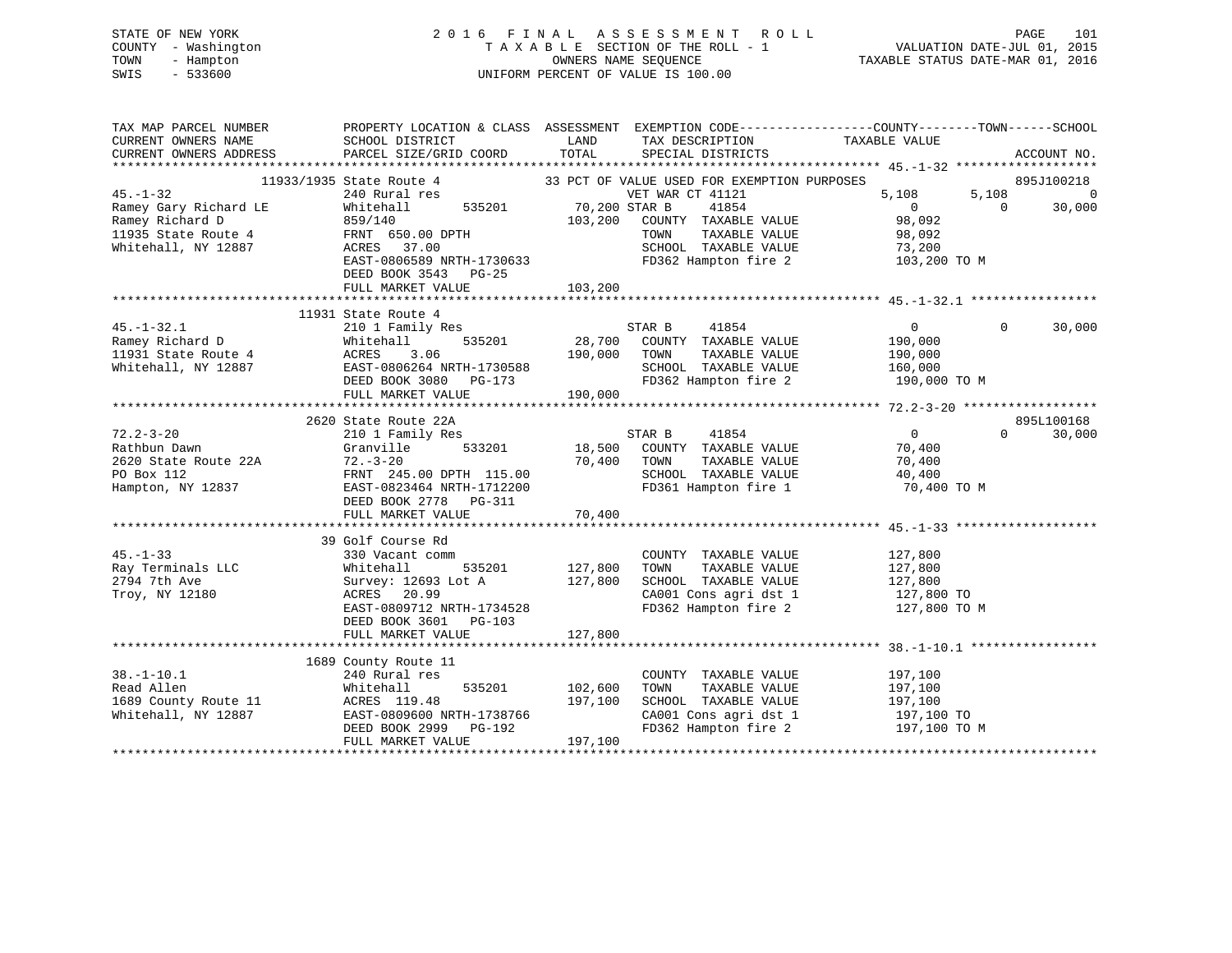## STATE OF NEW YORK 2016 FINAL ASSESSMENT ROLL PAGE 102 COUNTY - Washington  $\begin{array}{ccc} 1 & 0 & 0 \\ -1 & 0 & 0 \end{array}$  T A X A B L E SECTION OF THE ROLL - 1 TOWN - Hampton OWNERS NAME SEQUENCE TAXABLE STATUS DATE-MAR 01, 2016 SWIS - 533600 UNIFORM PERCENT OF VALUE IS 100.00

| TAX MAP PARCEL NUMBER<br>CURRENT OWNERS NAME     | PROPERTY LOCATION & CLASS ASSESSMENT EXEMPTION CODE---------------COUNTY-------TOWN------SCHOOL<br>SCHOOL DISTRICT | LAND    | TAX DESCRIPTION                               | TAXABLE VALUE              |             |
|--------------------------------------------------|--------------------------------------------------------------------------------------------------------------------|---------|-----------------------------------------------|----------------------------|-------------|
| CURRENT OWNERS ADDRESS                           | PARCEL SIZE/GRID COORD                                                                                             | TOTAL   | SPECIAL DISTRICTS                             |                            | ACCOUNT NO. |
| * * * * * * * * * * * * * * * * * *              |                                                                                                                    |         |                                               |                            |             |
|                                                  | 11909 State Route 4                                                                                                |         |                                               |                            | 895J100261  |
| $45. - 1 - 31$                                   | 424 Night club                                                                                                     |         | COUNTY TAXABLE VALUE                          | 272,000                    |             |
| Realty Expansion Inc                             | Whitehall<br>535201                                                                                                | 20,100  | TOWN<br>TAXABLE VALUE                         | 272,000                    |             |
| c/o Finius T Fubberbuster                        | ACRES<br>2.00                                                                                                      | 272,000 | SCHOOL TAXABLE VALUE                          | 272,000                    |             |
| 11909 State Route 4                              | EAST-0807016 NRTH-1729933                                                                                          |         | FD362 Hampton fire 2                          | 272,000 TO M               |             |
| Whitehall, NY 12887                              | DEED BOOK 693<br>PG-203                                                                                            |         |                                               |                            |             |
|                                                  | FULL MARKET VALUE                                                                                                  | 272,000 |                                               |                            |             |
|                                                  |                                                                                                                    |         |                                               |                            |             |
|                                                  | 2056 County Route 18                                                                                               |         |                                               |                            |             |
| $71. - 1 - 2.3$                                  | 270 Mfg housing                                                                                                    |         | COUNTY TAXABLE VALUE                          | 31,900                     |             |
| Reed George                                      | 533201<br>Granville                                                                                                | 22,000  | TAXABLE VALUE<br>TOWN                         | 31,900                     |             |
| 54 York St Ext                                   | Sub Div Lot 1                                                                                                      | 31,900  | SCHOOL TAXABLE VALUE                          | 31,900                     |             |
| Poultney, VT 05764                               | ACRES<br>1.00                                                                                                      |         | FD361 Hampton fire 1                          | 31,900 TO M                |             |
|                                                  | EAST-0812851 NRTH-1713794                                                                                          |         |                                               |                            |             |
|                                                  | DEED BOOK 2017 PG-79                                                                                               |         |                                               |                            |             |
|                                                  | FULL MARKET VALUE                                                                                                  | 31,900  |                                               |                            |             |
|                                                  |                                                                                                                    |         |                                               |                            |             |
|                                                  | 35 Oueens Way                                                                                                      |         |                                               |                            | 895J100219  |
| $71. - 1 - 2$                                    | 240 Rural res                                                                                                      |         | 41834<br>STAR EN                              | $\mathsf{O}$<br>$\Omega$   | 65,300      |
| Reed Leonard                                     | Granville<br>533201                                                                                                | 96,000  | COUNTY TAXABLE VALUE                          | 228,500                    |             |
| 35 Queens Way                                    | ACRES 99.30                                                                                                        | 228,500 | TOWN<br>TAXABLE VALUE                         | 228,500                    |             |
| Whitehall, NY 12887                              | EAST-0812650 NRTH-1712553                                                                                          |         | SCHOOL TAXABLE VALUE                          | 163,200                    |             |
|                                                  | DEED BOOK 951<br>PG-144                                                                                            |         | FD361 Hampton fire 1                          | 228,500 TO M               |             |
|                                                  |                                                                                                                    | 228,500 |                                               |                            |             |
| MAY BE SUBJECT TO PAYMENT                        | FULL MARKET VALUE                                                                                                  |         |                                               |                            |             |
| UNDER AGDIST LAW TIL 2022<br>******************* |                                                                                                                    |         |                                               |                            |             |
|                                                  |                                                                                                                    |         |                                               |                            |             |
|                                                  | 2078 County Route 18<br>314 Rural vac<10                                                                           |         |                                               |                            |             |
| $71. - 1 - 2.4$<br>Reed Leonard                  | Granville<br>533201                                                                                                |         | COUNTY TAXABLE VALUE<br>TOWN<br>TAXABLE VALUE | 14,000                     |             |
|                                                  |                                                                                                                    | 14,000  |                                               | 14,000                     |             |
| 35 Oueens Way                                    | Sub Div Lot 2                                                                                                      | 14,000  | SCHOOL TAXABLE VALUE                          | 14,000                     |             |
| Whitehall, NY 12887                              | ACRES<br>1.34                                                                                                      |         | FD361 Hampton fire 1                          | 14,000 TO M                |             |
|                                                  | EAST-0813504 NRTH-1713567                                                                                          |         |                                               |                            |             |
|                                                  | DEED BOOK 512<br>PG-204                                                                                            |         |                                               |                            |             |
|                                                  | FULL MARKET VALUE                                                                                                  | 14,000  |                                               |                            |             |
|                                                  |                                                                                                                    |         |                                               |                            |             |
|                                                  | 412 South Rd                                                                                                       |         |                                               |                            |             |
| $72. - 1 - 16.3$                                 | 270 Mfg housing                                                                                                    |         | 41834<br>STAR EN                              | $\overline{0}$<br>$\Omega$ | 65,300      |
| Reed Linda                                       | 533201<br>Granville                                                                                                | 24,900  | COUNTY TAXABLE VALUE                          | 93,900                     |             |
| PO Box 168                                       | ACRES<br>1.89                                                                                                      | 93,900  | TOWN<br>TAXABLE VALUE                         | 93,900                     |             |
| Hampton, NY 12837                                | EAST-0819877 NRTH-1706906                                                                                          |         | SCHOOL TAXABLE VALUE                          | 28,600                     |             |
|                                                  | DEED BOOK 896<br>PG-109                                                                                            |         | FD361 Hampton fire 1                          | 93,900 TO M                |             |
|                                                  | FULL MARKET VALUE                                                                                                  | 93,900  |                                               |                            |             |
|                                                  |                                                                                                                    |         |                                               |                            |             |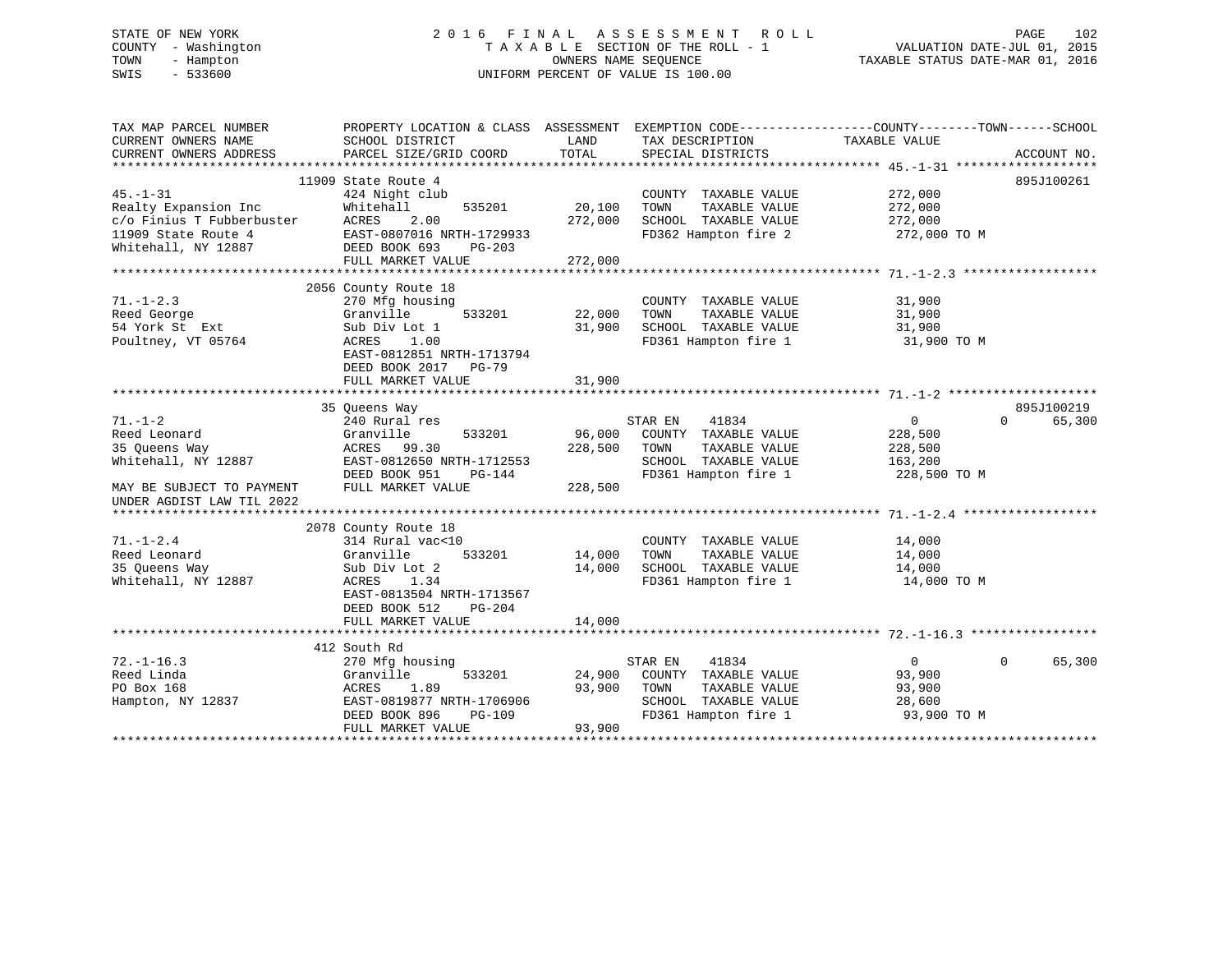# STATE OF NEW YORK 2 0 1 6 F I N A L A S S E S S M E N T R O L L PAGE 103 COUNTY - Washington T A X A B L E SECTION OF THE ROLL - 1 VALUATION DATE-JUL 01, 2015 TOWN - Hampton OWNERS NAME SEQUENCE TAXABLE STATUS DATE-MAR 01, 2016 SWIS - 533600 UNIFORM PERCENT OF VALUE IS 100.00

| TAX MAP PARCEL NUMBER  | PROPERTY LOCATION & CLASS ASSESSMENT |         | EXEMPTION CODE-----------------COUNTY-------TOWN------SCHOOL |                          |                      |
|------------------------|--------------------------------------|---------|--------------------------------------------------------------|--------------------------|----------------------|
| CURRENT OWNERS NAME    | SCHOOL DISTRICT                      | LAND    | TAX DESCRIPTION                                              | TAXABLE VALUE            |                      |
| CURRENT OWNERS ADDRESS | PARCEL SIZE/GRID COORD               | TOTAL   | SPECIAL DISTRICTS                                            |                          | ACCOUNT NO.          |
|                        |                                      |         |                                                              |                          |                      |
|                        | 449 Hills Pond Rd                    |         |                                                              |                          |                      |
| $71. - 1 - 2.1$        | 270 Mfg housing                      |         | 41854<br>STAR B                                              | $0 \qquad \qquad$        | $\Omega$<br>30,000   |
| Reed Thomas            | 533201<br>Granville                  | 26,600  | COUNTY TAXABLE VALUE                                         | 80,400                   |                      |
| Reed Deborah           | 2.40<br>ACRES                        | 80,400  | TOWN<br>TAXABLE VALUE                                        | 80,400                   |                      |
| 449 Hills Pond Rd      | EAST-0814072 NRTH-1711986            |         | SCHOOL TAXABLE VALUE                                         | 50,400                   |                      |
| Whitehall, NY 12887    | DEED BOOK 716<br><b>PG-156</b>       |         | FD361 Hampton fire 1                                         | 80,400 TO M              |                      |
|                        | FULL MARKET VALUE                    | 80,400  |                                                              |                          |                      |
|                        |                                      |         |                                                              |                          |                      |
|                        | 2154 County Route 18                 |         |                                                              |                          | 895J101800           |
| $71. - 1 - 8.1$        | 270 Mfg housing                      |         | VET COM C 41132                                              | 15,175                   | $\Omega$<br>$\Omega$ |
| Reed Thomas            | 533201<br>Granville                  |         | 22,200 VET COM T 41133                                       | $\Omega$<br>15,175       | $\Omega$             |
| PO Box 1322            | ROW 604/216                          |         | 60,700 VET DIS C 41142                                       | 24,280                   | $\Omega$<br>$\Omega$ |
| Rutland, VT 05701      | ROW removed 2402/233                 |         | VET DIS T 41143                                              | 24,280<br>$\overline{0}$ | $\Omega$             |
|                        |                                      |         |                                                              |                          | $\Omega$             |
|                        | ACRES<br>1.06                        |         | 41834<br>STAR EN                                             | $\overline{0}$           | 60,700               |
|                        | EAST-0815249 NRTH-1713402            |         | COUNTY TAXABLE VALUE                                         | 21,245                   |                      |
|                        | DEED BOOK 2847<br>PG-151             |         | TOWN<br>TAXABLE VALUE                                        | 21,245                   |                      |
|                        | FULL MARKET VALUE                    | 60,700  | SCHOOL TAXABLE VALUE                                         | $\overline{0}$           |                      |
|                        |                                      |         | FD361 Hampton fire 1                                         | 60,700 TO M              |                      |
|                        |                                      |         |                                                              |                          |                      |
|                        | 426 South Rd                         |         |                                                              |                          |                      |
| $72. - 1 - 16.2$       | 312 Vac w/imprv                      |         | COUNTY TAXABLE VALUE                                         | 40,500                   |                      |
| Reed Timothy           | Granville<br>533201                  | 25,100  | TOWN<br>TAXABLE VALUE                                        | 40,500                   |                      |
| 230 Saint Catherine Ct | ACRES<br>5.06                        | 40,500  | SCHOOL TAXABLE VALUE                                         | 40,500                   |                      |
| Wells, VT 05774        | EAST-0820083 NRTH-1707221            |         | FD361 Hampton fire 1                                         | 40,500 TO M              |                      |
|                        | DEED BOOK 897<br>PG-135              |         |                                                              |                          |                      |
|                        | FULL MARKET VALUE                    | 40,500  |                                                              |                          |                      |
|                        |                                      |         |                                                              |                          |                      |
|                        |                                      |         |                                                              |                          |                      |
|                        | 16 Greenfield Ln                     |         |                                                              |                          | 895J100017           |
| $72.2 - 3 - 8$         | 210 1 Family Res                     |         | COUNTY TAXABLE VALUE                                         | 81,300                   |                      |
| Regan Katherine        | Granville<br>533201                  | 11,400  | TAXABLE VALUE<br>TOWN                                        | 81,300                   |                      |
| 797 Blissville Rd      | $72 - 3 - 8$                         | 81,300  | SCHOOL TAXABLE VALUE                                         | 81,300                   |                      |
| Poultney, VT 05764     | FRNT 41.00 DPTH 244.00               |         | FD361 Hampton fire 1                                         | 81,300 TO M              |                      |
|                        | EAST-0824036 NRTH-1712235            |         |                                                              |                          |                      |
|                        | DEED BOOK 3515 PG-319                |         |                                                              |                          |                      |
|                        | FULL MARKET VALUE                    | 81,300  |                                                              |                          |                      |
|                        |                                      |         |                                                              |                          |                      |
|                        | 2155 County Route 18                 |         |                                                              |                          |                      |
| $62. - 1 - 26.3$       | 323 Vacant rural                     |         | COUNTY TAXABLE VALUE                                         | 124,000                  |                      |
| Reichle Maureen A      | Granville<br>533201                  | 124,000 | TAXABLE VALUE<br>TOWN                                        | 124,000                  |                      |
| 30 Old Orchard Rd      | ACRES 157.30                         | 124,000 | SCHOOL TAXABLE VALUE                                         | 124,000                  |                      |
| Wading River, NY 11792 | EAST-0815102 NRTH-1716182            |         | FD361 Hampton fire 1                                         | 124,000 TO M             |                      |
|                        | $PG-123$                             |         |                                                              |                          |                      |
|                        | DEED BOOK 885                        |         |                                                              |                          |                      |
|                        | FULL MARKET VALUE                    | 124,000 |                                                              |                          |                      |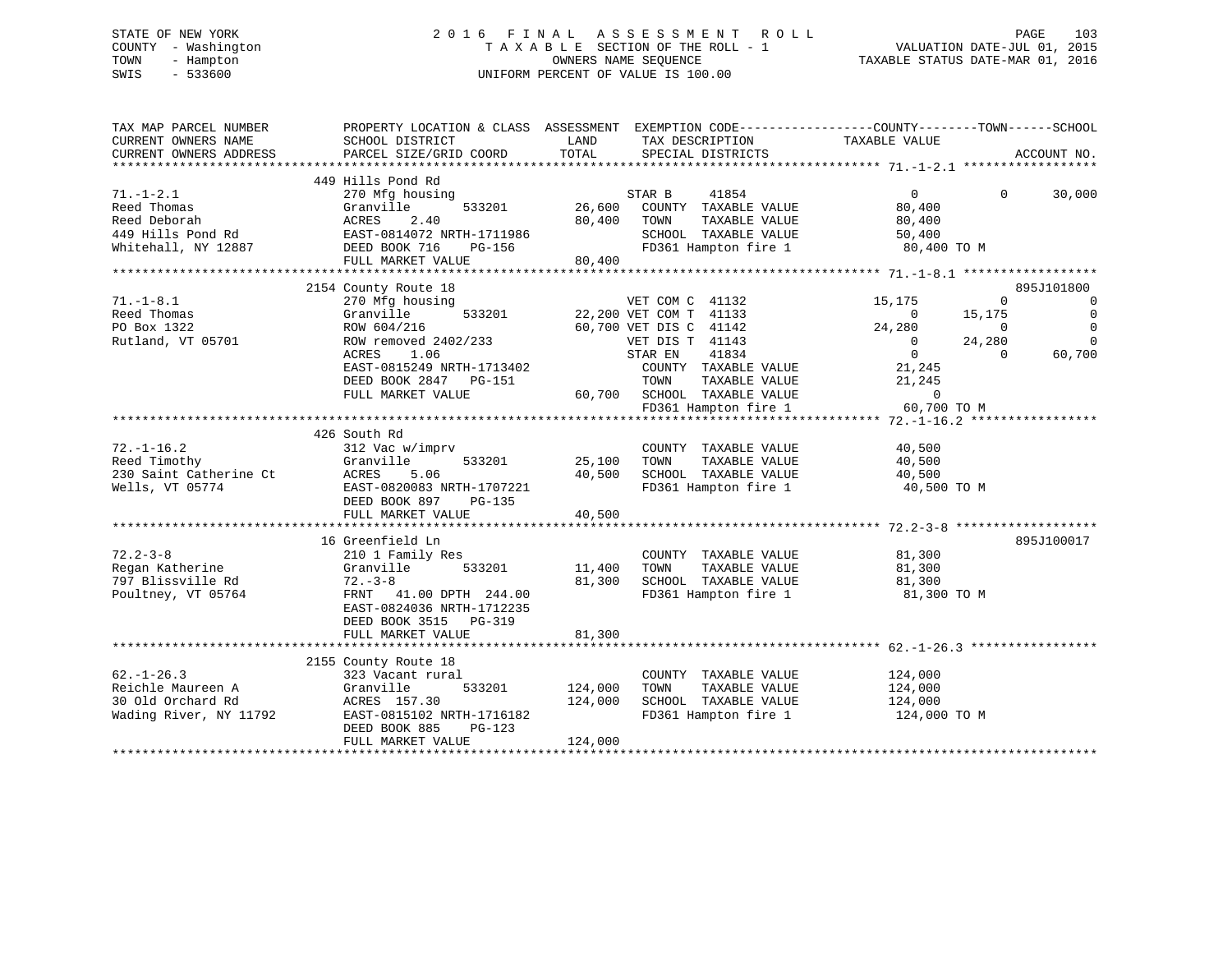# STATE OF NEW YORK 2 0 1 6 F I N A L A S S E S S M E N T R O L L PAGE 104 COUNTY - Washington T A X A B L E SECTION OF THE ROLL - 1 VALUATION DATE-JUL 01, 2015 TOWN - Hampton OWNERS NAME SEQUENCE TAXABLE STATUS DATE-MAR 01, 2016 SWIS - 533600 UNIFORM PERCENT OF VALUE IS 100.00

| TAX MAP PARCEL NUMBER<br>CURRENT OWNERS NAME<br>CURRENT OWNERS ADDRESS | PROPERTY LOCATION & CLASS ASSESSMENT EXEMPTION CODE----------------COUNTY-------TOWN-----SCHOOL<br>SCHOOL DISTRICT<br>PARCEL SIZE/GRID COORD | LAND<br>TOTAL | TAX DESCRIPTION<br>SPECIAL DISTRICTS | TAXABLE VALUE  | ACCOUNT NO.        |
|------------------------------------------------------------------------|----------------------------------------------------------------------------------------------------------------------------------------------|---------------|--------------------------------------|----------------|--------------------|
|                                                                        |                                                                                                                                              |               |                                      |                |                    |
| $62. -1 - 17.1$                                                        | 229 Hickey Rd<br>270 Mfg housing                                                                                                             |               | STAR B<br>41854                      | $\overline{0}$ | $\Omega$<br>30,000 |
| Reutling Fredric                                                       | 533201<br>Granville                                                                                                                          |               | 24,600 COUNTY TAXABLE VALUE          | 69,300         |                    |
| Reutling Jacqueline                                                    | ACRES<br>1.80                                                                                                                                | 69,300        | TOWN<br>TAXABLE VALUE                | 69,300         |                    |
| 229 Hickey Rd                                                          | EAST-0814161 NRTH-1719294                                                                                                                    |               | SCHOOL TAXABLE VALUE                 | 39,300         |                    |
| Hampton, NY 12837                                                      | DEED BOOK 668<br>PG-151                                                                                                                      |               |                                      |                |                    |
|                                                                        | FULL MARKET VALUE                                                                                                                            | 69,300        |                                      |                |                    |
|                                                                        |                                                                                                                                              |               |                                      |                |                    |
|                                                                        | 15 Wicked Hollow Way                                                                                                                         |               |                                      |                | 895J100579         |
| $62. - 1 - 17$                                                         | 312 Vac w/imprv                                                                                                                              |               | COUNTY TAXABLE VALUE                 | 34,700         |                    |
| Reutling Jacqueline                                                    | Granville<br>533201                                                                                                                          | 33,700        | TAXABLE VALUE<br>TOWN                | 34,700         |                    |
| 229 Hickey Rd                                                          | ACRES<br>4.60                                                                                                                                | 34,700        | SCHOOL TAXABLE VALUE                 | 34,700         |                    |
| Hampton, NY 12837                                                      | EAST-0813871 NRTH-1719453                                                                                                                    |               | FD361 Hampton fire 1                 | 34,700 TO M    |                    |
|                                                                        | DEED BOOK 2729<br>PG-115                                                                                                                     |               |                                      |                |                    |
|                                                                        | FULL MARKET VALUE                                                                                                                            | 34,700        |                                      |                |                    |
|                                                                        |                                                                                                                                              |               |                                      |                |                    |
|                                                                        | 2360 State Route 22A                                                                                                                         |               |                                      |                | 895J100023         |
| $81. - 2 - 2$                                                          | 210 1 Family Res                                                                                                                             |               | STAR B<br>41854                      | $\overline{0}$ | $\Omega$<br>30,000 |
| Rice Danny                                                             | Granville                                                                                                                                    |               | 533201 13,600 COUNTY TAXABLE VALUE   | 53,400         |                    |
| 2360 State Route 22A                                                   | FRNT 94.00 DPTH 170.00                                                                                                                       | $53,400$ TOWN | TAXABLE VALUE                        | 53,400         |                    |
| Hampton, NY 12837                                                      | EAST-0822568 NRTH-1705397                                                                                                                    |               | SCHOOL TAXABLE VALUE 23,400          |                |                    |
|                                                                        | DEED BOOK 2260 PG-282                                                                                                                        | 53,400        | FD361 Hampton fire 1 53,400 TO M     |                |                    |
|                                                                        | FULL MARKET VALUE                                                                                                                            | 53,400        |                                      |                |                    |
|                                                                        |                                                                                                                                              |               |                                      |                |                    |
|                                                                        | 12 Lakeview Way                                                                                                                              |               |                                      |                | 895J101761         |
| $80. - 1 - 45$                                                         | 210 1 Family Res - WTRFNT                                                                                                                    |               | COUNTY TAXABLE VALUE                 | 210,200        |                    |
| Rich Bradford W                                                        | Whitehall<br>535201                                                                                                                          | 25,000        | TOWN<br>TAXABLE VALUE                | 210,200        |                    |
| Rich Linda L                                                           | LOT 17                                                                                                                                       | 210,200       | SCHOOL TAXABLE VALUE                 | 210,200        |                    |
| 2102 E Sentry Ridge Ct                                                 | Row 578/329                                                                                                                                  |               | FD361 Hampton fire 1 210,200 TO M    |                |                    |
| Tucson, AZ 85718                                                       | FRNT 100.00 DPTH 289.00                                                                                                                      |               |                                      |                |                    |
|                                                                        | EAST-0810862 NRTH-1705102                                                                                                                    |               |                                      |                |                    |
|                                                                        | DEED BOOK 578<br>$PG-326$                                                                                                                    |               |                                      |                |                    |
|                                                                        | FULL MARKET VALUE                                                                                                                            | 210,200       |                                      |                |                    |
|                                                                        |                                                                                                                                              |               |                                      |                |                    |
|                                                                        | 43 Greenfield Ln                                                                                                                             |               |                                      |                |                    |
| $72. - 2 - 7.4$                                                        | 240 Rural res                                                                                                                                |               | STAR B<br>41854                      | $\overline{0}$ | 30,000<br>$\Omega$ |
| Richards Timothy                                                       | Granville                                                                                                                                    | 533201 48,200 | COUNTY TAXABLE VALUE                 | 162,600        |                    |
| Richards Eileen                                                        | LOT 3 - 713/155 Hwy Appro                                                                                                                    | 162,600       | TAXABLE VALUE<br>TOWN                | 162,600        |                    |
| 43 Greenfield Ln                                                       | ACRES 18.23                                                                                                                                  |               | SCHOOL TAXABLE VALUE                 | 132,600        |                    |
| Hampton, NY 12837                                                      | EAST-0823758 NRTH-1710611                                                                                                                    |               | FD361 Hampton fire 1                 | 162,600 TO M   |                    |
|                                                                        | DEED BOOK 672<br>PG-155                                                                                                                      |               |                                      |                |                    |
|                                                                        | FULL MARKET VALUE                                                                                                                            | 162,600       |                                      |                |                    |
|                                                                        |                                                                                                                                              |               |                                      |                |                    |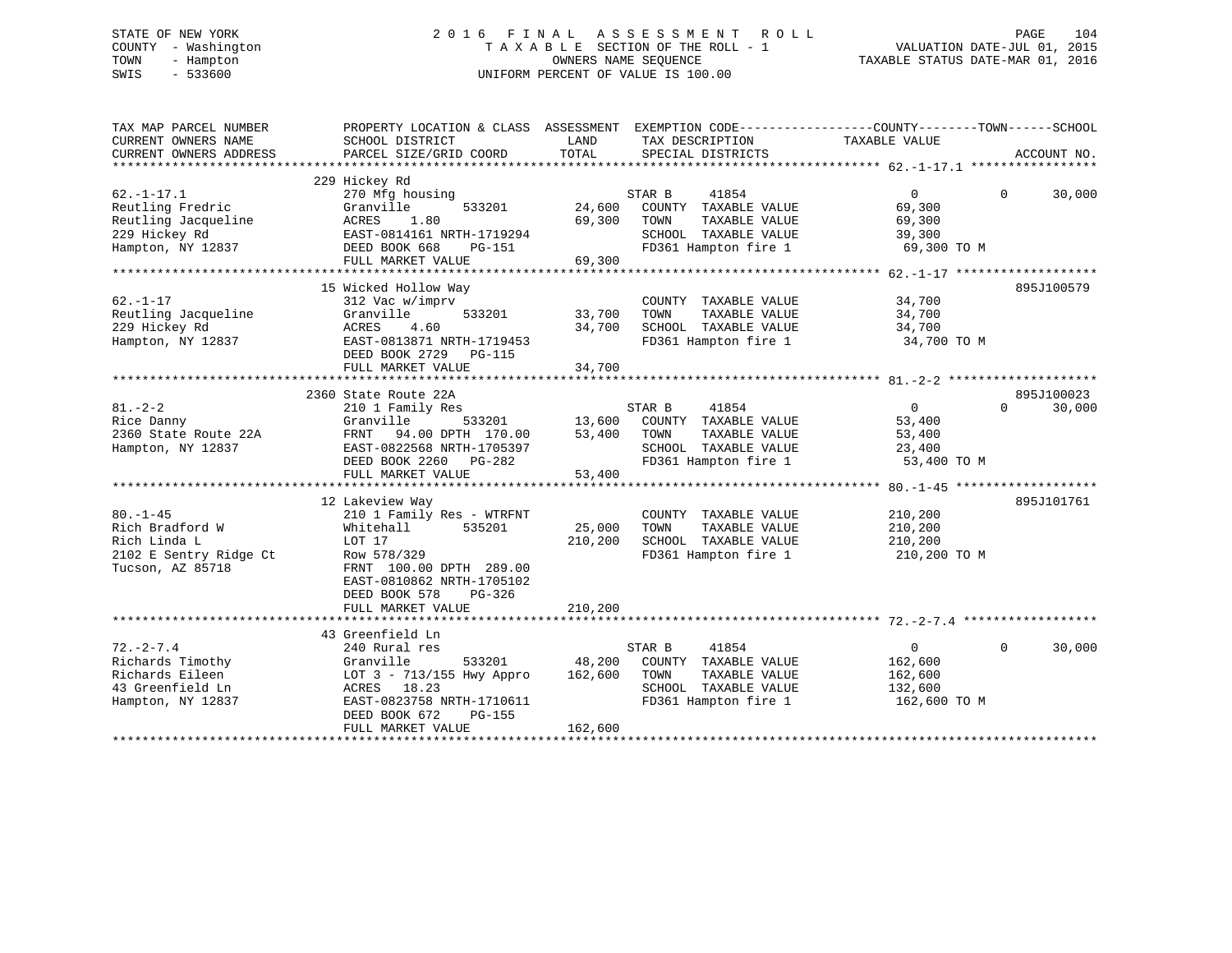# STATE OF NEW YORK 2 0 1 6 F I N A L A S S E S S M E N T R O L L PAGE 105 COUNTY - Washington T A X A B L E SECTION OF THE ROLL - 1 VALUATION DATE-JUL 01, 2015 TOWN - Hampton OWNERS NAME SEQUENCE TAXABLE STATUS DATE-MAR 01, 2016 SWIS - 533600 UNIFORM PERCENT OF VALUE IS 100.00

| TAX MAP PARCEL NUMBER  | PROPERTY LOCATION & CLASS ASSESSMENT EXEMPTION CODE----------------COUNTY-------TOWN-----SCHOOL |        |                             |                |                    |
|------------------------|-------------------------------------------------------------------------------------------------|--------|-----------------------------|----------------|--------------------|
| CURRENT OWNERS NAME    | SCHOOL DISTRICT                                                                                 | LAND   | TAX DESCRIPTION             | TAXABLE VALUE  |                    |
| CURRENT OWNERS ADDRESS | PARCEL SIZE/GRID COORD                                                                          | TOTAL  | SPECIAL DISTRICTS           |                | ACCOUNT NO.        |
|                        |                                                                                                 |        |                             |                |                    |
|                        | Hills Pond Rd                                                                                   |        |                             |                |                    |
| $71. - 1 - 15.3$       | 311 Res vac land                                                                                |        | COUNTY TAXABLE VALUE        | 1,000          |                    |
| Ritchie Michael        | 533201<br>Granville                                                                             | 1,000  | TOWN<br>TAXABLE VALUE       | 1,000          |                    |
| Ritchie Annette        | FRNT 125.00 DPTH 470.00                                                                         | 1,000  | SCHOOL TAXABLE VALUE        | 1,000          |                    |
| 167 Hills Pond Rd      | EAST-0815842 NRTH-1705882                                                                       |        | FD361 Hampton fire 1        | 1,000 TO M     |                    |
| Whitehall, NY 12887    | DEED BOOK 668<br>$PG-148$                                                                       |        |                             |                |                    |
|                        | FULL MARKET VALUE                                                                               | 1,000  |                             |                |                    |
|                        |                                                                                                 |        |                             |                |                    |
|                        | 176 Hills Pond Rd                                                                               |        |                             |                |                    |
| $71. - 1 - 15.6$       | 270 Mfg housing                                                                                 |        | COUNTY TAXABLE VALUE        | 72,100         |                    |
| Ritchie Michael        | 533201<br>Granville                                                                             | 43,000 | TAXABLE VALUE<br>TOWN       | 72,100         |                    |
| Ritchie Annette D      | Subdiv Lot E                                                                                    | 72,100 | SCHOOL TAXABLE VALUE        | 72,100         |                    |
| 167 Hills Pond Rd      | ACRES<br>23.00                                                                                  |        | FD361 Hampton fire 1        | 72,100 TO M    |                    |
| Whitehall, NY 12887    | EAST-0816948 NRTH-1705850                                                                       |        |                             |                |                    |
|                        | DEED BOOK 770<br>$PG-56$                                                                        |        |                             |                |                    |
|                        | FULL MARKET VALUE                                                                               | 72,100 |                             |                |                    |
|                        |                                                                                                 |        |                             |                |                    |
|                        | 175 Hills Pond Rd                                                                               |        |                             |                | 895J100700         |
| $71. - 1 - 16.1$       | 270 Mfg housing                                                                                 |        | COUNTY TAXABLE VALUE        | 28,400         |                    |
| Ritchie Michael        | Granville<br>533201                                                                             | 22,800 | TAXABLE VALUE<br>TOWN       | 28,400         |                    |
| Ritchie Annette        |                                                                                                 | 28,400 | SCHOOL TAXABLE VALUE        | 28,400         |                    |
| 167 Hills Pond Rd      | FRNT 235.00 D.1.<br>EAST-0816051 NRTH-1706145<br>EAST-0816051 PG-342                            |        | FD361 Hampton fire 1        | 28,400 TO M    |                    |
| Whitehall, NY 12887    | DEED BOOK 705<br>PG-342                                                                         |        |                             |                |                    |
|                        | FULL MARKET VALUE                                                                               | 28,400 |                             |                |                    |
|                        |                                                                                                 |        |                             |                |                    |
|                        | Hills Pond Rd                                                                                   |        |                             |                | 895J100229         |
| $71. - 1 - 15$         | 322 Rural vac>10                                                                                |        | COUNTY TAXABLE VALUE        | 30,000         |                    |
| Ritchie Michael D      | Granville<br>533201                                                                             | 30,000 | TOWN<br>TAXABLE VALUE       | 30,000         |                    |
| Ritchie Annette D      | Subdiv Lot F                                                                                    | 30,000 | SCHOOL TAXABLE VALUE        | 30,000         |                    |
| 167 Hills Pond Rd      | ACRES 15.03                                                                                     |        | FD361 Hampton fire 1        | 30,000 TO M    |                    |
| Whitehall, NY 12887    | EAST-0817080 NRTH-1706537                                                                       |        |                             |                |                    |
|                        | DEED BOOK 868<br>$PG-40$                                                                        |        |                             |                |                    |
|                        | FULL MARKET VALUE                                                                               | 30,000 |                             |                |                    |
|                        |                                                                                                 |        |                             |                |                    |
|                        | 167 Hills Pond Rd                                                                               |        |                             |                | 895J100573         |
| $71. - 1 - 16$         | 210 1 Family Res                                                                                |        | STAR B<br>41854             | $\overline{0}$ | 30,000<br>$\Omega$ |
| Ritchie Michael D      | 533201<br>Granville                                                                             |        | 25,600 COUNTY TAXABLE VALUE | 74,300         |                    |
| Ritchie Annette D      | Ex & Res In 453/706                                                                             | 74,300 | TOWN<br>TAXABLE VALUE       | 74,300         |                    |
| 167 Hills Pond Rd      | 650/227                                                                                         |        | SCHOOL TAXABLE VALUE        | 44,300         |                    |
| Whitehall, NY 12887    | FRNT 310.00 DPTH 365.00                                                                         |        | FD361 Hampton fire 1        | 74,300 TO M    |                    |
|                        | EAST-0815948 NRTH-1705945                                                                       |        |                             |                |                    |
|                        | DEED BOOK 644<br>PG-236                                                                         |        |                             |                |                    |
|                        | FULL MARKET VALUE                                                                               | 74,300 |                             |                |                    |
|                        |                                                                                                 |        |                             |                |                    |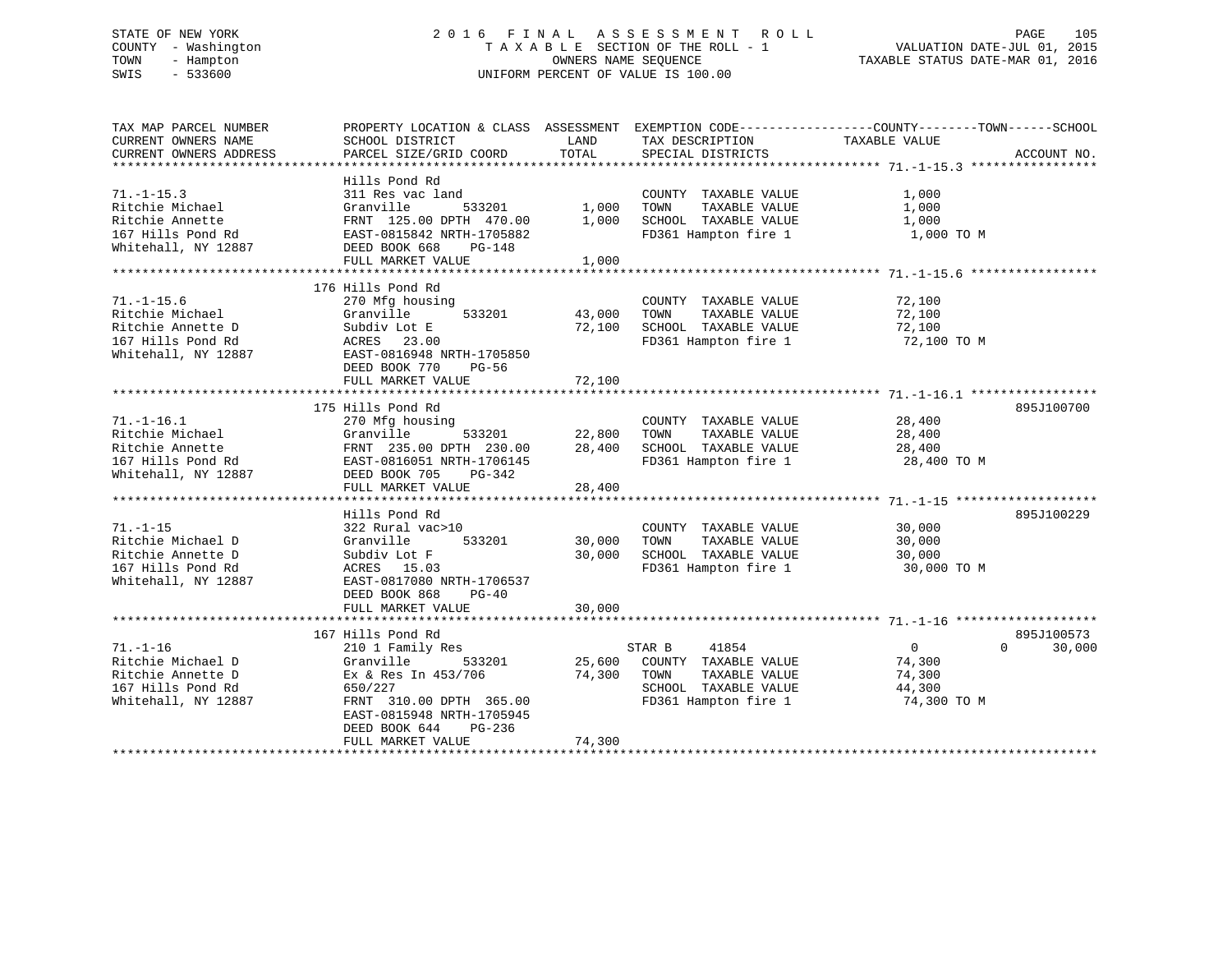| STATE OF NEW YORK<br>COUNTY - Washington<br>- Hampton<br>TOWN<br>$-533600$<br>SWIS                  |                                                                                                                                                                                                                                 | OWNERS NAME SEQUENCE       | 2016 FINAL ASSESSMENT ROLL<br>TAXABLE SECTION OF THE ROLL - 1<br>UNIFORM PERCENT OF VALUE IS 100.00                    | PAGE<br>106<br>VALUATION DATE-JUL 01, 2015<br>TAXABLE STATUS DATE-MAR 01, 2016                                                   |
|-----------------------------------------------------------------------------------------------------|---------------------------------------------------------------------------------------------------------------------------------------------------------------------------------------------------------------------------------|----------------------------|------------------------------------------------------------------------------------------------------------------------|----------------------------------------------------------------------------------------------------------------------------------|
| TAX MAP PARCEL NUMBER<br>CURRENT OWNERS NAME<br>CURRENT OWNERS ADDRESS<br>************************* | SCHOOL DISTRICT<br>PARCEL SIZE/GRID COORD                                                                                                                                                                                       | LAND<br>TOTAL              | TAX DESCRIPTION<br>SPECIAL DISTRICTS                                                                                   | PROPERTY LOCATION & CLASS ASSESSMENT EXEMPTION CODE----------------COUNTY-------TOWN------SCHOOL<br>TAXABLE VALUE<br>ACCOUNT NO. |
| $80. - 1 - 2.1$<br>Rivers Anita Marie<br>58 Indiana Ave<br>Queensbury, NY 12804                     | 1720 County Route 21<br>210 1 Family Res<br>Whitehall<br>535201<br>Ex & Res 473/566<br>FRNT 244.00 DPTH 141.00<br>EAST-0810677 NRTH-1705009<br>DEED BOOK 3480 PG-65<br>FULL MARKET VALUE                                        | 20,200<br>44,500<br>44,500 | COUNTY TAXABLE VALUE<br>TAXABLE VALUE<br>TOWN<br>SCHOOL TAXABLE VALUE<br>FD361 Hampton fire 1                          | 895J100151<br>44,500<br>44,500<br>44,500<br>44,500 TO M                                                                          |
|                                                                                                     |                                                                                                                                                                                                                                 |                            |                                                                                                                        |                                                                                                                                  |
| $80. - 1 - 2.5$<br>Rivers Anita Marie<br>58 Indiana Ave<br>Queensbury, NY 12804                     | LOT 4 Faesh Pat<br>910 Priv forest<br>Granville<br>533201<br>ACRES 78.00<br>EAST-0812526 NRTH-1706376<br>DEED BOOK 3480<br>PG-65<br>FULL MARKET VALUE                                                                           | 35,100<br>35,100<br>35,100 | COUNTY TAXABLE VALUE<br>TAXABLE VALUE<br>TOWN<br>SCHOOL TAXABLE VALUE<br>FD361 Hampton fire 1                          | 895J100619<br>35,100<br>35,100<br>35,100<br>35,100 TO M                                                                          |
|                                                                                                     |                                                                                                                                                                                                                                 |                            |                                                                                                                        |                                                                                                                                  |
| $80. - 1 - 63$<br>Rivers Anita Marie<br>58 Indiana Ave<br>Queensbury, NY 12804                      | County Route 21 OFF<br>322 Rural vac>10<br>Whitehall<br>535201<br>Sect 6 Lot 1<br>ACRES 11.17<br>EAST-0811174 NRTH-1706606<br>DEED BOOK 3480<br>$PG-61$<br>FULL MARKET VALUE                                                    | 20,500<br>20,500<br>20,500 | COUNTY TAXABLE VALUE<br>TAXABLE VALUE<br>TOWN<br>SCHOOL TAXABLE VALUE<br>FD361 Hampton fire 1                          | 20,500<br>20,500<br>20,500<br>20,500 TO M                                                                                        |
|                                                                                                     |                                                                                                                                                                                                                                 |                            |                                                                                                                        |                                                                                                                                  |
| $81. - 2 - 18$<br>Rivers Theresa<br>786 Old Stage Rd<br>Lake Luzerne, NY 12846                      | 2184 State Route 22A<br>312 Vac w/imprv<br>Granville<br>533201<br>ACRES<br>1.90<br>EAST-0823184 NRTH-1702298<br>DEED BOOK 3015 PG-245<br>FULL MARKET VALUE                                                                      | 11,000<br>11,400<br>11,400 | COUNTY TAXABLE VALUE<br>TAXABLE VALUE<br>TOWN<br>SCHOOL TAXABLE VALUE<br>FD361 Hampton fire 1                          | 895J100129<br>11,400<br>11,400<br>11,400<br>11,400 TO M                                                                          |
|                                                                                                     |                                                                                                                                                                                                                                 |                            |                                                                                                                        |                                                                                                                                  |
| $81. - 2 - 23$<br>RJF-VNCS Real Estate LLC<br>30 Temple St Ste 400<br>Nashua, NH 03060              | State Route 22A<br>322 Rural vac>10<br>Granville<br>533201<br>615/78 ROW 696/318<br>May be subject to ag pena<br>until 2015<br>ACRES 35.90<br>EAST-0823250 NRTH-1699836<br>DEED BOOK 2860<br><b>PG-200</b><br>FULL MARKET VALUE | 59,000<br>59,000<br>59,000 | COUNTY TAXABLE VALUE<br>TOWN<br>TAXABLE VALUE<br>SCHOOL TAXABLE VALUE<br>CA001 Cons agri dst 1<br>FD361 Hampton fire 1 | 895J100173<br>59,000<br>59,000<br>59,000<br>59,000 TO<br>59,000 TO M                                                             |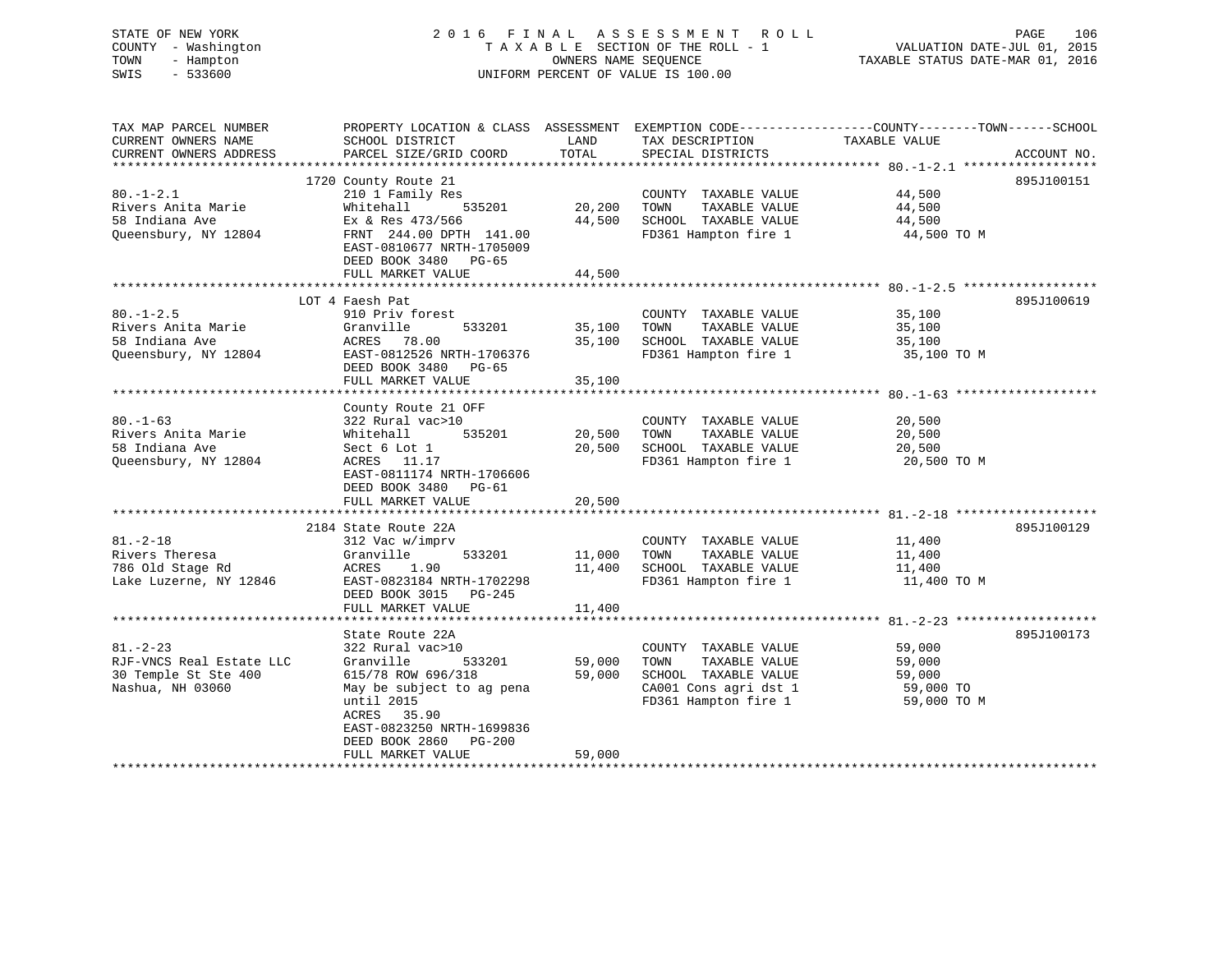# STATE OF NEW YORK 2 0 1 6 F I N A L A S S E S S M E N T R O L L PAGE 107 COUNTY - Washington T A X A B L E SECTION OF THE ROLL - 1 VALUATION DATE-JUL 01, 2015 TOWN - Hampton OWNERS NAME SEQUENCE TAXABLE STATUS DATE-MAR 01, 2016 SWIS - 533600 UNIFORM PERCENT OF VALUE IS 100.00

TAX MAP PARCEL NUMBER PROPERTY LOCATION & CLASS ASSESSMENT EXEMPTION CODE------------------COUNTY--------TOWN------SCHOOL CURRENT OWNERS NAME SCHOOL DISTRICT THE LAND TAX DESCRIPTION TAXABLE VALUE CURRENT OWNERS ADDRESS PARCEL SIZE/GRID COORD TOTAL SPECIAL DISTRICTS ACCOUNT NO. \*\*\*\*\*\*\*\*\*\*\*\*\*\*\*\*\*\*\*\*\*\*\*\*\*\*\*\*\*\*\*\*\*\*\*\*\*\*\*\*\*\*\*\*\*\*\*\*\*\*\*\*\*\*\*\*\*\*\*\*\*\*\*\*\*\*\*\*\*\*\*\*\*\*\*\*\*\*\*\*\*\*\*\*\*\*\*\*\*\*\*\*\*\*\*\*\*\*\*\*\*\*\* 81.-2-23.3 \*\*\*\*\*\*\*\*\*\*\*\*\*\*\*\*\* State Route 22A W/off 81.-2-23.3 322 Rural vac>10 COUNTY TAXABLE VALUE 61,300 RJF-VNCS Real Estate LLC Granville 533201 61,300 TOWN TAXABLE VALUE 61,300 30 Temple St Ste 400 May be subject to ag pena 61,300 SCHOOL TAXABLE VALUE 61,300 Nashua, NH 03060 until 2015<br>
Mashua, NH 03060 until 2015<br>  $\frac{1}{2}$  FD361 Hampton fire 1 61,300 TO M ACRES 50.90 EAST-0820547 NRTH-1699696 DEED BOOK 2860 PG-206FULL MARKET VALUE 61,300 \*\*\*\*\*\*\*\*\*\*\*\*\*\*\*\*\*\*\*\*\*\*\*\*\*\*\*\*\*\*\*\*\*\*\*\*\*\*\*\*\*\*\*\*\*\*\*\*\*\*\*\*\*\*\*\*\*\*\*\*\*\*\*\*\*\*\*\*\*\*\*\*\*\*\*\*\*\*\*\*\*\*\*\*\*\*\*\*\*\*\*\*\*\*\*\*\*\*\*\*\*\*\* 72.-1-13.1 \*\*\*\*\*\*\*\*\*\*\*\*\*\*\*\*\* 459 South Rd 72.-1-13.1 314 Rural vac<10 COUNTY TAXABLE VALUE 12,000 Roberts Kathleen Granville 533201 12,000 TOWN TAXABLE VALUE 12,000 Shortsleeve Phillip ACRES 1.73 12,000 SCHOOL TAXABLE VALUE 12,000 Box 155 EAST-0819877 NRTH-1708133 FD361 Hampton fire 1 12,000 TO M Hampton, NY 12837 DEED BOOK 765 PG-178 FULL MARKET VALUE 12,000 \*\*\*\*\*\*\*\*\*\*\*\*\*\*\*\*\*\*\*\*\*\*\*\*\*\*\*\*\*\*\*\*\*\*\*\*\*\*\*\*\*\*\*\*\*\*\*\*\*\*\*\*\*\*\*\*\*\*\*\*\*\*\*\*\*\*\*\*\*\*\*\*\*\*\*\*\*\*\*\*\*\*\*\*\*\*\*\*\*\*\*\*\*\*\*\*\*\*\*\*\*\*\* 72.-1-13 \*\*\*\*\*\*\*\*\*\*\*\*\*\*\*\*\*\*\* 465 South Rd 895J10023272.-1-13 210 1 Family Res STAR B 41854 0 0 30,000 Roberts Kathleen J Granville 533201 23,000 COUNTY TAXABLE VALUE 59,400 Cardiff Alta J FRNT 130.00 DPTH 240.00 59,400 TOWN TAXABLE VALUE 59,400 PO Box 155 EAST-0819971 NRTH-1708305 SCHOOL TAXABLE VALUE 29,400 Hampton, NY 12837 DEED BOOK 922 PG-189 FD361 Hampton fire 1 59,400 TO M FULL MARKET VALUE<br>Hampton, NY 12837 DEED BOOK 922 PG-189<br>FULL MARKET VALUE 59,400 \*\*\*\*\*\*\*\*\*\*\*\*\*\*\*\*\*\*\*\*\*\*\*\*\*\*\*\*\*\*\*\*\*\*\*\*\*\*\*\*\*\*\*\*\*\*\*\*\*\*\*\*\*\*\*\*\*\*\*\*\*\*\*\*\*\*\*\*\*\*\*\*\*\*\*\*\*\*\*\*\*\*\*\*\*\*\*\*\*\*\*\*\*\*\*\*\*\*\*\*\*\*\* 53.-1-18 \*\*\*\*\*\*\*\*\*\*\*\*\*\*\*\*\*\*\* 50 Camp Way 895J100611 53.-1-18 260 Seasonal res COUNTY TAXABLE VALUE 63,400 Roberts Ronald J Granville 533201 30,200 TOWN TAXABLE VALUE 63,400 Roberts Karen ACRES 30.41 63,400 SCHOOL TAXABLE VALUE 63,400 PO Box 46 EAST-0812479 NRTH-1721832 FD361 Hampton fire 1 63,400 TO M Middle Granville, NY 12849 DEED BOOK 553 PG-127 FULL MARKET VALUE 63,400 \*\*\*\*\*\*\*\*\*\*\*\*\*\*\*\*\*\*\*\*\*\*\*\*\*\*\*\*\*\*\*\*\*\*\*\*\*\*\*\*\*\*\*\*\*\*\*\*\*\*\*\*\*\*\*\*\*\*\*\*\*\*\*\*\*\*\*\*\*\*\*\*\*\*\*\*\*\*\*\*\*\*\*\*\*\*\*\*\*\*\*\*\*\*\*\*\*\*\*\*\*\*\* 80.-1-4 \*\*\*\*\*\*\*\*\*\*\*\*\*\*\*\*\*\*\*\* 71 South Rd 75 PCT OF VALUE USED FOR EXEMPTION PURPOSES 895J10010580.-1-4 240 Rural res VET COM CT 41131 30,450 30,450 0 Robillard Maurice Granville 533201 62,300 VET DIS CT 41141 60,900 60,900 0 Robillard Linda Survey: 2928 Lot 4 162,400 STAR EN 41834 0 0 65,300 PO Box 176 762/149 COUNTY TAXABLE VALUE 71,050 Hampton, NY 12837 ACRES 29.80 TOWN TAXABLE VALUE 71,050 EAST-0814551 NRTH-1702216 SCHOOL TAXABLE VALUE 97,100 DEED BOOK 491 PG-1056 FD361 Hampton fire 1 162,400 TO M DEED BOOK 491 PG-1056<br>FULL MARKET VALUE 162,400 \*\*\*\*\*\*\*\*\*\*\*\*\*\*\*\*\*\*\*\*\*\*\*\*\*\*\*\*\*\*\*\*\*\*\*\*\*\*\*\*\*\*\*\*\*\*\*\*\*\*\*\*\*\*\*\*\*\*\*\*\*\*\*\*\*\*\*\*\*\*\*\*\*\*\*\*\*\*\*\*\*\*\*\*\*\*\*\*\*\*\*\*\*\*\*\*\*\*\*\*\*\*\*\*\*\*\*\*\*\*\*\*\*\*\*\*\*\*\*\*\*\*\*\*\*\*\*\*\*\*\*\*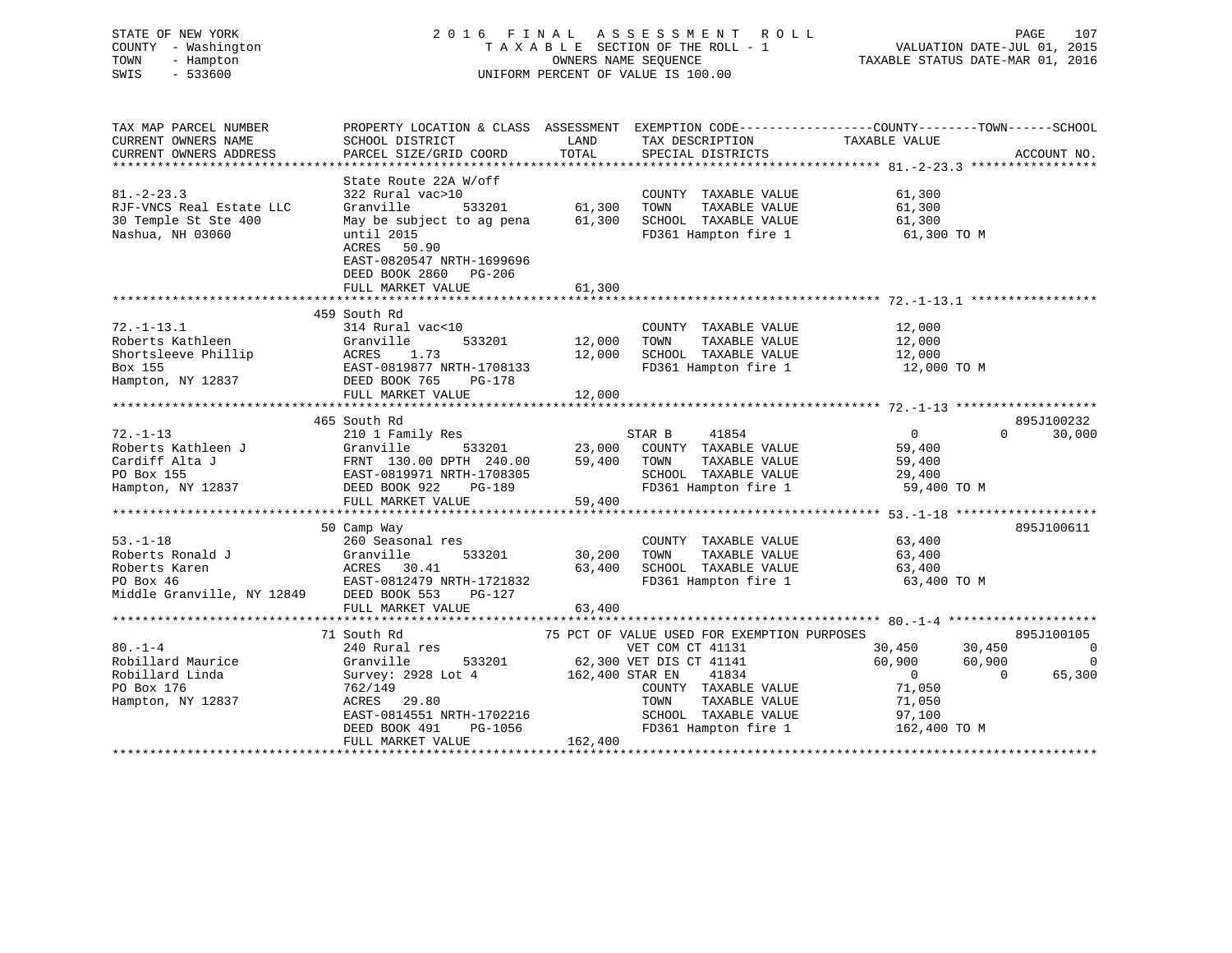| STATE OF NEW YORK<br>- Washington<br>COUNTY<br>TOWN<br>- Hampton<br>SWIS<br>$-533600$ |                                                                                               |         | 2016 FINAL ASSESSMENT ROLL<br>TAXABLE SECTION OF THE ROLL - 1<br>UNIFORM PERCENT OF VALUE IS 100.00 | VALUATION DATE-JUL 01, 2015<br>OWNERS NAME SEQUENCE TAXABLE STATUS DATE-MAR 01, 2016 | 108<br>PAGE        |
|---------------------------------------------------------------------------------------|-----------------------------------------------------------------------------------------------|---------|-----------------------------------------------------------------------------------------------------|--------------------------------------------------------------------------------------|--------------------|
| TAX MAP PARCEL NUMBER                                                                 | PROPERTY LOCATION & CLASS ASSESSMENT                                                          |         |                                                                                                     | EXEMPTION CODE-----------------COUNTY-------TOWN------SCHOOL                         |                    |
| CURRENT OWNERS NAME                                                                   | SCHOOL DISTRICT                     LAND        TAX DESCRIPTION                 TAXABLE VALUE |         |                                                                                                     |                                                                                      |                    |
| CURRENT OWNERS ADDRESS PARCEL SIZE/GRID COORD TOTAL SPECIAL DISTRICTS                 |                                                                                               |         |                                                                                                     |                                                                                      | ACCOUNT NO.        |
|                                                                                       |                                                                                               |         |                                                                                                     |                                                                                      |                    |
|                                                                                       | 1080 West Way                                                                                 |         |                                                                                                     |                                                                                      | 895J100269         |
| 71.4-2-2 260 Seasonal res - WTRFNT STAR B                                             |                                                                                               |         | 41854                                                                                               | $\sim$ 0                                                                             | 30,000<br>$\Omega$ |
| Robinson Deborah Thomas Truste Granville 533201 29,700 COUNTY                         |                                                                                               |         |                                                                                                     | TAXABLE VALUE<br>207,100                                                             |                    |
| Robinson Revocable Trust Debor Lot 17                                                 | 207,100                                                                                       |         | TOWN<br>TAXABLE VALUE                                                                               | 207,100                                                                              |                    |
| $71 - 2 - 2$<br>PO Box 17                                                             |                                                                                               |         | SCHOOL                                                                                              | 177,100<br>TAXABLE VALUE                                                             |                    |
| Poultney, VT 05764                                                                    | 71.-2-2<br>ACRES 2.40                                                                         |         | FD361 Hampton fire 1                                                                                | 207,100 TO M                                                                         |                    |
|                                                                                       | EAST-0815039 NRTH-1707942                                                                     |         |                                                                                                     |                                                                                      |                    |
|                                                                                       | DEED BOOK 3584 PG-43                                                                          |         |                                                                                                     |                                                                                      |                    |
|                                                                                       | FULL MARKET VALUE                                                                             | 207,100 |                                                                                                     |                                                                                      |                    |
|                                                                                       |                                                                                               |         |                                                                                                     |                                                                                      |                    |

|                        | Carlton Rd                |         |                         |                            | 895J101808     |
|------------------------|---------------------------|---------|-------------------------|----------------------------|----------------|
| $45. - 1 - 5.1$        | 692 Road/str/hwy          |         | COUNTY<br>TAXABLE VALUE | 300                        |                |
| Robson Lance           | 535201<br>Whitehall       | 300     | TAXABLE VALUE<br>TOWN   | 300                        |                |
| Robson Anita           | 50.00 DPTH 300.00<br>FRNT | 300     | SCHOOL TAXABLE VALUE    | 300                        |                |
| 417 Purchase St        | EAST-0804684 NRTH-1734580 |         | FD362 Hampton fire 2    | 300 TO M                   |                |
| South Easton, MA 02375 | DEED BOOK 2836 PG-124     |         |                         |                            |                |
|                        | FULL MARKET VALUE         | 300     |                         |                            |                |
|                        |                           |         |                         |                            |                |
|                        | Carlton Rd                |         |                         |                            |                |
| $45. - 1 - 5.7$        | 314 Rural vac<10          |         | COUNTY TAXABLE VALUE    | 19,000                     |                |
| Robson Lance           | Whitehall<br>535201       | 19,000  | TAXABLE VALUE<br>TOWN   | 19,000                     |                |
| Robson Anita           | Sub Lot 6                 | 19,000  | SCHOOL TAXABLE VALUE    | 19,000                     |                |
| 417 Purchase St        | ACRES 2.84                |         | FD362 Hampton fire 2    | 19,000 TO M                |                |
| South Easton, MA 02375 | EAST-0804700 NRTH-1734797 |         |                         |                            |                |
|                        | DEED BOOK 2836<br>PG-124  |         |                         |                            |                |
|                        | FULL MARKET VALUE         | 19,000  |                         |                            |                |
|                        |                           |         |                         |                            |                |
|                        | 106 Hickey Rd             |         |                         |                            |                |
| $62. - 1 - 28.2$       | 210 1 Family Res          |         | COUNTY TAXABLE VALUE    | 106,600                    |                |
| Roby Shawn             | Granville<br>533201       | 25,500  | TOWN<br>TAXABLE VALUE   | 106,600                    |                |
| 106 Hickey Rd          | ACRES<br>2.08             | 106,600 | SCHOOL TAXABLE VALUE    | 106,600                    |                |
| Hampton, NY 12837      | EAST-0813924 NRTH-1716435 |         | FD361 Hampton fire 1    | 106,600 TO M               |                |
|                        | DEED BOOK 3488 PG-292     |         |                         |                            |                |
|                        | FULL MARKET VALUE         | 106,600 |                         |                            |                |
|                        |                           |         |                         |                            |                |
|                        | 11975 State Route 4       |         |                         |                            | 895J100419     |
| $45. - 1 - 9$          | 210 1 Family Res          |         | VET WAR C 41122         | 12,390<br>$\Omega$         | $\overline{0}$ |
| Rogers Donald S        | Whitehall<br>535201       |         | 35,900 VET WAR T 41123  | 12,390<br>$\Omega$         | $\Omega$       |
| 11975 State Route 4    | 5.90<br>ACRES             |         | 82,600 STAR EN<br>41834 | $\overline{0}$<br>$\Omega$ | 65,300         |
| Whitehall, NY 12887    | EAST-0807450 NRTH-1731559 |         | COUNTY TAXABLE VALUE    | 70,210                     |                |
|                        | DEED BOOK 944<br>PG-154   |         | TOWN<br>TAXABLE VALUE   | 70,210                     |                |
|                        | FULL MARKET VALUE         | 82,600  | TAXABLE VALUE<br>SCHOOL | 17,300                     |                |
|                        |                           |         | FD362 Hampton fire 2    | 82,600 TO M                |                |
|                        |                           |         |                         |                            |                |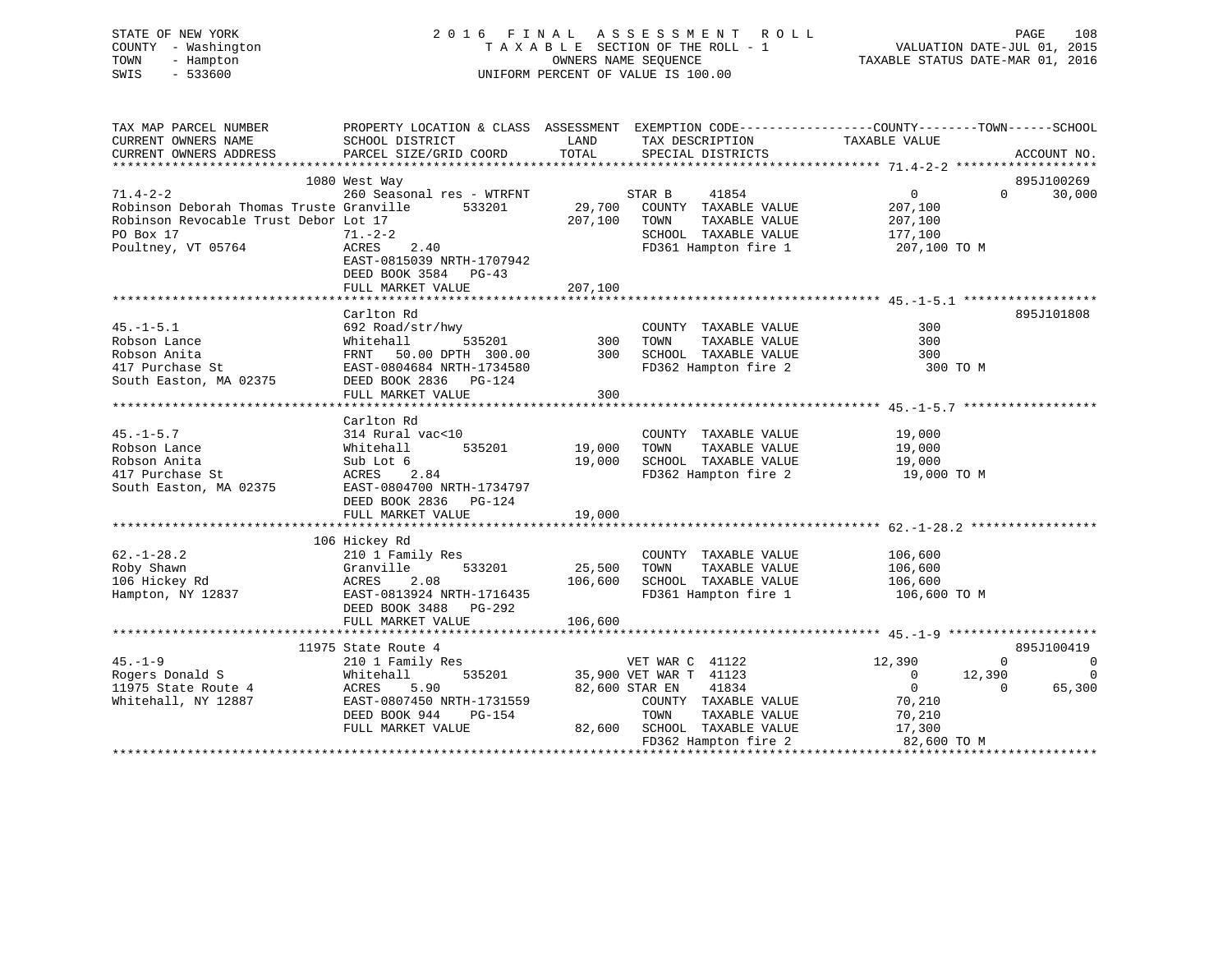# STATE OF NEW YORK 2 0 1 6 F I N A L A S S E S S M E N T R O L L PAGE 109 COUNTY - Washington T A X A B L E SECTION OF THE ROLL - 1 VALUATION DATE-JUL 01, 2015 TOWN - Hampton OWNERS NAME SEQUENCE TAXABLE STATUS DATE-MAR 01, 2016 SWIS - 533600 UNIFORM PERCENT OF VALUE IS 100.00

| TAX MAP PARCEL NUMBER                                  | PROPERTY LOCATION & CLASS ASSESSMENT                 |                           | EXEMPTION CODE-----------------COUNTY-------TOWN------SCHOOL |                |          |             |
|--------------------------------------------------------|------------------------------------------------------|---------------------------|--------------------------------------------------------------|----------------|----------|-------------|
| CURRENT OWNERS NAME                                    | SCHOOL DISTRICT                                      | LAND                      | TAX DESCRIPTION                                              | TAXABLE VALUE  |          |             |
| CURRENT OWNERS ADDRESS                                 | PARCEL SIZE/GRID COORD                               | TOTAL                     | SPECIAL DISTRICTS                                            |                |          | ACCOUNT NO. |
|                                                        |                                                      |                           |                                                              |                |          |             |
|                                                        | 43 Rainbow Way                                       |                           |                                                              |                |          | 895J100547  |
| $81. - 1 - 34$                                         | 260 Seasonal res                                     |                           | COUNTY TAXABLE VALUE                                         | 79,100         |          |             |
| Rohrman Paulette A                                     | Granville<br>533201                                  | 31,800                    | TOWN<br>TAXABLE VALUE                                        | 79,100         |          |             |
| 18 Highland Ave                                        | ACRES<br>4.00                                        | 79,100                    | SCHOOL TAXABLE VALUE                                         | 79,100         |          |             |
| Chappaqua, NY 10514                                    | EAST-0818110 NRTH-1701888<br>DEED BOOK 2931<br>PG-81 |                           | FD361 Hampton fire 1                                         | 79,100 TO M    |          |             |
|                                                        | FULL MARKET VALUE                                    | 79,100                    |                                                              |                |          |             |
|                                                        |                                                      | * * * * * * * * * * * * * |                                                              |                |          |             |
|                                                        | 474 Hickey Rd                                        |                           |                                                              |                |          | 895J100414  |
| $63. - 1 - 14$                                         | 240 Rural res                                        |                           | STAR B<br>41854                                              | $\overline{0}$ | $\Omega$ | 30,000      |
| Roof Priscilla A                                       | 533201<br>Granville                                  | 46,400                    | COUNTY TAXABLE VALUE                                         | 226,400        |          |             |
| Holmes Naomi R                                         | Forest Tax 3399/119                                  | 226,400                   | TAXABLE VALUE<br>TOWN                                        | 226,400        |          |             |
| 474 Hickey Rd                                          | Lot 1                                                |                           | SCHOOL TAXABLE VALUE                                         | 196,400        |          |             |
| Hampton, NY 12837                                      | ACRES 15.38                                          |                           | CA001 Cons agri dst 1                                        | 226,400 TO     |          |             |
|                                                        | EAST-0820162 NRTH-1720145                            |                           | FD361 Hampton fire 1                                         | 226,400 TO M   |          |             |
| MAY BE SUBJECT TO PAYMENT                              | DEED BOOK 773<br>PG-297                              |                           |                                                              |                |          |             |
| UNDER RPTL480A UNTIL 2023                              | FULL MARKET VALUE                                    | 226,400                   |                                                              |                |          |             |
|                                                        |                                                      |                           |                                                              |                |          |             |
|                                                        | Hickey Rd                                            |                           |                                                              |                |          |             |
| $63. -1 - 14.1$                                        | 322 Rural vac>10                                     |                           | FOR 480A<br>47460                                            | 103,200        | 103,200  | 103,200     |
| Roof Priscilla A                                       | Granville<br>533201                                  | 129,200                   | COUNTY TAXABLE VALUE                                         | 26,000         |          |             |
| Holmes Naomi R                                         | Forest Tax 3399/119                                  | 129,200                   | TOWN<br>TAXABLE VALUE                                        | 26,000         |          |             |
|                                                        | ACRES 190.40                                         |                           | SCHOOL TAXABLE VALUE                                         |                |          |             |
| 474 Hickey Rd                                          |                                                      |                           |                                                              | 26,000         |          |             |
| Hampton, NY 12837                                      | EAST-0818470 NRTH-1719358                            |                           | CA001 Cons agri dst 1                                        | 129,200 TO     |          |             |
|                                                        | DEED BOOK 773<br>PG-297                              |                           | FD361 Hampton fire 1                                         | 129,200 TO M   |          |             |
| MAY BE SUBJECT TO PAYMENT<br>UNDER RPTL480A UNTIL 2025 | FULL MARKET VALUE                                    | 129,200                   |                                                              |                |          |             |
| **********************                                 |                                                      |                           |                                                              |                |          |             |
|                                                        | 175 Hickey Rd                                        |                           |                                                              |                |          | 895J100712  |
| $62. - 1 - 32.3$                                       | 270 Mfg housing                                      |                           | 41854<br>STAR B                                              | $\overline{0}$ | $\Omega$ | 30,000      |
| Root Joseph                                            | Granville<br>533201                                  | 35,000                    | COUNTY TAXABLE VALUE                                         | 66,400         |          |             |
| Root Mary Lou                                          | ACRES<br>5.00                                        | 66,400                    | TAXABLE VALUE<br>TOWN                                        | 66,400         |          |             |
| 175 Hickey Rd                                          | EAST-0813729 NRTH-1718276                            |                           | SCHOOL TAXABLE VALUE                                         | 36,400         |          |             |
| Hampton, NY 12837                                      | DEED BOOK 600<br>PG-54                               |                           | FD361 Hampton fire 1                                         | 66,400 TO M    |          |             |
|                                                        |                                                      |                           |                                                              |                |          |             |
|                                                        | FULL MARKET VALUE                                    | 66,400<br>**************  |                                                              |                |          |             |
|                                                        | 271 Hills Pond Rd                                    |                           |                                                              |                |          |             |
|                                                        |                                                      |                           |                                                              |                |          |             |
| $71. - 1 - 14.92$                                      | 210 1 Family Res - WTRFNT                            |                           | COUNTY TAXABLE VALUE                                         | 269,300        |          |             |
| Rountree Charles R                                     | Granville<br>533201                                  | 19,800                    | TOWN<br>TAXABLE VALUE                                        | 269,300        |          |             |
| Roundtree Renee D                                      | LF 66'                                               | 269,300                   | SCHOOL TAXABLE VALUE                                         | 269,300        |          |             |
| 17 Leominster St                                       | Filed Subdivision 27A-71                             |                           | FD361 Hampton fire 1                                         | 269,300 ТО М   |          |             |
| Westminster, MA 01473                                  | ACRES<br>1.23                                        |                           |                                                              |                |          |             |
|                                                        | EAST-0816194 NRTH-1708048                            |                           |                                                              |                |          |             |
|                                                        | DEED BOOK 2884<br>PG-313                             |                           |                                                              |                |          |             |
|                                                        | FULL MARKET VALUE                                    | 269,300                   |                                                              |                |          |             |
|                                                        |                                                      |                           |                                                              |                |          |             |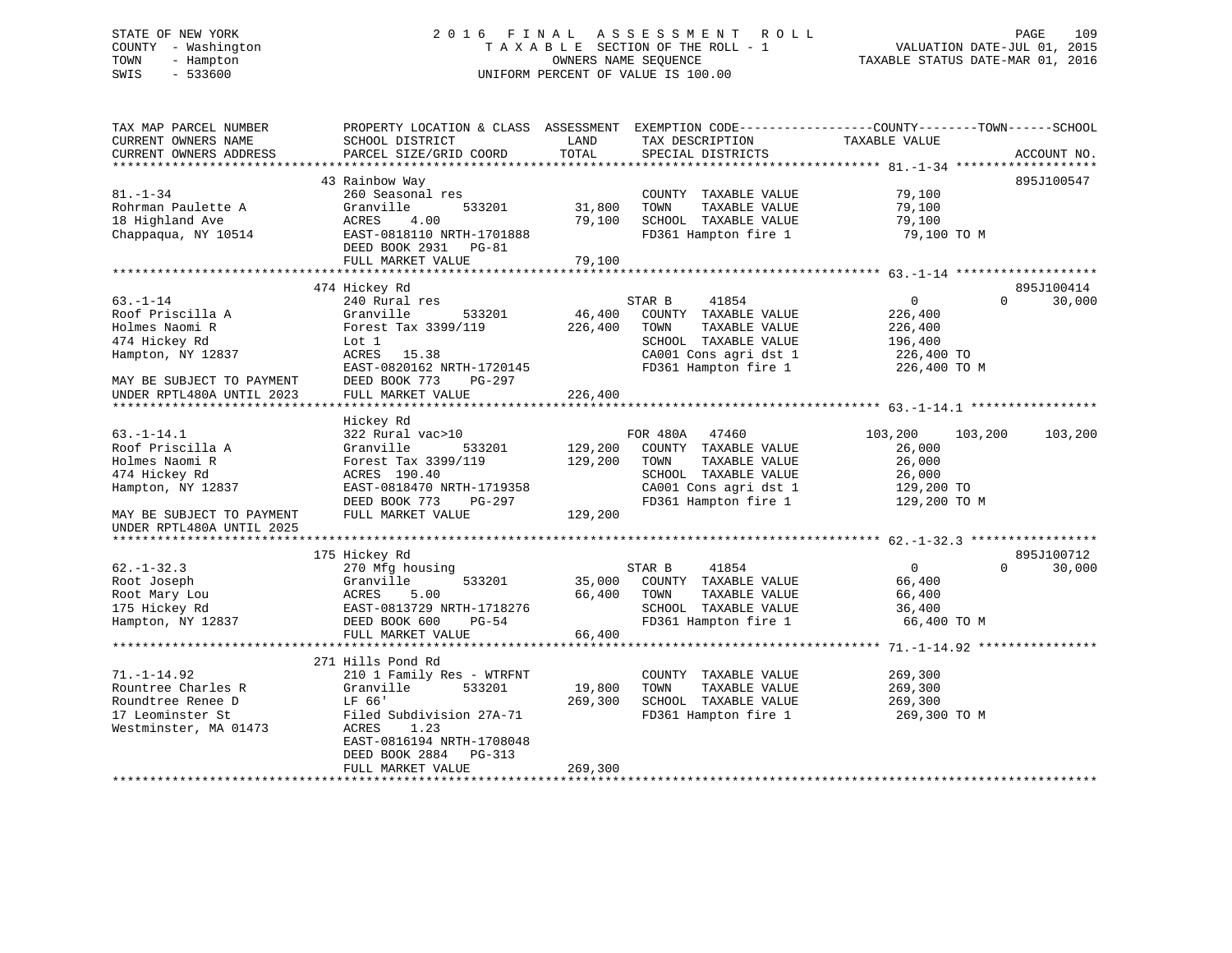# STATE OF NEW YORK 2 0 1 6 F I N A L A S S E S S M E N T R O L L PAGE 110 COUNTY - Washington T A X A B L E SECTION OF THE ROLL - 1 VALUATION DATE-JUL 01, 2015 TOWN - Hampton OWNERS NAME SEQUENCE TAXABLE STATUS DATE-MAR 01, 2016 SWIS - 533600 UNIFORM PERCENT OF VALUE IS 100.00

| TAX MAP PARCEL NUMBER<br>CURRENT OWNERS NAME<br>CURRENT OWNERS ADDRESS                            | PROPERTY LOCATION & CLASS ASSESSMENT EXEMPTION CODE---------------COUNTY-------TOWN-----SCHOOL<br>SCHOOL DISTRICT<br>PARCEL SIZE/GRID COORD    | LAND<br>TOTAL     | TAX DESCRIPTION TAXABLE VALUE<br>SPECIAL DISTRICTS                                                                                    |                                                  |          | ACCOUNT NO. |
|---------------------------------------------------------------------------------------------------|------------------------------------------------------------------------------------------------------------------------------------------------|-------------------|---------------------------------------------------------------------------------------------------------------------------------------|--------------------------------------------------|----------|-------------|
|                                                                                                   | 1731 County Route 21                                                                                                                           |                   |                                                                                                                                       |                                                  |          | 895J101756  |
| $80. - 1 - 37$<br>Ruest Kellie R                                                                  | 210 1 Family Res<br>Whitehall<br>535201                                                                                                        | 19,700            | STAR B<br>41854<br>COUNTY TAXABLE VALUE                                                                                               | $\overline{0}$<br>137,600                        | $\Omega$ | 30,000      |
| 1731 County Route 21<br>Whitehall, NY 12887                                                       | LOT 9<br>FRNT 160.00 DPTH 202.00<br>EAST-0810232 NRTH-1705211<br>DEED BOOK 2804 PG-339                                                         | 137,600           | TAXABLE VALUE<br>TOWN<br>SCHOOL TAXABLE VALUE<br>FD361 Hampton fire 1                                                                 | 137,600<br>107,600<br>137,600 TO M               |          |             |
|                                                                                                   | FULL MARKET VALUE                                                                                                                              | 137,600           |                                                                                                                                       |                                                  |          |             |
|                                                                                                   |                                                                                                                                                |                   |                                                                                                                                       |                                                  |          |             |
| $80. - 1 - 29$<br>Ruest Scott<br>PO Box 4341<br>Bomoseen, VT 05732                                | 1623 County Route 21<br>210 1 Family Res<br>535201<br>Whitehall<br>LOT 1<br>ACRES<br>1.12<br>EAST-0810784 NRTH-1704560<br>DEED BOOK 3159 PG-56 | 22,400<br>155,600 | COUNTY TAXABLE VALUE<br>TOWN<br>TAXABLE VALUE<br>SCHOOL TAXABLE VALUE<br>FD361 Hampton fire 1                                         | 155,600<br>155,600<br>155,600<br>155,600 TO M    |          | 895J101734  |
|                                                                                                   | FULL MARKET VALUE                                                                                                                              | 155,600           |                                                                                                                                       |                                                  |          |             |
|                                                                                                   | State Route 22A                                                                                                                                |                   |                                                                                                                                       |                                                  |          | 895J100286  |
| $54. - 1 - 3.1$<br>Ruigrok Daniel<br>Ruigrok Deborah<br>2935 State Route 22A<br>Hampton, NY 12837 | 105 Vac farmland<br>533201<br>Granville<br>ACRES 54.20<br>EAST-0819263 NRTH-1726423<br>DEED BOOK 3374 PG-253<br>FULL MARKET VALUE              | 32,500<br>32,500  | AG DIST<br>41720<br>32,500 COUNTY TAXABLE VALUE<br>TOWN<br>TAXABLE VALUE<br>SCHOOL TAXABLE VALUE<br>CA001 Cons agri dst 1<br>8,182 EX | 8,182<br>24,318<br>24,318<br>24,318<br>24,318 TO | 8,182    | 8,182       |
| MAY BE SUBJECT TO PAYMENT<br>UNDER AGDIST LAW TIL 2020                                            |                                                                                                                                                |                   | FD361 Hampton fire 1                                                                                                                  | 32,500 TO M                                      |          |             |
|                                                                                                   |                                                                                                                                                |                   |                                                                                                                                       |                                                  |          |             |
|                                                                                                   | State Route 22A                                                                                                                                |                   |                                                                                                                                       |                                                  |          | 895J100401  |
| $54. - 1 - 3.2$<br>Ruigrok Daniel<br>Ruigrok Deborah<br>2935 State Route 22A<br>Hampton, NY 12837 | 105 Vac farmland<br>533201<br>Granville<br>ACRES 13.80<br>EAST-0820518 NRTH-1726335<br>DEED BOOK 3374 PG-253<br>FULL MARKET VALUE              | 7,300<br>7,300    | 41720<br>AG DIST<br>7,300 COUNTY TAXABLE VALUE<br>TOWN<br>TAXABLE VALUE<br>SCHOOL TAXABLE VALUE<br>CA001 Cons agri dst 1<br>2,300 EX  | 2,300<br>5,000<br>5,000<br>5,000<br>5,000 TO     | 2,300    | 2,300       |
| MAY BE SUBJECT TO PAYMENT<br>UNDER AGDIST LAW TIL 2020                                            |                                                                                                                                                |                   | FD361 Hampton fire 1                                                                                                                  | 7,300 TO M                                       |          |             |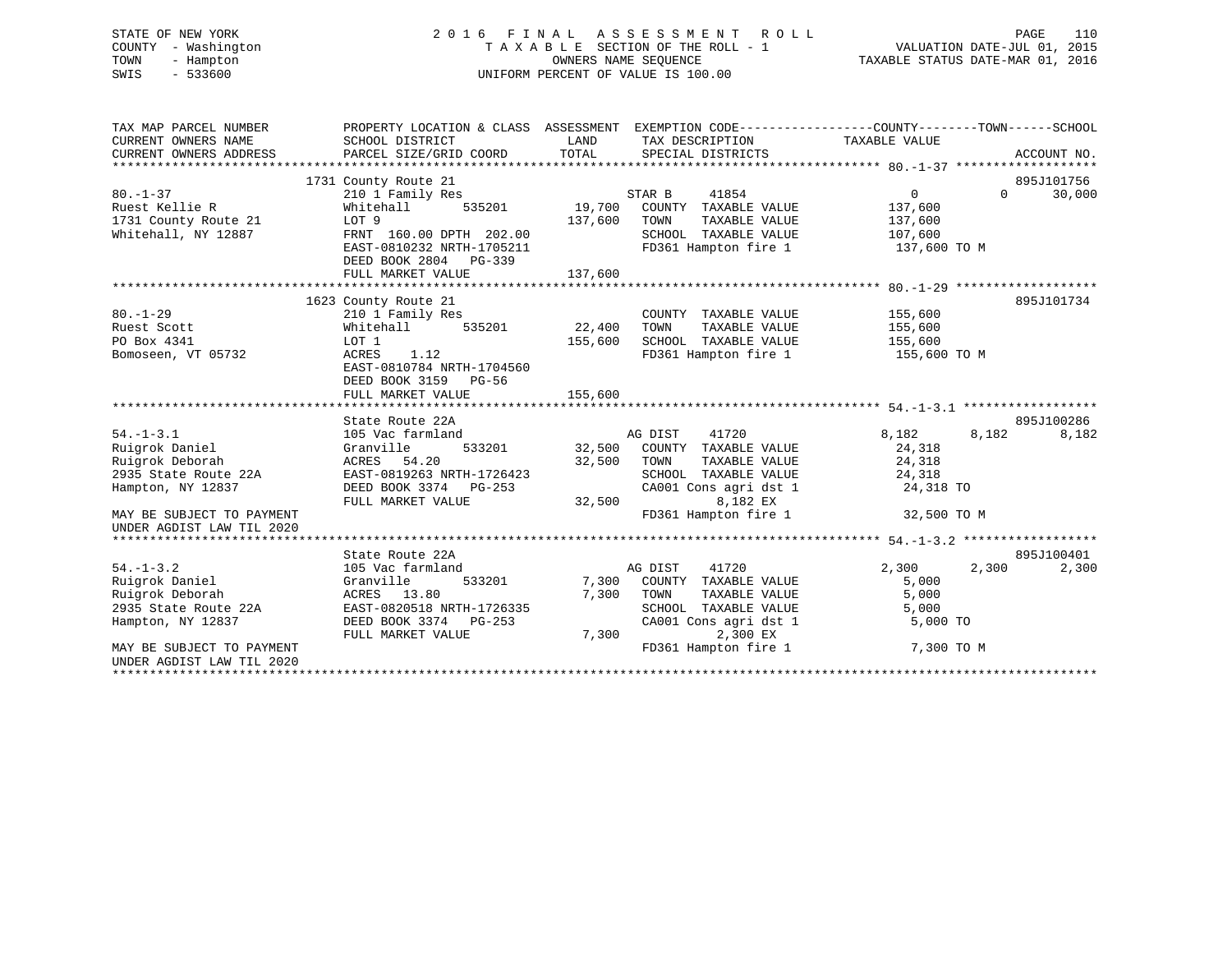# STATE OF NEW YORK 2 0 1 6 F I N A L A S S E S S M E N T R O L L PAGE 111 COUNTY - Washington T A X A B L E SECTION OF THE ROLL - 1 VALUATION DATE-JUL 01, 2015 TOWN - Hampton OWNERS NAME SEQUENCE TAXABLE STATUS DATE-MAR 01, 2016 SWIS - 533600 UNIFORM PERCENT OF VALUE IS 100.00

| TAX MAP PARCEL NUMBER<br>CURRENT OWNERS NAME | PROPERTY LOCATION & CLASS ASSESSMENT<br>SCHOOL DISTRICT | LAND           | TAX DESCRIPTION                               | EXEMPTION CODE-----------------COUNTY-------TOWN------SCHOOL<br>TAXABLE VALUE |                    |
|----------------------------------------------|---------------------------------------------------------|----------------|-----------------------------------------------|-------------------------------------------------------------------------------|--------------------|
| CURRENT OWNERS ADDRESS                       | PARCEL SIZE/GRID COORD                                  | TOTAL          | SPECIAL DISTRICTS                             |                                                                               | ACCOUNT NO.        |
|                                              | 2935 State Route 22A                                    |                |                                               |                                                                               |                    |
| $63. - 1 - 4.4$                              | 112 Dairy farm                                          |                | AG DIST<br>41720                              | 87,691<br>87,691                                                              | 87,691             |
| Ruigrok Daniel                               | Granville<br>533201                                     | 187,500 STAR B | 41854                                         | $\Omega$                                                                      | 30,000<br>$\Omega$ |
| Ruigrok Deborah                              | ACRES 142.40                                            | 352,000        | COUNTY TAXABLE VALUE                          | 264,309                                                                       |                    |
| 2935 State Route 22A                         | EAST-0822555 NRTH-1720357                               |                | TAXABLE VALUE<br>TOWN                         | 264,309                                                                       |                    |
| Hampton, NY 12837                            | DEED BOOK 916<br>PG-61                                  |                | SCHOOL TAXABLE VALUE                          | 234,309                                                                       |                    |
|                                              | FULL MARKET VALUE                                       | 352,000        | CA001 Cons agri dst 1                         | 264,309 TO                                                                    |                    |
| MAY BE SUBJECT TO PAYMENT                    |                                                         |                | 87,691 EX                                     |                                                                               |                    |
| UNDER AGDIST LAW TIL 2020                    |                                                         |                | FD361 Hampton fire 1                          | 352,000 TO M                                                                  |                    |
| *********************                        |                                                         |                |                                               |                                                                               |                    |
|                                              | 54 Hickey Rd                                            |                |                                               |                                                                               | 875J101723         |
| $62. - 1 - 27.1$                             | 270 Mfg housing                                         |                | STAR B<br>41854                               | $\overline{0}$                                                                | $\Omega$<br>30,000 |
| Sady Donald A                                | Granville<br>533201                                     | 25,800         | COUNTY TAXABLE VALUE                          | 64,200                                                                        |                    |
| Sady Darlene J                               | 2461/200                                                | 64,200         | TAXABLE VALUE<br>TOWN                         | 64,200                                                                        |                    |
| 54 Hickey Rd                                 | ACRES<br>1.00                                           |                | SCHOOL TAXABLE VALUE                          | 34,200                                                                        |                    |
| Hampton, NY 12837                            | EAST-0813694 NRTH-1714950                               |                | FD361 Hampton fire 1                          | 64,200 TO M                                                                   |                    |
|                                              | DEED BOOK 558<br>PG-166                                 |                |                                               |                                                                               |                    |
|                                              | FULL MARKET VALUE<br>***************************        | 64,200         |                                               |                                                                               |                    |
|                                              | 371 Hills Pond Rd                                       |                |                                               |                                                                               |                    |
| $71. - 1 - 23.7$                             | 270 Mfg housing                                         |                | 41854<br>STAR B                               | $\overline{0}$                                                                | $\Omega$<br>30,000 |
| Sady Herbert Jr                              | 533201<br>Granville                                     | 25,300         | COUNTY TAXABLE VALUE                          | 65,900                                                                        |                    |
| Sady Shelly M                                | 688/18                                                  | 65,900         | TOWN<br>TAXABLE VALUE                         | 65,900                                                                        |                    |
| 371 Hills Pond Rd                            | FRNT 100.00 DPTH 477.00                                 |                | SCHOOL TAXABLE VALUE                          | 35,900                                                                        |                    |
| Whitehall, NY 12887                          | 2.00<br>ACRES                                           |                | FD361 Hampton fire 1                          | 65,900 TO M                                                                   |                    |
|                                              | EAST-0814937 NRTH-1710219                               |                |                                               |                                                                               |                    |
|                                              | DEED BOOK 688<br>$PG-18$                                |                |                                               |                                                                               |                    |
|                                              | FULL MARKET VALUE                                       | 65,900         |                                               |                                                                               |                    |
|                                              |                                                         |                |                                               |                                                                               |                    |
|                                              | 365 Hills Pond Rd                                       |                |                                               |                                                                               | 895J101774         |
| $71. - 1 - 23.4$                             | 210 1 Family Res                                        |                | 41854<br>STAR B                               | $\overline{0}$                                                                | 30,000<br>$\Omega$ |
| Sady Robert W                                | Granville<br>533201                                     | 22,000         | COUNTY TAXABLE VALUE                          | 110,100                                                                       |                    |
| 365 Hills Pond Rd                            | ACRES<br>1.00                                           | 110,100        | TOWN<br>TAXABLE VALUE                         | 110,100                                                                       |                    |
| Whitehall, NY 12887                          | EAST-0815001 NRTH-1710084                               |                | SCHOOL TAXABLE VALUE                          | 80,100                                                                        |                    |
|                                              | DEED BOOK 3340 PG-188                                   |                | FD361 Hampton fire 1                          | 110,100 TO M                                                                  |                    |
|                                              | FULL MARKET VALUE<br>**************************         | 110,100        |                                               |                                                                               |                    |
|                                              |                                                         |                |                                               |                                                                               |                    |
|                                              | Hills Pond Rd                                           |                |                                               |                                                                               | 895J101775         |
| $71. - 1 - 23.5$<br>Sady Robert W            | 314 Rural vac<10<br>533201                              |                | COUNTY TAXABLE VALUE<br>TAXABLE VALUE<br>TOWN | 16,000                                                                        |                    |
|                                              | Granville                                               | 16,000         | SCHOOL TAXABLE VALUE                          | 16,000                                                                        |                    |
| 365 Hills Pond Rd<br>Whitehall, NY 12887     | ACRES<br>2.00<br>EAST-0815068 NRTH-1709945              | 16,000         | FD361 Hampton fire 1                          | 16,000<br>16,000 TO M                                                         |                    |
|                                              | DEED BOOK 3340<br><b>PG-188</b>                         |                |                                               |                                                                               |                    |
|                                              | FULL MARKET VALUE                                       | 16,000         |                                               |                                                                               |                    |
|                                              | **********************                                  |                |                                               |                                                                               |                    |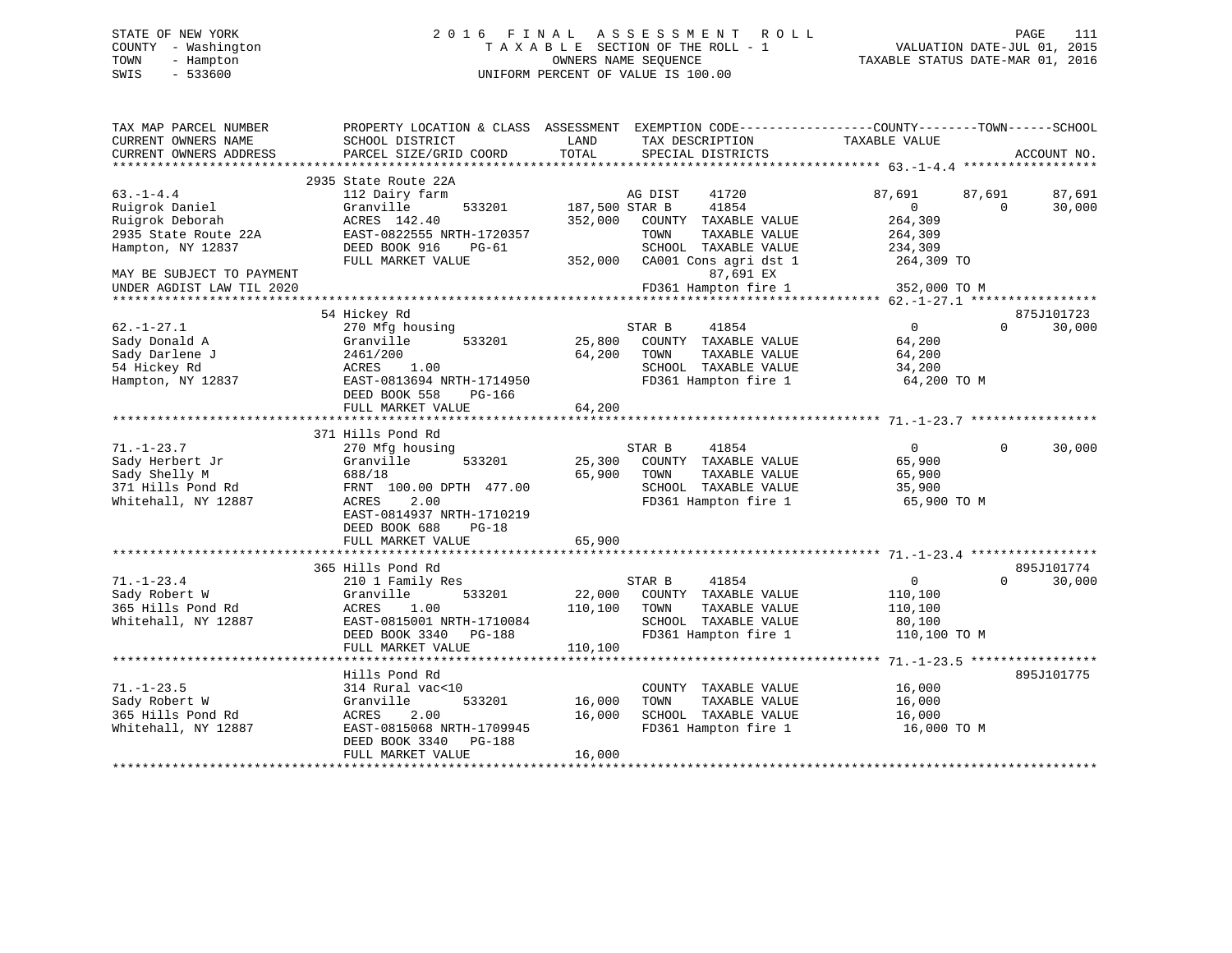# STATE OF NEW YORK 2 0 1 6 F I N A L A S S E S S M E N T R O L L PAGE 112 COUNTY - Washington T A X A B L E SECTION OF THE ROLL - 1 VALUATION DATE-JUL 01, 2015 TOWN - Hampton OWNERS NAME SEQUENCE TAXABLE STATUS DATE-MAR 01, 2016 SWIS - 533600 UNIFORM PERCENT OF VALUE IS 100.00

| TAX MAP PARCEL NUMBER<br>CURRENT OWNERS NAME<br>CURRENT OWNERS ADDRESS                             | PROPERTY LOCATION & CLASS ASSESSMENT<br>SCHOOL DISTRICT<br>PARCEL SIZE/GRID COORD                                                                                                           | LAND<br>TOTAL                | TAX DESCRIPTION<br>SPECIAL DISTRICTS                                                                              | EXEMPTION CODE-----------------COUNTY-------TOWN------SCHOOL<br>TAXABLE VALUE | ACCOUNT NO.                      |
|----------------------------------------------------------------------------------------------------|---------------------------------------------------------------------------------------------------------------------------------------------------------------------------------------------|------------------------------|-------------------------------------------------------------------------------------------------------------------|-------------------------------------------------------------------------------|----------------------------------|
| $81. - 2 - 8$<br>Saltis John J<br>76 County Route 20<br>Hampton, NY 12837                          | 76 County Route 20<br>220 2 Family Res<br>Granville<br>533201<br>Easement 3296/229<br>2.40<br>ACRES<br>EAST-0824334 NRTH-1705242<br>DEED BOOK 904<br>PG-307                                 | 26,600<br>72,100             | STAR B<br>41854<br>COUNTY TAXABLE VALUE<br>TOWN<br>TAXABLE VALUE<br>SCHOOL TAXABLE VALUE<br>FD361 Hampton fire 1  | $\overline{0}$<br>72,100<br>72,100<br>42,100<br>72,100 TO M                   | 895J100175<br>30,000<br>$\Omega$ |
|                                                                                                    | FULL MARKET VALUE                                                                                                                                                                           | 72,100                       |                                                                                                                   |                                                                               |                                  |
| $81. - 2 - 9.1$<br>Saltis John J<br>76 County Route 20<br>Hampton, NY 12837                        | County Route 20 OFF<br>314 Rural vac<10<br>533201<br>Granville<br>2685/150<br>Easement 3296/229<br>1.12<br>ACRES<br>EAST-0824432 NRTH-1704564<br>DEED BOOK 2685 PG-150<br>FULL MARKET VALUE | 3,800<br>3,800<br>3,800      | COUNTY TAXABLE VALUE<br>TOWN<br>TAXABLE VALUE<br>SCHOOL TAXABLE VALUE<br>FD361 Hampton fire 1                     | 3,800<br>3,800<br>3,800<br>3,800 TO M                                         |                                  |
|                                                                                                    |                                                                                                                                                                                             |                              |                                                                                                                   |                                                                               |                                  |
| $53. -1 - 7.19$<br>Saunders Charles E<br>Saunders Beulah M<br>PO Box 89<br>Cherry Plain, NY 12040  | 36 By The Way<br>210 1 Family Res<br>Granville<br>533201<br>FRNT 208.00 DPTH 208.00<br>EAST-0814242 NRTH-1720733<br>DEED BOOK 2201 PG-311<br>FULL MARKET VALUE                              | 22,000<br>22,700<br>22,700   | COUNTY TAXABLE VALUE<br>TAXABLE VALUE<br>TOWN<br>SCHOOL TAXABLE VALUE<br>FD361 Hampton fire 1                     | 22,700<br>22,700<br>22,700<br>22,700 TO M                                     |                                  |
|                                                                                                    | Hickey Rd OFF                                                                                                                                                                               |                              |                                                                                                                   |                                                                               | 895J100043                       |
| $53. - 1 - 7.1$<br>Saunders Charles E Jr<br>Saunders Beulah<br>PO Box 89<br>Cherry Plain, NY 12040 | 314 Rural vac<10<br>Granville<br>533201<br>ACRES<br>3.70<br>EAST-0814038 NRTH-1720916<br>DEED BOOK 858<br>PG-282<br>FULL MARKET VALUE                                                       | 2,500<br>2,500<br>2,500      | COUNTY TAXABLE VALUE<br>TOWN<br>TAXABLE VALUE<br>SCHOOL TAXABLE VALUE 2,500<br>FD361 Hampton fire 1               | 2,500<br>2,500<br>2,500 TO M                                                  |                                  |
|                                                                                                    |                                                                                                                                                                                             |                              |                                                                                                                   |                                                                               |                                  |
| $38. - 1 - 17$<br>Sawin Living Trust<br>PO Box 215<br>Fair Haven, VT 05743                         | 1533 County Route 11<br>240 Rural res<br>535201<br>Whitehall<br>ACRES 38.30<br>EAST-0805136 NRTH-1737470<br>DEED BOOK 2101<br>PG-177<br>FULL MARKET VALUE                                   | 67,700<br>177,000<br>177,000 | STAR EN<br>41834<br>COUNTY TAXABLE VALUE<br>TAXABLE VALUE<br>TOWN<br>SCHOOL TAXABLE VALUE<br>FD362 Hampton fire 2 | $\overline{0}$<br>177,000<br>177,000<br>111,700<br>177,000 TO M               | 895J100149<br>$\Omega$<br>65,300 |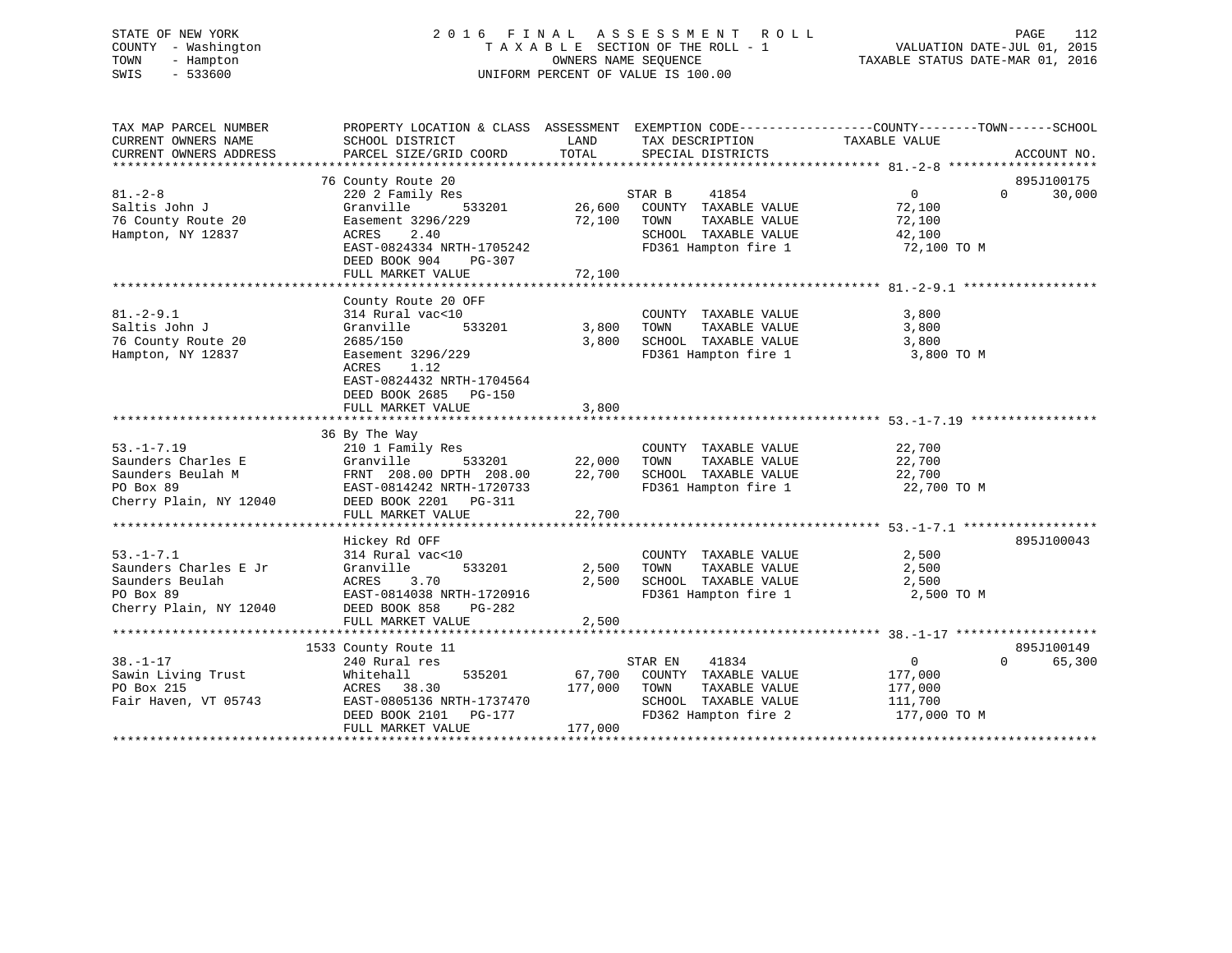# STATE OF NEW YORK 2 0 1 6 F I N A L A S S E S S M E N T R O L L PAGE 113 COUNTY - Washington T A X A B L E SECTION OF THE ROLL - 1 VALUATION DATE-JUL 01, 2015 TOWN - Hampton OWNERS NAME SEQUENCE TAXABLE STATUS DATE-MAR 01, 2016 SWIS - 533600 UNIFORM PERCENT OF VALUE IS 100.00

| TAX MAP PARCEL NUMBER<br>CURRENT OWNERS NAME<br>CURRENT OWNERS ADDRESS | PROPERTY LOCATION & CLASS ASSESSMENT<br>SCHOOL DISTRICT<br>PARCEL SIZE/GRID COORD | LAND<br>TOTAL  | EXEMPTION CODE-----------------COUNTY-------TOWN------SCHOOL<br>TAX DESCRIPTION<br>SPECIAL DISTRICTS | TAXABLE VALUE     | ACCOUNT NO.        |
|------------------------------------------------------------------------|-----------------------------------------------------------------------------------|----------------|------------------------------------------------------------------------------------------------------|-------------------|--------------------|
|                                                                        |                                                                                   |                |                                                                                                      |                   |                    |
|                                                                        | 236 Hills Pond Rd                                                                 |                |                                                                                                      |                   |                    |
| $71. - 1 - 14.101$                                                     | 270 Mfg housing                                                                   |                | STAR B<br>41854                                                                                      | $\Omega$          | $\Omega$<br>30,000 |
| Saxton Keith                                                           | Granville<br>533201                                                               | 20,000         | COUNTY TAXABLE VALUE                                                                                 | 31,900            |                    |
| 236 Hills Pond Rd                                                      | ACRES<br>9.36                                                                     | 31,900         | TAXABLE VALUE<br>TOWN                                                                                | 31,900            |                    |
| PO Box 78                                                              | EAST-0817240 NRTH-1707483                                                         |                | SCHOOL TAXABLE VALUE                                                                                 | 1,900             |                    |
| Hampton, NY 12837                                                      | DEED BOOK 3348 PG-85                                                              |                | FD361 Hampton fire 1                                                                                 | 31,900 TO M       |                    |
|                                                                        | FULL MARKET VALUE                                                                 | 31,900         |                                                                                                      |                   |                    |
|                                                                        |                                                                                   |                |                                                                                                      |                   |                    |
|                                                                        | South Rd                                                                          |                |                                                                                                      |                   | 895J100595         |
| $81. - 1 - 29$                                                         | 314 Rural vac<10                                                                  |                | COUNTY TAXABLE VALUE                                                                                 | 22,500            |                    |
| Saxton Susan                                                           | 533201<br>Granville                                                               | 22,500         | TOWN<br>TAXABLE VALUE                                                                                | 22,500            |                    |
| PO Box 78                                                              | 4.00<br>ACRES                                                                     | 22,500         | SCHOOL TAXABLE VALUE                                                                                 | 22,500            |                    |
| Hampton, NY 12837                                                      | EAST-0817922 NRTH-1703232                                                         |                | FD361 Hampton fire 1                                                                                 | 22,500 TO M       |                    |
|                                                                        | DEED BOOK 2459 PG-14                                                              |                |                                                                                                      |                   |                    |
|                                                                        | FULL MARKET VALUE                                                                 | 22,500         |                                                                                                      |                   |                    |
|                                                                        |                                                                                   |                |                                                                                                      |                   |                    |
|                                                                        | 142 South Rd                                                                      |                |                                                                                                      |                   | 895J100569         |
| $81. - 1 - 44$                                                         | 210 1 Family Res                                                                  |                | STAR B<br>41854                                                                                      | $\overline{0}$    | 30,000<br>$\Omega$ |
| Saxton Susan                                                           | 533201<br>Granville                                                               | 31,800         | COUNTY TAXABLE VALUE                                                                                 | 71,200            |                    |
| 142 South Rd                                                           | ACRES<br>4.00                                                                     | 71,200         | TOWN<br>TAXABLE VALUE                                                                                | 71,200            |                    |
| PO Box 78                                                              | EAST-0816622 NRTH-1702514                                                         |                | SCHOOL TAXABLE VALUE                                                                                 | 41,200            |                    |
| Hampton, NY 12837                                                      | DEED BOOK 665<br><b>PG-200</b>                                                    |                | FD361 Hampton fire 1                                                                                 | 71,200 TO M       |                    |
|                                                                        | FULL MARKET VALUE                                                                 | 71,200         |                                                                                                      |                   |                    |
|                                                                        |                                                                                   |                |                                                                                                      |                   | 895J101814         |
|                                                                        | 12022 State Route 4                                                               |                | STAR B<br>41854                                                                                      |                   | $\Omega$           |
| $45. - 1 - 25.5$                                                       | 210 1 Family Res                                                                  |                |                                                                                                      | $\overline{0}$    | 30,000             |
| Sbardella Dennis P<br>Sbardella Patricia                               | 535201<br>Whitehall<br>ACRES<br>2.00                                              | 25,300         | COUNTY TAXABLE VALUE<br>TOWN<br>TAXABLE VALUE                                                        | 104,400           |                    |
| 12022 State Route 4                                                    | EAST-0808399 NRTH-1731958                                                         | 104,400        | SCHOOL TAXABLE VALUE                                                                                 | 104,400<br>74,400 |                    |
| Whitehall, NY 12887                                                    | DEED BOOK 628<br>$PG-23$                                                          |                | FD362 Hampton fire 2                                                                                 | 104,400 TO M      |                    |
|                                                                        | FULL MARKET VALUE                                                                 | 104,400        |                                                                                                      |                   |                    |
|                                                                        |                                                                                   |                |                                                                                                      |                   |                    |
|                                                                        | 12092 State Route 4                                                               |                |                                                                                                      |                   | 895J100247         |
| $45. - 1 - 25.1$                                                       | 240 Rural res                                                                     |                | AG DIST<br>41720                                                                                     | 37,527<br>37,527  | 37,527             |
| Sbardella Dominic V -LE-                                               | Whitehall<br>535201                                                               | 91,100 STAR EN | 41834                                                                                                | $\overline{0}$    | 65,300<br>$\Omega$ |
| Sbardella Dolores P -LE-                                               | ACRES 84.20                                                                       | 204,500        | COUNTY TAXABLE VALUE                                                                                 | 166,973           |                    |
| 12092 State Route 4                                                    | EAST-0808990 NRTH-1731770                                                         |                | TOWN<br>TAXABLE VALUE                                                                                | 166,973           |                    |
| Whitehall, NY 12887                                                    | DEED BOOK 2459<br>PG-334                                                          |                | SCHOOL TAXABLE VALUE                                                                                 | 101,673           |                    |
|                                                                        | FULL MARKET VALUE                                                                 | 204,500        | CA001 Cons agri dst 1                                                                                | 166,973 TO        |                    |
| MAY BE SUBJECT TO PAYMENT                                              |                                                                                   |                | 37,527 EX                                                                                            |                   |                    |
| UNDER AGDIST LAW TIL 2020                                              |                                                                                   |                | FD362 Hampton fire 2                                                                                 | 204,500 TO M      |                    |
|                                                                        |                                                                                   |                |                                                                                                      |                   |                    |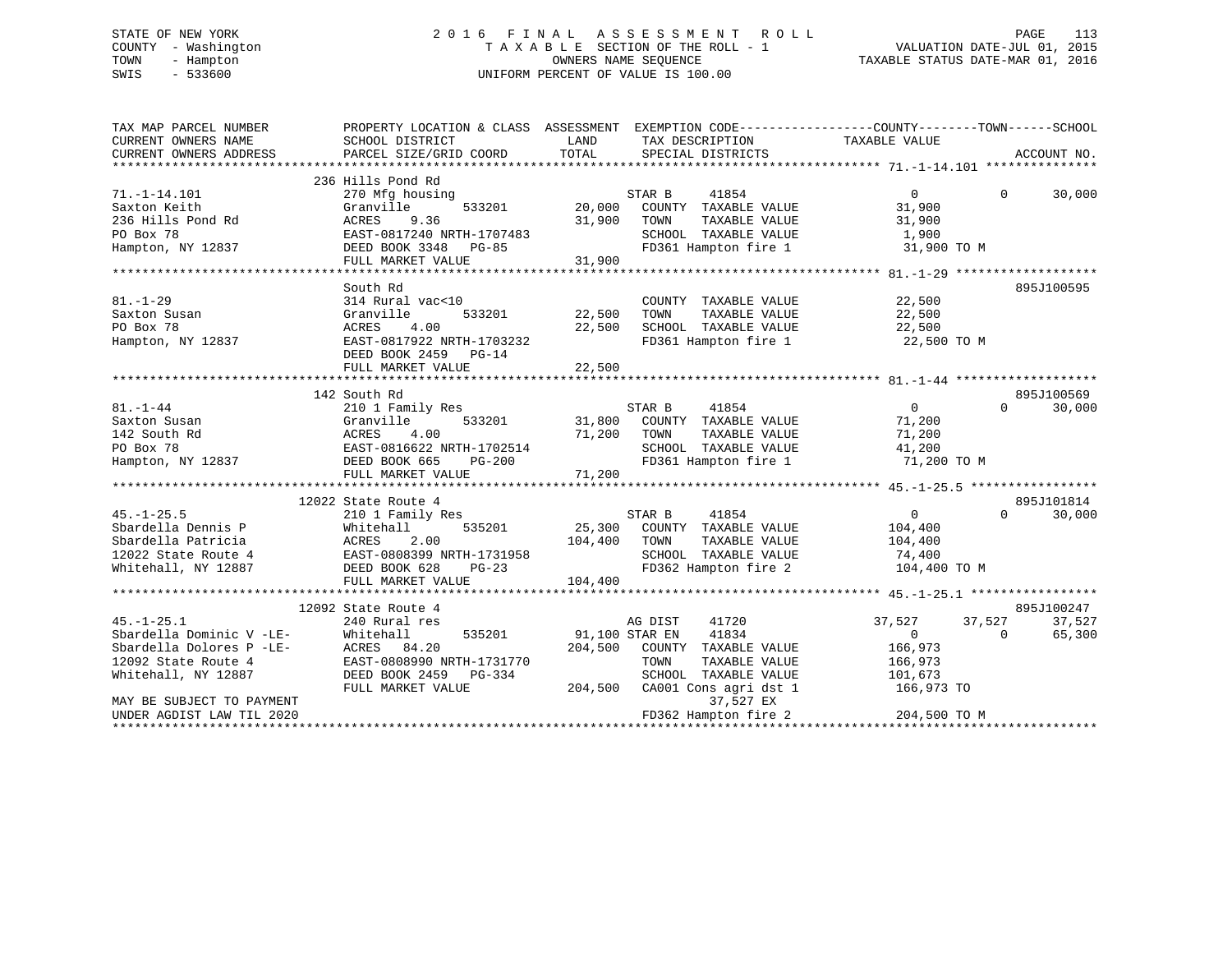# STATE OF NEW YORK 2 0 1 6 F I N A L A S S E S S M E N T R O L L PAGE 114 COUNTY - Washington T A X A B L E SECTION OF THE ROLL - 1 VALUATION DATE-JUL 01, 2015 TOWN - Hampton OWNERS NAME SEQUENCE TAXABLE STATUS DATE-MAR 01, 2016 SWIS - 533600 UNIFORM PERCENT OF VALUE IS 100.00

| TAX MAP PARCEL NUMBER<br>CURRENT OWNERS NAME<br>CURRENT OWNERS ADDRESS                                | PROPERTY LOCATION & CLASS ASSESSMENT EXEMPTION CODE----------------COUNTY-------TOWN------SCHOOL<br>SCHOOL DISTRICT<br>PARCEL SIZE/GRID COORD                                    | LAND<br>TOTAL                     | TAX DESCRIPTION TAXABLE VALUE<br>SPECIAL DISTRICTS                                                                              |                                                                       |                    | ACCOUNT NO.                      |
|-------------------------------------------------------------------------------------------------------|----------------------------------------------------------------------------------------------------------------------------------------------------------------------------------|-----------------------------------|---------------------------------------------------------------------------------------------------------------------------------|-----------------------------------------------------------------------|--------------------|----------------------------------|
| $38. - 1 - 5$<br>Sbardella Karl<br>Sbardella Donna<br>PO Box 127<br>Fair Haven, VT 05743              | 141 Manchester Rd<br>240 Rural res<br>Whitehall<br>535201<br>ROW 942/144<br>ACRES 180.40<br>EAST-0808721 NRTH-1741108<br>DEED BOOK 1966 PG-1                                     | 141,000<br>534,800                | AG DIST<br>41720<br>COUNTY TAXABLE VALUE<br>TOWN<br>TAXABLE VALUE<br>SCHOOL TAXABLE VALUE<br>CA001 Cons agri dst 1<br>39,768 EX | 39,768<br>495,032<br>495,032<br>495,032<br>495,032 TO                 | 39,768             | 895J100205<br>39,768             |
| MAY BE SUBJECT TO PAYMENT<br>UNDER AGDIST LAW TIL 2020                                                | FULL MARKET VALUE                                                                                                                                                                |                                   | 534,800 FD362 Hampton fire 2                                                                                                    | 534,800 TO M                                                          |                    |                                  |
| $31. - 1 - 10$<br>Schaff Edward J<br>Coburn Jane W<br>1419 Carvers Falls Ln<br>Whitehall, NY 12887    | 1419 Carvers Falls Ln<br>210 1 Family Res<br>Whitehall<br>535201<br>5.08<br>ACRES<br>EAST-0808128 NRTH-1746737<br>DEED BOOK 881<br>PG-308<br>FULL MARKET VALUE                   | 35,100<br>83,000<br>83,000        | STAR EN<br>41834<br>COUNTY TAXABLE VALUE<br>TAXABLE VALUE<br>TOWN<br>SCHOOL TAXABLE VALUE<br>FD362 Hampton fire 2               | $\overline{0}$<br>83,000<br>83,000<br>17,700<br>83,000 TO M           | $\Omega$           | 895J101714<br>65,300             |
| $81. - 1 - 4$<br>Scory Anthony<br>Panebianco Patricia<br>1164 N Ouivey Hill Ln<br>Whitehall, NY 12887 | 1164 North Quivey Hill Ln<br>210 1 Family Res<br>533201<br>Granville<br>ACRES<br>6.14<br>EAST-0819329 NRTH-1703482<br>DEED BOOK 945<br><b>PG-101</b><br>FULL MARKET VALUE        | 36,100<br>101,400<br>101,400      | COUNTY TAXABLE VALUE<br>TAXABLE VALUE<br>TOWN<br>SCHOOL TAXABLE VALUE<br>FD361 Hampton fire 1                                   | 101,400<br>101,400<br>101,400<br>101,400 TO M                         |                    | 895J100532                       |
| $62. - 1 - 6$<br>Sharon Gary C<br>Sharon Cecilia A<br>4005 Vermont Route 31<br>Poultney, VT 05764     | Wicked Hollow Way<br>322 Rural vac>10<br>533201<br>Granville<br>ACRES 10.10<br>EAST-0811784 NRTH-1719646<br>DEED BOOK 468<br>PG-999<br>FULL MARKET VALUE                         | 22,000<br>22,000<br>22,000        | COUNTY TAXABLE VALUE<br>TOWN<br>TAXABLE VALUE<br>SCHOOL TAXABLE VALUE<br>FD361 Hampton fire 1                                   | 22,000<br>22,000<br>22,000<br>22,000 TO M                             |                    | 895J100581                       |
| $71. - 1 - 5.1$<br>Shaw Robert D<br>PO Box 153<br>Hampton, NY 12837                                   | 2118 County Route 18<br>210 1 Family Res<br>533201<br>Granville<br>611/268,795/345<br>ACRES<br>2.10<br>EAST-0814538 NRTH-1713407<br>DEED BOOK 456<br>PG-749<br>FULL MARKET VALUE | 14,600 STAR B<br>84,800<br>84,800 | VET WAR CT 41121<br>41854<br>COUNTY TAXABLE VALUE<br>TOWN<br>TAXABLE VALUE<br>SCHOOL TAXABLE VALUE<br>FD361 Hampton fire 1      | 12,720<br>$\overline{0}$<br>72,080<br>72,080<br>54,800<br>84,800 TO M | 12,720<br>$\Omega$ | 895J100251<br>$\Omega$<br>30,000 |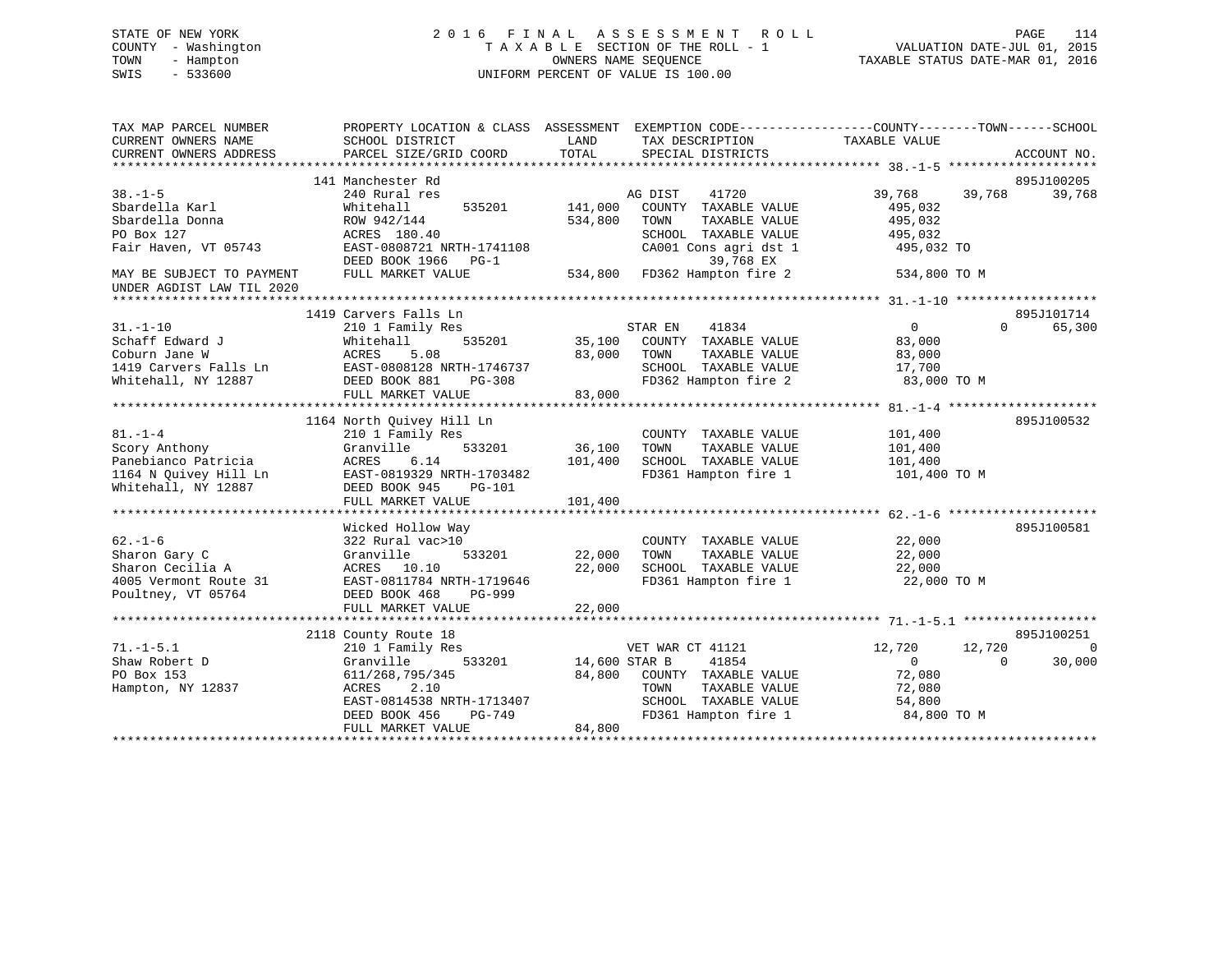# STATE OF NEW YORK 2 0 1 6 F I N A L A S S E S S M E N T R O L L PAGE 115 COUNTY - Washington T A X A B L E SECTION OF THE ROLL - 1 VALUATION DATE-JUL 01, 2015 TOWN - Hampton OWNERS NAME SEQUENCE TAXABLE STATUS DATE-MAR 01, 2016 SWIS - 533600 UNIFORM PERCENT OF VALUE IS 100.00

| TAX MAP PARCEL NUMBER<br>CURRENT OWNERS NAME<br>CURRENT OWNERS ADDRESS | SCHOOL DISTRICT<br>PARCEL SIZE/GRID COORD          | LAND<br>TOTAL | TAX DESCRIPTION<br>SPECIAL DISTRICTS | PROPERTY LOCATION & CLASS ASSESSMENT EXEMPTION CODE----------------COUNTY-------TOWN------SCHOOL<br>TAXABLE VALUE | ACCOUNT NO. |
|------------------------------------------------------------------------|----------------------------------------------------|---------------|--------------------------------------|-------------------------------------------------------------------------------------------------------------------|-------------|
|                                                                        |                                                    |               |                                      |                                                                                                                   |             |
|                                                                        | Hills Pond Rd                                      |               |                                      |                                                                                                                   | 895J100253  |
| $80. -1 - 3$                                                           | 720 Mine/quarry                                    |               | COUNTY TAXABLE VALUE                 | 114,800                                                                                                           |             |
| Sheldon Slate Products Co                                              | Granville<br>533201                                | 114,800       | TOWN<br>TAXABLE VALUE                | 114,800                                                                                                           |             |
| 143 Fox Rd                                                             | 444/461                                            | 114,800       | SCHOOL TAXABLE VALUE                 | 114,800                                                                                                           |             |
| PO Box 199                                                             | ACRES 255.10                                       |               | FD361 Hampton fire 1                 | 114,800 TO M                                                                                                      |             |
| Middle Granville, NY 12849                                             | EAST-0814651 NRTH-1704423<br>DEED BOOK 3395 PG-266 |               |                                      |                                                                                                                   |             |
|                                                                        | FULL MARKET VALUE                                  | 114,800       |                                      |                                                                                                                   |             |
|                                                                        |                                                    |               |                                      |                                                                                                                   | 895J101746  |
| $62. - 1 - 39.2$                                                       | 1975 County Route 18                               |               | STAR B<br>41854                      | $\overline{0}$<br>$\Omega$                                                                                        | 30,000      |
| Sherwood Sherry                                                        | 270 Mfg housing<br>Whitehall<br>535201             | 10,700        | COUNTY TAXABLE VALUE                 | 42,300                                                                                                            |             |
| 1975 County Route 18                                                   | FRNT 200.00 DPTH 200.00                            | 42,300        | TOWN<br>TAXABLE VALUE                | 42,300                                                                                                            |             |
| Whitehall, NY 12887                                                    | EAST-0810907 NRTH-1714259                          |               | SCHOOL TAXABLE VALUE                 |                                                                                                                   |             |
|                                                                        |                                                    |               |                                      | 12,300                                                                                                            |             |
|                                                                        | DEED BOOK 900<br>PG-197                            |               | FD361 Hampton fire 1                 | 42,300 TO M                                                                                                       |             |
|                                                                        | FULL MARKET VALUE                                  | 42,300        |                                      |                                                                                                                   |             |
|                                                                        | 267 Manchester Rd                                  |               |                                      |                                                                                                                   | 895J100255  |
| $38. - 1 - 4$                                                          | 210 1 Family Res                                   |               | 41854<br>STAR B                      | $\overline{0}$<br>$\Omega$                                                                                        | 30,000      |
| Short Evan Michael                                                     | 535201<br>Whitehall                                | 13,000        | COUNTY TAXABLE VALUE                 | 58,500                                                                                                            |             |
| 267 Manchester Rd                                                      | 2637/18                                            | 58,500        | TOWN<br>TAXABLE VALUE                | 58,500                                                                                                            |             |
| Whitehall, NY 12887                                                    | FRNT 100.00 DPTH 150.00                            |               | SCHOOL TAXABLE VALUE                 | 28,500                                                                                                            |             |
|                                                                        | EAST-0808219 NRTH-1743347                          |               | FD362 Hampton fire 2                 | 58,500 TO M                                                                                                       |             |
|                                                                        | DEED BOOK 3438 PG-255                              |               |                                      |                                                                                                                   |             |
|                                                                        | FULL MARKET VALUE                                  | 58,500        |                                      |                                                                                                                   |             |
|                                                                        |                                                    |               |                                      |                                                                                                                   |             |
|                                                                        | 212 Vladyka Woods Rd                               |               |                                      |                                                                                                                   | 895J100704  |
| $38. - 1 - 3.1$                                                        | 210 1 Family Res                                   |               | 41854<br>STAR B                      | $\Omega$<br>$\overline{0}$                                                                                        | 30,000      |
| Short Robert M                                                         | 535201<br>Whitehall                                | 16,800        | COUNTY TAXABLE VALUE                 | 83,400                                                                                                            |             |
| 212 Vladyka Woods Rd                                                   | FRNT 150.00 DPTH 150.00                            | 83,400        | TOWN<br>TAXABLE VALUE                | 83,400                                                                                                            |             |
| Whitehall, NY 12887                                                    | EAST-0807598 NRTH-1742026                          |               | SCHOOL TAXABLE VALUE                 | 53,400                                                                                                            |             |
|                                                                        | DEED BOOK 634<br>$PG-88$                           |               | FD362 Hampton fire 2                 | 83,400 TO M                                                                                                       |             |
|                                                                        | FULL MARKET VALUE                                  | 83,400        |                                      |                                                                                                                   |             |
|                                                                        |                                                    |               |                                      |                                                                                                                   |             |
|                                                                        | 269 & 279 Manchester Rd                            |               |                                      |                                                                                                                   | 895J100274  |
| $38. - 1 - 3$                                                          | 240 Rural res                                      |               | 41720<br>AG DIST                     | 57,247<br>57,247                                                                                                  | 57,247      |
| Short William H                                                        | 535201<br>Whitehall                                | 120,200       | COUNTY TAXABLE VALUE                 | 131,753                                                                                                           |             |
| Short Robert M                                                         | will 2636/299                                      | 189,000       | TOWN<br>TAXABLE VALUE                | 131,753                                                                                                           |             |
| 244 Vladyka Woods Rd                                                   | ACRES 154.50                                       |               | SCHOOL TAXABLE VALUE                 | 131,753                                                                                                           |             |
| Whitehall, NY 12887                                                    | EAST-0808139 NRTH-1743703                          |               | CA001 Cons agri dst 1                | 131,753 TO                                                                                                        |             |
|                                                                        | DEED BOOK 2736<br>PG-135                           |               | 57,247 EX                            |                                                                                                                   |             |
| MAY BE SUBJECT TO PAYMENT                                              | FULL MARKET VALUE                                  | 189,000       | FD362 Hampton fire 2                 | 189,000 TO M                                                                                                      |             |
| UNDER AGDIST LAW TIL 2020                                              |                                                    |               |                                      |                                                                                                                   |             |
|                                                                        |                                                    |               |                                      |                                                                                                                   |             |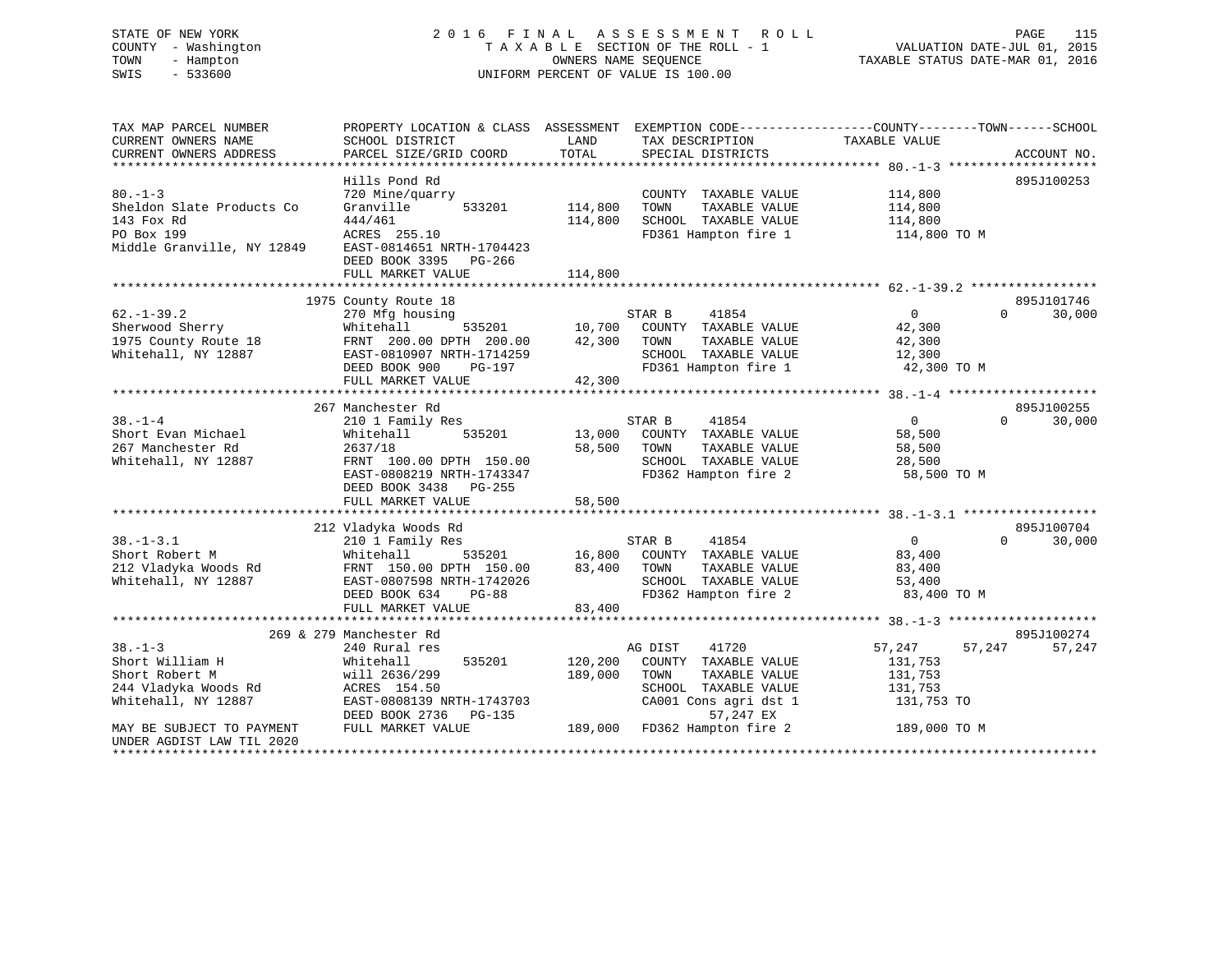#### STATE OF NEW YORK 2016 FINAL ASSESSMENT ROLL PAGE 116 COUNTY - Washington T A X A B L E SECTION OF THE ROLL - 1 TOWN - Hampton OWNERS NAME SEQUENCE TAXABLE STATUS DATE-MAR 01, 2016 SWIS - 533600 UNIFORM PERCENT OF VALUE IS 100.00

| TAX MAP PARCEL NUMBER                       | PROPERTY LOCATION & CLASS ASSESSMENT EXEMPTION CODE----------------COUNTY-------TOWN-----SCHOOL |               |                                              |                       |          |                |
|---------------------------------------------|-------------------------------------------------------------------------------------------------|---------------|----------------------------------------------|-----------------------|----------|----------------|
| CURRENT OWNERS NAME                         | SCHOOL DISTRICT                                                                                 | LAND          | TAX DESCRIPTION                              | TAXABLE VALUE         |          |                |
| CURRENT OWNERS ADDRESS                      | PARCEL SIZE/GRID COORD                                                                          | TOTAL         | SPECIAL DISTRICTS                            |                       |          | ACCOUNT NO.    |
|                                             |                                                                                                 |               |                                              |                       |          |                |
|                                             | 244 Vladyka Woods Rd                                                                            |               |                                              |                       |          | 895J101715     |
| $38. - 1 - 3.2$                             | 270 Mfg housing                                                                                 |               | 41854<br>STAR B                              | $\overline{0}$        | $\Omega$ | 30,000         |
| Short William H                             | Whitehall                                                                                       |               |                                              | 30,500                |          |                |
| Short Becky                                 | FRNT 150.00 DPTH 150.00                                                                         |               | TAXABLE VALUE                                | 30,500                |          |                |
| 244 Vladyka Woods Rd<br>Whitehall, NY 12887 | EAST-0807941 NRTH-1742604                                                                       |               | SCHOOL TAXABLE VALUE                         | 500                   |          |                |
|                                             | DEED BOOK 536<br>PG-210                                                                         |               | FD362 Hampton fire 2                         | 30,500 TO M           |          |                |
|                                             | FULL MARKET VALUE                                                                               | 30,500        |                                              |                       |          |                |
|                                             |                                                                                                 |               |                                              |                       |          |                |
|                                             | Manchester Rd                                                                                   |               |                                              |                       |          |                |
| $38. - 1 - 6.2$                             | 322 Rural vac>10                                                                                |               | COUNTY TAXABLE VALUE                         | 35,000                |          |                |
| Sirjane C. W.                               | 535201<br>Whitehall                                                                             | 35,000        | TOWN<br>TAXABLE VALUE                        | 35,000                |          |                |
| 21 Sirjane Ln                               | Sub Div Lot 2                                                                                   | 35,000        | SCHOOL TAXABLE VALUE<br>FD362 Hampton fire 2 | 35,000<br>35,000 TO M |          |                |
| Whitehall, NY 12887                         | ACRES 12.60                                                                                     |               |                                              |                       |          |                |
|                                             | EAST-0811125 NRTH-1740191                                                                       |               |                                              |                       |          |                |
|                                             | DEED BOOK 3457<br>$PG-22$                                                                       |               |                                              |                       |          |                |
|                                             | FULL MARKET VALUE                                                                               | 35,000        |                                              |                       |          |                |
|                                             |                                                                                                 |               |                                              |                       |          |                |
|                                             | 21 Sirjane Ln                                                                                   |               |                                              |                       |          | 895J100287     |
| $38. - 1 - 6$                               | 210 1 Family Res                                                                                |               | VET COM CT 41131                             | 29,275                | 29,275   | $\overline{0}$ |
| Sirjane C.W.                                | 535201<br>Whitehall                                                                             | 27,500 STAR B | 41854                                        | $\overline{0}$        | $\Omega$ | 30,000         |
| 21 Sirjane Ln                               | Sub Div Lot 1                                                                                   |               | 117,100 COUNTY TAXABLE VALUE                 | 87,825                |          |                |
| Hampton, NY 12837                           | 2747/1                                                                                          |               | TAXABLE VALUE<br>TOWN                        | 87,825                |          |                |
|                                             | ACRES<br>2.68                                                                                   |               | SCHOOL TAXABLE VALUE                         | 87,100                |          |                |
|                                             | EAST-0811353 NRTH-1739899                                                                       |               | FD362 Hampton fire 2                         | 117,100 TO M          |          |                |
|                                             | DEED BOOK 3599 PG-198                                                                           |               |                                              |                       |          |                |
|                                             | FULL MARKET VALUE                                                                               | 117,100       |                                              |                       |          |                |
|                                             |                                                                                                 |               |                                              |                       |          |                |
|                                             | 33 Sirjane Ln                                                                                   |               |                                              |                       |          | 895J100705     |
| $38. - 1 - 7.1$                             | 270 Mfg housing                                                                                 |               | STAR EN MH 41844                             | $\overline{0}$        | $\Omega$ | 20,000         |
| Sirjane Nadine                              | Whitehall                                                                                       | 535201 49,300 | COUNTY TAXABLE VALUE                         | 69,000                |          |                |
| Sirjane CW                                  | 507-808;1779/309 Esmt2747                                                                       | 69,000        | TAXABLE VALUE<br>TOWN                        | 69,000                |          |                |
| c/o Nadine Sirjane                          | bndy agmnt $2747/19$                                                                            |               | SCHOOL TAXABLE VALUE                         | 49,000                |          |                |
| PO Box 91                                   | ACRES 18.00                                                                                     |               | FD362 Hampton fire 2                         | 69,000 TO M           |          |                |
| Fair Haven, VT 05743                        | EAST-0811285 NRTH-1739423                                                                       |               |                                              |                       |          |                |
|                                             | DEED BOOK 2747 PG-19                                                                            |               |                                              |                       |          |                |
|                                             | FULL MARKET VALUE                                                                               | 69,000        |                                              |                       |          |                |
|                                             |                                                                                                 |               |                                              |                       |          |                |
|                                             | 316 Hills Pond Rd 63 PCT OF VALUE USED FOR EXEMPTION PURPOSES                                   |               |                                              |                       |          | 895J100652     |
| $71. - 1 - 14.2$                            | 240 Rural res                                                                                   |               | VET WAR CT 41121                             | 24,863                | 24,863   | $\Omega$       |
| Six Wayne                                   | 533201<br>Granville                                                                             |               | 53,600 STAR EN<br>41834                      | $\overline{0}$        | $\Omega$ | 65,300         |
| Six Patricia                                | ACRES 23.62                                                                                     |               | 199,700 COUNTY TAXABLE VALUE                 | 174,837               |          |                |
| PO Box 84                                   | EAST-0816808 NRTH-1709200                                                                       |               | TAXABLE VALUE<br>TOWN                        | 174,837               |          |                |
| Hampton, NY 12837                           | DEED BOOK 501<br>PG-836                                                                         |               | SCHOOL TAXABLE VALUE                         | 134,400               |          |                |
|                                             | FULL MARKET VALUE                                                                               |               | 199,700 FD361 Hampton fire 1                 | 199,700 TO M          |          |                |
|                                             |                                                                                                 |               |                                              |                       |          |                |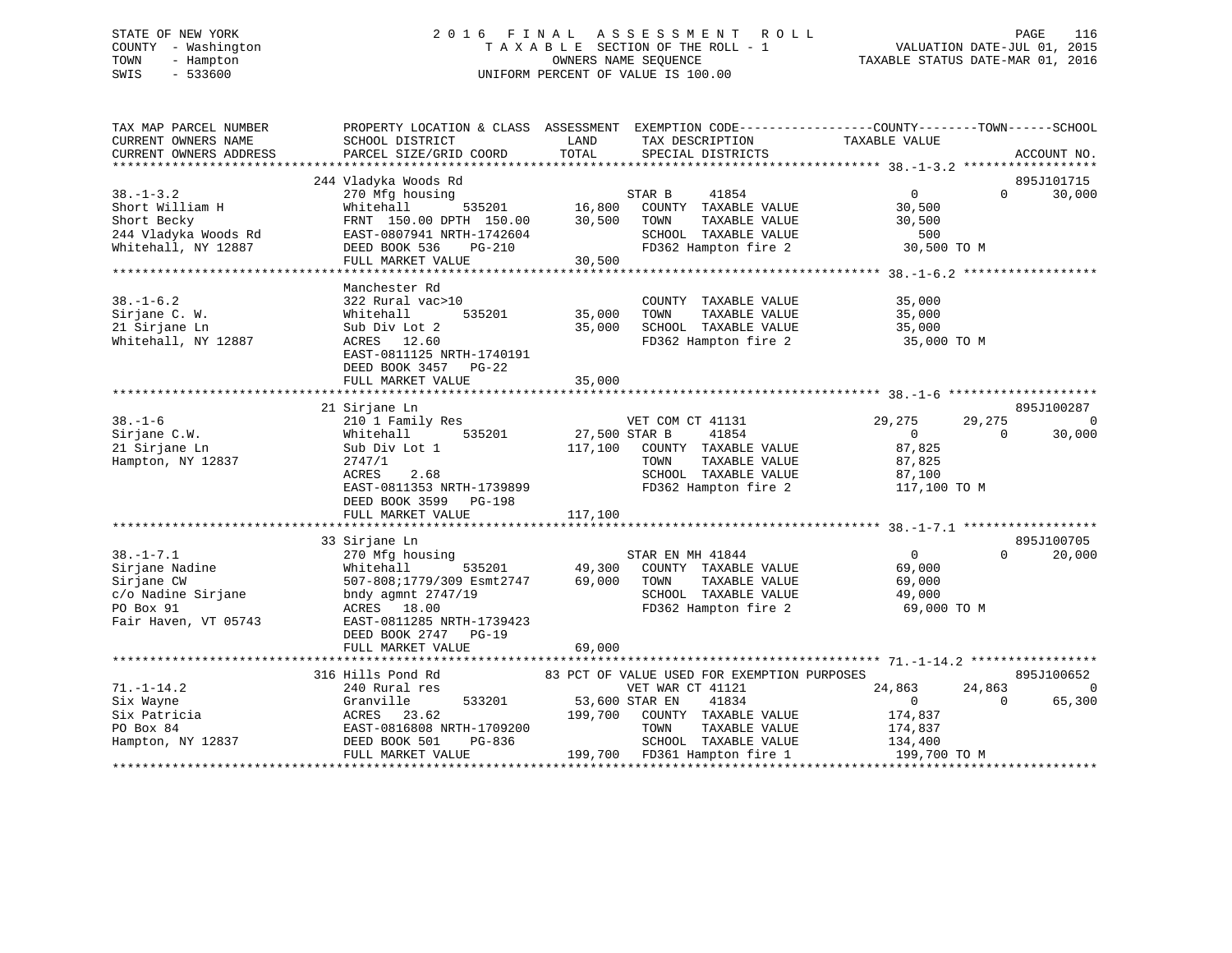# STATE OF NEW YORK 2 0 1 6 F I N A L A S S E S S M E N T R O L L PAGE 117 COUNTY - Washington T A X A B L E SECTION OF THE ROLL - 1 VALUATION DATE-JUL 01, 2015 TOWN - Hampton OWNERS NAME SEQUENCE TAXABLE STATUS DATE-MAR 01, 2016 SWIS - 533600 UNIFORM PERCENT OF VALUE IS 100.00

| TAX MAP PARCEL NUMBER<br>CURRENT OWNERS NAME<br>CURRENT OWNERS ADDRESS | SCHOOL DISTRICT<br>PARCEL SIZE/GRID COORD | LAND<br>TOTAL | TAX DESCRIPTION<br>SPECIAL DISTRICTS | PROPERTY LOCATION & CLASS ASSESSMENT EXEMPTION CODE---------------COUNTY-------TOWN------SCHOOL<br>TAXABLE VALUE | ACCOUNT NO. |
|------------------------------------------------------------------------|-------------------------------------------|---------------|--------------------------------------|------------------------------------------------------------------------------------------------------------------|-------------|
|                                                                        |                                           |               |                                      |                                                                                                                  |             |
|                                                                        | State Route 22A                           |               |                                      |                                                                                                                  | 895J100159  |
| $72. - 2 - 7.1$                                                        | 322 Rural vac>10                          |               | COUNTY TAXABLE VALUE                 | 35,500                                                                                                           |             |
| Slade Lloyd W                                                          | 533201<br>Granville                       | 35,500        | TOWN<br>TAXABLE VALUE                | 35,500                                                                                                           |             |
| Slade Hope W                                                           | Lot 2 713/158 Hwy Approp                  | 35,500        | SCHOOL TAXABLE VALUE                 | 35,500                                                                                                           |             |
| 277 Endless Brook Rd<br>Poultney, VT 05764-4400                        | ACRES 13.72<br>EAST-0823269 NRTH-1710651  |               | FD361 Hampton fire 1                 | 35,500 TO M                                                                                                      |             |
|                                                                        | DEED BOOK 672<br>$PG-35$                  |               |                                      |                                                                                                                  |             |
|                                                                        | FULL MARKET VALUE                         | 35,500        |                                      |                                                                                                                  |             |
|                                                                        |                                           |               |                                      |                                                                                                                  |             |
|                                                                        | Ridgecrest Way                            |               |                                      |                                                                                                                  | 895J101755  |
| $80. - 1 - 36$                                                         | 311 Res vac land                          |               | COUNTY TAXABLE VALUE                 | 1,500                                                                                                            |             |
| Slichko Evan                                                           | Whitehall<br>535201                       | 1,500         | TOWN<br>TAXABLE VALUE                | 1,500                                                                                                            |             |
| Slichko Janice                                                         | LOT 8                                     | 1,500         | SCHOOL TAXABLE VALUE                 | 1,500                                                                                                            |             |
| 1729 County Route 12                                                   | FRNT 323.00 DPTH 160.00                   |               | FD361 Hampton fire 1                 | 1,500 TO M                                                                                                       |             |
| Whitehall, NY 12887                                                    | EAST-0810137 NRTH-1705095                 |               |                                      |                                                                                                                  |             |
|                                                                        | DEED BOOK 3592 PG-327                     |               |                                      |                                                                                                                  |             |
|                                                                        | FULL MARKET VALUE                         | 1,500         |                                      |                                                                                                                  |             |
|                                                                        |                                           |               |                                      |                                                                                                                  |             |
|                                                                        | 1729 County Route 21                      |               |                                      |                                                                                                                  | 895J101736  |
| $80. - 1 - 38$                                                         | 210 1 Family Res                          |               | STAR B<br>41854                      | $0 \qquad \qquad$<br>$\Omega$                                                                                    | 30,000      |
| Slichko Evan T                                                         | 535201<br>Whitehall                       | 23,200        | COUNTY TAXABLE VALUE                 | 159,600                                                                                                          |             |
| 1729 County Route 21                                                   | LOT 10                                    | 159,600       | TOWN<br>TAXABLE VALUE                | 159,600                                                                                                          |             |
| Whitehall, NY 12887                                                    | 1.38<br>ACRES                             |               | SCHOOL TAXABLE VALUE                 | 129,600                                                                                                          |             |
|                                                                        | EAST-0810334 NRTH-1705021                 |               | FD361 Hampton fire 1                 | 159,600 TO M                                                                                                     |             |
|                                                                        | DEED BOOK 952<br>PG-148                   |               |                                      |                                                                                                                  |             |
|                                                                        | FULL MARKET VALUE                         | 159,600       |                                      |                                                                                                                  |             |
|                                                                        |                                           |               |                                      |                                                                                                                  | 895J100435  |
| $81. - 1 - 30$                                                         | 218 South Rd<br>210 1 Family Res          |               | COUNTY TAXABLE VALUE                 | 93,900                                                                                                           |             |
| Smith Ellen L                                                          | Granville<br>533201                       | 31,800        | TAXABLE VALUE<br>TOWN                | 93,900                                                                                                           |             |
| 218 South Rd                                                           | ACRES<br>4.00                             | 93,900        | SCHOOL TAXABLE VALUE                 | 93,900                                                                                                           |             |
| Whitehall, NY 12887                                                    | EAST-0817713 NRTH-1703207                 |               | FD361 Hampton fire 1                 | 93,900 TO M                                                                                                      |             |
|                                                                        | DEED BOOK 2838<br>PG-323                  |               |                                      |                                                                                                                  |             |
|                                                                        | FULL MARKET VALUE                         | 93,900        |                                      |                                                                                                                  |             |
|                                                                        |                                           |               |                                      |                                                                                                                  |             |
|                                                                        | 13 Krall Rd                               |               |                                      |                                                                                                                  |             |
| $54. - 1 - 14.5$                                                       | 170 Nursery                               |               | STAR B<br>41854                      | $\overline{0}$<br>$\Omega$                                                                                       | 30,000      |
| Smith Janice                                                           | Granville<br>533201                       | 37,300        | COUNTY TAXABLE VALUE                 | 158,900                                                                                                          |             |
| 13 Krall Rd                                                            | 878-344 RELINQUISH ROW                    | 158,900       | TOWN<br>TAXABLE VALUE                | 158,900                                                                                                          |             |
| Hampton, NY 12837                                                      | Sub DIv Lot 1                             |               | SCHOOL TAXABLE VALUE                 | 128,900                                                                                                          |             |
|                                                                        | ACRES 12.33                               |               | CA001 Cons agri dst 1                | 158,900 TO                                                                                                       |             |
|                                                                        | EAST-0820297 NRTH-1724737                 |               | FD361 Hampton fire 1                 | 158,900 TO M                                                                                                     |             |
|                                                                        | DEED BOOK 867<br>$PG-54$                  |               |                                      |                                                                                                                  |             |
|                                                                        | FULL MARKET VALUE                         | 158,900       |                                      |                                                                                                                  |             |
|                                                                        |                                           |               |                                      |                                                                                                                  |             |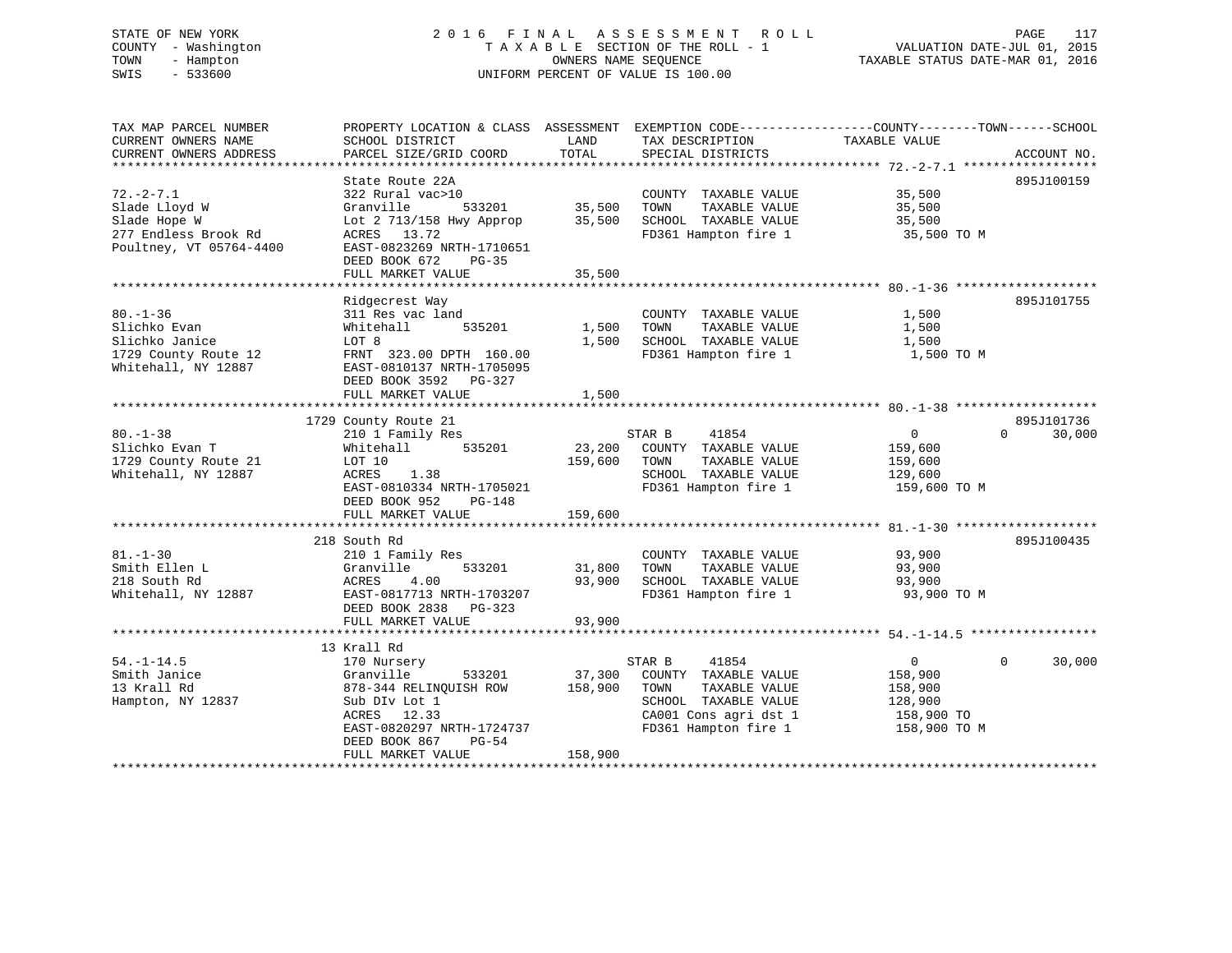# STATE OF NEW YORK 2 0 1 6 F I N A L A S S E S S M E N T R O L L PAGE 118 COUNTY - Washington T A X A B L E SECTION OF THE ROLL - 1 VALUATION DATE-JUL 01, 2015 TOWN - Hampton OWNERS NAME SEQUENCE TAXABLE STATUS DATE-MAR 01, 2016 SWIS - 533600 UNIFORM PERCENT OF VALUE IS 100.00

| TAX MAP PARCEL NUMBER                                 | PROPERTY LOCATION & CLASS ASSESSMENT |         |                             |                |                    |
|-------------------------------------------------------|--------------------------------------|---------|-----------------------------|----------------|--------------------|
| CURRENT OWNERS NAME                                   | SCHOOL DISTRICT                      | LAND    | TAX DESCRIPTION             | TAXABLE VALUE  |                    |
| CURRENT OWNERS ADDRESS                                | PARCEL SIZE/GRID COORD               | TOTAL   | SPECIAL DISTRICTS           |                | ACCOUNT NO.        |
|                                                       |                                      |         |                             |                |                    |
|                                                       | Hills Pond Rd OFF                    |         |                             |                | 895J100031         |
| $71. - 1 - 21$                                        | 314 Rural vac<10                     |         | COUNTY TAXABLE VALUE        | 3,000          |                    |
| Smith Leroy                                           | Granville<br>533201                  | 3,000   | TOWN<br>TAXABLE VALUE       | 3,000          |                    |
| Smith Linda                                           | 698/36                               | 3,000   | SCHOOL TAXABLE VALUE        | 3,000          |                    |
| 81 Dresden Rd                                         | ACRES<br>6.00                        |         | FD361 Hampton fire 1        | 3,000 TO M     |                    |
| Whitehall, NY 12887                                   | EAST-0814356 NRTH-1707369            |         |                             |                |                    |
|                                                       | DEED BOOK 713<br><b>PG-301</b>       |         |                             |                |                    |
|                                                       | FULL MARKET VALUE                    | 3,000   |                             |                |                    |
|                                                       |                                      |         |                             |                |                    |
|                                                       | 11977 State Route 4                  |         |                             |                | 895J100260         |
| $45. - 1 - 10$                                        | 260 Seasonal res                     |         | COUNTY TAXABLE VALUE        | 23,600         |                    |
| Smith Robert W                                        | 535201                               | 17,900  | TAXABLE VALUE<br>TOWN       |                |                    |
|                                                       | Whitehall                            |         |                             | 23,600         |                    |
| PO Box 756                                            | 456/400                              | 23,600  | SCHOOL TAXABLE VALUE        | 23,600         |                    |
| Broadalbin, NY 12025                                  | 2.80<br>ACRES                        |         | FD362 Hampton fire 2        | 23,600 TO M    |                    |
|                                                       | EAST-0807750 NRTH-1731715            |         |                             |                |                    |
|                                                       | DEED BOOK 456<br>PG-396              |         |                             |                |                    |
|                                                       | FULL MARKET VALUE                    | 23,600  |                             |                |                    |
|                                                       |                                      |         |                             |                |                    |
|                                                       | 208 Roberts Ln                       |         |                             |                | 895J100140         |
| $53. -1 - 5$                                          | 240 Rural res                        |         | 41834<br>STAR EN            | $\overline{0}$ | $\Omega$<br>65,300 |
| Sofia Dianne                                          | Granville<br>533201                  |         | 72,000 COUNTY TAXABLE VALUE | 362,800        |                    |
| PO Box 132                                            | ACRES 41.92                          | 362,800 | TOWN<br>TAXABLE VALUE       | 362,800        |                    |
| Poultney, VT 05741                                    | EAST-0815280 NRTH-1724357            |         | SCHOOL TAXABLE VALUE        | 297,500        |                    |
|                                                       | DEED BOOK 2380 PG-220                |         | FD361 Hampton fire 1        | 362,800 TO M   |                    |
|                                                       | FULL MARKET VALUE                    | 362,800 |                             |                |                    |
|                                                       |                                      |         |                             |                |                    |
|                                                       | 42 Wicked Hollow Way                 |         |                             |                | 895J101769         |
| $62. -1 - 15.1$                                       | 210 1 Family Res                     |         | 41854<br>STAR B             | $\overline{0}$ | $\Omega$<br>30,000 |
| Spaulding Peter ETAL                                  | Granville<br>533201                  |         | 31,300 COUNTY TAXABLE VALUE | 73,400         |                    |
| Spaulding Karen ETAL                                  | ACRES<br>3.87 BANK<br>185            | 73,400  | TOWN<br>TAXABLE VALUE       | 73,400         |                    |
| 42 Wicked Hollow Way                                  | EAST-0813696 NRTH-1720451            |         | SCHOOL TAXABLE VALUE        | 43,400         |                    |
| Hampton, NY 12837                                     | DEED BOOK 704<br>PG-131              |         | FD361 Hampton fire 1        | 73,400 TO M    |                    |
|                                                       | FULL MARKET VALUE                    | 73,400  |                             |                |                    |
|                                                       |                                      |         |                             |                |                    |
|                                                       | 66 Golf Course Rd                    |         |                             |                | 895J100698         |
| $45. - 1 - 22.2$                                      | 270 Mfg housing                      |         | COUNTY TAXABLE VALUE        | 14,700         |                    |
| Stannard Family Trust                                 | Whitehall<br>535201                  | 13,000  | TOWN<br>TAXABLE VALUE       | 14,700         |                    |
| c/o Stannard Family Trust dba FRNT 100.00 DPTH 150.00 |                                      | 14,700  | SCHOOL TAXABLE VALUE        | 14,700         |                    |
| Fernwood Girls                                        | EAST-0810415 NRTH-1735425            |         | FD362 Hampton fire 2        | 14,700 TO M    |                    |
| PO Box 22                                             | DEED BOOK 736<br>$PG-75$             |         |                             |                |                    |
| Fair Haven, VT 05743                                  | FULL MARKET VALUE                    | 14,700  |                             |                |                    |
|                                                       |                                      |         |                             |                |                    |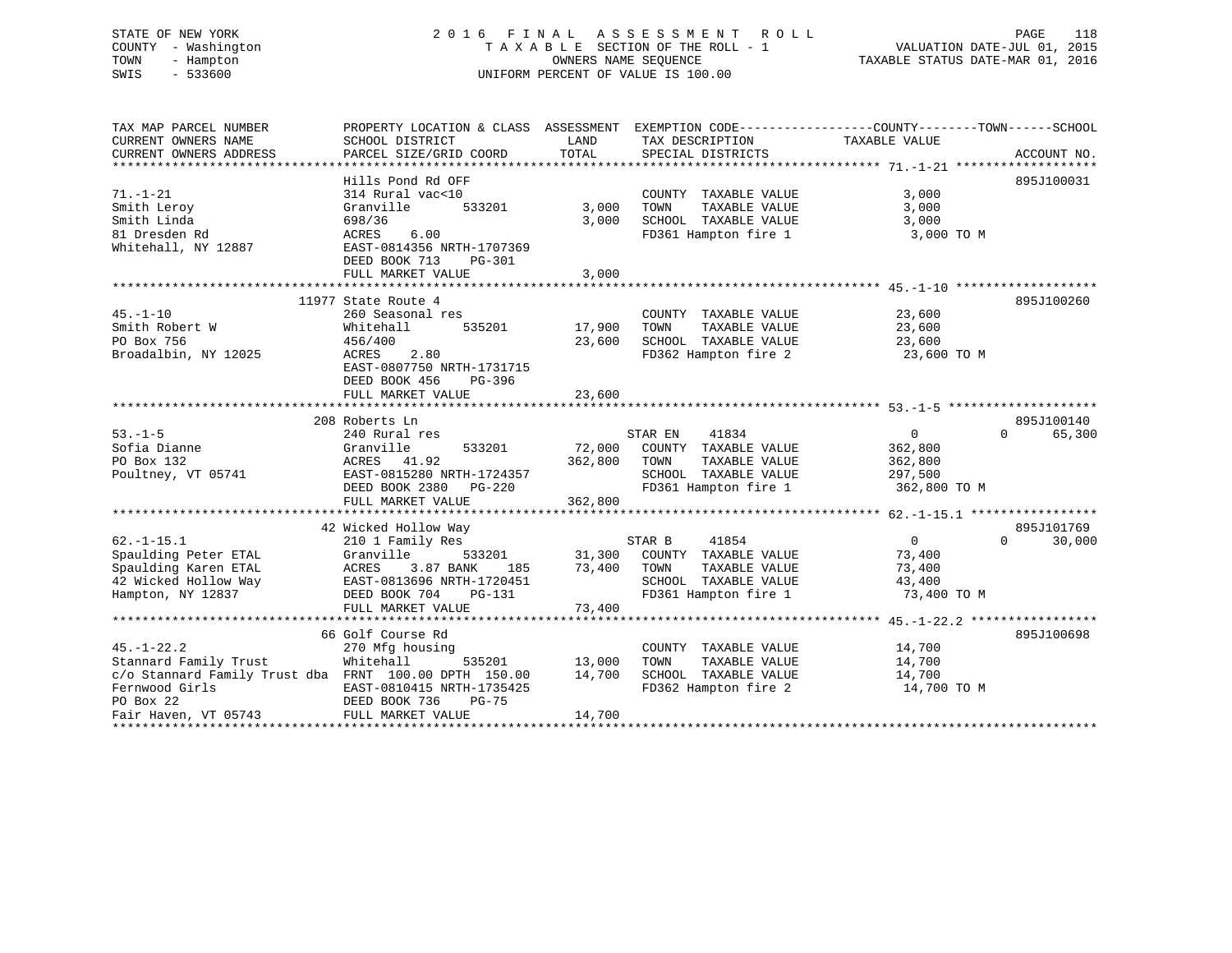# STATE OF NEW YORK 2 0 1 6 F I N A L A S S E S S M E N T R O L L PAGE 119 COUNTY - Washington T A X A B L E SECTION OF THE ROLL - 1 VALUATION DATE-JUL 01, 2015 TOWN - Hampton OWNERS NAME SEQUENCE TAXABLE STATUS DATE-MAR 01, 2016 SWIS - 533600 UNIFORM PERCENT OF VALUE IS 100.00UNIFORM PERCENT OF VALUE IS 100.00

| TAX MAP PARCEL NUMBER<br>CURRENT OWNERS NAME<br>CURRENT OWNERS ADDRESS                                               | PROPERTY LOCATION & CLASS ASSESSMENT<br>SCHOOL DISTRICT<br>PARCEL SIZE/GRID COORD | LAND<br>TOTAL  | TAX DESCRIPTION<br>SPECIAL DISTRICTS                                                          | EXEMPTION CODE-----------------COUNTY-------TOWN------SCHOOL<br>TAXABLE VALUE | ACCOUNT NO.         |
|----------------------------------------------------------------------------------------------------------------------|-----------------------------------------------------------------------------------|----------------|-----------------------------------------------------------------------------------------------|-------------------------------------------------------------------------------|---------------------|
| **************************                                                                                           |                                                                                   |                |                                                                                               |                                                                               |                     |
| $45. - 1 - 22.3$<br>Stannard Family Trust                                                                            | Golf Course Rd<br>311 Res vac land<br>Whitehall<br>535201                         | 2,000          | COUNTY TAXABLE VALUE<br>TOWN<br>TAXABLE VALUE                                                 | 2,000<br>2,000                                                                |                     |
| c/o Stannard Family Trust dba FRNT 100.00 DPTH 200.00<br>Fernwood Girls<br>PO Box 22<br>Fair Haven, VT 05743         | EAST-0810575 NRTH-1735547<br>DEED BOOK 953<br>$PG-6$<br>FULL MARKET VALUE         | 2,000<br>2,000 | SCHOOL TAXABLE VALUE<br>FD362 Hampton fire 2                                                  | 2,000<br>2,000 TO M                                                           |                     |
| ************                                                                                                         | ****************************                                                      |                |                                                                                               |                                                                               |                     |
|                                                                                                                      | Golf Course Rd                                                                    |                |                                                                                               |                                                                               |                     |
| $45. - 1 - 22.4$<br>Stannard Family Trust<br>c/o Stannard Family Trust dba FRNT 120.00 DPTH 200.00<br>Fernwood Girls | 311 Res vac land<br>Whitehall<br>535201<br>EAST-0810571 NRTH-1735430              | 2,000<br>2,000 | COUNTY TAXABLE VALUE<br>TOWN<br>TAXABLE VALUE<br>SCHOOL TAXABLE VALUE<br>FD362 Hampton fire 2 | 2,000<br>2,000<br>2,000<br>2,000 TO M                                         |                     |
| PO Box 22<br>Fair Haven, VT 05743                                                                                    | DEED BOOK 736<br><b>PG-72</b><br>FULL MARKET VALUE                                | 2,000          |                                                                                               |                                                                               |                     |
|                                                                                                                      | *******************************                                                   |                |                                                                                               | ************************ 81.-2-21                                             |                     |
|                                                                                                                      | 2145 State Route 22A                                                              |                |                                                                                               |                                                                               | 895J100264          |
| $81. - 2 - 21$                                                                                                       | 210 1 Family Res                                                                  |                | COUNTY TAXABLE VALUE                                                                          | 66,000                                                                        |                     |
| Stark Richard                                                                                                        | Granville<br>533201                                                               | 18,500         | TAXABLE VALUE<br>TOWN                                                                         | 66,000                                                                        |                     |
| Stark Frances                                                                                                        | FRNT 140.00 DPTH 200.00                                                           | 66,000         | SCHOOL TAXABLE VALUE                                                                          | 66,000                                                                        |                     |
| 56 Staso Rd                                                                                                          | EAST-0822642 NRTH-1701501                                                         |                | FD361 Hampton fire 1                                                                          | 66,000 TO M                                                                   |                     |
| Hampton, NY 12837                                                                                                    | DEED BOOK 942<br>PG-324                                                           |                |                                                                                               |                                                                               |                     |
|                                                                                                                      | FULL MARKET VALUE                                                                 | 66,000         |                                                                                               |                                                                               |                     |
|                                                                                                                      | 56 Staso Ln                                                                       |                |                                                                                               |                                                                               | 895J100296          |
| $72. - 2 - 19$                                                                                                       | 210 1 Family Res                                                                  |                | CW_10_VET/ 41151                                                                              | 8,000<br>8,000                                                                | $\mathbf 0$         |
| Stark Richard E                                                                                                      | Granville<br>533201                                                               |                | 41834<br>23,300 STAR EN                                                                       | $\overline{0}$                                                                | 65,300<br>$\Omega$  |
| Stark Frances                                                                                                        | ACRES<br>1.40                                                                     | 104,400        | COUNTY TAXABLE VALUE                                                                          | 96,400                                                                        |                     |
| 56 Staso Ln                                                                                                          | EAST-0821712 NRTH-1709187                                                         |                | TAXABLE VALUE<br>TOWN                                                                         | 96,400                                                                        |                     |
| Hampton, NY 12837                                                                                                    | DEED BOOK 3464 PG-319                                                             |                | SCHOOL TAXABLE VALUE                                                                          | 39,100                                                                        |                     |
|                                                                                                                      | FULL MARKET VALUE                                                                 | 104,400        | FD361 Hampton fire 1                                                                          | 104,400 TO M                                                                  |                     |
|                                                                                                                      | *********************                                                             |                | **********************************                                                            | $72. - 2 - 21$                                                                | ******************* |
|                                                                                                                      | 5 Ballard Rd                                                                      |                |                                                                                               |                                                                               | 895J100423          |
| $72. - 2 - 21$                                                                                                       | 210 1 Family Res                                                                  |                | COUNTY TAXABLE VALUE                                                                          | 96,600                                                                        |                     |
| Stark Richard E                                                                                                      | Granville<br>533201                                                               | 26,600         | TOWN<br>TAXABLE VALUE                                                                         | 96,600                                                                        |                     |
| Stark Frances                                                                                                        | ACRES<br>2.40                                                                     | 96,600         | SCHOOL TAXABLE VALUE                                                                          | 96,600                                                                        |                     |
| 56 Staso Rd                                                                                                          | EAST-0821951 NRTH-1710328                                                         |                | FD361 Hampton fire 1                                                                          | 96,600 TO M                                                                   |                     |
| Hampton, NY 12837                                                                                                    | DEED BOOK 443<br>PG-1073                                                          |                |                                                                                               |                                                                               |                     |
|                                                                                                                      | FULL MARKET VALUE                                                                 | 96,600         |                                                                                               |                                                                               |                     |
|                                                                                                                      | ***********************                                                           | ************   |                                                                                               | ************************ 62.-1-38 **************                              |                     |
|                                                                                                                      | 2015 County Route 18                                                              |                |                                                                                               |                                                                               | 895J100256          |
| $62. - 1 - 38$                                                                                                       | 240 Rural res                                                                     |                | 41834<br>STAR EN                                                                              | $\mathbf{0}$                                                                  | $\Omega$<br>65,300  |
| Stark Roscoe                                                                                                         | Granville<br>533201                                                               | 77,800         | COUNTY TAXABLE VALUE                                                                          | 166,500                                                                       |                     |
| Stark June                                                                                                           | ACRES<br>47.81                                                                    | 166,500        | TAXABLE VALUE<br>TOWN                                                                         | 166,500                                                                       |                     |
| 2015 County Route 18                                                                                                 | EAST-0812023 NRTH-1714838                                                         |                | SCHOOL TAXABLE VALUE                                                                          | 101,200                                                                       |                     |
| Whitehall, NY 12887                                                                                                  | DEED BOOK 627<br>PG-171<br>FULL MARKET VALUE                                      | 166,500        | FD361 Hampton fire 1                                                                          | 166,500 TO M                                                                  |                     |
|                                                                                                                      |                                                                                   |                |                                                                                               |                                                                               |                     |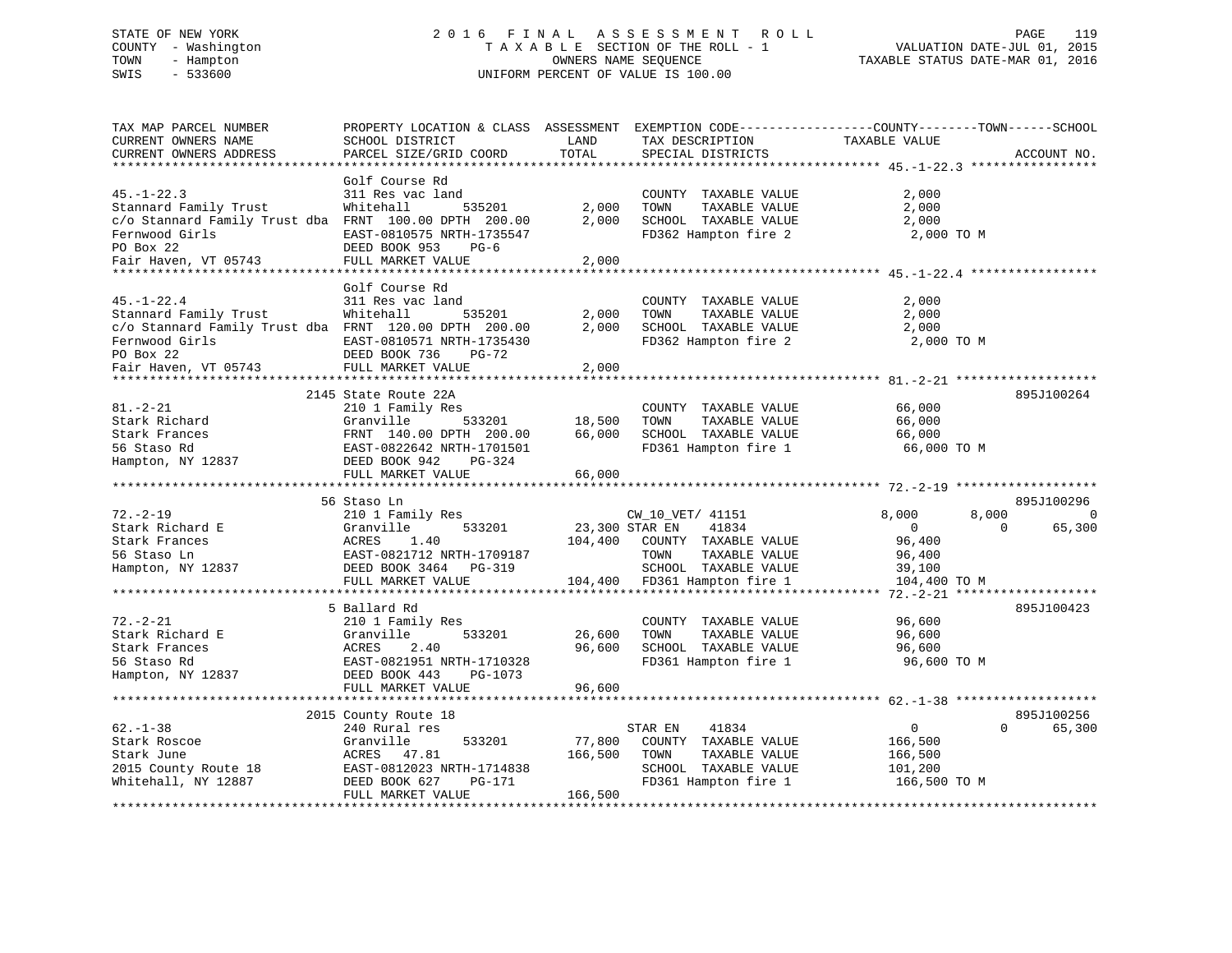# STATE OF NEW YORK 2 0 1 6 F I N A L A S S E S S M E N T R O L L PAGE 120 COUNTY - Washington T A X A B L E SECTION OF THE ROLL - 1 VALUATION DATE-JUL 01, 2015 TOWN - Hampton OWNERS NAME SEQUENCE TAXABLE STATUS DATE-MAR 01, 2016 SWIS - 533600 UNIFORM PERCENT OF VALUE IS 100.00

| TAX MAP PARCEL NUMBER<br>CURRENT OWNERS NAME                    | PROPERTY LOCATION & CLASS ASSESSMENT EXEMPTION CODE----------------COUNTY-------TOWN-----SCHOOL<br>SCHOOL DISTRICT | LAND              | TAX DESCRIPTION                                                                               | TAXABLE VALUE                             |                    |                          |
|-----------------------------------------------------------------|--------------------------------------------------------------------------------------------------------------------|-------------------|-----------------------------------------------------------------------------------------------|-------------------------------------------|--------------------|--------------------------|
| CURRENT OWNERS ADDRESS                                          | PARCEL SIZE/GRID COORD                                                                                             | TOTAL             | SPECIAL DISTRICTS                                                                             |                                           |                    | ACCOUNT NO.              |
| $80. - 1 - 55$                                                  | 19 Mirror Lake Way<br>210 1 Family Res - WTRFNT                                                                    |                   | COUNTY TAXABLE VALUE                                                                          | 166,100                                   |                    | 895J101789               |
| Stec Gregory A Trustee<br>Stec Lisa F Trustee                   | Whitehall<br>535201<br>$P/O$ Lot $6A$                                                                              | 25,000<br>166,100 | TOWN<br>TAXABLE VALUE<br>SCHOOL TAXABLE VALUE                                                 | 166,100<br>166,100                        |                    |                          |
| 155 E 29th St Apt 17G<br>New York, NY 10016                     | FRNT 201.00 DPTH 324.00<br>EAST-0810693 NRTH-1705676<br>DEED BOOK 3342 PG-268                                      |                   | FD361 Hampton fire 1                                                                          | 166,100 TO M                              |                    |                          |
|                                                                 | FULL MARKET VALUE                                                                                                  | 166,100           |                                                                                               |                                           |                    |                          |
|                                                                 | 1549 County Route 21                                                                                               |                   |                                                                                               |                                           |                    | 895J100658               |
| $80. -1 - 8$<br>Stevens Sheila                                  | 210 1 Family Res<br>533201<br>Granville                                                                            |                   | AGED-CO/TN 41801<br>28,500 AGED-SCH<br>41804                                                  | 29,250<br>$\Omega$                        | 29,250<br>$\Omega$ | $\overline{0}$<br>11,700 |
| 1549 County Route 21<br>Whitehall, NY 12887                     | 866-187<br>3.00<br>ACRES                                                                                           | 58,500 STAR EN    | 41834<br>COUNTY TAXABLE VALUE                                                                 | $\overline{0}$<br>29,250                  | $\Omega$           | 46,800                   |
|                                                                 | EAST-0812864 NRTH-1701569<br>DEED BOOK 477<br>PG-658<br>FULL MARKET VALUE                                          |                   | TAXABLE VALUE<br>TOWN<br>SCHOOL TAXABLE VALUE<br>58,500 FD361 Hampton fire 1                  | 29,250<br>$\mathbf{0}$<br>58,500 TO M     |                    |                          |
|                                                                 |                                                                                                                    |                   |                                                                                               |                                           |                    |                          |
|                                                                 | 18 Greenfield Ln                                                                                                   |                   |                                                                                               |                                           |                    | 895J100127               |
| $72.2 - 3 - 9$<br>Stoddard George<br>Stoddard Sherry            | 210 1 Family Res<br>Granville<br>533201<br>$72 - 3 - 9$                                                            | 15,400<br>59,400  | 41854<br>STAR B<br>COUNTY TAXABLE VALUE<br>TOWN<br>TAXABLE VALUE                              | $\overline{0}$<br>59,400<br>59,400        | $\Omega$           | 30,000                   |
| 18 Greenfield Ln<br>Hampton, NY 12837                           | FRNT 48.00 DPTH 244.00<br>EAST-0823961 NRTH-1712246                                                                |                   | SCHOOL TAXABLE VALUE<br>FD361 Hampton fire 1                                                  | 29,400<br>59,400 TO M                     |                    |                          |
|                                                                 | DEED BOOK 1865 PG-79<br>FULL MARKET VALUE                                                                          | 59,400            |                                                                                               |                                           |                    |                          |
|                                                                 |                                                                                                                    |                   |                                                                                               |                                           |                    |                          |
| $81. - 1 - 17$                                                  | 152 Rainbow Way<br>260 Seasonal res                                                                                |                   | COUNTY TAXABLE VALUE                                                                          | 69,900                                    |                    | 895J100660               |
| Strickland Living Trust<br>75 West Point Ter                    | Granville<br>533201<br>ACRES<br>4.50                                                                               | 16,700<br>69,900  | TOWN<br>TAXABLE VALUE<br>SCHOOL TAXABLE VALUE                                                 | 69,900<br>69,900                          |                    |                          |
| West Hartford Conn, 06107                                       | EAST-0816754 NRTH-1700641<br>DEED BOOK 838<br>$PG-223$                                                             |                   | FD361 Hampton fire 1                                                                          | 69,900 TO M                               |                    |                          |
|                                                                 | FULL MARKET VALUE                                                                                                  | 69,900            |                                                                                               |                                           |                    |                          |
|                                                                 | County Route 21 OFF                                                                                                |                   |                                                                                               |                                           |                    |                          |
| $71.3 - 2 - 6$<br>Strutz Paul<br>Strutz John W Jr<br>PO Box 265 | 311 Res vac land - WTRFNT<br>535201<br>Whitehall<br>Subdiv 15B<br>$80 - 2 - 6$                                     | 26,000<br>26,000  | COUNTY TAXABLE VALUE<br>TOWN<br>TAXABLE VALUE<br>SCHOOL TAXABLE VALUE<br>FD361 Hampton fire 1 | 26,000<br>26,000<br>26,000<br>26,000 TO M |                    |                          |
| East Wallingford, VT 05742                                      | FRNT 196.00 DPTH 234.00<br>EAST-0809877 NRTH-1706858<br>DEED BOOK 807<br>$PG-263$                                  |                   |                                                                                               |                                           |                    |                          |
|                                                                 | FULL MARKET VALUE                                                                                                  | 26,000            |                                                                                               |                                           |                    |                          |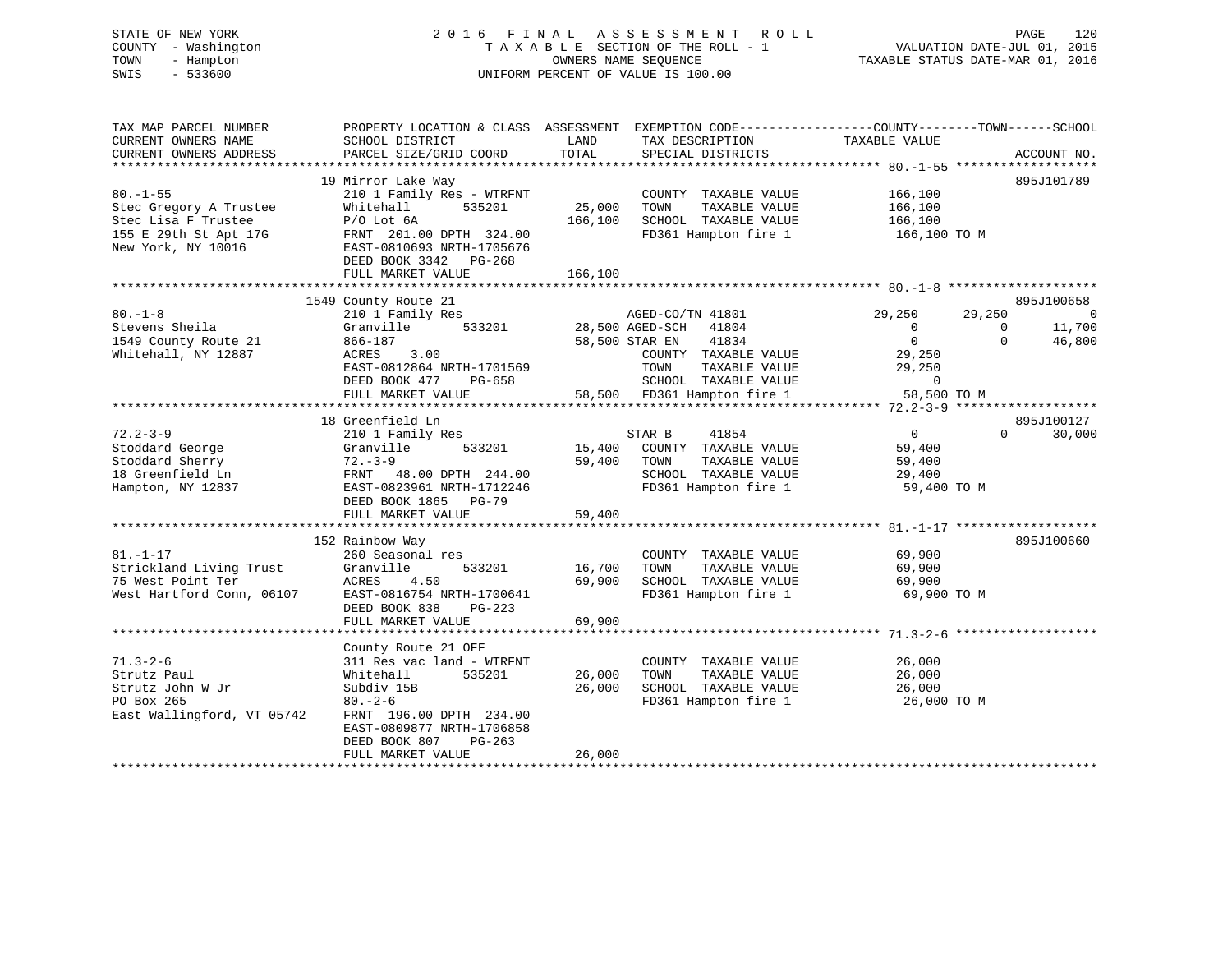# STATE OF NEW YORK 2 0 1 6 F I N A L A S S E S S M E N T R O L L PAGE 121 COUNTY - Washington T A X A B L E SECTION OF THE ROLL - 1 VALUATION DATE-JUL 01, 2015 TOWN - Hampton OWNERS NAME SEQUENCE TAXABLE STATUS DATE-MAR 01, 2016 SWIS - 533600 UNIFORM PERCENT OF VALUE IS 100.00

| TAX MAP PARCEL NUMBER<br>CURRENT OWNERS NAME<br>CURRENT OWNERS ADDRESS                                      | PROPERTY LOCATION & CLASS ASSESSMENT EXEMPTION CODE---------------COUNTY-------TOWN-----SCHOOL<br>SCHOOL DISTRICT<br>PARCEL SIZE/GRID COORD                                                                                 | LAND<br>TOTAL                | TAX DESCRIPTION<br>SPECIAL DISTRICTS                                                                                   | TAXABLE VALUE                                                  | ACCOUNT NO.        |
|-------------------------------------------------------------------------------------------------------------|-----------------------------------------------------------------------------------------------------------------------------------------------------------------------------------------------------------------------------|------------------------------|------------------------------------------------------------------------------------------------------------------------|----------------------------------------------------------------|--------------------|
| $38. - 1 - 2$<br>Swahn Joseph M<br>10771 State Route 4<br>Whitehall, NY 12887                               | 27 Lemayville Way<br>210 1 Family Res<br>535201<br>Whitehall<br>ACRES<br>5.10<br>EAST-0805397 NRTH-1744146<br>DEED BOOK 3471 PG-78<br>FULL MARKET VALUE                                                                     | 34,000<br>150,000<br>150,000 | COUNTY TAXABLE VALUE<br>TOWN<br>TAXABLE VALUE<br>SCHOOL TAXABLE VALUE<br>FD362 Hampton fire 2                          | 150,000<br>150,000<br>150,000<br>150,000 TO M                  | 895J100407         |
| $31. - 1 - 3.10$<br>Sweeney Daniel T<br>Sweeney Andrea<br>1386 Carvers Falls Ln<br>Whitehall, NY 12887      | 1386 Carvers Falls Ln<br>210 1 Family Res<br>535201<br>Whitehall<br>710/193<br>ACRES 1.70<br>EAST-0808590 NRTH-1745963<br>DEED BOOK 644<br>PG-227<br>FULL MARKET VALUE                                                      | 24,300<br>120,200<br>120,200 | STAR B<br>41854<br>COUNTY TAXABLE VALUE<br>TAXABLE VALUE<br>TOWN<br>SCHOOL TAXABLE VALUE<br>FD362 Hampton fire 2       | $\overline{0}$<br>120,200<br>120,200<br>90,200<br>120,200 TO M | 30,000<br>$\Omega$ |
| $31 - 1 - 1$<br>Sweeney Virginia M Trust<br>Sweeney Frank A Trustee<br>PO Box 3296<br>Westport, MA 02790    | 215 Carvers Falls Rd<br>260 Seasonal res<br>535201 94,400<br>Whitehall<br>Frank A &Virginia M Sween 143,800<br>Trust 3196/27<br>ACRES 168.50<br>EAST-0804096 NRTH-1746682<br>DEED BOOK 3196<br>$PG-27$<br>FULL MARKET VALUE | 143,800                      | COUNTY TAXABLE VALUE<br>TOWN<br>TAXABLE VALUE<br>SCHOOL TAXABLE VALUE<br>FD362 Hampton fire 2                          | 143,800<br>143,800<br>143,800<br>143,800 TO M                  | 895J100091         |
| $38. - 1 - 1.1$<br>Sweeney Virginia M Trust<br>Sweeney Frank A Trustee<br>PO Box 3296<br>Westport, MA 02790 | Carvers Falls Rd<br>323 Vacant rural<br>535201<br>Whitehall<br>Frank A & Virginia M Swee<br>Trust 3196/27<br>ACRES 40.70<br>EAST-0803570 NRTH-1744618<br>DEED BOOK 3196<br>$PG-27$<br>FULL MARKET VALUE                     | 19,000<br>19,000<br>19,000   | COUNTY TAXABLE VALUE<br>TOWN<br>TAXABLE VALUE<br>SCHOOL TAXABLE VALUE<br>CA001 Cons agri dst 1<br>FD362 Hampton fire 2 | 19,000<br>19,000<br>19,000<br>19,000 TO<br>19,000 TO M         |                    |
|                                                                                                             | 485 South Rd                                                                                                                                                                                                                |                              |                                                                                                                        |                                                                | 895J100267         |
| $72. - 1 - 19$<br>Taran Barbara M<br>485 South Rd<br>Whitehall, NY 12887                                    | 240 Rural res<br>Granville<br>533201<br>79.84<br>ACRES<br>EAST-0819210 NRTH-1708845<br>DEED BOOK 3081<br>$PG-31$<br>FULL MARKET VALUE                                                                                       | 98,700<br>175,200<br>175,200 | COUNTY TAXABLE VALUE<br>TAXABLE VALUE<br>TOWN<br>SCHOOL TAXABLE VALUE<br>FD361 Hampton fire 1                          | 175,200<br>175,200<br>175,200<br>175,200 TO M                  |                    |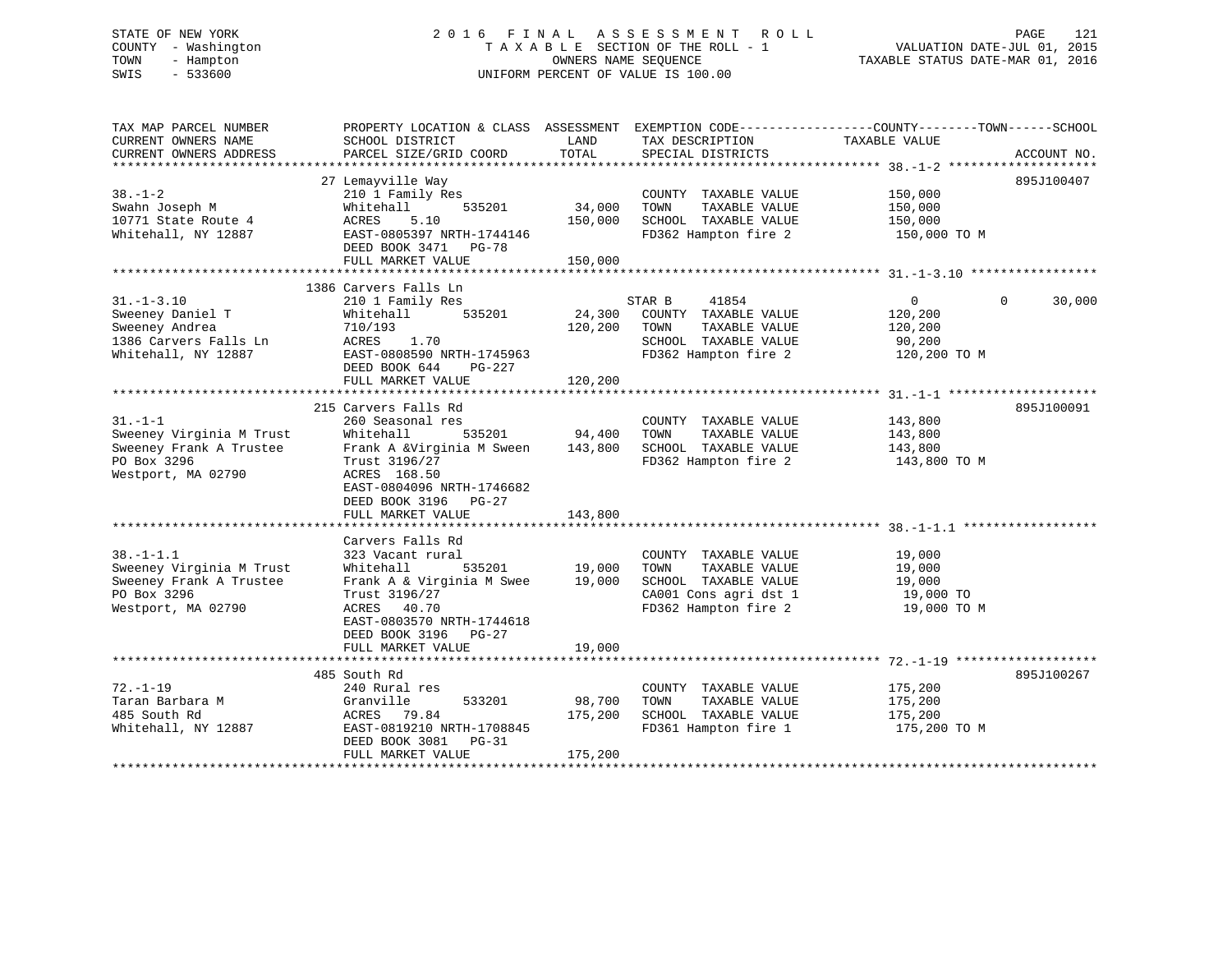# STATE OF NEW YORK 2 0 1 6 F I N A L A S S E S S M E N T R O L L PAGE 122 COUNTY - Washington T A X A B L E SECTION OF THE ROLL - 1 VALUATION DATE-JUL 01, 2015 TOWN - Hampton OWNERS NAME SEQUENCE TAXABLE STATUS DATE-MAR 01, 2016 SWIS - 533600 UNIFORM PERCENT OF VALUE IS 100.00

| TAX MAP PARCEL NUMBER<br>CURRENT OWNERS NAME<br>CURRENT OWNERS ADDRESS | PROPERTY LOCATION & CLASS ASSESSMENT<br>SCHOOL DISTRICT<br>PARCEL SIZE/GRID COORD | LAND<br>TOTAL | TAX DESCRIPTION<br>SPECIAL DISTRICTS | EXEMPTION CODE-----------------COUNTY-------TOWN------SCHOOL<br>TAXABLE VALUE | ACCOUNT NO.        |
|------------------------------------------------------------------------|-----------------------------------------------------------------------------------|---------------|--------------------------------------|-------------------------------------------------------------------------------|--------------------|
|                                                                        |                                                                                   |               |                                      |                                                                               |                    |
|                                                                        | State Route 22A OFF                                                               |               |                                      |                                                                               | 895J100208         |
| $72. - 2 - 14$                                                         | 720 Mine/quarry                                                                   |               | COUNTY TAXABLE VALUE                 | 27,000                                                                        |                    |
| Taran Barbara M                                                        | Granville<br>533201                                                               | 27,000        | TOWN<br>TAXABLE VALUE                | 27,000                                                                        |                    |
| Taran Stephen M                                                        | 719/148                                                                           | 27,000        | SCHOOL TAXABLE VALUE                 | 27,000                                                                        |                    |
| 485 South Rd                                                           | ACRES 17.00                                                                       |               | FD361 Hampton fire 1                 | 27,000 TO M                                                                   |                    |
| Whitehall, NY 12887                                                    | EAST-0823238 NRTH-1706339<br>DEED BOOK 3081 PG-35                                 |               |                                      |                                                                               |                    |
|                                                                        | FULL MARKET VALUE                                                                 | 27,000        |                                      |                                                                               |                    |
|                                                                        |                                                                                   |               |                                      |                                                                               |                    |
|                                                                        | 244 Hills Pond Rd                                                                 |               |                                      |                                                                               |                    |
| $71. -1 - 14.51$                                                       | 210 1 Family Res                                                                  |               | COUNTY TAXABLE VALUE                 | 141,600                                                                       |                    |
| Taran Christopher John                                                 | 533201<br>Granville                                                               | 39,400        | TAXABLE VALUE<br>TOWN                | 141,600                                                                       |                    |
| 244 Hills Pond Rd                                                      | ACRES<br>9.36                                                                     | 141,600       | SCHOOL TAXABLE VALUE                 | 141,600                                                                       |                    |
| PO Box 118                                                             | EAST-0817135 NRTH-1707824                                                         |               | FD361 Hampton fire 1                 | 141,600 TO M                                                                  |                    |
| Hampton, NY 12837                                                      | DEED BOOK 2212 PG-35                                                              |               |                                      |                                                                               |                    |
|                                                                        | FULL MARKET VALUE                                                                 | 141,600       |                                      |                                                                               |                    |
|                                                                        |                                                                                   |               |                                      |                                                                               |                    |
|                                                                        | 494 South Rd                                                                      |               |                                      |                                                                               |                    |
| $72. - 1 - 19.1$                                                       | 210 1 Family Res                                                                  |               | STAR B<br>41854                      | $\overline{0}$                                                                | 30,000<br>$\Omega$ |
| Taran Joseph                                                           | Granville<br>533201                                                               |               | 34,100 COUNTY TAXABLE VALUE          | 272,200                                                                       |                    |
| Taran Tamme                                                            | ACRES<br>4.73                                                                     | 272,200       | TOWN<br>TAXABLE VALUE                | 272,200                                                                       |                    |
| PO Box 49                                                              | EAST-0820653 NRTH-1708856                                                         |               | SCHOOL TAXABLE VALUE                 | 242,200                                                                       |                    |
| Hampton, NY 12837                                                      | PG-294<br>DEED BOOK 694                                                           |               | FD361 Hampton fire 1                 | 272,200 TO M                                                                  |                    |
|                                                                        | FULL MARKET VALUE                                                                 | 272,200       |                                      |                                                                               |                    |
|                                                                        |                                                                                   |               |                                      |                                                                               |                    |
|                                                                        | County Route 18 OFF                                                               |               |                                      |                                                                               | 895J100696         |
| $72. - 1 - 22.1$                                                       | 720 Mine/quarry                                                                   |               | COUNTY TAXABLE VALUE                 | 7,500                                                                         |                    |
| Tatko Raymond S                                                        | 533201<br>Granville                                                               | 7,500         | TAXABLE VALUE<br>TOWN                | 7,500                                                                         |                    |
| Box 76                                                                 | 556/241                                                                           | 7,500         | SCHOOL TAXABLE VALUE                 | 7,500                                                                         |                    |
| Middle Granville, NY 12849                                             | ACRES 10.17                                                                       |               | CA001 Cons agri dst 1                | 7,500 TO                                                                      |                    |
|                                                                        | EAST-0819473 NRTH-1710771                                                         |               | FD361 Hampton fire 1                 | 7,500 TO M                                                                    |                    |
|                                                                        | DEED BOOK 502<br>$PG-204$                                                         |               |                                      |                                                                               |                    |
|                                                                        | FULL MARKET VALUE                                                                 | 7,500         |                                      |                                                                               |                    |
|                                                                        |                                                                                   |               |                                      |                                                                               |                    |
|                                                                        | 39 Smith Way                                                                      |               |                                      |                                                                               | 895J100623         |
| $80. - 1 - 10$                                                         | 260 Seasonal res                                                                  |               | STAR B<br>41854                      | $\Omega$                                                                      | 30,000<br>$\Omega$ |
| Taylor Lawrence                                                        | Granville<br>533201                                                               | 36,000        | COUNTY TAXABLE VALUE                 | 69,000                                                                        |                    |
| 39 Smith Way                                                           | 6.00 BANK<br>ACRES<br>40                                                          | 69,000        | TOWN<br>TAXABLE VALUE                | 69,000                                                                        |                    |
| Whitehall, NY 12887                                                    | EAST-0812233 NRTH-1701427                                                         |               | SCHOOL TAXABLE VALUE                 | 39,000                                                                        |                    |
|                                                                        | DEED BOOK 2104 PG-339                                                             |               | FD361 Hampton fire 1                 | 69,000 TO M                                                                   |                    |
|                                                                        | FULL MARKET VALUE                                                                 | 69,000        |                                      |                                                                               |                    |
|                                                                        |                                                                                   |               |                                      |                                                                               |                    |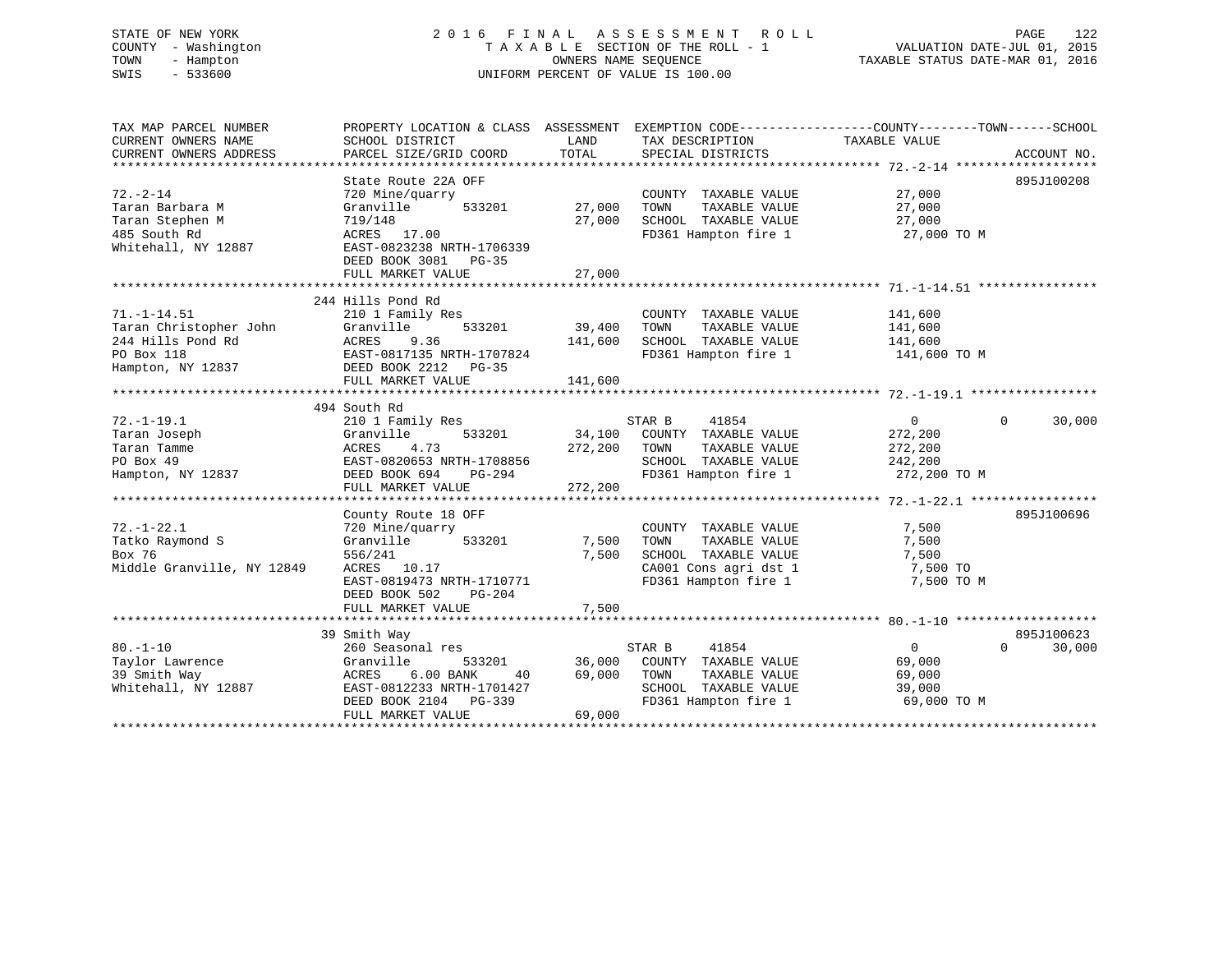# STATE OF NEW YORK 2 0 1 6 F I N A L A S S E S S M E N T R O L L PAGE 123 COUNTY - Washington T A X A B L E SECTION OF THE ROLL - 1 VALUATION DATE-JUL 01, 2015 TOWN - Hampton OWNERS NAME SEQUENCE TAXABLE STATUS DATE-MAR 01, 2016 SWIS - 533600 UNIFORM PERCENT OF VALUE IS 100.00

| TAX MAP PARCEL NUMBER<br>CURRENT OWNERS NAME<br>CURRENT OWNERS ADDRESS | SCHOOL DISTRICT<br>PARCEL SIZE/GRID COORD                                                         | LAND<br>TOTAL | TAX DESCRIPTION<br>SPECIAL DISTRICTS | PROPERTY LOCATION & CLASS ASSESSMENT EXEMPTION CODE----------------COUNTY-------TOWN------SCHOOL<br>TAXABLE VALUE<br>ACCOUNT NO. |
|------------------------------------------------------------------------|---------------------------------------------------------------------------------------------------|---------------|--------------------------------------|----------------------------------------------------------------------------------------------------------------------------------|
|                                                                        |                                                                                                   |               |                                      |                                                                                                                                  |
|                                                                        | West Way                                                                                          |               |                                      | 895J100268                                                                                                                       |
| $71.4 - 2 - 10$                                                        | 311 Res vac land - WTRFNT                                                                         |               | COUNTY TAXABLE VALUE                 | 25,500                                                                                                                           |
| Tedeschi James A                                                       | Granville<br>533201                                                                               | 25,500        | TOWN<br>TAXABLE VALUE                | 25,500                                                                                                                           |
| Tedeschi James A Jr                                                    | LOT 8                                                                                             | 25,500        | SCHOOL TAXABLE VALUE                 | 25,500                                                                                                                           |
| 532 Long Beach Rd<br>St James L I, NY 11780                            | $71. - 2 - 10$<br>FRNT 102.00 DPTH 241.00<br>EAST-0815551 NRTH-1707322<br>DEED BOOK 667<br>PG-107 |               | FD361 Hampton fire 1                 | 25,500 TO M                                                                                                                      |
|                                                                        | FULL MARKET VALUE                                                                                 | 25,500        |                                      |                                                                                                                                  |
|                                                                        |                                                                                                   |               |                                      |                                                                                                                                  |
| $81. - 1 - 15$                                                         | 1051 North Quivey Hill Ln<br>314 Rural vac<10                                                     |               | COUNTY TAXABLE VALUE                 | 895J100430<br>23,000                                                                                                             |
| Terrio James                                                           | Granville<br>533201                                                                               | 23,000        | TOWN<br>TAXABLE VALUE                | 23,000                                                                                                                           |
| Terrio Kathleen                                                        | ACRES<br>4.00                                                                                     | 23,000        | SCHOOL TAXABLE VALUE                 | 23,000                                                                                                                           |
| 49 East Main St                                                        | EAST-0817654 NRTH-1700465                                                                         |               | FD361 Hampton fire 1                 | 23,000 TO M                                                                                                                      |
| Granville, NY 12832                                                    | DEED BOOK 719<br>PG-325                                                                           |               |                                      |                                                                                                                                  |
|                                                                        | FULL MARKET VALUE                                                                                 | 23,000        |                                      |                                                                                                                                  |
|                                                                        |                                                                                                   |               |                                      |                                                                                                                                  |
|                                                                        | Forest Hill Way                                                                                   |               |                                      |                                                                                                                                  |
| $71. - 1 - 29.1$                                                       | 311 Res vac land                                                                                  |               | COUNTY TAXABLE VALUE                 | 5,000                                                                                                                            |
| The Main Street Express LLC                                            | Granville<br>533201                                                                               | 5,000         | TOWN<br>TAXABLE VALUE                | 5,000                                                                                                                            |
| 770 Bedford Ridge Rd                                                   | FRNT 350.00 DPTH 328.00                                                                           | 5.000         | SCHOOL TAXABLE VALUE                 | 5,000                                                                                                                            |
| Mt Kisco, NY 10549                                                     | EAST-0810196 NRTH-1706828                                                                         |               | FD361 Hampton fire 1                 | 5,000 TO M                                                                                                                       |
|                                                                        | DEED BOOK 3394 PG-249                                                                             |               |                                      |                                                                                                                                  |
|                                                                        | FULL MARKET VALUE                                                                                 | 5,000         |                                      |                                                                                                                                  |
|                                                                        |                                                                                                   |               |                                      |                                                                                                                                  |
|                                                                        | County Route 21                                                                                   |               |                                      | 895J100014                                                                                                                       |
| $71. - 1 - 30.1$                                                       | 311 Res vac land                                                                                  |               | COUNTY TAXABLE VALUE                 | 19,000                                                                                                                           |
| The Main Street Express LLC                                            | Whitehall<br>535201                                                                               | 19,000        | TOWN<br>TAXABLE VALUE                | 19,000                                                                                                                           |
| 770 Bedford Ridge Rd                                                   | Sect 4 Lot 1                                                                                      | 19,000        | SCHOOL TAXABLE VALUE                 | 19,000                                                                                                                           |
| Mt Kisco, NY 10549                                                     | 680/39 Row Agmt<br>ACRES<br>4.20<br>EAST-0809503 NRTH-1707237<br>DEED BOOK 3394 PG-249            |               | FD361 Hampton fire 1                 | 19,000 TO M                                                                                                                      |
|                                                                        | FULL MARKET VALUE                                                                                 | 19,000        |                                      |                                                                                                                                  |
|                                                                        |                                                                                                   |               |                                      |                                                                                                                                  |
|                                                                        | County Route 21 OFF                                                                               |               |                                      |                                                                                                                                  |
| $71. - 1 - 30.3$                                                       | 311 Res vac land                                                                                  |               | COUNTY TAXABLE VALUE                 | 18,500                                                                                                                           |
| The Main Street Express LLC                                            | 535201<br>Whitehall                                                                               | 18,500        | TOWN<br>TAXABLE VALUE                | 18,500                                                                                                                           |
| 770 Bedford Ridge Rd                                                   | Sect 4 Lot 2                                                                                      | 18,500        | SCHOOL TAXABLE VALUE                 | 18,500                                                                                                                           |
| Mt Kisco, NY 10549                                                     | ACRES<br>3.98                                                                                     |               | FD361 Hampton fire 1                 | 18,500 TO M                                                                                                                      |
|                                                                        | EAST-0809851 NRTH-1707322                                                                         |               |                                      |                                                                                                                                  |
|                                                                        | DEED BOOK 3394<br>PG-249                                                                          |               |                                      |                                                                                                                                  |
|                                                                        | FULL MARKET VALUE                                                                                 | 18,500        |                                      |                                                                                                                                  |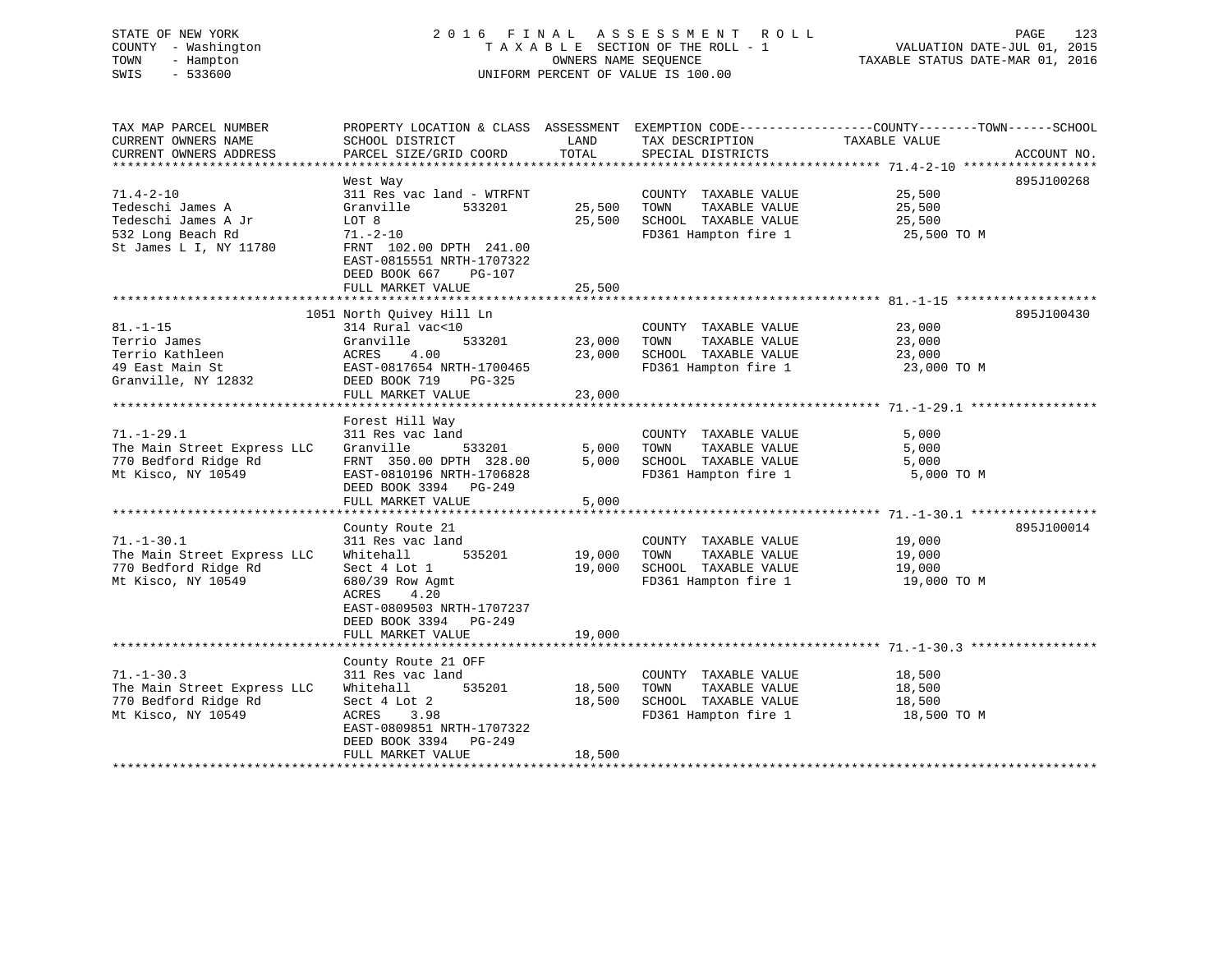# STATE OF NEW YORK 2 0 1 6 F I N A L A S S E S S M E N T R O L L PAGE 124 COUNTY - Washington T A X A B L E SECTION OF THE ROLL - 1 VALUATION DATE-JUL 01, 2015 TOWN - Hampton OWNERS NAME SEQUENCE TAXABLE STATUS DATE-MAR 01, 2016 SWIS - 533600 UNIFORM PERCENT OF VALUE IS 100.00

| TAX MAP PARCEL NUMBER<br>CURRENT OWNERS NAME<br>CURRENT OWNERS ADDRESS                        | PROPERTY LOCATION & CLASS ASSESSMENT<br>SCHOOL DISTRICT<br>PARCEL SIZE/GRID COORD<br>****************                                                                                                                 | LAND<br>TOTAL<br>********** | TAX DESCRIPTION<br>SPECIAL DISTRICTS                                                          | EXEMPTION CODE-----------------COUNTY-------TOWN------SCHOOL<br>TAXABLE VALUE<br>ACCOUNT NO.      |
|-----------------------------------------------------------------------------------------------|-----------------------------------------------------------------------------------------------------------------------------------------------------------------------------------------------------------------------|-----------------------------|-----------------------------------------------------------------------------------------------|---------------------------------------------------------------------------------------------------|
| $71. - 1 - 30.4$<br>The Main Street Express LLC<br>770 Bedford Ridge Rd<br>Mt Kisco, NY 10549 | County Route 21 OFF<br>323 Vacant rural<br>Whitehall<br>535201<br>Sect 4 Lot 3<br>ACRES 38.69<br>EAST-0809447 NRTH-1708296<br>DEED BOOK 3394 PG-249<br>FULL MARKET VALUE                                              | 25,000<br>25,000<br>25,000  | COUNTY TAXABLE VALUE<br>TAXABLE VALUE<br>TOWN<br>SCHOOL TAXABLE VALUE<br>FD361 Hampton fire 1 | 25,000<br>25,000<br>25,000<br>25,000 TO M                                                         |
| $71. - 1 - 30.5$<br>The Main Street Express LLC<br>770 Bedford Ridge Rd<br>Mt Kisco, NY 10549 | *************************<br>County Route 21<br>311 Res vac land<br>535201<br>Whitehall<br>Sect 4 Lot 4<br>ACRES<br>5.10<br>EAST-0809225 NRTH-1707584<br>DEED BOOK 3394 PG-249<br>FULL MARKET VALUE                   | 21,000<br>21,000<br>21,000  | COUNTY TAXABLE VALUE<br>TAXABLE VALUE<br>TOWN<br>SCHOOL TAXABLE VALUE<br>FD361 Hampton fire 1 | 21,000<br>21,000<br>21,000<br>21,000 TO M                                                         |
| $71. - 1 - 30.6$<br>The Main Street Express LLC<br>770 Bedford Ridge Rd<br>Mt Kisco, NY 10549 | County Route 21<br>311 Res vac land<br>Whitehall<br>535201<br>Sect 4 Lot 5<br>ACRES 10.09<br>EAST-0808713 NRTH-1707962<br>DEED BOOK 3394<br>PG-249<br>FULL MARKET VALUE                                               | 29,000<br>29,000<br>29,000  | COUNTY TAXABLE VALUE<br>TOWN<br>TAXABLE VALUE<br>SCHOOL TAXABLE VALUE<br>FD361 Hampton fire 1 | 29,000<br>29,000<br>29,000<br>29,000 TO M                                                         |
| $71.3 - 2 - 1$<br>The Main Street Express LLC<br>770 Bedford Ridge Rd<br>Mt Kisco, NY 10549   | County Route 21<br>311 Res vac land - WTRFNT<br>Whitehall<br>535201<br>Subdiv Lot 21B<br>Sect 3<br>$80 - 2 - 1$<br>FRNT 319.00 DPTH 178.00<br>EAST-0809667 NRTH-1706334<br>DEED BOOK 3394 PG-249<br>FULL MARKET VALUE | 26,000<br>26,000<br>26,000  | COUNTY TAXABLE VALUE<br>TAXABLE VALUE<br>TOWN<br>SCHOOL TAXABLE VALUE<br>FD361 Hampton fire 1 | *********************************** 71.3-2-1 *******<br>26,000<br>26,000<br>26,000<br>26,000 TO M |
|                                                                                               | County Route 21                                                                                                                                                                                                       |                             |                                                                                               |                                                                                                   |
| $71.3 - 2 - 2$<br>The Main Street Express LLC<br>770 Bedford Ridge Rd<br>Mt Kisco, NY 10549   | 311 Res vac land - WTRFNT<br>535201<br>Whitehall<br>Subdiv Lot 19B<br>Sect 3<br>$80. - 2 - 2$<br>FRNT 291.00 DPTH 289.00<br>EAST-0809585 NRTH-1706546<br>DEED BOOK 3394 PG-249<br>FULL MARKET VALUE                   | 26,000<br>26,000<br>26,000  | COUNTY TAXABLE VALUE<br>TAXABLE VALUE<br>TOWN<br>SCHOOL TAXABLE VALUE<br>FD361 Hampton fire 1 | 26,000<br>26,000<br>26,000<br>26,000 TO M                                                         |
|                                                                                               | **********************                                                                                                                                                                                                |                             |                                                                                               |                                                                                                   |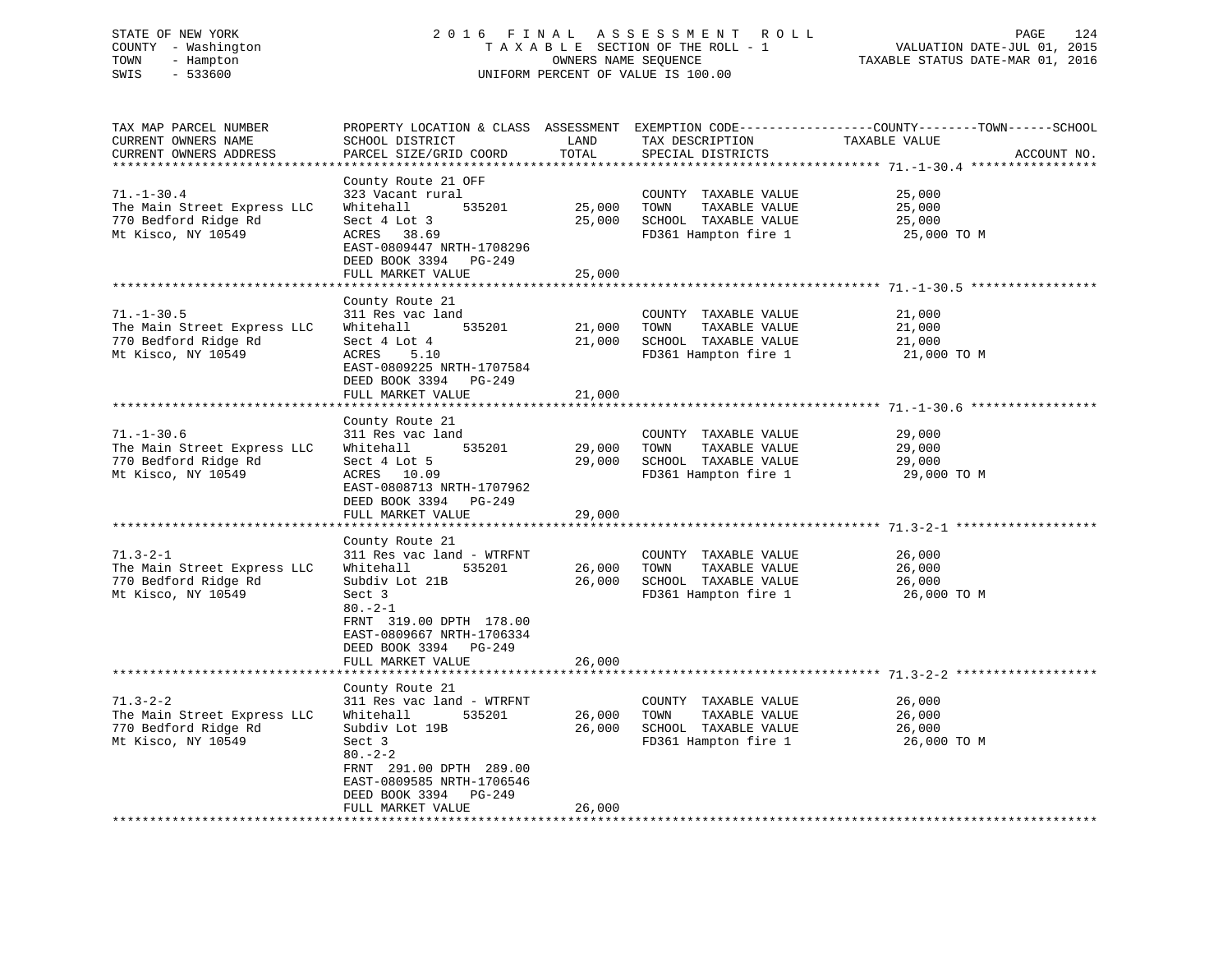# STATE OF NEW YORK 2 0 1 6 F I N A L A S S E S S M E N T R O L L PAGE 125 COUNTY - Washington T A X A B L E SECTION OF THE ROLL - 1 VALUATION DATE-JUL 01, 2015 TOWN - Hampton OWNERS NAME SEQUENCE TAXABLE STATUS DATE-MAR 01, 2016 SWIS - 533600 UNIFORM PERCENT OF VALUE IS 100.00

| TAX MAP PARCEL NUMBER<br>CURRENT OWNERS NAME<br>CURRENT OWNERS ADDRESS | PROPERTY LOCATION & CLASS ASSESSMENT EXEMPTION CODE----------------COUNTY-------TOWN-----SCHOOL<br>SCHOOL DISTRICT<br>PARCEL SIZE/GRID COORD | LAND<br>TOTAL    | TAX DESCRIPTION<br>SPECIAL DISTRICTS                                  | TAXABLE VALUE              | ACCOUNT NO. |
|------------------------------------------------------------------------|----------------------------------------------------------------------------------------------------------------------------------------------|------------------|-----------------------------------------------------------------------|----------------------------|-------------|
| ***********************                                                |                                                                                                                                              |                  |                                                                       |                            |             |
| $71.3 - 2 - 3$<br>The Main Street Express LLC<br>770 Bedford Ridge Rd  | County Route 21 OFF<br>314 Rural vac<10 - WTRFNT<br>Whitehall<br>535201<br>Subdiv 18B                                                        | 26,000<br>26,000 | COUNTY TAXABLE VALUE<br>TAXABLE VALUE<br>TOWN<br>SCHOOL TAXABLE VALUE | 26,000<br>26,000<br>26,000 |             |
| Mt Kisco, NY 10549                                                     | $80 - 2 - 3$<br>ACRES 1.11<br>EAST-0809537 NRTH-1706726<br>DEED BOOK 3394 PG-249                                                             |                  | FD361 Hampton fire 1                                                  | 26,000 TO M                |             |
|                                                                        | FULL MARKET VALUE                                                                                                                            | 26,000           |                                                                       |                            |             |
|                                                                        | County Route 21                                                                                                                              |                  |                                                                       |                            |             |
| $71.3 - 2 - 4$                                                         | 314 Rural vac<10 - WTRFNT                                                                                                                    |                  | COUNTY TAXABLE VALUE                                                  | 26,000                     |             |
| The Main Street Express LLC                                            | Whitehall<br>535201                                                                                                                          | 26,000           | TOWN<br>TAXABLE VALUE                                                 | 26,000                     |             |
| 770 Bedford Ridge Rd                                                   | Subdiv Lot 17B                                                                                                                               | 26,000           | SCHOOL TAXABLE VALUE                                                  | 26,000                     |             |
| Mt Kisco, NY 10549                                                     | $80 - 2 - 4$<br>ACRES<br>1.53<br>EAST-0809488 NRTH-1706892<br>DEED BOOK 3394 PG-249                                                          |                  | FD361 Hampton fire 1                                                  | 26,000 TO M                |             |
|                                                                        | FULL MARKET VALUE                                                                                                                            | 26,000           |                                                                       |                            |             |
|                                                                        |                                                                                                                                              |                  |                                                                       |                            |             |
|                                                                        | County Route 21 OFF                                                                                                                          |                  |                                                                       |                            |             |
| $71.3 - 2 - 5$                                                         | 314 Rural vac<10 - WTRFNT                                                                                                                    |                  | COUNTY TAXABLE VALUE                                                  | 26,000                     |             |
| The Main Street Express LLC                                            | 535201<br>Whitehall                                                                                                                          | 26,000           | TOWN<br>TAXABLE VALUE                                                 | 26,000                     |             |
| 770 Bedford Ridge Rd<br>Mt Kisco, NY 10549                             | Subdiv 16B<br>$80 - 2 - 5$                                                                                                                   | 26,000           | SCHOOL TAXABLE VALUE<br>FD361 Hampton fire 1                          | 26,000<br>26,000 TO M      |             |
|                                                                        | ACRES<br>1.31<br>EAST-0809685 NRTH-1706900<br>DEED BOOK 3394 PG-249<br>FULL MARKET VALUE                                                     | 26,000           |                                                                       |                            |             |
|                                                                        |                                                                                                                                              |                  |                                                                       |                            |             |
|                                                                        | 10 Forest Hill Way                                                                                                                           |                  |                                                                       |                            |             |
| $71.3 - 3 - 1$                                                         | 210 1 Family Res - WTRFNT                                                                                                                    |                  | COUNTY TAXABLE VALUE                                                  | 186,600                    |             |
| The Main Street Express LLC                                            | Whitehall<br>535201                                                                                                                          | 25,000           | TOWN<br>TAXABLE VALUE                                                 | 186,600                    |             |
| 770 Bedford Ridge Rd                                                   | Subdiv Lot 14B                                                                                                                               | 186,600          | SCHOOL TAXABLE VALUE                                                  | 186,600                    |             |
| Mt Kisco, NY 10549                                                     | $80 - 3 - 1$<br>ACRES<br>1.04<br>EAST-0810077 NRTH-1706871<br>DEED BOOK 3394<br>PG-249                                                       |                  | FD361 Hampton fire 1                                                  | 186,600 TO M               |             |
|                                                                        | FULL MARKET VALUE                                                                                                                            | 186,600          |                                                                       |                            |             |
|                                                                        |                                                                                                                                              |                  |                                                                       |                            |             |
| $71.3 - 3 - 2$                                                         | Forest Hill Way<br>311 Res vac land - WTRFNT                                                                                                 |                  | COUNTY TAXABLE VALUE                                                  | 26,000                     |             |
| The Main Street Express LLC                                            | Whitehall<br>535201                                                                                                                          | 26,000           | TOWN<br>TAXABLE VALUE                                                 | 26,000                     |             |
| 770 Bedford Ridge Rd                                                   | Subdiv Lot 13B                                                                                                                               | 26,000           | SCHOOL TAXABLE VALUE                                                  | 26,000                     |             |
| Mt Kisco, NY 10549                                                     | Sect 3                                                                                                                                       |                  | FD361 Hampton fire 1                                                  | 26,000 TO M                |             |
|                                                                        | $80 - 3 - 2$                                                                                                                                 |                  |                                                                       |                            |             |
|                                                                        | FRNT 221.00 DPTH 240.00                                                                                                                      |                  |                                                                       |                            |             |
|                                                                        | EAST-0810146 NRTH-1706601                                                                                                                    |                  |                                                                       |                            |             |
|                                                                        | PG-249<br>DEED BOOK 3394                                                                                                                     |                  |                                                                       |                            |             |
|                                                                        | FULL MARKET VALUE                                                                                                                            | 26,000           |                                                                       |                            |             |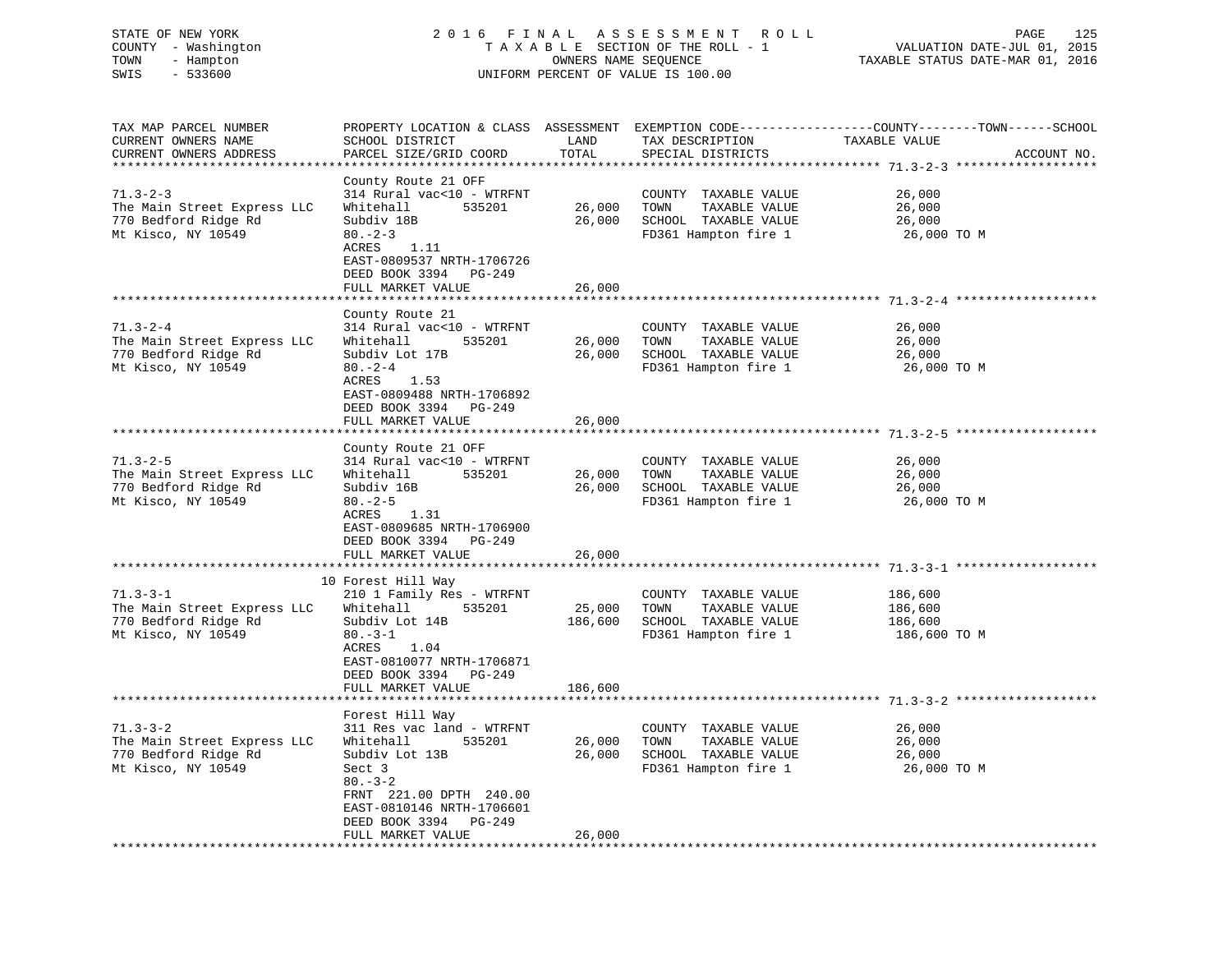| STATE OF NEW YORK<br>COUNTY - Washington<br>TOWN<br>- Hampton<br>SWIS<br>$-533600$ |                                                                                                                    |         | 2016 FINAL ASSESSMENT ROLL<br>TAXABLE SECTION OF THE ROLL - 1<br>OWNERS NAME SEQUENCE<br>UNIFORM PERCENT OF VALUE IS 100.00 | VALUATION DATE-JUL 01, 2015<br>TAXABLE STATUS DATE-MAR 01, 2016 | PAGE<br>126                 |
|------------------------------------------------------------------------------------|--------------------------------------------------------------------------------------------------------------------|---------|-----------------------------------------------------------------------------------------------------------------------------|-----------------------------------------------------------------|-----------------------------|
| TAX MAP PARCEL NUMBER<br>CURRENT OWNERS NAME                                       | PROPERTY LOCATION & CLASS ASSESSMENT EXEMPTION CODE----------------COUNTY-------TOWN-----SCHOOL<br>SCHOOL DISTRICT | LAND    | TAX DESCRIPTION                                                                                                             | TAXABLE VALUE                                                   |                             |
| CURRENT OWNERS ADDRESS                                                             | PARCEL SIZE/GRID COORD                                                                                             | TOTAL   | SPECIAL DISTRICTS                                                                                                           |                                                                 | ACCOUNT NO.                 |
| ***********************                                                            |                                                                                                                    |         |                                                                                                                             |                                                                 |                             |
|                                                                                    | County Route 21                                                                                                    |         |                                                                                                                             |                                                                 |                             |
| $71.3 - 3 - 15$                                                                    | 311 Res vac land - WTRFNT                                                                                          |         | COUNTY TAXABLE VALUE                                                                                                        | 26,000                                                          |                             |
| The Main Street Express LLC                                                        | Whitehall<br>535201                                                                                                | 26,000  | TOWN<br>TAXABLE VALUE                                                                                                       | 26,000                                                          |                             |
| 770 Bedford Ridge Rd<br>Mt Kisco, NY 10549                                         | Subdiv Lot 1B<br>Sect 3                                                                                            | 26,000  | SCHOOL TAXABLE VALUE<br>FD361 Hampton fire 1                                                                                | 26,000<br>26,000 TO M                                           |                             |
|                                                                                    | $80. - 3 - 15$<br>FRNT 230.00 DPTH 121.00<br>EAST-0810076 NRTH-1705791<br>DEED BOOK 3394 PG-249                    |         |                                                                                                                             |                                                                 |                             |
|                                                                                    | FULL MARKET VALUE                                                                                                  | 26,000  |                                                                                                                             |                                                                 |                             |
|                                                                                    |                                                                                                                    |         |                                                                                                                             |                                                                 |                             |
|                                                                                    | 207 South Rd                                                                                                       |         |                                                                                                                             |                                                                 | 895J100680                  |
| $81. - 1 - 1.2$                                                                    | 260 Seasonal res                                                                                                   |         | COUNTY TAXABLE VALUE                                                                                                        | 47,700                                                          |                             |
| Theys Margaret A                                                                   | 533201<br>Granville                                                                                                | 23,000  | TAXABLE VALUE<br>TOWN                                                                                                       | 47,700                                                          |                             |
| PO Box 3                                                                           | 2456/121                                                                                                           | 47,700  | SCHOOL TAXABLE VALUE                                                                                                        | 47,700                                                          |                             |
| Hampton, NY 12837                                                                  | ACRES<br>7.00<br>EAST-0817426 NRTH-1704515<br>DEED BOOK 2948 PG-117                                                |         | FD361 Hampton fire 1                                                                                                        | 47,700 TO M                                                     |                             |
|                                                                                    | FULL MARKET VALUE<br>************************                                                                      | 47,700  |                                                                                                                             |                                                                 |                             |
|                                                                                    | 320 Hills Pond Rd                                                                                                  |         |                                                                                                                             |                                                                 | 895J100300                  |
| $71. - 1 - 14.1$                                                                   | 240 Rural res                                                                                                      |         | STAR B<br>41854                                                                                                             | $\overline{0}$                                                  | 30,000<br>$0 \qquad \qquad$ |
| Thomas John C                                                                      | Granville<br>533201                                                                                                | 51,900  | COUNTY TAXABLE VALUE                                                                                                        | 142,400                                                         |                             |
| PO Box 133                                                                         | 740/199                                                                                                            | 142,400 | TOWN<br>TAXABLE VALUE                                                                                                       | 142,400                                                         |                             |
| Hampton, NY 12837                                                                  | ACRES 31.90                                                                                                        |         | SCHOOL TAXABLE VALUE                                                                                                        | 112,400                                                         |                             |
|                                                                                    | EAST-0817015 NRTH-1709686<br>DEED BOOK 763<br>PG-156                                                               |         | FD361 Hampton fire 1                                                                                                        | 142,400 TO M                                                    |                             |
|                                                                                    | FULL MARKET VALUE                                                                                                  | 142,400 |                                                                                                                             |                                                                 |                             |
|                                                                                    |                                                                                                                    |         |                                                                                                                             |                                                                 |                             |
|                                                                                    | 11 Dewey Rd                                                                                                        |         |                                                                                                                             |                                                                 | 895J100263<br>$\bigcirc$    |
| $45. - 1 - 12$<br>Thomas Leslie E                                                  | 210 1 Family Res<br>535201<br>Whitehall                                                                            |         | AGED-TOWN 41803<br>25,300 AGE-CO/SCH 41805                                                                                  | 19,650<br>$\overline{0}$<br>26,200<br>$\overline{0}$            | 26,200                      |
| 11 Dewey Rd                                                                        | 2.00<br>ACRES                                                                                                      |         | 65,500 STAR EN<br>41834                                                                                                     | $\overline{0}$                                                  | $\mathbf{0}$<br>39,300      |
| Whitehall, NY 12887                                                                | EAST-0808077 NRTH-1732129                                                                                          |         | COUNTY TAXABLE VALUE                                                                                                        | 39,300                                                          |                             |
|                                                                                    | DEED BOOK 695<br>PG-77                                                                                             |         | TOWN<br>TAXABLE VALUE                                                                                                       | 45,850                                                          |                             |
|                                                                                    | FULL MARKET VALUE                                                                                                  | 65,500  | SCHOOL TAXABLE VALUE                                                                                                        | $\overline{0}$                                                  |                             |
|                                                                                    |                                                                                                                    |         | FD362 Hampton fire 2                                                                                                        | 65,500 TO M                                                     |                             |
|                                                                                    | ************************                                                                                           |         |                                                                                                                             |                                                                 |                             |
|                                                                                    | 110 Chapman Rd                                                                                                     |         |                                                                                                                             |                                                                 | 895J100682                  |
| $45. - 1 - 25.4$                                                                   | 314 Rural vac<10                                                                                                   |         | COUNTY TAXABLE VALUE                                                                                                        | 14,000                                                          |                             |
| Thomas Leslie E                                                                    | 535201<br>Whitehall                                                                                                | 14,000  | TOWN<br>TAXABLE VALUE                                                                                                       | 14,000                                                          |                             |
| 11 Dewey Rd                                                                        | ACRES<br>6.50                                                                                                      | 14,000  | SCHOOL TAXABLE VALUE                                                                                                        | 14,000                                                          |                             |
| Whitehall, NY 12887                                                                | EAST-0807780 NRTH-1732415<br>DEED BOOK 881<br>PG-54                                                                |         | FD362 Hampton fire 2                                                                                                        | 14,000 TO M                                                     |                             |
|                                                                                    | FULL MARKET VALUE                                                                                                  | 14,000  |                                                                                                                             |                                                                 |                             |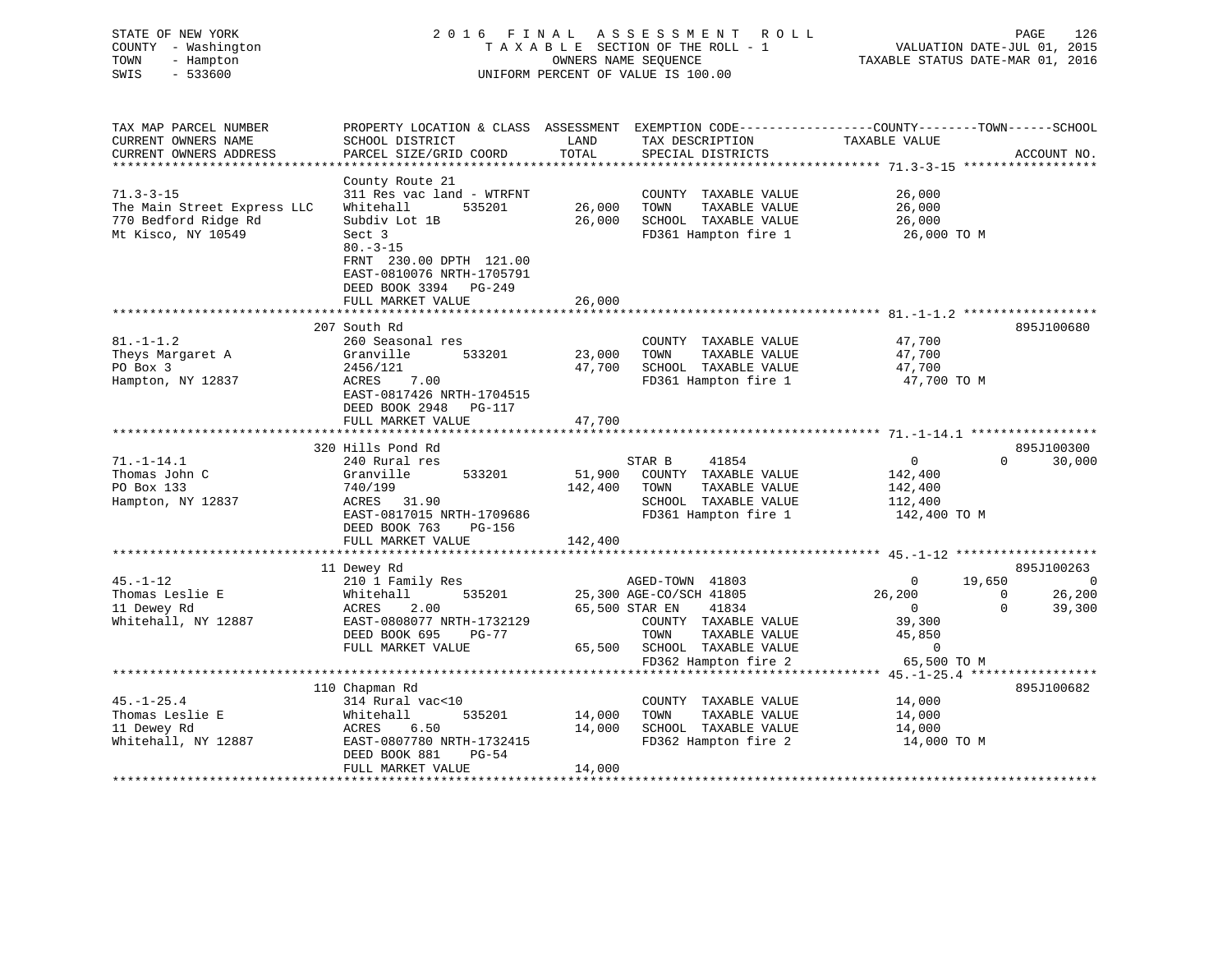# STATE OF NEW YORK 2 0 1 6 F I N A L A S S E S S M E N T R O L L PAGE 127 COUNTY - Washington T A X A B L E SECTION OF THE ROLL - 1 VALUATION DATE-JUL 01, 2015 TOWN - Hampton OWNERS NAME SEQUENCE TAXABLE STATUS DATE-MAR 01, 2016 SWIS - 533600 UNIFORM PERCENT OF VALUE IS 100.00

| TAX MAP PARCEL NUMBER   | PROPERTY LOCATION & CLASS ASSESSMENT EXEMPTION CODE----------------COUNTY-------TOWN------SCHOOL |                       |                                       |                  |                    |
|-------------------------|--------------------------------------------------------------------------------------------------|-----------------------|---------------------------------------|------------------|--------------------|
| CURRENT OWNERS NAME     | SCHOOL DISTRICT                                                                                  | LAND                  | TAX DESCRIPTION                       | TAXABLE VALUE    |                    |
| CURRENT OWNERS ADDRESS  | PARCEL SIZE/GRID COORD                                                                           | TOTAL                 | SPECIAL DISTRICTS                     |                  | ACCOUNT NO.        |
|                         |                                                                                                  |                       |                                       |                  |                    |
|                         | 20 Manor Ln                                                                                      |                       |                                       |                  | 895J100079         |
| $54. - 1 - 6$           | 449 Other Storag                                                                                 |                       | COUNTY TAXABLE VALUE                  | 115,000          |                    |
| Thomas Matthew          | 533201<br>Granville                                                                              | 9,700                 | TAXABLE VALUE<br>TOWN                 | 115,000          |                    |
| PO Box 626              | 4.70<br>ACRES                                                                                    | 115,000               | SCHOOL TAXABLE VALUE                  | 115,000          |                    |
| Bomoseen, VT 05732      | EAST-0820858 NRTH-1725265                                                                        |                       | FD361 Hampton fire 1                  | 115,000 TO M     |                    |
|                         | DEED BOOK 1778 PG-273                                                                            |                       |                                       |                  |                    |
|                         | FULL MARKET VALUE                                                                                | 115,000               |                                       |                  |                    |
|                         |                                                                                                  |                       |                                       |                  |                    |
|                         | 41 Ridgecrest Way                                                                                |                       |                                       |                  | 895J101754         |
| $80. -1 - 35$           | 210 1 Family Res                                                                                 |                       | COUNTY TAXABLE VALUE                  | 131,900          |                    |
| Tiernan Charles E       | 535201<br>Whitehall                                                                              | 22,000                | TOWN<br>TAXABLE VALUE                 | 131,900          |                    |
| Tiernan Claire K        | $P/O$ 7                                                                                          | 131,900               | SCHOOL TAXABLE VALUE                  | 131,900          |                    |
| PO Box 516              | 1.00<br>ACRES                                                                                    |                       | FD361 Hampton fire 1                  | 131,900 TO M     |                    |
| Ivoryton, CT 06442-0516 | EAST-0809928 NRTH-1705050                                                                        |                       |                                       |                  |                    |
|                         | DEED BOOK 582<br>PG-194                                                                          |                       |                                       |                  |                    |
|                         | FULL MARKET VALUE                                                                                | 131,900               |                                       |                  |                    |
|                         |                                                                                                  |                       |                                       |                  |                    |
|                         | 86 Golf Course Rd                                                                                |                       |                                       |                  | 895J100270         |
| $45. - 1 - 19$          | 210 1 Family Res                                                                                 |                       | VET WAR CT 41121                      | 7,485<br>7,485   | $\overline{0}$     |
| Townsend Sandra -LE-    | Whitehall                                                                                        | 535201 13,400 STAR EN | 41834                                 | $\overline{0}$   | 49,900<br>$\Omega$ |
| Townsend Robert E       | FRNT 125.00 DPTH 125.00                                                                          |                       | 49,900 COUNTY TAXABLE VALUE           | 42,415           |                    |
| 86 Golf Course Rd       | EAST-0810341 NRTH-1735875                                                                        |                       | TAXABLE VALUE<br>TOWN                 | 42,415           |                    |
| Whitehall, NY 12887     | DEED BOOK 908<br>PG-193                                                                          |                       | SCHOOL TAXABLE VALUE                  | $\mathbf 0$      |                    |
|                         | FULL MARKET VALUE                                                                                |                       | 49,900 FD362 Hampton fire 2           | 49,900 TO M      |                    |
|                         |                                                                                                  |                       |                                       |                  | 895J100222         |
| $72. - 2 - 33$          | 117 Campbell Ln                                                                                  |                       |                                       |                  |                    |
| Trombley John A         | 449 Other Storag<br>533201                                                                       | 6,000                 | COUNTY TAXABLE VALUE<br>TAXABLE VALUE | 33,700           |                    |
| Trombley John A Jr      | Granville<br>713/143 Hwy Approp                                                                  | 33,700                | TOWN<br>SCHOOL TAXABLE VALUE          | 33,700<br>33,700 |                    |
| 1549 Pencil Mill Rd     | FRNT 152.00 DPTH 213.00                                                                          |                       | FD361 Hampton fire 1                  | 33,700 TO M      |                    |
| Castleton, VT 05735     | EAST-0824356 NRTH-1712653                                                                        |                       |                                       |                  |                    |
|                         | DEED BOOK 3283 PG-310                                                                            |                       |                                       |                  |                    |
|                         | FULL MARKET VALUE                                                                                | 33,700                |                                       |                  |                    |
|                         |                                                                                                  |                       |                                       |                  |                    |
|                         | 137 Chapman Rd                                                                                   |                       |                                       |                  | 895J100059         |
| $45. - 1 - 13$          | 220 2 Family Res                                                                                 |                       | COUNTY TAXABLE VALUE                  | 141,100          |                    |
| Troutman William L      | 535201<br>Whitehall                                                                              | 34,200                | TOWN<br>TAXABLE VALUE                 | 141,100          |                    |
| 137 Chapman Rd          | ACRES 4.75                                                                                       | 141,100               | SCHOOL TAXABLE VALUE                  | 141,100          |                    |
| Whitehall, NY 12887     | EAST-0808489 NRTH-1733214                                                                        |                       | FD362 Hampton fire 2                  | 141,100 TO M     |                    |
|                         | DEED BOOK 897<br>PG-114                                                                          |                       |                                       |                  |                    |
|                         | FULL MARKET VALUE                                                                                | 141,100               |                                       |                  |                    |
|                         |                                                                                                  |                       |                                       |                  |                    |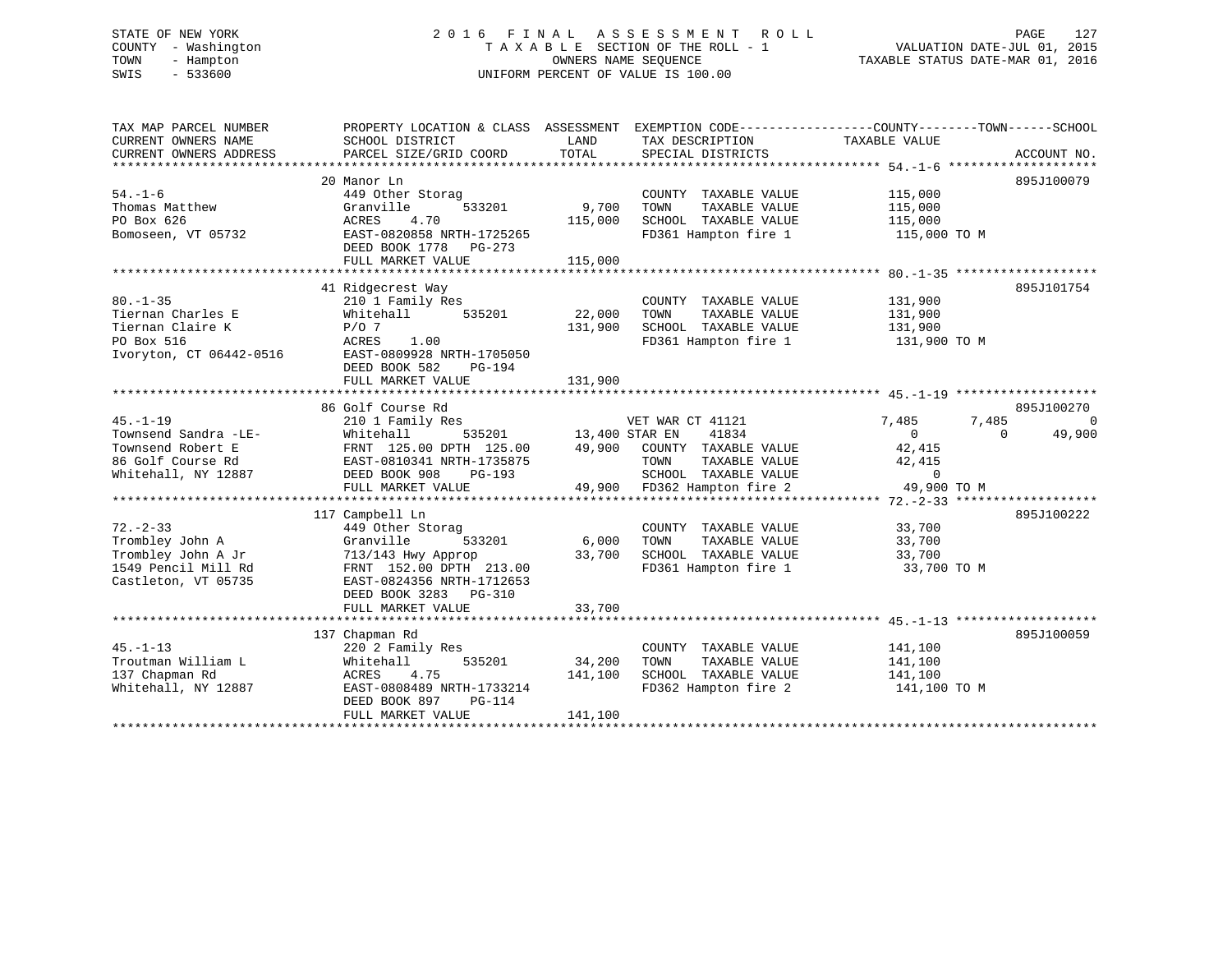# STATE OF NEW YORK 2 0 1 6 F I N A L A S S E S S M E N T R O L L PAGE 128 COUNTY - Washington T A X A B L E SECTION OF THE ROLL - 1 VALUATION DATE-JUL 01, 2015 TOWN - Hampton OWNERS NAME SEQUENCE TAXABLE STATUS DATE-MAR 01, 2016 SWIS - 533600 UNIFORM PERCENT OF VALUE IS 100.00

| TAX MAP PARCEL NUMBER<br>CURRENT OWNERS NAME<br>CURRENT OWNERS ADDRESS | SCHOOL DISTRICT<br>PARCEL SIZE/GRID COORD                    | LAND<br>TOTAL | PROPERTY LOCATION & CLASS ASSESSMENT EXEMPTION CODE----------------COUNTY-------TOWN-----SCHOOL<br>TAX DESCRIPTION<br>SPECIAL DISTRICTS | TAXABLE VALUE     | ACCOUNT NO.        |
|------------------------------------------------------------------------|--------------------------------------------------------------|---------------|-----------------------------------------------------------------------------------------------------------------------------------------|-------------------|--------------------|
|                                                                        |                                                              |               |                                                                                                                                         |                   |                    |
|                                                                        | LOT 1&2 Taylor Pat                                           |               |                                                                                                                                         |                   | 895J100093         |
| $53. - 1 - 1$                                                          | 323 Vacant rural                                             |               | COUNTY TAXABLE VALUE                                                                                                                    | 108,000           |                    |
| Troutman William L ETAL                                                | Whitehall<br>535201                                          | 108,000       | TOWN<br>TAXABLE VALUE                                                                                                                   | 108,000           |                    |
| Troutman Sandra L ETAL                                                 |                                                              | 108,000       | SCHOOL TAXABLE VALUE                                                                                                                    | 108,000           |                    |
| 15 Douglas Way                                                         |                                                              |               | CA001 Cons agri dst 1                                                                                                                   | 108,000 TO        |                    |
| Whitehall, NY 12887                                                    | ETAL<br>EAST-0808672 NRTH-1725896<br>77 DEED BOOK 797 PG-326 |               | FD362 Hampton fire 2                                                                                                                    | 108,000 TO M      |                    |
|                                                                        | FULL MARKET VALUE                                            | 108,000       |                                                                                                                                         |                   |                    |
|                                                                        |                                                              |               |                                                                                                                                         |                   |                    |
|                                                                        | 15 Douglas Way                                               |               | 21 PCT OF VALUE USED FOR EXEMPTION PURPOSES                                                                                             |                   | 895J100706         |
| $53. -1 - 1.1$                                                         | 151 Fruit crop                                               |               | VET COM CT 41131                                                                                                                        | 13,319<br>13,319  | $\Omega$           |
| Troutman William L ETAL                                                | 535201<br>Whitehall                                          | 134,400       | COUNTY TAXABLE VALUE                                                                                                                    | 240,381           |                    |
| Troutman Sandra ETAL                                                   | ACRES 177.70                                                 | 253,700       | TAXABLE VALUE<br>TOWN                                                                                                                   | 240,381           |                    |
| 15 Douglas Way                                                         | EAST-0806983 NRTH-1726989                                    |               | SCHOOL TAXABLE VALUE                                                                                                                    | 253,700           |                    |
| Whitehall, NY 12887                                                    | DEED BOOK 797<br>PG-326                                      |               | CA001 Cons agri dst 1<br>253,700 EZ015 Empire Zone-Site 15                                                                              | 253,700 TO        |                    |
|                                                                        | FULL MARKET VALUE                                            |               |                                                                                                                                         | $253,700$ TO      |                    |
|                                                                        |                                                              |               | FD362 Hampton fire 2                                                                                                                    | 253,700 TO M      |                    |
|                                                                        |                                                              |               |                                                                                                                                         |                   |                    |
|                                                                        | 324 Hills Pond Rd                                            |               |                                                                                                                                         |                   |                    |
| $71. - 1 - 14.11$                                                      | 210 1 Family Res                                             |               | COUNTY TAXABLE VALUE                                                                                                                    | 82,300            |                    |
| Turunen Peter J Jr                                                     | Granville<br>533201                                          | 22,300        | TOWN<br>TAXABLE VALUE                                                                                                                   | 82,300            |                    |
| Turunen Betsy                                                          | ACRES 1.09<br>ACRES 1.09<br>EAST-0815576 NRTH-1709848        | 82,300        | SCHOOL TAXABLE VALUE                                                                                                                    | 82,300            |                    |
| 724 Morse Hollow Rd                                                    |                                                              |               | FD361 Hampton fire 1                                                                                                                    | 82,300 TO M       |                    |
| Poultney, VT 05764                                                     | DEED BOOK 920<br>PG-290                                      |               |                                                                                                                                         |                   |                    |
|                                                                        | FULL MARKET VALUE                                            | 82,300        |                                                                                                                                         |                   |                    |
|                                                                        |                                                              |               |                                                                                                                                         |                   |                    |
|                                                                        | 1137 East Way                                                |               |                                                                                                                                         |                   | 895J100272         |
| $71.4 - 3 - 5$                                                         | 210 1 Family Res - WTRFNT                                    |               | 41834<br>STAR EN                                                                                                                        | 0                 | $\Omega$<br>65,300 |
| VanDeusen John M Jr -LE-                                               | Granville<br>533201                                          |               | 18,900 COUNTY TAXABLE VALUE                                                                                                             | 191,800           |                    |
| VanDeusen Brenda D -LE-                                                | Life Estate 3137/325                                         | 191,800 TOWN  | TAXABLE VALUE                                                                                                                           | 191,800           |                    |
| PO Box 88                                                              | John & Brenda VanDeusen                                      |               | SCHOOL TAXABLE VALUE                                                                                                                    | 126,500           |                    |
| Hampton, NY 12837                                                      | $71. - 3 - 5$                                                |               | FD361 Hampton fire 1                                                                                                                    | 191,800 TO M      |                    |
|                                                                        | FRNT<br>70.00 DPTH 140.00                                    |               |                                                                                                                                         |                   |                    |
|                                                                        | EAST-0815656 NRTH-1708341                                    |               |                                                                                                                                         |                   |                    |
|                                                                        | DEED BOOK 3137 PG-325                                        |               |                                                                                                                                         |                   |                    |
|                                                                        | FULL MARKET VALUE                                            | 191,800       |                                                                                                                                         |                   |                    |
|                                                                        |                                                              |               |                                                                                                                                         |                   |                    |
|                                                                        | 3187 State Route 22A                                         |               |                                                                                                                                         |                   | $\Omega$           |
| $54. - 1 - 14.4$                                                       | 210 1 Family Res                                             | 23,300        | STAR B<br>41854                                                                                                                         | $0 \qquad \qquad$ | 30,000             |
| VanNoordt Robert                                                       | 533201<br>Granville                                          |               | COUNTY TAXABLE VALUE                                                                                                                    | 112,800           |                    |
| VanNoordt Darcy                                                        | Easement 3201/301                                            | 112,800       | TAXABLE VALUE<br>TOWN                                                                                                                   | 112,800           |                    |
| 3187 State Route 22                                                    | 1.30<br>ACRES                                                |               | SCHOOL TAXABLE VALUE                                                                                                                    | 82,800            |                    |
| Hampton, NY 12837                                                      | EAST-0819598 NRTH-1724563                                    |               | CA001 Cons agri dst 1                                                                                                                   | 112,800 TO        |                    |
|                                                                        | DEED BOOK 3212<br>PG-187                                     |               | FD361 Hampton fire 1                                                                                                                    | 112,800 TO M      |                    |
|                                                                        | FULL MARKET VALUE                                            | 112,800       |                                                                                                                                         |                   |                    |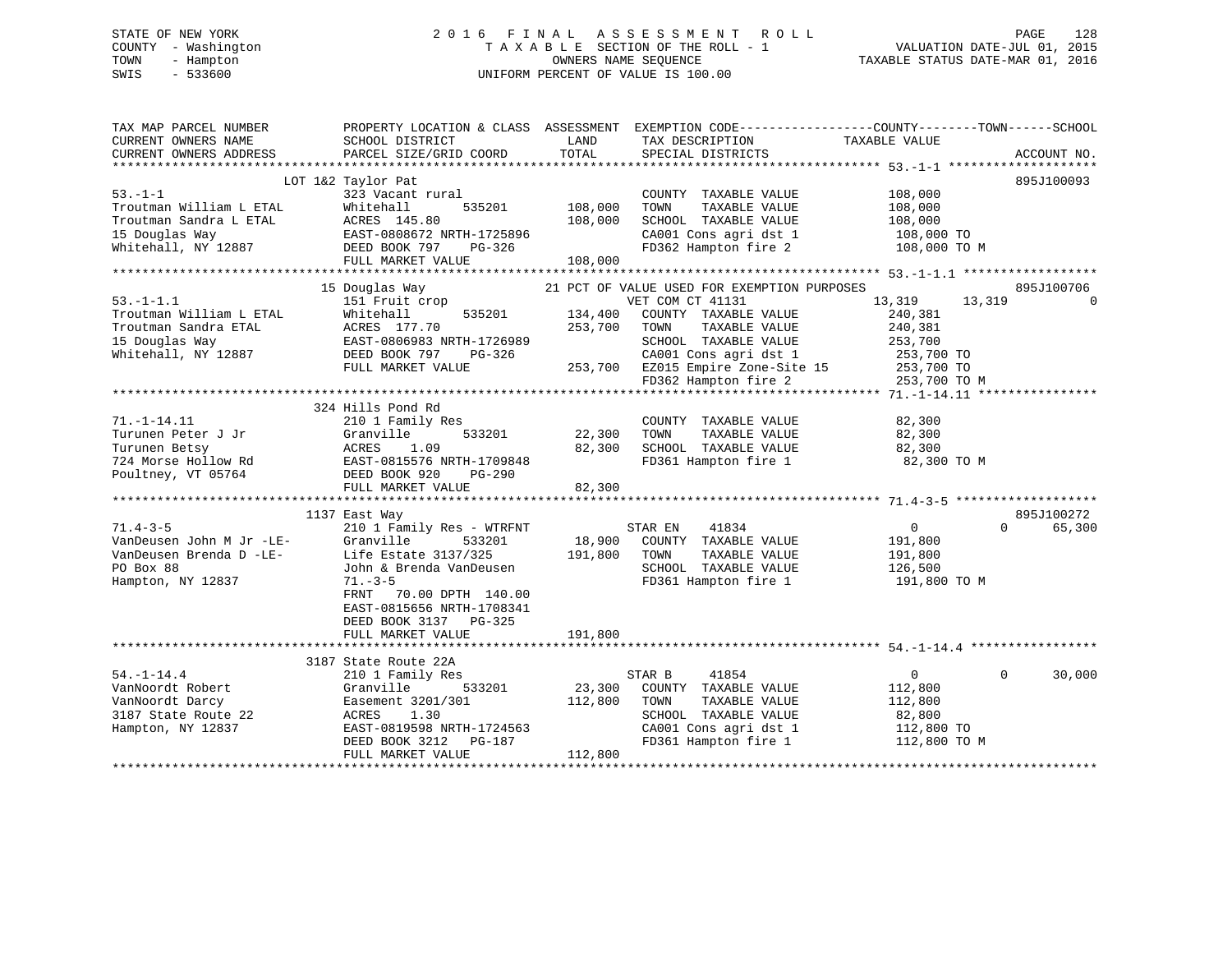# STATE OF NEW YORK 2 0 1 6 F I N A L A S S E S S M E N T R O L L PAGE 129 COUNTY - Washington T A X A B L E SECTION OF THE ROLL - 1 VALUATION DATE-JUL 01, 2015 TOWN - Hampton OWNERS NAME SEQUENCE TAXABLE STATUS DATE-MAR 01, 2016 SWIS - 533600 UNIFORM PERCENT OF VALUE IS 100.00

| TAX MAP PARCEL NUMBER     | PROPERTY LOCATION & CLASS ASSESSMENT |                | EXEMPTION CODE-----------------COUNTY-------TOWN------SCHOOL |                |                    |
|---------------------------|--------------------------------------|----------------|--------------------------------------------------------------|----------------|--------------------|
| CURRENT OWNERS NAME       | SCHOOL DISTRICT                      | LAND           | TAX DESCRIPTION                                              | TAXABLE VALUE  |                    |
| CURRENT OWNERS ADDRESS    | PARCEL SIZE/GRID COORD               | TOTAL          | SPECIAL DISTRICTS                                            |                | ACCOUNT NO.        |
|                           |                                      |                |                                                              |                |                    |
|                           | State Route 22A                      |                |                                                              |                |                    |
| $54. -1 - 14.7$           | 322 Rural vac>10                     |                | COUNTY TAXABLE VALUE                                         | 30,600         |                    |
| VanNoordt Robert          | Granville<br>533201                  | 30,600         | TOWN<br>TAXABLE VALUE                                        | 30,600         |                    |
| VanNoordt Darcy           | Filed Subdy 12166                    | 30,600         | SCHOOL TAXABLE VALUE                                         | 30,600         |                    |
| 3187 State Route 22       | Easement 3201/301                    |                | CA001 Cons agri dst 1                                        | 30,600 TO      |                    |
| Hampton, NY 12837         | ACRES<br>15.50                       |                | FD361 Hampton fire 1                                         | 30,600 TO M    |                    |
|                           | EAST-0819396 NRTH-1724644            |                |                                                              |                |                    |
|                           | DEED BOOK 3212 PG-187                |                |                                                              |                |                    |
|                           | FULL MARKET VALUE                    | 30,600         |                                                              |                |                    |
|                           |                                      |                |                                                              |                |                    |
|                           | County Route 18 OFF                  |                |                                                              |                | 895J100225         |
| $62. -1 - 1$              | 910 Priv forest                      |                | COUNTY TAXABLE VALUE                                         | 52,400         |                    |
| Vladyka Audrey J Trustee  | Whitehall<br>535201                  | 52,400         | TAXABLE VALUE<br>TOWN                                        | 52,400         |                    |
| Vladyka Trust Audrey J    | ACRES 179.00                         | 52,400         | SCHOOL TAXABLE VALUE                                         | 52,400         |                    |
| 10314 State Route 22      | EAST-0809625 NRTH-1719154            |                | FD361 Hampton fire 1                                         | 52,400 TO M    |                    |
| PO Box 73                 | DEED BOOK 3537<br>$PG-5$             |                |                                                              |                |                    |
| North Granville, NY 12854 | FULL MARKET VALUE                    | 52,400         |                                                              |                |                    |
|                           |                                      |                |                                                              |                |                    |
|                           | 1855 County Route 18                 |                |                                                              |                | 895J100224         |
| $62. - 1 - 50$            | 314 Rural vac<10                     |                | COUNTY TAXABLE VALUE                                         | 19,000         |                    |
| Vladyka Audrey J Trustee  | 535201<br>Whitehall                  | 19,000         | TOWN<br>TAXABLE VALUE                                        | 19,000         |                    |
| Vladyka Trust Audrey J    | ACRES<br>8.70                        | 19,000         | SCHOOL TAXABLE VALUE                                         | 19,000         |                    |
| 10314 State Route 22      | EAST-0808891 NRTH-1716478            |                | FD361 Hampton fire 1                                         | 19,000 TO M    |                    |
| PO Box 73                 | DEED BOOK 3537 PG-5                  |                |                                                              |                |                    |
| North Granville, NY 12854 | FULL MARKET VALUE                    | 19,000         |                                                              |                |                    |
|                           |                                      |                |                                                              |                |                    |
|                           | 21 County Route 20                   |                |                                                              |                | 895J100060         |
| $81. - 2 - 10$            | 210 1 Family Res                     |                | VET WAR CT 41121                                             | 19,740         | $\Omega$<br>19,740 |
| Vladyka Bernard           | 533201<br>Granville                  | 34,400 STAR EN | 41834                                                        | $\mathbf{0}$   | 65,300<br>$\Omega$ |
| Vladyka Joan              | ACRES<br>4.80                        | 131,600        | COUNTY TAXABLE VALUE                                         | 111,860        |                    |
| 21 County Route 20        | EAST-0823631 NRTH-1703999            |                | TOWN<br>TAXABLE VALUE                                        | 111,860        |                    |
| Hampton, NY 12837         | DEED BOOK 789<br>PG-331              |                | SCHOOL TAXABLE VALUE                                         | 66,300         |                    |
|                           | FULL MARKET VALUE                    |                | 131,600 FD361 Hampton fire 1                                 | 131,600 TO M   |                    |
|                           |                                      |                |                                                              |                |                    |
|                           | 2881 State Route 22A                 |                |                                                              |                | 895J100617         |
| $63. - 1 - 10.2$          | 270 Mfg housing                      |                | 41854<br>STAR B                                              | $\overline{0}$ | $\Omega$<br>29,300 |
| Wade Frederick M          | Granville<br>533201                  | 22,300         | COUNTY TAXABLE VALUE                                         | 29,300         |                    |
| Wade Daphane A            | ACRES<br>1.10                        | 29,300         | TOWN<br>TAXABLE VALUE                                        | 29,300         |                    |
| 2881 State Route 22A      | EAST-0822227 NRTH-1718038            |                | SCHOOL TAXABLE VALUE                                         | $\mathbf 0$    |                    |
| Hampton, NY 12837         | DEED BOOK 476<br>PG-283              |                | FD361 Hampton fire 1                                         | 29,300 TO M    |                    |
|                           | FULL MARKET VALUE                    | 29,300         |                                                              |                |                    |
|                           |                                      |                |                                                              |                |                    |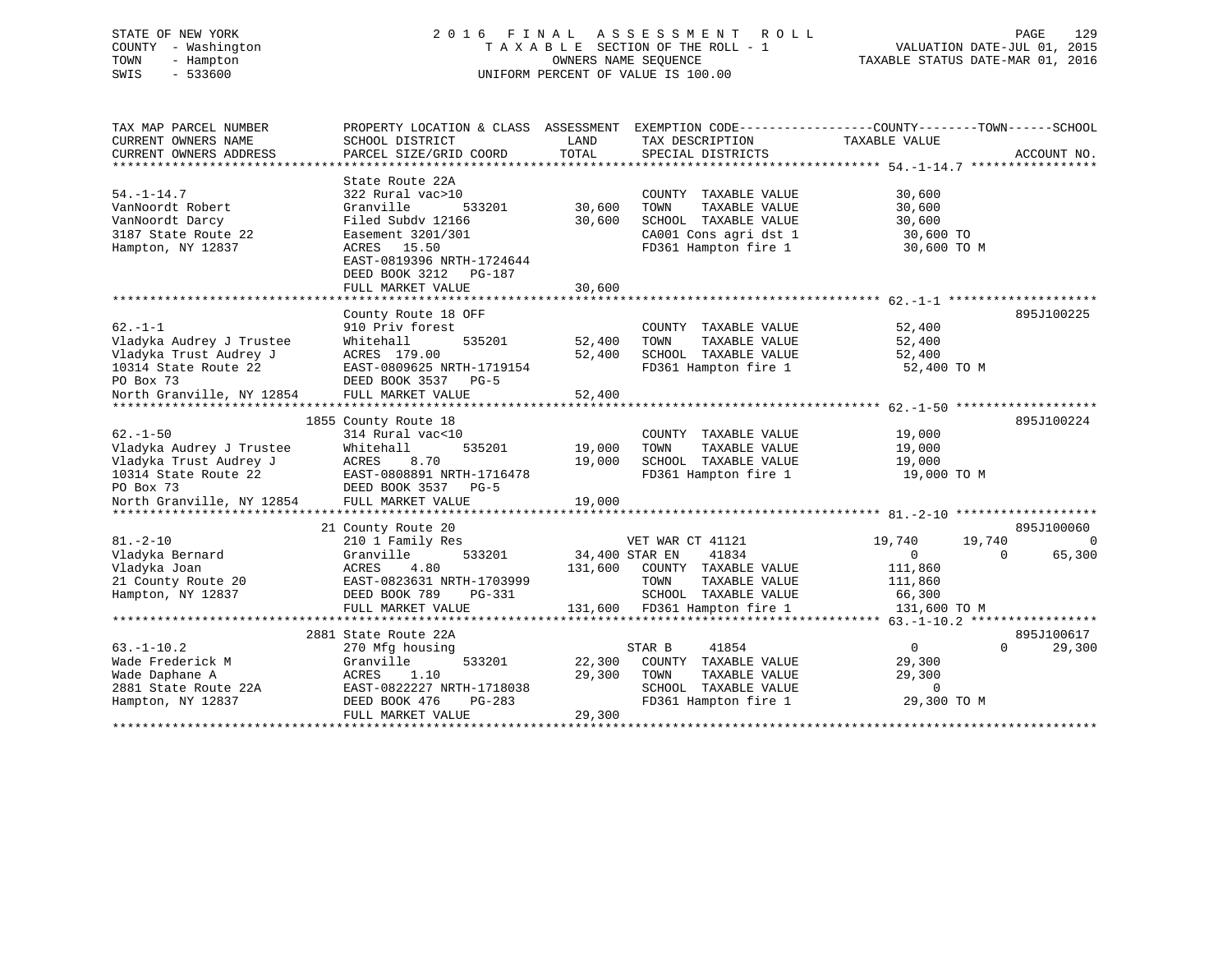# STATE OF NEW YORK 2 0 1 6 F I N A L A S S E S S M E N T R O L L PAGE 130 COUNTY - Washington T A X A B L E SECTION OF THE ROLL - 1 VALUATION DATE-JUL 01, 2015 TOWN - Hampton OWNERS NAME SEQUENCE TAXABLE STATUS DATE-MAR 01, 2016 SWIS - 533600 UNIFORM PERCENT OF VALUE IS 100.00

| TAX MAP PARCEL NUMBER<br>CURRENT OWNERS NAME<br>CURRENT OWNERS ADDRESS | PROPERTY LOCATION & CLASS ASSESSMENT<br>SCHOOL DISTRICT<br>PARCEL SIZE/GRID COORD | LAND<br>TOTAL  | EXEMPTION CODE-----------------COUNTY-------TOWN------SCHOOL<br>TAX DESCRIPTION<br>SPECIAL DISTRICTS | TAXABLE VALUE    | ACCOUNT NO.        |
|------------------------------------------------------------------------|-----------------------------------------------------------------------------------|----------------|------------------------------------------------------------------------------------------------------|------------------|--------------------|
|                                                                        |                                                                                   |                |                                                                                                      |                  |                    |
|                                                                        | 37 County Route 20                                                                |                |                                                                                                      |                  | 895J100099         |
| $81. - 2 - 6$                                                          | 210 1 Family Res                                                                  |                | COUNTY TAXABLE VALUE                                                                                 | 191,400          |                    |
| Walker Burke                                                           | 533201<br>Granville                                                               | 39,600         | TAXABLE VALUE<br>TOWN                                                                                | 191,400          |                    |
| Walker Patrice                                                         | ACRES<br>9.60                                                                     | 191,400        | SCHOOL TAXABLE VALUE                                                                                 | 191,400          |                    |
| 30 Great Rd                                                            | EAST-0823574 NRTH-1704959                                                         |                | FD361 Hampton fire 1                                                                                 | 191,400 TO M     |                    |
| Acton, MA 01720-5684                                                   | DEED BOOK 1794 PG-90                                                              |                |                                                                                                      |                  |                    |
|                                                                        | FULL MARKET VALUE                                                                 | 191,400        |                                                                                                      |                  |                    |
|                                                                        |                                                                                   |                |                                                                                                      |                  |                    |
|                                                                        | 100 Wicked Hollow Way                                                             |                |                                                                                                      |                  | 895J100563         |
| $62. -1 - 11$                                                          | 271 Mfg housings                                                                  |                | COUNTY TAXABLE VALUE                                                                                 | 102,300          |                    |
| Walker Luenn S                                                         | Granville<br>533201                                                               | 31,000         | TOWN<br>TAXABLE VALUE                                                                                | 102,300          |                    |
| 100 Wicked Hollow Way                                                  | ACRES 10.01                                                                       | 102,300        | SCHOOL TAXABLE VALUE                                                                                 | 102,300          |                    |
| Hampton, NY 12837                                                      | EAST-0812301 NRTH-1719682                                                         |                | FD361 Hampton fire 1                                                                                 | 102,300 TO M     |                    |
|                                                                        | DEED BOOK 3571<br>PG-97                                                           |                |                                                                                                      |                  |                    |
|                                                                        | FULL MARKET VALUE                                                                 | 102,300        |                                                                                                      |                  |                    |
|                                                                        |                                                                                   |                |                                                                                                      |                  |                    |
|                                                                        | 440 South Rd                                                                      |                |                                                                                                      |                  | 895J101777         |
| $72. - 1 - 18.2$                                                       | 270 Mfg housing                                                                   |                | STAR B<br>41854                                                                                      | $\overline{0}$   | $\Omega$<br>30,000 |
| Wanamaker Ronald                                                       | Granville<br>533201                                                               | 23,600         | COUNTY TAXABLE VALUE                                                                                 | 79,500           |                    |
| Wanamaker Carlyle E                                                    | 584/304:2763/133                                                                  | 79,500         | TAXABLE VALUE<br>TOWN                                                                                | 79,500           |                    |
| 440 South Rd                                                           | ACRES<br>1.49                                                                     |                | SCHOOL TAXABLE VALUE                                                                                 | 49,500           |                    |
| Whitehall, NY 12887                                                    | EAST-0820064 NRTH-1707559                                                         |                | FD361 Hampton fire 1                                                                                 | 79,500 TO M      |                    |
|                                                                        | DEED BOOK 2763<br>$PG-133$                                                        |                |                                                                                                      |                  |                    |
|                                                                        | FULL MARKET VALUE                                                                 | 79,500         |                                                                                                      |                  |                    |
|                                                                        |                                                                                   |                |                                                                                                      |                  |                    |
|                                                                        | 192 South Rd                                                                      |                |                                                                                                      |                  | 895J100562         |
| $81. - 1 - 50.2$                                                       | 210 1 Family Res                                                                  |                | VET WAR CT 41121                                                                                     | 27,345<br>27,000 | $\Omega$           |
| Wananaker Carlyle                                                      | Granville<br>533201                                                               | 36,100 STAR EN | 41834                                                                                                | $\overline{0}$   | 65,300<br>$\Omega$ |
| Wanamaker Alice                                                        | ACRES<br>6.10                                                                     |                | 182,300 COUNTY TAXABLE VALUE                                                                         | 154,955          |                    |
| 192 South Rd                                                           | EAST-0817121 NRTH-1703167                                                         |                | TAXABLE VALUE<br>TOWN                                                                                | 155,300          |                    |
| Whitehall, NY 12887                                                    | DEED BOOK 717<br>PG-148                                                           |                | SCHOOL TAXABLE VALUE                                                                                 | 117,000          |                    |
|                                                                        | FULL MARKET VALUE                                                                 |                | 182,300 FD361 Hampton fire 1                                                                         | 182,300 TO M     |                    |
|                                                                        |                                                                                   |                |                                                                                                      |                  |                    |
|                                                                        | 2521 County Route 18                                                              |                |                                                                                                      |                  | 895J100418         |
| $72. - 1 - 4$                                                          | 210 1 Family Res                                                                  |                | STAR EN<br>41834                                                                                     | 0                | 65,300<br>$\Omega$ |
| Washburn Alfred E                                                      | Granville<br>533201                                                               | 24,200         | COUNTY TAXABLE VALUE                                                                                 | 130,400          |                    |
| Washburn Penny L                                                       | LOT 1                                                                             | 130,400        | TOWN<br>TAXABLE VALUE                                                                                | 130,400          |                    |
| 2521 County Route 18                                                   | ACRES<br>1.67                                                                     |                | SCHOOL TAXABLE VALUE                                                                                 | 65,100           |                    |
| Hampton, NY 12837                                                      | EAST-0822465 NRTH-1711544                                                         |                | FD361 Hampton fire 1                                                                                 | 130,400 TO M     |                    |
|                                                                        | DEED BOOK 3313<br>PG-162                                                          |                |                                                                                                      |                  |                    |
|                                                                        | FULL MARKET VALUE                                                                 | 130,400        |                                                                                                      |                  |                    |
|                                                                        |                                                                                   |                |                                                                                                      |                  |                    |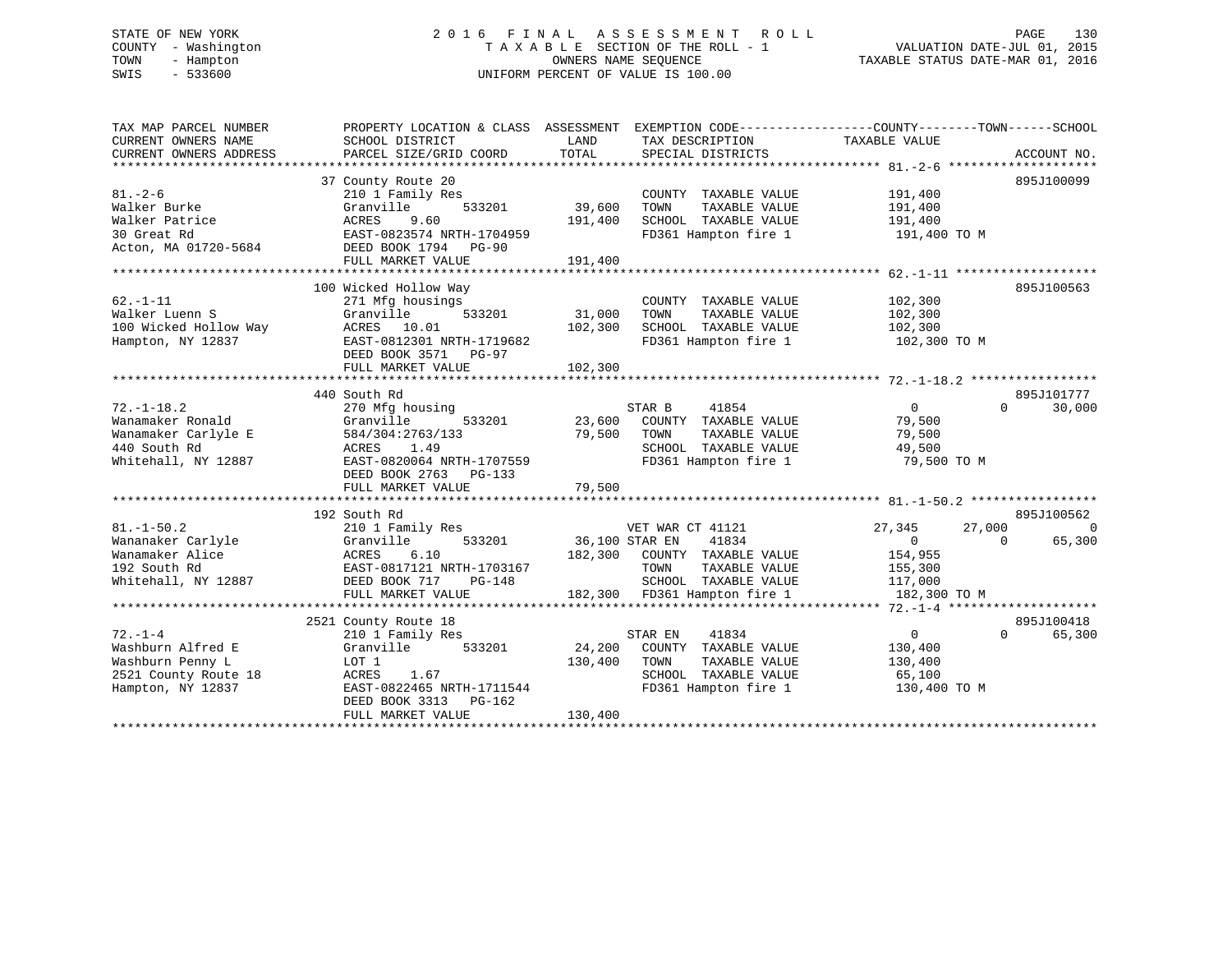# STATE OF NEW YORK 2 0 1 6 F I N A L A S S E S S M E N T R O L L PAGE 131 COUNTY - Washington T A X A B L E SECTION OF THE ROLL - 1 VALUATION DATE-JUL 01, 2015 TOWN - Hampton OWNERS NAME SEQUENCE TAXABLE STATUS DATE-MAR 01, 2016 SWIS - 533600 UNIFORM PERCENT OF VALUE IS 100.00

| TAX MAP PARCEL NUMBER<br>CURRENT OWNERS NAME<br>CURRENT OWNERS ADDRESS | PROPERTY LOCATION & CLASS ASSESSMENT EXEMPTION CODE----------------COUNTY-------TOWN-----SCHOOL<br>SCHOOL DISTRICT<br>PARCEL SIZE/GRID COORD | LAND<br>TOTAL | TAX DESCRIPTION<br>SPECIAL DISTRICTS | TAXABLE VALUE  | ACCOUNT NO.        |
|------------------------------------------------------------------------|----------------------------------------------------------------------------------------------------------------------------------------------|---------------|--------------------------------------|----------------|--------------------|
|                                                                        |                                                                                                                                              |               |                                      |                |                    |
|                                                                        | 1089 North Quivey Hill Ln                                                                                                                    |               |                                      |                | 895J100434         |
| $81. - 1 - 21$                                                         | 210 1 Family Res                                                                                                                             |               | STAR B<br>41854                      | $\mathbf{0}$   | 30,000<br>$\Omega$ |
| Watkins Joseph W Trustee                                               | 533201<br>Granville                                                                                                                          | 36,800        | COUNTY TAXABLE VALUE                 | 248,700        |                    |
| Watkins Margaret E Trustee                                             | ACRES<br>6.80                                                                                                                                | 248,700       | TAXABLE VALUE<br>TOWN                | 248,700        |                    |
| 1089 North Quivey Hill Ln                                              | EAST-0818572 NRTH-1701264                                                                                                                    |               | SCHOOL TAXABLE VALUE                 | 218,700        |                    |
| Whitehall, NY 12887                                                    | DEED BOOK 3519 PG-56                                                                                                                         |               | FD361 Hampton fire 1                 | 248,700 TO M   |                    |
|                                                                        | FULL MARKET VALUE                                                                                                                            | 248,700       |                                      |                |                    |
|                                                                        |                                                                                                                                              |               |                                      |                |                    |
|                                                                        | 120 Campbell Ln                                                                                                                              |               |                                      |                | 895J100201         |
| $72. - 2 - 1$                                                          | 240 Rural res                                                                                                                                |               | STAR B<br>41854                      | $\overline{0}$ | $\Omega$<br>30,000 |
| Weeden Roger                                                           | Granville<br>533201                                                                                                                          | 45,200        | COUNTY TAXABLE VALUE                 | 133,300        |                    |
| Weeden Heather                                                         | ACRES 15.20                                                                                                                                  | 133,300       | TOWN<br>TAXABLE VALUE                | 133,300        |                    |
| 120 Campbell Ln                                                        | EAST-0825117 NRTH-1713091                                                                                                                    |               | SCHOOL TAXABLE VALUE                 | 103,300        |                    |
| Hampton, NY 12837                                                      | DEED BOOK 2054 PG-58                                                                                                                         |               | CA001 Cons agri dst 1                | 133,300 TO     |                    |
|                                                                        | FULL MARKET VALUE                                                                                                                            |               | 133,300 FD361 Hampton fire 1         | 133,300 TO M   |                    |
|                                                                        |                                                                                                                                              |               |                                      |                |                    |
|                                                                        | 44 Greenfield Ln                                                                                                                             |               |                                      |                | 895J100550         |
| $72.2 - 3 - 18$                                                        | 230 3 Family Res                                                                                                                             |               | COUNTY TAXABLE VALUE                 | 83,400         |                    |
| Weeden Roger F Jr                                                      | Granville<br>533201                                                                                                                          | 17,400        | TAXABLE VALUE<br>TOWN                | 83,400         |                    |
| Weeden Heather P                                                       | $72. - 3 - 18$                                                                                                                               | 83,400        | SCHOOL TAXABLE VALUE                 | 83,400         |                    |
| 120 Campbell Ln                                                        | FRNT 136.00 DPTH 184.00                                                                                                                      |               | FD361 Hampton fire 1                 | 83,400 TO M    |                    |
| Hampton, NY 12837                                                      | EAST-0823388 NRTH-1711989                                                                                                                    |               |                                      |                |                    |
|                                                                        | DEED BOOK 3184 PG-290                                                                                                                        |               |                                      |                |                    |
|                                                                        | FULL MARKET VALUE                                                                                                                            | 83,400        |                                      |                |                    |
|                                                                        |                                                                                                                                              |               |                                      |                |                    |
|                                                                        | 451 Hickey Rd                                                                                                                                |               |                                      |                |                    |
| $54. - 1 - 13.3$                                                       | 314 Rural vac<10                                                                                                                             |               | COUNTY TAXABLE VALUE                 | 19,500         |                    |
| Weeden Roger Jr                                                        | Granville<br>533201                                                                                                                          | 19,500        | TOWN<br>TAXABLE VALUE                | 19,500         |                    |
| Weeden Heather                                                         | ACRES<br>3.02                                                                                                                                | 19,500        | SCHOOL TAXABLE VALUE                 | 19,500         |                    |
| 120 Campbell Ln                                                        | EAST-0818268 NRTH-1721274                                                                                                                    |               | FD361 Hampton fire 1                 | 19,500 TO M    |                    |
| Hampton, NY 12837                                                      | DEED BOOK 863<br><b>PG-115</b>                                                                                                               |               |                                      |                |                    |
|                                                                        | FULL MARKET VALUE                                                                                                                            | 19,500        |                                      |                |                    |
|                                                                        |                                                                                                                                              |               |                                      |                |                    |
|                                                                        | Ridgecrest Way                                                                                                                               |               |                                      |                | 875J101785         |
| $80. - 1 - 50$                                                         | 311 Res vac land                                                                                                                             |               | COUNTY TAXABLE VALUE                 | 9,500          |                    |
| Weinert Trust Kenneth                                                  | Whitehall<br>535201                                                                                                                          | 9,500         | TAXABLE VALUE<br>TOWN                | 9,500          |                    |
| PO Box 321                                                             | Lot 1A                                                                                                                                       | 9,500         | SCHOOL TAXABLE VALUE                 | 9,500          |                    |
| Circleville, NY 10919                                                  | FRNT 150.00 DPTH 221.00                                                                                                                      |               | FD361 Hampton fire 1                 | 9,500 TO M     |                    |
|                                                                        | EAST-0809873 NRTH-1705227                                                                                                                    |               |                                      |                |                    |
|                                                                        | DEED BOOK 3402<br>PG-202                                                                                                                     |               |                                      |                |                    |
|                                                                        | FULL MARKET VALUE                                                                                                                            | 9,500         |                                      |                |                    |
|                                                                        |                                                                                                                                              |               |                                      |                |                    |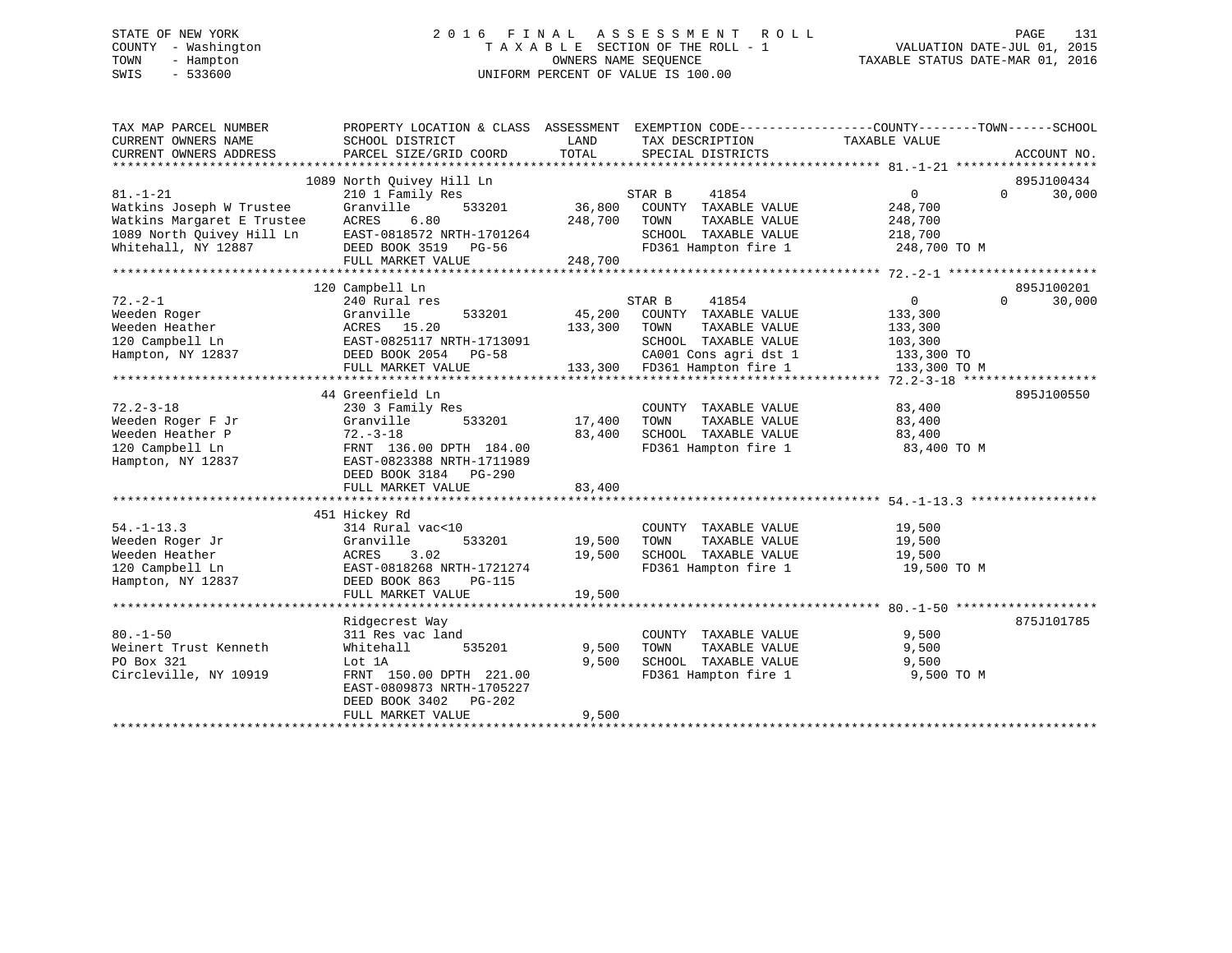| COUNTY - Washington<br>TOWN<br>- Hampton<br>SWIS<br>$-533600$          |                                                                                      |                      | 2016 FINAL ASSESSMENT ROLL<br>TAXABLE SECTION OF THE ROLL - 1<br>OWNERS NAME SEQUENCE<br>UNIFORM PERCENT OF VALUE IS 100.00 | PAGE 132<br>VALUATION DATE-JUL 01, 2015<br>TAXABLE STATUS DATE WATER 100                                                       |
|------------------------------------------------------------------------|--------------------------------------------------------------------------------------|----------------------|-----------------------------------------------------------------------------------------------------------------------------|--------------------------------------------------------------------------------------------------------------------------------|
| TAX MAP PARCEL NUMBER<br>CURRENT OWNERS NAME<br>CURRENT OWNERS ADDRESS | SCHOOL DISTRICT<br>PARCEL SIZE/GRID COORD                                            | LAND<br><b>TOTAL</b> | TAX DESCRIPTION<br>SPECIAL DISTRICTS                                                                                        | PROPERTY LOCATION & CLASS ASSESSMENT EXEMPTION CODE---------------COUNTY-------TOWN-----SCHOOL<br>TAXABLE VALUE<br>ACCOUNT NO. |
|                                                                        |                                                                                      |                      |                                                                                                                             |                                                                                                                                |
|                                                                        | 53 Ridgecrest Way                                                                    |                      |                                                                                                                             | 895J101786                                                                                                                     |
| $80. - 1 - 51$<br>Weinert Trust Kenneth                                | 240 Rural res<br>Whitehall<br>535201                                                 | 44,800               | COUNTY TAXABLE VALUE<br>TOWN<br>TAXABLE VALUE                                                                               | 253,500<br>253,500                                                                                                             |
| PO Box 321                                                             | 787-314                                                                              |                      | 253,500 SCHOOL TAXABLE VALUE                                                                                                | 253,500                                                                                                                        |
| Circleville, NY 10919                                                  | 786-203 786-206<br>ACRES 14.82<br>EAST-0809477 NRTH-1705468<br>DEED BOOK 3402 PG-196 |                      | FD361 Hampton fire 1                                                                                                        | 253,500 TO M                                                                                                                   |
|                                                                        | FULL MARKET VALUE                                                                    | 253,500              |                                                                                                                             |                                                                                                                                |
|                                                                        |                                                                                      |                      |                                                                                                                             |                                                                                                                                |
| $81. - 1 - 38$                                                         | 1049 North Quivey Hill Ln<br>260 Seasonal res                                        |                      |                                                                                                                             | 895J100538<br>76,900                                                                                                           |
| Welsh Rebecca A                                                        | Granville<br>533201                                                                  | 40,000               | COUNTY TAXABLE VALUE<br>TOWN<br>TAXABLE VALUE                                                                               | 76,900                                                                                                                         |
| PO Box 201                                                             | ACRES 10.00                                                                          | 76,900               | SCHOOL TAXABLE VALUE                                                                                                        | 76,900                                                                                                                         |
| Sharon, CT 05059-0201                                                  | EAST-0817568 NRTH-1701270                                                            |                      | FD361 Hampton fire 1                                                                                                        | 76,900 TO M                                                                                                                    |
|                                                                        | DEED BOOK 1953 PG-300                                                                |                      |                                                                                                                             |                                                                                                                                |
|                                                                        | FULL MARKET VALUE                                                                    | 76,900               |                                                                                                                             |                                                                                                                                |
|                                                                        |                                                                                      |                      |                                                                                                                             |                                                                                                                                |
|                                                                        | 22 Greenfield Ln                                                                     |                      |                                                                                                                             | 895J100289                                                                                                                     |
| $72.2 - 3 - 11$                                                        | 220 2 Family Res                                                                     |                      | VET COM CT 41131                                                                                                            | 19,450<br>19,450 0                                                                                                             |
|                                                                        |                                                                                      |                      |                                                                                                                             |                                                                                                                                |
| West Don                                                               | Granville 533201                                                                     |                      | 16,100 STAR EN 41834                                                                                                        | 65,300<br>$\overline{0}$<br>$\Omega$                                                                                           |
| West June                                                              | 403/253                                                                              | 77,800               | COUNTY TAXABLE VALUE                                                                                                        | 58,350                                                                                                                         |
| 22 Greenfield Ln                                                       | $72.-3-11$                                                                           |                      | TOWN<br>TAXABLE VALUE                                                                                                       | 58,350                                                                                                                         |
| Hampton, NY 12837                                                      | FRNT 124.00 DPTH 190.00                                                              |                      | SCHOOL TAXABLE VALUE                                                                                                        | 12,500                                                                                                                         |
|                                                                        | EAST-0823868 NRTH-1712143                                                            |                      | FD361 Hampton fire 1                                                                                                        | 77,800 TO M                                                                                                                    |
|                                                                        | DEED BOOK 402<br>PG-665                                                              |                      |                                                                                                                             |                                                                                                                                |
|                                                                        | FULL MARKET VALUE                                                                    | 77,800               |                                                                                                                             |                                                                                                                                |
|                                                                        | Hills Pond Rd                                                                        |                      |                                                                                                                             | 8979900006                                                                                                                     |
| $71.4 - 2 - 23$                                                        | 692 Road/str/hwy                                                                     |                      | COUNTY TAXABLE VALUE                                                                                                        | 2,300                                                                                                                          |
| West Side Rd Council Of Hmpton Granville                               | 533201                                                                               | 2,300                | TOWN<br>TAXABLE VALUE                                                                                                       | 2,300                                                                                                                          |
| Attn: David Putz                                                       | Private Road                                                                         |                      | 2,300 SCHOOL TAXABLE VALUE                                                                                                  | 2,300                                                                                                                          |
| PO Box 137                                                             | $71. - 2 - 23$                                                                       |                      | FD361 Hampton fire 1                                                                                                        | 2,300 TO M                                                                                                                     |
| Hampton, NY 12837                                                      | ACRES 2.30<br>EAST-0815614 NRTH-1707378<br>DEED BOOK 613<br>PG-187                   |                      |                                                                                                                             |                                                                                                                                |
|                                                                        | FULL MARKET VALUE<br>**************************                                      | 2,300                |                                                                                                                             |                                                                                                                                |
|                                                                        |                                                                                      |                      |                                                                                                                             |                                                                                                                                |
|                                                                        | Hickey Rd OFF                                                                        |                      |                                                                                                                             | 895J100645                                                                                                                     |
| $62. - 1 - 12$                                                         | 322 Rural vac>10                                                                     |                      | COUNTY TAXABLE VALUE                                                                                                        | 17,000                                                                                                                         |
| White Barry                                                            | Granville<br>533201                                                                  | 17,000               | TOWN<br>TAXABLE VALUE                                                                                                       | 17,000                                                                                                                         |
| White Nita<br>PO Box 14                                                | ACRES 11.56<br>EAST-0813070 NRTH-1719267                                             | 17,000               | SCHOOL TAXABLE VALUE<br>FD361 Hampton fire 1                                                                                | 17,000<br>17,000 TO M                                                                                                          |
| Hampton, NY 12837                                                      | DEED BOOK 3024 PG-208                                                                |                      |                                                                                                                             |                                                                                                                                |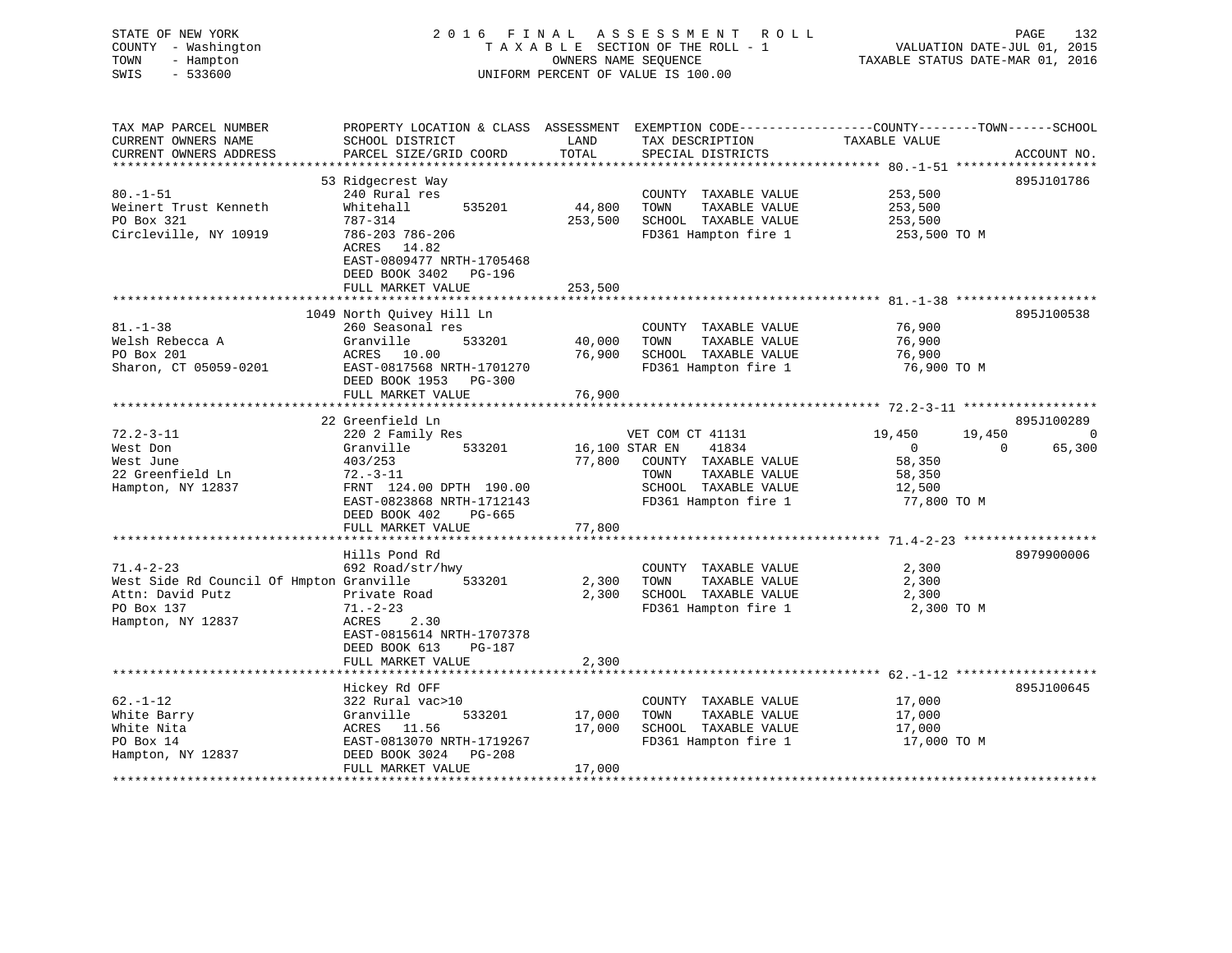# STATE OF NEW YORK 2 0 1 6 F I N A L A S S E S S M E N T R O L L PAGE 133 COUNTY - Washington T A X A B L E SECTION OF THE ROLL - 1 VALUATION DATE-JUL 01, 2015 TOWN - Hampton OWNERS NAME SEQUENCE TAXABLE STATUS DATE-MAR 01, 2016 SWIS - 533600 UNIFORM PERCENT OF VALUE IS 100.00

| TAX MAP PARCEL NUMBER<br>CURRENT OWNERS NAME<br>CURRENT OWNERS ADDRESS                        | PROPERTY LOCATION & CLASS ASSESSMENT<br>SCHOOL DISTRICT<br>PARCEL SIZE/GRID COORD                                                                             | LAND<br>TOTAL                | TAX DESCRIPTION<br>SPECIAL DISTRICTS                                                                                                                | EXEMPTION CODE----------------COUNTY-------TOWN------SCHOOL<br>TAXABLE VALUE                                                  | ACCOUNT NO.             |
|-----------------------------------------------------------------------------------------------|---------------------------------------------------------------------------------------------------------------------------------------------------------------|------------------------------|-----------------------------------------------------------------------------------------------------------------------------------------------------|-------------------------------------------------------------------------------------------------------------------------------|-------------------------|
| $62. - 1 - 32.6$<br>White Barry<br>78 Rough Way<br>PO Box 14<br>Hampton, NY 12837             | 46 Rough Way<br>210 1 Family Res<br>Granville<br>533201<br><b>ACRES</b><br>4.49<br>EAST-0812846 NRTH-1718948<br>DEED BOOK 1736<br>PG-226<br>FULL MARKET VALUE | 13,100<br>121,100<br>121,100 | COUNTY TAXABLE VALUE<br>TAXABLE VALUE<br>TOWN<br>SCHOOL TAXABLE VALUE<br>FD361 Hampton fire 1                                                       | 121,100<br>121,100<br>121,100<br>121,100 TO M                                                                                 | 895J101725              |
| $62 - 1 - 32$<br>White Barry R<br>White Nita M<br>PO Box 14<br>Hampton, NY 12837              | Hickey Rd OFF<br>322 Rural vac>10<br>533201<br>Granville<br>ACRES 15.07<br>EAST-0812471 NRTH-1718029<br>DEED BOOK 870<br>$PG-30$<br>FULL MARKET VALUE         | 12,500<br>12,500<br>12,500   | COUNTY TAXABLE VALUE<br>TOWN<br>TAXABLE VALUE<br>SCHOOL TAXABLE VALUE<br>FD361 Hampton fire 1                                                       | 12,500<br>12,500<br>12,500<br>12,500 TO M                                                                                     | 895J100608              |
| $62. - 1 - 32.4$<br>White Barry R<br>White Nita M<br>PO Box 14<br>Hampton, NY 12837           | 25 Rough Way<br>240 Rural res<br>Granville<br>533201<br>ACRES<br>10.63<br>EAST-0813042 NRTH-1717894<br>DEED BOOK 879<br>PG-315<br>FULL MARKET VALUE           | 40,600<br>76,900<br>76,900   | COUNTY TAXABLE VALUE<br>TAXABLE VALUE<br>TOWN<br>SCHOOL TAXABLE VALUE<br>FD361 Hampton fire 1                                                       | 76,900<br>76,900<br>76,900<br>76,900 TO M                                                                                     | 895J100712              |
| $62. - 1 - 32.5$<br>White Barry R<br>White Nita M<br>PO Box 14<br>Hampton, NY 12837           | 79 Rough Way<br>260 Seasonal res<br>Granville<br>533201<br>ACRES<br>5.00<br>EAST-0813241 NRTH-1718593<br>DEED BOOK 3170 PG-288<br>FULL MARKET VALUE           | 35,000<br>46,300<br>46,300   | COUNTY TAXABLE VALUE<br>TOWN<br>TAXABLE VALUE<br>SCHOOL TAXABLE VALUE<br>FD361 Hampton fire 1                                                       | 46,300<br>46,300<br>46,300<br>46,300 TO M                                                                                     | 895J101724              |
| $71. - 1 - 15.5$<br>White Eric<br>White Katherine<br>137 Hills Pond Rd<br>Whitehall, NY 12887 | 137 Hills Pond Rd<br>210 1 Family Res<br>533201<br>Granville<br>5.05<br>ACRES<br>EAST-0815433 NRTH-1705539<br>DEED BOOK 3218 PG-46<br>FULL MARKET VALUE       | 150,800 STAR B<br>150,800    | VET COM C 41132<br>35,100 VET COM T 41133<br>41854<br>COUNTY TAXABLE VALUE<br>TOWN<br>TAXABLE VALUE<br>SCHOOL TAXABLE VALUE<br>FD361 Hampton fire 1 | 37,700<br>$\mathbf{0}$<br>37,700<br>$\mathbf{0}$<br>$\mathbf{0}$<br>$\Omega$<br>113,100<br>113,100<br>120,800<br>150,800 TO M | 0<br>$\Omega$<br>30,000 |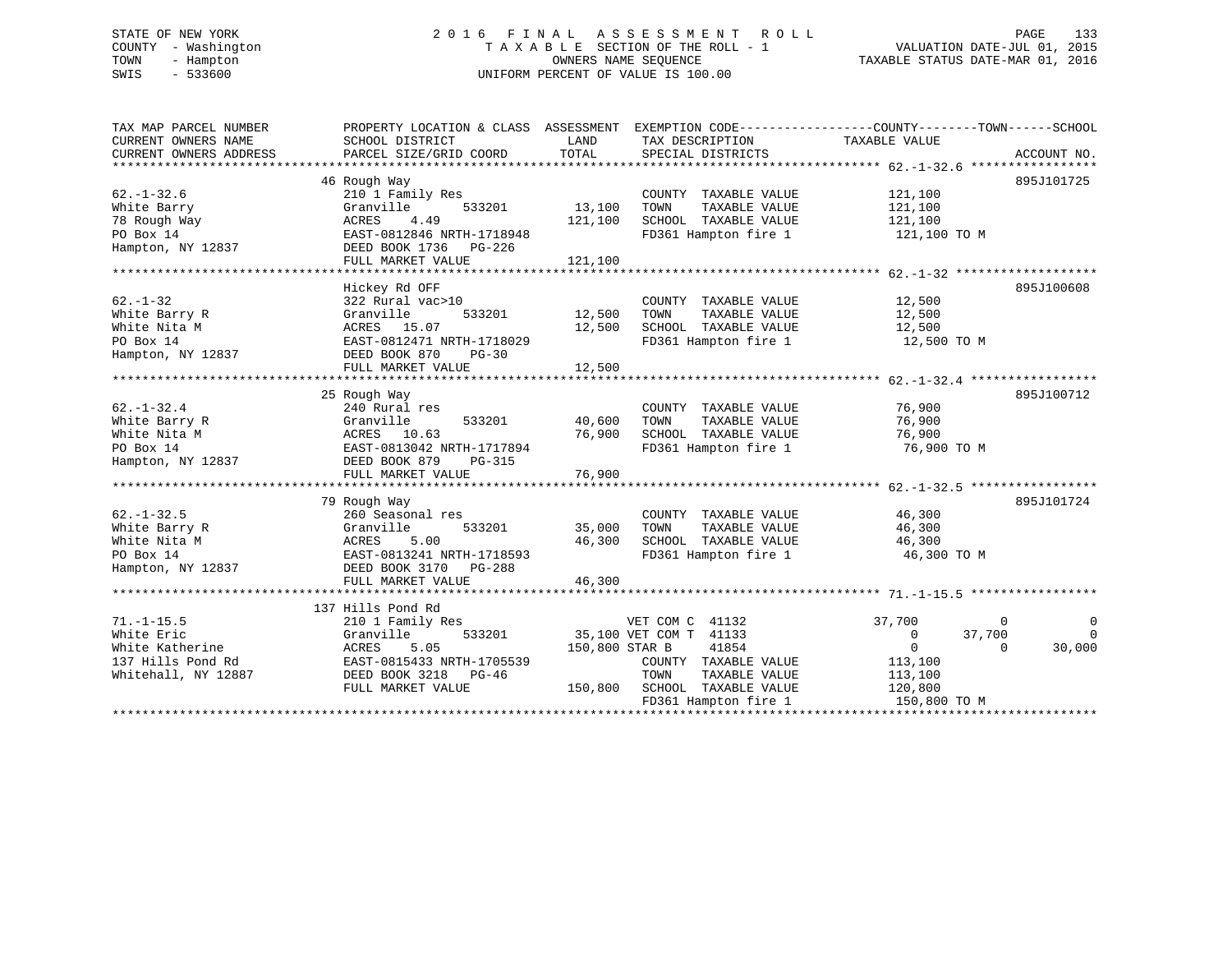# STATE OF NEW YORK 2 0 1 6 F I N A L A S S E S S M E N T R O L L PAGE 134 COUNTY - Washington T A X A B L E SECTION OF THE ROLL - 1 VALUATION DATE-JUL 01, 2015 TOWN - Hampton OWNERS NAME SEQUENCE TAXABLE STATUS DATE-MAR 01, 2016 SWIS - 533600 UNIFORM PERCENT OF VALUE IS 100.00

| TAX MAP PARCEL NUMBER<br>CURRENT OWNERS NAME<br>CURRENT OWNERS ADDRESS                             | PROPERTY LOCATION & CLASS ASSESSMENT<br>SCHOOL DISTRICT<br>PARCEL SIZE/GRID COORD                                                                           | LAND<br>TOTAL                | EXEMPTION CODE-----------------COUNTY-------TOWN------SCHOOL<br>TAX DESCRIPTION<br>SPECIAL DISTRICTS              | TAXABLE VALUE                                               | ACCOUNT NO.                      |
|----------------------------------------------------------------------------------------------------|-------------------------------------------------------------------------------------------------------------------------------------------------------------|------------------------------|-------------------------------------------------------------------------------------------------------------------|-------------------------------------------------------------|----------------------------------|
|                                                                                                    |                                                                                                                                                             |                              |                                                                                                                   |                                                             |                                  |
| $62. - 1 - 32.7$<br>White Nita M<br>PO Box 14<br>Hampton, NY 12837                                 | 78 Rough Way<br>210 1 Family Res<br>Granville<br>533201<br>ACRES<br>5.96<br>EAST-0812800 NRTH-1718621<br>DEED BOOK 674<br>PG-235<br>FULL MARKET VALUE       | 29,000<br>127,100<br>127,100 | STAR B<br>41854<br>COUNTY TAXABLE VALUE<br>TAXABLE VALUE<br>TOWN<br>SCHOOL TAXABLE VALUE<br>FD361 Hampton fire 1  | $\mathbf 0$<br>127,100<br>127,100<br>97,100<br>127,100 TO M | 895J101726<br>$\Omega$<br>30,000 |
|                                                                                                    |                                                                                                                                                             |                              |                                                                                                                   |                                                             |                                  |
| $63. -1 - 10.3$<br>Whitney Jami<br>169 Dublin Rd<br>Granville, NY 12832                            | 2858 State Route 22A<br>280 Res Multiple<br>Granville<br>533201<br>ACRES<br>1.35<br>EAST-0822810 NRTH-1717720<br>DEED BOOK 3017 PG-292<br>FULL MARKET VALUE | 23,100<br>65,000<br>65,000   | COUNTY TAXABLE VALUE<br>TOWN<br>TAXABLE VALUE<br>SCHOOL TAXABLE VALUE<br>FD361 Hampton fire 1                     | 65,000<br>65,000<br>65,000<br>65,000 TO M                   | 895J100687                       |
|                                                                                                    |                                                                                                                                                             |                              |                                                                                                                   |                                                             |                                  |
| $71. - 1 - 13$<br>Whitney Joshua T<br>Whitney Jason P<br>PO Box 239<br>Middle Granville, NY 12849  | Hills Pond Rd OFF<br>314 Rural vac<10<br>Granville<br>533201<br>ACRES<br>5.40<br>EAST-0816537 NRTH-1710153<br>DEED BOOK 3548 PG-49<br>FULL MARKET VALUE     | 4,000<br>4,000<br>4,000      | COUNTY TAXABLE VALUE<br>TAXABLE VALUE<br>TOWN<br>SCHOOL TAXABLE VALUE<br>FD361 Hampton fire 1                     | 4,000<br>4,000<br>4,000<br>4,000 TO M                       | 895J100259                       |
|                                                                                                    |                                                                                                                                                             |                              |                                                                                                                   |                                                             |                                  |
|                                                                                                    | 14 Wicked Hollow Way                                                                                                                                        |                              |                                                                                                                   |                                                             | 895J100642                       |
| $62. - 1 - 18$<br>Whittemore Ralena<br>Fosmer Stanley<br>14 Wicked Hollow Way<br>Hampton, NY 12837 | 210 1 Family Res<br>Granville<br>533201<br>ACRES<br>5.48<br>EAST-0814205 NRTH-1719734<br>DEED BOOK 3090 PG-287<br>FULL MARKET VALUE                         | 35,500<br>50,700<br>50,700   | STAR B<br>41854<br>COUNTY TAXABLE VALUE<br>TOWN<br>TAXABLE VALUE<br>SCHOOL TAXABLE VALUE<br>FD361 Hampton fire 1  | $\overline{0}$<br>50,700<br>50,700<br>20,700<br>50,700 TO M | 30,000<br>$\Omega$               |
|                                                                                                    |                                                                                                                                                             |                              |                                                                                                                   |                                                             |                                  |
| $53. - 1 - 7.16$<br>Whittemore Ralph<br>Bennett Beverly<br>236 Hickey Rd<br>Hampton, NY 12837      | 256 Hickey Rd<br>314 Rural vac<10<br>Granville<br>533201<br>5.02<br>ACRES<br>EAST-0814940 NRTH-1719802<br>DEED BOOK 487<br>PG-714                           | 18,500<br>18,500             | COUNTY TAXABLE VALUE<br>TAXABLE VALUE<br>TOWN<br>SCHOOL TAXABLE VALUE<br>FD361 Hampton fire 1                     | 18,500<br>18,500<br>18,500<br>18,500 TO M                   | 895J100665                       |
|                                                                                                    | FULL MARKET VALUE                                                                                                                                           | 18,500                       |                                                                                                                   |                                                             |                                  |
|                                                                                                    |                                                                                                                                                             |                              |                                                                                                                   |                                                             |                                  |
| $62. - 1 - 19$<br>Whittemore Ralph<br>Bennett Beverly<br>236 Hickey Rd<br>Hampton, NY 12837        | 236 Hickey Rd<br>210 1 Family Res<br>Granville<br>533201<br>ACRES<br>5.00<br>EAST-0814447 NRTH-1719191<br>DEED BOOK 483<br>PG-420<br>FULL MARKET VALUE      | 35,000<br>66,400<br>66,400   | STAR EN<br>41834<br>COUNTY TAXABLE VALUE<br>TAXABLE VALUE<br>TOWN<br>SCHOOL TAXABLE VALUE<br>FD361 Hampton fire 1 | $\overline{0}$<br>66,400<br>66,400<br>1,100<br>66,400 TO M  | 895J100566<br>$\Omega$<br>65,300 |
|                                                                                                    |                                                                                                                                                             |                              |                                                                                                                   |                                                             |                                  |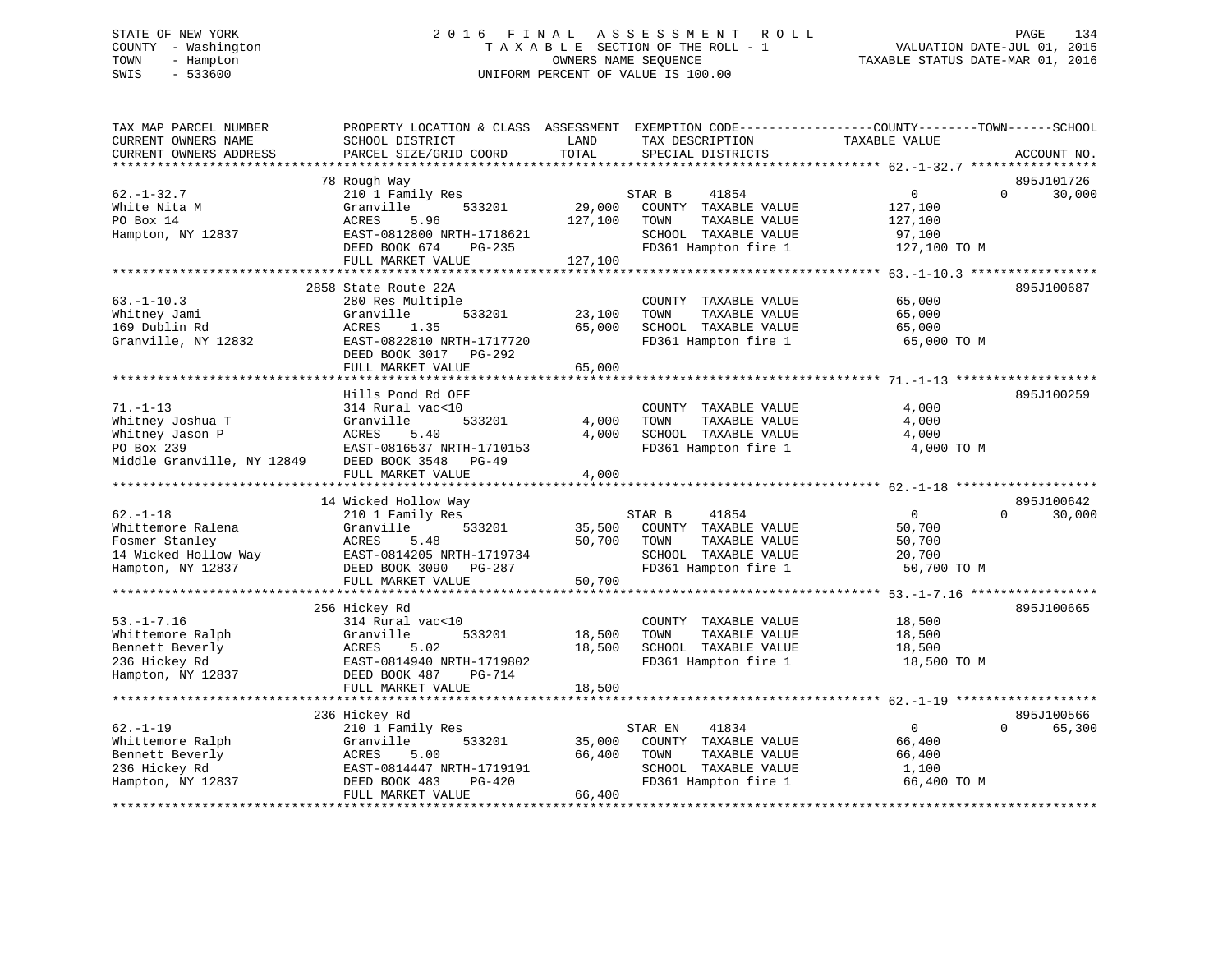# STATE OF NEW YORK 2 0 1 6 F I N A L A S S E S S M E N T R O L L PAGE 135 COUNTY - Washington T A X A B L E SECTION OF THE ROLL - 1 VALUATION DATE-JUL 01, 2015 TOWN - Hampton OWNERS NAME SEQUENCE TAXABLE STATUS DATE-MAR 01, 2016 SWIS - 533600 UNIFORM PERCENT OF VALUE IS 100.00

| TAX MAP PARCEL NUMBER<br>CURRENT OWNERS NAME<br>CURRENT OWNERS ADDRESS | PROPERTY LOCATION & CLASS ASSESSMENT<br>SCHOOL DISTRICT<br>PARCEL SIZE/GRID COORD | LAND<br>TOTAL | TAX DESCRIPTION<br>SPECIAL DISTRICTS | EXEMPTION CODE-----------------COUNTY-------TOWN------SCHOOL<br>TAXABLE VALUE | ACCOUNT NO.        |
|------------------------------------------------------------------------|-----------------------------------------------------------------------------------|---------------|--------------------------------------|-------------------------------------------------------------------------------|--------------------|
| **********************                                                 |                                                                                   |               |                                      |                                                                               |                    |
|                                                                        | 272 Hickey Rd                                                                     |               |                                      |                                                                               | A95J100664         |
| $53. -1 - 7.15$                                                        | 312 Vac w/imprv                                                                   |               | COUNTY TAXABLE VALUE                 | 15,900                                                                        |                    |
| Whittemore Ralph F                                                     | Granville<br>533201                                                               | 15,300        | TOWN<br>TAXABLE VALUE                | 15,900                                                                        |                    |
| 236 Hickey Rd                                                          | ACRES<br>5.46                                                                     | 15,900        | SCHOOL TAXABLE VALUE                 | 15,900                                                                        |                    |
| Hampton, NY 12837                                                      | EAST-0814909 NRTH-1720137                                                         |               | FD361 Hampton fire 1                 | 15,900 TO M                                                                   |                    |
|                                                                        | DEED BOOK 782<br>$PG-59$                                                          |               |                                      |                                                                               |                    |
|                                                                        | FULL MARKET VALUE                                                                 | 15,900        |                                      |                                                                               |                    |
|                                                                        |                                                                                   |               |                                      |                                                                               |                    |
|                                                                        | 230 Carvers Falls Rd                                                              |               |                                      |                                                                               | 895J101762         |
| $38. - 1 - 2.1$                                                        | 210 1 Family Res                                                                  |               | COUNTY TAXABLE VALUE                 | 121,100                                                                       |                    |
| Williams Albert V Jr                                                   | Whitehall<br>535201                                                               | 29,000        | TOWN<br>TAXABLE VALUE                | 121,100                                                                       |                    |
| Christy Marjorie E                                                     | <b>ACRES</b><br>3.14                                                              | 121,100       | SCHOOL TAXABLE VALUE                 | 121,100                                                                       |                    |
| 230 Carvers Falls Rd                                                   | EAST-0805512 NRTH-1744844                                                         |               | FD362 Hampton fire 2                 | 121,100 TO M                                                                  |                    |
| Whitehall, NY 12887                                                    | DEED BOOK 945<br>$PG-87$                                                          |               |                                      |                                                                               |                    |
| *********************                                                  | FULL MARKET VALUE                                                                 | 121,100       |                                      |                                                                               |                    |
|                                                                        |                                                                                   |               |                                      |                                                                               |                    |
|                                                                        | 2611 State Route 22A                                                              |               |                                      |                                                                               | 895J100190         |
| $72. - 2 - 30$                                                         | 270 Mfg housing                                                                   |               | STAR B<br>41854                      | $\mathsf{O}$                                                                  | 14,000<br>$\Omega$ |
| Williams Colin                                                         | Granville<br>533201                                                               | 11,000        | COUNTY TAXABLE VALUE                 | 14,000                                                                        |                    |
| 2611 State Route 22A                                                   | FRNT 210.00 DPTH 210.00                                                           | 14,000        | TOWN<br>TAXABLE VALUE                | 14,000                                                                        |                    |
| Hampton, NY 12837                                                      | EAST-0823218 NRTH-1712076                                                         |               | SCHOOL TAXABLE VALUE                 | 0<br>14,000 TO M                                                              |                    |
|                                                                        | DEED BOOK 921<br>$PG-96$<br>FULL MARKET VALUE                                     | 14,000        | FD361 Hampton fire 1                 |                                                                               |                    |
|                                                                        | **********************                                                            | **********    |                                      |                                                                               |                    |
|                                                                        | 136 South Rd                                                                      |               |                                      |                                                                               | 895J100602         |
| $81. - 1 - 45$                                                         | 210 1 Family Res                                                                  |               | STAR B<br>41854                      | $\mathbf{0}$                                                                  | $\Omega$<br>30,000 |
| Williams Daniel Jr                                                     | Granville<br>533201                                                               | 38,400        | COUNTY TAXABLE VALUE                 | 96,600                                                                        |                    |
| Rodd Jacquelyn A                                                       | ACRES<br>8.37                                                                     | 96,600        | TOWN<br>TAXABLE VALUE                | 96,600                                                                        |                    |
| 136 South Rd                                                           | EAST-0816507 NRTH-1702143                                                         |               | SCHOOL TAXABLE VALUE                 | 66,600                                                                        |                    |
| Whitehall, NY 12887                                                    | DEED BOOK 3154 PG-286                                                             |               | FD361 Hampton fire 1                 | 96,600 TO M                                                                   |                    |
|                                                                        | FULL MARKET VALUE                                                                 | 96,600        |                                      |                                                                               |                    |
|                                                                        |                                                                                   |               |                                      |                                                                               |                    |
|                                                                        | 2471 County Route 18                                                              |               |                                      |                                                                               | 895J100088         |
| $72. - 1 - 9$                                                          | 210 1 Family Res                                                                  |               | STAR B<br>41854                      | $\mathsf 0$                                                                   | $\Omega$<br>30,000 |
| Williams James B Jr                                                    | Granville<br>533201                                                               | 17,600        | COUNTY TAXABLE VALUE                 | 119,800                                                                       |                    |
| Wyman Celena S                                                         | FRNT 228.00 DPTH 110.00                                                           | 119,800       | TOWN<br>TAXABLE VALUE                | 119,800                                                                       |                    |
| PO Box 36                                                              | EAST-0821507 NRTH-1710479                                                         |               | SCHOOL TAXABLE VALUE                 | 89,800                                                                        |                    |
| Hampton, NY 12837                                                      | DEED BOOK 2542 PG-94                                                              |               | FD361 Hampton fire 1                 | 119,800 TO M                                                                  |                    |
|                                                                        | FULL MARKET VALUE                                                                 | 119,800       |                                      |                                                                               |                    |
|                                                                        |                                                                                   |               |                                      | $62 - 1 - 16$                                                                 |                    |
|                                                                        | 29 Wicked Hollow Way                                                              |               |                                      |                                                                               | 895J100648         |
| $62. - 1 - 16$                                                         | 270 Mfg housing                                                                   |               | COUNTY TAXABLE VALUE                 | 55,500                                                                        |                    |
| Williams Joseph                                                        | 533201<br>Granville                                                               | 36,900        | TOWN<br>TAXABLE VALUE                | 55,500                                                                        |                    |
| Williams Pamela                                                        | ROW 587/211                                                                       | 55,500        | SCHOOL TAXABLE VALUE                 | 55,500                                                                        |                    |
| PO Box 80                                                              | ACRES<br>6.87                                                                     |               | FD361 Hampton fire 1                 | 55,500 TO M                                                                   |                    |
| Poultney, VT 05764                                                     | EAST-0813497 NRTH-1719570                                                         |               |                                      |                                                                               |                    |
|                                                                        | DEED BOOK 1956<br>PG-313                                                          |               |                                      |                                                                               |                    |
|                                                                        | FULL MARKET VALUE                                                                 | 55,500        |                                      |                                                                               |                    |
|                                                                        |                                                                                   |               |                                      |                                                                               |                    |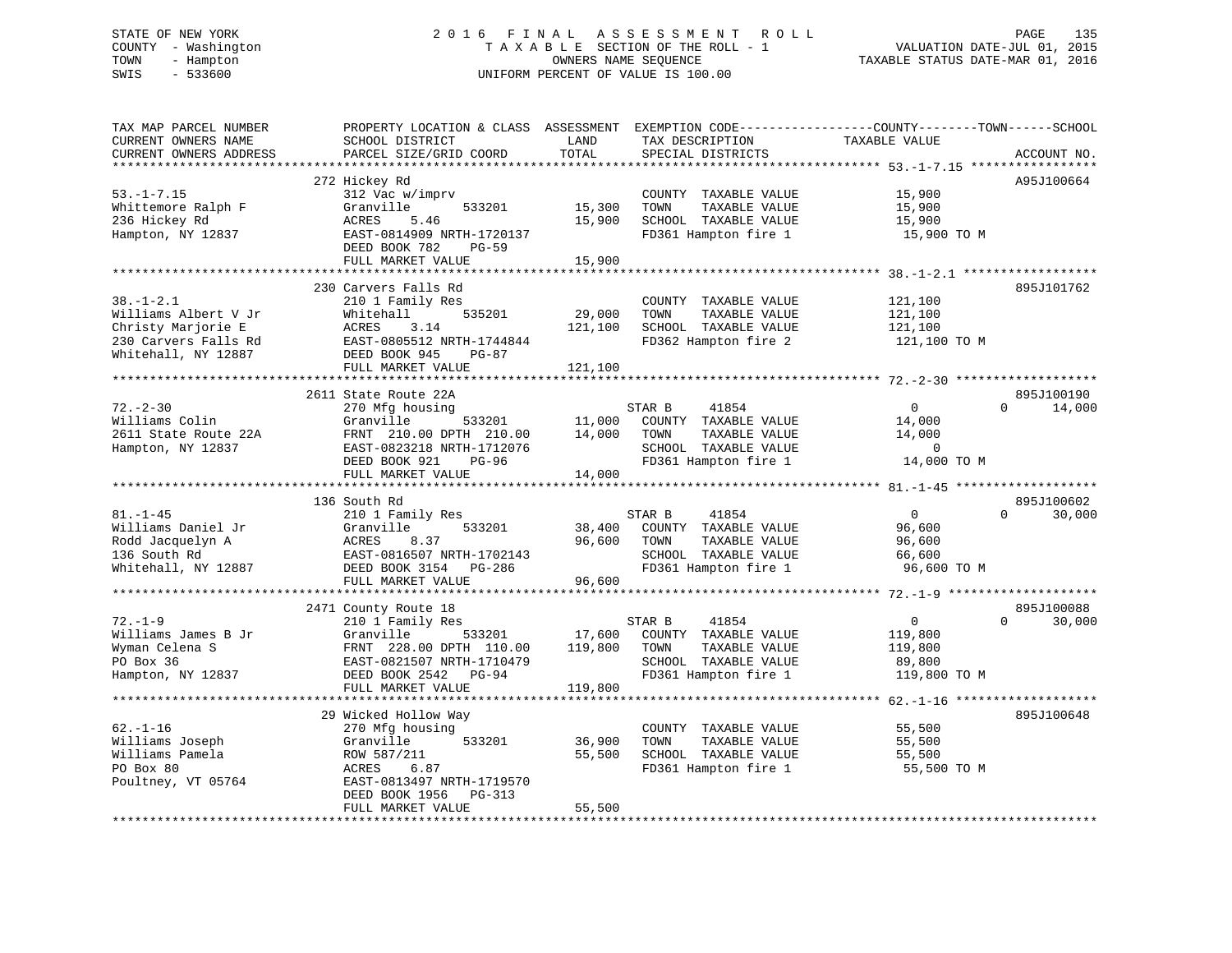# STATE OF NEW YORK 2 0 1 6 F I N A L A S S E S S M E N T R O L L PAGE 136 COUNTY - Washington T A X A B L E SECTION OF THE ROLL - 1 VALUATION DATE-JUL 01, 2015 TOWN - Hampton OWNERS NAME SEQUENCE TAXABLE STATUS DATE-MAR 01, 2016 SWIS - 533600 UNIFORM PERCENT OF VALUE IS 100.00

| TAX MAP PARCEL NUMBER<br>CURRENT OWNERS NAME | PROPERTY LOCATION & CLASS ASSESSMENT EXEMPTION CODE----------------COUNTY-------TOWN-----SCHOOL<br>SCHOOL DISTRICT | LAND    | TAX DESCRIPTION       | TAXABLE VALUE              |             |
|----------------------------------------------|--------------------------------------------------------------------------------------------------------------------|---------|-----------------------|----------------------------|-------------|
| CURRENT OWNERS ADDRESS                       | PARCEL SIZE/GRID COORD                                                                                             | TOTAL   | SPECIAL DISTRICTS     |                            | ACCOUNT NO. |
|                                              |                                                                                                                    |         |                       |                            |             |
|                                              | 162 Hickey Rd                                                                                                      |         |                       |                            | 895J101815  |
| $62. - 1 - 25.1$                             | 270 Mfg housing                                                                                                    |         | COUNTY TAXABLE VALUE  | 35,900                     |             |
| Williams Joseph                              | 533201<br>Granville                                                                                                | 18,300  | TOWN<br>TAXABLE VALUE | 35,900                     |             |
| Williams Pamela                              | FRNT 235.00 DPTH 110.00                                                                                            | 35,900  | SCHOOL TAXABLE VALUE  | 35,900                     |             |
| PO Box 80                                    | EAST-0814128 NRTH-1717549                                                                                          |         | FD361 Hampton fire 1  | 35,900 TO M                |             |
| Poultney, VT 05764                           | DEED BOOK 2491 PG-130                                                                                              |         |                       |                            |             |
|                                              | FULL MARKET VALUE                                                                                                  | 35,900  |                       |                            |             |
|                                              |                                                                                                                    |         |                       |                            |             |
|                                              | South Rd                                                                                                           |         |                       |                            |             |
| $72. - 1 - 16.4$                             | 323 Vacant rural                                                                                                   |         | COUNTY TAXABLE VALUE  | 61,000                     |             |
| Williams Joseph                              | 533201<br>Granville                                                                                                | 61,000  | TAXABLE VALUE<br>TOWN | 61,000                     |             |
| Williams Pamela                              | ACRES 38.22                                                                                                        | 61,000  | SCHOOL TAXABLE VALUE  | 61,000                     |             |
| PO Box 80                                    | EAST-0820224 NRTH-1706357                                                                                          |         | FD361 Hampton fire 1  | 61,000 TO M                |             |
| Poultney, VT 05764                           | DEED BOOK 3336 PG-91                                                                                               |         |                       |                            |             |
|                                              | FULL MARKET VALUE                                                                                                  | 61,000  |                       |                            |             |
|                                              |                                                                                                                    |         |                       |                            |             |
|                                              | South Rd                                                                                                           |         |                       |                            |             |
| $72. - 1 - 16.5$                             | 314 Rural vac<10                                                                                                   |         | COUNTY TAXABLE VALUE  | 6,100                      |             |
| Williams Joseph                              | 533201<br>Granville                                                                                                | 6,100   | TOWN<br>TAXABLE VALUE | 6,100                      |             |
| Williams Pamela                              | ACRES<br>1.04<br>EAST-0819451 NRTH-1706701                                                                         | 6,100   | SCHOOL TAXABLE VALUE  | 6,100<br>6,100 TO M        |             |
| PO Box 80                                    |                                                                                                                    |         | FD361 Hampton fire 1  |                            |             |
| Poultney, VT 05764                           | DEED BOOK 2650 PG-20<br>FULL MARKET VALUE                                                                          |         |                       |                            |             |
|                                              |                                                                                                                    | 6,100   |                       |                            |             |
|                                              | 211 Hickey Rd                                                                                                      |         |                       |                            | 895J100582  |
| $62. - 1 - 20$                               | 210 1 Family Res                                                                                                   |         | COUNTY TAXABLE VALUE  | 43,200                     |             |
| Williams Joseph A                            | 533201<br>Granville                                                                                                | 35,000  | TAXABLE VALUE<br>TOWN | 43,200                     |             |
| Williams Pamela A                            | 5.04<br>ACRES                                                                                                      | 43,200  | SCHOOL TAXABLE VALUE  | 43,200                     |             |
| PO Box 80                                    | EAST-0813874 NRTH-1719020                                                                                          |         | FD361 Hampton fire 1  | 43,200 TO M                |             |
| Poultney, VT 05764                           | DEED BOOK 875<br>$PG-63$                                                                                           |         |                       |                            |             |
|                                              | FULL MARKET VALUE                                                                                                  | 43,200  |                       |                            |             |
|                                              |                                                                                                                    |         |                       |                            |             |
|                                              | 203 Hickey Rd                                                                                                      |         |                       |                            | 895J100649  |
| $62. - 1 - 21$                               | 210 1 Family Res                                                                                                   |         | STAR B<br>41854       | $\overline{0}$<br>$\Omega$ | 30,000      |
| Williams Joseph A                            | Granville<br>533201                                                                                                | 35,800  | COUNTY TAXABLE VALUE  | 167,800                    |             |
| Williams Pamela A                            | 5.76<br>ACRES                                                                                                      | 167,800 | TAXABLE VALUE<br>TOWN | 167,800                    |             |
| PO Box 80                                    | EAST-0813841 NRTH-1718618                                                                                          |         | SCHOOL TAXABLE VALUE  | 137,800                    |             |
| Poultney, VT 05764                           | DEED BOOK 718<br>PG-96                                                                                             |         | FD361 Hampton fire 1  | 167,800 TO M               |             |
|                                              | FULL MARKET VALUE                                                                                                  | 167,800 |                       |                            |             |
|                                              |                                                                                                                    |         |                       |                            |             |
|                                              | 119 Hickey Rd                                                                                                      |         |                       |                            | 895J100643  |
| $62. - 1 - 31$                               | 322 Rural vac>10                                                                                                   |         | COUNTY TAXABLE VALUE  | 14,500                     |             |
| Williams Joseph A                            | Granville<br>533201                                                                                                | 14,500  | TOWN<br>TAXABLE VALUE | 14,500                     |             |
| Williams Pamela A                            | 9.96<br>ACRES                                                                                                      | 14,500  | SCHOOL TAXABLE VALUE  | 14,500                     |             |
| PO Box 80                                    | EAST-0813352 NRTH-1717266                                                                                          |         | FD361 Hampton fire 1  | 14,500 TO M                |             |
| Poultney, VT 05764                           | DEED BOOK 2156<br>PG-242                                                                                           |         |                       |                            |             |
|                                              | FULL MARKET VALUE                                                                                                  | 14,500  |                       |                            |             |
|                                              |                                                                                                                    |         |                       |                            |             |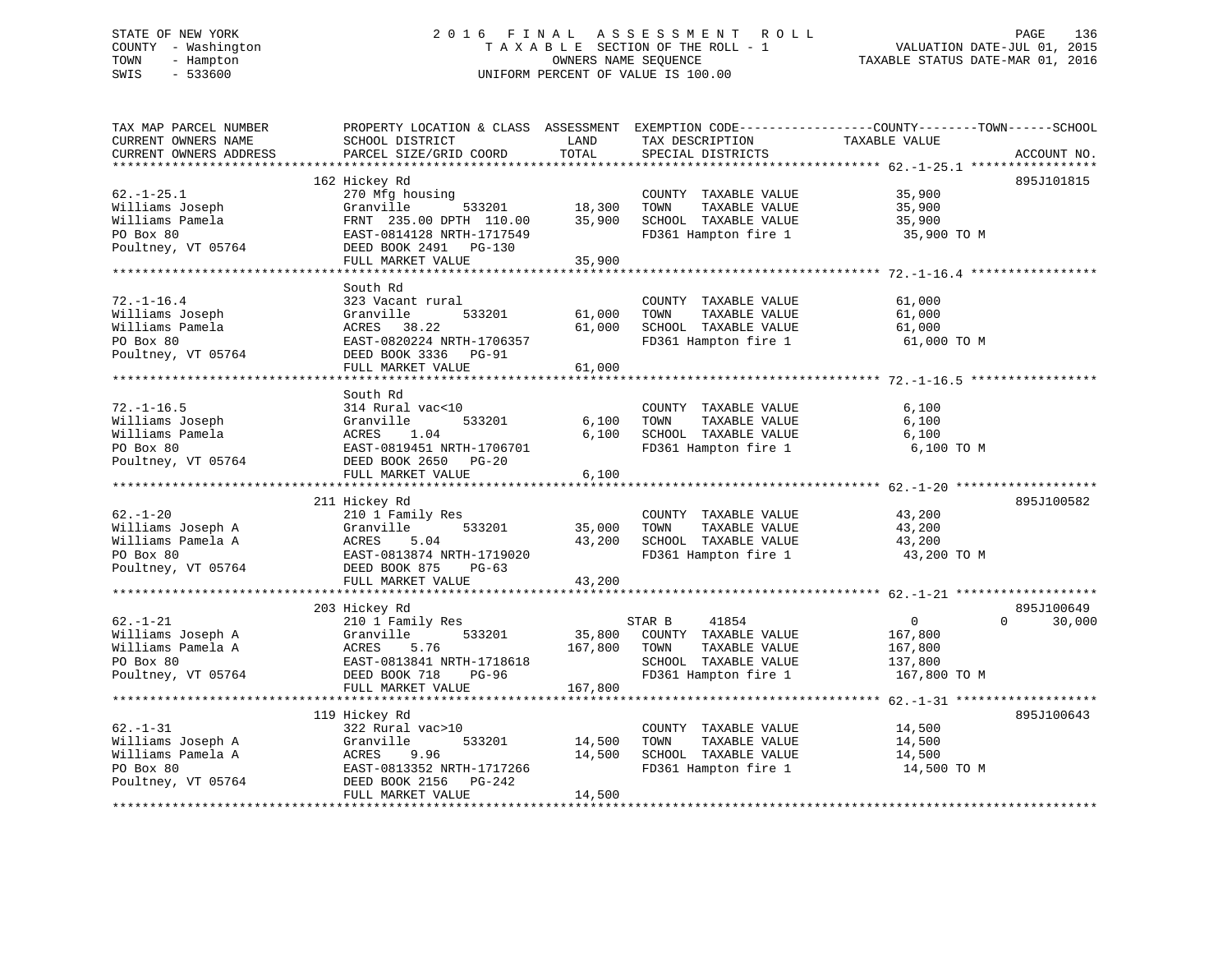# STATE OF NEW YORK 2 0 1 6 F I N A L A S S E S S M E N T R O L L PAGE 137 COUNTY - Washington T A X A B L E SECTION OF THE ROLL - 1 VALUATION DATE-JUL 01, 2015 TOWN - Hampton OWNERS NAME SEQUENCE TAXABLE STATUS DATE-MAR 01, 2016 SWIS - 533600 UNIFORM PERCENT OF VALUE IS 100.00

| TAX MAP PARCEL NUMBER<br>CURRENT OWNERS NAME<br>CURRENT OWNERS ADDRESS                     | PROPERTY LOCATION & CLASS ASSESSMENT EXEMPTION CODE---------------COUNTY-------TOWN------SCHOOL<br>SCHOOL DISTRICT<br>PARCEL SIZE/GRID COORD                                                  | LAND<br>TOTAL              | TAX DESCRIPTION TAXABLE VALUE<br>SPECIAL DISTRICTS                                                                       |                                                                               | ACCOUNT NO.            |
|--------------------------------------------------------------------------------------------|-----------------------------------------------------------------------------------------------------------------------------------------------------------------------------------------------|----------------------------|--------------------------------------------------------------------------------------------------------------------------|-------------------------------------------------------------------------------|------------------------|
| $71. - 1 - 7$<br>Williams Joseph A<br>Williams Pamela A<br>PO Box 80<br>Poultney, VT 05764 | 2126 County Route 18<br>270 Mfg housing<br>Granville<br>533201<br>ACRES<br>3.00<br>EAST-0814896 NRTH-1713614<br>DEED BOOK 3406 PG-206<br>FULL MARKET VALUE                                    | 28,500<br>30,000<br>30,000 | COUNTY TAXABLE VALUE<br>TOWN<br>TAXABLE VALUE<br>SCHOOL TAXABLE VALUE<br>FD361 Hampton fire 1                            | 30,000<br>30,000<br>30,000<br>30,000 TO M                                     | 895J100252             |
| $80. - 1 - 2.9$<br>Willson Scott<br>1574 County Route 21<br>Whitehall, NY 12887            | 1574 County Route 21<br>270 Mfg housing<br>Granville<br>533201<br>LOT 2<br>ACRES 10.93<br>EAST-0813062 NRTH-1702480<br>DEED BOOK 948<br>PG-128<br>FULL MARKET VALUE                           | 40,900<br>90,900<br>90,900 | STAR B<br>41854<br>COUNTY TAXABLE VALUE<br>TOWN<br>TAXABLE VALUE<br>SCHOOL TAXABLE VALUE<br>FD361 Hampton fire 1         | $0 \qquad \qquad$<br>$\mathbf 0$<br>90,900<br>90,900<br>60,900<br>90,900 TO M | 30,000                 |
| $81. - 2 - 19$<br>Wilson Wendy<br>Wilson Stacy<br>181 Oatman Rd<br>Granville, NY 12832     | 2180 State Route 22A<br>210 1 Family Res<br>533201<br>Granville<br>ACRES<br>1.60<br>EAST-0823139 NRTH-1702058<br>DEED BOOK 3576 PG-339<br>FULL MARKET VALUE                                   | 24,000<br>65,500<br>65,500 | COUNTY TAXABLE VALUE<br>TAXABLE VALUE<br>TOWN<br>SCHOOL TAXABLE VALUE<br>FD361 Hampton fire 1 65,500 TO M                | 65,500<br>65,500<br>65,500                                                    | 895J100048             |
| $81. - 2 - 23.1$<br>Winter Dave<br>Winter Beth<br>50 Furnace St<br>Poultney, VT 05764      | 101 Prouty Rd<br>322 Rural vac>10<br>533201<br>Granville<br>May be subject to ag pena<br>until 2015<br>ACRES 20.09<br>EAST-0821862 NRTH-1699823<br>DEED BOOK 2859 PG-311<br>FULL MARKET VALUE | 30,700<br>30,700<br>30,700 | COUNTY TAXABLE VALUE<br>TAXABLE VALUE<br>TOWN<br>SCHOOL TAXABLE VALUE<br>CA001 Cons agri dst 1<br>FD361 Hampton fire 1   | 30,700<br>30,700<br>30,700<br>30,700 TO<br>30,700 TO M                        |                        |
| $71. - 1 - 1.4$<br>Wood Danny J<br>2038 County Route 18<br>Whitehall, NY 12887             | 2038 County Route 18<br>210 1 Family Res<br>533201<br>Granville<br>ACRES<br>3.86<br>EAST-0812255 NRTH-1713787<br>DEED BOOK 3446 PG-27<br>FULL MARKET VALUE                                    | 149,000<br>149,000         | CW_10_VET/ 41151<br>31,300 COUNTY TAXABLE VALUE<br>TOWN<br>TAXABLE VALUE<br>SCHOOL TAXABLE VALUE<br>FD361 Hampton fire 1 | 8,000<br>8,000<br>141,000<br>141,000<br>149,000<br>149,000 TO M               | 895J100651<br>$\Omega$ |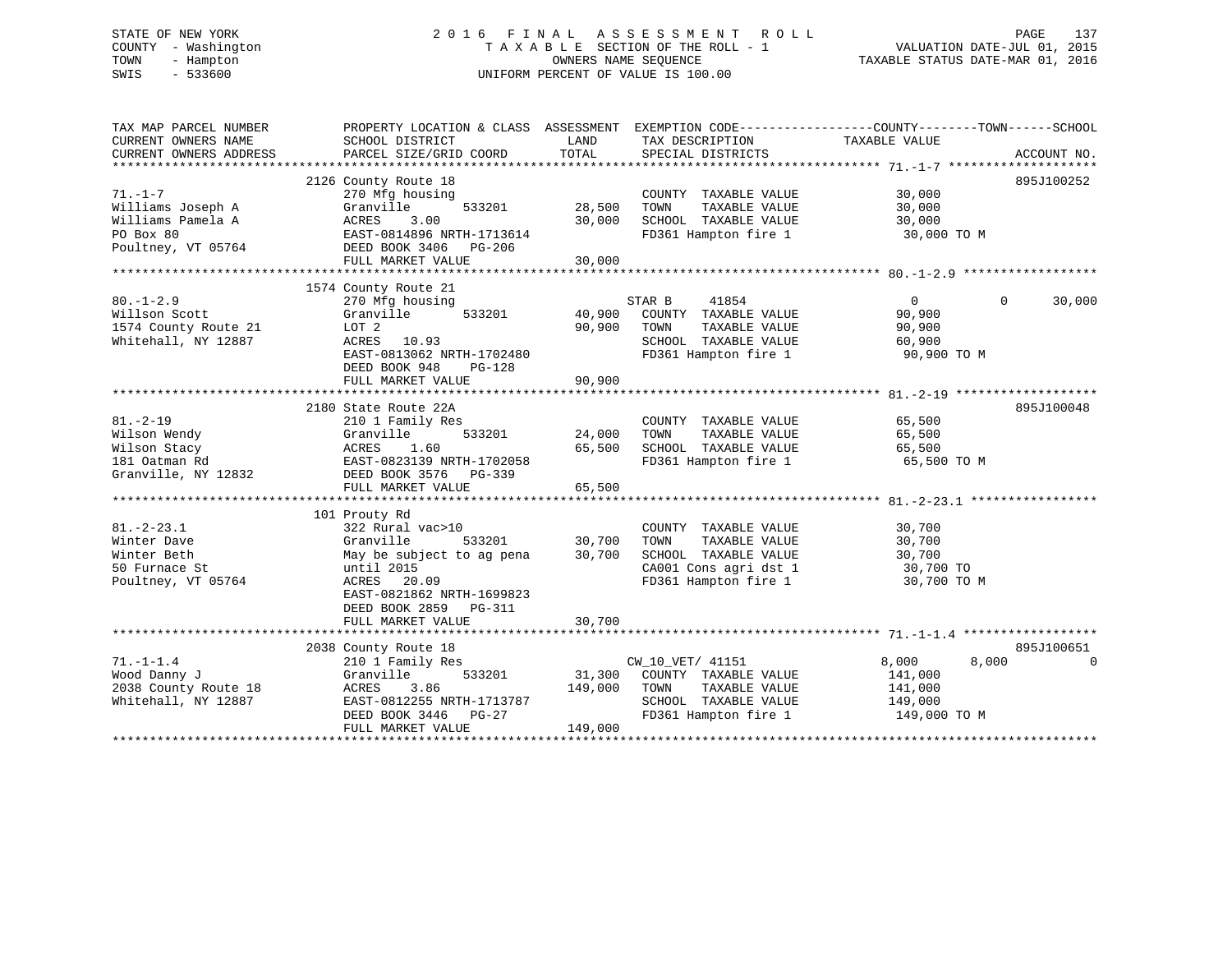# STATE OF NEW YORK 2 0 1 6 F I N A L A S S E S S M E N T R O L L PAGE 138 COUNTY - Washington T A X A B L E SECTION OF THE ROLL - 1 VALUATION DATE-JUL 01, 2015 TOWN - Hampton OWNERS NAME SEQUENCE TAXABLE STATUS DATE-MAR 01, 2016 SWIS - 533600 UNIFORM PERCENT OF VALUE IS 100.00

| TAX MAP PARCEL NUMBER<br>CURRENT OWNERS NAME<br>CURRENT OWNERS ADDRESS                | PROPERTY LOCATION & CLASS ASSESSMENT<br>SCHOOL DISTRICT<br>PARCEL SIZE/GRID COORD                                                                         | LAND<br>TOTAL              | EXEMPTION CODE-----------------COUNTY-------TOWN------SCHOOL<br>TAX DESCRIPTION<br>SPECIAL DISTRICTS                     | TAXABLE VALUE                                                              | ACCOUNT NO.                                          |
|---------------------------------------------------------------------------------------|-----------------------------------------------------------------------------------------------------------------------------------------------------------|----------------------------|--------------------------------------------------------------------------------------------------------------------------|----------------------------------------------------------------------------|------------------------------------------------------|
| $71. - 1 - 31$                                                                        | County Route 21 OFF<br>910 Priv forest                                                                                                                    |                            | COUNTY TAXABLE VALUE                                                                                                     | 85,100                                                                     | 895J100078                                           |
| Wood Timothy<br>18 Louis Dr<br>Katonah, NY 10536                                      | 535201<br>Whitehall<br>ROW 837-315<br>ACRES 189.10<br>EAST-0808989 NRTH-1711176<br>DEED BOOK 2587 PG-101                                                  | 85,100<br>85,100           | TOWN<br>TAXABLE VALUE<br>SCHOOL TAXABLE VALUE<br>FD361 Hampton fire 1                                                    | 85,100<br>85,100<br>85,100 TO M                                            |                                                      |
|                                                                                       | FULL MARKET VALUE                                                                                                                                         | 85,100                     |                                                                                                                          |                                                                            |                                                      |
|                                                                                       | LOT 6 Faesh Pat                                                                                                                                           |                            |                                                                                                                          |                                                                            | 895J100077                                           |
| $71. - 1 - 32$<br>Wood Timothy<br>18 Louis Dr<br>Katonah, NY 10536                    | 910 Priv forest<br>533201<br>Granville<br>ROW 837-315<br>85.30<br>ACRES                                                                                   | 38,400<br>38,400           | COUNTY TAXABLE VALUE<br>TAXABLE VALUE<br>TOWN<br>SCHOOL TAXABLE VALUE<br>FD361 Hampton fire 1                            | 38,400<br>38,400<br>38,400<br>38,400 TO M                                  |                                                      |
|                                                                                       | EAST-0810790 NRTH-1710217<br>DEED BOOK 2587 PG-101<br>FULL MARKET VALUE                                                                                   | 38,400                     |                                                                                                                          |                                                                            |                                                      |
|                                                                                       | Hickey Rd                                                                                                                                                 |                            |                                                                                                                          |                                                                            | 895J100644                                           |
| $62. - 1 - 28$<br>Woodbury Edward<br>301 Fox Rd<br>Hampton, NY 12837                  | 314 Rural vac<10<br>533201<br>Granville<br>1.98<br>ACRES<br>EAST-0813998 NRTH-1716892<br>DEED BOOK 1855 PG-11<br>FULL MARKET VALUE                        | 16,000<br>16,000<br>16,000 | COUNTY TAXABLE VALUE<br>TAXABLE VALUE<br>TOWN<br>SCHOOL TAXABLE VALUE<br>FD361 Hampton fire 1                            | 16,000<br>16,000<br>16,000<br>16,000 TO M                                  |                                                      |
|                                                                                       |                                                                                                                                                           |                            |                                                                                                                          |                                                                            |                                                      |
| $72. - 2 - 36$<br>Woods Robert W<br>145 Campbell Ln<br>PO Box 83<br>Hampton, NY 12837 | 145 Campbell Ln<br>210 1 Family Res<br>Granville<br>533201<br>713/145 Hwy Approp<br>ACRES<br>2.10<br>EAST-0824096 NRTH-1713445<br>DEED BOOK 656<br>PG-113 | 25,600 STAR EN<br>39,400   | AGED-ALL 41800<br>41834<br>COUNTY TAXABLE VALUE<br>TAXABLE VALUE<br>TOWN<br>SCHOOL TAXABLE VALUE<br>FD361 Hampton fire 1 | 19,700<br>$\overline{0}$<br>19,700<br>19,700<br>$\mathbf 0$<br>39,400 TO M | 895J100297<br>19,700<br>19,700<br>$\Omega$<br>19,700 |
|                                                                                       | FULL MARKET VALUE                                                                                                                                         | 39,400                     |                                                                                                                          |                                                                            |                                                      |
|                                                                                       | 2721 State Route 22A                                                                                                                                      |                            |                                                                                                                          |                                                                            | 895J100025                                           |
| $63. - 1 - 7$<br>Yorkmont Farm Inc<br>2809 State Route 22A<br>Hampton, NY 12837       | 210 1 Family Res<br>533201<br>Granville<br>713/146 Hwy Approp<br>ACRES<br>2.50<br>EAST-0823623 NRTH-1714243<br>DEED BOOK 3268<br>PG-46                    | 26,900<br>93,400           | COUNTY TAXABLE VALUE<br>TOWN<br>TAXABLE VALUE<br>SCHOOL TAXABLE VALUE<br>FD361 Hampton fire 1                            | 93,400<br>93,400<br>93,400<br>93,400 TO M                                  |                                                      |
|                                                                                       | FULL MARKET VALUE                                                                                                                                         | 93,400                     |                                                                                                                          |                                                                            |                                                      |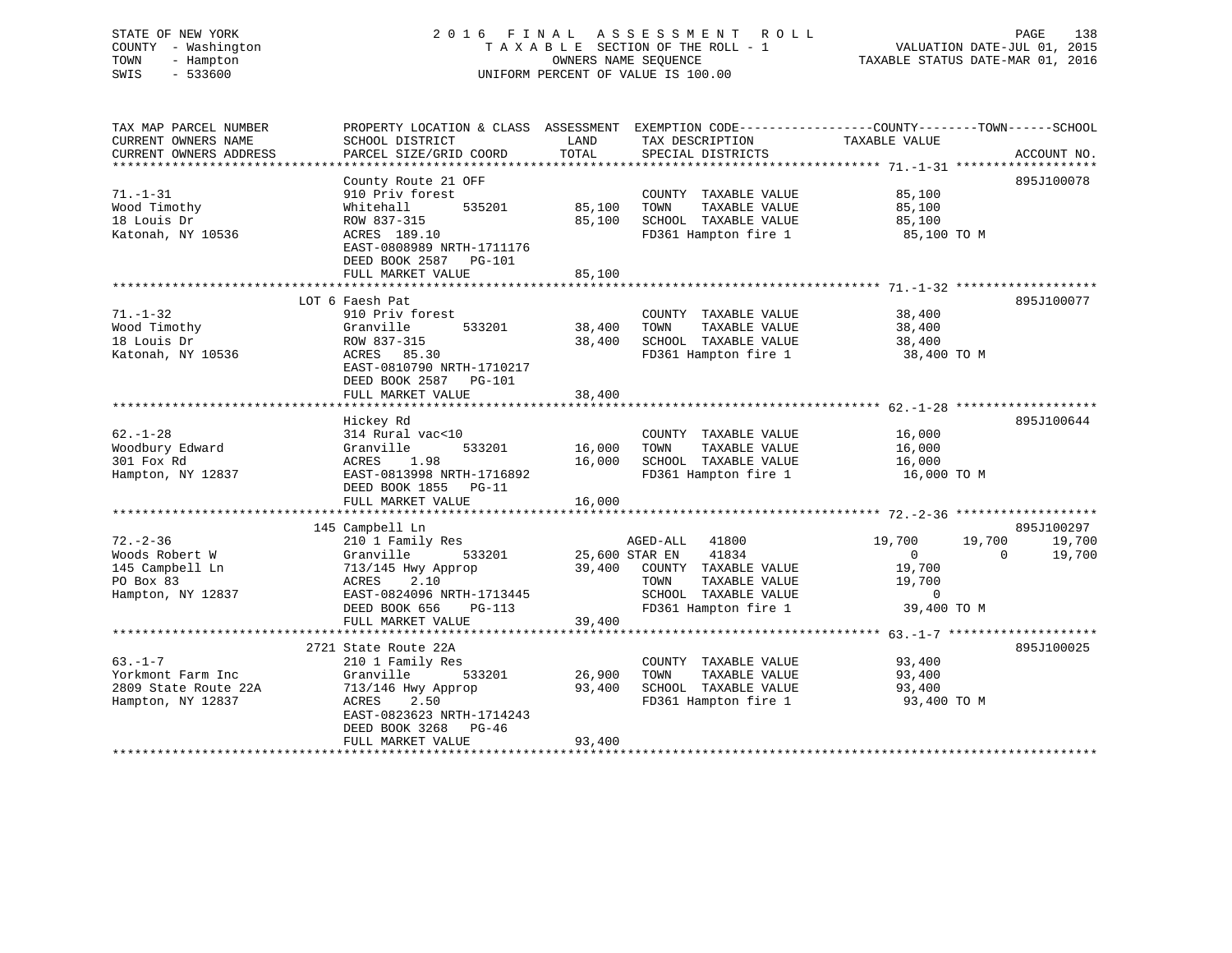# STATE OF NEW YORK 2 0 1 6 F I N A L A S S E S S M E N T R O L L PAGE 139 COUNTY - Washington T A X A B L E SECTION OF THE ROLL - 1 VALUATION DATE-JUL 01, 2015 TOWN - Hampton OWNERS NAME SEQUENCE TAXABLE STATUS DATE-MAR 01, 2016 SWIS - 533600 UNIFORM PERCENT OF VALUE IS 100.00

| TAX MAP PARCEL NUMBER<br>CURRENT OWNERS NAME                                                       | PROPERTY LOCATION & CLASS ASSESSMENT EXEMPTION CODE---------------COUNTY-------TOWN-----SCHOOL<br>SCHOOL DISTRICT | LAND                  | TAX DESCRIPTION                                | TAXABLE VALUE  |            |             |
|----------------------------------------------------------------------------------------------------|-------------------------------------------------------------------------------------------------------------------|-----------------------|------------------------------------------------|----------------|------------|-------------|
| CURRENT OWNERS ADDRESS                                                                             | PARCEL SIZE/GRID COORD                                                                                            | TOTAL                 | SPECIAL DISTRICTS                              |                |            | ACCOUNT NO. |
|                                                                                                    | 2809 State Route 22A                                                                                              |                       |                                                |                |            | 895J100198  |
| $63. -1 - 10.1$                                                                                    | 112 Dairy farm                                                                                                    |                       | AG DIST<br>41720                               | 14,785         | 14,785     | 14,785      |
| Yorkmont Farm Inc                                                                                  | Granville                                                                                                         | 533201 263,700 STAR B | 41854                                          | $\Omega$       | $\bigcirc$ | 30,000      |
| 2809 State Route 22A                                                                               | Inc Farm-2 STAR exemption                                                                                         | 651,900 STAR B        | 41854                                          | $\Omega$       | $\Omega$   | 30,000      |
| Hampton, NY 12837                                                                                  | 713/147 Hwy Apporp                                                                                                |                       | SILO EXMP 42100                                | 32,604         | 32,604     | 32,604      |
|                                                                                                    | ACRES 521.70                                                                                                      |                       | COUNTY TAXABLE VALUE                           | 604,511        |            |             |
| MAY BE SUBJECT TO PAYMENT                                                                          | EAST-0822774 NRTH-1715848                                                                                         |                       | TAXABLE VALUE<br>TOWN                          | 604,511        |            |             |
| UNDER AGDIST LAW TIL 2020                                                                          | DEED BOOK 463<br>PG-579                                                                                           |                       | SCHOOL TAXABLE VALUE                           | 544,511        |            |             |
|                                                                                                    | FULL MARKET VALUE                                                                                                 | 651,900               | CA001 Cons agri dst 1<br>47,389 EX             | 604,511 TO     |            |             |
|                                                                                                    |                                                                                                                   |                       | FD361 Hampton fire 1<br>32,604 EX              | 619,296 TO M   |            |             |
|                                                                                                    |                                                                                                                   |                       |                                                |                |            |             |
|                                                                                                    | State Route 22A OFF                                                                                               |                       |                                                |                |            | 895J100567  |
| $72. - 2 - 39$                                                                                     | 322 Rural vac>10                                                                                                  |                       | COUNTY TAXABLE VALUE                           | 12,500         |            |             |
| Yorkmont Farms Inc                                                                                 | 533201<br>Granville                                                                                               | 12,500                | TOWN<br>TAXABLE VALUE                          | 12,500         |            |             |
| ATT:Kevin Perry                                                                                    | ACRES 11.20                                                                                                       | 12,500                | SCHOOL TAXABLE VALUE                           | 12,500         |            |             |
| 2809 State Route 22A                                                                               | EAST-0822853 NRTH-1712848                                                                                         |                       | CA001 Cons agri dst 1                          | 12,500 TO      |            |             |
| Hampton, NY 12837                                                                                  | DEED BOOK 2145 PG-246                                                                                             |                       | FD361 Hampton fire 1                           | 12,500 TO M    |            |             |
|                                                                                                    | FULL MARKET VALUE                                                                                                 | 12,500                |                                                |                |            |             |
|                                                                                                    | Perry Heights Way                                                                                                 |                       |                                                |                |            |             |
| $72. - 2 - 39.1$                                                                                   | 692 Road/str/hwy                                                                                                  |                       | COUNTY TAXABLE VALUE                           | 500            |            |             |
| Yorkmont Farms Inc                                                                                 | Granville                                                                                                         | 533201 500            | TAXABLE VALUE<br>TOWN                          | 500            |            |             |
| ATT:Kevin Perry                                                                                    | FRNT 50.00 DPTH 690.00                                                                                            | 500                   |                                                | 500            |            |             |
| 2809 State Route 22A                                                                               | EAST-0822760 NRTH-1711937                                                                                         |                       | SCHOOL TAXABLE VALUE<br>FD361 Hampton fire 1   | 500 TO M       |            |             |
| Hampton, NY 12837                                                                                  | DEED BOOK 2145 PG-246                                                                                             |                       |                                                |                |            |             |
|                                                                                                    | FULL MARKET VALUE                                                                                                 | 500                   |                                                |                |            |             |
|                                                                                                    |                                                                                                                   |                       |                                                |                |            |             |
|                                                                                                    | Carvers Falls Ln                                                                                                  |                       |                                                |                |            | 895J100561  |
| $31. - 1 - 3.3$                                                                                    | 311 Res vac land                                                                                                  |                       | COUNTY TAXABLE VALUE                           | 2,300          |            |             |
| Young James P                                                                                      | 535201<br>Whitehall                                                                                               |                       | 2,300 TOWN<br>TAXABLE VALUE                    | 2,300          |            |             |
| Young Maureen L<br>1462 Carvers Falls Ln<br>1462 Carvers Falls Ln<br>167 EAST-0808805 NRTH-1747544 |                                                                                                                   | 2,300                 | SCHOOL TAXABLE VALUE                           | 2,300          |            |             |
|                                                                                                    | EAST-0808805 NRTH-1747544                                                                                         |                       | FD362 Hampton fire 2                           | 2,300 TO M     |            |             |
| Whitehall, NY 12887                                                                                | DEED BOOK 461<br>PG-369                                                                                           |                       |                                                |                |            |             |
|                                                                                                    | FULL MARKET VALUE                                                                                                 | 2,300                 |                                                |                |            |             |
|                                                                                                    | 1462 Carvers Falls Ln                                                                                             |                       |                                                |                |            | 895J100560  |
| $31. - 1 - 3.4$                                                                                    | 210 1 Family Res                                                                                                  |                       | STAR B<br>41854                                | $\overline{0}$ | $\Omega$   | 30,000      |
| Young James P                                                                                      | 535201<br>Whitehall                                                                                               | 33,500                | COUNTY TAXABLE VALUE                           | 124,100        |            |             |
| Young Maureen L                                                                                    | ACRES<br>4.55                                                                                                     | 124,100               | TOWN<br>TAXABLE VALUE                          | 124,100        |            |             |
|                                                                                                    | EAST-0808510 NRTH-1747677                                                                                         |                       | SCHOOL TAXABLE VALUE                           | 94,100         |            |             |
| Young Maureen<br>1462 Carvers Falls Ln<br>19887                                                    | DEED BOOK 461<br>PG-366                                                                                           |                       | raabur YALUE VALUE دون<br>FD362 Hampton fire 2 | 124,100 TO M   |            |             |
|                                                                                                    | FULL MARKET VALUE                                                                                                 | 124,100               |                                                |                |            |             |
|                                                                                                    |                                                                                                                   |                       |                                                |                |            |             |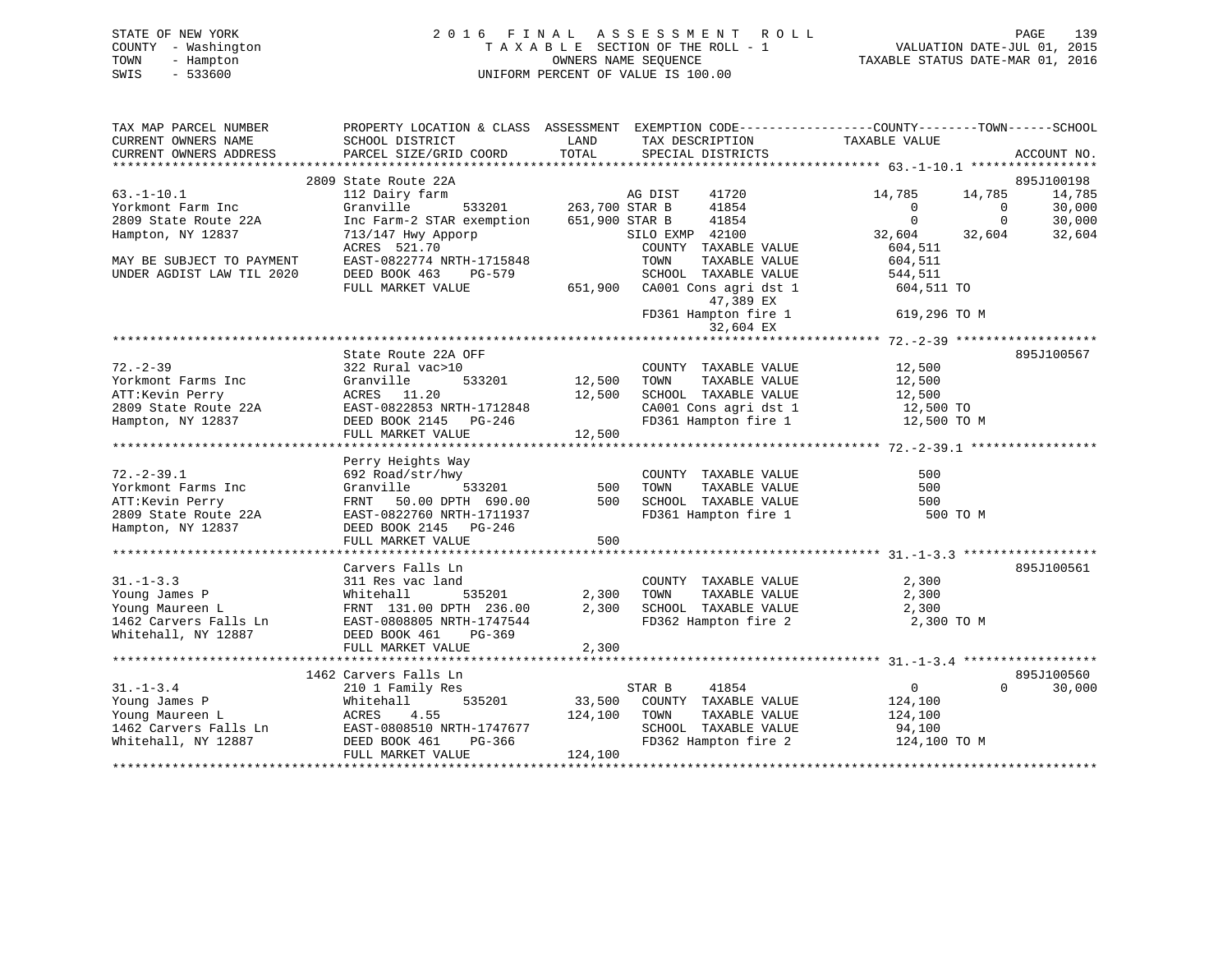# STATE OF NEW YORK 2 0 1 6 F I N A L A S S E S S M E N T R O L L PAGE 140 COUNTY - Washington T A X A B L E SECTION OF THE ROLL - 1 VALUATION DATE-JUL 01, 2015 TOWN - Hampton OWNERS NAME SEQUENCE TAXABLE STATUS DATE-MAR 01, 2016 SWIS - 533600 UNIFORM PERCENT OF VALUE IS 100.00

| TAX MAP PARCEL NUMBER                                                                                                                                                                                                                                                                                                                                                                                                                                        | PROPERTY LOCATION & CLASS ASSESSMENT EXEMPTION CODE----------------COUNTY-------TOWN------SCHOOL |                       |                                    |                       |                       |
|--------------------------------------------------------------------------------------------------------------------------------------------------------------------------------------------------------------------------------------------------------------------------------------------------------------------------------------------------------------------------------------------------------------------------------------------------------------|--------------------------------------------------------------------------------------------------|-----------------------|------------------------------------|-----------------------|-----------------------|
| CURRENT OWNERS NAME                                                                                                                                                                                                                                                                                                                                                                                                                                          | SCHOOL DISTRICT                                                                                  | LAND                  | TAX DESCRIPTION TAXABLE VALUE      |                       |                       |
| $\begin{minipage}{0.5cm} \begin{minipage}{0.5cm} \begin{minipage}{0.5cm} \begin{minipage}{0.5cm} \begin{minipage}{0.5cm} \begin{minipage}{0.5cm} \begin{minipage}{0.5cm} \begin{minipage}{0.5cm} \begin{minipage}{0.5cm} \begin{minipage}{0.5cm} \begin{minipage}{0.5cm} \begin{minipage}{0.5cm} \begin{minipage}{0.5cm} \begin{minipage}{0.5cm} \begin{minipage}{0.5cm} \begin{minipage}{0.5cm} \begin{minipage}{0.5cm} \begin{minipage}{0.5cm} \begin{min$ |                                                                                                  |                       |                                    |                       |                       |
|                                                                                                                                                                                                                                                                                                                                                                                                                                                              |                                                                                                  |                       |                                    |                       |                       |
|                                                                                                                                                                                                                                                                                                                                                                                                                                                              | 17 Dailey Way                                                                                    |                       |                                    |                       | 895J100421            |
| $72. - 1 - 7$                                                                                                                                                                                                                                                                                                                                                                                                                                                | 210 1 Family Res                                                                                 |                       | 41834<br>STAR EN                   | $\Omega$              | $\Omega$<br>65,300    |
| Yurchak Andrew Jr                                                                                                                                                                                                                                                                                                                                                                                                                                            | Granville                                                                                        |                       | 533201 29,500 COUNTY TAXABLE VALUE | 124,100               |                       |
| PO Box 97                                                                                                                                                                                                                                                                                                                                                                                                                                                    | ACRES 3.30                                                                                       | 124,100               | TOWN                               | TAXABLE VALUE 124,100 |                       |
| Hampton, NY 12837                                                                                                                                                                                                                                                                                                                                                                                                                                            | EAST-0821775 NRTH-1710853                                                                        |                       | SCHOOL TAXABLE VALUE 58,800        |                       |                       |
|                                                                                                                                                                                                                                                                                                                                                                                                                                                              | DEED BOOK 1747 PG-130                                                                            |                       | FD361 Hampton fire 1 124,100 TO M  |                       |                       |
|                                                                                                                                                                                                                                                                                                                                                                                                                                                              | FULL MARKET VALUE                                                                                | 124,100               |                                    |                       |                       |
|                                                                                                                                                                                                                                                                                                                                                                                                                                                              |                                                                                                  |                       |                                    |                       |                       |
|                                                                                                                                                                                                                                                                                                                                                                                                                                                              | 2116 County Route 18                                                                             |                       |                                    |                       | 895J100299            |
| $71. - 1 - 6$                                                                                                                                                                                                                                                                                                                                                                                                                                                | 210 1 Family Res                                                                                 |                       | VET WAR CT 41121                   | 18,810 18,810         | $\overline{0}$        |
| Zeimet Rose M -LE-                                                                                                                                                                                                                                                                                                                                                                                                                                           | Granville                                                                                        | 533201 22,700 STAR EN | 41834                              | $\overline{0}$        | 65,300<br>$\Omega$    |
| Panoushek Ronda M                                                                                                                                                                                                                                                                                                                                                                                                                                            | 583/37                                                                                           |                       | 125,400 COUNTY TAXABLE VALUE       | 106,590               |                       |
| PO Box 18                                                                                                                                                                                                                                                                                                                                                                                                                                                    | Life Estate 3073/127                                                                             |                       | TOWN<br>TAXABLE VALUE              | 106,590               |                       |
| Hampton, NY 12837                                                                                                                                                                                                                                                                                                                                                                                                                                            | Rose M Zeimet                                                                                    |                       | SCHOOL                             | TAXABLE VALUE 60,100  |                       |
|                                                                                                                                                                                                                                                                                                                                                                                                                                                              | ACRES<br>1.20                                                                                    |                       | FD361 Hampton fire 1               | 125,400 TO M          |                       |
|                                                                                                                                                                                                                                                                                                                                                                                                                                                              | EAST-0814565 NRTH-1713639                                                                        |                       |                                    |                       |                       |
|                                                                                                                                                                                                                                                                                                                                                                                                                                                              | DEED BOOK 3073 PG-127                                                                            |                       |                                    |                       |                       |
|                                                                                                                                                                                                                                                                                                                                                                                                                                                              | FULL MARKET VALUE                                                                                | 125,400               |                                    |                       |                       |
|                                                                                                                                                                                                                                                                                                                                                                                                                                                              |                                                                                                  |                       |                                    |                       |                       |
|                                                                                                                                                                                                                                                                                                                                                                                                                                                              | 56 Hickey Rd                                                                                     |                       |                                    |                       |                       |
| $62. - 1 - 27.3$                                                                                                                                                                                                                                                                                                                                                                                                                                             | 270 Mfg housing                                                                                  |                       | 41854<br>STAR B                    | $0 \qquad \qquad$     | $\mathbf 0$<br>30,000 |
| Zekus Steven<br>Granville                                                                                                                                                                                                                                                                                                                                                                                                                                    | 533201                                                                                           |                       | 22,000 COUNTY<br>TAXABLE VALUE     | 84,500                |                       |
| Sady Cristen                                                                                                                                                                                                                                                                                                                                                                                                                                                 | ACRES 1.12                                                                                       | 84,500                | TOWN<br>TAXABLE VALUE              | 84,500                |                       |
| 54 Hickey Rd                                                                                                                                                                                                                                                                                                                                                                                                                                                 | EAST-0813679 NRTH-1715115                                                                        |                       | TAXABLE VALUE<br>SCHOOL            | 54,500                |                       |
| Hampton, NY 12837                                                                                                                                                                                                                                                                                                                                                                                                                                            | DEED BOOK 2694 PG-303                                                                            |                       | FD361 Hampton fire 1               | 84,500 TO M           |                       |
|                                                                                                                                                                                                                                                                                                                                                                                                                                                              | FULL MARKET VALUE                                                                                | 84,500                |                                    |                       |                       |
|                                                                                                                                                                                                                                                                                                                                                                                                                                                              |                                                                                                  |                       |                                    |                       |                       |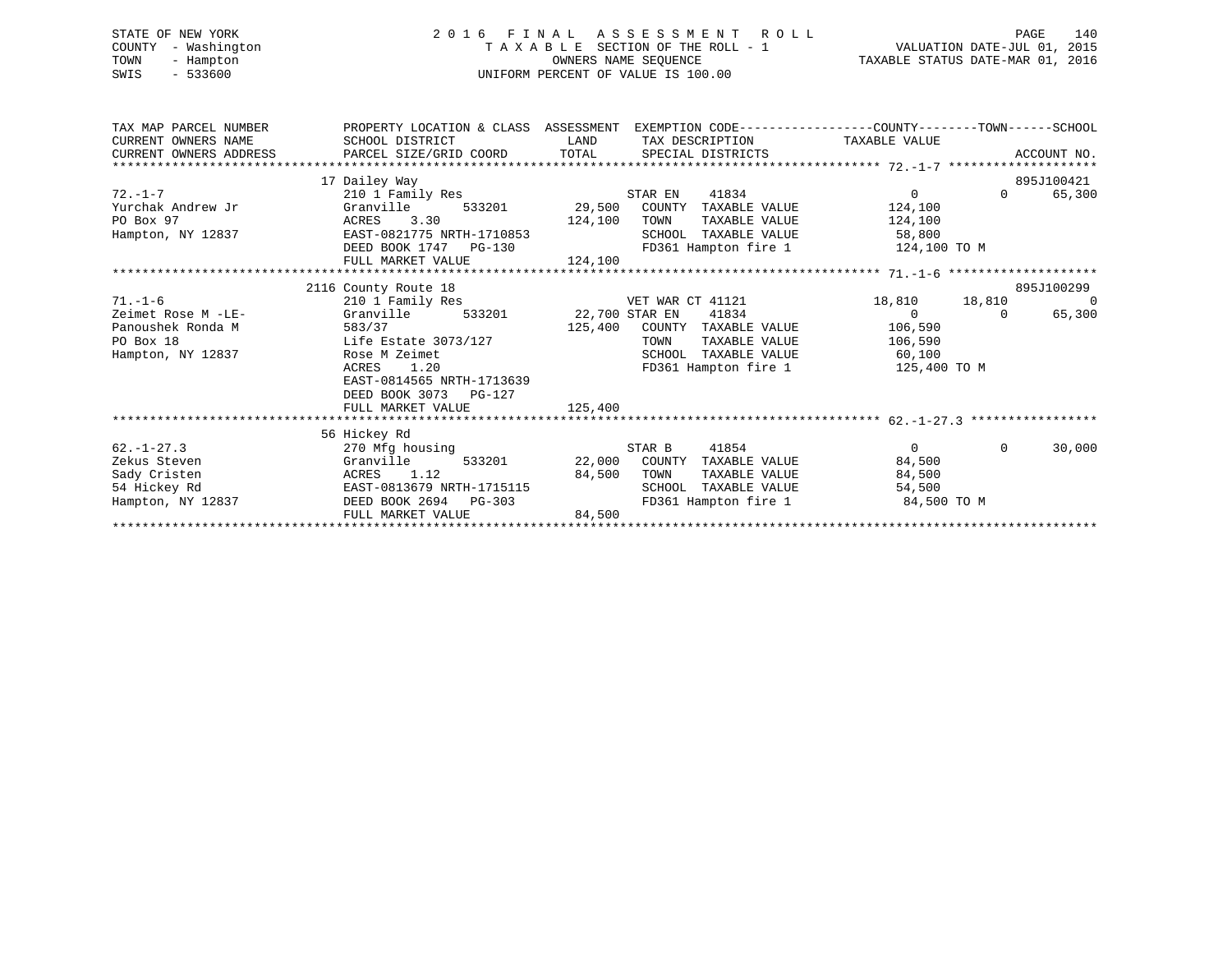#### ROLL SUB SECTION - - TOTALS

#### \*\*\* S P E C I A L D I S T R I C T S U M M A R Y \*\*\*

| CODE | DISTRICT NAME        | TOTAL<br>PARCELS | EXTENSION<br>TYPE | EXTENSION<br>VALUE | AD VALOREM<br>VALUE | EXEMPT<br>AMOUNT | TAXABLE<br>VALUE |
|------|----------------------|------------------|-------------------|--------------------|---------------------|------------------|------------------|
|      | EZ005 Empire Zone 5  |                  | 1 TOTAL           |                    | 235,100             |                  | 235,100          |
|      | CA001 Cons agri dst  |                  | 81 TOTAL          |                    | 12524,300           | 961,697          | 11562,603        |
|      | EZ015 Empire Zone-Si |                  | 1 TOTAL           |                    | 253,700             |                  | 253,700          |
|      | FD361 Hampton fire 1 |                  | 595 TOTAL M       |                    | 50992,163           | 73,513           | 50918,650        |
|      | FD362 Hampton fire 2 |                  | 126 TOTAL M       |                    | 12709,037           | 3,472            | 12705,565        |

#### \*\*\* S C H O O L D I S T R I C T S U M M A R Y \*\*\*

| CODE             | DISTRICT NAME          | TOTAL<br>PARCELS | ASSESSED<br>LAND      | ASSESSED<br>TOTAL      | EXEMPT<br>AMOUNT   | TOTAL<br>TAXABLE       | <b>STAR</b><br>AMOUNT | <b>STAR</b><br>TAXABLE |
|------------------|------------------------|------------------|-----------------------|------------------------|--------------------|------------------------|-----------------------|------------------------|
| 533201<br>535201 | Granville<br>Whitehall | 506<br>211       | 15790,800<br>7345,900 | 44290,200<br>19411,000 | 910,830<br>904,287 | 43379,370<br>18506,713 | 7338,025<br>2891,490  | 36041,345<br>15615,223 |
|                  | SUB-TOTAL              | 717              | 23136,700             | 63701,200              | 1815, 117          | 61886,083              | 10229,515             | 51656,568              |
|                  | тотаь                  | 717              | 23136,700             | 63701,200              | 1815, 117          | 61886,083              | 10229,515             | 51656,568              |

#### \*\*\* S Y S T E M C O D E S S U M M A R Y \*\*\*

#### NO SYSTEM EXEMPTIONS AT THIS LEVEL

#### \*\*\* E X E M P T I O N S U M M A R Y \*\*\*

| CODE  | DESCRIPTION | TOTAL<br>PARCELS | COUNTY  | TOWN    | SCHOOL |
|-------|-------------|------------------|---------|---------|--------|
| 41121 | VET WAR CT  | 17               | 277,569 | 277,224 |        |
| 41122 | VET WAR C   | 5                | 87,384  |         |        |
| 41123 | VET WAR T   | ל                |         | 81,572  |        |
| 41131 | VET COM CT  | 13               | 412,061 | 381,544 |        |
| 41132 | VET COM C   |                  | 178,000 |         |        |
| 41133 | VET COM T   |                  |         | 178,000 |        |
| 41141 | VET DIS CT  | 5                | 217,775 | 210,125 |        |
| 41142 | VET DIS C   |                  | 135,797 |         |        |
| 41143 | VET DIS T   |                  |         | 135,797 |        |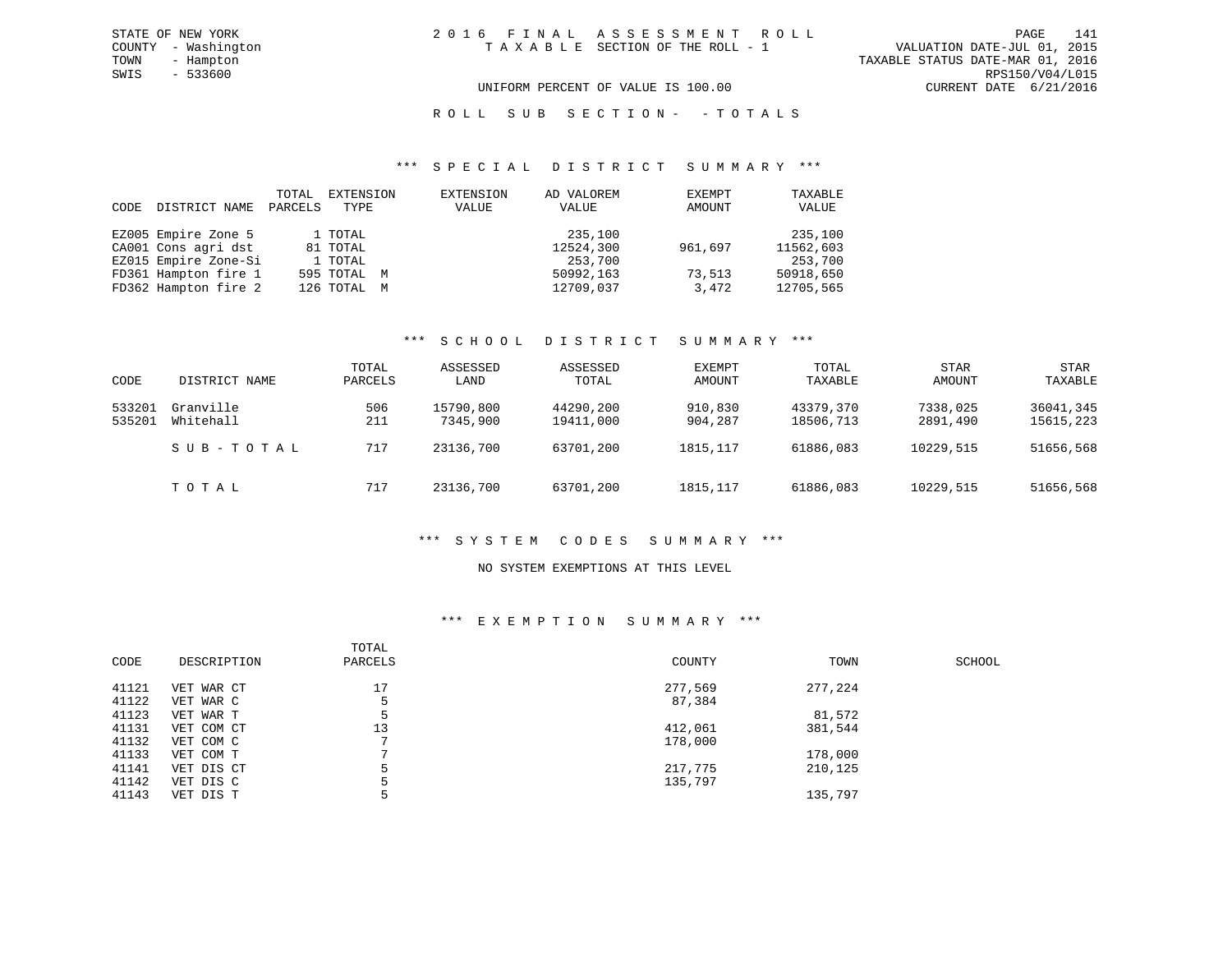| STATE OF NEW YORK   | 2016 FINAL ASSESSMENT ROLL         | 142<br>PAGE                      |
|---------------------|------------------------------------|----------------------------------|
| COUNTY - Washington | TAXABLE SECTION OF THE ROLL - 1    | VALUATION DATE-JUL 01, 2015      |
| TOWN<br>- Hampton   |                                    | TAXABLE STATUS DATE-MAR 01, 2016 |
| SWIS<br>- 533600    |                                    | RPS150/V04/L015                  |
|                     | UNIFORM PERCENT OF VALUE IS 100.00 | CURRENT DATE 6/21/2016           |

ROLL SUB SECTION - - TOTALS

#### \*\*\* E X E M P T I O N S U M M A R Y \*\*\*

|       |                 | TOTAL   |          |          |           |
|-------|-----------------|---------|----------|----------|-----------|
| CODE  | DESCRIPTION     | PARCELS | COUNTY   | TOWN     | SCHOOL    |
| 41151 | CW 10 VET/      | 4       | 30,200   | 30,200   |           |
| 41720 | AG DIST         | 30      | 884,712  | 884,712  | 884,712   |
| 41800 | AGED-ALL        |         | 321,280  | 321,280  | 352,821   |
| 41801 | AGED-CO/TN      |         | 94,925   | 94,925   |           |
| 41802 | AGED-CO         |         | 193,949  |          |           |
| 41803 | AGED-TOWN       | 8       |          | 225,114  |           |
| 41804 | AGED-SCH        |         |          |          | 75,870    |
| 41805 | AGE-CO/SCH      |         | 99,160   |          | 99,160    |
| 41834 | STAR EN         | 79      |          |          | 4860,615  |
| 41844 | STAR EN MH      | 3       |          |          | 58,800    |
| 41854 | STAR B          | 175     |          |          | 5261,700  |
| 41864 | STAR B MH       | 2       |          |          | 48,400    |
| 41931 | DISAB-C/T       |         | 96,400   | 96,400   |           |
| 42100 | SILO EXMP       |         | 76,985   | 76,985   | 76,985    |
| 47460 | <b>FOR 480A</b> | 6       | 325,569  | 325,569  | 325,569   |
|       | TOTAL           | 406     | 3431,766 | 3319,447 | 12044,632 |

#### \*\*\* G R A N D T O T A L S \*\*\*

| ROLL<br><b>SEC</b> | DESCRIPTION | TOTAI<br>PARCELS | COPOCPT<br>∟AND | SSESSED<br>TOTAL | TAXABLE<br>COUNTY | TAXABLE<br>TOWN | TAXABLE<br>SCHOOL | STAR<br>of the contract of the contract of the<br><b>TAXARLE</b> |
|--------------------|-------------|------------------|-----------------|------------------|-------------------|-----------------|-------------------|------------------------------------------------------------------|
|                    | TAXABLE     | 717              | ,700<br>23136   | 53701,200        | 60269<br>, 434    | 60381<br>753    | 61886,083         | 51656,568                                                        |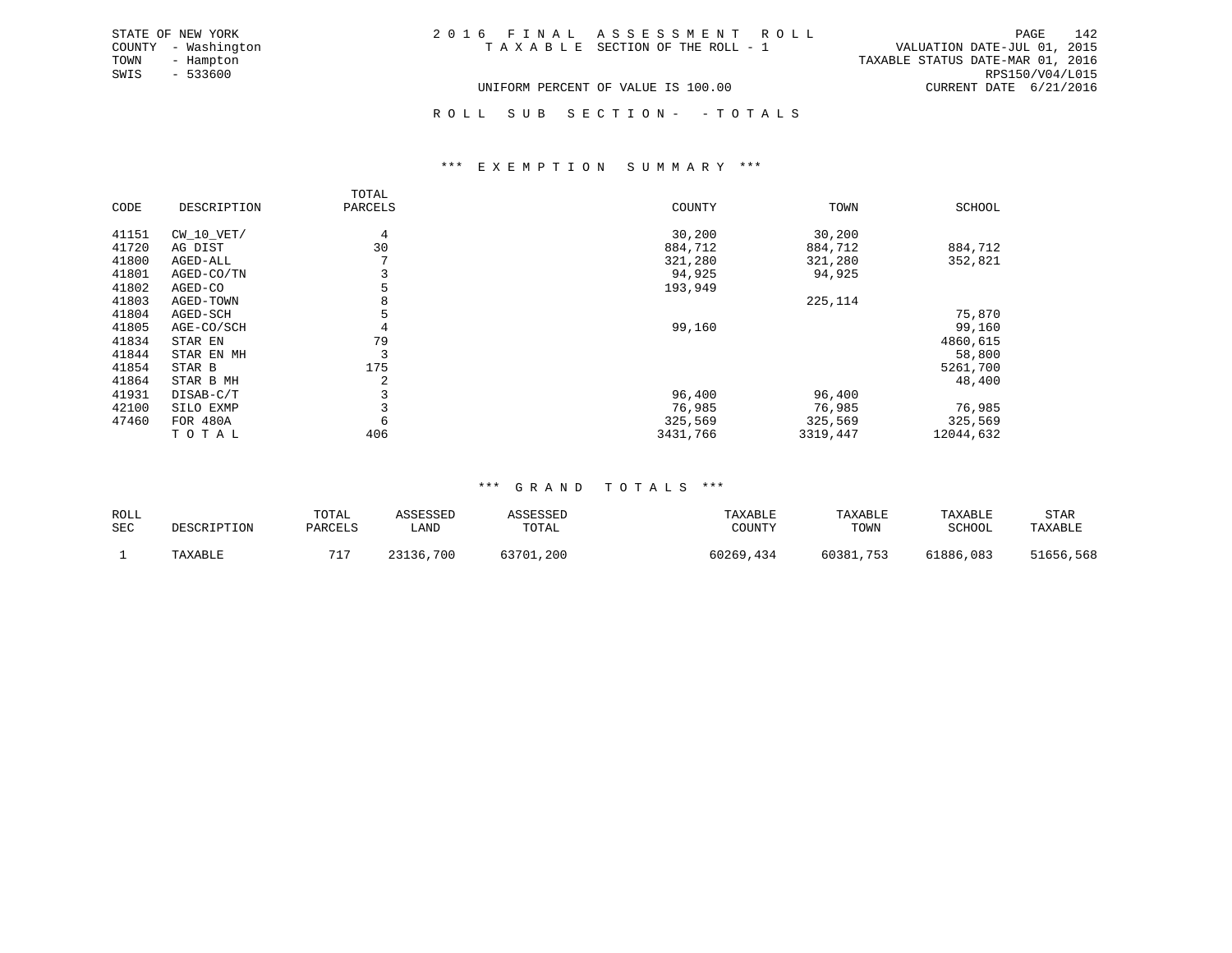|      | STATE OF NEW YORK   | 2016 FINAL ASSESSMENT ROLL |                                    |                                  | PAGE                   | 143 |
|------|---------------------|----------------------------|------------------------------------|----------------------------------|------------------------|-----|
|      | COUNTY - Washington |                            | TAXABLE SECTION OF THE ROLL - 1    | VALUATION DATE-JUL 01, 2015      |                        |     |
| TOWN | - Hampton           |                            |                                    | TAXABLE STATUS DATE-MAR 01, 2016 |                        |     |
| SWIS | $-533600$           |                            | UNIFORM PERCENT OF VALUE IS 100.00 |                                  | RPS150/V04/L015        |     |
|      |                     |                            |                                    |                                  | CURRENT DATE 6/21/2016 |     |
|      |                     |                            |                                    |                                  |                        |     |

#### ROLL SECTION TOTALS

#### \*\*\* S P E C I A L D I S T R I C T S U M M A R Y \*\*\*

| CODE | DISTRICT NAME        | TOTAL<br>PARCELS | EXTENSION<br>TYPE | EXTENSION<br>VALUE | AD VALOREM<br>VALUE | EXEMPT<br>AMOUNT | TAXABLE<br>VALUE |
|------|----------------------|------------------|-------------------|--------------------|---------------------|------------------|------------------|
|      | EZ005 Empire Zone 5  |                  | 1 TOTAL           |                    | 235,100             |                  | 235,100          |
|      | CA001 Cons agri dst  |                  | 81 TOTAL          |                    | 12524,300           | 961,697          | 11562,603        |
|      | EZ015 Empire Zone-Si |                  | 1 TOTAL           |                    | 253,700             |                  | 253,700          |
|      | FD361 Hampton fire 1 |                  | 595 TOTAL M       |                    | 50992,163           | 73,513           | 50918,650        |
|      | FD362 Hampton fire 2 |                  | 126 TOTAL M       |                    | 12709,037           | 3,472            | 12705,565        |

#### \*\*\* S C H O O L D I S T R I C T S U M M A R Y \*\*\*

| CODE             | DISTRICT NAME          | TOTAL<br>PARCELS | ASSESSED<br>LAND      | ASSESSED<br>TOTAL      | EXEMPT<br>AMOUNT   | TOTAL<br>TAXABLE       | <b>STAR</b><br>AMOUNT | <b>STAR</b><br>TAXABLE |
|------------------|------------------------|------------------|-----------------------|------------------------|--------------------|------------------------|-----------------------|------------------------|
| 533201<br>535201 | Granville<br>Whitehall | 506<br>211       | 15790,800<br>7345,900 | 44290,200<br>19411,000 | 910,830<br>904,287 | 43379,370<br>18506,713 | 7338,025<br>2891,490  | 36041,345<br>15615,223 |
|                  | SUB-TOTAL              | 717              | 23136,700             | 63701,200              | 1815, 117          | 61886,083              | 10229,515             | 51656,568              |
|                  | TOTAL                  | 717              | 23136,700             | 63701,200              | 1815, 117          | 61886,083              | 10229,515             | 51656,568              |

#### \*\*\* S Y S T E M C O D E S S U M M A R Y \*\*\*

#### NO SYSTEM EXEMPTIONS AT THIS LEVEL

#### \*\*\* E X E M P T I O N S U M M A R Y \*\*\*

| CODE  | DESCRIPTION | TOTAL<br>PARCELS | COUNTY  | TOWN    | SCHOOL |
|-------|-------------|------------------|---------|---------|--------|
| 41121 | VET WAR CT  | 17               | 277,569 | 277,224 |        |
| 41122 | VET WAR C   | 5                | 87,384  |         |        |
| 41123 | VET WAR T   |                  |         | 81,572  |        |
| 41131 | VET COM CT  | 13               | 412,061 | 381,544 |        |
| 41132 | VET COM C   |                  | 178,000 |         |        |
| 41133 | VET COM T   |                  |         | 178,000 |        |
| 41141 | VET DIS CT  | 5                | 217,775 | 210,125 |        |
| 41142 | VET DIS C   |                  | 135,797 |         |        |
| 41143 | VET DIS T   |                  |         | 135,797 |        |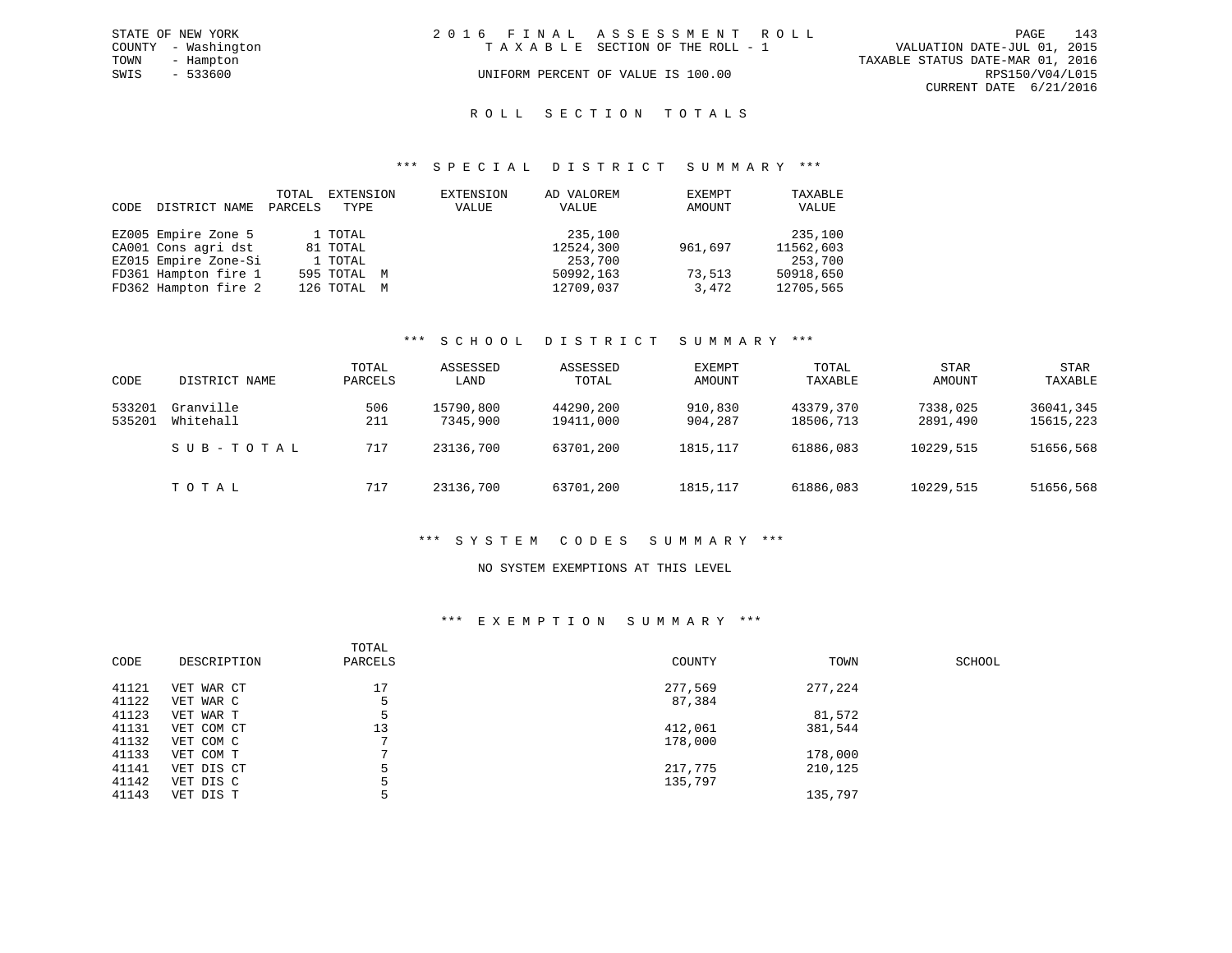|      | STATE OF NEW YORK   | 2016 FINAL ASSESSMENT ROLL         |                                  |                        | PAGE | 144 |
|------|---------------------|------------------------------------|----------------------------------|------------------------|------|-----|
|      | COUNTY - Washington | TAXABLE SECTION OF THE ROLL - 1    | VALUATION DATE-JUL 01, 2015      |                        |      |     |
| TOWN | - Hampton           |                                    | TAXABLE STATUS DATE-MAR 01, 2016 |                        |      |     |
| SWIS | $-533600$           | UNIFORM PERCENT OF VALUE IS 100.00 |                                  | RPS150/V04/L015        |      |     |
|      |                     |                                    |                                  | CURRENT DATE 6/21/2016 |      |     |
|      |                     |                                    |                                  |                        |      |     |

#### R O L L S E C T I O N T O T A L S

#### \*\*\* E X E M P T I O N S U M M A R Y \*\*\*

|       |                 | TOTAL   |          |          |               |
|-------|-----------------|---------|----------|----------|---------------|
| CODE  | DESCRIPTION     | PARCELS | COUNTY   | TOWN     | <b>SCHOOL</b> |
| 41151 | $CW_10_VET/$    | 4       | 30,200   | 30,200   |               |
| 41720 | AG DIST         | 30      | 884,712  | 884,712  | 884,712       |
| 41800 | AGED-ALL        |         | 321,280  | 321,280  | 352,821       |
| 41801 | AGED-CO/TN      | 3       | 94,925   | 94,925   |               |
| 41802 | AGED-CO         | 5       | 193,949  |          |               |
| 41803 | AGED-TOWN       | 8       |          | 225,114  |               |
| 41804 | AGED-SCH        |         |          |          | 75,870        |
| 41805 | AGE-CO/SCH      | 4       | 99,160   |          | 99,160        |
| 41834 | STAR EN         | 79      |          |          | 4860,615      |
| 41844 | STAR EN MH      | 3       |          |          | 58,800        |
| 41854 | STAR B          | 175     |          |          | 5261,700      |
| 41864 | STAR B MH       | 2       |          |          | 48,400        |
| 41931 | DISAB-C/T       | 3       | 96,400   | 96,400   |               |
| 42100 | SILO EXMP       |         | 76,985   | 76,985   | 76,985        |
| 47460 | <b>FOR 480A</b> | 6       | 325,569  | 325,569  | 325,569       |
|       | TOTAL           | 406     | 3431,766 | 3319,447 | 12044,632     |

#### \*\*\* G R A N D T O T A L S \*\*\*

| ROLL<br>SEC | DESCRIPTION | TOTAL<br>PARCELS | CCFCCFD<br>LAND | TOTAL         | TAXABLE      | TAXABLE<br>TOWN     | TAXABLE<br>SCHOOL | STAR<br><b>TAXARLE</b> |
|-------------|-------------|------------------|-----------------|---------------|--------------|---------------------|-------------------|------------------------|
|             | TAXABLE     | 715              | ,700<br>23136.  | 53701<br>.200 | 0269ز<br>434 | 60387<br>753<br>۔ ب | 61886,083         | 51656,568              |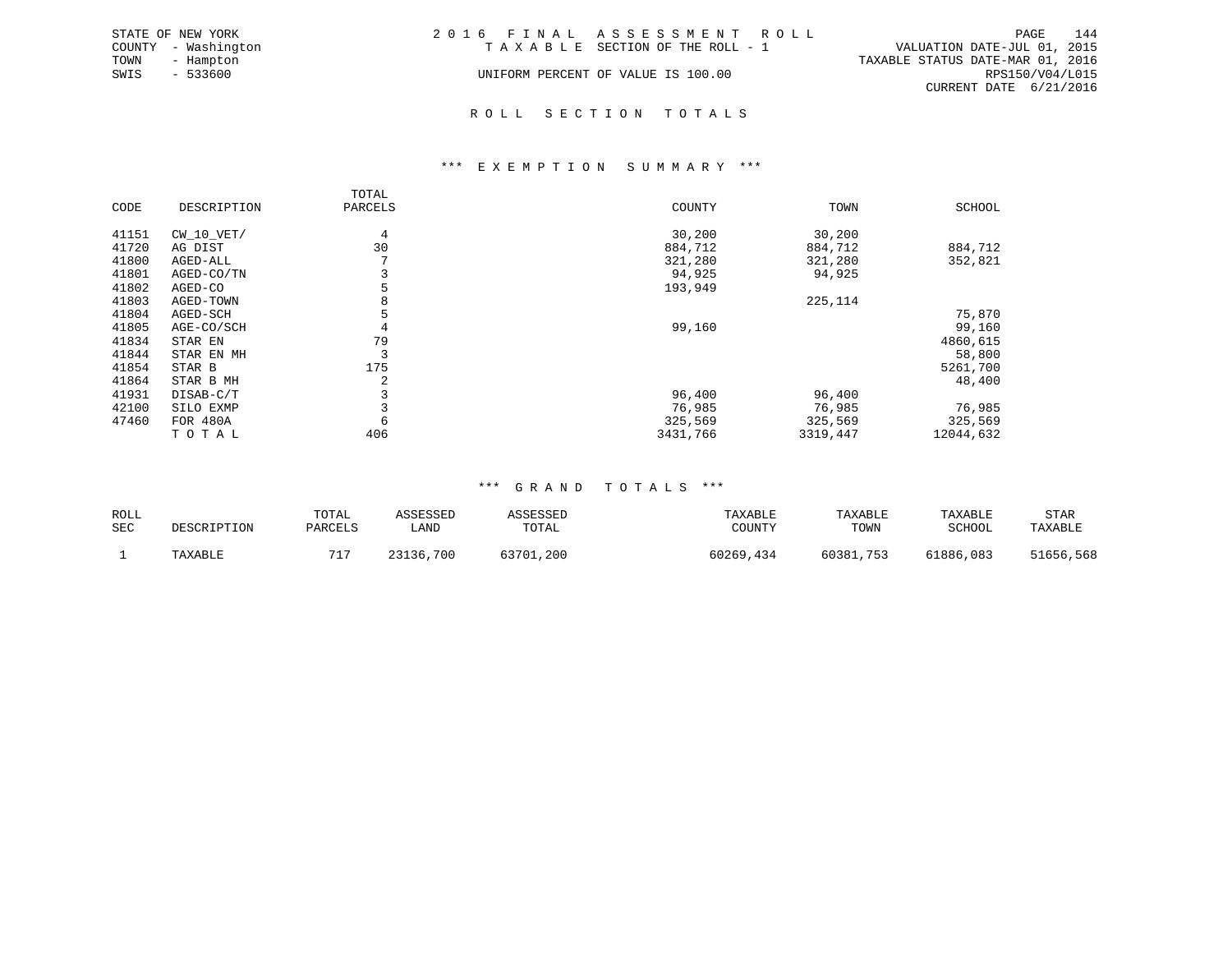# STATE OF NEW YORK 2 0 1 6 F I N A L A S S E S S M E N T R O L L PAGE 145 COUNTY - Washington SPECIAL FRANCHISE SECTION OF THE ROLL - 5 VALUATION DATE-JUL 01, 2015 TOWN - Hampton OWNERS NAME SEQUENCE TAXABLE STATUS DATE-MAR 01, 2016 SWIS - 533600 UNIFORM PERCENT OF VALUE IS 100.00

| TAX MAP PARCEL NUMBER      | PROPERTY LOCATION & CLASS ASSESSMENT |          |                       | EXEMPTION CODE-----------------COUNTY-------TOWN------SCHOOL        |
|----------------------------|--------------------------------------|----------|-----------------------|---------------------------------------------------------------------|
| CURRENT OWNERS NAME        | SCHOOL DISTRICT                      | LAND     | TAX DESCRIPTION       | TAXABLE VALUE                                                       |
| CURRENT OWNERS ADDRESS     | PARCEL SIZE/GRID COORD               | TOTAL    | SPECIAL DISTRICTS     | ACCOUNT NO.                                                         |
| ************************** |                                      |          |                       |                                                                     |
|                            | Special Franchise                    |          |                       |                                                                     |
| $500. - 70 - 3$            | 860 Spec fran.                       |          | COUNTY TAXABLE VALUE  | 136,679                                                             |
| ION Holdco LLC             | Granville<br>533201                  | $\Omega$ | TOWN<br>TAXABLE VALUE | 136,679                                                             |
| 80 State St Ste 700        |                                      | 136,679  | SCHOOL TAXABLE VALUE  | 136,679                                                             |
| Albany, NY 12207           | FULL MARKET VALUE                    | 136,679  | FD362 Hampton fire 2  | 136,679 TO M                                                        |
|                            |                                      |          |                       | ************************************** 500.-15-3.-1 *************** |
|                            | Special Franchise Town               |          |                       | 8950300322                                                          |
| $500.-15-3.-1$             | 861 Elec & gas                       |          | COUNTY TAXABLE VALUE  | 522,416                                                             |
| National Grid              | Granville<br>533201                  | $\Omega$ | TAXABLE VALUE<br>TOWN | 522,416                                                             |
| Real Estate Tax Dept       | Apport For Sch 52%                   | 522,416  | SCHOOL TAXABLE VALUE  | 522,416                                                             |
| 300 Erie Boulevard West    | Parcel 1 Of 2                        |          | FD361 Hampton fire 1  | 329,122 TO M                                                        |
| Syracuse, NY 13202         | FULL MARKET VALUE                    | 522,416  | FD362 Hampton fire 2  | 193,294 TO M                                                        |
|                            |                                      |          |                       |                                                                     |
|                            | Special Franchise Town               |          |                       | 8976300505                                                          |
| $500. -15 - 3. -2$         | 861 Elec & gas                       |          | COUNTY TAXABLE VALUE  | 482,231                                                             |
| National Grid              | Whitehall<br>535201                  | $\Omega$ | TAXABLE VALUE<br>TOWN | 482,231                                                             |
| Real Estate Tax Dept       | Apport For Sch 48%                   | 482,231  | SCHOOL TAXABLE VALUE  | 482,231                                                             |
| 300 Erie Boulevard West    | Parcel 2 Of 2                        |          | FD361 Hampton fire 1  | 303,806 TO M                                                        |
| Syarcuse, NY 13202         | FULL MARKET VALUE                    | 482,231  | FD362 Hampton fire 2  | 178,425 TO M                                                        |
|                            | ******************                   |          |                       | ********* 500.-60-3.-1 ***************                              |
|                            | Special Franchise Town               |          |                       | 8950300321                                                          |
| $500. -60 - 3. -1$         | 866 Telephone                        |          | COUNTY TAXABLE VALUE  | 69,056                                                              |
| Verizon New York Inc       | Granville<br>533201                  | $\Omega$ | TOWN<br>TAXABLE VALUE | 69,056                                                              |
| PO Box 2749                | Apport For Sch 64%                   | 69,056   | SCHOOL TAXABLE VALUE  | 69,056                                                              |
| Addison, TX 75001          | Parcel 1 Of 2                        |          | FD361 Hampton fire 1  | 43,505 TO M                                                         |
|                            | FULL MARKET VALUE                    | 69,056   | FD362 Hampton fire 2  | 25,551 TO M                                                         |
|                            |                                      |          |                       | *********** 500.-60-3.-2 ***************                            |
|                            | Special Franchise Town               |          |                       | 8976300515                                                          |
| $500. -60 - 3. - 2$        | 866 Telephone                        |          | COUNTY TAXABLE VALUE  | 38,845                                                              |
| Verizon New York Inc       | Whitehall<br>535201                  | $\Omega$ | TOWN<br>TAXABLE VALUE | 38,845                                                              |
| PO Box 2749                | Apport For Sch 36%                   | 38,845   | SCHOOL TAXABLE VALUE  | 38,845                                                              |
| Addison, TX 75001          | Parcel 2 Of 2                        |          | FD361 Hampton fire 1  | 24,472 TO M                                                         |
|                            | FULL MARKET VALUE                    | 38,845   | FD362 Hampton fire 2  | 14,373 TO M                                                         |
|                            |                                      |          |                       |                                                                     |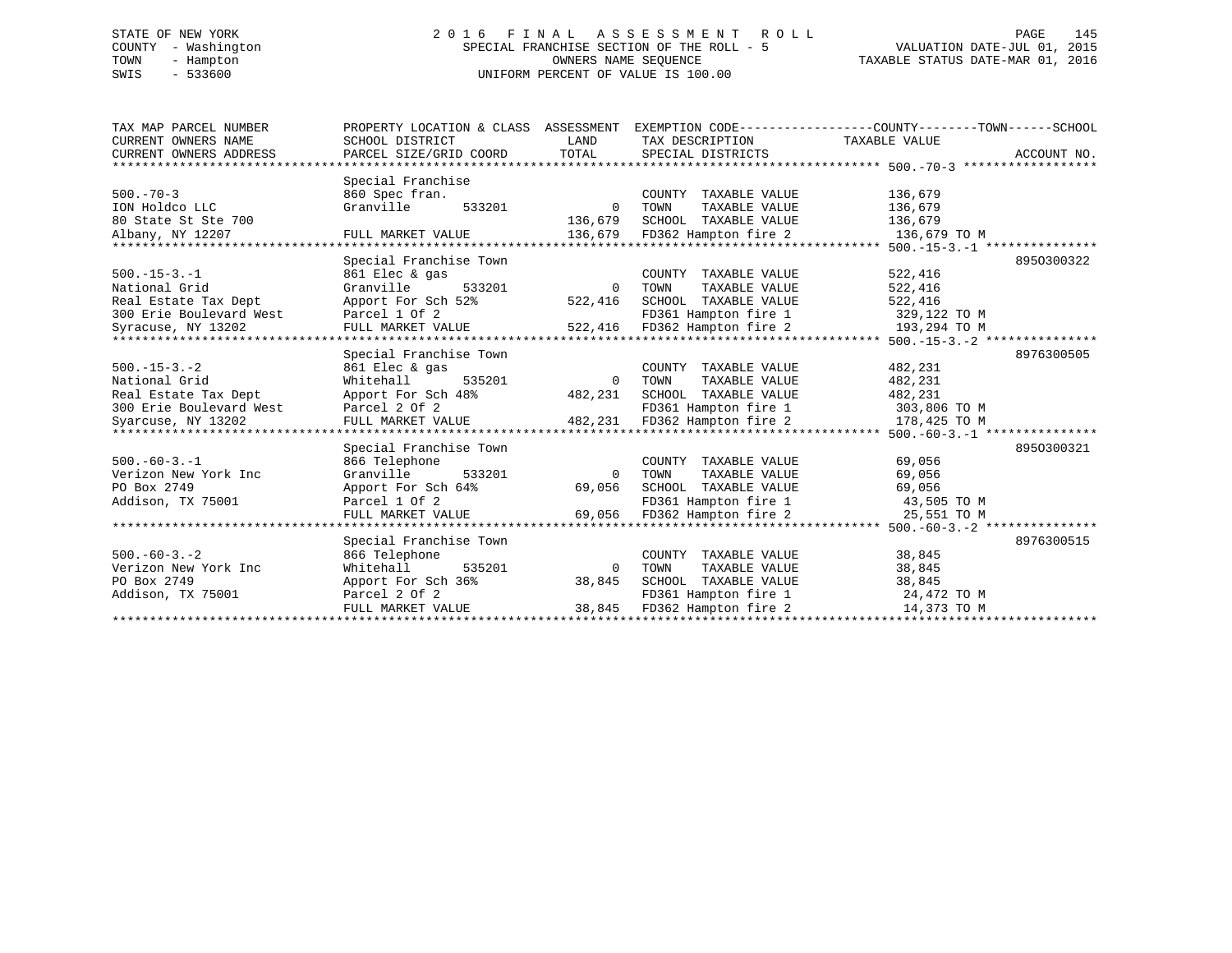| 2016 FINAL ASSESSMENT ROLL                | 146<br>PAGE                      |
|-------------------------------------------|----------------------------------|
| SPECIAL FRANCHISE SECTION OF THE ROLL - 5 | VALUATION DATE-JUL 01, 2015      |
|                                           | TAXABLE STATUS DATE-MAR 01, 2016 |
|                                           | RPS150/V04/L015                  |
| UNIFORM PERCENT OF VALUE IS 100.00        | CURRENT DATE 6/21/2016           |

#### \*\*\* S P E C I A L D I S T R I C T S U M M A R Y \*\*\*

| CODE DISTRICT NAME PARCELS                   | TOTAL | EXTENSION<br>TYPE      | EXTENSION<br>VALUE | AD VALOREM<br>VALUE | <b>EXEMPT</b><br>AMOUNT | TAXABLE<br><b>VALUE</b> |
|----------------------------------------------|-------|------------------------|--------------------|---------------------|-------------------------|-------------------------|
| FD361 Hampton fire 1<br>FD362 Hampton fire 2 |       | 4 ТОТАЬ М<br>5 TOTAL M |                    | 700,905<br>548,322  |                         | 700,905<br>548,322      |

STATE OF NEW YORK COUNTY - Washington TOWN - Hampton  $SWIS$  - 533600

# \*\*\* S C H O O L D I S T R I C T S U M M A R Y \*\*\*

| CODE             | DISTRICT NAME          | TOTAL<br>PARCELS | ASSESSED<br>LAND | ASSESSED<br>TOTAL  | EXEMPT<br>AMOUNT | TOTAL<br>TAXABLE   | <b>STAR</b><br>AMOUNT | <b>STAR</b><br>TAXABLE |
|------------------|------------------------|------------------|------------------|--------------------|------------------|--------------------|-----------------------|------------------------|
| 533201<br>535201 | Granville<br>Whitehall | ▵                |                  | 728,151<br>521,076 |                  | 728,151<br>521,076 |                       | 728,151<br>521,076     |
|                  | SUB-TOTAL              | .5               |                  | 1249,227           |                  | 1249,227           |                       | 1249,227               |
|                  | TOTAL                  |                  |                  | 1249,227           |                  | 1249,227           |                       | 1249,227               |

#### \*\*\* S Y S T E M C O D E S S U M M A R Y \*\*\*

#### NO SYSTEM EXEMPTIONS AT THIS LEVEL

#### \*\*\* E X E M P T I O N S U M M A R Y \*\*\*

## NO EXEMPTIONS AT THIS LEVEL

| ROLL |                   | TOTAL   | ASSESSED | ASSESSED             | TAXABLE  | TAXABLE  | TAXABLE  | <b>STAR</b> |
|------|-------------------|---------|----------|----------------------|----------|----------|----------|-------------|
| SEC  | DESCRIPTION       | PARCELS | úAND     | TOTAL                | COUNTY   | TOWN     | SCHOOL   | TAXABLE     |
|      | SPECIAL FRANCHISE |         |          | ר מ<br>1249<br>. 44. | 1249,227 | 1249,227 | 1249,227 | 1249,227    |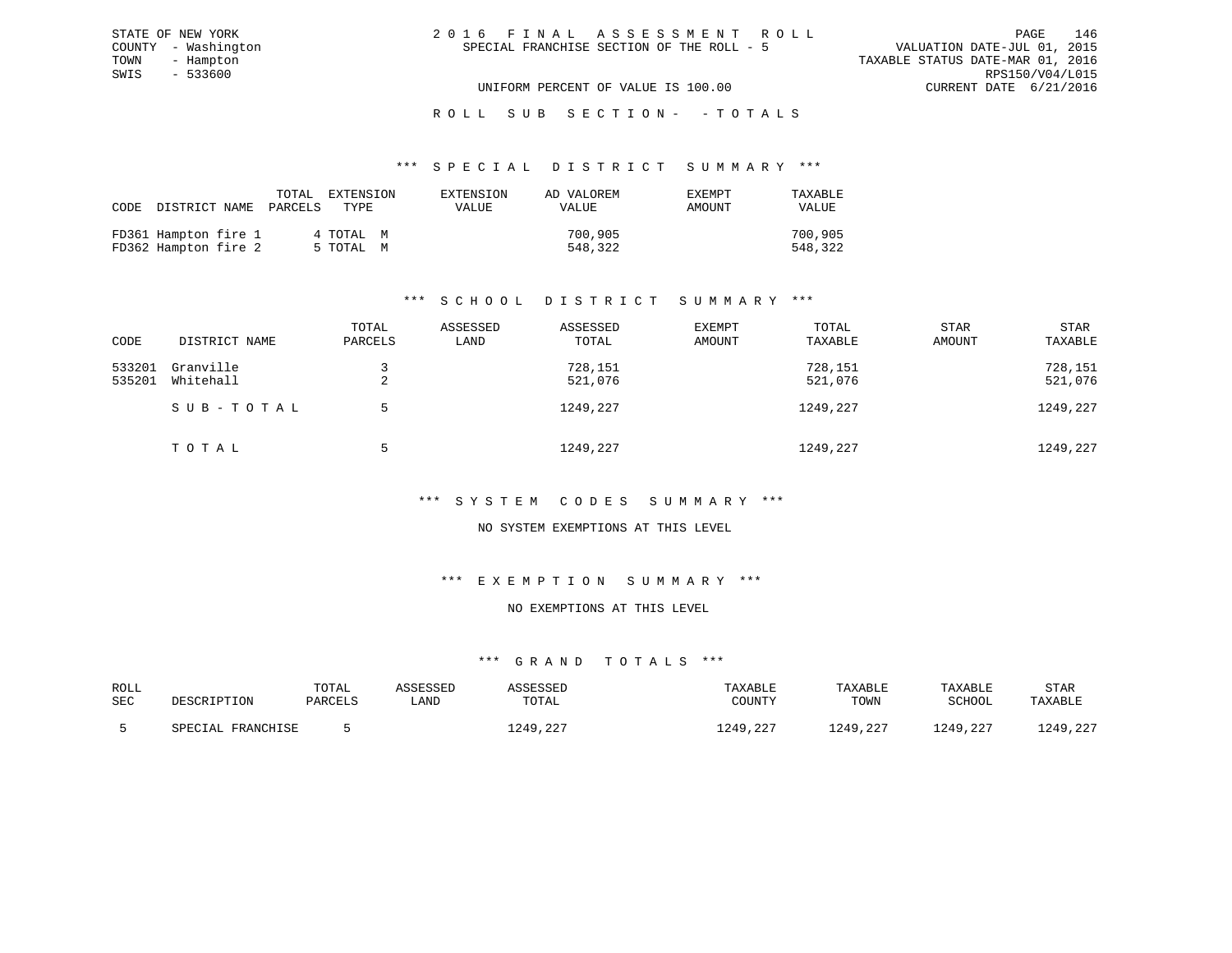|      | STATE OF NEW YORK   | 2016 FINAL ASSESSMENT ROLL                | PAGE                             | 147 |
|------|---------------------|-------------------------------------------|----------------------------------|-----|
|      | COUNTY - Washington | SPECIAL FRANCHISE SECTION OF THE ROLL - 5 | VALUATION DATE-JUL 01, 2015      |     |
| TOWN | - Hampton           |                                           | TAXABLE STATUS DATE-MAR 01, 2016 |     |
| SWIS | - 533600            | UNIFORM PERCENT OF VALUE IS 100.00        | RPS150/V04/L015                  |     |
|      |                     |                                           | CURRENT DATE 6/21/2016           |     |
|      |                     |                                           |                                  |     |

# ROLL SECTION TOTALS

#### \*\*\* S P E C I A L D I S T R I C T S U M M A R Y \*\*\*

| CODE |                                              | TOTAL<br>DISTRICT NAME PARCELS | EXTENSION<br>TYPE      | EXTENSION<br><b>VALUE</b> | AD VALOREM<br>VALUE | EXEMPT<br>AMOUNT | TAXABLE<br>VALUE   |
|------|----------------------------------------------|--------------------------------|------------------------|---------------------------|---------------------|------------------|--------------------|
|      | FD361 Hampton fire 1<br>FD362 Hampton fire 2 |                                | 4 TOTAL M<br>5 TOTAL M |                           | 700,905<br>548,322  |                  | 700,905<br>548,322 |

# \*\*\* S C H O O L D I S T R I C T S U M M A R Y \*\*\*

| CODE             | DISTRICT NAME          | TOTAL<br>PARCELS | ASSESSED<br>LAND | ASSESSED<br>TOTAL  | EXEMPT<br>AMOUNT | TOTAL<br>TAXABLE   | <b>STAR</b><br>AMOUNT | <b>STAR</b><br>TAXABLE |
|------------------|------------------------|------------------|------------------|--------------------|------------------|--------------------|-----------------------|------------------------|
| 533201<br>535201 | Granville<br>Whitehall | ▵                |                  | 728,151<br>521,076 |                  | 728,151<br>521,076 |                       | 728,151<br>521,076     |
|                  | SUB-TOTAL              | .5               |                  | 1249,227           |                  | 1249,227           |                       | 1249,227               |
|                  | TOTAL                  |                  |                  | 1249,227           |                  | 1249,227           |                       | 1249,227               |

#### \*\*\* S Y S T E M C O D E S S U M M A R Y \*\*\*

#### NO SYSTEM EXEMPTIONS AT THIS LEVEL

#### \*\*\* E X E M P T I O N S U M M A R Y \*\*\*

### NO EXEMPTIONS AT THIS LEVEL

| ROLL |                   | TOTAL   | ASSESSED | ASSESSED             | TAXABLE  | TAXABLE  | TAXABLE  | <b>STAR</b> |
|------|-------------------|---------|----------|----------------------|----------|----------|----------|-------------|
| SEC  | DESCRIPTION       | PARCELS | úAND     | TOTAL                | COUNTY   | TOWN     | SCHOOL   | TAXABLE     |
|      | SPECIAL FRANCHISE |         |          | ר מ<br>1249<br>. 44. | 1249,227 | 1249,227 | 1249,227 | 1249,227    |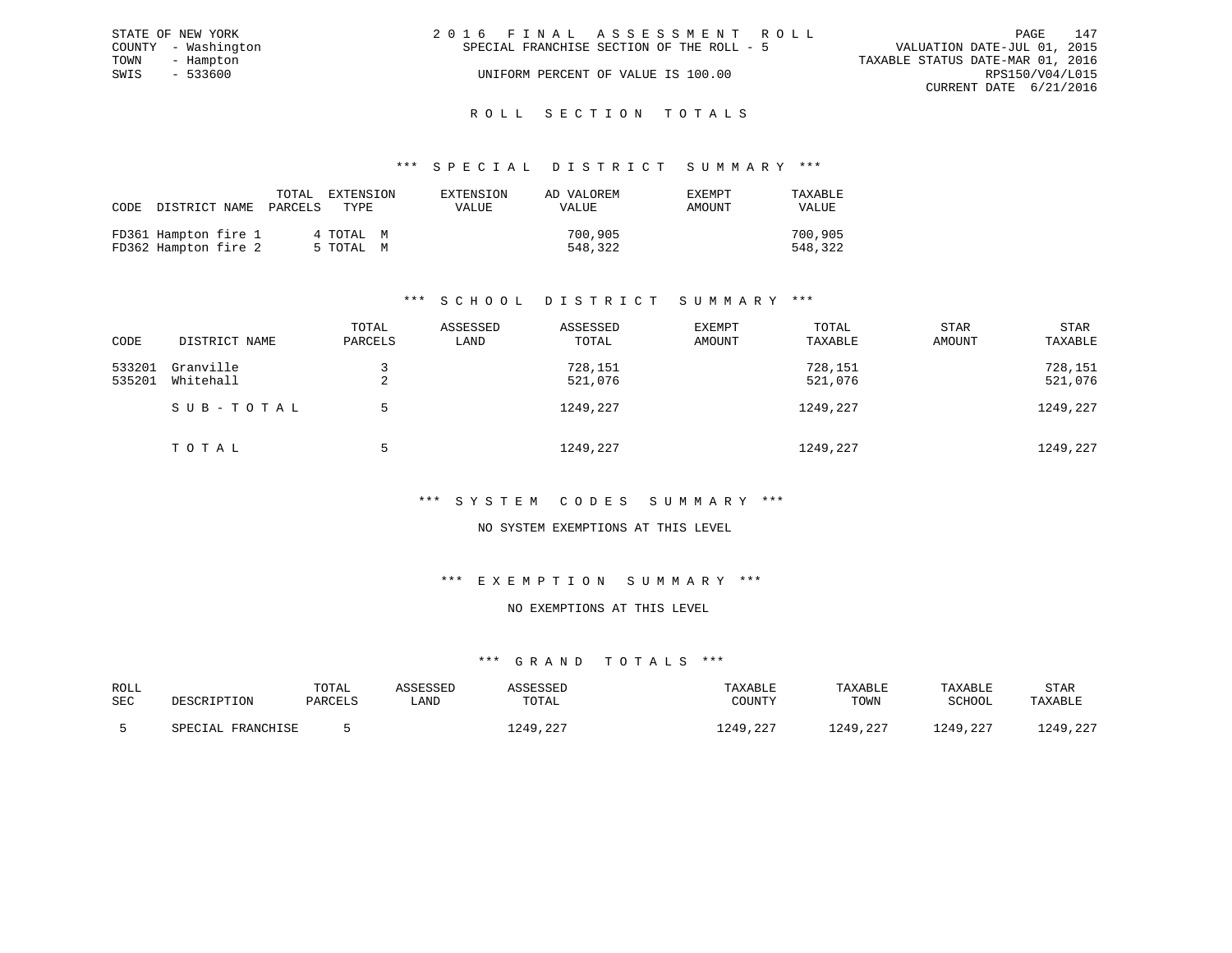## STATE OF NEW YORK 2016 FINAL ASSESSMENT ROLL PAGE 148 COUNTY - Washington UTILITY & R.R. SECTION OF THE ROLL - 6 VALUATION DATE-JUL 01, 2015 TOWN - Hampton OWNERS NAME SEQUENCE TAXABLE STATUS DATE-MAR 01, 2016 SWIS - 533600 UNIFORM PERCENT OF VALUE IS 100.00

| TAX MAP PARCEL NUMBER<br>CURRENT OWNERS NAME<br>CURRENT OWNERS ADDRESS                                                                                                                                                 | PROPERTY LOCATION & CLASS ASSESSMENT<br>SCHOOL DISTRICT<br>PARCEL SIZE/GRID COORD                                                                                              | LAND<br>TOTAL              | TAX DESCRIPTION<br>SPECIAL DISTRICTS                                                          | EXEMPTION CODE-----------------COUNTY-------TOWN------SCHOOL<br>TAXABLE VALUE | ACCOUNT NO. |
|------------------------------------------------------------------------------------------------------------------------------------------------------------------------------------------------------------------------|--------------------------------------------------------------------------------------------------------------------------------------------------------------------------------|----------------------------|-----------------------------------------------------------------------------------------------|-------------------------------------------------------------------------------|-------------|
| $71. - 1 - 30.2$<br>Armadillo Holdings Corporation Whitehall<br>142 Avenue C<br>Williston, VT 05495                                                                                                                    | County Route 21<br>831 Tele Comm<br>535201<br>App. Factor 1.00<br>ACRES<br>1.55<br>EAST-0809204 NRTH-1707227<br>DEED BOOK 2485<br>$PG-330$<br>FULL MARKET VALUE                | 12,200<br>40,800<br>40,800 | COUNTY TAXABLE VALUE<br>TOWN<br>TAXABLE VALUE<br>SCHOOL TAXABLE VALUE<br>FD361 Hampton fire 1 | 40,800<br>40,800<br>40,800<br>40,800 TO M                                     | 895N200604  |
| $31. - 1 - 6$<br>Central Vt Pub Ser Corp<br>c/o Green Mountain Power<br>Accounts Payable<br>2154 Post Rd<br>Rutland, VT 05701                                                                                          | 1487 Carvers Falls Ln<br>874 Elec-hydro<br>535201<br>Whitehall<br>App. Factor 1.00<br>ACRES 80.70<br>EAST-0808745 NRTH-1746161<br>DEED BOOK 199<br>PG-185<br>FULL MARKET VALUE | 48,500<br>48,500<br>48,500 | COUNTY TAXABLE VALUE<br>TAXABLE VALUE<br>TOWN<br>SCHOOL TAXABLE VALUE<br>FD362 Hampton fire 2 | 48,500<br>48,500<br>48,500<br>48,500 TO M                                     | 895N200305  |
| $38. - 1 - 6.1$<br>Central Vt Pub Ser Corp<br>Company Code 108000<br>c/o Green Mountain Power<br>Accounts Payable<br>2154 Post Rd<br>Rutland, VT 05701                                                                 | Manchester Rd OFF<br>380 Pub Util Vac<br>535201<br>Whitehall<br>App. Factor 1.00<br>ACRES<br>7.00<br>EAST-0811634 NRTH-1740362<br>DEED BOOK 199<br>PG-185<br>FULL MARKET VALUE | 15,000<br>15,000<br>15,000 | COUNTY TAXABLE VALUE<br>TOWN<br>TAXABLE VALUE<br>SCHOOL TAXABLE VALUE<br>FD362 Hampton fire 2 | 15,000<br>15,000<br>15,000<br>15,000 TO M                                     | 895J101811  |
| $636. -9999 - 108. - 1027$<br>Central Vt Pub Ser Corp<br>Company Code 108000<br>c/o Green Mountain Power<br>Accounts Payable<br>2154 Post Rd<br>Rutland, VT 05701                                                      | Electric Transmission<br>882 Elec Trans Imp<br>Whitehall<br>535201<br>888888<br>App. Factor 1.00<br>Crvs Flls Strt To Vt Line<br>FULL MARKET VALUE                             | 0<br>146,200<br>146,200    | COUNTY TAXABLE VALUE<br>TOWN<br>TAXABLE VALUE<br>SCHOOL TAXABLE VALUE<br>FD362 Hampton fire 2 | 146,200<br>146,200<br>146,200<br>146,200 TO M                                 | 895N200304  |
| ******************************<br>$636. -9999 - 108. - 1887$<br>Central Vt Pub Ser Corp<br>Company Code 108000<br>c/o Green Mountain Power<br>Accounts Payable<br>2154 Post Rd<br>Rutland, VT 05701<br>*************** | Outside Plant<br>874 Elec-hydro<br>535201<br>Whitehall<br>888888<br>App. Factor 1.00<br>Dam/pwr St/pnstock/gen Eq<br>FULL MARKET VALUE                                         | 0<br>2400,100<br>2400,100  | COUNTY TAXABLE VALUE<br>TAXABLE VALUE<br>TOWN<br>SCHOOL TAXABLE VALUE<br>FD362 Hampton fire 2 | 2400,100<br>2400,100<br>2400,100<br>2400,100 TO M                             | 895N200302  |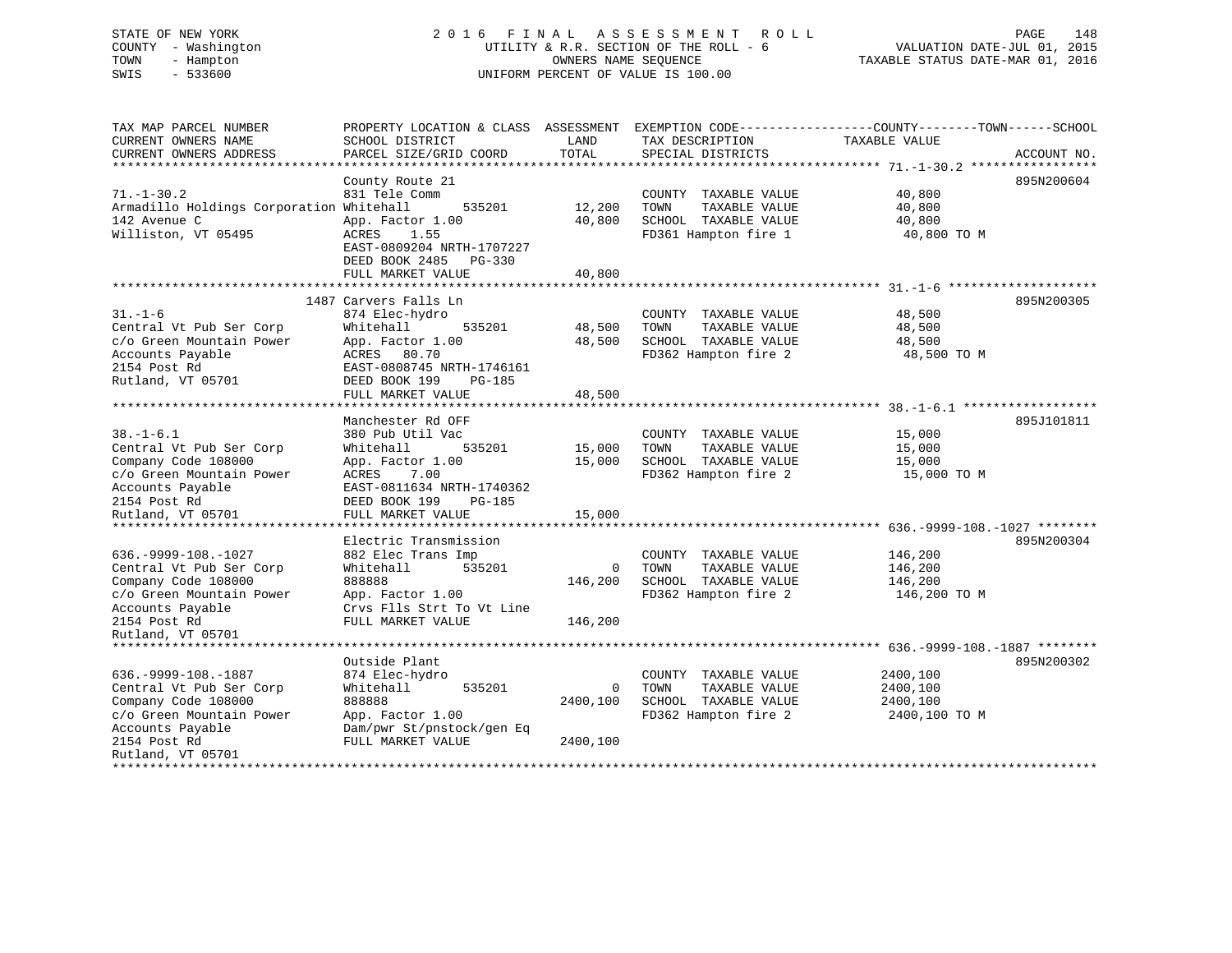# STATE OF NEW YORK 2 0 1 6 F I N A L A S S E S S M E N T R O L L PAGE 149 COUNTY - Washington UTILITY & R.R. SECTION OF THE ROLL - 6 VALUATION DATE-JUL 01, 2015 TOWN - Hampton OWNERS NAME SEQUENCE TAXABLE STATUS DATE-MAR 01, 2016 SWIS - 533600 UNIFORM PERCENT OF VALUE IS 100.00

TAX MAP PARCEL NUMBER PROPERTY LOCATION & CLASS ASSESSMENT EXEMPTION CODE------------------COUNTY--------TOWN------SCHOOL

CURRENT OWNERS NAME SCHOOL DISTRICT LAND TAX DESCRIPTION TAXABLE VALUECURRENT OWNERS ADDRESS PARCEL SIZE/GRID COORD TOTAL SPECIAL DISTRICTS ACCOUNT NO. \*\*\*\*\*\*\*\*\*\*\*\*\*\*\*\*\*\*\*\*\*\*\*\*\*\*\*\*\*\*\*\*\*\*\*\*\*\*\*\*\*\*\*\*\*\*\*\*\*\*\*\*\*\*\*\*\*\*\*\*\*\*\*\*\*\*\*\*\*\*\*\*\*\*\*\*\*\*\*\*\*\*\*\*\*\*\*\*\*\*\*\*\*\*\*\*\*\*\*\*\*\*\* 53.-1-3 \*\*\*\*\*\*\*\*\*\*\*\*\*\*\*\*\*\*\*\* Whitehall/north Rutland 895N200311 53.-1-3 882 Elec Trans Imp COUNTY TAXABLE VALUE 191,400 National Grid Whitehall 535201 191,400 TOWN TAXABLE VALUE 191,400 Company Code 132350 912296 191,400 SCHOOL TAXABLE VALUE 191,400 Real Estate Tax App. Factor 1.0000 FD361 Hampton fire 1 191,400 TO M 300 Erie Boulevard West Trans Line Syracuse, NY 13202-4718 ACRES 33.10 EAST-0812818 NRTH-1725723FULL MARKET VALUE 191,400 \*\*\*\*\*\*\*\*\*\*\*\*\*\*\*\*\*\*\*\*\*\*\*\*\*\*\*\*\*\*\*\*\*\*\*\*\*\*\*\*\*\*\*\*\*\*\*\*\*\*\*\*\*\*\*\*\*\*\*\*\*\*\*\*\*\*\*\*\*\*\*\*\*\*\*\*\*\*\*\*\*\*\*\*\*\*\*\*\*\*\*\*\*\*\*\*\*\*\*\*\*\*\* 636.-9999-132.350-1007 \*\*\*\*\* WHITEHALL-BLISSVILLE 7636.-9999-132.350-1007 882 Elec Trans Imp COUNTY TAXABLE VALUE 42,135 National Grid Whitehall 535201 0 TOWN TAXABLE VALUE 42,135 Real Esate Tax WHITEHALL-BLISSVILLE 7 42,135 SCHOOL TAXABLE VALUE 42,135 300 Erie Boulevard West FULL MARKET VALUE 42,135 Syracuse, NY 13202-4718 \*\*\*\*\*\*\*\*\*\*\*\*\*\*\*\*\*\*\*\*\*\*\*\*\*\*\*\*\*\*\*\*\*\*\*\*\*\*\*\*\*\*\*\*\*\*\*\*\*\*\*\*\*\*\*\*\*\*\*\*\*\*\*\*\*\*\*\*\*\*\*\*\*\*\*\*\*\*\*\*\*\*\*\*\*\*\*\*\*\*\*\*\*\*\*\*\*\*\*\*\*\*\* 636.-9999-132.350-1886 \*\*\*\*\* Outside Plant 895N200310636.-9999-132.350-1886 884 Elec Dist Out COUNTY TAXABLE VALUE 234,728 National Grid Granville 533201 0 TOWN TAXABLE VALUE 234,728 Company Code 132350 888888 234,728 SCHOOL TAXABLE VALUE 234,728 Real Estate Tax App. Factor .4500 FD362 Hampton fire 2 234,728 TO M 300 Erie Boulevard West Poles Wires Etc Syracuse, NY 13202-4718 FULL MARKET VALUE 234,728 \*\*\*\*\*\*\*\*\*\*\*\*\*\*\*\*\*\*\*\*\*\*\*\*\*\*\*\*\*\*\*\*\*\*\*\*\*\*\*\*\*\*\*\*\*\*\*\*\*\*\*\*\*\*\*\*\*\*\*\*\*\*\*\*\*\*\*\*\*\*\*\*\*\*\*\*\*\*\*\*\*\*\*\*\*\*\*\*\*\*\*\*\*\*\*\*\*\*\*\*\*\*\* 636.-9999-132.350-1887 \*\*\*\*\* Outside Plant 8975200515636.-9999-132.350-1887 884 Elec Dist Out COUNTY TAXABLE VALUE 286,889 National Grid Whitehall 535201 0 TOWN TAXABLE VALUE 286,889 Company Code 132350 888888 286,889 SCHOOL TAXABLE VALUE 286,889 Real Estate Tax App. Factor .5500 FD362 Hampton fire 2 286,889 TO M 300 Erie Boulevard West Poles Wires Etc Syracuse, NY 13202-4718 FULL MARKET VALUE 286,889 \*\*\*\*\*\*\*\*\*\*\*\*\*\*\*\*\*\*\*\*\*\*\*\*\*\*\*\*\*\*\*\*\*\*\*\*\*\*\*\*\*\*\*\*\*\*\*\*\*\*\*\*\*\*\*\*\*\*\*\*\*\*\*\*\*\*\*\*\*\*\*\*\*\*\*\*\*\*\*\*\*\*\*\*\*\*\*\*\*\*\*\*\*\*\*\*\*\*\*\*\*\*\* 72.-1-12 \*\*\*\*\*\*\*\*\*\*\*\*\*\*\*\*\*\*\* South Rd OFF 895N20031372.-1-12 822 Water supply COUNTY TAXABLE VALUE 1,200 Poultney Water Works Granville 533201 1,200 TOWN TAXABLE VALUE 1,200 Poultney, VT 05764 EAST-0818145 NRTH-1708525 1,200 SCHOOL TAXABLE VALUE 1,200 FULL MARKET VALUE 1,200 FD361 Hampton fire 1 1,200 TO M \*\*\*\*\*\*\*\*\*\*\*\*\*\*\*\*\*\*\*\*\*\*\*\*\*\*\*\*\*\*\*\*\*\*\*\*\*\*\*\*\*\*\*\*\*\*\*\*\*\*\*\*\*\*\*\*\*\*\*\*\*\*\*\*\*\*\*\*\*\*\*\*\*\*\*\*\*\*\*\*\*\*\*\*\*\*\*\*\*\*\*\*\*\*\*\*\*\*\*\*\*\*\* 600.-22-1 \*\*\*\*\*\*\*\*\*\*\*\*\*\*\*\*\*\*Public Service Town So Rd 895N200314 600.-22-1 822 Water supply COUNTY TAXABLE VALUE 1,800 Poultney Water Works Granville 533201 0 TOWN TAXABLE VALUE 1,800 Poultney, VT 05764 Dam 1,800 SCHOOL TAXABLE VALUE 1,800 FULL MARKET VALUE 1,800 FD361 Hampton fire 1 1,800 TO M \*\*\*\*\*\*\*\*\*\*\*\*\*\*\*\*\*\*\*\*\*\*\*\*\*\*\*\*\*\*\*\*\*\*\*\*\*\*\*\*\*\*\*\*\*\*\*\*\*\*\*\*\*\*\*\*\*\*\*\*\*\*\*\*\*\*\*\*\*\*\*\*\*\*\*\*\*\*\*\*\*\*\*\*\*\*\*\*\*\*\*\*\*\*\*\*\*\*\*\*\*\*\*\*\*\*\*\*\*\*\*\*\*\*\*\*\*\*\*\*\*\*\*\*\*\*\*\*\*\*\*\*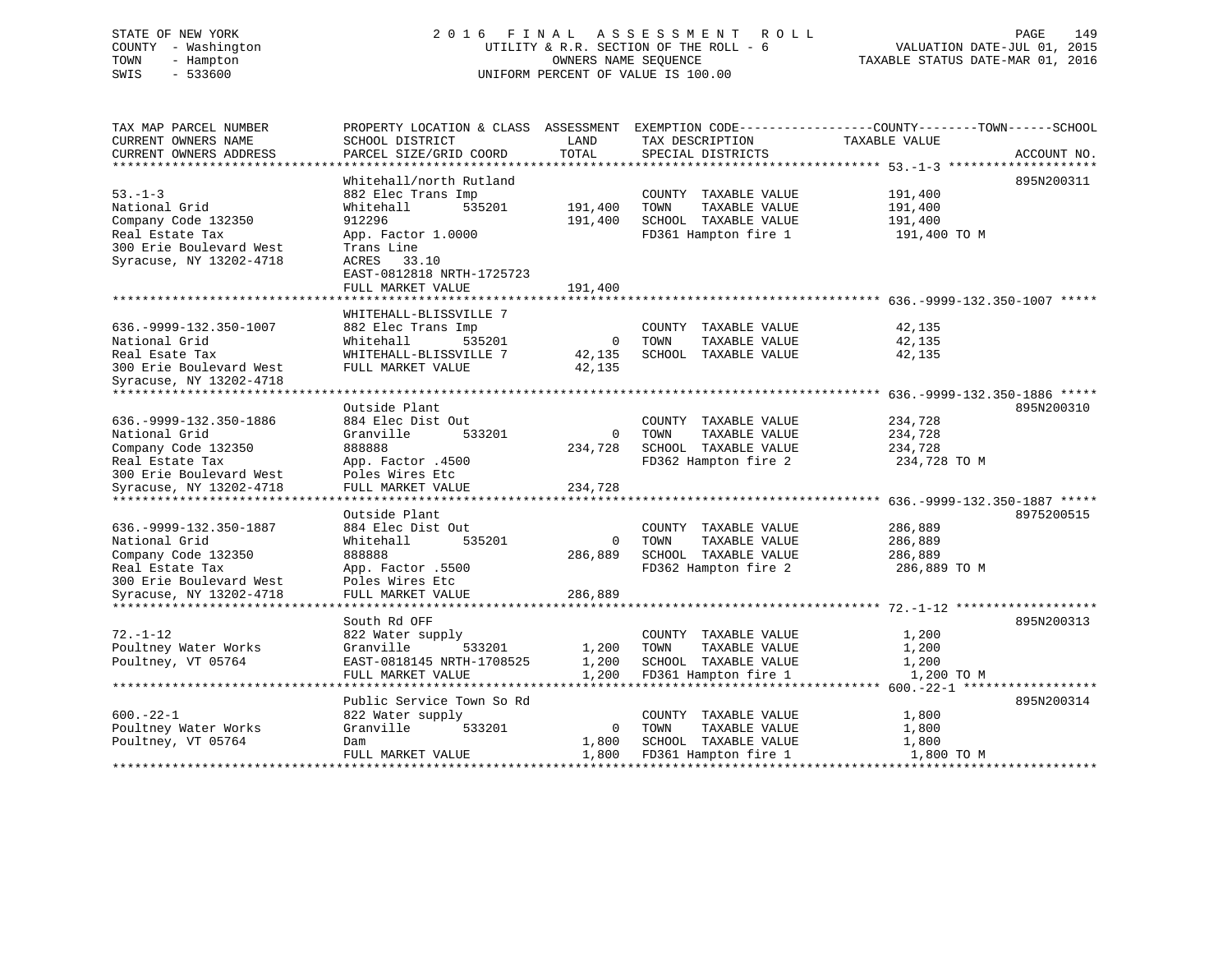# STATE OF NEW YORK 2 0 1 6 F I N A L A S S E S S M E N T R O L L PAGE 150 COUNTY - Washington UTILITY & R.R. SECTION OF THE ROLL - 6 VALUATION DATE-JUL 01, 2015 TOWN - Hampton OWNERS NAME SEQUENCE TAXABLE STATUS DATE-MAR 01, 2016 SWIS - 533600 UNIFORM PERCENT OF VALUE IS 100.00

| TAX MAP PARCEL NUMBER         | PROPERTY LOCATION & CLASS ASSESSMENT EXEMPTION CODE----------------COUNTY-------TOWN-----SCHOOL |                       |                                               |                |             |
|-------------------------------|-------------------------------------------------------------------------------------------------|-----------------------|-----------------------------------------------|----------------|-------------|
| CURRENT OWNERS NAME           | SCHOOL DISTRICT                                                                                 | LAND                  | TAX DESCRIPTION                               | TAXABLE VALUE  |             |
| CURRENT OWNERS ADDRESS        | PARCEL SIZE/GRID COORD                                                                          | TOTAL                 | SPECIAL DISTRICTS                             |                | ACCOUNT NO. |
|                               |                                                                                                 |                       |                                               |                |             |
|                               | Public Service Town So Rd                                                                       |                       |                                               |                | 895N200315  |
| $600 - 22 - 2$                | 822 Water supply                                                                                |                       | COUNTY TAXABLE VALUE                          | 1,800          |             |
| Poultney Water Works          | Granville<br>533201                                                                             | $\overline{0}$        | TAXABLE VALUE<br>TOWN                         | 1,800          |             |
| Poultney, VT 05764            | Pipe Line                                                                                       | 1,800                 | SCHOOL TAXABLE VALUE                          | 1,800          |             |
|                               | FULL MARKET VALUE                                                                               | 1,800                 | FD361 Hampton fire 1                          | 1,800 TO M     |             |
|                               |                                                                                                 |                       |                                               |                |             |
|                               | Public Service Town So Rd                                                                       |                       |                                               |                | 895N200316  |
| $600 - 22 - 3$                | 822 Water supply                                                                                |                       | COUNTY TAXABLE VALUE                          | 1,800          |             |
| Poultney Water Works          | Granville<br>533201                                                                             |                       | 0 TOWN<br>TAXABLE VALUE                       | 1,800          |             |
| Poultney, VT 05764            | Water Rights                                                                                    | 1,800                 | SCHOOL TAXABLE VALUE                          | 1,800          |             |
|                               | FULL MARKET VALUE                                                                               | 1,800                 | FD361 Hampton fire 1                          | 1,800 TO M     |             |
|                               |                                                                                                 |                       |                                               |                | 895N200318  |
| $600 - 22 - 5$                | Public Service Town Hl                                                                          |                       |                                               |                |             |
|                               | 822 Water supply                                                                                |                       | COUNTY TAXABLE VALUE                          | 1,800          |             |
| Poultney Water Works          | Granville<br>533201                                                                             | $\overline{0}$        | TOWN<br>TAXABLE VALUE                         | 1,800          |             |
| Poultney, VT 05764            | Water Rights                                                                                    | 1,800                 | SCHOOL TAXABLE VALUE                          | 1,800          |             |
|                               | FULL MARKET VALUE                                                                               | 1,800                 | FD361 Hampton fire 1                          | 1,800 TO M     |             |
|                               | Outside Plant                                                                                   |                       |                                               |                | 895N200317  |
| 636. - 9999 - 237. 500 - 1036 | 826 Water Transm                                                                                |                       |                                               |                |             |
| Poultney Water Works          | Granville<br>533201                                                                             | $\Omega$              | COUNTY TAXABLE VALUE<br>TOWN<br>TAXABLE VALUE | 1,200<br>1,200 |             |
| Company Code 237500           | 888888                                                                                          | 1,200                 | SCHOOL TAXABLE VALUE                          | 1,200          |             |
| Poultney, VT 05764            | App. Factor 1.0000                                                                              |                       | FD361 Hampton fire 1                          | 1,200 TO M     |             |
|                               | Pipe Line/town Hill                                                                             |                       |                                               |                |             |
|                               | FULL MARKET VALUE                                                                               | 1,200                 |                                               |                |             |
|                               |                                                                                                 |                       |                                               |                |             |
|                               | Outside Plant                                                                                   |                       |                                               |                | 8975200525  |
| 636. - 9999 - 631. 900 - 1886 | 836 Telecom. eq.                                                                                |                       | COUNTY TAXABLE VALUE                          | 23,342         |             |
| Verizon New York Inc          | 533201<br>Granville                                                                             | $\overline{0}$        | TOWN<br>TAXABLE VALUE                         | 23,342         |             |
| PO Box 2749                   | 888888                                                                                          | 23,342                | SCHOOL TAXABLE VALUE                          | 23,342         |             |
| Addison, TX 75001             | App. Factor .6881                                                                               |                       | FD361 Hampton fire 1                          | 23,342 TO M    |             |
|                               | Poles Wires Etc                                                                                 |                       |                                               |                |             |
|                               | FULL MARKET VALUE                                                                               | 23,342                |                                               |                |             |
|                               |                                                                                                 | * * * * * * * * * * * |                                               |                |             |
|                               | Outside Plant                                                                                   |                       |                                               |                | 895N200312  |
| 636. - 9999 - 631. 900 - 1887 | 836 Telecom. eq.                                                                                |                       | COUNTY TAXABLE VALUE                          | 10,580         |             |
| Verizon New York Inc          | 535201<br>Whitehall                                                                             | 0                     | TOWN<br>TAXABLE VALUE                         | 10,580         |             |
| Attn: Company Code 631900     | 888888                                                                                          | 10,580                | SCHOOL TAXABLE VALUE                          | 10,580         |             |
| PO Box 2749                   | App. Factor .3119                                                                               |                       | FD361 Hampton fire 1                          | 10,580 TO M    |             |
| Addison, TX 75001             | Poles Wires Etc                                                                                 |                       |                                               |                |             |
|                               | FULL MARKET VALUE                                                                               | 10,580                |                                               |                |             |
|                               |                                                                                                 |                       |                                               |                |             |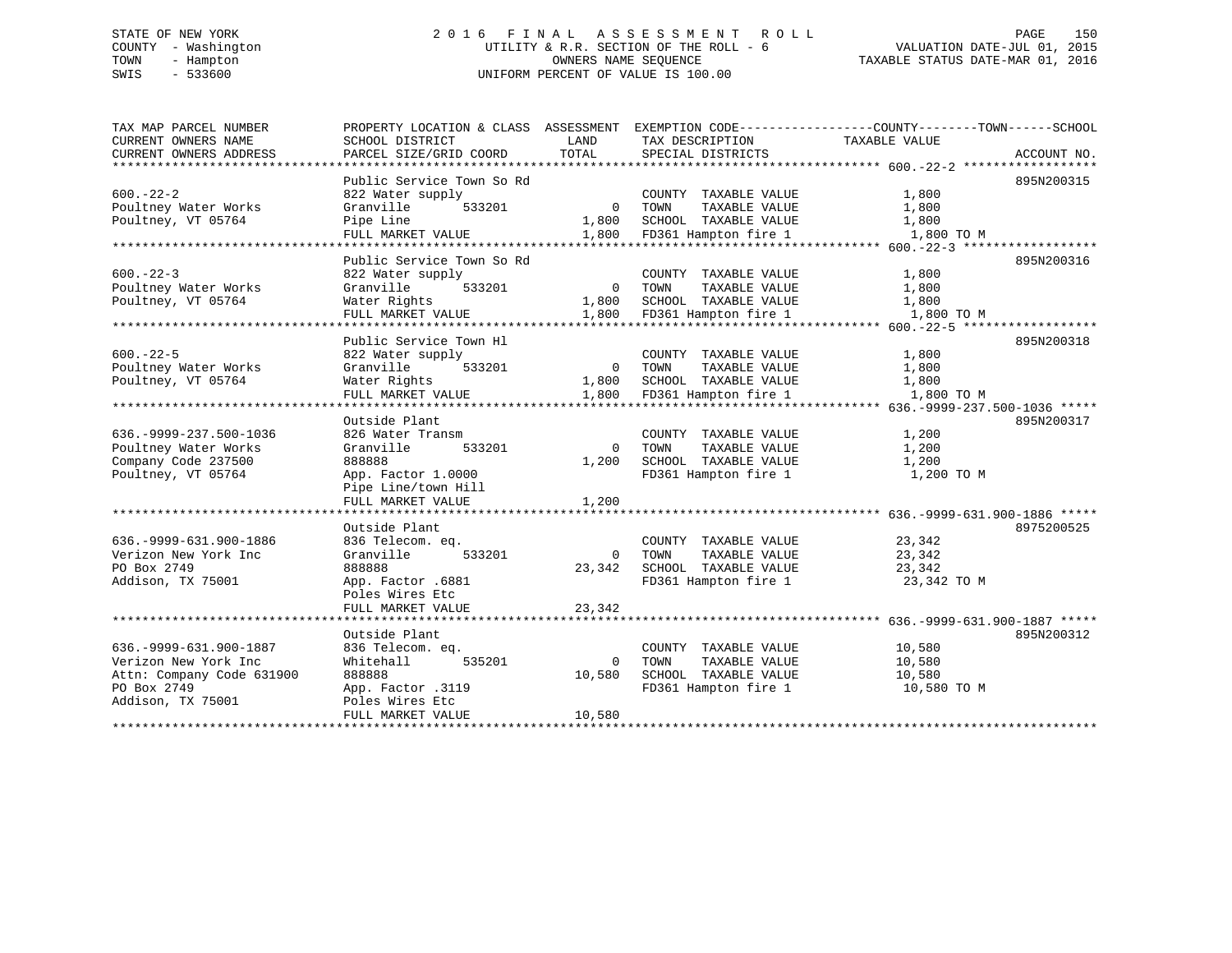| 2016 FINAL ASSESSMENT ROLL             |                                  | PAGE            | 151 |
|----------------------------------------|----------------------------------|-----------------|-----|
| UTILITY & R.R. SECTION OF THE ROLL - 6 | VALUATION DATE-JUL 01, 2015      |                 |     |
|                                        | TAXABLE STATUS DATE-MAR 01, 2016 |                 |     |
|                                        |                                  | RPS150/V04/L015 |     |
| UNIFORM PERCENT OF VALUE IS 100.00     | CURRENT DATE 6/21/2016           |                 |     |

# ROLL SUB SECTION - - TOTALS

#### \*\*\* S P E C I A L D I S T R I C T S U M M A R Y \*\*\*

| FD361 Hampton fire 1<br>275,722<br>10 TOTAL M | CODE DISTRICT NAME PARCELS TYPE |  | TOTAL EXTENSION | EXTENSION<br>VALUE | AD VALOREM<br>VALUE | EXEMPT<br>AMOUNT | TAXABLE<br><b>VALUE</b> |
|-----------------------------------------------|---------------------------------|--|-----------------|--------------------|---------------------|------------------|-------------------------|
| FD362 Hampton fire 2<br>3131,417<br>6 ТОТАЬ М |                                 |  |                 |                    |                     |                  | 275,722<br>3131,417     |

# \*\*\* S C H O O L D I S T R I C T S U M M A R Y \*\*\*

| CODE             | DISTRICT NAME          | TOTAL<br>PARCELS | ASSESSED<br>LAND | ASSESSED<br>TOTAL   | EXEMPT<br>AMOUNT | TOTAL<br>TAXABLE    | <b>STAR</b><br>AMOUNT | <b>STAR</b><br>TAXABLE |
|------------------|------------------------|------------------|------------------|---------------------|------------------|---------------------|-----------------------|------------------------|
| 533201<br>535201 | Granville<br>Whitehall | 8<br>9           | 1,200<br>267,100 | 267,670<br>3181,604 |                  | 267,670<br>3181,604 |                       | 267,670<br>3181,604    |
|                  | SUB-TOTAL              | 17               | 268,300          | 3449,274            |                  | 3449,274            |                       | 3449,274               |
|                  | TOTAL                  | 17               | 268,300          | 3449,274            |                  | 3449,274            |                       | 3449,274               |

#### \*\*\* S Y S T E M C O D E S S U M M A R Y \*\*\*

#### NO SYSTEM EXEMPTIONS AT THIS LEVEL

#### \*\*\* E X E M P T I O N S U M M A R Y \*\*\*

## NO EXEMPTIONS AT THIS LEVEL

| ROLL<br>SEC | DESCRIPTION      | TOTAL<br>PARCELS | \SSESSED<br>∟AND | SSESSED<br>TOTAL | TAXABLE<br>COUNTY | TAXABLE<br>TOWN | TAXABLE<br>SCHOOL | STAR<br>TAXABLE  |
|-------------|------------------|------------------|------------------|------------------|-------------------|-----------------|-------------------|------------------|
|             | UTILITIES & N.C. |                  | 300<br>268       | 2449             | 3449,274          | 3449,274        | 3449<br>3449,274  | 3449,274<br>3449 |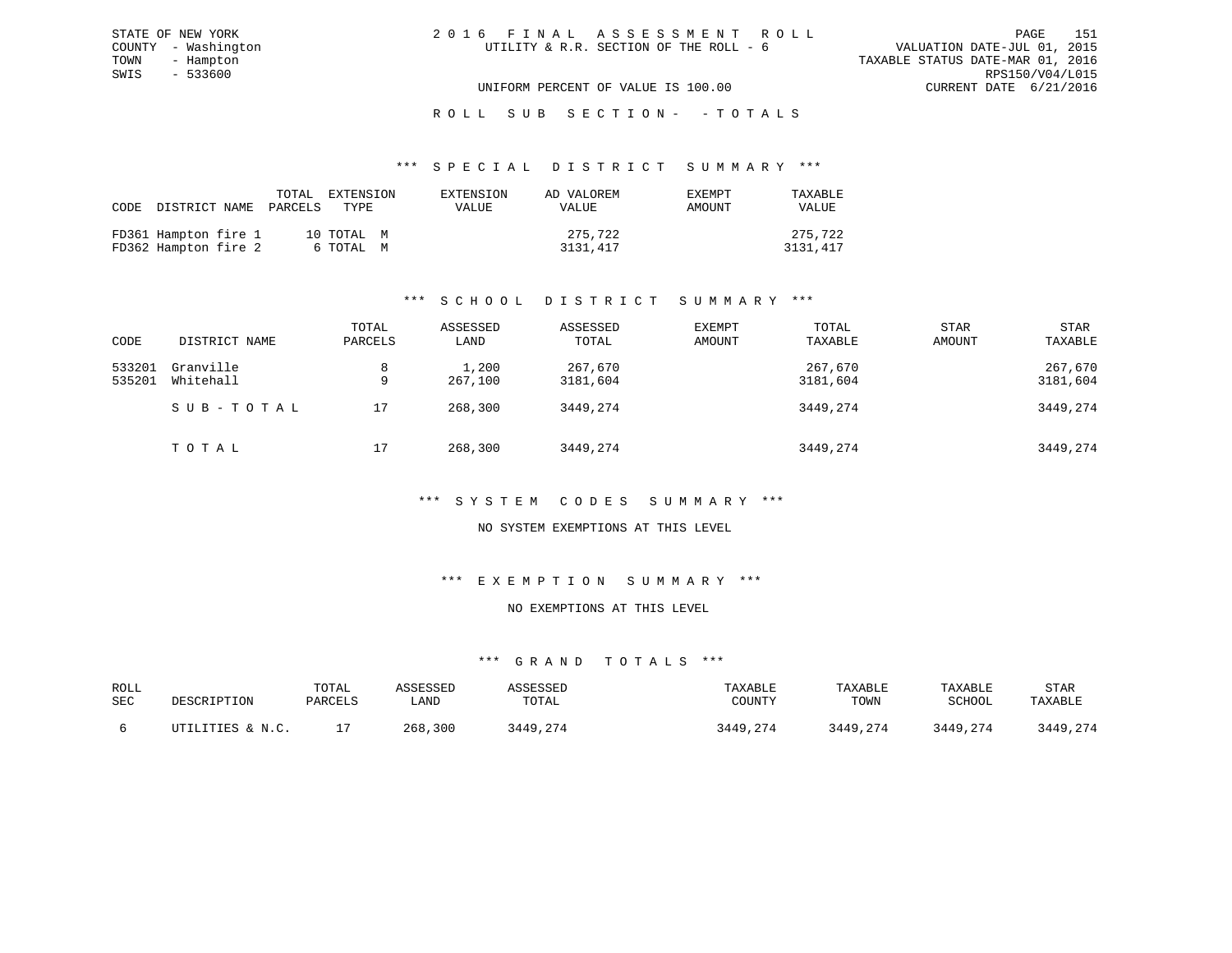|      | STATE OF NEW YORK   | 2016 FINAL ASSESSMENT ROLL                                            | PAGE            | 152 |
|------|---------------------|-----------------------------------------------------------------------|-----------------|-----|
|      | COUNTY - Washington | VALUATION DATE-JUL 01, 2015<br>UTILITY & R.R. SECTION OF THE ROLL - 6 |                 |     |
|      | TOWN - Hampton      | TAXABLE STATUS DATE-MAR 01, 2016                                      |                 |     |
| SWIS | $-533600$           | UNIFORM PERCENT OF VALUE IS 100.00                                    | RPS150/V04/L015 |     |
|      |                     | CURRENT DATE 6/21/2016                                                |                 |     |
|      |                     |                                                                       |                 |     |

# ROLL SECTION TOTALS

#### \*\*\* S P E C I A L D I S T R I C T S U M M A R Y \*\*\*

| CODE DISTRICT NAME                           | TOTAL<br>PARCELS | EXTENSION<br>TYPE       | EXTENSION<br>VALUE | AD VALOREM<br><b>VALUE</b> | EXEMPT<br>AMOUNT | TAXABLE<br><b>VALUE</b> |
|----------------------------------------------|------------------|-------------------------|--------------------|----------------------------|------------------|-------------------------|
| FD361 Hampton fire 1<br>FD362 Hampton fire 2 |                  | 10 TOTAL M<br>6 ТОТАL М |                    | 275,722<br>3131,417        |                  | 275,722<br>3131,417     |

# \*\*\* S C H O O L D I S T R I C T S U M M A R Y \*\*\*

| CODE             | DISTRICT NAME          | TOTAL<br>PARCELS | ASSESSED<br>LAND | ASSESSED<br>TOTAL   | EXEMPT<br>AMOUNT | TOTAL<br>TAXABLE    | <b>STAR</b><br>AMOUNT | STAR<br>TAXABLE     |
|------------------|------------------------|------------------|------------------|---------------------|------------------|---------------------|-----------------------|---------------------|
| 533201<br>535201 | Granville<br>Whitehall | 8<br>9           | 1,200<br>267,100 | 267,670<br>3181,604 |                  | 267,670<br>3181,604 |                       | 267,670<br>3181,604 |
|                  | SUB-TOTAL              | 17               | 268,300          | 3449,274            |                  | 3449,274            |                       | 3449,274            |
|                  | TOTAL                  | 17               | 268,300          | 3449,274            |                  | 3449,274            |                       | 3449,274            |

#### \*\*\* S Y S T E M C O D E S S U M M A R Y \*\*\*

#### NO SYSTEM EXEMPTIONS AT THIS LEVEL

#### \*\*\* E X E M P T I O N S U M M A R Y \*\*\*

### NO EXEMPTIONS AT THIS LEVEL

| ROLL<br>SEC | <b>DESCRIPTION</b> | TOTAL<br>PARCELS | . AND       | TOTAL | TAXABLE<br>COUNT! | TAXABLE<br>TOWN | TAXABLE<br>SCHOOL | STAR<br>TAXABLE |
|-------------|--------------------|------------------|-------------|-------|-------------------|-----------------|-------------------|-----------------|
|             | ITTILITIES & N C   |                  | .300<br>268 | 7440  | 3449,274          | 3449,274        | 3449,274          | 3449,274        |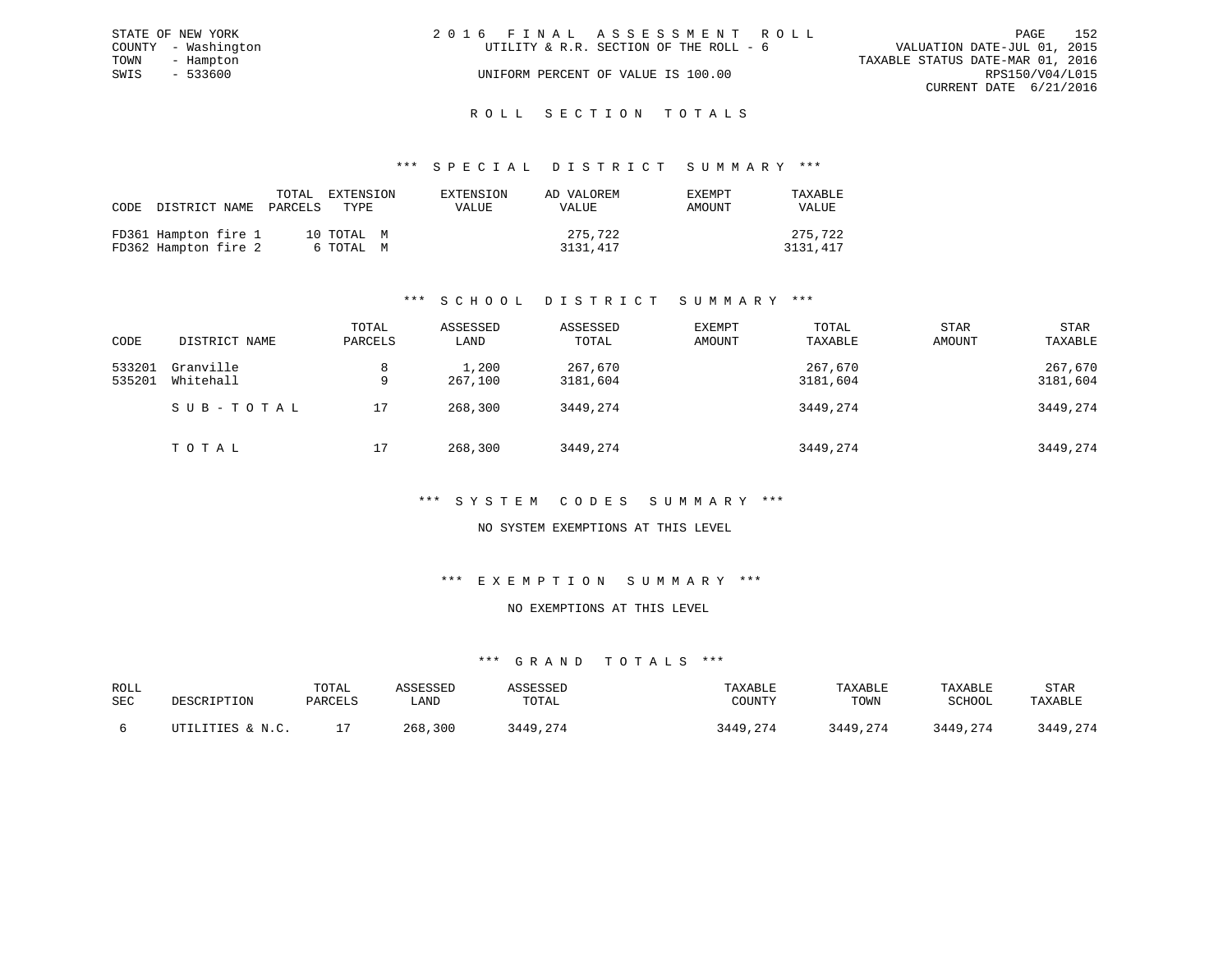| STATE OF NEW YORK<br>COUNTY<br>- Washington<br>TOWN<br>- Hampton<br>$-533600$<br>SWIS | FINAL ASSESSMENT ROLL<br>2016<br>CEILING RAILROAD SECTION OF THE ROLL - 7<br>UNIFORM PERCENT OF VALUE IS 100.00 | 153<br>PAGE<br>VALUATION DATE-JUL 01, 2015<br>TAXABLE STATUS DATE-MAR 01, 2016 |                                               |                                                                                                                 |
|---------------------------------------------------------------------------------------|-----------------------------------------------------------------------------------------------------------------|--------------------------------------------------------------------------------|-----------------------------------------------|-----------------------------------------------------------------------------------------------------------------|
| TAX MAP PARCEL NUMBER<br>CURRENT OWNERS NAME                                          | SCHOOL DISTRICT                                                                                                 | LAND                                                                           | TAX DESCRIPTION                               | PROPERTY LOCATION & CLASS ASSESSMENT EXEMPTION CODE---------------COUNTY-------TOWN-----SCHOOL<br>TAXABLE VALUE |
| CURRENT OWNERS ADDRESS                                                                | PARCEL SIZE/GRID COORD TOTAL                                                                                    |                                                                                | SPECIAL DISTRICTS                             | ACCOUNT NO.                                                                                                     |
|                                                                                       |                                                                                                                 |                                                                                |                                               |                                                                                                                 |
|                                                                                       | Public Service Town                                                                                             |                                                                                |                                               | 895N200301                                                                                                      |
| $45. - 1 - 15$                                                                        | 842 Ceiling rr                                                                                                  |                                                                                | COUNTY TAXABLE VALUE                          | 178,567                                                                                                         |
| Clarendon & Pittsford Rr                                                              | Whitehall<br>535201                                                                                             | 21,700                                                                         | TOWN<br>TAXABLE VALUE                         | 178,567                                                                                                         |
| One Railway Ln                                                                        | Trans-Parcel 1 of 2                                                                                             | 178,567                                                                        | SCHOOL TAXABLE VALUE                          | 178,567                                                                                                         |
| Burlington, VT 05401                                                                  | Apport For Sch 93%<br>$45. -1 - 15. - 1$<br>ACRES 11.66<br>EAST-0807736 NRTH-1734510<br>DEED BOOK 498<br>PG-841 |                                                                                | FD362 Hampton fire 2 178,567 TO M             |                                                                                                                 |
|                                                                                       | FULL MARKET VALUE                                                                                               | 178,567                                                                        |                                               |                                                                                                                 |
|                                                                                       |                                                                                                                 |                                                                                |                                               |                                                                                                                 |
| $45. -1 - 15. -2$                                                                     | Public Service Town                                                                                             |                                                                                |                                               | 8975200505                                                                                                      |
| Clarendon & Pittsford Rr                                                              | 842 Ceiling rr<br>Granville<br>533201                                                                           | 1,600                                                                          | COUNTY TAXABLE VALUE<br>TAXABLE VALUE<br>TOWN | 13,441<br>13,441                                                                                                |
| One Railway Ln                                                                        | Apportioned For School 7%                                                                                       | 13,441                                                                         | SCHOOL TAXABLE VALUE                          | 13,441                                                                                                          |
| Burlington, VT 05401                                                                  | Parcel 2 Of 2<br>EAST-0771680 NRTH-1309190                                                                      |                                                                                | FD362 Hampton fire 2                          | 13,441 TO M                                                                                                     |
|                                                                                       | FULL MARKET VALUE                                                                                               | 13,441                                                                         |                                               |                                                                                                                 |
|                                                                                       |                                                                                                                 |                                                                                |                                               |                                                                                                                 |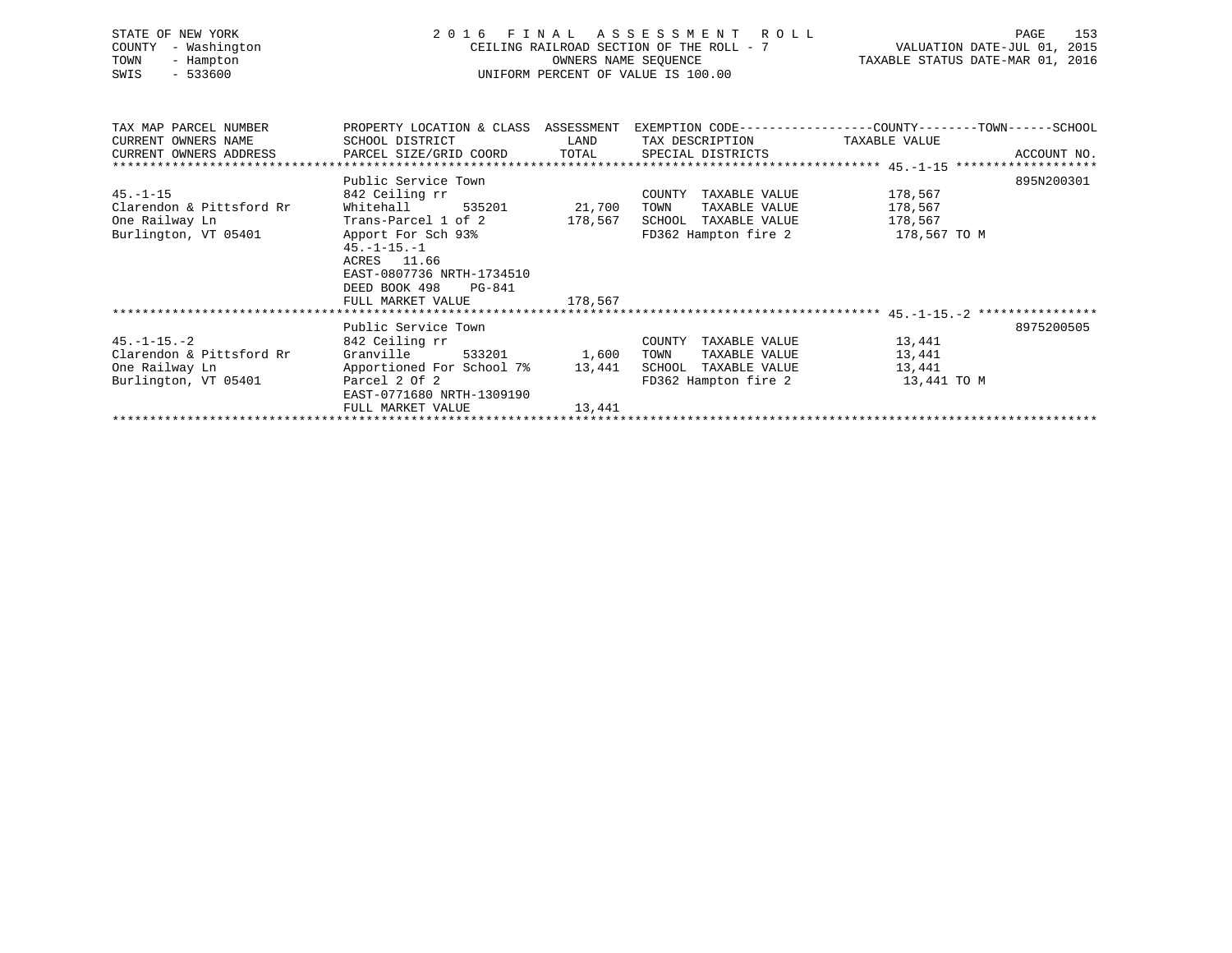| 2016 FINAL ASSESSMENT ROLL |                                          |                                  | PAGE                   | 154 |
|----------------------------|------------------------------------------|----------------------------------|------------------------|-----|
|                            | CEILING RAILROAD SECTION OF THE ROLL - 7 | VALUATION DATE-JUL 01, 2015      |                        |     |
|                            |                                          | TAXABLE STATUS DATE-MAR 01, 2016 |                        |     |
|                            |                                          |                                  | RPS150/V04/L015        |     |
|                            | UNIFORM PERCENT OF VALUE IS 100.00       |                                  | CURRENT DATE 6/21/2016 |     |

# ROLL SUB SECTION - - TOTALS

#### \*\*\* S P E C I A L D I S T R I C T S U M M A R Y \*\*\*

|                            | TOTAL EXTENSION | EXTENSION | AD VALOREM | EXEMPT | TAXABLE      |
|----------------------------|-----------------|-----------|------------|--------|--------------|
| CODE DISTRICT NAME PARCELS | TYPE.           | VALUE     | VALUE      | AMOUNT | <b>VALUE</b> |
| FD362 Hampton fire 2       | 2 TOTAL M       |           | 192,008    |        | 192,008      |

#### \*\*\* S C H O O L D I S T R I C T S U M M A R Y \*\*\*

| CODE             | DISTRICT NAME          | TOTAL<br>PARCELS | ASSESSED<br>LAND | ASSESSED<br>TOTAL | EXEMPT<br>AMOUNT | TOTAL<br>TAXABLE  | <b>STAR</b><br>AMOUNT | STAR<br>TAXABLE   |
|------------------|------------------------|------------------|------------------|-------------------|------------------|-------------------|-----------------------|-------------------|
| 533201<br>535201 | Granville<br>Whitehall |                  | 1,600<br>21,700  | 13,441<br>178,567 |                  | 13,441<br>178,567 |                       | 13,441<br>178,567 |
|                  | SUB-TOTAL              |                  | 23,300           | 192,008           |                  | 192,008           |                       | 192,008           |
|                  | TOTAL                  | 2                | 23,300           | 192,008           |                  | 192,008           |                       | 192,008           |

## \*\*\* S Y S T E M C O D E S S U M M A R Y \*\*\*

## NO SYSTEM EXEMPTIONS AT THIS LEVEL

### \*\*\* E X E M P T I O N S U M M A R Y \*\*\*

#### NO EXEMPTIONS AT THIS LEVEL

| ROLL |                   | TOTAL   | .ccrccrr |              | TAXABLE    | TAXABLE | TAXABLE | STAR    |
|------|-------------------|---------|----------|--------------|------------|---------|---------|---------|
| SEC  | DESCRIPTION       | PARCELS | ∟AND     | TOTAL        | COUNTY     | TOWN    | SCHOOL  | TAXABLE |
|      | CEILING RAILROADS |         | ,300     | ,008<br>ר חו | ,008<br>റി | L92,008 | 192,008 | 192,008 |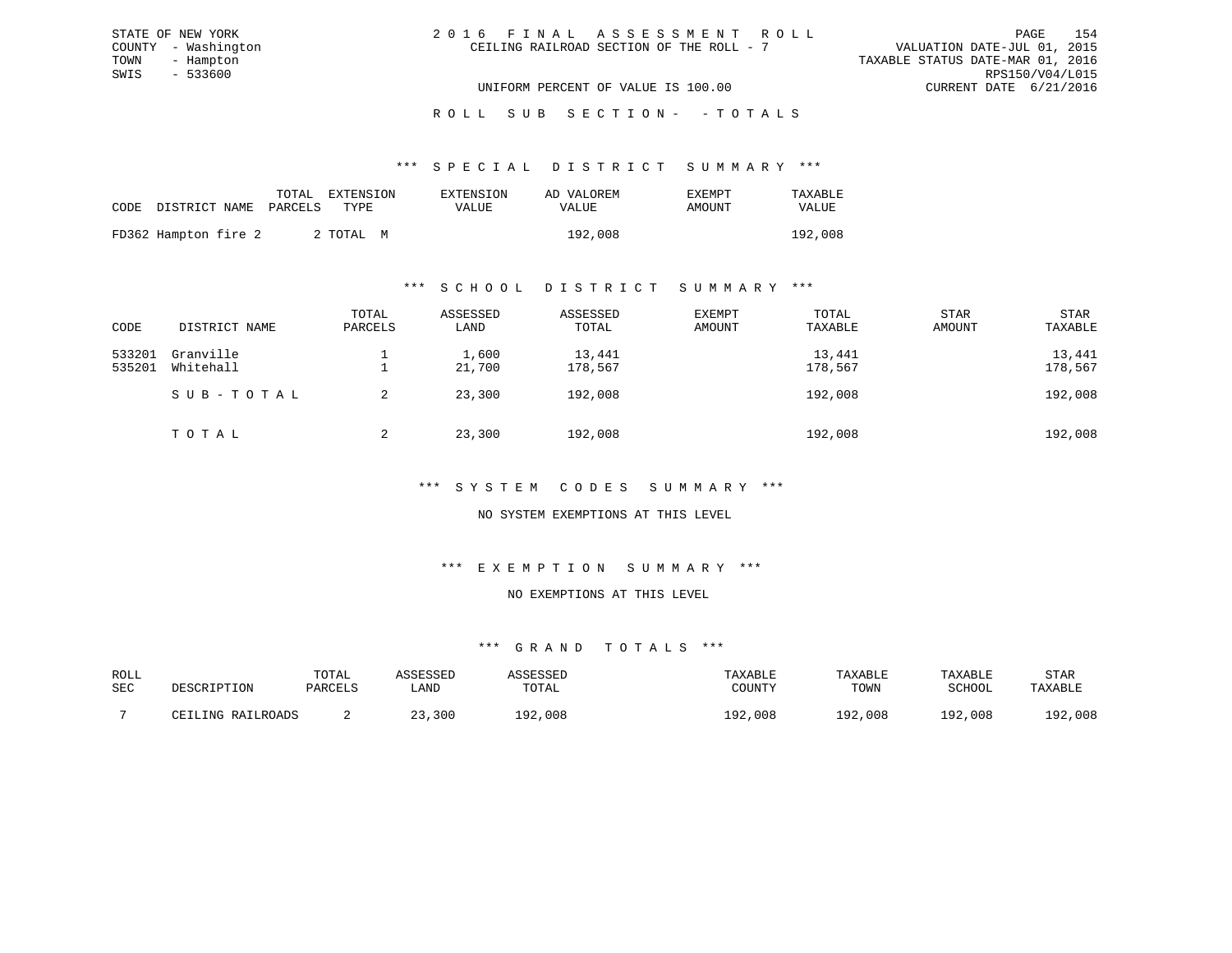| STATE OF NEW YORK   | 2016 FINAL ASSESSMENT ROLL               | 155<br>PAGE                      |
|---------------------|------------------------------------------|----------------------------------|
| COUNTY - Washington | CEILING RAILROAD SECTION OF THE ROLL - 7 | VALUATION DATE-JUL 01, 2015      |
| TOWN<br>- Hampton   |                                          | TAXABLE STATUS DATE-MAR 01, 2016 |
| $-533600$<br>SWIS   | UNIFORM PERCENT OF VALUE IS 100.00       | RPS150/V04/L015                  |
|                     |                                          | CURRENT DATE 6/21/2016           |
|                     |                                          |                                  |

#### R O L L S E C T I O N T O T A L S

#### \*\*\* S P E C I A L D I S T R I C T S U M M A R Y \*\*\*

|                            | TOTAL | EXTENSION | EXTENSION | AD VALOREM | <b>EXEMPT</b> | TAXABLE |
|----------------------------|-------|-----------|-----------|------------|---------------|---------|
| CODE DISTRICT NAME PARCELS |       | TYPE.     | VALUE     | VALUE      | AMOUNT        | VALUE   |
| FD362 Hampton fire 2       |       | 2 ТОТАЬ М |           | 192,008    |               | 192,008 |

#### \*\*\* S C H O O L D I S T R I C T S U M M A R Y \*\*\*

| CODE             | DISTRICT NAME          | TOTAL<br>PARCELS | ASSESSED<br>LAND | ASSESSED<br>TOTAL | EXEMPT<br>AMOUNT | TOTAL<br>TAXABLE  | STAR<br>AMOUNT | STAR<br>TAXABLE   |
|------------------|------------------------|------------------|------------------|-------------------|------------------|-------------------|----------------|-------------------|
| 533201<br>535201 | Granville<br>Whitehall |                  | 1,600<br>21,700  | 13,441<br>178,567 |                  | 13,441<br>178,567 |                | 13,441<br>178,567 |
|                  | SUB-TOTAL              | 2                | 23,300           | 192,008           |                  | 192,008           |                | 192,008           |
|                  | TOTAL                  | 2                | 23,300           | 192,008           |                  | 192,008           |                | 192,008           |

### \*\*\* S Y S T E M C O D E S S U M M A R Y \*\*\*

## NO SYSTEM EXEMPTIONS AT THIS LEVEL

# \*\*\* E X E M P T I O N S U M M A R Y \*\*\*

#### NO EXEMPTIONS AT THIS LEVEL

| ROLL |                   | TOTAL   | CCFCCFD |         | TAXABLE    | TAXABLE      | TAXABLE       | STAR    |
|------|-------------------|---------|---------|---------|------------|--------------|---------------|---------|
| SEC  | DESCRIPTION       | PARCELS | LAND    | TOTAL   | COUNTY     | TOWN         | SCHOOL        | TAXABLE |
|      |                   |         |         |         |            |              |               |         |
|      | CEILING RAILROADS |         | 23,300  | 192,008 | ,008<br>ററ | ר מו<br>,008 | 1 ຊ ງ<br>,008 | 192,008 |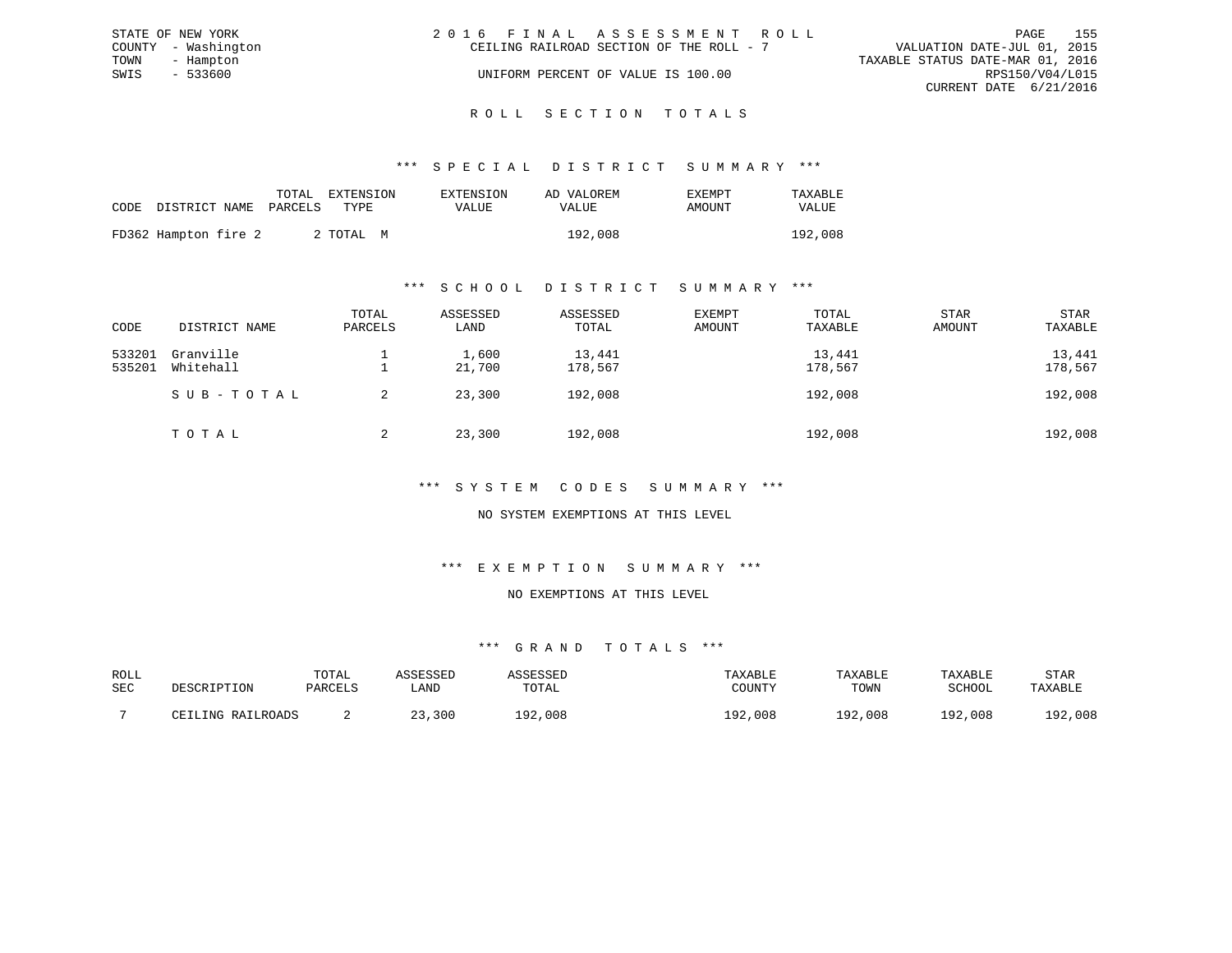# STATE OF NEW YORK 2 0 1 6 F I N A L A S S E S S M E N T R O L L PAGE 156 COUNTY - Washington WHOLLY EXEMPT SECTION OF THE ROLL - 8 VALUATION DATE-JUL 01, 2015 TOWN - Hampton OWNERS NAME SEQUENCE TAXABLE STATUS DATE-MAR 01, 2016 SWIS - 533600 UNIFORM PERCENT OF VALUE IS 100.00

| TAX MAP PARCEL NUMBER<br>CURRENT OWNERS NAME<br>CURRENT OWNERS ADDRESS | PROPERTY LOCATION & CLASS ASSESSMENT<br>SCHOOL DISTRICT<br>PARCEL SIZE/GRID COORD | LAND<br>TOTAL | EXEMPTION CODE-----------------COUNTY-------TOWN------SCHOOL<br>TAX DESCRIPTION<br>SPECIAL DISTRICTS | TAXABLE VALUE                    |                | ACCOUNT NO. |
|------------------------------------------------------------------------|-----------------------------------------------------------------------------------|---------------|------------------------------------------------------------------------------------------------------|----------------------------------|----------------|-------------|
|                                                                        |                                                                                   |               |                                                                                                      |                                  |                |             |
|                                                                        | 1592 County Route 11                                                              |               |                                                                                                      |                                  |                | 8979900332  |
| $38. - 1 - 14$                                                         | 620 Religious                                                                     |               | NON-PR REL 25110                                                                                     | 66,000                           | 66,000         | 66,000      |
| Advent Church Soc                                                      | 535201<br>Whitehall                                                               | 7,000         | COUNTY TAXABLE VALUE                                                                                 | $\Omega$                         |                |             |
| Hampton, NY 12837                                                      | FRNT 213.00 DPTH 112.00                                                           | 66,000        | TOWN<br>TAXABLE VALUE                                                                                | $\Omega$                         |                |             |
|                                                                        | EAST-0806767 NRTH-1737149                                                         |               | SCHOOL TAXABLE VALUE                                                                                 | $\Omega$                         |                |             |
|                                                                        | DEED BOOK 211<br>PG-422                                                           |               | FD362 Hampton fire 2                                                                                 |                                  | 0 TO M         |             |
|                                                                        | FULL MARKET VALUE                                                                 | 66,000        | 66,000 EX                                                                                            |                                  |                |             |
|                                                                        |                                                                                   |               |                                                                                                      |                                  |                |             |
|                                                                        | 1614 County Route 11                                                              |               |                                                                                                      |                                  |                | 895J100692  |
| $38. - 1 - 13.1$                                                       | 620 Religious                                                                     |               | NON-PR REL 25110                                                                                     | 172,500                          | 172,500        | 172,500     |
| Adventist Historic Prop                                                | 535201<br>Whitehall                                                               | 55,000        | COUNTY TAXABLE VALUE                                                                                 | 0                                |                |             |
| William Miller Home                                                    | ACRES 25.00                                                                       | 172,500       | TOWN<br>TAXABLE VALUE                                                                                | $\Omega$                         |                |             |
| 1614 County Route 11                                                   | EAST-0806949 NRTH-1737038                                                         |               | SCHOOL TAXABLE VALUE                                                                                 | $\Omega$                         |                |             |
| Whitehall, NY 12887                                                    | DEED BOOK 502<br>PG-818                                                           |               | FD362 Hampton fire 2                                                                                 |                                  | 0 TO M         |             |
|                                                                        | FULL MARKET VALUE                                                                 | 172,500       | 172,500 EX                                                                                           |                                  |                |             |
|                                                                        |                                                                                   |               |                                                                                                      |                                  |                |             |
|                                                                        | 155 Golf Course Rd                                                                |               |                                                                                                      |                                  |                | 895J100002  |
| $38. - 1 - 10$                                                         | 210 1 Family Res                                                                  |               | NON-PR REL 25110                                                                                     | 173,600                          | 173,600        | 173,600     |
| Adventist Historic Properties Whitehall                                | 535201                                                                            | 26, 300       | COUNTY TAXABLE VALUE                                                                                 | $\mathbf 0$                      |                |             |
| PO Box 1414                                                            | barn is 1716 CR 11                                                                | 173,600       | TOWN<br>TAXABLE VALUE                                                                                | $\mathbf 0$                      |                |             |
| Battle Creek, MI 49016-1414                                            | ACRES<br>2.32                                                                     |               | SCHOOL TAXABLE VALUE                                                                                 | $\mathbf 0$                      |                |             |
|                                                                        | EAST-0809957 NRTH-1737427                                                         |               | CA001 Cons agri dst 1                                                                                |                                  | 0 <sub>T</sub> |             |
|                                                                        | DEED BOOK 3099 PG-223                                                             |               | 173,600 EX                                                                                           |                                  |                |             |
|                                                                        | FULL MARKET VALUE                                                                 | 173,600       | EZ015 Empire Zone-Site 15                                                                            |                                  | $0$ TO         |             |
|                                                                        |                                                                                   |               | 173,600 EX                                                                                           |                                  |                |             |
|                                                                        |                                                                                   |               | FD362 Hampton fire 2                                                                                 |                                  | 0 TO M         |             |
|                                                                        |                                                                                   |               | 173,600 EX                                                                                           |                                  |                |             |
|                                                                        |                                                                                   |               |                                                                                                      |                                  |                |             |
|                                                                        | State Route 22A OFF                                                               |               |                                                                                                      |                                  |                | 8979900333  |
| $54. - 1 - 11$                                                         | 695 Cemetery                                                                      |               | TN CEM<br>13510                                                                                      | 6,000                            | 6,000          | 6,000       |
| Hampton Flats Cemetery                                                 | Granville<br>533201                                                               | 6,000         | COUNTY TAXABLE VALUE                                                                                 | $\Omega$                         |                |             |
| Hampton, NY 12837                                                      | FRNT 168.00 DPTH 200.00                                                           | 6,000         | TOWN<br>TAXABLE VALUE                                                                                | $\mathbf 0$                      |                |             |
|                                                                        | EAST-0821590 NRTH-1722777                                                         |               | SCHOOL TAXABLE VALUE                                                                                 | $\Omega$                         |                |             |
|                                                                        | FULL MARKET VALUE                                                                 | 6,000         | FD361 Hampton fire 1                                                                                 |                                  | 0 TO M         |             |
|                                                                        |                                                                                   |               | 6,000 EX                                                                                             |                                  |                |             |
|                                                                        |                                                                                   |               |                                                                                                      | ********** 63.-1-6 ************* |                |             |
|                                                                        | State Route 22A                                                                   |               |                                                                                                      |                                  |                | 8979900338  |
| $63. - 1 - 6$                                                          | 720 Mine/quarry                                                                   |               | OTHER TOWN 13500                                                                                     | 6,000                            | 6,000          | 6,000       |
| Hampton Town Of                                                        | 533201<br>Granville                                                               | 6,000         | COUNTY TAXABLE VALUE                                                                                 | 0                                |                |             |
| Hampton, NY 12837                                                      | ACRES<br>2.20                                                                     | 6,000         | TOWN<br>TAXABLE VALUE                                                                                | $\Omega$                         |                |             |
|                                                                        | EAST-0823856 NRTH-1714641                                                         |               | SCHOOL TAXABLE VALUE                                                                                 |                                  |                |             |
|                                                                        | FULL MARKET VALUE                                                                 | 6,000         | FD361 Hampton fire 1                                                                                 |                                  | 0 TO M         |             |
|                                                                        |                                                                                   |               | 6,000 EX                                                                                             |                                  |                |             |
|                                                                        |                                                                                   |               |                                                                                                      |                                  |                |             |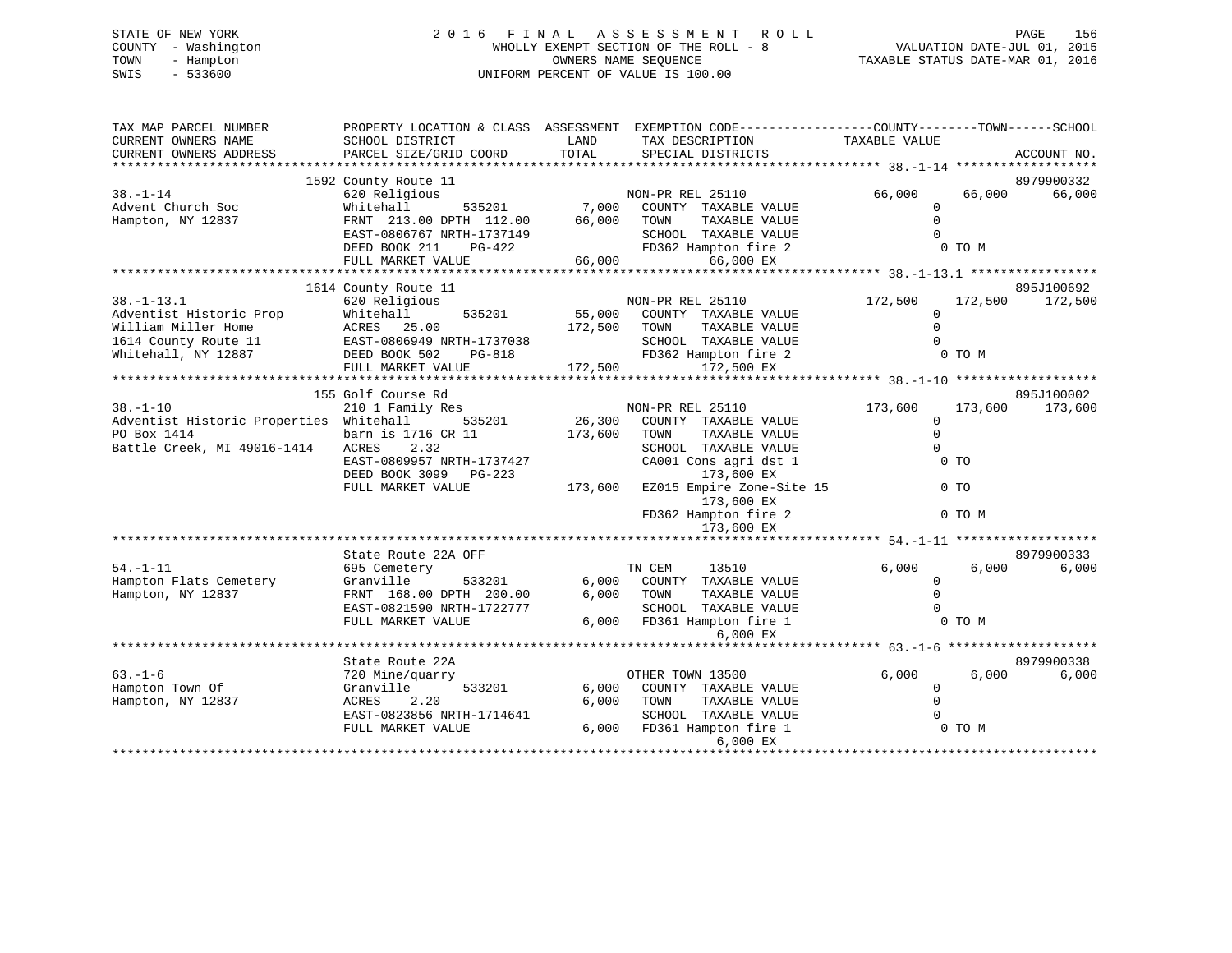|      | STATE OF NEW YORK   | 2016 FINAL ASSESSMENT ROLL            | PAGE                             | 157 |
|------|---------------------|---------------------------------------|----------------------------------|-----|
|      | COUNTY - Washington | WHOLLY EXEMPT SECTION OF THE ROLL - 8 | VALUATION DATE-JUL 01, 2015      |     |
| TOWN | - Hampton           | OWNERS NAME SEOUENCE                  | TAXABLE STATUS DATE-MAR 01, 2016 |     |
| SWIS | $-533600$           | UNIFORM PERCENT OF VALUE IS 100.00    |                                  |     |
|      |                     |                                       |                                  |     |
|      |                     |                                       |                                  |     |

| TAX MAP PARCEL NUMBER<br>CURRENT OWNERS NAME<br>CURRENT OWNERS ADDRESS                       | PROPERTY LOCATION & CLASS ASSESSMENT<br>SCHOOL DISTRICT<br>PARCEL SIZE/GRID COORD                                                                                         | LAND<br>TOTAL                | EXEMPTION CODE-----------------COUNTY-------TOWN------SCHOOL<br>TAX DESCRIPTION<br>SPECIAL DISTRICTS                              | TAXABLE VALUE                                  |                   | ACCOUNT NO.           |
|----------------------------------------------------------------------------------------------|---------------------------------------------------------------------------------------------------------------------------------------------------------------------------|------------------------------|-----------------------------------------------------------------------------------------------------------------------------------|------------------------------------------------|-------------------|-----------------------|
| $72. - 2 - 32$<br>Hampton Town Of<br>2629 State Route 22A<br>PO Box 125<br>Hampton, NY 12837 | 2629+2631 State Route 22A<br>651 Highway gar<br>Granville<br>533201<br>Town Hall<br>713/149 Hwy Approp<br>ACRES<br>1.00<br>EAST-0823341 NRTH-1712486<br>FULL MARKET VALUE | 12,000<br>141,700<br>141,700 | OTHER TOWN 13500<br>COUNTY TAXABLE VALUE<br>TOWN<br>TAXABLE VALUE<br>SCHOOL TAXABLE VALUE<br>FD361 Hampton fire 1<br>141,700 EX   | 141,700<br>$\mathbf 0$<br>$\Omega$<br>$\Omega$ | 141,700<br>0 TO M | 8979900339<br>141,700 |
| $72. - 2 - 24$                                                                               | 2520 County Route 18<br>662 Police/fire                                                                                                                                   |                              |                                                                                                                                   | 76,100                                         | 76,100            | 8979900340<br>76,100  |
| Hampton Vol. Fire Co. Inc<br>PO Box 34<br>Hampton, NY 12837                                  | Granville<br>533201<br>Firehouse<br>Postal Lease 755/139<br><b>ACRES</b><br>1.00<br>EAST-0822663 NRTH-1711242<br>DEED BOOK 3545<br>PG-281<br>FULL MARKET VALUE            | 6,000<br>76,100<br>76,100    | VOL FIRE<br>26400<br>COUNTY TAXABLE VALUE<br>TAXABLE VALUE<br>TOWN<br>SCHOOL TAXABLE VALUE<br>FD361 Hampton fire 1<br>76,100 EX   | $\Omega$<br>$\mathbf 0$<br>$\Omega$            | 0 TO M            |                       |
|                                                                                              | State Route 22A OFF                                                                                                                                                       |                              |                                                                                                                                   |                                                |                   | 8979900335            |
| $81. - 2 - 11$<br>Hooker Cemetery<br>Hampton, NY 12837                                       | 695 Cemetery<br>Granville<br>533201<br>96.00 DPTH<br>FRNT<br>90.00<br>EAST-0823001 NRTH-1704055<br>FULL MARKET VALUE                                                      | 6,000<br>6,000<br>6,000      | TN CEM<br>13510<br>COUNTY<br>TAXABLE VALUE<br>TAXABLE VALUE<br>TOWN<br>SCHOOL TAXABLE VALUE<br>FD361 Hampton fire 1<br>$6.000$ EX | 6,000<br>$\mathbf 0$<br>0<br>$\Omega$          | 6,000<br>0 TO M   | 6,000                 |
|                                                                                              | Golf Course Rd                                                                                                                                                            |                              |                                                                                                                                   |                                                |                   | 8979900337            |
| $38. - 1 - 9$<br>Miller Cemetery<br>Hampton, NY 12837                                        | 695 Cemetery<br>Whitehall<br>535201<br>FRNT 215.00 DPTH<br>93.00<br>EAST-0810053 NRTH-1737114<br>FULL MARKET VALUE                                                        | 7,000<br>7,000<br>7,000      | TN CEM<br>13510<br>COUNTY TAXABLE VALUE<br>TOWN<br>TAXABLE VALUE<br>SCHOOL<br>TAXABLE VALUE<br>FD362 Hampton fire 2<br>7,000 EX   | 7,000<br>$\mathbf 0$<br>$\Omega$<br>$\Omega$   | 7,000<br>0 TO M   | 7,000                 |
|                                                                                              |                                                                                                                                                                           |                              |                                                                                                                                   |                                                |                   |                       |
| $80. - 1 - 2.4$<br>Mirror Lake Homeowners<br>Route 4<br>Killington, VT 05751                 | County Route 21<br>692 Road/str/hwy<br>Whitehall<br>535201<br>ACRES<br>27.10<br>EAST-0810574 NRTH-1705757<br>DEED BOOK 781<br>$PG-239$<br>FULL MARKET VALUE               | 12,000<br>12,000<br>12,000   | RPTL1138<br>29700<br>COUNTY TAXABLE VALUE<br>TOWN<br>TAXABLE VALUE<br>SCHOOL TAXABLE VALUE<br>FD361 Hampton fire 1<br>12,000 EX   | 12,000<br>$\mathbf 0$<br>$\Omega$              | 12,000<br>0 TO M  | 895J100155<br>12,000  |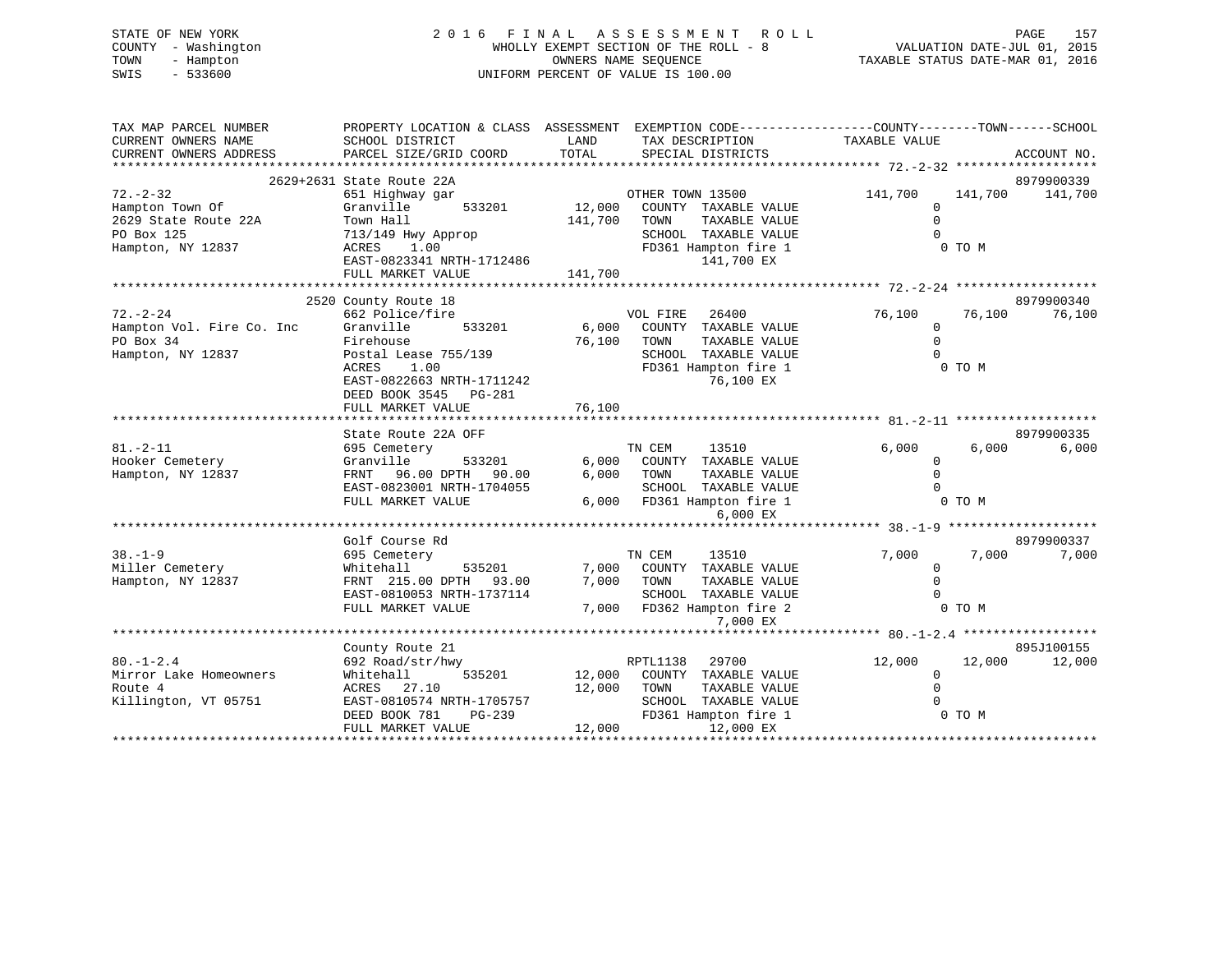# STATE OF NEW YORK 2 0 1 6 F I N A L A S S E S S M E N T R O L L PAGE 158 COUNTY - Washington WHOLLY EXEMPT SECTION OF THE ROLL - 8 VALUATION DATE-JUL 01, 2015 TOWN - Hampton OWNERS NAME SEQUENCE TAXABLE STATUS DATE-MAR 01, 2016 SWIS - 533600 UNIFORM PERCENT OF VALUE IS 100.00

| TAX MAP PARCEL NUMBER<br>CURRENT OWNERS NAME<br>CURRENT OWNERS ADDRESS                                               | PROPERTY LOCATION & CLASS ASSESSMENT EXEMPTION CODE---------------COUNTY-------TOWN-----SCHOOL<br>SCHOOL DISTRICT<br>PARCEL SIZE/GRID COORD TOTAL | <b>LAND</b>              | TAX DESCRIPTION TAXABLE VALUE<br>SPECIAL DISTRICTS                                                                               |                                                 |        | ACCOUNT NO.                   |
|----------------------------------------------------------------------------------------------------------------------|---------------------------------------------------------------------------------------------------------------------------------------------------|--------------------------|----------------------------------------------------------------------------------------------------------------------------------|-------------------------------------------------|--------|-------------------------------|
|                                                                                                                      |                                                                                                                                                   |                          |                                                                                                                                  |                                                 |        |                               |
| $31. -1 - 1.1$<br>Nature Conservancy 6 Mhitehall<br>195 New Karner Rd Ste 200<br>Albany, NY 12205                    | Carvers Falls Rd<br>910 Priv forest<br>ACRES 41.90<br>EAST-0803894 NRTH-1748453<br>DEED BOOK 825<br>$PG-18$                                       | 18,900 TOWN              | TAXABLE VALUE<br>SCHOOL TAXABLE VALUE<br>FD362 Hampton fire 2                                                                    | 18,900<br>$\Omega$<br>$\Omega$<br><b>O TO M</b> | 18,900 | 18,900                        |
|                                                                                                                      | FULL MARKET VALUE                                                                                                                                 |                          | $18,900$ $18,900$ $18,900$ $EX$                                                                                                  |                                                 |        |                               |
|                                                                                                                      |                                                                                                                                                   |                          |                                                                                                                                  |                                                 |        |                               |
| $81. - 2 - 12$<br>New York State of<br>Suny Plaza Albany Campus<br>Albany, NY 12207                                  | 2243 State Route 22A<br>614 Spec. school<br>Granville<br>ACRES 8.73<br>EAST-0822760 NRTH-1703580<br>DEED BOOK 603<br>$PG-29$                      | NY STATE<br>116,000 TOWN | 12100<br>533201 12,100 COUNTY TAXABLE VALUE<br>TAXABLE VALUE<br>SCHOOL TAXABLE VALUE<br>FD361 Hampton fire 1                     | 116,000<br>$\Omega$<br>$\Omega$                 | 0 TO M | 895J100098<br>116,000 116,000 |
|                                                                                                                      | FULL MARKET VALUE                                                                                                                                 | 116,000                  | 116,000 EX                                                                                                                       |                                                 |        |                               |
|                                                                                                                      | State Route 22A OFF                                                                                                                               | NY STATE                 |                                                                                                                                  |                                                 |        | 895N200689                    |
| $81. - 2 - 22$<br>NYS Office Of Parks<br>Attn: Rec & Historic Presvtn<br>Empire State Plz Bldg 1<br>Albany, NY 12238 | 682 Rec facility<br>Granville<br>EAST-0824303 NRTH-1699761<br>DEED BOOK 638 NRTH-069761 SCHOOL<br>DEED BOOK 638 PG-232<br>FULL MARKET VALUE       | 7,800                    | 12100<br>533201 7,800 COUNTY TAXABLE VALUE<br>TAXABLE VALUE<br>SCHOOL TAXABLE VALUE<br>FD362 Hampton fire 2<br>7,800 EX          | 7,800<br>0<br>$\Omega$<br>$0$ TO M              | 7,800  | 7,800                         |
|                                                                                                                      |                                                                                                                                                   |                          |                                                                                                                                  |                                                 |        |                               |
| $72. - 1 - 8$<br>Warren Cemetery<br>Hampton, NY 12837                                                                | Pratt Rd<br>695 Cemetery<br>Granville 533201<br>FRNT 195.00 DPTH 170.00<br>EAST-0821623 NRTH-1710644<br>FULL MARKET VALUE                         | 6,000 TOWN               | TN CEM<br>13510<br>6,000 COUNTY TAXABLE VALUE<br>TAXABLE VALUE<br>SCHOOL TAXABLE VALUE<br>6,000 FD361 Hampton fire 1<br>6,000 EX | 6,000<br>$\mathbf{0}$<br>$\Omega$<br>$0$ TO M   | 6,000  | 8979900336<br>6,000           |
|                                                                                                                      |                                                                                                                                                   |                          |                                                                                                                                  |                                                 |        |                               |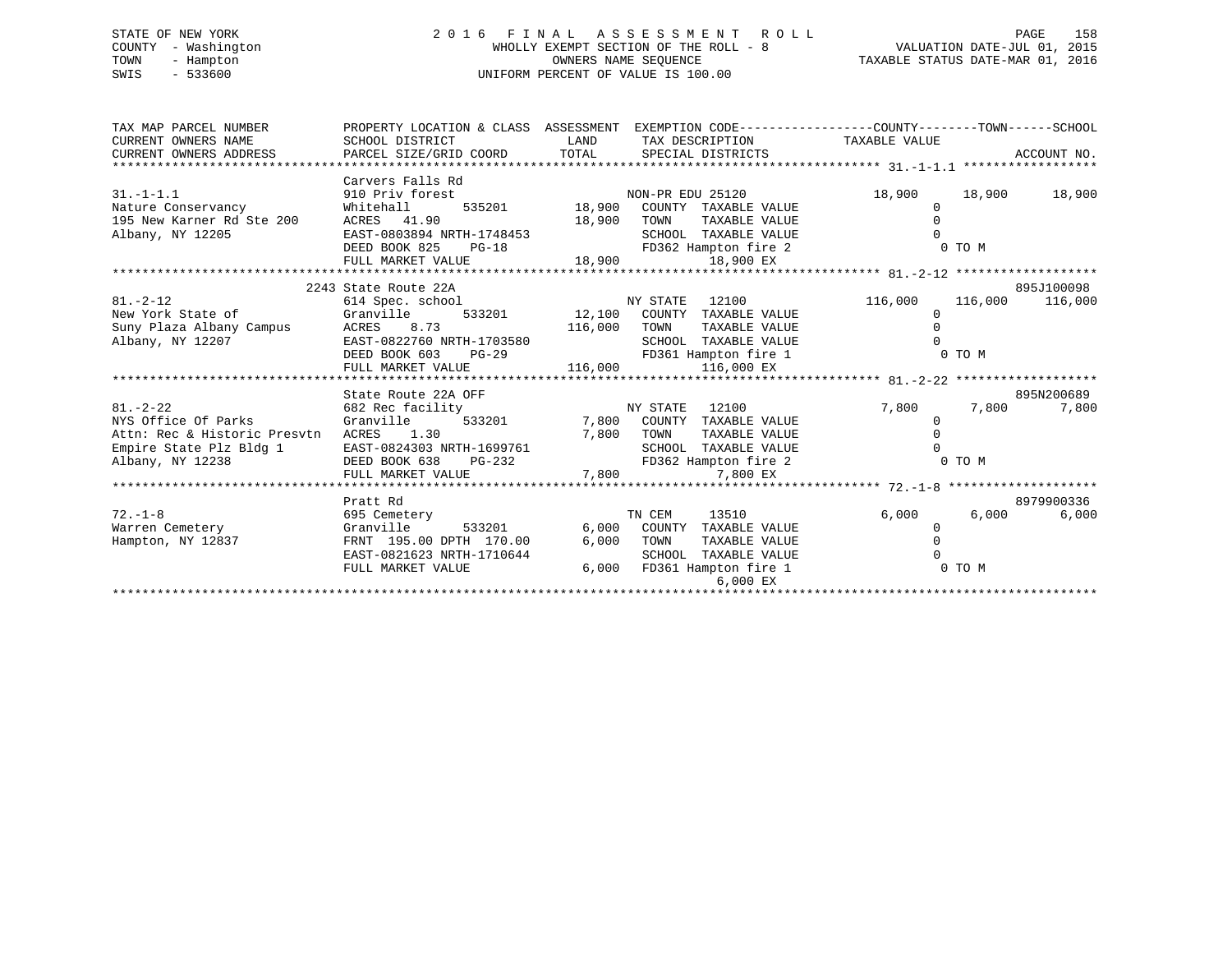# ROLL SUB SECTION - - TOTALS

#### \*\*\* S P E C I A L D I S T R I C T S U M M A R Y \*\*\*

| CODE | DISTRICT NAME        | TOTAL<br>PARCELS | EXTENSION<br>TYPE | EXTENSION<br>VALUE | AD VALOREM<br>VALUE | EXEMPT<br>AMOUNT | TAXABLE<br>VALUE |
|------|----------------------|------------------|-------------------|--------------------|---------------------|------------------|------------------|
|      | CA001 Cons agri dst  |                  | 1 TOTAL           |                    | 173,600             | 173,600          |                  |
|      | EZ015 Empire Zone-Si |                  | 1 TOTAL           |                    | 173,600             | 173,600          |                  |
|      | FD361 Hampton fire 1 |                  | 8 TOTAL M         |                    | 369,800             | 369,800          |                  |
|      | FD362 Hampton fire 2 |                  | 6 TOTAL M         |                    | 445,800             | 445,800          |                  |

# \*\*\* S C H O O L D I S T R I C T S U M M A R Y \*\*\*

| CODE             | DISTRICT NAME          | TOTAL<br>PARCELS | ASSESSED<br>LAND  | ASSESSED<br>TOTAL  | EXEMPT<br>AMOUNT   | TOTAL<br>TAXABLE | <b>STAR</b><br>AMOUNT | STAR<br>TAXABLE |
|------------------|------------------------|------------------|-------------------|--------------------|--------------------|------------------|-----------------------|-----------------|
| 533201<br>535201 | Granville<br>Whitehall | 8<br>6           | 61,900<br>126,200 | 365,600<br>450,000 | 365,600<br>450,000 |                  |                       |                 |
|                  | SUB-TOTAL              | 14               | 188,100           | 815,600            | 815,600            |                  |                       |                 |
|                  | TOTAL                  | 14               | 188,100           | 815,600            | 815,600            |                  |                       |                 |

## \*\*\* S Y S T E M C O D E S S U M M A R Y \*\*\*

#### NO SYSTEM EXEMPTIONS AT THIS LEVEL

# \*\*\* E X E M P T I O N S U M M A R Y \*\*\*

| CODE  | DESCRIPTION | TOTAL<br>PARCELS | COUNTY  | TOWN    | SCHOOL  |
|-------|-------------|------------------|---------|---------|---------|
| 12100 | NY STATE    |                  | 123,800 | 123,800 | 123,800 |
| 13500 | OTHER TOWN  |                  | 147,700 | 147,700 | 147,700 |
| 13510 | TN CEM      |                  | 25,000  | 25,000  | 25,000  |
| 25110 | NON-PR REL  |                  | 412,100 | 412,100 | 412,100 |
| 25120 | NON-PR EDU  |                  | 18,900  | 18,900  | 18,900  |
| 26400 | VOL FIRE    |                  | 76,100  | 76,100  | 76,100  |
| 29700 | RPTL1138    |                  | 12,000  | 12,000  | 12,000  |
|       | TOTAL       | 14               | 815,600 | 815,600 | 815,600 |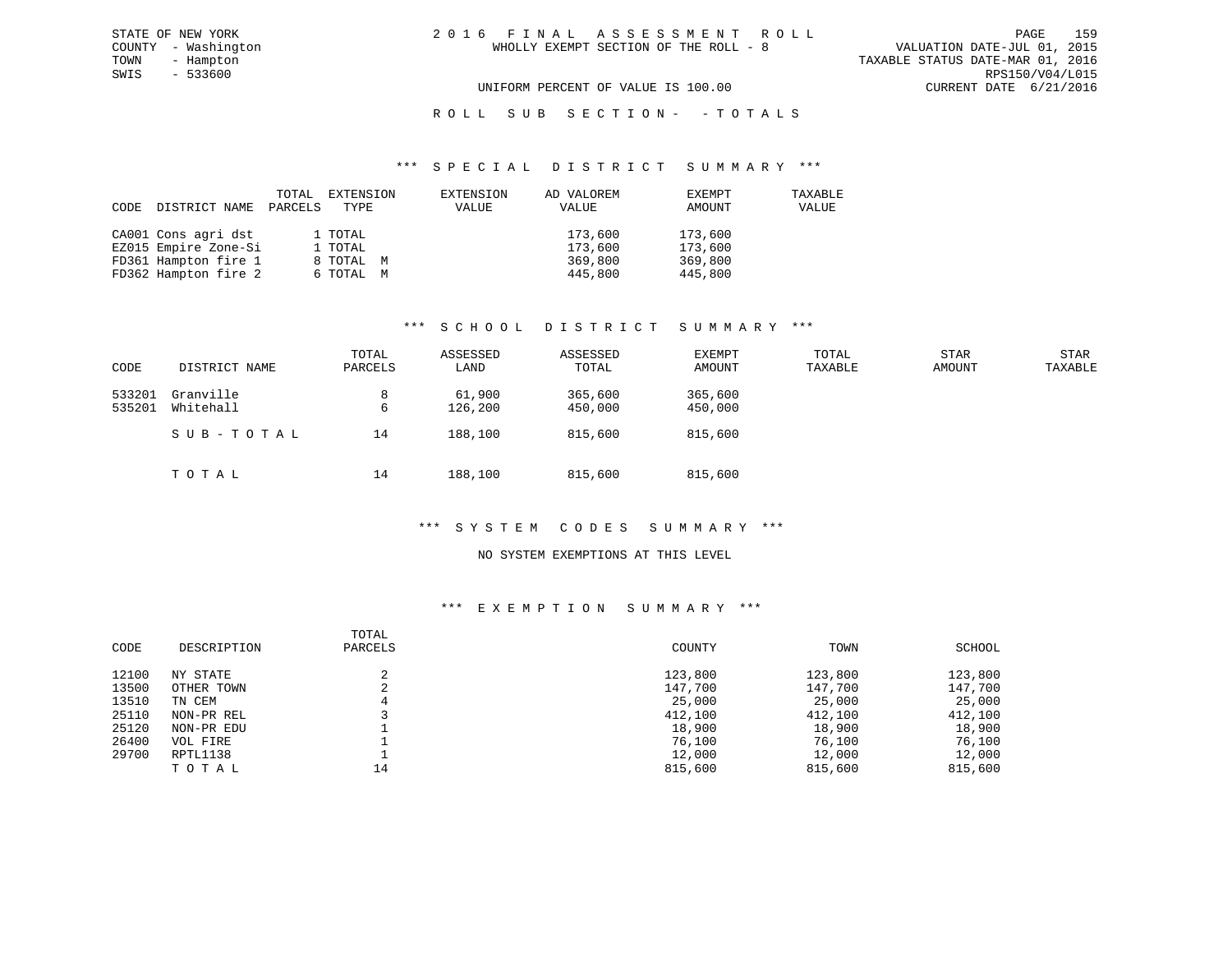| STATE OF NEW YORK   | 2016 FINAL ASSESSMENT ROLL            | 160<br>PAGE                      |
|---------------------|---------------------------------------|----------------------------------|
| COUNTY - Washington | WHOLLY EXEMPT SECTION OF THE ROLL - 8 | VALUATION DATE-JUL 01, 2015      |
| TOWN<br>- Hampton   |                                       | TAXABLE STATUS DATE-MAR 01, 2016 |
| SWIS<br>- 533600    |                                       | RPS150/V04/L015                  |
|                     | UNIFORM PERCENT OF VALUE IS 100.00    | CURRENT DATE 6/21/2016           |
|                     |                                       |                                  |

R O L L S U B S E C T I O N - - T O T A L S

| ROLL       |               | TOTAL   | 고모모파                  | <i><b>\SSESSED</b></i> | AXABL: | TAXABLE | TAXABLE       | STAR    |
|------------|---------------|---------|-----------------------|------------------------|--------|---------|---------------|---------|
| <b>SEC</b> |               | PARCELS | <b>AATT</b><br>⊔HIN D | TOTAL                  | COUNTY | TOWN    | <b>SCHOOL</b> | TAXABLE |
|            | WHOLLY FYFMDT |         |                       |                        |        |         |               |         |
|            |               |         | 188<br>100            | ,600                   |        |         |               |         |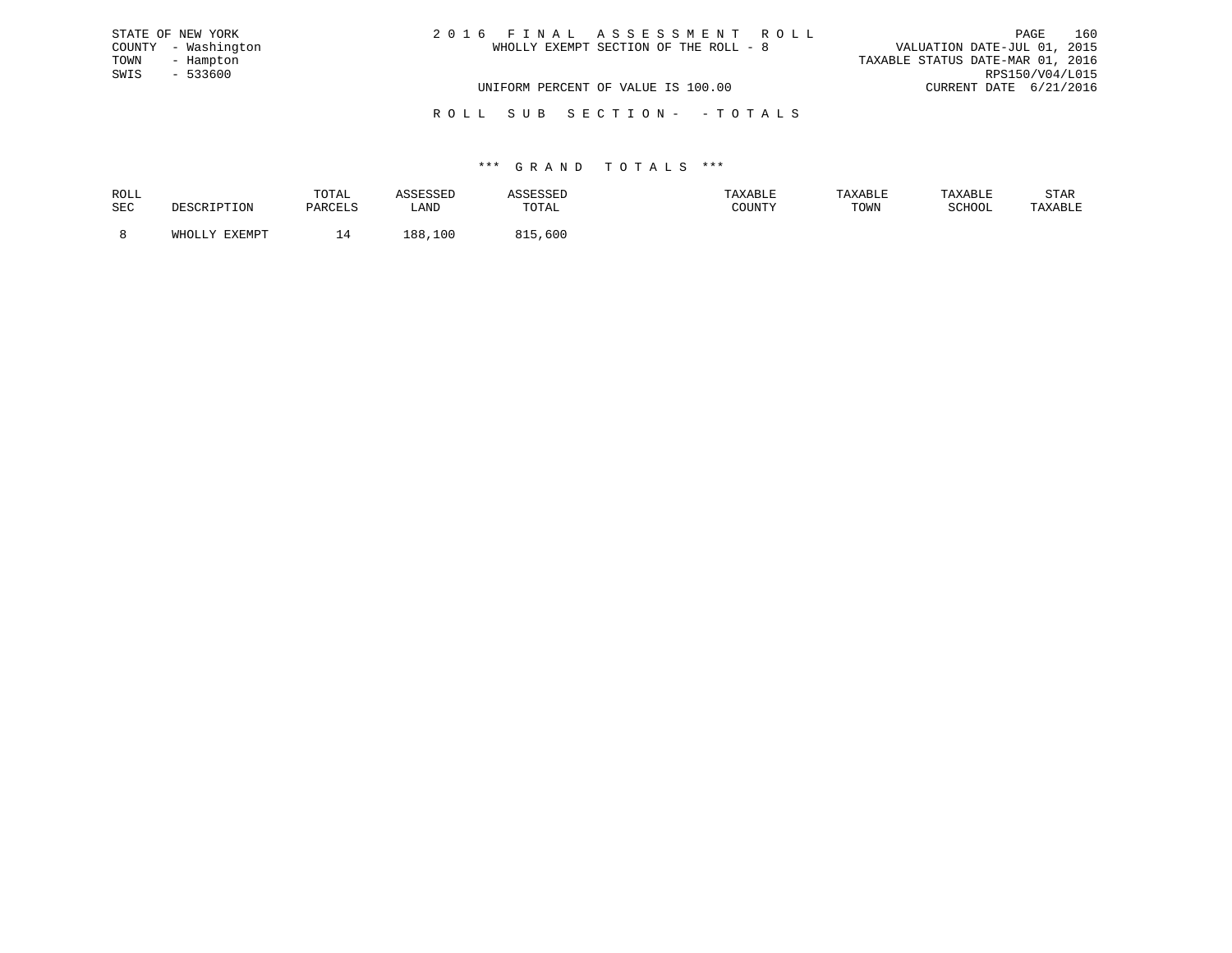|      | STATE OF NEW YORK   | 2016 FINAL ASSESSMENT ROLL                                           | PAGE            | 161 |
|------|---------------------|----------------------------------------------------------------------|-----------------|-----|
|      | COUNTY - Washington | VALUATION DATE-JUL 01, 2015<br>WHOLLY EXEMPT SECTION OF THE ROLL - 8 |                 |     |
| TOWN | - Hampton           | TAXABLE STATUS DATE-MAR 01, 2016                                     |                 |     |
| SWIS | - 533600            | UNIFORM PERCENT OF VALUE IS 100.00                                   | RPS150/V04/L015 |     |
|      |                     | CURRENT DATE 6/21/2016                                               |                 |     |
|      |                     |                                                                      |                 |     |

# ROLL SECTION TOTALS

#### \*\*\* S P E C I A L D I S T R I C T S U M M A R Y \*\*\*

| CODE | DISTRICT NAME        | TOTAL<br>PARCELS | EXTENSION<br>TYPE | EXTENSION<br>VALUE | AD VALOREM<br>VALUE | EXEMPT<br>AMOUNT | TAXABLE<br>VALUE |
|------|----------------------|------------------|-------------------|--------------------|---------------------|------------------|------------------|
|      | CA001 Cons agri dst  |                  | 1 TOTAL           |                    | 173,600             | 173,600          |                  |
|      | EZ015 Empire Zone-Si |                  | 1 TOTAL           |                    | 173,600             | 173,600          |                  |
|      | FD361 Hampton fire 1 |                  | 8 TOTAL M         |                    | 369,800             | 369,800          |                  |
|      | FD362 Hampton fire 2 |                  | 6 TOTAL M         |                    | 445,800             | 445,800          |                  |

### \*\*\* S C H O O L D I S T R I C T S U M M A R Y \*\*\*

| CODE             | DISTRICT NAME          | TOTAL<br>PARCELS | ASSESSED<br>LAND  | ASSESSED<br>TOTAL  | <b>EXEMPT</b><br>AMOUNT | TOTAL<br>TAXABLE | <b>STAR</b><br>AMOUNT | <b>STAR</b><br>TAXABLE |
|------------------|------------------------|------------------|-------------------|--------------------|-------------------------|------------------|-----------------------|------------------------|
| 533201<br>535201 | Granville<br>Whitehall | 8<br>6           | 61,900<br>126,200 | 365,600<br>450,000 | 365,600<br>450,000      |                  |                       |                        |
|                  | SUB-TOTAL              | 14               | 188,100           | 815,600            | 815,600                 |                  |                       |                        |
|                  | TOTAL                  | 14               | 188,100           | 815,600            | 815,600                 |                  |                       |                        |

#### \*\*\* S Y S T E M C O D E S S U M M A R Y \*\*\*

#### NO SYSTEM EXEMPTIONS AT THIS LEVEL

# \*\*\* E X E M P T I O N S U M M A R Y \*\*\*

| CODE  | DESCRIPTION | TOTAL<br>PARCELS | COUNTY  | TOWN    | SCHOOL  |
|-------|-------------|------------------|---------|---------|---------|
| 12100 | NY STATE    |                  | 123,800 | 123,800 | 123,800 |
| 13500 | OTHER TOWN  | z.               | 147,700 | 147,700 | 147,700 |
| 13510 | TN CEM      |                  | 25,000  | 25,000  | 25,000  |
| 25110 | NON-PR REL  |                  | 412,100 | 412,100 | 412,100 |
| 25120 | NON-PR EDU  |                  | 18,900  | 18,900  | 18,900  |
| 26400 | VOL FIRE    |                  | 76,100  | 76,100  | 76,100  |
| 29700 | RPTL1138    |                  | 12,000  | 12,000  | 12,000  |
|       | TOTAL       | 14               | 815,600 | 815,600 | 815,600 |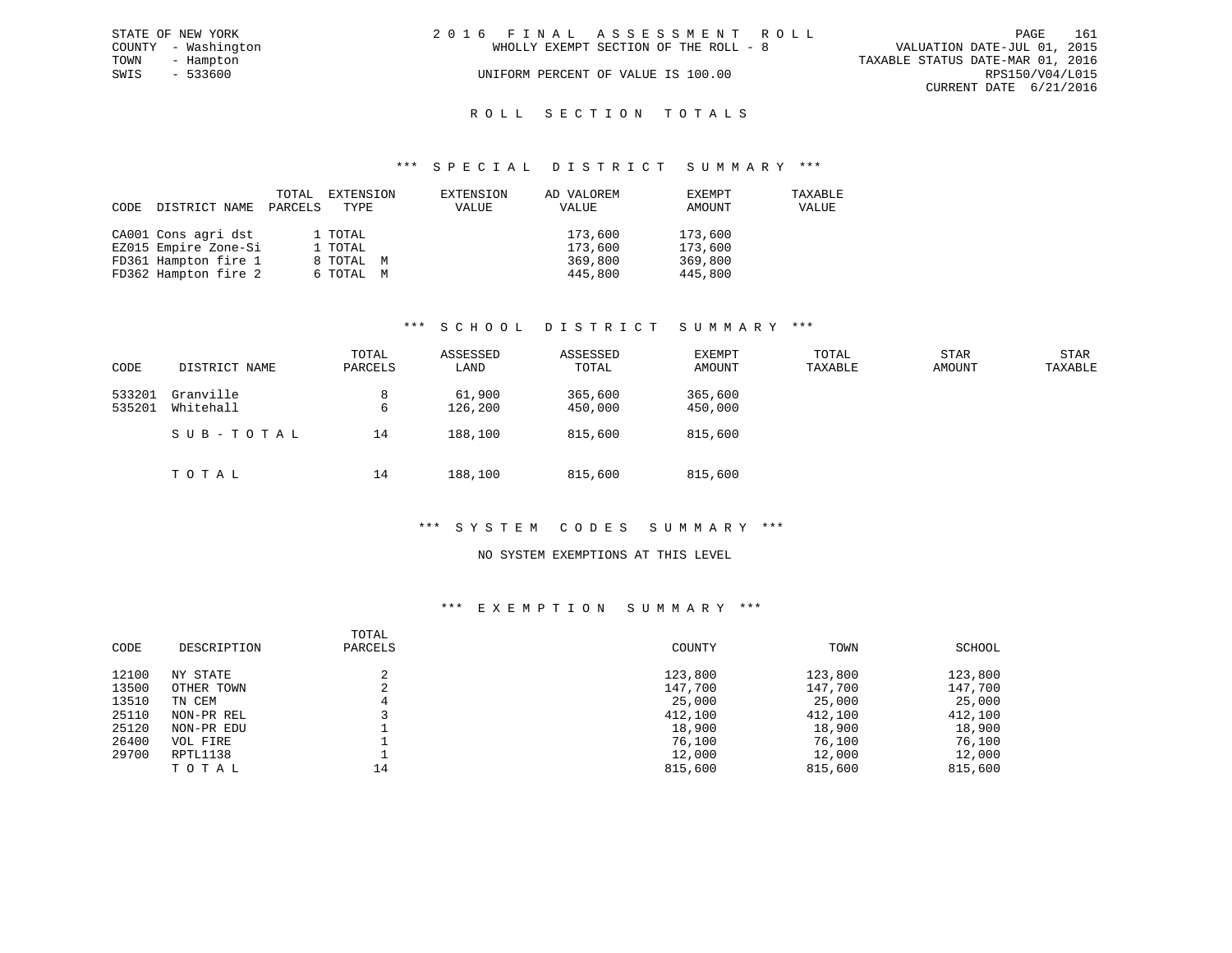|      | STATE OF NEW YORK   | 2016 FINAL ASSESSMENT ROLL            | PAGE                             | 162 |
|------|---------------------|---------------------------------------|----------------------------------|-----|
|      | COUNTY - Washington | WHOLLY EXEMPT SECTION OF THE ROLL - 8 | VALUATION DATE-JUL 01, 2015      |     |
| TOWN | - Hampton           |                                       | TAXABLE STATUS DATE-MAR 01, 2016 |     |
| SWIS | $-533600$           | UNIFORM PERCENT OF VALUE IS 100.00    | RPS150/V04/L015                  |     |
|      |                     |                                       | CURRENT DATE 6/21/2016           |     |
|      |                     |                                       |                                  |     |

R O L L S E C T I O N T O T A L S

| ROLL |                                      | TOTAL   | the company of the company of the company of the company of the company of the company of the company of the company of the company of the company of the company of the company of the company of the company of the company |       | TAXABLF | <b>TAXABL.</b> |        | STAR    |
|------|--------------------------------------|---------|-------------------------------------------------------------------------------------------------------------------------------------------------------------------------------------------------------------------------------|-------|---------|----------------|--------|---------|
| SEC  | ח הר<br>.                            | DARCT.S | _AND                                                                                                                                                                                                                          | TOTAL | ATINTHI | TOWN           | SCHOOL | 'AXABLE |
|      | <b>DVDMDR</b><br>$5.777 \wedge 7.77$ |         | 1 R R<br>100                                                                                                                                                                                                                  | 600   |         |                |        |         |
|      |                                      |         |                                                                                                                                                                                                                               |       |         |                |        |         |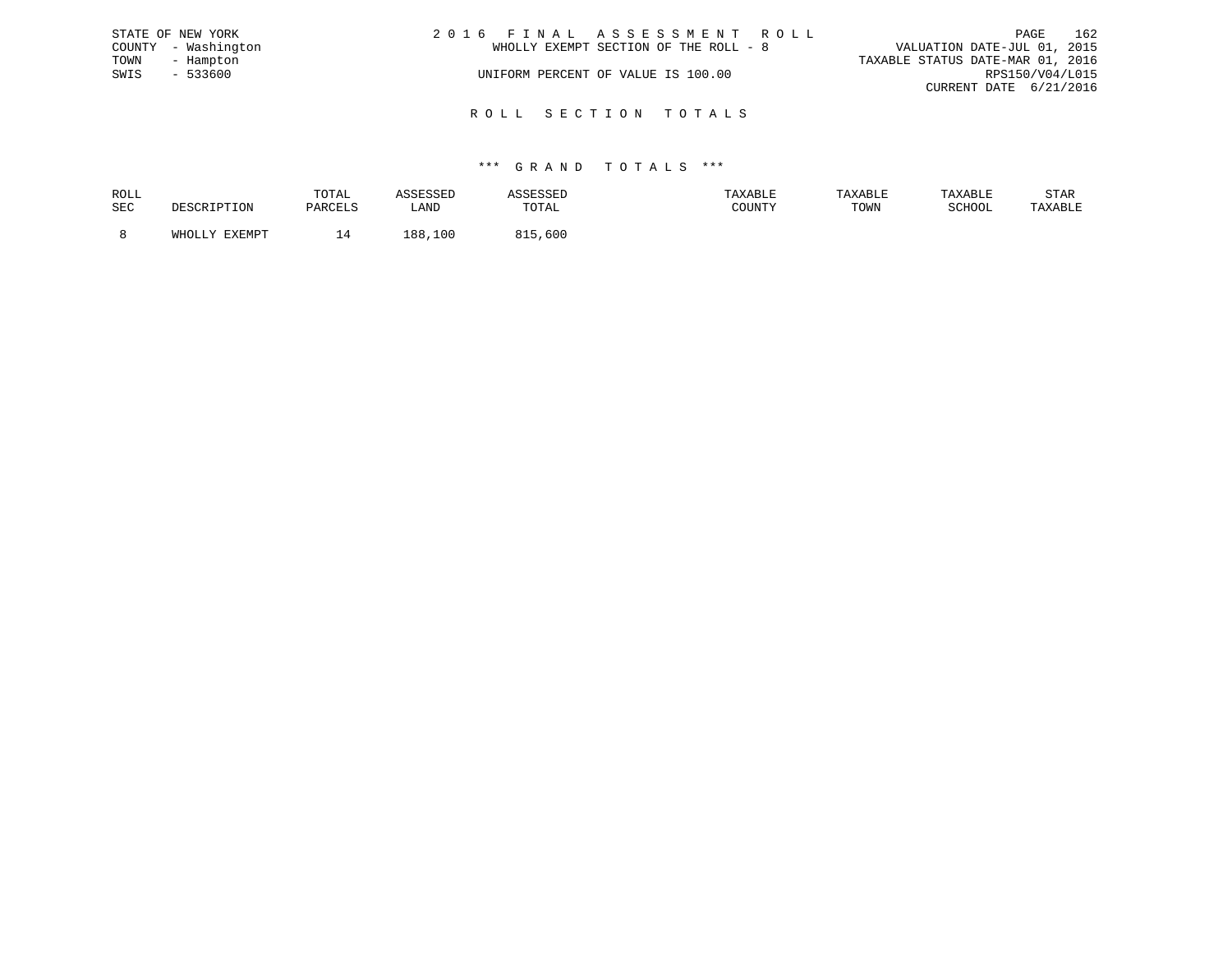| 2016 FINAL ASSESSMENT ROLL         | 163<br>PAGE                      |
|------------------------------------|----------------------------------|
|                                    | VALUATION DATE-JUL 01, 2015      |
| SWIS TOTALS                        | TAXABLE STATUS DATE-MAR 01, 2016 |
| UNIFORM PERCENT OF VALUE IS 100.00 | RPS150/V04/L015                  |
|                                    | CURRENT DATE 6/21/2016           |

#### \*\*\* S P E C I A L D I S T R I C T S U M M A R Y \*\*\*

| CODE | DISTRICT NAME        | TOTAL<br>PARCELS | EXTENSION<br>TYPE | EXTENSION<br>VALUE | AD VALOREM<br>VALUE | EXEMPT<br>AMOUNT | TAXABLE<br>VALUE |
|------|----------------------|------------------|-------------------|--------------------|---------------------|------------------|------------------|
|      | EZ005 Empire Zone 5  |                  | 1 TOTAL           |                    | 235,100             |                  | 235,100          |
|      | CA001 Cons agri dst  |                  | 82 TOTAL          |                    | 12697,900           | 1135,297         | 11562,603        |
|      | EZ015 Empire Zone-Si |                  | 2 TOTAL           |                    | 427,300             | 173,600          | 253,700          |
|      | FD361 Hampton fire 1 |                  | 617 TOTAL M       |                    | 52338,590           | 443,313          | 51895,277        |
|      | FD362 Hampton fire 2 |                  | 145 TOTAL M       |                    | 17026,584           | 449,272          | 16577,312        |

STATE OF NEW YORK COUNTY - Washington TOWN - Hampton  $SWIS - 533600$ 

# \*\*\* S C H O O L D I S T R I C T S U M M A R Y \*\*\*

| CODE             | DISTRICT NAME          | TOTAL<br>PARCELS | ASSESSED<br>LAND      | ASSESSED<br>TOTAL      | EXEMPT<br>AMOUNT     | TOTAL<br>TAXABLE       | <b>STAR</b><br>AMOUNT | STAR<br>TAXABLE        |
|------------------|------------------------|------------------|-----------------------|------------------------|----------------------|------------------------|-----------------------|------------------------|
| 533201<br>535201 | Granville<br>Whitehall | 526<br>229       | 15855,500<br>7760,900 | 45665,062<br>23742,247 | 1276,430<br>1354,287 | 44388,632<br>22387,960 | 7338,025<br>2891,490  | 37050,607<br>19496,470 |
|                  | SUB-TOTAL              | 755              | 23616,400             | 69407,309              | 2630,717             | 66776,592              | 10229,515             | 56547,077              |
|                  | TOTAL                  | 755              | 23616,400             | 69407,309              | 2630,717             | 66776,592              | 10229,515             | 56547,077              |

#### \*\*\* S Y S T E M C O D E S S U M M A R Y \*\*\*

#### NO SYSTEM EXEMPTIONS AT THIS LEVEL

### \*\*\* E X E M P T I O N S U M M A R Y \*\*\*

| CODE  | DESCRIPTION | TOTAL<br>PARCELS | COUNTY  | TOWN    | SCHOOL  |
|-------|-------------|------------------|---------|---------|---------|
| 12100 | NY STATE    | $\sim$           | 123,800 | 123,800 | 123,800 |
| 13500 | OTHER TOWN  |                  | 147,700 | 147,700 | 147,700 |
| 13510 | TN CEM      |                  | 25,000  | 25,000  | 25,000  |
| 25110 | NON-PR REL  |                  | 412,100 | 412,100 | 412,100 |
| 25120 | NON-PR EDU  |                  | 18,900  | 18,900  | 18,900  |
| 26400 | VOL FIRE    |                  | 76,100  | 76,100  | 76,100  |
| 29700 | RPTL1138    |                  | 12,000  | 12,000  | 12,000  |
| 41121 | VET WAR CT  | 17               | 277,569 | 277,224 |         |
| 41122 | VET WAR C   |                  | 87,384  |         |         |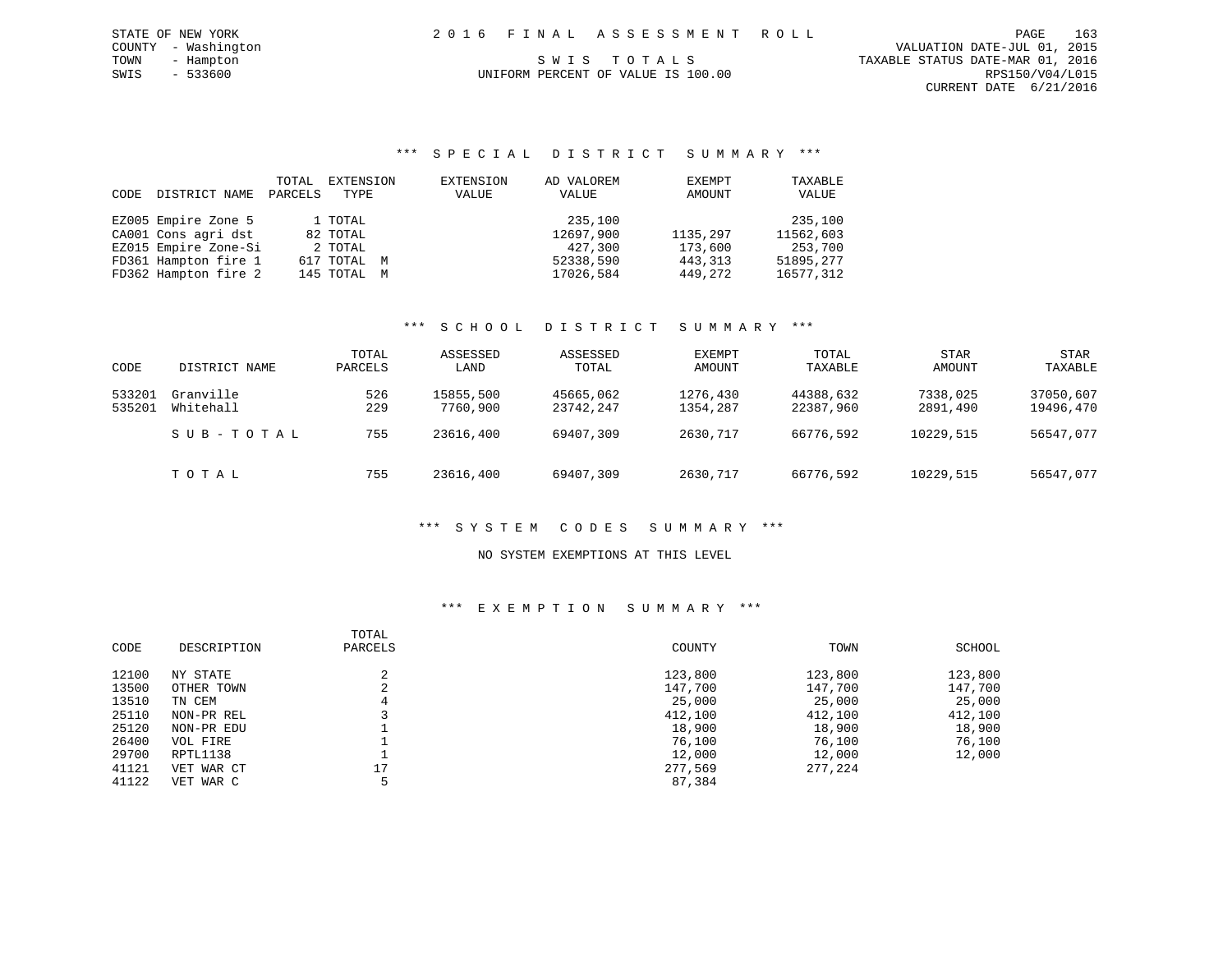TOWN - Hampton S W I S T O T A L S TAXABLE STATUS DATE-MAR 01, 2016 UNIFORM PERCENT OF VALUE IS 100.00

 COUNTY - Washington VALUATION DATE-JUL 01, 2015 CURRENT DATE 6/21/2016

#### \*\*\* E X E M P T I O N S U M M A R Y \*\*\*

|       |              | TOTAL   |          |          |           |
|-------|--------------|---------|----------|----------|-----------|
| CODE  | DESCRIPTION  | PARCELS | COUNTY   | TOWN     | SCHOOL    |
|       |              |         |          |          |           |
| 41123 | VET WAR T    | 5       |          | 81,572   |           |
| 41131 | VET COM CT   | 13      | 412,061  | 381,544  |           |
| 41132 | VET COM C    |         | 178,000  |          |           |
| 41133 | VET COM T    |         |          | 178,000  |           |
| 41141 | VET DIS CT   | 5       | 217,775  | 210,125  |           |
| 41142 | VET DIS C    |         | 135,797  |          |           |
| 41143 | VET DIS T    | 5       |          | 135,797  |           |
| 41151 | $CW_10_VET/$ |         | 30,200   | 30,200   |           |
| 41720 | AG DIST      | 30      | 884,712  | 884,712  | 884,712   |
| 41800 | AGED-ALL     |         | 321,280  | 321,280  | 352,821   |
| 41801 | AGED-CO/TN   |         | 94,925   | 94,925   |           |
| 41802 | AGED-CO      | 5       | 193,949  |          |           |
| 41803 | AGED-TOWN    |         |          | 225, 114 |           |
| 41804 | AGED-SCH     | 5       |          |          | 75,870    |
| 41805 | AGE-CO/SCH   |         | 99,160   |          | 99,160    |
| 41834 | STAR EN      | 79      |          |          | 4860,615  |
| 41844 | STAR EN MH   | 3       |          |          | 58,800    |
| 41854 | STAR B       | 175     |          |          | 5261,700  |
| 41864 | STAR B MH    | 2       |          |          | 48,400    |
| 41931 | DISAB-C/T    |         | 96,400   | 96,400   |           |
| 42100 | SILO EXMP    |         | 76,985   | 76,985   | 76,985    |
| 47460 | FOR 480A     | 6       | 325,569  | 325,569  | 325,569   |
|       | TOTAL        | 420     | 4247,366 | 4135,047 | 12860,232 |

| <b>ROLL</b><br><b>SEC</b> | DESCRIPTION       | TOTAL<br>PARCELS | ASSESSED<br>LAND | ASSESSED<br>TOTAL | TAXABLE<br>COUNTY | TAXABLE<br>TOWN | TAXABLE<br>SCHOOL | <b>STAR</b><br>TAXABLE |
|---------------------------|-------------------|------------------|------------------|-------------------|-------------------|-----------------|-------------------|------------------------|
|                           | TAXABLE           | 717              | 23136,700        | 63701,200         | 60269,434         | 60381,753       | 61886,083         | 51656,568              |
|                           | SPECIAL FRANCHISE |                  |                  | 1249,227          | 1249,227          | 1249,227        | 1249,227          | 1249,227               |
| 6                         | UTILITIES & N.C.  |                  | 268,300          | 3449,274          | 3449,274          | 3449,274        | 3449,274          | 3449,274               |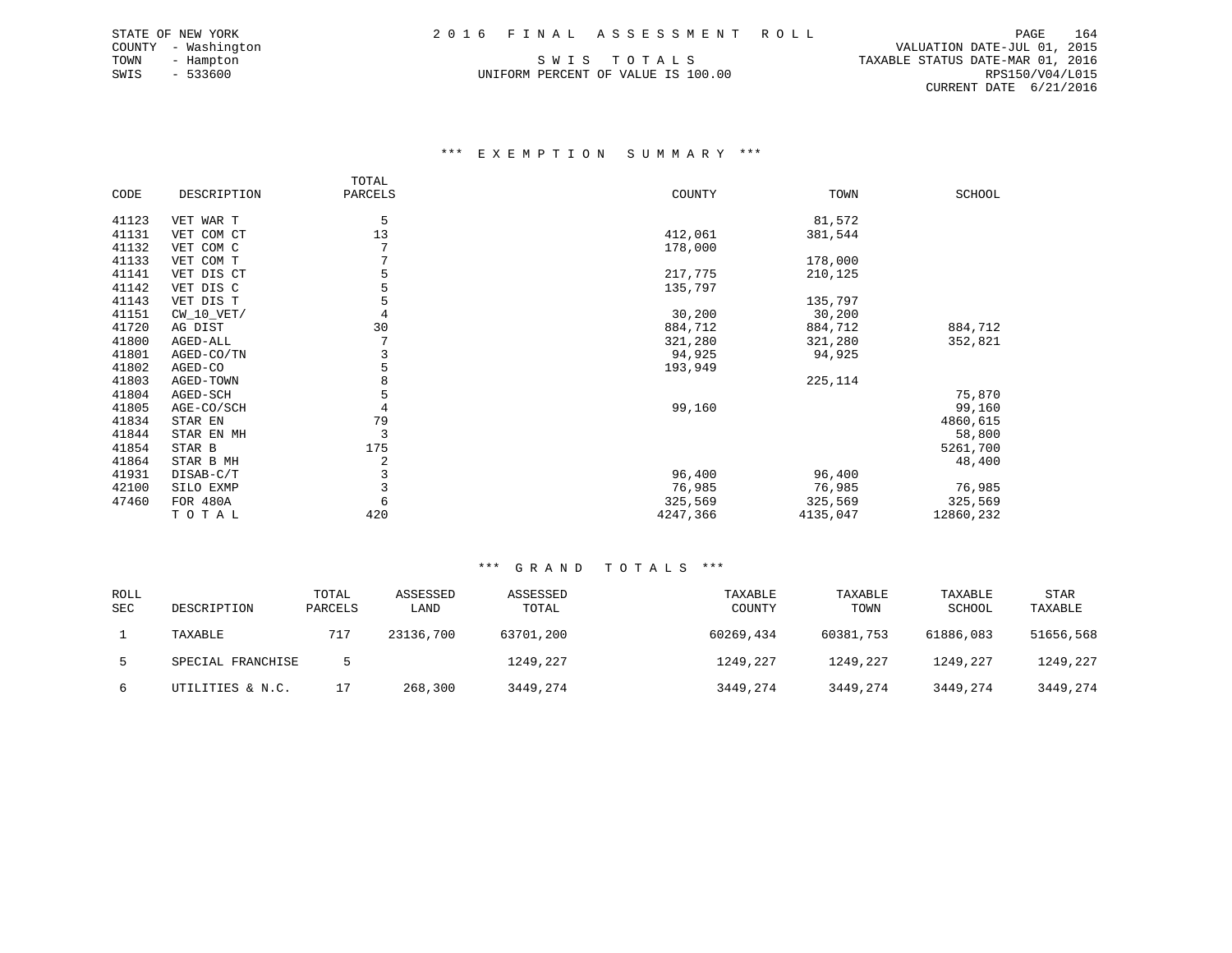| STATE OF NEW YORK   | 2016 FINAL ASSESSMENT ROLL         | 165<br>PAGE                      |
|---------------------|------------------------------------|----------------------------------|
| COUNTY - Washington |                                    | VALUATION DATE-JUL 01, 2015      |
| TOWN<br>- Hampton   | SWIS TOTALS                        | TAXABLE STATUS DATE-MAR 01, 2016 |
| SWIS<br>- 533600    | UNIFORM PERCENT OF VALUE IS 100.00 | RPS150/V04/L015                  |
|                     |                                    | CURRENT DATE 6/21/2016           |
|                     |                                    |                                  |

#### \*\*\* G R A N D T O T A L S \*\*\*

| ROLL<br><b>SEC</b> | DESCRIPTION         | TOTAL<br>PARCELS | ASSESSED<br>LAND | ASSESSED<br>TOTAL | TAXABLE<br>COUNTY | TAXABLE<br>TOWN | TAXABLE<br>SCHOOL | STAR<br>TAXABLE |
|--------------------|---------------------|------------------|------------------|-------------------|-------------------|-----------------|-------------------|-----------------|
|                    | CEILING RAILROADS   | 2                | 23,300           | 192,008           | 192,008           | 192,008         | 192,008           | 192,008         |
| 8                  | WHOLLY EXEMPT       | 14               | 188,100          | 815,600           |                   |                 |                   |                 |
| $\star$            | TOTAL<br><b>SUB</b> | 755              | 23616,400        | 69407,309         | 65159,943         | 65272,262       | 66776,592         | 56547,077       |
| $***$              | GRAND TOTAL         | 755              | 23616,400        | 69407,309         | 65159,943         | 65272,262       | 66776,592         | 56547,077       |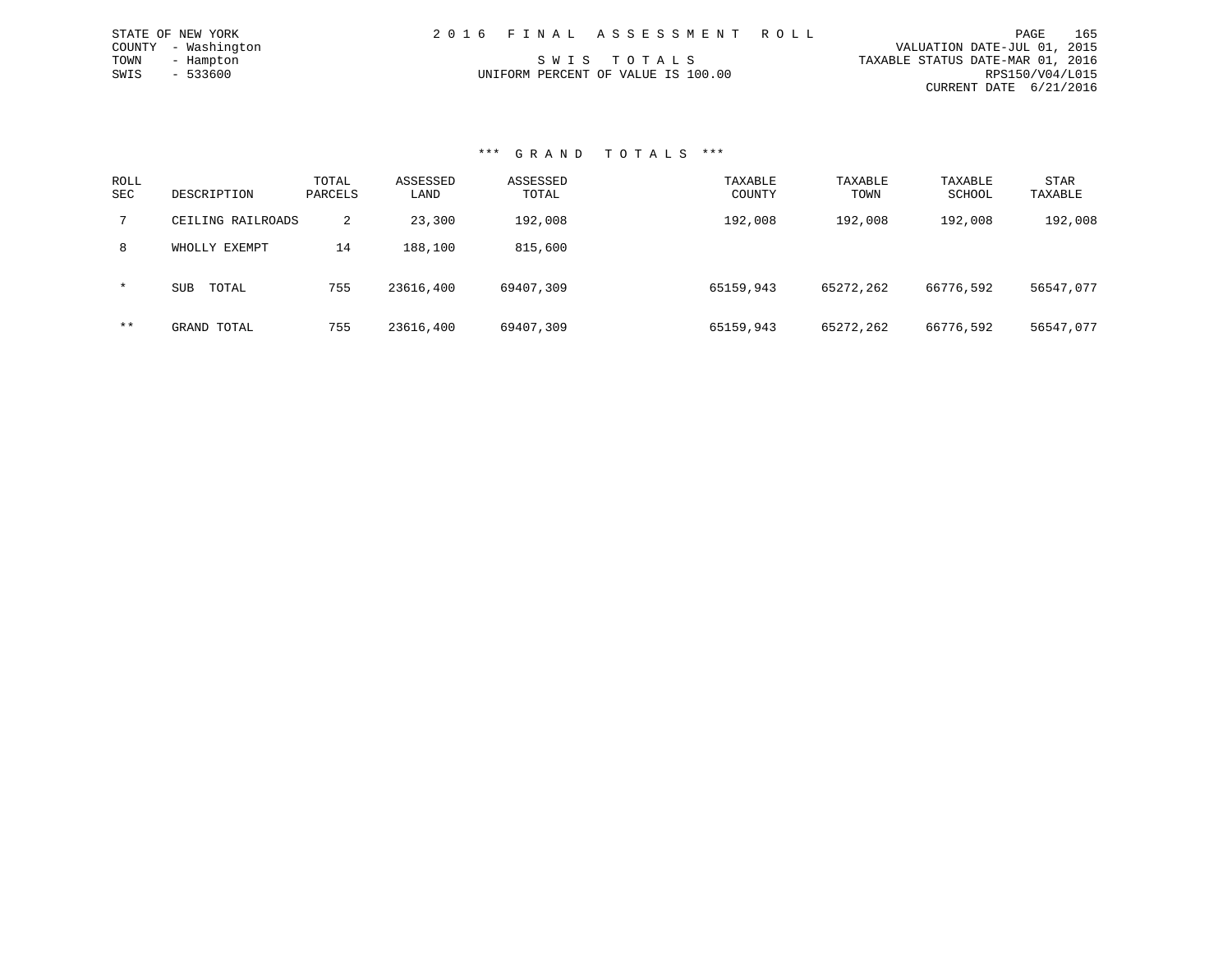| STATE OF NEW YORK   | 2016 FINAL ASSESSMENT ROLL         | 166<br>PAGE                      |  |
|---------------------|------------------------------------|----------------------------------|--|
| COUNTY - Washington | TOWN TOTALS                        | VALUATION DATE-JUL 01, 2015      |  |
| TOWN<br>- Hampton   |                                    | TAXABLE STATUS DATE-MAR 01, 2016 |  |
| SWIS<br>- 5336      | UNIFORM PERCENT OF VALUE IS 100.00 | RPS150/V04/L015                  |  |
|                     |                                    | CURRENT DATE 6/21/2016           |  |

#### \*\*\* S P E C I A L D I S T R I C T S U M M A R Y \*\*\*

| CODE | DISTRICT NAME        | TOTAL<br>PARCELS | EXTENSION<br>TYPE | EXTENSION<br>VALUE | AD VALOREM<br>VALUE | EXEMPT<br>AMOUNT | TAXABLE<br>VALUE |
|------|----------------------|------------------|-------------------|--------------------|---------------------|------------------|------------------|
|      |                      |                  |                   |                    |                     |                  |                  |
|      | EZ005 Empire Zone 5  |                  | 1 TOTAL           |                    | 235,100             |                  | 235,100          |
|      | CA001 Cons agri dst  |                  | 82 TOTAL          |                    | 12697,900           | 1135,297         | 11562,603        |
|      | EZ015 Empire Zone-Si |                  | 2 TOTAL           |                    | 427,300             | 173,600          | 253,700          |
|      | FD361 Hampton fire 1 |                  | 617 TOTAL M       |                    | 52338,590           | 443,313          | 51895,277        |
|      | FD362 Hampton fire 2 |                  | 145 TOTAL M       |                    | 17026,584           | 449,272          | 16577,312        |

### \*\*\* S C H O O L D I S T R I C T S U M M A R Y \*\*\*

| CODE             | DISTRICT NAME          | TOTAL<br>PARCELS | ASSESSED<br>LAND      | ASSESSED<br>TOTAL      | EXEMPT<br>AMOUNT     | TOTAL<br>TAXABLE       | <b>STAR</b><br>AMOUNT | STAR<br>TAXABLE        |
|------------------|------------------------|------------------|-----------------------|------------------------|----------------------|------------------------|-----------------------|------------------------|
| 533201<br>535201 | Granville<br>Whitehall | 526<br>229       | 15855,500<br>7760,900 | 45665,062<br>23742,247 | 1276,430<br>1354,287 | 44388,632<br>22387,960 | 7338,025<br>2891,490  | 37050,607<br>19496,470 |
|                  | SUB-TOTAL              | 755              | 23616,400             | 69407,309              | 2630,717             | 66776,592              | 10229,515             | 56547,077              |
|                  | TOTAL                  | 755              | 23616,400             | 69407,309              | 2630,717             | 66776,592              | 10229,515             | 56547,077              |

#### \*\*\* S Y S T E M C O D E S S U M M A R Y \*\*\*

#### NO SYSTEM EXEMPTIONS AT THIS LEVEL

### \*\*\* E X E M P T I O N S U M M A R Y \*\*\*

| CODE  | DESCRIPTION | TOTAL<br>PARCELS | COUNTY  | TOWN    | SCHOOL  |
|-------|-------------|------------------|---------|---------|---------|
| 12100 | NY STATE    | C.               | 123,800 | 123,800 | 123,800 |
| 13500 | OTHER TOWN  | $\sim$           | 147,700 | 147,700 | 147,700 |
| 13510 | TN CEM      |                  | 25,000  | 25,000  | 25,000  |
| 25110 | NON-PR REL  |                  | 412,100 | 412,100 | 412,100 |
| 25120 | NON-PR EDU  |                  | 18,900  | 18,900  | 18,900  |
| 26400 | VOL FIRE    |                  | 76,100  | 76,100  | 76,100  |
| 29700 | RPTL1138    |                  | 12,000  | 12,000  | 12,000  |
| 41121 | VET WAR CT  | 17               | 277,569 | 277,224 |         |
| 41122 | VET WAR C   |                  | 87,384  |         |         |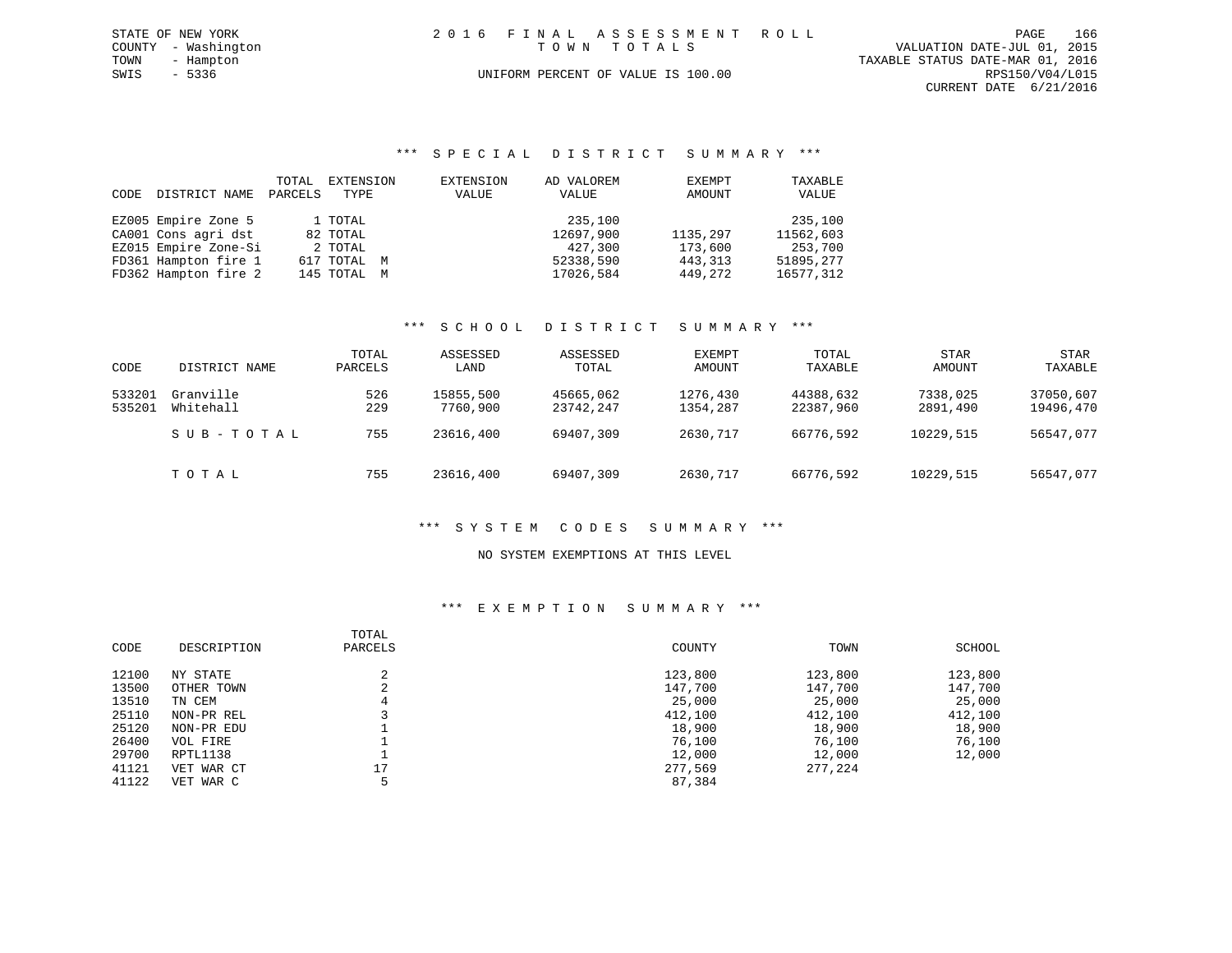| STATE OF NEW YORK   | 2016 FINAL ASSESSMENT ROLL         | 167<br>PAGE                      |
|---------------------|------------------------------------|----------------------------------|
| COUNTY - Washington | TOWN TOTALS                        | VALUATION DATE-JUL 01, 2015      |
| TOWN<br>- Hampton   |                                    | TAXABLE STATUS DATE-MAR 01, 2016 |
| SWIS<br>- 5336      | UNIFORM PERCENT OF VALUE IS 100.00 | RPS150/V04/L015                  |
|                     |                                    | CURRENT DATE 6/21/2016           |

#### \*\*\* E X E M P T I O N S U M M A R Y \*\*\*

|       |              | TOTAL   |          |          |           |
|-------|--------------|---------|----------|----------|-----------|
| CODE  | DESCRIPTION  | PARCELS | COUNTY   | TOWN     | SCHOOL    |
|       |              |         |          |          |           |
| 41123 | VET WAR T    | 5       |          | 81,572   |           |
| 41131 | VET COM CT   | 13      | 412,061  | 381,544  |           |
| 41132 | VET COM C    |         | 178,000  |          |           |
| 41133 | VET COM T    |         |          | 178,000  |           |
| 41141 | VET DIS CT   |         | 217,775  | 210,125  |           |
| 41142 | VET DIS C    |         | 135,797  |          |           |
| 41143 | VET DIS T    |         |          | 135,797  |           |
| 41151 | $CW_10_VET/$ |         | 30,200   | 30,200   |           |
| 41720 | AG DIST      | 30      | 884,712  | 884,712  | 884,712   |
| 41800 | AGED-ALL     |         | 321,280  | 321,280  | 352,821   |
| 41801 | AGED-CO/TN   | 3       | 94,925   | 94,925   |           |
| 41802 | AGED-CO      | 5       | 193,949  |          |           |
| 41803 | AGED-TOWN    |         |          | 225,114  |           |
| 41804 | AGED-SCH     |         |          |          | 75,870    |
| 41805 | AGE-CO/SCH   |         | 99,160   |          | 99,160    |
| 41834 | STAR EN      | 79      |          |          | 4860,615  |
| 41844 | STAR EN MH   | 3       |          |          | 58,800    |
| 41854 | STAR B       | 175     |          |          | 5261,700  |
| 41864 | STAR B MH    | 2       |          |          | 48,400    |
| 41931 | DISAB-C/T    | 3       | 96,400   | 96,400   |           |
| 42100 | SILO EXMP    |         | 76,985   | 76,985   | 76,985    |
| 47460 | FOR 480A     |         | 325,569  | 325,569  | 325,569   |
|       | TOTAL        | 420     | 4247,366 | 4135,047 | 12860,232 |

| <b>ROLL</b><br><b>SEC</b> | DESCRIPTION       | TOTAL<br>PARCELS | ASSESSED<br>LAND | ASSESSED<br>TOTAL | TAXABLE<br>COUNTY | TAXABLE<br>TOWN | TAXABLE<br>SCHOOL | <b>STAR</b><br>TAXABLE |
|---------------------------|-------------------|------------------|------------------|-------------------|-------------------|-----------------|-------------------|------------------------|
|                           | TAXABLE           | 717              | 23136,700        | 63701,200         | 60269,434         | 60381,753       | 61886,083         | 51656,568              |
| .5.                       | SPECIAL FRANCHISE |                  |                  | 1249,227          | 1249,227          | 1249,227        | 1249,227          | 1249,227               |
| 6                         | UTILITIES & N.C.  |                  | 268,300          | 3449,274          | 3449,274          | 3449,274        | 3449,274          | 3449,274               |